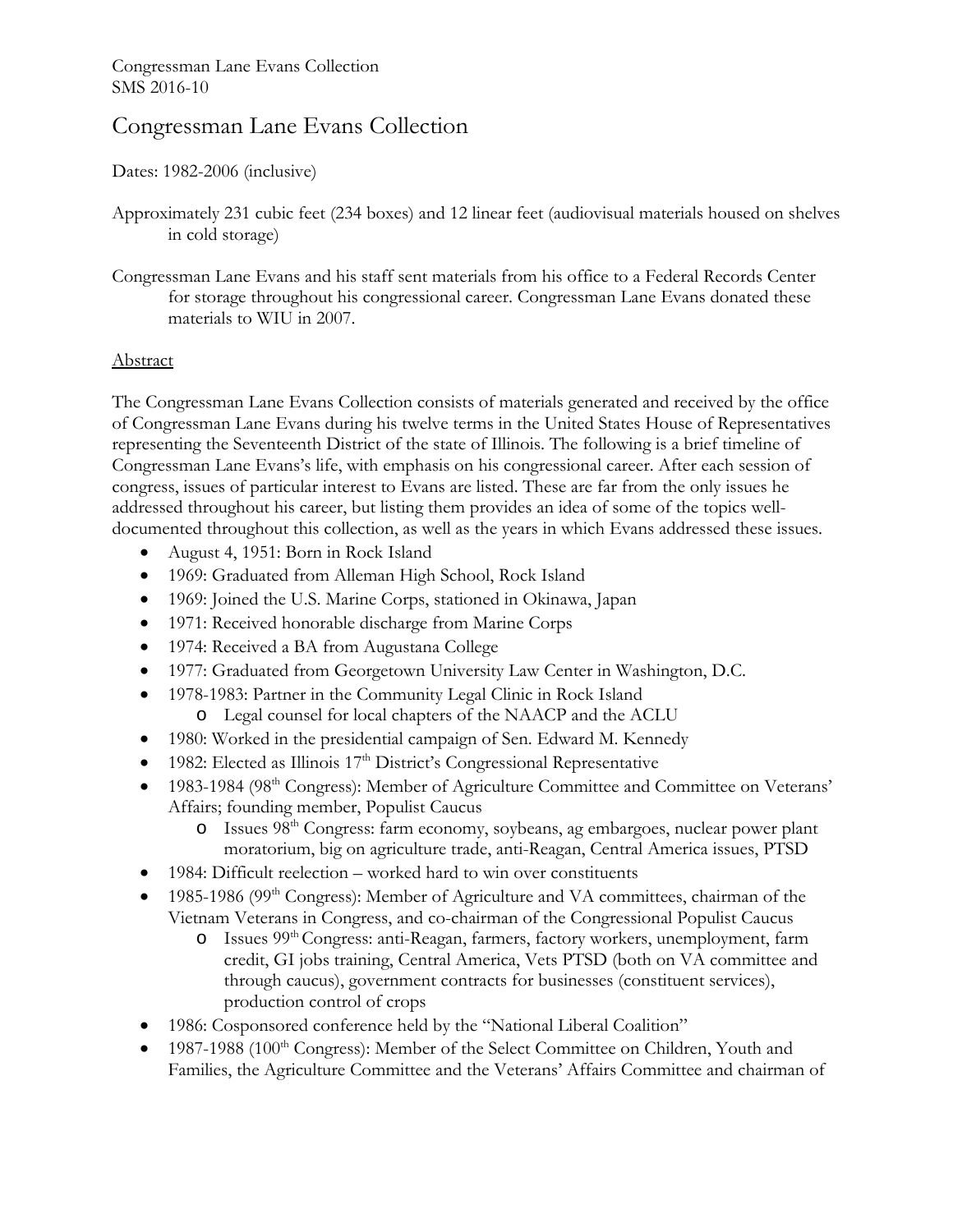the Veterans' Affairs Subcommittee on Oversight and Investigation. Co-chairman of the Vietnam-era Veterans in Congress and of the Congressional Populist Caucus

- o Issues 100<sup>th</sup> Congress: factory, farmers, jobs training, government contracts, small businesses, AG committee, PTSD, vets benefits
- 1988: Left Agriculture Committee for a seat on the Armed Services Committee
- 1989-1990 (101th Congress): Member of the Armed Services Committee, the Veterans' Affairs Committee and the Select Committee on Children, Youth and Families; chairman of the Veterans' Affairs subcommittee on oversight and investigations; co-chairman of the Vietnam-Era Veterans in Congress and of the Congressional Populist Caucus
	- o Issues 101st Congress: economy, job training, local business, PTSD, vets benefits, anti-Bush, Agent Orange, limit production of B-2 stealth bomber
- 1991-1992 (102<sup>nd</sup> Congress): Member of the Armed Services Committee, the Veterans' Affairs Committee and the Select Committee on Children, Youth and Families; chairman of the Veterans' Affairs Subcommittee on Oversight and Investigations; co-chairman of the Vietnam-Era Veterans in Congress and the Congressional Populist Caucus
	- o Issues 102nd Congress: anti-Bush, economy, deficit, budget crisis, agent orange and the like, defense, anti-Iraq war, passed agent orange legislation
- 1992: IL Redistricting
- 1992: Bid for chair of Veterans' Affairs committee failed
- 1993-1994 (103<sup>rd</sup> Congress): Member of the House National Security Committee and the Veterans' Affairs Committee; co-chairman of the Vietnam-Era Veterans in Congress
	- $\circ$  Issues 103<sup>rd</sup> Congress: gulf war syndrome successful legislation, landmines
- 1994: Began investigating Gulf War Syndrome
- 1995-1996 (104<sup>th</sup> Congress): Member of the House National Security Committee and the Veterans' Affairs Committee; co-chairman of the Vietnam-Era Veterans in Congress
	- o Issues 104th Congress: anti-NAFTA, GATT, landmines (moratorium) and lasers, children of agent orange vets (spina bifida – FY1997 – won), gulf war syndrome, anti-defense spending, anti-Republican takeover (welfare, medicare, assault weapons ban, government regulations), abortion, minimum wage
- 1995: Diagnosed with Parkinson's Disease
- 1995: Republicans take over Congress, rename 5 House Committees Evans' office begins filing research materials by subject rather than by committee
- 1996: Backed unsuccessful attempt to freeze defense spending
- 1997-1998 (105<sup>th</sup> Congress): Ranking minority member of the Veterans' Affairs Committee and served on the National Security Committee; co-chair of the House Ethanol Caucus
	- o Issues 105th Congress: pro-labor, land mines, Ranking VA Democrat, medical VA, gulf war syndrome (legislation introduced with Wellstone), partial birth abortions, minimum wage, anti-anti-"salting," Amtrak workers, VA benefits, VA smokers' benefits (for), veterans burial in Arlington – tighter, Export-Import Bank Reauthorization amendment, anti-child/prison labor, landmines, ethanol tax credit, national policy on hog farm pollution
- 1998: Publically announces Parkinson's diagnosis
- 1999-2000 (106<sup>th</sup> Congress): Ranking minority member of the Veterans' Affairs Committee and served on the National Security Committee; co-chair of the House Ethanol Caucus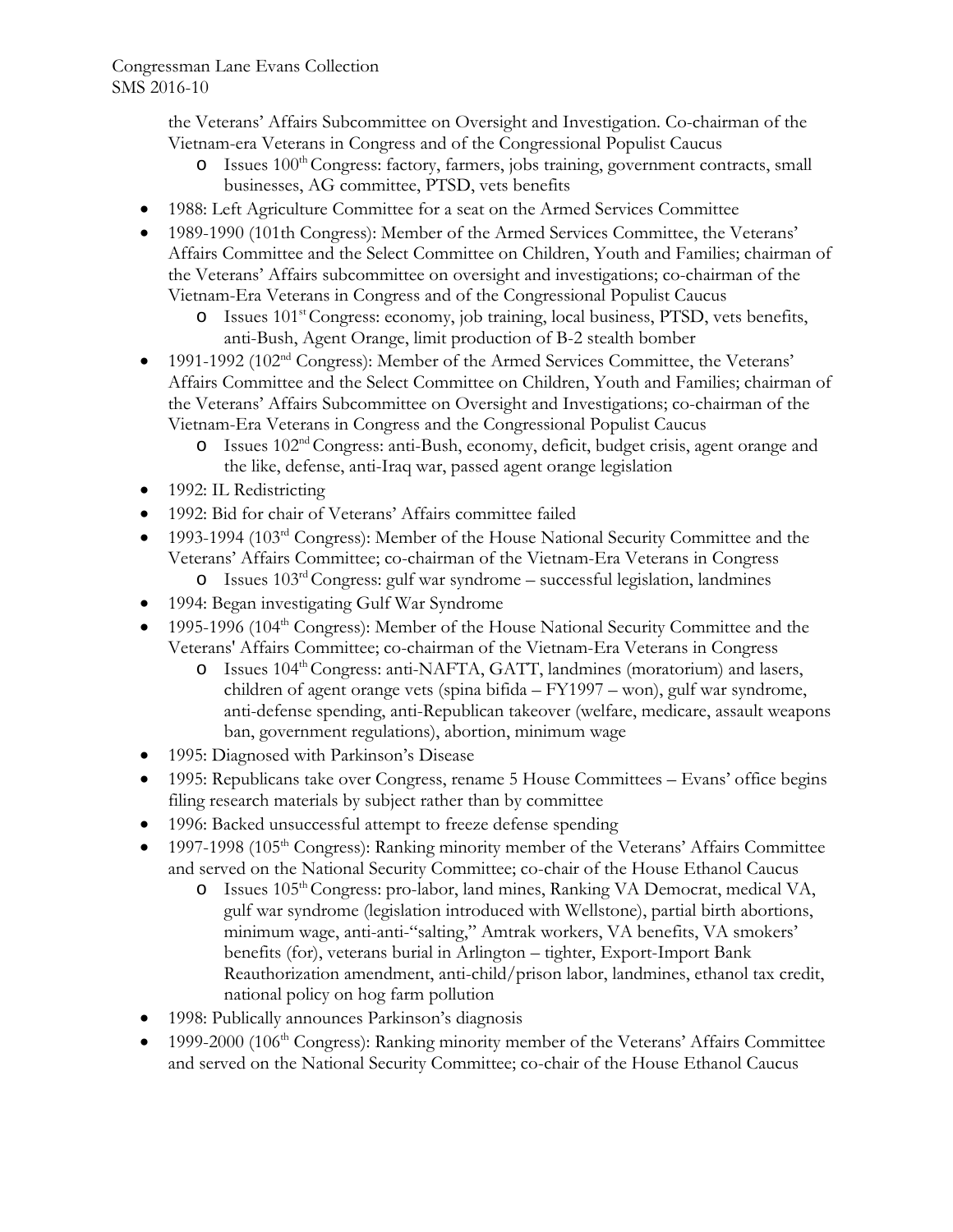- o Issues 106th Congress: environment, unions, veterans benefits, social security, constituents, nursing homes for veterans, veterans health care, veteran owned businesses (Small Business Administration), landmines
- $2001: 17<sup>th</sup>$  District redistricted again (reapportionment)
- 2001-2002 (107<sup>th</sup> Congress): Ranking minority member of the Veterans' Affairs Committee; He also served on the National Security Committee and the Armed Services Committee, and was co-chair of the House Ethanol Caucus
	- $\circ$  Issues 107<sup>th</sup> Congress: defense spending, assault weapons, stem cell research, homeless veterans, job placement for veterans, health outreach for veterans, Asian "comfort women" apology from Japan
- 2003-2004 (108<sup>th</sup> Congress): Ranking minority member of the Veterans' Affairs Committee and served on the Armed Services Committee; House chairperson of the Vietnam Era Veterans in Congress; co-chair of the Alcohol Fuels Caucus, the Congressional Working Group on Parkinsons' Disease, the International Workers Rights Caucus and the Mississippi River Caucus
	- o Issues 108th Congress: stem cell research, homelessness, job placement
- 2004: FEC suit filed in federal court charging the 17<sup>th</sup> District Victory Fund and the Rock Island Democratic Central Committee with misappropriation of funds from unions
- 2004: Endorsed Barak Obama in Senate primary
- 2005-2006 (109<sup>th</sup> Congress): Co-chair of the Alcohol Fuels Caucus, the Congressional Working Group on Parkinson's Disease, the International Workers Rights Caucus and the Mississippi River Caucus; Committee assignments: Committees on Veterans' Affairs (ranking member) and Armed Services, Subcommittees on Disability Assistance and Memorial Affairs, Economic Opportunity, Readiness, Tactical Air and Land Forces  $\circ$  Issues 109<sup>th</sup> Congress: veterans benefits
- November 5, 2014: Passed away in East Moline, Illinois

The Congressman Lane Evans Collection is arranged in eleven series. Some of these series are based on the original arrangement of the materials by Evans and his staff. Other small series were formed for the preservation of materials in the collection, such as photographs and audiovisual materials.

With 173 boxes, the Legislative Files is by far the largest series in this collection. This series is broken down into subseries based on congress and then further divided topically. This arrangement provides consistency across the series and does not reflect the arrangement used by Evans and his staff, although the original arrangement of materials within folders was maintained whenever possible. Prior to 1993, Evans's legislative files consisted of constituent correspondence and legislative research files which were kept together, arranged by congress and then committee. Starting in 1993, the legislative files were kept by subject rather than committee, and they were often kept by the legislative assistant responsible for a particular subject area. This is also when constituent correspondence more regularly was filed separately from the legislative files.

Later in his career, Evans's activities in the state of Illinois, such as grants and projects, often intertwined with his committee and legislative work. His work for veterans, for example, included projects, grants, and correspondence with the Department of Veterans' Affairs on behalf of local veterans and veterans' organizations, as well as work on behalf of veterans nationwide in his role as ranking minority member of the Veterans' Affairs Committee. In addition, much of the legislation sponsored by Evans concerned the department of Veterans' Affairs and the Department of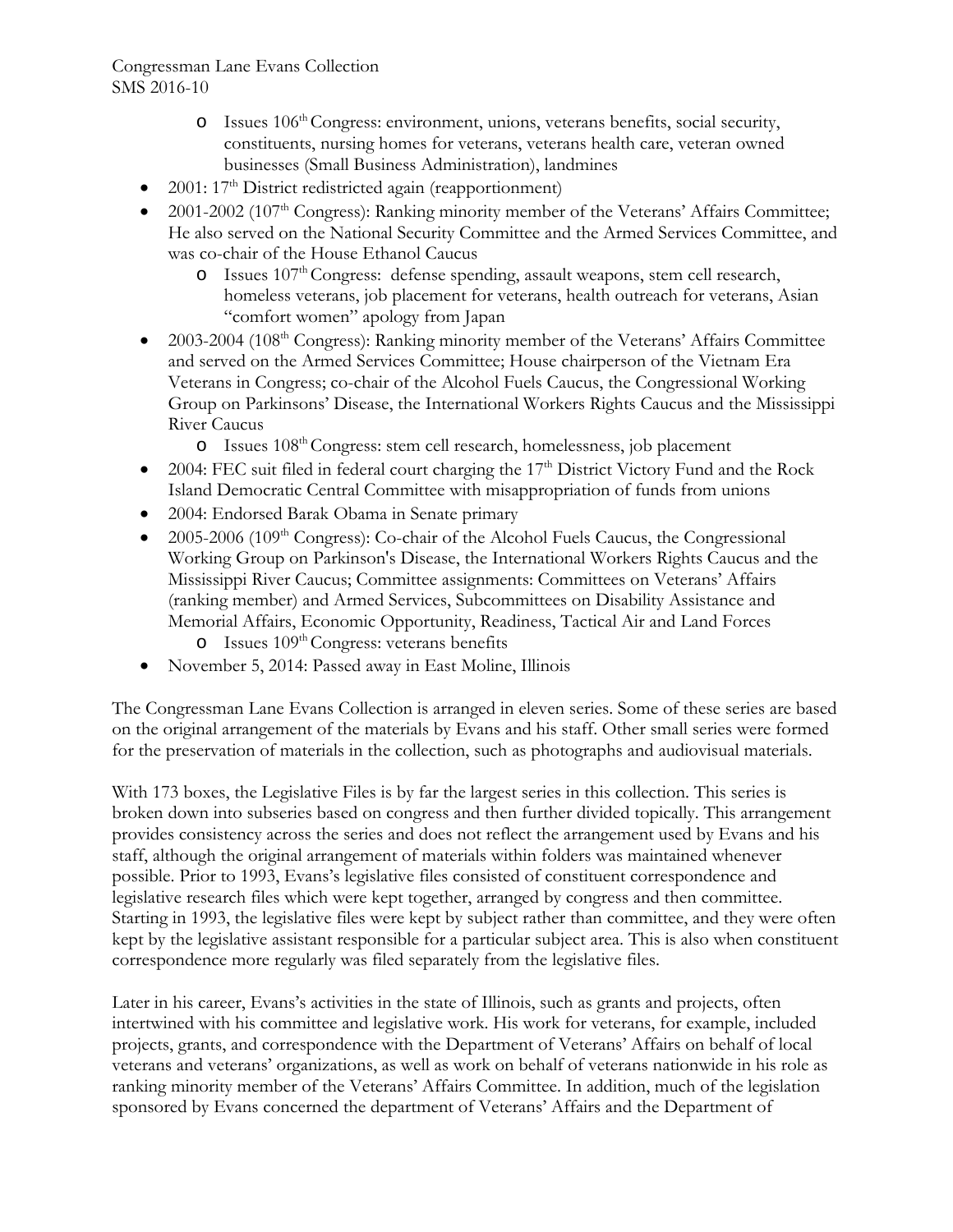Defense. These files on veterans can be found primarily in the Veterans' Affairs subsubseries found under each congress, and were often the files of Tom O'Donnell, who worked in the Washington office from 1990-2002, first as a legislative assistant and then as Legislative Director, specializing in Veterans Affairs starting in 1997.

Evans's extensive work regarding Agent Orange and its health effects can be found in the subsubseries Agent Orange, as well as in the Armed Services and Veterans' Affairs subsubseries under each congress. The content list includes a note following the folder title of many folders containing information on Agent Orange in cases where the folder title does not indicate this topic's presence, in order to promote locating these materials in the collection.

Other subjects can also be found across multiple subsubseries. For example, materials concerning the Mississippi River can be found both in the transportation files and in the environment/resources files. Issues related to the Corps of Engineers and flood control can primarily be found in the transportation files, though there are exceptions; for example, Lynh Nguyen, a Legislative Assistant from 1998 to 2000 who was responsible for both transportation and environment, appears to have kept together all materials relating to the Mississippi and other rivers in the same set of files. For reasons such as this, it is helpful to do a keyword search across the entire collection when searching materials on a particular topic.

The Legislative Files also include files related to Evans's position on various House Committees, particularly the Armed Services Committee and the Veterans' Affairs Committee. For Evans's early terms in officer, folders covering agriculture bills sponsored by Evans contain more materials because he not only participated in sponsorship of the bill, he also sat on the committee that heard the bill, so these files contain items such as committee testimony.

Evans and his staff also kept files regarding legislation introduced (sponsored or cosponsored) by Evans, including bills; correspondence from constituents, pressure groups, business leaders, and other legislators; pertinent newsletters; reports; and memos from legislative assistants. These files are also arranged in the Legislative Files based on the congress in which the legislation was introduced and the topic of the legislation. When searching for a particular piece of legislation in which Evans was involved, researchers will benefit from doing a keyword search for the title of the legislation, as well as a search for the number of the bill in order to account for the various ways in which these files were identified. For example, researchers can search for "H.R. 1961" and "Agent Orange and Atomic Veterans Relief Act" in order to find information on this piece of legislation from the 98<sup>th</sup> Congress.

The Accomplishments and Voting Records & Summaries series are also legislative in nature, although kept separate from the Legislative Files series. The Accomplishments series is named for the files of Miscellaneous Accomplishments Evans and his staff kept during his early terms in office. These provide an overview of his activities, such as joining caucuses and cosponsoring bills. The Accomplishments series also includes subseries for the Sign-Ons: Central File and Sign-Ons: Working File. These further document legislation which Evans chose to support while in office, starting with the 102nd Congress. Although not necessarily what one would consider Evans's accomplishments while in office, this series also includes subseries of Statements, Memos, Letters, and Dear Colleagues, as well as strictly Memos. These files parallel information found in the Legislative Files and further identify areas in which Evans was particularly interested. Researchers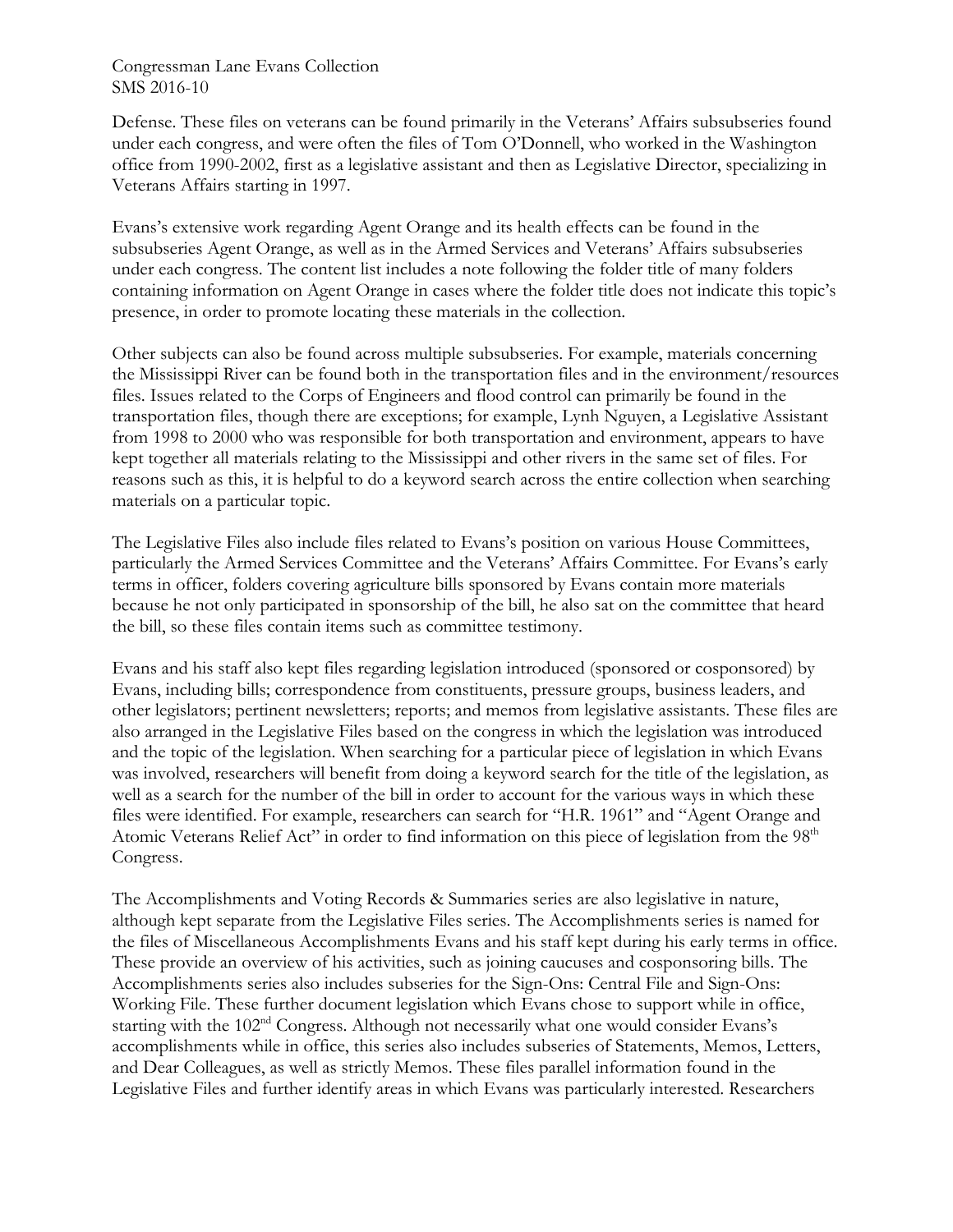will most benefit from the materials in these last two subseries if they are looking for information from a particular time frame, as they are mostly arranged by year, not topic.

The Voting Record & Summaries series consists of materials which document how Evans voted on legislation, arranged by congress. This series does not include items for every term Evans served. The summaries for early years were kept in binders, and are now housed in folders based on the titles of the binders and the categories used by Evans and his staff. Researchers interested in Evans's Voting Record should also consult the Campaign Files subseries of the Personal/Political series.

The Personal/Political series includes nine subseries: Congressional Membership Organizations, Party Leadership Files, General File, Trip File, Lane Accepted Schedules, Tour Calendars, Guest Books, Campaign Files, and Campaign Audiovisual Files. The Congressional Membership Organizations subseries is arranged by congress and then by the particular organization, such as the Populist Caucus, of which Evans was a founding member. The Party Leadership Files include materials only for the 98<sup>th</sup> and 99<sup>th</sup> congresses, documenting the response to the President's State of the Union address, as well as information from the Democratic leadership regarding legislative issues and positions within the Democratic leadership. The General File includes various information related to Evans' time as a congressman. This small subseries is arranged by topic.

The Trip File subseries is arranged by congress and then by the particular trip. There are not files for every congress. This subseries includes information regarding trips that Evans took or led as part of Congressional Delegations (CODELs). Some information on trips Evans took related to his congressional career are also located in the Legislative Files series.

The Lane Accepted Schedules subseries includes the Evans's daily schedule as well invitations, letters, and emails regarding various events he chose to attend. This subseries is arranged chronologically, and there are not schedules from every year Evans was in office. For some years, there is not a printed schedule, but there are materials documenting the events he attended. The Tour Calendars subseries and Guest Books subseries are two small subseries of items originally arranged with Evans's schedules. The Tour Calendars subseries includes date books from 1985 to 1987 which document tours scheduled through Evans's office for sites around Washington, DC, such as the White House. The Guest Books subseries includes the guest book from 1984 to 1987 which guests signed when they visited Evans's Washington, DC office.

The Campaign Files subseries includes information related to specific elections, as well as Evans's record between election cycles documented by voting records, scorecards, ratings, questionnaires, and briefing books developed by Evans's staff. The Campaign Audiovisual Files subseries consists of video cassettes, audio cassettes, and other media mostly containing campaign advertisements run by Evans as well as his competitors. These items are housed on shelving, rather than in boxes like the rest of the collection.

The Press Files series mainly consists of materials used and developed by Evans's press secretaries, John Kupper from 1983 1987 and Steve Vetzner from 1987 to 2006. The Press Files best document Evans's first two terms in office. Press-related materials can also be found in the Legislative Files. The Press Files series consists of materials related to the Lane Evans Action Program (LEAP), newsletters sent by Evans to constituents, press releases, congressional record statements, materials related to speeches given by Evans, floor statements, research/subject files, and information on targeted mailings. It also includes subseries of photographs, videos, and audio files used by the press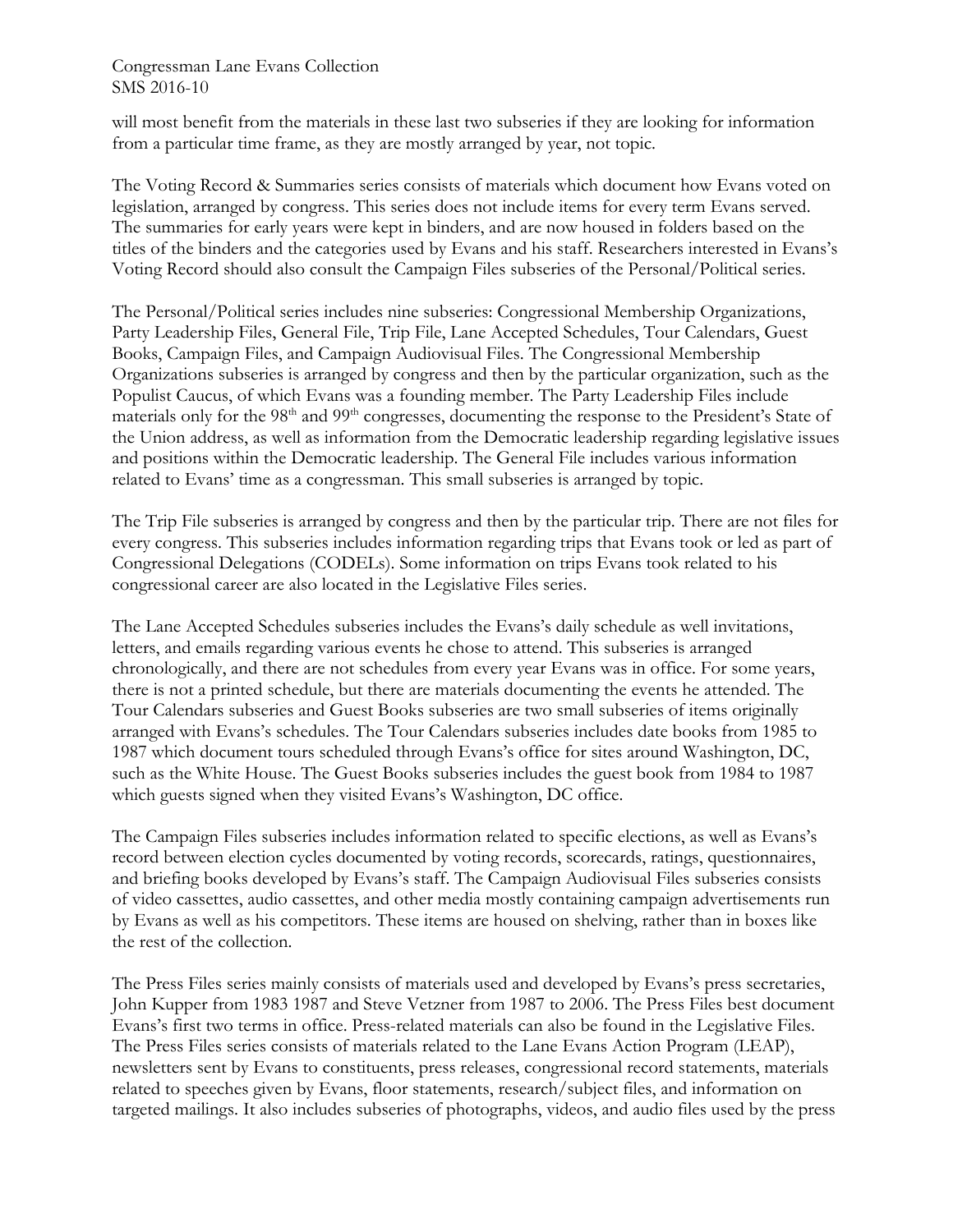secretaries. Photographs of interest include Evans with Ronald Reagan, as well as Evans at various events around the  $17<sup>th</sup>$  District.

The Constituent Services series is divided into three subseries. The Constituent Correspondence subseries includes letters received by Evans from constituents. These are mainly arranged by congress, and further arranged by topic. Constituent correspondence for the 100<sup>th</sup> through the 102<sup>nd</sup> Congresses was housed exclusively in the Legislative Files by Evans's staff. For other years, correspondence can be found in both the Constituent Correspondence subseries as well as within the Legislative Files. Some correspondence from 2000 to 2004 is also arranged in the Constituent Correspondence subseries as miscellaneous correspondence based on date, rather than topic.

The Reply Form Letters subseries consists mainly of letters written by Evans's staff addressing particular topics of concern to constituents. These items were often originally filed in binders, and are now housed in folders based on the titles of the binders and the categories used by Evans's staff. The Statements and Constituent Work is a small subseries within Constituent Services consisting mainly of materials developed by Stephanie Krenich, a member of Evans's staff.

The Office Administration series consists of the General File, Office Procedures, Exit Memos, and Recommendations. The General File is another location of correspondence within this collection. This correspondence includes letters to and from constituents, often regarding requests for information, photographs, tours, flags, etc., as well as letters to and from various departments in the United States government. Materials in Office Procedures, Exit Memos, and Recommendations further document the work of Evans's staff.

The Pulled Photograph File is a series developed for the preservation of photographs and negatives which were housed across the collection. Items in this series are arranged according to the folder title from which the photograph or negative was pulled. A copy of the photograph or negative is stored in the original folder with a note indicating that the original item was removed.

The Pulled Media File is a series developed for the preservation of audiovisual materials which were housed across the collection. Items in this series are arranged according to the folder title from which the item was pulled. These items include CDs, DVDs, floppy disks, and cassette tapes. The content list includes a note next to the title of folders from which media were removed.

The Signature File is a series developed for the signatures of noteworthy individuals, as a preservation measure. Documents with signatures of individuals such as the President of the United States, governors, and cabinet-level secretaries were copied with the copy being filed in the original folder and the original document being filed in the Signature File according to the folder title from which the document was pulled.

The Oversized Item series houses a copy of Veteran magazine from 1990 which features Evans.

There is a great deal of subject overlap between series as well as duplicate materials in various folders. Researchers are encouraged to examine the entire collection in order to discover all materials addressing their interest. The content list is searchable, allowing researchers to easily search for key terms or dates across this large collection.

Content List is in the library.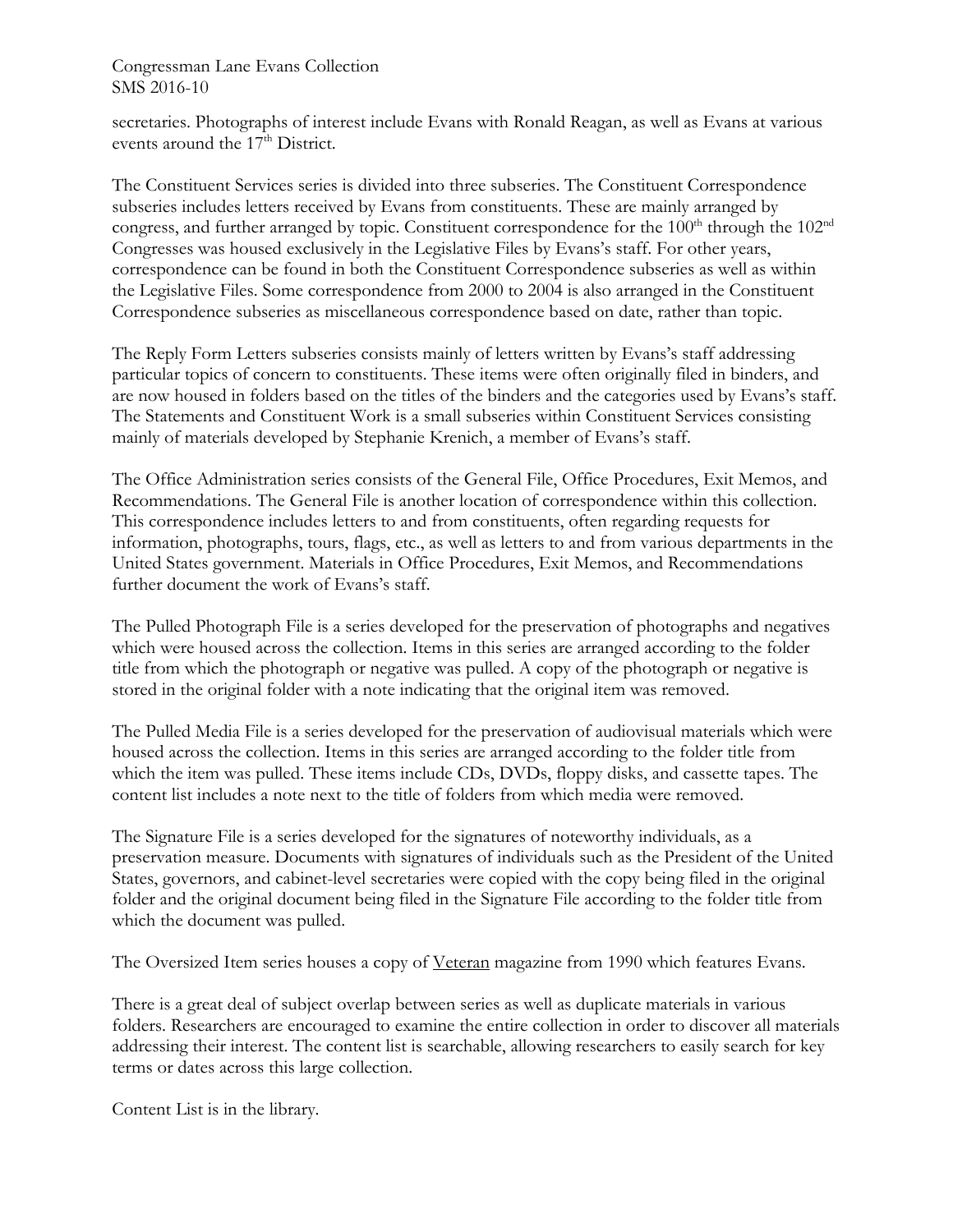Content List

**Series: Legislative Files SubSeries: 98th Congress (1983-1984) Box 1 SubSubSeries: Agent Orange**  Background Information, 1982-1984 (1 of 2) Background Information, 1982-1984 (2 of 2) H.R. 1961, Agent Orange and Atomic Veterans Relief Act, 1983-1984 H.R. 5675, Report on Alternatives for Federal Assistance to Civilians Who Served in Southeast Asia, 1983-1988 Inadvertent Modification of the Immune Response, 1978 Judicial Review Background Information, 1981-1985 **SubSubSeries: Agriculture**  Agricultural Engineers, 1981-1984 Cargo Preferences, 1984-1986 District Agriculture Committee Hearing, 1984 District Agriculture Committee Hearing Testimony, 1984 General Correspondence, 1983 (1 of 3) General Correspondence, 1983 (2 of 3) General Correspondence, 1983 (3 of 3) General Correspondence, 1984 (1 of 2) General Correspondence, 1984 (2 of 2) H.R. 1031, Agricultural Produce Bailment Bankruptcy Amendment Acts, 1983 H.R. 2714, Agriculture Productivity Act, 1980-1984 H.R. 3050, Rural Electrification and Telephone Revolving Fund, 1983-1984 H.R. 3557, Food Stamp Act of 1977, Retrospective Accounting, 1983 H.R. 3564, Earlier Announcement of the 1984 Crop Feed Grain Program, 1983 H.R. 3867, Perishable Agricultural Commodities Act of 1930, Amendment, 1983 H.R. 3914, Earlier Announcement of the 1984 and 1985 Crop Feed Grain Programs, 1983 H.R. 4052, Disaster Relief to Agriculture Producers and Ranchers, 1983 H.R. 4285, Information Regarding Non-Federal Facilities Approved for Storage of Grains, 1983- 1984 H.R. 4286, Expedited Determination of Interests in and Disposition of Grain, 1983-1984 H.R. 5024, Rural Development Reorganization Act of 1984, 1984 H.R. 5123, Farmers Home Administration (FmHA) Conflict of Interest Amendment, 1984 **Box 2**  H.R. 5151, Hunger Relief Act of 1984, 1984 H.R. 5854, Guarantee Outstanding Loans for Farmers, 1984 H.Res 433, Direct Loan Allocation to Farmers, 1984 Memos, 1983-1984 **SubSubSeries: Appropriations**  Clinch River Breeder Reactor Background Information, 1983 General Correspondence, 1983 General Correspondence, 1984 General Data, 1983 H.R. 4863 Emergency Famine Relief for Africa, 1984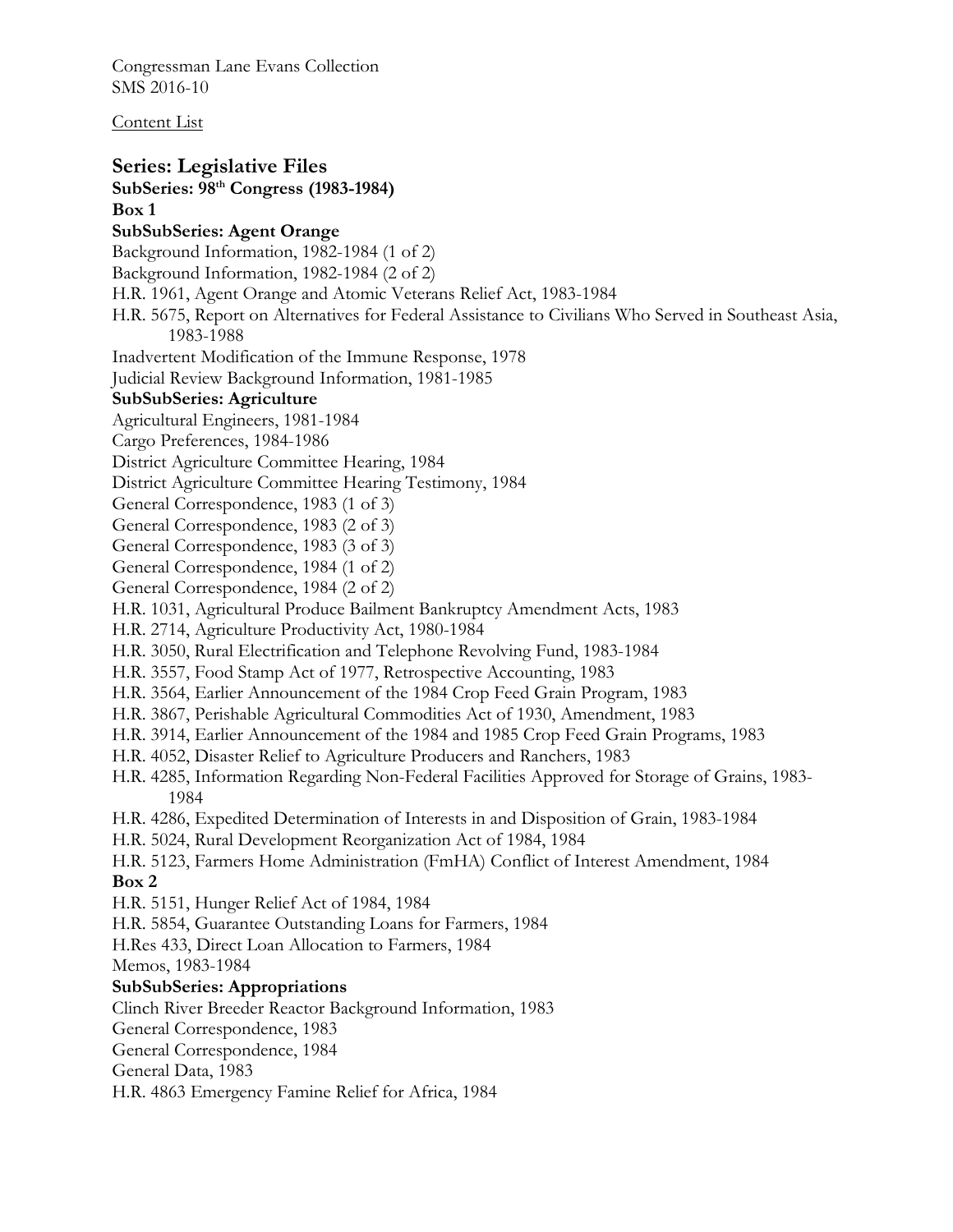Project Rearm Bill and Newspaper Clips, 1983-1984 (1 of 2)

Project Rearm Bill and Newspaper Clips, 1983-1984 (2 of 2)

Project Rearm Booklets, 1983-1984 (1 of 3)

Project Rearm Booklets, 1983-1984 (2 of 3)

Project Rearm Booklets, 1983-1984 (3 of 3)

Project Rearm Memos and Letters, 1983-1986

Project Rearm Welcome to Rock Island Arsenal Mr. Evans, 1983

Upper Mississippi River, 1983-1984

# **SubSubSeries: Armed Services**

Defense Spending in Illinois, 1984

Department of Defense Authorization Background Information, 1982-1983

General Correspondence, 1983

General Correspondence, 1984

General Data, 1983-1984 (1 of 2)

General Data, 1983-1984 (2 of 2)

# **Box 3**

H.Con.Res. 289, Presidential Citation to 22<sup>nd</sup> Marine Amphibious Unit, 1984

- H.R. 31, Military Chiropractors, 1983-1984
- H.R. 1104, Returning Bodies of Deceased Military Personnel, 1983
- H.R. 1376, Eliminate Social Security Offset for Military Widows, 1983-1984
- H.R. 1937, Skilled Enlisted Training Act, 1983
- H.R. 2715, Uniformed Services Former Spouse Health Care Act, 1983-1984
- H.R. 2996, POW/MIA Meeting Transportation, 1983-1984
- H.R. 3242, Forgotten Widows, 1983
- H.R. 3663, Consolidation of Functions within the Defense Department, 1983
- H.R. 3669, Require Consolidations of Functions within the Defense Department, 1983
- H.R. 3763, Economic Adjustment Assistance where Major Defense Contracts have been Terminated, 1983-1984
- H.R. 3784, Military Parts Procurement Cost Savings, 1983-1984
- H.R. 3950, Consolidation of Functions from Armed Services, 1983-1984
- H.R. 4005, Department of Defense Increasing Percentage of Purchase through Competitive Bids, 1983-1984
- H.R. 5064, Defense Spare Parts Procurement Reform Act, 1984
- H.R. 5170, Arsenals Selling Parts to United States Manufacturers for Resale, 1984
- H.R. 6100, Eligibility for Medal Recognizing Americans Missing in Southeast Asia, 1984
- H.R. 6243, Reserves and Paramilitary Activities, 1984
- MX Missile Background Information, 1983-1984
- The Defense Monitor, 1983-1984

# **SubSubSeries: Banking, Finance, and Urban Affairs**

Citicorp Takeover of Chicago Bank, 1983-1984

- Federal Reserve Board Background Information, 1980-1984
- General Correspondence, 1983
- General Correspondence, 1984
- General Data, 1983-1984
- H.Con.Res. 247, Federal Loans to Farmers, 1984
- H.J.Res. 585, Dollar Exchange Rate, 1984
- H.R. 1083, Opposing International Monetary Fund Loans to Countries that Practice Apartheid, 1983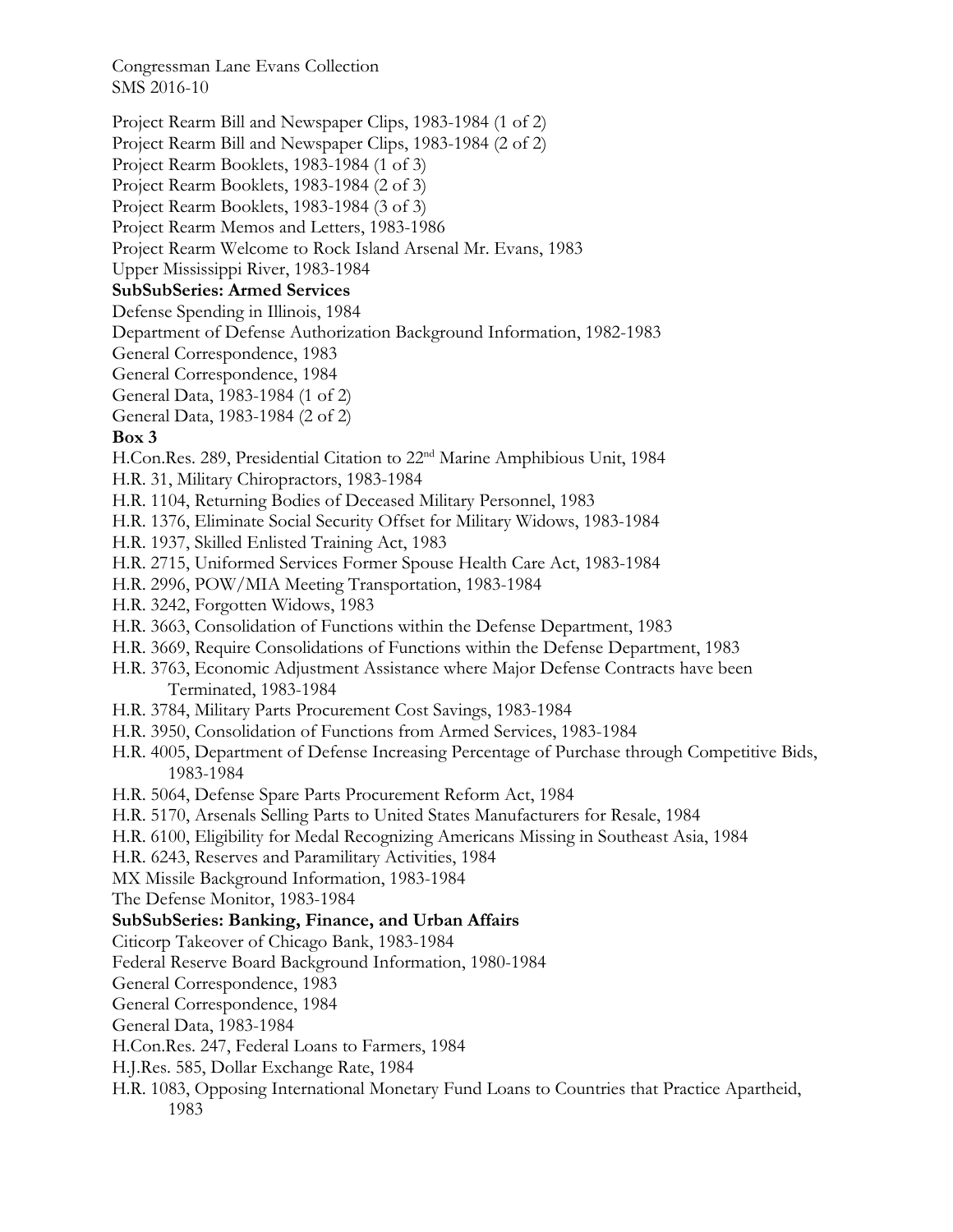- H.R. 1870, Vietnam Veterans National Medal Act, 1983
- H.R. 2546, Federal Reserve Board, Yearly Targets for Real Interest Rates, 1982-1983
- H.R. 2566, Increased Small Business and Farmer Representation of Federal Reserve Board, 1983- 1984
- H.R. 3240, Commemorative Medal Honoring Roy Wilkins of the NAACP, 1983
- H.R. 3348, Congressional Gold Medal for the Late Representative Leo Ryan, 1983
- H.R. 3413, Closing the "Non-Bank" Bank Loopholes, 1983-1984
- H.R. 3420, Home Buyer Access to National Secondary Mortgage Market, 1983-1984
- H.R. 3478, Missing In Action (MIA) Bronze Medal, 1983-1984
- H.R. 3614, Harry S Truman Gold Medal, 1983-1984
- H.R. 3828, Georgia 250<sup>th</sup> Anniversary Medals, 1983
- H.R. 4360, Industrial Competitiveness Act, 1983-1984

H.R. 5581, Solar Energy and Energy Conservation Bank Reauthorization, 1984

#### **SubSubSeries: Budget**

Deficit, Background Information, 1983-1984

General Correspondence, 1983

- General Correspondence, 1984
- General Data, 1980-1984 (1 of 3)
- General Data, 1980-1984 (2 of 3)
- General Data, 1980-1984 (3 of 3)

H.R. 4148, Reductions in Pay for Uniformed Servicemen in Civilian Positions, 1983-1984

Research, 1983-1984

#### **SubSubSeries: Children, Youth, and Families**

Federal Programs Affecting Children Report, 1984

## **SubSubSeries: Commerce**

Domestic Content Legislative Background Information, 1982-1983

H.Con.Res. 170, U.S. Steel, British Steel Joint Venture, 1983-1984

H.J.Res. 389, Enforcement of Anti-Trust Laws, 1983-1984

## **Box 4**

H.R. 100, Non-Discrimination in Insurance Act, 1983-1984 (1 of 2)

- H.R. 100, Non-Discrimination in Insurance Act, 1983-1984 (2 of 2)
- H.R. 1234, Fair Practices and Procedures in Automotive Products Act, 1982-1984
- H.R. 1415, Automotive Franchise Dealer Protection, 1983-1984
- H.R. 5042, Domestic Petroleum Company Acquisition Act, 1984
- H.R. 5376, Increased Representation of the Agricultural and Natural Resource Products Industries, 1984

## **SubSubSeries: District of Columbia**

General Correspondence, 1983

## **SubSubSeries: Education**

General Correspondence, 1984 (1 of 2)

General Correspondence, 1984 (2 of 2)

H.Con.Res. 40, Preventing Hunger at Home, 1982-1983

H.Con.Res. 118, Federal Government Support of Education, 1983

H.Con.Res. 157, Department of Education Reorganization, 1983

H.J.Res. 452, Arts in Education, 1984

H.J.Res. 458, National Student Leadership Week, 1984

H.R. 30, Emergency Mathematics and Science Education Act, 1983-1984

H.R. 659, National Education and Economic Development Act, 1983-1984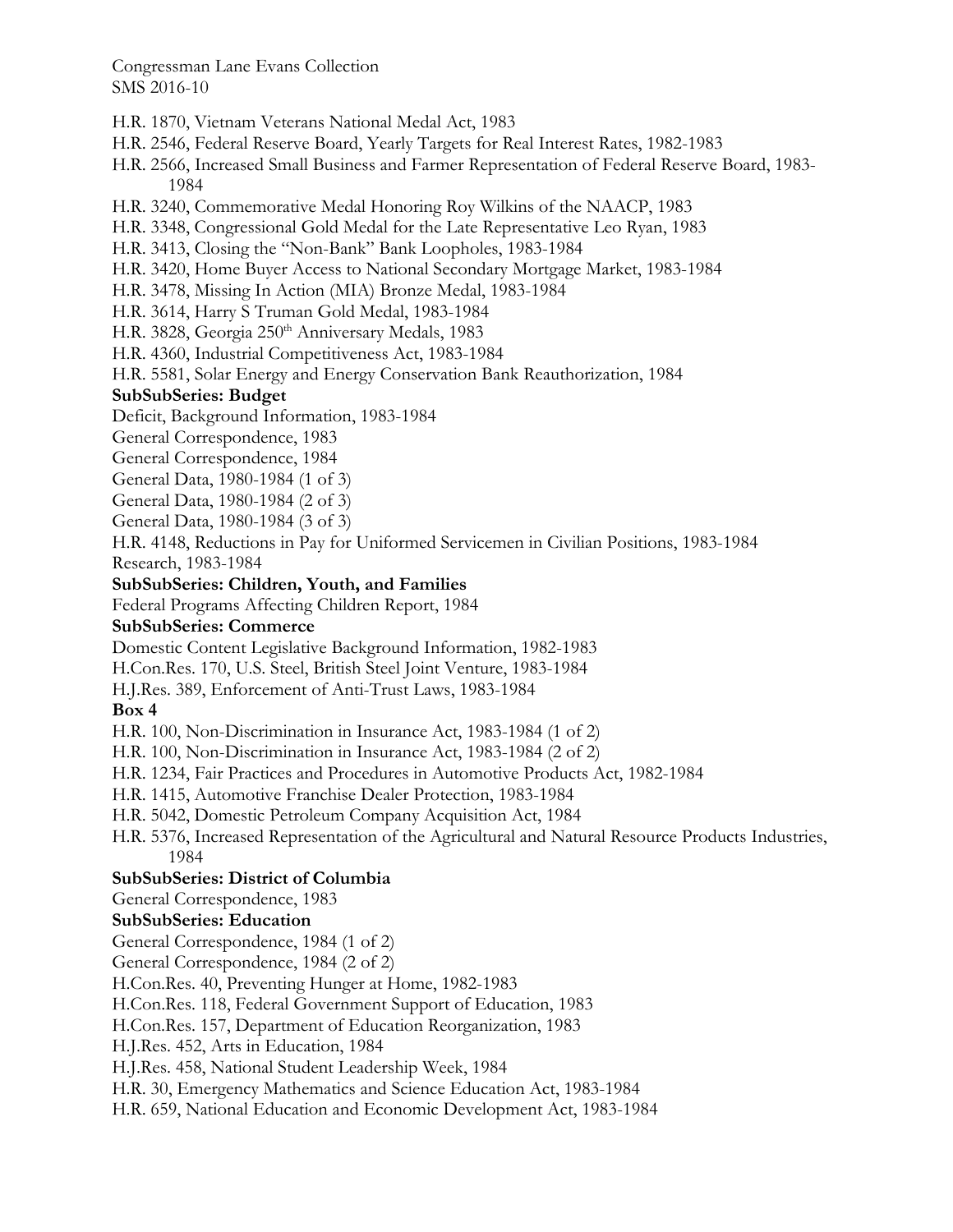H.R. 881, American Defense Education Act, 1982-1984

H.R. 1397, Domestic Violence Prevention and Services Act, 1983

H.R. 2144, Higher Education Act, Challenge Grant Amendments, 1983

H.R. 4193, School Facilities Child Care Act, 1983-1984

H.R. 4300, Missing Children's Assistance Act, 1981-1984

H.R. 4477, Talented Teachers Scholarship Program, 1983-1984

H.R. 4731, Elementary and Secondary Education Act Amendment, Effective Schools, 1984

H.R. 5011, Title IX Clarification, 1984

H.R. 5145, Human Services Amendments, 1984

H.R. 5240, Higher Education Amendments, 1984

H.Res. 190, Title IX Amendments, 1983

# **SubSubSeries: Education and Labor**

General Correspondence, 1983 (1 of 3)

General Correspondence, 1983 (2 of 3)

General Correspondence, 1983 (3 of 3)

General Data, 1983-1984 (1 of 2)

General Data, 1983-1984 (2 of 2)

## **SubSubSeries: Energy**

Avon/Galesburg Natural Gas Revolt, Background Information, Correspondence, 1983-1984

Background Information on Coal, 1983-1984

Coal Group, 1983

Coal Group, 1984

H.R. 555, Construction Works in Progress Policy Act, 1982-1984

H.R. 1595, Solar Energy National Security and Employment (SENSE) Act, 1983

H.R. 2154 Correspondence, 1983-1984

H.R. 2154, Natural Gas Consumer Relief Act, 1983-1984 (1 of 2)

H.R. 2154, Natural Gas Consumer Relief Act, 1983-1984 (2 of 2)

#### **Box 5**

H.R. 2565, Natural Gas Consumer Access Amendments, 1983

H.R. 3277, Civilian Nuclear Power Regulation Improvement and Safety Incentives Act, 1983-1984

H.R. 4095, Natural Gas Policy Act Amendment, Interstate Pipelines, 1983-1984

H.R. 4098, Synthetic Fuels Corporation Fiscal Accountability Act, 1983-1984

H.R. 4297, Nuclear Waste Transportation, 1983-1984

H.R. 4850, Nuclear Waste Transportation Safety Act, 1984

H.R. 4855, Methanol Energy Policy Act, 1984

H.R. 4923, Phantom Tax Reform and Least Cost Electric Energy Planning Act, 1984

H.R. 5175, Emergency Petroleum Industries Stability Act, 1984

H.R. 5550, Natural Gas Policy Act Amendment, Biannual Reports to Congress, 1984

H.R. 5582, Consumer Products Energy Efficiency Amendments, 1984

H.R. 5591, Urban Radioactive Materials Protection Act, 1984

H.R. 5608, Electric Utility Transmission Reform Act, 1984

H.Res. 139, Balance Federal Energy Budget, 1983

Natural Gas Background Information, 1983-1984 (1 of 2)

Natural Gas Background Information, 1983-1984 (2 of 2)

Natural Gas Decontrol Correspondence, 1983

#### **SubSubSeries: Energy and Commerce**

General Correspondence, 1983

General Correspondence, 1984 (1 of 2)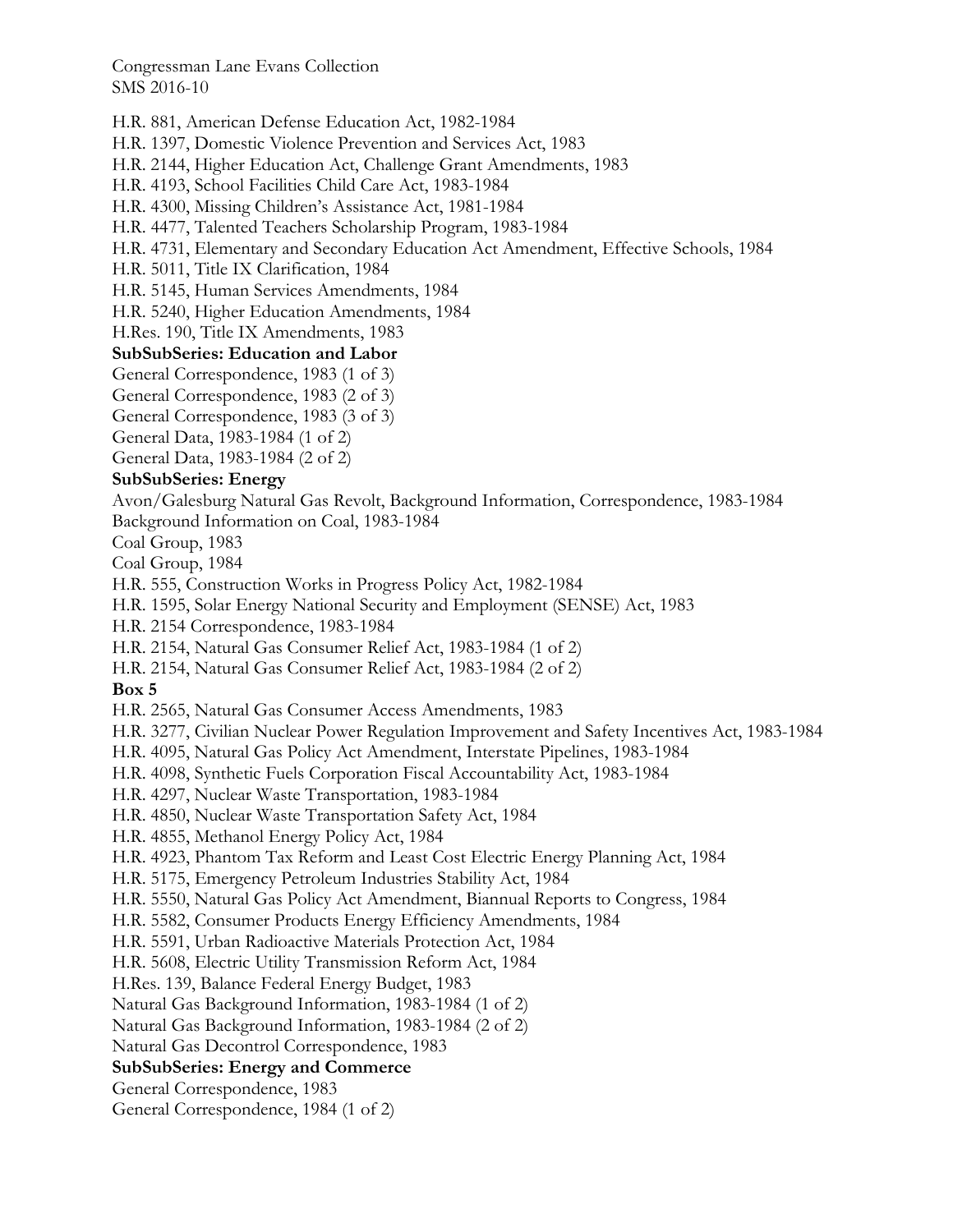SMS 2016-10 General Correspondence, 1984 (2 of 2) General Data, 1983-1984 **SubSubSeries: Environment**  Acid Rain Correspondence, 1984 Acid Rain Information, 1983-1984 (1 of 3) Acid Rain Information, 1983-1984 (2 of 3) Acid Rain Information, 1983-1984 (3 of 3) Hazardous/Toxic Waste, 1982-1986 (1 of 4) Hazardous/Toxic Waste, 1982-1986 (2 of 4) Hazardous/Toxic Waste, 1982-1986 (3 of 4) Hazardous/Toxic Waste, 1982-1986 (4 of 4) H.J.Res. 514, Hazardous Substances Right to Know, 1984 H.R. 1405, Acidic Deposition Study and Ecosystem Mitigation Act, 1983-1984 H.R. 3282, Water Quality Renewal Act, 1983-1984 **Box 6**  H.R. 4813, Comprehensive Hazardous Substances Cleanup and Emergency Relief Act, 1984 H.R. 5640, Superfund Expansion and Protection Act, 1984 **SubSubSeries: Foreign Affairs**  Central America, Background Information, 1983-1984 (1 of 2) Central America, Background Information, 1983-1984 (2 of 2) General Correspondence, 1983 (1 of 2) General Correspondence, 1983 (2 of 2) General Correspondence, 1984 General Data, 1983-1984 H.Con.Res. 25, United Kingdom Use of Plastic and Rubber Bullets Against Civilians, 1983 H.Con.Res. 39, United Nations Decade of Disabled Persons, 1983 H.Con.Res. 63, Soviet Union and Human Rights, 1983 H.Con.Res. 89, Grain Sales to the Soviet Union, 1983 H.Con.Res. 100, Forced Labor in the Soviet Union, 1983-1984 H.Con.Res. 107, Ethiopian Jews, 1983-1984 H.Con.Res. 122, Opposition to South Africa Homelands Policy, 1983-1984 H.Con.Res. 123, Opposing Arms Race, 1983-1984 H.Con.Res. 140, East-West Cooperation in Space, 1983 H.Con.Res. 151, Contadora Peace Initiative, 1983 H.Con.Res. 156, Trade of Nuclear Reactor Components to India, 1983 H.Con.Res. 165, Investigating Aquino Assassination, 1983 H.Con.Res. 173, Iranian Persecution of Baha's, 1983 H.Con.Res. 174, Opposing Trade Embargoes Outside of National Security, 1983 H.Con.Res. 183, Deploring Bengino Aquino Assassination, 1983 H.Con.Res. 189, Special Envoy for Northern Ireland, 1983-1984 H.Con.Res. 191, Presidential Appointment of Special Envoy for Northern Ireland, 1983-1984 H.Con.Res. 232, Negotiating Treaty Between U.S. and Nicaragua, 1983-1984 H.Con.Res. 236, Independent Soviet Peace Movement, 1983-1984 H.Con.Res. 261, Supporting Contadora Initiatives, 1984 H.Con.Res. 276, New Ireland Forum Commendation, 1984 H.Con.Res. 310, New Ireland Forum Commendation, 1984 H.J.Res. 2, Nuclear Weapons Freeze, 1982-1984 H.J.Res. 3, Preventing Nuclear Testing, 1983

Congressman Lane Evans Collection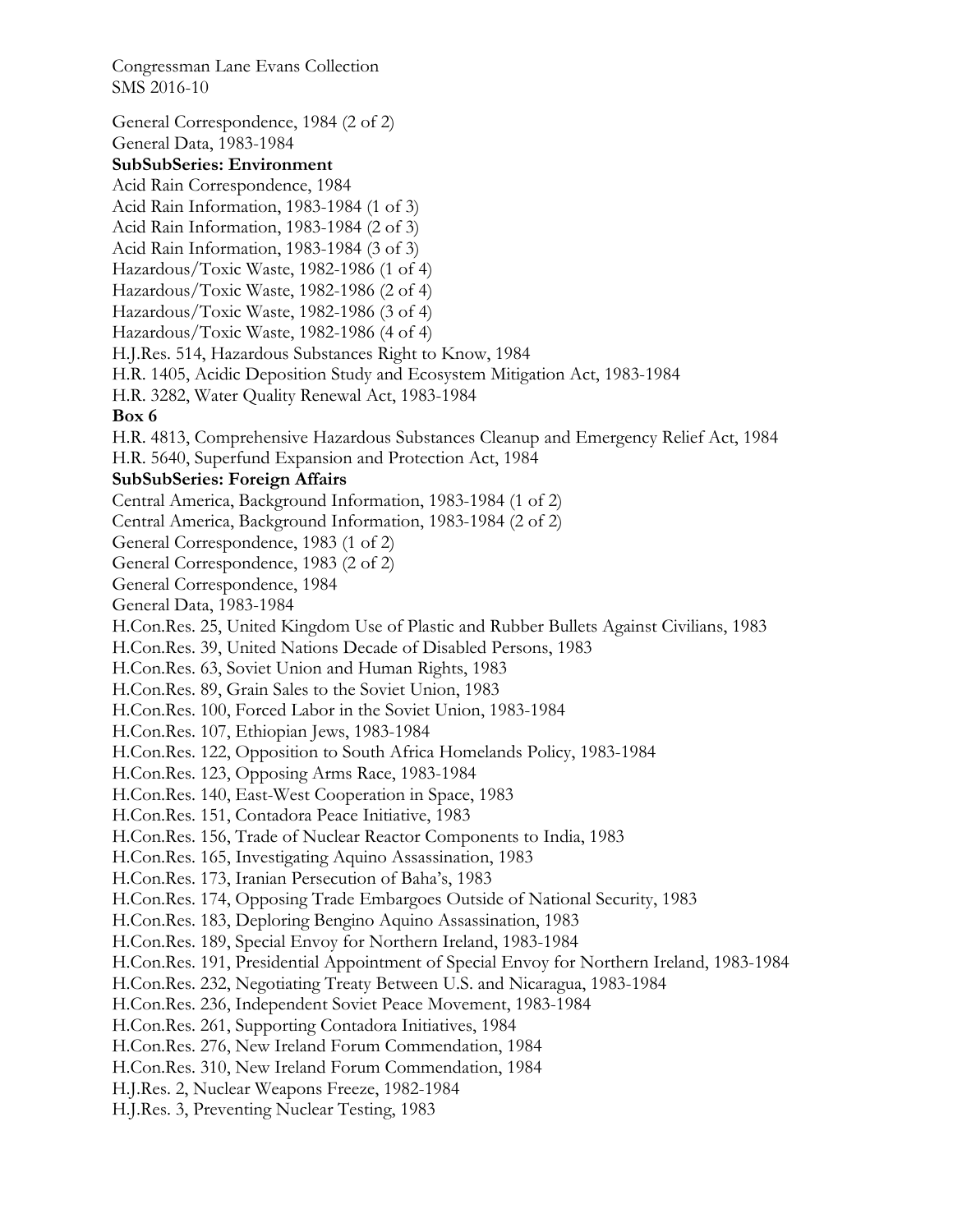- H.J.Res. 13, Nuclear Weapons Freeze and Arms Reduction, 1983-1984 (1 of 2)
- H.J.Res. 13, Nuclear Weapons Freeze and Arms Reduction, 1983-1984 (2 of 2)
- H.J.Res. 61, Eliminating First Strike Policy in Strategic Arms Reduction Treaty (START) Treaty, 1983.
- H.J.Res. 65, Prohibiting Sale to Guatemala of Spare Parts for Aircraft, 1983
- H.J.Res. 120, Space-Based Weaponry Ban, 1983
- H.J.Res. 254, U.S.-Soviet Student Exchange Program, 1983-1984
- H.J.Res. 289, International Efforts to Further a Revolution in Children's Health, 1983
- H.J.Res. 348, Requiring Presidential Report on Lebanon, 1983
- H.J.Res. 353, Condemning Korean Air Lines Shootdown, 1983
- H.J.Res. 369, Reciprocity in U.S. and Soviet Embassy Staff Sizes, 1983
- H.J.Res. 384, Delaying Deployment of Pershing II and Cruise Missiles for 6 Months, 1983-1984
- H.J.Res. 395, Correspondence, 1983-1984
- H.J.Res. 395, Withdrawal of U.S. Troops from Lebanon, 1983-1984 (1 of 2)
- H.J.Res. 395, Withdrawal of U.S. Troops from Lebanon, 1983-1984 (2 of 2)
- H.J.Res. 441, Nuclear Test Ban Challenge, 1984
- H.J.Res. 489, Full Accounting of U.S. POW/MIAs in Southeast Asia, 1984
- H.J.Res. 523, Ban on Weapons in Space, 1984
- H.J.Res. 524, Mutual and Verifiable Ban on Weapons in Space, 1984
- H.J.Res. 531, Maintain 1972 Anti-Ballistic Missile (ABM) Treaty, 1984
- H.J.Res. 539, Opposing the Mining of the Ports of Nicaragua, 1984
- H.J.Res. 540, Presidential Denial of Jurisdiction to the International Court of Justice, 1984
- H.J.Res. 572, Food for Peace Day, 1984
- H.J.Res. 599, Helsinki Human Rights Day, 1984
- H.J.Res. 605, Opposing the Use of Torture by any Foreign Government, 1984
- H.R. 1249, United States Academy of Peace and Conflict Resolution Act, 1983-1984
- H.R. 1417, Nuclear Nonproliferation Policy Act, 1983
- H.R. 1693, South Africa Economic Sanctions, 1983
- H.R. 3058, Nuclear Explosives Control Act, 1983-1984
- H.R. 3680, Central America U.S. Advisor Cap, 1983
- H.R. 3778, Congressional Consent to Sending Combat Forces to Central America, 1983
- H.R. 3918, Korean Airlines Victims Claims Act, 1983
- H.R. 4440, Human Needs and World Security Act, 1983-1984
- H.R. 4447, Suspending Deportation of El Salvador Nationals, 1983-1984 (1 of 2)
- H.R. 4447, Suspending Deportation of El Salvador Nationals, 1983-1984 (2 of 2)
- H.R. 4656, Continuing Certification Requirement for El Salvador, 1983-1984
- H.R. 4877, Relocation of U.S. Embassy in Israel to Jerusalem, 1984 (1 of 2)
- H.R. 4877, Relocation of U.S. Embassy in Israel to Jerusalem, 1984 (2 of 2)
- H.R. 5140, Preventing Sale of Stinger Missiles to Saudi Arabia and Jordan, 1984
- H.R. 5571, Arms Race Moratorium Act, 1984
- H.R. 5759, Arms Export Control Act, Congressional Participation in Arms Sales, 1984
- H.R. 6117, Increased Funding for Basic Health Services in Developing Countries, 1984 **Box 7**
- H.Res. 50, Ratification of the Convention on the Prevention and Punishment of Genocide, 1983
- H.Res. 67, Release of Anatoly Shcharansky, 1983
- H.Res. 118, Persecution of Doctor Viktor Brailovsky, 1983
- H.Res. 147, Hungarians in Romanian Transylvania, 1983-1984
- H.Res. 159, Information from the President on Honduras and Nicaragua, 1983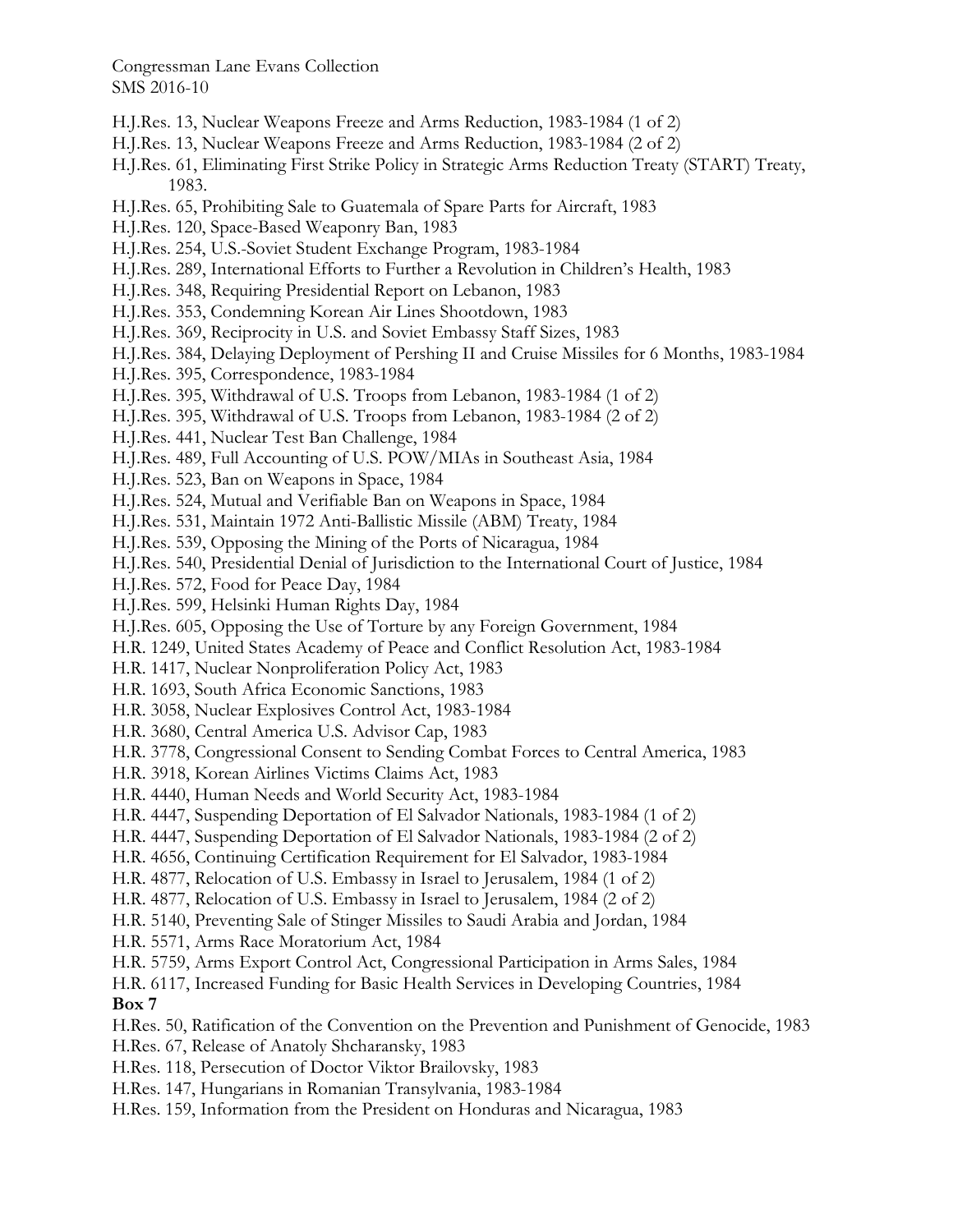H.Res. 203, Withdrawal of Israeli Forces from Lebanon, 1983 H.Res. 233, Accidental Nuclear War Caused by Acts of Terrorism, 1983 H.Res. 280, Humanitarian Aid to Ethiopians, 1983-1984 H.Res. 282, Peace Initiatives of Contadora Group, 1983 H.Res. 310, Restoring Democracy in Chile, 1983 H.Res. 322, Common Agricultural Policy of the European Community, 1983 H.Res. 430, Mandela Freedom Resolution, 1984 H.Res. 547, Condemning Soviet Bombing in Afghanistan, 1984 Ireland General Information, 1982-1983 Mideast Background Information, 1978-1984 Philippines Correspondence, 1982-1986 Philippines Information, 1982-1986 Philippines Information, 1982-1986 **SubSubSeries: Government Operations**  General Correspondence, 1983 General Correspondence, 1984 General Data, 1982-1984 H.R. 1617, Advisory Commission on Intergovernmental Relations Membership, 1983-1984 H.R. 2362, Environmental Protection Act, 1982-1983 H.R. 4786, Former Presidents Austerity Act, 1984 H.R. 6239 State Minimum Return Act, 1984 H.Res. 119, Cost Principles for Non-Profit Organizations Revision Withdrawal, 1983-1984 **SubSubSeries: Health**  H.Con.Res. 93, Family Planning, 1982-1983 H.Con.Res. 142, Uniform Symbol of Handicapped Access, 1983 Health Care in Illinois, 1983 H.R. 2036, Medical Facility Dependent Care Act, 1983 H.R. 3141, Diethylstilbestrol (DES) Exposure, 1983-1984 H.R. 3261, Health Care Cost Control Act, 1983-1984 H.R. 3405, Restricting Time Period for Late Enrollment Penalty in Medicare, 1983-1984 H.R. 3588, Social Security Act Amendment, Hospice Care, 1983 H.R. 3616, Social Security Act Amendment, Home Health Services, 1983-1984 H.R. 4330, Public Health Service Act, Mental Illness, 1983-1984 H.R. 4870, Medicare Solvency and Health Care Financing Reform Act, 1984 H.R. 4961, Equitable Treatment for Hospitals in High Wage Areas, 1984 H.R. 5745, Reproductive Health Equity Act, 1984 H.Res. 219, Supporting Hospice Care, 1983 Medicare, Background Information, 1983-1984 Medicare, Correspondence, 1984 **SubSubSeries: House Administration**  General Correspondence, 1983 General Correspondence, 1984 General Data, 1983-1984 H.J.Res. 236, Korean War Memorial, 1983 H.J.Res. 482, National Law Enforcement Heroes Memorial, 1984 H.R. 1250, Voting Accessibility for the Elderly and Handicapped Act, 1983-1984 H.R. 2490, Clean Campaign Act, 1983-1984 H.R. 4367, Federal Election Campaign Act Amendment, 1983-1984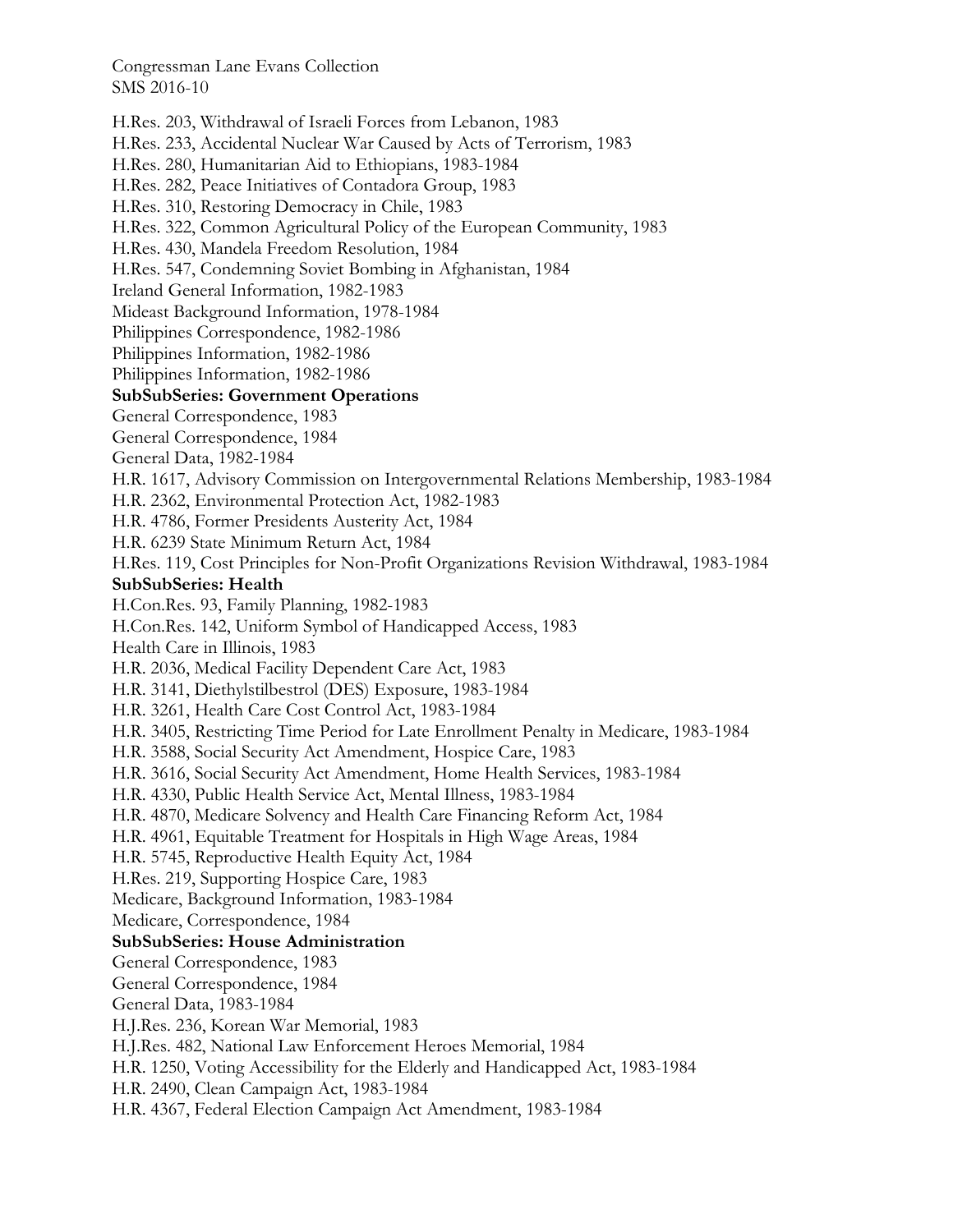H.R. 5611, Eleventh Airborne Division Association Memorial, 1984 H.Res. 392, Establishing a Congressional Child Care Center, 1984 **SubSubSeries: Housing**  Housing and Urban Development, Kewanee Housing Project, Background Information and Correspondence, 1983 H.R. 3482, Fair Housing Amendments Act, 1983-1984 H.R. 5730, Definition of Low and Moderate Income, 1984 Information on Housing, 1982-1984 Urban Development Action Grants (UDAG) and Small Cities, 1982-1983 **SubSubSeries: Immigration**  Background Information, 1984 (1 of 2) Background Information, 1984 (2 of 2) **Box 8**  Correspondence, 1984 General Information, 1984 (1 of 2) General Information, 1984 (2 of 2) H.R. 4909, Immigration Reform Act, 1984 (1 of 2) H.R. 4909, Immigration Reform Act, 1984 (2 of 2) H.R. 6072, Permitting entry of Survivors Connected to Servicemen Who Died on Active Duty, 1984 Immigration and Refugees, Background Information and Correspondence, 1982-1984 (1 of 2) Immigration and Refugees, Background Information and Correspondence, 1982-1984 (2 of 2) Information, 1984 (1 of 2) Information, 1984 (2 of 2) **SubSubSeries: Interior**  General Correspondence, 1983 General Correspondence, 1984 General Data, 1983-1984 Hennepin Canal, 1982-1984 (1 of 2) Hennepin Canal, 1982-1984 (2 of 2) Hennepin Canal, Authorizing Legislation, 1958-1984 Hennepin Canal, Clippings, 1983 Hennepin Canal, Hennepin Canal National Heritage Corridor Act, 1983-1984 Hennepin Canal, History and Maps, 1981-1983 (1 of 2) Hennepin Canal, History and Maps, 1981-1983 (2 of 2) Hennepin Canal, Studies, Task Force Recommendations and Memos, 1983-1984 H.R. 999, American Conservation Corps Act, 1983-1984 **Box 9**  H.R. 2014, Illinois and Michigan Canal National Heritage Corridor Act, 1979-1984 (1 of 2) H.R. 2014, Illinois and Michigan Canal National Heritage Corridor Act, 1979-1984 (2 of 2) H.R. 2600, Golden Gate National Recreation Area Dedication, 1983 H.R. 3642, Kamehameha the Great National Monument, 1983-1984 H.R. 6358, Establish Hennepin Canal National Heritage Corridor, 1984 H.Res. 321, Requesting Resignation of Interior Secretary James Watt, 1983 **SubSubSeries: Judiciary**  Balanced Budget Background Data, 1984 Equal Rights Amendment, Abortion, and Prayer Correspondence, 1984 General Correspondence, 1983 (1 of 2) General Correspondence, 1983 (2 of 2)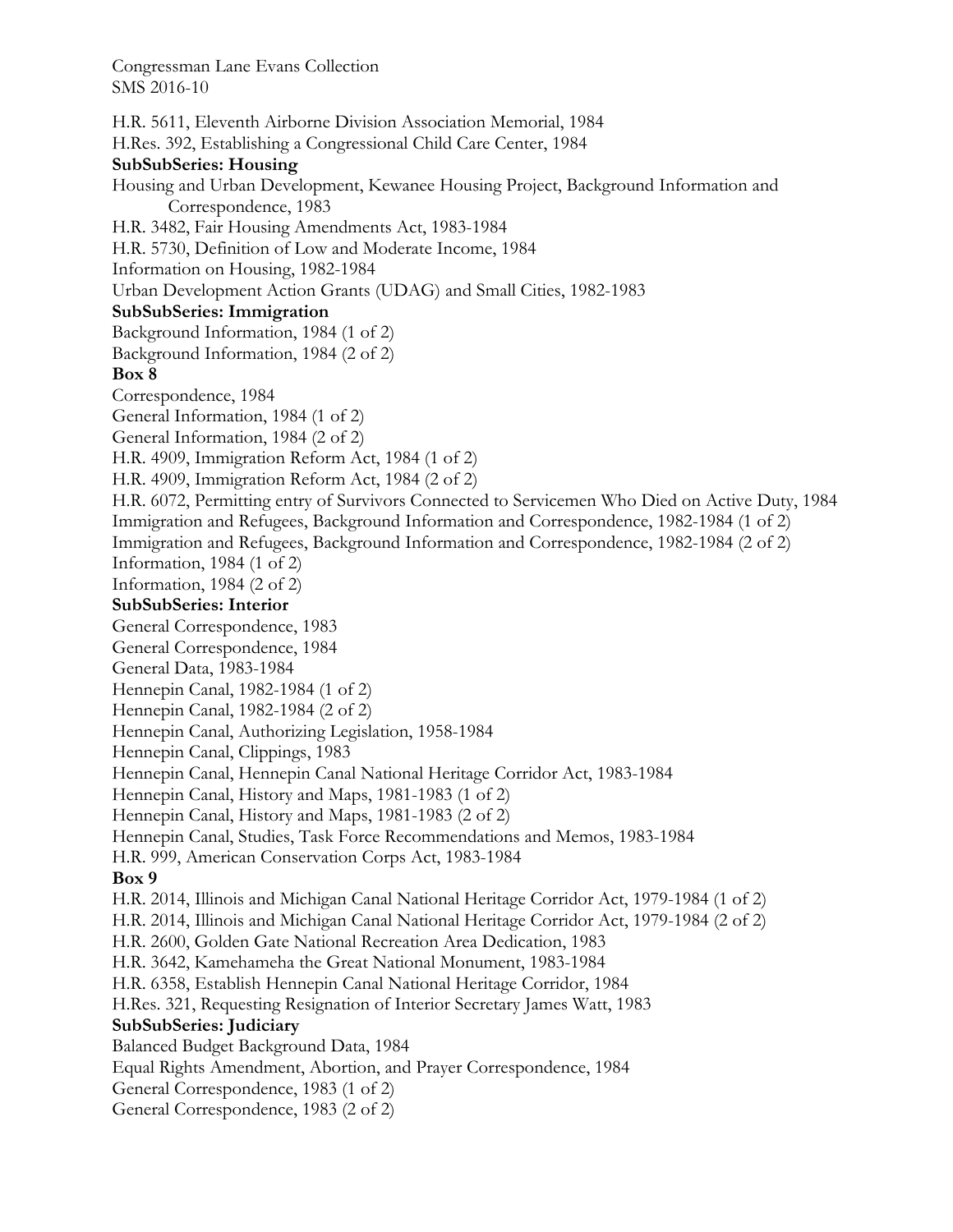- General Correspondence, 1984 (1 of 3)
- General Correspondence, 1984 (2 of 3)
- General Correspondence, 1984 (3 of 3)
- General Data, 1977-1984 (1 of 2)
- General Data, 1977-1984 (2 of 2)
- H.Con.Res. 195, Dismissal of Judge William Bradford Reynolds, 1983
- H.Con.Res. 200, Commission on Civil Rights Resolution, 1983-1984
- H.Con.Res. 244, Pay Equity Resolution, 1984
- H.R. 29, Recognizing Polish Legion of American Veterans, 1983
- H.R. 960, Posthumous Citizenship for Corporal Wladyslaw Staniszewski, 1983-1984
- H.R. 1199, Recognizing Catholic War Veterans of the United States, 1983-1984
- H.R. 1527, Eliminating Gender-Based Distinctions in the Law, 1983-1984
- H.R. 1942, Allowing Members of the Armed Forces to Sue United States for Improper Medical Car, 1983-1984
- H.R. 3230, Civil Rights Commission Term Length, 1983
- H.R. 3498, Victims of Crime Act, 1983-1984
- H.R. 3775, Recognizing Jewish War Veterans of the United States, 1983-1984
- H.R. 3796, Penalties for Use of Armor Piercing Bullets, 1983-1984
- H.R. 3821, Recognizing Franco-American War Veterans, 1983-1984
- H.R. 3923, Prohibiting Issuance of Immigrant and Non-Immigrant Visas to Soviet Citizens, 1983
- H.R. 4111, Protecting Medical Benefits Debts in Cases of Chapter 11 Bankruptcy, 1983-1984
- H.R. 4162, Improving Criminal Fine Collection, 1983-1984
- H.R. 4212, Allowing AMVETS to Establish Membership Criteria, 1983-1984
- H.R. 4659, Legal Services Corporation Act Amendment, 1983-1984
- H.R. 4772, Vietnam Veterans of America Charter, 1984
- H.R. 4897, Clayton Act Amendment, 1984
- H.R. 4966, Recognizing Women's Army Corps Veterans Association, 1984
- H.R. 5569, Sex Discrimination in the United States Code Reform Act, 1984
- H.R. 5845, Law Enforcement Officers Protection Act, 1984
- H.R. 6403, Victims of Crime Act, 1984
- Information on Private Bills, 1983-1986
- Line Item Veto Background Information, 1983-1984

## **SubSubSeries: Labor**

General Correspondence, 1984

- H.R. 622, Death Benefits to Survivors of Federal Police and Firefighters, 1983
- H.R. 991, Fair Labor Standards Act, Visual Impairment Amendment, 1983
- H.R. 1743, National Labor Relations Act Amendment, Corporate Lawbreakers and Contracts, 1983- 1984
- H.R. 2847, National Employment Priorities Act, 1981-1984

## **Box 10**

- H.R. 3175, Occupational Disease Compensation Act, 1983
- H.R. 4280, Retirement Equity Act, 1983-1984
- H.R. 4522, Wagner-Peyser Act Amendment, 1983-1984
- H.R. 4747, Employment and Labor Training, 1984
- H.R. 4832, National Individual Training Account Act, 1984
- H.R. 4908, Clarifying when Chapter 11 can be Used to Invalidate Collective Bargaining Agreements, 1984
- H.R. 5092, Equal Opportunity Commission Reports, 1984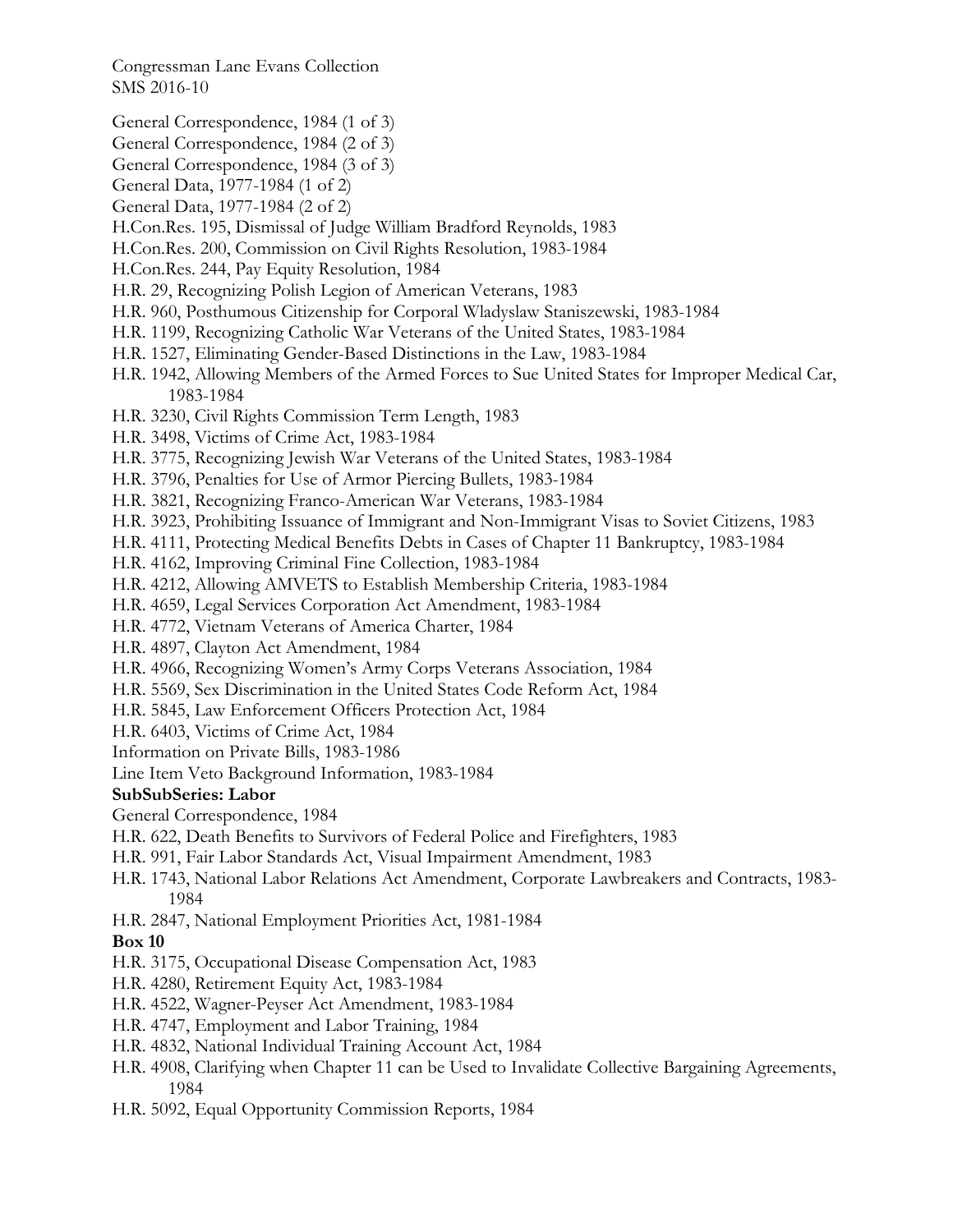Congressman Lane Evans Collection SMS 2016-10 Industrial Policy, 1983-1985 (1 of 2) Industrial Policy, 1983-1985 (2 of 2) Jobs Information, 1984 (1 of 3) Jobs Information, 1984 (2 of 3) Jobs Information, 1984 (3 of 3) **SubSubSeries: Merchant Marine and Fisheries**  General Correspondence, 1983 General Correspondence, 1984 General Data, 1983-1984 H.Res. 555, Opposing Anne M. Burford's Appointment, 1984 **SubSubSeries: Post Office and Civil Service**  Federal Retirement/Grace Commission, At Issue February 19, 1984 General Correspondence, 1983 General Correspondence, 1984 General Data, 1983-1984 H.Con.Res. 64, Irish Peace Freedom, and Unity Day, 1983 H.Con.Res. 101, Older Americans Month, 1983 H.Con.Res. 333, Senior Companion Program Commendation, 1984 H.J.Res. 20, National Retired Teachers Day, 1983 H.J.Res. 22, National Child Abuse Prevention Month, 1983 H.J.Res. 29, National Safety in the Workplace Week, 1983 H.J.Res. 69, National Family Week, 1983-1984 H.J.Res. 71, National Arbor Day H.J.Res. 74, National Day of Peace, 1983-1984 H.J.Res. 80, Jewish Heritage Week, 1983 H.J.Res. 96, National Recovery Room Nurses Day, 1982-1983 H.J.Res. 126, National Employ the Older Worker Week, 1983 H.J.Res. 132, National Adult Day Care Center Week, 1983 H.J.Res. 139, Federal Credit Union Week, 1983 H.J.Res. 140, National Physical Fitness and Sports Month, 1983 H.J.Res. 156, Senior Center Week, 1983 H.J.Res. 160, National Parkinson's Disease Week, 1983 H.J.Res. 176, Municipal Clerk's Week, 1983 H.J.Res. 178, National Sakharov Day, 1983 H.J.Res. 179, National Alzheimer's Disease Month, 1983 H.J.Res. 200, National Single Parent Day, 1983-1984 H.J.Res. 210, National Atomic Veterans Day, 1983 H.J.Res. 215, National Drug Abuse Education Week, 1983-1984 H.J.Res. 227, National Respiratory Therapy Week, 1983 H.J.Res. 228, National Animal Agriculture Week, 1983 H.J.Res. 234, National Children's Liver Disease Awareness Week, 1983 H.J.Res. 239, National Day of Recognition for Mohandas K. Gandhi, 1983-1984 H.J.Res. 247, National Day of Remembrance of Man's Inhumanity to Man, 1984 H.J.Res. 253, National Tuberous Sclerosis Week, 1983-1984 H.J.Res. 258, National Paralyzed Veterans Recognition Day, 1983 H.J.Res. 263, World Food Day, 1983 H.J.Res. 266, Youth of America Week, 1983 H.J.Res. 268, National Home Health Care Week, 1983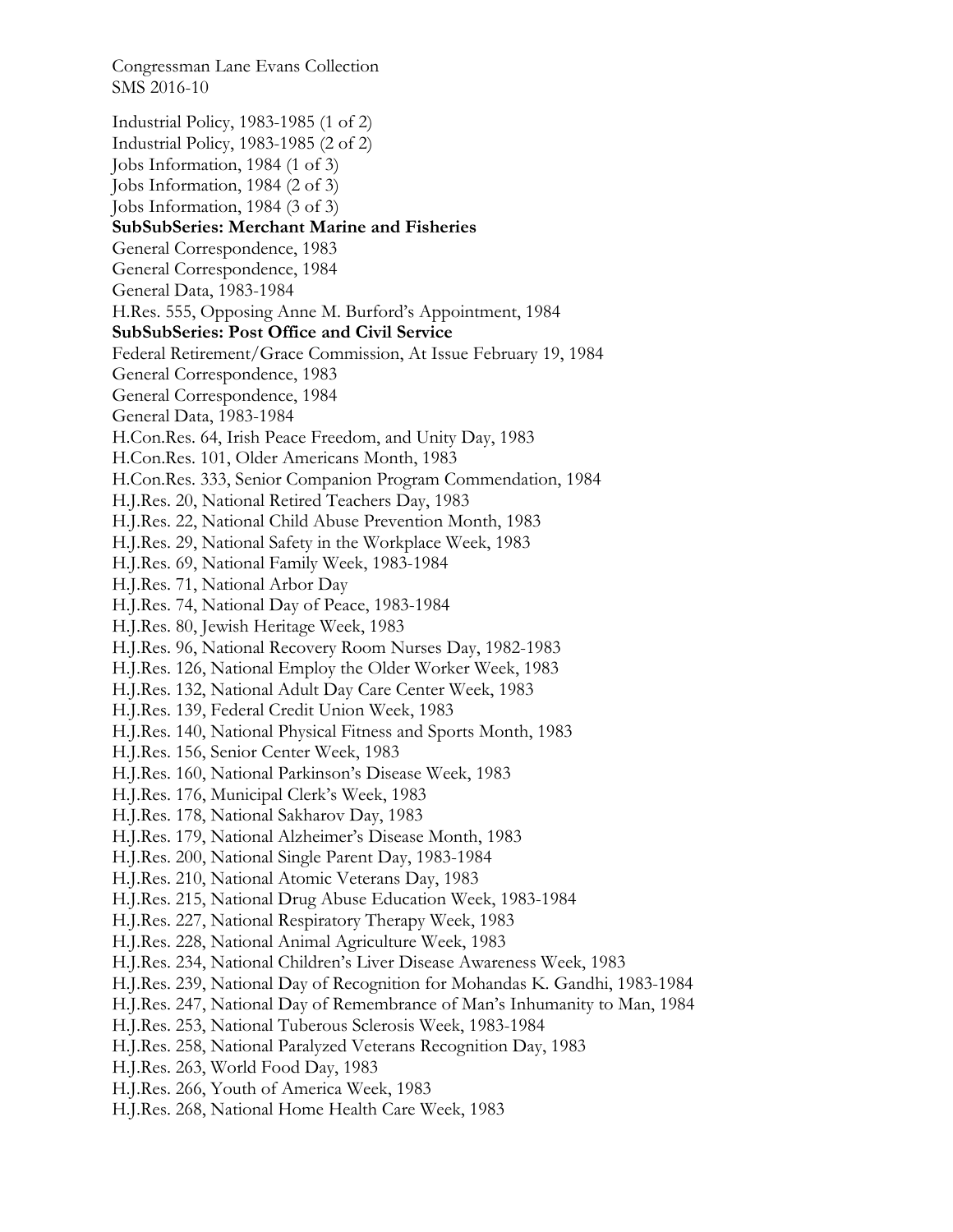- H.J.Res. 272, Family Reunion Month, 1983-1984
- H.J.Res. 273, National Child Support Enforcement Month, 1983
- H.J.Res. 283, National Disabled Veterans Week, 1983
- H.J.Res. 284, National Aeronautics and Space Administration (NASA) 25<sup>th</sup> Anniversary, 1983
- H.J.Res. 301, National Tenant's Day, 1983
- H.J.Res. 307, National Diabetes Month, 1983
- H.J.Res. 309, Helen Keller Deaf-Blind Awareness Week, 1983-1984
- H.J.Res. 311, National Agriculture Day, 1983
- H.J.Res. 322, National Food Month, 1983
- H.J.Res. 324, National Fetal Alcohol Syndrome Awareness Week, 1983-1984
- H.J.Res. 325, Emergency Medicine Week, 1983-1984
- H.J.Res. 326, National Beta Club Week, 1983-1984
- H.J.Res. 330, National Volunteer Firefighter Recognition Day, 1983-1984
- H.J.Res. 332, National Medical Transcriptionist Week, 1983-1984
- H.J.Res. 334, Commission on the Eleanor Roosevelt Centennial, 1983
- H.J.Res. 337, National Social Work Month, 1983-1984
- H.J.Res. 342, Coast Guard Day, 1983-1984
- H.J.Res. 344, National POW-MIA Recognition Day, 1983-1984
- H.J.Res. 345, National Drunk and Drugged Driving Awareness Week, 1983-1984
- H.J.Res. 360, Columbiettes Postage Stamp, 1983-1984
- H.J.Res. 362, National Fisheries Week, 1983
- H.J.Res. 377, National Adult Continuing Education Week, 1983-1984
- H.J.Res. 379, A Week of Education, The New Arms Race, 1983-1984
- H.J.Res. 386, National Congregate and Meals on Wheels Week, 1983
- H.J.Res. 388, National POW/MIA Recognition Day, 1983-1984
- H.J.Res. 392, National Pearl Harbor Remembrance Day, 1983-1984
- H.J.Res. 407, National Hearing Impaired Awareness Week, 1983-1984
- H.J.Res. 408, Anti-Defamation League Day, 1983
- H.J.Res. 410, National Fishing Week, 1983-1984
- H.J.Res. 418, National Duck Stamp Week, 1983-1984
- H.J.Res. 420, Honoring Chad Knutson, 1984
- H.J.Res. 422, Women's History Week, 1983-1984
- H.J.Res. 432, Parkinson's Disease Awareness Week, 1983-1984
- H.J.Res. 437, National Employ the Older Worker Week, 1983-1984
- H.J.Res. 443, Student Awareness of Drunk Driving Month, 1984
- H.J.Res. 445, National Child Abuse Prevention Month, 1984
- H.J.Res. 447, Year of Excellence in Education, 1984
- H.J.Res. 451, National Alzheimer's Disease Month, 1984
- H.J.Res. 454, Honoring Contribution of Blacks to American Independence, 1984
- H.J.Res. 457, National Nursing Home Residents Day, 1984
- H.J.Res. 460, National Reye's Syndrome Week, 1984
- H.J.Res. 466, Older Americans Month, 1984
- H.J.Res. 473, National Eye Health Care Month, 1984

#### **Box 11**

- H.J.Res. 480, Jewish Heritage Week, 1984
- H.J.Res. 484, National Arts with the Handicapped Week, 1984
- H.J.Res. 487, D-Day National Remembrance, 1984
- H.J.Res. 488, Lupus Awareness Week, 1984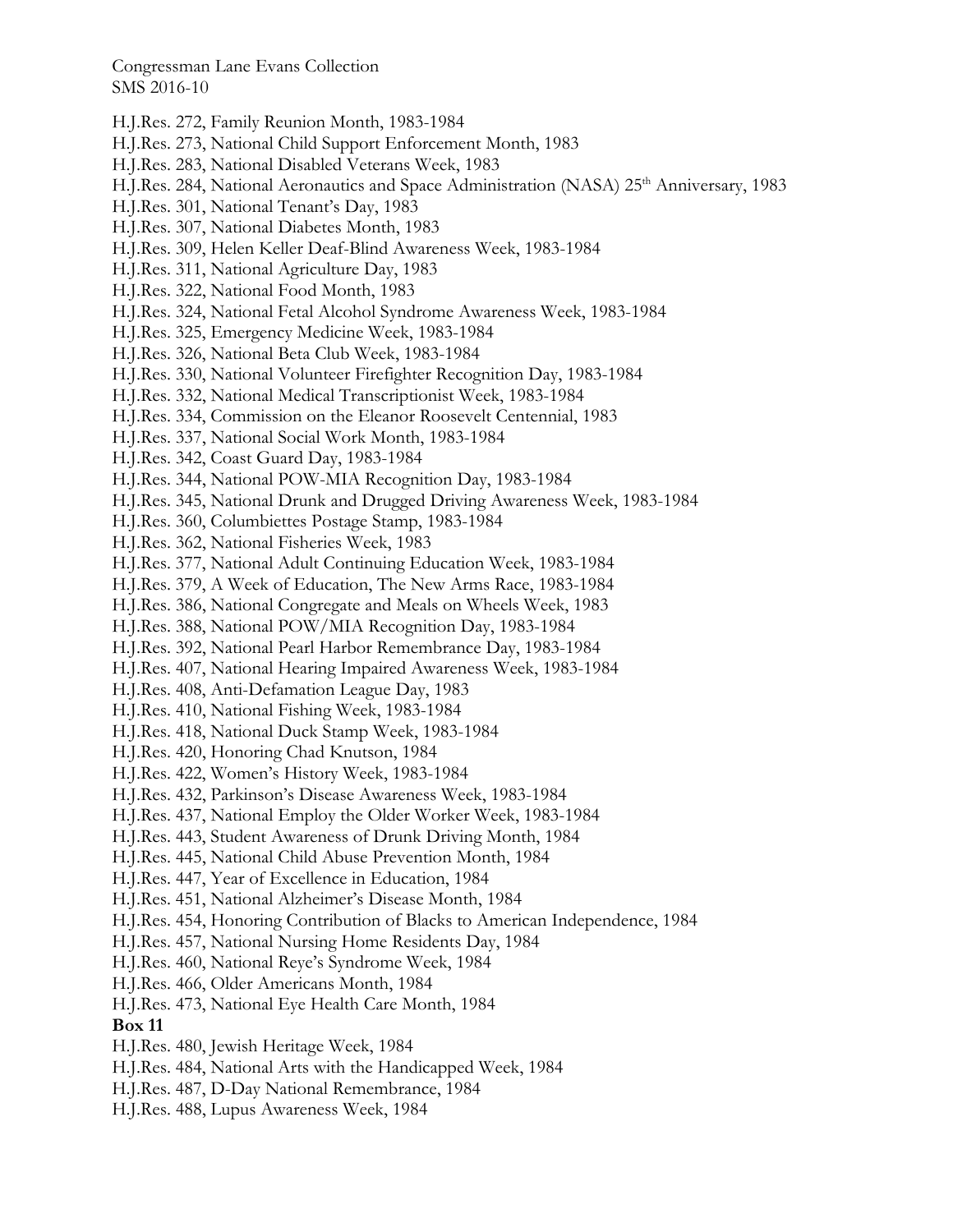- H.J.Res. 491, National Sewing Month, 1984
- H.J.Res. 499, National Women Veterans Recognition Week, 1984 (1 of 2)
- H.J.Res. 499, National Women Veterans Recognition Week, 1984 (2 of 2)
- H.J.Res. 500, National Family Week, 1984
- H.J.Res. 502, Greek Independence Day, 1984
- H.J.Res. 505, National Adult Day Care Center Week, 1984
- H.J.Res. 506, World Health Day, 1984
- H.J.Res. 507, National Cerebral Palsy Month, 1984
- H.J.Res. 508, National Scuba Week, 1984
- H.J.Res. 512, National Down's Syndrome Month, 1984
- H.J.Res. 520, Education Day, USA, 1984
- H.J.Res. 521, D-Day National Remembrance Day, 1984
- H.J.Res. 525, National Home Care Week, 1984
- H.J.Res. 526, National Animal Health Week, 1984
- H.J.Res. 527, Bataan-Corregidor Month, 1984
- H.J.Res. 529, National Drug Abuse Education and Prevention Week, 1984
- H.J.Res. 530, School Health Care Awareness Week, 1984
- H.J.Res. 533, National Digestive Diseases Awareness Week, 1984
- H.J.Res. 535, Ethnic American Day, 1984
- H.J.Res. 543, National Ice Cream Month and Day, 1984
- H.J.Res. 544, National School Age Child Care Awareness Week, 1984
- H.J.Res. 547, Smokey Bear Week, 1984
- H.J.Res. 550, National Blood Pressure Awareness Week, 1984
- H.J.Res. 554, Women in Agriculture Week, 1984
- H.J.Res. 555, Space Exploration Day, 1984
- H.J.Res. 556, World Food Day, 1984
- H.J.Res. 558, National Nurses' Recognition Day, 1984
- H.J.Res. 563, National Child Passenger Safety Awareness Day, 1984
- H.J.Res. 570, Hire a Vet Month, 1984
- H.J.Res. 573, National Legion of Valor Day, 1984
- H.J.Res. 577, Polish-American Heritage Month, 1984
- H.J.Res. 579, National Mental Retardation Awareness Month, 1984
- H.J.Res. 581, Spanish-American War Veterans Day, 1984
- H.J.Res. 583, National Jerome Kern Day, 1984
- H.J.Res. 590, National Drunk and Drugged Driving Awareness Week, 1984
- H.J.Res. 595, National Spina Bifida Month, 1984
- H.J.Res. 604, African Refugees Relief Day, 1984
- H.J.Res. 621, National Hospice Month, 1984
- H.J.Res. 622, National Buddy Holly Day, 1984
- H.J.Res. 626, National Christmas Seal Month, 1984
- H.J.Res. 629, National Tourism Week, 1984
- H.J.Res. 631, Mental Illness Awareness Week, 1984
- H.R. 223, Eliminating Recent Congressional Pay Hike, 1983
- H.R. 656, Federal Employee Health Benefits Reform Act, 1983
- H.R. 800, Martin Luther King Jr. Public Holiday, 1983-1984
- H.R. 1706, Designating Square Dance as National Folk Dance, 1983
- H.R. 2449, Prohibiting Implementation of Office of Personnel Management Regulations, 1983
- H.R. 3871, Recomputation of Civil Service Hourly Pay Rates, 1983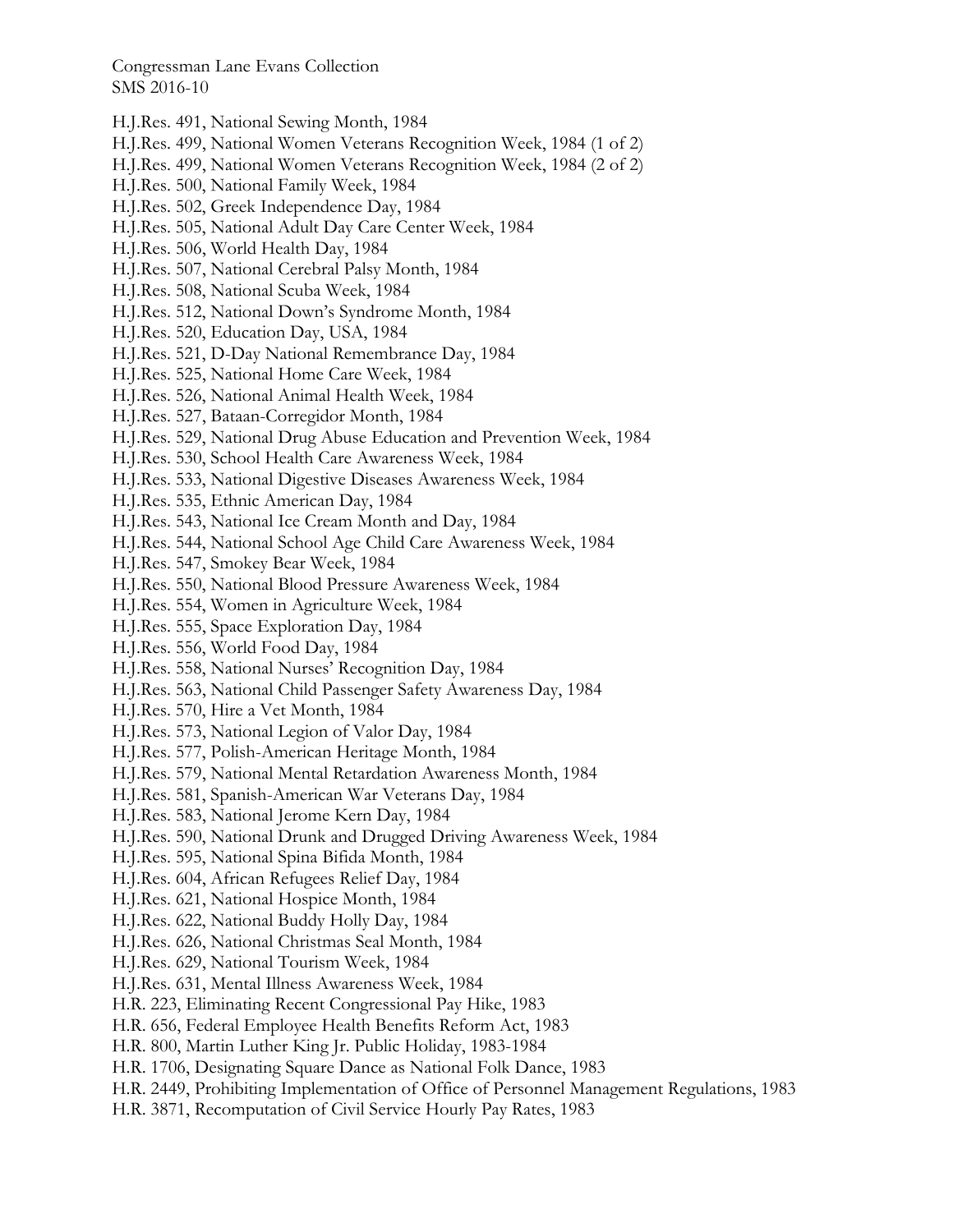H.R. 4261, Federal Employees Health Benefits Information Act, 1983 H.R. 4599, Federal Employees Pay Equity Act, 1983-1984 H.R. 4600, Limiting U.S. House Pay, 1984 H.R. 4681, Federal Polygraph Limitation and Anti-Censorship Act, 1983-1984 H.R. 5799, Requirements for Veterans Preference in Hiring, 1984 H.R. 5890, Commission Assisting Observance of Martin Luther King Jr. Day, 1984 H.R. 6080, Fair Reduction-in-Force Practices Act, 1984 H.Res. 17, Honoring Benjamin E. Mays, 1983 H.Res. 45, POW/MIA Stamp, 1983 H.Res. 135, Ensuring Integrity of the Civil Service Retirement System, 1983 H.Res. 150, Solidarity Sunday with Soviet Jewry, 1983 H.Res. 151, Awarding Presidential Medal of Freedom to Barney Clark, 1983 H.Res. 155, National Sickle Cell Anemia Awareness Month, 1983 H.Res. 337, Children as Teachers of Peace Week, 1983-1984 H.Res. 450, Solidarity Sunday for Soviet Jewry, 1984 H.Res. 593, Honoring Chicago Cubs 1984 Eastern Division Championship, 1984 **SubSubSeries: Public Works**  H.R. 3000, Deauthorization of Stonewall Jackson Reservoir Project, 1983 H.R. 4366, Great Lakes Water Preservation Act, 1983-1984 H.R. 5948, National Infrastructure Act, 1984 **SubSubSeries: Public Works and Transportation**  General Correspondence, 1983-1984 General Correspondence, 1984 General Data, 1983-1984 (1 of 2) General Data, 1983-1984 (2 of 2) H.R. 2951, Restricting Lease Termination on the Upper Mississippi River, 1983-1984 **SubSubSeries: Rules**  General Correspondence, 1983 H.Con.Res. 126, Commemorating Hundredth Anniversary of Harry S Truman's Birth, 1983 H.R. 706, Congressional Pay Reform Act, 1983 H.Res. 15, Establishing Select Committee on Hunger, 1983-1984 H.Res. 16, Establishing Select Committee on Children, Youth, and Families, 1983 H.Res. 458, Requiring Foreign Affairs Committee to Investigate Murders of U.S. Citizens in El Salvador, 1984 **SubSubSeries: Science and Technology**  General Correspondence, 1983 General Correspondence, 1984 General Data, 1983-1984 H.Con.Res. 168, Opposing Transfer of Civil Meteorological System to Private Sector, 1983-1984 H.Con.Res. 217, Endorsing Continued Exploration of the Solar System, 1983-1984 H.Con.Res. 218, Endorsing Recommendations of Astronomy Survey Committee, 1983-1984 National Science Foundation, Small Business Innovation Research Program, 1985-1986 **SubSubSeries: Seniors**  H.Con.Res. 43, Community Service Employment Programs for Seniors, 1983 H.R. 2997, National Nursing Home Standards Act, 1983 H.R. 3967, Social Security Act Amendment, Swing Bed Provision, 1983-1984 H.R. 4785, Older Americans Act Amendments, 1984 H.R. 5414, Older Americans Act Amendments, 1984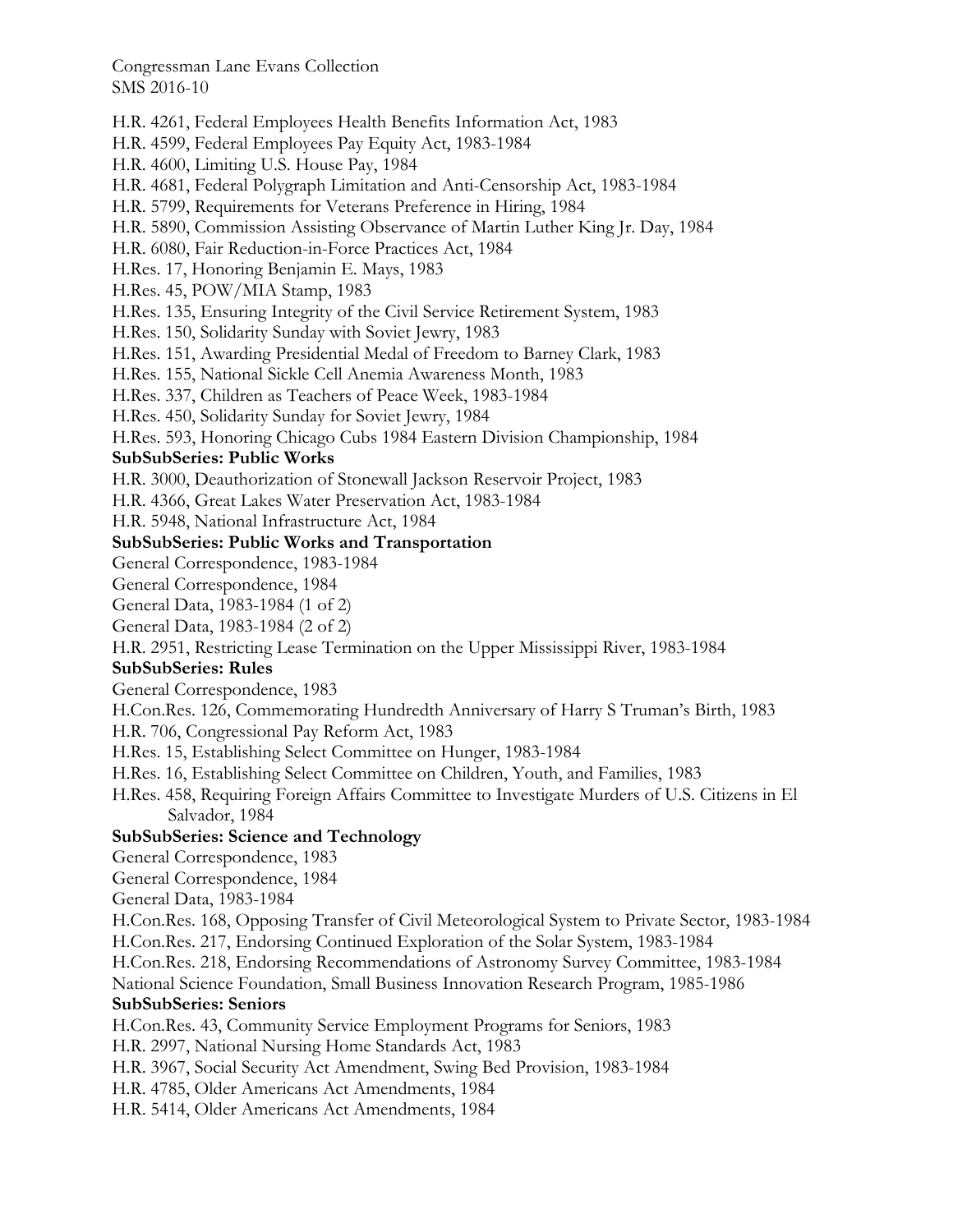Select Committee on Aging, General Data, 1983-1984 (1 of 2) Select Committee on Aging, General Data, 1983-1984 (2 of 2) **Box 12 SubSubSeries: Small Business**  General Correspondence, 1984 General Data, 1983-1984 H.R. 1375, Disaster Loan Programs, 1983 H.R. 4773, Small Business Secondary Market Improvements Act, 1984 H.R. 5298, Providing for a White House Conference on Small Business, 1984 **SubSubSeries: Telecommunications**  Cable Television Background Information (1 of 3) Cable Television Background Information (2 of 3) Cable Television Background Information (3 of 3) H.R. 2382, Broadcast Licensing, Renewal, and Deregulation Act, 1983-1984 H.R. 2385, Daytime Radio Equity, 1983-1984 H.R. 4102, Universal Telephone Service Preservation Act, 1983-1984 H.Res. 231, Impact of Regulations on Telephone Rates, 1983 Telephone Divestiture Background Information, 1983-1984 **SubSubSeries: Trade**  Background Information, 1982-1984 (1 of 2) Background Information, 1982-1984 (2 of 2) H.R. 1197, Export Administration Act Amendment, 1983 (1 of 2) H.R. 1197, Export Administration Act Amendment, 1983 (2 of 2) H.R. 1877, Export Administration Act Amendment, Reimpose Controls, 1983 H.R. 2778, Barring Imports from Iran Until It Ceases Persecution of Bahais, 1983 H.R. 3795, Wine Equity Act, 1983-1984 H.R. 4502, Protection of United States Trademarks in Developing Countries, 1983-1984 H.R. 5081, Fair Trade in Steel Act, 1983-1984 (1 of 2) H.R. 5081, Fair Trade in Steel Act, 1983-1984 (2 of 2) H.R. 5136, Generalized System of Preferences Revision Act, 1984 H.R. 5791, American Footwear Act, 1984 H.Res. 172, Reduce Apparel Imports to a Quarter of the American Market, 1983 H.Res. 496, Duty-Free Binding on Non-Grain Feed with European Community, 1984 H.Res. 590, Canadian Pork Imports, 1984 **SubSubSeries: Transportation**  H.R. 2053, Air Travelers Security Act, 1983-1984 H.R. 2318, Railroad Service and Accountability Act, 1983 H.R. 2352, Effective Child Passenger Safety Programs, 1983 H.R. 2636, In Flight Medical Emergencies Act, 1981-1984 (1 of 2) H.R. 2636, In Flight Medical Emergencies Act, 1981-1984 (2 of 2) H.R. 2872, Eliminating Tolls from the Saint Lawrence Seaway, 1983 H.R. 4067, Bus Regulatory Reform Act Amendments, 1983 H.R. 5216, Allocation of Highway Trust Fund Tax Revenues, 1984 Preferential Hiring for Rock Island Railroad Employees, 1980-1985 (1 of 2) Preferential Hiring for Rock Island Railroad Employees, 1980-1985 (2 of 2) Railroad Correspondence, 1981-1984 **Box 13**  Railroad Retirement Background Information, 1983-1984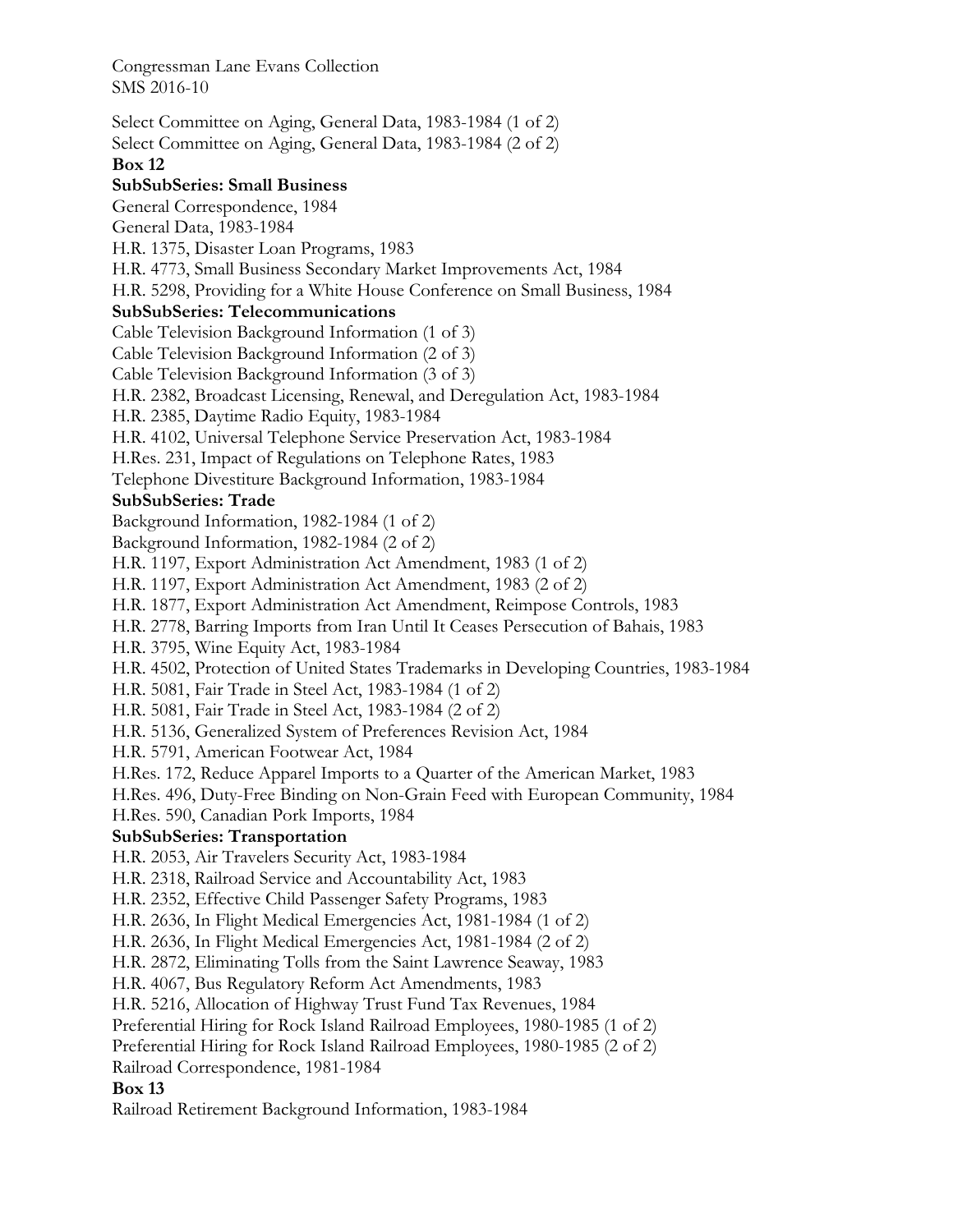Severance Pay for Rock Island Railroad Workers, Background Information and Correspondence, 1983-1984 (1 of 2)

Severance Pay for Rock Island Railroad Workers, Background Information and Correspondence, 1983-1984 (2 of 2)

## **SubSubSeries: Veterans Affairs**

17<sup>th</sup> District Veterans Forum, 1984

Atomic Veterans, 1983-1984

Committee Blue Sheets, 1982-1983

Galesburg Mental Health Center, 1984 (1 of 2)

Galesburg Mental Health Center, 1984 (2 of 2)

General Committee Correspondence, 1983-1984

General Committee Information, 1983

General Correspondence, 1983

General Correspondence, 1984

General Data, 1983

H.Con.Res. 47, Role of Administrator of Veterans Affairs, 1983

H.Con.Res. 90, Urging Burial of Vietnam Era Unknown Soldier, 1983

H.R. 103, Increasing Per Diem Payment, 1983

H.R. 433, Protecting Benefits for Surviving Spouses who Re-Marry after Sixty, 1983

H.R. 1137, Advisory Committee on Women Veterans, 1983

H.R. 1400, Veterans Educational Assistance Act, 1983-1984

H.R. 1645, Increasing Per Diem Rate, 1983

H.R. 1914, Benefits for Veterans Exposed to Chemicals and Radiation, 1983

H.R. 1918, World War One Veterans Service Pension Act, 1983-1984

H.R. 1944, Veterans Educational Assistance Act, 1981-1983

H.R. 1959, Veterans Administration Adjudication Procedure and Judicial Review Act, 1983-1984

H.R. 2204, Extending GI Bill Benefits for Vietnam Veterans, 1983-1984

H.R. 2323, Veterans PTSD Treatment and Psychological Readjustment, 1983

H.R. 2355, Emergency Vietnam Veterans Jobs Training Act, 1983

H.R. 2618, Mortgage Assistance to Veterans, 1983

H.R. 2920, Veterans Administration Health Programs Amendments, 1983-1984

H.R. 2936, Increasing Board of Veterans Appeals Membership, 1983

H.R. 2937, Veterans Disability Compensation Amendments, 1983

H.R. 2948, Veterans Housing Benefits Amendments, 1983

H.R. 3016, Reimbursement for Veterans Chiropractic Services, 1983-1984

H.R. 4016, Veterans Benefits Grant Program, 1983-1984

H.R. 4294, Renaming Veterans Administration Medical Centers, 1983

H.R. 4833, Treatment for Vietnam Veterans with Post Traumatic Stress Disorder, 1984

H.R. 5398, Veterans Education and Employment Amendments, 1984

H.R. 5617, Increasing Veterans Administration Housing Program Dollar Limitations, 1984

H.R. 5618, Veterans Health Care and Facilities Improvement Act, 1984

H.R. 5688, Veterans Compensation Amendments for Fiscal Year 1985, 1984

H.R. 5840, Atomic Veterans Relief Act, 1983-1984

H.Res. 360, Unified Policy for Treating Post Traumatic Stress Disorder, 1983

Lawyer's Fees, 1983-1984

Miscellaneous Veterans Organizations, 1982-1984

**Box 14** 

Portrayal of Vietnam Veterans in the Press, 1980-1984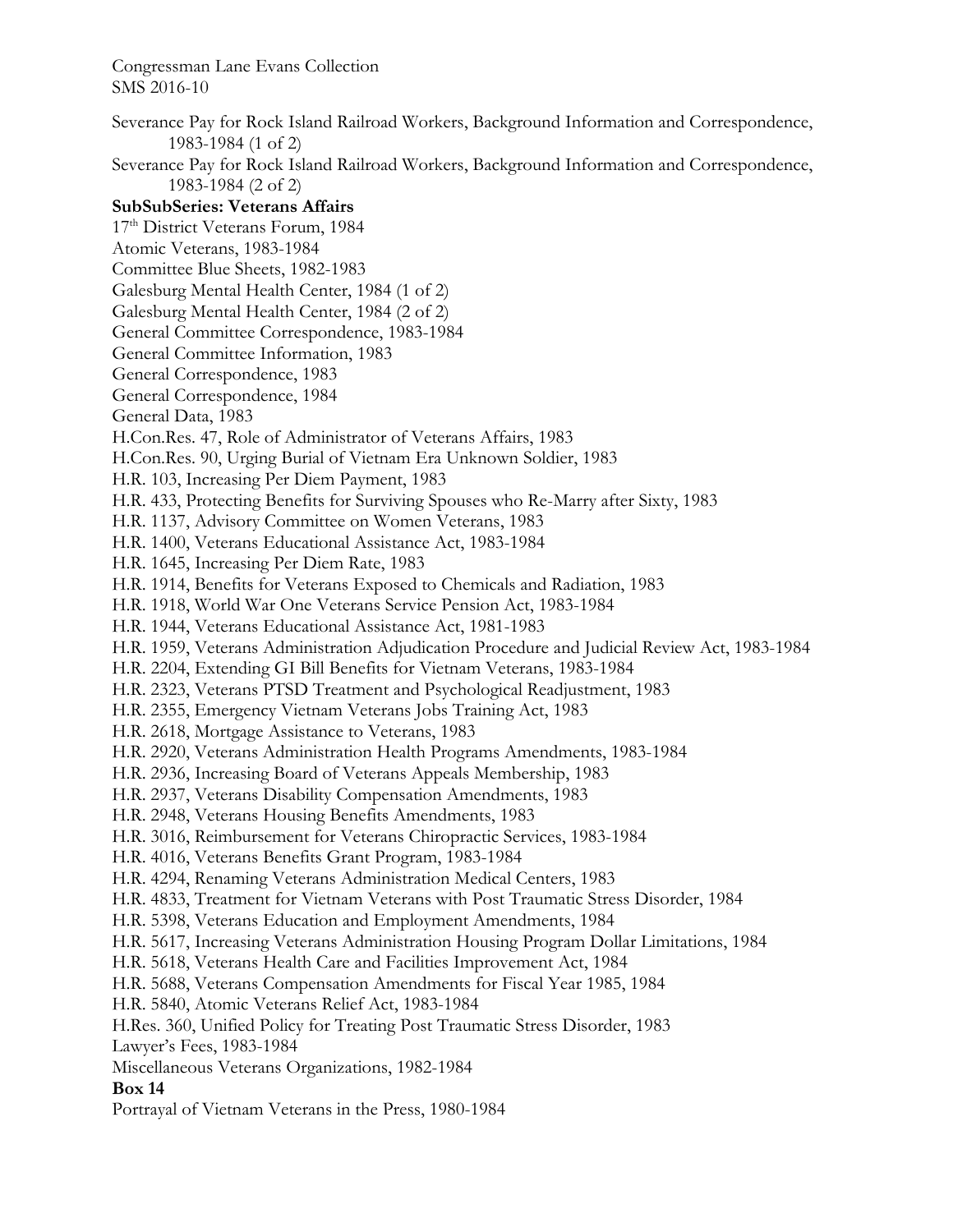Radiation Exposure, 1983 Subcommittee on Education, Training, and Employment, 1983-1984 Subcommittee on Hospitals and Health Care, 1983-1984 Subcommittee on Housing and Memorial Affairs, 1983-1984 Swords to Plowshares, 1983-1984 Task Force on POW/MIAs, 1983-1984 Testimony before DNC National Platform Committee on Veterans, 1983-1984 (1 of 2) Testimony before DNC National Platform Committee on Veterans, 1983-1984 (2 of 2) Veterans Administration, General Information, 1982-1984 (1 of 2) Veterans Administration, General Information, 1982-1984 (2 of 2) Veterans Administration LSD Treatment in Hospitals, 1983 (1 of 2) Veterans Administration LSD Treatment in Hospitals, 1983 (2 of 2) Veterans Advisory Council, 1984-1985 Veterans Affairs Committee News Releases, 1984 Veterans and Small Business Administration, 1983 Veterans Center Programs, 1983-1984 Veterans Employment, 1983 Veterans Readjustment Counseling, 1982-1984 Vietnam-Era G.I. Bill, General Information, 1983-1984 Women Veterans, 1982-1984 **SubSubSeries: Ways and Means**  Estate Taxes, Background Information, 1983 General Correspondence, 1983 (1 of 2) General Correspondence, 1983 (2 of 2) General Correspondence, 1984 (1 of 5) **Box 15**  General Correspondence, 1984 (2 of 5) General Correspondence, 1984 (3 of 5) General Correspondence, 1984 (4 of 5) General Correspondence, 1984 (5 of 5) General Data, 1983-1984 H.R. 369, Deduction for State and Public Utility Taxes, 1983 H.R. 500, Withholding Taxes on Interest and Dividends, 1983-1984 (1 of 2) H.R. 500, Withholding Taxes on Interest and Dividends, 1983-1984 (2 of 2) H.R. 1016, Deductions for Handicapped Access Modifications, 1983-1984 H.R. 1176, Housing Finance Opportunity Act, 1983-1984 H.R. 1296, Agricultural Taxes, 1983-1984 H.R. 1315, Deduction for Charitable Contributions by Non-Itemizers, 1983-1984 H.R. 1883, Tax Credit for New Homes with Solar Energy, 1983 H.R. 2090, Economic Equity Act, 1982-1984 H.R. 2094, Tax Credit for Expenses Incurred in the Care of the Elderly, 1983-1984 H.R. 2916, Home Ownership Incentive Act, 1983 H.R. 3137, First Things First Credit Act, 1983-1984 H.R. 3271, Fair Tax Act, 1983-1984 (1 of 2) H.R. 3271, Fair Tax Act, 1983-1984 (2 of 2) H.R. 3487, Business Deduction for Self-Employed Health Insurance Premiums, 1983-1984 H.R. 3737, Political Tax Credit Reform Act, 1983 H.R. 3990, Increasing Social Security Personal Allowance, 1981-1988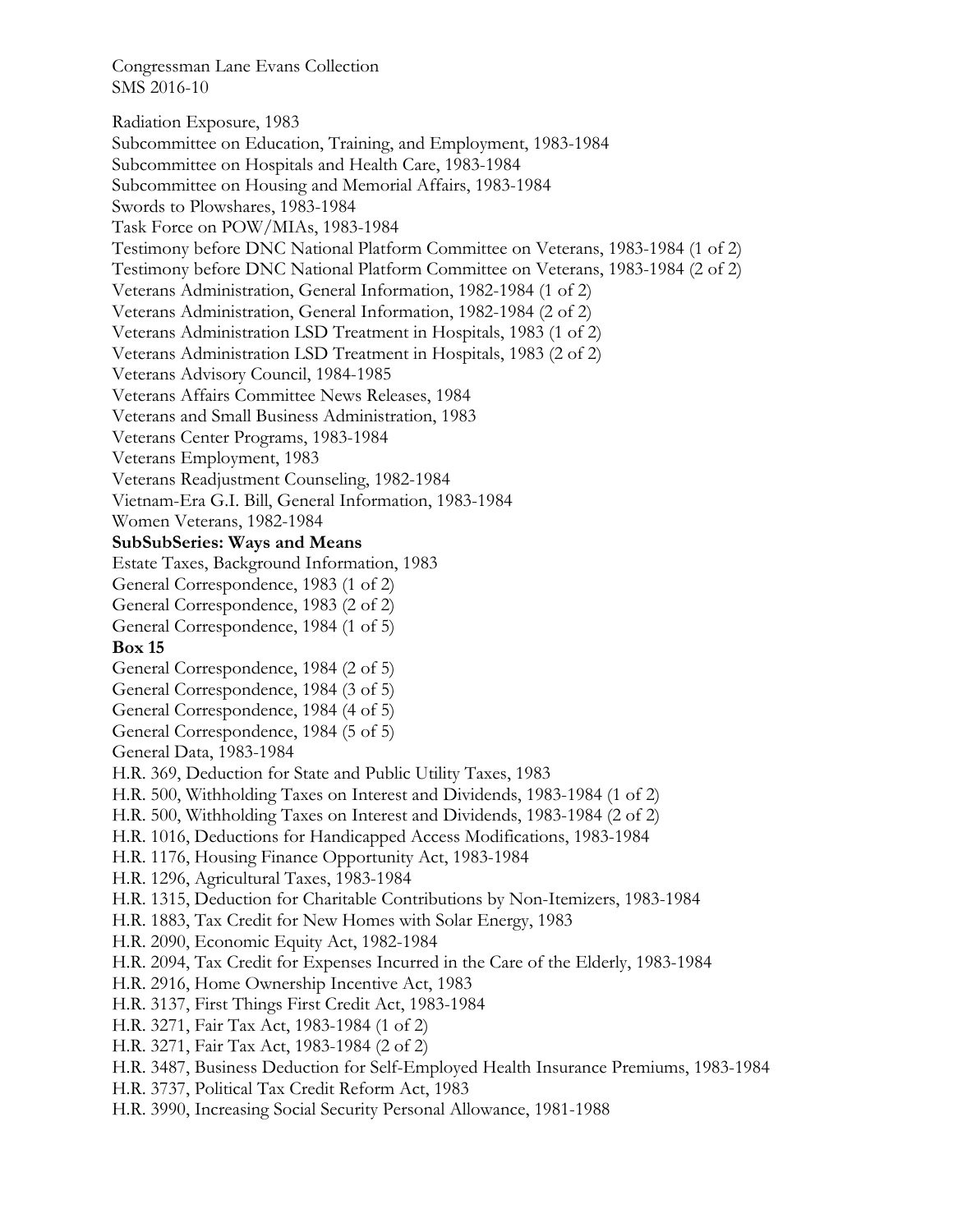H.R. 3990, Increasing Social Security Personal Allowance, Correspondence, 1983-1984

H.R. 4206, Exempting U.S. Servicemen Killed in Action from Income Taxes, 1983-1984

H.R. 4287, Unrelated Business Taxable Income of Private Corporations, 1983-1984

H.R. 4428, Congressional Campaign Finance Reform Act, 1983-1984

H.R. 5015, Senior Citizens Tax Improvement Act, 1984

H.R. 5300, Family Farm Protection Act, 1984

H.R. 5381, Nondiscrimination in Business Expense Deductions Act, 1984

H.R. 5615, Tax Credit for Soil and Water Conservation, 1984

H.R. 6021, Repeal Changes Made by the Tax Reform Act, 1984

H.R. 6112, Tax Equity and Fiscal Responsibility Act Amendments, 1984

H.R. 6315, Prohibiting Issuance of Treasury Obligations or Securities in Bearer Form, 1984

H.Res. 186, That Health Insurance Benefits be Tax Exempt, 1983

H.Res. 513, Extend the Renewable Energy Tax Credit, 1984

# **SubSubSeries: Welfare**

H.Con.Res. 28, Railroad Retirement Act, Alternative Methods of Financing, 1983-1984

H.Con.Res. 293, Using Total Unemployment Rate as Basis for Determining Benefits, 1984-1985

H.R. 352, Unemployment Compensation for Ex-Service Members, 1983

H.R. 2169, Unemployment Compensation Fairness Act, 1983

H.R. 2454, Primary Insurance Increase in Social Security, 1983-1984 (1 of 2)

H.R. 2454, Primary Insurance Increase in Social Security, 1983-1984 (2 of 2)

H.R. 3074, Supplemental Security Income Mental Disability Determinations Reform Act, 1983

H.R. 3112, Federal-State Extended Unemployment Compensation Act Amendments, 1983-1984

H.R. 3354, National Child Support Enforcement Act, 1983-1984

H.R. 3433, Federal Supplemental Compensation Act Extension, 1983

H.R. 3505, Equity in Treatment for Federal and Non-Profit Employees in Social Security, 1983

H.R. 3575, Federal-State Extended Unemployment Compensation Act Amendments, 1983

H.R. 3738, Social Security Benefit Payment Procedure Reform, 1983

H.R. 3755, Social Security Disability Benefits Reform Act, 1983-1984

H.R. 4170 (Tax Bill) Correspondence, 1983-1984

H.R. 4673, Exempting Title II Social Security Benefits from State Taxation, 1984

H.R. 4676, Six Weeks More Income under Federal Supplemental Compensation Act, 1984

H.R. 5143, Public Employee Pension Plan Reporting and Accountability Act, 1984

# **Box 16**

H.R. 5341, Supplemental Security Income Equitable Improvement and Reform Amendments, 1984

H.R. 5502, Truth in Unemployment Statistics Act, 1984

H.R. 5647, Federal Supplemental Unemployment Compensation for Certain Individuals, 1984

H.R. 6053, Railroad Retirement Act Amendment, Reductions in Cost of Living, 1984

Lane's Testimony on Social Security Reform, 1983

Pension Offset Background Information, 1983

Social Security, Background Information, 1982-1984 (1 of 2)

Social Security, Background Information, 1982-1984 (2 of 2)

Social Security, Correspondence, 1983

Social Security, Correspondence, 1984

Social Security, Letter to Federal Unions, 1983

Unemployment Compensation, 1981-1984 (1 of 2)

Unemployment Compensation, 1981-1984 (2 of 2)

Unemployment Compensation, Background Information, 1983

# **SubSubSeries: General**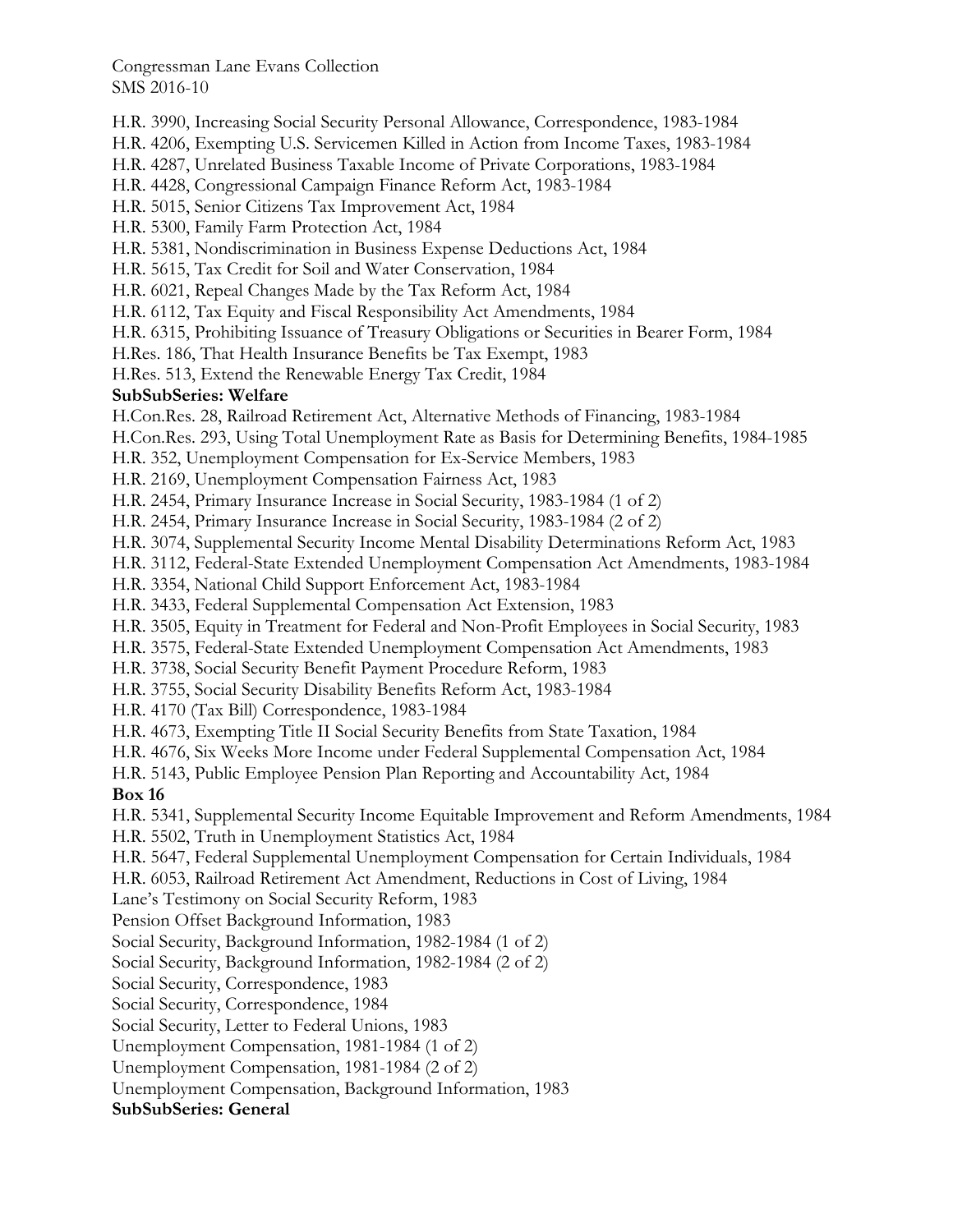Congressional Clearinghouse on the Future, 1983-1984

#### **SubSeries: 99th Congress (1985-1986) Box 1**

# **SubSubSeries: Agent Orange**

2,4-D Task Force Interim Report on Toxicological Research, 1986 Congressional Action on Presumptive Service-Connected Disabilities Information, 1985 (1 of 2) Congressional Action on Presumptive Service-Connected Disabilities Information, 1985 (2 of 2) H.R. 585, V.A. Adjudication Procedure and Judicial Review Act, 1985 (1 of 2) H.R. 585, V.A. Adjudication Procedure and Judicial Review Act, 1985 (2 of 2) Information on Proposed Rules for Agent Orange, 1985 Judicial Review, Agency Correspondence, 1986 Judicial Review Background Information, 1986 (1 of 3) Judicial Review Background Information, 1986 (2 of 3) Judicial Review Background Information, 1986 (3 of 3) Judicial Review, Correspondence and Speeches, 1985-1986 Judicial Review, General, 1985-1986 (1 of 2) Judicial Review, General, 1985-1986 (2 of 2) Judicial Review, Individual Veterans Correspondence, 1986 Judicial Review, Legislation Paste-up, 1986 Judicial Review, Letters to Montgomery, 1986 Judicial Review, Press, 1986 Judicial Review, Strategy, 1985-1986 Judicial Review Testimony, 1986 (1 of 4) Judicial Review Testimony, 1986 (2 of 4) Judicial Review Testimony, 1986 (3 of 4) Judicial Review Testimony, 1986 (4 of 4) Judicial Review, Veterans Organization Correspondence, 1986 Kansas Farm Worker Study, JAMA 9/86, 1986 Other Studies, 1985-1986 Testimony and Background Information on Standards of Proof, 1985 Veterans Administration Judicial Review General Information, 1984-1986 (1 of 2) Veterans Administration Judicial Review General Information, 1984-1986 (2 of 2) **Box 2**  Veterans Affairs Committee Documents, 1984-1986 (1 of 2) Veterans Affairs Committee Documents, 1984-1986 (2 of 2) **SubSubSeries: Agriculture**  Bill Gullberg, Land Depreciation Proposal Background Information, 1985 Evans Amendment to the Volkmer Amendment (H. R. 2100), 1985 Farm Credit System, 1985 Farmers Home Administration (FmHA), Agriculture Survey, 1983-1985 General Correspondence, 1985 (1 of 2) General Correspondence, 1985 (2 of 2) General Correspondence, 1986 (1 of 2) General Correspondence, 1986 (2 of 2) General Information, 1985-1986 (1 of 2) General Information, 1985-1986 (2 of 2) H.Con.Res. 310, Agricultural Loan Restructuring and Interest Rates, 1986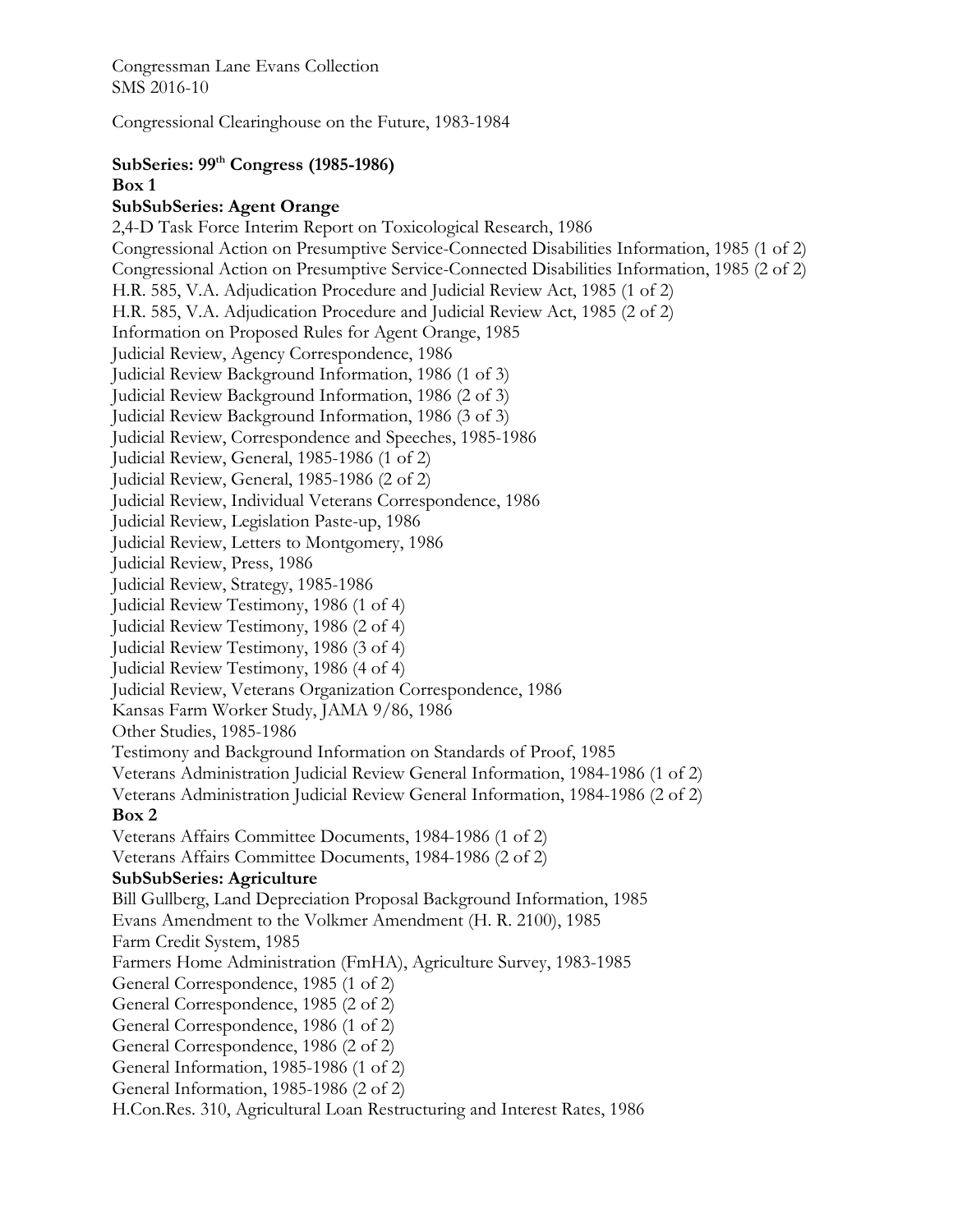- H.J.Res. 538, Change Philosophy and Direction of the Wheat Program, 1985-1986
- H.R. 1035, Farm Credit Relief, Statement, 1985
- H.R. 1035, Farm Emergency Credit Act, 1985
- H.R. 1383, Agricultural Productivity Act, 1985
- H.R. 1539, Farm Emergency Credit Act, 1985
- H.R. 1591, Provide Protection for Agricultural Purchasers of Farm Products, 1985
- H.R. 2383, Farm Policy Reform Act, 1985
- H.R. 2383, Farm Policy Reform Act Background Information, 1985-1987 (1 of 2)
- H.R. 2383, Farm Policy Reform Act Background Information, 1985-1987 (2 of 2)
- H.R. 2821, Reduce the Cost to Government of Commodity Programs, 1985
- H.R. 2850, Dairy Unity Act, 1985
- H.R. 3295, Farmworker Field Sanitation Bill, 1984-1985
- H.R. 3748, Sanitation Occupational Health and Safety Standard for Agricultural Employees, 1985
- H.R. 3805, Producer Approved Wheat and Food Grain Referenda, 1985
- H.R. 4029, Occupational Safety and Health Standard on Field Sanitation, 1986
- H.R. 4105, 1986 and 1987 Farm Program Payment Yields, 1986
- H.R. 4267, Bill of Hope, 1985-1986
- H.R. 4455, Consolidate Emergency Feed Assistance Programs, 1986
- H.R. 4519, Limiting Financial Assistance to Individual U.S. Citizens, 1986
- H.R. 4807, Limiting Industrial Development Bonds to Buy Land, Dairy Equipment, and Livestock, 1986
- H.R. 5407, Grain Quality Improvement Act, 1986
- H.R. 5497, Farm Credit System Borrower Interest Rate Relief Act, 1986
- H.R. 5588, Save the Family Farm Act, 1985-1986
- H.R. 5635, Farm Credit Act Amendments, 1986
- H.Res. 413, Support Agricultural Extension Service, 1986
- Mainstream Farmers of Central Illinois Background Information, 1985

Memos, 1985-1986

Reports, 1985-1986 (1 of 2)

## **Box 3**

Reports, 1985-1986 (2 of 2)

Rural Electrification Administration Loan for Geneseo, 1985

Wheat Referendum, 1986

## **SubSubSeries: Appropriations**

General Correspondence, 1985-1986

- General Information, 1985
- H.J.Res. 190, Maintain Full Funding for Health Care Research, 1985
- H.J.Res. 522, Rescission of Budget Authority for the Urban Development Action Grant Program, 1986
- H.J.Res. 541, Deferral of Budget Authority for Community Development Block Grant Program, 1986
- H.R. 100, African Famine Relief and Recovery Act, 1985

Moline Floodwall, 1985

## **SubSubSeries: Armed Services**

Arms Sales Information Pack, 1982-1986

Arsenal Personnel Problems, 1985-1986

- Defense Authorization '87, 1986
- Defense Monitor, 1985-1986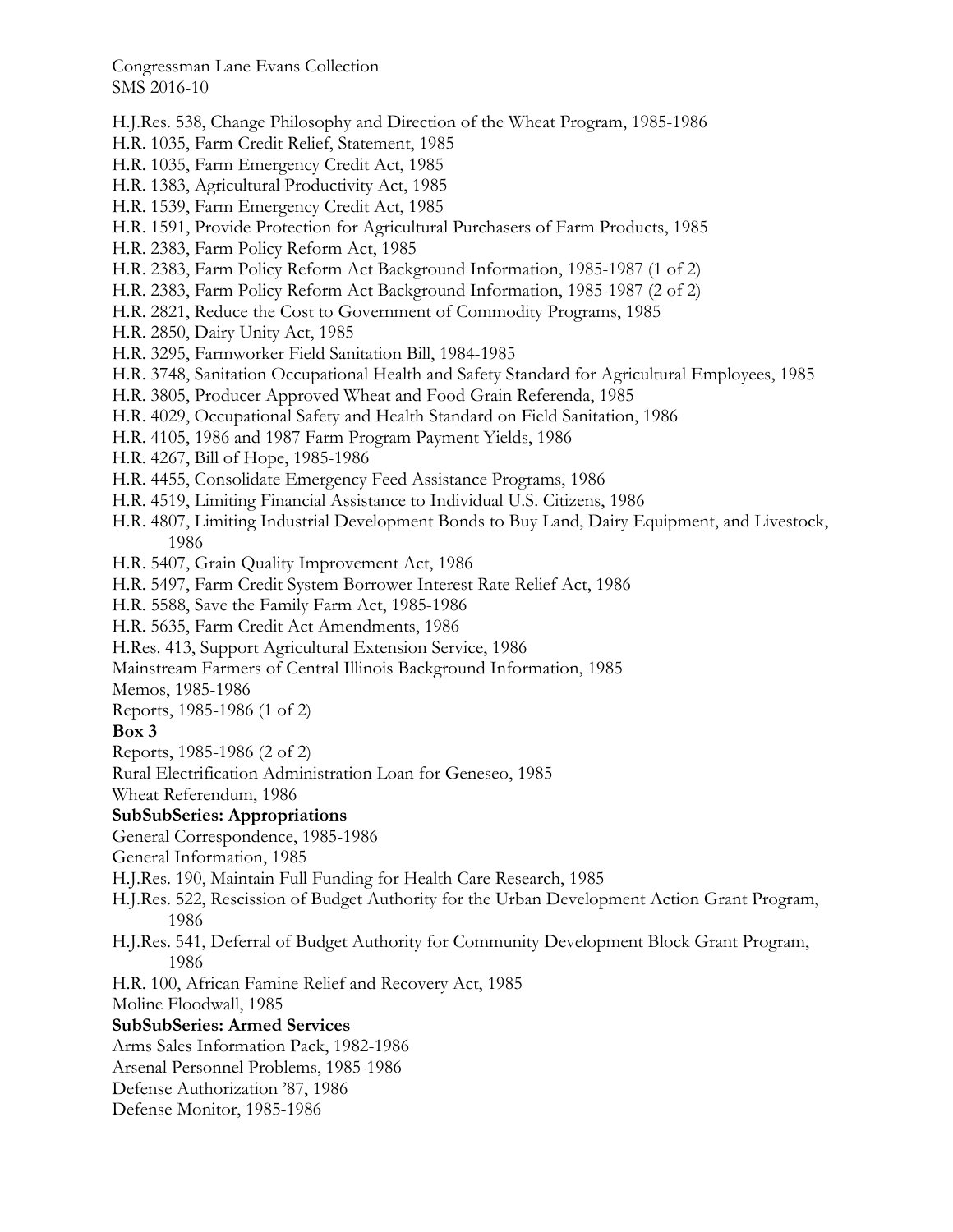Department of Defense Authorization FY 1986 Background Information, 1985 General Correspondence, 1985 General Correspondence, 1986 General Information, 1985-1986 (1 of 4) General Information, 1985-1986 (2 of 4) General Information, 1985-1986 (3 of 4) General Information, 1985-1986 (4 of 4) H.Con.Res. 315, Defer Libyan Connected Contract, 1986 H.Con.Res. 315, Defer Libyan Connected Contract Correspondence, 1986 H.J.Res. 574, Resolution Honoring 350 Years of the National Guard, 1986 H.R. 1020, Military Family Services Act, 1985 H.R. 1371, Military Family Services Act, 1985 H.R. 1875, Military Chaplains Faith Balance Act, 1984-1986 H.R. 2124, Chemical Weapons Ban, 1985-1986 H.R. 2458, Renaming Scott Air Force Base after Mel Price, 1985 H.R. 2554, Defense Procurement Conflict of Interest Act, 1985-1986 H.R. 2635, Uniformed Services Former Spouses' Equity Act, 1985-1986 H.R. 3040, Appeal Rights for National Guard Technicians, 1985-1986 H.R. 3393, Educational Assistance Program Eligibility Requirements, 1985 H.R. 4014, Military Charter Safety Bill, 1986 H.R. 4271, Requiring Joint Report on Civilian Exposure to Agent Orange, 1985-1986 H.R. 4273 Background Information and Correspondence, 1984-1986 (1 of 2) H.R. 4273 Background Information and Correspondence, 1984-1986 (2 of 2) H.R. 4273, Excluding Firms under Hostile Foreign Governments from Defense Contracts, 1986 H.R. 4671, Military Retiree Cost of Living Adjustments, 1986 H.R. 4682, Strengthen Operational Rest and Evaluation Requirements, 1986 H.R. 4761, Ferdinand Marcos Reimburse U.S. Taxpayers, 1986 H.R. 4773, Barring Libyans from Defense Contracts, 1986 H.R. 4919, Requiring U.S. Adhere to Arms Control Agreements, 1986 H.R. 5046, POW/MIA, 1986 H.R. 5066, Barring Libyan Government Companies from Defense Contracts, 1986 H.R. 5119, Foreign Sourcing in Defense Contracts Act, 1986 Information on Midgetman, 1986 Military Waste Background Information, 1983-1986 (1 of 2) **Box 4**  Military Waste Background Information, 1983-1986 (2 of 2) MX Missile Background Information, 1985-1986 Peoria Air National Guard Facility, 1985-1986 Rail Transport of Chemical Weapons, 1986 Strategic Defense Initiative (SDI) Background Information, 1986 (1 of 2) Strategic Defense Initiative (SDI) Background Information, 1986 (2 of 2) **SubSubSeries: Banking Finance and Urban Affairs**  General Correspondence, 1985 General Correspondence, 1986 General Information, 1985 (1 of 2) General Information, 1985 (2 of 2) General Information, 1986 H.J.Res. 251, Gold Medal for George and Ira Gershwin, 1985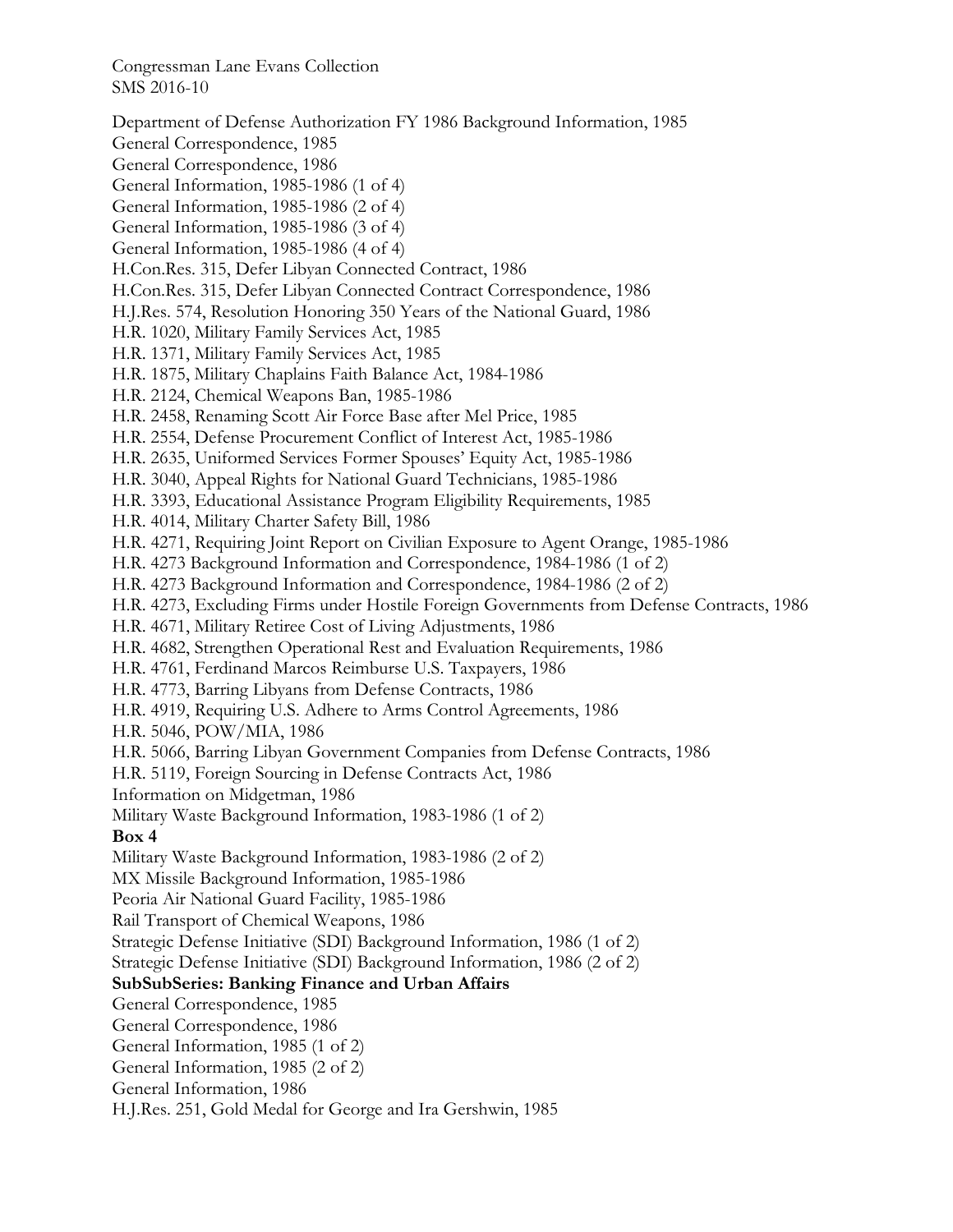H.R. 237, Fair Debt Collection Practices Act Amendments, 1985-1986

- H.R. 778, Anti-Profit Padding Act, 1985
- H.R. 1197, Interest Rates on Credit Card Accounts, 1985
- H.R. 1207, Awarding Special Gold Medal to Family of Harry Chapin, 1985-1986
- H.R. 1575, Equal Credit Opportunity Act Amendment, 1986
- H.R. 2011, Financial Services Access Act, 1985-1986
- H.R. 2263, Gold Medal to Parents of Father Jerzy Popieluszko
- H.R. 2282, Truth in Savings Act, 1985
- H.R. 2443, Expedited Funds Availability Act, 1985-1986
- H.R. 2578, Young Astronaut Program Medal Act, 1986
- H.R. 2582, Foreign Investment Disclosure and Reciprocity Act, 1985-1986
- H.R. 2591, Awarding Gold Medals to Jan Scruggs, Robert Doubek, and Jack Wheeler, 1985
- H.R. 2661, Consumer Banking Act, 1985
- H.R. 3041, Special Gold Medal to Aaron Copland, 1985-1986
- H.R. 3408, Credit Card Interest Rate Limitation Act, 1985
- H.R. 3513, Presenting Gold Medal to Sargent Shriver, 1985-1986
- H.R. 4168, Agricultural Bank Assistance Act, 1986
- H.R. 4186, Awarding Gold Medal to Avital and Anatoly Shcharansky, 1986
- H.Res. 264, Small Business and Agriculture Representation on Federal Reserve Board, 1985

#### **SubSubSeries: Budget**

- Budget Hearing in Chicago, 1986
- Democratic Budget Policy, 1985-1986
- General Correspondence, 1985
- General Correspondence, 1986
- General Information, 1984-1986
- General Reaganomics, 1985
- Gramm-Rudman, 1985-1986 (1 of 2)
- Gramm-Rudman, 1985-1986 (2 of 2)
- Gramm-Rudman Articles, 1986
- H.R. 4012, Repeal Gramm-Rudman, 1986
- H.R. 4169, Delay Gramm-Rudman Cuts Until Supreme Court Decision, 1986
- H.R. 4205, Exempting Cost of Living Adjustments from Gramm-Rudman, 1986
- H.R. 4295, Protecting Wages of Federal Blue Collar Workers Under Gramm-Rudman, 1986 Quality of Life Budget, 1986
- 

# **Box 5**

- Reagan's Budget, 1986 (1 of 3)
- Reagan's Budget, 1986 (2 of 3)
- Reagan's Budget, 1986 (3 of 3)
- Veterans Administration Budget Information, Gramm-Rudman, 1986 (1 of 2)
- Veterans Administration Budget Information, Gramm-Rudman, 1986 (2 of 2)
- Veterans Affairs Committee, 1985
- Votes to Cut Spending, 1985-1986

## **SubSubSeries: Children, Youth, and Families**

- Background Information, 1985-1986 (1 of 2)
- Background Information, 1985-1986 (2 of 2)
- Children and Families in Poverty Beyond the Statistics Report, 1986
- Children and Families in the South Report, 1986
- Children in State Care Ensuring Their Protection and Support, 1986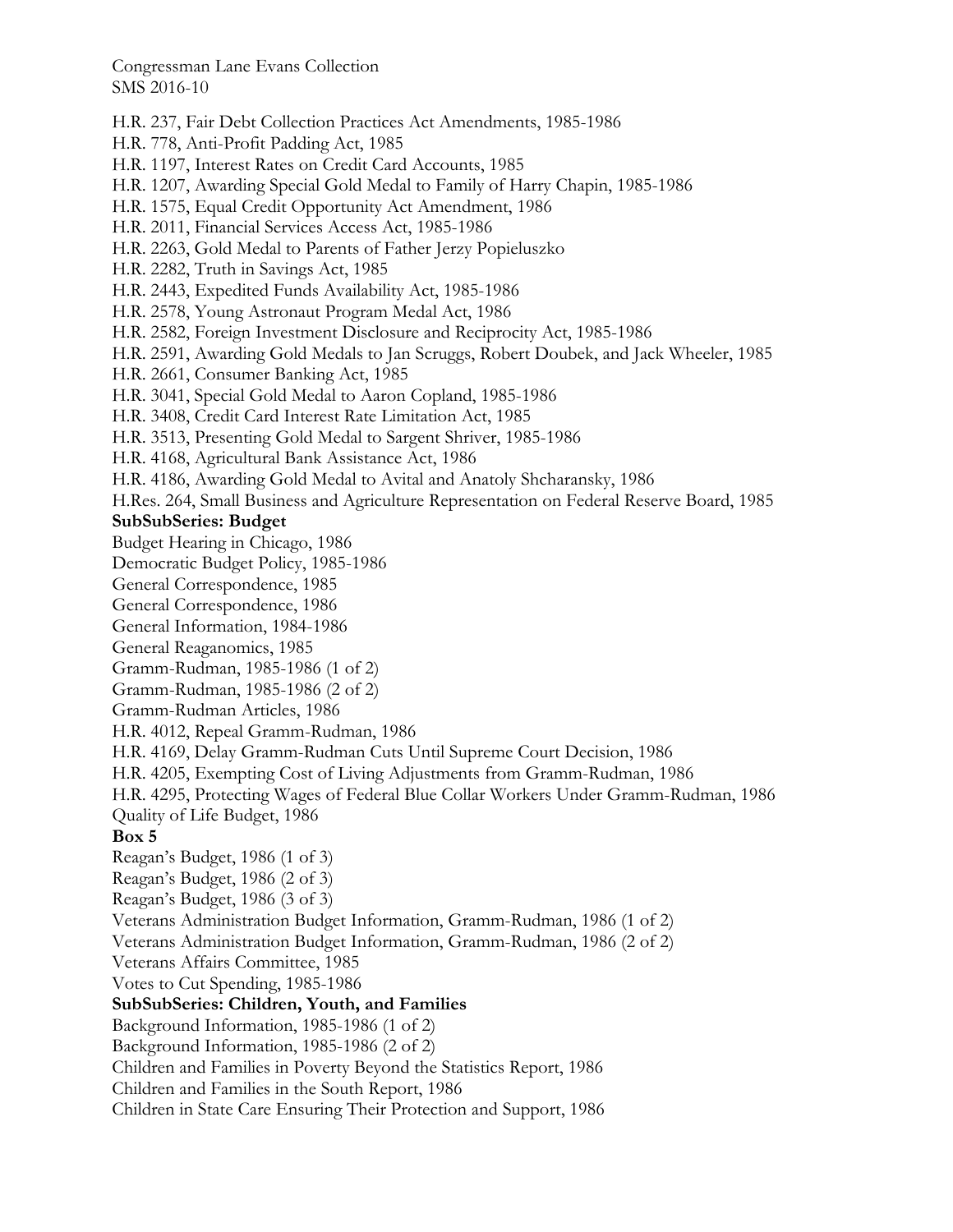Divorce the Impact on Children and Families Report, 1986 Galesburg Field Hearing, 1986 Galesburg Field Hearing, General Information, 1985-1986 Galesburg Field Hearing, Memos and Correspondence, 1985-1986 General Hearings, 1986 General Information, 1985-1986 (1 of 2) General Information, 1985-1986 (2 of 2) General Information and Reports, 1985-1986 (1 of 2) General Information and Reports, 1985-1986 (2 of 2) **Box 6**  Hispanic Children, Youth, and Families Challenges, Changes, and Employment Report, 1986 Melting Pot Fact or Fiction Hearing, 1985 Native American Children, Youth, and Families Report, 1986 (1 of 2) Native American Children, Youth, and Families Report, 1986 (2 of 2) Placing Infants at Risk Report, 1986 Report, 1986 Report on the Committee Activities of the First Session, 1985 Work in America Implications for Families Hearing, 1986 **SubSubSeries: Commerce**  Economic Development Administration Grants, 1986 H.R. 667, Amusement Parks Safety Act, 1985 Liability Insurance, 1986 **SubSubSeries: District of Columbia**  General Correspondence, 1986 H.R. 2119, Designating Raoul Wallenberg Avenue, 1985 **SubSubSeries: Education**  General Information, 1985 (1 of 3) General Information, 1985 (2 of 3) General Information, 1985 (3 of 3) H.J.Res. 244, White House Conference on Library and Information Services, 1985-1986 H.R. 7, School Lunch and Child Nutrition Amendments, 1985-1986 H.R. 747, Effective School Development in Education Act, 1984-1985 H.R. 2867, Child Care Opportunities for Families Act, 1985-1986 H.R. 4421, Head Start and Community Service Block Grant Reauthorization, 1986 H.R. 4728, Education and Training for American Competitiveness Act, 1986 H.Res. 131, Eligibility for Federal Student Aid, 1985 Student Loans, 1983-1985 **SubSubSeries: Education and Labor**  General Correspondence, 1985 (1 of 2) General Correspondence, 1985 (2 of 2) General Correspondence, 1986 General Information, 1985-1986 (1 of 2) General Information, 1985-1986 (2 of 2) General Information, 1986 (1 of 5) General Information, 1986 (2 of 5) General Information, 1986 (3 of 5) General Information, 1986 (4 of 5) General Information, 1986 (5 of 5)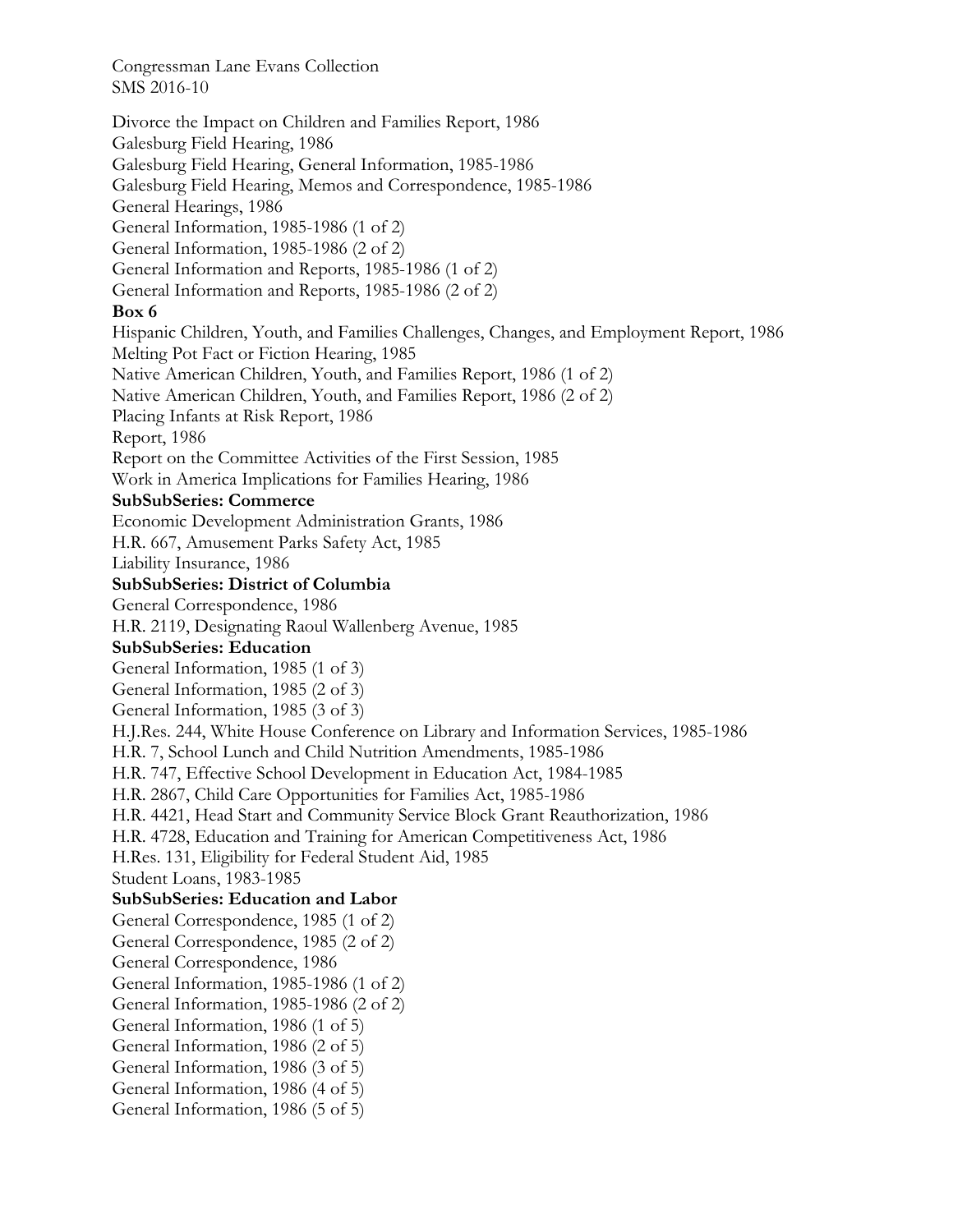## **Box 7**

#### **SubSubSeries: Energy**

Clean Coal Technology Background Information, 1985-1986

- H.R. 445, Civilian Nuclear Power Regulation Improvement and Safety Incentives Act, 1985
- H.R. 1229, Construction Work in Progress Billing, 1985-1986
- H.R. 2062, Consent of Congress to Central Midwest Interstate Low-Level Radioactive Waste Compact, 1985
- H.R. 2743, Atomic Energy Accountability Act, 1985
- H.R. 2876, Consumer Products Energy Efficiency Amendments, 1985
- H.R. 3355, Methanol Energy Policy Act, 1985-1986
- H.R. 4422, Low-Income Home Energy Assistance Act Amendments, 1986
- H.R. 5465, National Appliance Energy Conservation Act, 1986
- H.Res. 315, Natural Gas Pipelines, 1985
- H.Res. 405, Rural Electrification Administration, 1986
- H.Res. 406, Federal Power Agencies, 1986

#### **SubSubSeries: Energy and Commerce**

- General Correspondence, 1985 (1 of 3)
- General Correspondence, 1985 (2 of 3)
- General Correspondence, 1985 (3 of 3)
- General Correspondence, 1986 (1 of 4)
- General Correspondence, 1986 (2 of 4)
- General Correspondence, 1986 (3 of 4)
- General Correspondence, 1986 (4 of 4)
- General Information, 1986 (1 of 2)
- General Information, 1986 (2 of 2)

## **SubSubSeries: Environment**

Acid Rain Information, 1986

- H.R. 1650, Safe Drinking Water Act Amendments, 1985
- H.R. 2022, Superfund Expansion and Protection Act, 1983-1985
- H.R. 2255, Superfund Amendments, 1985
- H.R. 2576, Toxic Release Control Act, 1985
- H.R. 5073, Asbestos Hazard Emergency Response Act, 1986
- Mississippi River Heritage Corridor, 1986
- Municipal Compliance with the Clean Water Act Correspondence, 1986
- Sheffield, Illinois Superfund Site, 1985-1986 (1 of 3)
- Sheffield, Illinois Superfund Site, 1985-1986 (2 of 3)
- Sheffield, Illinois Superfund Site, 1985-1986 (3 of 3)
- Superfund, 1986 (1 of 3)

## **Box 8**

Superfund, 1986 (2 of 3) Superfund, 1986 (3 of 3) **SubSubSeries: Foreign Affairs**  Africa, 1984-1986 (1 of 2) Africa, 1984-1986 (2 of 2) Arms Control, 1985-1986 (1 of 2) Arms Control, 1985-1986 (2 of 2) Asia, 1985-1986 Central America, 1985-1986 (1 of 4)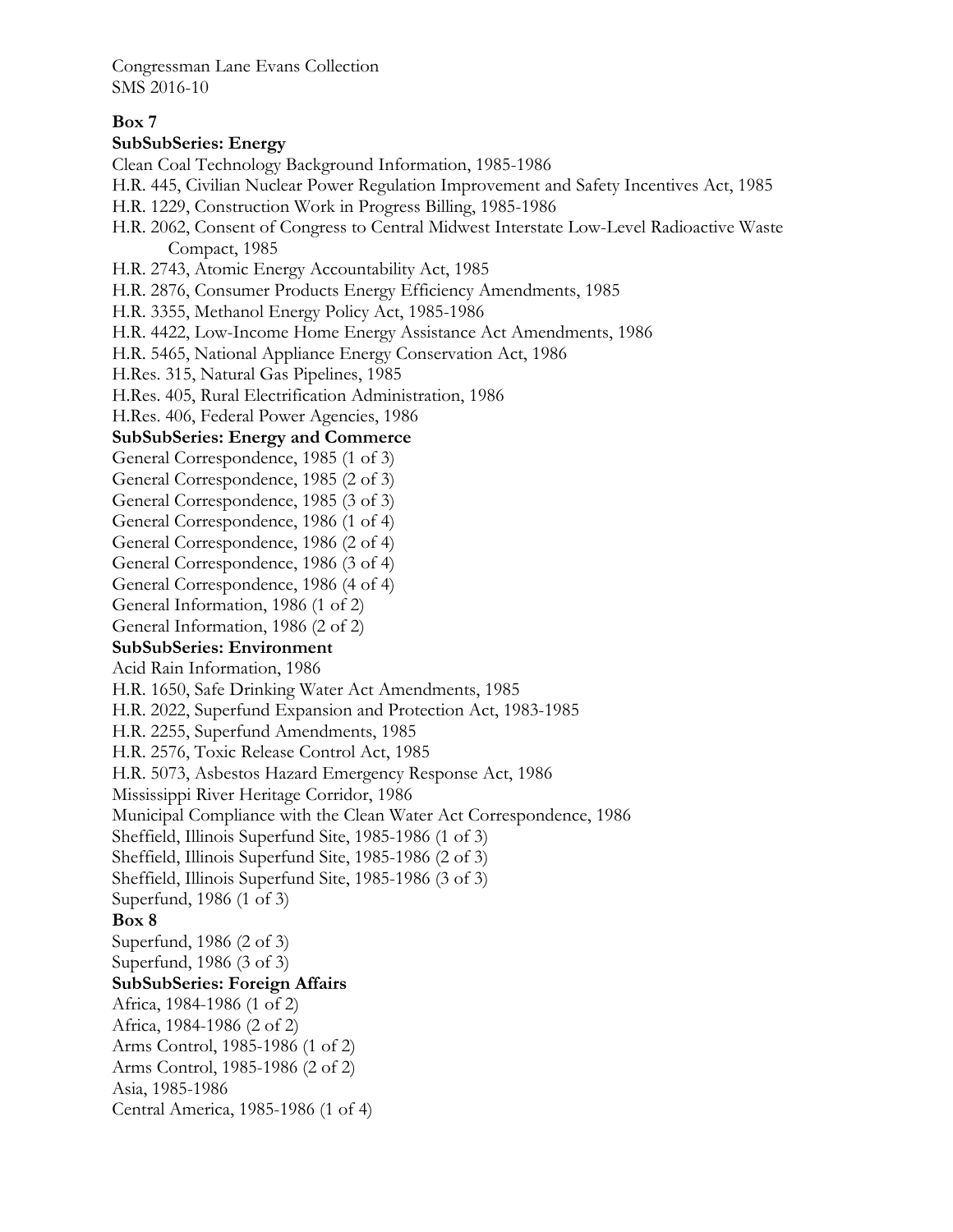- Central America, 1985-1986 (2 of 4)
- Central America, 1985-1986 (3 of 4)
- Central America, 1985-1986 (4 of 4)
- Central America Articles, 1985
- Central America Groups, Institute for Policy Studies Press Conference, 1985-1986
- Central America Groups, National Guard Issues, 1986
- Europe and Soviet Union, 1985-1986
- General Correspondence, 1985 (1 of 2)
- General Correspondence, 1985 (2 of 2)
- General Correspondence, 1986
- General Information, 1984-1985
- H.Con.Res. 6, Ending Use of Plastic Bullets in Northern Ireland, 1985
- H.Con.Res.7, Special Envoy for Northern Ireland, 1985
- H.Con.Res. 24, Human Rights in Poland, 1984-1985
- H.Con.Res. 36, Comprehensive Treaty for Staged Disarmament, 1985
- H.Con.Res. 37, Americans Missing in Southeast Asia, 1985
- H.Con.Res. 72, Urging Egypt to Honor the Camp David Accords, 1985
- H.Con.Res. 101, Calling on United Kingdom to Ban the Use of Plastic and Rubber Bullets on Civilians, 1985
- H.Con.Res. 198, Condemning Attacks on Civilians by El Salvador Military, 1985
- H.Con.Res. 208, Deploring United States Withdrawal from World Court, 1985
- H.Con.Res. 211, Universal Access to Immunization by 1990, 1985
- H.Con.Res. 217, Condemning the Hijacking of the Achille Lauro, 1985
- H.Con.Res. 233, Concerning Democracy in Taiwan, 1985-1986
- H.Con.Res. 244, Sense of Congress Regarding East Timor, 1985-1986
- H.Con.Res. 261, Democracy in South Korea, 1986
- H.Con.Res. 285, Forced Resettlement in Ethiopia, 1986
- H.Con.Res. 317, Release of Meimans from Soviet Union, 1986
- H.Con.Res. 325, Honoring Jesse Owens and People of Berlin, 1986
- H.Con.Res. 332, Soviet Violations of Helsinki Final Act, 1986
- H.Con.Res. 405, Insist that the Soviet Union Comply with Long Term U.S.-U.S.S.R. Grain Agreement
- H.J.Res. 3, To Prevent Nuclear Explosive Testing, 1984-1986
- H.J.Res. 132, Helsinki Human Rights Day, 1985
- H.J.Res. 270, Urging Soviet Union Allow Doctor Semyon Gluzman and Family to Emigrate, 1985 **Box 9**
- H.J.Res. 336, U.S.-Soviet Union Student Exchange for Peace Program, 1985-1986
- H.J.Res. 357, Release of Doctor Yury Orlov and Other Helsinki Final Act Monitors, 1985
- H.J.Res. 428, Prohibit Sales of Advanced Weapons to Jordan, 1985-1986
- H.J.Res. 589, Prohibiting Sales of Certain Missiles to Saudi Arabia, 1986
- H.J.Res. 715, U.S.-Canada Days of Peace and Friendship, 1986
- H.R. 501, Restrictions on Exports to South Africa, 1984-1985
- H.R. 997, Restrictions on Investments in South Africa, 1985-1986
- H.R. 1121, Number of Peace Corps Volunteers, 1985
- H.R. 1335, Contadora Process in Central America, 1985
- H.R. 1460, Anti-Apartheid Act, 1985
- H.R. 1834, Simultaneous Nuclear Test Ban Act, 1985-1986
- H.R. 2080, Food Assistance and Africa Agriculture Act, 1985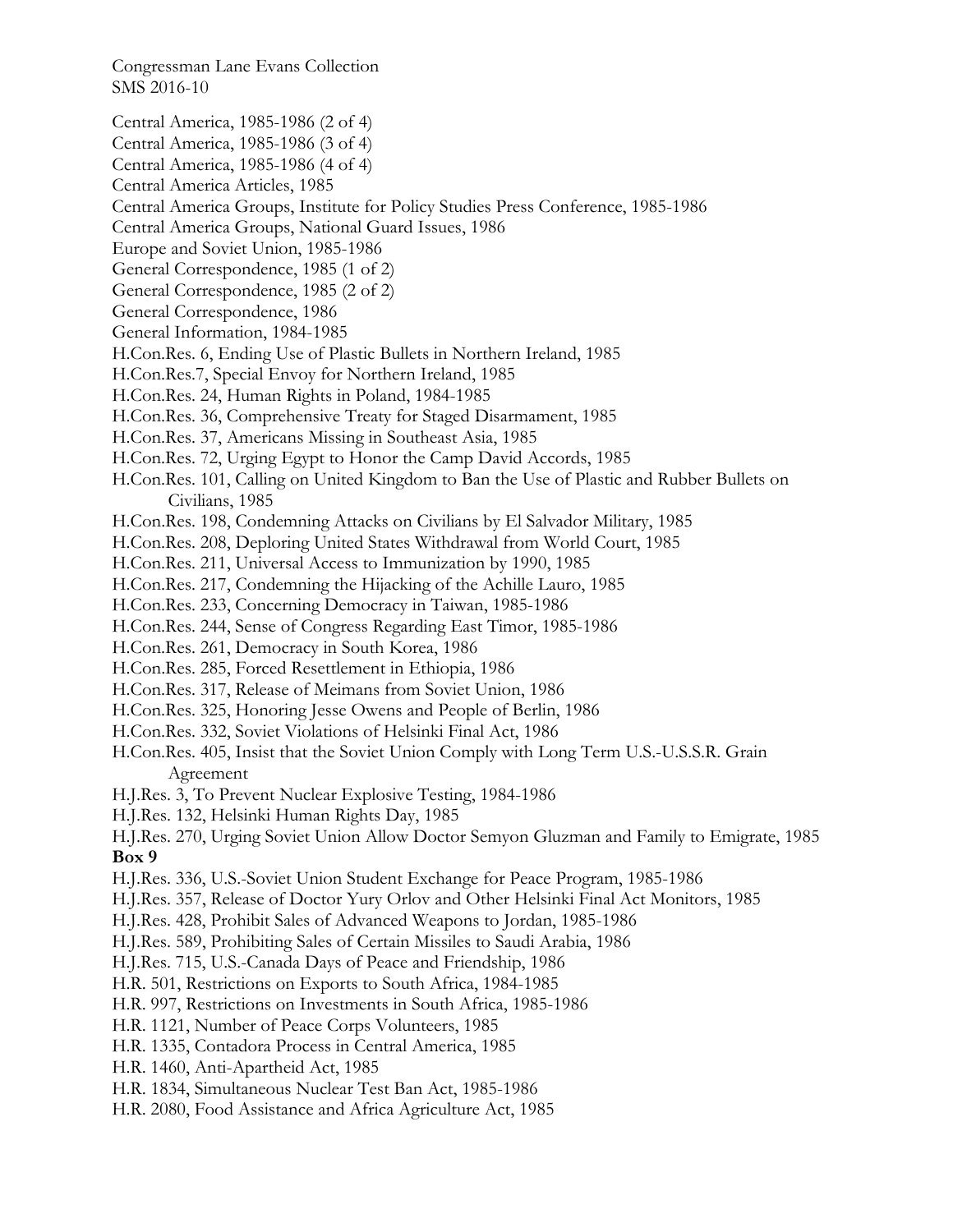- H.R. 2957, Protect Tropical Forests, 1985-1986
- H.R. 2958, Protecting Biological Diversity in Developing Countries, 1985-1986
- H.R. 3100, Comprehensive Nuclear Weapons Freeze and Arms Reduction Act, 1985
- H.R. 3654, Family Planning in Foreign Assistance, 1985-1986
- H.R. 3690, Prohibiting Assistance for Military or Paramilitary Operations in Angola, 1985
- H.R. 3730, U.S. Commission on Elections in the Philippines, 1985
- H.R. 3817, Restrictions on Exporting Crude Oil Produced from Cook Inlet, Alaska, 1985-1986
- H.R. 3894, Universal Child Immunization Act, 1985-1986
- H.R. 4052, Presidential Report on Nicaragua, 1986
- H.R. 4615, Prohibit Furnishing of Stinger Missiles to Foreign Paramilitary Forces, 1986
- H.R. 4700, Barring U.S. Companies from Assisting in the Production, Marketing, or Distribution of Libyan Oil, 1986
- H.R. 4756, Torture Victim Protection Act, 1986
- H.R. 4847, Barring U.S. Companies from Libyan Oil Production, 1986
- H.R. 4868, South Africa Divestment, 1986
- H.R. 4908, Sub-Saharan Africa Natural Resource and Environmental Management Training and Education Act, 1986
- H.Res. 135, Expressing Sense President Should Not Visit Bitburg Military Cemetery, 1985
- H.Res. 194, Opposing Arms Sales to Jordan, 1985
- H.Res. 382, Supporting Haitian Democracy, 1986
- H.Res. 395, Directing President to Account for Funds Sent to Nicaraguan Resistance, 1986
- H.Res. 424, Gratitude for United Kingdom Support During Military Operations Against Libya, 1986
- H.Res. 426, Federal Aid and Assistance to Drug Traffickers be Eliminated, 1986
- H.Res. 430, U.S.-Soviet Program to Immunize World's Children, 1986
- H.Res. 438, Open All Power Reactors to International Safety Inspections, 1986
- H.Res. 566, Urging President to Meet With African Leaders, 1986
- Lane's Israel Trip, 1986

Latin America, 1986

- Middle East, 1985-1986 (1 of 3)
- Middle East, 1985-1986 (2 of 3)
- Middle East, 1985-1986 (3 of 3)

Plight of Soviet Jews, Statement, 1983-1985

South Africa, 1986

Wildfire, 1986

#### **SubSubSeries: Government Operations**

General Correspondence, 1985

General Information, 1985-1986

General Revenue Sharing, 1985-1986

H.J.Res. 538, Disapproval of General Revenue Sharing Rescission, 1986

H.R. 3, Requiring Annual Balanced Budget, 1985

H.R. 1400, Extending Appropriations for General Revenue Sharing for Five Years, 1985-1986

H.R. 1659, Separate Budget of Federal Reserve System, 1985-1986

H.R. 3508, Federal Government Easy Access Act, 1986

H.R. 4086, Procurement Safeguard Act, 1986

- H.R. 4809, Assessing Total Cost Before Awarding Procurement Contract, 1986
- H.R. 4869, Cost of Living Adjustments in Federal Programs, 1986
- Nickolas' Procurement Plan, 1986

#### **SubSubSeries: Health**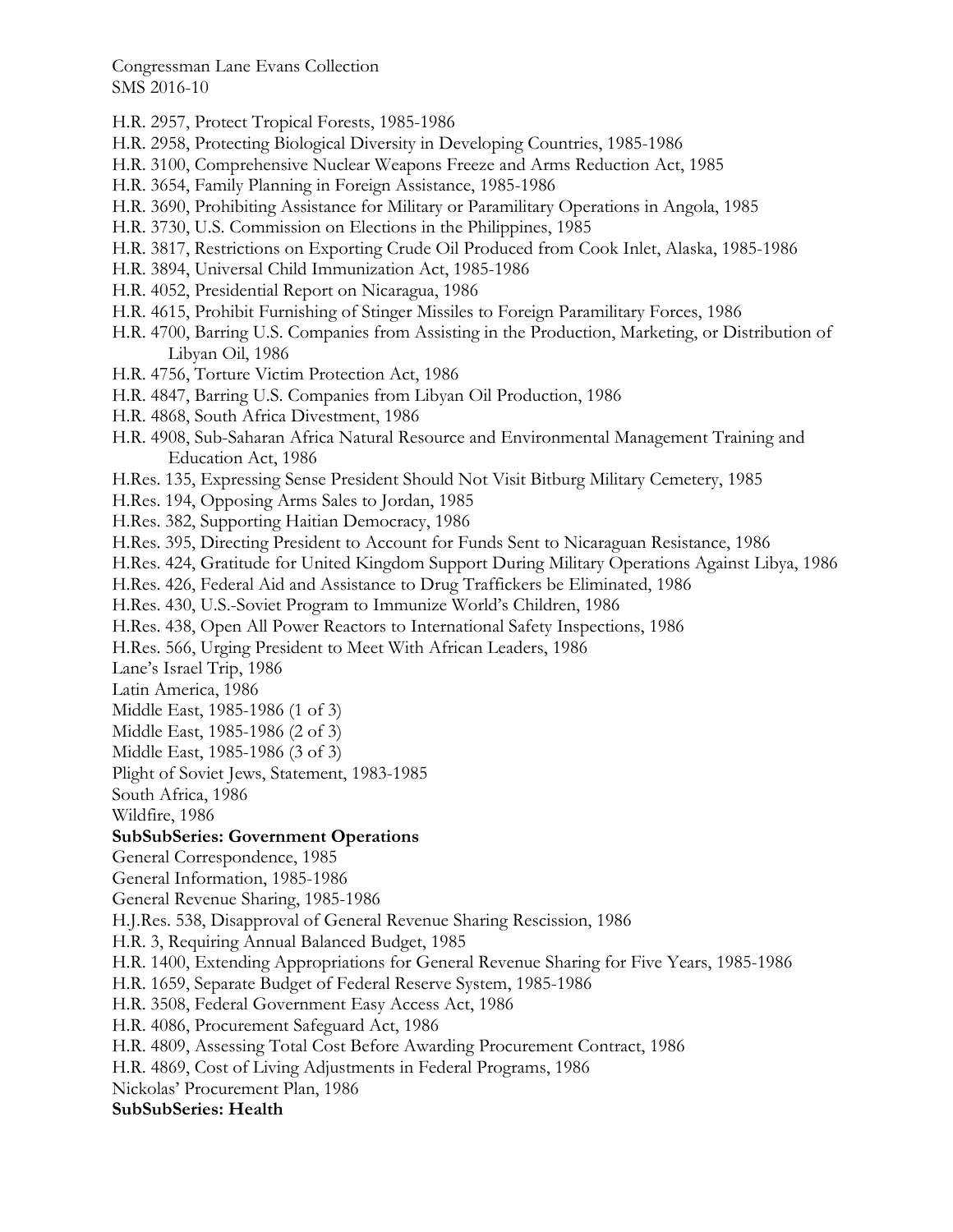- General Information, 1985 (1 of 2)
- General Information, 1985 (2 of 2)
- General Information, 1986 (1 of 5)
- General Information, 1986 (2 of 5)
- General Information, 1986 (3 of 5)
- General Information, 1986 (4 of 5)
- General Information, 1986 (5 of 5)
- Health Care of the Unemployed, 1985-1986

# **Box 10**

- H.Con.Res.39, Shield Elderly and Poor from Medicare and Medicaid Cost Increases, 1985-1986
- H.R. 524, Alzheimer's Disease and Related Disorders Treatment Act, 1984-1986
- H.R. 1801, Medicare Solvency and Health Care Financing Reform Act, 1985
- H.R. 1953, Extend Medicare Prospective Payment Transition Program, 1985
- H.R. 2168, DRG Prospective Payment Rates, 1985
- H.R. 2280, Comprehensive Alzheimer's Assistance, Research, and Education Act, 1985
- H.R. 2295, Parkinson's Disease Amelioration Act, 1985
- H.R. 2691, Reproductive Health Equity Act, 1985
- H.R. 2852, Physicians Education Loan Collection Act, 1985
- H.R. 2950, Comprehensive Smokeless Tobacco Education Act, 1985-1986
- H.R. 3000, Swing Bed Program, 1985-1986
- H.R. 3260, Medicare Coverage for Services Provided by Physician Assistants, 1985-1986
- H.R. 3281, Mental Health Services in Rural Health Clinics, 1985
- H.R. 3635, Fairer Medicare Cost Sharing, 1985-1986
- H.R. 4065, Medicare Beneficiary Access Protection Act, 1985-1986
- H.R. 4272, Medicare Patients Discharge Bill of Rights Act, 1985-1986
- H.R. 4275, Medicare Discharge Appeals Opportunity Act, 1986
- H.R. 4279, Long Term Care Patients' Rights Act, 1986
- H.R. 4287, Medicare Part C: Catastrophic Health Insurance Act, 1983-1986
- H.R. 4485, Nursing Home Resident Protection Act, 1986
- H.R. 4620, Medicare Fair Hospital Act, 1986
- H.R. 4739, Medicare Adult Day Care Amendments, 1986
- Medicare Correspondence, 1986

# **SubSubSeries: House Administration**

- General Correspondence, 1985-1986 (1 of 2)
- General Correspondence, 1985-1986 (2 of 2)
- General Information, 1984-1985
- H.J.Res. 36, Women in the Armed Forces Memorial, 1985-1986
- H.J.Res. 142, Black Revolutionary War Patriots Foundation Memorial, 1985
- H.J.Res. 504, National Astronaut Memorial Bill, 1986
- H.R. 622, Fair Voting Hours Act, 1985
- H.R. 1453, Postcard Registration Act, 1984-1986
- H.R. 1454, Registration Deadline Elimination Act, 1985
- H.R. 1902, Pay Parity for Library of Congress Police, 1985-1986
- H.R. 2205, Korean War Memorial Act, 1985
- H.R. 2457, Martin Luther King Jr. Monument, 1985
- H.R. 2567, Smithsonian Institution Divestment in South Africa, 1985
- H.R. 2588, Korean War Veterans Memorial Act, 1985
- H.R. 3436, National Fallen Firefighters Memorial, 1985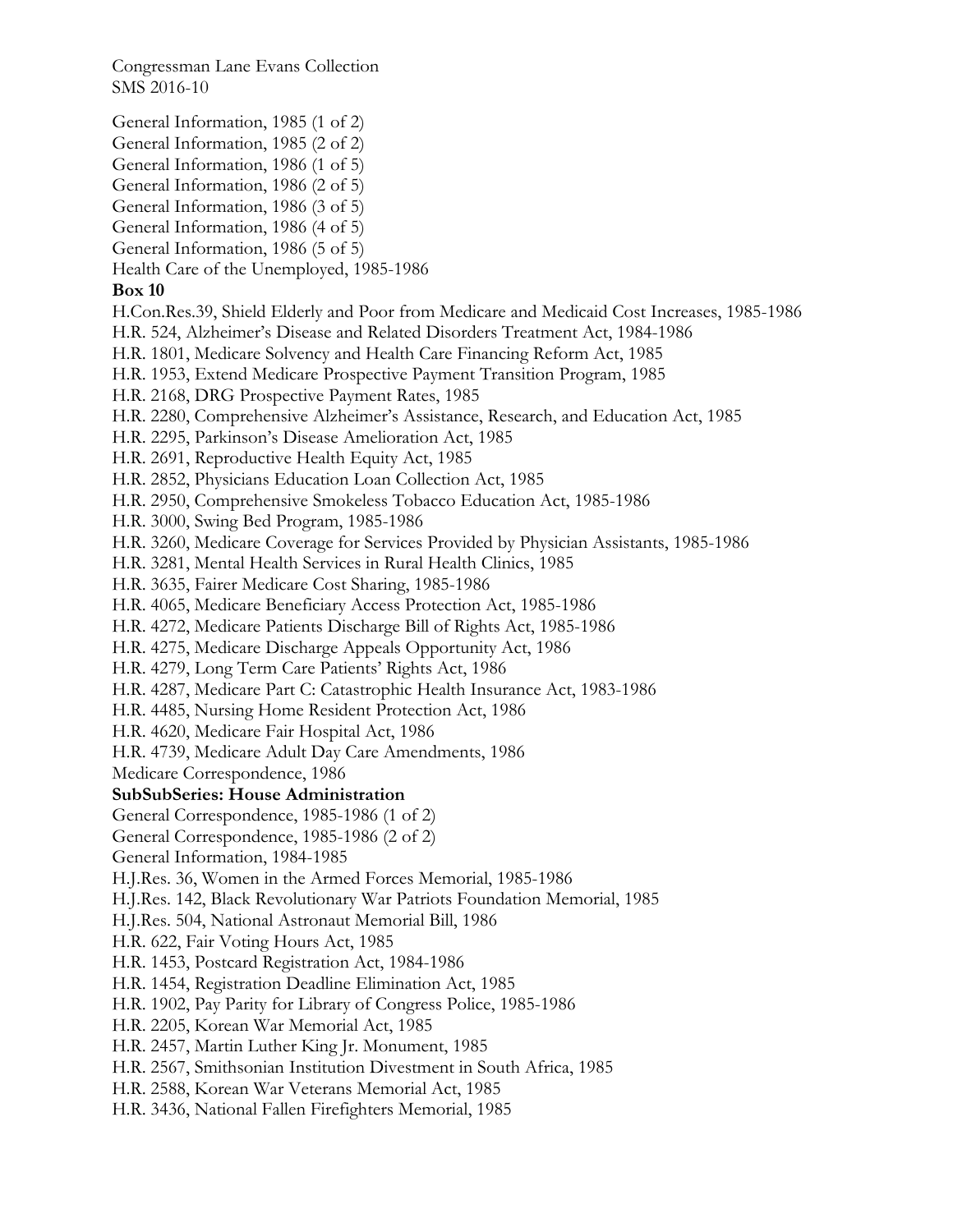H.R. 3764, Memorial for Native Americans Who Served in Wars, 1985

- H.R. 3765, Memorial for Hispanics Who Served in Wars, 1985
- H.R. 3799, Campaign Finance Reform Act, 1986
- H.R. 3806, Full Public Funding for House Elections, 1985-1986
- H.R. 4270, 11<sup>th</sup> Airborne Division Memorial, 1986
- H.R. 4393, Uniformed and Overseas Citizens Voting Act, 1984-1986
- H.Res. 21, Establishing a Congressional Child Care Center, 1985
- H.Res. 173, Releasing Records of John F. Kennedy and Martin Luther King Jr. Assassinations, 1985- 1986
- Restaurant Employees of the House, 1986

# **SubSubSeries: Housing**

Displaced Homemakers Background Information, 1982-1985

H.R. 4119, Fair Housing Amendments Act, 1986

## **SubSubSeries: Immigration**

- H.R. 2361, Immigration Exclusion and Deportation Amendments, 1985
- H.R. 3810, Immigration Reform, 1986 (1 of 2)
- H.R. 3810, Immigration Reform, 1986 (2 of 2)

# **SubSubSeries: Interior**

- General Correspondence, 1984-1986
- General Information, 1984-1986
- Hennepin Canal, 1985
- Hennepin Canal, Authorizing Legislation, 1985-1986
- Hennepin Canal, Clippings, 1985-1986
- Hennepin Canal, Hennepin Canal National Heritage Corridor Act, 1985-1986
- H.R. 6, Water Resources Conservation, Development, and Infrastructure Improvement and Rehabilitation Act, 1985 (1 of 2)
- H.R. 6, Water Resources Conservation, Development, and Infrastructure Improvement and Rehabilitation Act, 1985 (2 of 2)
- H.R. 99, American Conservation Corps Act, 1985
- H.R. 4435, Authorizing Secretary of Interior to Participate in Foreign Water Resource Projects, 1986
- H.R. 5608, Charging Full Cost for Water for the Production of Any Surplus Crop, 1986

## **SubSubSeries: Judiciary**

- Articles and Information, 1986
- General Correspondence, 1985-1986 (1 of 3)

# **Box 11**

- General Correspondence, 1985-1986 (2 of 3)
- General Correspondence, 1985-1986 (3 of 3)
- General Information, 1985 (1 of 2)
- General Information, 1985 (2 of 2)
- General Information, 1986 (1 of 2)
- General Information, 1986 (2 of 2)
- H.Con.Res. 128, Vertical Restraints Guidelines Do Not Have Force of Law, 1985

H.J.Res. 2, Equal Rights Amendment, 1985-1986

- H.J.Res. 23, U.S. Territories and Insular Area Vote for President, 1985
- H.J.Res. 631, White House Conference on Narcotics Abuse and Control, 1986
- H.R. 13, Regulating Armor Piercing Ammunition, 1985
- H.R. 347, Sex Discrimination in the United States Code Reform Act, 1985
- H.R. 442, Civil Liberties Act, 1983-1985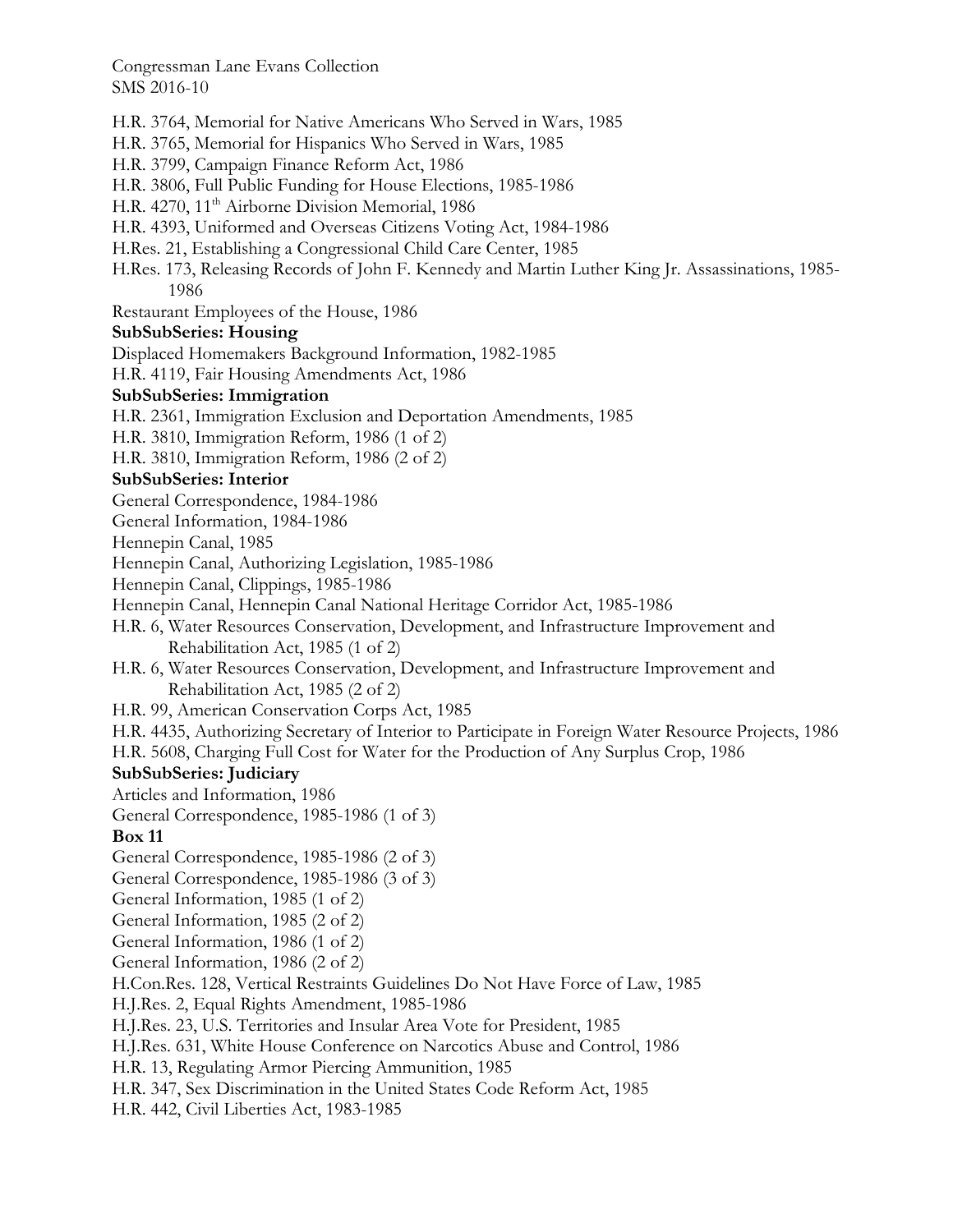- H.R. 512, Grant Charter to Vietnam Veterans of America, Incorporated, 1985
- H.R. 596, Sexual Assault Act, 1985
- H.R. 691, Congressional and Judicial Equal Employment Opportunity Act, 1985
- H.R. 700, Civil Rights Restoration Act, 1985-1986
- H.R. 700, Civil Rights Restoration Act Background Information, 1985
- H.R. 822, General Accounting Office Investigation of Displaced Salvadorans, 1985-1986
- H.R. 875, Equal Access to Public Accommodations Act, 1985
- H.R. 1161, Allowing Armed Forces Members to Sue United States for Improper Medical Care, 1985
- H.R. 1338, Allow Suits for Injuries from Atomic Weapons Testing, 1985-1986
- H.R. 1348, Prohibiting U.S. Government Involvement in Assassinations, 1985
- H.R. 1393, One Additional Bankruptcy Judge for Central Illinois, 1984-1985
- H.R. 1399, Application of Chapter 13 to Family Farmers, 1985
- H.R. 1436, Retired Enlisted Association Recognition, 1986
- H.R. 1785, Runoff Primary Elimination Act, 1985
- H.R. 2058, Federal Protective Officers Act, 1985
- H.R. 2791, Child Abuse Reporting and Clearinghouse Improvements Act, 1985
- H.R. 3024, Charter for National Association of State Directors of Veterans Affairs Incorporated, 1985
- H.R. 3174, Allow Armed Forces Members to Sue United States for Improper Medical Care, 1985
- H.R. 3465, Copyright Act Manufacturing Clause Extension, 1986
- H.R. 3465, Copyright Act Manufacturing Clause Extension Correspondence, 1986
- H.R. 3521, Copyrighted Music on Syndicated Television Programs, 1985-1986
- H.R. 3733, Foreign Agents Compulsory Ethics in Trade Act, 1986
- H.R. 4128, Bankruptcy Judgeship Act, 1986
- H.R. 4194, Terrorist Firearms Prevention Act, 1986
- H.R. 4639, Armed Career Criminal Act Amendments, 1986
- H.R. 4696, Copyright Act Manufacturing Clause Extension, 1986
- H.R. 5179, Office of Civil Rights Assessment Act, 1986
- H.R. 5237, Extend Life of Assets Forfeiture Fund and Customs Forfeiture Fund, 1986
- H.R. 5692, Child Victim Witness Protection Act, 1986
- H.Res. 55, Preserve Legal Services for Seniors, 1985
- H.Res. 107, Extend Voluntary Departure Status to Guatemalan Nationals, 1985
- H.Res. 278, Vertical Restraints Guidelines Do Not Have the Force of Law, 1985
- H.Res. 303, Vertical Restraints Guidelines Do Not Have the Force of Law, 1985
- H.Res. 400, Opposing Social Security Court, 1986

## **SubSubSeries: Labor**

Displaced Workers, 1986 (1 of 2)

- Displaced Workers, 1986 (2 of 2)
- Federal Job Creation Information, 1986
- Garcia v. San Antonio Fair Labor Standards and Local Government Employees, 1985 (1 of 2)
- Garcia v. San Antonio Fair Labor Standards and Local Government Employees, 1985 (2 of 2)

H.Con.Res. 359, Eliminate Administrative Delay in Discrimination Cases, 1986

H.J.Res. 225, Hazardous Substances Right to Know Resolution, 1985

H.R. 26, National Individual Training Account Act, 1984-1986

H.R. 281, Construction Industry Labor Law Amendments, 1985-1986

- H.R. 670, Community Renewal Employment Act, 1985
- H.R. 1066, Economic Conversion Act, 1985
- H.R. 1222, Employ Additional Judges for Black Lung Benefits Act, 1985-1986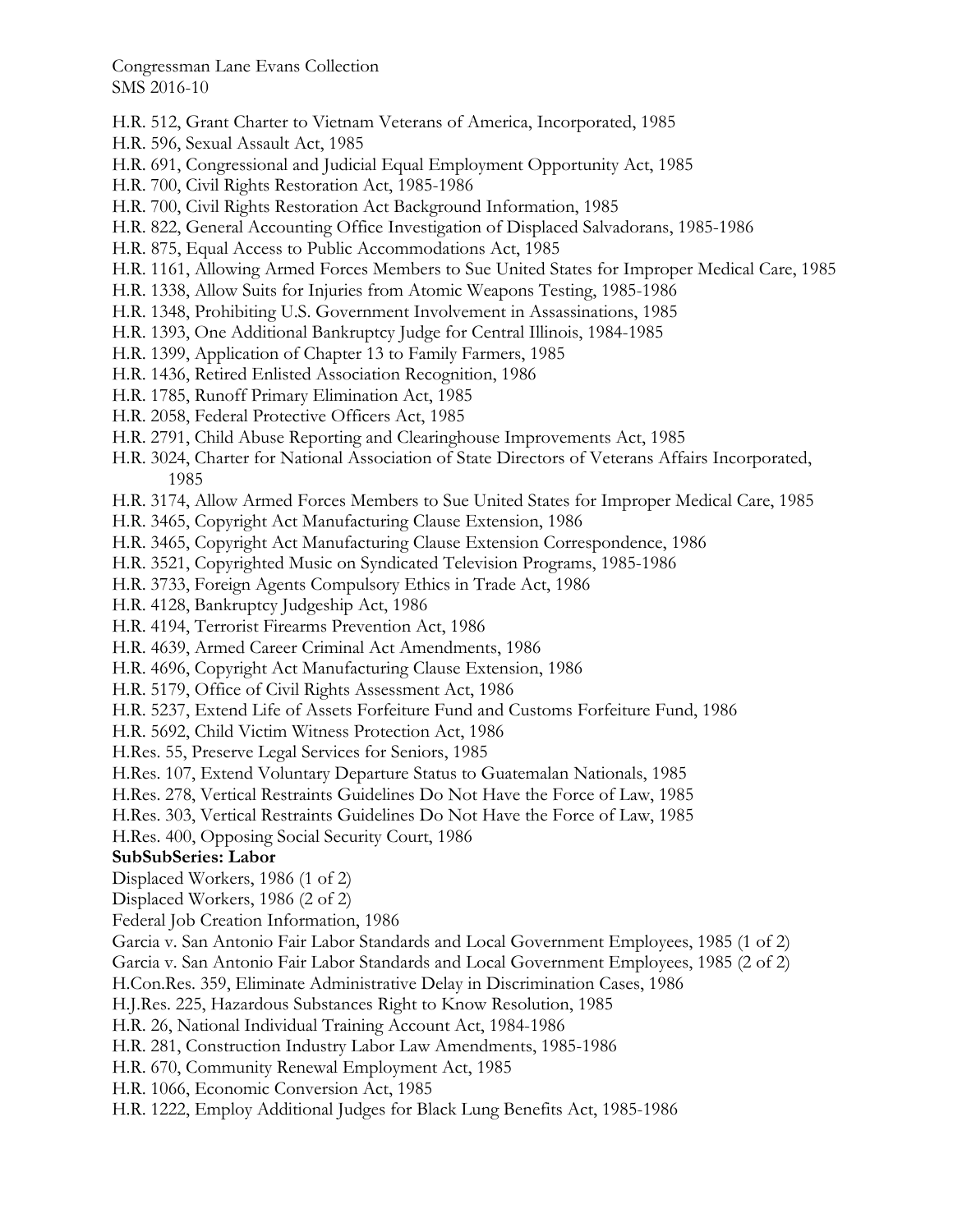## **Box 12**

- H.R. 1309, High Risk Occupational Disease Notification and Prevention Act, 1985-1986 (1 of 2)
- H.R. 1309, High Risk Occupational Disease Notification and Prevention Act, 1985-1986 (2 of 2)
- H.R. 1398, Income and Jobs Action Act, 1984-1986
- H.R. 1435, Age Discrimination in Employment Act Public Safety Officers Amendments, 1985
- H.R. 1524, Polygraph Protection Act, 1985-1986
- H.R. 1611, Dislocated Workers Act, 1985
- H.R. 1616, Labor-Management Notification and Consultation Act, 1985
- H.R. 2020, Parental and Disability Leave Act, 1985-1986
- H.R. 2472, Economic Equity Act, 1985
- H.R. 3090, Occupational Disease Compensation Act, 1985
- H.R. 3487, Fair Trade Wage Act, 1986
- H.R. 4300, Parental and Medical Leave Act, 1985-1986 (1 of 2)
- H.R. 4300, Parental and Medical Leave Act, 1985-1986 (2 of 2)
- H.R. 4469, Extended Unemployment Insurance Reform Act, 1986
- H.R. 5165, Federal Equal Employment Opportunity Reporting Act, 1986
- H.Res. 72, Reaffirming Commitment to Jobs Corps Program, 1985
- Illinois Jobs Information, 1985 (1 of 2)
- Illinois Jobs Information, 1985 (2 of 2)
- Job Training Partnership Act (JTPA), Title III, 1986 (1 of 2)
- Job Training Partnership Act (JTPA), Title III, 1986 (2 of 2)
- Unemployment Information, 1985

#### **SubSubSeries: Merchant Marine and Fisheries**

- General Correspondence, 1985
- General Correspondence, 1986
- General Information, 1985-1986
- **SubSubSeries: Post Office and Civil Service**
- General Correspondence, 1984-1985 (1 of 2)
- General Correspondence, 1984-1985 (2 of 2)
- General Correspondence, 1986 (1 of 2)
- General Correspondence, 1986 (2 of 2)
- General Information, 1985-1986 (1 of 4)
- General Information, 1985-1986 (2 of 4)
- General Information, 1985-1986 (3 of 4)
- General Information, 1985-1986 (4 of 4)
- Grace Commission Information, 1985-1986

#### **Box 13**

- H.Con.Res. 45, Irish Peace, Justice, Freedom, and Unity Day, 1985
- H.Con.Res. 99, Artists for Africa Commendation, 1985
- H.Con.Res. 278, National TRIO Day, 1986
- H.J.Res. 1, Year of Social Security, 1985
- H.J.Res. 20, National Women Veterans Recognition Week, 1985
- H.J.Res. 21, National Black History Month, 1985
- H.J.Res. 46, National Osteoporosis Awareness Week, 1983-1985
- H.J.Res. 50, Women's History Week, 1984-1985
- H.J.Res. 60, National School-Aged Child Care Awareness Week, 1985
- H.J.Res. 76, Mule Appreciation Day, 1985
- H.J.Res. 79, National Children's Week, 1985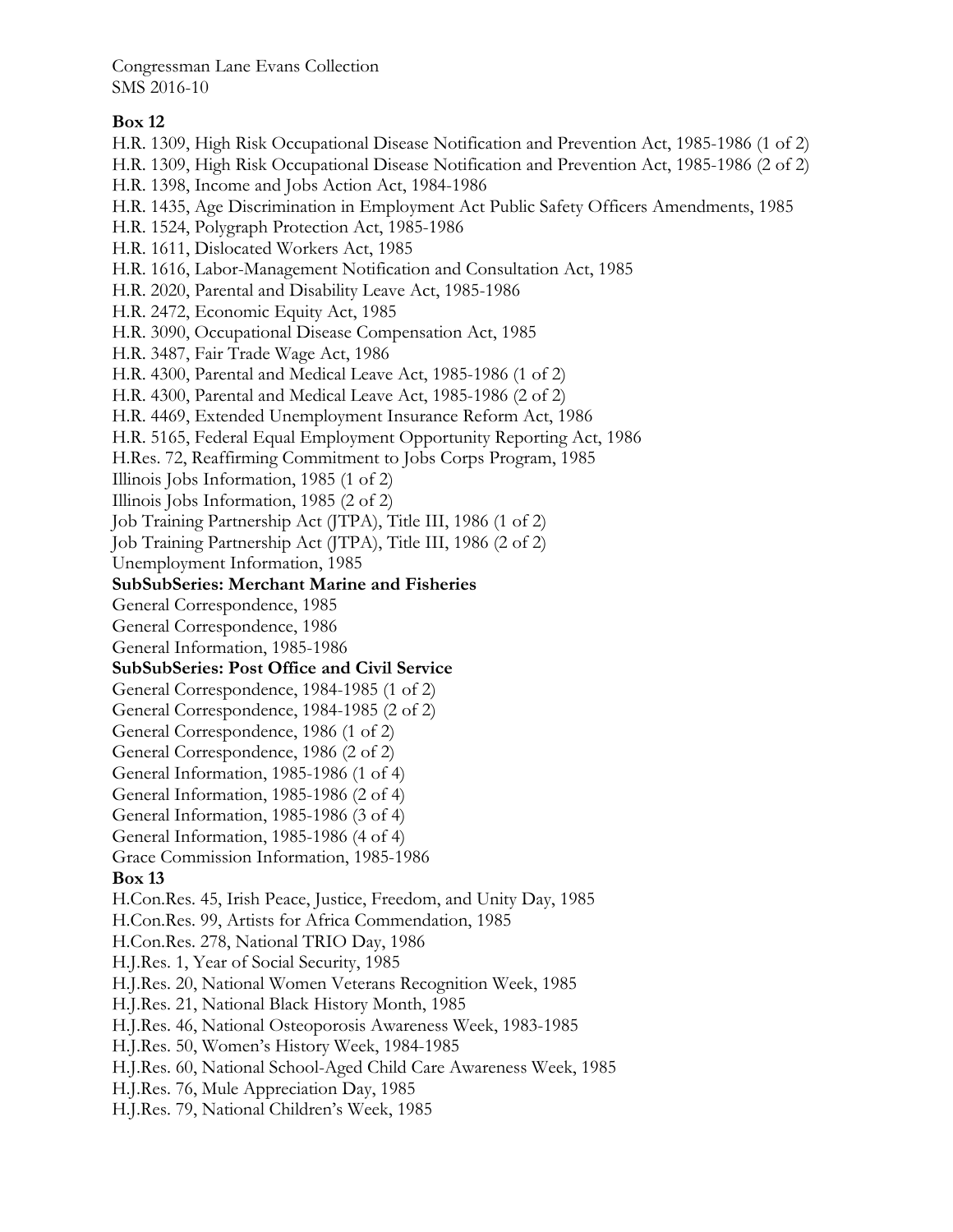- H.J.Res. 85, National Skin Cancer Prevention and Detection Week, 1985
- H.J.Res. 90, National Day of Peace, 1986
- H.J.Res. 101, National Pearl Harbor Day of Remembrance, 1985
- H.J.Res. 104, Jewish Heritage Week, 1985
- H.J.Res. 106, Polish American Heritage Month, 1985
- H.J.Res. 108, National Mental Retardation Awareness Month, 1985
- H.J.Res. 121, National Child Abuse Prevention Month, 1985
- H.J.Res. 125, National Community College Month, 1985
- H.J.Res. 127, National Liver Awareness Month, 1985-1986
- H.J.Res. 131, National Safety in the Workplace Week, 1985
- H.J.Res. 134, National Employ the Older Worker Week, 1985
- H.J.Res. 137, National Agriculture Day, 1985
- H.J.Res. 146, Senior Center Week, 1985
- H.J.Res. 154, National School Library Month, 1985
- H.J.Res. 159, Commemorating the 75<sup>th</sup> Anniversary of the Boy Scouts of America, 1985
- H.J.Res. 160, National Energy Education Day, 1985
- H.J.Res. 164, Freedom of the Press Day, 1985
- H.J.Res. 170, National Asthma and Allergy Awareness Week, 1985
- H.J.Res. 172, World Food Day, 1985
- H.J.Res. 178, Mental Illness Awareness Week, 1985
- H.J.Res. 179, National Spina Bifida Month, 1984-1985
- H.J.Res. 186, Education Day, U.S.A., 1985
- H.J.Res. 188, Fair Housing Month, 1985
- H.J.Res. 192, National Day of Remembrance of Man's Inhumanity to Man, 1985
- H.J.Res. 195, Older Americans Month, 1985
- H.J.Res. 197, Lupus Awareness Week, 1985
- H.J.Res. 204, Very Special Arts U.S.A. Month, 1985
- H.J.Res. 205, National P.O.W./M.I.A. Recognition Day, 1985
- H.J.Res. 216, National Veterans' Health Care Awareness Week, 1985
- H.J.Res. 227, Helen Keller Deaf-Blind Awareness Week, 1985
- H.J.Res. 229, National Adult Day Care Center Week, 1985
- H.J.Res. 234, National Food Bank Week, 1985-1986
- H.J.Res. 259, National Mark Twain Day, 1985
- H.J.Res. 287, Learning Disabilities Awareness Month, 1985
- H.J.Res. 289, Railroad Retirement Day, 1985
- H.J.Res. 293, Anne Frank Day, 1985
- H.J.Res. 295, National Atomic Veterans Day, 1985
- H.J.Res. 296, National Tourism Week, 1985
- H.J.Res. 297, National Nuclear Medicine Week, 1985-1986
- H.J.Res. 300, Social Security Week and Day, 1985
- H.J.Res. 305, Peace Corps 25<sup>th</sup> Anniversary, 1985
- H.J.Res. 311, Ethnic American Day, 1985
- H.J.Res. 314, National Diabetes Month, 1985
- H.J.Res. 316, Square Dance as National Folk Dance, 1985
- H.J.Res. 318, Space Exploration Day, 1985
- H.J.Res. 319, National Home Health Care Week, 1985
- H.J.Res. 325, Live Aid Day, 1985
- H.J.Res. 333, National Blood Pressure Awareness Week, 1985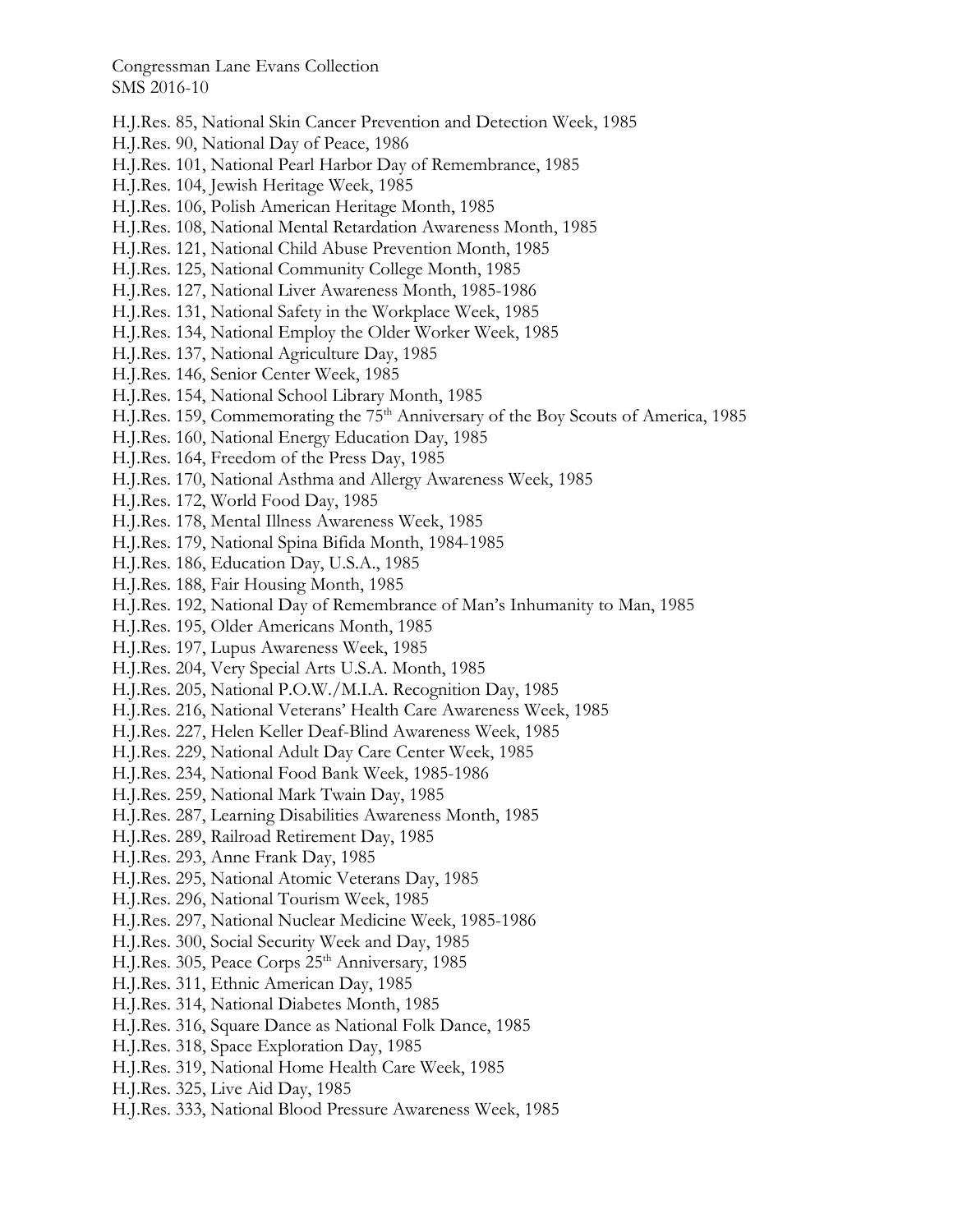- H.J.Res. 334, National Buy American Week, 1985
- H.J.Res. 340, V-J Day Commemoration Day, 1985
- H.J.Res. 358, National Drunk and Drugged Driving Awareness Week, 1985
- H.J.Res. 375, National Fetal Alcohol Syndrome Awareness Week, 1985
- H.J.Res. 409, Lithuanian Independence Day, 1985
- H.J.Res. 410, National Social Studies Week, 1986
- H.J.Res. 426, World Health Day, 1985-1986
- H.J.Res. 427, National Asthma and Allergy Awareness Week, 1985-1986
- H.J.Res. 429, National Literacy Day, 1986
- H.J.Res. 430, Made in America Month, 1985
- H.J.Res. 433, National Fishing Week, 1985-1986
- H.J.Res. 439, Centennial Year of the Gasoline Powered Automobile, 1985-1986
- H.J.Res. 443, National Humanities Week, 1986
- H.J.Res. 448, Black History Month, 1986
- H.J.Res. 451, National POW/MIA Recognition Day, 1985-1986
- H.J.Res. 462, Hands Across America Day, 1985
- H.J.Res. 475, Better Hearing and Speech Month, 1986
- H.J.Res. 479, National Fire Fighters Day, 1986
- H.J.Res. 481, National Burn Awareness Week, 1986
- H.J.Res. 483, National Teacher Appreciation Day, 1985-1986
- H.J.Res. 499, Women's History Week, 1985-1986
- H.J.Res. 502, National Reading s Fun Week, 1986
- H.J.Res. 510, National Osteoporosis Awareness Week, 1986
- H.J.Res. 514, National Alzheimer's Disease Month, 1986
- H.J.Res. 519, National Mathematics Awareness Week, 1986
- H.J.Res. 523, National Employ the Older Worker Week, 1986
- H.J.Res. 524, National Pearl Harbor Remembrance Day, 1986
- H.J.Res. 529, Emergency Medical Services Week, 1986
- H.J.Res. 533, National Nursing Home Residents Day, 1986
- H.J.Res. 538, Senior Center Week, 1986
- H.J.Res. 542, Older Americans Month, 1986
- H.J.Res. 543, National Energy Education Day, 1986
- H.J.Res. 544, National Barrier Awareness Day, 1986
- H.J.Res. 547, Polish American Heritage Month, 1986
- H.J.Res. 549, Youth Suicide Prevention Month, 1986
- H.J.Res. 552, Mental Illness Awareness Week, 1986-1987
- H.J.Res. 553, Jewish Heritage Week, 1986
- H.J.Res. 554, National Digestive Disease Awareness Week, 1986
- H.J.Res. 555, National Family Caregivers Week, 1986
- H.J.Res. 561, Fair Housing Month, 1986
- H.J.Res. 569, Naval Aviation Day, 1986
- H.J.Res. 571, National Women's Health Awareness Month, 1986
- H.J.Res. 572, National Agricultural Export Week, 1986
- H.J.Res. 580, National Freedom of Information Act Awareness Week, 1986
- H.J.Res. 582, Education Day, U.S.A., 1986
- H.J.Res. 583, National Community Education Day, 1986
- H.J.Res. 584, National Women Veterans Recognition Week, 1986
- H.J.Res. 590, National Save American Industry and Jobs Day, 1986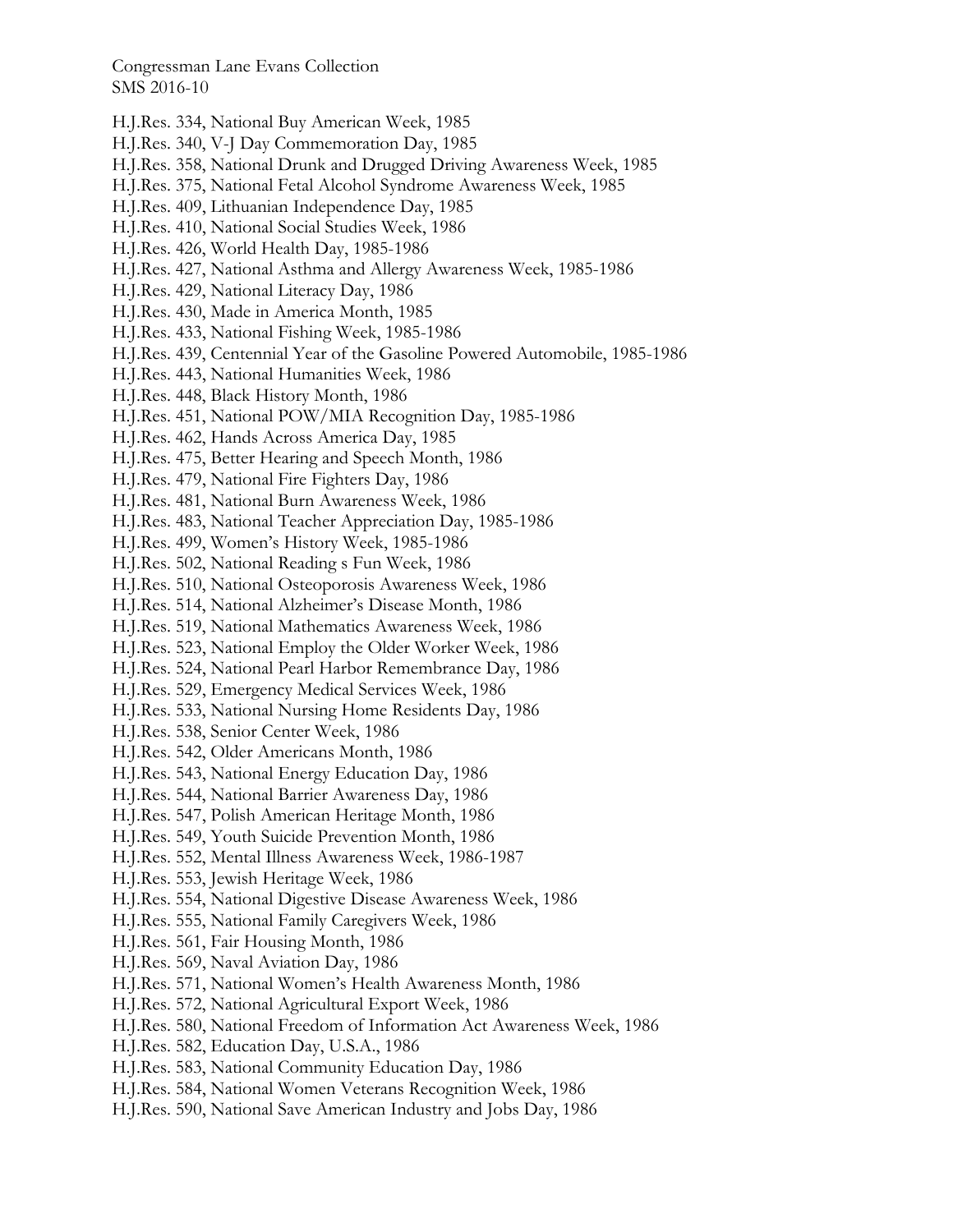- H.J.Res. 596, Andrei Sakharov Day, 1986
- H.J.Res. 602, National Diabetes Month, 1986
- H.J.Res. 609, Public Service Recognition Week, 1986
- H.J.Res. 615, Gaucher's Disease Awareness Week, 1986
- H.J.Res. 617, National Adult Day Care Center Week, 1986
- H.J.Res. 619, National Drug Abuse Education and Prevention Week, 1986
- H.J.Res. 620, National Bowling Week, 1986
- H.J.Res. 628, Vietnam Veterans Recognition Day, 1986
- H.J.Res. 639, Epidermolysis Bullosa Awareness Week, 1986
- H.J.Res. 651, National Adoption Week, 1985-1986
- H.J.Res. 653, National Historically Black College Week, 1986
- H.J.Res. 655, National Spina Bifida Month, 1986
- H.J.Res. 667, Helsinki Human Rights Day, 1986
- H.J.Res. 682, Board of Supervisors in San Diego, 1986
- H.J.Res. 684, United Way 100<sup>th</sup> Anniversary, 1986
- H.J.Res. 686, National Civil Rights Day, 1986
- H.J.Res. 694, National Drunk and Drugged Driving Awareness Week, 1986
- H.J.Res. 700, National Adult Immunization Awareness Week, 1986
- H.J.Res. 704, American Indian Week, 1986
- H.J.Res. 708, 9-1-1 Emergency Number Day, 1986
- H.J.Res. 709, National Institutes of Health Centennial Year, 1986
- H.J.Res. 714, National Port Week, 1986
- H.J.Res. 733, National Outreach to the Rural Disabled Day, 1986
- H.J.Res. 740, National Women in Sports Day, 1986
- H.J.Res. 745, National Freedom of Information Day, 1986
- H.R. 43, Overseas Teachers Act, 1985
- H.R. 1132, Restricting Contracts to Preference Eligibles, 1985
- H.R. 1395, Congressional Pay Reform Act, 1985
- H.R. 1802, Restricting Contracts to Preference Eligibles, 1985
- H.R. 3006, Federal Civil Service Credit to National Guard Technicians, 1985-1986
- H.R. 3008, Federal Equitable Pay Practices Act, 1985
- H.R. 3660, Supplemental Retirement Plan for Federal Employees, 1985
- H.R. 4003, Rehire Air Traffic Controllers, 1986
- H.R. 4025, Exempting Cost of Living Allowances from Sequestration, 1986
- H.R. 4033, Whistleblower Protection Act, 1986
- H.R. 4060, Restore Cost of Living Adjustments to Civil Service Retirees, 1986
- H.R. 4061, Federal Employees Benefits Improvement Act, 1986
- H.R. 4295, Protecting Pay of Federal Blue Collar Workers under Sequestration, 1986
- H.R. 4738, Federal Pay Management Act, 1986
- H.R. 4825, Direct Reimbursement of Health Care Officials, 1985-1986
- H.R. 5218, National Guard Technician Bill, 1986
- H.R. 5350, Rural Newspaper Preservation Act, 1986
- H.Res. 311, Anti-Apartheid Awareness Month, 1986
- H.Res. 369, Posthumously Awarding Presidential Medal of Freedom to Challenger Crew, 1986
- Weekly Federal Employees' News Digest, 1985-1986

### **SubSubSeries: Public Works**

- H.R. 10, National Development Investment Act, 1983-1985
- H.R. 2038, Ariel Rios Memorial Federal Building, 1985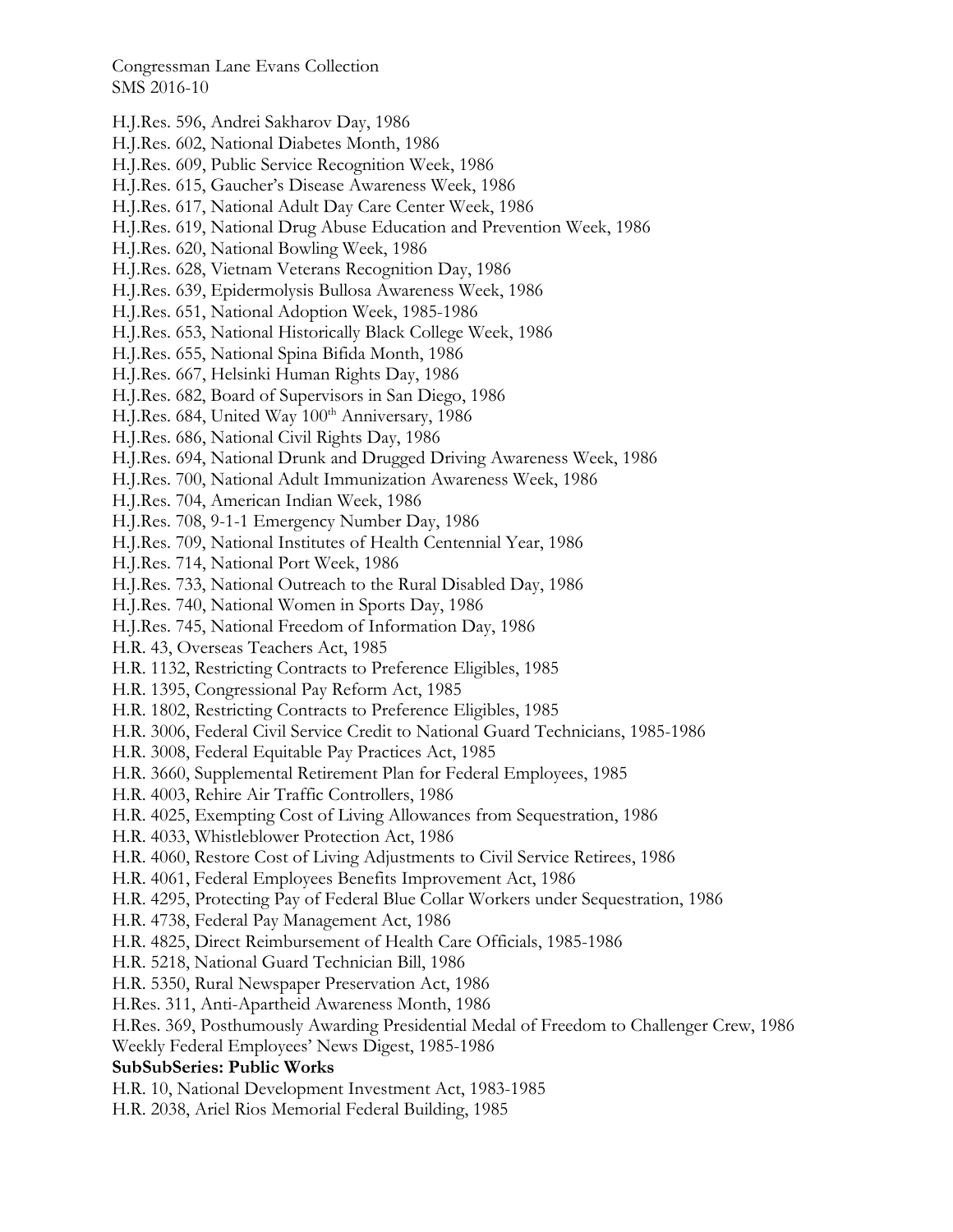Peoria Lake and Banner Lake Proposal, 1986 Quad City Bridge Proposal, 1985 **SubSubSeries: Public Works and Transportation**  General Correspondence, 1985-1986 (1 of 2) General Correspondence, 1985-1986 (2 of 2) General Information, 1985-1986 (1 of 4) **Box 14**  General Information, 1985-1986 (2 of 4) General Information, 1985-1986 (3 of 4) General Information, 1985-1986 (4 of 4) **SubSubSeries: Rules**  General Correspondence, 1985 H.Res. 20, Establishing Select Committee on Hunger, 1985 H.Res. 25, Establishing Select Committee on Children, Youth, and Families, 1984-1985 H.Res. 36, Require Investigation of the Murder of U.S. Citizens in El Salvador, 1985 H.Res. 187, House Fair Employment Practices, 1985 **SubSubSeries: Science and Technology**  General Correspondence, 1984-1985 General Correspondence, 1986 General Information, 1985-1986 H.Con.Res. 204, U.S. Leadership in Solar and Space Physics, 1986 H.Con.Res. 205, U.S. Leadership in Solar System Exploration, 1986 H.Con.Res. 206, U.S. Leadership in Astronomy and Astrophysics, 1986 H.J.Res. 508, Naming Uranus Moons after Challenger Crew, 1986 H.R. 695, Federal Laboratory Technology Utilization Act, 1985 National Science Foundation, Small Business Innovation Research Program, 1985-1986 **SubSubSeries: Seniors**  H.Con.Res. 132, Older Americans Act 20<sup>th</sup> Anniversary, 1985 H.R. 3120, Elderly Crime Prevention and Victim Assistance Act, 1985 Select Committee on Aging, General Information, 1985-1986 (1 of 2) Select Committee on Aging, General Information, 1985-1986 (2 of 2) **SubSubSeries: Small Business**  General Correspondence, 1985 General Correspondence, 1986 General Information, 1985-1986 H.R. 2462, Cabinet Level Status for Administrator of Small Business Administration, 1985-1986 H.R. 3866, Procurement Contracts for Handicapped Non-Profits, 1985-1986 H.R. 4097, Small Business Set Aside Program, 1986 H.R. 5477, White House Conference on Small Business Authorization Act, 1986 **SubSubSeries: Telecommunications**  H.Con.Res. 308, Universal Telephone Service for All Americans, 1986 H.R. 151, Lifeline Telephone Service Act, 1985-1986 H.R. 1769, Satellite Television Viewing Amendments, 1985-1986 H.R. 1840, Satellite Television Viewing Rights Act, 1985 H.R. 3989, Satellite Dish Programming Access, 1985-1986 H.R. 5253, Minority Ownership Improvements Act, 1986 Petitions for Satellite Dish Owners and Senior Citizens, 1986 **SubSubSeries: Trade**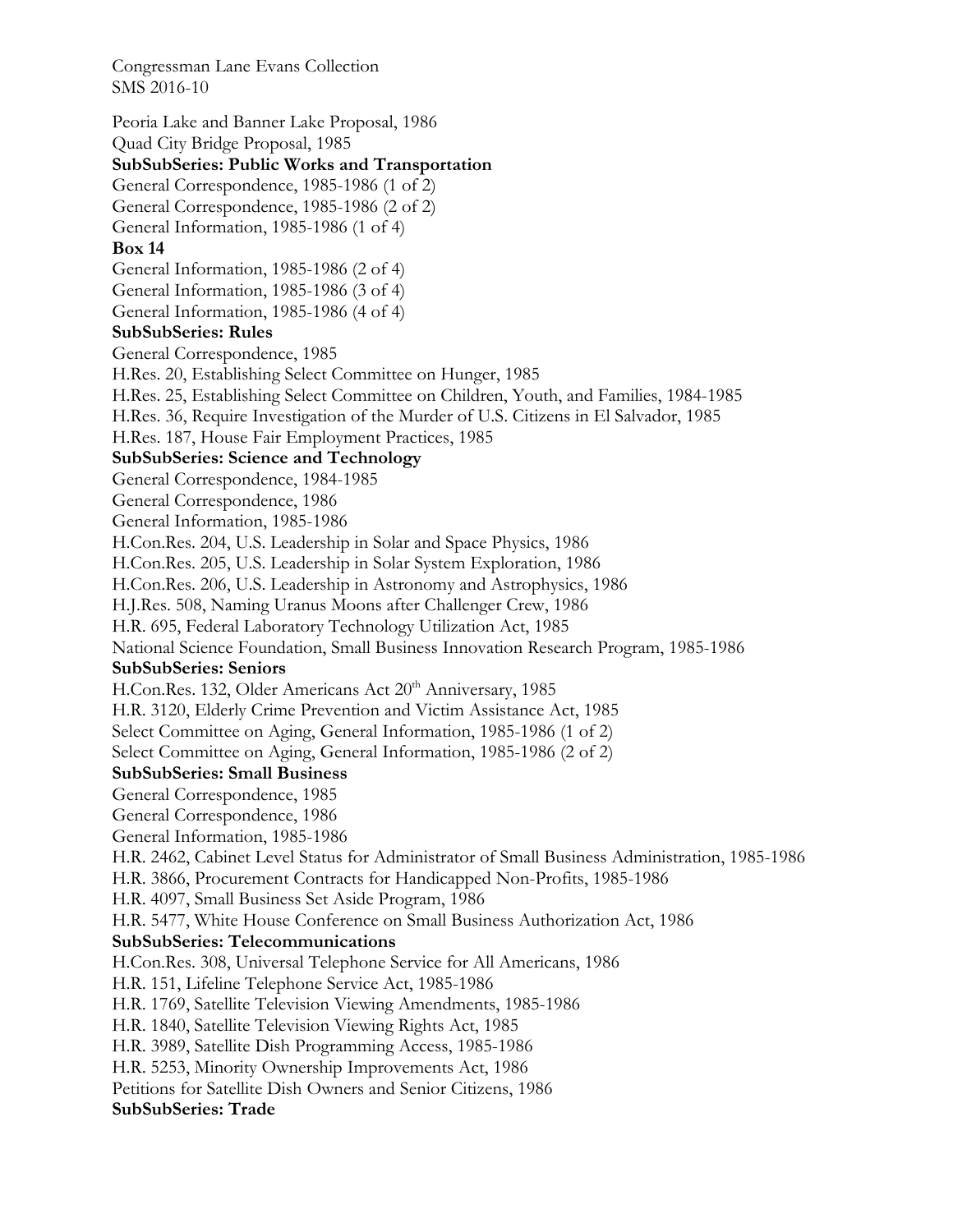Foreign Trade Zones Background Information, 1982-1986 General, 1986 H.Con.Res. 106, Opposing Trade Practices of Japan, 1985 H.Con.Res. 328, Include Auto Parts in Trade Negotiations with Japan, 1986 H.R. 61, Tariff on Canadian Pork and Swine Products, 1985 H.R. 539, Bilateral Arrangements to Limit the Importation of Steel Products, 1985 H.R. 1050, Made in America Act, 1985 H.R. 1562, Textile and Apparel Trade Enforcement Act, 1985-1986 (1 of 2) H.R. 1562, Textile and Apparel Trade Enforcement Act, 1985-1986 (2 of 2) H.R. 1566, Duty on Imported Ethanol, 1985-1986 H.R. 1567, Exclude Ethyl Alcohol from Caribbean Basin Economic Recovery Act, 1985-1986 H.R. 1926, Trade Adjustment Assistance Amendments, 1985 H.R. 1950, Trade Law Modernization Act, 1985 H.R. 1973, American Footwear Industry Recovery Act, 1985 H.R. 2451, Natural Resource Subsidies, 1985 H.R. 3035, Trade Emergency and Export Promotion Act, 1985-1986 H.R. 3599, Suspending Most Favored Nation Status for Romania, 1985 H.R. 4034, Extend Trade Adjustment Assistance Programs, 1986 H.R. 4412, Fair Trade and Economic Justice Act, 1986 H.R. 4681, Tying Trade Standards to Pollution, 1986 H.R. 5683, Most Favored Nation Status for Yugoslavia, 1986 H.Res. 12, Opposing Oil Import Fee, 1986 Servus Rubber Import Quotas Information and Correspondence, 1985 Ways and Means Correspondence, 1985-1986 **Box 15 SubSubSeries: Transportation**  Consumer Rail Equity Act Background Information, 1985-1986 (1 of 3) Consumer Rail Equity Act Background Information, 1985-1986 (2 of 3) Consumer Rail Equity Act Background Information, 1985-1986 (3 of 3) H.Con.Res. 68, Federal Assistance for Amtrak, 1985

H.Con.Res. 89, Reciprocity in State Handicapped Tags, 1985

H.J.Res. 728, Settlement Between Maine Central Railroad Company and Portland Terminal Company, 1986

H.R. 1059, Administrative Release of Highway Funds, 1985-1986

H.R. 2870, Prevent Airline in Bankruptcy from Acquiring Another, 1985

H.R. 3473, Federal-Aid Highway Reform Act, 1985-1986

H.R. 4338, Railroad Retirement and Unemployment Benefits Protection Act, 1986

H.R. 4612, Hazardous Materials Transportation Safety Amendments, 1986

H.R. 4812, Airline Takeoff and Landing Slots, 1986

H.R. 5274, Prohibit Discrimination Against the Handicapped in Air Travel, 1986

H.R. 5396, Hazardous Materials Rail Safety Bill, 1986

H.R. 5427, Air Carrier Access Act, 1986

H.Res. 122, Opposing Railroad Retirement System Benefit Cuts, 1985

H.Res. 210, Fuel Economy Standards, 1985-1986

Sale of Conrail, 1985-1986 (1 of 5)

Sale of Conrail, 1985-1986 (2 of 5)

Sale of Conrail, 1985-1986 (3 of 5)

Sale of Conrail, 1985-1986 (4 of 5)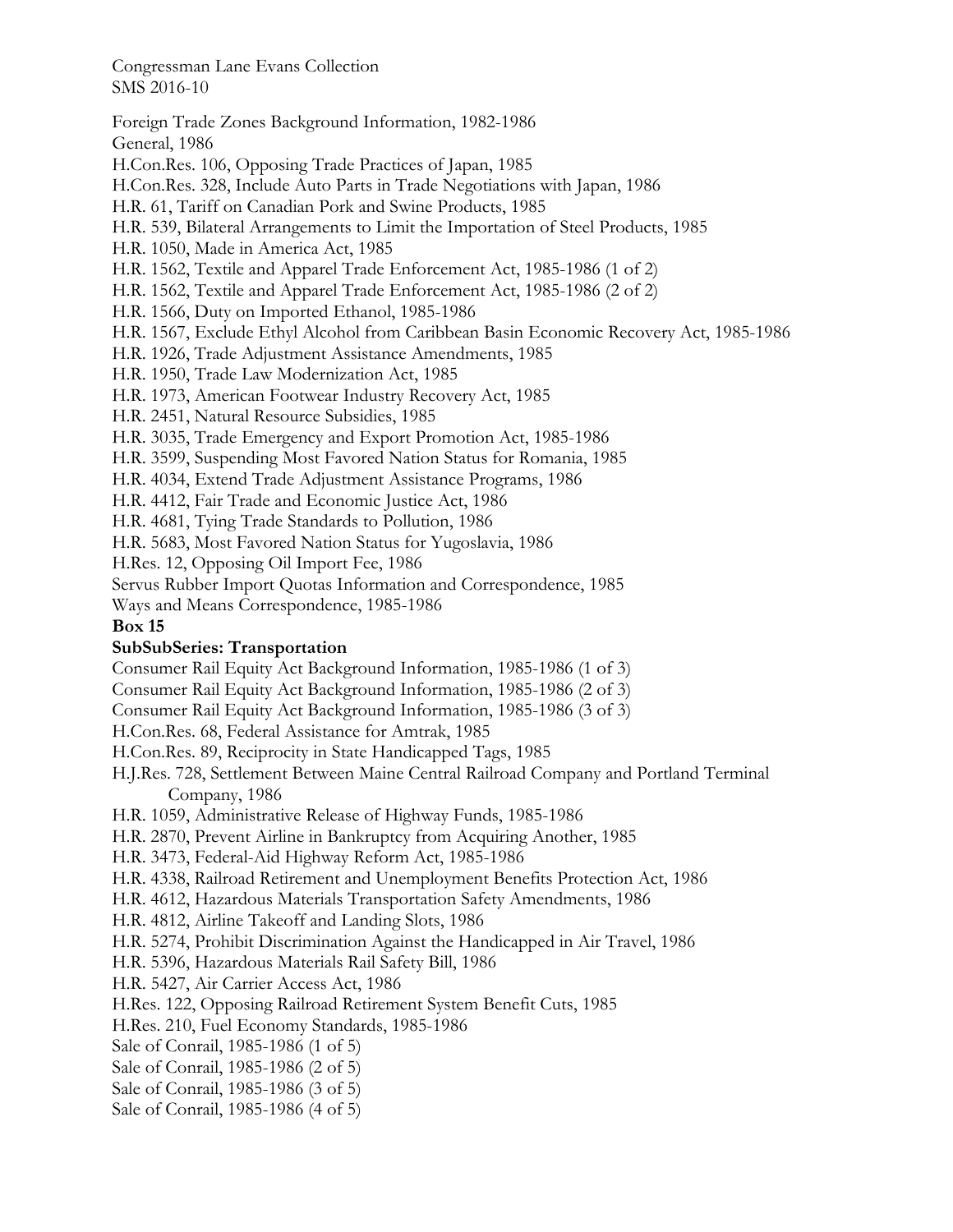Sale of Conrail, 1985-1986 (5 of 5) U.S. Highway 67 Improvement Proposal, 1985 **SubSubSeries: Veterans Affairs**  17<sup>th</sup> District Veterans Advisory Committee Correspondence, 1985 Aging Veterans and Health Care Facilities, 1984-1986 Atomic Veterans, 1984-1986 (1 of 2) Atomic Veterans, 1984-1986 (2 of 2) Atomic Veterans, Background Information, 1985-1986 (1 of 3) Atomic Veterans, Background Information, 1985-1986 (2 of 3) Atomic Veterans, Background Information, 1985-1986 (3 of 3) Canadian Vietnam Veterans, 1984-1986 Education, Training, and Employment Subcommittee Hearing in Galesburg, 1985-1986 (1 of 2) **Box 16**  Education, Training, and Employment Subcommittee Hearing in Galesburg, 1985-1986 (2 of 2) Emergency Veterans Job Training Act, 1984-1985 Excerpts from Under the Cloud: The Decades of Nuclear Testing, 1986 (1 of 2) Excerpts from Under the Cloud: The Decades of Nuclear Testing, 1986 (2 of 2) General Committee Correspondence, 1985-1986 General Correspondence, 1985-1986 (1 of 2) General Correspondence, 1985-1986 (2 of 2) General Data, 1985-1986 (1 of 3) General Data, 1985-1986 (2 of 3) General Data, 1985-1986 (3 of 3) General Information, 1985-1986 Agent Orange Materials G.I. Bill and National Defense Statement, 1986 H.Con.Res. 129, POW/MIA Commission, 1986 Hearing in Chicago Regarding Lakeside Medical Center with Charles Hayes, 1985 Hearing in Kansas City with Congressman Alan Wheat, 1985 Housing and Memorial Affairs, General Information, 1985-1986 H.R. 505, Veterans Health Care Amendments, 1985 H.R. 789, Veterans Health Programs Extension Act, 1985 H.R. 864, Improve Veterans Benefits for Former Prisoners of War, 1985-1986 H.R. 893, Extend Educational Benefits to Veterans, 1985-1986 H.R. 1141, Extend Veterans Mortgage Protection Life Insurance to Severely Disabled Veterans, 1985 H.R. 1408, Veterans Employment Amendments, 1985 H.R. 1613, Atomic Veterans Relief Act, 1985-1986 (1 of 2) H.R. 1613, Atomic Veterans Relief Act, 1985-1986 (2 of 2) H.R. 1816, Hotline for Help Act, 1985 H.R. 1918, World War One Service Pension Act, 1985-1986 H.R. 1967, National Veterans Service Office Program, 1984-1986 H.R. 2135, Veterans Housing Benefits Amendments, 1985 H.R. 2343, Veterans Compensation Benefits Amendments, 1985 H.R. 2344, Veterans Housing and Memorial Affairs Amendments, 1985 H.R. 3142, Per Diem for Veterans in State Homes, 1985-1986 H.R. 3297, Epidemiological Study of Agent Orange Exposure on Female Veterans, 1985

- H.R. 3747, All-Volunteer Force Educational Assistance Program, 1985
- H.R. 4130, Protect Veterans Administration Home Loan Guaranty Program, 1986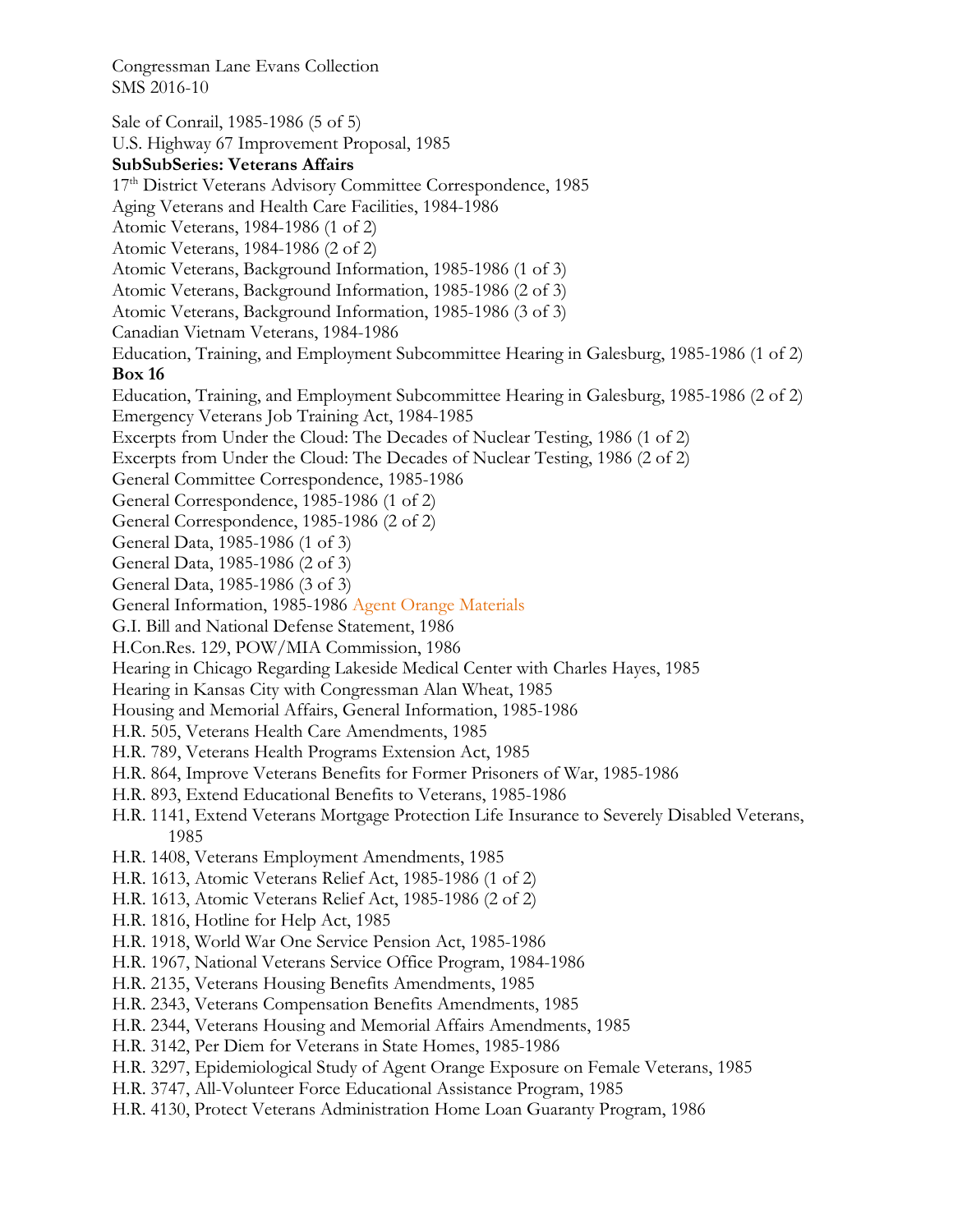H.R. 4270, 11<sup>th</sup> Airborne Division Memorial, 1986 H.R. 4333, Benefits for POWs, 1986 H.R. 4384, Veterans Readjustment Appointments, 1986 H.R. 4391, Protecting Programs for Disabled Veterans from Gramm-Rudman, 1986 H.R. 4623, Readjustment Counseling Program Amendments, 1986 H.R. 4623, Readjustment Counseling Program Amendments, Markup, 1986 H.R. 4660, Health Care for Geographically Isolated Veterans, 1986 H.R. 4775, Sequestration Exemption for Veterans Home Loan Program, 1986 H.R. 5047, Eliminating Gender-Based Language Distinctions in Title 38, 1986 H.R. 5138, Pensions for Homeless Veterans, 1986 H.R. 5299, 2 Percent Increase in the Rates of Compensation by Veterans Administration, 1986 H.Res. 423, Opposing Closure of Fort Snelling Veterans Administration Insurance Center, 1986 Illini Vet Center in Peoria, Illinois, 1985 Illinois Vietnam Veterans, 1986 Lawyer's Fees, 1985 Los Angeles Trip, 1984-1985 **Box 17**  Members Who Are Veterans, 1985 New G.I. Bill Background Information, 1985-1986 (1 of 2) New G.I. Bill Background Information, 1985-1986 (2 of 2) New G.I. Bill Information Packet, 1985 Portrayal of Vietnam Veterans in the Press, 1985-1986 Quad Cities Veterans Center, 1984-1985 Quincy State Veterans Home, 1986 Reconciliation Bill, Means Test and Third Party Reimbursement, 1985 Speaker of the House's Conference on Vietnam Veterans Issues, 1986 Subcommittee on Education, Training, and Employment, General, 1985-1986 Subcommittee on Hospitals and Health Care, General, 1985-1986 SUNY Stony Brook Veterans Seminar, 1986 Task Force on POW/MIAs, 1985-1986 (1 of 2) Task Force on POW/MIAs, 1985-1986 (2 of 2) Veterans Administration, 1985-1986 Veterans Administration News Releases, 1986 (1 of 2) Veterans Administration News Releases, 1986 (2 of 2) Veterans Administration Nurses and Physical Therapists, 1984-1986 Veterans Affairs Committee News Releases, 1985-1986 Veterans Benefits, 1984-1986 Veterans Center Programs, 1985-1986 Veterans Rights Newsletter, 1985-1986 Vietnam POW/MIAs, 1986 Vietnam Trip Possibilities, 1986 Vietnam Veterans Groups, 1985-1986 Vietnam Veterans Registry, 1985 Women Veterans Articles, 1985 **SubSubSeries: Ways and Means**  Employee Stock Ownership Plans and Tax Reform, 1985 (1 of 2) Employee Stock Ownership Plans and Tax Reform, 1985 (2 of 2) **Box 18**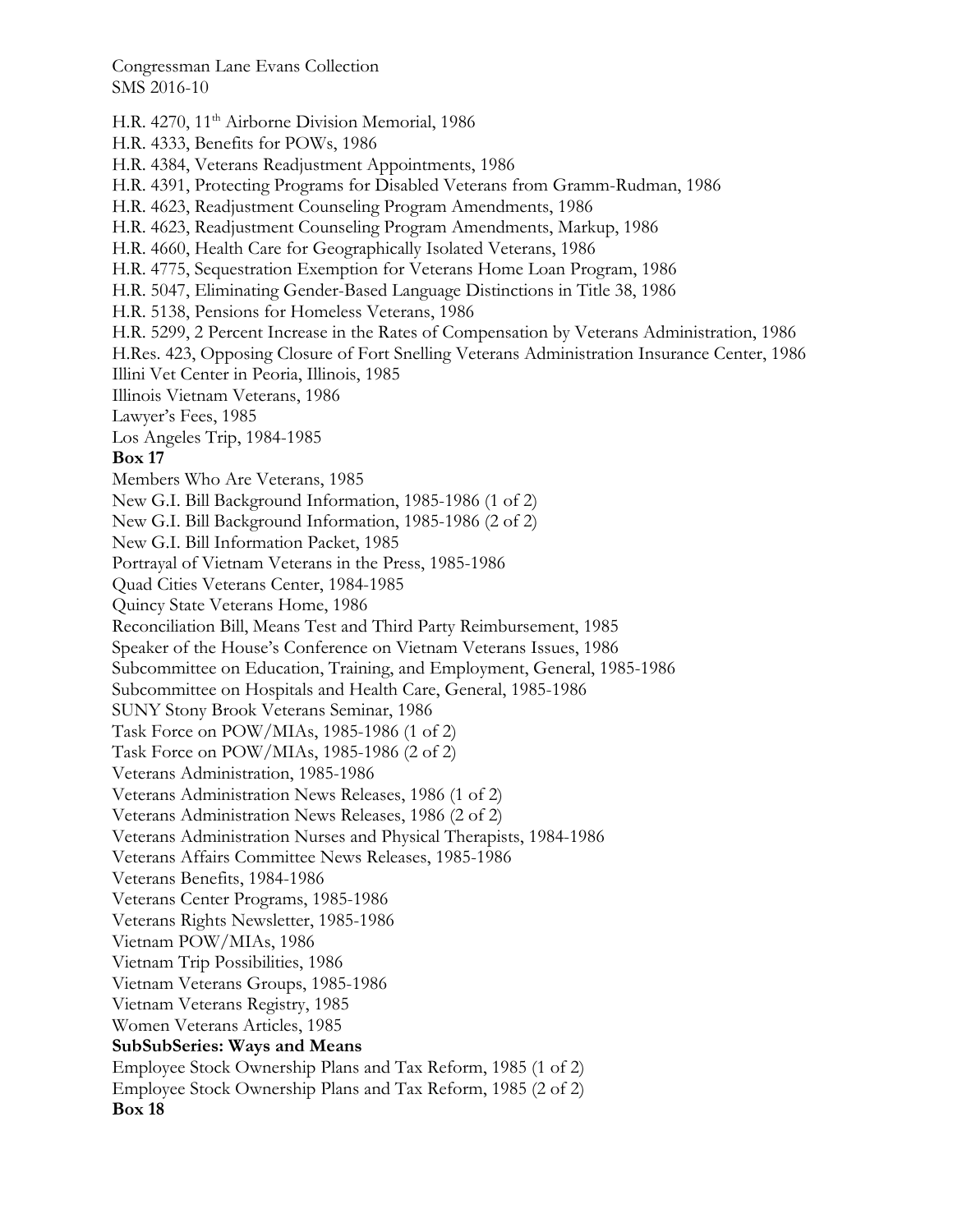General Correspondence, January-June 1985

General Correspondence, July-December, 1985 (1 of 2)

- General Correspondence, July-December, 1985 (2 of 2)
- General Correspondence, 1986 (1 of 2)
- General Correspondence, 1986 (2 of 2)
- H.Con.Res. 69, Exempting Disability Benefits for Veterans from Taxation, 1985
- H.Con.Res. 173, Taxes on Social Security Benefits Should not Be Increased, 1985
- H.R. 11, Self-Employed Health Insurance Premium Deduction, 1985-1986
- H.R. 242, Repeal Tax Reform Act Changes, 1985
- H.R. 531, Repeal Certain Recently Enacted Compliance Provisions of the Internal Revenue Code, 1984-1986
- H.R. 649, Non-Profit Tax Exemption, 1985-1986
- H.R. 797, Compute Deduction for Retirement Savings on the Basis of the Compensation of the Spouse, 1985
- H.R. 800, Fair Tax Act, 1984-1985
- H.R. 983, Extend Targeted Jobs Credit, 1985-1986
- H.R. 1017, Airline Fringe Benefit Equity Act, 1985-1986
- H.R. 1356, Employee Educational Assistance Act, 1985-1986
- H.R. 1511, Veterans Organization Charitable Contributions Tax Act, 1985
- H.R. 1553, First Things First Credit Act, 1985
- H.R. 1884, Computing Deductions Allowed to Rural Mail Carriers, 1985
- H.R. 1914, Foreign Subsidiary Taxation Equity Act, 1985
- H.R. 1927, Construction Worker Travel and Transportation Deduction, 1985-1986
- H.R. 2001, Renewable Energy and Conservation Transition Act, 1985
- H.R. 2424, Fair Share Minimum Tax Act, 1985
- H.R. 2793, Fairness for Adopting Families Act, 1985-1986
- H.R. 3018, Electric Utility Tax Reform Act, 1985
- H.R. 3059, Deduction for Donations of Agricultural Products, 1985
- H.R. 3780, Small Contribution Tax Credit Reform Act, 1985
- H.R. 4512, Elderly Veterans Care Act, 1986
- H.R. 4520, Deny Tax Exemption for Acquisition of Farm Property by Foreign Persons, 1986
- H.R. 4617, Relief for Insolvent Farmers, 1986
- H.R. 4715, EMA Permanent Tax Exclusion, 1985-1986
- H.R. 4795, Home Buyers IRA, 1986
- H.R. 4911, Mortgage Refinance Deduction, 1986
- H.R. 5600, Continuation of Three Year Basis Recovery Rule, 1986
- H.Res. 184, Continuing Tax Benefits for Employee Life Support Programs, 1986
- H.Res. 268, That Employee Benefits Not Be Taxed, 1986
- H.Res. 412, Maintain Three Year Recovery Rule Basis, 1986
- Tax Correspondence, 1985-1986
- Tax Reform Act, Background Information, 1986
- Tax Reform, Corporate Taxes Information, 1985-1986
- Tax Reform, Families and Low Income Information, 1985
- Tax Reform, General Information, 1985-1986
- Tax Reform, Miscellaneous Special Issues Information, 1985-1986

Tax Reform, Press Releases, 1985

#### **SubSubSeries: Welfare**

H.Con.Res. 60 Background Information, 1984-1985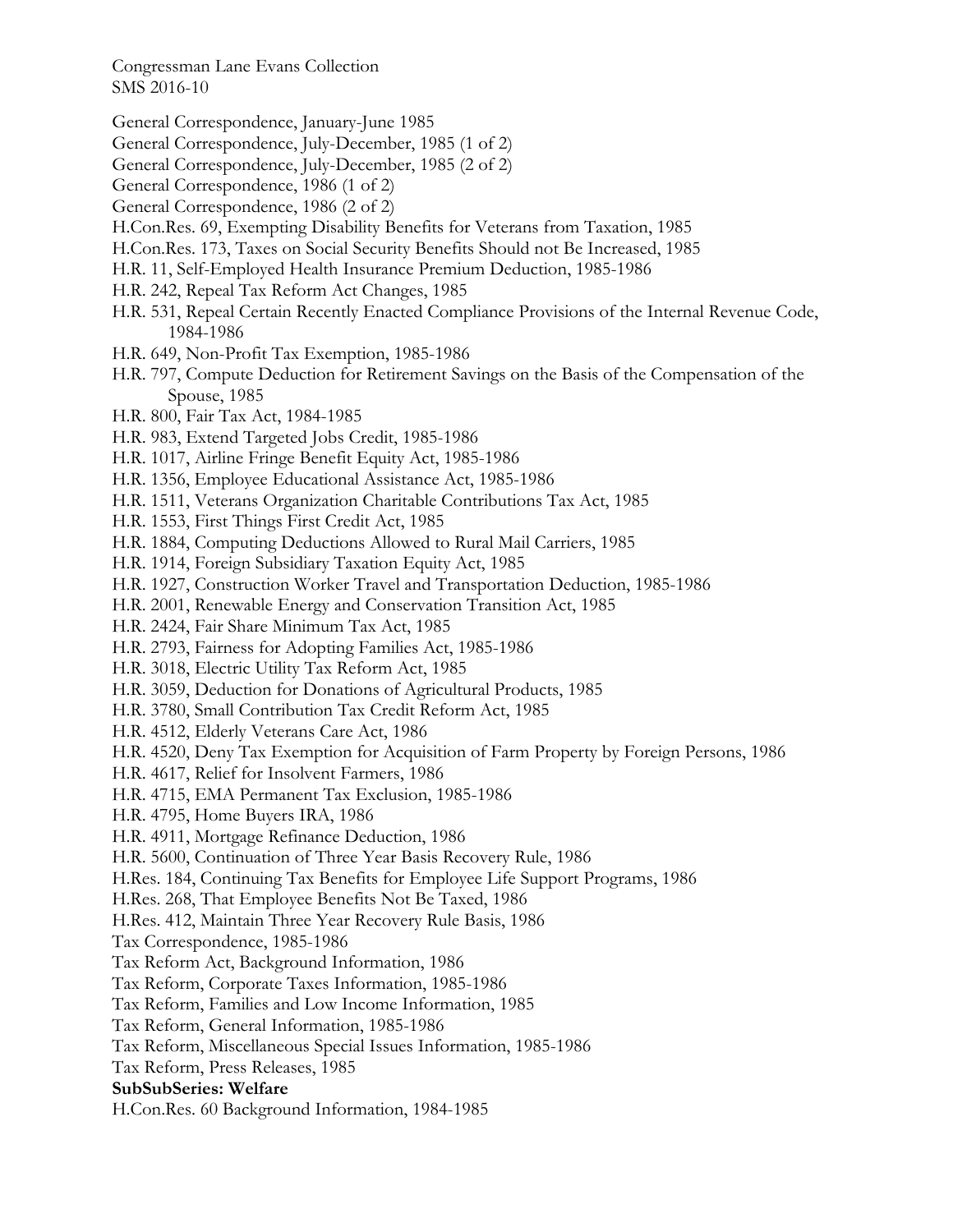H.Con.Res. 60, Truth in Unemployment Statistics Resolution, 1985

- H.R. 1089, Social Security Trigger Reduction Act, 1985
- H.R. 1159, Extend Federal Supplemental Compensation Act, 1985

### **Box 19**

- H.R. 1160, Truth in Unemployment Statistics Act, 1985-1986
- H.R. 1690, Unemployment Compensation for Funding Self-Employment, 1985-1986
- H.R. 1916, Notch Problem Study, 1985
- H.R. 1917, Eliminating Social Security Notch, 1984-1986
- H.R. 2173, Increase Social Security Personal Allowance for People in Medical Institutions, 1983- 1985
- H.R. 3470, Independent Social Security Agency, 1984-1986
- H.R. 3634, Repay Interest on Money Borrowed from Social Security Trust Fund, 1985-1986
- H.R. 3738, Prohibit Trust Funds from Disinvestments, 1985-1986
- H.R. 4633, Guarantee Cost of Living Adjustments, 1986
- H.Res. 130, Opposing Social Security Cost of Living Adjustment Reduction or Freeze, 1984-1985
- H.Res. 165, Wallop-Breaux Trust Fund Administration, 1985
- H.Res. 219, Maintaining Social Security Field Offices, 1985
- Social Security Background Information, 1985-1986 (1 of 2)
- Social Security Background Information, 1985-1986 (2 of 2)
- Social Security Correspondence, 1985-1986

### **SubSubSeries: General**

- Extension of Remarks, 1985
- Legislative Agendas of Organizations, 1985-1986
- Miscellaneous, 1985
- Washington Spectator, 1986

#### **SubSeries: 100th Congress (1987-1988) Box 1**

# **SubSubSeries: Agent Orange**

Agent Orange and Radiation Survivors Information, 1986-1987 Agent Orange Projects Status Report, 1987 Briefing Materials for Veterans Administration Medical Center Investigation, 1987 Environmental Research Journal Vietnam Issue, 1988 Expert Panel Report on Carcinogenicity of 2,4-D, 1987 Full Veterans Affairs Committee Hearing on Judicial Review, 1988 (1 of 2) Full Veterans Affairs Committee Hearing on Judicial Review, 1988 (2 of 2) General, 1988 General Information, 1987-1988 (1 of 8) General Information, 1987-1988 (2 of 8) General Information, 1987-1988 (3 of 8) General Information, 1987-1988 (4 of 8) General Information, 1987-1988 (5 of 8) General Information, 1987-1988 (6 of 8) General Information, 1987-1988 (7 of 8) General Information, 1987-1988 (8 of 8) Hospitals and Health Care Subcommittee Hearing, 1988 (1 of 2) Hospitals and Health Care Subcommittee Hearing, 1988 (2 of 2) H.R. 1504 Field Hearing in 17<sup>th</sup> Congressional District Transcript, 1987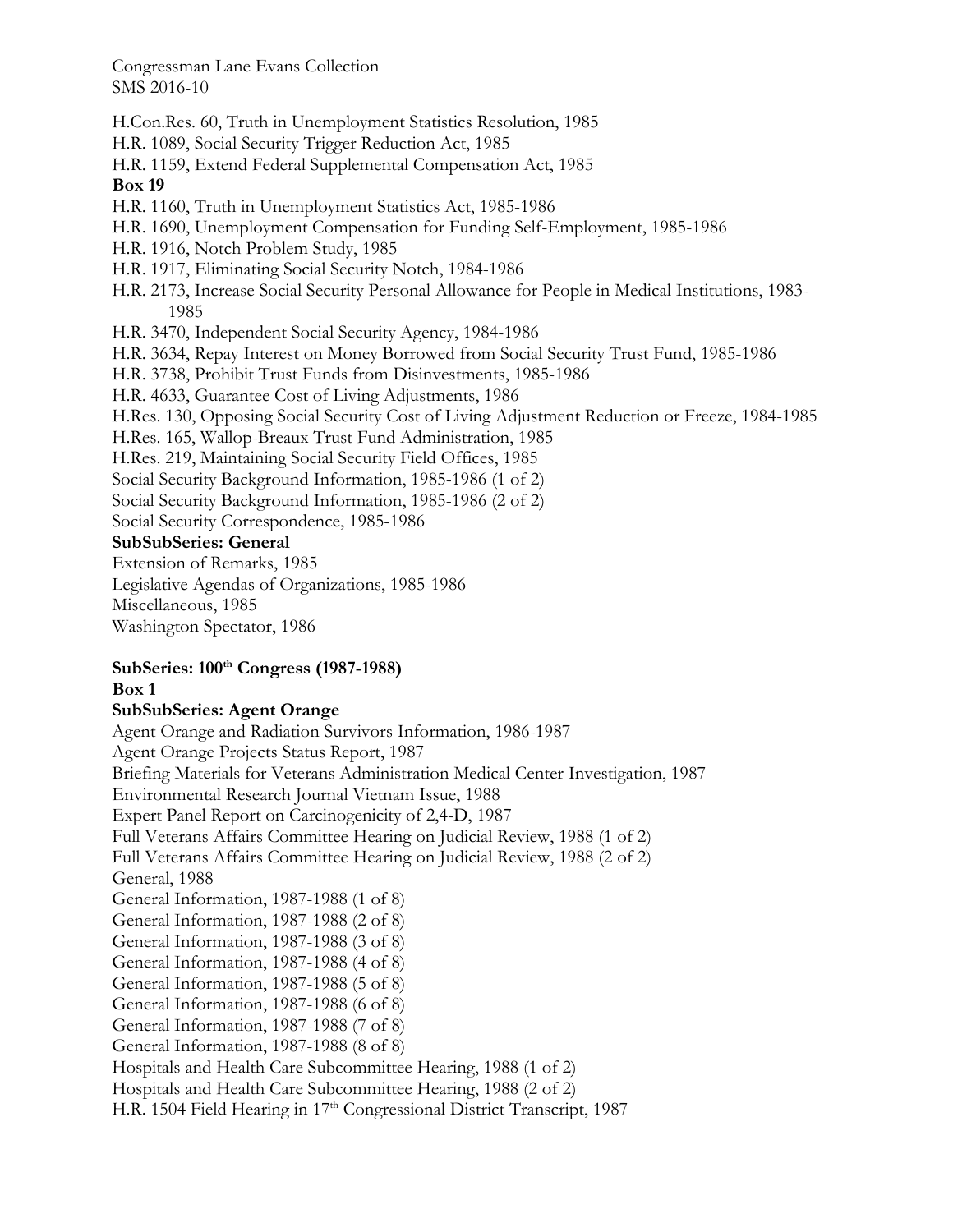H.R. 2616, Veterans Administration Health-Care Amendments, 1987-1988 H.R. 3486, Veterans Agent Orange Disabilities Act, 1987-1988 (1 of 2) H.R. 3486, Veterans Agent Orange Disabilities Act, 1987-1988 (2 of 2) Judicial Review Information, 1987-1988 (1 of 2) Judicial Review Information, 1987-1988 (2 of 2) Judicial Review Materials, 1987 Judicial Review, Vietnam Veterans of America Poll Results, 1988 **Box 2**  Letter to Applegate Asking for Hearing, 1988 Mortality Study, 1987-1988 National Association of Radiation Survivors et al. v. Thomas K. Turnage et al. Vol 3, 1987 National Association of Radiation Survivors et al. v. Thomas K. Turnage et al. Vol. 10, 1987 Nebraska Farm Worker Study-Unpublished 8/88, 1988 Perspectives on the Safety of 2,4-D, 1987 Senate Veterans Affairs Agent Orange Hearing Testimony, 1988 Settlement Fund, 1988 University of Chicago and Agent Orange, 1974-1987 Unpublished Manuscript by Joe Cole, 1988 (1 of 2) Unpublished Manuscript by Joe Cole, 1988 (2 of 2) Victims of Agent Orange, 1987 **SubSubSeries: Agriculture**  Agricultural Credit Act, 1987-1988 (1 of 2) Agricultural Credit Act, 1987-1988 (2 of 2) Commodity Futures Trading Commission Hearing, 1987 Family Farm Act, 1987 Farm Bill Information, 1986-1987 General, 1987-1988 General Correspondence, 1986-1988 (1 of 5) General Correspondence, 1986-1988 (2 of 5) General Correspondence, 1986-1988 (3 of 5) General Correspondence, 1986-1988 (4 of 5) General Correspondence, 1986-1988 (5 of 5) H.J.Res. 3, Hatch Act 100<sup>th</sup> Anniversary, 1987 H.R. 956, Anti-Food Irradiation Bill Correspondence, 1988 H.R. 1425, Family Farm Act, 1987 H.R. 2045, Permit Prepayment of Federal Financing Bank Loans for Rural Electrification, 1987 H.R. 2059, Farmers Home Loan Buy Back Act, 1987 H.R. 2179, Farmers Home Administration Guaranteed Loan Improvements Act, 1987 H.R. 2340, Farmers Home Administration Amendments, 1987 **Box 3**  H.R. 2435, Agricultural Mortgage Marketing Act, 1987 H.R. 2610, Wheat and Feed Grain Programs Improvement Act, 1987 H.R. 3030 Crop Insurance, 1987 H.R. 3081, Emergency Livestock Feed Assistance Act, 1988 H.R. 3174, Ground Water Safety Act, 1987-1988 H.R. 3402, Advance Deficiency Payments, 1987-1988 H.R. 3481, Rural Development Reorganization Act, 1988 H.R. 3735, Agricultural Production and Food Processing Programs, 1988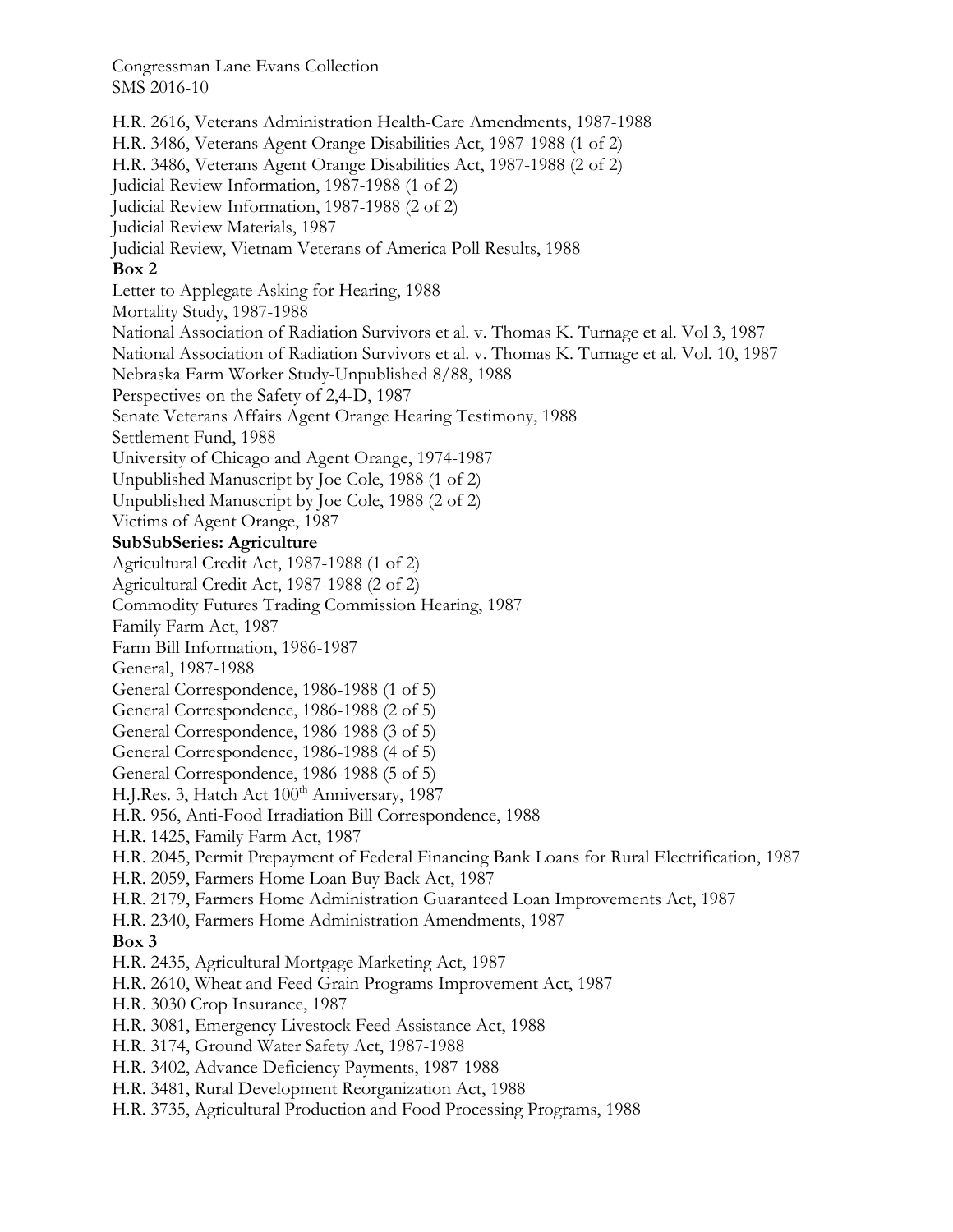H.R. 4060, Emergency Hunger Relief Act, 1988 H.R. 4329, State Grain Fund Protection Act, 1988 H.R. 4721, National Gleaning Clearinghouse Act, 1988 H.R. 5015, Drought Assistance Act, 1988 H.Res. 74, Supporting Corn Farmers, 1987 Information, 1986-1987 Memos, 1987 Reports, 1987 St. Louis Federal Land Bank, 1988 Taxpayer Protection Correspondence, 1987 **SubSubSeries: Appropriations**  General Correspondence, 1987-1988 H.J.Res. 98, Disapproving Rescissions of Budget Authority for the Community Development Block Grant Program, 1987-1988 H.J.Res. 110, Opposing Funding Cuts for Veterans Administration Medical Care, 1987 H.R. 2700, Superconducting Super Collider, 1987 H.R. 3058, Labor, Health and Human Services and Education Appropriations Bill, 1987-1988 H.R. 4353, Mass Transit Assistance Funding, 1988 **SubSubSeries: Armed Services**  Army Procurement and Acquisition, 1987 Evans Arsenal Amendment Notes, 1987 F.Y. 1988 Defense Authorization, 1987 F.Y. 1989 Defense Budget, 1988 General, 1987-1988 General Correspondence, 1987-1988 (1 of 2) General Correspondence, 1987-1988 (2 of 2) General Information, 1986-1987 (1 of 2) General Information, 1986-1987 (2 of 2) H.J.Res. 42, Preserve and Enforce the Anti-Ballistic Missile Treaty, 1987 H.J.Res. 176, Moratorium on Anti-Satellite Weapons Testing, 1987 H.J.Res. 609, Block Arms Sales to Kuwait, 1988 H.R. 12, Nuclear Test Ban, 1987-1988 H.R. 70, National Security Council Staff, 1987 H.R. 71, Abolish National Security Council, 1987-1988 H.R. 347, Nuclear Arms Limitation, SALT II, 1987 H.R. 360, Withholding Assistance from Nicaraguan Democratic Resistance, 1987 H.R. 636, Postpone Nicaraguan Assistance until After Iran-Contra Investigation, 1987 H.R. 733, Exempt Armed Forces Retirees Assigned to Battle Monuments from Grade Limitations, 1987 H.R. 1302, Contracting Out Maintenance and Security at Arsenals and Depots, 1987-1988 H.R. 1303, Economic Conversion Act, 1987 H.R. 1352, Adverse Action Rights for National Guard Technicians, 1987 H.R. 1394, Military Whistleblower Protection Act, 1987 H.R. 1794, Civilian National Guard Employees Do Not Wear Military Uniforms on Civilian Service, 1987-1988 H.R. 1966, National Guard Civilian Technicians Be Part of Civil Service, 1987 H.R. 2260, Declassify Live-Sighting Information of POW/MIAs, 1987-1988 H.R. 2934, Maintain Health Benefits for Military Retirees, 1987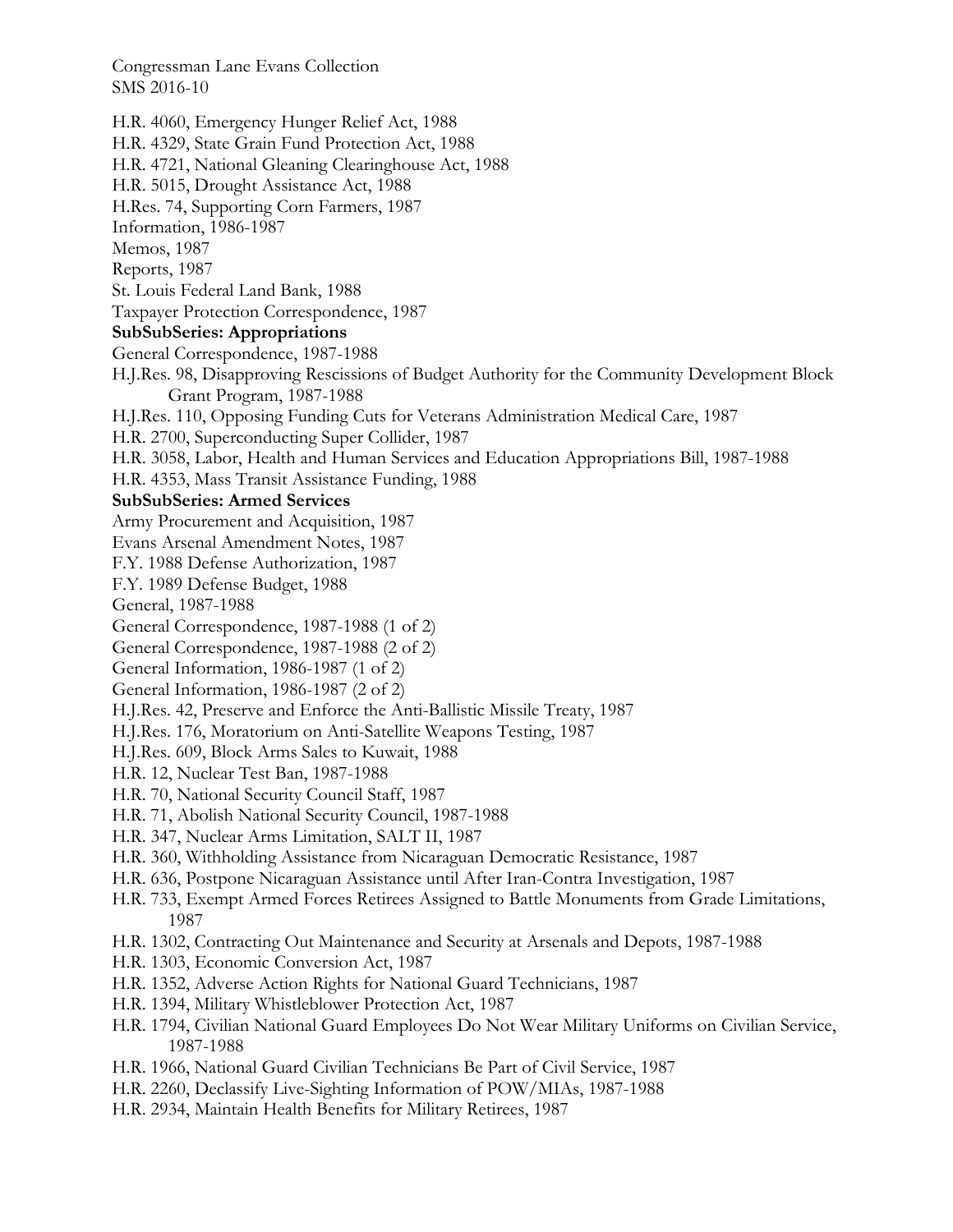H.R. 2948, Barring Toshiba Products from Military Exchange Stores, 1987

H.R. 3267, Defense Acquisition Corps Act, 1988

H.R. 3509, Awarding Posthumous Medal of Honor to Two Black Servicemen, 1988

H.R. 3622, Commissary and Exchange Services for Former Spouses, 1988

H.R. 4213, Montgomery G.I. Bill Amendments, 1988

H.R. 4235, Limiting Size of U.S. Forces in Honduras, 1988

H.R. 4359, Improvements to Department of Defense Day Care Facilities, 1988

H.R. 4451, Satellite Survivability Act, 1988

H.R. 4900, Independent Defense Inspector General Act, 1988

H.R. 4963, Military Retirement Benefits Check Delivery Assurance Act, 1988

H.R. 5048, Independent Procurement Corps Act, 1988

H.R. 5338, Defense Consultant Registration and Reform Act, 1988

Laser Weapons, 1988

Rock Island Arsenal Articles and Information, 1983-1987

Scott Air Force Base Quota System, 1987-1988

**Box 4** 

# **SubSubSeries: Banking Finance and Urban Affairs**

General, 1988

General Correspondence, 1987-1988

H.R. 28, Expedited Funds Availability Act, 1987-1988

H.R. 176, Truth in Savings Act, 1987

H.R. 390, Congressional Gold Medal to Mary Lasker, 1987

H.R. 515, Fair Credit and Charge Card Disclosure Bill, 1987

H.R. 926, Bank and Thrift Branch Closure Act, 1987

H.R. 1270, Congressional Gold Medal in Honor of Jesse Owens, 1987

H.R. 1584, Competitive Credit Card Interest Rate Act, 1987

H.R. 3723, Rural Electrification Administration Loans, 1987

H.R. 4342, Ban Credit Discrimination Based on College Majors, 1988

H.R. 4438, Credit Union System Improvement Act, 1988

### **SubSubSeries: Budget**

General, 1985-1988

General Correspondence, 1987-1988 (1 of 2)

General Correspondence, 1987-1988 (2 of 2)

H.R. 3545, Deficit Reduction Bill, 1987-1988

H.R. 4270, International Family Planning Protection Act, 1988

### **SubSubSeries: Children, Youth, and Families**

Abused Children in America Report, 1987

Abused Children in America, Victims of Official Neglect Report, 1987

AIDS and Young Children Emerging Issues Report, 1987

American Families in Tomorrow's Economy Hearing, 1987

Background Information, 1987 (1 of 2)

Background Information, 1987 (2 of 2)

Child Abuse and Neglect in America Report, 1987

Continuing Crisis in Foster Care, Issues and Problems Report, 1987

Federal Programs Affecting Children Draft Report, 1987

Federal Programs Affecting Children Report, 1987

General Information, 1987

Preventing Out of Home Placement Hearing, 1987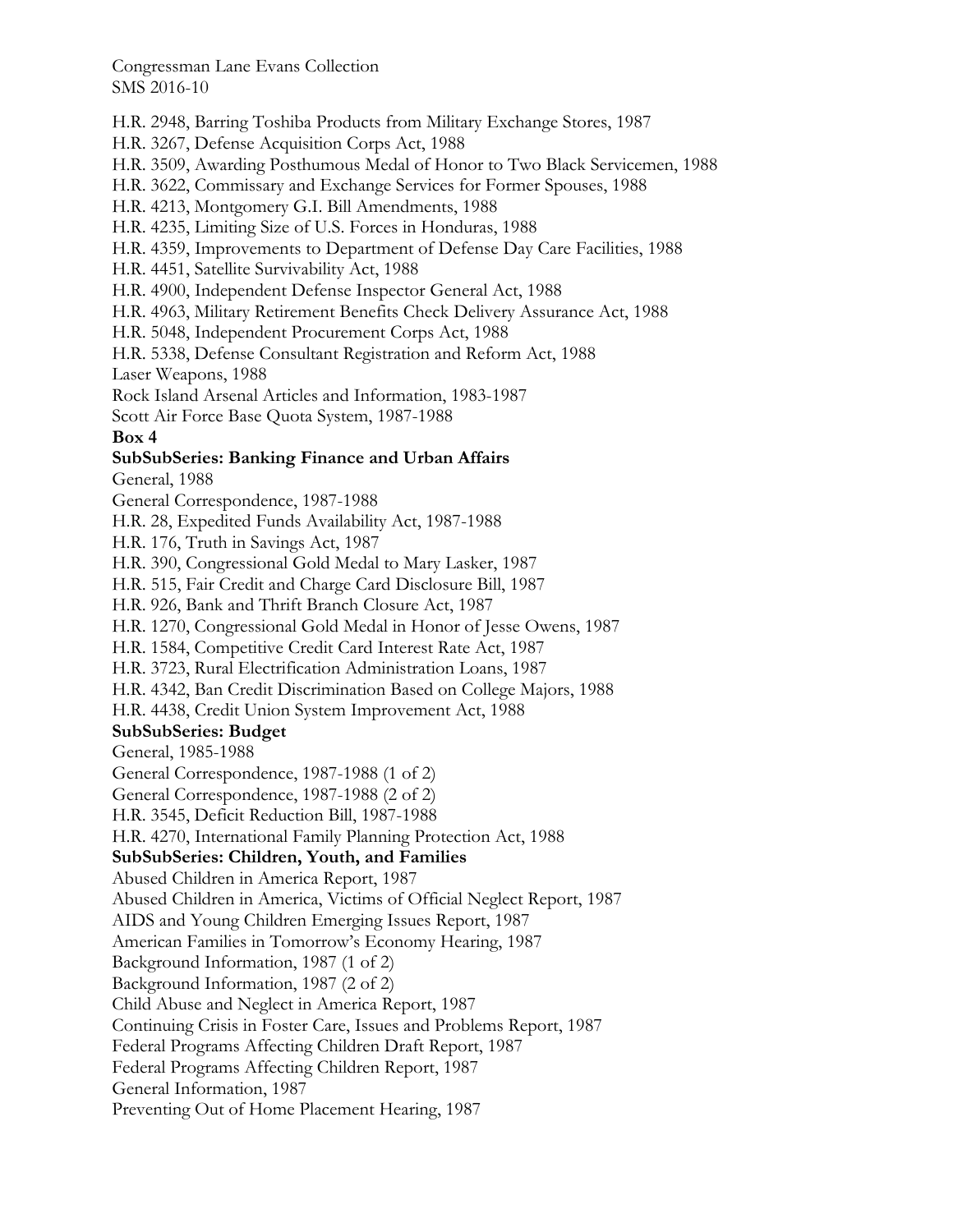The Crack Cocaine Crisis Report, 1987 The Crisis in Homelessness Effects on Children and Families Report, 1987 The Crisis in Homelessness Hearing, 1987 U.S. Children and Their Families Current Conditions and Recent Trends Report, 1987 U.S. Children and Their Families Report, 1987 **SubSubSeries: Commerce**  Fairness in Product Liability Act, 1988 H.J.Res. 297, Buy American Resolution, 1988 H.R. 312, Foreign Ownership Disclosure Act, 1986-1988 H.R. 1382, Truth in Import Advertising Act, 1988 H.R. 2148, Labeling of Tropical Fats, 1987 (1 of 2) H.R. 2148, Labeling of Tropical Fats, 1987 (2 of 2) **Box 5**  H.R. 2883, Transfer of Monkeys to Primarily Primates Animal Sanctuary, 1987-1988 H.R. 3440, Fire Safe Cigarette Act, 1988 H.R. 4042, Fair Food Labeling and Advertising Act, 1988 H.R. 4441, Warning Labels on Alcoholic Beverages, 1988 H.R. 4486, Warning Labels on Toys with Small Parts, 1988 H.R. 4497, Cigarette Safety Act, 1988 H.R. 5409, Alcoholic Beverage Labeling Act, 1988 Quad Cities Delegation Economic Summit, 1987 **SubSubSeries: District of Columbia**  H.R. 51, New Columbia Admission Act, 1987-1988 Residency Requirement, 1988 **SubSubSeries: Education**  Act for Better Child Care Services, 1987-1988 H.Con.Res. 329, White House Conference on Children and Youth, 1988 H.J.Res. 192, WIC Food for Life Resolution, 1987-1988 H.R. 5, School Improvement Act, 1988 H.R. 543, Jacob K. Javits Gifted and Talented Children and Youth Education Act, 1987 H.R. 579, English Proficiency Act, 1987 H.R. 738, School Dropout Demonstration Assistance Act, 1987 H.R. 950, Special Educational Needs Act, 1987 H.R. 1001, Child Care Opportunities for Families Act, 1987 H.R. 1214, Civil Rights Restoration Act, 1987 H.R. 2038, Child Abuse Prevention and Treatment and Adoption Reform Act Amendments, 1987 H.R. 2134, National Advanced Technician Training Bill, 1987-1988 H.R. 2832, White House Conference on Child Abuse, 1987 H.R. 2879, Post-Secondary Federally Guaranteed Student Loans, 1987 H.R. 3013, Head Start Funding Eligibility, 1987 H.R. 3286, Educational Assistance to Single Parents and Single Pregnant Women, 1987-1988 H.R. 3660, Act for Better Child Care, 1987-1988 (1 of 2) H.R. 3660, Act for Better Child Care, 1987-1988 (2 of 2) H.R. 4648, Nursing Education Partnership Act, 1988 H.R. 4767, Charter American Education Center, Hall of Fame, 1988 H.R. 4964, Black Lung Benefits Check Delivery Assurance Act, 1988 H.Res. 146, Vocational Education Program Funding, 1987

#### **SubSubSeries: Energy**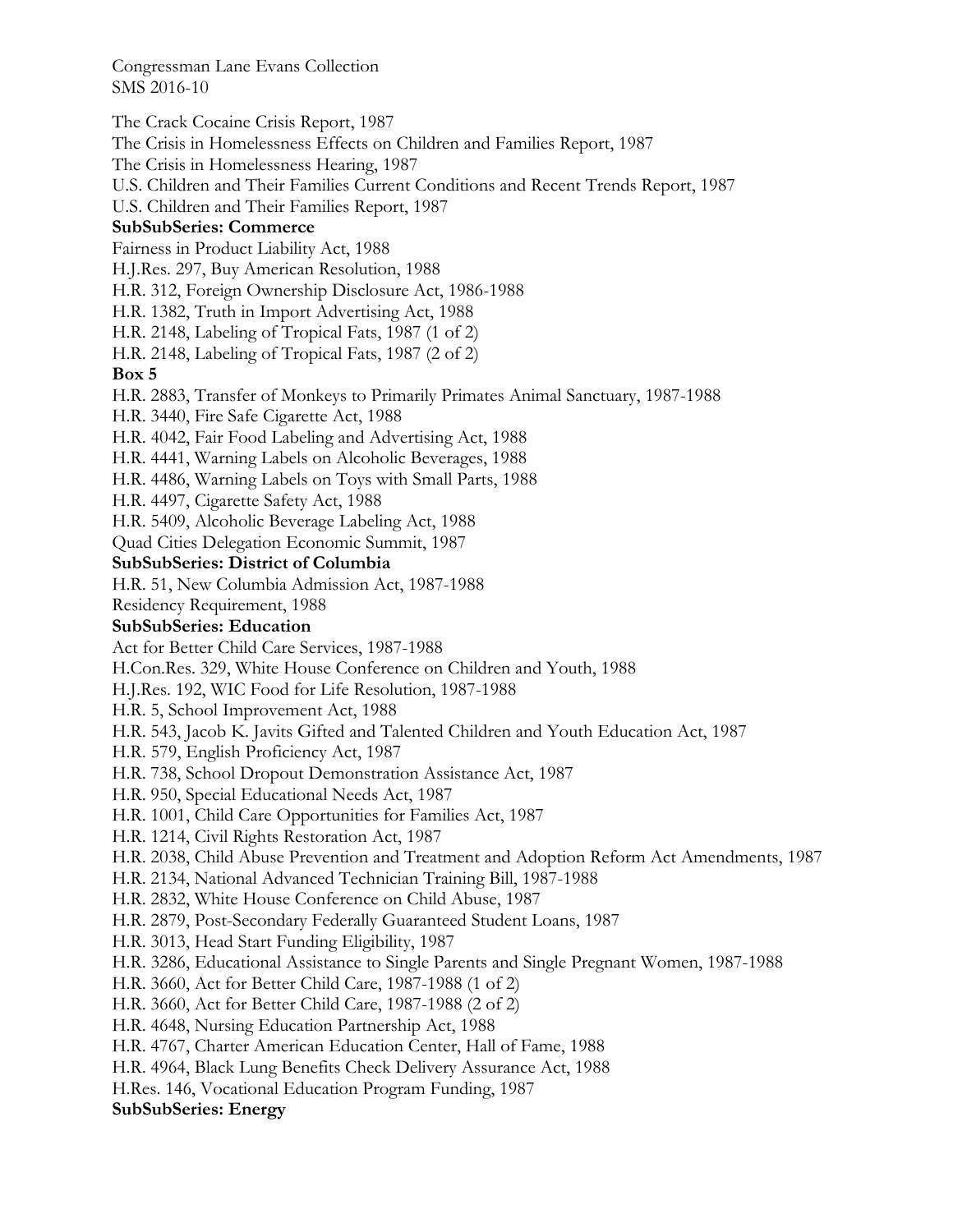H.Con.Res. 286, Nuclear Waste Disposal, 1988

H.R. 87, National Appliance Energy Conservation Act, 1986-1987

H.R. 933, Federal Oil and Gas Leasing Amendments Act, 1987

H.R. 1049, Utility Ratepayer Refund Act, 1987

H.R. 1842, Petroleum Marketing Practices Act Amendments, 1987

H.R. 2052, Ethanol Motor Fuel Act, 1987-1988 (1 of 2)

H.R. 2052, Ethanol Motor Fuel Act, 1987-1988 (2 of 2)

H.R. 2141, Price-Anderson Act, 1987

H.R. 2200, Oil Import Fees, 1987

H.R. 2279, Atomic Safety Act, 1987

H.R. 2858, Regulatory Fairness Act, 1987

H.R. 2884, Uniform Regulatory Jurisdiction Act, 1987

H.R. 3049, Nuclear Regulatory Commission Accountability Act, 1987

H.R. 3172, Relying on Ethanol for America Program Act, 1987

H.R. 3836, Nuclear Waste Transportation Act, 1988

H.R. 4071, Nuclear Whistleblowers Protection Act Amendments, 1988

H.R. 4121, Department of Energy Nuclear Facilities Safety Act, 1988

H.R. 4226, Renewable Energy and Energy Conservation Act, 1988

H.R. 4465, Solar Development Initiative Act, 1988

H.Res. 138, Provide Role for State and Local Government in Nuclear Emergency Planning, 1987

### **SubSubSeries: Energy and Commerce**

- General Correspondence, 1987-1988 (1 of 6)
- General Correspondence, 1987-1988 (2 of 6)
- General Correspondence, 1987-1988 (3 of 6)
- General Correspondence, 1987-1988 (4 of 6)
- General Correspondence, 1987-1988 (5 of 6)
- General Correspondence, 1987-1988 (6 of 6)

### **SubSubSeries: Environment**

General, 1988

H.Con.Res. 47, Fighting Depletion of Ozone Layer, 1987

H.Con.Res. 50, International Negotiations to Protect Ozone Layer, 1987

H.Con.Res. 52, Research Program to Study Greenhouse Effect, 1987

**Box 6** 

H.Con.Res. 241, Opposing Japanese Whaling, 1988

H.R. 1, Water Quality Act, 1987

H.R. 791, National Ground Water Contamination Research Act, 1987

H.R. 2800, Hazardous Waste Reduction Act, 1987

H.R. 3010, Tropical Forest Protection Act, 1987

H.R. 4335, National Biological Diversity Conservation and Environmental Research Act, 1988

H.R. 4902, Municipal Incinerator Act, 1988

H.R. 5000, Recyclable Materials Science and Technology Development Act, 1988

### **SubSubSeries: Foreign Affairs**

Central American Peace Plan, 1987-1988 (1 of 2)

Central American Peace Plan, 1987-1988 (2 of 2)

Contras, 1986-1987

El Salvador, Boxer/Moakley/Kennedy Amendment to H.R. 3100, 1987

General Correspondence, 1986-1988 (1 of 6)

General Correspondence, 1986-1988 (2 of 6)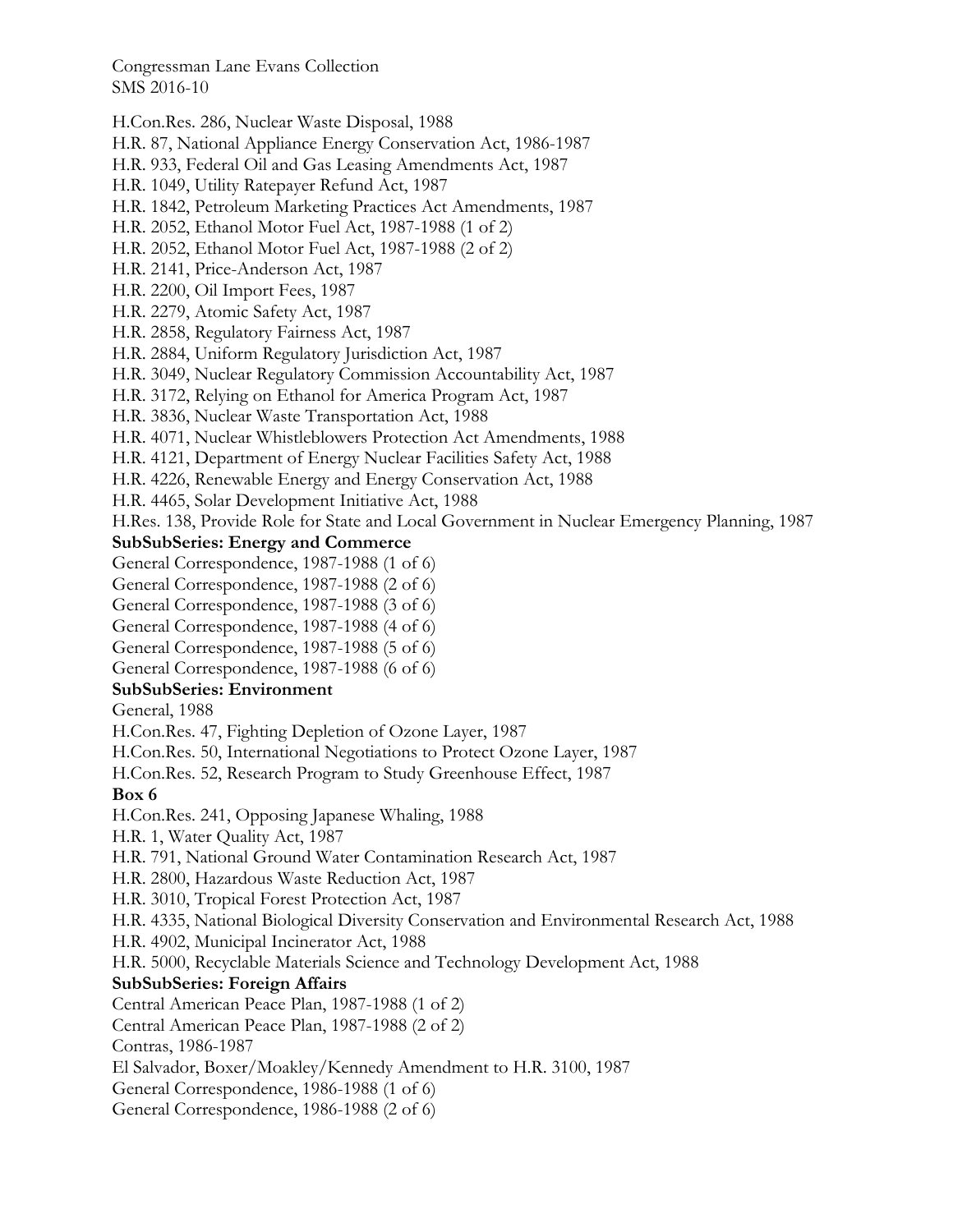- General Correspondence, 1986-1988 (3 of 6)
- General Correspondence, 1986-1988 (4 of 6)
- General Correspondence, 1986-1988 (5 of 6)
- General Correspondence, 1986-1988 (6 of 6)
- H.Con.Res. 5, Abe Stolar and Family Be Allowed to Emigrate from the Soviet Union, 1987
- H.Con.Res. 14, Commending Charter 77 on the 10<sup>th</sup> Anniversary of Its Establishment, 1987
- H.Con.Res. 26, Calling for the Release of Reverend Tshenuwani Simon Farisani, 1987
- H.Con.Res. 34, Protesting Soviet Union Emigration Regulations, 1987
- H.Con.Res. 48, Promotion of Democracy and Security in the Republic of Korea, 1987
- H.Con.Res. 143, Minority Employment Practices of the Department of State, 1987
- H.Con.Res. 168, United Nations Intervention in the Persian Gulf, 1987
- H.Con.Res. 169, Afghan Soviet Defector Pipeline Resolution, 1988
- H.Con.Res. 189, Condemn RENAMO for Violence in Mozambique, 1988
- H.Con.Res. 192, Supporting United Nations Efforts to End Iran-Iraq War, 1987
- H.Con.Res. 222, Amnesty for Soviet Prisoners of Conscience, 1988
- H.Con.Res. 237, Relief Efforts in Drought-Stricken African Nations, 1988
- H.Con.Res. 277, U.S. Assistance to El Salvador Be Focused on Economic Development, 1988
- H.Con.Res. 305, Negotiations to End Armed Conflicts in Africa, 1988
- H.J.Res. 302, Prohibiting Sale of Maverick Missile to Saudi Arabia, 1987
- H.J.Res. 310, Apply War Powers Resolution to Protecting Reflagged Vessels in the Persian Gulf, 1987
- H.R. 12, Mutual Nuclear Warhead Testing Moratorium Act, 1987
- H.R. 444, Additional Aid for Contras, 1988
- H.R. 574, Suspend Aid for Contras until after Iran-Contra Investigation, 1987
- H.R. 776, Urgent Supplemental Assistance for Southern Africa Act, 1987
- H.R. 898, Arms Export Reform Act, 1987
- H.R. 910, Self Sufficiency for the Poor Act, 1987
- H.R. 1013, Intelligence Oversight Amendments, 1987
- H.R. 1032, Comprehensive Micro-Enterprise Promotion Act, 1987
- H.R. 1170, Support Family Planning Programs, 1987
- H.R. 1180, Economic Assistance for Central American Democracies, 1987
- H.R. 1199, Africa Famine Recovery and Development Act, 1987
- H.R. 1417, Torture Victim Protection Act, 1987
- H.R. 1561, Democracy in Chile Act, 1987
- H.R. 1580, Divestment in South Africa, 1987-1988
- H.R. 2723, Democracy in South Korea Act, 1987
- H.R. 2880, Chemical and Biological Weapons Nonproliferation Act, 1987
- H.R. 3039, Forbid U.S. Escort of Kuwaiti Tankers without Helicopter Basing Rights, 1987
- H.R. 3112, Child Labor Exploitation Prevention Act, 1987
- H.R. 3633, Debate U.S. Assistance for Angola, 1987
- H.R. 3651, Antiterrorism and Arms Export Amendments Act, 1988
- H.R. 3805, Treaty Termination Procedure Act, 1988
- H.R. 4049, Women in Development Act, 1988
- H.R. 4152, Haiti Sanctions, 1988
- H.R. 4277, Global Poverty Reduction Act, 1988
- H.R. 4398, Lift Sanctions on Nicaragua, 1988
- H.R. 4496, Condemn Use of Chemical Weapons by Iraq, 1988
- H.Res. 62, That Igor V. Ogurtsov Be Allowed to Emigrate to the West, 1987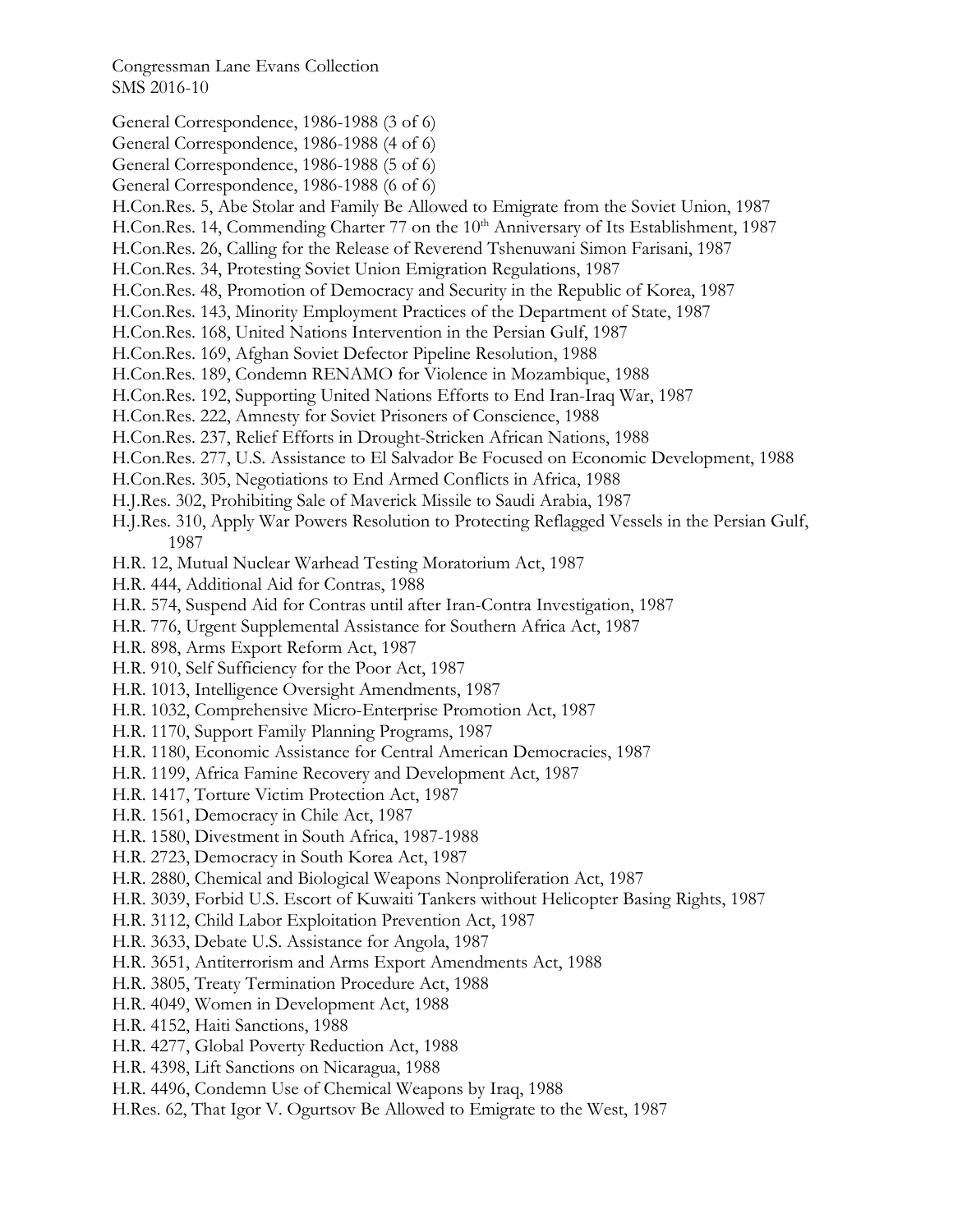H.Res. 131, Namibian Self Determination, 1987

- H.Res. 141, South Africa Release All Children Detained under Emergency Regulations, 1987
- H.Res. 189, That U.S. Tax Dollars Not Support Contra Drug Smuggling, 1987
- H.Res. 194, Urging Meeting of the U.N. Security Council to Protect Nonbelligerent Shipping in the Persian Gulf, 1987
- H.Res. 246, Support Freedom of South African Political Prisoners, 1987
- H.Res. 283, Congressional Exchange Trips with Soviet Union, 1987
- H.Res. 455, National Conference on Soviet Jewry, 1988
- Indochina Project, 1988
- Nicaragua, Contras, 1987-1988
- Pakistan, 1987
- South Africa, General, 1987-1988
- South Africa, Sanctions, 1988
- South Korea, 1986-1987
- Soviet Jewry, 1987-1989 (1 of 2)

### **Box 7**

- Soviet Jewry, 1987-1989 (2 of 2)
- Soviet Jewry, Magarik File, 1987-1989
- Women in Development Bill, 1988

### **SubSubSeries: Government Operations**

General, 1987

- General Correspondence, 1987-1988
- H.R. 275, Repeal Gramm-Rudman, 1987
- H.R. 1181, Deferrals of Budget Authority Delays, 1987
- H.R. 1198, Restore Authorization of Appropriations for the General Revenue Sharing Program, 1987-1988
- H.R. 1636, Federal Council on Women Act, 1987
- H.R. 1707, Establish Veterans Administration as an Executive Department, 1987
- H.R. 2057, Separately Set Forth Federal Reserve Budget, 1987
- H.R. 2870, Economic Bill of Rights Act, 1987
- H.R. 2958, Economic Competitiveness, International Trade, and Technology Development Act, 1987
- H.R. 3465, Make Veterans Administration a Cabinet Level Department, 1987
- H.R. 3471, Department of Veterans Affairs Act, 1988
- H.R. 3603, CIA Accountability Act, 1987
- H.R. 5341, Honest and Balanced Budget Act, 1988

### **SubSubSeries: Health**

Catastrophic Health Legislation Background Information, 1987

Drug Abuse and Treatment, 1986-1987

General, 1987-1988

- H.Con.Res. 43, Denial of Health Insurance Coverage for Disabled Adopted Children, 1987
- H.Con.Res. 70, AIDS Public Service Announcements, 1987
- H.Con.Res. 142, Opposing Mandatory Coverage of State and Local Government Employees under Medicare, 1987
- H.Con.Res. 276, Declaring Drunken Driving a National Health Crisis, 1987
- H.R. 429, Medicare Payment for Chiropractic Services, 1988
- H.R. 514, Include Flu Vaccination under Medicare, 1987
- H.R. 550, Medicare Adult Day Care Amendments, 1987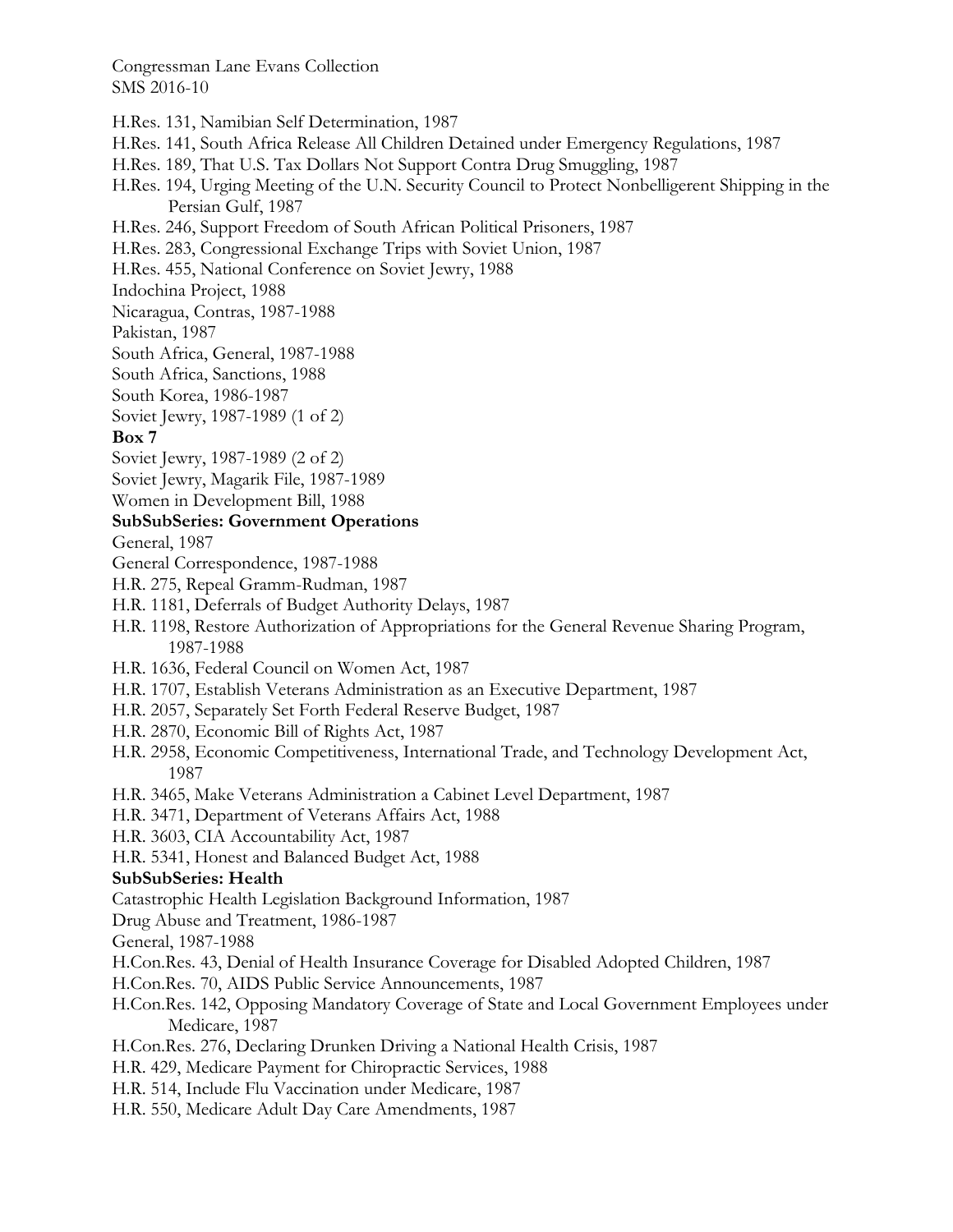- H.R. 1067, Medicare Mental Illness Non-Discrimination Act, 1987
- H.R. 1161, Medicare Community Nursing and Ambulatory Care Act, 1987
- H.R. 1272, Health Protection Act, 1987
- H.R. 1857, Clinical Social Worker Services Covered under Medicare and Medicaid, 1987
- H.R. 2429, Patients Viewing Rights Act, 1987
- H.R. 2470, Medicare Catastrophic Coverage Act, 1987-1989 (1 of 2)
- H.R. 2470, Medicare Catastrophic Coverage Act, 1987-1989 (2 of 2)
- H.R. 2482, Medicare Reimbursements for Mammograms and Pap Smears, 1987
- H.R. 2626, AIDS Education, Information, Risk Reduction, Training, Prevention, Treatment, Care and Research Act, 1988
- H.R. 2762, Medicare Long Term Home Care Catastrophic Protection Act, 1987-1988 (1 of 2)
- H.R. 2762, Medicare Long Term Home Care Catastrophic Protection Act, 1987-1988 (2 of 2)
- H.R. 2881, National Commission on Acquired Immune Deficiency Syndrome Act, 1987
- H.R. 3038, Services of a Psychologist in a Rural Health Clinic, 1987
- H.R. 3071, Federal AIDS Policy Act, 1988
- H.R. 3130, Comprehensive Alzheimer's Assistance, Research, and Education Act, 1987
- H.R. 3133, Trauma Care Systems Planning and Development Act, 1988
- H.R. 3291, Fairer Medicare Part B Premium Increases, 1987-1988
- H.R. 3340, Nursing Shortage Relief Act, 1988
- H.R. 3361, National Institute on Deafness and Other Communication Disorders Act, 1988
- H.R. 3397, Lyme Disease Education and Prevention, 1988
- H.R. 3436, Medicare Long Term Home Care Bill, 1986-1988 (1 of 3)
- H.R. 3436, Medicare Long Term Home Care Bill, 1986-1988 (2 of 3)
- H.R. 3436, Medicare Long Term Home Care Bill, 1986-1988 (3 of 3)
- H.R. 3454, Medicaid Home and Community Quality Service Act, 1988
- H.R. 3503, Smoking and Health Advertising Act, 1988
- H.R. 3543, That All Long Term Care Facilities Have a RN Permanently on Duty, 1987-1988
- H.R. 3658, Adolescent Tobacco Education and Prevention Act, 1988
- H.R. 3766, Comprehensive Health Care Improvement Act, 1988
- H.R. 3769, Family Planning Amendments Act, 1988
- H.R. 3810, Comprehensive Prenatal and Postnatal Care for High Risk Pregnancies, 1988
- H.R. 3879, Farmers Market Nutrition Enhancement Act, 1988
- H.R. 4168, Reproductive Health Equity Act, 1988
- H.R. 4190, Nursing Research Facilities Act, 1988
- H.R. 4325, Medical Testing Improvement Act, 1988
- H.R. 4793, Warning Labels for Nicotine Addiction, 1988
- H.R. 4940, Disadvantaged Minority Health Improvements Act, 1988
- Loyola University-Chicago Heart Transplant Program Participation, 1986-1987

### **SubSubSeries: House Administration**

- General Correspondence, 1987-1988
- General Information, 1987
- H.Con.Res. 87, Recognizing National Fallen Fire Fighter Memorial, 1987
- H.R. 295, House of Representatives Election Campaign Act, 1987
- H.R. 640, Monument to Martin Luther King Jr., 1987
- H.R. 1972, Pay Parity for the Library of Congress Police, 1987
- H.R. 2249, Pay Parity for the Library of Congress Police, 1987
- H.R. 2717, Federal Election Campaign Amendments, 1987
- H.R. 3023, Voter Participation Act, 1987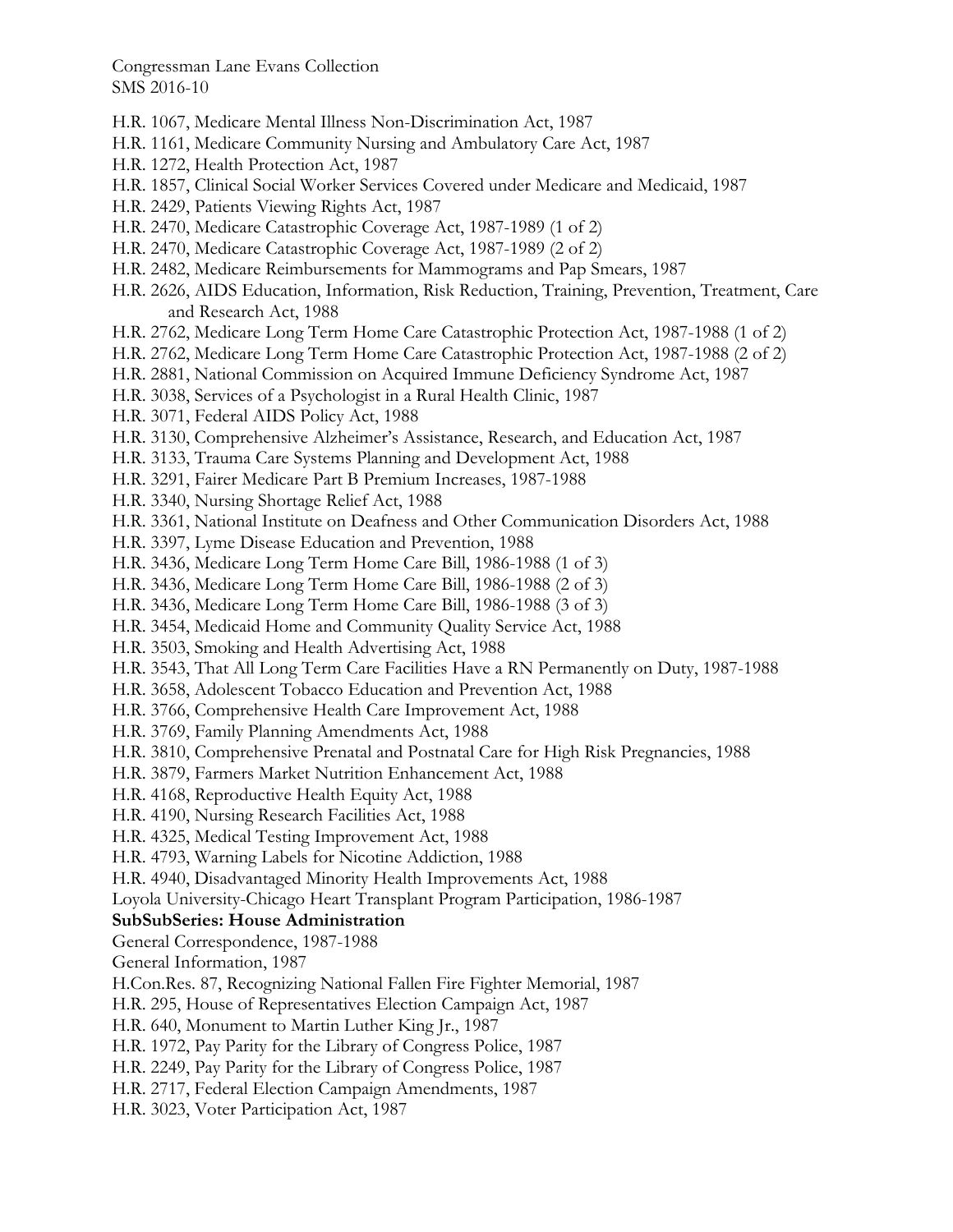H.R. 3619, Visually Impaired Voters Assistance Act, 1987-1988 H.R. 3628, Vietnam Veterans Memorial Statue for Women, 1987-1988 H.R. 4870, Vietnam Women's Memorial, 1988 **SubSubSeries: Housing**  General Correspondence, 1987 H.Con.Res. 101, Permanently Reauthorize Congregate Housing Services, 1987-1988 H.R. 1158, Fair Housing Amendments Act, 1987 H.R. 4352, Reauthorization of the McKinney Act, 1988 H.R. 4484, Fair Low Income Housing Rent Act, 1988 H.R. 4733, Use Part of the Housing and Urban Development Building as a Homeless Shelter, 1988 H.Res. 472, Adhere to Existing Housing Policies, 1988 **SubSubSeries: Immigration**  General, 1987 H.R. 618, GAO Investigation on Displaced Salvadorans and Nicaraguans, 1987 H.R. 1119, Immigration Exclusion and Deportation Amendments, 1987 H.R. 3171, Amerasian Homecoming Act, 1987 H.R. 3432, Amnesty for New Irish Immigrants, 1987 H.R. 3816, Immigration Amnesty, 1987-1988 H.R. 4428, Immigration Nursing Crisis Relief Act, 1988 H.R. 4474, Extending H-1 Visas for Nurses, 1988 **SubSubSeries: Interior**  Abandoned Mine Reclamation Testimony, 1988 Bishop Hill, 1988 David E. Bonior Letter Opposing H.R. 1600, 1988 General Correspondence, 1988 General Information, 1987-1988 (1 of 2) General Information, 1987-1988 (2 of 2) **Box 8**  Hennepin Canal, 1987-1988 Hennepin Canal, Authorizing Legislation, 1987-1988 Hennepin Canal, Clippings, 1988 Hennepin Canal, Hennepin Canal National Heritage Corridor Act, 1988 Hennepin Canal, Studies, Task Force Recommendations and Memos, 1987-1988 H.J.Res. 405, Korean War Memorial Location, 1987 H.R. 39, Declare Arctic National Wildlife Refuge a Wilderness, 1987-1988 H.R. 67, Nuclear Safety Review Act, 1987 H.R. 317, Place Merced River in National Wild and Scenic Rivers System, 1987 H.R. 799, Wild and Scenic River Status for Kings River, 1987 H.R. 1443, Irrigation Subsidy Reform Act, 1987 H.R. 1516, Tongass Timber Reform Act, 1987-1989 H.R. 1600, Place a Flag at the Apex of the Vietnam Memorial, 1987 H.R. 2434, Designate Point Udall on Guam, 1987 H.R. 2911, Federal Mineral Collection Efficiency Act, 1987 H.R. 3204, Mississippi River National Heritage Corridor Act of 1987, 1987-1988 H.R. 3588, Smith Wild River National Park, 1988 H.R. 3593, Hydro Projects on Federal Lands, 1987 H.R. 4028, Exchange Lands in Targhee National Forest, 1988 H.R. 4127, American Heritage Trust Act, 1988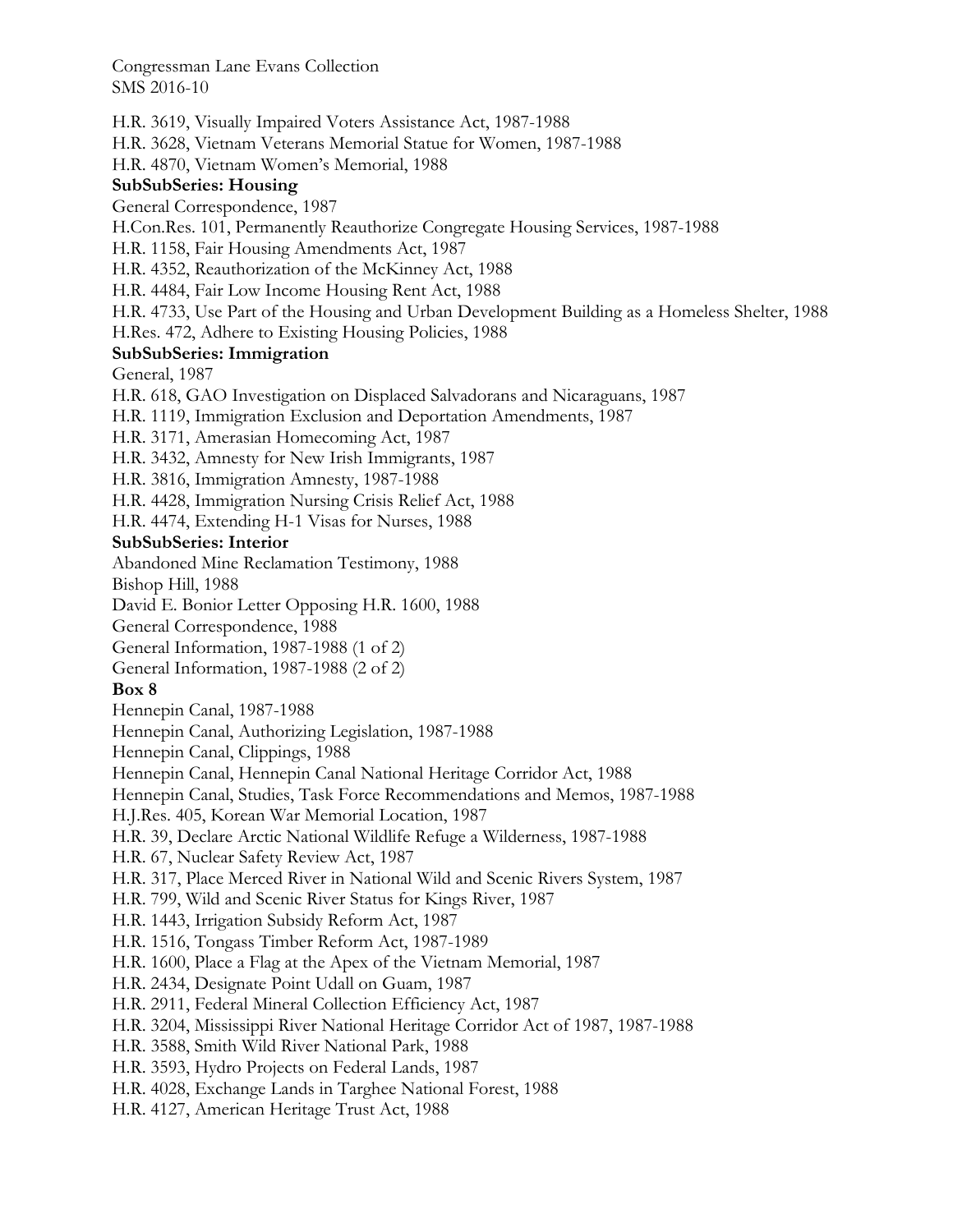- H.R. 4618, Vietnam Veterans Memorial Protection Act, 1988 Silvis, Illinois Hero Street National Historic Landmark, 1988 **SubSubSeries: Judiciary**  English First Background Information, 1987 General, 1986-1987 General Correspondence, 1988 General Information, 1987 Gun Control, Brady Bill, 1987-1988 H.Con.Res. 84, That Marcus Garvey Mail Fraud Charges Were Not Substantiated, 1987 H.J.Res. 1, Equal Rights Amendment, 1986-1987 H.J.Res. 129, Lithuanian Independence Day, 1987 H.J.Res. 178, National Catfish Day, 1987 H.J.Res. 217, Presidential Vote for U.S. Commonwealths and Territories, 1987 H.R. 80, Public Safety Officers Benefits Amendments, 1987 H.R. 442, Civil Liberties Act, 1987 H.R. 585, Freedom from Vertical Price Fixing Act, 1987 H.R. 586, Hart-Scott-Rodino Anti-Trust Procedure Amendments, 1987 H.R. 610, Calvin Graham Veterans Medical Assistance, 1988 H.R. 732, Charter for Retired Enlisted Association, 1988 H.R. 762, Taser Gun Prohibition Act, 1987 H.R. 911, Volunteer Protection Act, 1987-1988 H.R. 1002, Terrorist Firearms Protection Act, 1987-1988 H.R. 1016, Public Safety Officers Death Benefits Amendments, 1987 H.R. 1054, End Feres Doctrine in Medical Malpractice Cases, 1987 H.R. 1163, Criminal Penalties for Aviation Companies and Improper Record Keeping, 1987 H.R. 1186, Retiree Benefits Security Act, 1987 H.R. 1213, Pornography Victims Protection Act, 1987 H.R. 1231, Foreign Agents Compulsory Ethics in Trade Act, 1987 H.R. 1249, Criminal Penalties for Damage to Religious Properties, 1987 H.R. 1259, Recognize National Association of State Directors of Veterans Affairs, 1987 H.R. 1341, Allowing Suits Against United States for Atomic Weapons Testing Program, 1987 H.R. 1645, Charter for Montford Point Marines, 1987 H.R. 1782, Federal Charter for 82<sup>nd</sup> Airborne Association, 1987 H.R. 1950, Telephone Monitoring by Employers be Accompanied by a Regular Audible Warning Tone, 1987 H.R. 2237, Recognize Red River Valley Fighter Pilots Association, 1987 H.R. 2248, Recognize Non-Commissioned Officers Association, 1987 H.R. 2501, Depositor Protection Act, 1987 H.R. 2522, Prohibit Private Assistance for Military Operations in a Foreign Country, 1987 H.R. 2727, Fairness in Insurance Act, 1987-1988 (1 of 2)
- H.R. 2727, Fairness in Insurance Act, 1987-1988 (2 of 2)
- H.R. 2969, Retiree Benefits Protection Act, 1987
- H.R. 3119, Prohibiting the Patenting of Genetically Altered or Modified Animals, 1987-1988
- H.R. 3193, Hate Crime Statistics Act, 1987-1988
- H.R. 3336, Crimes Against Older Americans Information and Coordination Act, 1987-1988
- H.R. 3562, Recognizing National Academies of Practice, 1987-1988
- H.R. 3872, Narrowing Discretionary Function, 1988
- H.R. 3914, Commission to Study Racially Motivated Violence, 1988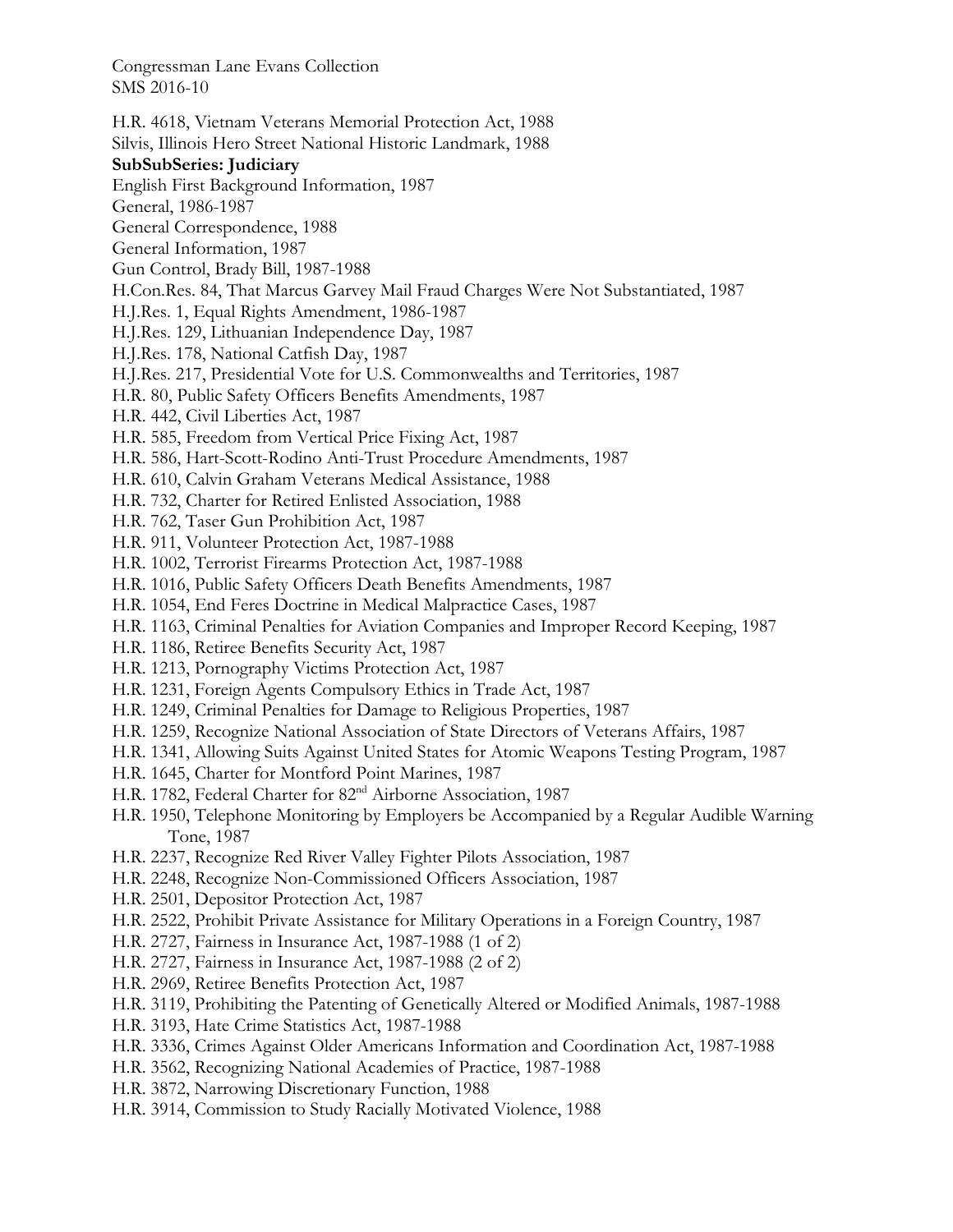H.R. 3950, Universal Voter Registration Act, 1988

H.Res. 546, Drug Control Funding, 1988

Iran-Contra, 1986-1987

LTV Steele Retirement Background Information, 1987

S.J.Res. 196, National Women in Sports Day, 1987

# **SubSubSeries: Labor**

General, 1987

- H.Con.Res. 61, Consider Volunteer Work When Screening for Employment, 1988
- H.J.Res. 90, White House Conference on Library and Information Services, 1987

H.R. 81, Hunger Emergency Assistance and Relief Trust Act, 1987

- H.R. 162, High Risk Occupational Disease Notification and Prevention Act, 1986-1987
- H.R. 192, Forbid Discrimination Against the Handicapped as an Employment Practice, 1987
- H.R. 281, Building and Construction Industry Labor Law Amendments, 1987
- H.R. 548, Collective Bargaining for Retirement Benefits, 1987
- H.R. 549, Bar Repeated Labor Law Violators from Federal Contracts, 1987
- H.R. 709, Civil Rights Amendments Act, 1987
- H.R. 772, Corporate Community Investment and Jobs Preservation Act, 1988
- H.R. 925, Family and Medical Leave Act, 1987-1988
- H.R. 1122, Economic Dislocation and Worker Adjustment Assistance Act, 1987-1988
- H.R. 1201, Firefighter National Labor-Management Relations Act, 1987
- H.R. 1212, Employee Polygraph Protection Act, 1987
- H.R. 1373, Apprenticeship Improvement Act, 1987
- H.R. 1398, Quality of Life Action Act, 1986-1987
- H.R. 1638, Performing Arts Labor Relations Amendments, 1987
- H.R. 1716, Government Contractor Whistleblower Protection Act, 1988
- H.R. 1834, Minimum Wage Restoration Act, 1987-1989
- H.R. 1879, Fair Trade Wage Act, 1987
- H.R. 2246, Jobs for Employable Dependent Individuals Act, 1988
- H.R. 2577, Economic Equity Act, 1987
- H.R. 2647, Fire Fighter Protective Gear Liability Reform Act, 1987
- H.R. 2828, Telecommunications Employees Protection Act, 1987
- H.R. 3330, Federal Equal Employment Opportunity Reporting Act, 1987
- H.R. 3671, Youth Employment Services Act, 1987
- H.R. 3719, Extension of Targeted Jobs Tax Credit, 1988
- H.R. 4107, Age Discrimination Claims Assistance Act, 1988
- H.R. 4111, Employer Reversion and Moratorium Act, 1988
- H.R. 4498, Americans with Disabilities Act, 1988
- H.R. 4552, Barring Hiring of Replacement Workers During First Ten Weeks of a Strike, 1988
- H.R. 4576, Congressional and Judicial Equal Employment Opportunity Act, 1988
- H.R. 4964, Black Lung Benefits Check Delivery Assurance Act, 1988
- H.Res. 224, Importance of Women in the Workforce, 1987
- OSHA Asphalt Rules, 1988
- Plant Closings and Retraining, 1985-1987
- Temporary Worker Legislation, Articles, 1988
- Tri-County Consortium and AFFSCME, 1987

# **SubSubSeries: Merchant Marine and Fisheries**

- General Correspondence, 1987-1988
- H.Con.Res. 157, Supporting Cabotage Laws, 1987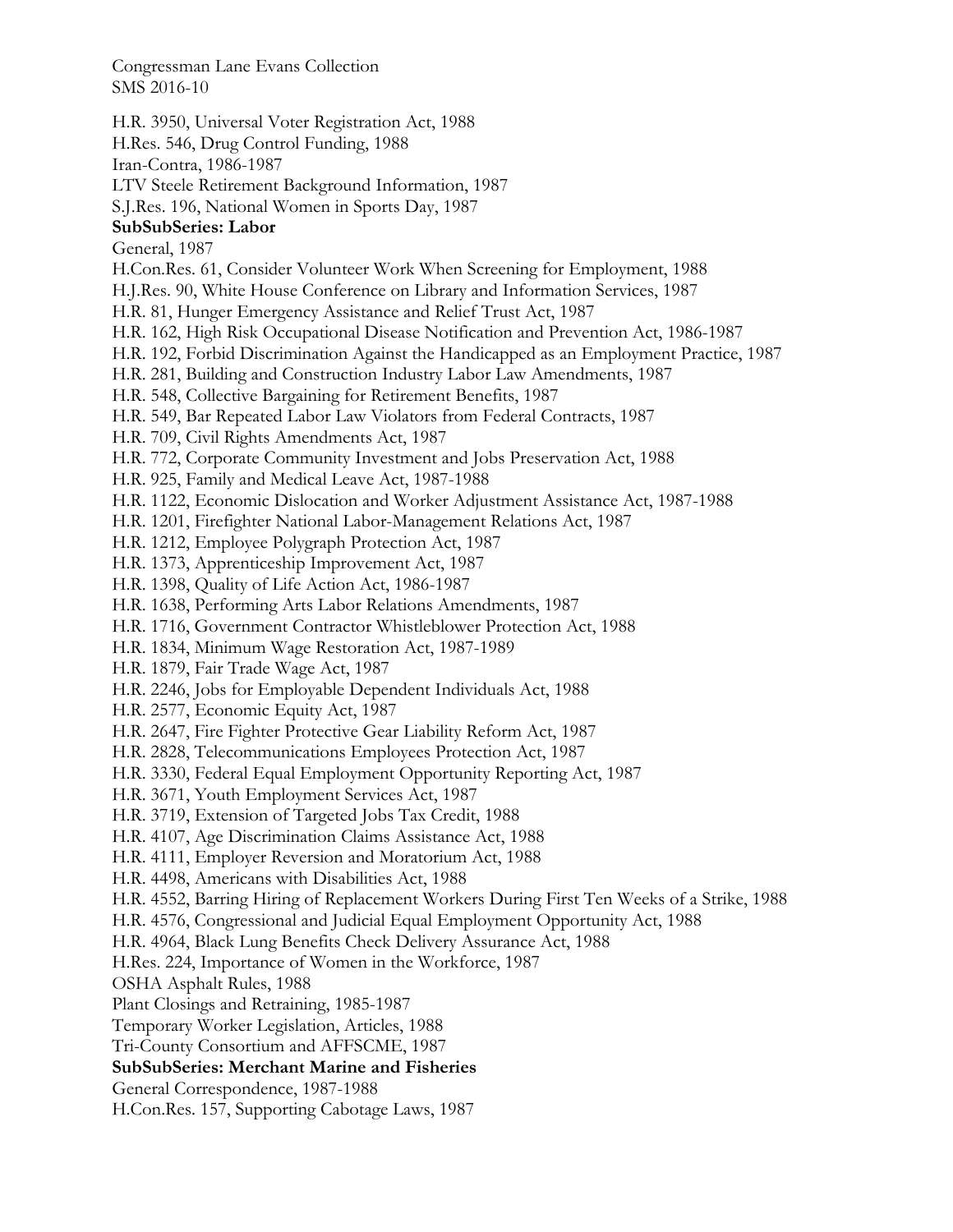H.R. 82, Sewage Sludge Transport Vessels Built in the U.S., 1987 H.R. 2999, Elephant Protection Act, 1988 H.R. 4189, Marine Mammal Protection Act Renewal, 1988 **Box 9 SubSubSeries: Post Office and Civil Service**  General Correspondence, 1987-1988 (1 of 2) General Correspondence, 1987-1988 (2 of 2) General Information, 1987-1988 H.Con.Res. 46, 75<sup>th</sup> Anniversary of Hadassah, the Women's Zionist Organization of America, 1987 H.Con.Res. 57, Declaring Jazz a National Treasure, 1987 H.Con.Res. 83, Opposing Slave Labor in the Soviet Union, 1987 H.Con.Res. 106, 50<sup>th</sup> Anniversary of Ducks Unlimited, 1987 H.Con.Res. 188, Tactile Capitol Project, 1987 H.Con.Res. 258, Support National Silver-Haired Congress, 1988 H.Con.Res. 260, Awarding Presidential Medal of Freedom to Slain Journalists, 1988 H.J.Res. 17, National Dairy Goat Week, 1987 H.J.Res. 24, National Community Education Day, 1987 H.J.Res. 43, National Women Veterans Week, 1987 H.J.Res. 50, Commemorate 100<sup>th</sup> Birthday of Aldo Leopold, 1987-1988 H.J.Res. 52, National Alzheimer's Disease Month, 1987 H.J.Res. 53, Federal Employee Recognition Week, 1987 H.J.Res. 54, National Cancer Institute Month, 1987 H.J.Res. 64, National Black History Month, 1987 H.J.Res. 79, Women's History Month, 1986-1987 H.J.Res. 81, Disapproving Salary Increases for Executive, Legislative, and Judicial Positions, 1987 H.J.Res. 91, National Community Development Week, 1987 H.J.Res. 100, National POW/MIA Recognition Day, 1987 H.J.Res. 116, National Telecommunicators Week, 1987 H.J.Res. 127, National Osteoporosis Prevention Week, 1987 H.J.Res. 130, National Family Caregivers Week, 1987 H.J.Res. 132, National Day of Remembrance of the Armenian Genocide, 1987 H.J.Res. 134, Emergency Medical Services Week, 1987 H.J.Res. 137, National Asparagus Month, 1987 H.J.Res. 138, National Senior Citizens Day, 1988 H.J.Res. 140, National Civil Rights Day, 1987 H.J.Res. 144, Mental Illness Awareness Week, 1987 H.J.Res. 148, World Population Awareness Week, 1987 H.J.Res. 152, National Day of Peace, 1988 H.J.Res. 158, National Asthma and Allergy Awareness Month, 1987 H.J.Res. 159, Baltic Freedom Day, 1987 H.J.Res. 166, National Fetal Alcohol Syndrome Awareness Week, 1987 H.J.Res. 173, Older Americans Month, 1987 H.J.Res. 180, German-American Day, 1987 H.J.Res. 181, 200<sup>th</sup> Anniversary of the Northwest Ordinance, 1987 H.J.Res. 182, National Energy Education Day, 1987-1988 H.J.Res. 190, Solidarity Sunday for Soviet Jewry, 1987 H.J.Res. 193, National Historically Black Colleges Week, 1987 H.J.Res. 194, World Food Day, 1987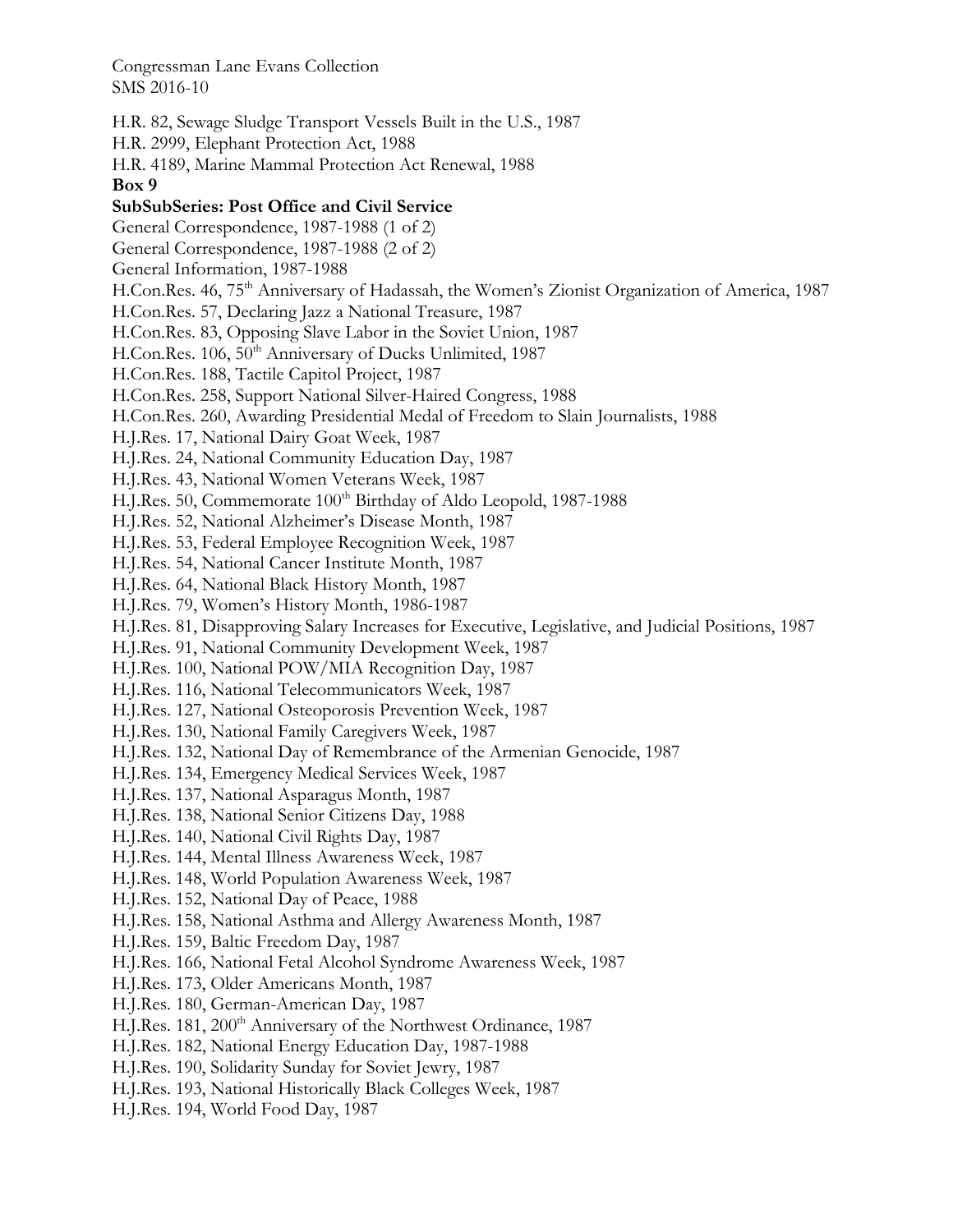- H.J.Res. 195, National Geography Awareness Week, 1987
- H.J.Res. 196, Senior Center Week, 1987
- H.J.Res. 201, Fair Housing Month, 1987
- H.J.Res. 206, Computer Learning Month, 1987
- H.J.Res. 207, Commemorating 40<sup>th</sup> Anniversary of the Marshall Plan, 1987
- H.J.Res. 208, National CPR Awareness Week, 1987
- H.J.Res. 224, Benign Essential Blepharospasm Week, 1987
- H.J.Res. 227, Gaucher's Disease Awareness Week, 1987
- H.J.Res. 228, National Down Syndrome Month, 1987
- H.J.Res. 231, National School Yearbook Week, 1987
- H.J.Res. 240, National Day of the Disabled, 1987
- H.J.Res. 242, Southern Gospel Music Month, 1987
- H.J.Res. 245, Handicapped Awareness Week, 1987
- H.J.Res. 246, National Women's Health Awareness Week, 1987
- H.J.Res. 250, National Adult Immunization Awareness Week, 1987
- H.J.Res. 254, National Diabetes Month, 1987
- H.J.Res. 257, National Home Care Week, 1987
- H.J.Res. 260, Decade of the Brain, 1988
- H.J.Res. 266, Polish-American Heritage Month, 1987
- H.J.Res. 268, National Adult Day Care Center Week, 1987
- H.J.Res. 274, National Adoption Week, 1987
- H.J.Res. 280, 300<sup>th</sup> Commencement at Ohio State University, 1987
- H.J.Res. 282, Helsinki Human Rights Day, 1987
- H.J.Res. 288, National Job Skills Week, 1987
- H.J.Res. 289, National Foster Care Month, 1988
- H.J.Res. 292, National Volunteer Income Tax Assistance Week, 1987
- H.J.Res. 297, National Family Bread Baking Month, 1987
- H.J.Res. 303, National Watermen's Recognition Week, 1987
- H.J.Res. 304, National Stuttering Awareness Week, 1987
- H.J.Res. 315, National Bowling Week, 1987
- H.J.Res. 317, Soweto Remembrance Day, 1987
- H.J.Res. 318, Made in the U.S.A. Month, 1987
- H.J.Res. 329, African American Education Week, 1987
- H.J.Res. 330, National Day of Recognition for Mahatma Gandhi, 1988
- H.J.Res. 331, National Cosmetology Month, 1987
- H.J.Res. 339, National School Psychologist Week, 1987
- H.J.Res. 340, National Medical Research Day, 1987
- H.J.Res. 342, Drum and Bugle Corps Recognition Day, 1987
- H.J.Res. 347, Year of New Sweden, 1987
- H.J.Res. 350, AIDS Awareness Month, 1987
- H.J.Res. 353, National Telecommunicators Week, 1987
- H.J.Res. 361, Recognizing National Rural Crisis Response Center, 1987
- H.J.Res. 368, National Food Bank Week, 1987
- H.J.Res. 371, National Children's Acknowledgement Day, 1987
- H.J.Res. 372, American Indian Week, 1987
- H.J.Res. 373, National Trauma Awareness Month, 1988
- H.J.Res. 375, National Volunteer Appreciation Day, 1987
- H.J.Res. 377, National Black American Inventors Day, 1987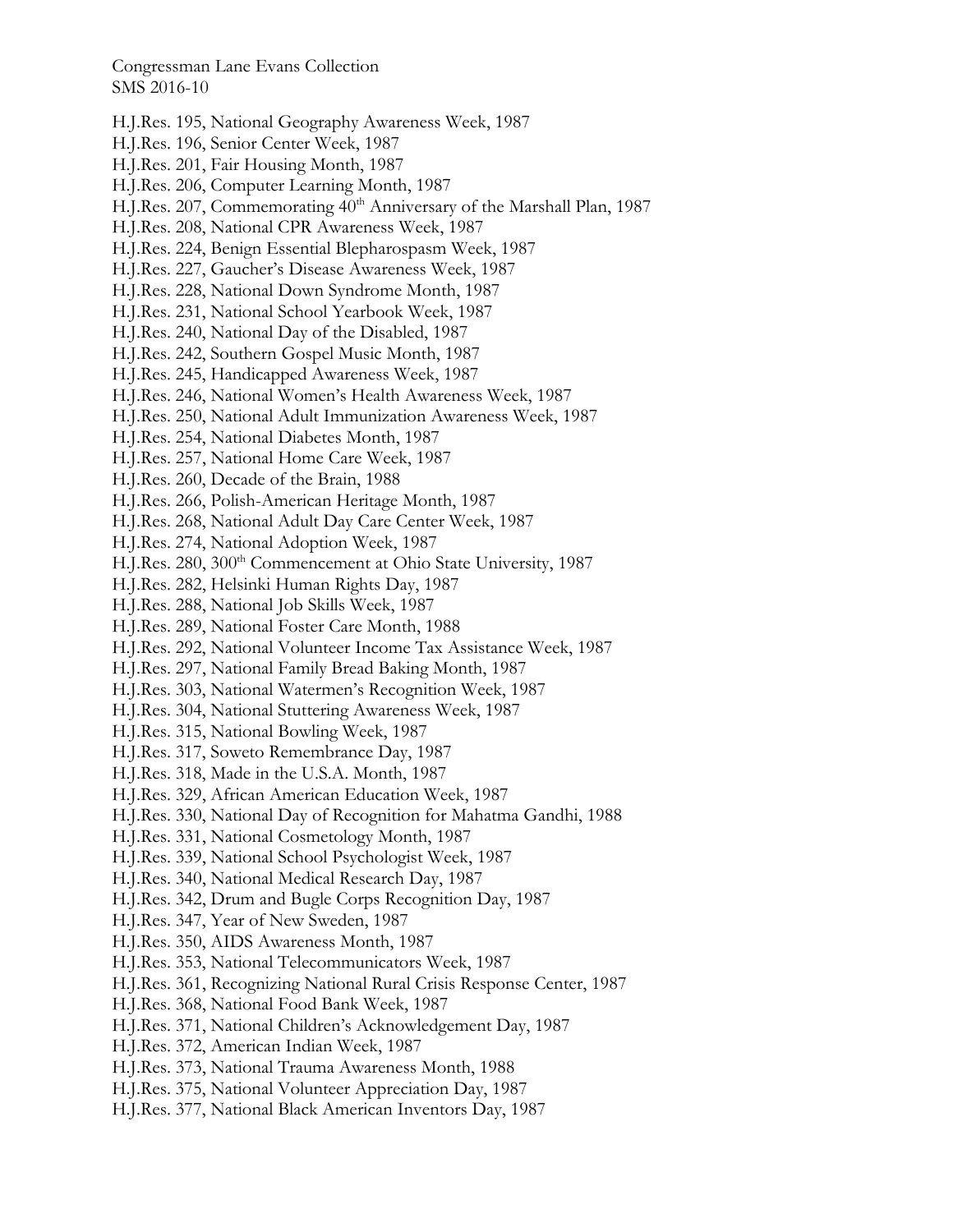- H.J.Res. 378, National Harness Horse Week, 1988
- H.J.Res. 382, Nelson Mandela Day, 1987
- H.J.Res. 384, Congressional Medal of Honor Day, 1987
- H.J.Res. 386, National NHS/NeighborWorks Week, 1988
- H.J.Res. 388, National Former Prisoner of War Recognition Day, 1988
- H.J.Res. 390, National Cult Awareness Week, 1987
- H.J.Res. 402, National Child Passenger Safety Awareness Week, 1988
- H.J.Res. 407, National Jaycees Week, 1987
- H.J.Res. 419, National Challenger Center Day, 1987
- H.J.Res. 422, National Older Americans Abuse Prevention Week, 1988
- H.J.Res. 423, National Dairy Goat Awareness Week, 1988
- H.J.Res. 428, National Burn Awareness Week, 1988
- H.J.Res. 432, National Fishing Week, 1988
- H.J.Res. 438, National Teacher Appreciation Day, 1988
- H.J.Res. 442, National Osteoporosis Prevention Week, 1988
- H.J.Res. 443, Public Service Recognition Week, 1988
- H.J.Res. 445, Mining Awareness Week, 1988
- H.J.Res. 448, Lithuanian Independence Day, 1988
- H.J.Res. 449, National Alzheimer's Disease Month, 1988
- H.J.Res. 453, National POW/MIA Recognition Day, 1988
- H.J.Res. 456, Commemorative Stamp to Honor 200<sup>th</sup> Anniversary of the Coast Guard, 1988
- H.J.Res. 458, German-American Day, 1988
- H.J.Res. 459, John Muir Day, 1988
- H.J.Res. 460, National Organ and Tissue Donor Awareness Week, 1988
- H.J.Res. 461, National Rural Health Awareness Week, 1988
- H.J.Res. 463, National Family Caregivers Week, 1988
- H.J.Res. 464, Mental Illness Awareness Week, 1988
- H.J.Res. 465, 40<sup>th</sup> Anniversary of the National Institute of Dental Research, 1988
- H.J.Res. 466, National Agriculture Day, 1988
- H.J.Res. 469, National Recycling Month, 1988
- H.J.Res. 470, Education Day, U.S.A., 1988
- H.J.Res. 473, Women's History Month, 1988
- H.J.Res. 475, Polish-American Heritage Month, 1988
- H.J.Res. 478, Geography Awareness Week, 1988
- H.J.Res. 481, National Safe Kids Week, 1988
- H.J.Res. 485, National Safety Belt Use Week, 1988
- H.J.Res. 488, National Women Veterans Recognition Week, 1988
- H.J.Res. 489, Partnerships in Education Month, 1988
- H.J.Res. 501, National Diabetes Month, 1988
- H.J.Res. 508, Older Americans Month, 1988
- H.J.Res. 509, National Legion of Valor Day, 1988
- H.J.Res. 515, National Home Care Week, 1988
- H.J.Res. 518, Religious Freedom Week, 1988
- H.J.Res. 520, National RSDS Awareness Day, 1988
- H.J.Res. 522, National Family Week, 1988
- H.J.Res. 530, Take Pride in America Month, 1988
- H.J.Res. 537, Lupus Awareness Month, 1988
- H.J.Res. 539, Emergency Medical Services Week, 1988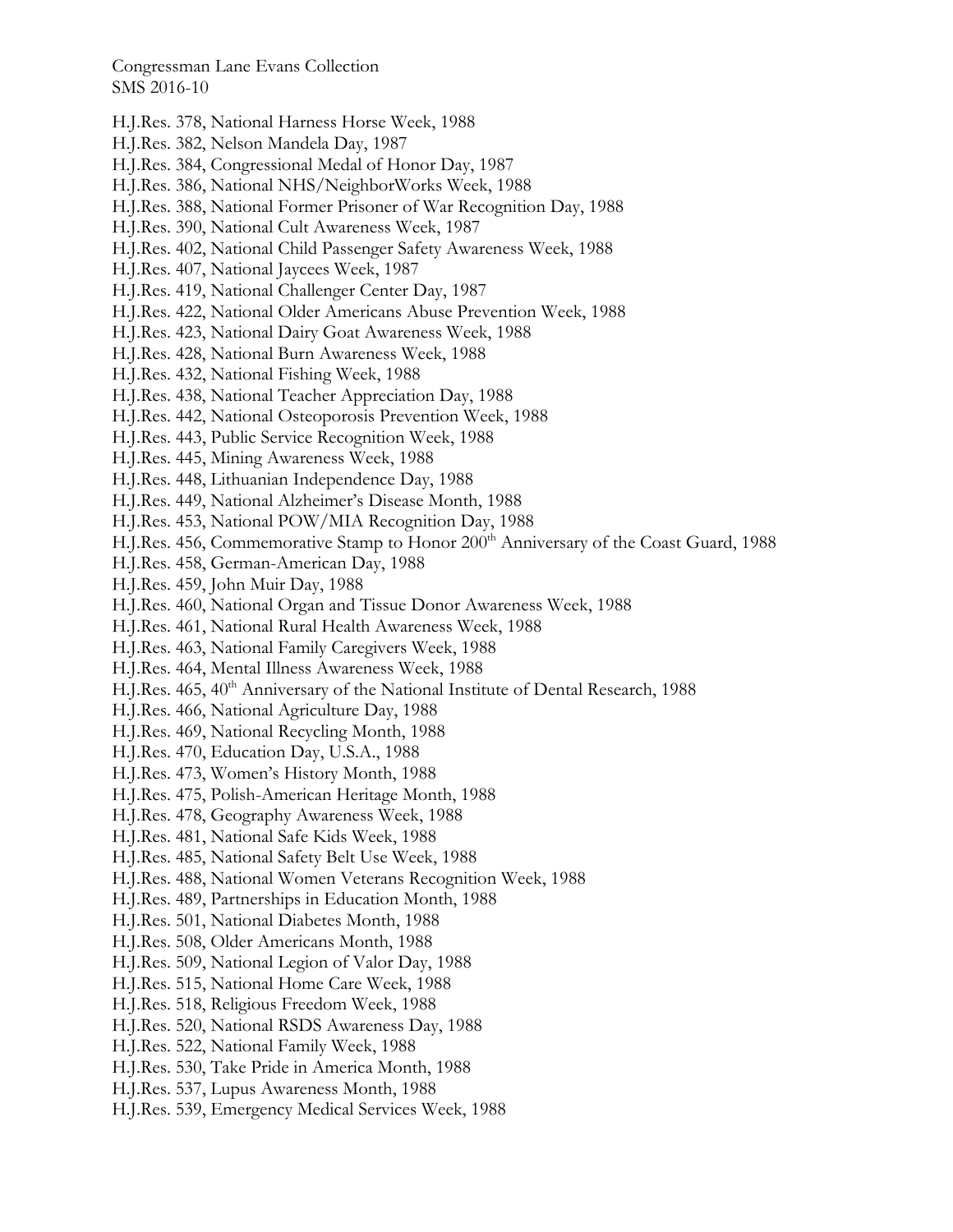- H.J.Res. 540, Drug Abuse Resistance Education Day, 1988
- H.J.Res. 543, National Military Families Recognition Day, 1988
- H.J.Res. 551, National Historically Black Colleges Week, 1988
- H.J.Res. 553, 25<sup>th</sup> Anniversary of It's a Mad, Mad, Mad, Mad World, 1988
- H.J.Res. 557, National Down Syndrome Month, 1988
- H.J.Res. 563, World Food Day, 1988
- H.J.Res. 564, National Earthquake Awareness Week, 1988
- H.J.Res. 565, The Year of the Young Reader, 1988
- H.J.Res. 568, National Week of Recognition and Remembrance for Korean War Veterans, 1988
- H.J.Res. 569, Lyme Disease Awareness Week, 1988
- H.J.Res. 570, National Disabled Americans Week, 1988
- H.J.Res. 573, National Craniofacial Deformity Awareness Week, 1988
- H.J.Res. 574, National Employee Assistance Programs Recognition Month, 1988
- H.J.Res. 575, National Adoption Week, 1988
- H.J.Res. 579, America Loves Its Kids Month, 1988
- H.J.Res. 580, National Sewing Month, 1988
- H.J.Res. 581, National Tourism Week, 1988
- H.J.Res. 582, Drug Free America Week, 1988
- H.J.Res. 583, National Outpatient Ambulatory Surgery Week, 1988
- H.J.Res. 584, Ringing Community Bells on Memorial Day, 1988
- H.J.Res. 587, United States-Canada Days of Peace and Friendship, 1988
- H.J.Res. 589, Helsinki Human Rights Day, 1988
- H.J.Res. 591, Month of Cajun Music, 1988
- H.J.Res. 594, Leyte Landing Day, 1988
- H.J.Res. 595, National Book Week, 1988
- H.J.Res. 603, National Medical Research Day, 1988
- H.J.Res. 604, National Burn Awareness Week, 1988
- H.J.Res. 607, National Day of Outreach to the Rural Disabled, 1988
- H.J.Res. 608, National China-Burma-India Veterans Day, 1988
- H.J.Res. 610, National Farm Broadcasters Week, 1988
- H.J.Res. 613, Deaf Awareness Week, 1988
- H.J.Res. 616, National Poetry Week, 1988
- H.J.Res. 618, National Community Care Week, 1988
- H.J.Res. 619, National Domestic Violence Awareness Month, 1988
- H.J.Res. 626, Uncle Sam Day, 1988
- H.J.Res. 631, Children's Day, 1988
- H.J.Res. 636, National Paralysis Awareness Week, 1988
- H.J.Res. 660, Fire Safety at Home Day, 1988
- H.J.Res. 669, A Day of Remembrance for Political Prisoners in Iran, 1988
- H.R. 20, Federal Employees Political Activities Act, 1987
- H.R. 21, Postal Service Employees Political Activities Act, 1987
- H.R. 25, Whistleblower Protection Act, 1986-1987
- H.R. 280, Prevent Drug Texting of Federal Employees, 1986-1987
- H.R. 378, Rehiring Former Air Traffic Controllers, 1986-1987
- H.R. 381, Treatment for Drug and Alcohol Abuse under Federal Employee Benefits, 1987
- H.R. 382, Federal Employees Health Care Freedom of Choice Act, 1987-1988
- H.R. 384, Federal Employees Long Term Care Act, 1987
- H.R. 387, Federal Equitable Pay Practices Act, 1987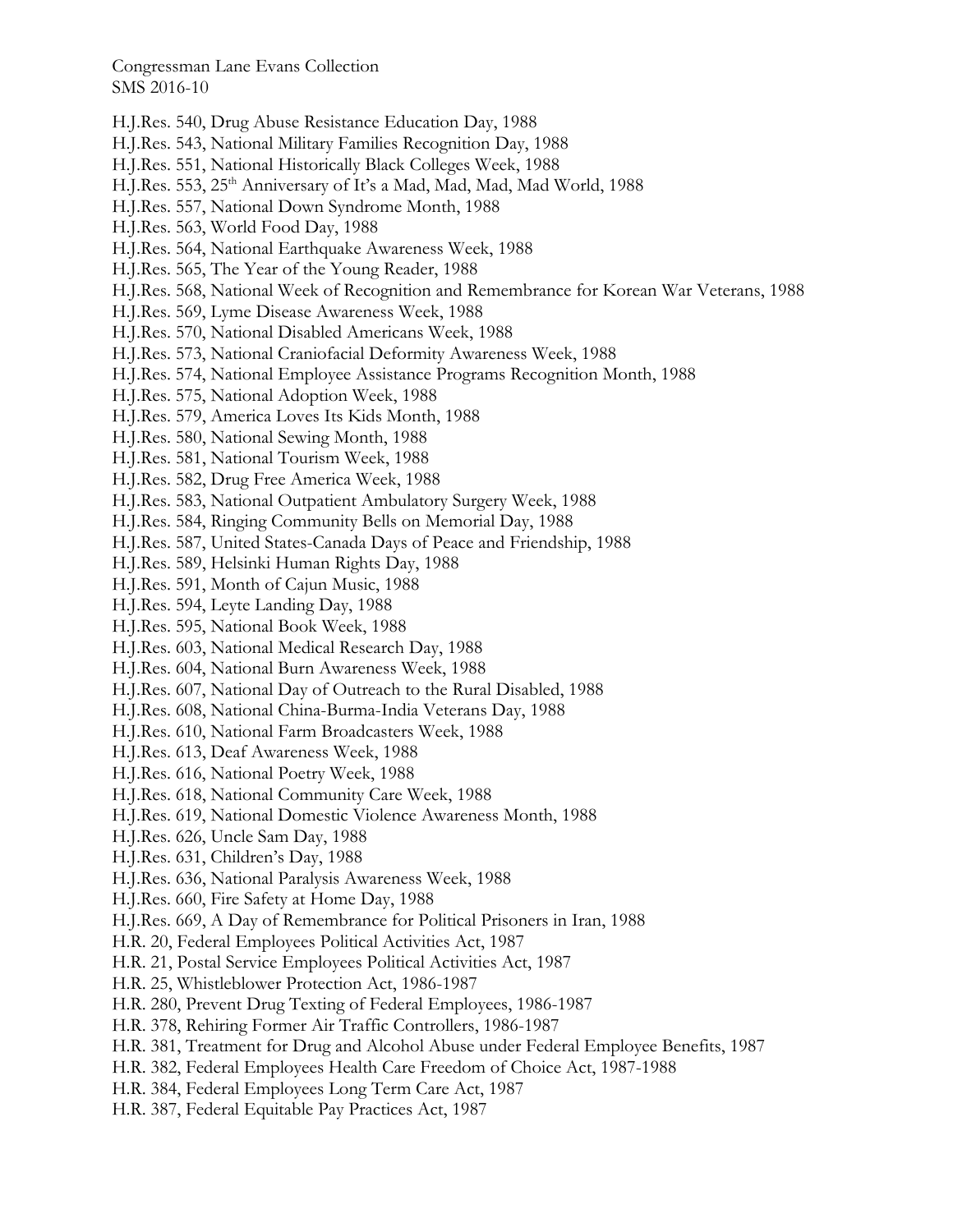- H.R. 759, Congressional Pay Reform Act, 1987
- H.R. 939, Deceptive Mailings Prevention Act, 1987

**Box 10** 

- H.R. 1174, Federal Fire Service Pay Schedule Act, 1988
- H.R. 2532, Hazardous Duty Benefits for Government Employees, 1988
- H.R. 2750, Voter Registration and Postal Change of Address Forms, 1987
- H.R. 3132, Federal Pay Reform Act, 1987
- H.R. 3182, National Hispanic Heritage Month, 1987-1988
- H.R. 3382, Deceptive Mailings Prevention Act, 1988
- H.R. 3396, Rehiring Former Air Traffic Controllers, 1987
- H.R. 3400, Federal Employees Political Activities Act, 1987-1988
- H.R. 3400 Hatch Act Reform, Background Information, 1987
- H.R. 3511, Decennial Census Improvement Act, 1988
- H.R. 3610, John O. Holly Postal Facility, 1987
- H.R. 3828, Check Off System for Tabulating Asian-Americans in Census, 1988
- H.R. 3868, Postal Service Minority Contracting, 1988
- H.R. 4070, Federal Employee Benefits, 1988
- H.R. 4150, Postal Reorganization Act, 1988
- H.R. 4432, Check Off Census Tabulation, 1988
- H.R. 4443, Martin Luther King, Jr. Federal Holiday Commission Extension Act, 1988
- H.R. 4695, Forest Wildfire Emergency Pay Equity Act, 1988
- H.R. 4963, Timely Delivery of Military Retirement Benefits Checks, 1988
- H.R. 4966, Civil Service and Federal Employee Retirement Check Delivery Assurance Act, 1988
- H.Res. 445, Fair Employment Practices Resolution, 1988
- LaSalle Post Office Correspondence, 1988
- Pay Raise Background Information, 1987
- Weekly Federal Employees News Digest, 1987-1988

# **SubSubSeries: Public Works**

- H.R. 10, National Development Investment Act, 1987
- H.R. 3612, Infrastructure Improvements Act, 1987
- H.R. 3700, Naming Harold Washington Social Security Center, 1987
- H.R. 5186, Naming Ed Jones Federal Building, 1988
- H.R. 5553, Naming Kenneth J. Gray Federal Building and United States Courthouse, 1988

# **SubSubSeries: Public Works and Transportation**

- General Correspondence, 1987-1988 (1 of 2)
- General Correspondence, 1987-1988 (2 of 2)
- General Information, 1987

# **SubSubSeries: Rules**

- H.R. 1181, Impoundment Control Act Amendments, 1987
- H.Res. 13, Establishing the Select Committee on Children, Youth, and Families, 1987
- H.Res. 14, Establishing the Select Committee on Hunger, 1986-1987
- H.Res. 180, Authorize Certain Investigations by the Committee on Standards of Official Conduct, 1987

### **SubSubSeries: Science and Technology**

General Correspondence, 1987-1988

- H.R. 3228, Appropriations for the Superconducting Super Collider Program, 1987
- H.R. 5274, Ban Nuclear Power in Earth Orbit Act, 1988
- U.S. Naval Observatory Tour Information, 1987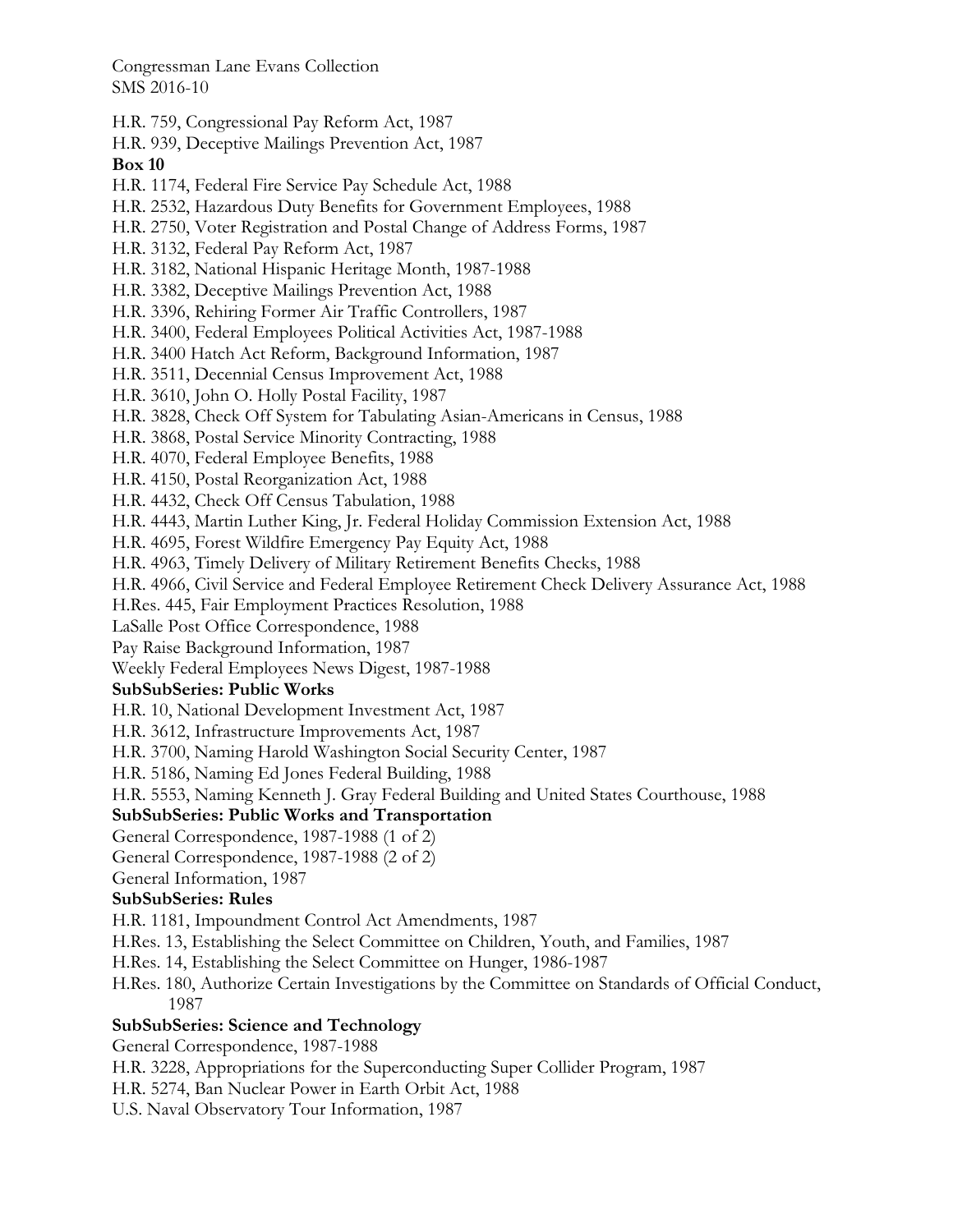### **SubSubSeries: Seniors**

General Information, 1986-1987 H.R. 628, Prevention, Identification, and Treatment of Elder Abuse Act, 1987 H.R. 1451, Older Americans Act Amendments, 1987 **SubSubSeries: Small Business**  General Correspondence, 1986-1988 (1 of 3) General Correspondence, 1986-1988 (2 of 3) General Correspondence, 1986-1988 (3 of 3) H.Con.Res. 76, Enhancing Small Business Access to United States Trade Laws, 1987 H.R. 356, Recognize Cabinet status of the Administrator of the Small Business Administration, 1987 H.R. 1105, Disaster Loan Efficiency Act, 1987 H.R. 2690, White House Conference on Small Business Authorization Act, 1987 H.R. 2775, Small Business Trade Competitiveness and Innovation Act, 1987 H.R. 5050, Women's Business Ownership Act, 1988 H.R. 5415, Lower Interest Rate on Disaster Loans, 1988 National Federation of Independent Business Members Ballots, 1988 **SubSubSeries: Telecommunications**  H.R. 782, Access Charges in Excess of the Current Rate, 1987 H.R. 1090, Diversity in Media Ownership Act, 1987 H.R. 1885, Satellite Television Fair Marketing Act, 1987 (1 of 2) H.R. 1885, Satellite Television Fair Marketing Act, 1987 (2 of 2) H.R. 1934, Supporting Fairness Doctrine, 1987 H.R. 2213, Hearing Aid Compatibility Act, 1987 H.R. 3966, Children's Television Act, 1988 H.R. 4865, Cable Rate Information Act, 1988 H.R. 5019, Protecting Small Telephone Company Subscribers from Rate Changes, 1988 **SubSubSeries: Trade**  General, 1988 General Information, 1986-1988 **Box 11**  H.Con.Res. 51, Opposing Tax on Vegetable and Marine Fats and Oils, 1987 H.Con.Res. 282, Protect U.S. Soybean Producers from European Subsidies, 1988 H.Con.Res. 365, That South Korea Lift Its Ban on Beef Imports, 1988 H.R. 3, Trade Modernization Act, 1987-1988 H.R. 1061, Trade Sanctions on Nations that Did Not Sign Nuclear Weapons Non-Proliferation Treaty, 1987 H.R. 1154, Textile and Apparel Trade Act, 1987 (1 of 3) H.R. 1154, Textile and Apparel Trade Act, 1987 (2 of 3) H.R. 1154, Textile and Apparel Trade Act, 1987 (3 of 3) H.R. 1397, Fair Trade in Marine Transportation, 1987 H.R. 1436, Limit Quantity of Milk Protein Products Imported into the U.S., 1987 H.R. 1735, Fair Trade and Economic Justice Act, 1987 H.R. 2062, Steel Rehabilitation and Restructuring Act, 1987 H.R. 2743, Steel Revitalization Act, 1987 H.R. 3101, Caribbean Basin Initiative II, 1988 H.R. 3112, Child Labor Exploitation Prevention Act, 1987

- H.R. 3338, Revoke Most Favored Nation Trade Status for Iran, 1987
- H.R. 5041, Restrict Export of Refined Petroleum Products from U.S., 1988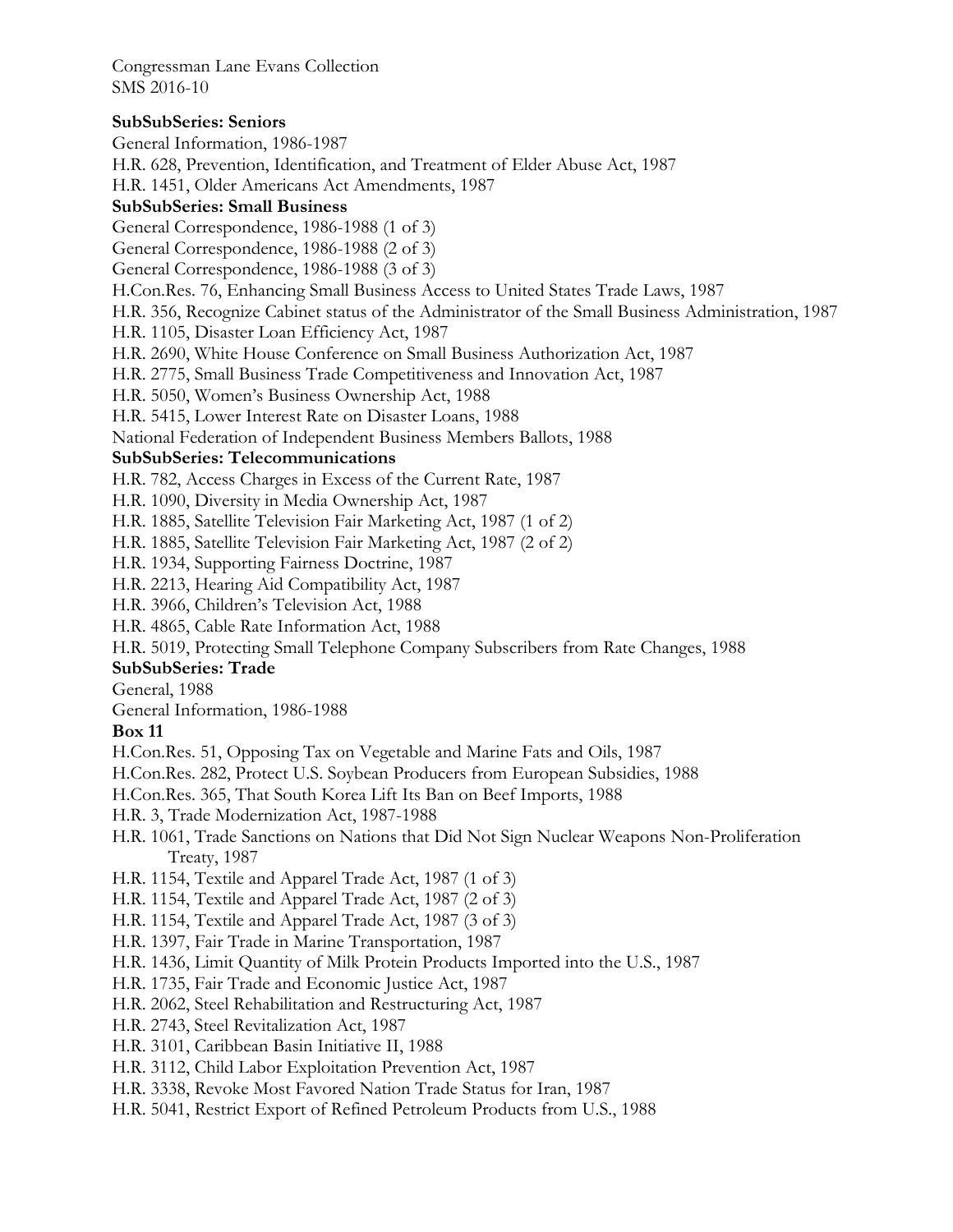H.Res. 16, Opposing Oil Import Fee, 1986-1987 Steel, 1988 **SubSubSeries: Transportation**  AMTRAK Re-Routing Background Information, 1987 Glenview Coast Guard Station, 1988 H.Con.Res. 133, Opposing Transfer of Railroad Retirement Benefits to Social Security Administration, 1987 H.Con.Res. 227, Restore Sequestered Railroad Retirement Benefits, 1987 H.Con.Res. 262, Investigating Management of Texas Air Corporation and Eastern Air Lines, 1988 H.J.Res. 370, Develop a System of Airline Safety Indicators, 1987-1988 H.R. 195, Criminalize Airline Safety Falsification, 1987 H.R. 316, Reimbursement of States for Advance Construction of Highways, 1987 H.R. 1128, Suspend Sale of Branch Lines in Montana, 1987 H.R. 1148, Railroad Retirement Act Amendments, 1987 H.R. 1646, Radioactive Materials Transportation Protection Act, 1987 H.R. 2056, Hazardous Materials Rail Safety Act, 1987 H.R. 2167, Railroad Unemployment Insurance and Retirement Improvement Act, 1987 H.R. 2229, Remove Railroad Retirement Act Trust Funds from Unified Budget, 1987 H.R. 2650, Hazardous Materials Transportation Safety Amendments, 1987 H.R. 3332, Protecting Railroad Employees Affected by Sale or Disposal of a Rail Line, 1987-1988 H.R. 3840, Uniform Handicapped Parking Law, 1988 H.R. 3883, Air Travel Rights for Blind Individuals Act, 1988 H.R. 4011, Commercial Motor Vehicle Safety Act Amendments, 1988 H.R. 4066, Exempt Fire Fighters from Commercial Motor Vehicle Safety Act, 1988 H.R. 4802, Deny Project Funds to States that Reduce the Period of Availability of Highway Funds, 1988 H.R. 4965, Railroad Retirement Benefits Check Delivery Assurance Act, 1988 H.R. 5033, Automobile Fuel Efficiency Amendments, 1988 H.Res. 400, That Funding for Highway and Mass Transit Programs not Be Cut, 1988 Madico Highway Proposal, 1987 Mass Transit Regulations, 1987-1988 Rock Island Metropolitan Mass Transit District, 1986-1988 Urban Mass Transit Administration Letter, 1988 **SubSubSeries: Veterans Affairs**  Alcohol and Drug Dependence Educational Benefits Legislation, 1988 Alcoholics and Supreme Court Decision on Benefits, 1988 American Legion Legislative Agenda, 1986-1987 American Politics Magazine Article on Veterans Administration, 1987 Atomic Radiation, 1987 Atomic Veterans, 1983-1987 Atomic Veterans Background Information, 1987 Australian Vietnam Veterans Gathering, 1987 Benefits Legislation for Atomic Veterans, 1987-1988 Board of Veterans Appeals, Ernest Wright Information, 1987-1988 Board of Veterans Appeals Hearing, 1987 Canadian Trip Information, 1988 Canadian Veterans and Possible Legislative Exchange, 1987 Canadian Vietnam Veterans Information, 1986-1987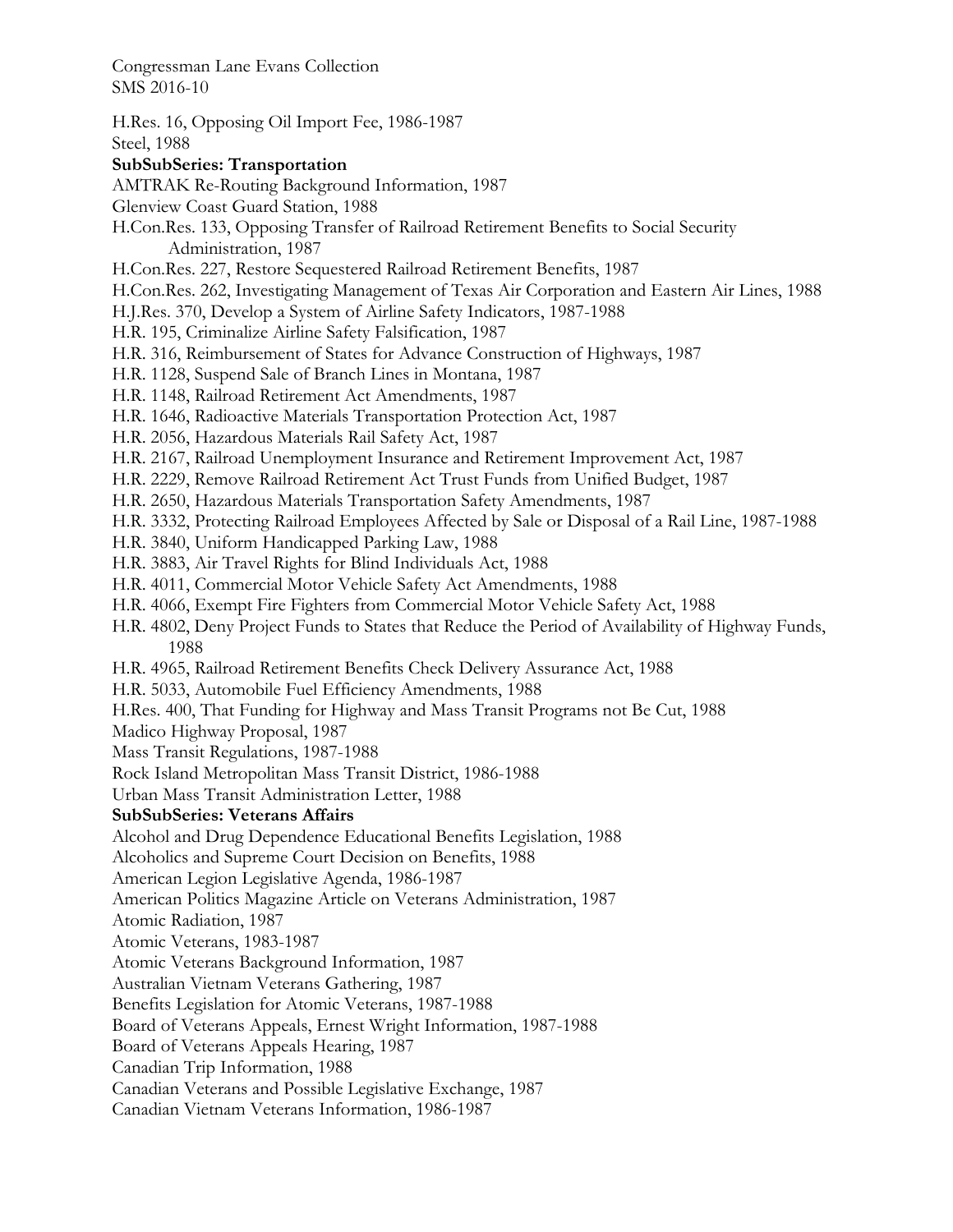Cincinnati VAMC Security Service Government Accountability Project Hearing, 1987 **Box 12**  Cincinnati VAMC Security Service Government Accountability Project Hearing, Background Information, 1987 (1 of 2) Cincinnati VAMC Security Service Government Accountability Project Hearing, Background Information, 1987 (2 of 2) Civilian Health and Medical Program of the Veterans Administration Hearing, 1988 Civilians in Southeast Asia, 1986-1987 Collocation Hearing Testimony, 1987 Committee Correspondence, 1987 Committee News Releases, 1987 Committee Organization, 1987 Committee Press Releases, 1987-1988 Compensation, Pension, and Insurance, Hearing on Department of Veterans Benefits Timelines and Quality, 1988 Compensation, Pension, and Insurance, Hearing on IG's Report on Payment of Incompetent Veterans, 1988 Compensation, Pension, and Insurance, Hearing on the Board of Veterans Appeals, 1988 Congressman Gejdenson Concerns about Vietnam Veterans Advisory Committee Appointments, 1987 Crown Point, Indiana Veterans Administration Outpatient Clinic, 1987 Data on Vietnam Veterans Mortality Rates, 1985-1987 Disabled Veterans Benefits Hearing, 1987-1988 District Field Hearing on the Veterans Job Training Act Program, 1987 F.Y. 1988 Budget Report, 1987 General, 1987-1988 General Committee Information, 1987-1988 General Correspondence, 1987-1988 General Information, 1986-1987 (1 of 3) General Information, 1986-1987 (2 of 3) General Information, 1986-1987 (3 of 3) **Box 13**  General Information, 1987-1988 HBO Vietnam "Dear America" Documentary, 1988 H.Con.Res. 27, Opposing Reductions in Veterans Administration Budget, 1987 H.Con.Res. 32, That Veterans Administration Home Loan Guarantee Fee Not Be Increased, 1987 H.Con.Res. 78, Sense of Congress with Respect to the Veterans Administration Home Loan Program, 1987 H.Con.Res. 79, That Veterans Administration Home Loan Guarantee Fee Not Be Increased, 1987 Hearing on AIDS, 1987 Hearing on Collocation of V.A. Regional Offices onto Medical Center Grounds, 1987 Hearing on Compensation and Dependency and Indemnity Compensation Proposals, 1987 Hearing on H.R. 303, Elimination of Offset between Veterans Disability Compensation and Military Retirement Pay, 1988 Hearing on Oversight of the V.A. Home Loan Guaranty Program, 1987 Hearing on Satellite Outpatient Clinic in the Quad Cities, 1988 Hearing on Timeliness and Quality in the V.A. Department of Veterans Benefits, 1987 Hearing on Vocational Rehabilitation Program, 1988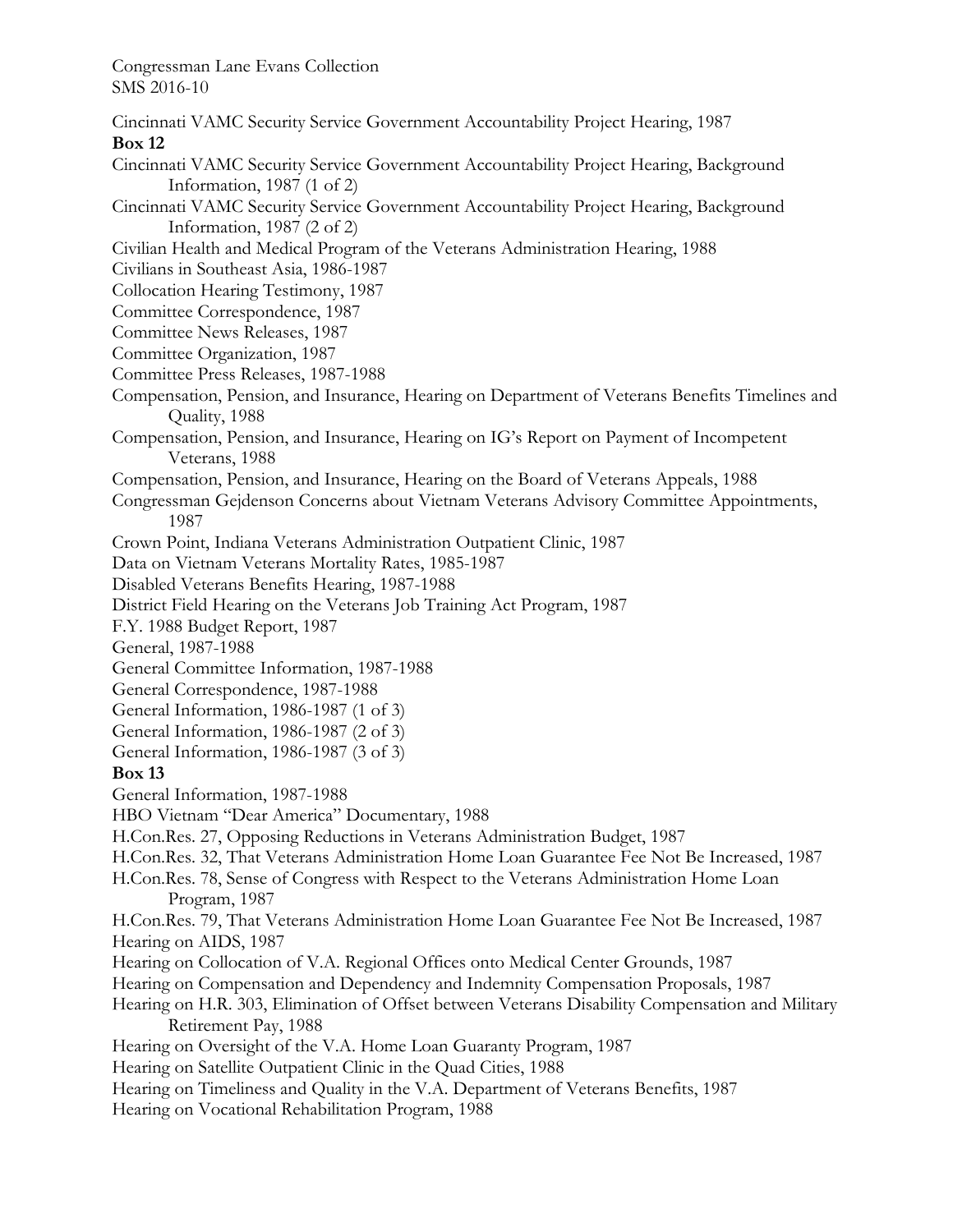Hines, Illinois VAMC Personnel Problems, 1987

Hospitals and Health Care Subcommittee Hearing on VA Medical Program Funding, 1988 (1 of 2) Hospitals and Health Care Subcommittee Hearing on VA Medical Program Funding, 1988 (2 of 2) H.R. 38, Vietnam Veterans Post-Traumatic Stress Disorder Compensation Act, 1987 H.R. 215, Agent Orange Study, 1987 H.R. 639, Judicial Review of Veterans Administration Decisions, 1987-1988 (1 of 5) H.R. 639, Judicial Review of Veterans Administration Decisions, 1987-1988 (2 of 5) H.R. 639, Judicial Review of Veterans Administration Decisions, 1987-1988 (3 of 5) H.R. 639, Judicial Review of Veterans Administration Decisions, 1987-1988 (4 of 5) H.R. 639, Judicial Review of Veterans Administration Decisions, 1987-1988 (5 of 5) H.R. 1084, Veterans Compensation Amendments, 1987 H.R. 1085, Make Permanent New GI Bill Educational Assistance Programs, 1987 H.R. 1504, Veterans Job Training Act, 1987 H.R. 1504, Veterans Job Training Act Markup, 1987 H.R. 1659, Increase Per Diem Rates for Domiciliary and Nursing Home Care, 1987 H.R. 1811, Atomic Veterans Compensation Act, 1987-1988 (1 of 2) H.R. 1811, Atomic Veterans Compensation Act, 1987-1988 (2 of 2) H.R. 1987, Designate the Tomb of the Unknowns, 1987 H.R. 2146, Extend Transition Period for the Veterans Administration Readjustment Counseling Centers Program, 1987 H.R. 2186, Medical Examinations and Counseling for Overseas Volunteer Support Personnel, 1987 H.R. 2260, POWs and MIAs, 1988 H.R. 2285, Vietnam Volunteer Relief Act, 1987 H.R. 2327, Veterans Travel Benefits, 1987 H.R. 2616, Veterans Benefits and Services Act, Information, 1988

- H.R. 2672, Veterans Housing Rehabilitation and Program Improvement Act, 1987
- H.R. 2945, Veterans Compensation Amendments, 1987
- H.R. 2957, Cemetery Improvement Amendments, 1987
- H.R. 3460, Veterans Employment and Training Act, 1987
- H.R. 3742, World War II Veterans Memorial and Museum, 1987-1988
- H.R. 4142, Veterans Relief Bill, 1988
- H.R. 4632, Missing Service Personnel Act, 1988
- H.R. 4741, Veterans Compensation amendments, 1988
- H.R. 4948, Pacific War Memorial Restoration, 1988
- H.R. 5036, Standard Criteria for the Treatment and Diagnosis of Post-Traumatic Stress Disorder, 1988
- H.R. 5068, Veterans Educational Benefits Tolling in Cases of Drug or Alcohol Abuse, 1988
- H.R. 5146, Providing Specially Trained Simians to Service-Connected Quadriplegic Veterans, 1988
- Illinois Veterans Affairs, 1987-1988
- Illinois Vietnam Veterans Memorial Fund, Representative Russo, 1987
- Inspector General Independence/General Accounting Office, 1988

Iowa City Out-Patient Services Categories B and C, 1988

John W. Martin Death at Philadelphia VAMC Investigation, 1987-1988

- Joiner Center and Vietnam Veterans in State Legislatures, 1987-1988 (1 of 2)
- Joiner Center and Vietnam Veterans in State Legislatures, 1987-1988 (2 of 2)

**Box 14** 

- Joiner Center, Meeting in Boston, 1987
- Joiner Center, Vietnam Trip, 1988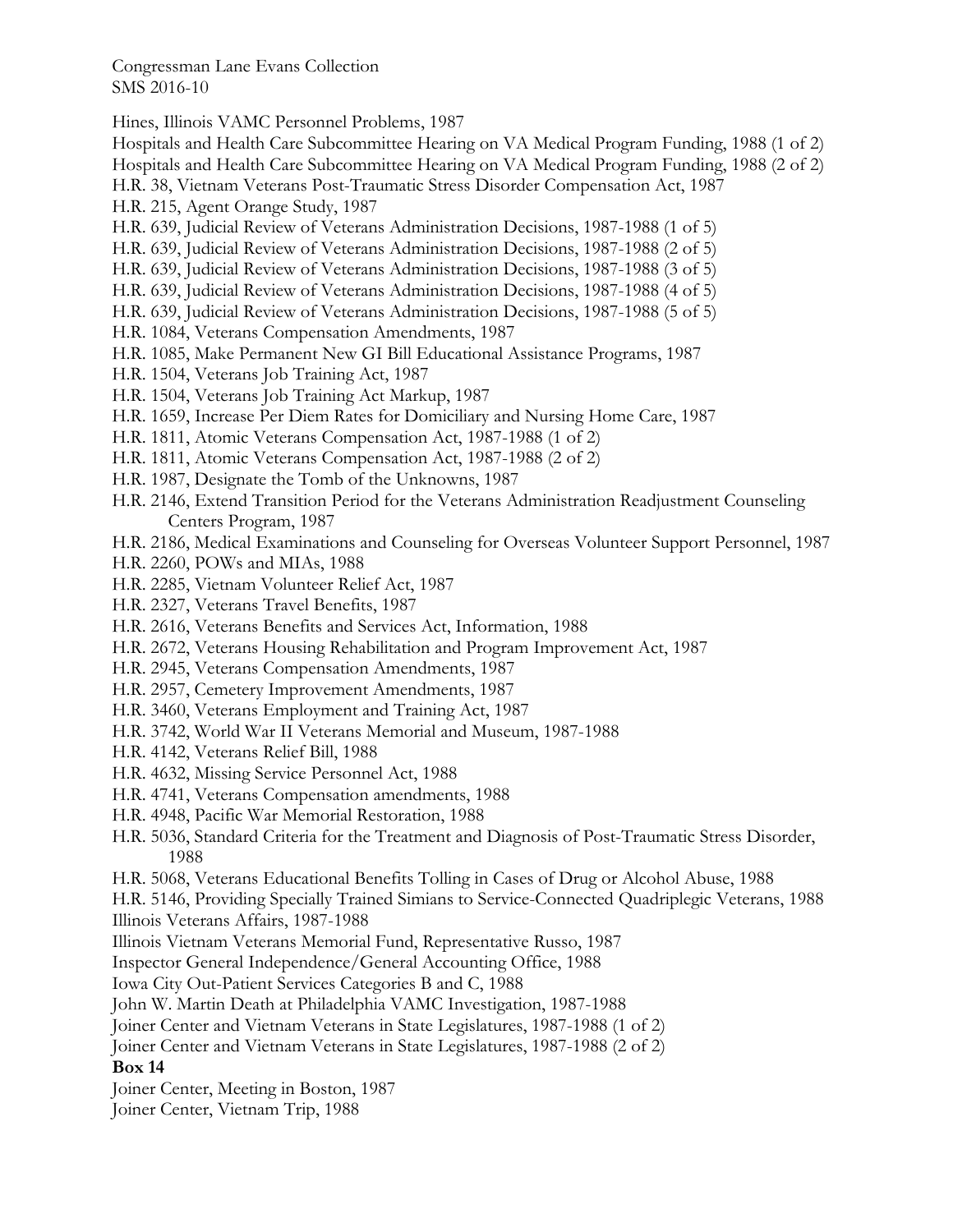Joint Oversight Hearing on Temporary Vocational Training Programs for Pension and Service-Connected Disabled Veterans, 1987 Judicial Review Legislation, 1988 (1 of 2) Judicial Review Legislation, 1988 (2 of 2) Judicial Review, Murkowski, 1988 Judicial Review Packets, 1987 Kansas City Day Hospital, 1988 Kokomo, Indiana Veterans Forum with Congressman Jontz, 1988 Las Vegas Outpatient Clinic and Medical Center, 1988 Lawsuit against Veterans Service Organizations, 1987 Meeting with Dr. Gronvall, 1988 Memorial Day Background Information, 1987 Memorial Day Television Movie, 1987 Military Service of Members of Congress, 1987 National Association of Radiation Survivors Case Information, 1986-1987 National Association of Radiation Survivors, Court Opinion, 1987 National Association of Radiation Survivors, Hearing and Background Information, 1987 (1 of 3) National Association of Radiation Survivors, Hearing and Background Information, 1987 (2 of 3) National Association of Radiation Survivors, Hearing and Background Information, 1987 (3 of 3) National Association of Radiation Survivors Information, 1987 National Association of Radiation Survivors, San Francisco Case, 1986-1987 National Association of Radiation Survivors, Trial Brief, 1987 National Vietnam Veterans Coalition, 1987 New G.I. Bill Hearings, 1987-1988 New G.I. Bill Information, 1987 Oversight and Investigations and Federal Services Task Force, 1987 Oversight and Investigations, Contract Medical Services Hearing, 1987 Oversight and Investigations, Correspondence, 1987-1988 (1 of 2) Oversight and Investigations, Correspondence, 1987-1988 (2 of 2) Oversight and Investigations, Correspondence, 1988 (1 of 2) Oversight and Investigations, Correspondence, 1988 (2 of 2) Oversight and Investigations, Hearing on Department of Veterans Benefits Automated Data Processing Modernization, 1988 Oversight and Investigations, Hearing on Status and Concerns of Women Veterans, 1987 Oversight and Investigations, Hearing on Veterans Administration Security Service, 1988 **Box 15**  Oversight and Investigations, Hearing on Veterans Canteen Service, 1988 (1 of 2) Oversight and Investigations, Hearing on Veterans Canteen Service, 1988 (2 of 2) Oversight and Investigations, Reports, 1987 Oversight Subcommittee Agenda, 1987-1988 Paralyzed Veterans of America, Procreative Legislation, 1987 Possible Oversight and Investigations Hearing on the Office of Management and Budget, 1987 Post-Traumatic Stress Disorder Treatment Field Visits, 1987 POW/MIA Articles, 1986-1987 Puerto Rico Legislation, 1988 Puerto Rico Site Visit, 1987 Puerto Rico Site Visit Follow Up, 1988 Rapid City, South Dakota Veterans Benefits and Services Field Hearing, 1988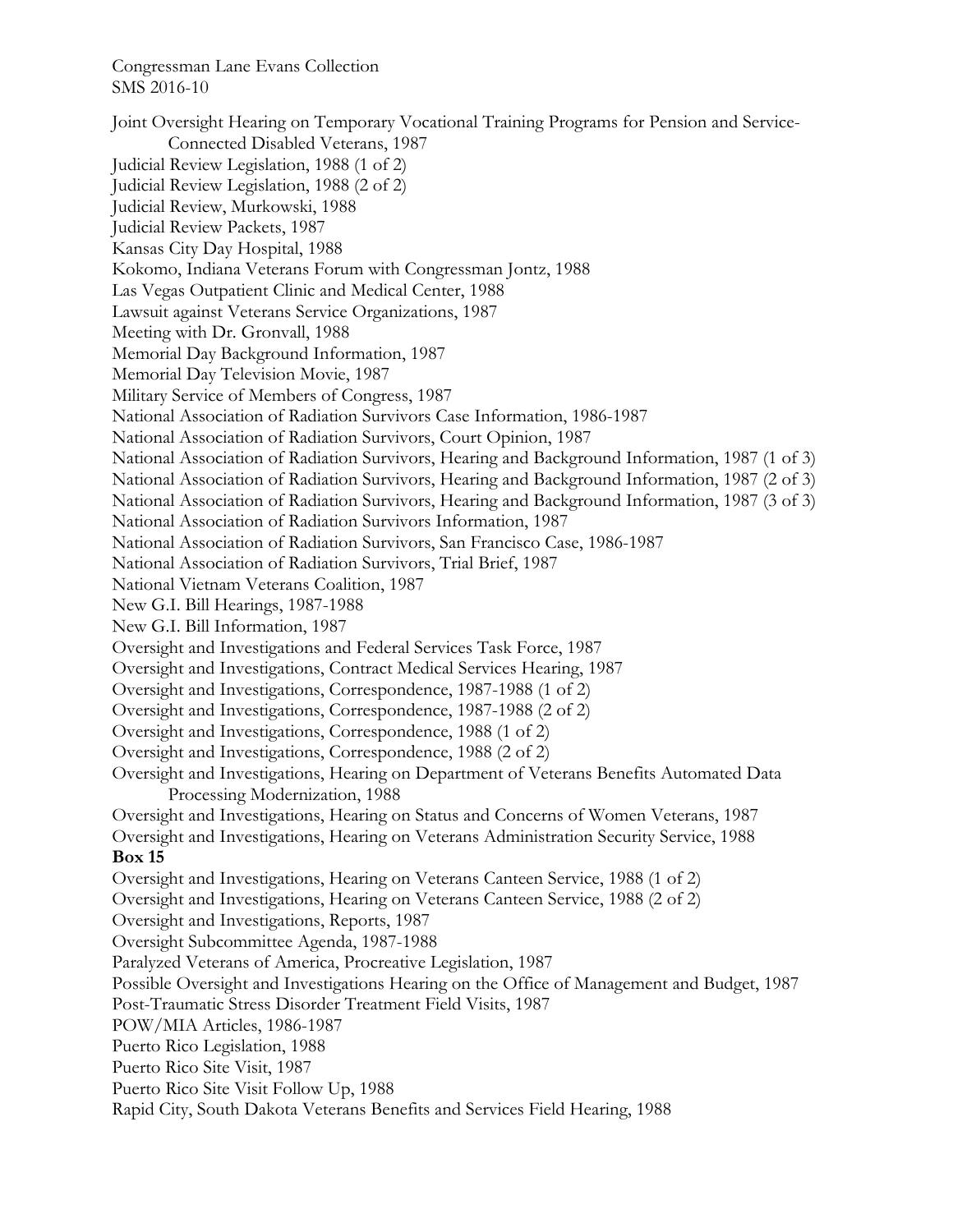Region V Veterans Centers Background Information, 1988 Retreat Center for Vietnam Veterans, 1987 Sammy Davis, Congressional Medal of Honor Winner Information, 1987 Screenings of Platoon, 1986-1987 Senate Post-Traumatic Stress Disorder Hearing, 1988 Speaker's Conference on Vietnam Veterans Concerns, 1987 Speaker's Conference on Vietnam Veterans Concerns, 1988 United Services for Veterans Information, 1987 Veterans Administration and ABC 20/20 Report, 1987 Veterans Administration Cabinet-Level Status Legislation, 1987-1988 Veterans Administration Communication, 1987 Veterans Administration, Decent Computer System, 1987 Veterans Administration F.Y. 1988 Budget, 1987 Veterans Administration F.Y. 1989 Budget, 1988 Veterans Administration General Information, 1988 Veterans Administration Management and Productivity Improvement Report, 1988 Veterans Administration News Releases, 1987-1988 Veterans Administration Security Police, 1988 Veterans Advisory Council, 1987 Veterans Affairs Security Service Site Visits, 1987-1988 Veterans Canteen Service, 1988 **Box 16**  Veterans Center Legislation Background Information, 1987 Veterans Counseling Centers Translocation, 1987-1988 Veterans Due Process, 1987 Veterans Employment, 1987 Veterans Health Care Information, 1987 Veterans Health Care Information, 1988 Veterans Organizations Legislative Goals, 1987 Veterans Preference Information, 1988 Veterans Programs and Benefits, General Information, 1987 Veterans Service Organizations Legislative Agendas, 1988 Vietnam Memorial Additions, 1987 Vietnam POW/MIAs, 1987-1988 Vietnam Trip, 1987 Vietnam Veterans of America, Board of Veterans Appeals Lawsuit, 1987-1988 Vietnam Veterans of America, DD 214 Form Information, 1987 Vietnam Veterans of America Foundation Legislative Activities, 1987 Vietnam Veterans of America General Information, 1987 Vietnam Veterans Proclamation, 1987 VVA, AMVETS, and Jewish War Veterans Legislative Priorities, 1988 Washington Project for the Arts Vietnam Program, 1987 Women Veterans, 1987-1988 Women Veterans Hearing Information, 1987 **SubSubSeries: Ways and Means**  Gasoline Tax, 1988 General, 1988 General Correspondence, 1987-1988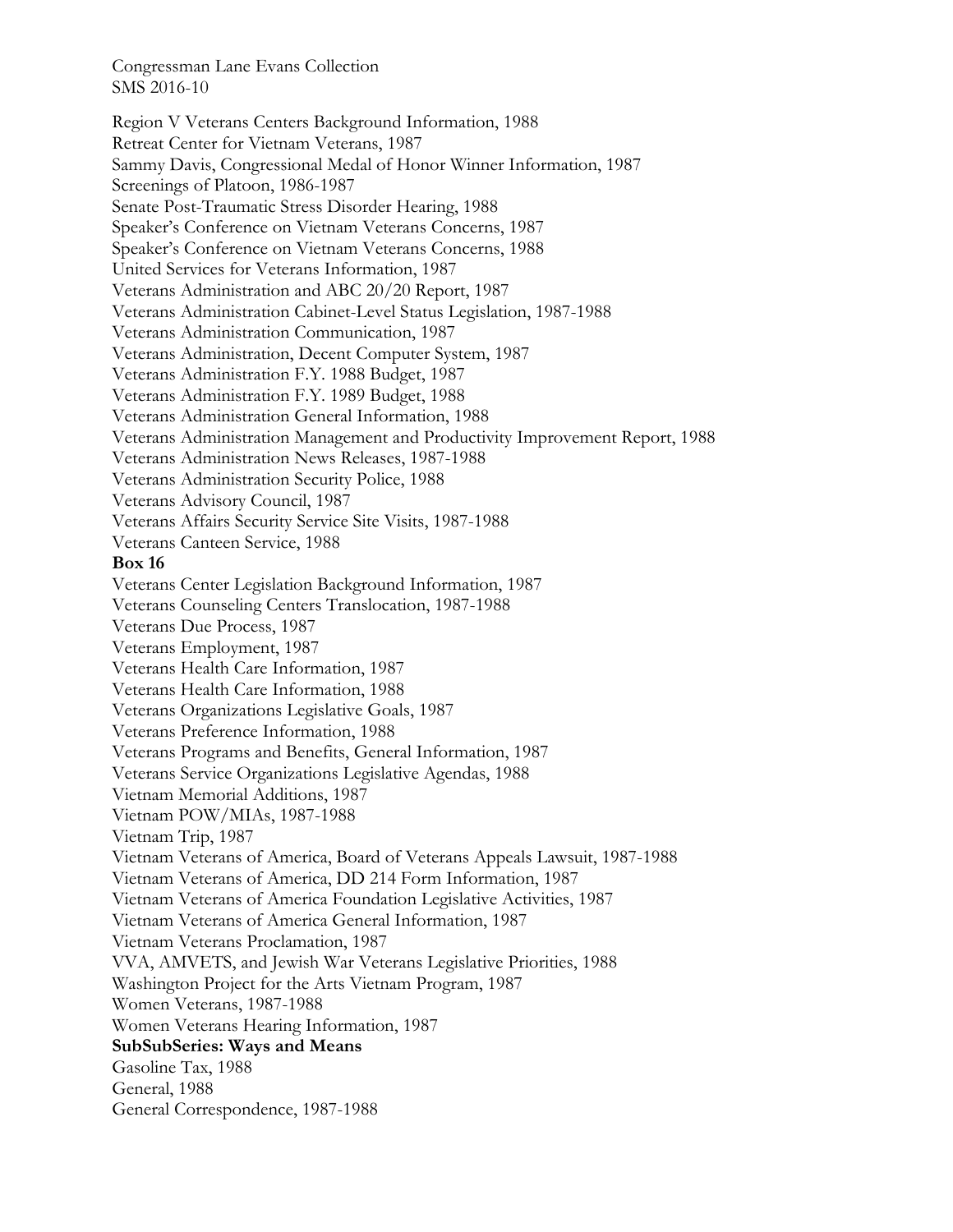- H.R. 88, Tax Deduction for Physical Disabilities, 1987
- H.R. 388, Treat Annuities as if Three Year Basis Recovery Rule Had Never Been Repealed, 1986- 1988
- H.R. 544, Homeowners Deduct the Full Amount of Pre Paid Interest for Refinancing Principle Residence, 1987
- H.R. 567, Installment Sales Taxation Revision, 1987
- H.R. 592, Restore Deduction for Student Loan Interest, 1988
- H.R. 606, Foreign Subsidiary Tax Equity Act, 1987
- H.R. 1049, Utility Ratepayer Refund Act, 1987-1988 (1 of 2)
- H.R. 1049, Utility Ratepayer Refund Act, 1987-1988 (2 of 2)
- H.R. 1178, Excise Tax on Corporate Greenmail, 1987
- H.R. 1313, Omnibus Taxpayers Bill of Rights Act, 1987
- H.R. 1692, Employer Provided Education Assistance, 1987-1988
- H.R. 1917, Correcting Social Security Notch Problem, 1986-1988 (1 of 3)
- H.R. 1917, Correcting Social Security Notch Problem, 1986-1988 (2 of 3)
- H.R. 1917, Correcting Social Security Notch Problem, 1986-1988 (3 of 3)
- H.R. 2053, Personal Needs Allowance "Ruth Howard" bill, 1987
- H.R. 2183, National Rural Letter Carriers Tax Simplification Act, 1988
- H.R. 2251, Definition of the Preproductive Period under the Uniform Capitalization Rules, 1987
- H.R. 2640, Extend Tax Exempt Mortgage Revenue Bonds, 1988
- H.R. 2649, Deduction for Interest on Student Loans, 1987
- H.R. 2854, Excise Tax on Chlorofluorocarbon Production, 1988
- H.R. 2955, Tax Refunds To Be Attached for All Child Support Obligations, 1987
- H.R. 3044, Treat Rural Electric and Telephone Cooperatives as Other Cooperatives for Tax Purposes, 1987
- H.R. 3045, Equitable Tax Treatment of Rural Telephone Cooperatives, 1987
- H.R. 3260, Payment in Kind Certificate Taxation, 1987
- H.R. 3374, Fairness for adopting Families Act, 1987
- H.R. 3441, Taxation of Life Insurance, 1988
- H.R. 3470, Omnibus Taxpayers Bill of Rights Act, 1987-1988
- H.R. 3696, Middle Income Family Higher Education Savings Act, 1987-1988

#### **Box 17**

- H.R. 3719, Targeted Jobs Tax Credit Extension, 1988
- H.R. 3850, Diesel Fuel Excise Tax Farm Exemption, 1988
- H.R. 3866, Diesel Fuel Excise Tax Exemption, 1988
- H.R. 3903, Family Farm Tax Accounting Relief Act, 1988
- H.R. 3907, Agricultural Farm Credit, 1988
- H.R. 4114, Community Ratepayer Protection Act, 1988
- H.R. 4311, Voluntary Tax to Fund Organ Transplant Assistance Fund, 1988
- H.R. 4333, Technical and Miscellaneous Revenue Act, 1988
- H.R. 4444, Exempting Off Highway Users from Diesel Fuel Excise Tax, 1988
- H.R. 4514, Discount Rules Relating to Short Term Obligations Shall Not Apply to Small Banks, 1988
- H.R. 4532, Internal Revenue Code Treatment of Sales of Certain Assets by Cooperatives, 1988
- H.R. 4542, Safe Harbor for Farmer Cooperatives, 1988
- H.R. 4548, Help Family Farms with Estate Taxes, 1988
- H.R. 4678, Extend Low Income Housing Tax Credit, 1988
- H.R. 4846, Tax Credit for Purchase of Closed Captioning Equipment, 1988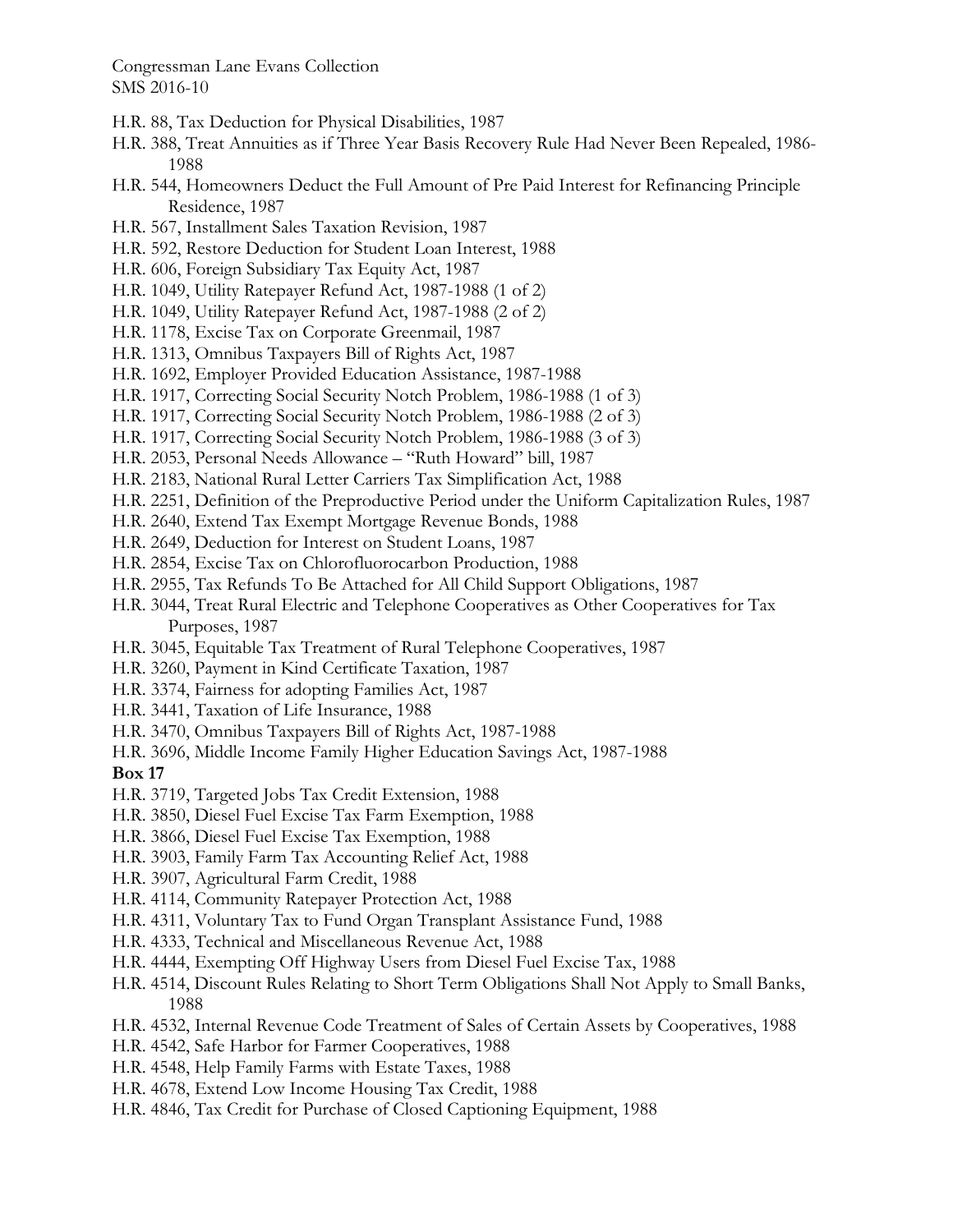H.Res. 71, Opposing Taxation of Black Lung Benefits, 1987 Medicare, 1987-1988 Railroad Retirement, 1988 Tax Correspondence, 1987-1988 Trade Correspondence, 1986-1988 **SubSubSeries: Welfare**  H.R. 190, Disability Dependent Payments for Adopted Children, 1988 H.R. 1003, Young Americans Act, 1987-1988 H.R. 1093, Football Coach Pension Plan, 1987-1988 H.R. 1365, Restore Funding to the Title XX Social Services Block Grant, 1988 H.R. 1604, Child Support Enforcement Improvement Act, 1987 H.R. 1720, Welfare Reform Conference, 1988 H.R. 1977, Social Security Lump Sum Death Benefits Act, 1987-1988 H.R. 1992, Portable Pension Plan Act, 1987 H.R. 2054, Truth in Unemployment Statistics Act, 1985-1987 H.R. 2570, Pension Assistance Act, 1987 H.R. 3585, Extend Retirement Credit for 3600 USDA Employees, 1988 H.R. 3953, Supplemental Security Income Corrections, 1988 H.R. 4018, Social Security Eligibility Reconciliation Verification and Independent Status Act, 1988 H.R. 4060, Emergency Hunger Relief Act, 1988 H.R. 4396, The Truth in Social Security Accounting Act, 1988 H.R. 4680, Social Security Work Incentives Act, 1988 Welfare Reform Bill, 1987-1988 **SubSubSeries: General**  Children's Rights, 1988-1991 Constituent Correspondence, 1987-1988 General Information, 1988 Legislative Memos, 1988 Student Letters, 1987-1988 Student Letters – Bartonville, 1988 The Nation Issues, 1987

### **SubSeries: 101st Congress (1989-1990) Box 1**

#### **SubSubSeries: Agent Orange**

A Pilot Project for Geriatric Reactivation of Elderly Veterans, 1989

An Epidemiologic Investigation of Health Effects in Air Force Personnel Following Exposure to Herbicides, 1989

- Agent Orange Articles, 1989-1991 (1 of 3)
- Agent Orange Articles, 1989-1991 (2 of 3)
- Agent Orange Articles, 1989-1991 (3 of 3)
- Agent Orange Benefits Bill, 1986-1990
- Agent Orange Budget Letter, 1990
- Agent Orange Class Assistance Program Request for Proposal, 1989-1990
- Agent Orange Compensation, 1987-1991 (1 of 2)
- Agent Orange Compensation, 1987-1991 (2 of 2)
- Agent Orange Dear Colleagues, 1989-1990
- Agent Orange Federal Court Decision, 1989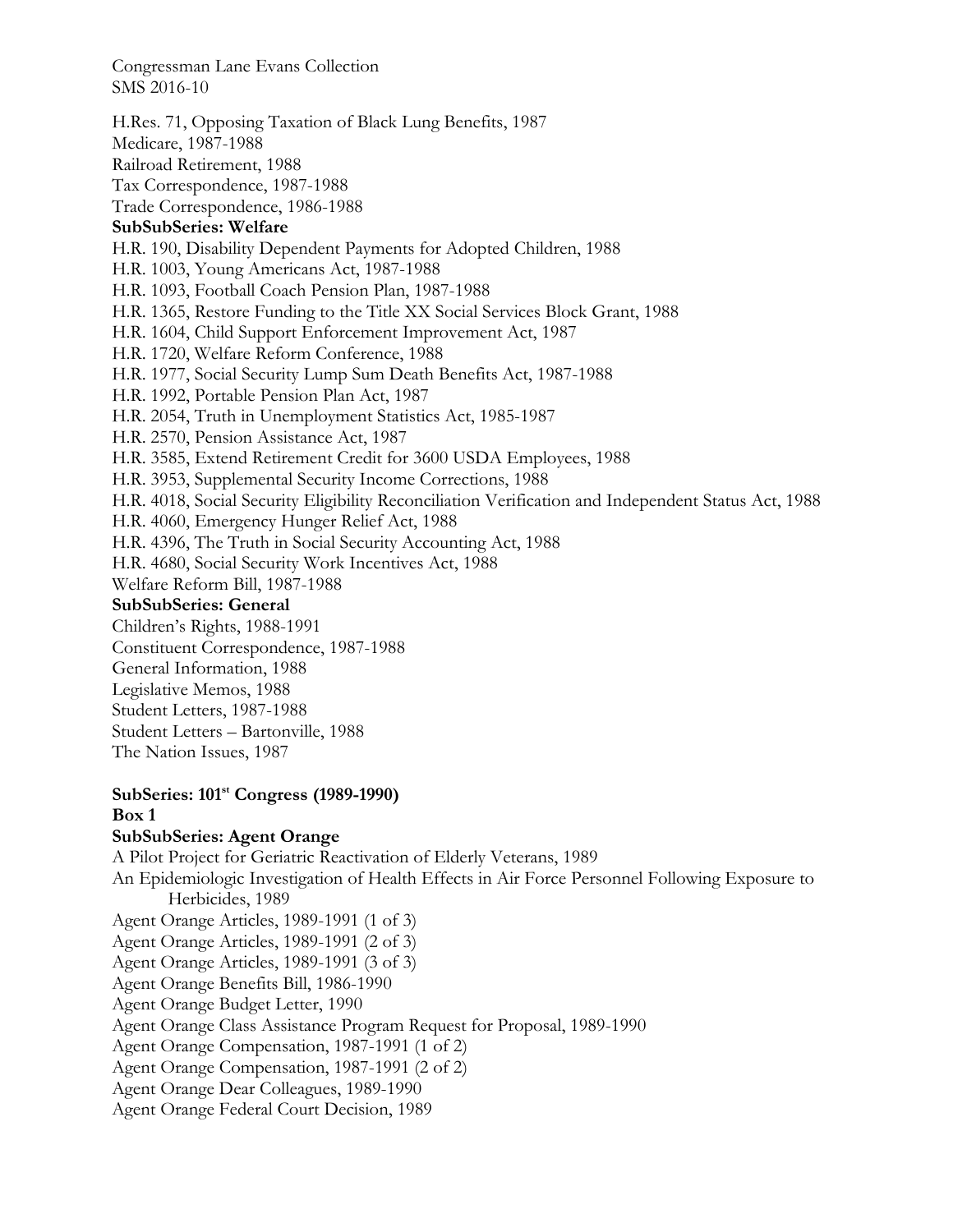Agent Orange Hearing before Subcommittee on Hospitals and Health Care, July 10, 1989 Agent Orange Hearing, May 2, 1990, 1990 (1 of 3) Agent Orange Hearing, May 2, 1990, 1990 (2 of 3) Agent Orange Hearing, May 2, 1990, 1990 (3 of 3) Agent Orange in Korea, 1989 Agent Orange Letter to Derwinski, 1989 Agent Orange: Medical, Scientific, Legal, Political, and Psychological Issues, 1990 Agent Orange Possible Amendments, 1989-1990 Agent Orange Sponsors, H.R.3004, 1989-1990 Agent Orange Sponsors to Bills, 1989-1990 Agent Orange Used on Illinois Roads, 1989 Applegate Letter, 1990 Background Information on Writing of Legislation, 1989 (1 of 2) Background Information on Writing of Legislation, 1989 (2 of 2) Centers for Disease Control Selected Cancers Study, April 4, 1990 **Box 2**  Centers for Disease Control Selected Cancers Study Report, 1990 Copies of Bill, 1989 Department of Veterans Affairs Regulations on Agent Orange, 1989 Dioxin and the Ah Receptor Article, 1989 Environmental Protection Agency Will Not Initiate Special Review of 2,4-D, 1988-1989 Environmental Research, 1989-1990 (1 of 6) Environmental Research, 1989-1990 (2 of 6) Environmental Research, 1989-1990 (3 of 6) Environmental Research, 1989-1990 (4 of 6) Environmental Research, 1989-1990 (5 of 6) Environment Research, 1989-1990 (6 of 6) February 28, Agent Orange Amendments, 1990 General, 1989 General Information on Agent Orange, 1987-1990 (1 of 2) General Information on Agent Orange, 1987-1990 (2 of 2) Government Operations Hearing on Agent Orange, July 11, 1989 (1 of 2) Government Operations Hearing on Agent Orange, July 11, 1989 (2 of 2) House Government Operations Subcommittee Hearing on Agent Orange, 1990 H.R. 114, Require Report on U.S. Government Responsibility for Benefits for Vietnam-Era Volunteers, 1985-1989 H.R. 1129, Protecting Federal Benefits of Agent Orange Victims, 1989 H.R. 3004, Agent Orange, Representative Penny's Substitute, 1989-1990 H.R. 3004, Veterans Agent Orange Exposure and Vietnam Service Benefits Act, 1989-1990 H.R. 5326 Amendments, 1990 Human Health Effects Associated with Exposure to Herbicides and/or their Associated Contaminants, 1990 Information, 1990 National Veterans Legal Services Project Judicial Review Information, 1989 New Jersey Agent Orange Commission Information Packet, 1988-1989 New Jersey Pointman Project II, 1990 Oklahoma Agent Orange Foundation, 1981-1990 (1 of 2) Oklahoma Agent Orange Foundation, 1981-1990 (2 of 2)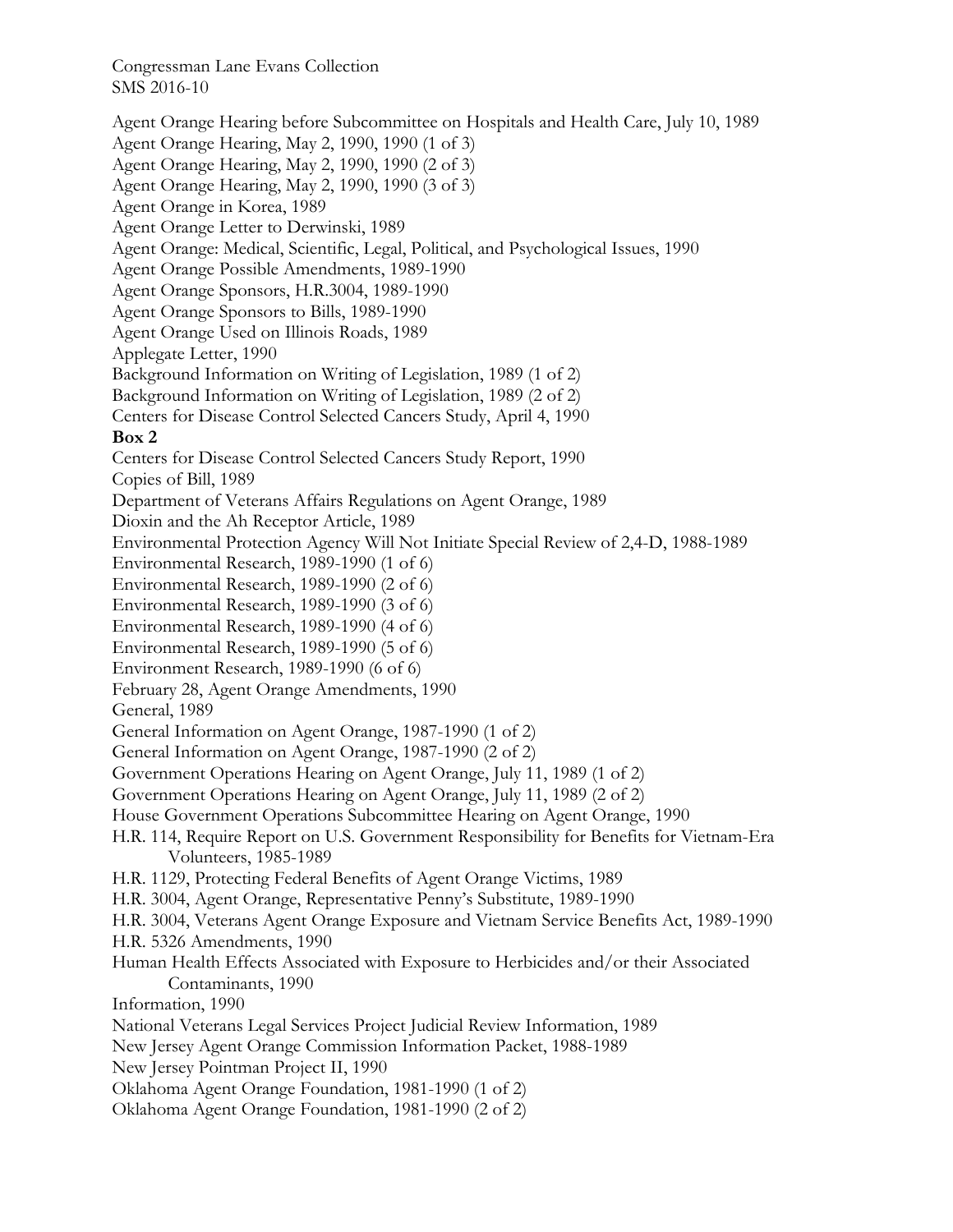One Minute Speeches, 1989

Press Conference on Agent Orange, May 1, 1990, 1990

Press Conference on Introduction of Bill, 1989

Report of the Special Master of the Distribution of the Agent Orange Settlement Fund, 1989-1990 (1 of 2)

Report of the Special Master of the Distribution of the Agent Orange Settlement Fund, 1989-1990 (2 of 2)

Responses to Agent Orange Legislation, 1989

Science Panel Status Report, 1987-1989

### **Box 3**

Senate Legislation and Background Information, 1989

Senate Veterans Affairs Committee Hearing on Agent Orange, 1989

Synopsis of P.A. Bertazzi's Study of Exposure to TCDD in Seveso, Italy, 1989

Washington, D.C. Veteran Issue on Agent Orange Hearing, 1990

Working Draft of PL 100-687, 1989

### **SubSubSeries: Agriculture**

Animal Testing, 1989-1991

Correspondence, 1990

Farm Bill, 1985-1990

General, 1990

General Correspondence, 1989-1990

H.R. 1246, Allow Subsequent Holders of Agricultural Certificates to Redeem Them as Original Holders, 1989

H.R. 1443, Irrigation Subsidies Reform Act, 1989

H.R. 1505, Agricultural Research Commercialization Act, 1989

H.R. 2042, Yield Reporting, 1989

H.R. 2187, Fresh Mushroom Research, Promotion, and Consumer Information Act, 1989

H.R. 2386, Irrigation Subsidies Reform Act, 1989-1990

H.R. 2467, Disaster Assistance Act Amendments, 1989

H.R. 3270, Farm Animal and Research Facilities Protection Act, 1990

H.R. 3382, Rural Revitalization Act, 1989

H.R. 3552, Sustainable Agricultural Adjustment Act, 1989

- H.R. 3581, Rural Economic Development and School Partnership Act, 1990
- H.R. 3806, Competitive Agricultural Research Grant Act, 1989
- H.R. 3824, Protect Family Farmers, 1990
- H.R. 3989, Target Price Adjustment Act, 1990
- H.R. 4156, Organic Foods Production Act, 1990
- H.R. 4219, Pesticide Export Reform Act, 1990
- H.R. 4576, Rural Economic Development and School Partnership Act, 1990

H.R. 5198, Minority Farmers Rights Act, 1990

H.R. 5404, Advance Deficiency Repayments, 1990

Issues, 1989

Pork Duties, 1990

Wetlands, 1990

### **SubSubSeries: Appropriations**

General Correspondence, 1989-1990

H.J.Res. 31, Stewart B. McKinney Homeless Assistance Act Funding, 1989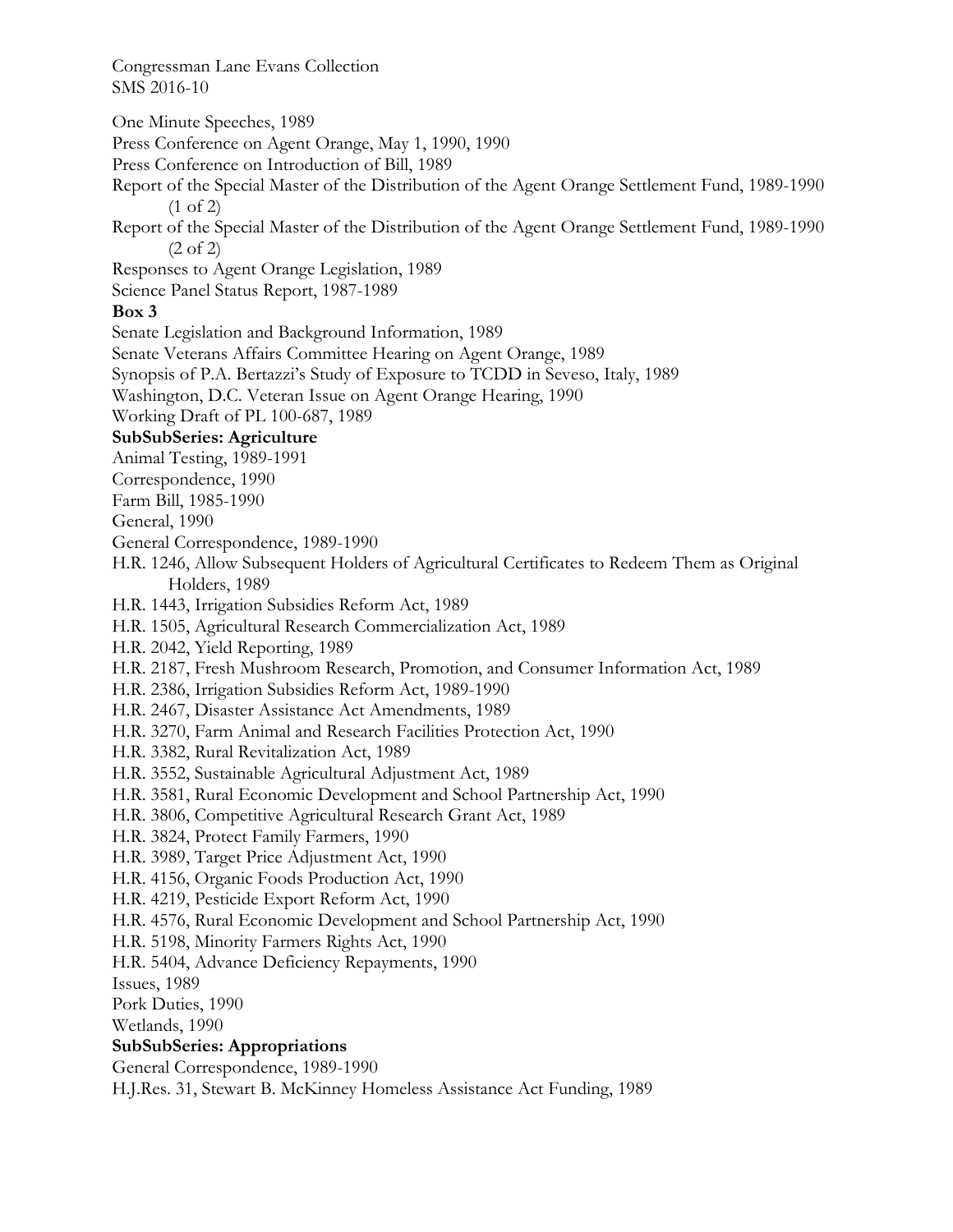H.R. 10, National Development Investment Act and Appalachian Regional Commission Reauthorization, 1989 H.R. 1605, Emergency Refugee Act, 1989 H.R. 2916, Appropriations for Veterans Affairs and Housing and Urban Development, 1989 H.R. 3851, Emergency Appropriations for Low Income Energy Assistance Program, 1990 H.R. 5257, Title V of the Library Services and Construction Act, 1990 Levee Appropriations, 1990 National Endowment for the Arts, 1989-1990 (1 of 3) National Endowment for the Arts, 1989-1990 (2 of 3) National Endowment for the Arts, 1989-1990 (3 of 3) Transportation, 1989 **SubSubSeries: Armed Services**  Alan Dixon Comments, 1989 AMC Vision 2000, 1989-1990 Argonne Composite Center, 1989 Arsenal Funding Requests, 1989 Arsenal Investigation, 1989 B-2 Advanced Tactical Bomber, 1990 B-2 Stealth Bomber, 1989-1991 Base Closing, 1989 Best Foam, 1990 Budget Cuts, 1989 Buy American Amendments, 1989-1990 (1 of 2) Buy American Amendments, 1989-1990 (2 of 2) Buy American Legislation, 1990 Civilian Technicians, 1989 Contracting Out Hearing and Legislation, 1989-1990 **Box 4**  Correspondence, 1990 Defense Industrial Conversion, 1990 Department of Defense Authorization Conference, 1989 (1 of 3) Department of Defense Authorization Conference, 1989 (2 of 3) Department of Defense Authorization Conference, 1989 (3 of 3) Department of Defense Authorization Conference, F.Y. 1990 Defense Authorization Bill, 1989 Department of Defense Authorization Conference, Military Relocation Computer System, 1989 Department of Defense Authorization Conference, Special Isotope Separation, 1989 Department of Defense Budget/F.Y. 1990 Articles, 1989 Department of Defense Chiropractors, 1989-1990 Department of Energy, Tritium Research, 1989 F-14D/Remanufactured Fighter Aircraft, 1989 Federal Prison Industries, 1989 F.Y. 1990 Defense Authorization, General, 1989 F.Y. 1991 Defense Authorization Conference, 1990 (1 of 3) F.Y. 1991 Defense Authorization Conference, 1990 (2 of 3) F.Y. 1991 Defense Authorization Conference, 1990 (3 of 3) F.Y. 1991 Defense Authorization Conference, Agent Orange, 1990 Contains Agent Orange **Materials** 

F.Y. 1991 Defense Authorization Conference, Air Defense/Anti-Tank System, 1990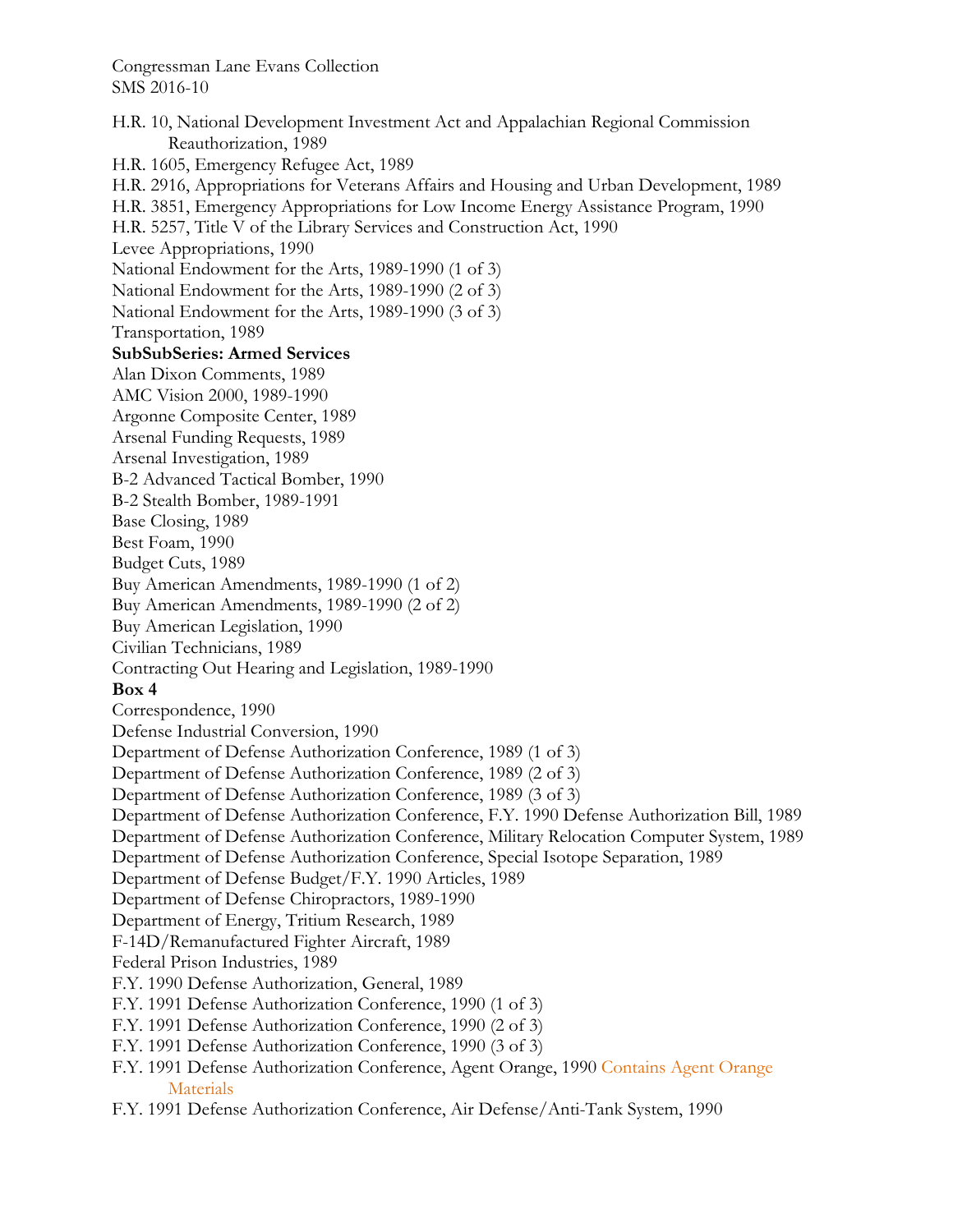General, 1989-1990

- General Correspondence, 1989-1990
- General Information, 1986-1990
- HH-53 Helicopter Information, 1989
- H.J.Res. 46, No First Use of Nuclear Weapons, 1989
- H.R. 102, Independent Defense Department Inspector General Act, 1989
- H.R. 520, Retired and Retainer Pay Early Delivery in Case of Weekends and Holidays, 1989
- H.R. 530, Civilian Technicians of the National Guard Be Made Part of the Competitive Service, 1989
- H.R. 545, Eliminate Funding for Chemical Weapons, 1989
- H.R. 581, That Civilian Employees Not Be Required to Wear Military Uniforms on Civilian Service, 1989
- H.R. 965, Independent Defense Procurement Corps Act, 1989
- H.R. 1108, Delay Vote on Base Closures and Realignment, 1989
- H.R. 1111, Competition in Government Spare Parts Procurement Act, 1989
- H.R. 1157, Awarding Medal of Honor to Henry Johnson, 1989
- H.R. 1158, Awarding Medal of Honor to Doris Miller, 1989
- H.R. 1277, Military Child Care Bill, 1989
- H.R. 1337, B-2 Stealth Bomber Basic Information Bill, 1989
- H.R. 1400, Retirement Credit for Former National Guard Technicians, 1989
- H.R. 1730, Missing Service Personnel Act, 1989
- H.R. 2201, Outer Space Protection Act, 1989
- H.R. 2403, Verifiable Ban on Plutonium and Highly Enriched Uranium Production, 1989
- H.R. 2462, Limitation on Post-Government Employment by Senior Department of Defense Officials, 1989
- H.R. 2508, Military Family Relocation Act, 1989
- H.R. 2632, Defense Program Management Improvement Act, 1989
- H.R. 3401, Protect Interests of Missing Americans and Their Families, 1989
- H.R. 3978, B-2 Production Termination Act, 1990
- H.R. 5202, Defense Environmental Activities Act, 1990
- H.R. 5389, Troubled Defense Programs Accountability Act, 1990
- H.Res. 76, Requesting Information on the Commission on Base Realignment and Closure, 1989
- H.Res. 101, Reassignment of US Personnel Who Supported Intermediate Range Nuclear Forces in Europe, 1989
- Illinois National Guard Cuts, 1990
- Investigations, Arms Coproduction, 1989
- Iraq, 1990
- Ladd, Illinois Tank, 1988-1989
- Legislative Correspondence, 1990
- M119 Howitzer, 1989-1990
- Museum of Science and Industry Seapower Exhibit, 1989
- MX and Midgetman Missiles, 1987-1989
- National Guard Technician Uniforms, 1989-1990
- Nuclear Materials Production, 1989-1990
- Persian Gulf War, Congressional Action, 1990 (1 of 2)
- Persian Gulf War, Congressional Action, 1990 (2 of 2)

#### **Box 5**

Procurement Markup, 1989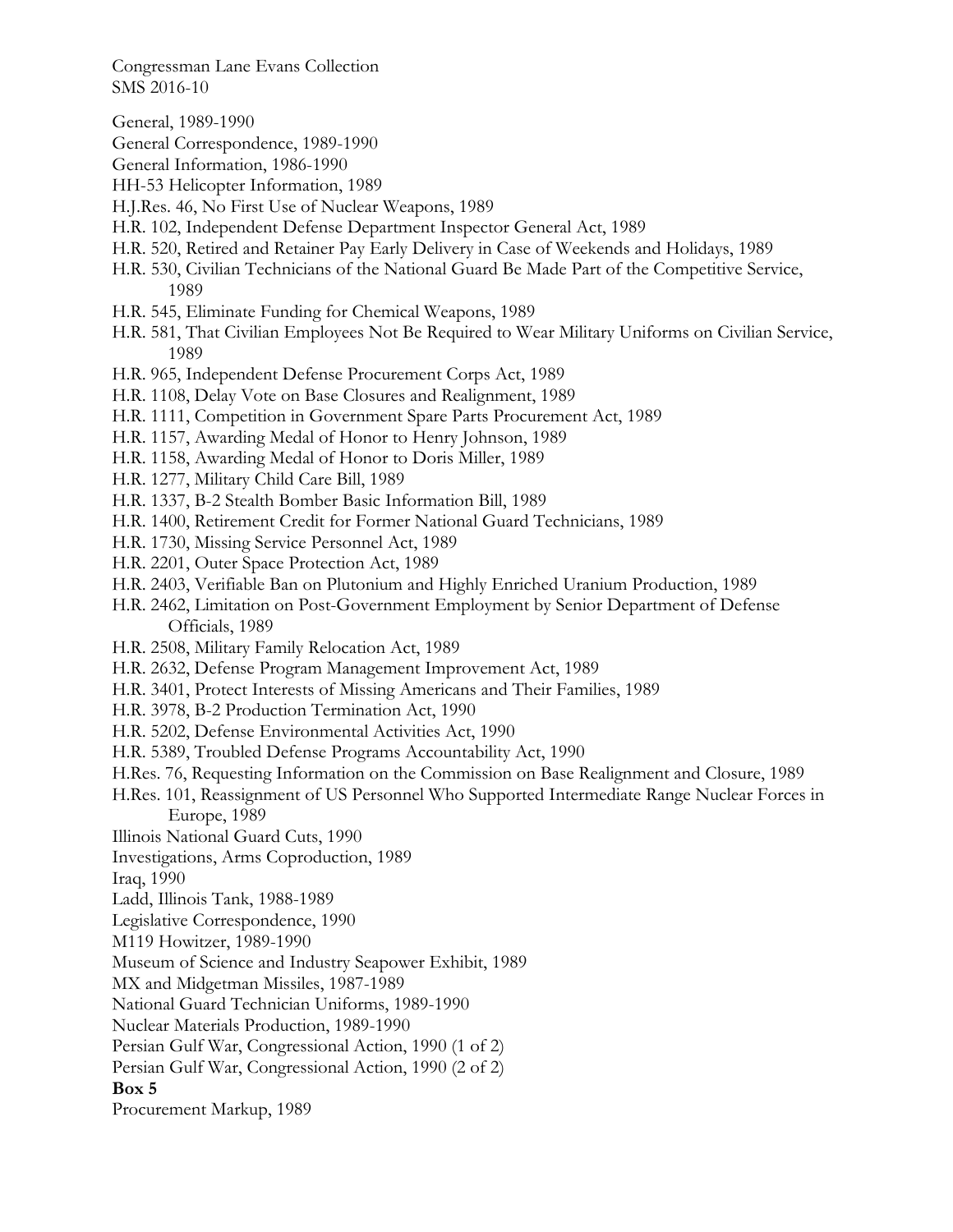Reductions in Force (RIF) and Other Personnel Issues, 1990 (1 of 4) Reductions in Force (RIF) and Other Personnel Issues, 1990 (2 of 4) Reductions in Force (RIF) and Other Personnel Issues, 1990 (3 of 4) Reductions in Force (RIF) and Other Personnel Issues, 1990 (4 of 4) Rock Island Arsenal Flight Probe, 1988-1991 (1 of 2) Rock Island Arsenal Flight Probe, 1988-1991 (2 of 2) Rock Island Arsenal Furloughs, 1990 Rock Island Arsenal Lane Letters, 1990 Rock Island Arsenal Logistics Support Group Wages, 1990 Rock Island Arsenal Whistleblowers, 1989-1990 Scott Air Force Base, 1989-1990 Scott Air Force Base Quota System, 1989-1990 (1 of 2) Scott Air Force Base Quota System, 1989-1990 (2 of 2) Silicon Carbide Selloff and Exolon-ESK, 1989 Small Disadvantaged Business Procurement, 1989-1990 Sonicraft, 1989-1990 Special Access Programs, 1989 Special Isotope Separator (SIS), 1989 Strategic Defense Initiative (SDI), 1989 V-22 Osprey, 1989 V-22 Osprey Funding, 1989-1990 V-22 Tiltrotor, 1990 **SubSubSeries: Banking**  Census Population, 1989 Cooperative Banks, Nader, 1989-1990 Enterprise Zones, 1989 Federal Reserve, 1989 General, 1990 General Correspondence, 1989 H.R. 276, Coin Commemorating 50<sup>th</sup> Anniversary of United Services Organization, Inc., 1989 H.R. 437, Korean Veterans National Medal Act, 1990 H.R. 736, Truth in Savings Act, 1989 H.R. 909, Credit Bureaus and Agencies Fully Disclose to Consumers Any Adverse Information Received, 1989 H.R. 1699, Awarding Congressional Gold Medal to James Stewart, Frank Capra, and Fred Zinnemann, 1990 H.R. 2112, Interest on Escrow Accounts Deposit Act, 1989 H.R. 2761, United Services Organization's 50<sup>th</sup> Anniversary Commemorative Coin Act, 1989 H.R. 2795, Federal Reserve Reform Act, 1989 H.R. 3056, Commemorative Coin for Benjamin Franklin, 1989 H.R. 3066, Federal Reserve System Accountability Act, 1989 H.R. 3147, Escrow Account Statement Act, 1989 H.R. 3512, Federal Reserve Reform act, 1989-1990 H.R. 3740, Fair Credit Reporting Act Amendments, 1990 H.R. 4098, Benjamin Franklin Memorial Fire Service Bill of Rights Act, 1990 H.R. 4213, Consumer Credit Protection Amendments, 1990 H.R. 4268, Depository Institution Golden Parachute Limitation Act, 1990 H.R. 4365, World War II 50<sup>th</sup> Anniversary Commemorative Coin Act, 1990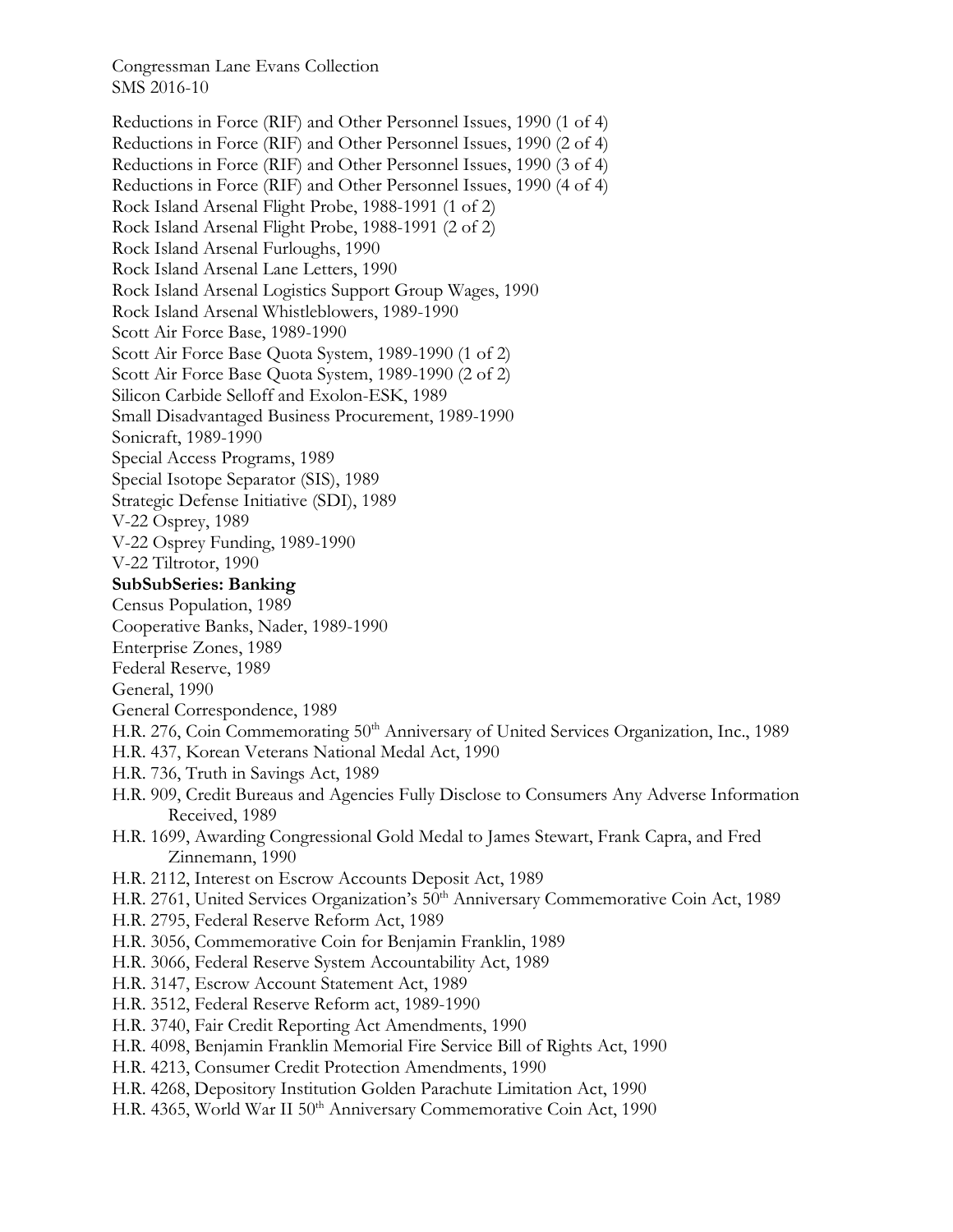H.R. 4989, Congressional Gold Medal in Honor of Jim Henson, 1990 H.R. 4990, Speeding Up Prosecution of Savings and Loan Misconduct Cases, 1990 H.R. 5050, Financial Crimes Prosecution and Recovery Act, 1990 H.R. 5053, Korean War Veterans Memorial 38<sup>th</sup> Anniversary Commemorative Coin Act, 1990 H.R. 5499, The Savings and Loan Fair Financing and Anti-Fraud Enforcement Act, 1990 Interest Rates and the Fed, 1989 Savings and Loan, 1989-1990 Savings and Loan Cards, 1990 **SubSubSeries: Budget**  1991 Budget, 1990 Agricultural Bonds, 1990 Aviation Tax, 1990-1991 General, 1990 General Correspondence, 1989-1990 Gramm-Rudman Sequestration, 1989 Line Item Veto, 1988-1989 Local Workers, Medicare and Social Security, 1990 Railroad Retirement Tax, 1990 **Box 6 SubSubSeries: Commerce**  Economic Development Hearings, 1989 Economy, 1989 Fairness in Product Liability Act, 1990 H.Con.Res. 184, Buy American Policy, 1989 H.R. 5, Foreign Ownership Disclosure Act, 1989 H.R. 293, Fire Safe Cigarette Act, 1989 H.R. 514, Fair Food Labeling and Advertising Act, 1989 H.R. 636, Limit South African Investment in United States, 1989 H.R. 777, Fastener Quality Assurance Act, 1989 H.R. 1008, Toy Safety and Child Protection Act, 1989 H.R. 1171, Federal Cigarette Labeling and Advertising Act Amendments, 1989 H.R. 1185, National Plumbing Products Efficiency Act, 1989 H.R. 1250, Protect Our Children from Cigarettes Act, 1989 H.R. 1441, Low Cholesterol Consumer Education Act, 1989 H.R. 1493, Children's Health Protection Act, 1989 H.R. 1762, Consumer Product Safety Improvement Act, 1989 H.R. 2051, Food Labeling and Heart Disease Reduction Act, 1989 H.R. 2405, Food Irradiation Safety and Labeling Requirement Act, 1989 H.R. 2715, Include Denatonium Benzoate in Hazardous Household, Garden, and Automotive Products, 1989 H.R. 3000, Fastener Quality Act, 1989 H.R. 3055, Encourage United States Citizens to Buy Products and Services Made in the United States, 1989 H.R. 3359, Requiring Disclosure of Country of Origin for Products Sold in the United States, 1989 H.R. 3562, Nutrition Labeling and Education Act, 1990 H.R. 4060, Foreign Investment Policy Improvements Act, 1990 H.R. 4520, Foreign Investment Policy Improvements Act, 1990 H.R. 5208, Equal Treatment for Cigarettes Act, 1990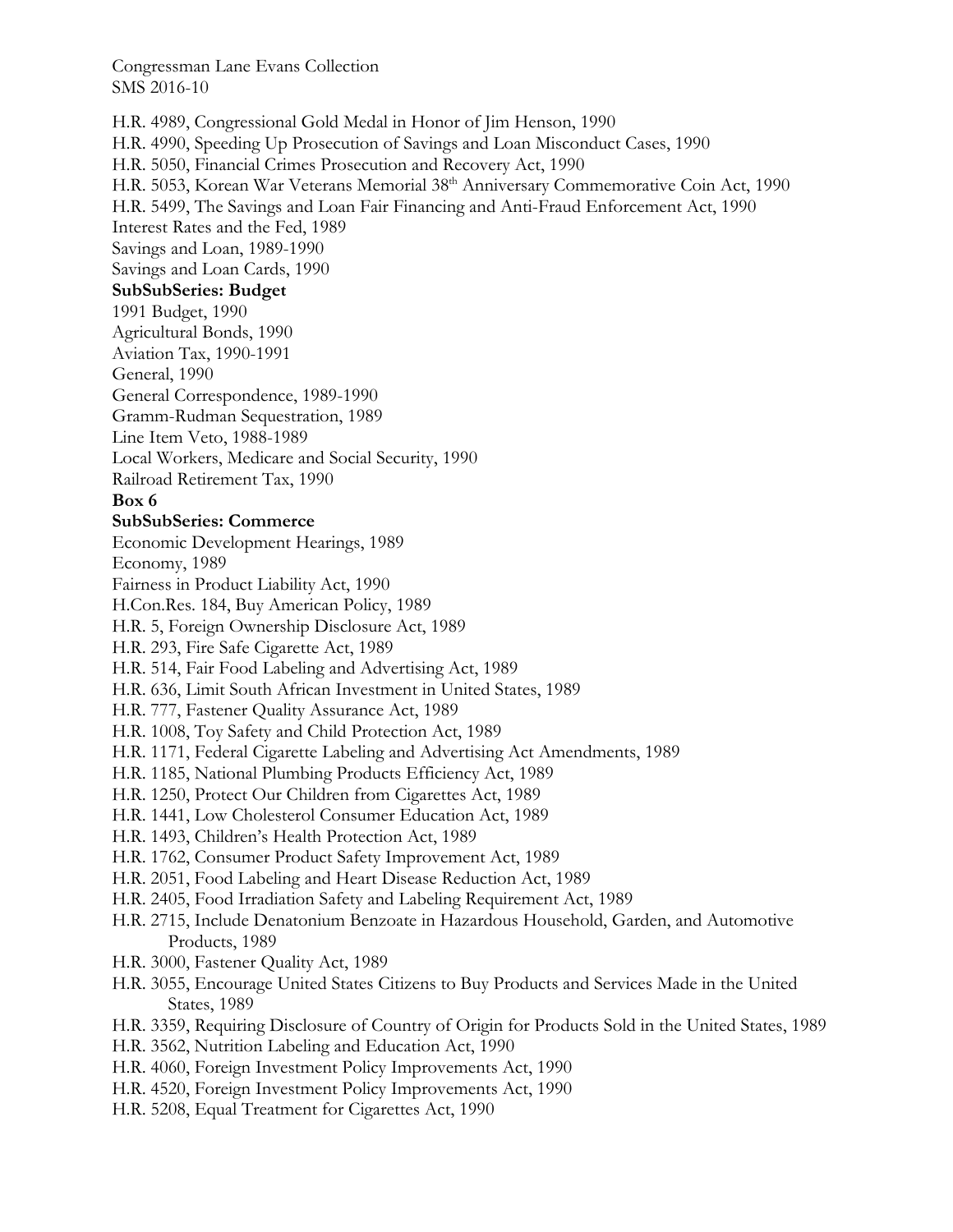#### **SubSubSeries: District of Columbia**

H.R. 51, New Columbia Admission Act, 1988-1990 H.R. 3293, District of Columbia Budgetary and Legislative Efficiency Act, 1990 **SubSubSeries: Education**  Bilingual Education Information, 1988-1989 Child Care Bill, 1990-1991 Correspondence, 1990 General, 1989-1990 General Correspondence, 1989-1990 H.Con.Res. 57, That Science, Mathematics, and Technology Education Be a National Priority, 1989 H.Con.Res. 85, Funding Increases for Federal Special Education Programs, 1990 H.Con. Res. 147, Opposing Discrimination against Asian-Americans in University Admissions, 1989 H.R. 3, Early Childcare Education and Development Act, 1987-1990 (1 of 4) H.R. 3, Early Childcare Education and Development Act, 1987-1990 (2 of 4) H.R. 3, Early Childcare Education and Development Act, 1987-1990 (3 of 4) H.R. 3, Early Childcare Education and Development Act, 1987-1990 (4 of 4) H.R. 7, Applied Technology Education Amendments, 1989-1990 H.R. 22, Tech-Prep Education Act, 1989 H.R. 30, Act for Better Child Care Services, 1989 H.R. 678, Education and Training for a Competitive America Act Amendments, 1989 H.R. 1454, Student-Athlete Right to Know Act, 1989 H.R. 1492, Young Americans Act, 1989 H.R. 1614, Education for Children with Dyslexia Act, 1989 H.R. 1627, Education of the Blind Act, 1989 H.R. 1720, National Advanced Technician Training Bill, 1989 H.R. 2188, Foreign Language Competence for the Future Act, 1989 H.R. 2210, Radon Testing for Safe Schools Act, 1989 H.R. 2270, Science, Engineering, and Mathematics Educator Award Act, 1989 H.R. 2487, Student Loan Abuse Prevention Act, 1989 H.R. 2588, Correctional Education Assistance Act, 1989 H.R. 2614, Education Partnership Act, 1989 H.R. 2693, Community Notification Act, 1989 H.R. 3106, Tobacco Free Schools Act, 1989 H.R. 3161, School Completion and Incentives Act, 1989 H.R. 3252, Establishment of the Margaret Walker Alexander National African-American Research Center, 1989 H.R. 3537, Family Resource Act, 1989 H.R. 3677, Asbestos School Hazard Abatement Reauthorization Act, 1989 H.R. 3850, Fair Chance Act, 1990 H.R. 3860, Regulatory Impact on Student Excellence Act, 1990 H.R. 3909, Augustus F. Hawkins Early Childhood and Elementary Teacher Preparation and Retraining Act, 1990 H.R. 3970, Elementary School Counseling Demonstration Act, 1990 H.R. 4084, Adolescent Nutritional Equity Act, 1990 H.R. 4144, Global Elementary Education Act, 1990 H.R. 4151, Human Services Reauthorization Act, 1990 H.R. 4324, Youthbuild Act, 1990 H.R. 4529, Mentors for At-Risk Children, 1990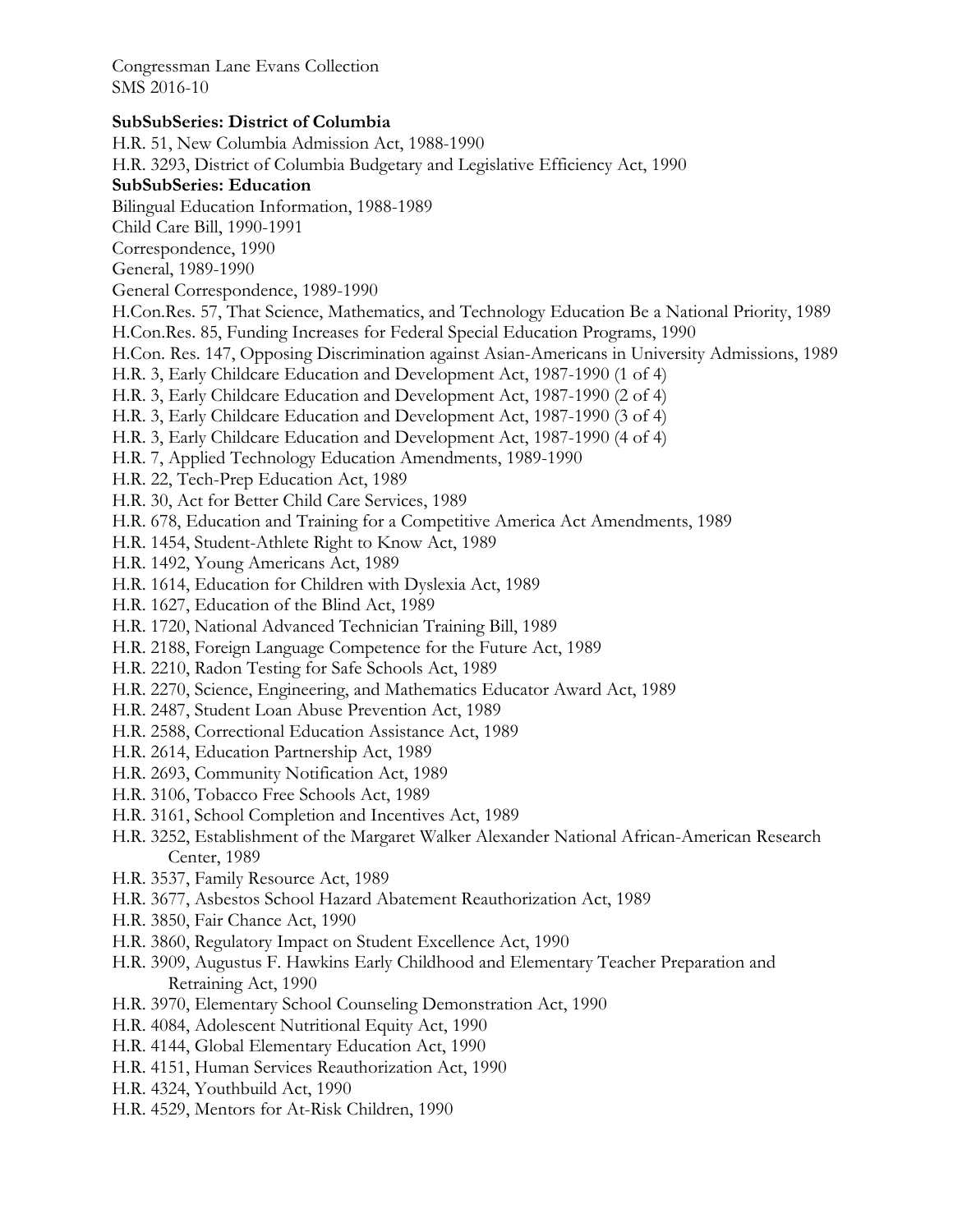H.R. 4574, Access to Education for Economic Security Act, 1990 H.R. 4690, Loan Deferments for Students, 1990 H.R. 4898, Second Morrill Act Amendments, 1990 H.R. 5127, National Writing Project, 1990 H.R. 5226, Parents as Teachers Program Funding, 1990 H.R. 5859, Chance to Go to College Act, 1990 Legislation, 1989 Star Schools Program, 1988-1990 **SubSubSeries: Energy**  Department of Energy General, 1989-1991 Department of Energy Nuclear Weapons Safety, 1990 Department of Energy Worker Health Study Transfer to Health and Human Services, 1989-1990 Department of Energy Worker Training Legislation, 1990 General, 1989 H.Con.Res. 371, Convene Energy Summit, 1990 H.R. 830, Fairness in Bargaining Amendments to the Petroleum Marketing Practices Act, 1989-1990 H.R. 2076, Automobile Fuel Efficiency Amendments, 1989 H.R. 5560, Motor Vehicle Fuel Efficiency Act, 1990 H.Res. 140, Include Alternative Fuels in Air Pollution Control Strategies, 1989 Nuclear Weapons Complex Report, 1989 Oil Profiteering, 1990 Quad Cities Reactor, 1990 (1 of 2) Quad Cities Reactor, 1990 (2 of 2) Weatherization Assistance Program Correspondence, 1990 **SubSubSeries: Energy and Commerce**  General Correspondence, 1989-1990 (1 of 2) General Correspondence, 1989-1990 (2 of 2) **Box 7 SubSubSeries: Environment**  Clean Air Act Amendments Correspondence, 1990 Coal Slurry Pipeline Correspondence, 1989 Dolphins, 1990 Elephant Protection Act, 1989 Exxon Valdez Alaska Oil Spill, 1989 General, 1989 General Correspondence, 1989 H.R. 37, National Ground Water Contamination Research Act, 1989 H.R. 500, Recyclable Materials Science and Technology Development Act, 1989 H.R. 510, Mississippi River Pollution Phase-Out Compact, 1989 H.R. 586, National Beverage Container Reuse and Recycling Act, 1989-1990 H.R. 1078, Global Warming Prevention Act, 1989 H.R. 1268, National Biological Diversity Conservation and Environmental Research Act, 1989 H.R. 1439, Degradable Plastics Act, 1989 H.R. 1457, Waste Reduction Act, 1989 H.R. 1593, Used Oil Recycling Act, 1989 H.R. 1704, Tropical Forest Protection Act, 1989 H.R. 1935, Oil Spill Tax Bill, 1989 H.R. 2095, Abandoned Mine Reclamation Act, 1989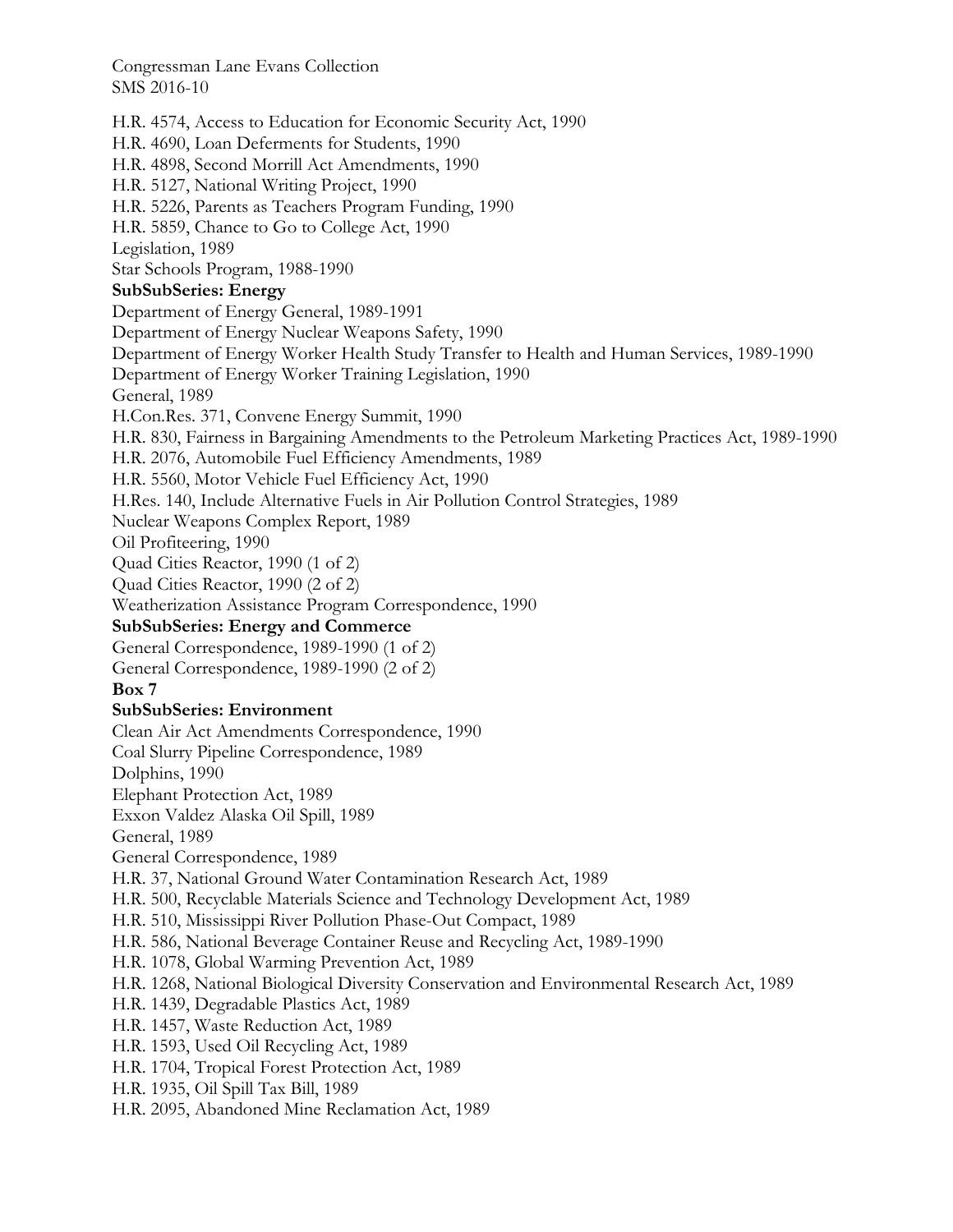H.R. 2223, Oil Spill Resource Restoration Act, 1989 H.R. 2525, Waste Export Control Act, 1989-1990 H.R. 2699, Stratospheric Ozone Protection Act, 1989 H.R. 2853, Used Battery Recycling and Research Act, 1989 H.R. 3751, National Ocean Protection Act, 1990 H.R. 4147, Tire Recycling Incentives Act, 1990 H.R. 4323, Great Lakes Water Quality Improvement Act, 1990 H.R. 4776, National Coal Institute, 1990 H.Res. 157, Fines for Trans-Alaska Pipeline Oil Spills, 1989 Information, 1989 Ozone Legislation Correspondence, 1989 Wise Worker Assistance Amendment, Clean Air, 1990 **SubSubSeries: Foreign Affairs**  China, Most Favored Nation Status, 1990 Correspondence, 1990 El Salvador, 1989 El Salvador, Background Information, 1989 (1 of 4) El Salvador, Background Information, 1989 (2 of 4) El Salvador, Background Information, 1989 (3 of 4) El Salvador, Background Information, 1989 (4 of 4) El Salvador, Background Information, 1990 (1 of 2) El Salvador, Background Information, 1990 (2 of 2) El Salvador Correspondence, 1989-1990 El Salvador, Salvador Urban Offensive/FENESTRAS Letter, 1989-1990 (1 of 2) El Salvador, Salvador Urban Offensive/FENESTRAS Letter, 1989-1990 (2 of 2) El Salvador, Salvadorian Judicial System, 1988-1989 El Salvador, Trip, 1989 (1 of 2) El Salvador, Trip, 1989 (2 of 2) General, 1989-1990 General Correspondence, 1989-1990 Harvest of Peace, 1990 H.Con.Res. 1, Shifting U.S. Assistance in El Salvador from War Effort. 1988-1989 H.Con.Res. 48, Pursuing a Negotiated Political Settlement to the El Salvador Civil War, 1989 H.Con.Res. 88, Support Signing of Basel Convention, 1989 H.Con.Res. 92, POW/MIAs in Southeast Asia, 1989 H.Con.Res. 130, Restore Annual U.S. Contribution to the United Nations Population Fund, 1989 H.Con.Res. 134, Supporting Democratic Rights in the People's Republic of China, 1989 H.Con.Res. 165, That Soviet Union Release Prison Records of Raoul Wallenberg, 1989 H.Con.Res. 259, Harvest of Peace Resolution, 1990 H.Con.Res. 291, High National Priority for POW/MIAs, 1990 H.J.Res. 154, Condemning Iranian Death Threat to Salman Rushdie, 1989 H.R. 21, Anti-Apartheid Act Amendments, 1989 H.R. 91, Antiterrorism and Arms Export Amendments Act, 1989 H.R. 418, Terminating U.S. Embargo Against Nicaragua, 1989 H.R. 594, Global Poverty Reduction Act, 1989 H.R. 720, International Family Planning Protection Act, 1989 H.R. 951, Women in Development Act, 1989 **Box 8**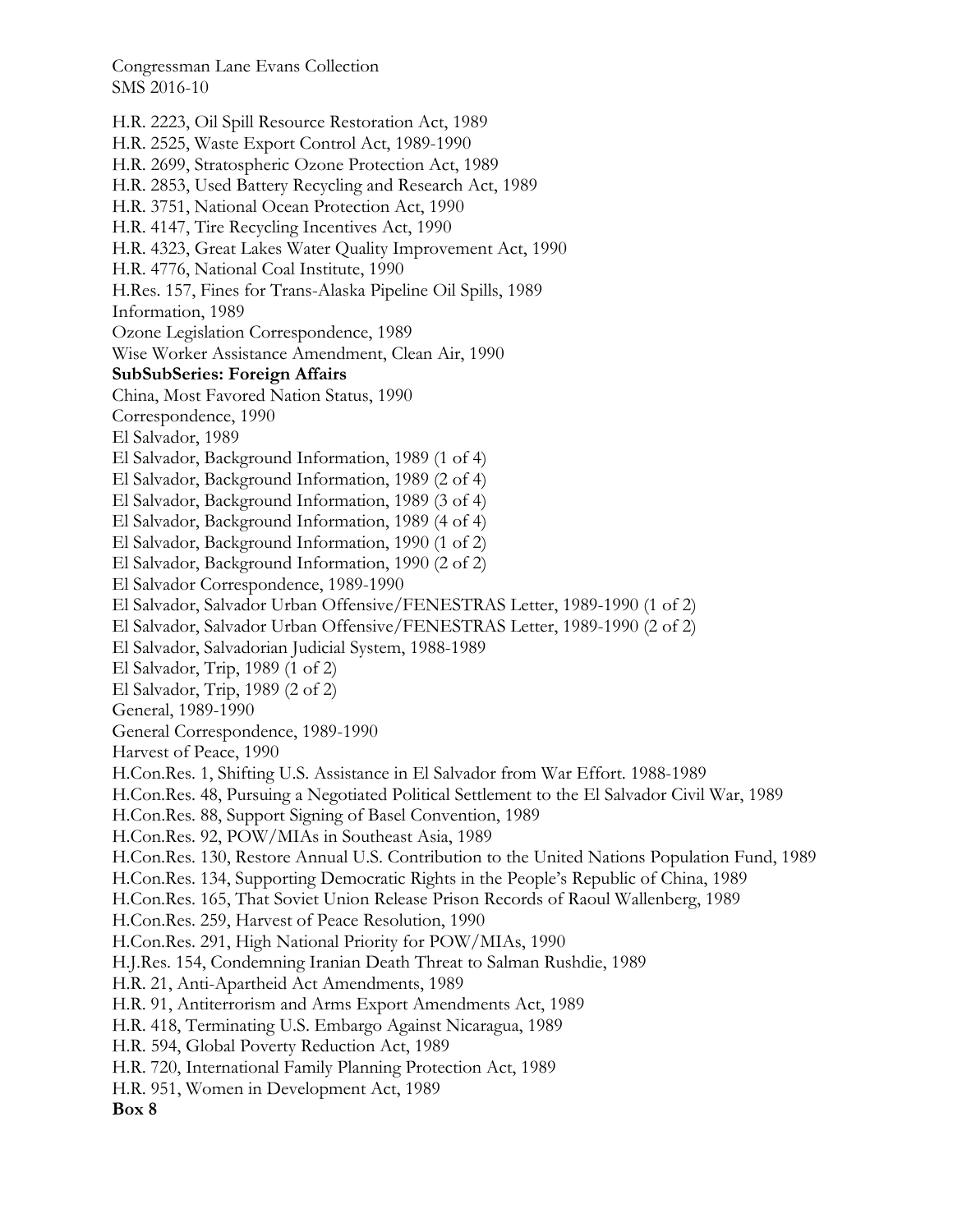H.R. 1510, Africa Famine Recovery and Development Act, 1989 H.R. 2145, Withholding Funds from United Nations if PLO is Granted Member-State Status, 1989 H.R. 2426, Chemical and Biological Weapons Nonproliferation Act, 1989 H.R. 4443, Mickey Leland African and Caribbean Development Act, 1990 H.Res. 128, Sense of Congress Regarding Situation in Lebanon, 1989 H.Res. 283, Banning Children from Combat, 1989 H.Res. 476, Convention on the Elimination of All Forms of Discrimination Against Women, 1990 Japan F-16 Technology Transfer, 1989 Kashmir, General, 1990-1996 Nicaragua, Background Information, 1989 Nicaragua, Contras, 1989-1990 Panama, 1990 Panama Canal, 1989-1990 South Africa Update, 1989 **SubSubSeries: Government Operations**  General Correspondence, 1990 H.J.Res. 226, National Policy on Permanent Paper, 1989 H.R. 126, Individual Privacy Protection Act, 1989 H.R. 683, Agricultural Commodity-Based Plastics Development Act, 1989 H.R. 933, Excluding Social Security Reserves from Gramm Rudman Deficit Calculations, 1989-1990 H.R. 1044, Protect Social Security from Gramm-Rudman, 1989 H.R. 1187, Federal Council on Women, 1989 H.R. 2186, Enclave Fire Protection Act, 1989 H.R. 2968, Public Access to Captioned Television Act, 1989 H.R. 4125, Fire Sale Disclosure Act, 1990 H.R. 5434, Remove Unemployment Trust Fund from Gramm-Rudman Calculations, 1990 **SubSubSeries: Health**  Clinical Laboratory Improvement Amendments Correspondence, 1990 Correspondence Opposing National Health Insurance, 1990 General, 1989-1990 H.Con.Res. 40, That Medicare Payments to Hospitals Not Be Reduced, 1990 H.Con.Res. 246, Adequate Funding for Long Term Health Care, 1990 H.Con.Res. 375, Health Care for All Resolution, 1990 Health Care Information, 1989 H.R. 8, Social Security Work Incentives Act, 1989 H.R. 216, Federal Employees Health Benefits Reform Act, 1989 H.R. 436, Trauma Care Systems Planning and Development Act, 1988 H.R. 614, Equal Opportunity for Medical Licensure and Reciprocity Act, 1989 H.R. 665, Adolescent Tobacco Education and Prevention Act, 1989 H.R. 762, Equity for Rural Hospitals Act, 1989 H.R. 872, Comprehensive Health Care Improvement Act, 1989 H.R. 930, Family Planning Reauthorization Act, 1989 H.R. 950, National Rural Health Care Act, 1989 H.R. 979, Comprehensive Lyme Disease Act, 1989 H.R. 990, Medicare Adult Day Care Amendments, 1989-1990 H.R. 1134, Prohibit States from Discriminating in Medical Reciprocity Standards against Foreign Medical Graduates, 1989 H.R. 1259, Require Hospice Coverage under the Medicaid Program, 1989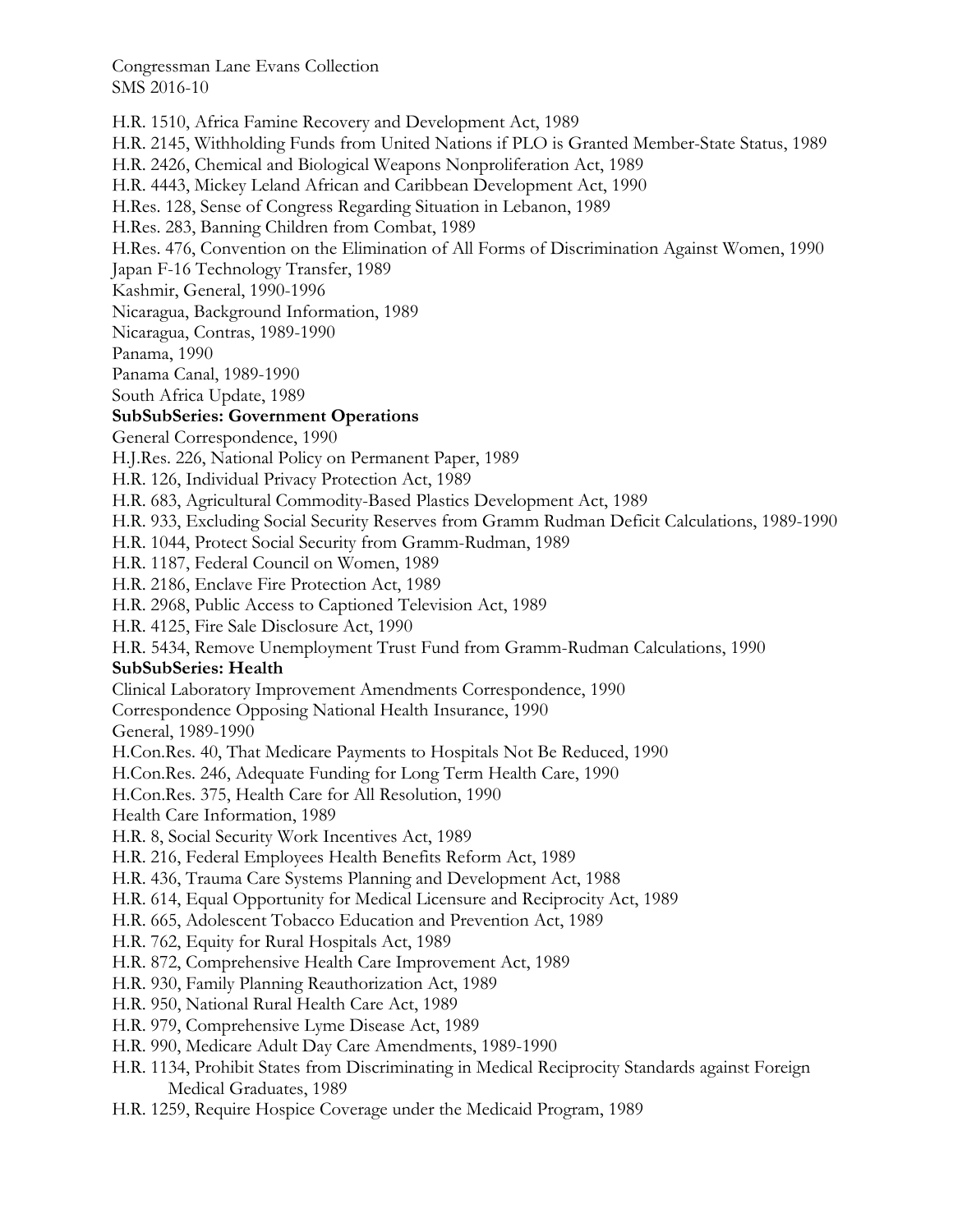- H.R. 1573, Child Investment and Security Act, 1989
- H.R. 1602, Trauma Care Systems Planning and Development Act, 1989
- H.R. 1635, Community Based Services for the Mentally Ill, 1990
- H.R. 2111, Emergency Nurse Shortage Relief Act, 1989-1990
- H.R. 2263, Long Term Home Care Act, 1989
- H.R. 2290, Training and Research of Treatment of Infectious Diseases, 1989
- H.R. 2499, Medicaid Long Term Care Demonstration Waiver Act, 1989
- H.R. 2505, Preventive Health Measures Act, 1989
- H.R. 2547, Medicare Catastrophic Coverage Surtax Repeal Act, 1989
- H.R. 2596, Silver Spring Monkeys Bill, 1989-1990
- H.R. 2649, Federal Health Insurance Equity Act, 1989
- H.R. 3212, Radiation and Toxic Substances Research Reorganization Act, 1989
- H.R. 3236, Create Commission to Aid Homeless Mentally Ill Individuals, 1989
- H.R. 3240, Disadvantaged Minority Health Improvement Act, 1989
- H.R. 3251, Breast Cancer Treatment and Research, 1989
- H.R. 3470, Allied Health Professions Promotion Act, 1990
- H.R. 3701, Screening Mammography Medicare Coverage Act, 1989
- H.R. 3713, Establishing Area Health Care Centers, 1990
- H.R. 3819, Developing a National Center for Rehabilitation Research, 1990
- H.R. 3864, Rose Kushner Mammography Act, 1990
- H.R. 3880, Medicare Benefit Improvements Act, 1990
- H.R. 3899, Medicare Certified Registered Nurse Anesthetist Payment Amendments, 1990
- H.R. 3933, Medicaid Frail Elderly Community Care, 1990
- H.R. 3935, Hospice Care for the Needy, 1990
- H.R. 3943, Tobacco Product Education and Health Protection Act, 1990
- H.R. 4274, Rural Health Improvement Act, 1990
- H.R. 4483, Rural Nursing Incentive Act, 1990
- H.R. 4485, Medicare Certified Registered Nurse Anesthetist Payment Amendments, 1990
- H.R. 4487, National Health Service Corps Revitalization Amendments, 1990
- H.R. 4583, Contraception and Infertility Research Centers Act, 1990
- H.R. 4627, Medicare Nursing Facility Access Improvement Act, 1990
- H.R. 4650, National Donor Marrow Program, 1990
- H.R. 4801, Electric and Magnetic Field Research Act, 1990
- H.R. 4875, AIDS Prevention Act, 1990
- H.R. 5041, Tobacco Control and Health Protection Act, 1990
- H.R. 5231, Title X Pregnancy Counseling Act, 1990
- H.R. 5246, Mickey Leland Adolescent Pregnancy Prevention and Parenthood Act, 1990
- H.R. 5290, Women's Health Research Act, 1990
- H.R. 5306, Children's and Communities' Mental Health Services Improvement Act, 1990
- H.R. 5397, Women's Health Equity Act, 1990
- H.R. 5443, Protecting AIDS Money for States, 1990
- H.R. 5448, Make Tobacco Industry Reimburse Medicare and Medicaid, 1990
- H.R. 5480, Medicaid Outreach and Child Health Act, 1990
- H.R. 5536, Medicaid Family Care Act, 1990
- H.R. 5845, Medigap Consumer Information Access Act, 1990
- Medicare Catastrophic Coverage Rewrite, 1988-1990

#### **SubSubSeries: House Administration**

Campaign Finance Reform, 1989-1991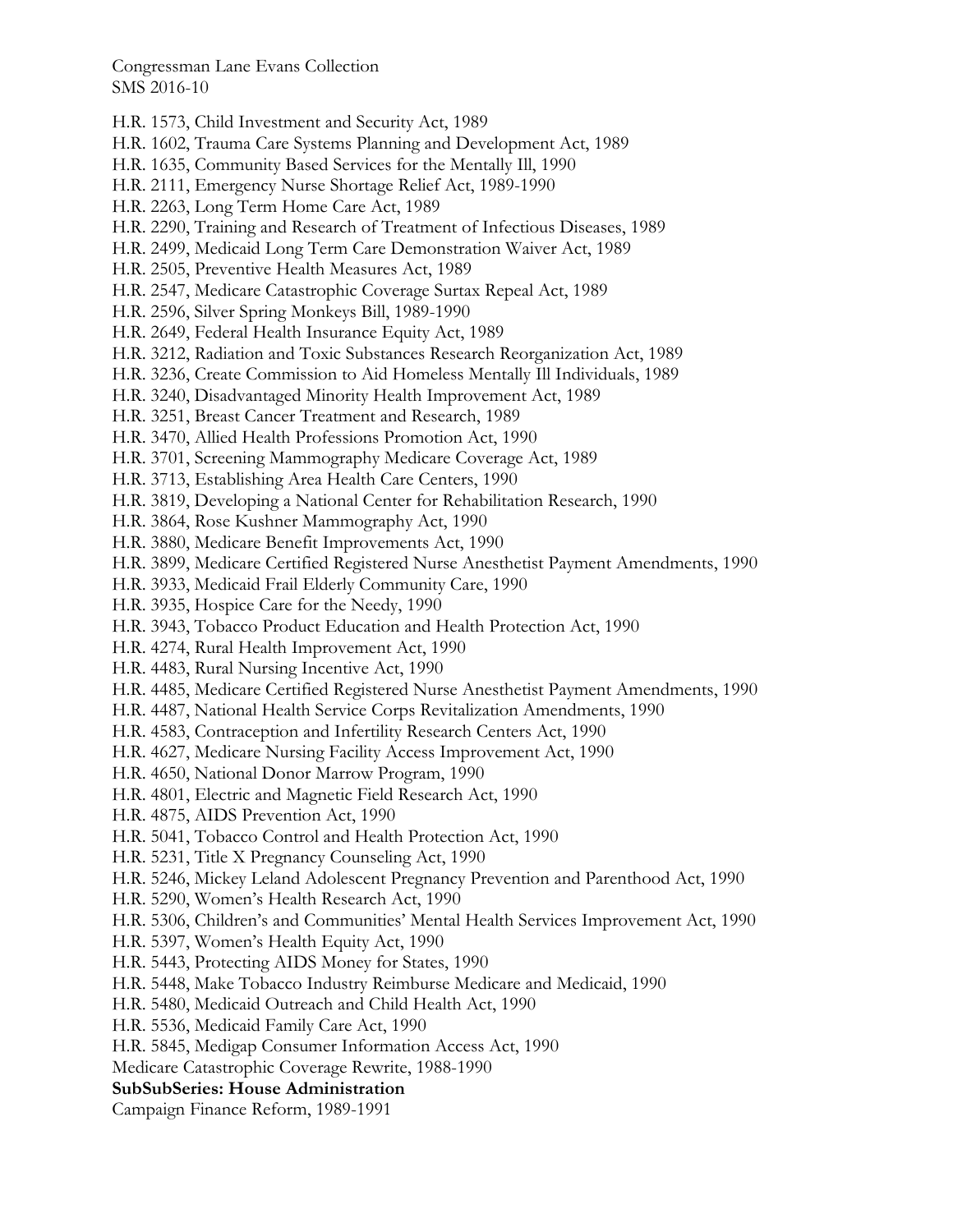Campaign Finance Reform Correspondence, 1990

General Correspondence, 1989-1990

H.Con.Res. 110, Labor Relation for the U.S. Capitol Police, 1989

H.J.Res. 21, Memorial to Slain Journalists, 1989

H.J.Res. 421, Approving Location of Memorial to Women Who Served in Vietnam, 1989

H.R. 14, Federal Election Campaign Amendments, 1989

H.R. 15, National Voter Registration Act, 1989

H.R. 17, Universal Voter Registration Act, 1989

H.R. 87, Election Day and Mail In Voter Registration, 1989

H.R. 537, World War II Veterans Memorial and Museum, 1988-1989

H.R. 937, Monument to Martin Luther King, Jr. on Federal Land, 1989-1990

H.R. 1570, National African-American Museum, 1989

H.R. 2126, Increase Access to Talking Books for Persons with Dyslexia, 1989

H.R. 2190, National Voter Registration Act, 1989

H.Res. 220, Merit Pay for House Staffers, 1989

Panama Memorial, 1990-1991

Voter Registration Act, 1989

## **SubSubSeries: Housing**

H.R. 140, Permanent Housing for Homeless Americans Act, 1989

H.R. 652, Urban Development Action Grant Program Reauthorization, 1989

H.R. 812, Homeownership Assistance Act, 1989

H.R. 1180, Community Housing Partnership Act, 1989

H.R. 1237, Lower Income Housing Fair Rent Act, 1989

H.R. 1634, Extending Handicapped Housing Program, 1990

H.R. 1852, Community Housing Partnership Act, 1989

H.R. 2376, Housing for the Frail Elderly Bill, 1989

H.R. 3789, Stewart B. McKinney Homeless Assistance Amendments Act, 1990

H.R. 4621, Mickey Leland Peace Dividend Housing Assistance Act, 1990

H.R. 5100, Homelessness Prevention and Community Revitalization Act, 1990

Information, 1989-1990

Stewart B. McKinney Act, 1988-1990

## **SubSubSeries: Immigration**

Chinese Students Immigration Relief Act, 1990

H.Con.Res. 62, Commending Revocation of Joseph Patrick Doherty's Extradition, 1989

H.R. 45, Central American Studies and Temporary Relief Act, 1989

H.R. 639, Path to Citizenship for Filipinos Serving in Armed Services, 1989

H.R. 1280, Rewrite of McCarran-Walter Act, 1989

H.R. 2580, Protect Immigrants from Domestic Violence, 1989

H.R. 2726, Change Hong Kong Immigration Status from Colony to Foreign State, 1989 Immigration Reform Correspondence, 1990

# **SubSubSeries: Interior**

Arctic, 1989

General Correspondence, 1989

Hatfield Ancient Forest Logging Amendment, 1989

Hennepin Canal, 1989-1990

Hennepin Canal, Studies, Task Force Recommendations and Memos, 1989

H.R. 39, Designate Certain Lands in Alaska as Wilderness, 1988-1989

H.R. 780, California Desert Protection Act, 1989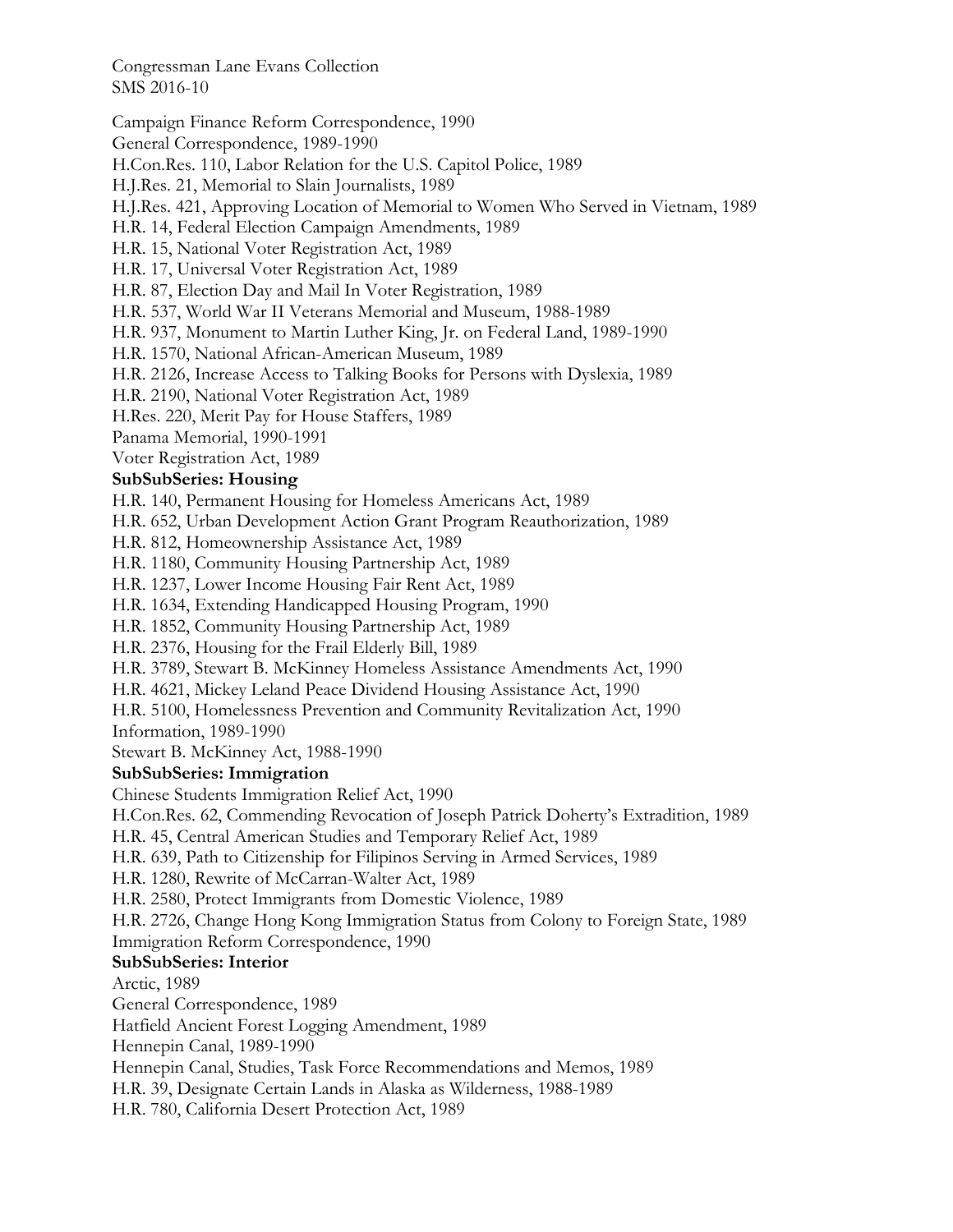- H.R. 876, American Heritage Trust Act, 1989
- H.R. 952, Western Historic Trails Center, 1989
- H.R. 987, Tongass Timber Reform Act, 1989
- H.R. 2174, Mississippi River Corridor Study Commission Act, 1989-1990
- H.R. 2392, Mineral Leasing Act Amendments, 1989
- H.R. 2406, Barring Excessive Clear Cutting, 1989
- H.R. 2786, Timely Analysis of All Factors Relating to Reintroduction of Gray Wolves to Yellowstone, 1989
- H.R. 3834, Selma to Montgomery National Trail Study Act, 1989
- H.R. 4498, Grand Canyon Protection Act, 1989
- Offshore Oil Drilling, 1990

Shawnee National Forest Logging, 1989

#### **SubSubSeries: Judiciary**

- Abortion, 1987-1990
- Abortion, Freedom of Choice Act, 1990
- Abortion, Pro-Choice, 1989
- Abortion, Pro-Life, 1989-1990
- Brady Bill, Seven Days Wait, 1990
- Catholic Church on Abortion, 1989-1990
- Civil Rights Act, 1990
- Drugs, 1989
- Flag Burning, 1989-1990
- General Correspondence, 1989-1990

#### **Box 9**

- Gun Control, Brady Bill, 1989-1990
- H.J.Res. 1, Equal Rights Amendment, 1988-1989
- H.R. 82, Charter for 82<sup>nd</sup> Airborne Division Association, 1988
- H.R. 237, Biological Weapons Act, 1989
- H.R. 287, Computer Protection Act, 1989
- H.R. 467, Brady Handgun Violence Protection Act, 1989
- H.R. 655, Civil Rights Amendments Act, 1989
- H.R. 911, Volunteer Protection Act, 1988-1990
- H.R. 946, Depositor Protection Act, 1989
- H.R. 1041, Use Forfeiture Fund Moneys to Pay for Drug Treatment and Enforcement, 1989
- H.R. 1047, Recognizing National Academies of Practice, 1989-1990
- H.R. 1048, Hate Crimes Statistics Act, 1989
- H.R. 1095, Disallow Use of Discretionary Function to Avoid Liability, 1989
- H.R. 1389, Prohibit Possession of Firearms in Federal Court Facilities, 1989
- H.R. 1663, Insurance Competitive Pricing Act, 1989-1991
- H.R. 2023, Organ Transportation Good Samaritan Act, 1989
- H.R. 2870, Federal Payment to Public Safety Officers Disabled in the Line of Duty, 1989
- H.R. 2995, Congressional Witness Protection Act, 1989
- H.R. 3118, Quad Cities Interstate Metropolitan Authority Compact, 1989
- H.R. 3247, Moratorium on the Patenting of Animal Life, 1989
- H.R. 3324, Railroad Reorganization Public Interest Protection Act, 1989
- H.R. 3480, Recognizing National Association of Women Veterans, 1989
- H.R. 4000, Civil Rights Act, 1990
- H.R. 5044, Financial Services Crime Division, 1990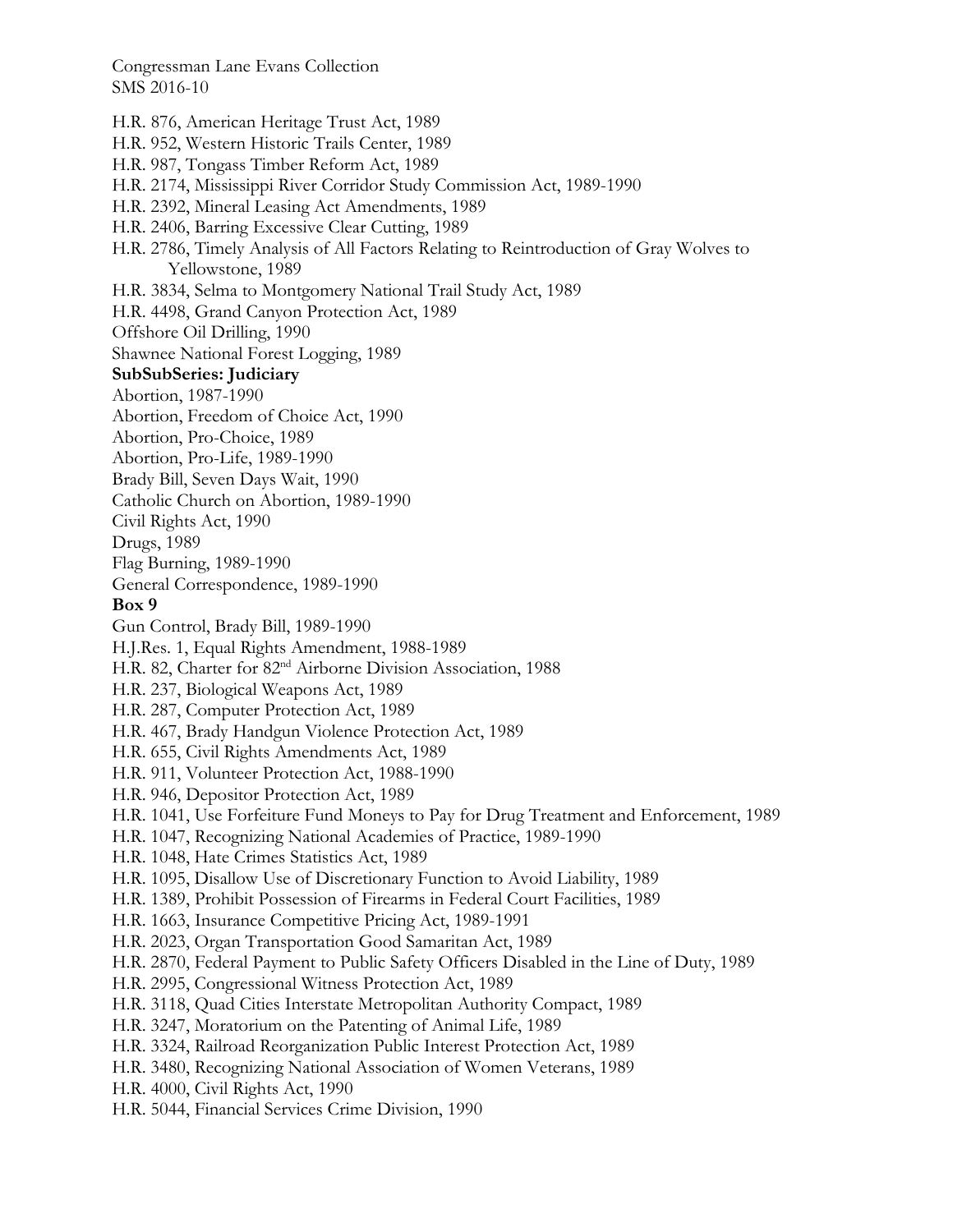- H.R. 5098, Savings and Loan Accountability Management Reform Act, 1990
- H.R. 5101, Financial Services Crime Division, 1990
- H.R. 5377, Religious Freedom Restoration Act, 1990
- H.R. 5468, Violence against Women Act, 1990
- H.R. 5582, National Emergency Anti-Profiteering Act, 1990
- H.Res. 186, Condemning Desecration of the American Flag, 1989
- Quad Cities Metropolitan Authority Compact, 1990

Religion, 1989

- Semi-Automatic Weapons Ban, 1990
- Universal Voter Registration Act, 1989

#### **SubSubSeries: Labor**

Construction Worker Unions, 1990

- Flight Attendant Hours, 1989
- General Correspondence, 1990
- H.Con.Res. 316, Sense of Congress on the Strike of Greyhound Employees, 1990
- H.R. 2, Fair Labor Standards Amendments, 1989-1990
- H.R. 41, Pay Equity Technical Assistance Act, 1989
- H.R. 162, High Risk Occupational Disease Notification and Prevention Act, 1989
- H.R. 285, Barring Aliens from Being Hired as Strikebreakers, 1989
- H.R. 679, Community and Jobs Protection Act, 1989
- H.R. 770, Family and Medical Leave Act, 1998-1989
- H.R. 900, Job Training Partnership Act Accountability Act, 1989
- H.R. 916, Public Housing Gateway Act, 1989
- H.R. 1012, Reforming the Federal Employee Discrimination Complaint Process, 1989
- H.R. 1383, Prohibiting Hiring of Permanent Replacement Workers in the First 10 Weeks of a Strike, 1989
- H.R. 1398, Quality of Life Action Act, 1989
- H.R. 1425, Counting Discouraged Workers in Labor Force Statistics, 1989
- H.R. 1432, Age Discrimination in Employment Waiver Protection Act, 1989
- H.R. 1536, Youth Employment Services Act, 1989
- H.R. 1661, Employee Pension Protection Act, 1989
- H.R. 1861, Government Contractor Whistleblower Protection Act, 1989
- H.R. 2025, Live Performing Arts Labor Relations Amendments, 1989
- H.R. 2050, Coal Miners Justice Act, 1989
- H.R. 2168, Regulations on Surveillance of Employees, 1989
- H.R. 2273, Americans with Disabilities Act, 1989-1990 (1 of 6)
- H.R. 2273, Americans with Disabilities Act, 1989-1990 (2 of 6)
- H.R. 2273, Americans with Disabilities Act, 1989-1990 (3 of 6)
- H.R. 2273, Americans with Disabilities Act, 1989-1990 (4 of 6)
- H.R. 2273, Americans with Disabilities Act, 1989-1990 (5 of 6)
- H.R. 2273, Americans with Disabilities Act, 1989-1990 (6 of 6)
- H.R. 2665, Job Corps Amendments, 1989
- H.R. 2969, Make it an Unfair Labor Practice to Hire or Threaten to Hire Replacement Workers, 1989
- H.R. 3050, Nontraditional Employment of Women Act, 1989
- H.R. 3067, High Risk Occupational Disease Notification and Prevention Act, 1989
- H.R. 3069, Displaced Homemaker Employment Training and Self-Sufficiency Act, 1989
- H.R. 3085, Economic Equity Act, 1989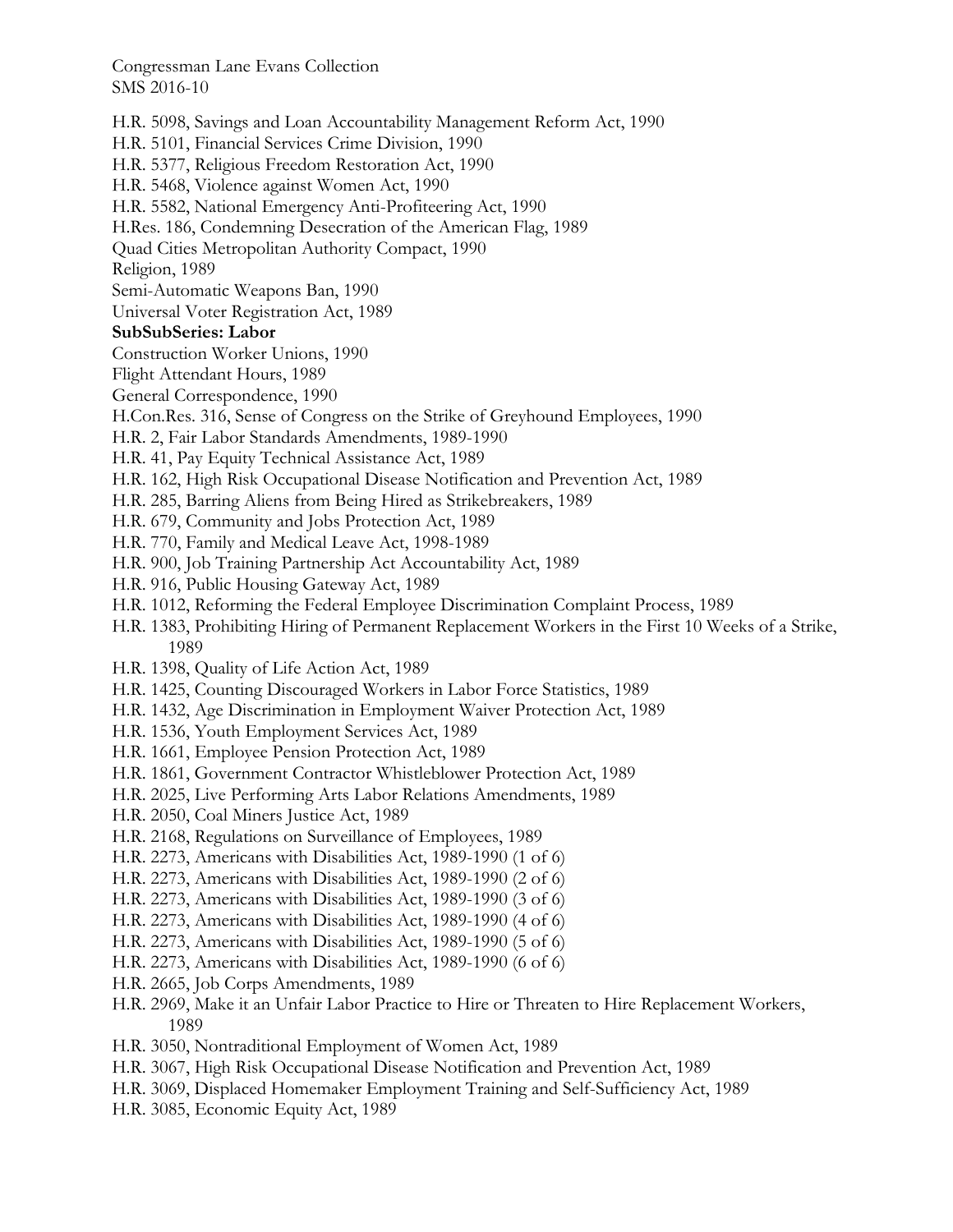H.R. 3123, Adult Literacy and Employability Act, 1989-1990 H.R. 3936, Prevent Discrimination Based on Participation in Labor Disputes, 1989-1990 H.R. 4420, Employee Protection Act, 1990 H.R. 4652, Construction Safety, Health, and Education Improvement Act, 1990 H.R. 5510, Black Lung Benefits Restoration Act, 1990 Minimum Wage, 1989 Minimum Wage Statement, 1989 Older Workers Benefits Protection Act, 1990 Railroad Worker Retirement Eligibility, 1989 Replacement Workers, 1990 Teleprivacy Act, 1989 **SubSubSeries: Merchant Marine and Fisheries**  General Correspondence, 1989-1990 H.Con.Res. 129, Declaring African Elephant Endangered, 1989 H.R. 1356, Kangaroo Protection Act, 1989 H.R. 3984, Marine Mammal Public Display Reform Act, 1990 H.R. 4214, Non-Indigenous Aquatic Nuisance Act, 1990 **SubSubSeries: Post Office and Civil Service**  Correspondence, 1989-1990 Correspondence about Transferring Post Office Processing from Galesburg, 1990 Galesburg Post Office, 1990-1991 (1 of 2) Galesburg Post Office, 1990-1991 (2 of 2) General Correspondence, 1989-1990 General Information, 1989-1990 Hatch Act Reform Correspondence, 1989 H.Con.Res. 23, National Arbor Day, 1989 H.Con.Res. 54, Urge Governments to Display POW/MIA Flag, 1989 H.Con.Res. 123, 50<sup>th</sup> Anniversary of Little League Baseball, 1989 H.Con.Res. 149, Postage Stamp Honoring Senator Claude Pepper, 1989 H.Con.Res. 322, Awarding Presidential Medal of Freedom to Martha Raye, 1990 H.Con.Res. 340, 25<sup>th</sup> Anniversary of the Foster Grandparent Program, 1990 H.J.Res. 19, Farm Safety Day, 1989 H.J.Res. 22, Federal Employees Recognition Week, 1989 H.J.Res. 35, National Veterans Recognition Week, 1989 H.J.Res. 47, Raoul Wallenberg Recognition Day, 1989 H.J.Res. 60, Older Americans Month, 1989 H.J.Res. 68, National Stroke Awareness Month, 1989 H.J.Res. 72, Marcus Garvey Recognition Day, 1989 H.J.Res. 74, National Minority Cancer Awareness Week, 1989 H.J.Res. 77, Graduate and Professional Student Awareness Weekend, 1989 H.J.Res. 82, National Women and Girls in Sports Day, 1989 H.J.Res. 94, National Former Prisoner of War Recognition Day, 1989 H.J.Res. 95, National Day of Peace, 1989 H.J.Res. 98, World Marriage Day, 1989 H.J.Res. 102, National Recycling Month, 1989 H.J.Res. 104, German-American Day, 1989 **Box 10** 

H.J.Res. 108, National Osteoporosis Prevention Week, 1989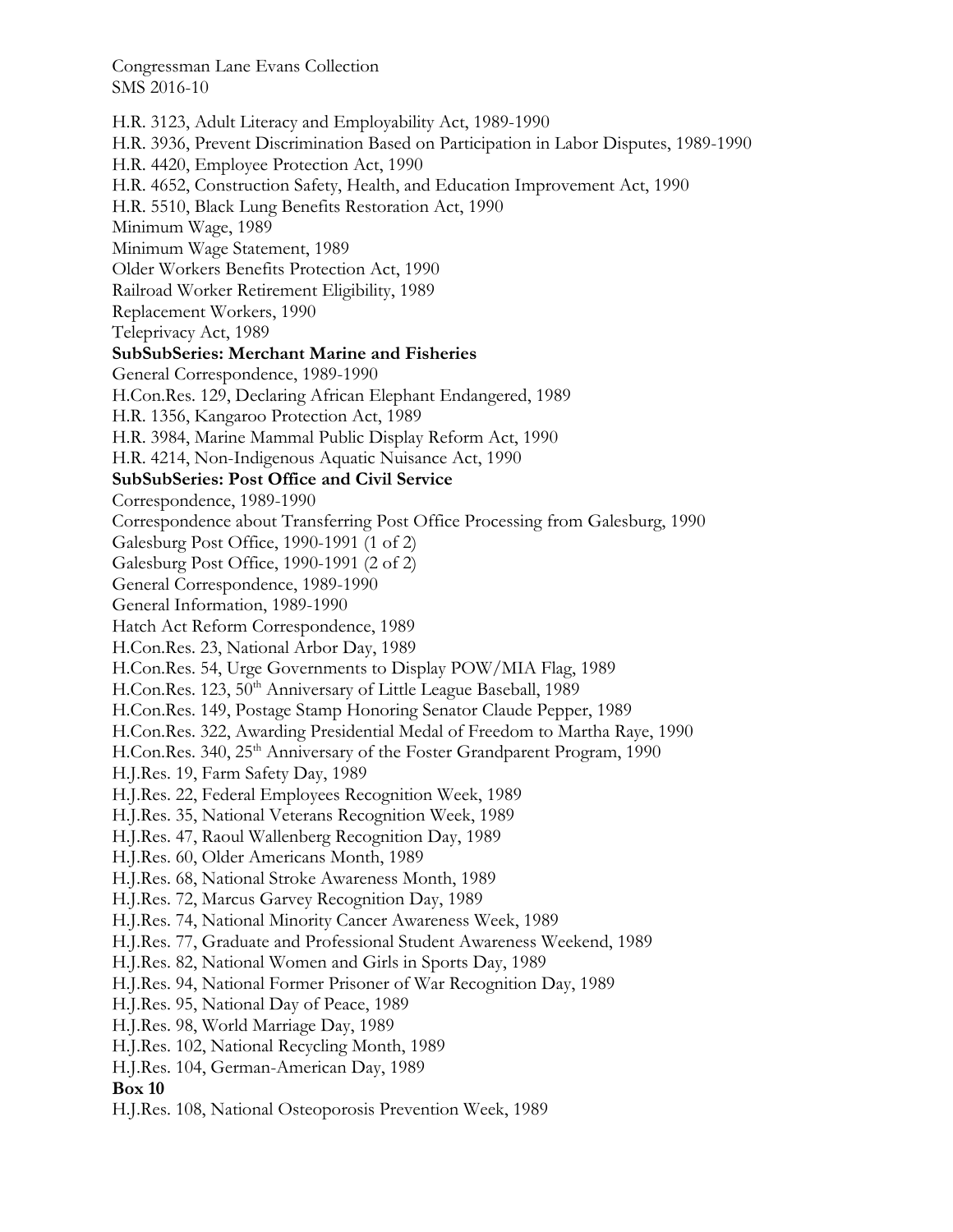- H.J.Res. 112, National Organ and Tissue Donor Awareness Week, 1989
- H.J.Res. 115, National Respect for the Elderly Day, 1989
- H.J.Res. 117, National Agriculture Day, 1989
- H.J.Res. 120, National Trauma Awareness Month, 1989
- H.J.Res. 121, National Culinary Week, 1989
- H.J.Res. 122, National Home Care Week, 1989
- H.J.Res. 123, High School Reserve Officer Training Corps Recognition Day, 1989
- H.J.Res. 126, National Family Week, 1989
- H.J.Res. 130, National Korean War Veterans Recognition Day, 1989
- H.J.Res. 132, National Children's Day, 1989
- H.J.Res. 133, Emergency Medical Services Week, 1989
- H.J.Res. 134, National Drinking Water Week, 1989-1990
- H.J.Res. 138, Lyme Disease Awareness Week, 1989
- H.J.Res. 140, Deaf Awareness Week, 1989
- H.J.Res. 141, National Health Care Food Service Week, 1989
- H.J.Res. 142, Geography Awareness Week, 1989
- H.J.Res. 146, National Disability Employment Awareness Month, 1989
- H.J.Res. 148, National Women's History Month, 1989
- H.J.Res. 149, Lithuanian Independence Day, 1989
- H.J.Res. 151, Partnerships in Education Month, 1989
- H.J.Res. 160, United States-Soviet Union Peace Stamp, 1989
- H.J.Res. 163, National Wilderness Week, 1989
- H.J.Res. 164, Mental Illness Awareness Week, 1989
- H.J.Res. 166, National Dairy Goat Awareness Week, 1989
- H.J.Res. 167, National Freedom of Information Day, 1989
- H.J.Res. 168, National Farm Safety Day for Kids, 1989
- H.J.Res. 170, National Digestive Disease Awareness Mont, 1989
- H.J.Res. 171, Centennial of National Zoo, 1989
- H.J.Res. 174, Decade of the Brain, 1989
- H.J.Res. 177, National School Lunch Week, 1989
- H.J.Res. 178, National POW/MIA Recognition Day, 1989
- H.J.Res. 180, Year of the Square Dance, 1989
- H.J.Res. 184, Baltic Freedom Day, 1989
- H.J.Res. 185, National Alzheimer's Disease Month, 1989
- H.J.Res. 186, Flight Attendant Safety Professionals Day, 1989
- H.J.Res. 190, National Student Athlete Day, 1989
- H.J.Res. 194, National Hospice Month, 1989
- H.J.Res. 197, National Older Americans Abuse Prevention Week, 1989
- H.J.Res. 198, National Teacher Appreciation Day, 1989
- H.J.Res. 204, National Quality Month, 1989
- H.J.Res. 206, National Journalism Education Week, 1989
- H.J.Res. 208, Crime Victims Week, 1989
- H.J.Res. 210, National Diabetes Month, 1989
- H.J.Res. 215, National Week of Commitment to Help the Homeless, 1989
- H.J.Res. 216, Fair Housing Month, 1989
- H.J.Res. 217, National Alcohol and Drug Treatment Month, 1989
- H.J.Res. 220, National Black American Inventors Day, 1989
- H.J.Res. 221, World War II Remembrance Week, 1989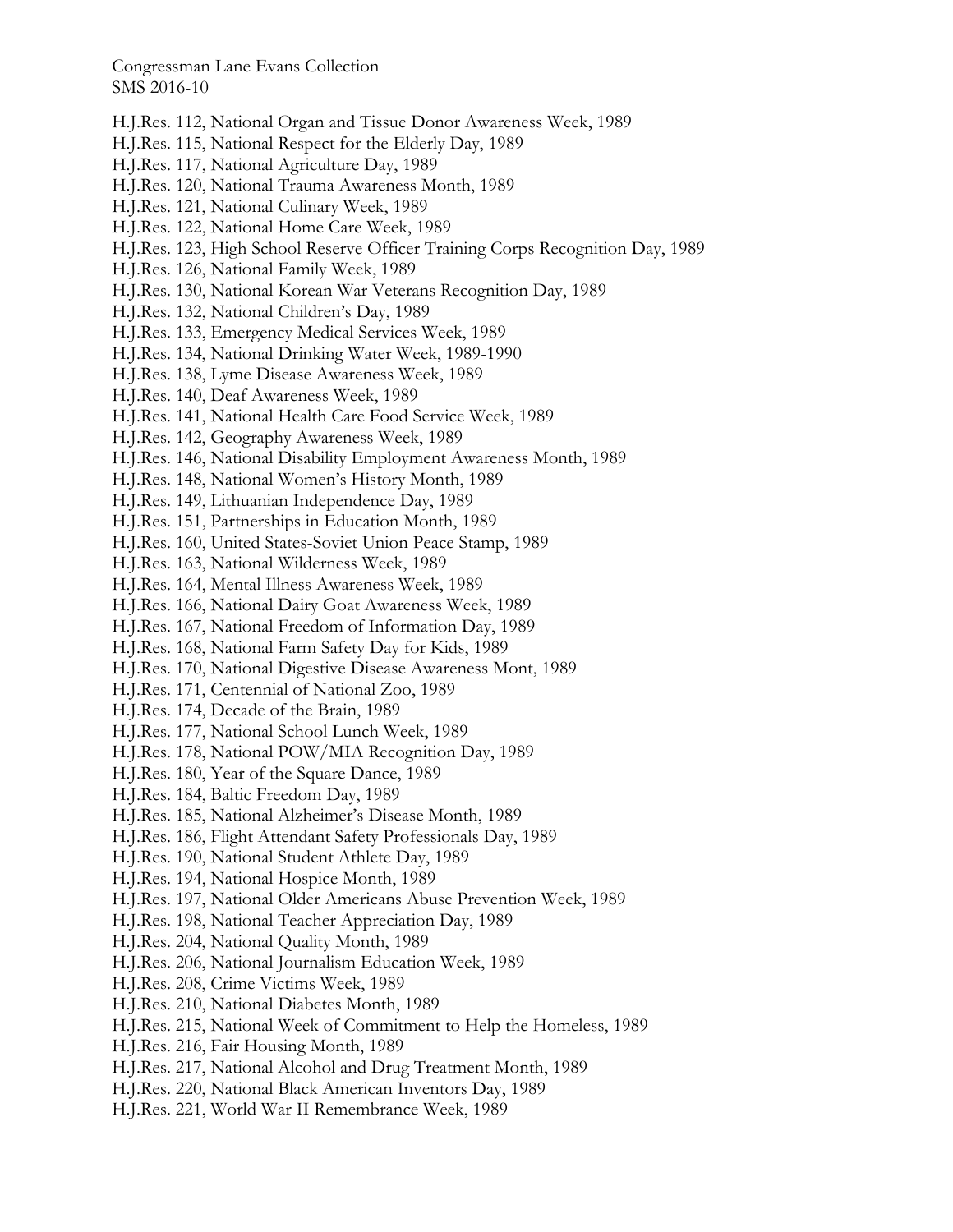- H.J.Res. 223, National Employee Assistance Program Recognition Month, 1989
- H.J.Res. 224, Gaucher's Disease Awareness Week, 1989
- H.J.Res. 225, National Senior Citizens Day, 1989
- H.J.Res. 231, National Library Card Sign-Up Month, 1989
- H.J.Res. 235, Workers Memorial Day, 1989
- H.J.Res. 236, National Cancer Awareness Month, 1989
- H.J.Res. 244, National Adult Immunization Awareness Week, 1989
- H.J.Res. 248, World Population Awareness Week, 1989
- H.J.Res. 255, National Visiting Nurse Associations Week, 1990
- H.J.Res. 256, National Infertility Awareness Week, 1989
- H.J.Res. 257, National Drive for Life Weekend, 1989
- H.J.Res. 260, National Polio Awareness Week, 1989
- H.J.Res. 273, National Law Enforcement Training Week, 1989
- H.J.Res. 274, National Scleroderma Awareness Week, 1989
- H.J.Res. 276, National D.A.R.E. Day, 1989
- H.J.Res. 277, National Literacy Day, 1989
- H.J.Res. 278, National Adoption Week, 1989
- H.J.Res. 282, National Caregivers Week, 1989
- H.J.Res. 284, National Telecommunicators Week, 1989
- H.J.Res. 285, Designating Ghost Squadron of Confederate Air Force Ambassador for World War II 50<sup>th</sup> Anniversary, 1989-1990
- H.J.Res. 286, National Spina Bifida Month, 1989
- H.J.Res. 289, Family Celebration Day, 1989
- H.J.Res. 290, National Tourism Week, 1989
- H.J.Res. 293, National Neighborhood Crime Watch Day, 1989
- H.J.Res. 298, National Day to Commemorate the Bastille Day Bicentennial, 1989
- H.J.Res. 320, National Domestic Violence Awareness Month, 1989
- H.J.Res. 341, An End to Hunger Education Month, 1989
- H.J.Res. 345, National Quarter Horse Week, 1989
- H.J.Res. 346, Fire Safety at Home Day, 1989
- H.J.Res. 352, National Telephone Operators Recognition Day, 1989
- H.J.Res. 354, National Headache and Jaw Joint Injury Week, 1989
- H.J.Res. 361, National Iron Overload Awareness Week, 1989
- H.J.Res. 362, Space Exploration Day, 1989
- H.J.Res. 364, National Former Prisoner of War Recognition Day, 1990
- H.J.Res. 367, Vocational-Technical Education Week, 1990
- H.J.Res. 370, National Nursing Home Residents Rights Week, 1989
- H.J.Res. 375, Constitution Day, 1989
- H.J.Res. 376, Duck Day, USA, 1989
- H.J.Res. 378, National Occupational Safety Awareness Week, 1989
- H.J.Res. 380, Patient Account Management Day, 1989
- H.J.Res. 381, National 4-H Awareness Week, 1989
- H.J.Res. 385, National Military Families Recognition Day, 1989
- H.J.Res. 388, National Morgan Horse Week, 1989
- H.J.Res. 389, National Firefighters Day, 1989
- H.J.Res. 391, International Student Appreciation Week, 1989
- H.J.Res. 392, Italian-American Heritage and Culture Month, 1989
- H.J.Res. 395, National Disability Awareness Week, 1989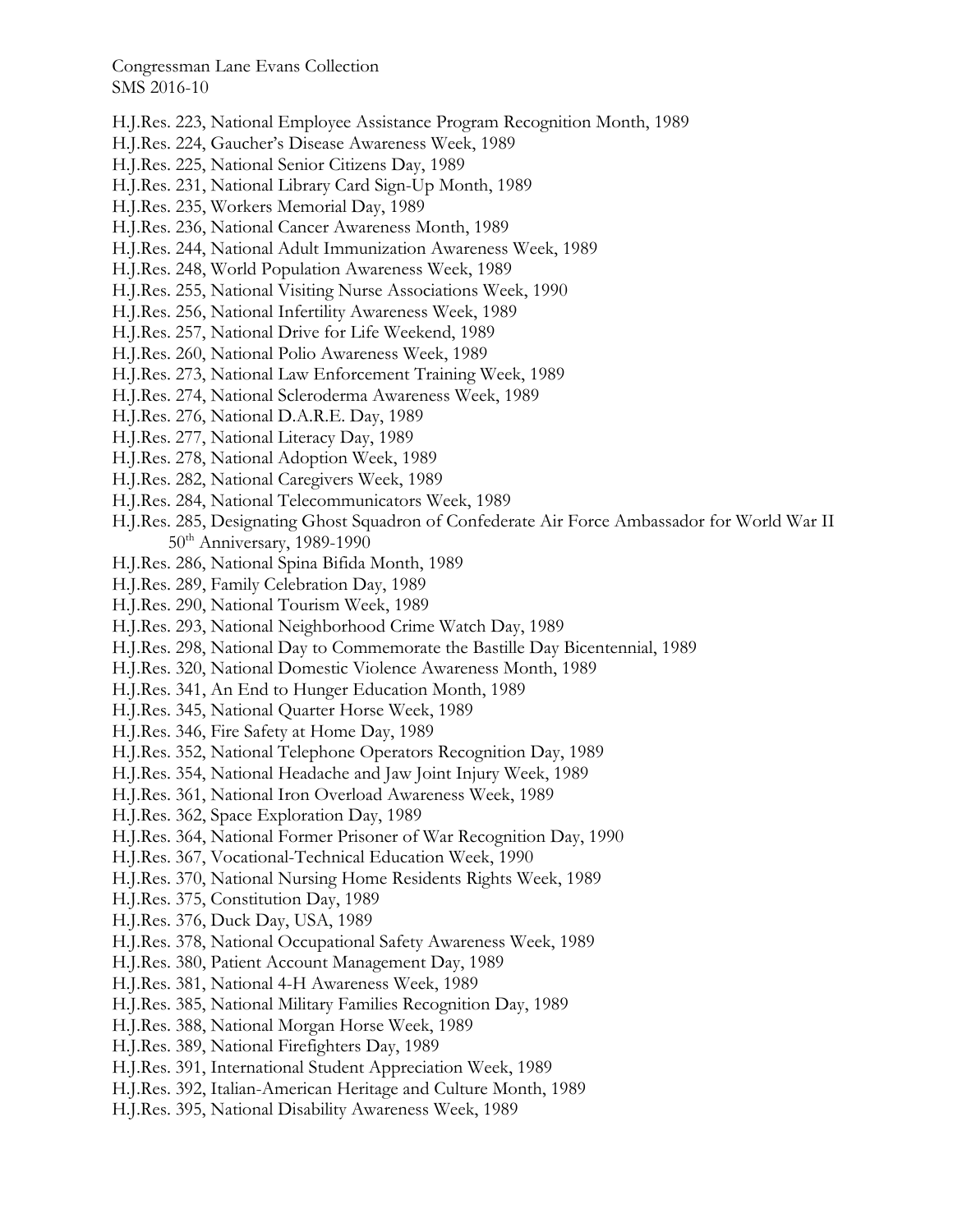- H.J.Res. 397, National Glaucoma Awareness Week, 1989
- H.J.Res. 399, National Historically Black Colleges Week, 1989
- H.J.Res. 400, National Hostage Day, 1989
- H.J.Res. 401, Country Music Month, 1989
- H.J.Res. 405, National HIV and AIDS Awareness Month, 1989
- H.J.Res. 410, Washington Centennial Day, 1989
- H.J.Res. 413, United States Naval Reserve Day, 1990
- H.J.Res. 420, African-American Historical and Cultural Museums Week, 1990
- H.J.Res. 425, Community Foundation Week, 1989
- H.J.Res. 426, National Burn Awareness Week, 1989-1990
- H.J.Res. 429, National Drunk and Drugged Driving Awareness Week, 1989
- H.J.Res. 436, Federal Employees Recognition Week, 1990
- H.J.Res. 439, Bicentennial of the Legacy of Benjamin Franklin's Achievements, 1990
- H.J.Res. 441, National Prevent-A-Litter Month, 1990
- H.J.Res. 443, Neurofibromatosis Awareness Month, 1990
- H.J.Res. 452, State-Supported Homes for Veterans Week, 1989-1990
- H.J.Res. 453, National Digestive Disease Awareness Month, 1990
- H.J.Res. 458, Be Kind to Animals and National Pet Week, 1989-1990
- H.J.Res. 459, International Visitors Month, 1990
- H.J.Res. 464, National Crime Victims' Rights Week, 1990
- H.J.Res. 467, National POW/MIA Recognition Day, 1990
- H.J.Res. 468, National Neighborhood Crime Watch Day, 1990
- H.J.Res. 469, German-American Day, 1990
- H.J.Res. 473, Greek Independence Day, 1990
- H.J.Res. 475, National Recycling Month, 1990
- H.J.Res. 476, National Adoption Week, 1990
- H.J.Res. 479, Harriet Tubman Day, 1990
- H.J.Res. 480, South African Freedom Week, 1990
- H.J.Res. 481, National Children's Day, 1990
- H.J.Res. 482, Irish-American Heritage Month, 1990
- H.J.Res. 488, National Employees Health and Fitness Day, 1990
- H.J.Res. 492, National Doctor's Day, 1990
- H.J.Res. 495, National Minority Cancer Awareness Week, 1990
- H.J.Res. 499, National Young Writers Week, 1990
- H.J.Res. 500, Education Day, USA, 1990
- H.J.Res. 501, Jewish Heritage Week, 1990
- H.J.Res. 502, National Week of Recognition and Remembrance for Those Who Served in the Korean War, 1990
- H.J.Res. 508, Take Pride in America Month, 1990
- H.J.Res. 509, National Visiting Nurse Association Week, 1990
- H.J.Res. 515, National Give Kids a Fighting Chance Week, 1990
- H.J.Res. 516, National Scleroderma Awareness Week, 1990
- H.J.Res. 518, American Textile Industry Bicentennial Week, 1990
- H.J.Res. 521, National Agent Orange Screening Awareness Week, 1990
- H.J.Res. 528, Lyme Disease Awareness Week, 1990
- H.J.Res. 529, Year of the Vote, 1990
- H.J.Res. 530, National Literacy Day, 1990
- H.J.Res. 533, Flight Attendant Safety Professionals Day, 1990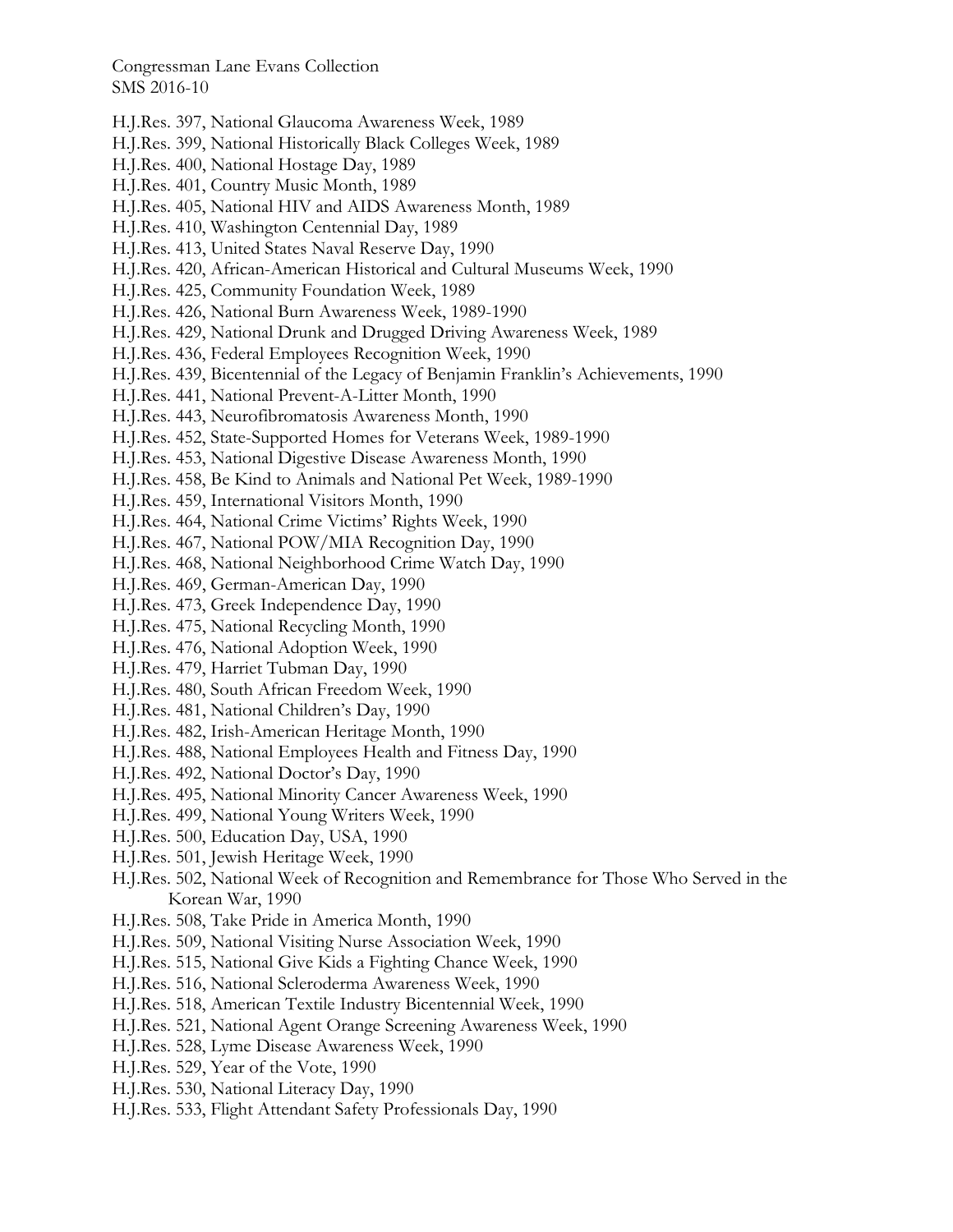- H.J.Res. 535, National D.A.R.E. Day, 1990
- H.J.Res. 537, National Children's Community Immunity Week, 1990
- H.J.Res. 543, National Women Veterans Recognition Week, 1990
- H.J.Res. 546, Infant Mortality Awareness Day, 1990
- H.J.Res. 548, National Agricultural Research Week, 1990
- H.J.Res. 552, National Historically Black Colleges Week, 1990
- H.J.Res. 554, National Law Enforcement Training Week, 1990
- H.J.Res. 555, Commemorate Bicentennial of the Law Establishing the Territory that Formed Tennessee, 1990
- H.J.Res. 557, Crime Prevention Month, 1990
- H.J.Res. 561, National Federal Bar Association Recognition Week, 1990
- H.J.Res. 565, National Invent America Week, 1990
- H.J.Res. 566, National Military Families Recognition Day, 1990
- H.J.Res. 568, Emergency Medical Services Week, 1990
- H.J.Res. 570, National Breast Cancer Awareness Month, 1990
- H.J.Res. 571, The Year of the Lifetime Reader, 1990
- H.J.Res. 575, Korean War Remembrance Day, 1990
- H.J.Res. 577, Native American Indian Heritage Month, 1990
- H.J.Res. 580, National Immigrants Day, 1990
- H.J.Res. 583, National Radon Action Week, 1990
- H.J.Res. 590, Louis Satchmo Armstrong Day, 1990
- H.J.Res. 591, National Senior Citizens Day, 1990
- H.J.Res. 595, National Red Ribbon Week for a Drug-Free America, 1990
- H.J.Res. 596, Rose Fitzgerald Kennedy Family Appreciation Day, 1990
- H.J.Res. 598, Rural Small Business Week, 1990
- H.J.Res. 601, Family Celebration Day, 1990
- H.J.Res. 602, National Domestic Violence Awareness Month, 1990
- H.J.Res. 603, Country Music Month, 1990
- H.J.Res. 608, National Job Skills Week, 1990
- H.J.Res. 610, Ending Hunger Month, 1990
- H.J.Res. 616, National Rehabilitation Week, 1990
- H.J.Res. 625, Voting Rights Celebration Day, 1990
- H.J.Res. 626, Democracy Day, 1990
- H.J.Res. 638, Religious Freedom Week, 1990
- H.J.Res. 652, National Medal of Honor Day, 1990
- H.J.Res. 667, National Federation of the Blind Day, 1990
- H.R. 20, Federal Employees Political Activities Act, 1989
- H.R. 214, Restore Tax Fairness for Federal Employees, 1989
- H.R. 373, Deceptive Mailings Prevention Act, 1989
- H.R. 526, Decennial Census Improvement Act, 1989
- H.R. 645, Improve Compensation System for Federal Firefighters, 1989
- H.R. 982, Granting Off Budget Status to the U.S. Postal Service, 1989
- H.R. 1385, Martin Luther King, Jr. Federal Holiday Commission Extension Act, 1989
- H.R. 2764, Federal Employee Reimbursement for Adoption Expenses, 1989
- H.R. 3802, Asian/Pacific-American Heritage Month, 1989
- H.R. 4903, Include Military Personnel Stationed Outside of U.S. in Census, 1990
- H.R. 4953, Put Adoptive Parents in Federal Workforce on an Equal Footing with Biological Parents, 1990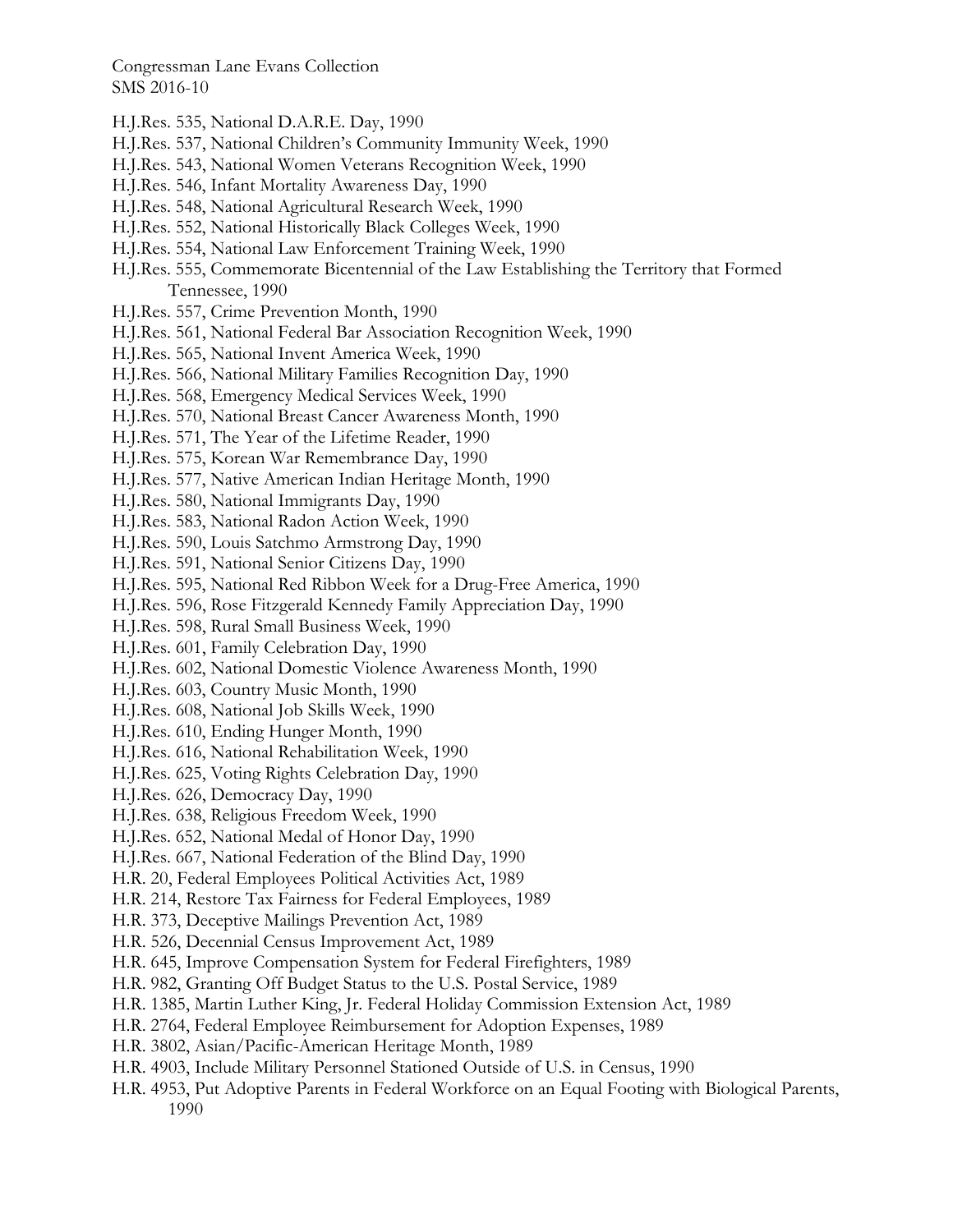H.R. 5007, Naming Robert McClory Post Office, 1990

H.R. 5235, Rename Post Office after Jesse Owens, 1990

H.R. 5415, Nullify Pay Raise for Government Officials, 1990

H.Res. 159, Celebrating Bicentennial of U.S. Census, 1989

H.Res. 193, Urging Creation of Nobel Prize for the Environment, 1989

H.Res. 218, Social Security Employee Recognition Day, 1989

H.Res. 419, Resolution Commemorating Walt Disney, 1990

Post Office Off-Budget Legislation, 1989

Weekly Federal Employees News Digest, 1990

## **SubSubSeries: Public Works**

H.R. 3961, Naming Robert S. Vance Federal Building, 1990

H.Res. 525, Naming Lindy Claiborne Boggs Congressional Women's Reading Room, 1990

## **SubSubSeries: Public Works and Transportation**

General Correspondence, 1989-1990

Weather Radar Modernization, 1989-1990

## **SubSubSeries: Rules**

H.Res. 20, Establishing Select Committee on Hunger, 1989

- H.Res. 33, Establishing Select Committee on Children, Youth, and Families, 1988-1989
- H.Res. 84, Establishing Select Committees on Hunger, Children, Youth, and Families, and Narcotics Abuse and Control, 1989
- H.Res. 390, Creating Select Committee to Investigate Government-Wide Waste, Fraud, and Abuse, 1990
- H.Res. 416, Creating Select Committee to Investigate Financial Institution Fraud, Mismanagement, Oversight, and Supervision, 1990

## **SubSubSeries: Science and Technology**

General Correspondence, 1989

H.Con.Res. 74, Make the Space Program a National Priority, 1989

H.R. 966, Ban Nuclear Power in Earth Orbit Act, 1989

H.R. 1174, National Mars Commission Act, 1989

H.R. 1243, Establishing Three Centers for Metal Casting Competitiveness Research, 1989

H.R. 4659, Technology Access Program, 1990

H.R. 5328, Bird Conservation and Research Act, 1990

## **SubSubSeries: Seniors**

H.Con.Res. 246, Congressional Commitment to Long Term Care Concurrent Resolution, 1990

H.Con.Res. 276, 25<sup>th</sup> Anniversary of the Older Americans Act, 1990

H.Con.Res. 333, Sense of Congress Concerning 1991 White House Conference on Aging, 1990

H.R. 220, Elder Abuse Prevention, Identification, and Treatment Act, 1990

H.R. 1163, Older Americans Alternative Care Act, 1989

H.R. 1272, Domestic Volunteer Service Act, 1989

H.R. 4269, Preventive Health Services to the Elderly, 1990

H.R. 5736, Medicare Coverage for Eyeglasses for Senior Citizens, 1990

H.Res. 170, Recognizing Role of Caregivers in Long Term Care, 1989

## **SubSubSeries: Small Business**

H.R. 2351, Women's Business Equity Act, 1981

H.R. 3371, Centralize Small Business Certification, 1989

H.R. 5616, Veterans Entrepreneurship Promotion Act, 1990

National Association of Minority Business, 1989

**SubSubSeries: Telecommunications**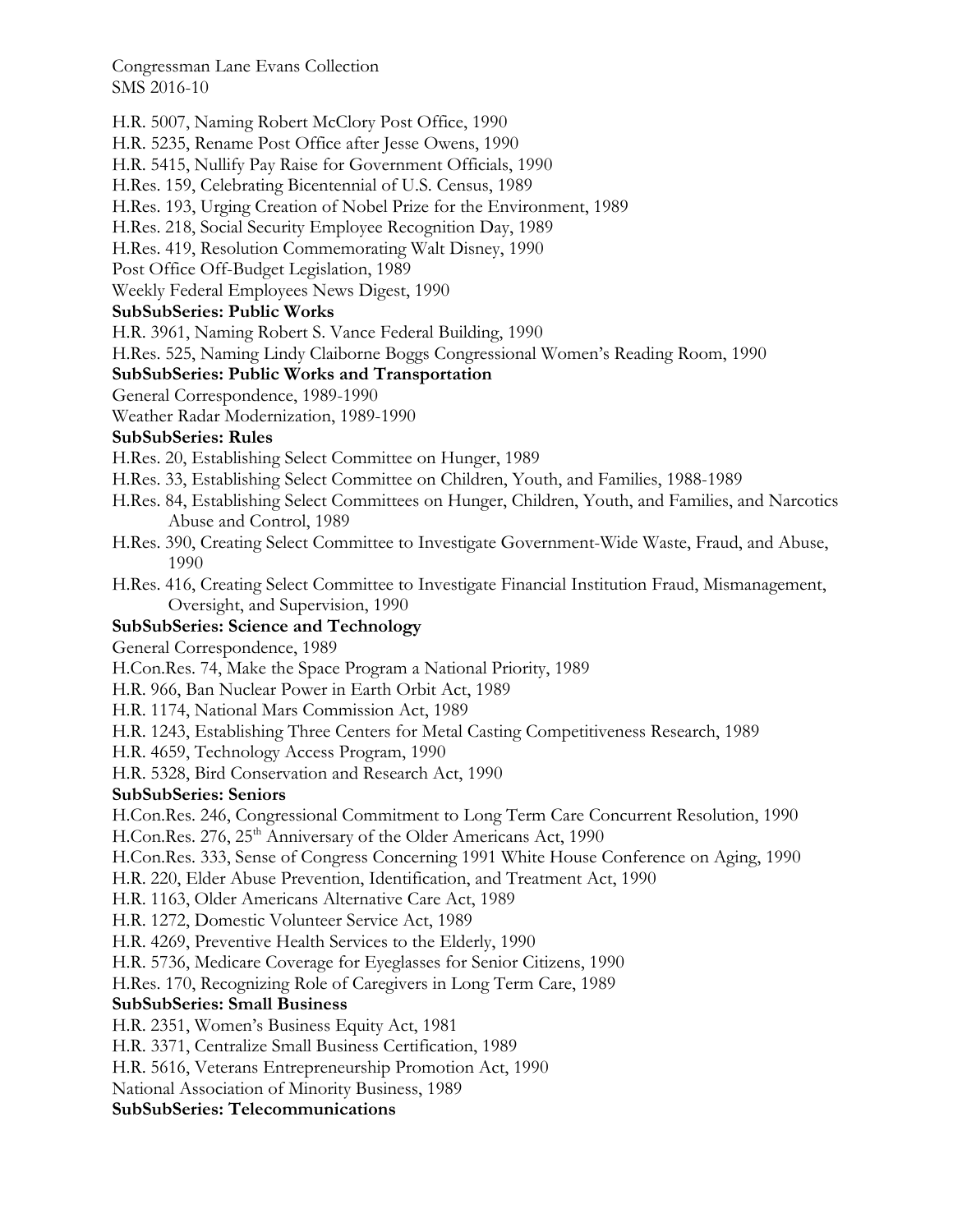Broadcast Spectrum Information, 1990

Cable Legislation Correspondence, 1990

Correspondence Opposing Telephone Companies Entering Cable Industry, 1990

- H.R. 109, Cable Subscribers Protection Act, 1989
- H.R. 315, Codify Fairness Doctrine as Part of Communications Act, 1989
- H.R. 628, Communications Act Amendments, 1989
- H.R. 1238, Protect Rural Telephone Users from Rate Hikes, 1989
- H.R. 1375, Cable Rates Disclosure Act, 1989
- H.R. 1690, Emergency Phone System Equal Access Act for the Hearing and Speech Impaired, 1989
- H.R. 2222, Cable Consumer Protection Act, 1989-1990
- H.R. 2437, Cable Competition Act, 1989-1990
- H.R. 2643, Cable Foreign Ownership Act, 1989
- H.R. 3826, Cable Television Consumer Protection Act, 1990
- H.R. 4756, Satellite Viewers Rights Act, 1990

## **Box 11**

## **SubSubSeries: Trade**

General, 1989-1990

- H.Con.Res. 151, That Maritime Services Not Be Included in the General Agreement on Tariffs and Trade, 1989-1990
- H.Con.Res. 280, That Air Transport Services Not Be Included in the General Agreement on Tariffs and Trade, 1990

H.Con.Res. 312, Urging Super 301 Actions against Japan, 1990

H.Con.Res. 336, International Food Safety Standards, 1990

H.Con.Res. 377, Free Trade Agreement with Mexico, 1990

- H.R. 567, Extend Alaska North Slope Oil Export Ban Indefinitely, 1989
- H.R. 904, Steel Import Stabilization Extension Act, 1989-1990
- H.R. 1036, American Flag Fidelity Act, 1989
- H.R. 1249, Tobacco Export Reform Act, 1989
- H.R. 1409, Foreign Agents Compulsory Ethics in Trade Act, 1989
- H.R. 1903, Tariff Treatment of Ethyl Tertiary Butyl Ether, 1989
- H.R. 2171, Steel Revitalization Act, 1989
- H.R. 2172, Elephant Protection Act, 1989
- H.R. 2578, Ban Importation of Burmese Teakwood and Fish Products, 1989
- H.R. 3093, Steel Fair Trade Review Act, 1989
- H.R. 4308, Textile, Apparel, and Footwear Trade Act, 1990
- H.R. 4368, Import Sensitive Semimanufactured and Manufactured Glass Products, 1990
- H.R. 4496, Textile, Apparel, and Footwear Trade Act, 1990
- H.R. 5260, Support for Democracy and Human Rights in China Act, 1990

H.Res. 35, Opposing Import Fee on Crude Oil and Refined Products, 1989

Steel, 1989

Textile, Apparel, and Footwear Trade Act, Oppose, 1990

Textile, Apparel, and Footwear Trade Act, Support, 1990

Trade Letter, 1989

## **SubSubSeries: Transportation**

Amtrak, 1990

Avenue of the Saints, 1989-1990

Chemical Spraying of Roads, 1989

Highway 67 and 34, 1989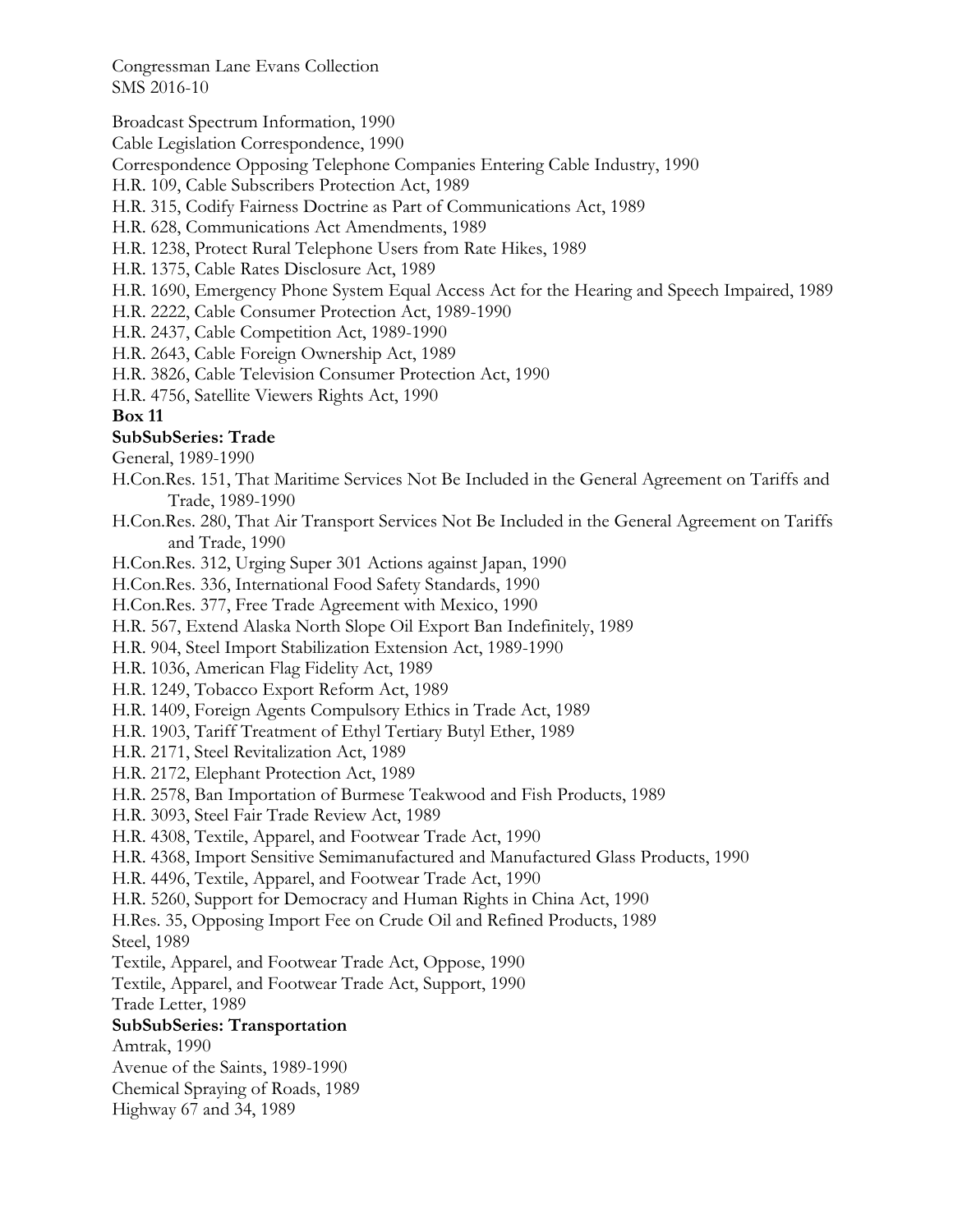- H.R. 145, Terminate Regulation Permitting Construction of Replacement Parts Abroad, 1989
- H.R. 160, Prohibiting Smoking on Short Commercial Flights, 1989
- H.R. 522, Railroad Retirement Benefits Check Delivery Assurance Act, 1989
- H.R. 561, Prohibit Smoking on Domestic Aircraft Flights, 1989
- H.R. 563, Air Travel Rights for Blind Individuals Act, 1989
- H.R. 598, Aircraft Cabin Air Quality Protection Act, 1989
- H.R. 638, Flight Attendant Duty Time Bill, 1989
- H.R. 817, Barring Smoking on Domestic Flights, 1989
- H.R. 883, Amend Mirror Standards for School Buses, 1989
- H.R. 1087, Scenic Byways Study Act, 1989
- H.R. 1167, Funding Appalachian Development Highway System, 1990
- H.R. 1771, Denying Discretionary Project Funds to States that Reduce Availability of Highway Construction Funds, 1989
- H.R. 2549, Hazardous Materials Transportation Act Amendments, 1990
- H.R. 2584, Hazardous Materials Transportation Act Amendments, 1990
- H.R. 2891, Review Leveraged Buyouts in Airline Industry, 1989
- H.R. 3098, School Dropout Prevention Act, 1989
- H.R. 3274, Essential Air Service Program Entitlement, 1989
- H.R. 3380, Require AMTRAK to Stop Dumping Untreated Waste on Its Tracks, 1989
- H.R. 3523, Comprehensive Urban Transportation Act, 1989-1990
- H.R. 4025, Mandating Child Safety Restraints on Airplanes, 1990
- H.R. 5453, Airline Passengers Defense Act, 1990
- Mass Transit Funding, 1988-1989 (1 of 2)
- Mass Transit Funding, 1988-1989 (2 of 2)
- Quad City Airport Hazardous Materials, 1989
- Slots and Essential Air, 1990

#### **SubSubSeries: Veterans Affairs**

- Atomic Veterans General, 1990
- Black Veterans Breakfast Meeting, 1990-1991
- Black Veterans Meeting, 1989
- Budget Hearing with American Legion and Non-Commissioned Officers, 1989
- Compensation, 1990
- Compensation, Pension, and Insurance, Hearing on Department of Veterans Affairs Insurance Programs, 1989
- Compensation, Pension, and Insurance, Hearing on DVA Veterans Benefits Administration Operations, 1990
- Compensation, Pension, and Insurance, Hearing on F.Y. 1991 Compensation and Pension Budgets, 1990
- Compensation, Pension, and Insurance, Hearing on H.R. 1334, H.R. 1335, and H.R. 1336, 1989
- Compensation, Pension, and Insurance, Hearing on Insurance Legislation, 1989
- Compensation, Pension, and Insurance, Hearing on Timeliness and Quality of Claims Processed by Veterans Benefits Administration, 1989
- Compensation, Pension, and Insurance, Hearings on H.R. 4418, Cost of Living Adjustments (COLAs), 1990
- Compensation, Pension, and Insurance, Markup Hearing on H.R. 1334 and H.R. 1336 for the Board of Veterans Appeals, 1989
- Department of Veterans Affairs, F.Y. 1990 Budget Proposal, 1989
- Disabled American Veterans (DAV), Article on GAO Report, 1990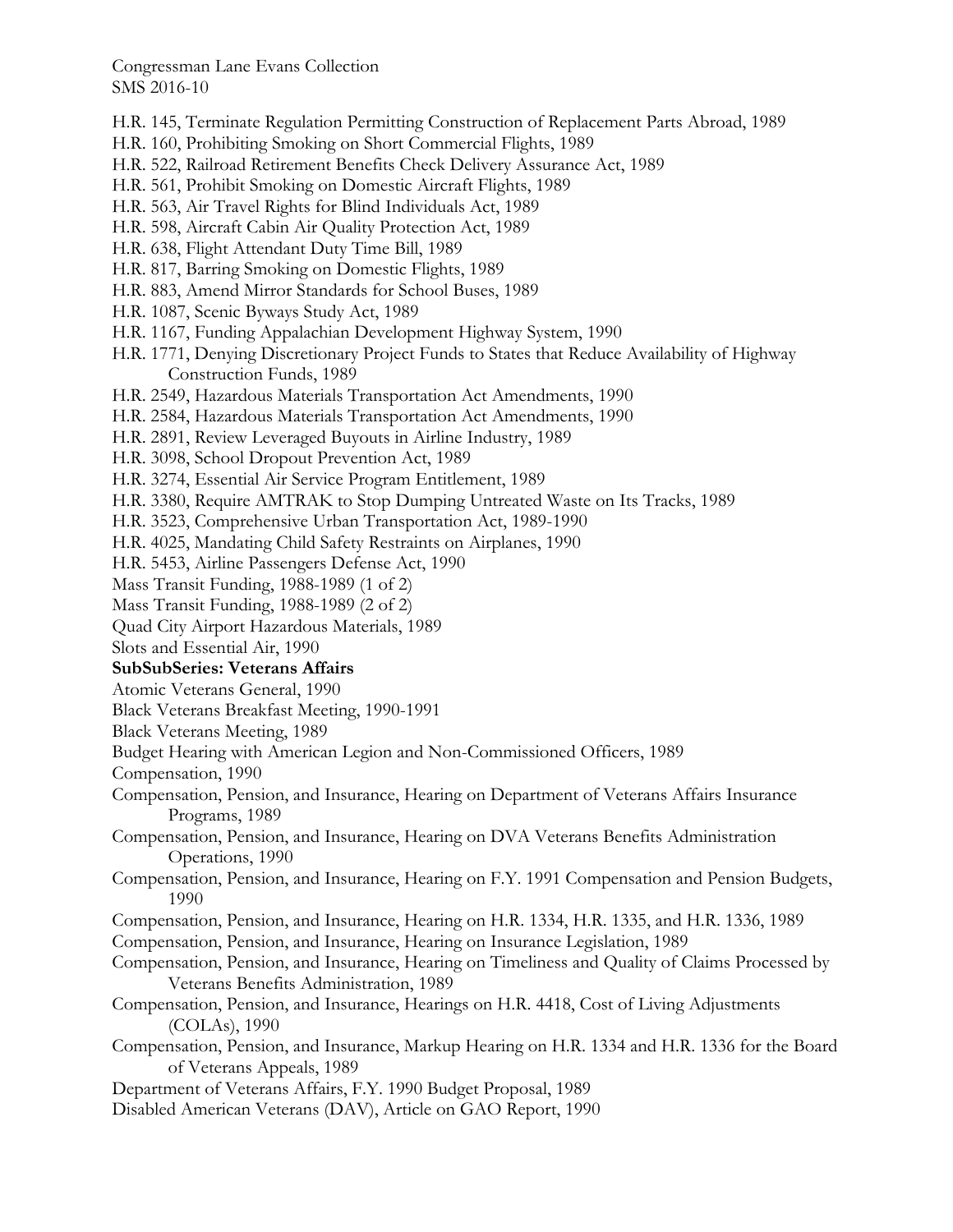Disabled American Veterans (DAV), Chief Medical Director, 1989

Disabled American Veterans (DAV), Statement to Veterans Affairs Committee, 1990

Education, Training, and Employment, Assessing Veterans Education Policy, 1989

Education, Training, and Employment, Hearing on Chapter 31 and H.R. 3053, 1990

Education, Training, and Employment, Hearing on Department of Labor Veterans Programs, 1990

Education, Training, and Employment, Hearing on Disabled Veterans Affirmative Action Program, 1989

## **Box 12**

Education, Training, and Employment, Hearing on H.R. 1358, Montgomery G.I. Bill, Title 38, 1989

Education, Training, and Employment, Hearing on H.R. 2486 to Amend the VRA Program, 1989

Education, Training, and Employment, Hearing on Montgomery G.I. Bill, 1990 (1 of 2)

Education, Training, and Employment, Hearing on Montgomery G.I. Bill, 1990 (2 of 2)

Education, Training, and Employment, Hearing to Review Chapter 30 of the Montgomery G.I. Bill, 1989

Education, Training, and Employment, Legislation Markup, 1990

Education, Training, and Employment, Markup of H.R. 3199 and H.R. 3390, 1989

Fort Wayne Department of Veterans Affairs Medical Center Site Visit, 1989

Full Committee Hearing on F.Y. 1991 Department of Veterans Affairs Budget, 1990 (1 of 3)

Full Committee Hearing on F.Y. 1991 Department of Veterans Affairs Budget, 1990 (2 of 3)

Full Committee Hearing on F.Y. 1991 Department of Veterans Affairs Budget, 1990 (3 of 3)

Full Committee Hearing to Receive Legislative Agenda of the Disabled American Veterans, 1989

General Accounting Office Reports, Office of Special Investigations, 1990

General Correspondence, 1989-1990

General Information, 1989-1990

Hearing to Receive Legislative Agendas from AMVETS, VVA, and Other Organizations, 1990

Hearing to Receive Legislative Agendas of Veterans Service Organizations, 1989

Historical Black Veterans, 1989

Hospitals and Healthcare, Hearing on Post-Traumatic Stress Disorder, 1990

H.R. 303, Disabled Veterans Compensation, 1988-1989

H.R. 794, Vietnam Veterans Post-Traumatic Stress Disorder Compensation Act, 1989

- H.R. 901, Veterans Health-Care Programs Amendments, 1989
- H.R. 1199, Veterans Nurse Pay Act, 1989
- H.R. 1334, Removing Pension Reduction for Hospitalized Veterans, 1989
- H.R. 1335, Veterans Compensation Amendments, 1989
- H.R. 1336, Time for spouse to be Eligible for Dependency and Indemnity Compensation, 1989
- H.R. 1358, Education Benefits for G.I.s Amendments, 1989
- H.R. 1414, American Battle Monuments Commission and National Cemetery System Amendments, 1989
- H.R. 1415, Veterans Home Loan Mortgage Indemnity Act, 1989
- H.R. 1780, Category A Veterans Eligibility for VA Outpatient Care, 1989
- H.R. 1918, World War I Veterans Service Pension Act, 1989
- H.R. 1931, Childless Veterans Assistance Act, 1989
- H.R. 2044, Disabled Veterans and Assistive Animals Partnership Act, 1989-1990
- H.R. 2096, Department of Veterans Affairs Minority Affairs Act, 1989
- H.R. 2401, Third Party Reimbursement for Medical Care for Veterans, 1989
- H.R. 2720, Post Traumatic-Stress Disorder Treatment Standards, 1989
- H.R. 2807, World War II Veterans Memorial, 1989
- H.R. 2837, Extending G.I. Bill Benefits for Vietnam Veterans to 1994, 1989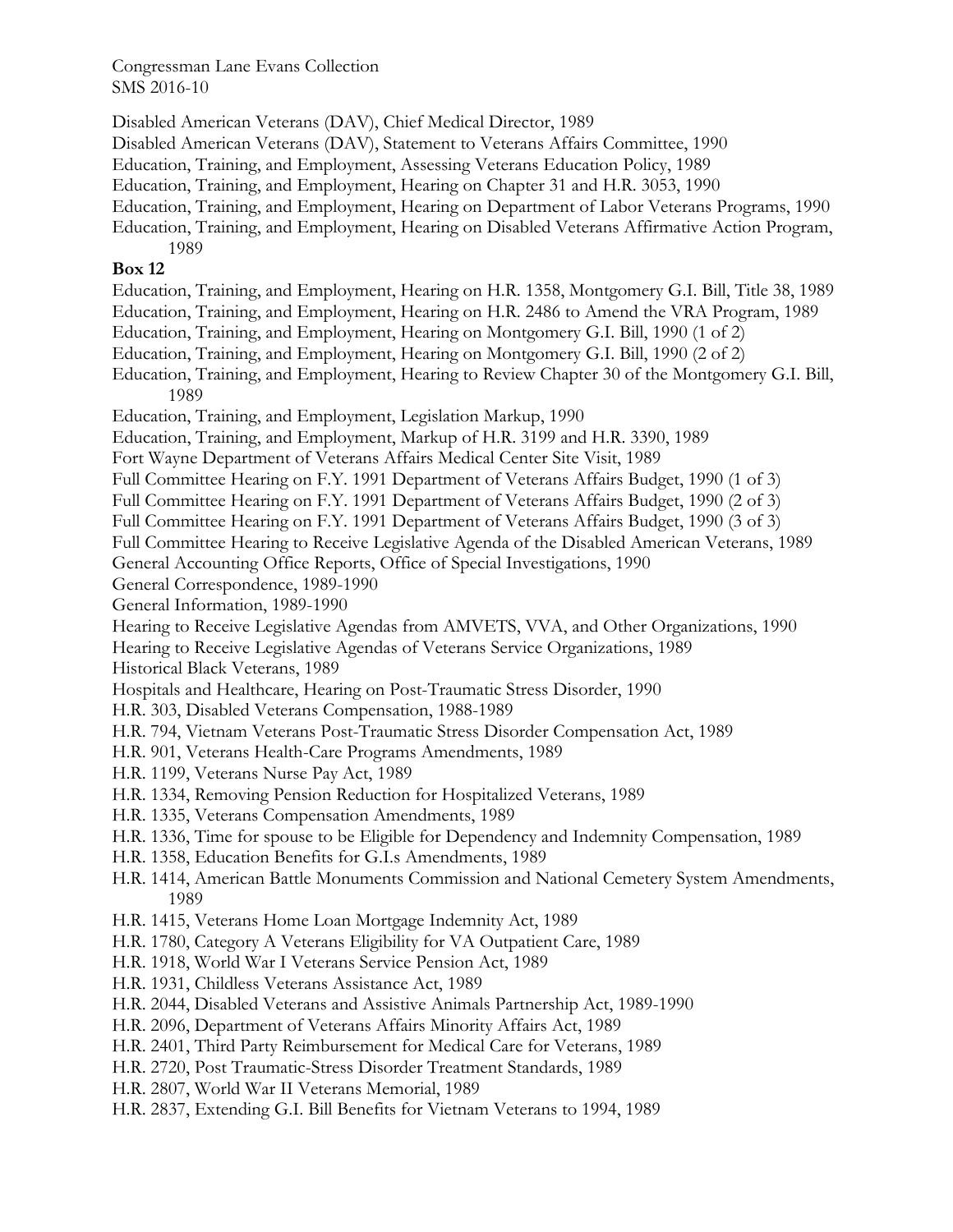H.R. 3053, Rehabilitation for Veterans Who Received Other than an Honorable Discharge, 1989

H.R. 3343, Explanations of Veterans Affairs Claim Denials, 1989

H.R. 3432, Mental Health Professionals Act, 1989

H.R. 3453, Incarcerated Veterans Rehabilitation and Readjustment Act, 1989-1990

H.R. 3756, Amvets Nursing Home Legislation, 1989-1990

H.R. 4006, Retirement Equity for VA Medical Employees, 1990

H.R. 4258, Entitling Former Prisoners of War to Outpatient care for Disabilities, 1990

H.R. 4941, Extending Service-Connected Leukemia Period, 1990

H.R. 5169, Limitations on the Payment of Attorney's Fees for Benefits Proceedings, 1990

H.R. 5754, Naming Ralph H. Johnson Department of Veterans Affairs Medical Center, 1990

Indiana Field Hearing on Services and Benefits to Veterans with PTSD, 1989

Indianapolis Site Visit, 1990

Iowa City Cardiac Letter, 1989

Joint Veterans Affairs Committee Hearing on the Soldiers Civil Relief Act, 1990

Joint Veterans Affairs Committee Hearing to Receive Legislative Priorities of the American Legion, 1989

## **Box 13**

Joint Veterans Affairs Committee Hearing to Receive Legislative Priorities of the American Legion, 1990

Judicial Review Legislation, 1990

Legislation and Issues, 1989-1990

Legislation Meetings, 1989

Markup of H.R. 1358 to Amend the Montgomery G.I. Bill, 1989

Military Pay, 1990

Moline Veterans Center Staffing Issues, 1989

New Orleans Administrative Review Report, 1989

Oversight and Investigations, Correspondence, 1989

Oversight and Investigations, Correspondence, 1990 (1 of 2)

- Oversight and Investigations, Correspondence, 1990 (2 of 2)
- Oversight and Investigations, Delivery of Health Care by the Dallas Veterans Affairs Medical Center, 1990
- Oversight and Investigations, DVA Child Care Centers and Employee Child Care Hearing, 1990

Oversight and Investigations, DVA Child Care Centers and Employee Child Care Services Hearing, Background Information, 1990

Oversight and Investigations, DVA Community (Contract) Nursing Home Care Program Hearing, 1990

Oversight and Investigations, Field Hearing-Provision of Extended Care to Veterans in Florida by DVA, 1990

Oversight and Investigations, Hearing on DVA Procurement and Supply Activities, 1989

Oversight and Investigations, Hearing on Health Care Services for Aging Veterans, 1989

Oversight and Investigations, Hearing on the Concerns of Vietnam Era Veterans, 1990

Oversight and Investigations, Iowa City Veterans Health Care Hearing, 1990

Oversight and Investigations, Vancouver, Washington Hearing on Concerns of Vietnam Era Veterans, 1990

Oversight and Investigations, Virginia Hearings on Veterans Services and Benefits, 1990 Physician Assistants, 1989-1990

Radiation Bill Nuclear Submarine Sailor Study, 1989

Radiation Exposure, 1989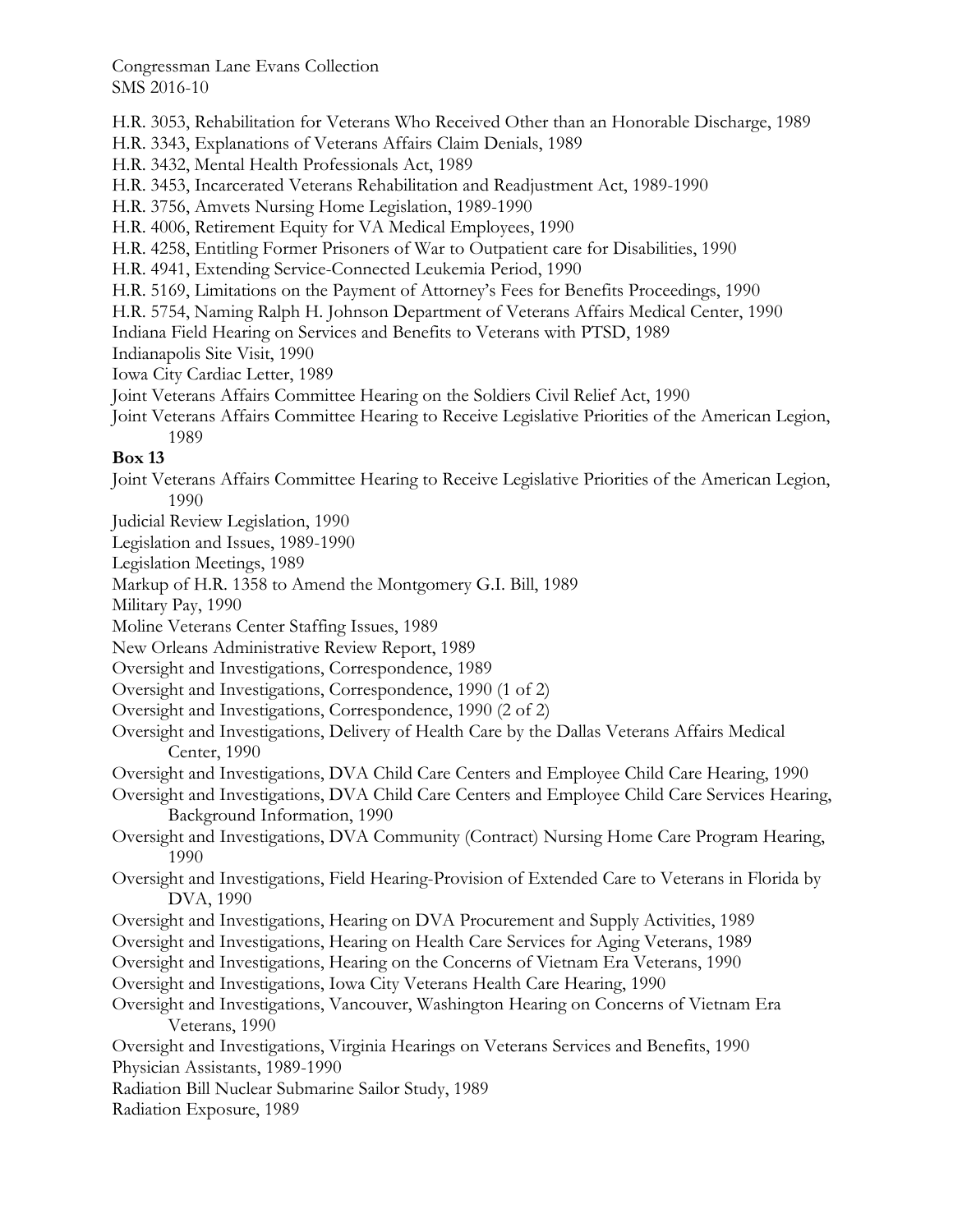Readjustment of Project 100,000 Veterans, Background Material, 1989-1990 (1 of 2) Readjustment of Project 100,000 Veterans, Background Material, 1989-1990 (2 of 2) Readjustment of Project 100,000 Veterans, Hearing, February 28, 1990 **Box 14**  Site Visits, 1989 Status and Concerns of Women Veterans Background Information, 1985-1989 Stephen Peck Documentary, Heart of the Warrior, 1990-1991 Veterans Affairs Medical Equipment Transfers to Vietnam, 1989-1990 Veterans Benefit Clearinghouse, 1989 Veterans Health Care, 1988-1989 Vietnam POW/MIAs, 1989 Vietnam Veterans Hearing and Speaker's Conference, 1989 (1 of 3) Vietnam Veterans Hearing and Speaker's Conference, 1989 (2 of 3) Vietnam Veterans Hearing and Speaker's Conference, 1989 (3 of 3) Women Veterans Hearing Information, 1987-1990 **SubSubSeries: Ways and Means**  Beer Excise Tax, 1989-1990 Capital Gains Tax, 1989-1991 Employee Stock Ownership Plans, 1989 General, 1990 General Correspondence, 1989-1990 (1 of 2) General Correspondence, 1989-1990 (2 of 2) H.R. 19, Small Contribution Tax Credit Reform Act, 1989 H.R. 70, Family Education Assistance Act, 1989 H.R. 81, Hunger Emergency Assistance and Relief Trust Act, 1989 H.R. 158, Corporate Raider Tax Act, 1989 H.R. 239, First Time Homebuyers Act, 1989 H.R. 488, Education Tax Incentives, 1989 H.R. 615, Capping Interest Deduction for Corporate Debt, 1989 H.R. 747, Deductions for Student Loan Interest, 1989-1990 H.R. 796, Community Revitalization Tax Act, 1989 H.R. 1079, American Dream Savings Incentive Act, 1989 H.R. 1112, Ozone Protection and CFC Reduction Act, 1989 H.R. 1193, Telephone and Electric Cooperative Exemption, 1989 H.R. 1200, Qualified Mortgage Bond Program Extension, 1989 H.R. 1205, Fairness for Adopting Families Act, 1989 H.R. 1317, Nuclear Decommissioning Reserve Fund Act, 1989-1990 H.R. 1452, Eliminate Tax Deduction for Advertising Tobacco Products, 1989 H.R. 1691, Taxing Sale of Paper without Recycled Material, 1989 H.R. 2005, Radon Reduction Incentives Act, 1989 H.R. 2037, Educational Assistance Act, 1989 H.R. 2060, Removing Oil Spill Cleanup Tax Deduction, 1989 H.R. 2098, Targeted Jobs Tax Credit Extension, 1989-1990 H.R. 2121, Expanding Tax Deduction for Self Employed Taxpayers Who Buy Their Own Health Insurance, 1989 H.R. 2268, Legislation to Help Save the Family Farm, 1990 H.R. 2319, Low Income Housing Tax Credit Act, 1989

H.R. 2353, Tax Treatment of Farmer Cooperatives in Sales of Assets, 1989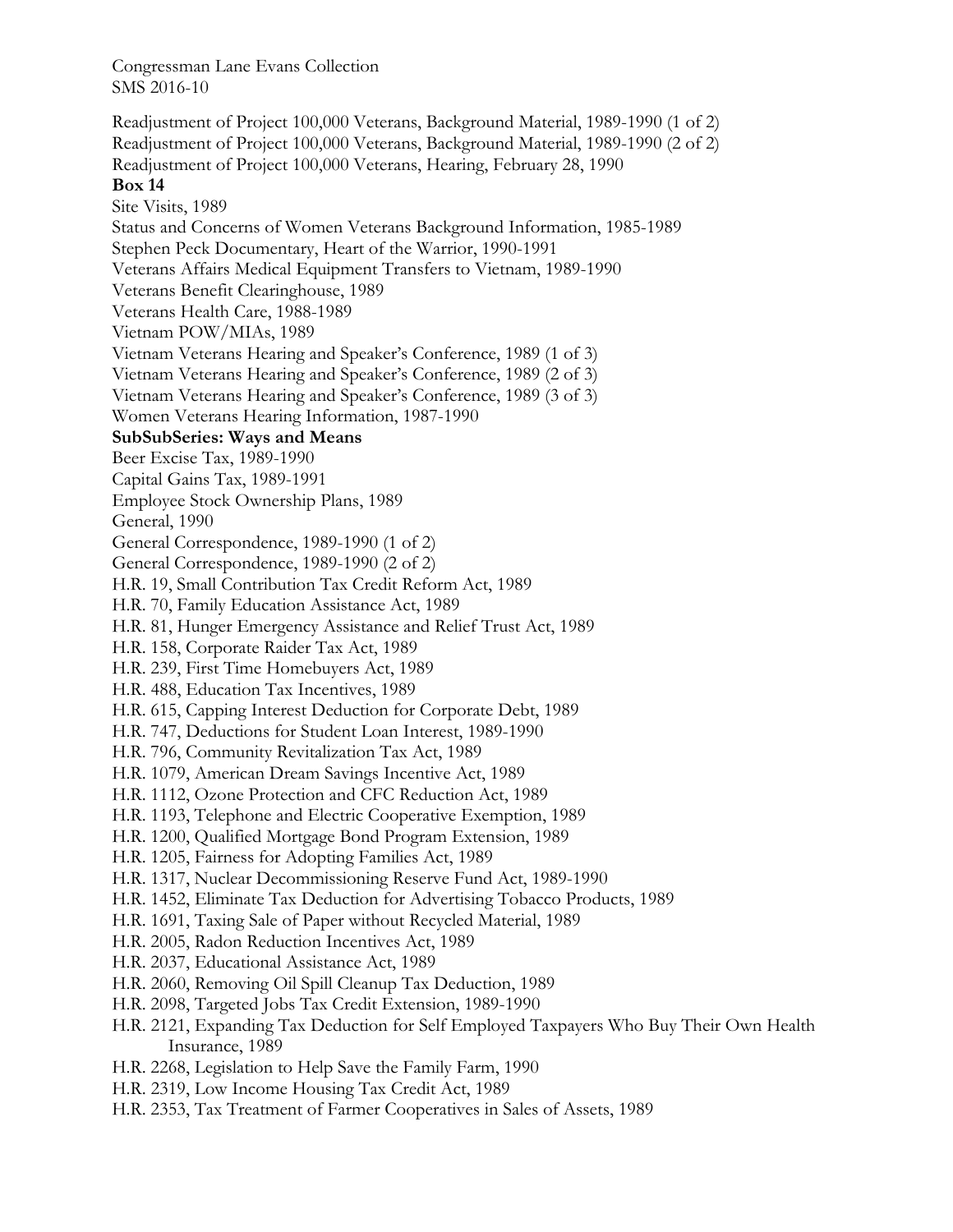H.R. 2493, Utility Ratepayer Refund Act, 1989-1990

H.R. 2531, Rural Development Investment Zone Act, 1990

H.R. 3167, Farm Debt Tax Reform Act, 1989

H.R. 3652, Small Business Rehabilitation Relief Act, 1990

H.R. 3732, Limitations on Passive Real Estate Losses, 1990

H.R. 3734, Tax Treatment of Life Insurance, 1990

H.R. 3821, Allow Donations of Tax Refunds to Government Agencies, 1990

H.R. 3858, Kiddie Tax Exemption, 1990

H.R. 3906, Energy and Environmental Security Act, 1990

H.R. 3906, Energy and Environmental Security Act Correspondence, 1990

H.R. 4249, Exclude Utility Rebate Programs from Gross Income, 1990

H.R. 4264, Financial Incentives Going to Help Towns Fighting Drugs Act, 1990

H.R. 4308, Tax Equity Act, 1990

H.R. 4334, Denying Interest Deduction for Junk Bonds, 1990

H.R. 4555, Federal Taxpayers Right to Know Act, 1990

H.R. 4573, Small Issue Industrial Development Bonds, 1990

H.R. 5625, Railroad Retirement Tax Increase, 1990

H.Res. 41, That Fuel Taxes Not Be Raised to Fund the Deficit, 1989-1991

H.Res. 438, Sense of Congress Regarding Carbon Tax, 1990

H.Res. 459, Opposing Elimination of State and Local Tax Deduction, 1990

## **SubSubSeries: Welfare**

Children, Youth, and Families Information, 1990

Cost of Living Adjustments (COLAs), 1990-1991

H.R. 8, Social Security Work Incentives Act, 1989

H.R. 290, Unemployment Benefits between Terms for Non-Professional School Staff, 1989

H.R. 523, Civil Service and Federal Employee Retirement Check Delivery Assurance Act, 1989

H.R. 795, Increase Amount Available for Social Services Block Grant, 1989

H.R. 917, Social Security Transitional Benefit Computation Act, 1989

H.R. 1059, Timely Delivery of First Federal Retirement Checks, 1989

H.R. 1074, Cost of Living Adjustment Fairness for Retirees, 1989

H.R. 1083, Extend Civil Service Retirement Provisions, 1989

H.R. 2243, Protecting Aid to Families with Dependent Children Program, 1989

H.R. 2664, Employee Pension Rights Act, 1990

H.R. 3129, Agricultural Extended Retirement Credit Act, 1989

H.R. 3203, Protecting Supplemental Security Income Recipients from Exploitation, 1990

H.R. 3896, Unemployment Compensation Reform Act, 1990

H.R. 4548, Homeless Outreach Act, 1990

H.R. 4755, SSI Independence Act for Disabled Americans, 1990

Social Security and Medicare Funding, 1989

Social Security Correspondence, 1990

## **Box 15**

## **SubSubSeries: General**

Constituent Correspondence, 1989-1990

Democratic Message Board Articles, 1990

General Information, 1989-1990

Legislative Memos, 1989-1990 (1 of 3)

Legislative Memos, 1989-1990 (2 of 3)

Legislative Memos, 1989-1990 (3 of 3)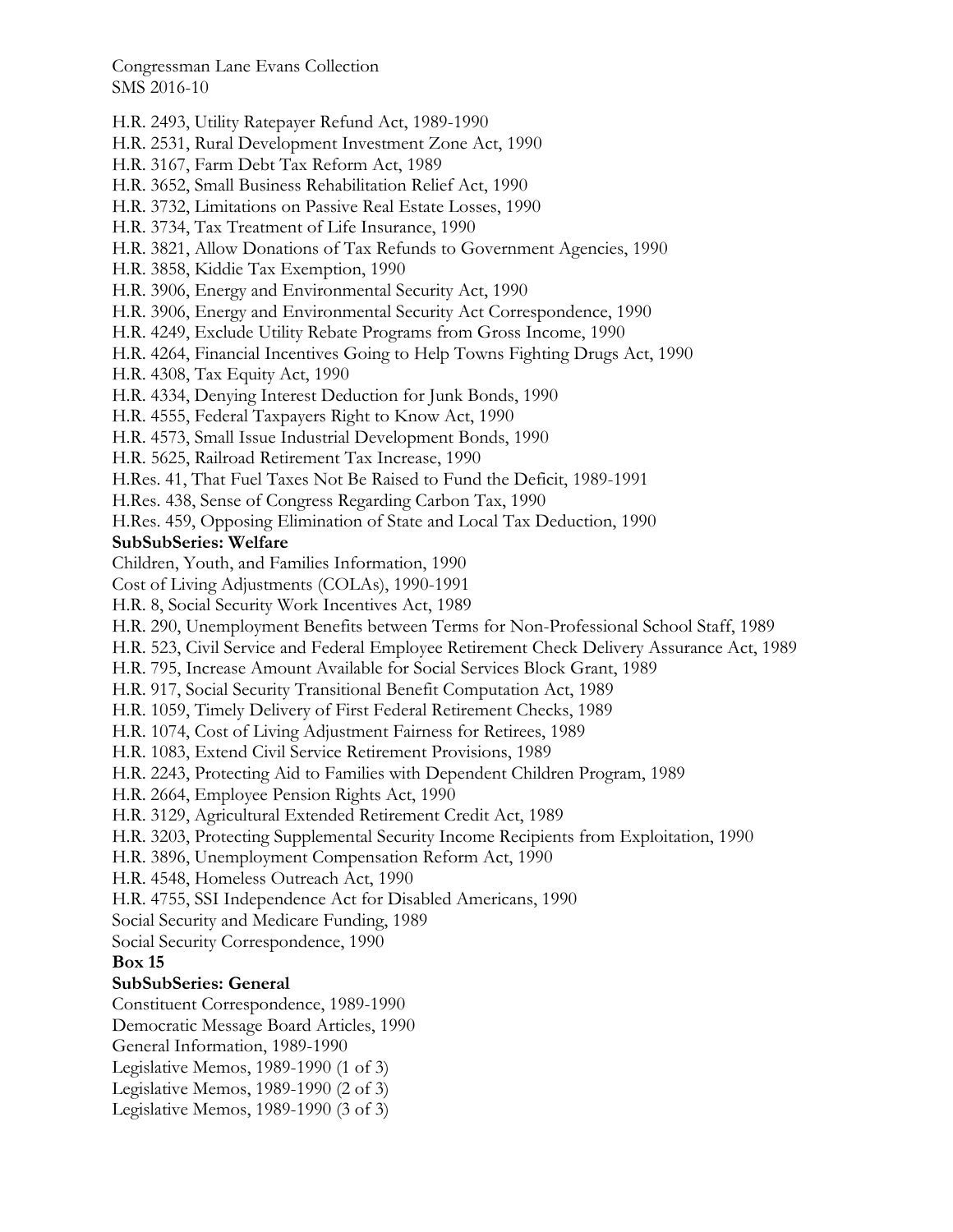Letters, 1989 Student Letters, 1989-1990 (1 of 2) Student Letters, 1989-1990 (2 of 2)

## **SubSeries: 102nd Congress (1991-1992) Box 1 SubSubSeries: Agent Orange**

Agent Orange Class Assistance Program, 1991-1992 Agent Orange Class Assistance Program Folder, 1992 Agent Orange Class Assistance Program Packet, 1991-1992 Air Force Study and American Legion, 1991 Extension of Coverage to Nonvets, 1991 From a Troubled Past to an Uncertain Future: Vietnam Veterans, a Community at Risk Report, 1991 H.R. 321, Veterans Compensation Amendments, 1991 H.R. 556, Agent Orange Act, 1989-1991 (1 of 2) H.R. 556, Agent Orange Act, 1989-1991 (2 of 2) Information, 1992 Ivy v. Diamond Shamrock, 1984-1991 (1 of 2) Ivy v. Diamond Shamrock, 1984-1991 (2 of 2) Miscellaneous Agent Orange Materials, 1991-1992 National Academy of Sciences Agent Orange Study, 1991-1992 PL 102-4/Agent Orange Act, 1991 Ranch Hand, 1990-1991 Status of National Archives Agent Orange Files, 1991-1992 Veterans Affairs Materials, 1990-1991 Veterans Lawsuit, Amicus Brief, 1991 Veterans Lawsuit, Certificate of Service, 1991 Veterans Lawsuit, Declarations, 1991 Veterans Lawsuit, Exhibits, 1991 (1 of 5) Veterans Lawsuit, Exhibits, 1991 (2 of 5) Veterans Lawsuit, Exhibits, 1991 (3 of 5) Veterans Lawsuit, Exhibits, 1991 (4 of 5) Veterans Lawsuit, Exhibits, 1991 (5 of 5) Veterans Lawsuit, Memorandum in Support of Plaintiff's Motion for Discovery, 1991 Veterans Lawsuit, Memorandum in Support of Plaintiff's Motion to Supplement the Record, 1991 Veterans Lawsuit, Plaintiff's Memorandum in Support of their Motion, 1991 Veterans Lawsuit, Plaintiff's Motion for Discovery, 1991 Veterans Lawsuit, Plaintiff's Motion for Leave to Exceed Page Limit, 1991 Veterans Lawsuit, Plaintiff's Motion to Extend Time for Filing Opposition, 1991 Veterans Lawsuit, Plaintiff's Motion to Strike Exhibit, 1991 Veterans Lawsuit, Plaintiff's Motion to Supplement the Record, 1991 Veterans Lawsuit, Plaintiff's Opposition to Motion for a Protect Order Staying Discovery, 1991 Veterans Lawsuit, Plaintiff's Procedural Opposition to Defendants Motion to Dismiss, 1991 **SubSubSeries: Agriculture**  Ancient Forest, 1990-1992 Farm Tour, 1992 Federal Insecticide, Fungicide, and Rodenticide Act (FIFRA), 1991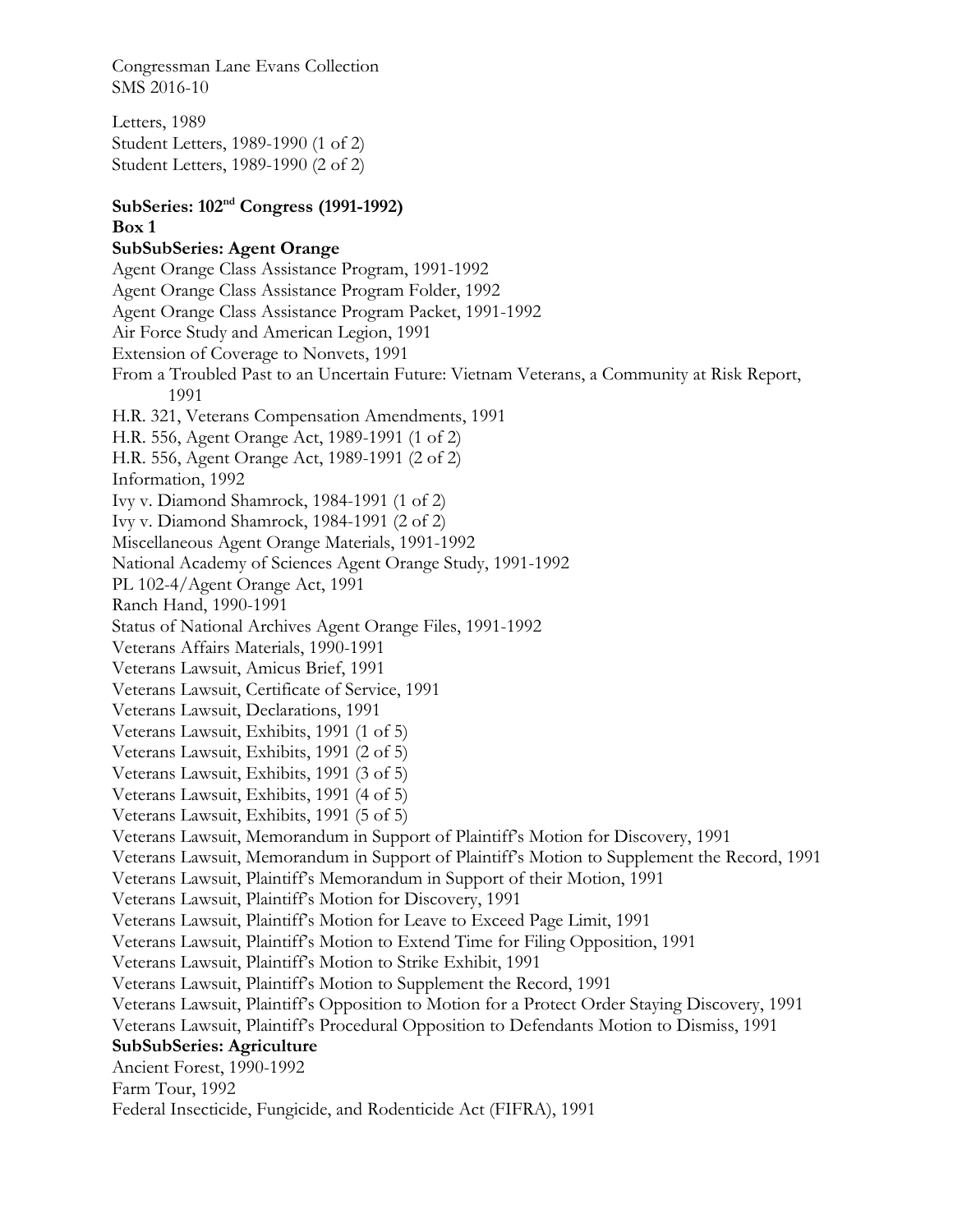General, 1992 General Correspondence, 1991 H.R. 1075, Budget Fairness for Dairy Farmers, 1991 H.R. 1202, Mickey Leland Childhood Hunger Relief Act, 1991-1992 H.R. 1366, Domestic Meat Producers and Consumers Protection Act, 1991 H.R. 2083, Circle of Poison Prevention Act, 1991 H.R. 2401, Beginning Farmer and Rancher Act, 1992 H.R. 2407, Farm Animal and Research Facilities Protection Act, 1991 H.R. 2501, National Forest Timber Sales Cost Recovery Act, 1991-1992 H.R. 2628, Dairy Bill, 1991 H.R. 2837, Milk Inventory Management Act, 1991 H.R. 3753, Melaleuca Control Act, 1991 H.R. 4899, Ancient Forest Protection Act, 1992 H.R. 4906, Agricultural Credit Improvement Act, 1992 Illinois Agriculture Statistics and General Information, 1990-1995 Pesticide Regulation, 1991-1992 Seed Corn, 1991 **Box 2 SubSubSeries: Appropriations**  General Correspondence, 1991-1992 H.R. 1175, National Defense Supplemental Authorization Act for Fiscal Year 1991, 1991 H.R. 2519, Department of Veterans Affairs, Housing and Urban Development, and Independent Agencies Appropriations Bill, 1991 H.R. 4822, Every Fifth Child Act, 1992 H.R. 5289, Every Fifth Child Appropriations Act, 1992 Legislative Memos, 1992 National Endowment for the Arts, 1991 VA-HUD Reauthorization, 1992 Women, Infants, and Children (WIC), 1992 **SubSubSeries: Armed Services**  1995 BRAC, Savanna Army Depot, 1992 AMC Vision 2000, 1991 Army Corps of Engineers, General, 1991-1992 Army Corps of Engineers Reorganization, 1990-1992 (1 of 2) Army Corps of Engineers Reorganization, 1990-1992 (2 of 2) Army Material Command Installation Data, 1991 B-2 Advanced Tactical Bomber, 1991 Base Closure, 1991 Best Foam, 1991-1992 Best Foam Army Air Force Exchange Services, 1992 Buy American Amendments, 1991 Central America Civic Action, 1991 Correspondence, 1990-1992 Defense Economic Adjustment Act, 1991 Defense Readiness Subcommittee Hearing, 1991 Department of Defense Chiropractors, 1991-1992 Department of Energy Cuts, 1992 Department of Energy, Tritium Research, 1991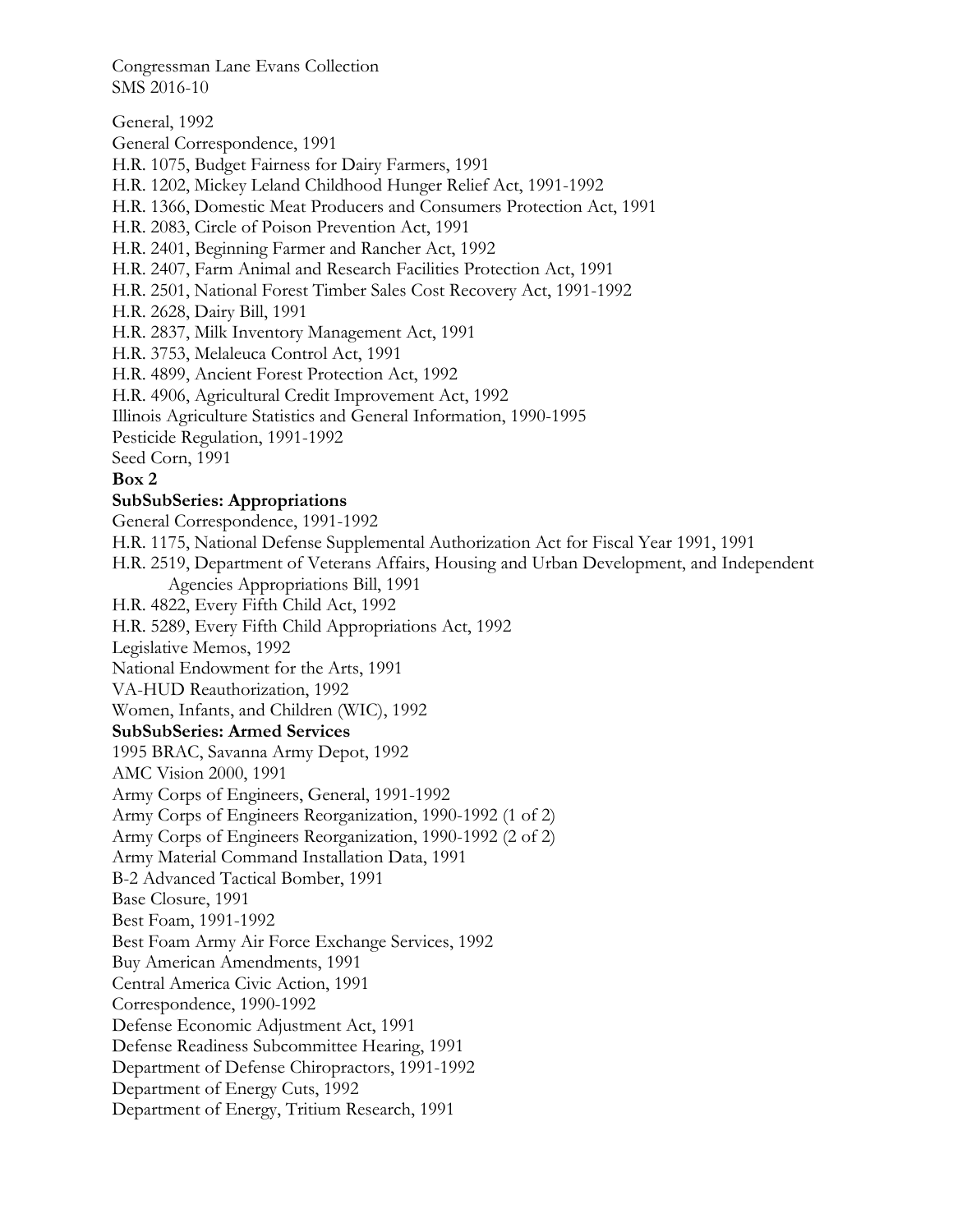F-16 Production, 1992 Full Committee, 1992 Full Committee Hunter Amendment, 1992 F.Y. 1992, Congressional Medal of Honor for Captain Stephen Phillis, 1991 F.Y. 1992 Full Committee Mark-Up, 1991 (1 of 5) F.Y. 1992 Full Committee Mark-Up, 1991 (2 of 5) F.Y. 1992 Full Committee Mark-Up, 1991 (3 of 5) F.Y. 1992 Full Committee Mark-Up, 1991 (4 of 5) F.Y. 1992 Full Committee Mark-Up, 1991 (5 of 5) **Box 3**  F.Y. 1992, Macon Trip, 1991 F.Y. 1992, Tailhook Scandal, 1992 F.Y. 1993 Defense Authorization, B-2 Floor, 1992 F.Y. 1993 Defense Authorization, Boxer Amendment, 1992 F.Y. 1993 Defense Authorization, Fact Sheet, 1992 F.Y. 1993 Defense Authorization, Floor, 1992 F.Y. 1993 Defense Authorization, General, 1992 F.Y. 1993 Defense Authorization, Mavroules-Stark-Evans Nuclear Reduction Push, 1992 F.Y. 1993 Defense Authorization, Nuclear Testing-Floor, 1991-1992 F.Y. 1993 Defense Authorization, Reinvestment Package, 1992 F.Y. 1993 Defense Authorization, SDI, 1992 F.Y. 1993 Defense Authorization, Stockpile Amendment, 1992 F.Y. 1993 D.o.D. Authorization Act Conference, 1992 (1 of 3) F.Y. 1993 D.o.D. Authorization Act Conference, 1992 (2 of 3) F.Y. 1993 D.o.D. Authorization Act Conference, 1992 (3 of 3) Gays in the Military, 1992 General, 1991-1992 Gulf War Forum, Are We Ready to Wage War, 1991 H.J.Res. 162, Port Chicago Explosion, 1991 H.J.Res. 308, Disapproving Defense Base Closure and Realignment Commission Recommendations, 1991 H.J.Res. 313, Recommendations for Additional Base Closures in 1993 and 1995, 1991 H.J.Res. 367, Awarding Bronze Star to Navy and Marine Corps Personnel at Bataan, 1991 H.R. 262, Independent Defense Procurement Corps Act, 1988-1990 H.R. 263, Troubled Defense Programs Accountability Act, 1990 H.R. 537, Transfer One Member of Military Couple with Children Home, 1991 H.R. 586, Regular Expenditure Reports for Operations Desert Shield and Desert Storm, 1991 H.R. 608, Commission Chiropractors as Officers in the Armed Services, 1991 H.R. 609, Civilian Employees of the National Guard Not Wear Military Uniforms on Civilian Service, 1991 H.R. 738, Military Families Preservation Act, 1991 H.R. 789, 10 Minutes of Free Telephone Calls for Servicemen in the Persian Gulf, 1991

- H.R. 852, Small Disadvantaged Business Fair Share Act, 1991
- H.R. 908, Persian Gulf War Veterans Benefits Act, 1991
- H.R. 1147, POW/MIA Truth Bill, 1991
- H.R. 1730, Missing Service Personnel Act, 1991
- H.R. 1970, Department of Defense Environmental Cleanup Bill, 1991
- H.R. 2208, Protecting POW/MIA Next of Kin Rights, 1991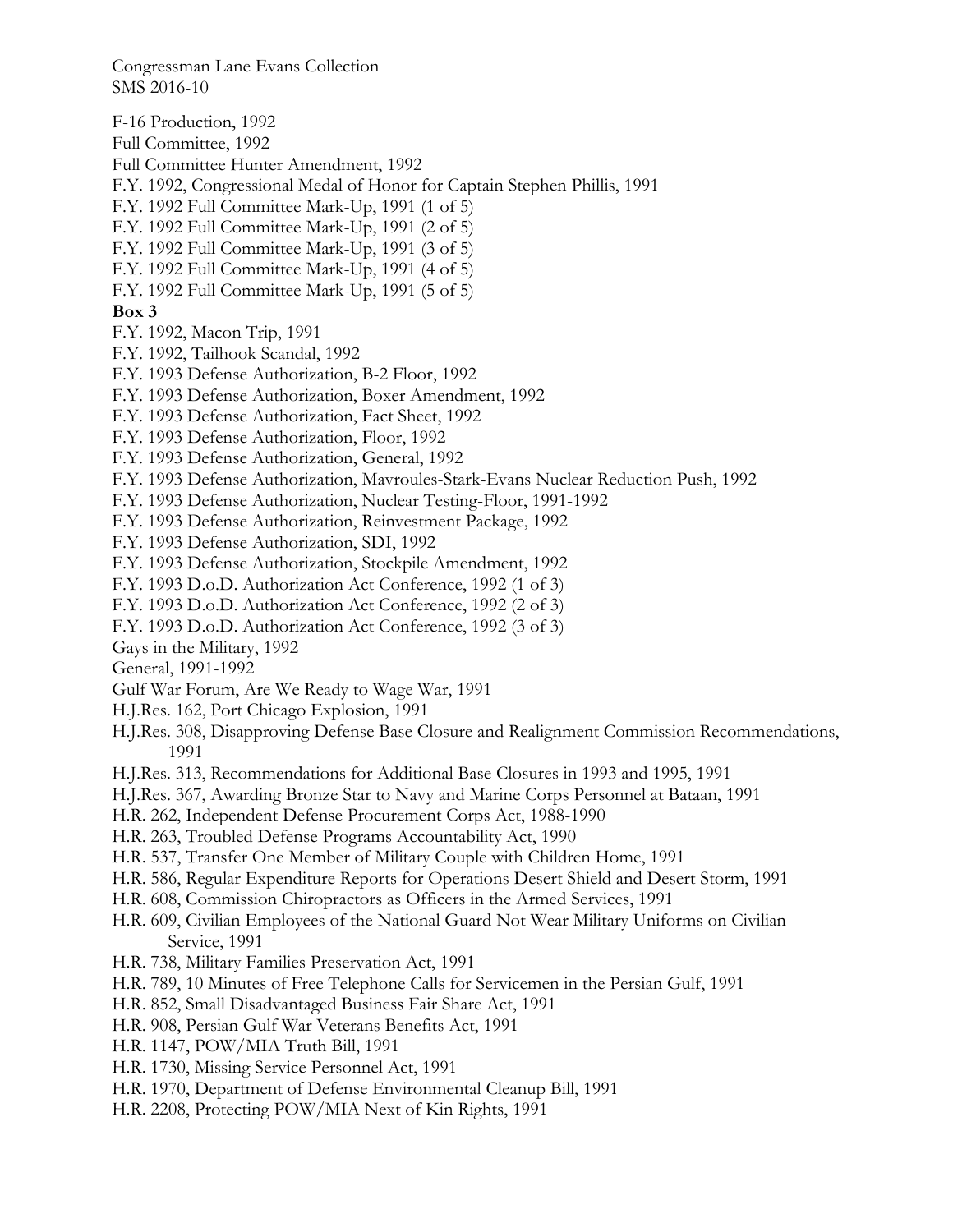H.R. 3636, Nuclear Testing Moratorium Act, 1991 H.R. 3908, Defense Nuclear Workers Bill of Rights Act, 1991 H.R. 3961, Nuclear Weapons Stockpiles Information Act, 1991-1992 H.R. 3961, Nuclear Weapons Stockpiles Information Act, 1991-1992 (1 of 2) H.R. 3961, Nuclear Weapons Stockpiles Information Act, 1991-1992 (2 of 2) H.R. 5060, Military Conscientious Objector Act, 1992 H.R. 5208, Military Freedom Act, 1991-1992 H.R. 5310, Defense Workers Economic Reinvestment Act, 1992 H.Res. 271, Rescind Ban on Gays in the Military, 1991 Illinois National Guard Cuts, 1991-1992 Industrial Defense Act, 1991 (1 of 2) Industrial Defense Act, 1991 (2 of 2) Industrial Defense Act Hearing, 1991 (1 of 4) **Box 4**  Industrial Defense Act Hearing, 1991 (2 of 4) Industrial Defense Act Hearing, 1991 (3 of 4) Industrial Defense Act Hearing, 1991 (4 of 4) Investigations, 1992 Investigations, Lloyd Williams Whistleblower, 1992-1993 Investigations, Scott Air Force Base, 1992 Investigations, Titan Wheel, 1991-1992 Iowa Army Ammunition Plant, 1991-1992 Iraq, Anti-War, 1990-1991 Iraq, Anti-War, 1991 (1 of 2) Iraq, Anti-War, 1991 (2 of 2) Iraq, Pro-War, 1991 (1 of 2) Iraq, Pro-War, 1991 (2 of 2) Iraq, Student Correspondence, 1991 Landmine Background Information, 1992 Landmine Ban Information, 1991-1992 (1 of 2) Landmine Ban Information, 1991-1992 (2 of 2) Laser Weapons, 1992 Legislative Correspondence, 1991-1992 Legislative Memos, 1992 Logistics Support Group Pay at Rock Island Arsenal, 1991 M119 Howitzer, 1991 Major Robert F. Murray Case, 1991 (1 of 2) Major Robert F. Murray Case, 1991 (2 of 2) Manufacturing Technology Consortium, 1991-1992 (1 of 2) Manufacturing Technology Consortium, 1991-1992 (2 of 2) Maritime Prepositioning, 1992 Military Conscientious Objectors Act, 1992 National Guard Cuts, 1991 (1 of 2) National Guard Cuts, 1991 (2 of 2) National Guard Technician Uniforms, 1991 Nuclear Materials Production, 1991-1992 Nuclear Production Reactor Amendment, 1991 **Box 5**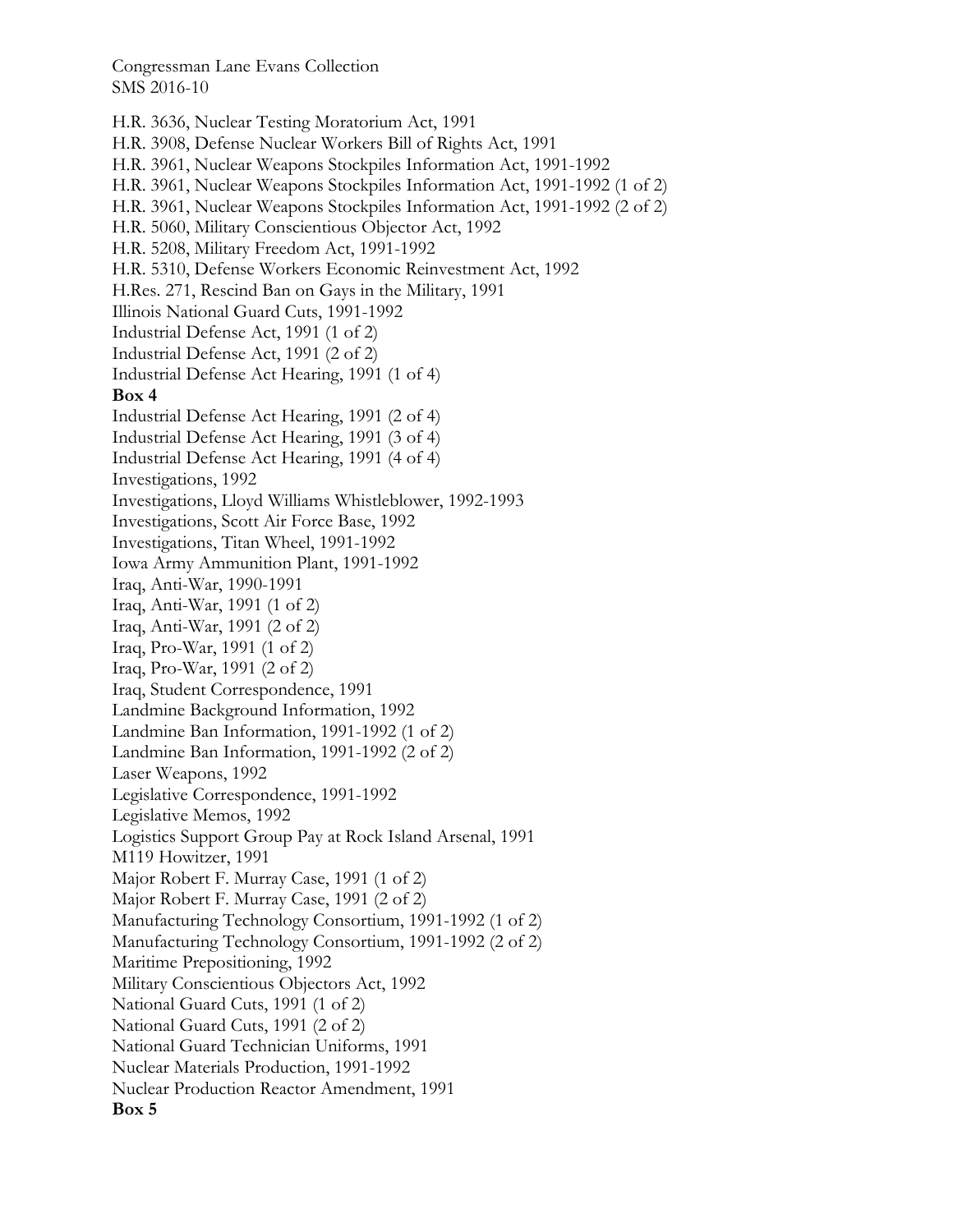Congressman Lane Evans Collection SMS 2016-10 Persian Gulf War, Congressional Action, 1991 (1 of 2) Persian Gulf War, Congressional Action, 1991 (2 of 2) POW/MIA, 1991 Procurement, 1991-1992 Procurement, F/A-18 E/F, 1992 Procurement, LAV-105, 1991-1992 Procurement, M-1 Upgrades, 1992 Readiness, 1992 (1 of 2) Readiness, 1992 (2 of 2) Readiness, Civilian Personnel, 1992 Readiness, Hearing on Depot Consolidation, 1991 (1 of 2) Readiness, Hearing on Depot Consolidation, 1991 (2 of 2) Readiness, Rock Island Arsenal, 1992 Reduction in Force (RIF), Veterans Preference, 1991 Rock Island Arsenal, Base Realignment and Closure, 1991-1992 (1 of 2) Rock Island Arsenal, Base Realignment and Closure, 1991-1992 (2 of 2) Rock Island Arsenal, Lane Letters, 1991-1992 Rock Island Arsenal Whistleblowers, 1991-1992 Rock Island Arsenal Workload, 1992 Rotation Policy, 1990-1991 Scott Air Force Base, 1991-1992 Small Disadvantaged Business Procurement, 1991 Sonicraft, 1991 Special Access Programs, 1991-1992 Strategic Defense Initiative, 1992 V-22 Osprey Funding, 1991-1992 Vision 2000, 1991 **SubSubSeries: Banking**  Bank Bill, 1991 Credit Unions, 1990-1991 General, 1992 H.R. 447, Truth in Savings Act, 1991 H.R. 1082, Deposit Insurance Information Act, 1991 H.R. 1130, Federal Reserve Reform Act, 1991 H.R. 1245, United States One Dollar Coin Act, 1991 H.R. 1493, Account Fraud and Deception Prevention Act, 1991 H.R. 1623, World War II Commemorative Coin Act, 1991 H.R. 1751, Fair Credit Reporting Amendments, 1991 H.R. 2115, Delaying Financial Institutions Reform, Recovery, and Enforcement Act, 1991-1992 H.R. 2440, Credit and Charge Card Disclosure Amendments, 1991 H.R. 2526, Awarding Congressional Gold Medals to James Stewart, Frank Capra, and Fred Zinnemann, 1991 H.R. 2801, World Cup USA 1994 Commemorative Coin Act, 1991 H.R. 3176, Monetary Policy Reform Act, 1991 H.R. 4924, Resolution Trust Corporation Reform Act, 1992 H.R. 4954, Advance Fee Loan Scam Prevention Act, 1992 H.R. 4979, Financial Consumers Association Act, 1992 H.R. 5538, Financial Institutions Fraud Restitution Collection Improvement Act, 1992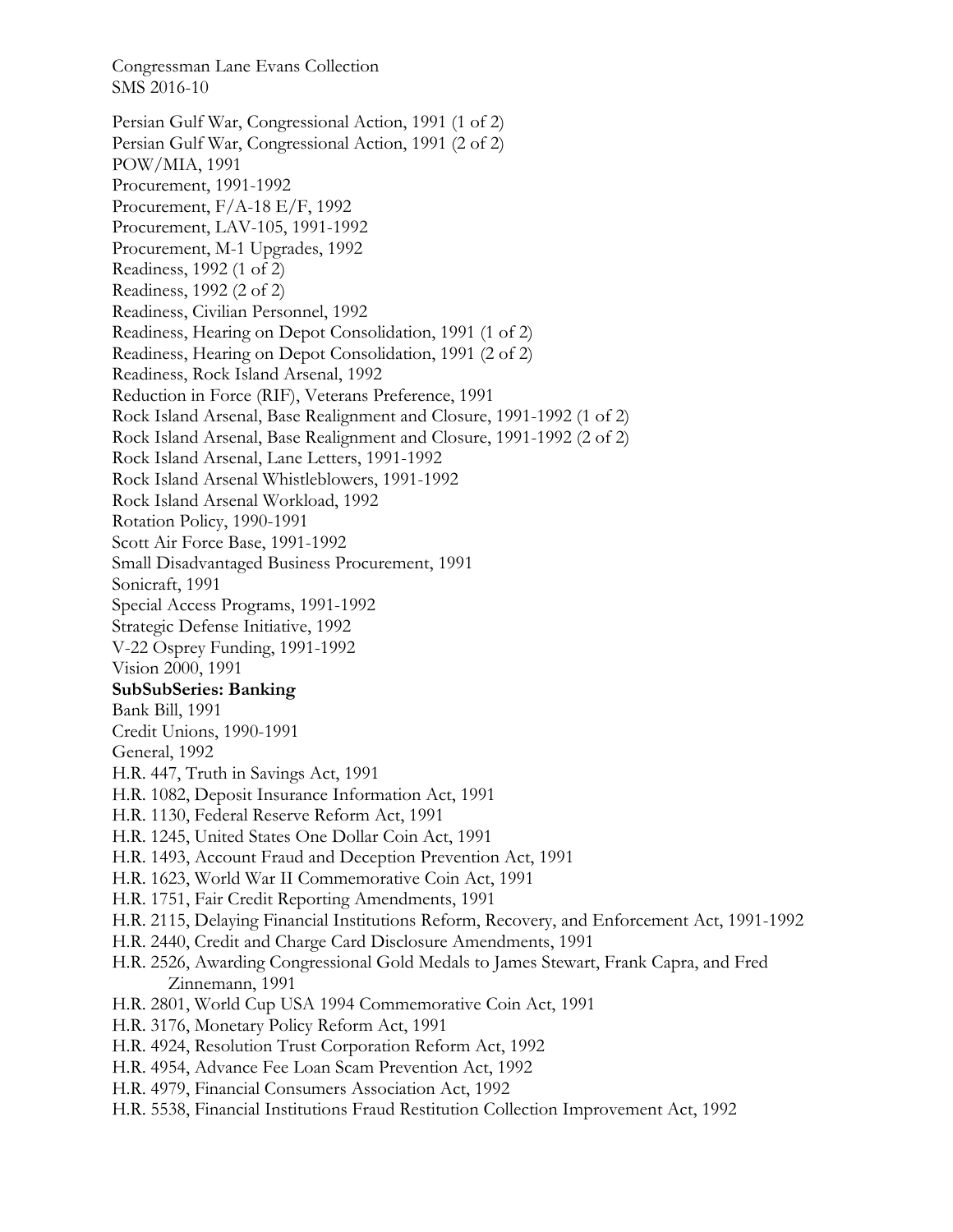New Banks, 1991 **Box 6**  Resolution Trust Corporation, 1991-1992 (1 of 2) Resolution Trust Corporation, 1991-1992 (2 of 2) Savings and Loan Restitution, 1992 **SubSubSeries: Budget**  Balanced Budget Amendment, 1990-1992 Federal Spending, 1992 General Correspondence, 1992 Government Spending, 1991 H.R. 2384, Congressional Budget Responsibility Act, 1991 H.R. 3530, Congressional Budget Act Amendments, 1991 H.R. 3732, Budget Process Reform Act, 1992 Waste, 1991-1992 **SubSubSeries: Commerce**  Catalogue Sales, 1991 Corporate Welfare Reduction, 1992 Design Protection Act, 1991-1992 Fairness in Product Liability Act, 1991-1992 Fairness in Product Liability Act Correspondence, 1991 Food and Drug Administration (FDA), 1991-1992 (1 of 2) Food and Drug Administration (FDA), 1991-1992 (2 of 2) General, 1992 H.J.Res. 272, Make Films Accessible to Hearing Impaired, 1991 H.R. 173, Solid Waste Transportation Act, 1991 H.R. 288, Act for Micro-Enterprise, 1991 H.R. 418, Tourism Policy and Export Promotion Act, 1991 H.R. 1723, Toy Safety and Child Protection Act, 1991 H.R. 2386, Foreign Investment and Economic Security Act, 1991 H.R. 2624, Technology Preservation Act, 1991 H.R. 3809, Toy Injury Reduction Act, 1992 H.R. 3918, Consumer Products Safe Testing Act, 1991 H.R. 5713, Professional Sports Franchise Stabilization Act, 1992 H.Res. 167, That U.S. Companies in Kuwait Use U.S. Subcontractors, 1991 McCarran-Ferguson Act, 1991-1992 Vitamins, 1992 **SubSubSeries: District of Columbia**  D.C. Statehood H.R. 2482, New Columbia Admission Act, 1991 H.R. 4718, District of Columbia Admission Act, 1992 **SubSubSeries: Education**  Correspondence, 1992 General, 1992 General Correspondence, 1991 H.Con.Res. 119, That Colleges and Universities Should Implement Knight Commission Recommendations, 1991 Higher Education Reauthorization Act Information, 1991-1992 (1 of 3) Higher Education Reauthorization Act Information, 1991-1992 (2 of 3)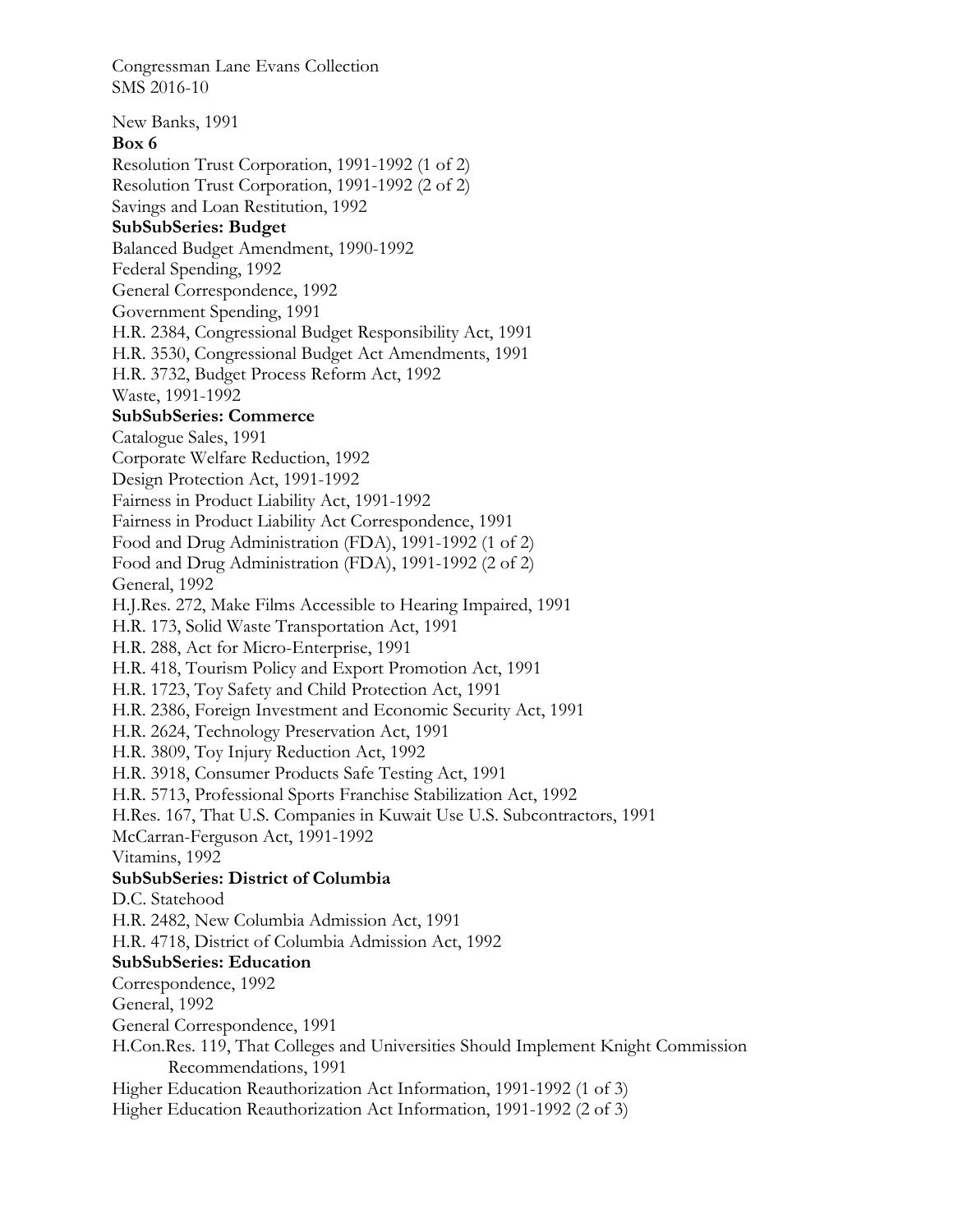- Higher Education Reauthorization Act Information, 1991-1992 (3 of 3)
- Homefront Budget Initiative and Reauthorization of Higher Education, 1991-1992
- H.R. 174, Deferral of Student Loan Payments during Professional Internships, 1991
- H.R. 501, Youthbuild Act, 1991
- H.R. 520, Grant Money for Early Childhood Education, 1991
- H.R. 544, Adolescent Nutritional Equity Act, 1991
- H.R. 667, National Writing Project, 1991
- H.R. 709, Education Loan Deferrals for Teachers, 1991
- H.R. 751, National Literacy Act, 1991
- H.R. 763, Chance to Go to College Project, 1991
- H.R. 812, Link-up for Learning Demonstration Grant Act, 1991
- H.R. 840, Elementary School Counseling Demonstration Act, 1992
- H.R. 1048, Office of Community Colleges, 1991
- H.R. 1154, Global Education Opportunities Act, 1991
- H.R. 1254, Margaret Walker Alexander National African-American Research Center, 1991
- H.R. 1285, Higher Education Technical Amendments, 1991
- H.R. 1388, Family Education Leave Act, 1991
- H.R. 1460, Food for Young Children Act, 1991
- H.R. 1482, Resident Physician Student Loan Deferment Act, 1991
- H.R. 1503, Historically Black Colleges and Universities Capital Financing Act, 1991
- H.R. 1522, Deny Funds to Education Programs That Use Corporal Punishment, 1991
- H.R. 1960, Afro-American Museum Professionals Act, 1991
- H.R. 2157, Coach and Athletes Bill of Rights, 1991
- H.R. 2336, Income-Dependent Educational Assistance Act, 1991-1992
- H.R. 2350, National Liberty Scholarship and Partnership Act, 1991
- H.R. 2363, Campus Sexual Assault Victims Bill of Rights Act, 1991
- H.R. 2561, Middle Income Student Assistance Act, 1991
- H.R. 2819, Rural Schools of America Act, 1991
- H.R. 2912, National Teacher Recruitment and Training Act, 1991
- H.R. 2936, Technical Education and Training Act, 1991
- H.R. 2938, Teacher Corps Act, 1991
- H.R. 2952, Student Loan Forgiveness for Teachers of Infants and Toddlers with Disabilities, 1991
- H.R. 3050, Self-Reliance Scholarship Act, 1991
- H.R. 3078, Exclude Family Residences from Student Aid Calculations, 1991
- H.R. 3120, Foreign Language Instruction in Elementary Schools, 1991
- H.R. 3334, Perkins Loan Improvement Act, 1991
- H.R. 3354, Nontraditional Students Assistance Act, 1991
- H.R. 3553, Higher Education Amendments, 1991
- H.R. 3832, Educators and Drug-Exposed Children's Assistance Act, 1991
- H.R. 3861, Grants for Extending Academic Year in Secondary Schools, 1992
- H.R. 4518, Assistant Secretary of Education for Bilingual Education and Minority Language Affairs, 1992
- H.R. 4528, Youth Employability Services 2000 Act, 1992
- H.R. 4538, Classroom Safety Act, 1992
- H.R. 4568, Community-University Partnership Act, 1992
- H.R. 4729, National Children's Advocacy Program Act, 1992
- H.R. 5357, Ready to Learn Act, 1992
- Illinois Valley Library System, 1991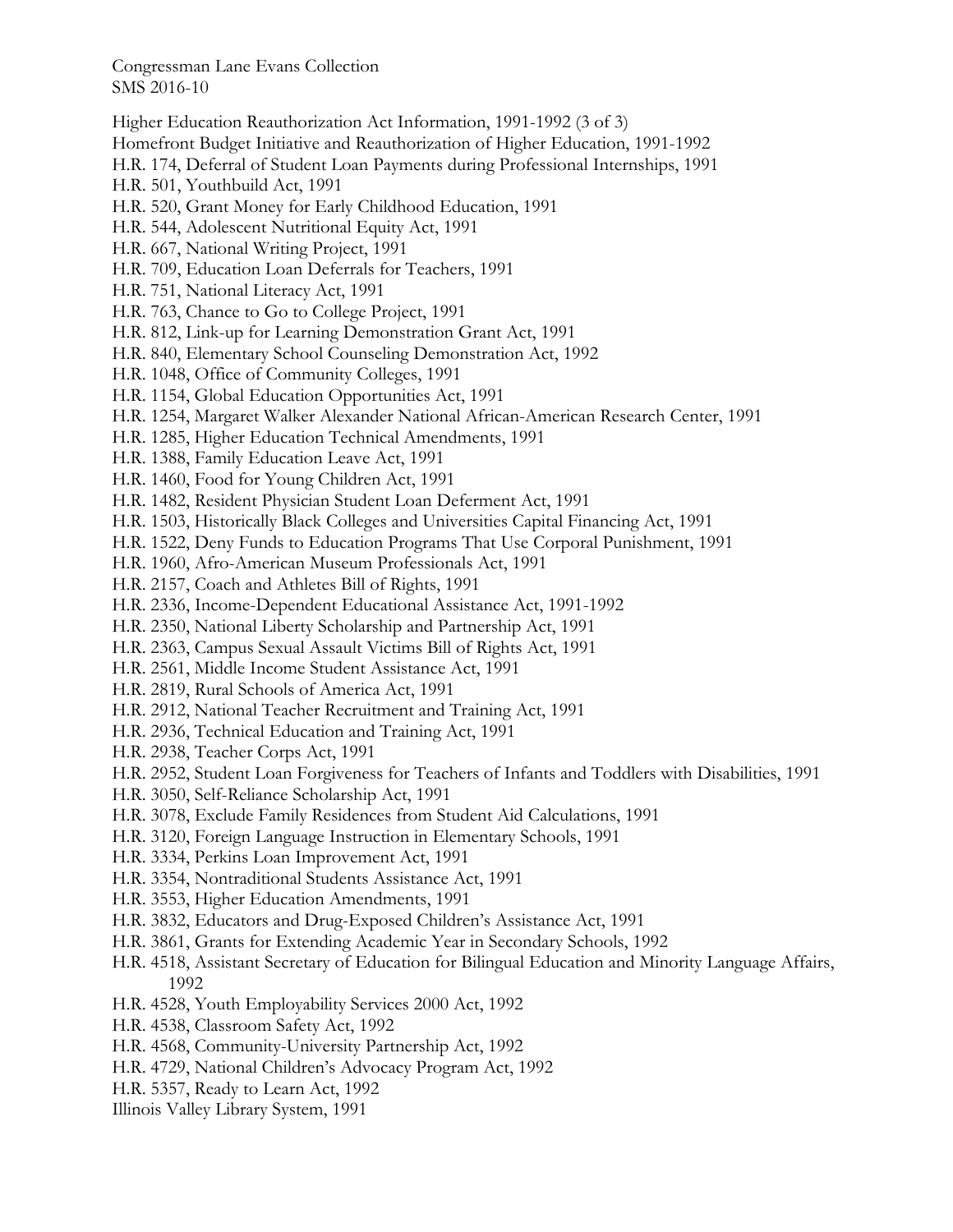Pell Grants for Offenders, 1992 Vocational Education, 1990-1991 **SubSubSeries: Energy**  Accelerator Production of Tritium, 1992 Arctic National Wildlife Refuge, 1991 Clean Coal Technology, 1989-1991 Correspondence, 1992 Department of Energy FY 1993 Defense Programs, 1992 Department of Energy Waste Isolation Pilot Plant, 1991 Department of Energy Weapons Production Cuts, 1992 Department of Energy Worker Health Study Transfer to Health and Human Services, 1991 Department of Energy Worker Training Legislation, 1991 Electric Transmission System "Wheeling", 1991-1992 Ethanol, 1992 (1 of 2) Ethanol, 1992 (2 of 2) **Box 7**  F.Y. 1993 New Production Reactor, 1991 Gasohol Regulations Amendments, 1991 General, 1992 H.Con.Res. 55, National Energy Policy Vision for 2000, 1991 H.Con.Res. 282, Funding Low Income Home Energy Assistance Program, 1991-1992 H.Con.Res. 337, MEGANOPRA Unbundling, 1992 H.R. 39, Designate Certain Alaska Lands as Wilderness, 1991-1992 H.R. 446, Motor Vehicle Fuel Efficiency Act, 1991-1992 H.R. 560, National Energy Policy Act, 1991 H.R. 645, Radiation Protection Act, 1991 H.R. 647, National Energy Policy Plan, 1991 H.R. 741, Emergency Oil Market Stability Act, 1991 H.R. 776, Energy Bill, Veterans Provisions Information, 1992 H.R. 977, Pipeline Safety Act, 1991 H.R. 989, Prohibit Oil and Gas Leases on Certain Parts of the Outer Continental Shelf, 1991 H.R. 2452, Federal Energy Savings Incentive Act, 1991 H.R. 2600, Petroleum Marketing Practices Act, 1991 H.R. 2871, Clean Coal Technology Efficiency Improvement Act, 1991 H.R. 2966, Petroleum Marketing Competition Enhancement Act, 1991 H.R. 3002, Defining Fishway in Federal Power Act, 1991 H.R. 3081, Nuclear Whistleblowers Protection Act Amendments, 1991 H.R. 3231, Alcohol-Enhanced Gasoline Use Act, 1991 H.R. 5121, Federal Facilities Community Oversight for Public Health Act, 1992 H.R. 5178, Octane Replacement Act, 1992 National Energy Policy Correspondence, 1991 Natural Gas (Mega-NOPR), 1992 Nuclear Energy, 1991-1993 Petroleum, 1992 Public Utilities Holding Company Act, 1991 Quad Cities Reactor, 1992 Tritium Reactors, 1991 Used Oil Recycling Act, 1992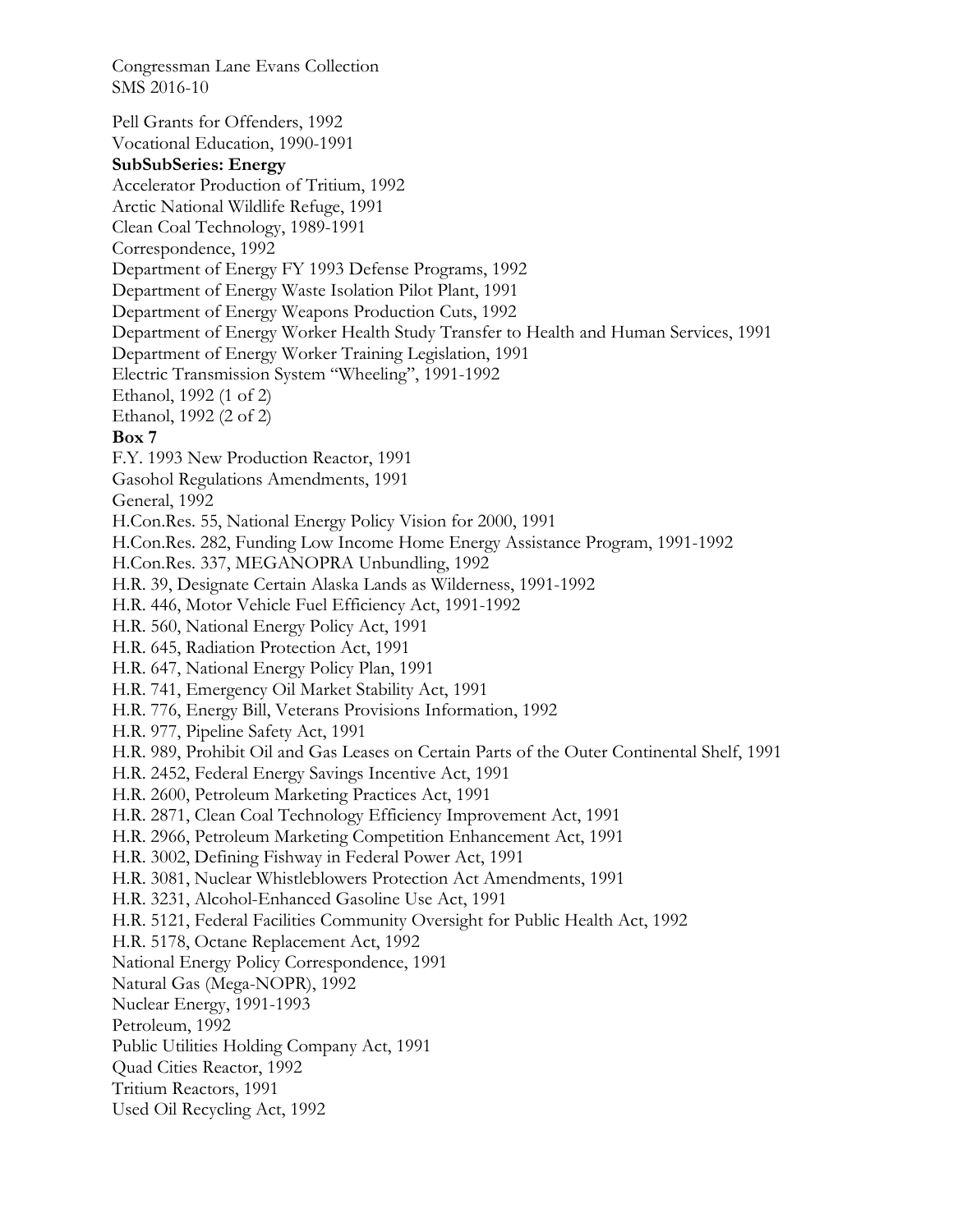#### **SubSubSeries: Energy and Commerce**

General Correspondence, 1991-1992 **SubSubSeries: Environment**  Birds, 1991-1992 Chlorofluorocarbons (CFCs), 1992

- Dolphins, 1991-1992
- Endangered Species and Trees, 1992
- General Correspondence, 1991-1992
- Global Warming, 1992
- Global Warming Correspondence, 1991-1992
- H.J.Res. 460, Protecting Alsek-Tatshenshini River, 1992
- H.R. 300, Recyclable Materials Technology and Markets Development Act, 1990-1991
- H.R. 585, National Biological Diversity Conservation and Environmental Research Act, 1991
- H.R. 755, Recycling Information Clearinghouse Act, 1992
- H.R. 843, National Plumbing Products Efficiency Act, 1992
- H.R. 870, Lead Battery Recycling Incentives Act, 1991
- H.R. 871, Tire Recycling Incentives Act, 1991
- H.R. 872, Oil Recycling Incentives Act, 1991
- H.R. 873, Newsprint Recycling Incentives Act, 1991
- H.R. 1411, Used Oil Recycling Act, 1991
- H.R. 2095, Federal Recycling Incentive Act, 1991
- H.R. 2194, Federal Facilities Compliance Act, 1991
- H.R. 2580, Waste Export and Import Prohibition Act, 1991
- H.R. 2746, National Recycling Markets Act, 1991
- H.R. 2840, Lead Contamination Control Act Amendments, 1991
- H.R. 2880, Community Right To Know More Act, 1991-1992
- H.R. 2922, Lead-Based Paint Hazard Abatement Act, 1991
- H.R. 3253, Pollution Prevention, Community Recycling, and Incinerator Control Act, 1991-1992 (1 of 2)
- H.R. 3253, Pollution Prevention, Community Recycling, and Incinerator Control Act, 1991-1992 (2 of 2)
- H.R. 3258, Radon Awareness and Disclosure Act, 1992
- H.R. 3429, Clean Water Enforcement and Compliance Improvement Amendments Act, 1991
- H.R. 3509, Solid Waste Metals Reduction Act, 1992
- H.R. 3578, Study of the Environmental Research Basis for Wetlands Delineation, 1991-1992
- H.R. 3640, Clean Water Act Research Amendments, 1991
- H.R. 3865, National Waste Reduction, Recycling, and Management Act, 1992 (1 of 3)
- H.R. 3865, National Waste Reduction, Recycling, and Management Act, 1992 (2 of 3)
- H.R. 3865, National Waste Reduction, Recycling, and Management Act, 1992 (3 of 3)
- H.R. 3939, Reduce, Reuse, and Recycle for America Act, 1992
- H.R. 3956, Oil Recycling and Safe Handling Act, 1992
- H.R. 4212, Rural Communities Hazardous Waste Information Act, 1992
- H.R. 4343, National Beverage Container Reuse and Recycling Act, 1992
- H.R. 4571, Community and Residents Education at Hazardous Waste Sites Act, 1992
- H.R. 4750, Global Climate Protection Act, 1992 (1 of 2)
- H.R. 4750, Global Climate Protection Act, 1992 (2 of 2)
- H.R. 4905, Oil and Gas Exploration and Production Waste Management Act, 1992
- H.R. 4986, Federal Facilities Toxics Release Act, 1992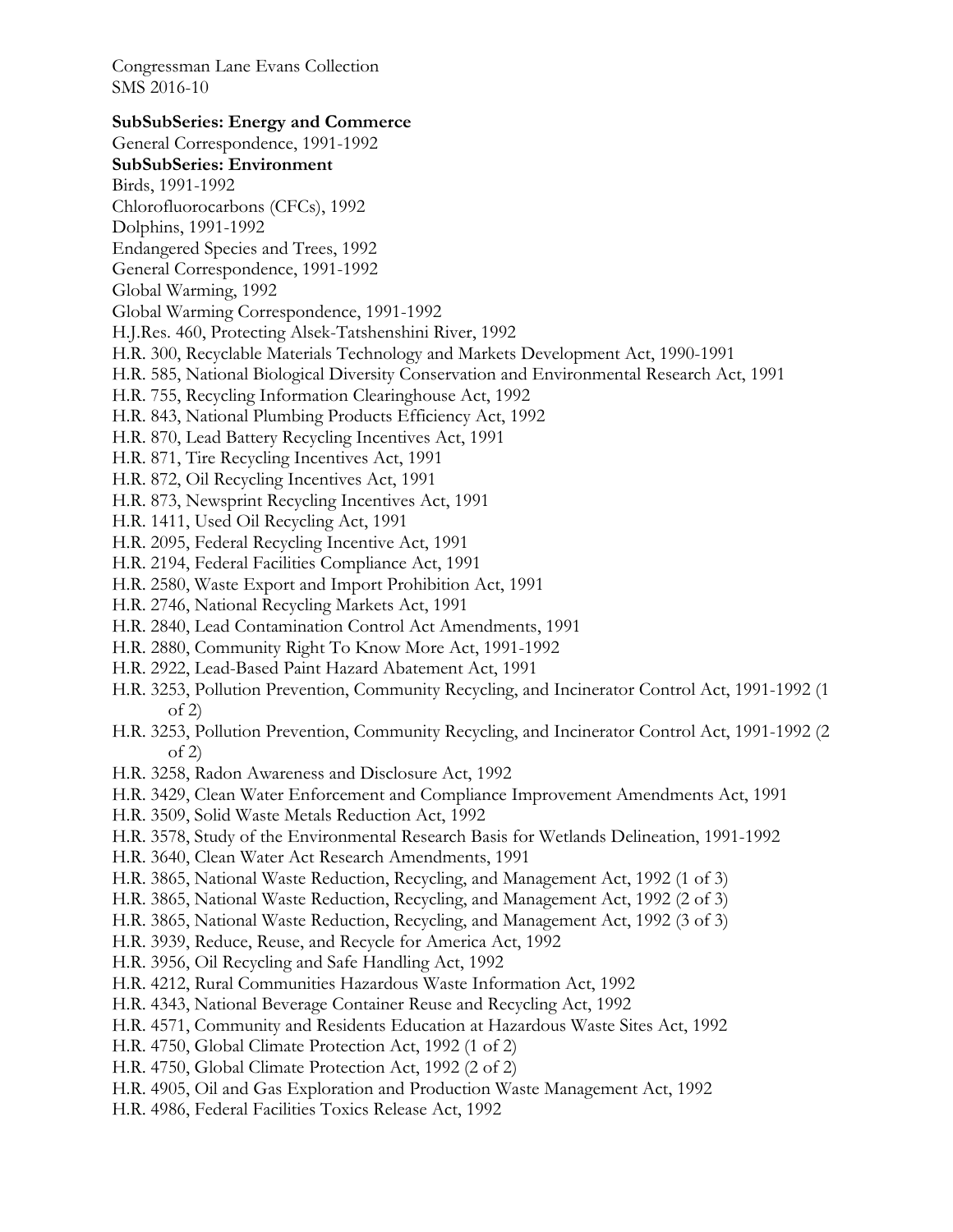H.R. 5264, Above Ground Storage Tank Act, 1992

H.R. 5326, Environmental Justice Act, 1992

H.R. 5609, Superfund Equitable Liability and Improved Cleanup Act, 1992

H.Res. 130, Policy on Carbon Dioxide Emissions, 1991

H.Res. 134, Greenhouse Warming Response Resolution, 1991

Mississippi River Corridor, Press/News Letters, 1991

Rain Water Runoff, 1992

Surface Mining Control and Reclamation Act (SMCRA), 1991-1994

Tropical Rainforests, 1991

Waste Incinerator Correspondence, 1991

Wetlands, 1991-1992

Whales, 1992

## **Box 8**

## **SubSubSeries: Foreign Affairs**

China, Most Favored Nation Status, 1991

Correspondence, 1991-1992

Croatian Independence, 1991-1992

El Salvador, 1991

El Salvador, "Jesuit Case" and Peace Process, 1991

H.Con.Res. 23, That Allies Pay Their Fair Share of the Costs of Operation Desert Shield, 1991

- H.Con.Res. 58, Research Disappearance of Raoul Wallenberg, 1991
- H.Con.Res. 126, That South Africa Sanctions Not Be Lifted until All Racial Laws Are Repealed, 1991
- H.Con.Res. 145, Describing Tibet as an Occupied Country, 1991
- H.Con.Res. 156, Human Rights for the Bahais, 1991
- H.Con.Res. 180, International Blueprint for Tackling the Population Problem, 1991
- H.Con.Res. 224, Diplomatic Recognition of Slovenia and Croatia, 1992
- H.Con.Res. 232, Acceptance and Implementation of Helsinki Final Act By Former Soviet Republics, 1991
- H.Con.Res. 281, Rebuking France for Not Detaining George Habash, 1992
- H.Con.Res. 324, That Women's Soccer Be a Medal Sport at the Atlanta Olympics, 1992
- H.Con.Res. 340, Indonesia Sanctions over East Timor, 1991
- H.Con.Res. 347, Supporting Human Rights and Democracy in Vietnam, 1992
- H.Con.Res. 353, United States International Environment Leadership Resolution, 1992
- H.J.Res. 48, Economic Sanctions against Iraq, 1990-1991

H.J.Res. 92, That Financial Burdens of the Persian Gulf War Be Shared, 1991

Horn of Africa, 1991

- H.R. 1110, International Voluntary Family Planning Assistance Act, 1991
- H.R. 1111, Anti-Apartheid Act Amendments, 1991
- H.R. 1156, Radio Free China Act, 1991
- H.R. 1179, International Family Planning Protection Act, 1991
- H.R. 1346, Peace, Democracy, and Development in El Salvador Act, 1991
- H.R. 1360, Women in Development Act, 1991
- H.R. 1454, Horn of Africa Recovery and Food Security Act, 1991
- H.R. 1633, World Summit for Children Implementation Act, 1991

H.R. 2092, Torture Victim Protection Act, 1991

- H.R. 2212, Condition Most Favored Nation Status for China on Improved Human Rights, 1991
- H.R. 2254, Ending Israel-Only Passports, 1991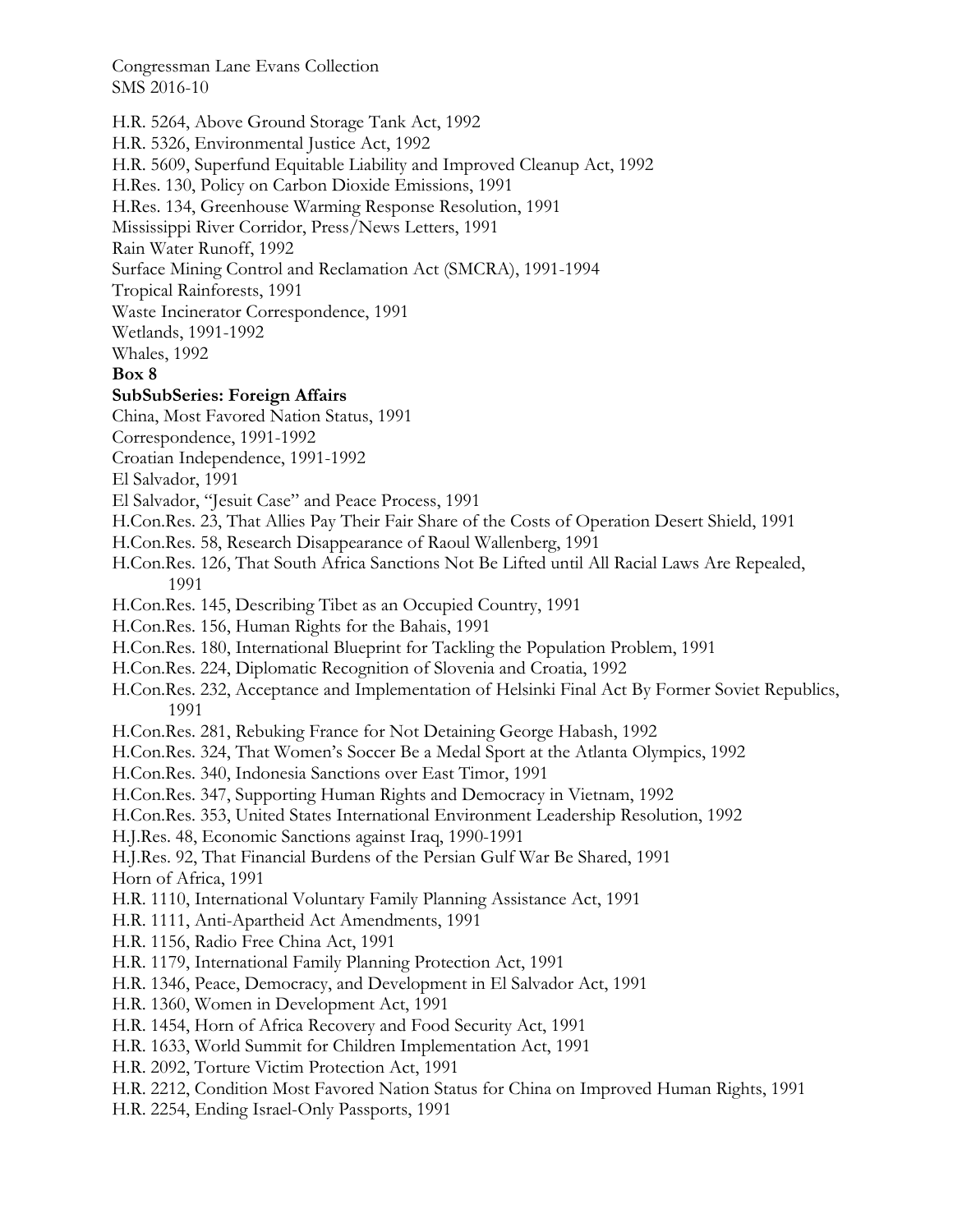H.R. 2755, Nuclear Proliferation Prevention Act, 1991-1992 H.R. 3314, Most Favored Nation Trading Status for Independent Baltic States, 1991 H.R. 3782, To Promote Peace and Reconciliation in El Salvador, 1991 H.R. 4547, Freedom Support Act, 1992 H.R. 5162, Earth Summit Leadership Act, 1992 H.R. 5209, Nuclear Weapons Reduction Act, 1992 H.R. 5267, Haitian Refugee Crisis, 1992 H.R. 5282, Restricting Economic Aid to Russia Unless Soldiers Leave Baltic States, 1992 H.R. 5360, International Refugee Protection Act, 1992 H.R. 5405, Foreign Aid Reform Act, 1992 H.R. 5507, International Woman and Child Health Act, 1992 H.Res. 116, Convention on the Elimination of All Forms of Discrimination against Women, 1991 H.Res. 372, Israeli Prisoners of War, 1992 H.Res. 515, Signature of United Nations Convention on the Rights of the Child, 1992 Israel Aid, 1991 Jordan, 1991 Legislative Memos, 1992 Parliamentarians for Global Action, Nuclear Test Ban, 1990-1992 Russo Bill-to Support Independence for Lithuanians, 1991 Soviet Jewry, 1988-1992 Soviet Union, 1992 The World Summit for Children, 1991 Vietnam Normalization and POW/MIAs **SubSubSeries: Government Operations**  Congressional Pay Raises, 1990-1992 General Correspondence, 1991 H.J.Res. 164, Display of the POW/MIA Flag at Federal Buildings, 1991 H.J.Res. 454, Release of Records on Kennedy Assassination, 1992 H.R. 1736, All-Soy Printing Act, 1992 H.R. 5259, Local Partnership Act, 1992 Property Rights, 1990-1991 **SubSubSeries: Health**  Abortion, Anti-Gag Rule, 1991 Abortion, Freedom of Choice Act, 1991 Abortion, Pro-Choice, 1991 Abortion, Pro-Gag Rule, 1991 Abortion, Pro-Life, 1991 Alzheimer's Correspondence, 1991 Christian Scientists and Neglected Children Rules Correspondence, 1991 Chronic Fatigue Syndrome, 1992 H.Con.Res. 146, Shared Services Between Veterans Affairs and Health and Human Services, 1991 H.Con.Res. 166, That Contraception and Fertility Research, Development, and Education be a National Priority, 1991 H.Con.Res. 208, Protect Medicaid Provider Specific Taxes, 1991 H.Con.Res. 296, That Equitable Mental Health Care Be Included in Health Care Reform, 1992 H.R. 213, Medicare Payment for Chiropractic Services, 1991 H.R. 290, Medicaid Infant Mortality Amendments Act, 1990 H.R. 381, Aid for the American Breast Cancer Epidemic, 1991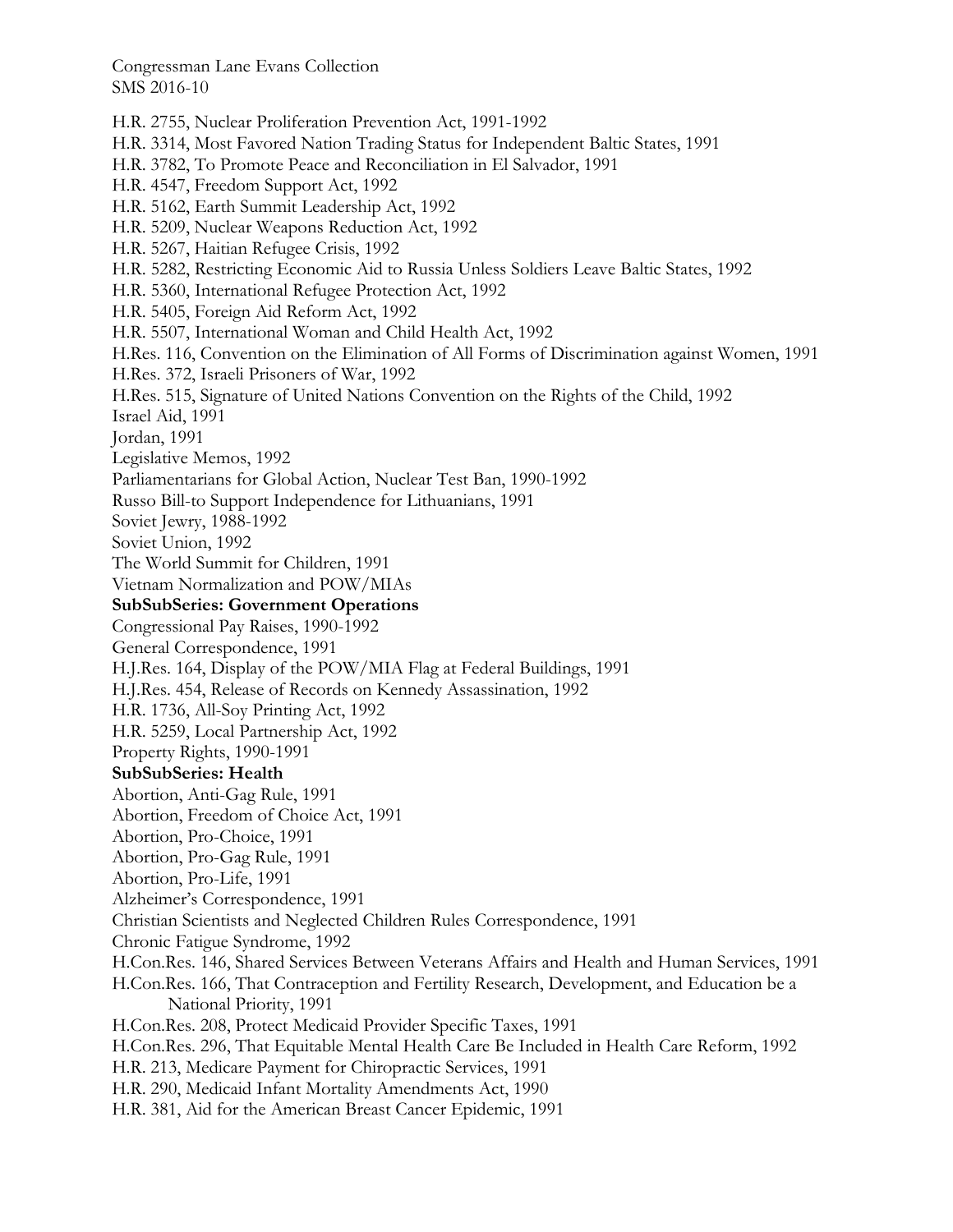- H.R. 392, Title X Pregnancy Counseling Act, 1990-1991
- H.R. 860, Hospice Care Coverage under Medicaid, 1991
- H.R. 1000, Women and Alcohol Research Equity Act, 1991
- H.R. 1021, Federal Employee Family-Building Act, 1991
- H.R. 1066, Indoor Air Quality Act, 1991
- H.R. 1072, Women and AIDS Outreach and Prevention Act, 1991
- H.R. 1073, Women and AIDS Research Initiative Amendments, 1991
- H.R. 1120, Nursing Home Access to Respiratory Therapy Act, 1991
- H.R. 1161, Women's Health Equity Act, 1991
- H.R. 1189, Medicaid Substance Abuse Treatment Act, 1991
- H.R. 1197, Children's and Communities' Mental Health Services Improvement Act, 1991
- H.R. 1200, Medicare Skilled Nursing facility and home Health Benefit Act, 1991
- H.R. 1244, Healthy Beginnings Act, 1991
- H.R. 1263, Women's Health Research Act, 1991
- H.R. 1264, Women's Mental Health Research Act, 1991
- H.R. 1288, Immunization Now Act, 1991
- H.R. 1300, Universal Health Care Act, 1991-1992 (1 of 4)
- H.R. 1300, Universal Health Care Act, 1991-1992 (2 of 4)
- H.R. 1300, Universal Health Care Act, 1991-1992 (3 of 4)
- H.R. 1300, Universal Health Care Act, 1991-1992 (4 of 4)
- H.R. 1300, Universal Health Care Act, Veterans Impact, 1991
- H.R. 1300, Universal Health Care Act, Veterans Information, 1991-1992
- H.R. 1310, Prostate Cancer Public Awareness Act, 1991
- H.R. 1311, State Medicaid Plan Coverage of Screening Mammographies, 1991
- H.R. 1312, Medicare Coverage of Screening Mammographies, 1991
- H.R. 1322, Comprehensive Indian Fetal Alcohol Syndrome Prevention and Treatment Act, 1991
- H.R. 1398, Mickey Leland Adolescent Pregnancy Prevention and Parenthood Act, 1991
- H.R. 1422, Silicone Safety and Information Act, 1991
- H.R. 1466, Allied Health Professions Promotion Act, 1991
- H.R. 1467, Medicare Claims Reporting Within 30 Days of Service, 1991
- H.R. 1746, Comprehensive Preventive Health Program for Medicare Beneficiaries, 1991
- H.R. 2027, Substance Abuse Treatment Corps Act, 1991
- H.R. 2075, Protect Medicaid Home Care Recipients from Required Institutionalization, 1991
- H.R. 2089, Hearing Loss Testing for Newborns, 1991
- H.R. 2106, Family Caregiver Support Act, 1991
- H.R. 2114, Comprehensive Health Care Improvement Act, 1991
- H.R. 2210, National Center for Breast Cancer Research, 1991
- H.R. 2229, Rural Access to Obstetrical Care Act, 1991
- H.R. 2230, Rural Physicians Incentives Act, 1991
- H.R. 2231, Primary Care Training Amendments, 1991
- H.R. 2232, Improving Access to Health Care Through Telecommunications Act, 1991
- H.R. 2233, Rural Health Medical Education Demonstration Projects, 1991
- H.R. 2234, Rural Medical Emergencies Air Transport Act, 1991
- H.R. 2235, Treatment of Intravenous Drug Abuse, 1991
- H.R. 2236, Rural Health Leadership Education Act, 1991
- H.R. 2237, Rural Mental Health Initiatives Act, 1991
- H.R. 2238, Rural Health Statistics Act, 1991
- H.R. 2240, Rural Hospital Medicare Certification Due Process Act, 1991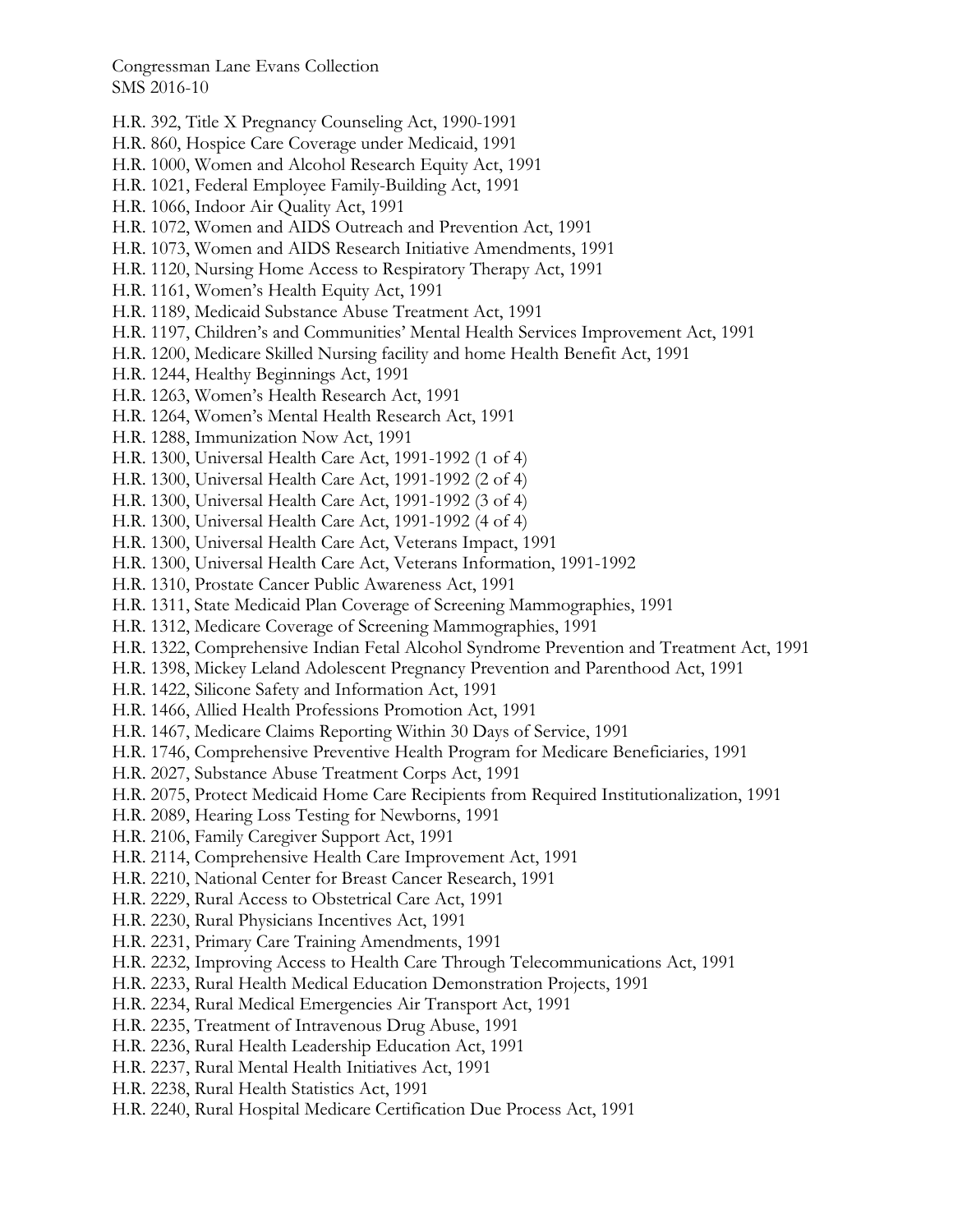- H.R. 2378, Consumer Protection Standards for Long Term Care Insurance Act, 1991-1992
- H.R. 2405, Rural Clinical Laboratory Personnel Shortage Act, 1991
- H.R. 2484, Medicare Medical Education Improvement Act, 1991
- H.R. 2488, International Medical Graduate Equity Act, 1991
- H.R. 2489, Medicaid Family Care Act, 1991
- H.R. 2507, National Institutes of Health Amendments, 1991
- H.R. 2534, Ethics and treatment of Home Medical Equipment Act, 1991
- H.R. 2565, Medicare Preventive Benefits Act, 1991
- H.R. 2651, Contraceptive and Infertility Research Centers Act, 1991
- H.R. 2678, Alcohol and Drug Abuse Residential Treatment Grants Act, 1991
- H.R. 2824, Sharing of Health Care Resources among Veterans Affairs and other Providers, 1991
- H.R. 2855, Qualified Medicare Beneficiaries, 1991
- H.R. 2951, Federal Safe Syringe and Needle Promotion Act, 1991
- H.R. 2970, Augustus F. Hawkins Medical Assistance Act, 1991

#### **Box 9**

- H.R. 3015, Medicare Hospice In-Home Respite Care Coverage Act, 1991
- H.R. 3070, Medicare Physician Payment Reform Amendments, 1991
- H.R. 3082, Alzheimer's Disease and Related Dementias Research Amendments, 1991
- H.R. 3089, Access to Obstetrical Care Act, 1991
- H.R. 3137, McCarran-Ferguson Act, 1991
- H.R. 3142, Chiropractic Care under Medicare, 1991
- H.R. 3251, Low-Income Medicare Beneficiary Notification Act, 1991
- H.R. 3312, Area Health Education Centers Reauthorization Act, 1991
- H.R. 3373, Medicare EKG Payment Restoration Act, 1991
- H.R. 3461, Infertility Prevention Act, 1991
- H.R. 3462, Breast Cancer Screening Safety Act, 1991
- H.R. 3464, Cancer Screening Incentive Act, 1991
- H.R. 3473, Qualified Medicare Beneficiary Enrollment Improvement and Protection Act, 1991
- H.R. 3508, Health Professions Education Amendments, 1991
- H.R. 3550, Regulations of Volunteer Contributions, Provider Paid Taxes, and Intergovernmental Transfers, 1991
- H.R. 3595, Medicaid Moratorium Amendments, 1991
- H.R. 3649, Comprehensive Qualified Medicare Beneficiary Reform and Implementation Act, 1991
- H.R. 3806, Medicare Outpatient Diabetes Education Coverage Act, 1992
- H.R. 3826, Medicare Cancer Coverage Improvement Act, 1992
- H.R. 3904, That the President Should Submit a Health Care Reform Proposal, 1991
- H.R. 3930, Revise Orphan Drug Exclusivity Provisions, 1992
- H.R. 3953, National Electromagnetic Fields Research and Public Information Dissemination Act, 1991-1992
- H.R. 3989, Medicaid Prostate Screening Act, 1991
- H.R. 3990, Postreproductive Health Care Act, 1991
- H.R. 3992, Medicare Prostate Screening Act, 1991
- H.R. 4013, Coal Industry Retiree Health Benefits Act, 1991-1992
- H.R. 4109, Continuation of Group Plan Medical Benefits, 1992
- H.R. 4178, DES Education and Research Amendments, 1992
- H.R. 4206, Cancer Registries Amendment Act, 1991
- H.R. 4256, Emergency Medical Services Amendments, 1992
- H.R. 4259, Individualized Rehabilitation Services Program Selection Act, 1992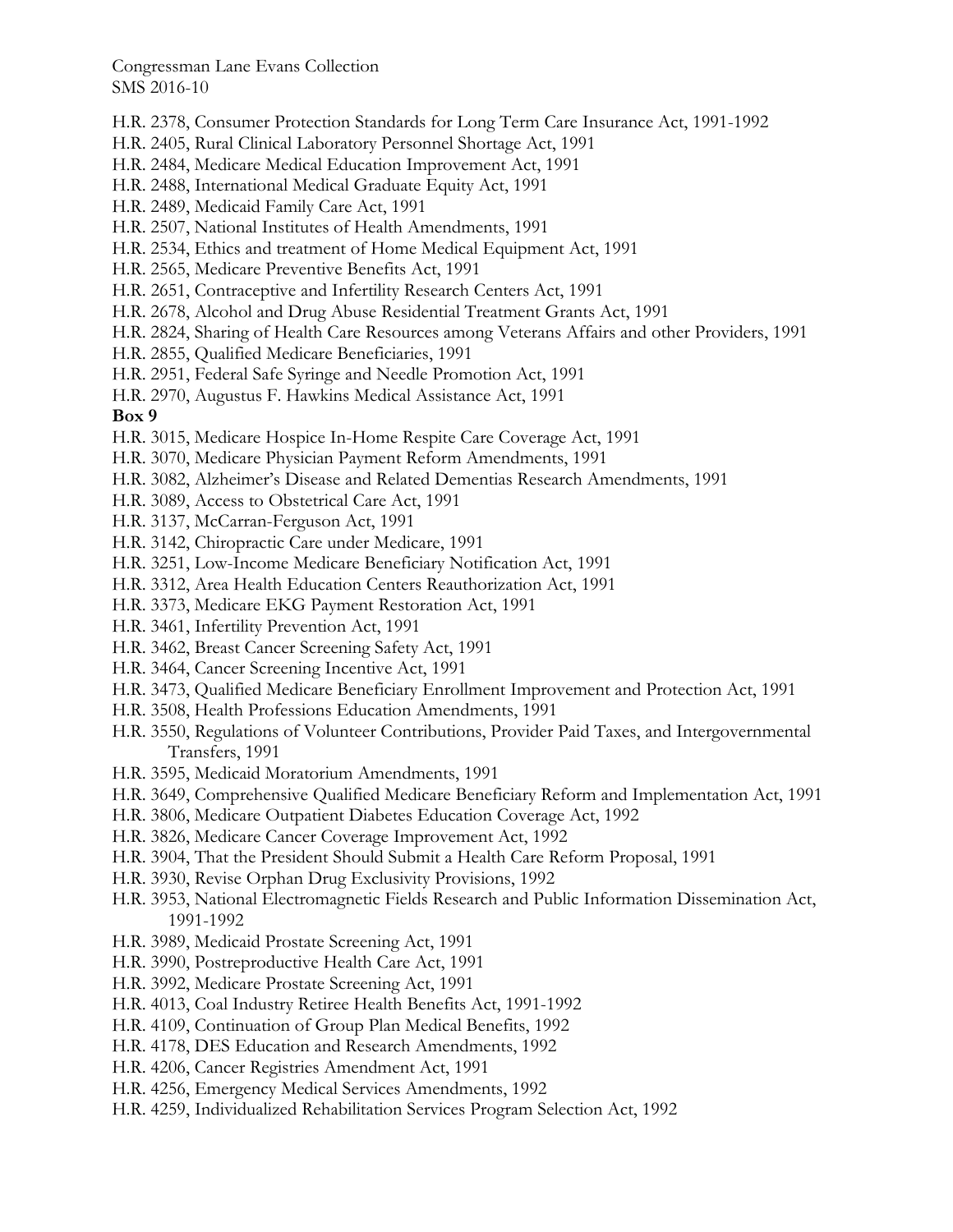H.R. 4311, Mandatory Coverage of Services Furnished by Nurse Practitioners, 1992 H.R. 4350, Tobacco and Nicotine Health and Safety Act, 1992 H.R. 4361, Healthy Students Healthy Schools Act, 1992 H.R. 4457, Medicare Mental Health Care Coverage Expansion Act, 1992 H.R. 4490, Prescription Drug Cost Containment Act, 1992 H.R. 4507, Repeal Reduced Medicare Payment Provision for New Providers, 1992 H.R. 4846, Domestic Violence Identification and Treatment Act, 1992 H.R. 5196, Influenza Immunization Awareness Act, 1992 H.R. 5317, Medicare Communication Disorders and Services Amendments Act, 1992 H.Res. 40, Permitting Medicaid Funding of Abortions in Cases of Rape and Incest, 1990-1991 H.Res. 359, Declare Breast Cancer a Public Health Emergency, 1992 Medicare Cuts, 1991 National Health Care Plan Correspondence, 1991 National Healthcare Bill, 1992 **SubSubSeries: House Administration**  Campaign Finance Reform, 1991-1992 General Correspondence, 1991 H.J.Res. 159, Martin Luther King, Jr. Memorial, 1991 House Bank, 1991 H.R. 999, Congressional Pay Reform and Accountability Act, 1991 H.R. 1177, Clean and Fair Election Act, 1991 H.R. 1624, World War II Veterans Memorial and Museum Act, 1991-1992 H.R. 1628, Thomas Paine Monument Legislation, 1991-1992 H.R. 2772, Government Printing Office Wide Information Network Data Online Act, 1984-1992 H.R. 2830, Fairness in Government Cost of Living Adjustments, 1991 H.R. 3750, House of Representatives Campaign Spending Limit and Election Reform Act, 1991 H.R. 4366, Universal Voter Registration Act, 1992 Term Limits, 1991-1992 **SubSubSeries: Housing**  Elderly Housing, 1992 H.Con.Res. 150, That S Night Count Not Be Used to Determine the Number of Homeless, 1991 H.R. 320, Tenant Protection Act, 1990 H.R. 1251, Domestic Violence Housing Act, 1991 H.R. 3102, Midnight Basketball League Training and Partnership Act, 1991 H.R. 4300, Stewart B. McKinney Homeless Assistance Amendments Act, 1992 H.R. 5170, Mortgage Refinancing Reform Act, 1991 H.R. 5416, Section 8 Rental Assistance for Veterans, 1992 Information, 1992 **SubSubSeries: Immigration**  General Information, 1990-1991 H.R. 2309, Disabled Veterans Entering United States, 1991 H.R. 3345, Prompt Parole of Aliens to Attend Funeral of a Blood Relative in the United States, 1991 H.R. 3871, Chinese Protection Act, 1992 Illegal Immigration, 1991 Immigration Reform Correspondence, 1991 **SubSubSeries: Interior**  American Discovery Trail, 1992 Arctic, 1991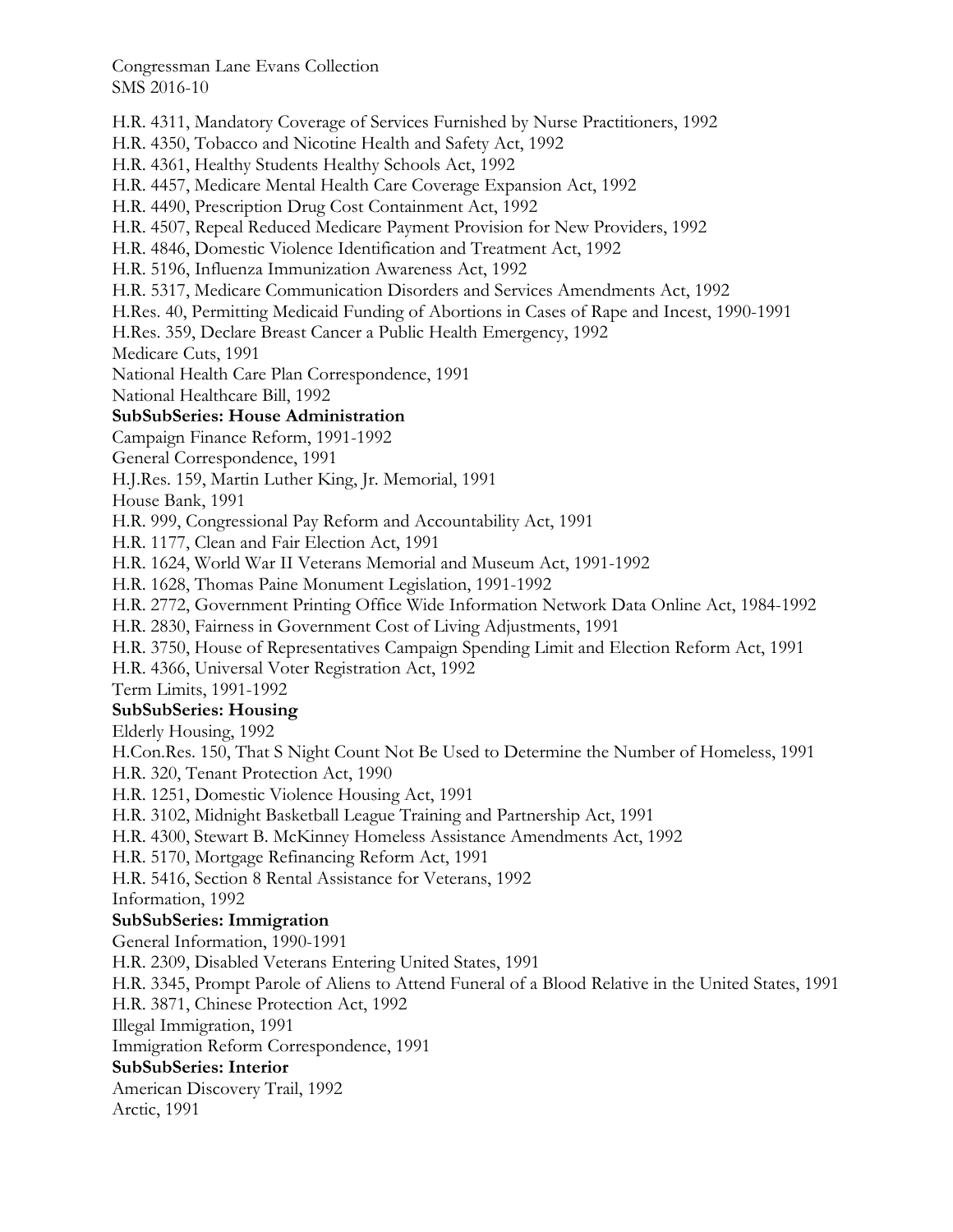Emiquon, 1991-1992 General Correspondence, 1991 Hennepin Canal, 1991-1992 H.J.Res. 239, Morris K. Udall Wilderness Act, 1991 H.R. 98, Guam Commonwealth Act, 1991 H.R. 450, Stock Raising Homestead Act Amendments, 1992 H.R. 571, Repeal of Concessioner Preferences, 1991 H.R. 842, Ancient Forest Protection Act, 1991-1992 H.R. 918, Mineral Exploration and Development Act, 1992 (1 of 2) H.R. 918, Mineral Exploration and Development Act, 1992 (2 of 2) H.R. 1143, Study of Nationally Significant Places in American Labor History, 1991 H.R. 1495, Increase Payments in Lieu of Taxes, 1991 H.R. 2351, Japanese American National Historic Landmark Theme Study Act, 1991 H.R. 2614, Mining Law Reform Act, 1991 H.R. 2929, California's Desert Protection Act, 1991 H.R. 3011, American Discovery Trail Study, 1991 H.R. 3052, Coal Field Water Protection and Replacement Act, 1991 H.R. 3538, Illinois and Michigan Canal Heritage Corridor Act Amendments, 1992 H.R. 3726, Forbid Foreign Ownership of National Landmarks, 1992 H.R. 4079, Lower Salmon River Recreational and Scenic River Act, 1992 H.R. 4974, Development at War in the Pacific National Historic Park, 1992 H.R. 5034, Illinois National Historic Trail, 1992 Hunting, 1992 Illinois-Michigan Canal, 1991-1992 Illinois National Historic Trail, 1992 National Fallen Firefighters Foundation, 1991 **SubSubSeries: Judiciary**  Abortion, Anti-Gag Rule, 1992 Abortion, Pro-Gag Rule, 1992 Abortion, Freedom of Choice Act, 1992 Abortion, Pro-Life, 1992 Brady Bill, Seven Days Wait, 1991 Capital Punishment, 1991 Civil Rights Act, 1991 Civil Rights Act of 1990, 1990-1992 (1 of 2) Civil Rights Act of 1990, 1990-1992 (2 of 2) Correspondence, 1992 Crime Bill, 1991 (1 of 2) Crime Bill, 1991 (2 of 2) Equal Remedies Act, 1991 Felon Gun Prevention Act, 1991 Feres Doctrine Reform, 1991 General, 1991-1992 General Correspondence, 1991-1992 **Box 10**  Gun Control, Brady Bill, 1991 Gun Control, Crime Bill, 1991 Gun Control, Springfield Armory Information, 1991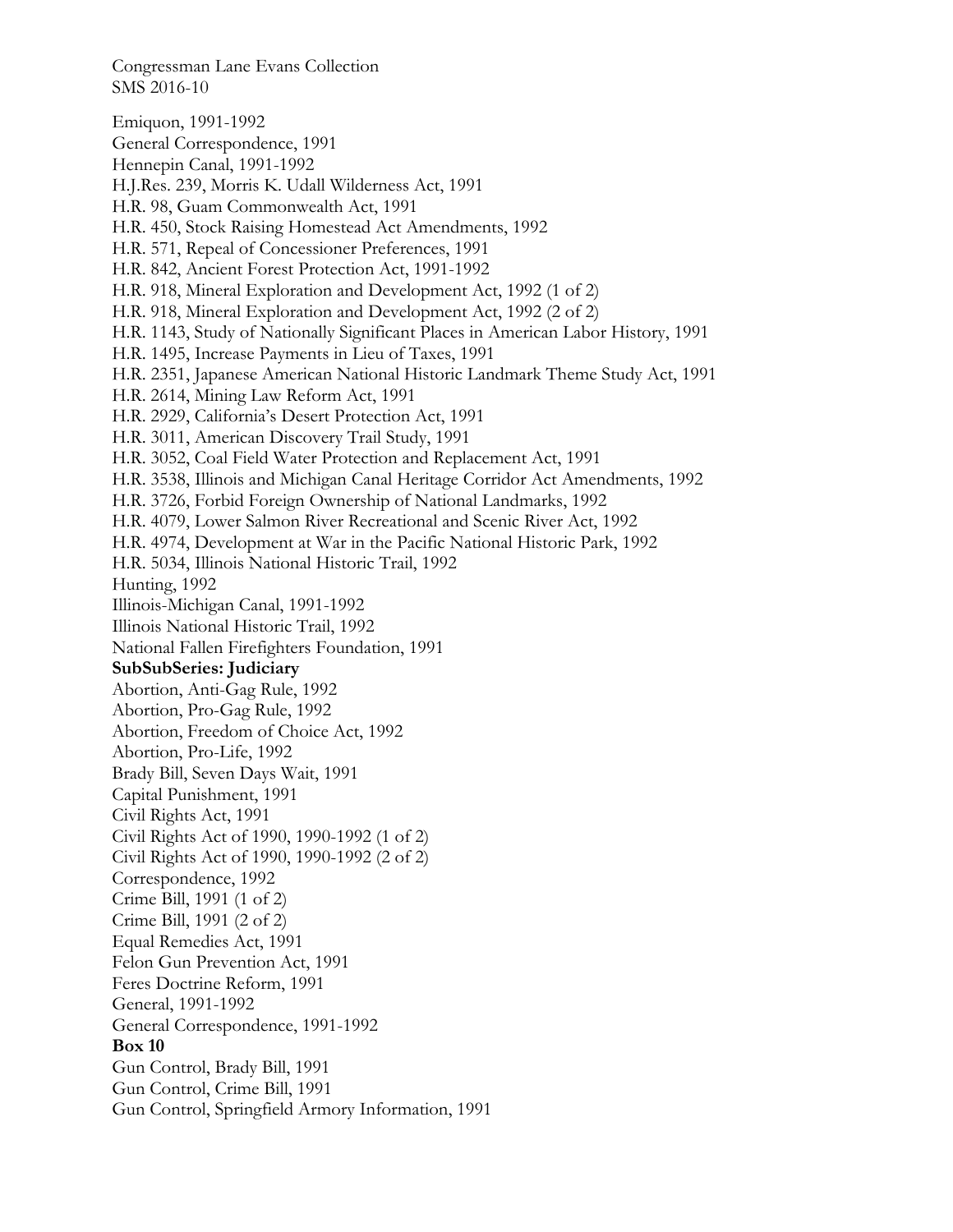Handgun Ban, 1992

- H.Con.Res. 56, Protect the Rights of Arab Americans, 1991
- H.Con.Res. 89, Fair Trial Bill, 1991
- H.Con.Res. 160, Federal Government Freedom of Speech Restoration Resolution, 1991
- H.J.Res. 1, Equal Rights Amendment, 1991
- H.R. 7, Brady Handgun Violence Prevention Act, 1991
- H.R. 25, Freedom of Choice Act, 1990-1991
- H.R. 50, FBI First Amendment Protection Act, 1991
- H.R. 849, Pocket Veto Bill, 1991
- H.R. 854, National Emergency Anti-Profiteering Act, 1991
- H.R. 1241, Child Support Payments, 1991-1992
- H.R. 1252, Battered Women's Testimony Act, 1991
- H.R. 1253, Child Custody Litigation Training, 1991
- H.R. 1430, Civil Rights Amendments Act, 1990-1992
- H.R. 1470, Price Fixing Prevention Act, 1991
- H.R. 1502, Violence Against Women Act, 1991
- H.R. 1509, Federal Charter for The Retired Enlisted Association, Incorporated, 1991
- H.R. 1612, Eliminating Library Reproduction Reporting Requirement, 1991
- H.R. 1703, Freedom of Access to Clinic Entrances Act, 1991
- H.R. 1790, Design Innovation and Technology Act, 1991
- H.R. 2309, Disabled Veterans Entering United States, 1991
- H.R. 2334, Domestic Violence Prevention Act, 1991
- H.R. 2553, National Child Abuser Registration Act, 1991
- H.R. 2797, Religious Freedom Restoration Act, 1991
- H.R. 2924, Consumer Protection against Credit Card Fraud Act, 1991
- H.R. 2959, Rural Crime and Drug Control Act, 1991
- H.R. 3071, Charter for Military Order of the World Wars, 1992
- H.R. 3407, Claims for Negligent Medical Care Provided to Armed Forces Members, 1991
- H.R. 3534, Equal Surety Bond Opportunity Act, 1992
- H.R. 3748, Justice for Wards Cove Workers Act, 1991-1992
- H.R. 3803, Federal Court Settlements Sunshine Act, 1992
- H.R. 3849, Charter for VietNow, 1991
- H.R. 3975, Equal Remedies Act, 1991
- H.R. 4329, Felon Gun Prohibition Act, 1992
- H.R. 4542, Anti Car Theft Act, 1992
- H.R. 4585, National Child Protection Act, 1992
- H.R. 5096, Antitrust Reform Act, 1992
- H.R. 5123, Child Support Economic Security Act, 1992
- H.R. 5449, Health Care Fraud Prosecution Act, 1992
- Legislative Memos, 1992
- Line Item Veto, 1989-1992
- National Ballroom Dance Week, 1991
- National Endowment for the Arts (NEA) Funding, 1991-1992
- Official English Language Legislation, 1991-1992
- Police Corps Legislation, 1991
- Religious Freedom, 1991
- School Prayer, 1991
- Second Amendment, 1992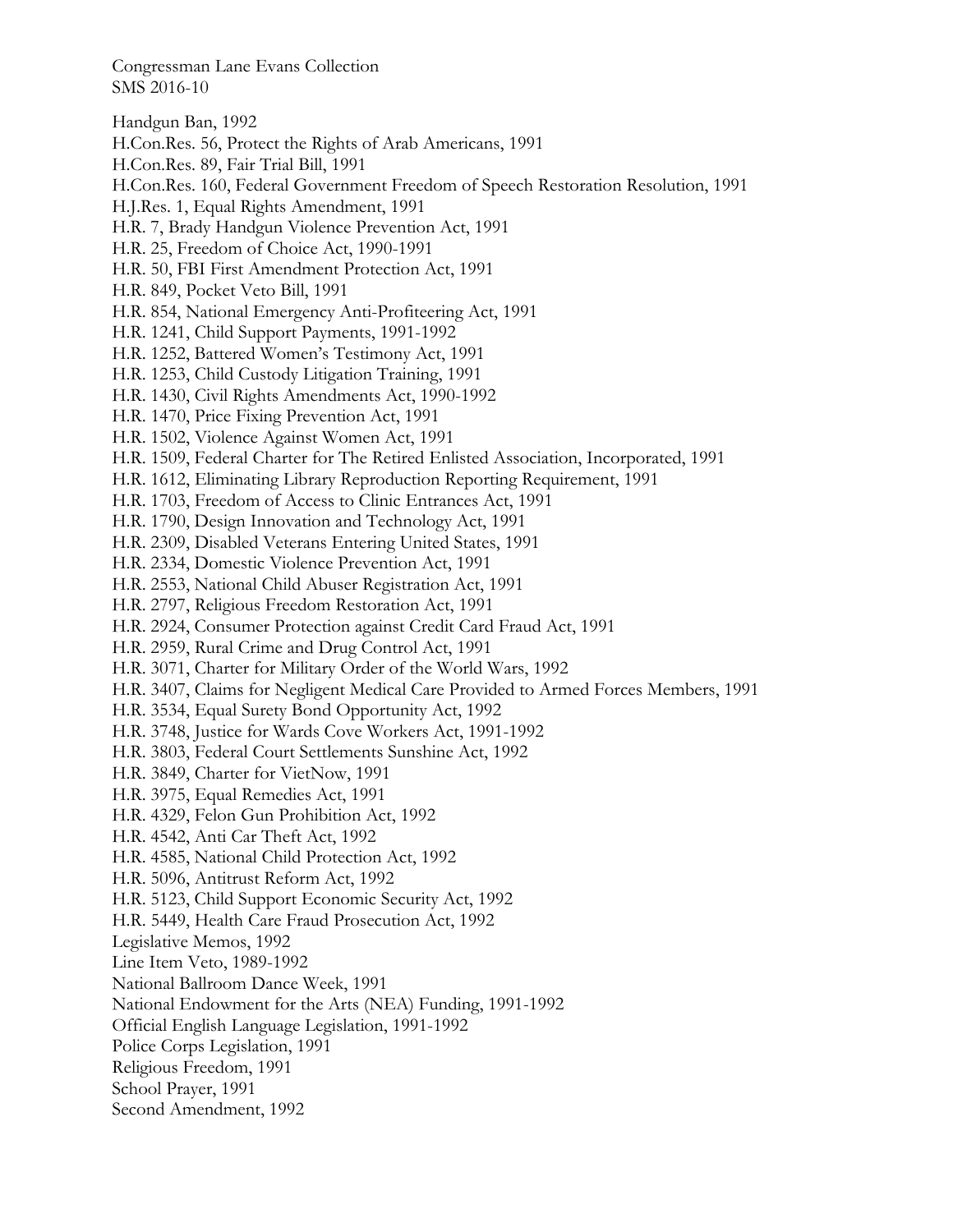# **SubSubSeries: Labor**

Correspondence, 1992 Davis/Bacon Act, 1992 Employee Retirement income Security Act (ERISA) Reform, 1992 Family and Medical Leave Act, 1991-1992 Family Medical Leave Act, 1989-1991 General, 1991-1992 General Correspondence, 1991 H.Con.Res. 92, Forklift Training Bill, 1992 H.R. 2, Family and Medical Leave Act, 1990-1992 H.R. 5, Workplace Fairness Act, 1991 H.R. 451, Black Lung Benefits Equity Act, 1991 H.R. 1063, Construction, Safety, Health, Education and Improvement Act, 1991-1992 H.R. 1126, Extending Federal Labor Laws to Foreign Flagged Ships, 1992 H.R. 1190, High Risk Occupational Disease Notification and Prevention Act, 1991 H.R. 1192, Criminal Penalties for Workplace Safety Violations, 1991 H.R. 1218, Privacy for Consumers and Workers Act, 1991 H.R. 1602, Insurance Benefits for American Workers, 1991 H.R. 1637, Black Lung Benefits Restoration Act, 1991 H.R. 1987, Davis-Bacon Act Reform, 1991 H.R. 2778, Treat Hearing Dogs as Seeing-Eye Dogs, 1991 H.R. 2782, Employee Retirement Income Security Act Amendments, 1991 H.R. 3133, Occupational Safety and Health Hazards Victims' Rights Act, 1991 H.R. 3160, Comprehensive Occupational Safety and Health Reform Act, 1991-1992 H.R. 3475, Women in Apprenticeship and Nontraditional Occupations Act, 1991-1992 H.R. 3476, Advancement of Women in Science and Engineering Act, 1991 H.R. 3526, Economic Equity Act, 1991 H.R. 3585, Sexual Harassment Statute of Limitations, 1991 H.R. 3625, Unremunerated Work Act, 1991 H.R. 3763, Overtime Pay Provision Exemption for Community College Workers, 1991 H.R. 3878, American Jobs Protection Act, 1991-1992 H.R. 4122, Infrastructure Improvement and Job Opportunities Act, 1992 H.R. 5140, Protect Rights of Shipboard Supervisory Personnel, 1992 H.R. 5973, Family Investment Act, 1992 Permanent Strikebreakers Anti-Correspondence, 1991 Permanent Strikebreakers Pro-Correspondence, 1991-1992 Striker Replacement and Trade Legislation Correspondence, 1992 Unemployment, 1991-1992 (1 of 3) Unemployment, 1991-1992 (2 of 3) Unemployment, 1991-1992 (3 of 3) Unemployment Information, 1991 Worker Rights Background Information, 1992 Worker Safety Legislation, 1992 **SubSubSeries: Merchant Marine and Fisheries**  Boat Fee, 1991 General Correspondence, 1991 H.Con.Res. 256, International Ban on Trade in Elephant Parts and Products, 1991 H.R. 261, Dolphin Protection and Fair Fishing Act, 1991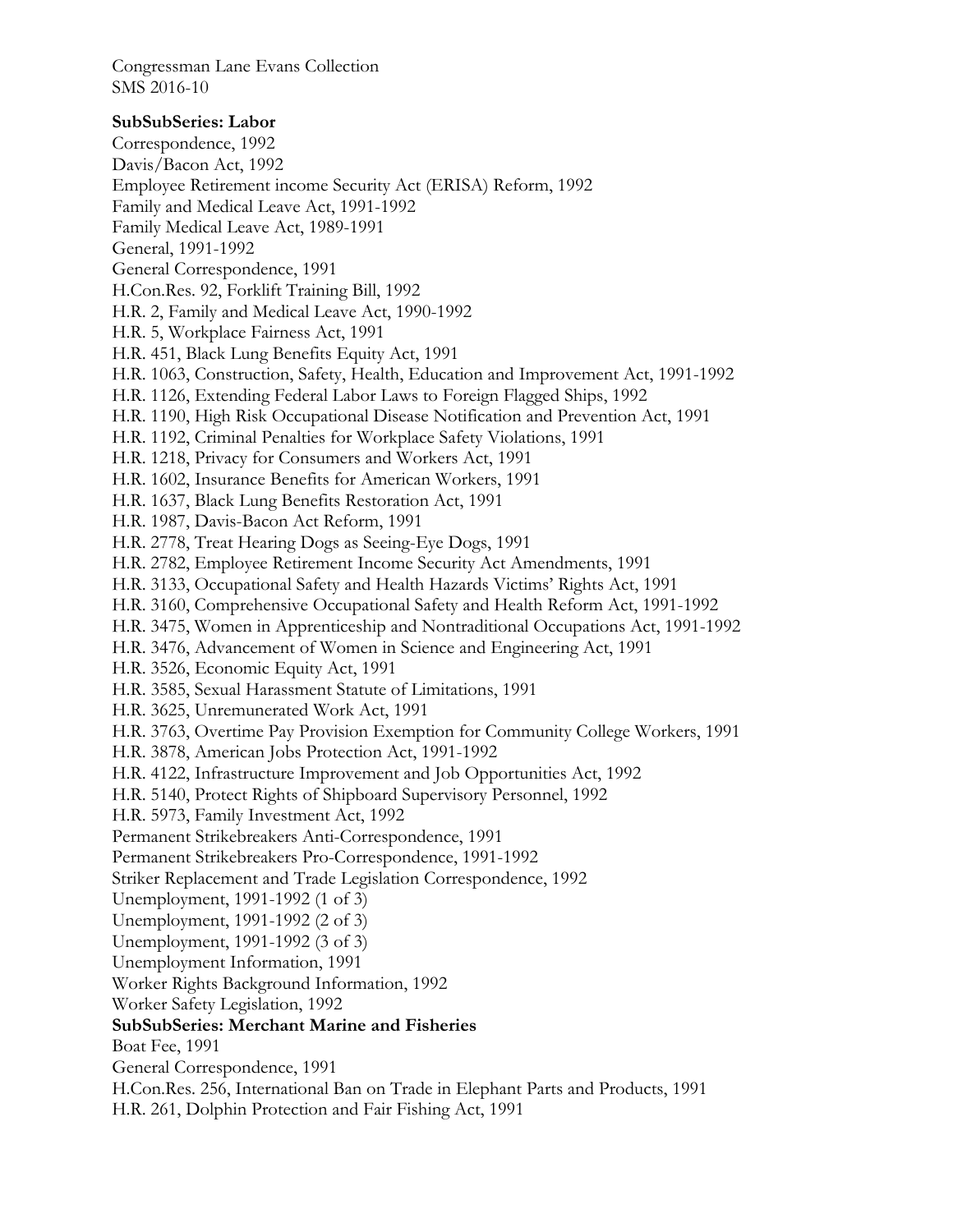- H.R. 534, Recreational Boat User Fee Relief Act, 1991
- H.R. 3282, United States Flag Cruise Ship Competitiveness Act, 1991
- H.R. 3836, Pacific Yew Act, 1992
- H.R. 4045, Endangered Species Act Amendments, 1992 (1 of 2)
- H.R. 4045, Endangered Species Act Amendments, 1992 (2 of 2)
- H.R. 4255, Wetlands Reform Act, 1992
- H.R. 4394, Merchant Mariners Documents for Seamen, 1992
- H.R. 4427, Black Bear Protection Act, 1992

#### **Box 11**

- H.R. 5013, Wild Bird Conservation Act, 1992
- H.R. 5257, United States Flag Passenger Vessel Act, 1992
- H.R. 5389, National Biological Resources Research and Development Act, 1992
- H.R. 5419, International Dolphin Conservation Act, 1992

## **SubSubSeries: Post Office and Civil Service**

- Federal Employee Issues, 1992
- Federal Police Pay Raise, 1992
- Hatch Act Reform Anti-Correspondence, 1991
- Hatch Act Reform Pro-Correspondence, 1991
- H.Con.Res. 100, Presidential Medal of Freedom for Martha Raye, 1991
- H.Con.Res. 147, Commending Federal Civilian Employees for Contributions to Gulf War, 1991
- H.Con.Res. 182, Postage Stamp Commemorating Veterans of the United States Armed Forces, 1991
- H.Con.Res. 276, 50<sup>th</sup> Anniversary of the Battle of Midway, 1992
- H.J.Res. 23, National Family Week, 1991
- H.J.Res. 30, National Women and Girls in Sports Day, 1991
- H.J.Res. 58, Greek Independence Day, 1991
- H.J.Res. 59, Children of Substance Abuse Week, 1991
- H.J.Res. 67, National Radon Action Week, 1991
- H.J.Res. 72, 50<sup>th</sup> Anniversary of the Bombing of Pearl Harbor, 1990-1991
- H.J.Res. 87, National Former Prisoner of War Recognition Day, 1991
- H.J.Res. 90, Go Camping America Month, 1991
- H.J.Res. 91, Pediatric AIDS Awareness Week, 1991
- H.J.Res. 95, National Rehabilitation Week, 1991
- H.J.Res. 96, Negro Baseball Leagues Recognition Week, 1991
- H.J.Res. 97, Federal Employees Recognition Week, 1991
- H.J.Res. 102, National Historically Black Colleges Week, 1991
- H.J.Res. 103, National Tourism Week, 1991
- H.J.Res. 104, Education Day, U.S.A., 1991
- H.J.Res. 107, Motorcycle Awareness Month, 1991
- H.J.Res. 108, Rural Small Business Week, 1991
- H.J.Res. 109, Emergency Medical Services Week, 1991
- H.J.Res. 123, National Law Enforcement Memorial Day, 1991
- H.J.Res. 125, National Family Caregivers Week, 1991
- H.J.Res. 133, National Employ the Older Worker Week, 1991
- H.J.Res. 134, Jewish Heritage Week, 1991
- H.J.Res. 138, Lyme Disease Awareness Week, 1991
- H.J.Res. 140, National Philanthropy Day, 1991
- H.J.Res. 141, National Senior Nutrition Week, 1991
- H.J.Res. 144, Earth Day, 1991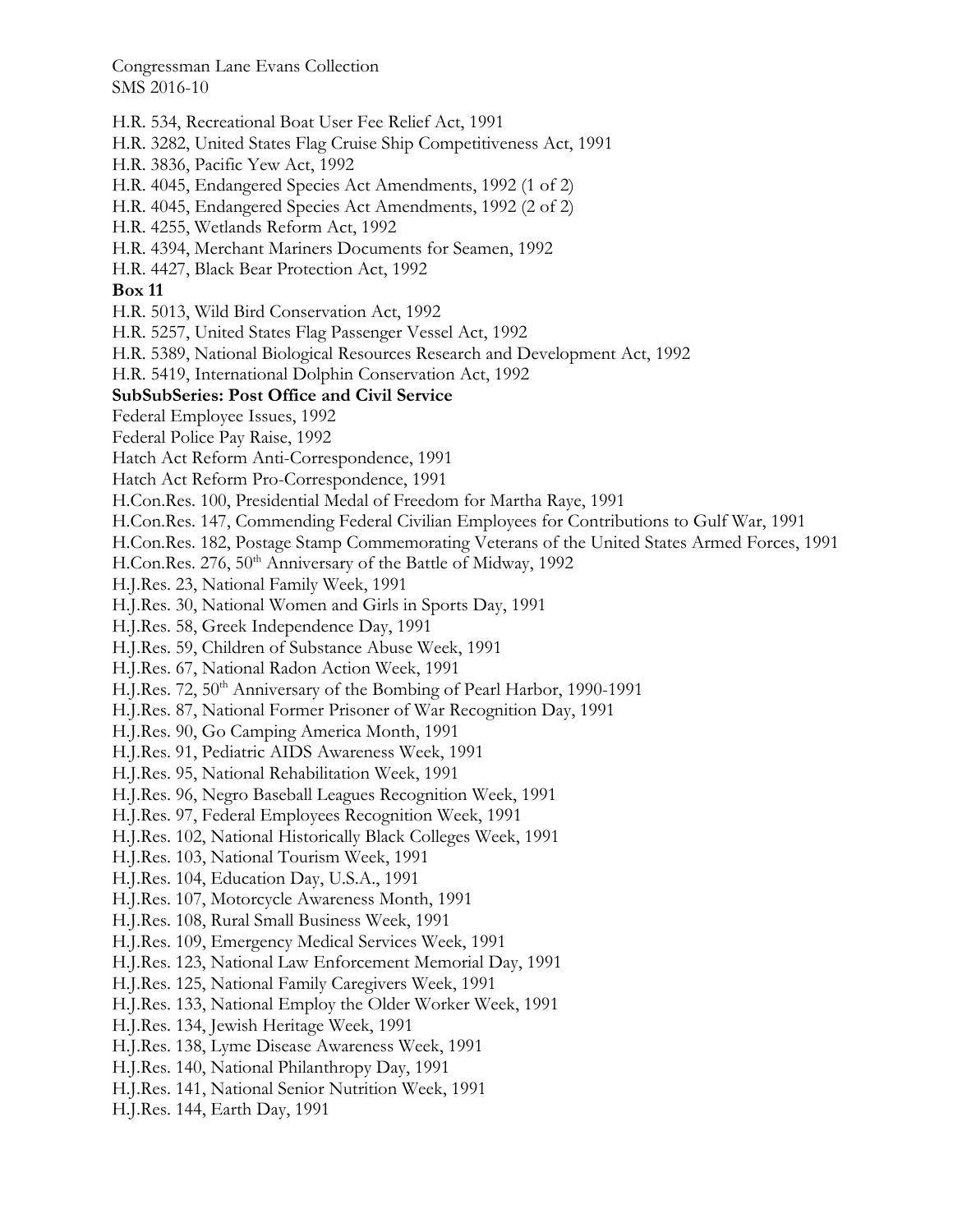- H.J.Res. 149, National Women's History Month, 1991
- H.J.Res. 153, National Hospice Month, 1991
- H.J.Res. 154, National Foster Care Month, 1991
- H.J.Res. 167, Baltic Freedom Day, 1991
- H.J.Res. 170, National Walk Month, 1991
- H.J.Res. 171, National Crime Victims' Rights Week, 1991
- H.J.Res. 175, National Home Care Week, 1991
- H.J.Res. 177, Dutch-American Heritage Day, 1991
- H.J.Res. 180, German-American Day, 1991
- H.J.Res. 181, National Senior Citizens Day, 1991
- H.J.Res. 183, National Children's Day, 1991
- H.J.Res. 185, National Hero Remembrance Day, 1991
- H.J.Res. 189, National Firefighters Day, 1991
- H.J.Res. 191, National Law Enforcement Training Week, 1991
- H.J.Res. 194, Infant Mortality Awareness Day, 1991
- H.J.Res. 197, Education First Week, 1991
- H.J.Res. 198, National Alzheimer's Disease Month, 1991
- H.J.Res. 199, Big Brothers/Big Sisters Appreciation Week, 1991
- H.J.Res. 200, Declare Monarch Butterfly National Insect, 1991
- H.J.Res. 201, Geography Awareness Week, 1991
- H.J.Res. 212, National Visiting Nurse Associations Week, 1990-1991
- H.J.Res. 215, National Military Families Recognition Day, 1991
- H.J.Res. 217, National Drug Abuse Resistance Education Day, 1991
- H.J.Res. 218, National Organ and Tissue Donor Awareness Week, 1991
- H.J.Res. 219, National Scleroderma Awareness Week, 1991
- H.J.Res. 231, National Desert Storm Reservists Day, 1991
- H.J.Res. 233, National POW/MIA Recognition Day, 1991
- H.J.Res. 237, Buffalo Soldiers Day, 1991-1992
- H.J.Res. 241, National Domestic Violence Awareness Month, 1991
- H.J.Res. 242, National Women Veterans Recognition Week, 1991
- H.J.Res. 244, American Hispanic Literature Month, 1991
- H.J.Res. 246, National Recycling Day, 1992
- H.J.Res. 255, Korean War Veterans Remembrance Week, 1991
- H.J.Res. 257, National Breast Cancer Awareness Month, 1991
- H.J.Res. 260, Italian-American Heritage and Culture Month, 1991
- H.J.Res. 261, World Population Awareness Week, 1991
- H.J.Res. 272, National Agriculture Day, 1991
- H.J.Res. 273, National Gymnastics Month, 1991
- H.J.Res. 274, National Ballroom Dance Week, 1991
- H.J.Res. 275, National Convenience Store Appreciation Week, 1991
- H.J.Res. 280, Hire a Veteran Week, 1991-1992
- H.J.Res. 284, National Public Safety Telecommunicators Week, 1991
- H.J.Res. 288, National School Attendance Month, 1991
- H.J.Res. 291, National Job Skills Week, 1991
- H.J.Res. 293, National Women in Agriculture Day, 1991
- H.J.Res. 299, Buy American Week, 1991
- H.J.Res. 300, National Trauma Awareness Month, 1991
- H.J.Res. 303, Crime Prevention Month, 1991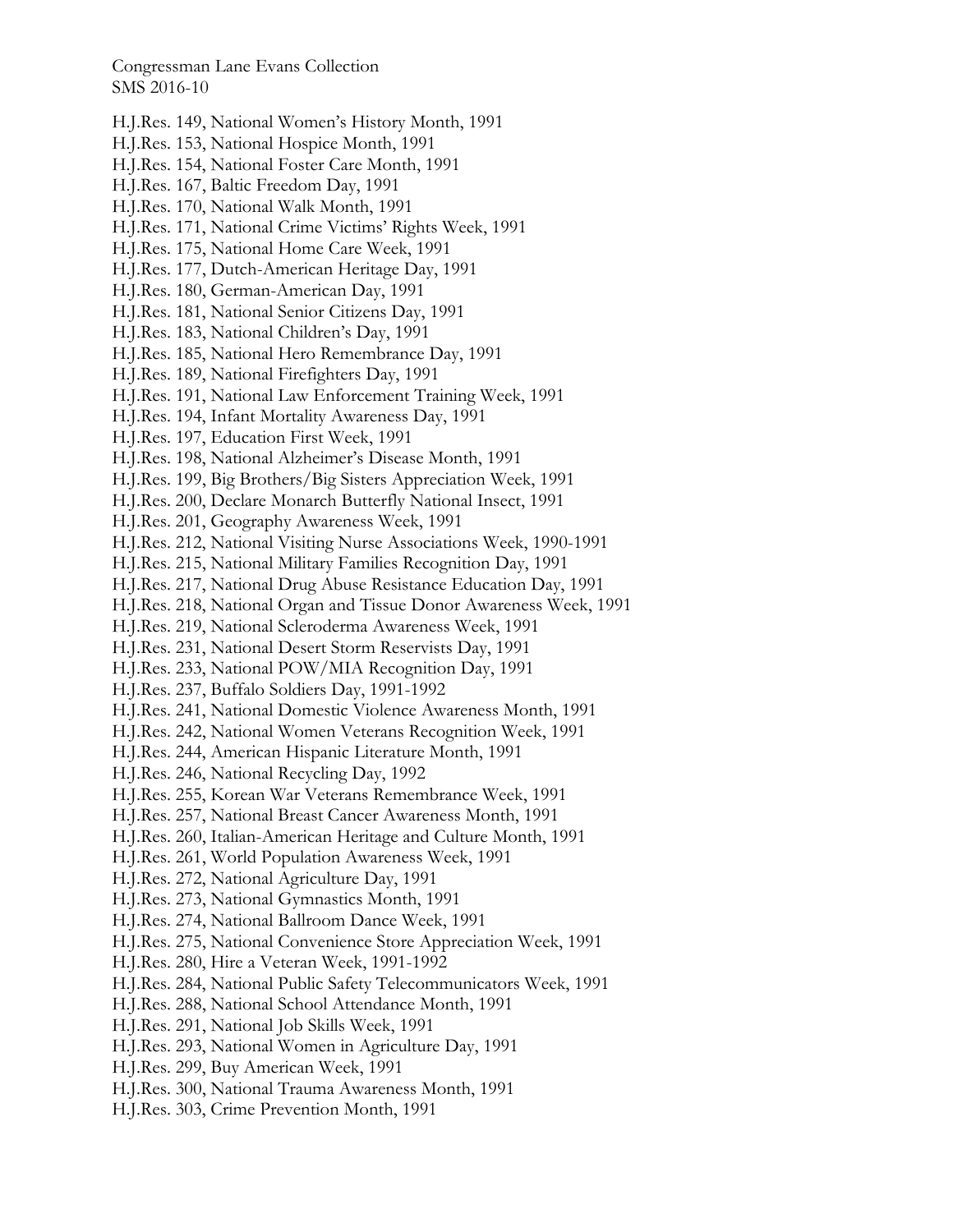- H.J.Res. 305, Country Music Month, 1991
- H.J.Res. 307, 25<sup>th</sup> Anniversary Year of the Formation of the President's Committee on Mental Retardation, 1991
- H.J.Res. 309, National Sarcoidosis Awareness Day, 1991
- H.J.Res. 318, National ALS Awareness Month, 1992
- H.J.Res. 321, Ending Hunger Month, 1991
- H.J.Res. 324, Centennial of Concrete Pavement in America, 1991
- H.J.Res. 340, National Red Ribbon Week for a Drug-Free America, 1991
- H.J.Res. 342, Year of the American Indian, 1991
- H.J.Res. 343, Girl Scouts of the United States of America 80<sup>th</sup> Anniversary Day, 1991-1992
- H.J.Res. 348, National Manufacturing Week, 1991
- H.J.Res. 350, Irish-American Heritage Month, 1991-1992
- H.J.Res. 354, National Eating Disorders Awareness Week, 1991
- H.J.Res. 356, District of Columbia Bicentennial Month, 1991
- H.J.Res. 362, National Stay in School Awareness Day, 1991
- H.J.Res. 364, National Adoption Week, 1991
- H.J.Res. 368, Federal Civilian Employee Remembrance Day, 1991
- H.J.Res. 372, Basketball Centennial Day, 1991
- H.J.Res. 378, National Senior Softball Week, 1991
- H.J.Res. 388, National Foster Care Month, 1992
- H.J.Res. 390, Greek Independence Day, 1992
- H.J.Res. 391, National Convenience Store Appreciation Week, 1992
- H.J.Res. 393, National Breast Cancer Awareness Month, 1992
- H.J.Res. 395, National Women and Girls in Sports Day, 1992
- H.J.Res. 396, National Recycling Day, 1992
- H.J.Res. 398, National Neighborhood Crime Watch Day, 1992
- H.J.Res. 399, National Medical Staff Services Week, 1992
- H.J.Res. 403, National Arbor Day, 1992
- H.J.Res. 410, Education Day, U.S.A., 1992
- H.J.Res. 411, National Rehabilitation Week, 1992
- H.J.Res. 421, Earth Day, 1992
- H.J.Res. 422, National Neurofibromatosis Awareness Month, 1992
- H.J.Res. 426, National Barrier Awareness Day, 1992
- H.J.Res. 430, Public Service Recognition Week, 1992
- H.J.Res. 431, National Credit Education Week, 1992
- H.J.Res. 433, National Domestic Violence Awareness Month, 1992
- H.J.Res. 434, Chuck Taylor Day, 1992
- H.J.Res. 440, Child Care Worthy Wage Day, 1992
- H.J.Res. 441, New York Stock Exchange Bicentennial, 1992
- H.J.Res. 442, National Awareness Week for Lifesaving Techniques, 1992
- H.J.Res. 450, National Pearl Harbor Remembrance Day, 1992
- H.J.Res. 452, National Small Independent Telephone Company Week, 1992
- H.J.Res. 453, 82<sup>nd</sup> Airborne Division 50<sup>th</sup> Anniversary Recognition Day, 1992
- H.J.Res. 458, World Population Awareness Week, 1992
- H.J.Res. 459, Lyme Disease Awareness Week, 1992
- H.J.Res. 467, Mental Illness Awareness Week, 1992
- H.J.Res. 469, National Children's Day, 1992
- H.J.Res. 470, National Spina Bifida Awareness Month, 1992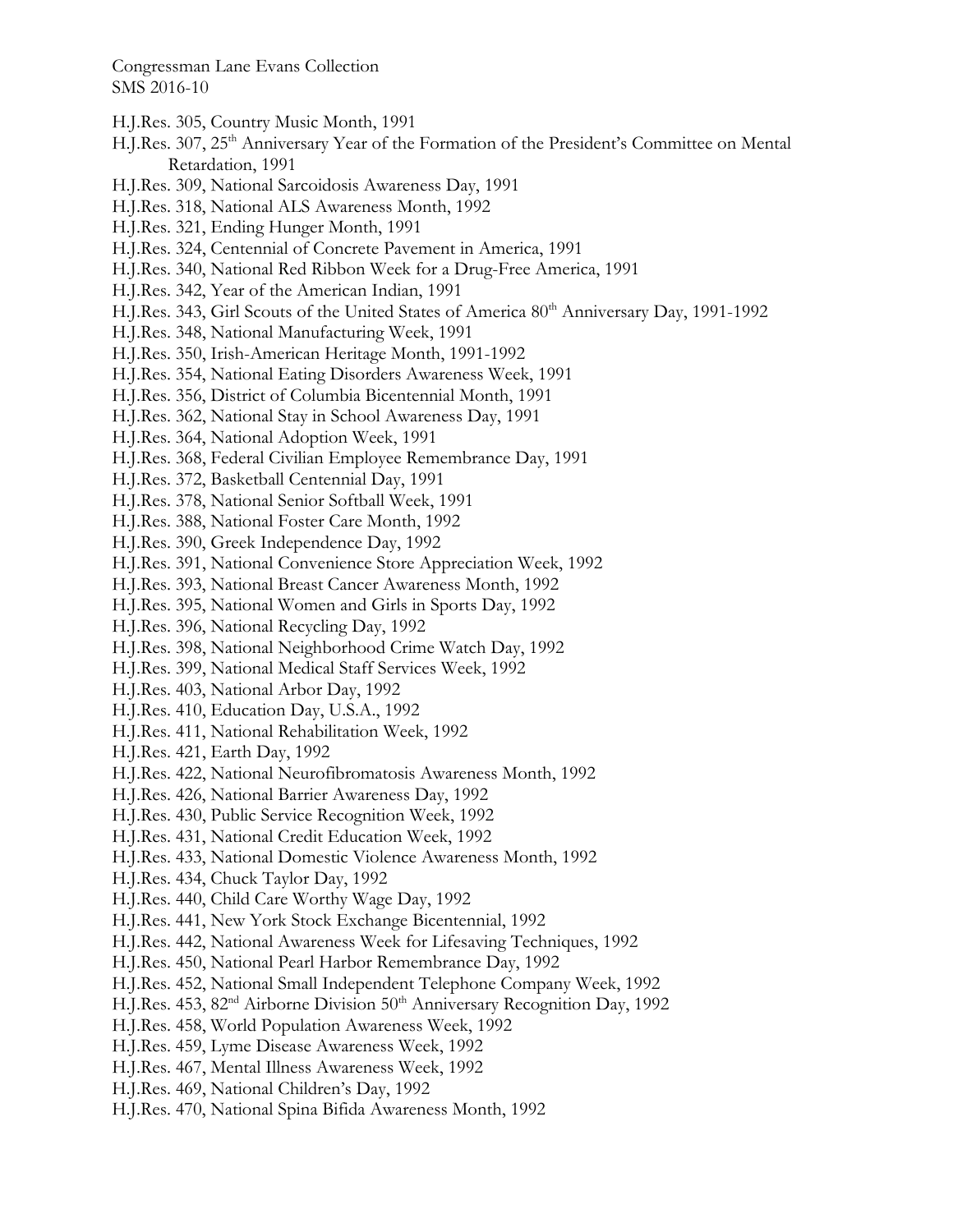- H.J.Res. 471, National Occupational Therapy Day, 1992
- H.J.Res. 484, National Visiting Nurse Associations Week, 1992
- H.J.Res. 488, National Family Day, 1992
- H.J.Res. 492, Childhood Cancer Month, 1992
- H.J.Res. 495, National Women Veterans Recognition Week, 1992
- H.J.Res. 499, National Literacy Day, 1992
- H.J.Res. 503, National Military Families Recognition Day, 1992
- H.J.Res. 523, National Firefighters Day, 1992
- H.J.Res. 532, Polish American Heritage Month, 1992
- H.J.Res. 542, Hire a Veteran Week, 1992
- H.J.Res. 543, National Education First Week, 1992
- H.J.Res. 547, National Walking Week, 1992
- H.J.Res. 550, National Radon Action Week, 1992
- H.R. 20, Federal Employees Political Activities Act, 1991
- H.R. 384, Federal Employees Health Care Freedom of Choice Act, 1991
- H.R. 676, Rescind Changes to Mail Delivery Standards, 1991
- H.R. 722, H.R. 723, Rights for National Guard Civilian Technicians, 1991
- H.R. 786, Prevailing Wage Rate Adjustment Reform Act, 1991
- H.R. 793, Extend Law Enforcement Civil Service Retirement to Customs Inspectors, 1991
- H.R. 1188, National Guard Technician Retention Rights, 1992
- H.R. 1240, Rehiring Former Air Traffic Controllers, 1991
- H.R. 1341, Federal Employee Reduction-in-Force Notification Act, 1991
- H.R. 1386, Reimbursement of Adoption Expenses for Federal Employees, 1991
- H.R. 1387, Federal Family Education Leave Act, 1991
- H.R. 1479, Exclude the Civil Service Retirement and Disability Fund from Federal Budget, 1992
- H.R. 1653, Agricultural Extended Retirement Credit Act, 1991
- H.R. 1665, Whistleblower Protections, 1991
- H.R. 1820, Federal Employee Retirement Incentive Act, 1991-1992
- H.R. 2215, Martin Luther King, Jr. Federal Holiday Commission Amendments, 1991-1992
- H.R. 2945, That Military Retirees Not Be Denied Military Preference for 20 Years of Active Service, 1991
- H.R. 3301, That Veterans Preference Be Extended to the Library of Congress, 1991
- H.R. 3681, That Election Day Be a Public Holiday Named Democracy Day, 1992
- H.R. 4554, Health Care for Temporary Federal Workers after 1 Year of Service, 1992
- H.R. 5367, Cost of Living Adjustment Fairness, 1992
- H.R. 5720, Exempting Veterans Organizations from Contribution Solicitation Regulations, 1992
- Legislative Memos, 1992

Postal Rates, 1991

Postal Restructuring, 1992

Weekly Federal Employees News Digest, 1991-1992

## **SubSubSeries: Public Works**

Army Corps of Engineers Consolidation, Rock Island, 1991

General, 1992

- H.R. 992, Maintain Flood Control Projects on the Mississippi and Iowa Rivers, 1991
- H.R. 1779, Naming Ralph H. Metcalfe Federal Building, 1991
- H.R. 2245, Individuals with Disabilities Trained Animals Parity Act, 1991
- H.R. 2812, Bike Racks at Federal Buildings, 1991
- H.R. 4175, Anti-Recession Infrastructure Jobs Act, 1992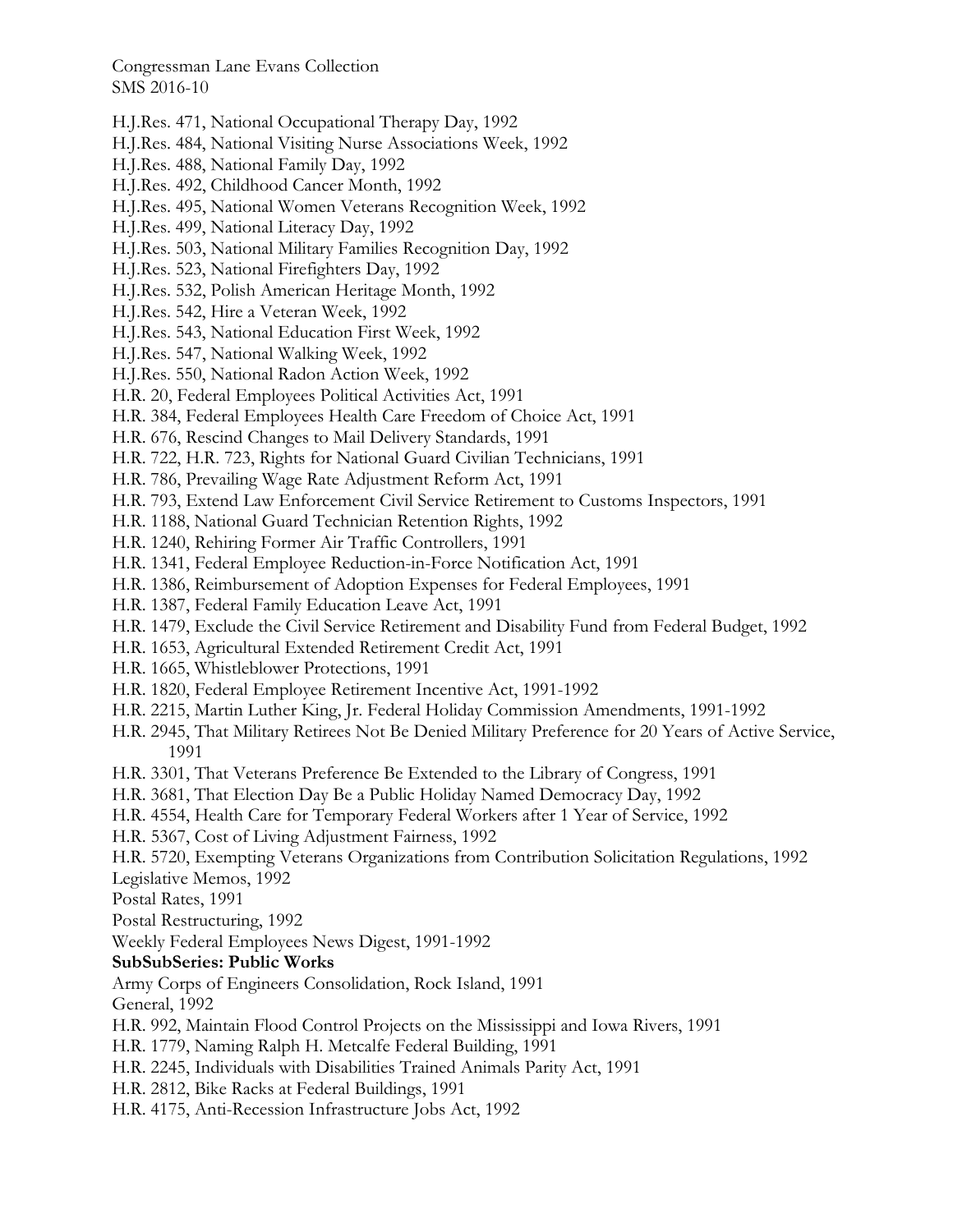H.R. 5294, Environmental Infrastructure Assistance Act, 1992 H.R. 5320, Rural Community Environmental Assistance Act, 1992 Mississippi River Lock, Dam, and Levee Repairs, 1992 **SubSubSeries: Public Works and Transportation**  General Correspondence, 1991-1992 General Information, 1992 **SubSubSeries: Rules**  H.Con.Res. 192, Joint Committee on the Organization of Congress, 1991 H.Res. 12, Select Committee on Children, Youth, and Families, 1991 **SubSubSeries: Science and Technology**  Fermi-Lab Superconducting Super Collider (SSC), 1991-1992 H.R. 2485, Terminating Funds for Superconducting Super Collider, 1991 H.R. 3808, National Fallen Firefighters Foundation Act, 1991-1992 H.R. 4537, Coral Reef Environmental Research Act, 1992 **SubSubSeries: Seniors**  General, 1992 H.R. 385, Elder Abuse Prevention, Identification, and Treatment Act, 1991 H.R. 416, Older Persons Comprehensive Counseling Assistance Act, 1991 H.R. 1504, National Conference on Aging, 1991 H.R. 1739, Older Americans Health Promotion and Disease Prevention Act, 1991 H.R. 2780, Office on Long Term Care Ombudsman Program, 1991 H.R. 2864, Vulnerable Elders Rights Amendments, 1991 H.R. 2967, Older Americans Act Amendments, 1991 **SubSubSeries: Small Business**  H.R. 373, Minority Business Development Act, 1991 H.R. 2629, Women's Business Development Act, 1991 H.R. 2923, Small Business Economic Opportunity Enhancement Act, 1991 H.R. 3517, Women's Business Procurement Act, 1992 H.R. 3536, Small Business Access to Surety Bonding Survey Act, 1992 H.R. 4017, Microlend for the Future Act, 1991 H.R. 4400, Small Business Innovation Development Amendment Act, 1992 **SubSubSeries: Telecommunications**  900 Telephone Numbers, 1991 Ameritech, 1992-1993 Broadcast Spectrum Information, 1991-1992 Cable, 1992 Cable Carriage Fees, 1991-1992 (1 of 2) Cable Carriage Fees, 1991-1992 (2 of 2) **Box 12**  Cable Regulation Legislation, 1992 Caller I.D., 1991 Correspondence, 1991 Correspondence Opposing Telephone Bill Surcharge, 1991 H.Con.Res. 101, That Telephone Books Contain Natural Disaster Survival Guidelines, 1992 H.R. 73, Amateur Radio Spectrum Protection Act, 1991 H.R. 73, Amateur Radio Spectrum Protection Act Correspondence, 1991 H.R. 550, Cable Consumer Protection Act, 1991 H.R. 1146, Beeper Abuse Prevention Act, 1991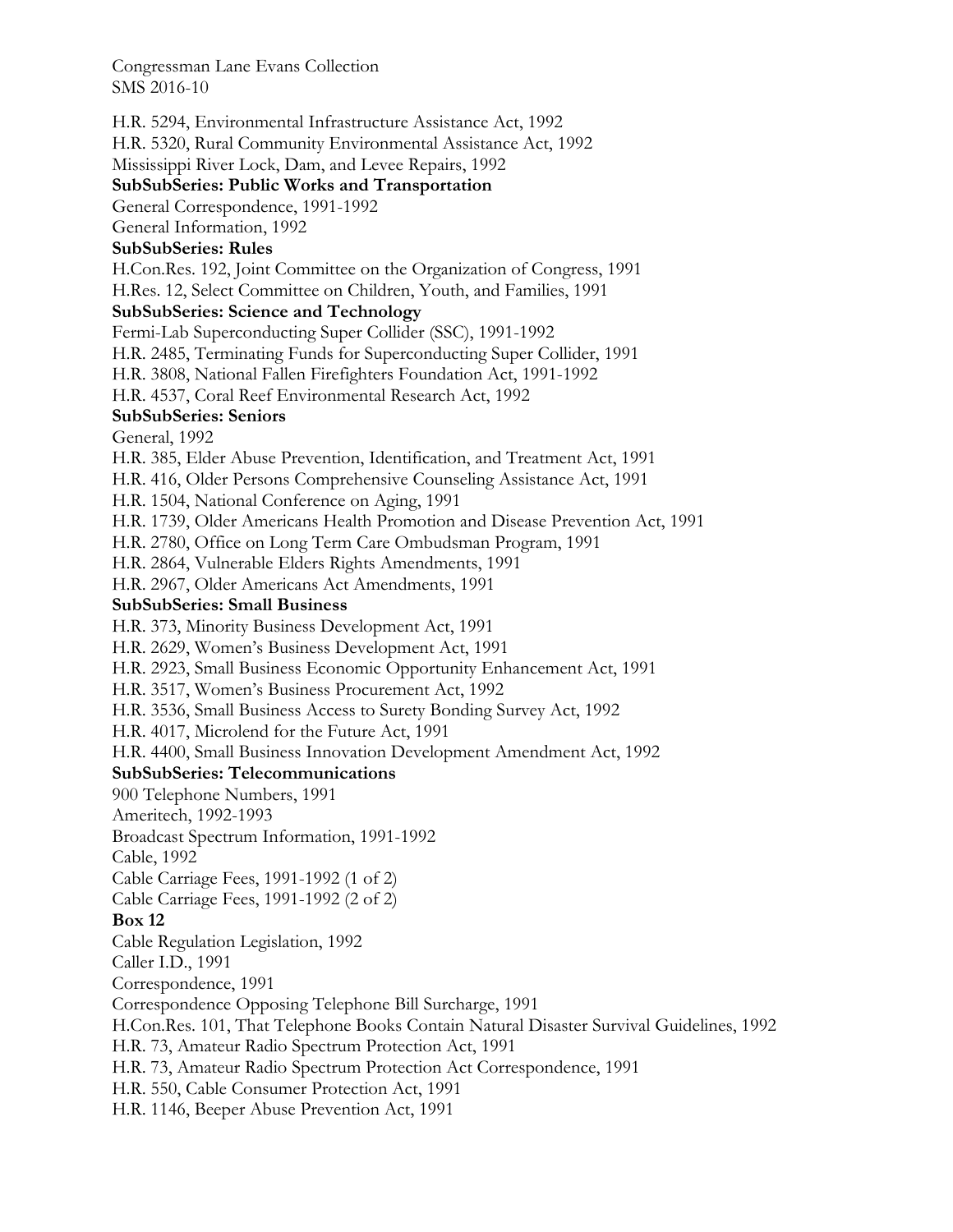- H.R. 1304, Telephone Advertising Consumer Rights Act, 1991
- H.R. 1304, Telephone Advertising Consumer Rights Act, Information, 1991
- H.R. 1527, Telecommunications Equipment Research and Manufacturing Act Correspondence, 1991
- H.R. 2546, Communications Competitiveness and Infrastructure Modernization Act, 1991
- H.R. 3150, Protect Cable Subscribers from Charges for Video Programming That Is Not Requested, 1991
- H.R. 3420, Satellite Viewers Rights Act, 1991
- H.R. 3444, Telephone Network Reliability Act, 1991
- H.R. 3515, Cooper Bill on Electronic Publishing Correspondence, 1991
- H.R. 3864, Satellite Home Viewer Act Amendments, 1991
- H.R. 5057, Educational Satellite Network, 1992
- Major League Baseball Cable Blackout, 1992

Pay-Per-View, 1992

PBS, 1992

- Populist Caucus, Consumer Representation, 1992
- Rural Telecommunications Telephone Co-Operative, 1991-1992
- Syndication, 1991-1992
- Telecommunications Act, Illinois Rewrite, 1991-1992

## **SubSubSeries: Trade**

- Free Trade Fast Track, Support, 1991
- Free Trade Fast Track, Oppose, 1991
- H.Con.Res. 198, That U.S. Trade Representative Not Relax Import Quotas on Eastern European Cheese, 1991
- H.Con.Res. 227, Environmental Protection in General Agreement on Tariffs and Trade, 1991
- H.Con.Res. 246, Uphold U.S. Environmental, Health, and Safety Standards, 1992
- H.Con.Res. 250, Trade Agreement Regarding Steel, 1992
- H.Con.Res. 254, That U.S. Trade Representative Not Agree to Certain Provisions in the General Agreement on Tariffs and Trade, 1991
- H.Con.Res. 326, Negotiation of a Multi-Lateral Trade Agreement on Steel, 1992
- H.R. 317, Desert Shield Burden-Sharing Act, 1991
- H.R. 1187, Desert Storm Prompt Payment Act, 1991
- H.R. 1385, Exclude Certain Footwear from Duty Free Treatment, 1991-1992
- H.R. 1724, Normalization of Trade Relations with Hungary and Czechoslovakia, 1991
- H.R. 2455, Trade Act of 1974 Amendments, 1991
- H.R. 2779, Cigarette Export Labeling Act, 1991
- H.R. 2781, Cigarette Export Reform Act, 1991
- H.R. 3250, Trade Equity Act, 1991-1992
- H.R. 3454, Freeze on Import of European Meat until Trade Barriers Are Lowered, 1991-1992
- H.R. 4002, Impact of Arab Boycotts on National Trade Estimate, 1991
- H.R. 4051, Steel Trade Liberalization Program Extension Act, 1991-1992
- H.R. 4100, Trade Enhancement Act, 1992
- H.R. 4318, Miscellaneous Tariff Act, 1992 (1 of 2)
- H.R. 4318, Miscellaneous Tariff Act, 1992 (2 of 2)
- H.R. 4372, Specialty Steel Voluntary Restraint Agreement Extension Act, 1991
- H.R. 4882, Western Hemisphere Environmental, Labor, and Agricultural Standards Act, 1992
- H.R. 4883, North American Environmental, Labor, and Agricultural Standards Act, 1992
- H.R. 5100, Trade Expansion Act, 1992 (1 of 2)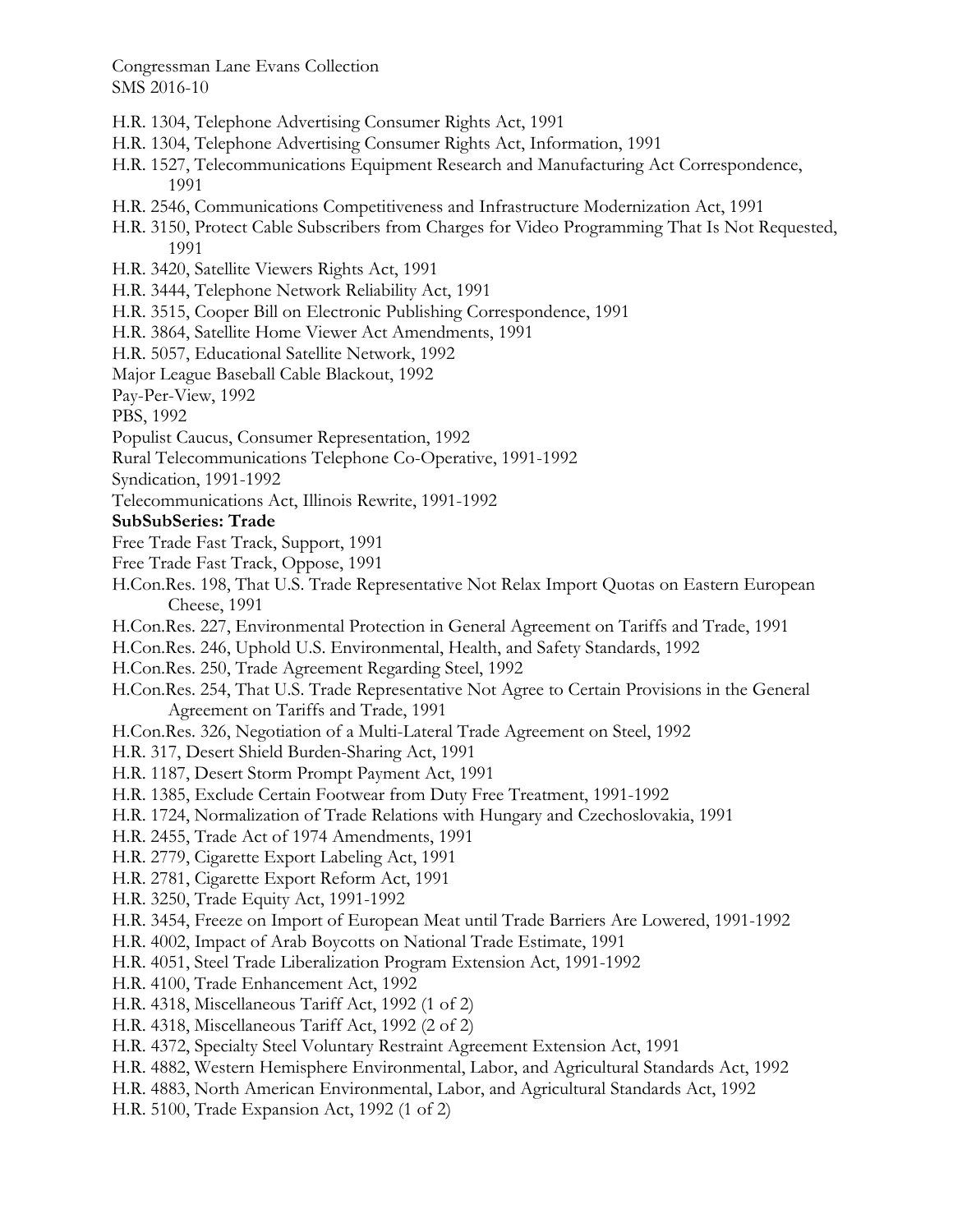- H.R. 5100, Trade Expansion Act, 1992 (2 of 2)
- H.Res. 10, Opposition to Oil Import Tax, 1991
- H.Res. 101, Trade Fast Track, 1990-1991
- H.Res. 331, Trade Negotiations with Japan, 1992
- Murtha, Fairness in Fed Purchase Act of 1991
- North American Free Trade Agreement (NAFTA), 1992
- Thomas Fast Track Trade Legislation, 1991-1992

Trade Balance, 1991-1992

# **SubSubSeries: Transportation**

Air Wisconsin, 1991-1992

Amtrak, 1991-1992

Avenue of the Saints, 1991-1992

Centennial Bridge, 1991-1992

Commercial Drivers License, 1992

Helmet Laws, 1990-1992

Highway 67 and 34, 1990-1992

Highway Transportation Bill, 1989-1991

H.R. 14, Flight Attendant Duty Time Act, 1991

H.R. 66, Airline Bankruptcy Passenger Protection Act, 1991

H.R. 1403, Comprehensive Urban Transportation Act, 1991

- H.R. 1516, Waive Commercial Motor Vehicle Safety Act for Farm Vehicles, 1991-1992
- H.R. 1538, Electric Vehicle Research, Development, and Commercialization Act, 1991
- H.R. 1782, National Traffic Fatality and Injury Reduction Act, 1991

H.R. 1967, Automobile Bumper Protection Standard, 1991

H.R. 2063, Child Safety Restraints on Commercial Aircraft, 1991

## **Box 13**

H.R. 2101, Bicycle and Pedestrian Transportation Improvement Act, 1991

H.R. 2268, Improve Air Service to Small Communities, 1991

- H.R. 2279, Transportation for Livable Communities Act, 1991
- H.R. 2515, Longer Combination Vehicle Freeze, 1991
- H.R. 2717, Highway Tree Planting Initiative, 1991
- H.R. 2729, Redesignate Numerical Designation of Interstate System Highway Routes, 1991
- H.R. 2804, Elderly and Handicapped Transportation Improvement Act, 1991
- H.R. 3269, Smoking Ban on Military Flights, 1991
- H.R. 3423, H.R. 3424, Transportation of Hazardous Materials, 1991
- H.R. 4414, Intercity Rail Passenger Capital Improvement Trust Fund, 1992
- H.R. 4931, Quad Cities Interstate Authority Deadline, 1992
- H.R. 5506, Assistance for Transportation Systems in Major Disasters, 1992
- Intermodal Surface Transportation Infrastructure Act, 1991

Motorcycle Helmets, 1991

National Railroad Agreement Correspondence, 1991

Princeton Access Ramps for Route 80 and Route 34, 1992

Quad Cities Interstate Redesignation, 1991-1993

Railroads, 1991

Slots and Essential Air, 1991-1992

Transportation Infrastructure Projects, 1991

US Air/British Airways Merger, 1992

U.S. Air Takeover, 1992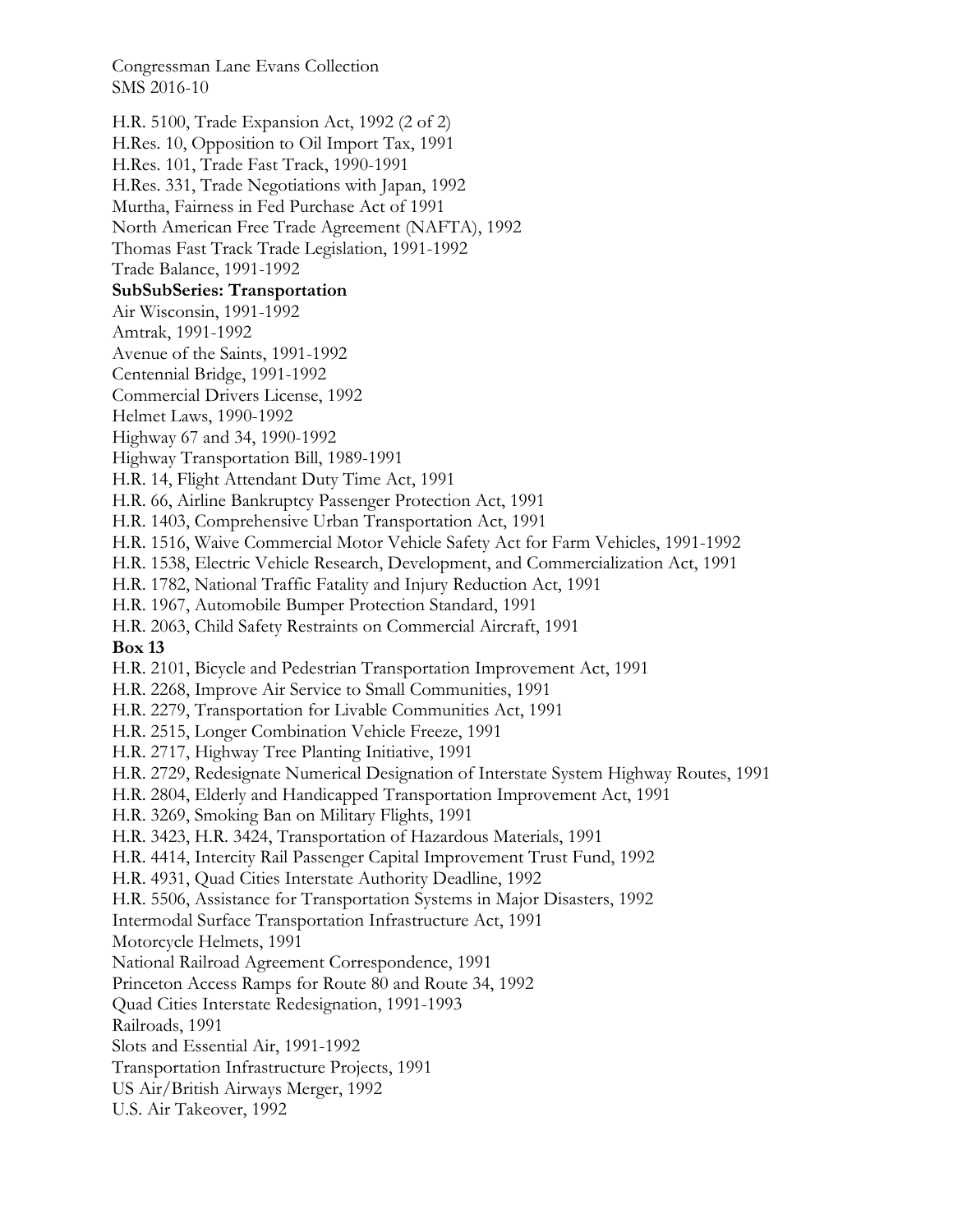Visually Impaired Truckers, 1992 **SubSubSeries: Veterans Affairs**  Arthur Wright Visa, 1991 Atlanta Veterans Affairs Medical Center Investigation, 1991-1993 (1 of 2) Atlanta Veterans Affairs Medical Center Investigation, 1991-1993 (2 of 2) Atomic Veterans General, 1991-1992 Black Soldiers in World War Two, 1992 Black Veterans Braintrust, 1992 Black Veterans Braintrust Meeting, 1991 Compensation and Pension Hearing on Former Prisoners of War, 1992 Compensation, Pension, and Insurance, DVA Claims Processing, 1991 Compensation, Pension, and Insurance, Hearing on H.R. 908 and H.R. 2252, 1991 Compensation, Pension, and Insurance, Hearing on H.R. 1046, COLA for Compensation, and DIC, 1991 Compensation, Pension, and Insurance, Hearing on Oversight of Board of Veterans Appeals and Court, 1991 Compensation, Pension, and Insurance, Hearing on the Operation of the DVA Veterans Benefits, 1991 Correspondence, 1991 Cost of Living Adjustment and Dependency and Indemnity Compensation Reform, 1992 Cost of Living Adjustment (COLA), 1990-1991 Department of Veterans Affairs Pharmaceutical Thefts, 1991 (1 of 2) Department of Veterans Affairs Pharmaceutical Thefts, 1991 (2 of 2) Developing a National Asset Pamphlet, 1992 Drug Thefts Hearing, 1991 Extension of Veterans Preference to Library of Congress, 1991 **Box 14**  Full Committee Hearing on F.Y. 1992 Department of Veterans Affairs Budget, 1991 (1 of 2) Full Committee Hearing on F.Y. 1992 Department of Veterans Affairs Budget, 1991 (2 of 2) Full Committee Markup Hearing, 1992 Full Committee Markup of F.Y. 1992 Department of Veterans Affairs Budget, 1991 Full Committee Organization Hearing, 1991 General, 1991-1992 General Accounting Office (GAO) Report on Veterans Affairs Hospitals, 1990-1991 General Correspondence, 1991 General Information, 1991 Gulf War Syndrome, Boston Hearing Briefing Packet, 1992 Gulf War Syndrome, Briefing Materials, 1991-1992 Gulf War Veterans, Gulf War Syndrome, 1992 H.Con.Res. 146, Rural Veterans Task Force, 1991 Hearing on H.R. 3236 and H.R. 4458, 1992 Hearing on VA Commission on the Future of VA Health Care, 1991 H.J.Res. 271, Japanese-American Veterans Memorial, 1992 Homeless Veterans Coalition, 1991 Homeless Veterans Information, 1992 Homeless Veterans Judicial Review, 1992 Hospice Care for Veterans, 1991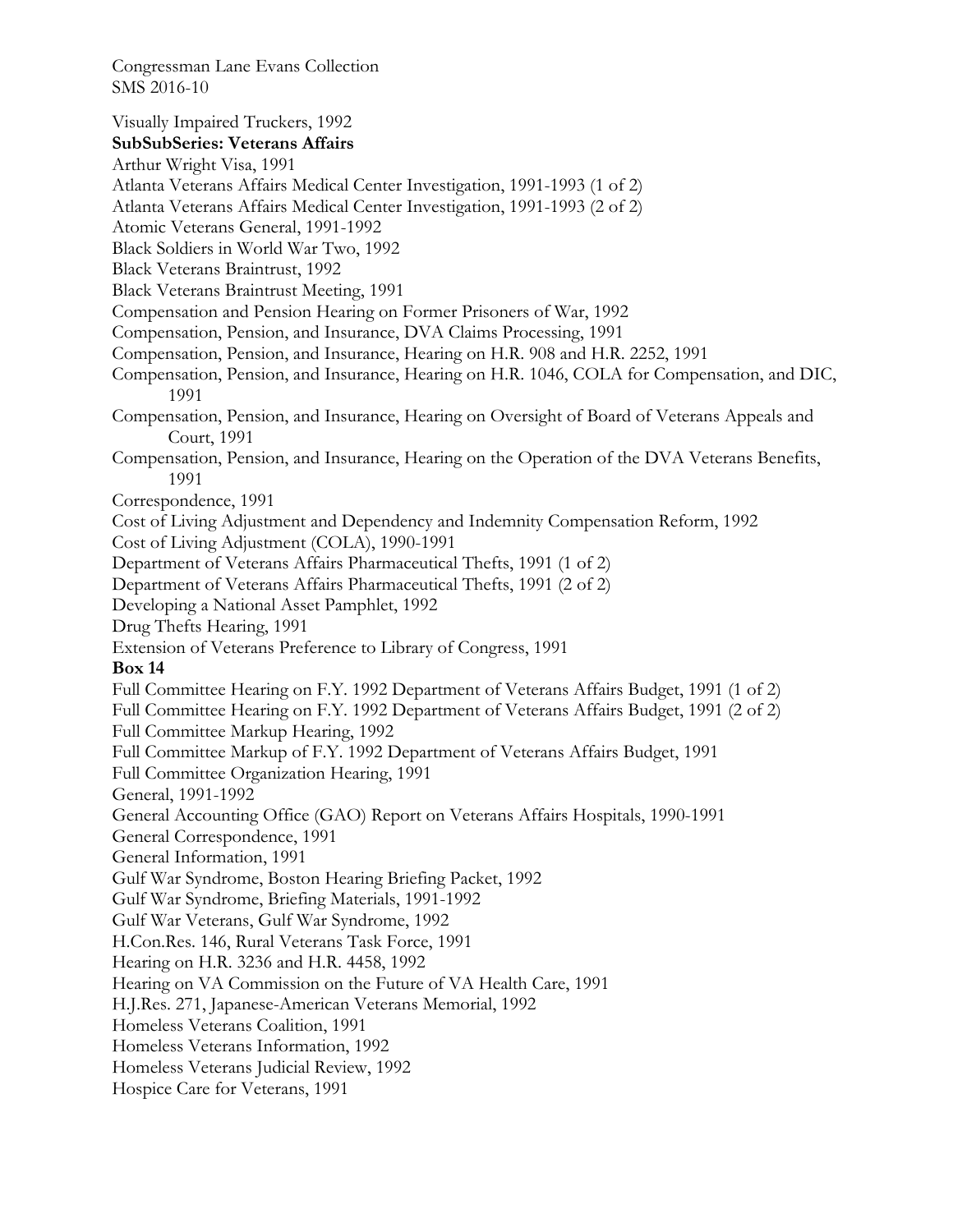- Hospitals and Health Care, Hearing on Quality of VA Health Care at the North Chicago VAMC, 1991
- H.R. 111, Grants for Research Centers at Qualifying Medical Schools, 1991
- H.R. 153, Improvements to United States Court of Veterans Appeals, 1991
- H.R. 154, Transferring Pershing Hall to Department of Veterans Affairs, 1991
- H.R. 180, Veterans Education and Employment Programs Amendments, 1991
- H.R. 232, Veterans Housing and Memorial Affairs Programs Amendments, 1991
- H.R. 303, H.R. 304, Compensation for Veterans with Service-Connected Disabilities, 1991
- H.R. 467, Health Benefits for Disabled Military Retirees, 1991
- H.R. 555, Soldiers and Sailors Civil Relief Act Amendments, 1991
- H.R. 598, Department of Veterans Affairs Physicians and Dentists Compensation and Labor-Relations Act, 1991
- H.R. 818, Mental Health Professional Act, 1991
- H.R. 819, Department of Veterans Affairs Minority Affairs Act, 1989-1991
- H.R. 841, Veterans PTSD Treatment and Psychological Readjustment Act, 1991
- H.R. 908, Persian Gulf War Veterans Benefits Act, 1991
- H.R. 962, Filipino Veterans Equity Act, 1992
- H.R. 1047, Veterans Benefits Programs Improvement Act, 1991
- H.R. 1124, Health Care Benefits for Military Retirees, 1991
- H.R. 1181, Incarcerated Veterans Rehabilitation and Readjustment Act, 1982-1991 (1 of 4)
- H.R. 1181, Incarcerated Veterans Rehabilitation and Readjustment Act, 1982-1991 (2 of 4)
- H.R. 1181, Incarcerated Veterans Rehabilitation and Readjustment Act, 1982-1991 (3 of 4)
- H.R. 1181, Incarcerated Veterans Rehabilitation and Readjustment Act, 1982-1991 (4 of 4)
- H.R. 1473, Reinstate Incompetent Veterans Compensation, 1991-1992
- H.R. 1578, Uniformed Services Employment and Reemployment Rights Act, 1991
- H.R. 1598, Outpatient Medical Services for Former POWs, 1991
- H.R. 1918, World War I Veterans Service Pension Act, 1991
- H.R. 1992, Restore Grave Marker Choice for Veterans, 1991
- H.R. 2650, National Veterans Service Office Program, 1992
- H.R. 2719, Repatriation of American Veterans Interred in Foreign Soil, 1991
- H.R. 2890, Limits on the Prices of Drugs Procured by Veterans Affairs, 1991
- H.R. 3187, Vietnam Veterans Educational Opportunity Extension Act, 1991
- H.R. 3222, Veterans Hospice Services Act, 1991
- H.R. 3236 as Amended, 1991-1992
- H.R. 3236 Hearing, 1991-1992 (1 of 2)
- H.R. 3236 Hearing, 1991-1992 (2 of 2)
- H.R. 3236, Veterans Radiation Amendments, 1988-1992 (1 of 2)

## **Box 15**

- H.R. 3236, Veterans Radiation Amendments, 1988-1992 (2 of 2)
- H.R. 3327, Department of Veterans Affairs Chief Minority Affairs Officer Act, 1991
- H.R. 3357, Protect Holders of VA Guaranteed Home Loans, 1991
- H.R. 3528, Marriage and Family Counseling for Persian Gulf War Veterans, 1991
- H.R. 3568, Regional Fairness in the DVA State Home Program, 1991
- H.R. 3736, Repeal Two Dollar Prescription Drug Copayment, 1991
- H.R. 4196, Prohibit Veterans Affairs Secretary from Carrying Out Rural Health Care Initiative, 1992
- H.R. 4458, Adding Bronchiolo-Alveolar Carcinoma to Disease List for Radiation-Exposed Veterans, 1992
- H.R. 4553, Payments under Civil Liberties Act Not Be Includible as Income for VA Laws, 1992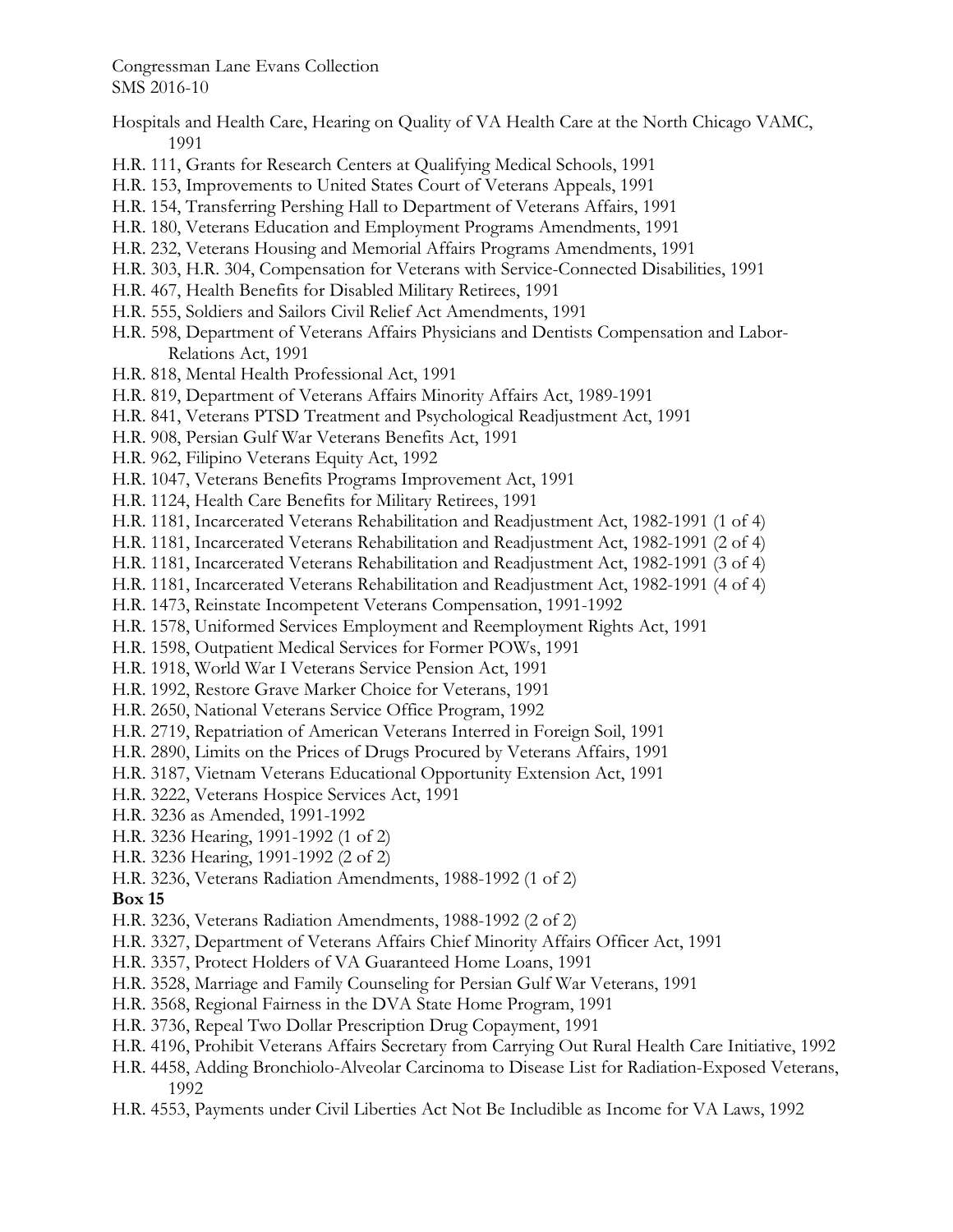H.R. 4763, Servicemembers Civil Relief Act, 1992 H.R. 4779, Older Veterans Equity Act, 1992 H.R. 5777, Native American Veterans Home Loan Equity Act, 1992 H.R. 5832, Background Information, 1992 H.R. 5832, General Information, 1992 H.R. 5832, Persian Gulf War Veterans Registry, 1991-1992 (1 of 2) H.R. 5832, Persian Gulf War Veterans Registry, 1991-1992 (2 of 2) Joint Veterans Affairs Committee Hearing to Receive Legislative Agenda of the Disabled American Veterans, 1991 Joint Veterans Affairs Committee Hearing to Receive Legislative Agenda of the Veterans of Foreign Wars, 1991 Joint Veterans Affairs Committee Hearing to Receive Legislative Agendas of Veterans Service Organizations, 1991 (1 of 2) Joint Veterans Affairs Committee Hearing to Receive Legislative Agendas of Veterans Service Organizations, 1991 (2 of 2) Legislation Markup Hearing, 1991 Markup of H.R. 2280, 1991 National Association of Radiation Survivors Affidavit, 1991 National Veterans Legal Services Project (NVLSP) Veterans Law Briefing, 1991 Native American Veterans, 1991 New York Trip and Black Veterans for Social Justice Information, 1991 Nuclear Health and Safety Study, 1992 Office of the Special Assistant for Gulf War Illness, 1992 Oversight and Investigations, Business Meeting Background Information, 1991 Oversight and Investigations, Concerns and Opinions of Vietnam Era Veterans, 1991 Oversight and Investigations, Correspondence, 1991 Oversight and Investigations, Delivery of Benefits and Services in Washington, D.C. by DVA, 1991 Oversight and Investigations, Letters, 1991 (1 of 2) Oversight and Investigations, Letters, 1991 (2 of 2) Oversight and Investigations, VA/DOD Contingency Briefing in Chicago and Hines, 1991 Persian Gulf War Veterans Information, 1992 Physician Assistants, 1991-1992 Radiation Bill Background Information, 1991-1992 **Box 16**  Radiation Exposure, 1991-1992 Salem Veterans Affairs Medical Center Scandal, 1992 September 23 CBC Hearing, 1992 Smoking in VA Facilities, 1992 Telemedicine Information, 1991-1992 Testimony before the NCPC on the Vietnam Women's Memorial, 1992 Tour of DC Veterans Affairs Regional Office, 1991 Tour of DC Veterans Center, Background Information, 1991 Tour of Washington, DC VAMC, Background Information, 1991 VA Benefits and American Samoa, 1992 VA Health Care Hearings, 1991-1992 Veterans Employment and Training Act, 1992 Veterans Service Organization Priorities, 1991 Vietnam Trip, POW/MIA Information, 1991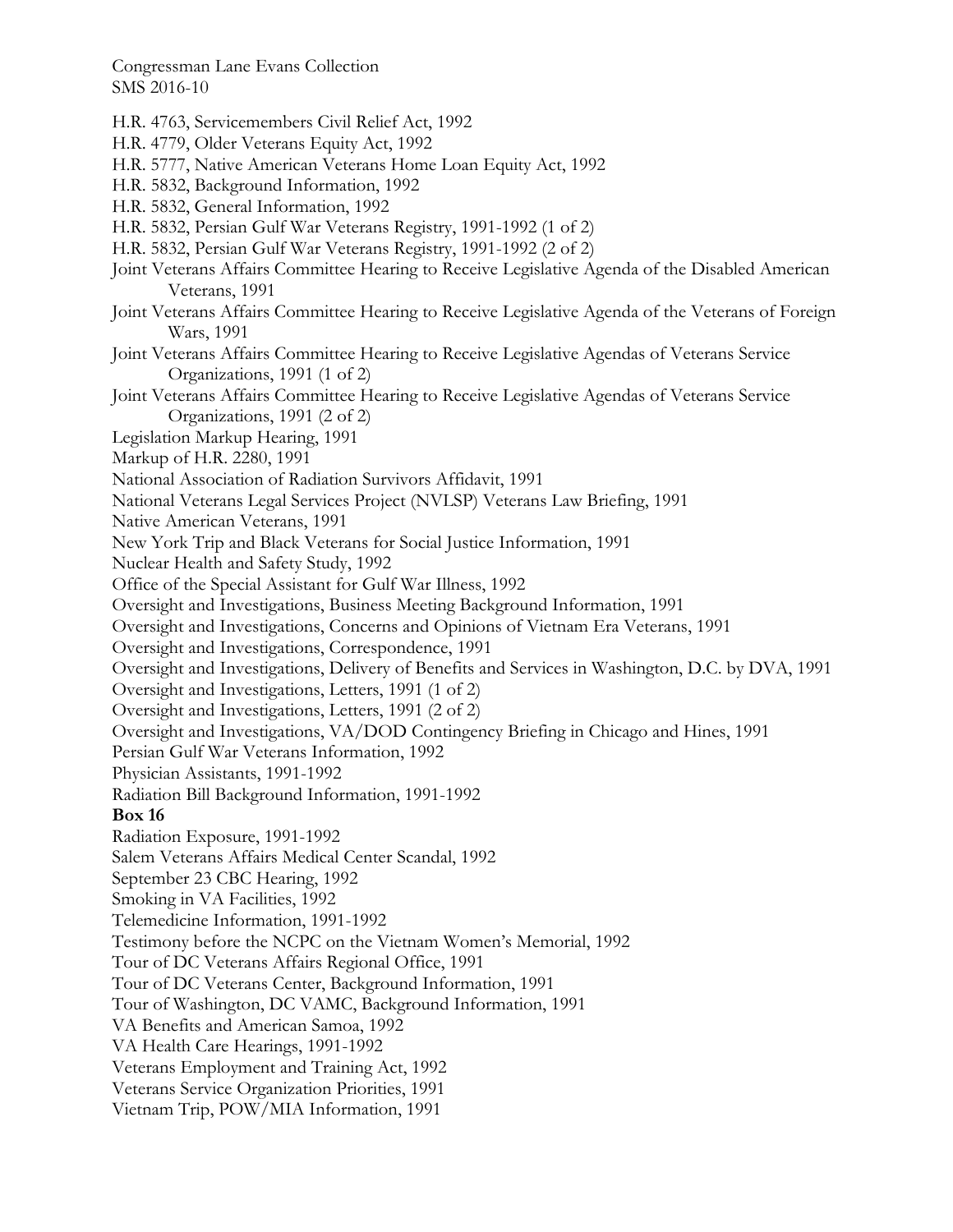Vietnam War Widows, 1989-1991 West Los Angeles Veterans Affairs Medical Center, 1991-1992 (1 of 2)

West Los Angeles Veterans Affairs Medical Center, 1991-1992 (2 of 2)

# **SubSubSeries: Ways and Means**

Cigarette Tax, 1992

Economy, 1991-1992

Excise Taxes, 1992

Family Tax Break, 1991-1992

General, 1992

General Correspondence, 1991-1992

Gross National Product Federal Spending Cap, 1991

H.R. 127, Employee Educational Assistance Act, 1990

- H.R. 134, Tax Treatment of Life Insurance Contracts for Terminally Ill Patients, 1991
- H.R. 187, Make Group Legal Services Plan Exclusion Permanent, 1991
- H.R. 394, Student Loan Affordability Act, 1991
- H.R. 413, Low Income Housing Tax Credit Extension, 1991
- H.R. 565, Targeted Jobs Tax Credit Extension, 1991
- H.R. 576, Restore Three-Year Basis Recovery Rule, 1991
- H.R. 673, Extend Treatment of Qualified Small Issue Bonds, 1991
- H.R. 747, Restore Deduction for Interest on Certain Educational Loans, 1991
- H.R. 780, Renewable Energy and Energy Efficiency Tax Act, 1992
- H.R. 784, Health Insurance for Self-Employed Individuals, 1991
- H.R. 926, Waive 10% Penalty on Early Withdrawals from Qualified Pension Plans, 1991
- H.R. 931, Deduction for Home Care and Adult Day and Respite Care Expenses, 1991
- H.R. 1007, Exclude from Gross Income Subsidies for Energy Conservation, 1991
- H.R. 1054, Environmental Tax Credit Act, 1991
- H.R. 1067, Permanently Extend Qualified Mortgage Bonds, 1991
- H.R. 1135, Treatment of Federal Financial Assistance Provided to Savings and Loan Institutions, 1991
- H.R. 1186, Extend Treatment of Qualified Small Issue Bonds, 1991-1992
- H.R. 1257, Permanent Tax Exclusion for Employer-Provided Educational Assistance, 1991
- H.R. 1326, Closing Off Loophole for Reimbursement on Thrift Losses, 1991
- H.R. 1414, Passive Loss Legislation, 1991
- H.R. 1432, Exclusion of Compensation for Federal Employees in Persian Gulf Region, 1991
- H.R. 1442, Employees Mass Transit Benefits Act, 1991
- H.R. 1472, FICA Tax on Tips Repeal Bill, 1991
- H.R. 1506, Increase Charitable Standard Mileage Deduction, 1991
- H.R. 1515, Fairness for Adopting Families Act, 1991
- H.R. 1539, Oil Spill Tax Act, 1991
- H.R. 1552, Sewer and Water Fee Deductibility Act, 1991
- H.R. 1554, Corporate Raider Tax Act, 1991
- H.R. 1652, Extend Energy Investment Credit, 1991
- H.R. 1671, Oil Companies Fair Tax Payment Act, 1991
- H.R. 1726, Deny Deduction for Oil and Hazard Substance Cleanup Costs, 1991
- H.R. 1753, Omnibus Adoption Act, 1991
- H.R. 1860, Protect Tax Exempt Status for Telephone Cooperatives, 1991
- H.R. 2012, Nuclear Decommissioning Reserve Fund Act, 1991
- H.R. 2242, Working Family Tax Relief Act, 1991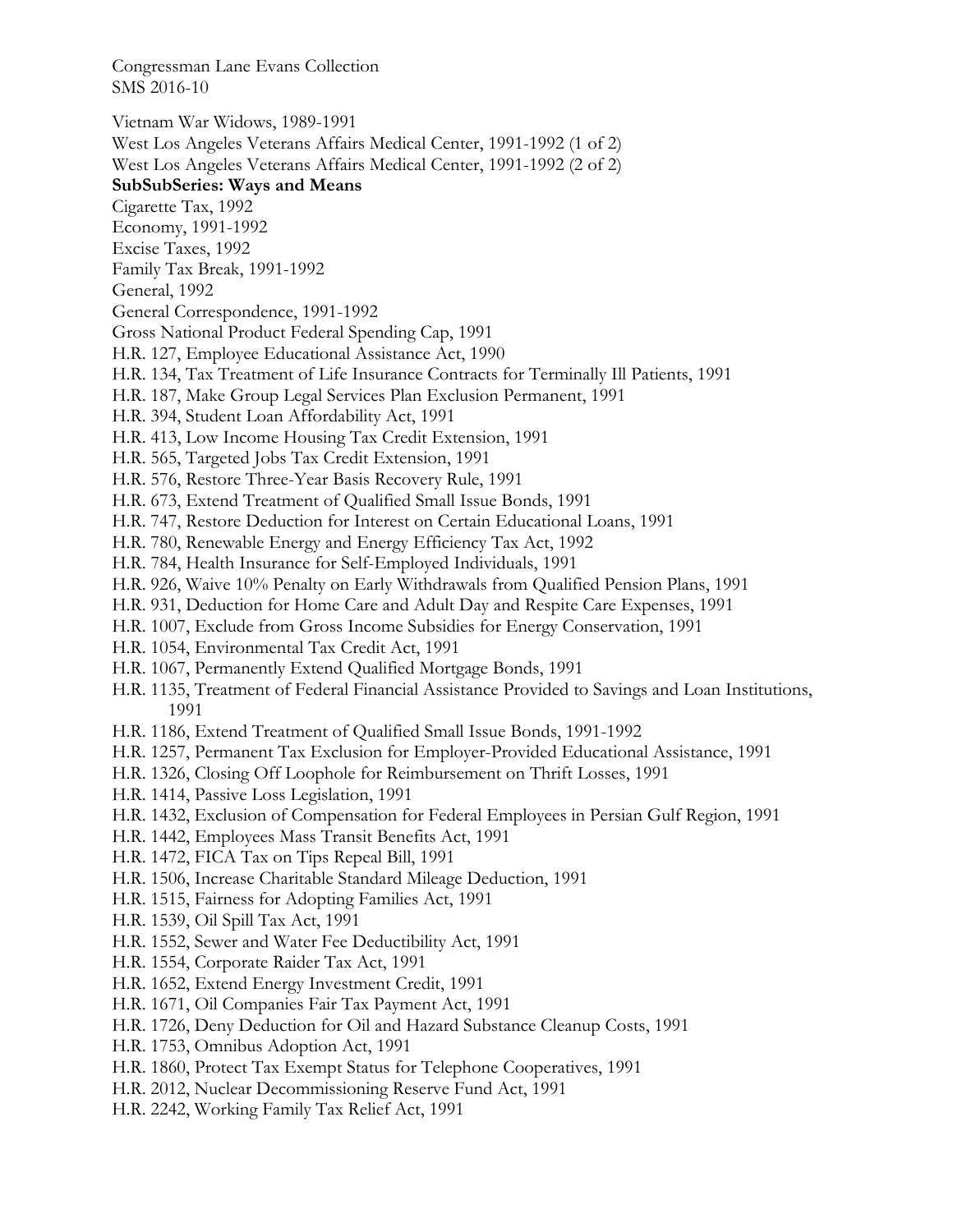- H.R. 2333, Farmer Retirement Security Act, 1991
- H.R. 2361, End Tax Uncertainty for Farmer Cooperative Asset Sales, 1991
- H.R. 2410, Employee Stock Ownership Plans Promotion and Improvement Act, 1991
- H.R. 2632, Deny Benefits of Puerto Rico and Possession Tax Credit for Runaway Plants, 1991
- H.R. 2734, United States Savings Bond Availability Act, 1991
- H.R. 2740, Standard Deduction of Expenses for Child Care Providers, 1991
- H.R. 2906, Distributions from Deferred Compensation Plans, 1991
- H.R. 3570, Super Savings Bond Act, 1991-1992
- H.R. 3633, Commuter Transit Incentive Act, 1991
- H.R. 3838, Taxpayer Bill of Rights Act, 1991
- H.R. 3874, Low-Income Housing Revitalization Act, 1991
- H.R. 3944, Crop-Sharing Hunger Relief Act, 1991
- H.R. 4061, American Jobs Promotion Act, 1992
- H.R. 4198, Exempt Vessels of 100 Tons or Less from Tax on Transportation of Persons by Water, 1992
- H.R. 4293, Extension on Income Tax Payments for Members of Armed Forces in Persian Gulf, 1992
- H.R. 4304, Alternative Minimum Tax on Corporations Importing Products at Artificially Low Prices, 1992
- H.R. 4418, Restore Prior Law Exclusion for Scholarships and Fellowships, 1992
- H.R. 4434, Paper Recycling Act, 1991-1992
- H.R. 4519, Tax Credit for Employers Providing English Language Training to Employees, 1992
- H.R. 5150, Tax Extension Act, 1992
- H.R. 5240, Tax Extension Act, 1992
- H.R. 5303, Targeted Jobs Tax Credit Expansion and Permanence Act, 1992
- H.R. 5499, Disallow Deduction for Advertising Tobacco Products, 1992
- H.R. 5600, Children's Initiative, 1992
- H.R. 5694, Special Occupation Tax on Alcohol, 1992
- IRS Regulations, Overseas Gifts, 1991
- Luxury Tax on Jewelry, 1991
- Retirement Annuities Tax, 1992
- Tax Sunset Provisions, 1991

#### **SubSubSeries: Welfare**

- Child Abuse Act, 1991-1992 (1 of 2)
- Child Abuse Act, 1991-1992 (2 of 2)

## **Box 17**

- Children, Youth, and Families Correspondence, 1991-1992
- Children, Youth, and Families Information, 1991-1992
- Cost of Living Adjustments (COLAs), Federal and Military, 1992
- Emergency Unemployment, 1991-1992
- General, 1991
- H.R. 53, Eliminate Social Security Benefits Reductions When Spouses Have Government Pensions, 1991
- H.R. 865, Social Security Caregivers Act, 1991
- H.R. 888, Unemployment Insurance Program Budgeting Reform Act, 1991
- H.R. 917, Social Security Notch Adjustment Act, 1991-1992
- H.R. 967, Older Americans Freedom to Work Act, 1991
- H.R. 1074, Comprehensive IRA Act, 1991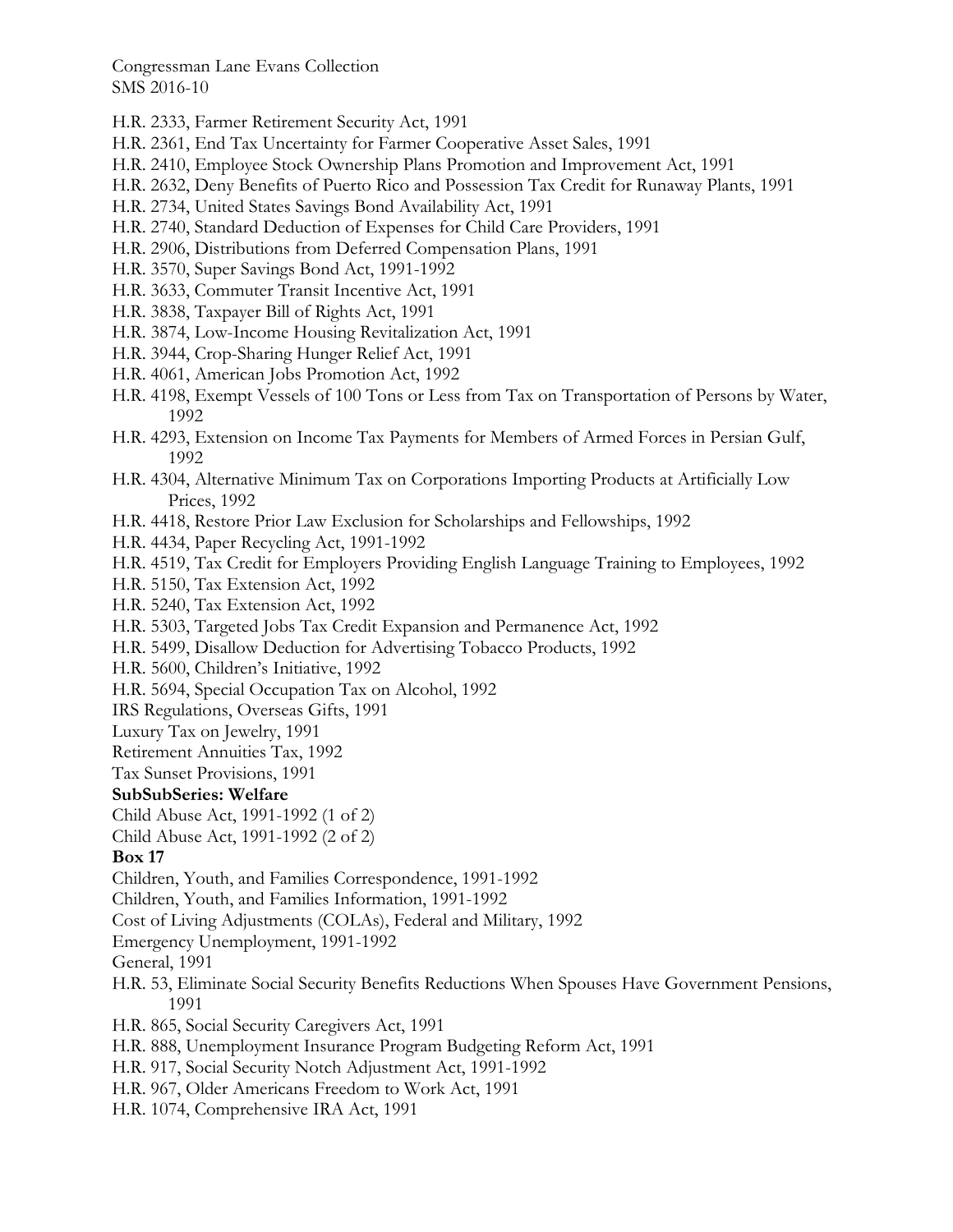H.R. 1348, Public Pension Equity Restoration Act, 1991 H.R. 1406, Savings and Investment Incentive Act, 1991 H.R. 2299, Social Security and SSI AIDS Disability Act, 1991 H.R. 2390, Pension Coverage and Portability Improvement Act, 1991 H.R. 2838, Social Security Trust Fund Integrity and Benefits Improvement Act, 1991 H.R. 2898, Social Security Protection Act, 1991 H.R. 4046, Welfare Simplification Bill, 1991 H.R. 4083, Permanent Transfer to Railroad Retirement Account of Income Tax Revenue, 1992 H.R. 5396, Monthly Insurance Benefit Paid to Survivors, 1992 Letters Responding to Dan Quayle on Values, 1992 Matsui, Public Pension Equity Restoration Act of 1991, 1991 Miner Retirement Benefits, 1992 (1 of 3) Miner Retirement Benefits, 1992 (2 of 3) Miner Retirement Benefits, 1992 (3 of 3) Private Pension Legislation, 1991 Rail Worker Retirement Benefits, 1992 Social Security Earnings Test, 1991-1992 Super IRA, 1991 **SubSubSeries: General**  Constituent Correspondence, 1991-1992 Correspondence, 1992 General Information, 1991-1992 Legislative Memos, 1991-1992 Student Letters, 1991-1992 (1 of 6) Student Letters, 1991-1992 (2 of 6) Student Letters, 1991-1992 (3 of 6) Student Letters, 1991-1992 (4 of 6) Student Letters, 1991-1992 (5 of 6) Student Letters, 1991-1992 (6 of 6) Student Letters – Class Visit, 1991-1992 **SubSeries: 103rd Congress (1993-1994) Box 1 SubSubSeries: Agent Orange**  Agent Orange Amendment Support, 1993 Agent Orange Amendment to H.R. 3313, 1993 Agent Orange Materials, 1989-1994 (1 of 3) Agent Orange Materials, 1989-1994 (2 of 3) Agent Orange Materials, 1989-1994 (3 of 3) Filner Veterans Centers Amendments, 1993 Fourth Annual Report of the Special Master of the Settlement Fund, 1993 General Information on Markups, 1993 Gutierrez Amendment to H.R. 3313, 1993 House Veterans Affairs Committee Agent Orange Hearing, 8/4/1993, 1993 (1 of 4) House Veterans Affairs Committee Agent Orange Hearing, 8/4/1993, 1993 (2 of 4) House Veterans Affairs Committee Agent Orange Hearing, 8/4/1993, 1993 (3 of 4) House Veterans Affairs Committee Agent Orange Hearing, 8/4/1993, 1993 (4 of 4)

House Veterans Affairs Committee Agent Orange Hearing, Agent Orange Materials, 1993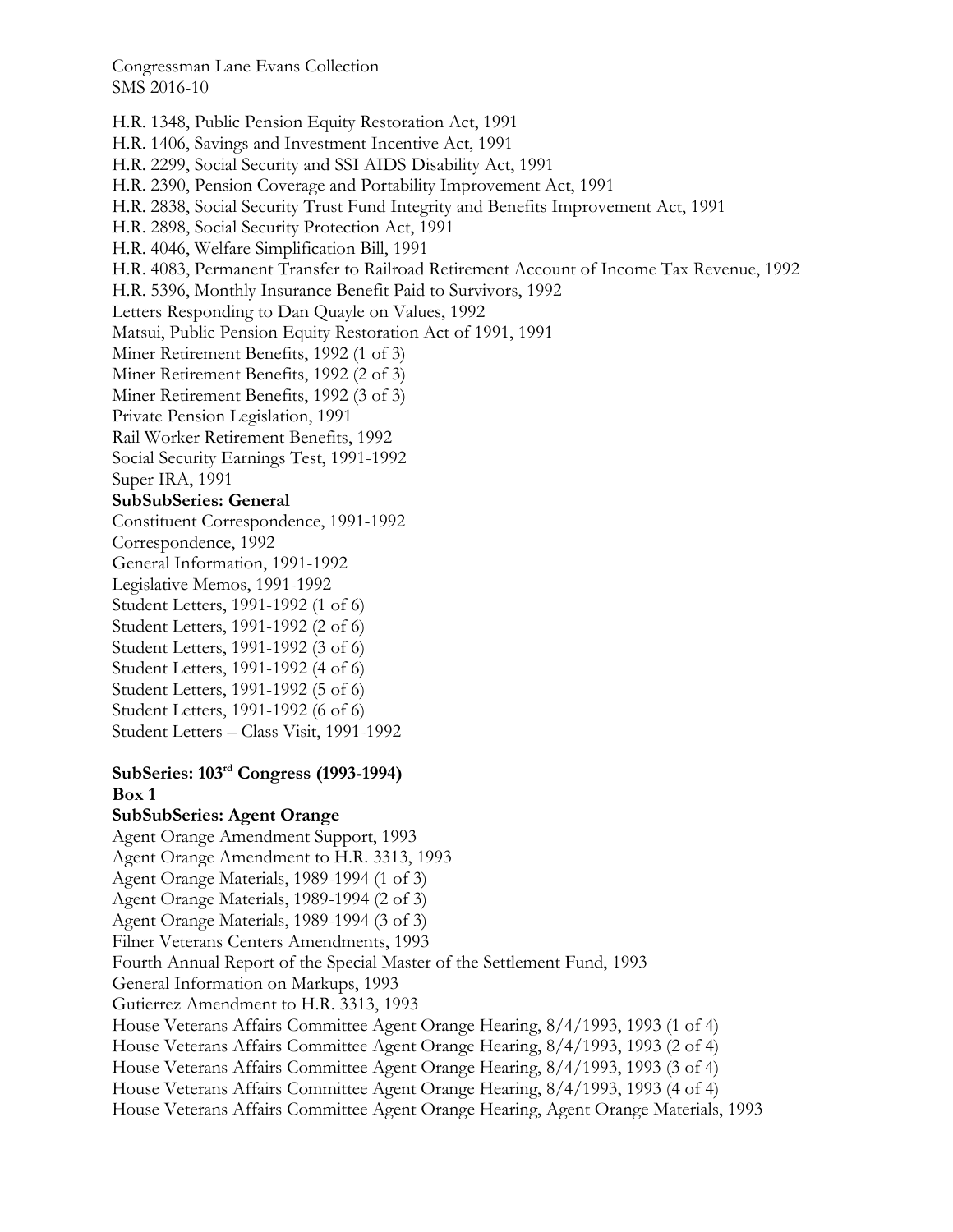House Veterans Affairs Committee Agent Orange Hearing, Opening Statement, 1993 H.R. 2997, H.R. 3159, Agent Orange Bills, 1993 H.R. 3313, Veterans Affairs Health Programs Extension Act, 1993-1994 Identification of Vietnam Service, 1993 Information, 1993 Lane's Statements on Amendments, 1993 Pointman Project, 1993 Research Correspondence, 1993-1994 Under Secretary Amendment to H.R. 3313, 1993 Veterans and Agent Orange, Health Effects of Herbicides Used in Vietnam, 1993 Veterans Affairs on Undersecretary, 1993 **SubSubSeries: Agriculture**  Corn, 1994 Corn Germplasm Enhancement, 1993-1994 Correspondence, 1993 Crop Insurance, 1994-1995 Legislative Memos, 1994 Sugar Policy, 1994 Trade/General Agreement on Tariffs and Trade (GATT), 1994-1995 United States Department of Agriculture (USDA) Reorganization/Soil Conservation Service, 1993- 1995 **SubSubSeries: Appropriations**  Appropriation Requests-Environment, 1992-1994 Appropriations Process, 1994 F.Y. 1994, Supplemental Appropriations for HUD, 1994 F.Y. 1995 Veterans Affairs-Housing and Urban Development Appropriations, 1994 Hanford Veterans Cancer Mortality Study, 1993-1994 Labor/HHS Appropriations, 1994 Legislative Memos, 1994 VA/HUD Appropriations, 1994 **Box 2 SubSubSeries: Armed Services**  1995 BRAC, Savanna Army Depot, 1993-1994 Alfred Rascon-Velazquez Medal of Honor Information, 1993 (1 of 2) Alfred Rascon-Velazquez Medal of Honor Information, 1993 (2 of 2) Army Corps of Engineers, General, 1993 Army Corps of Engineers Reorganization, 1993-1994 Best Foam, 1994 BRAC, Alan Dixon, 1994-1995 Central America Civic Action, 1994 Civilian Technician Uniforms, 1993-1994 Correspondence, 1993-1994 Defense Authorization Conference, F.Y. 1995, 1994 (1 of 3) Defense Authorization Conference, F.Y. 1995, 1994 (2 of 3) Defense Authorization Conference, F.Y. 1995, 1994 (3 of 3) Defense Authorization Conference, F.Y. 1995, Conference Committee, 1994 Defense Authorization Conference, F.Y. 1995, Department of Energy, 1994 F.Y. 1992, Rock Island Arsenal, 1993-1994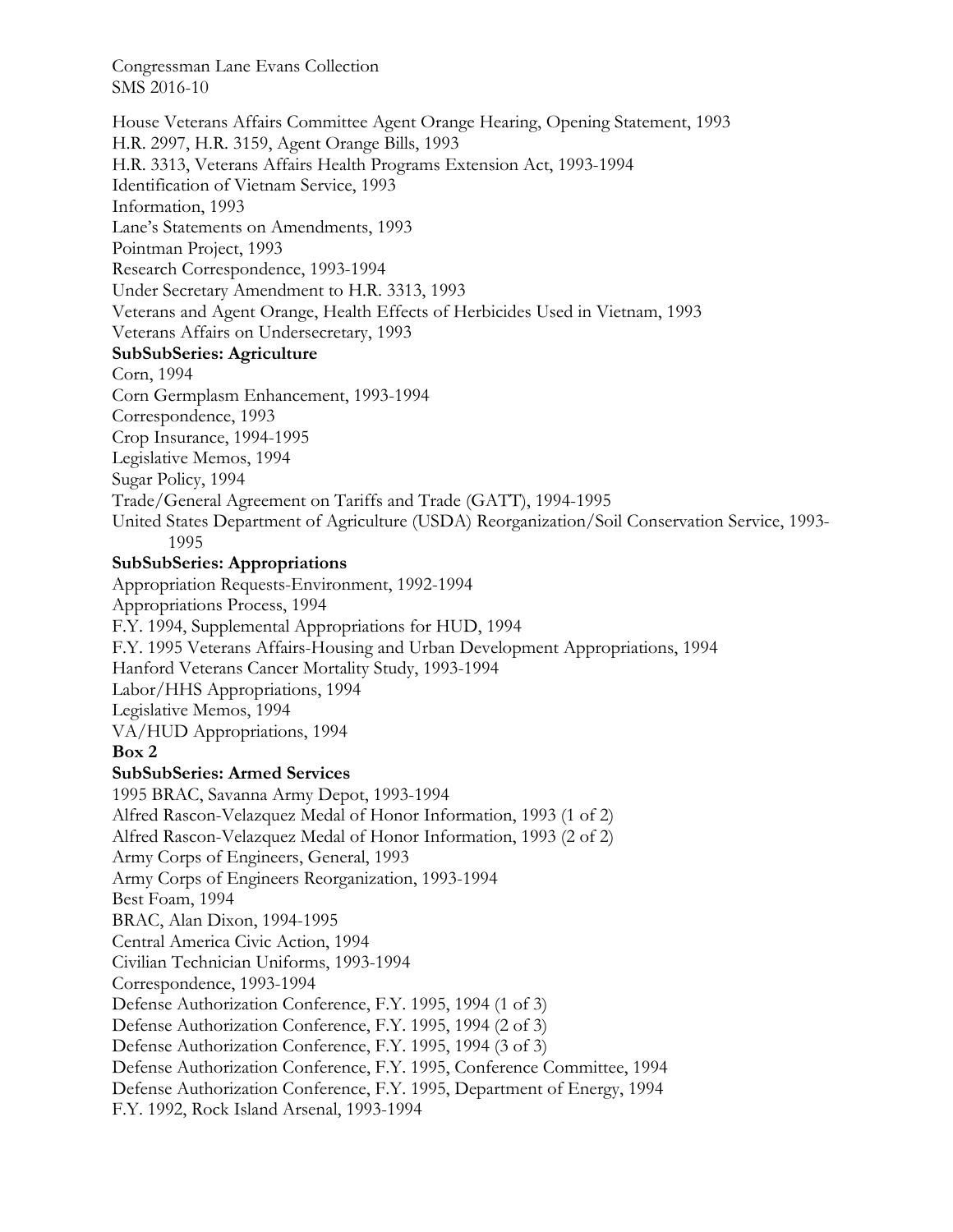F.Y. 1994 Defense Authorization, AV-8B Remanufacture, 1993 F.Y. 1994 Defense Authorization, General, 1993 F.Y. 1994 Defense Authorization, Laborers, Legion Worker Training, 1993 (1 of 2) F.Y. 1994 Defense Authorization, Laborers, Legion Worker Training, 1993 (2 of 2) F.Y. 1994 Defense Authorization, Medical Records-Physicals, 1993 (1 of 2) F.Y. 1994 Defense Authorization, Medical Records-Physicals, 1993 (2 of 2) F.Y. 1994 Defense Authorization, Procurement-C-17, 1993 F.Y. 1994 Defense Authorization, Procurement-General, 1993 F.Y. 1994 Defense Authorization, Procurement-Howitzers, 1993 F.Y. 1994 Defense Authorization, Research and Technology, 1993 F.Y. 1995 Defense Authorization, 1994 F.Y. 1995 Defense Authorization, Additional Views, 1994 F.Y. 1995 Defense Authorization, Arsenal Statute, 1994 F.Y. 1995 Defense Authorization, Department of Energy Panel, 1994 F.Y. 1995 Defense Authorization, Floor, 1994-1995 F.Y. 1995 Defense Authorization, General, 1994 F.Y. 1995 Defense Authorization, Laborers International Union of North America (LIUNA), 1994 F.Y. 1995 Defense Authorization, Longwall Mining, 1994 F.Y. 1995 Defense Authorization, M1A1 Tank Transfer from Army to Marine Corps, 1994 F.Y. 1995 Defense Authorization, M913 Ammunition, 1994 F.Y. 1995 Defense Authorization, Military Record Classification, 1994 F.Y. 1995 Defense Authorization, Nuclear Testing, 1994 F.Y. 1995 Defense Authorization, Stand Downs, 1994-1995 F.Y. 1995 Defense Authorization, Transition Assistance Program, 1994 Gays in the Military, 1992-1993 General, 1993 **Box 3**  General Correspondence, 1993-1994 General Legislation, 1994 Howitzers, 1994 Iowa Army Ammunition Plant, 1993-1994 Landmine Articles, 1993-1994 Landmine Background Information, 1993-1994 (1 of 3) Landmine Background Information, 1993-1994 (2 of 3) Landmine Background Information, 1993-1994 (3 of 3) Landmine Ban Information, 1993-1994 Landmine Bill, 1994 Landmine Bill Information, 1993-1994 Landmine Clearance, 1993-1994 Landmine Clearance Amendment, 1994 Landmine Clearance, Full Committee, 1993-1994 Landmine Clippings, 1993-1994 Landmine Dear Colleagues, 1993-1994 Landmine Department of Defense Information, 1992-1994 Landmine General Information, 1993-1994 Landmine Information, 1993-1994 (1 of 2) Landmine Information, 1993-1994 (2 of 2) Landmine Legislation, 1994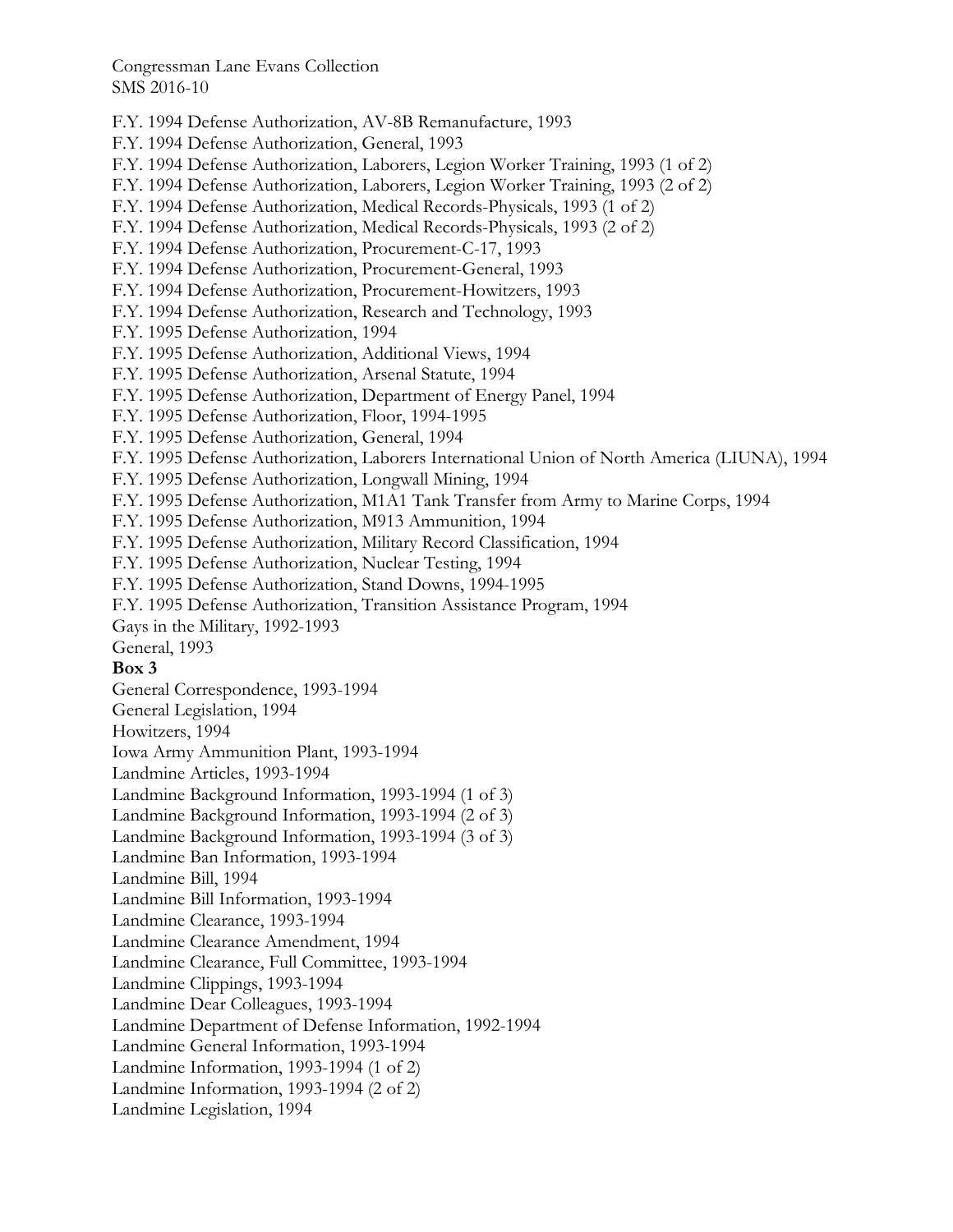### **Box 4**

Landmine Legislation Information, 1993-1994 Landmines, 1993-1994 Laser Weapons, 1994 Legislative Correspondence, 1993-1994 Legislative Memos, 1993-1994 M119 Howitzer, 1993 Manufacturing Technology Consortium, 1993-1994 (1 of 2) Manufacturing Technology Consortium, 1993-1994 (2 of 2) Military Application of Nuclear Energy, 1993-1994 (1 of 3) Military Application of Nuclear Energy, 1993-1994 (2 of 3) Military Application of Nuclear Energy, 1993-1994 (3 of 3) Nomura Enterprise Inc. Information, 1994 Nuclear Export Control, 1994 Nuclear Proliferation, Environmental Report, 1993 Nuclear Proliferation, Nuclear Test Ban, 1993 (1 of 3) Nuclear Proliferation, Nuclear Test Ban, 1993 (2 of 3) Nuclear Proliferation, Nuclear Test Ban, 1993 (3 of 3) Nuclear Proliferation, Stark-Evans Legislation, 1992-1993 (1 of 2) Nuclear Proliferation, Stark-Evans Legislation, 1992-1993 (2 of 2) Nuclear Proliferation, Uncosted Balances, 1992 Quad Cities Armory, 1994 Readiness, General, 1993 Rock Island Arsenal, 1993 BRAC, 1993-1994 Rock Island Arsenal, 1993 BRAC, Base Closure and Realignment, 1993 Rock Island Arsenal, 1993 BRAC, Clippings, 1993 Rock Island Arsenal, 1993 BRAC, Total Army Basing Study, 1993 Rock Island Arsenal, Armament and Chemical Acquisition and Logistics Activity, 1994 Rock Island Arsenal, Base Realignment and Closure, 1993 Rock Island Arsenal Clippings, 1993-1994 **Box 5**  Rock Island Arsenal, Commissary, 1993-1994 Rock Island Arsenal, F.Y. 1995 Defense Authorization, 1992-1994 Rock Island Arsenal, Lane Letters, 1993 Rock Island Arsenal, Space, 1994 Rock Island Arsenal Workload, 1993-1994 Special Access Programs, 1993 Special Access Programs, Classification Review, 1993 Special Access Programs, Legislative History, 1992-1993 **SubSubSeries: Banking and Financial**  Community Reinvestment Act (CRA), 1991-1994 Democratic Study Group Mid-Session Summary, 1994 H.R. 1012, "Gift of Life" Congressional Medal Act, 1993 S Corporation Reform Act, 1993-1994 Savings and Loan/Resolution Trust Corporation, 1992-1994 Securities Information, 1993 **SubSubSeries: Budget**  Budget, 1993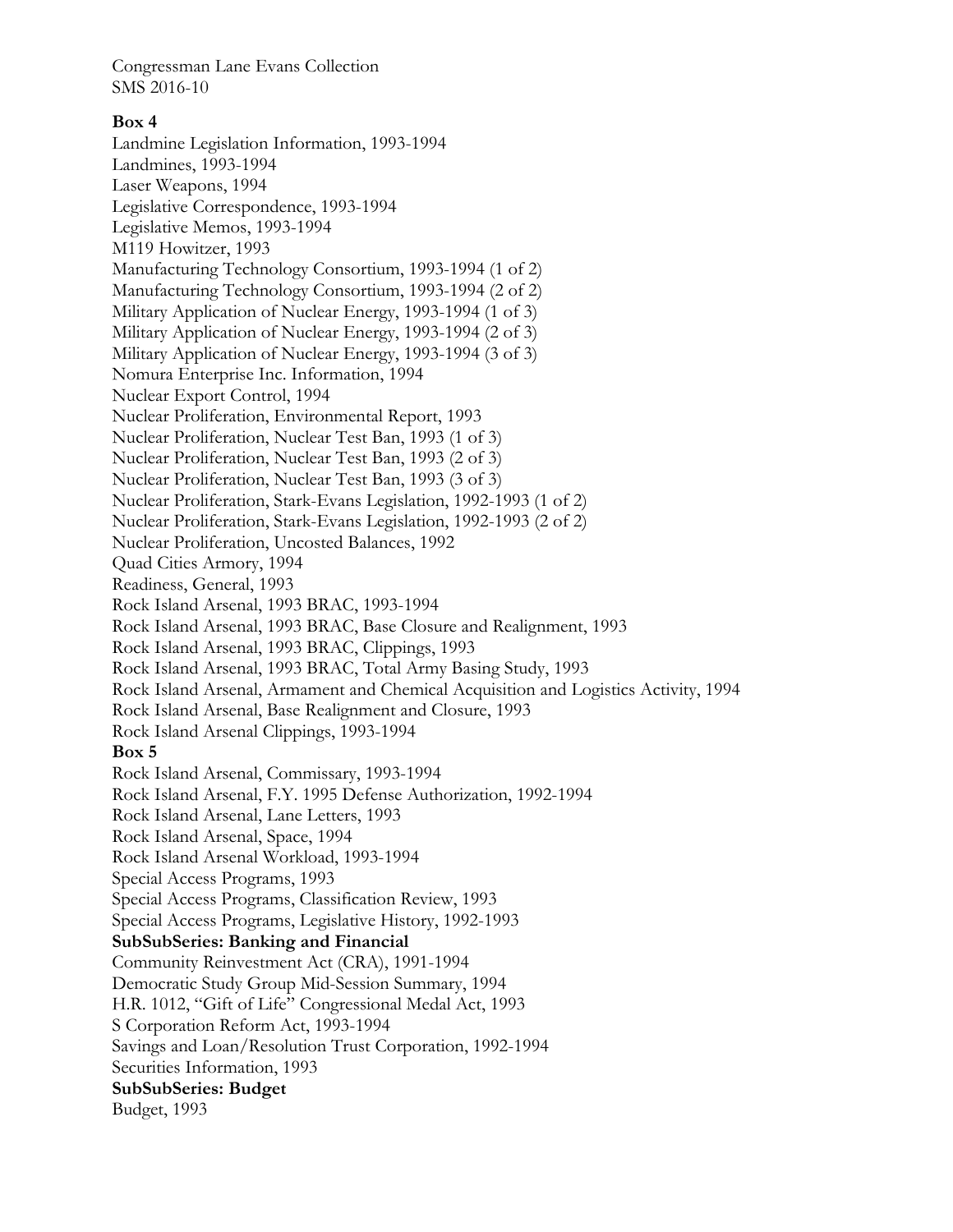F.Y. 1995 Budget Report, 1994 Legislative Memos, 1994 **SubSubSeries: Commerce**  Corporate Responsibility, 1994 Fairness in Product Liability Act, 1993-1994 Legislative Memos, 1994 Maytag Information, 1994 **SubSubSeries: Education**  Legislative Memos, 1994 School Meals, Dietary Guidelines, Child Nutrition Reauthorization, 1993-1994 **SubSubSeries: Energy**  Dismantling the Bomb and Managing the Nuclear Materials Report, 1993 Ethanol Ruling, 1994-1996 Illinois Oil and Gas Industry, 1994 Integral Fast Reactor, 1993-1995 Midcon Corporation Packet, 1993 Nuclear Materials Report, 1993 Petroleum Marketing Practices Act Amendments, 1993-1994 Quad Cities Reactor, 1993 Quad Cities Reactor, 1994-1996 (1 of 2) Quad Cities Reactor, 1994-1996 (2 of 2) **SubSubSeries: Environment**  Arctic National Wildlife Refuge, 1994 Conservation Reserve Program, 1994 EPA Cabinet Status, 1994 Flood Control Project Information, 1994-1995 Galloway Report on Flood Issues, 1994-1995 (1 of 2) Galloway Report on Flood Issues, 1994-1995 (2 of 2) **Box 6**  General Agreement on Tariffs and Trade (GATT)-Environment, 1994-1996 General Legislation, 1994 Hydroelectric Plant (LeClaire), 1991-1994 Legislation for Heritage Areas Background, 1994 Legislative Memos, 1994 Marine Mammal Protection, 1994 Mining Law Overhaul, 1994 Mississippi River Corridor, Commission Authorization Extension, 1994 Mississippi River Corridor, Press/Newsletters, 1993 Mississippi River Heritage Corridor Commission Meetings and Membership, 1992-1994 Mississippi River Heritage Corridor Commission Reports, 1993-1994 Mississippi River Heritage Corridor Commission Request Letter, 1994 National Biological Survey, 1994 Natural Resources-Oversight and Investigations, September 22, 1994 Presidio, 1994 **SubSubSeries: Foreign Affairs**  Cuba, Embargo, 1994 El Salvador, Background Information, 1993-1994 General Legislation, 1994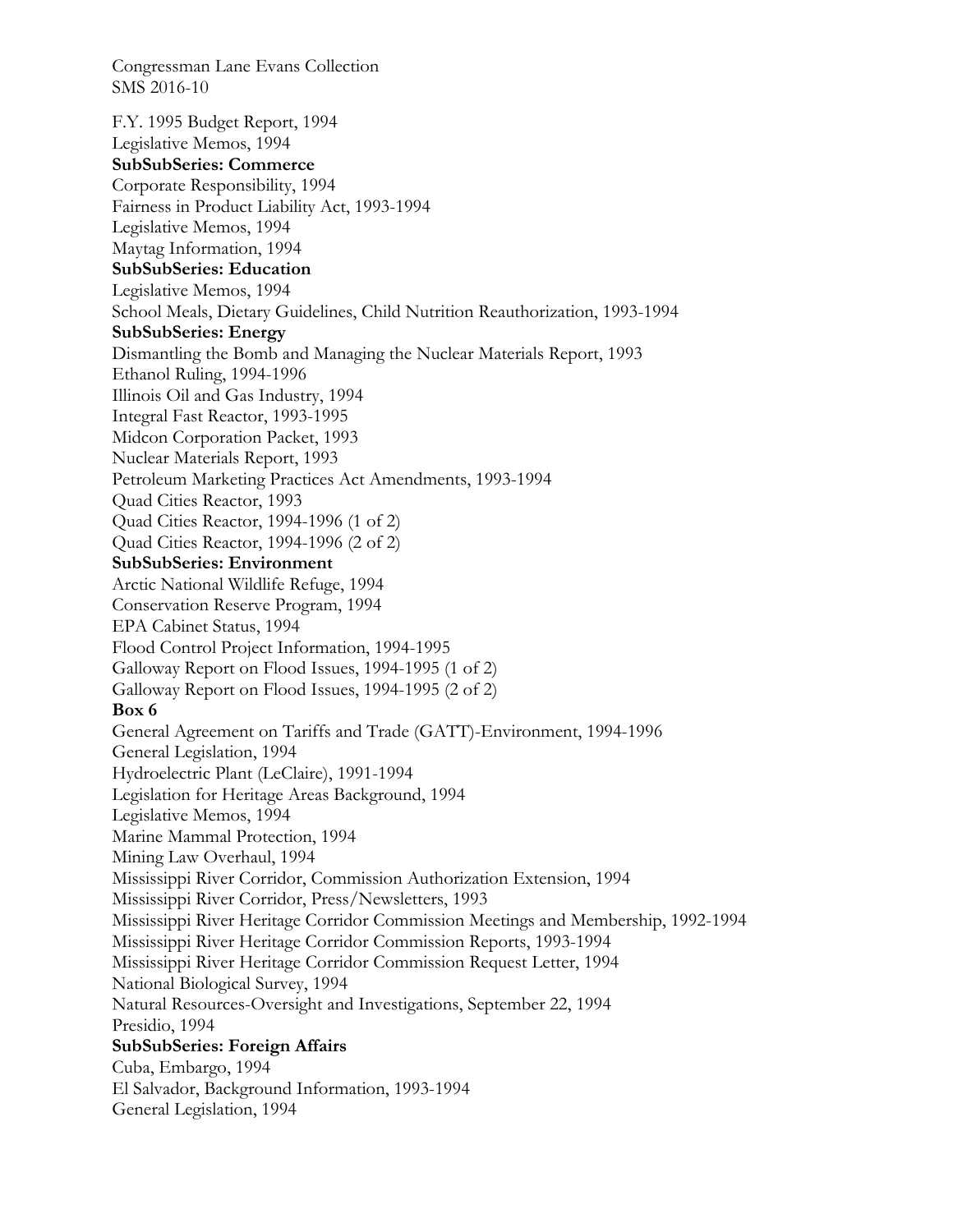International Worker Rights, 1993-1994 Iraq, Export Administration Act, 1994 (1 of 2) Iraq, Export Administration Act, 1994 (2 of 2) Legislative Correspondence, 1994 Legislative Memos, 1993 Letter to Michael Kantor to Deny Indonesia General System of Preferences, 1994 Letter to President Clinton on Indonesian Workers Rights, 1994 Peoria Rescue Ministries Humanitarian aid to Riga, Latvia, 1994 Somalia, General, 1992-1993 Soviet Jewry, 1993 Subcommittee on Foreign Operations Hearing on the Global Landmine Crisis, 1994 Vietnam Friendship Village Project, 1994 Vietnam Normalization and POW/MIAs, 1993-1994 (1 of 2) Vietnam Normalization and POW/MIAs, 1993-1994 (2 of 2) **SubSubSeries: Health**  CYF, Women's Issues, 1993 Fetal Alcohol Syndrome Prevention Program, 1994 Single Payer Bill Information, 1994 Women's Health Letter to Donna Shalala, 1993-1994 **SubSubSeries: House Administration**  Legislative Memos, 1993 **SubSubSeries: Housing**  Empowerment Zones, 1994 H.R. 3838, Housing and Community Development Reauthorization, 1994 Housing and Urban Development Grants, 1994 **Box 7**  Information, 1993-1994 Rock Island Arsenal Housing Project, 1993-1994 **SubSubSeries: Immigration**  Information and Articles, 1994 Veterans Problems, 1994 **SubSubSeries: Interior**  American Rivers Reports, 1994 Emiquon, 1993-1994 (1 of 2) Emiquon, 1993-1994 (2 of 2) Fulton County Wildlife Refuge, 1993-1994 Hennepin Canal, 1993-1994 H.R. 1521, Guam Commonwealth Act, 1993 Illinois-Michigan Canal, 1993-1994 Legislative Memos, 1993-1994 Natural Resources, General Correspondence, 1993 Natural Resources, Rocky Mountains, 1992-1995 (1 of 2) Natural Resources, Rocky Mountains, 1992-1995 (2 of 2) U.S. Nuclear Testing in the Marshall Islands Hearing, 1994-1996 **SubSubSeries: Judiciary**  Amendment to Crime Bill, 1990-1994 Crime Bill, Evans Amendment on Incarcerated Veterans, 1993-1994 Crime/Drug Control, 1994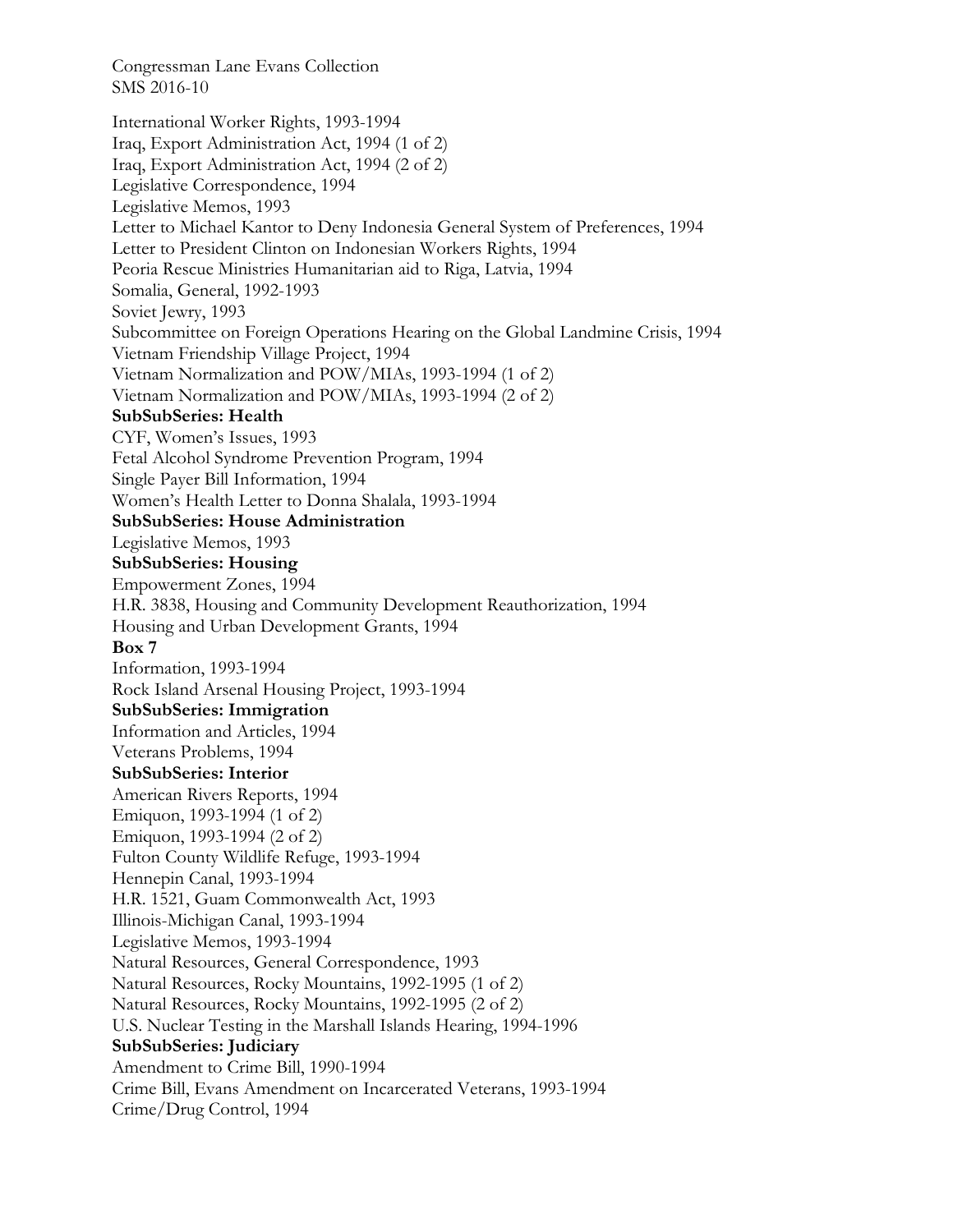Evans Amendment Floor Statement, 1994 Evans, Edwards, Bonior, Brown Amendment to H.R. 4029, 1994 General Legislation, 1994 Gun Control, Brady Bill, 1993 Legislative Correspondence, 1993-1994 Legislative Memos, 1993-1994 **SubSubSeries: Labor**  Beverly Procurement Amendment, 1993 Department of Energy Worker Training, 1993-1994 Employment Issues and Statistics, 1993-1994 Energy Employees Occupational Illness Compensation Amendment, 1993 General, 1993-1994 General Correspondence, 1994 General Legislation, 1994 Legislative Memos, 1993 Local Labor Disputes, 1994 NAFTA Transitional Adjustment Assistance Program, 1993-1994 OSHA Issues, 1994 OSHA Regulations for Indoor Safety and Health, 1994 **Box 8**  Reemployment Act, 1994 Temporary Worker Legislation, Articles, 1993 Temporary Worker Legislation, Bills, 1993 **SubSubSeries: Post Office and Civil Service**  Federal Employees Legislative Action, 1993-1994 General Correspondence, 1992-1994 General Legislation, 1994 Legislative Memos, 1993-1994 National Manufacturing Week, 1994 **SubSubSeries: Public Works**  Levee Repair and Assistance, 1992-1994 Mississippi River Lock, Dam, and Levee Repairs, 1993 **SubSubSeries: Rules**  Select Committee Termination, 1993-1994 **SubSubSeries: Science and Technology**  Legislative Memos, 1993 **SubSubSeries: Seniors**  Legislative Memos, 1994 **SubSubSeries: Small Business**  General, 1994 National White House Convention on Small Business, 1994 Small Business Reauthorization Act, 1994 **SubSubSeries: Telecommunications**  800 MegaHertz Specialized Mobile Radio, 1993-1994 Ameritech, 1994 Broadcast Spectrum Information, 1993 Communication Infrastructure, 1991-1993 Fairness Doctrine, 1993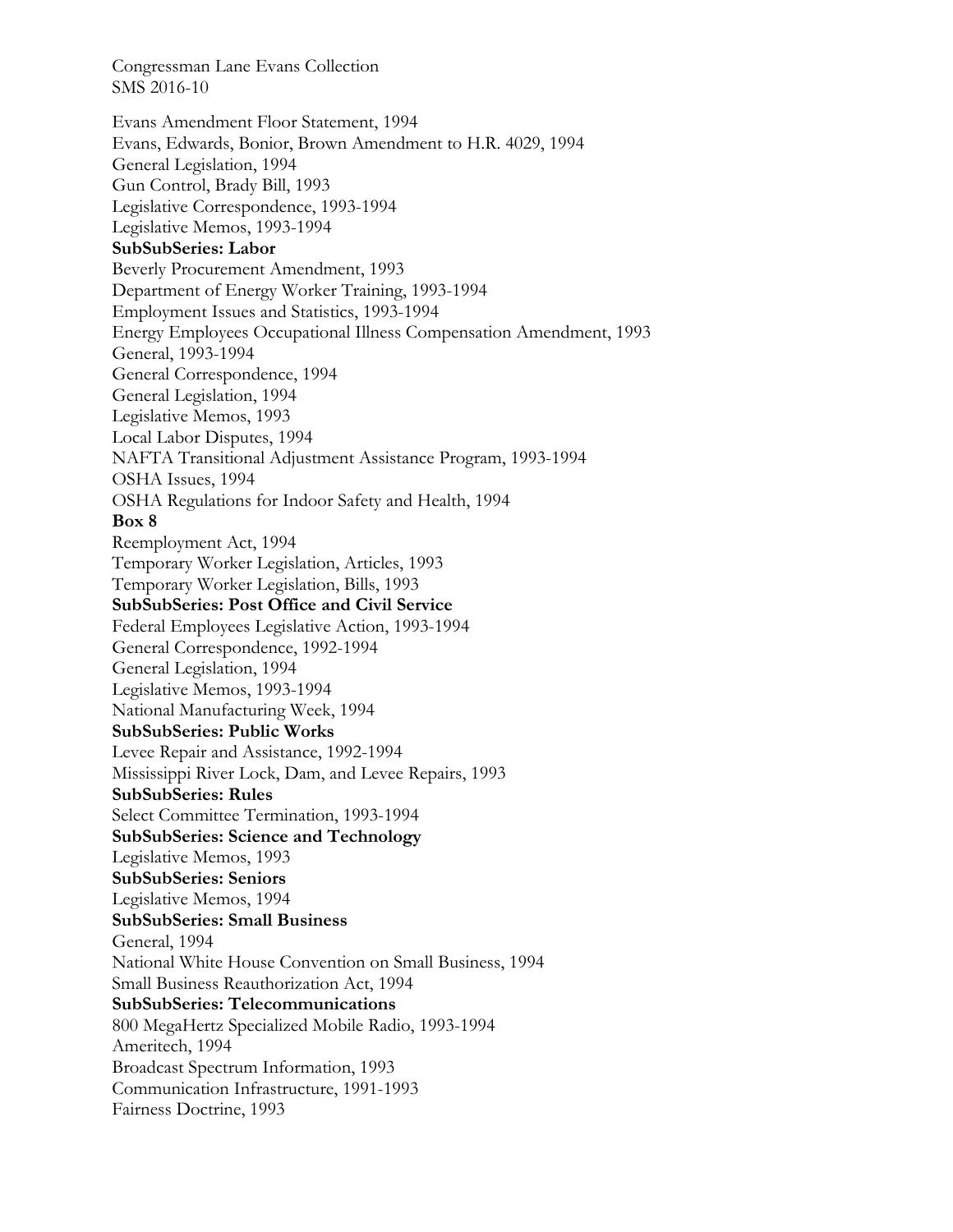SMS 2016-10 Minority Telecommunications Issues, 1993 Radio Control Airplanes and Broadcast Spectrum, 1993 Telemarketing Fraud, 1993 **SubSubSeries: Trade**  General Legislation, 1994 Legislative Memos, 1993-1994 Letter to President Clinton Urging Delay in Implementation of General Agreement on Tariffs and Trade, 1994 Steel, 1994 **SubSubSeries: Transportation**  Air Wisconsin, 1993 Amtrak, 1993-1994 Avenue of the Saints, 1993-1994 Centennial Bridge, 1993-1994 Clean Air-Employee Commute Option Program, 1993-1994 Correspondence, 1994 District Highway Project Articles, 1994 Drunk Driving, 1992-1995 Evans Testimony in Favor of Western Illinois Highway Projects, 1994 Federal Aviation Administration, 1994 Highway 67 and 34, 1994 H.R. 3087, Small Aircraft Product Liability Act, 1994 Interstate Commerce Commission, 1994 Legislative Memos, 1994 Midwest High Speed Rail, 1994 Motorcycle Helmets, 1993-1994 National Highway System, 1993-1994 National Highway System Bill, 1993-1994 Negotiated Rates Act, 1993-1994 Quincy Transportation Projects, Highway 336, Hannibal Bridge, 1993-1995 Railroad Issues, 1993-1994 Roseville Bypass Petition, 1993 Slots and Essential Air, 1993-1994 **Box 9**  Transportation Infrastructure Information Pack, 1991-1993 Variable Valve Grant, 1993-1994 **SubSubSeries: Veterans Affairs**  Adjudication Legislation, 1993 Adjudication Process Hearing, 1993 Adjudication Reform, 1993 Adjudication Reform Hearing Information, 1993 Ann Arbor Veterans Affairs Medical Center Construction, 1993-1994 Atomic Veterans, 1994 Atomic Veterans Background Information, 1991-1994 Atomic Veterans Correspondence, 1992-1994 Atomic Veterans General, 1993-1994 Atomic Veterans Information, 1981-1994 Board of Veterans Appeals Salaries, 1993-1994

Congressman Lane Evans Collection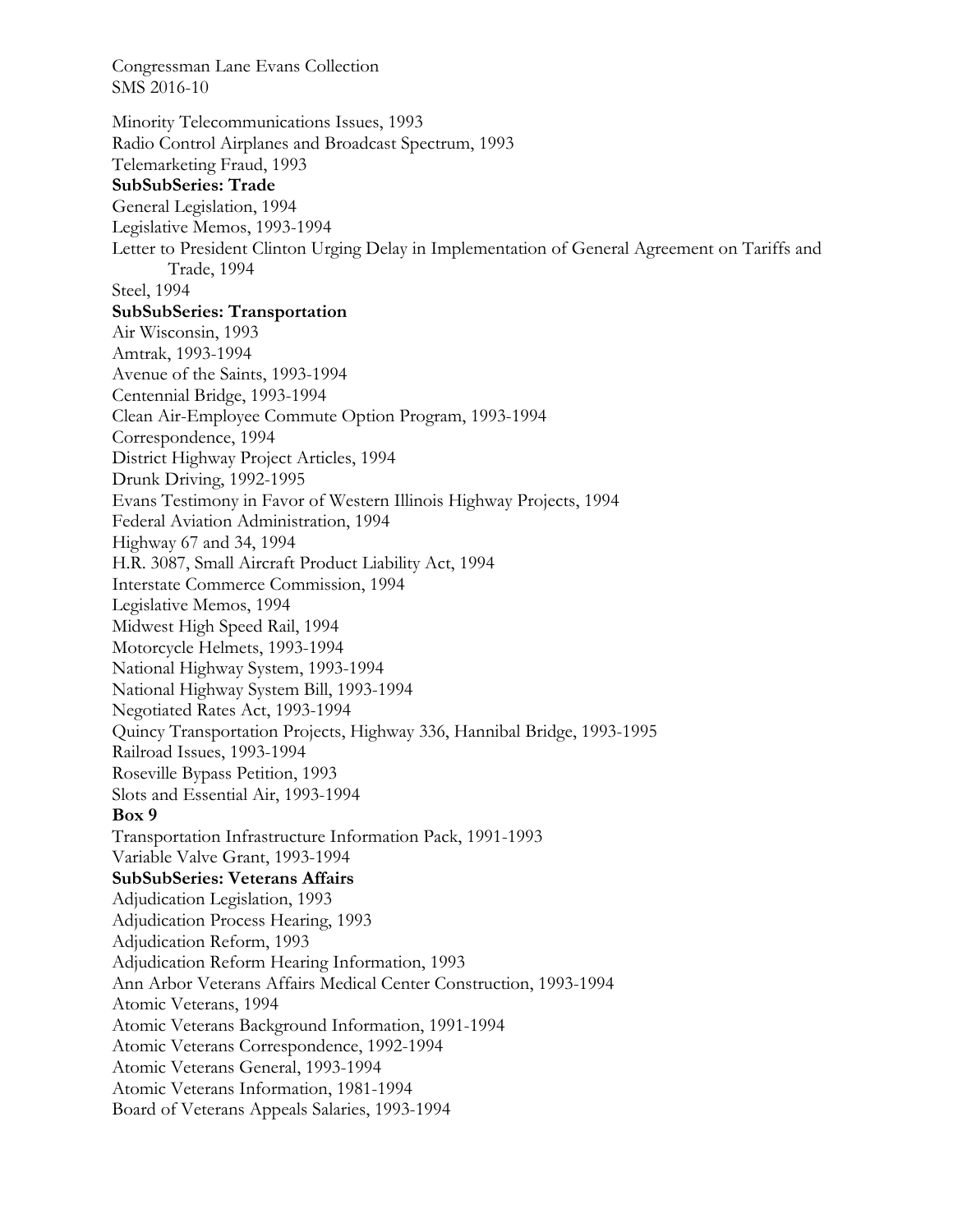Chicago/Joliet Veterans Cemetery, 1993-1994 Christopher S. Small Case, 1993 Czech Chemical Detection in Persian Gulf War, 1993 Detroit Veterans Affairs Medical Center, 1992-1993 F.Y. 1994 Budget, 1993 F.Y. 1994 Budget Reconciliation, 1993 General Information, 1993-1994 Gulf War Syndrome, Articles, 1992-1993 Gulf War Syndrome, Briefing Materials, 1993 Gulf War Syndrome, Depleted Uranium, 1993 Gulf War Syndrome, General Information, 1992-1993 (1 of 2) Gulf War Syndrome, General Information, 1992-1993 (2 of 2) Gulf War Syndrome, General Legislation, 1992-1993 Gulf War Syndrome, Joint Veterans Affairs and Defense Department Briefing, 1993 Gulf War Syndrome, June Hearing Information, 1992-1993 Gulf War Syndrome, November Hearing Information, 1993 Gulf War Veterans, Birmingham Site Visit, 1993 Gulf War Veterans, Chemical Sensitivity Alert Committee Testimony, 1993 Gulf War Veterans, Environmental Hazards Study Act, 1993 Gulf War Veterans, Gulf War Syndrome, 1993-1994 (1 of 3) Gulf War Veterans, Gulf War Syndrome, 1993-1994 (2 of 3) **Box 10**  Gulf War Veterans, Gulf War Syndrome, 1993-1994 (3 of 3) Gulf War Veterans, Gulf War Syndrome Hearing, 1993 (1 of 2) Gulf War Veterans, Gulf War Syndrome Hearing, 1993 (2 of 2) Gulf War Veterans, Hearing on Veterans Concerns, 1993 Gunner Kent Reports on POW/MIA Meetings, 1993 Health Care for Women Veterans Hearing, 1994 Hearing on Budget Needs for Veterans Benefits Administration, 1994 Hearing on Human Radiation Experimentation by Veterans Administration, 1994 Hearing on Viewpoints of Veterans Affairs and Related Issues, 1994 Homeless Veterans, Draft Language Addressing Problems with Grant Program Implementation, 1994 Homeless Veterans, Evans CBO Grant Program, 1994 Homeless Veterans, General Information, 1991-1994 (1 of 2) Homeless Veterans, General Information, 1991-1994 (2 of 2) Homeless Veterans Information, 1993-1994 Homeless Veterans, Legislation Information, 1993-1994 H.R. 1032, Department of Veterans Affairs Employment Discrimination Act, 1993 H.R. 2092, Chiropractic Care to Dependents, 1994 H.R. 2331 and H.R. 2140 Meeting Information, 1993 H.R. 2331, Veterans Home Loan Assistance Act, 1993 H.R. 3013, Women Veterans Amendment, 1994 H.R. 3240, Board of Veterans Appeals Bill, 1992-1993 H.R. 4386, Montgomery Persian Gulf Veterans Bill, 1994 H.R. 4540, American Legion Letter, 1994 H.R. 4540, Correspondence, 1994 H.R. 4540, Cosponsor List, 1994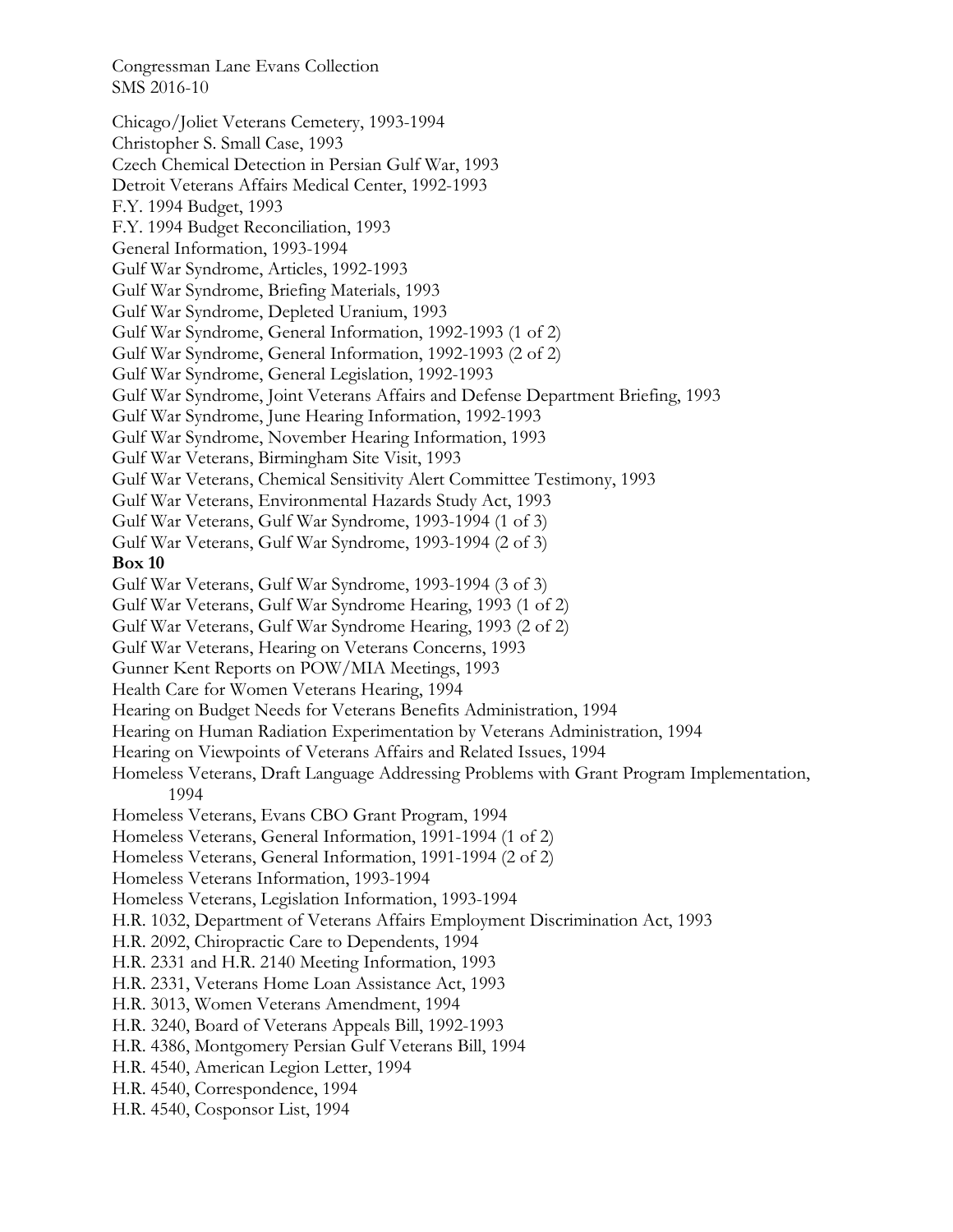H.R. 4540, Evans Statement, 1994 H.R. 4540, General Information, 1994 H.R. 4540, Hearing on Representative Montgomery's Persian Gulf Legislation, 1994 H.R. 4540, Persian Gulf War Veterans Compensation Act, 1994 H.R. 4540, Side By Side Comparison with Montgomery Bill, 1994 H.R. 4540, Testimony, 1994 Ideas for Vietnam Veterans with PTSD and Bad Paper Discharges, 1992-1994 Korean War Veterans and Cold Injuries, 1993 Legislative Memos, 1993-1994 M 21-1 Part III Correspondence, 1994 National Summit on Homeless Veterans, 1994 Native American Veterans, 1994 Native American Veterans Home Loans, 1994 Office of the Special Assistant for Gulf War Illness, 1993 Oversight and Investigations Hearing on Women Veterans Health Care, 1993 **Box 11**  Oversight and Investigations Ideas and Summaries, 1993-1994 Persian Gulf War Veterans, February 1994 Hearing Information, 1994 Persian Gulf War Veterans, General Information, 1993 Persian Gulf War Veterans, Hearing on Chemical Weapons Exposure, 1993 Persian Gulf War Veterans, Hearing on Response from VA and DOD and Related Issues, 1993 Persian Gulf War Veterans Information, 1993-1994 Persian Gulf War Veterans Packet, 1992-1993 Persian Gulf War Veterans, Research, 1994 (1 of 3) Persian Gulf War Veterans, Research, 1994 (2 of 3) Persian Gulf War Veterans, Research, 1994 (3 of 3) Persian Gulf War Veterans, Veterans Affairs Information Packet, 1993 Physician Assistants, 1993 POW/MIAs, Vietnam Trip, Background Information, 1993 Processing Claims Containing Confidential Information, 1994 Quincy Outpatient Facility, 1993-1994 Quincy Veterans Clinic, 1993 Radiation Bill Background Information, 1993-1994 Radiation Experimentation, 1993-1994 Radiation Exposure, 1993-1994 (1 of 2) Radiation Exposure, 1993-1994 (2 of 2) Radiation Exposure Hearing, 1993-1994 Radiation Exposure Information, 1993-1994 Sexual Harassment at the Department of Veterans Affairs, 1993 Statements by Committee and Senator Rockefeller on BVA Problems, 1993-1994 **Box 12**  Thule 1968 B-52 Crash Information, 1994 (1 of 2) Thule 1968 B-52 Crash Information, 1994 (2 of 2) UAW Veterans Task Force Meeting, 1993 VA and Vet Centers in Oklahoma, 1994 Veterans Affairs Adult Day Care, 1993 Veterans Affairs Guaranteed Home Loan Program, 1989-1993 Veterans Affairs Health Care Competitiveness Hearing, 1994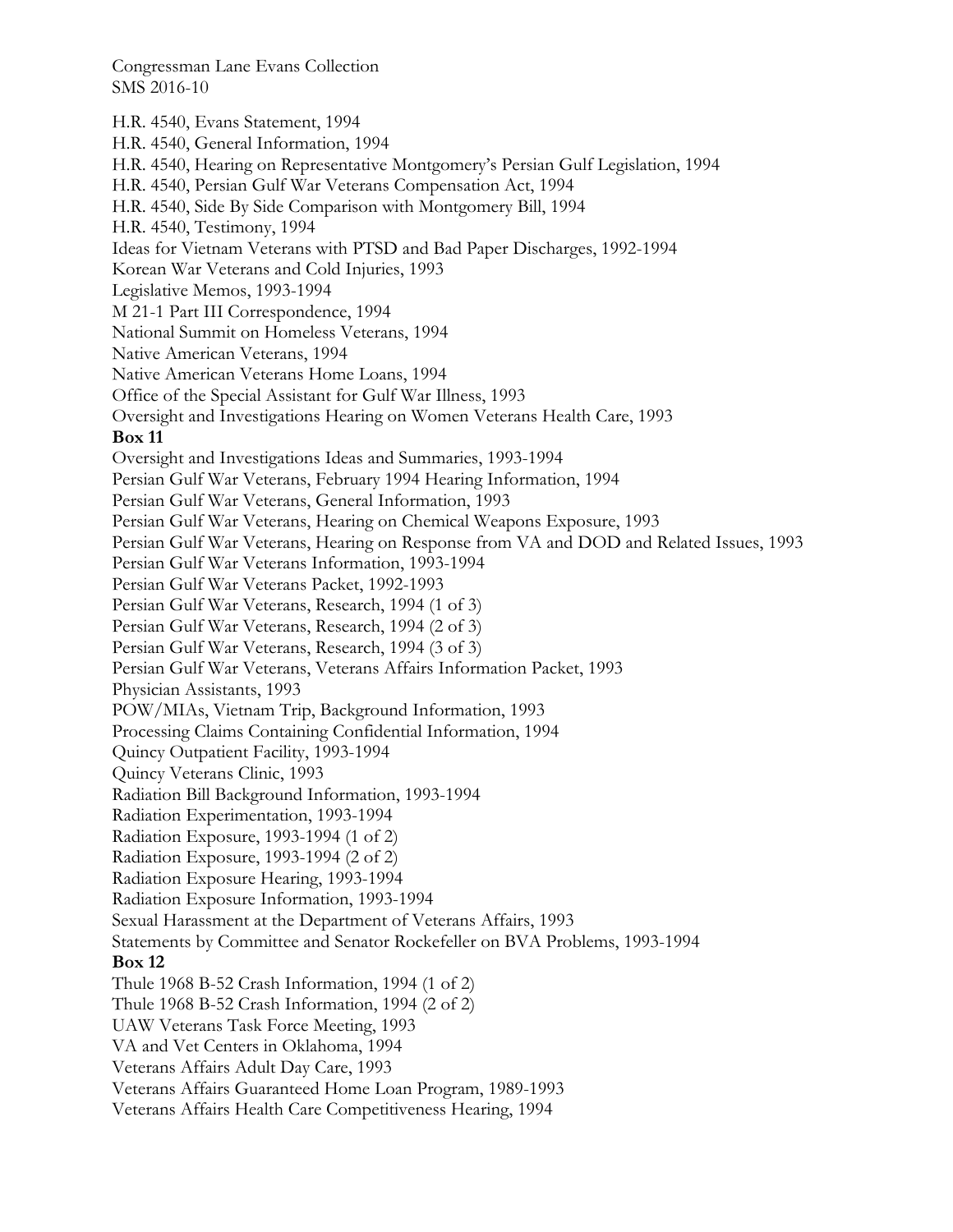Veterans Health Care Hearing, 1994 Vietnam Veterans and their Families Hearing, 1994 Vietnam Veterans of America's Veterans Initiative, 1994 William A. Smith v. Anthony J. Principi, 1993 Women Veterans Health Care, 1993-1994 Women Veterans Health Care Legislation, 1993-1994 Women Veterans, Reading, 1993 **SubSubSeries: Ways and Means**  Bipartisan Commission on Entitlement Reform, 1994 Tax Simplification and Technical Corrections Act, 1994 **SubSubSeries: Welfare**  Correspondence Opposing Merger of Railroad Retirement System into Social Security, 1993 Dear Colleagues Letter Opposing Family Cap, 1994 General, 1993 Legislative Memos, 1994 Notch Commission Report, 1994 Welfare Proposals, 1993-1994 (1 of 2) Welfare Proposals, 1993-1994 (2 of 2) Welfare Reform Proposals, 1993-1994 (1 of 2) Welfare Reform Proposals, 1993-1994 (2 of 2) **SubSubSeries: General**  Correspondence, 1993-1994 FEMA Damage Survey Report, 1993 Legislative Correspondence, 1993-1994 Legislative Memos, 1993-1994 Mississippi River Flood, 1993-1994 Quincy Flood File, 1993 **SubSeries: 104th Congress (1995-1996) Box 1 SubSubSeries: Agent Orange**  Agent Orange Research in Vietnam, 1991-1995 Background Materials, 1992-1995 (1 of 3) Background Materials, 1992-1995 (2 of 3) Background Materials, 1992-1995 (3 of 3) Evans Statement on NAS Report, 1996 Hearing on Environmental Protection Agency's Dioxin Review, December 13, 1995, 1990-1995 Hospitals and Health Care Hearing on Effects of Agent Orange, April 16, 1996 (1 of 2) Hospitals and Health Care Hearing on Effects of Agent Orange, April 16, 1996 (2 of 2) House Veterans Affairs Committee Mark-Up of H.R. 1565, June 15, 1995 Southeast Asia, 1995-1996 Spina Bifida Clippings, 1996 Spina Bifida Information, 1996 Spina Bifida Legislation, 1996-1997 (1 of 3) Spina Bifida Legislation, 1996-1997 (2 of 3)

Spina Bifida Legislation, 1996-1997 (3 of 3)

Spina Bifida Materials, 1996 (1 of 2)

Spina Bifida Materials, 1996 (2 of 2)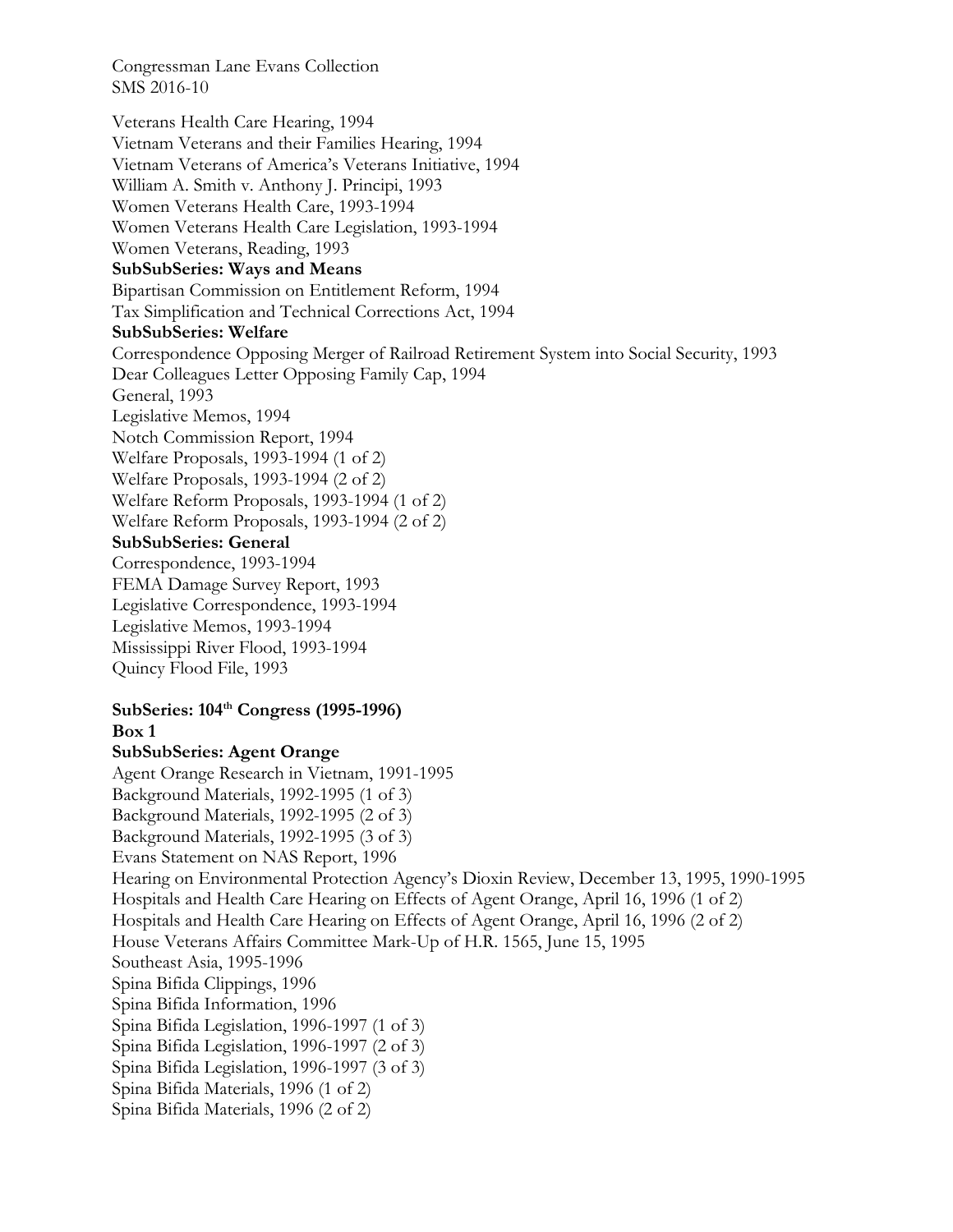Veterans Affairs, Spina Bifida and Agent Orange, 1996-1998 **SubSubSeries: Agriculture**  1995 Farm Bill, 1994-1996 1996 Pork Issues, 1996 Agriculture and Pesticides "Delaney Clause," 1995-1996 Agriculture and Trade, 1996 Agriculture Appropriations FY 1996, 1995-1996 Agriculture-Budget Issues, 1995 Agriculture Committee Field Hearing Normal, Illinois May 22, 1995 Agriculture Conservation Programs, 1996-1998 Agriculture-Taxes, 1995 Congressional Quarterly Articles, 1995-1996 Congressional Research Service Updates, 1996 Consolidated Farm Service Agency (CSFA) closing Carthage, Cambridge, 1995 Corn, 1995 Dairy, 1995-1996 Dear Colleague Letters, Received, 1995 Environmental Protection Agency Oil Spill Survey, 1995 Family Farm Empowerment Act/Farm Bill, 1995 Farm Bill, 1996 Farm Bill-Conservation Title, 1995 Farm Bill-Farm Credit Title, 1995 **Box 2**  Freedom to Farm Act, 1996 Hazard Analysis and Critical Control Points (HACCP) Regulations, 1995-1996 H.R. 2854, 1996 Illinois Agriculture Information, 1996 Interstate Meat Shipping Ban, 1996 Legislative Memos, 1995-1996 Means Testing, 1995 Meat/Poultry Inspection Issues, 1996 Meat Processors (Illinois), 1995 Monmouth Trip, Background on Rural Economic Development, 1995 Monmouth Trip, General, 1995 Monmouth Trip, H.R. 4129, Rural Credit and Development Act, 1994-1995 Monmouth Trip, Rural Economic Development, 1992-1995 Monmouth Trip, University of Illinois Information, 1995 Peanuts, 1995 Perishable Agricultural Commodities Act (PACA), 1995 Pesticide-Free Farm (Western Illinois University) Agriculture Appropriations Request, 1990-1996 Pork: Trade with Europe, 1996 Soybeans, 1995-1996 Sugar, 1995-1996 Sugar File, 1996 Talking Points, 1995 United States Department of Agriculture Fact Sheets, 1996 **SubSubSeries: Appropriations**  F.Y. 1996-1997 Budget Information and Votes, 1996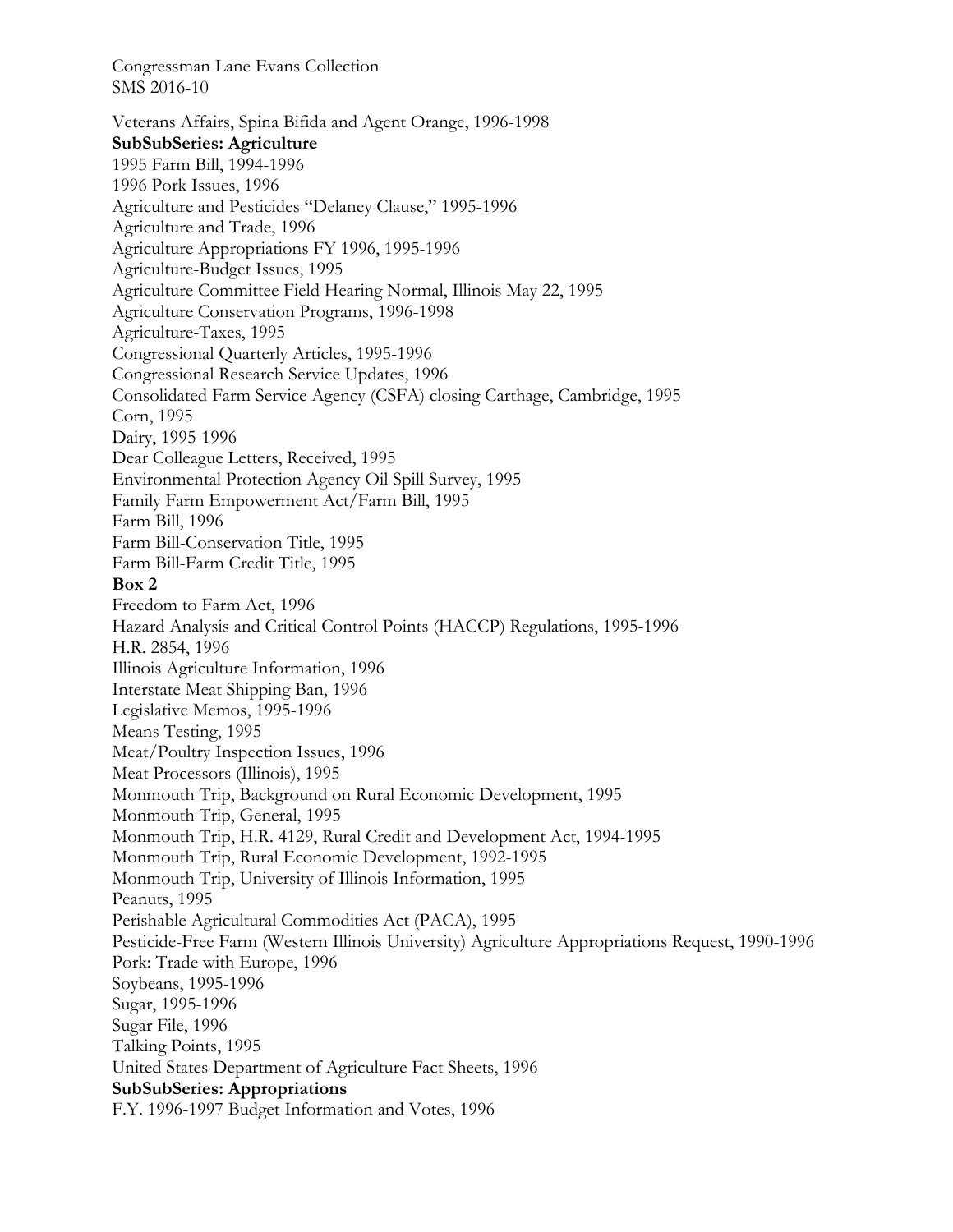F.Y. 1996 Omnibus Appropriations, 1996 F.Y. 1996 Transportation, 1995 F.Y. 1996 Transportation Appropriations Transit Cuts, 1995-1996 F.Y. 1997 Appropriations, 1996 F.Y. 1997 Budget Information, 1995-1997 F.Y. 1997 Commerce, Justice, State Appropriations, 1996 F.Y. 1997 Energy and Water Appropriations, 1996 F.Y. 1997 Interior Appropriations, 1996 (1 of 2) F.Y. 1997 Interior Appropriations, 1996 (2 of 2) F.Y. 1997 Labor, Health and Human Services, and Education Appropriations, 1996 F.Y. 1997 Omnibus Science Authorization, 1996 F.Y. 1997 State, Justice, Commerce, 1997 **Box 3**  F.Y. 1997 Transportation Appropriations, 1996 F.Y. 1997 Treasury/Postal Appropriations, 1996 F.Y. 1997 Veterans Affairs/Housing and Urban Development Appropriations, 1996 General Legislation, 1995 Omnibus Appropriations Bill, 1996 **SubSubSeries: Armed Services**  1995 BRAC, Savanna Army Depot, 1995-1996 ALQ-135, 1995-1996 Antipersonnel Landmine Ban, 1995-1996 (1 of 3) Antipersonnel Landmine Ban, 1995-1996 (2 of 3) Antipersonnel Landmine Ban, 1995-1996 (3 of 3) Antipersonnel Landmine Ban, Clippings, 1995-1996 Antipersonnel Landmine Ban, Convention on Conventional Weapons, 1995-1996 Antipersonnel Landmine Ban, Legislation, 1995-1996 Antipersonnel Landmine Ban, Memos, 1995-1996 Armored Gun System, 1995-1996 Army Corps of Engineers Reorganization, 1995 Army Management Engineering College Closure, 1995-1996 Arsenal, American Federation of Government Employees, 1996 Blinding Laser Weapons, 1996 Blinding Laser Weapons, Clippings, 1994-1996 Blinding Laser Weapons, Hays Parks Espionage Memo, 1995-1996 Blinding Laser Weapons, Information, 1995-1996 Blinding Laser Weapons, Legislation, 1995-1996 Blinding Laser Weapons, Letters Received, 1995-1996 Blinding Laser Weapons, Letters Sent, 1995-1996 Blinding Laser Weapons, Memos, 1994-1996 Bosnia Supply Shortages, 1996 Central America Civic Action, 1995 Civilian Personnel Operations Center, 1995-1996 Civilian Technician Uniforms, 1995-1996 (1 of 2) Civilian Technician Uniforms, 1995-1996 (2 of 2) **Box 4**  Cobalt Sales, 1996 Contract With America, National Defense Revitalization Act, 1995 (1 of 2)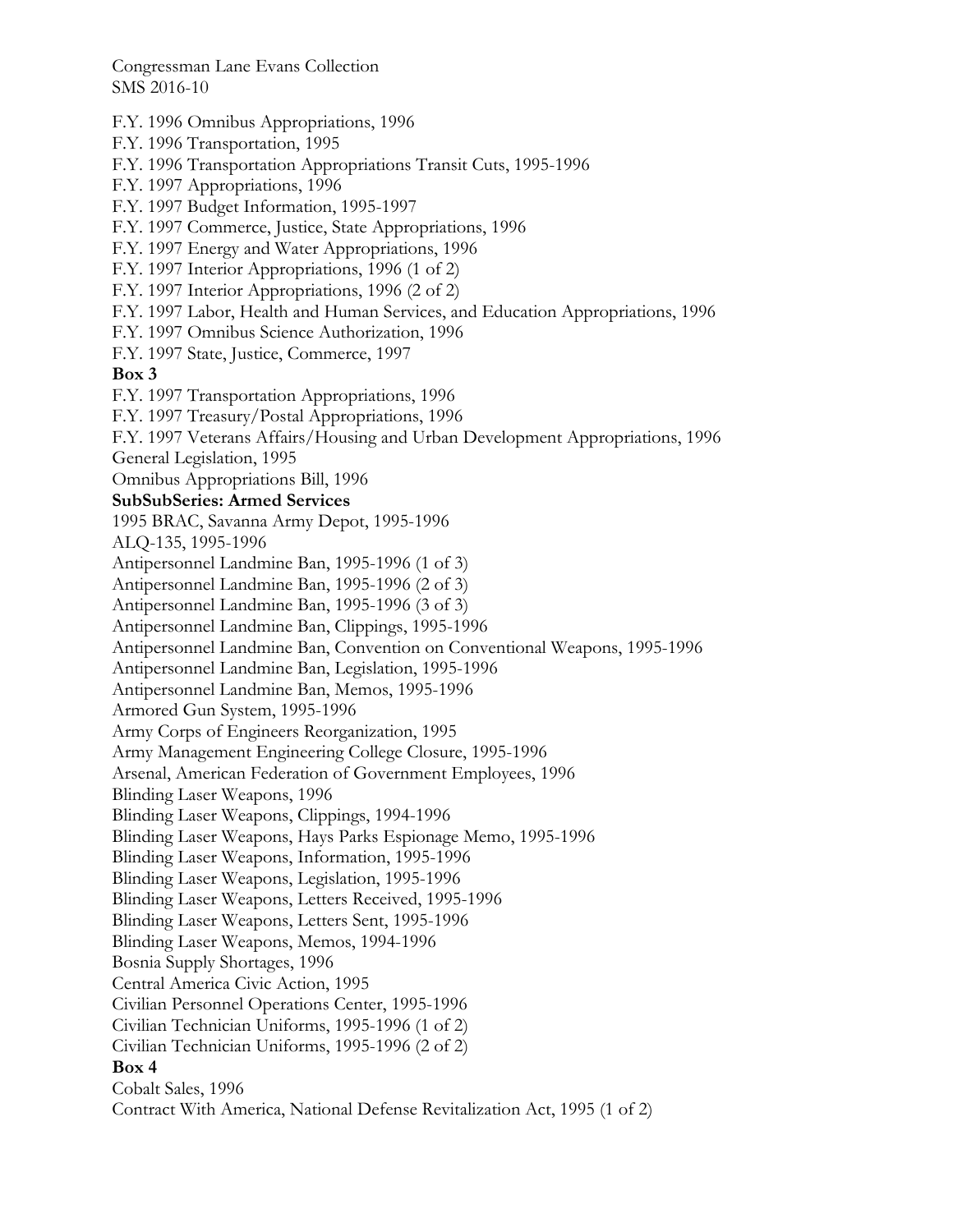Contract With America, National Defense Revitalization Act, 1995 (2 of 2) Crusader, 1996 Demining, 1996 F.Y. 1996 Defense Authorization, Ammunition, 1995 F.Y. 1996 Defense Authorization, Civilian Personnel, 1992-1996 (1 of 3) F.Y. 1996 Defense Authorization, Civilian Personnel, 1992-1996 (2 of 3) F.Y. 1996 Defense Authorization, Civilian Personnel, 1992-1996 (3 of 3) F.Y. 1996 Defense Authorization, Committee Correspondence, 1995 F.Y. 1996 Defense Authorization, Demining, 1995 F.Y. 1996 Defense Authorization, Department of Energy, 1995 F.Y. 1996 Defense Authorization, Department of Energy, Environment, 1995 F.Y. 1996 Defense Authorization, Department of Energy Panel, 1995 F.Y. 1996 Defense Authorization, Ductile Iron, 1995 F.Y. 1996 Defense Authorization, Family of Medium Tactical Vehicles (FMTV), 1994-1995 F.Y. 1996 Defense Authorization, F.Y. 1995 Rescission List, 1995 F.Y. 1996 Defense Authorization, General, 1995 F.Y. 1996 Defense Authorization, Instrumented Factory for Gears (INFAC), 1994-1995 (1 of 2) F.Y. 1996 Defense Authorization, Instrumented Factory for Gears (INFAC), 1994-1995 (2 of 2) F.Y. 1996 Defense Authorization, KC-135R Refueling Aircraft, 1995 F.Y. 1996 Defense Authorization, Land Mine Moratorium, 1995 F.Y. 1996 Defense Authorization, Light Artillery System Improvement Plan (LASIP), 1995 F.Y. 1996 Defense Authorization, Line by Line, 1995 F.Y. 1996 Defense Authorization, Longwall Mining, 1995 F.Y. 1996 Defense Authorization, M-109 Paladin Artillery, 1995 F.Y. 1996 Defense Authorization, Military Land Conservation, 1995 F.Y. 1996 Defense Authorization, Military Procurement Subcommittee, 1995 F.Y. 1996 Defense Authorization, Operation and Maintenance, 1995 F.Y. 1996 Defense Authorization, Personnel, 1995 F.Y. 1996 Defense Authorization, Procurement, 1995 F.Y. 1996 Defense Authorization, Readiness, 1995 F.Y. 1996 Defense Authorization, Research and Development, 1995 F.Y. 1996 Defense Authorization, Stand Downs, 1994-1995 F.Y. 1996 Defense Authorization, UH-60Q, 1994-1995 F.Y. 1997 Defense Authorization, 1996 F.Y. 1997 Defense Authorization, Ballistic Missile Defense (BMD), 1996 F.Y. 1997 Defense Authorization, Committee, General, 1996 **Box 5**  F.Y. 1997 Defense Authorization, Defense Environmental Restoration Account (DERA), 1996 F.Y. 1997 Defense Authorization, Department of Energy, Floor, 1996 F.Y. 1997 Defense Authorization, Environment, 1996 F.Y. 1997 Defense Authorization, Instrumented Factory for Gears (INFAC), 1996 F.Y. 1997 Defense Authorization, Iowa Army Ammunition Plant, 1996 F.Y. 1997 Defense Authorization, KC-130J, 1996 F.Y. 1997 Defense Authorization, Lightweight 155mm Howitzer, 1996 F.Y. 1997 Defense Authorization, Operation and Maintenance, Ammunition, 1996 F.Y. 1997 Defense Authorization, Paladin, 1996 F.Y. 1997 Defense Authorization, Personnel, 1996 F.Y. 1997 Defense Authorization, Procurement, 1996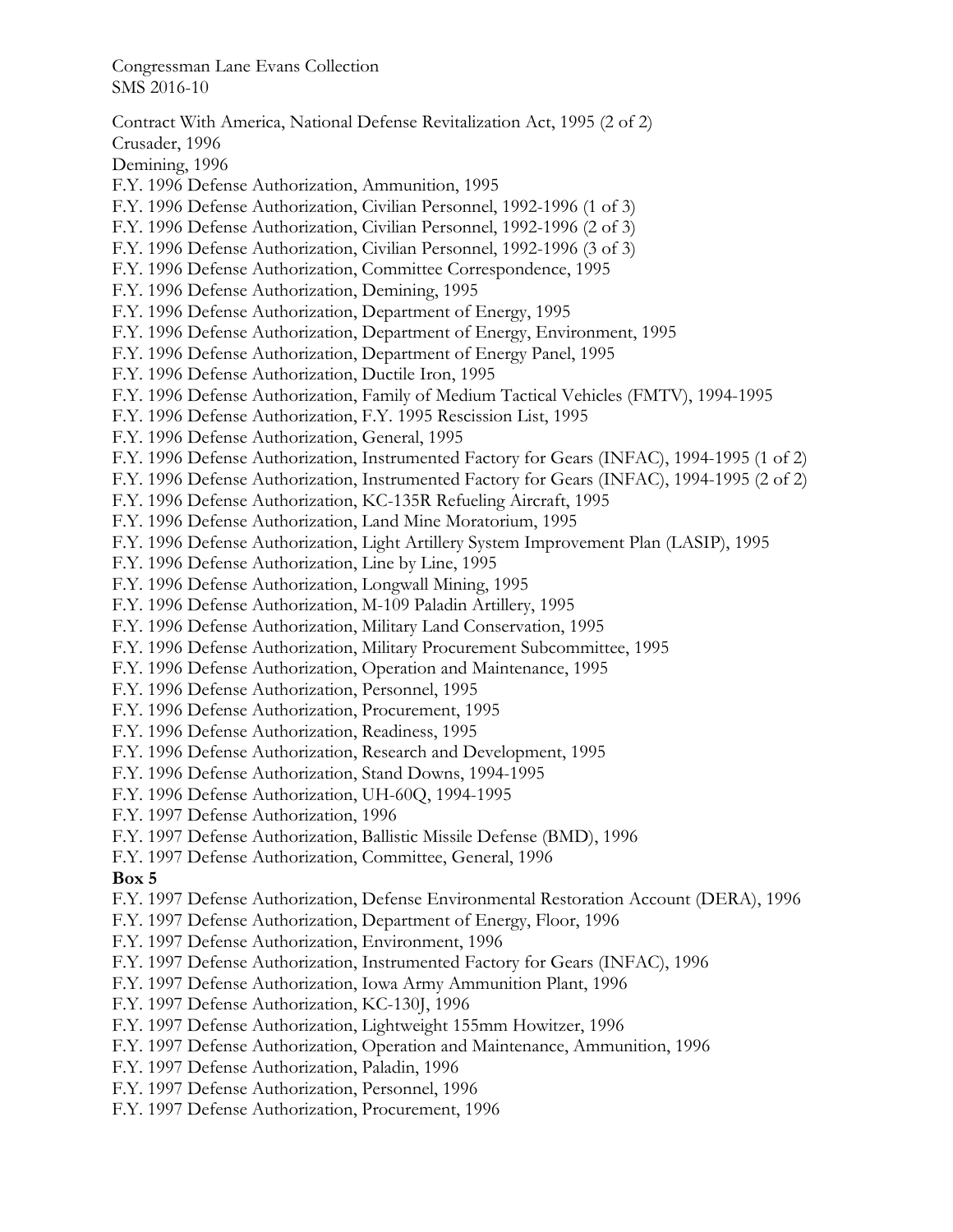F.Y. 1997 Defense Authorization, Readiness Mark Up, 1996 F.Y. 1997 Defense Authorization, Research and Development, General, 1996 F.Y. 1997 Defense Authorization, Smart Mine Countermeasures, 1996 General Correspondence, 1995-1996 General Legislation, 1995-1996 Howitzers, 1995 Iowa Army Ammunition Plant, 1995-1996 John Pijanowski Case, 1995-1996 Floppy Disk "Pijanowski, John" Removed Landmine Articles, 1995-1996 Landmine Ban, General Information, 1995-1996 Landmine Ban Information, 1995-1996 (1 of 2) Landmine Ban Information, 1995-1996 (2 of 2) Landmine Bill Information, 1995-1996 Landmine Clippings, 1995 Landmine Information, 1996 (1 of 2) Landmine Information, 1996 (2 of 2) Landmine Legislation, 1993-1995 Landmine Restriction Information Packet, 1995 Laser Weapons, 1995-1996 (1 of 2) Laser Weapons, 1995-1996 (2 of 2) Letter to Lieutenant General Ballard Regarding Army Corps of Engineers Restructuring, 1996 Rock Island Arsenal Bridge, 1996 Rock Island Arsenal Clippings, 1995-1996 Rock Island Arsenal, Crusader Memorandum of Agreement, 1996 **Box 6**  Rock Island Arsenal Gun Mount Clippings, 1994-1996 Rock Island Arsenal Gun Mount Information, 1995-1996 Rock Island Arsenal, Gun Mount, Letters Sent, 1994-1996 Rock Island Arsenal, Gun Mount, Longhouser, 1996 Rock Island Arsenal, Gun Mount Production Information, 1994-1996 Rock Island Arsenal M1A2 Gun Mount Letters Received, 1996 Rock Island Arsenal M1A2 Gun Mount Work, 1993-1996 Rock Island Arsenal Manufacturing Technology Consortium, 1994-1996 Rock Island Arsenal Power Plant, 1995 Rock Island Arsenal, SIMA East, 1996 Rock Island Arsenal, Space, 1996 Rock Island Arsenal Workload, 1996 Viper Lightweight 155MM Howitzer, 1996 **SubSubSeries: Banking and Financial**  Bank Issues, 1996 BIF-SAIF Issues, 1996 Credit Unions, 1995-1996 Glass-Steagal Repeal, 1995-1996 National Association of Realtors Agenda, 1995 No Interest Community Loans, 1996 Private Mortgage Insurance (PMI), 1996 **SubSubSeries: Budget**  Budget FY 96, 1995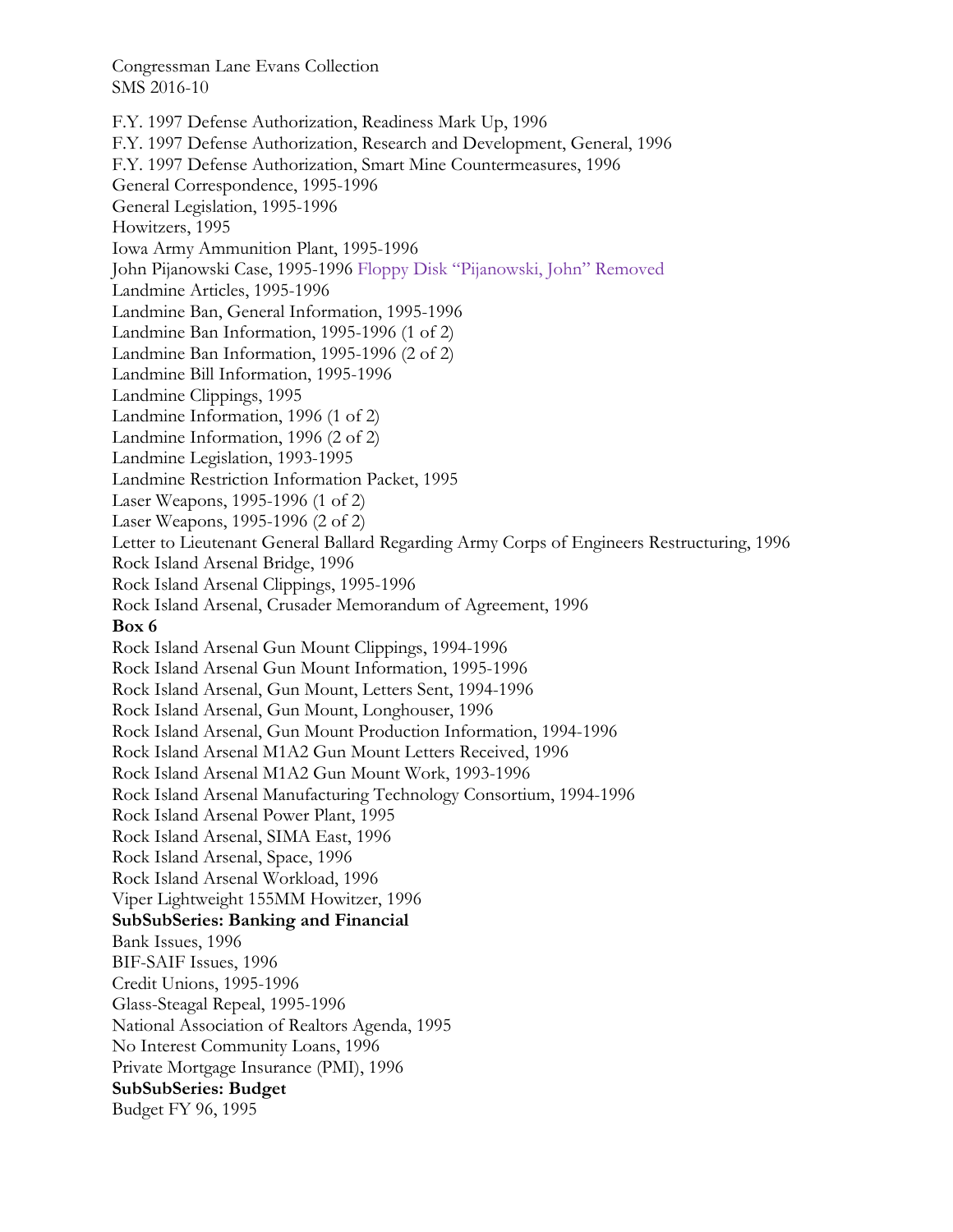Coalition Budget, 1996 Contract with America-Crime Bill, 1995 Contract with America-Legal Reform, 1995 Contract with America-Line Item Veto, 1995 Contract with America-National Security, 1995 Contract with America-Tax Bill, 1995 Contract with America-Term Limits, 1995 Contract with America-Welfare Reform, 1995 F.Y. 1996, 1997 Budget Reconciliation Bills, 1995-1996 F.Y. 1996 Budget Resolution Conference Agreement Information, 1995 F.Y. 1996 Education and Health Budget Information, 1995 Fiscal Year 97 President's Budget, 1996 General Correspondence, 1995-1996 Gift Ban-Lobby Rule, 1996 H.R. 994-Small Business Relief, 1996 H.R. 2405, F.Y. 1996 Omnibus Science Bill, 1995 Legislative Memos, 1995 President's Budget, January-February 1996 Progressive Caucus Budget FY 97, 1996 Republican Budget Impact Analysis, 1995 **Box 7**  Unfunded Mandates (Environment), 1995 (1 of 2) Unfunded Mandates (Environment), 1995 (2 of 2) **SubSubSeries: Commerce**  Business Ethics Bill, 1995 Corporate Governance, 1995-1996 Corporate Responsibility, 1995-1996 (1 of 2) Corporate Responsibility, 1995-1996 (2 of 2) Corporate Welfare Reduction, 1995-1996 General Correspondence, 1995-1996 Interfaith Center on Corporate Responsibility Letter on Shareholder Rules, 1996-1997 Letter to President Clinton about Model Business Principles, 1996 Letter to Secretary Kantor about Economic Development Administration Cuts, 1996-1997 Letter to Secretary Kantor on Information Clearinghouse, 1996 **SubSubSeries: District of Columbia**  District of Columbia Government Improvement and Efficiency Act, 1996 **SubSubSeries: Education**  Direct Student Loans, 1995 General Correspondence, 1995-1996 Impact Aid Coalition, 1996 Individuals with Disabilities Education Act Reauthorization, 1996 Information and Votes, 1995-1997 National Education Telecommunications Organization, 1993-1995 **SubSubSeries: Energy**  Deregulation and Privatization, 1993-1995 (1 of 2) Deregulation and Privatization, 1993-1995 (2 of 2) Electricity Deregulation/Restructuring, 1996 Legislative Memos, 1995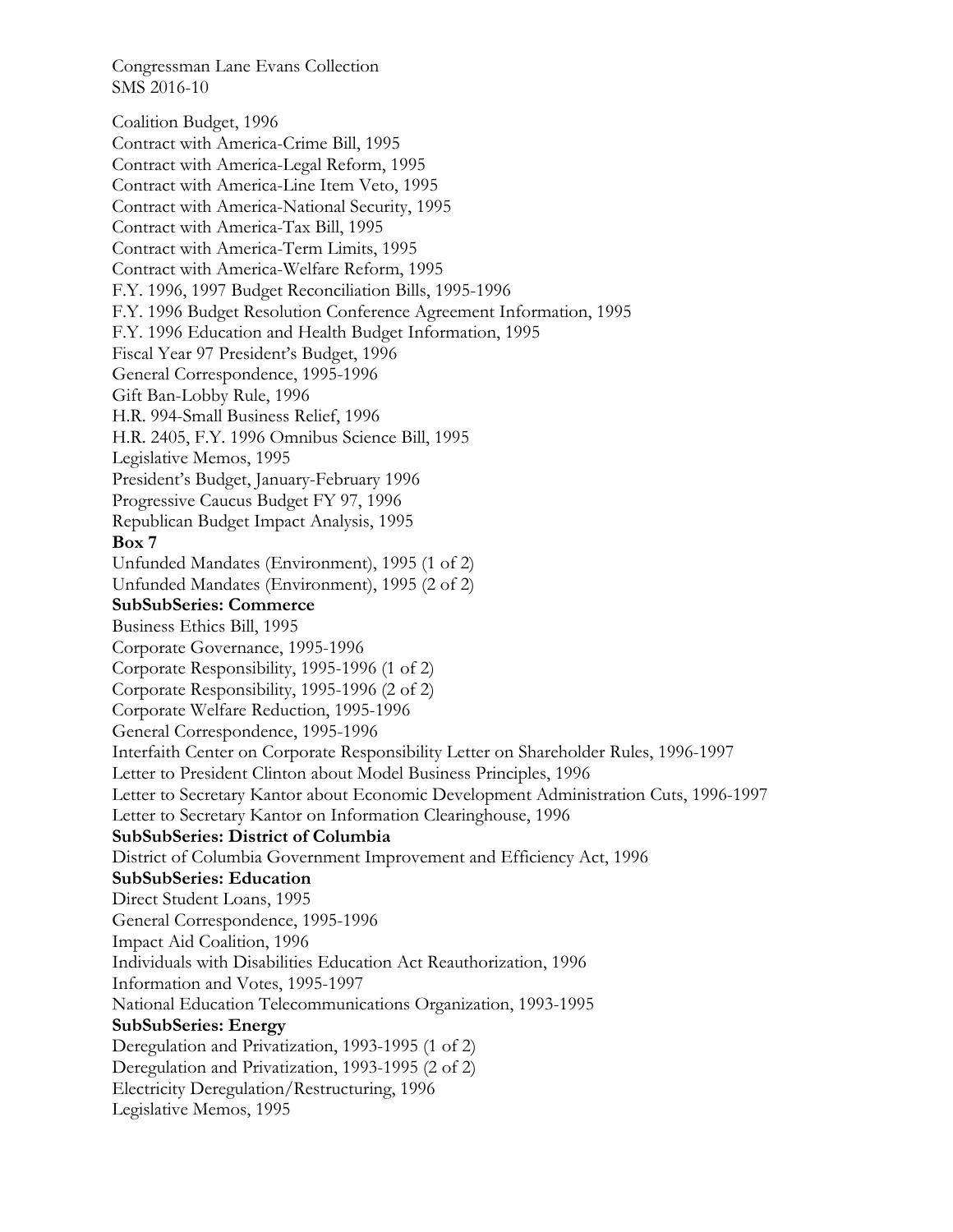Mississippi River Heritage Corridor Study Commission, 1991-1995 (1 of 4) Mississippi River Heritage Corridor Study Commission, 1991-1995 (2 of 4) Mississippi River Heritage Corridor Study Commission, 1991-1995 (3 of 4) Mississippi River Heritage Corridor Study Commission, 1991-1995 (4 of 4) Nuclear Waste, 1996 Power Marketing Administration Privatization, 1996 Utilities, 1996 **Box 8 SubSubSeries: Environment**  Agriculture Information, 1995 Bottled Water Regulations, 1995 Clean Air-Illinois Car Pooling, 1995 Conservation Reserve Program, 1995-1996 Correspondence, 1995 Endangered Species Act,  $104<sup>th</sup> Congress$ , 1994-1996 (1 of 2) Endangered Species Act,  $104<sup>th</sup> Congress$ , 1994-1996 (2 of 2) FEMA, 1995-1996 Fish and Wildlife Service Park Island Field Office, 1995 Flood Insurance Reform H. R. 3340, 1995 Flow Control, 1995-1996 General Correspondence, 1996 General Legislation, 1996 House Recycling Plan, 1996 H.R. 961 Clean Water Amendments, 1995-1996 (1 of 3) H.R. 961 Clean Water Amendments, 1995-1996 (2 of 3) H.R. 961 Clean Water Amendments, 1995-1996 (3 of 3) Legislative Memos, 1995-1996 Low Level Nuclear Waste Dump Proposal McDonough County, 1996 Mississippi River Heritage Corridor Commission, 1995 National Invasive Species Act, H. R. 3217, 1996 Navigation Feasibility Study, 1995-1996 Ottawa-Superfund Project, 1995 Private Property Rights, 1993-1996 Public Rangelands Management Act, 1996 Resource Bills, September 19, 1995 Rock Island Army Corps of Engineers District Office, 1996 Safe Drinking Water Act, 1996 Superfund, 1995-1996 Superfund Recycling Equity Act, H. R. 820, 1996 Underground Storage Tanks Illinois Underground Storage Fund, 1995-1997 Upper Mississippi Environmental Management Program, 1996 Upper Mississippi, Illinois, and Missouri Rivers Association, 1996 VA-HUD, EPA Riders (Clean Water), 1995 Wetlands Issues, 1995-1996 **SubSubSeries: Foreign Affairs**  Ethiopia, Yosef Bati Case, 1996 General Correspondence, 1995-1996 General Legislation, 1994-1996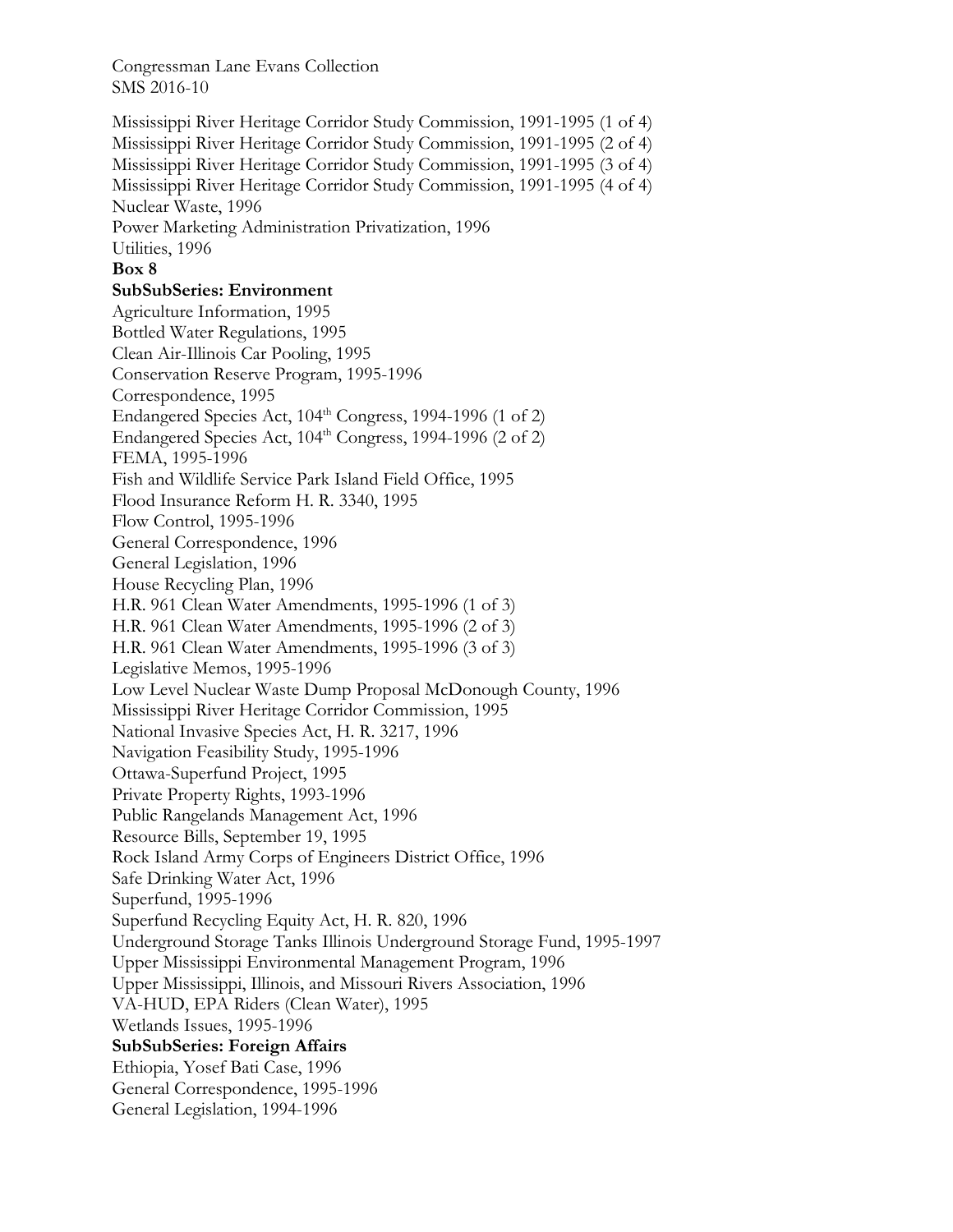Indonesia Information, 1996 Indonesia Riots, 1996 Indonesia Sanctions, 1996 Indonesia Update, 1996 Letter on Pakistani Boy's Murder and Child Labor, 1995 Letter to Ambassador to Indonesia Roy, 1995-1996 Vienna, Trip Logistics for Conventional Weapons Convention, 1995 Vietnam Normalization and POW/MIAs, 1995 **SubSubSeries: Government Operations**  Dow Corning Breast Implants, 1995 General Correspondence, 1995-1996 **SubSubSeries: Health**  AIDS, Lane's Record, 1996-1999 American Medical Association Information, 1996 Family Medical Leave Act, 1993-1999 H.R. 1200, Health Security Act, 1995 **Box 9**  Illinois-Medicaid, 1996 Insurance Portability Legislation, History, 1996 Medicaid Reduction Information, 1995-1996 Medicare/Rural Health, 1996 Mental Health Parity, 104<sup>th</sup> Congress, 1996-1998 Parents' Rights, 1996 Ricky Ray Relief Act, 1996 Rural Health, 1996 Rural Health Care Improvement Act, 1996 **SubSubSeries: House Administration**  Campaign Finance Reform, 104<sup>th</sup> Congress, 1996-1997 Congressional Accountability Project, 1995 **SubSubSeries: Housing**  General Legislation, 1996 Housing Issues, 1995 (1 of 2) Housing Issues, 1995 (2 of 2) H.R. 2406 U.S. Housing Act, 1996 Information, 1996 Ralph Cooper and Veterans Housing, 1995-1996 Rural Local Initiatives Support Coalition, 1995 **SubSubSeries: Immigration**  General Correspondence, 1995 **SubSubSeries: Interior**  Emiquon, 1995-1996 Fulton County Wildlife Refuge, 1995-1996 General Legislation, 1995-1996 Hennepin Canal, 1995 Marshall Islander Radiation Compensation, 1996 Midewin Tall Grass Prairies Act, 1995 **SubSubSeries: Judiciary**  Affirmative Action, 1996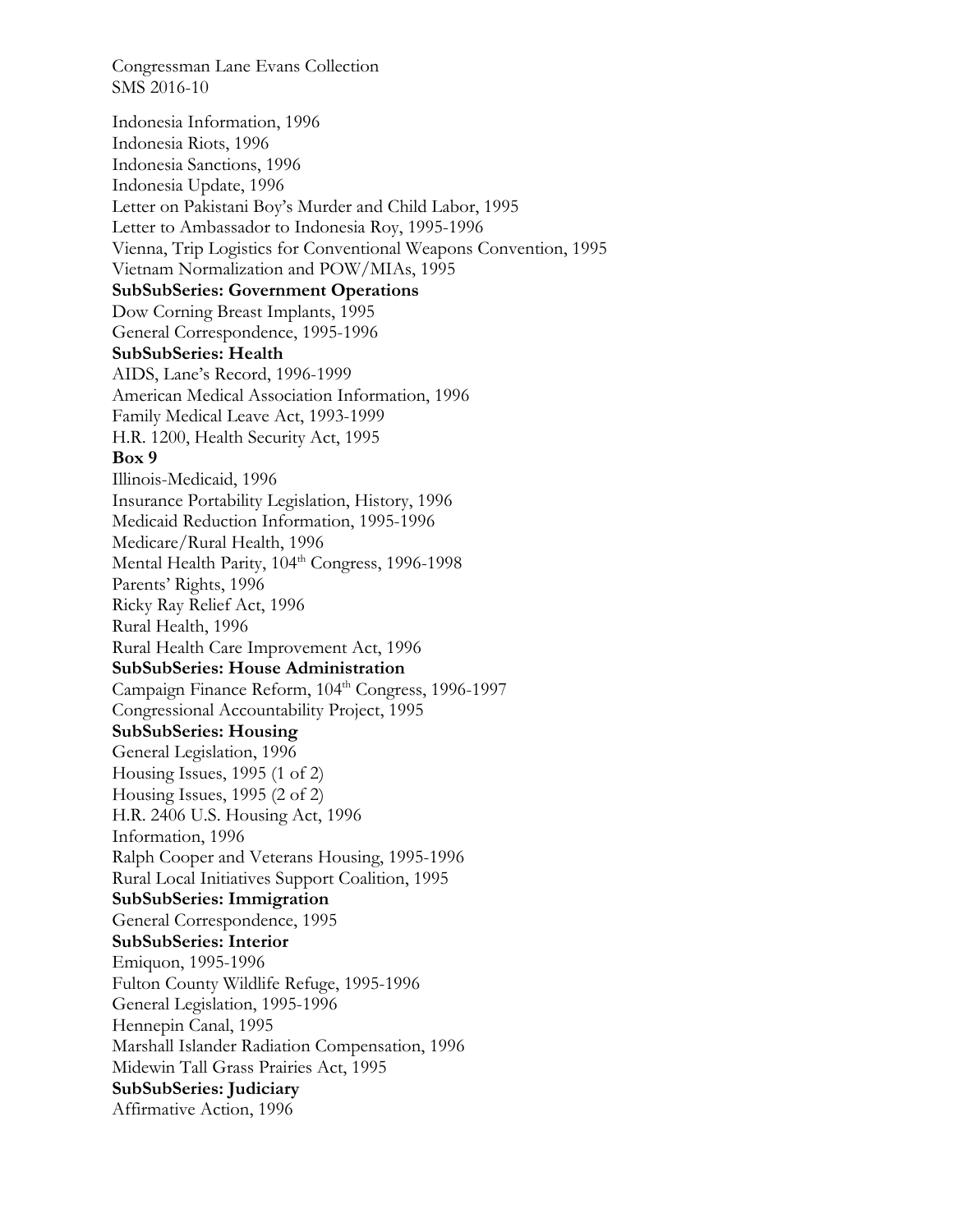Anti-Terror Legislation, 1996 Civil Rights, Gay Marriage, 1996-1997 Correspondence, RSB, 1996 (1 of 2) Correspondence, RSB, 1996 (2 of 2) Crime-1994 Crime Act Implementation, 1994-1996 Crime Bill, Evans Amendment on Incarcerated Veterans, 1995-1996 Crime Information, 1996 Crime, Votes, 104<sup>th</sup> Congress, 1995-1997 Drugs, General, 1996 Drunk Driving, 1996 General Correspondence, 1995-1996 General Legislation, 1995-1996 Gun Control, Brady Bill, 1995 Guns, Assault Weapons Ban, 1991-1999 H. R. 789, Music Licensing, 1995 Patent Bills, 1996 School Prayer, 1995 **SubSubSeries: Labor**  Affirmative Action, 1995 Beverly Procurement Amendment, 1995-1996 Caterpillar Strike, 1995 Corporate Downsizing, 1996 Department of Energy Worker Training, 1995 General, 1995 **Box 10**  General Accounting Office (GAO) Reports, 1995-1996 H.R. 1114, Children Workers and Balers, 1995 Jobs Training Partnership Act, 1995-1996 Legislative Memos, 1995 NAFTA Trade Adjustment Assistance Program, 1994-1995 NAFTA Trade Adjustment Assistance Program Letter, 1995-1996 OSHA/Illinois Power Dispute, 1995-1996 St. Louis Machinists Strike at McDonnell Douglas, 1996 Summer Job Youth Program, 1996 Temporary Worker Legislation, Articles, 1996 Temporary Worker Legislation, Background Information, 1996 Temporary Worker Legislation, Bills, 1996 Worker Rights Background Information, 1995-1996 (1 of 2) Worker Rights Background information, 1995-1996 (2 of 2) Worker Safety Legislation, 1995-1996 **SubSubSeries: Post Office and Civil Service**  General Correspondence, 1995-1996 General Legislation, 1996 Renaming Quincy Post Office, 1996 Rural Post Office Box Rate Change, 1996 **SubSubSeries: Public Works**  Levees, 1995 Water Resources Development Act, 1996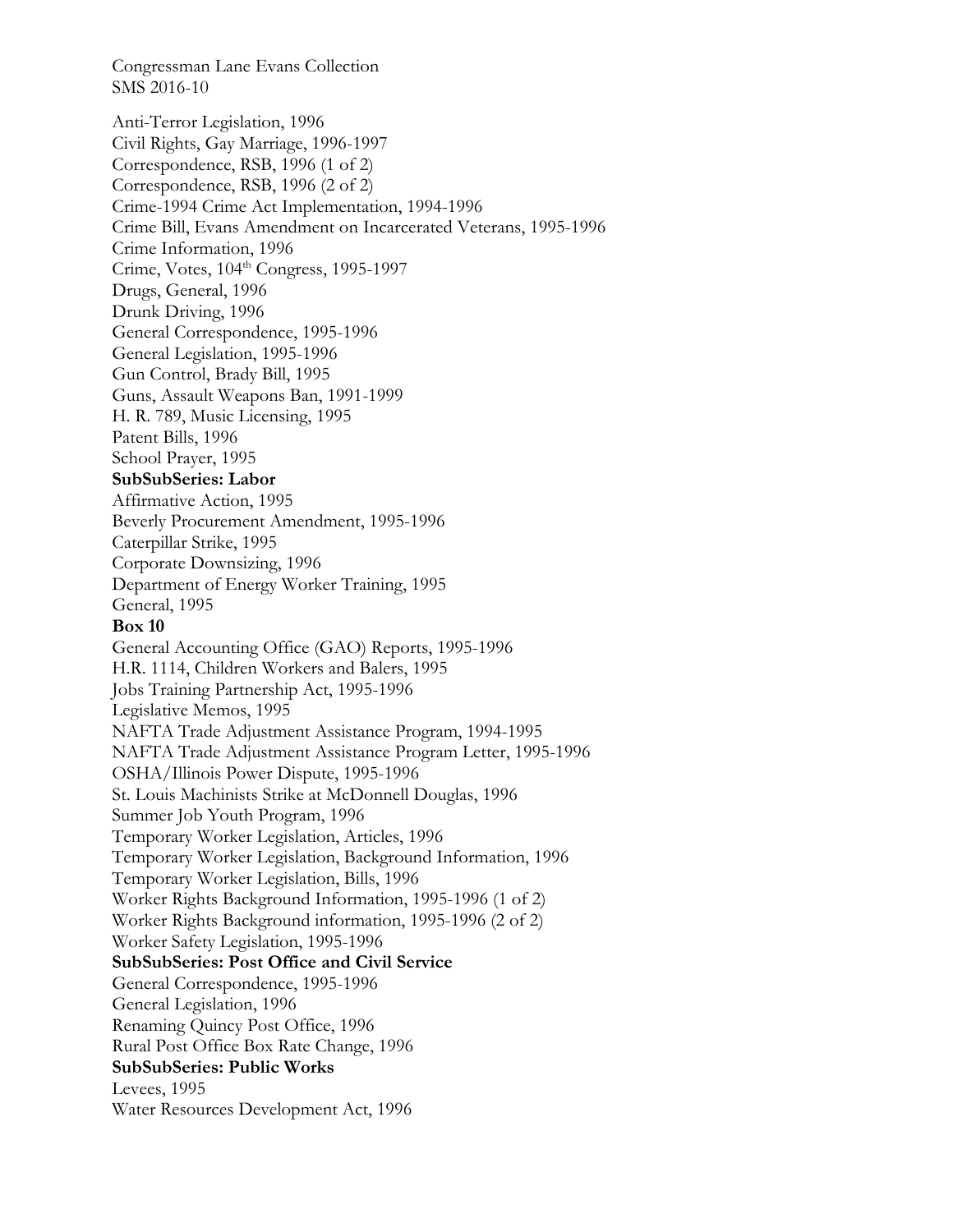Water Resources Development Act, Dam Safety Program, 1996 Water Resources Development Act, Quincy Levee Projects, 1995-1996 **SubSubSeries: Telecommunications**  800 MegaHertz Specialized Mobile Radio, 1995 Broadcast Spectrum Information, 1995-1996 Corporation for Public Broadcasting, 1995-1996 (1 of 2) Corporation for Public Broadcasting, 1995-1996 (2 of 2) High Definition Television (HDTV), 1996 Legislative Memos, 1995 Parental Guidelines, 1996 Rural Telecommunication Telephone Co-operative, 1993-1995 Satellite Homeview Act, 1996 Telecommunications Bills, General Information, 1995-1996 (1 of 3) Telecommunications Bills, General Information, 1995-1996 (2 of 3) Telecommunications Bills, General Information, 1995-1996 (3 of 3) Telemedicine Information, 1995 V-Chip, 1996 **SubSubSeries: Trade**  General Correspondence, 1995-1996 General Legislation, 1995-1996 Libman Company Correspondence for Relief under NAFTA, 1996 Maytag Tariff Reductions, 1995 Protection for U.S. Porcelain Manufacturers against Mexico Imports, 1995-1996 Steel, 1995 Super 301 Protections for Wahl Corporation against China, 1995 **SubSubSeries: Transportation**  Air Bag Safety Campaign Packet, 1996 Air Traffic Controllers, 1995 **Box 11**  Airbags, 1996 Airline Safety, 1996 Amtrak, 1995-1996 Amtrak Funding Issues, 1996 Bipartisan City/Suburban/Rural Transit Caucus, 1996 Brotherhood of Maintenance Way Employees, 1996 Burlington Northern Santa Fe, 1996 Burlington Northern/Santa Fe Railroad Merger, 1994-1995 Centennial Bridge, 1995-1996 Chicago Central Area Circulator Project, 1995 Clean Air-Employee Commute Option Program, 1995-1996 Coast Guard Reauthorization, 1995 Evergreen International Airlines, 1996 FAA Authorization FY 97, 1996 Federal Aviation Administration, 1995-1996 Galesburg Broad Street Station Closing, 1996 Great Lakes Aviation, 1996 Highway 34, 1996 Highway 67 and 34, 1995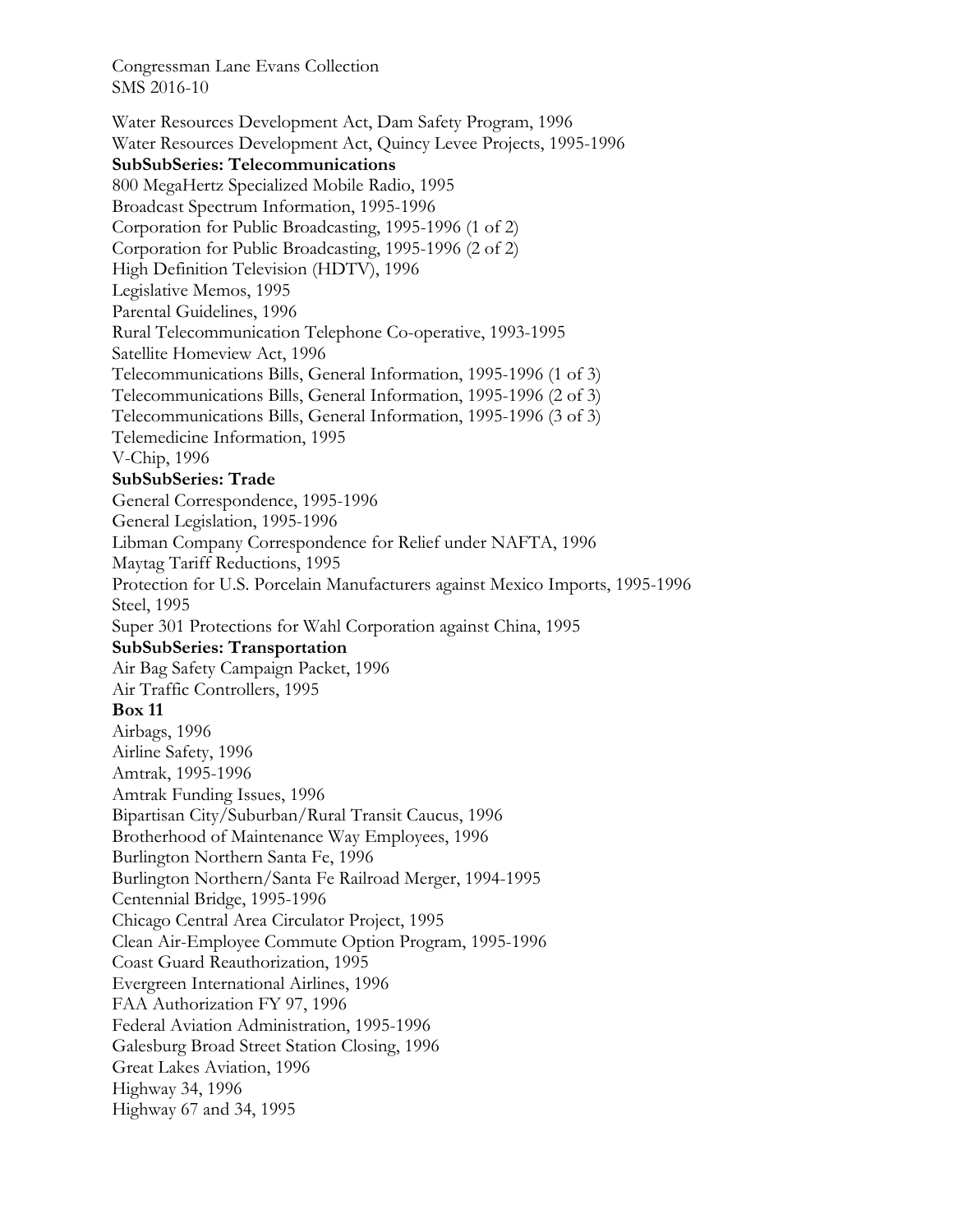HM 200 Hazardous Materials Transportation Rules, 1996 H.R. 2149, Ocean Shipping Act, 1996 IDOT Requests, 1996 Intermodal Surface Transportation Efficiency Act, 1996 (1 of 4) Intermodal Surface Transportation Efficiency Act, 1996 (2 of 4) Intermodal Surface Transportation Efficiency Act, 1996 (3 of 4) Intermodal Surface Transportation Efficiency Act, 1996 (4 of 4) Interstate Commerce Commission, 1995 Legislative Memos, 1995 Motorcycle Helmets, 1995-1996 National Highway System Bill, 1995-1996 Quad Cities Airport Terminal Doppler Weather Radar, 1995 Quad Cities Metro Link Bus Project, 1994-1996 Quad City Airport Runway Extension, 1995-1996 **Box 12**  Railroad Hall of Fame, 1996 Railroad Retirement System: Medicare, 1996 Railroad Workers, 1996 Slots and Essential Air, 1996 Transportation Funding Options, 1996 Transportation Safety Issues, 1996 Travel Agents, 1995 Trucking, 1994-1996 Trust Funds Truth in Budgeting Act, 1995-1996 Union Pacific/Southern Pacific Merger, 1994-1996 (1 of 2) Union Pacific/Southern Pacific Merger, 1994-1996 (2 of 2) United Airlines, 1994-1995 US Air/British Airways Merger, 1996 Vacancy on Transportation and Infrastructure Committee, 1996 Wisconsin Central Railroad Remote Control Proposal, 1996 **SubSubSeries: Veterans Affairs**  Air Liquide Contamination at Temple, Texas V.A. Hospital, 1996 American Legion Proposal on Veterans Affairs Reorganization, 1995 Anna Veterans Home, 1996 Atomic Veterans 1996 Hearing, 1993-1996 Atomic Veterans Bill and Background Information, 1995-1996 Atomic Veterans Bills, 1994-1996 Atomic Veterans General 1995-1996 Atomic Veterans Lane's Legislation, 1995-1996 Atomic Veterans Operation Crossroads Radiation Study, 1996 Atomic Veterans Press Releases, 1995 Baltimore Veterans Affairs Medical Center, 1995-1997 Bill to Provide Refunds of Unused G.I. Bill Contributions, 1995 Brown v. Gardner Case Information, 1994-1995 Budget, 1996 Budget Information, 1995-1996 Charles Bland's Incarcerated Veterans Proposal, 1995 Chicago/Joliet Veterans Cemetery, 1995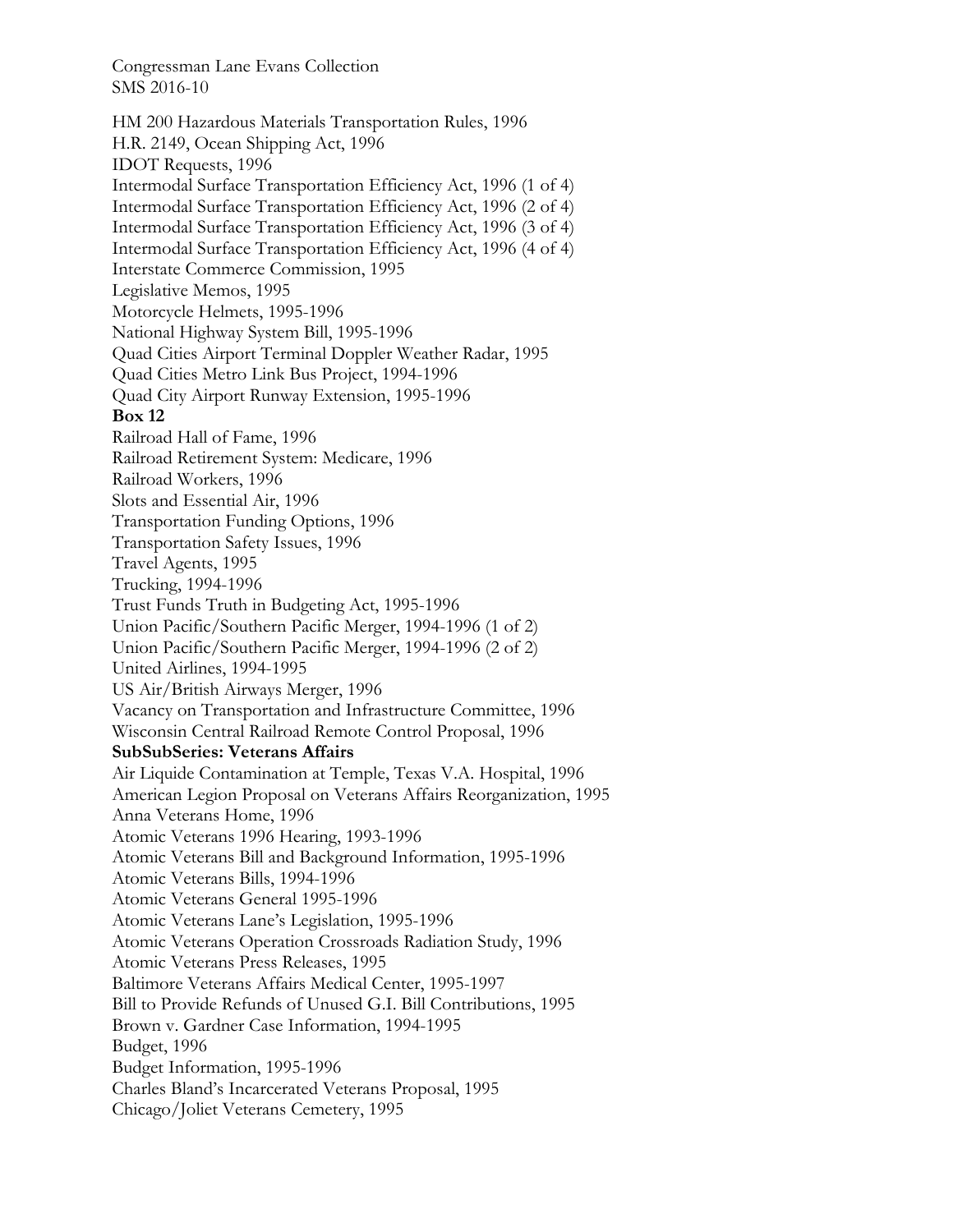Clear Veterans Benefits Errors, 1995-1996 Compensation and Pension Subcommittee Legislation Hearing, 1995 Compensation, Pension, Insurance, and Memorial Affairs Markup of Pending Legislation and COLA Bill, 1996 CPI and MA Subcommittee Markup of Pending Legislation, 1996 DAV Letter to Senator Kerrey about Taxing Veterans Benefits, 1995 Davenport v. Brown, 1996 Effect of Government Shutdown, 1995-1996 Eligibility Reform, 1996 Field Hearing on Veterans Care in LaSalle, 1994-1996 Full Committee Legislation Markup, 1996 Full Committee Markup of Pending Legislation, 1996 F.Y. 1996 Veterans Affairs Budget Reconciliation, 1995 G.A.O. Report on Hispanic Veterans, 1995 General Correspondence, 1995-1996 General Information, 1995-1996 General Legislation, 1995-1996 **Box 13**  Gulf War Veterans, Gulf War Syndrome, 1995 Hearing on Processing of Compensation Claims and Oversight, 1995 Hearing on Veterans Affairs F.Y. 1996 Budget Request, 1995 Homeless Veterans, General Information, 1995 H.R. 1483, Clear and Unmistakable Error Bill, 1995-1996 Increasing G.I. Bill Fees, 1995 Iowa City Outpatient Outsourcing, 1996 Joint Subcommittee Legislative Hearing, 1996 Kennedy Veterans Affairs Home Loan Letter, 1996 Medicare Reimbursement, 1996 National Veterans Legal Services Program Americorps Proposal, 1995 Office of the Special Assistant for Gulf War Illness, 1996 Oversight Hearing on Radiation Exposure, 1996 Persian Gulf War Veterans, 1996 Persian Gulf War Veterans, Chemical/Biological, 1996 Persian Gulf War Veterans Claims Processing, 1994-1995 Persian Gulf War Veterans, Clippings, 1993-1996 Persian Gulf War Veterans, General Information, 1994-1995 (1 of 2) Persian Gulf War Veterans, General Information, 1994-1995 (2 of 2) Persian Gulf War Veterans Information, 1995-1996 Persian Gulf War Veterans, Letters Received, 1996 Persian Gulf War Veterans, Research, 1995 Pro Bono Bill, 1996 Radiation Exposure, 1995 Radiation Exposure Hearing, 1995-1996 Radiation Exposure Information, 1995-1996 Senate Veterans Affairs Committee Hearing on VA Health Care Eligibility Reform, 1995 Valley Forge Flags Order, 1996-1997 Veterans Affairs Adult Day Care, 1995 Veterans Affairs Benefits Amendments, 1996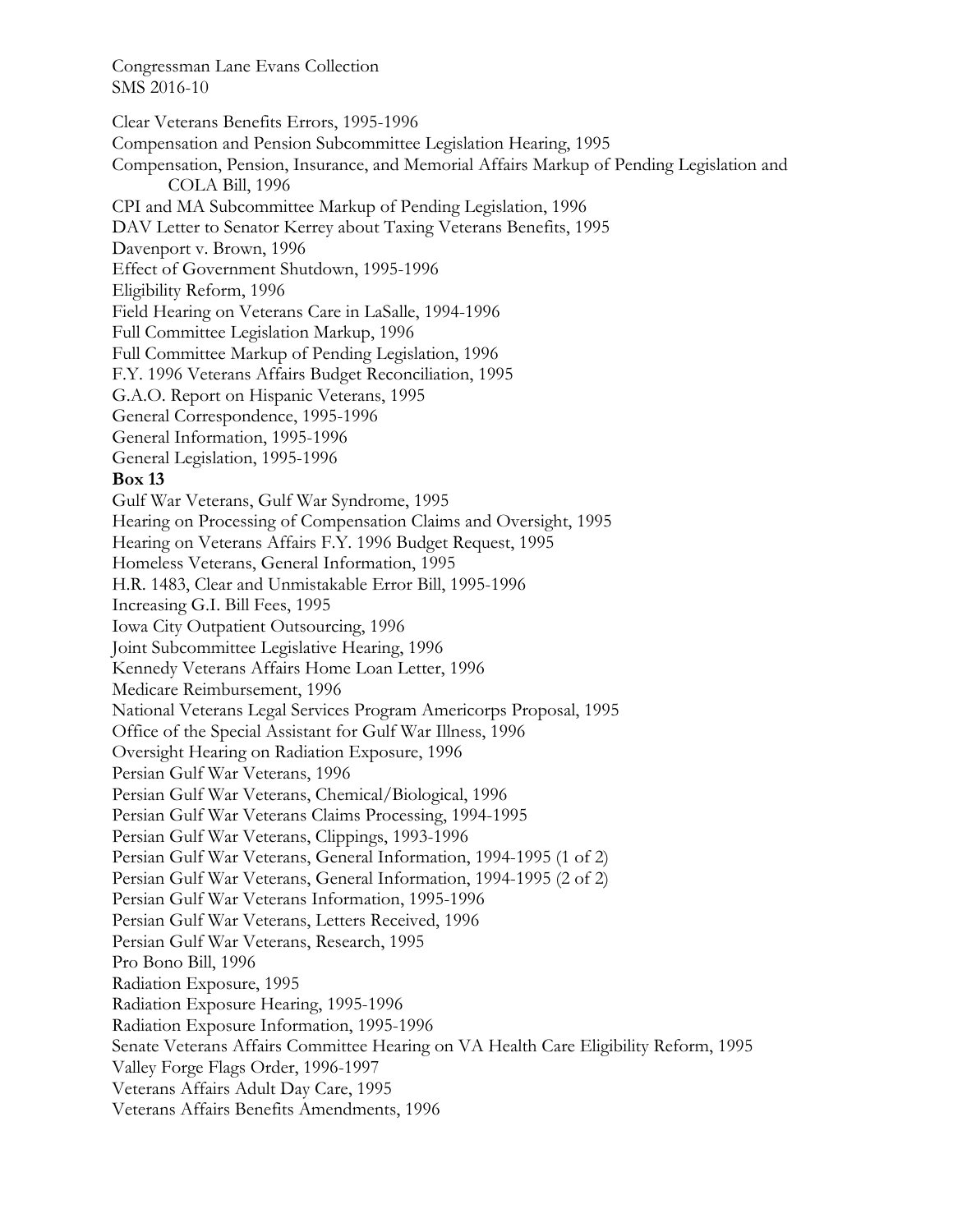Veterans Affairs Health Care and Hospital Reorganization, 1995 Veterans Affairs Hospital Reorganization Chicago Consolidation, 1996-1997 (1 of 2) Veterans Affairs Hospital Reorganization Chicago Consolidation, 1996-1997 (2 of 2) Veterans Service Organization Letters on Budget, 1995 Vietnam Veterans of America Convention Speech, 1995 Well Grounded Claims Bill, 1995-1996 **SubSubSeries: Ways and Means**  Adoption Bill, 1996 Adoption Legislation Information, 1995 Corporate Welfare Reduction Act, 1995-1996 **Box 14**  Democratic Information on Reconciliation, 1995 Earned Income Tax Credit, 1995-1996 Foreign Earned Income Taxes, 1980-1995 Futures Trading and Transaction Tax, 1995-1996 General Legislation, 1995-1996 Health Insurance Tax Deduction, 1995-1996 Legislative Memos, 1995 Letter to Chairman Opposing Corporate Welfare, 1995 Republican Middle Class Tax Cut, 1995 **SubSubSeries: Welfare**  Child Nutrition Block Grant, 1994-1995 (1 of 3) Child Nutrition Block Grant, 1994-1995 (2 of 3) Child Nutrition Block Grant, 1994-1995 (3 of 3) Disability-Vocational Rehabilitation, 1996 General Legislation, 1995 Impact of Budget Cuts on the Poor, 1996 Legislative Memos, 1996 Social Security Suspense Files, 1996 Welfare Reform Task Force, 1994-1995 (1 of 2) Welfare Reform Task Force, 1994-1995 (2 of 2) **SubSubSeries: General**  Democratic Study Group Correspondence, 1996 First Session Legislation, 1996 Legislative Memos, 1995-1996 **SubSeries: 105th Congress (1997-1998) Box 1** 

**SubSubSeries: Agent Orange**  General Legislation, 1997 Southeast Asia, 1997-1998 Spina Bifida, 1996-1997 (1 of 3) Spina Bifida, 1996-1997 (2 of 3) Floppy Disk "Vietnam Veterans Association Comments Draft" Removed Spina Bifida, 1996-1997 (3 of 3) **SubSubSeries: Agriculture**  4-H and Extension Office, 1998 Animal Agriculture Reform Act, 1997-1998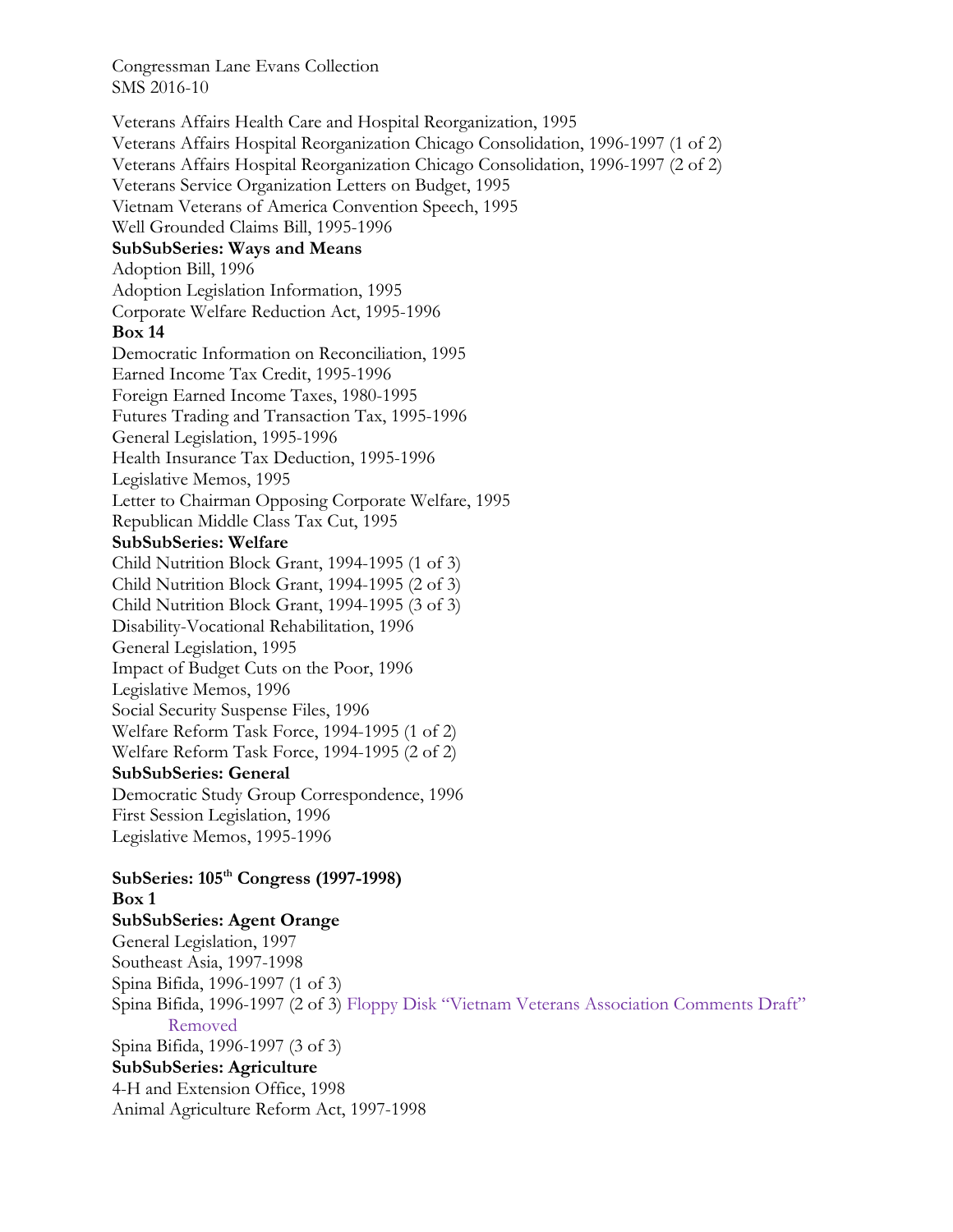Clear Water Action Initiative, 1998-1999 Commission on 21<sup>st</sup> Century Production, 1997 Conservation Reserve Enhancement Program (CREP), 1998-1999 Conservation Reserve Program (CRP), 1997-2000 Crop Revenue Coverage, 1997-2000 Dairy Options Pilot Program, 1997-1998 Environmental Quality Incentives Program (EQIP), 1998-1999 Farm Bureau, 1996-1998 Farm Crisis Proposals, 1998-1999 (1 of 2) Farm Crisis Proposals, 1998-1999 (2 of 2) Farm SAFE-Miller, 1998-1999 Food and Drug Administration Codex Bill, 1997 H.R. 1232, Food Labeling, 1998 Interstate Rural Conservation and Development Council Grant, 1998 National Commission on the Small Farm, 1997-1999 Northern Illinois Disaster Farm Assistance, 1998-1999 State Efforts, 1993-1998 (1 of 2) State Efforts, 1993-1998 (2 of 2) **SubSubSeries: Appropriations**  Commerce, State, Justice, FY 98, 1997 FY 98, Commerce, Justice, State Appropriations, 1997 FY 99 Commerce, Justice, State Appropriations, 1998 FY 99 District of Columbia Appropriations, 1998 F.Y. 99, Labor-Health and Human Services Appropriations, 1998 General Legislation, 1998 Interior, 1997 Labor/Health and Human Services/Education Appropriations FY 98, 1997 Legislative Memos, 1997-1998 **Box 2**  Monmouth and Morrison, Illinois Projects, 1997-1998 National Endowment for the Humanities, 1996-1999 (1 of 2) National Endowment for the Humanities, 1996-1999 (2 of 2) **SubSubSeries: Armed Services**  Antipersonnel Landmine Ban, 1997-1998 (1 of 3) Antipersonnel Landmine Ban, 1997-1998 (2 of 3) Antipersonnel Landmine Ban, 1997-1998 (3 of 3) Army Management Engineering College Closure, 1997 Arsenal, American Federation of Government Employees, 1997-1998 Blinding Laser Weapons, 1997-1998 Blinding Laser Weapons, Clippings, 1998 Civilian Technician Uniforms, 1997-1998 Commandant Krulak Visit to Quad Cities, 1998 Crusader, 1997-1998 Davito Case – TRICARE, 1998 East Timor and Special Forces Training, 1992-1998 Future Direct Support Weapons System, 1998 F.Y. 1998 Defense Authorization, Caterpillar, 1997 F.Y. 1998 Defense Authorization, Clinical Study of Persian Gulf War Veterans, 1997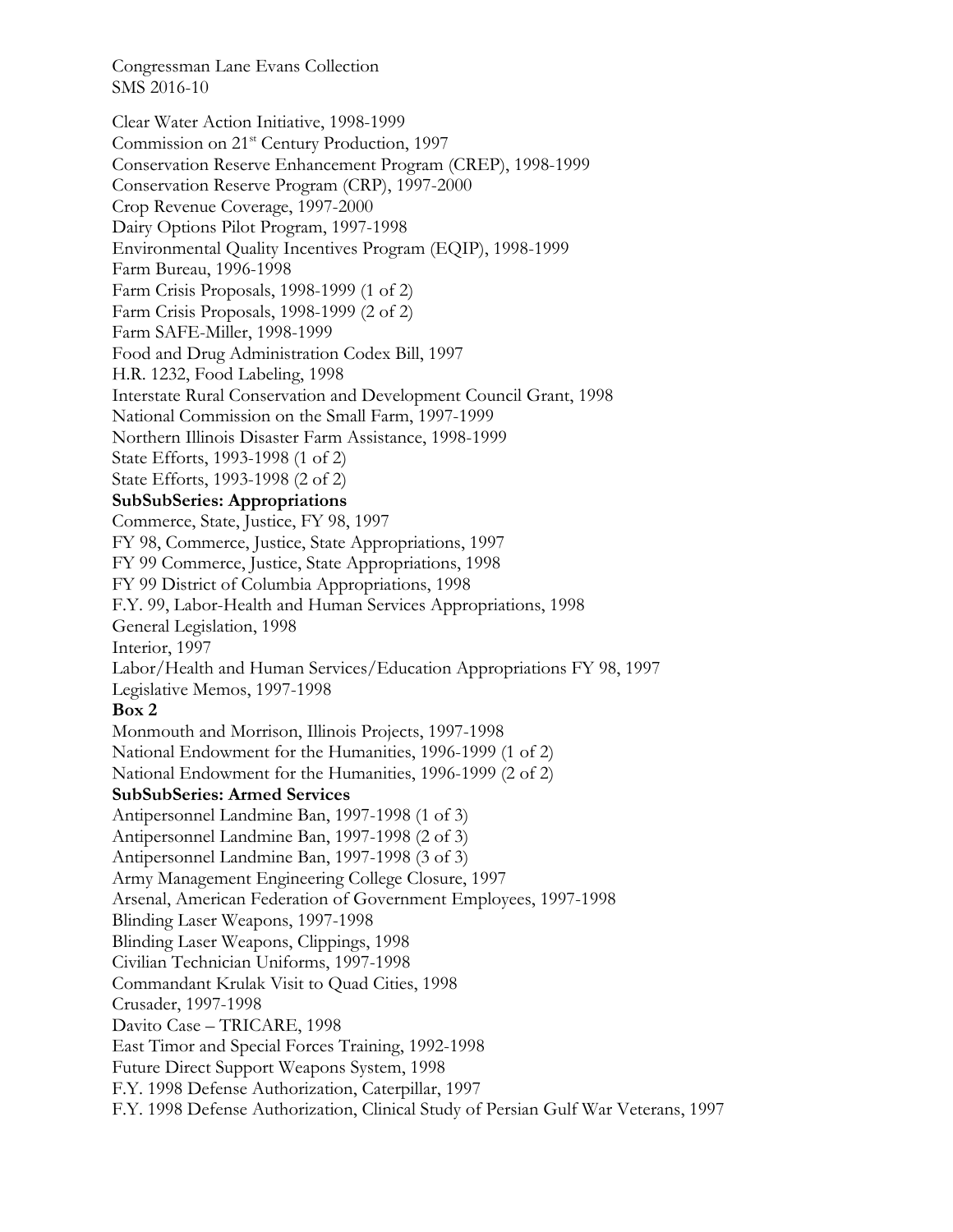- F.Y. 1998 Defense Authorization, Conference Committee, 1997 (1 of 3)
- F.Y. 1998 Defense Authorization, Conference Committee, 1997 (2 of 3)
- F.Y. 1998 Defense Authorization, Conference Committee, 1997 (3 of 3)
- F.Y. 1998 Defense Authorization, Defense Reform Act, 1997
- F.Y. 1998 Defense Authorization, General, 1997-1998 (1 of 2)
- F.Y. 1998 Defense Authorization, General, 1997-1998 (2 of 2)
- F.Y. 1998 Defense Authorization, Instrumented Factory for Gears (INFAC), 1997
- F.Y. 1998 Defense Authorization, Iowa Army Ammunition Plant (IAAP), 1997
- F.Y. 1998 Defense Authorization, On Board Oxygen Generating System, 1996-1997
- F.Y. 1998 Defense Authorization, On Board Oxygen Generating System, Litton, Davenport, IA, 1996-1997
- F.Y. 1998 Defense Authorization, Paladin/Bradley, 1997
- F.Y. 1998 Defense Authorization, Paladin Final, 1997
- F.Y. 1998 Defense Authorization, Personnel, Civilian Workload, 1997
- F.Y. 1998 Defense Authorization, UH-60Q Modernization, 1997
- F.Y. 1998 Defense Authorization, V-22 Osprey Final, 1997
- F.Y. 1998 Defense Authorization, Veterans Affairs Cooperative Medical Research Program, 1997 (1 of 2)
- F.Y. 1998 Defense Authorization, Veterans Affairs Cooperative Medical Research Program, 1997 (2 of 2)

#### **Box 3**

- F.Y. 1999 Defense Authorization, ALQ-135 Electronic Countermeasures Set, 1997-1998
- F.Y. 1999 Defense Authorization, Department of Energy, 1998
- F.Y. 1999 Defense Authorization, Department of Energy, Firefighters-Emergency Response, 1998
- F.Y. 1999 Defense Authorization, Family of Medium Tactical Vehicles, 1998
- F.Y. 1999 Defense Authorization, Future Direct Support Weapon (FDSW), 1998
- F.Y. 1999 Defense Authorization, Instrumented Factory for Gears (INFAC), 1998
- F.Y. 1999 Defense Authorization, Mark Up, 1998
- F.Y. 1999 Defense Authorization, Paladin, 1998
- F.Y. 1999 Defense Authorization, UH-60Q Modernization, 1998
- F.Y. 1999 Defense Authorization, Veterans Affairs Cooperative Medical Research Program, 1998
- GAO Arsenal and Depot Workload Request, 1997-1999
- General Correspondence, 1997-1998
- General Information, 1997-1998
- General Legislation, 1997-1998 (1 of 2)
- General Legislation, 1997-1998 (2 of 2)
- Illinois Glove Manufacturers, 1997
- Iowa Army Ammunition Plant, 1997-1998
- Land Mine Elimination Act, 1997
- Landmine Articles, 1997-1998 (1 of 3)
- Landmine Articles, 1997-1998 (2 of 3)
- Landmine Articles, 1997-1998 (3 of 3)
- Landmine Ban, General Information, 1997-1998
- Landmine Ban Information, 1997-1998
- Landmine Bill Information, 1997-1998

## **Box 4**

- Landmine Information, 1997-1998 (1 of 2)
- Landmine Information, 1997-1998 (2 of 2)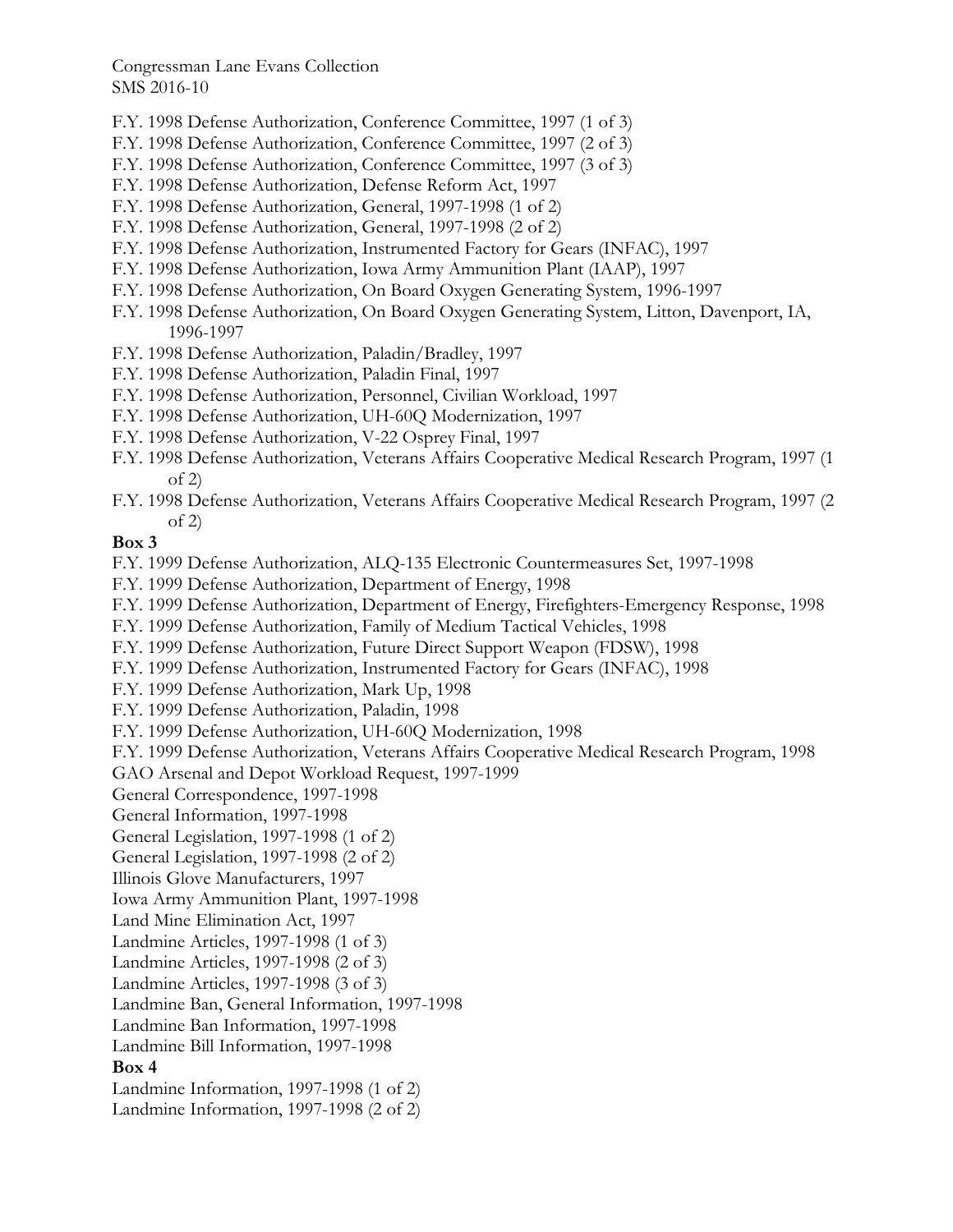Landmine Legislation, 1997-1998 Landmines, 1998 Landmines, General Information, 1997 (1 of 2) Landmines, General Information, 1997 (2 of 2) Landmines, Letter to the President, 1997 Landmines, New Landmine Bill, 1997 Landmines, Treaty Ratification, 1997 Landmines, Whip Activities, 1997 Laser Weapons, 1997 Mines Working Group Letter, 1997 Napalm Disposal Briefing, 1997-1998 Ottawa Land Mine Ban Treaty, 1997 Quadrennial Defense Review, Amendments, 1998 Quadrennial Defense Review, Army Material Command (AMC) Letter, 1998 Quadrennial Defense Review, Arsenal Talking Points, 1998 Quadrennial Defense Review, Back Up Materials, 1998 Quadrennial Defense Review, Commodity Command/IOC Restructuring, 1997-1998 Quadrennial Defense Review, General, 1997-1998 (1 of 4) Quadrennial Defense Review, General, 1997-1998 (2 of 4) Quadrennial Defense Review, General, 1997-1998 (3 of 4) Quadrennial Defense Review, General, 1997-1998 (4 of 4) Quadrennial Defense Review, Readiness, General, 1998 Quadrennial Defense Review, Rock Island Arsenal, 1998 Rock Island Arsenal, A 76 Study, 1997-1998 Rock Island Arsenal, Arsenal Private Partnering Pilot Program, 1997-1998 Rock Island Arsenal, Arsenal Statute, General, 1996-1997 Rock island Arsenal, Arsenal Statute, Inspector General, 1996-1997 Rock Island Arsenal, Arsenal Statute, Readiness, 1993-1998 **Box 5**  Rock Island Arsenal, Artillery, 1996-1998 Rock Island Arsenal Bridge, 1997-1998 Rock Island Arsenal Bridge Ramps, 1998 Rock Island Arsenal Clippings, 1997-1998 Rock Island Arsenal, Core Logistics Workload, 1998 Rock Island Arsenal, Gun Mounts, 1997 Rock Island Arsenal, Lane Letters, 1998 Rock Island Arsenal Legislation, 1997-1998 Rock Island Arsenal, Logistics Acquisition, 1998 Rock Island Arsenal, M109 Prime Vendor Support, 1998 Rock Island Arsenal, M1A2 Gun Mount Work, 1997-1998 Rock Island Arsenal, Quad City Development Group, 1997-1998 Rock Island Arsenal, Quadrennial Defense Review, 1997-1998 (1 of 2) Rock Island Arsenal, Quadrennial Defense Review, 1997-1998 (2 of 2) Rock Island Arsenal Regional Flight Center Deactivation, 1996-1997 Rock Island Arsenal, Tank Gun Mount, 1996-1997 Rock Island Arsenal Workload, 1997-1998 (1 of 3) Rock Island Arsenal Workload, 1997-1998 (2 of 3) Rock Island Arsenal Workload, 1997-1998 (3 of 3)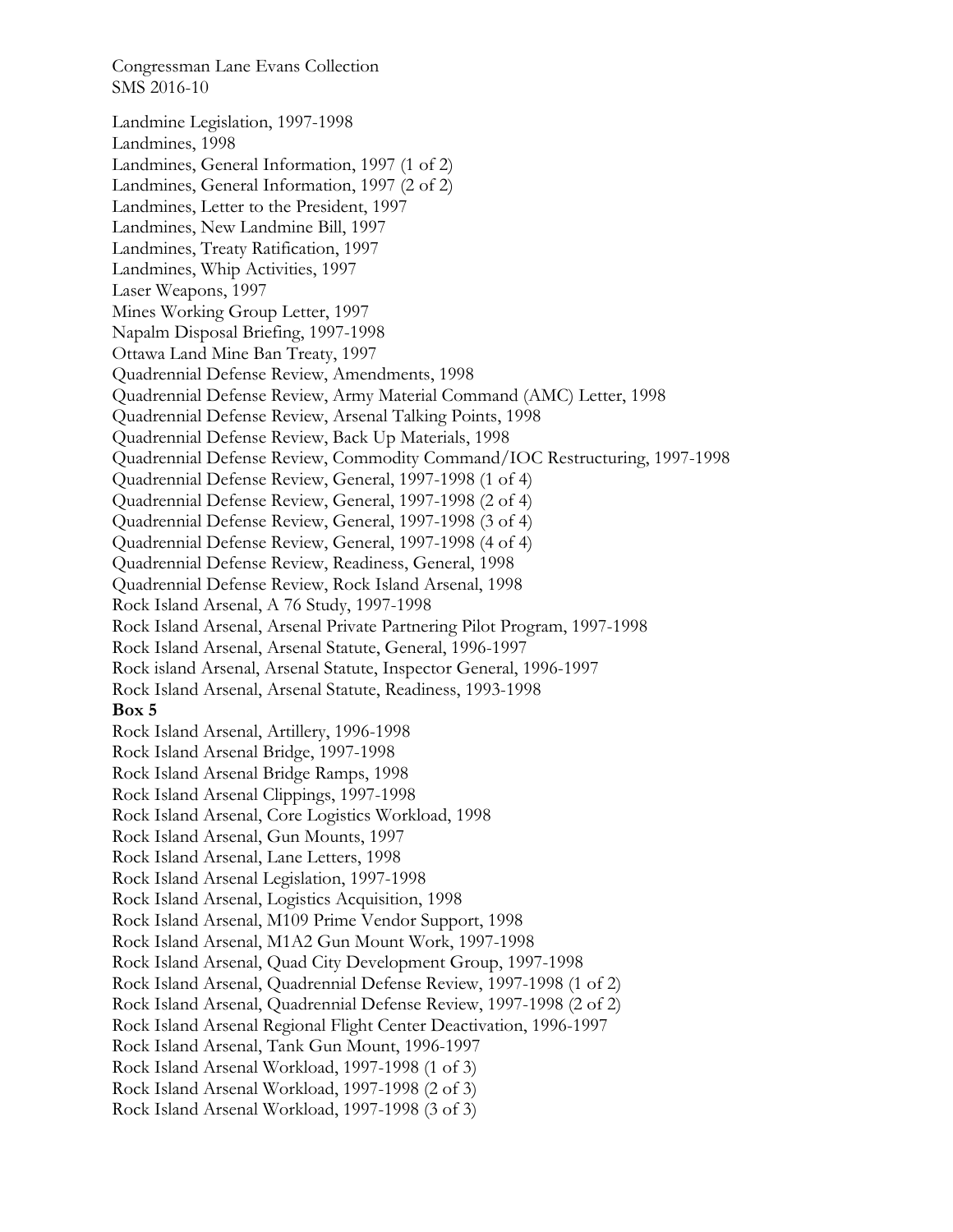Sandbaggers for Army Corps of Engineers, 1997-1998 Single Manager for Conventional Ammunition, 1998-1999 Unexploded Ordinance at Military Bases, 1998 War Reserve Support Command, 1996-1998 **SubSubSeries: Budget**  Bipartisan Balanced Budget Amendment, 1997 Budget Reconciliation Information, 1997 Budget Resolution FY 97, 1997 Legislative Memos, 1997 Omnibus Appropriations FY 97, 1997 **SubSubSeries: Commerce**  Business Ethics Bill, 1997 Corporate Responsibility, 1997 Corporate Welfare Reduction, 1997-1998 Fastener Quality Act, 1998 Fastener Quality Act Delay Letter, 1997 Global Corporate Responsibility Letter, 1997 Legislative Memos, 1998 Moline Heart of America Redevelopment, 1998-1999 **SubSubSeries: Education**  Charter Schools/Vouchers, 1997 Distance Learning, 1997 **Box 6**  Dollars to the Classroom Act, 1998-1999 English First, 105<sup>th</sup> Congress, 1996-1998 General Education 105<sup>th</sup> Congress, 1997 General Legislation, 1997-1998 Individuals with Disabilities Education Act (I.D.E.A.), 1996-1998 Legislative Memos, 1997-1998 Library Assistance, 1997-2006 School Safety-School Resource Officer Partnership Act, 1998-1999 Trio, 1998 **SubSubSeries: Energy**  Administration Deregulation Legislation, 1998 Alternative Energy, 1998-1999 Biodiesel, 1997-1999 Electric Industry Restructuring, 1996-1997 Electricity Deregulation,  $105<sup>th</sup> Congress, 1997-1998$ Electricity Deregulation General, 1998 Ethanol-Archer Bill, 1997 Ethanol-Dear Colleagues, 1997-1998 Ethanol-Evans Press and Letters, 1997-1998 Ethanol-Flex Fuels and Cars, 1997 Ethanol-General Background, 1997-2001 (1 of 3) Ethanol-General Background, 1997-2001 (2 of 3) Ethanol-General Background, 1997-2001 (3 of 3) Ethanol-Letters, 1997-1998 Ethanol-Memos, 1997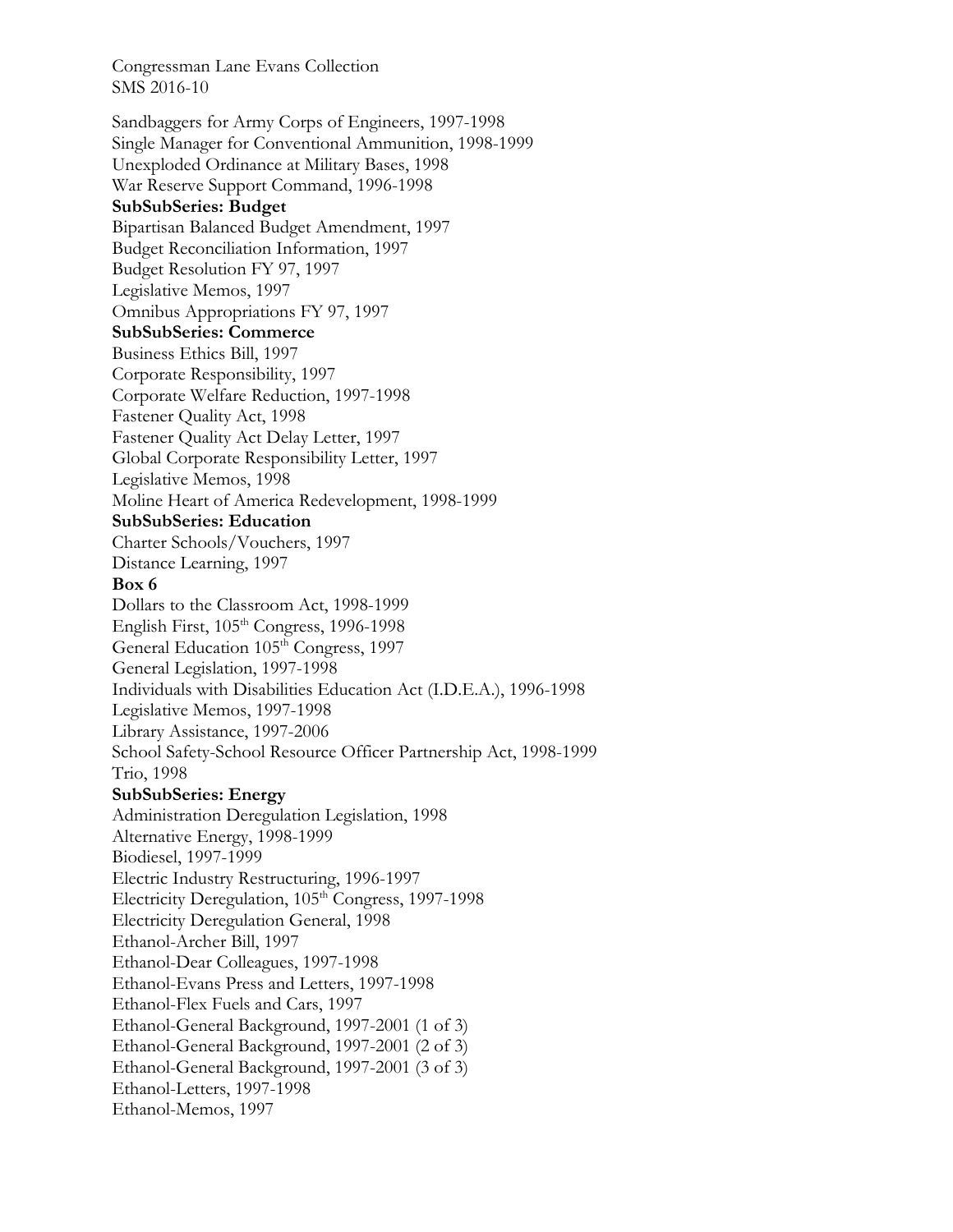Ethanol-Tax Incentive Fight, 1997-1998 General Legislation, 1997 Illinois Deregulation Legislation, 1998 Illinois Energy Pricing, 1998 Illinois Natural Gas Vehicle Coalition (NGVC), 1998 Illinois Public Works, 1998 Low Income Home Energy Assistance Program (LIHEAP), 1998-1999 **Box 7**  Municipal/Electricity Cooperatives, 1997-1999 Power Marketing Administration, 1997-1998 Storage of Nuclear Waste, 1997 Utility Deregulation Articles, 1997 Utility Deregulation Letters, 1997 **SubSubSeries: Environment**  Agriculture, 1997 American Heritage River-General, 1997-1999 American Heritage River-Lane, 1997-1998 Army Corps of Engineers-Challenge 21, 1998 Army Corps of Engineers-General, 1998 Clean Air-Lane Evans, 1997 Clean Water Act, 105<sup>th</sup> Congress, 1998 Clippings, 1996-1997 EPA Air Quality Standards Correspondence, 1997 EPA General Background/Study Reports, 1997 (1 of 2) EPA General Background/Study Reports, 1997 (2 of 2) EPA Statements, 1996-1997 H.R. 478, Endangered Species Act Amendments Hearing Background Information, 1997 Illinois and New Regulations, 1996-1997 Illinois Association of Drainage Districts v. Army Corps, 1998 Illinois Department of Natural Resources-Deer at Rock Island Arsenal, 1998 Illinois Group Letters, 1997 Integrated Management Plan for the Illinois River Watershed, 1997 Letters to EPA Re: Mentesti and Baker, 1997 Midwest Area River Coalition (MARC) 2000, 1996-1998 Nitrogen Oxide Air Quality, 1998 Organization Letter, 1997 Payment In Lieu of Taxes (PILT), 1997-1999 Regulations, 1997 Safe Drinking Water Act, 105<sup>th</sup> Congress, 1997-1999 Savanna Army Depot Redevelopment, 1995-1999 Science Concerns, 1997 Sea Turtles, 1998 Tropical Forests, 1998 Upper Mississippi American Heritage River Nomination, 1997-1998 Upper Mississippi River Comprehensive Plan Packet, 1998 Water Resources Development Act, 1997-2000 (1 of 2) Water Resources Development Act, 1997-2000 (2 of 2) Wild Horses/Burros, 1997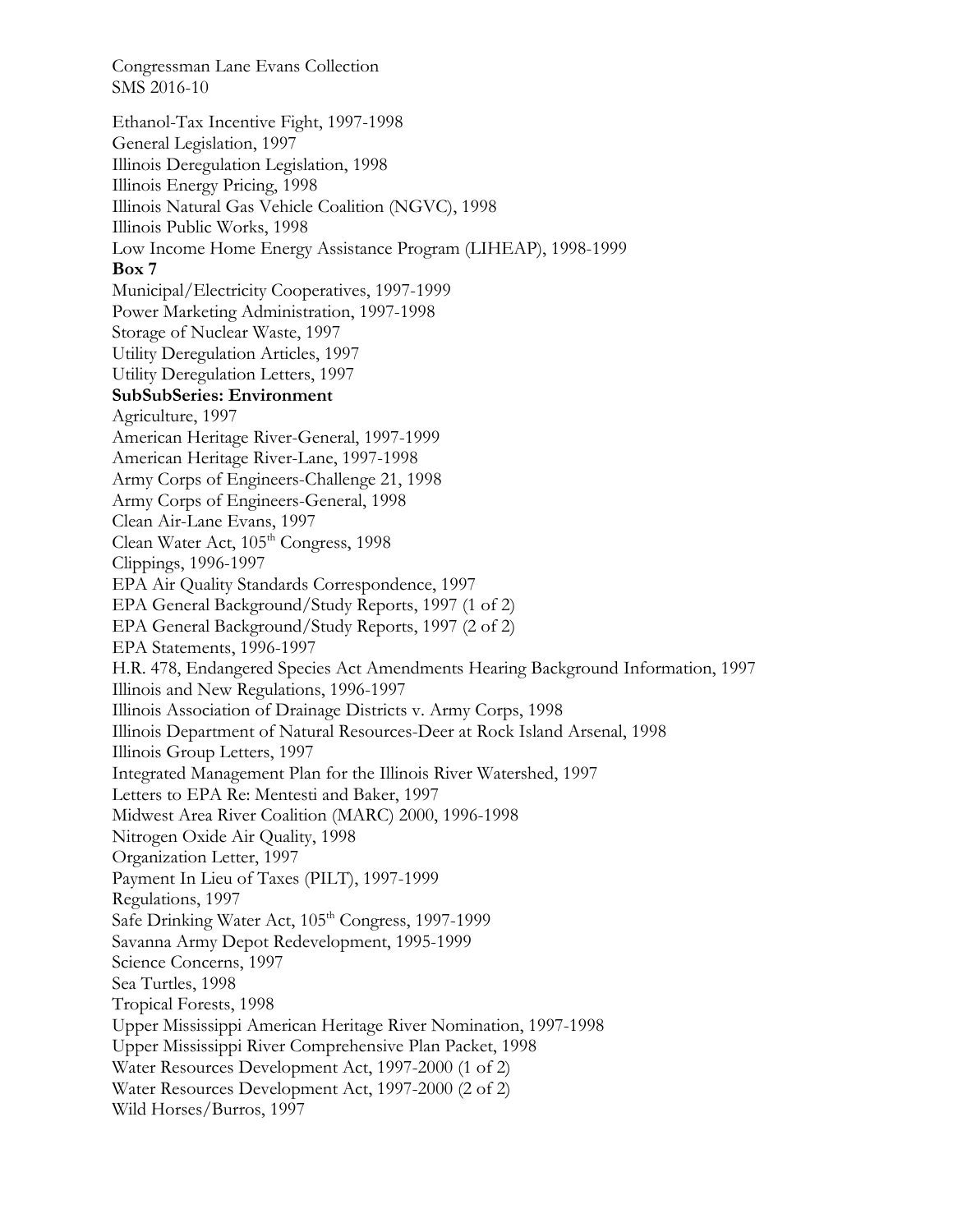**SubSubSeries: Ethics**  Legislative Memos, 1997 **SubSubSeries: Foreign Affairs**  Amendments to Foreign Policy Act, 1997 (1 of 2) Amendments to Foreign Policy Act, 1997 (2 of 2) China-Export/Import Bank Act, 1997 East Timor, Indonesia, and 1999 Department of Defense Authorization, 1998 **Box 8**  East Timor, Military Information, 1998-1999 General Legislation, 1997-1998 India, 1998 Indonesia Letter, 1997 Indonesia Military Assistance Accountability Act, 1997 International Monetary Fund (IMF) 1998 Letter to Secretary of Defense Cohen on Indonesia, 1997 North Atlantic Treaty Organization (NATO) Enlargement, 1997 Puerto Rico, H. R. 856, 1998 Puerto Rico, Plebiscite, 1998 Vietnam, Background Information, 1996-1997 (1 of 2) Vietnam, Background Information, 1996-1997 (2 of 2) Agent Orange Materials **SubSubSeries: Health**  Abortion, 105<sup>th</sup> Congress, 1998 Anti-Trust Relief and Department of Justice (DOJ) Regulations, 1997 Average Adjusted Per Capita Cost Changes, 1997 Breast Feeding HMS, 1998 Chiropractic, Medicare/X-Rays, 1996-1998 Gag Clauses, 1996-1997 General Legislation, 1998 Home Cares, 1997-2003 H.R. 4250, Medical Insurance Reform, 1998 Insurance Portability, 1997 Legislative Memos, 1998 Mammography, 1997 Mandates Information Act, 105<sup>th</sup> Congress, 1998 Medicaid-Nursing Homes, 1997-1999 Medicaid Reduction Information, 1997 Medicare-False Claims, 1998 Medicare-Private Contracting, 105<sup>th</sup> Congress, 1997-1998 Medicare-Ultrasound Regulations, 1998 Parkinson's Disease, Udall Bill, 1997-1998 Patient Access to Responsible Care Act (PARCA), 1997 Prostatitis, 1997-2001 Provider Sponsored Organizations (PSOs) Information, 1997 Rural Health Care Improvement Act, 1997 Telemedicine, 1997 Universal Care, 1995-1997 **SubSubSeries: House Administration**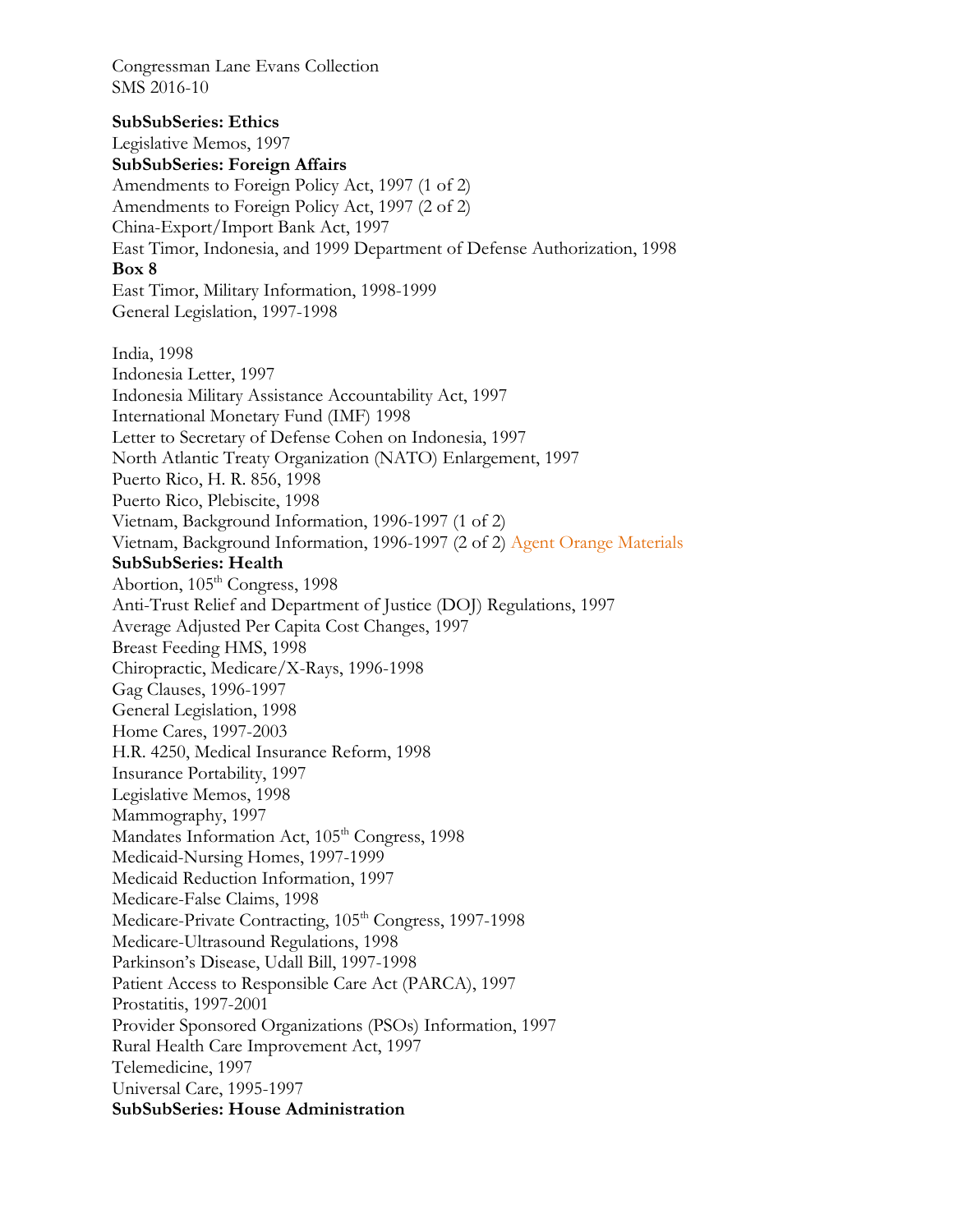Congressman Lane Evans Collection SMS 2016-10 Campaign Finance, 1998 (1 of 2) Campaign Finance, 1998 (2 of 2) **SubSubSeries: Housing**  Fair Housing Act, 1998 Homeless, 1998-1999 Loans/Mortgages Information, 1998 Low Income Tax Credit, 1998 Manufactured Housing, 1997-1999 Recommendations, 1998 **SubSubSeries: Immigration**  General Information, 1997-1998 General Legislation, 1997 H1-B Visas, 1997-1998 Information and Articles, 1997 **SubSubSeries: Interior**  General Legislation, 1997 Korean War Memorial Problems, 1997 Upper Mississippi River Navigation Study Plan, 1997-1998 **Box 9 SubSubSeries: Judiciary**  105<sup>th</sup> Congress, Term Limits, 1997 Assisted Suicide, 1998-1999 Church/State, 10 Commandments, 1997 Crime, Community Prosecutors, 1997 Crime Information, 1997 Domestic Violence Gun Ban, 1997 Drugs, Counterdrug Trip to Alaska, 1997 Drugs, Drug Free Borders Act, 1998 Drugs-Enforcement and Trafficking, 1997 Drugs, Medical Marijuana, 1998 Drunk Driving, 1998 General Legislation, 1998 Guns, Trigger Locks, 1997-2000 H.R. 400, Patent Law Reform Bill, 1997 (1 of 2) H.R. 400, Patent Law Reform Bill, 1997 (2 of 2) H.R. 491, Freedom of Passport Information Act, 1997 Impeachment, 1998 (1 of 3) Impeachment, 1998 (2 of 3) Impeachment, 1998 (3 of 3) Impeachment, Congressional Research Service (CRS) Information, 1998 Impeachment, Language, 1998 Judicial Reform, H.R. 1252, 1998 Juvenile Crime, H. R. 3, 105<sup>th</sup> Congress, 1996-1999 (1 of 2) Juvenile Crime, H. R. 3, 105<sup>th</sup> Congress, 1996-1999 (2 of 2) Juvenile Crime Prevention, 1998-2003 Prison Release, 105<sup>th</sup> Congress, 1998 Sentencing as Adults, 1997 Victim's Rights, 1996-1997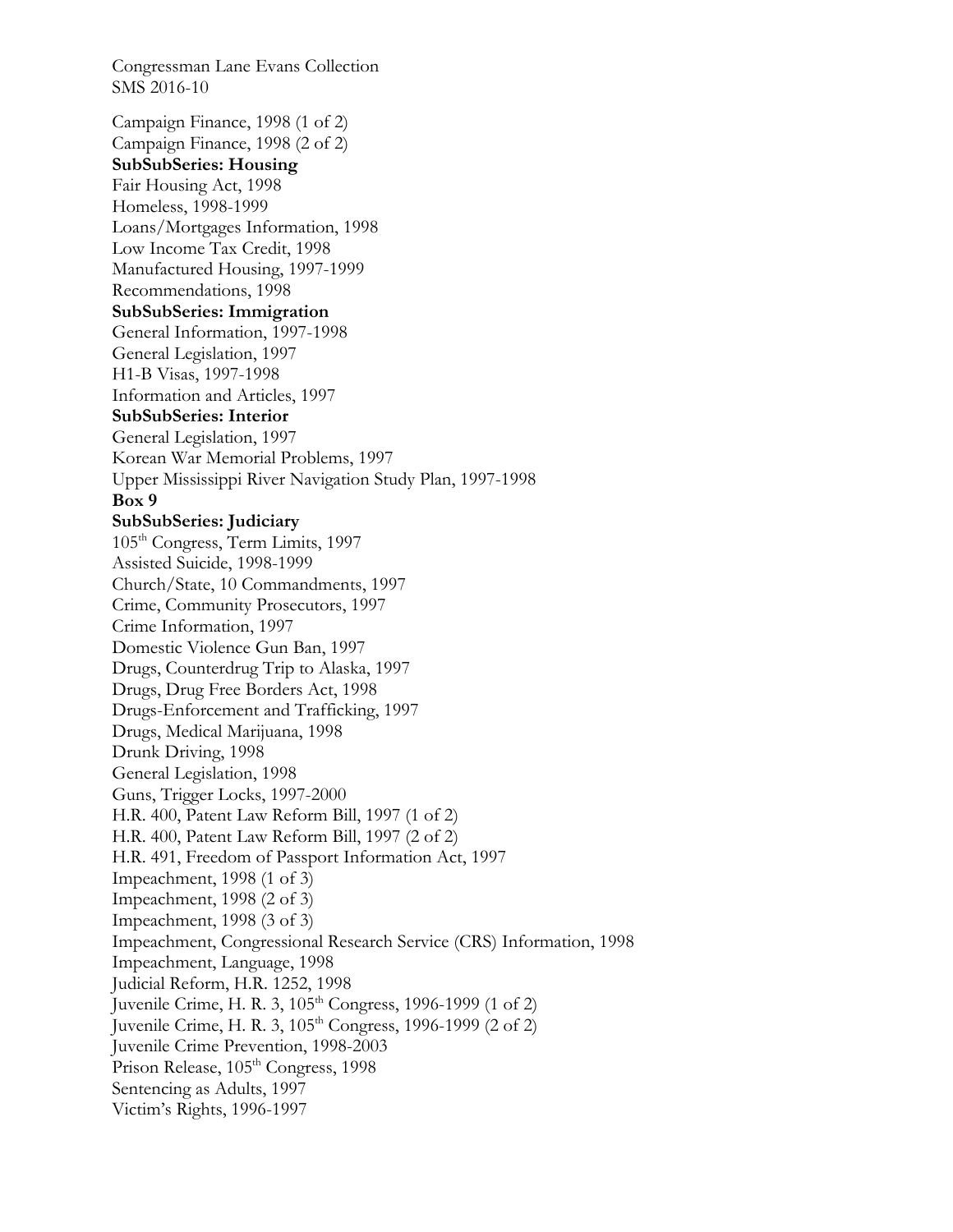## **SubSubSeries: Labor**

Beverly Enterprises Lawsuit, 1997-1998 (1 of 3) Beverly Enterprises Lawsuit, 1997-1998 (2 of 3) Beverly Enterprises Lawsuit, 1997-1998 (3 of 3) Beverly Procurement Amendment, 1997-1998 (1 of 3) Beverly Procurement Amendment, 1997-1998 (2 of 3) Beverly Procurement Amendment, 1997-1998 (3 of 3) Child Labor, 1996-1999 (1 of 5) Child Labor, 1996-1999 (2 of 5) Child Labor, 1996-1999 (3 of 5) Child Labor, 1996-1999 (4 of 5) Child Labor, 1996-1999 (5 of 5) Child Labor, USA Aid, 1997-1999 (1 of 2) Child Labor, USA Aid, 1997-1999 (2 of 2) International Workers, 1997 Legislative Memos, 1998 Paycheck Protection Act, 1998-2000 Temporary Worker Legislation, Articles, 1997-1998 **Box 10**  Temporary Worker Legislation, Background Information, 1997-1998 (1 of 3) Temporary Worker Legislation, Background Information, 1997-1998 (2 of 3) Temporary Worker Legislation, Background Information, 1997-1998 (3 of 3) Temporary Worker Legislation, Bills, 1997-1998 Worker Rights Background Information, 1997-1998 (1 of 2) Worker Rights Background Information, 1997-1998 (2 of 2) Worker Safety Legislation, 1998 **SubSubSeries: Post Office and Civil Service**  General Legislation, 1997-1998 Legislative Memos, 1998 Postal Reform, 1997-1998 **SubSubSeries: Public Works**  Disaster Assistance Fairness Act, 1998 Illinois Community Development Grant Awards, 1998 **SubSubSeries: Science and Technology**  H. R. 1275, Civilian Space Authorization, 1997 **SubSubSeries: Seniors**  Computer Access, 1998 Older Americans Act, 1997 **SubSubSeries: Small Business**  Legislative Memos, 1998 **SubSubSeries: Telecommunications**  AT and T, 1997 E-Rate, 1998-1999 (1 of 2) E-Rate, 1998-1999 (2 of 2) Past Telecommunications Act, 1996-1997 **SubSubSeries: Trade**  Bonded Child Labor Ban, 1997 China Permanent Normalized Trade Relations, 1998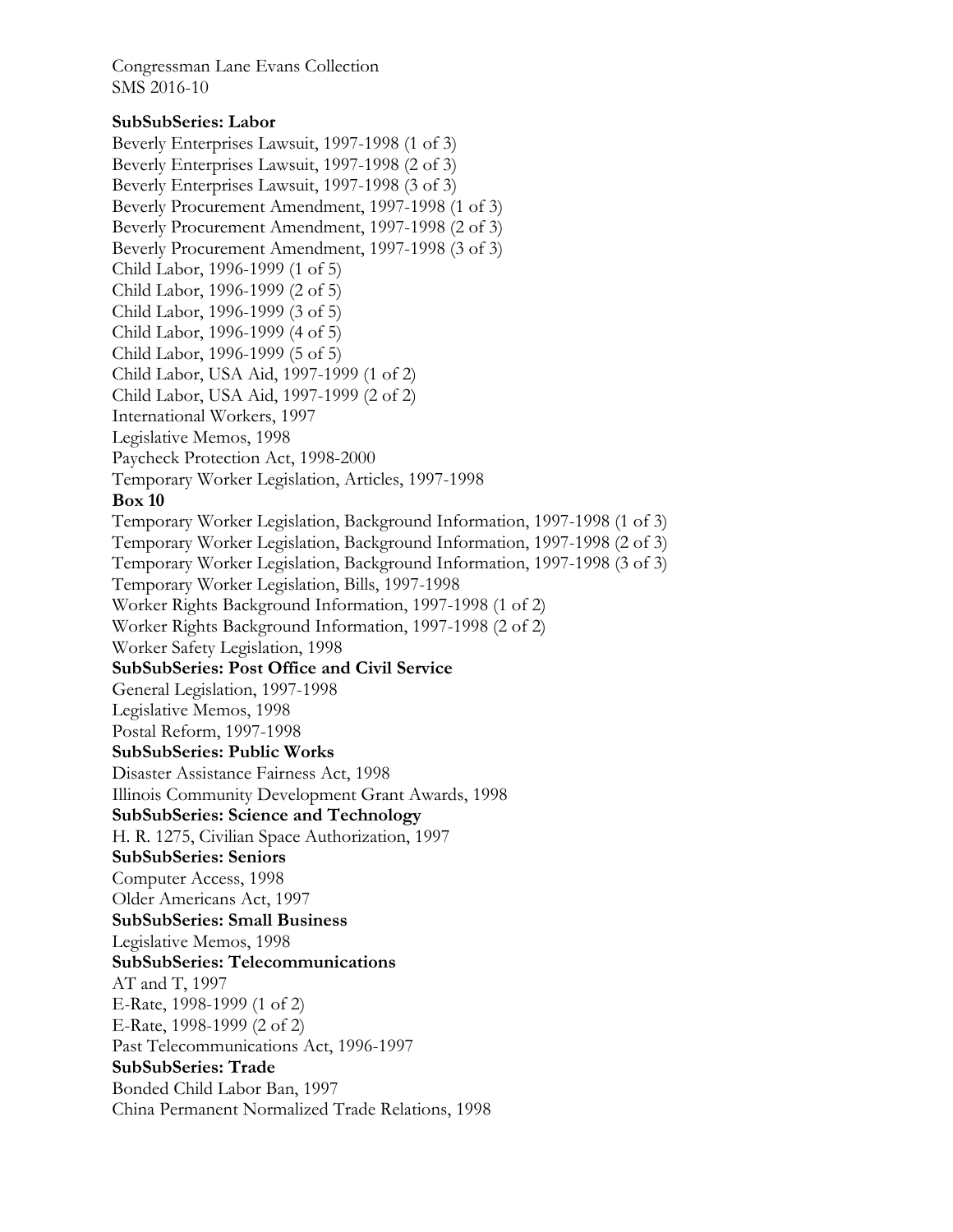Evans Amendment to Export-Import Bank Reauthorization Bill, 1997 Fast Track Trade Authority, 1997 Fast Track Trade Legislation and Agriculture, 1997 Foreign Policy Reform Act, 1997 International Monetary Fund, 1998 (1 of 2) International Monetary Fund, 1998 (2 of 2) Jackson-Vanik Vietnam Waiver, Background Information, 1998 Jackson-Vanik Vietnam Waiver, Correspondence, 1998 Jackson-Vanik Vietnam Waiver, Gilchrest Letter, 1998 Jackson-Vanik Vietnam Waiver, Information Packet, 1998 Jackson-Vanik Vietnam Waiver, Materials Booklet, 1998 Legislative Memos, 1997 Letter to Secretary Daley on Trade Mission Policy, 1997 NAFTA, 1998 Reinstate Review of General System of Preferences Status for Indonesia, 1996-1997 Steel, 1998 **SubSubSeries: Transportation**  Access Air, 1997-1998 Agriculture Concerns, 1998 Air Bag Safety, 1997-1998 Air Tran Airways Slot Exemptions, 1997 Airline Slot Exemptions, 1997-1998 Amtrak High Speed Rail, 1998 Auto Choice No Fault Insurance, 1998 Aviation Spending, 1998 **Box 11**  Best Foam Amtrak Seat Cushion Contract, 1998 Budget Information, 1998 Chicago Peotone Airport, 1998 F.Y. 1999-2003 Proposed Airport Improvement Program, 1998 General Information, 1997-1998 General Legislation, 1998 Great Lakes Aviation, 1997-1998 Highway Trust Fund, 1998 H.R. 2247, Amtrak Reauthorization, 1997-1998 Illinois Transportation Project Articles and Information, 1998 Illinois Transportation Projects, 1998 Intermodal Surface Transportation Efficiency Act House Reauthorization, 1997-1998 Intermodal Surface Transportation Efficiency Act Reauthorization Conference Agreement, 1997- 1998 Intermodal Surface Transportation Efficiency Act Senate Reauthorization, 1998 Legislative Memos, 1997 Mississippi River Bridge Issues, 1997-1998 Morrison, Illinois Sawyer Road Railroad Crossing Upgrade, 1996-1998 Quad Cities Airport, 1998 Quad Cities Ferryboat, 1998 Quincy Airport Fire Trucks, 1997-1998 Railroad Hall of Fame, 1997-1998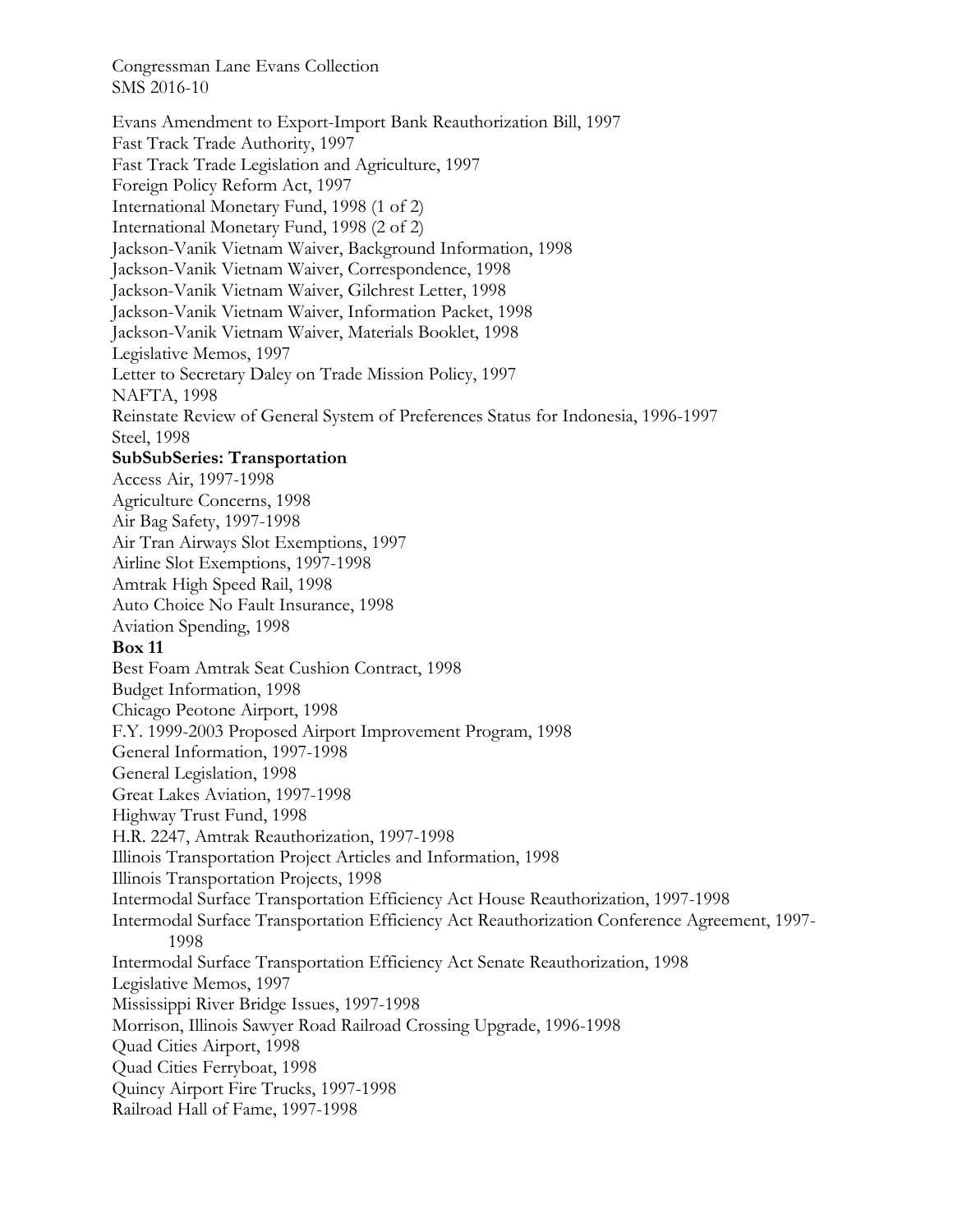Rails to Trails Compensation Act, 1998 Safety Provisions, 1998 Seat Belts and Motorcycle Helmets, 1998 Transportation Equity Act for the 21<sup>st</sup> Century, 1997-1998 Trucking, 1998 U.S. Highway 30, 1998 U.S./Japan Aviation Agreement Negotiations, 1997-1998 **SubSubSeries: Veterans Affairs**  105<sup>th</sup> Congress Transition, 1996 105<sup>th</sup> Congress Transition Staff Resumes, 1996-1997 Atomic Veterans, 1997-1998 Bioassay Testing, 1997-1998 Budget, 1997 Clear Veterans Benefits Errors, 1997 Data Center Consolidation, 1998 Depleted Uranium Information, 1993-1998 (1 of 2) Depleted Uranium Information, 1993-1998 (2 of 2) Depleted Uranium, Swords to Plowshares Packet, 1997 Fort Snelling Veterans Affairs Medical Center Firefighters, 1996-1997 Galesburg Veterans Clinic, 1998-1999 General Accounting Office Regional Office Request, 1997 **Box 12**  General Information, 1997-1998 General Legislation, 1997-1998 Gulf War Sickness, 1996-1998 (1 of 2) Gulf War Sickness, 1996-1998 (2 of 2) H.R. 1090, Clear and Unmistakable Error Legislation, 1997 Iowa City Outpatient Outsourcing, 1998 Medicare Reimbursement, 1997 Merchant Mariners Fairness Act, 1997 Military Honors at Veterans Funerals, 1998 Office of the Special Assistant for Gulf War Illness, 1997-1998 (1 of 3) Office of the Special Assistant for Gulf War Illness, 1997-1998 (2 of 3) Office of the Special Assistant for Gulf War Illness, 1997-1998 (3 of 3) Office of the Special Assistant for Gulf War Illness, Chemical Weapons Disposal, 1997 Oversight and Investigations Hearing on Y2K Computer Compliance Issues, 1997 Persian Gulf War Veterans Act, 1997-1998 Persian Gulf War Veterans Active Research, 1996-1997 Persian Gulf War Veterans Chemical/Biological Protection, 1991-1997 Persian Gulf War Veterans Chemical Exposure, 1996-1997 Persian Gulf War Veterans Compensation and Pension, 1996-1998 Persian Gulf War Veterans Department of Defense Research, 1997 Persian Gulf War Veterans, Depleted Uranium, 1997-1999 Persian Gulf War Veterans Health Care, 1997 Persian Gulf War Veterans Hearing Ideas, 1996-1997 Persian Gulf War Veterans Information, 1997 Persian Gulf War Veterans, Intelligence Support, 1997-1998 **Box 13**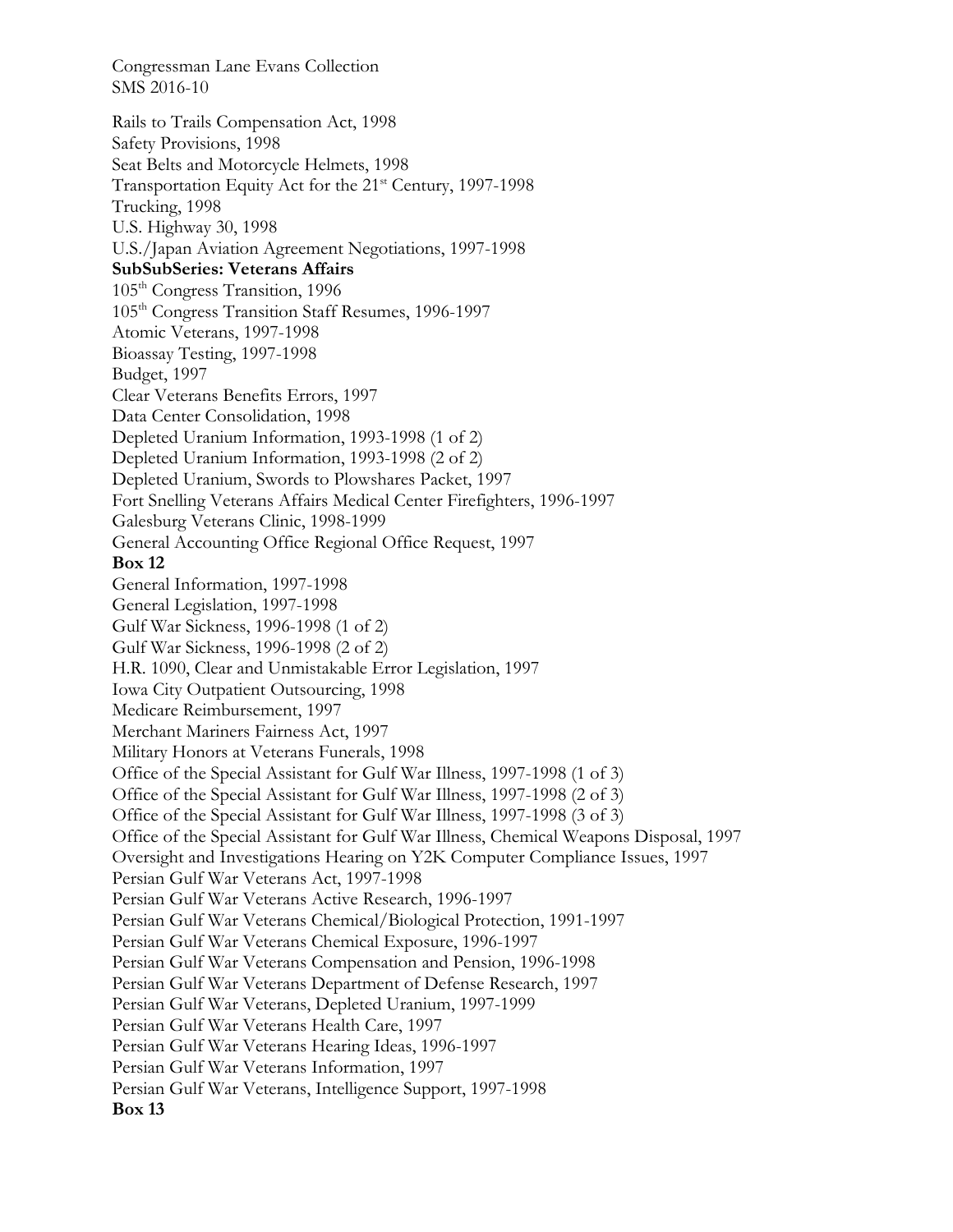Persian Gulf War Veterans Letters Received, 1996-1997 Persian Gulf War Veterans Letters Sent, 1997 Persian Gulf War Veterans Potential Action, 1996-1997 Persian Gulf War Veterans Presidential Advisory Committee, 1997 Persian Gulf War Veterans Research, 1997 Persian Gulf War Veterans Two Year Presumption Period, 1996-1997 Quad Cities Vet Center, 1997 Quincy Veterans Home Compliance, 1996-1998 Recommendations, 1997 Sarcoidosis Article, 1998 Tobacco Litigation, 1997-1998 Uniforms Made in the United States, 1998 Veterans Affairs Hospital Reorganization Chicago Consolidation, 1997-1998 Veterans Equitable Resource Allocation System, 1997 Veterans Healthcare Appropriations Amendments, 1997 Y2K Computer Modernization, 1997 Y2K Hines Veterans Affairs Medical Center, 1997 **SubSubSeries: Ways and Means**  Corporate Welfare Reduction Act, 1997-1998 Earned Income Tax Credit, 1998 Ethanol Subsidy, 1997 Legislative Memos, 1997 Marriage Tax Penalty, 1998 Taxes, 1998 **SubSubSeries: Welfare**  Disability-Vocational Rehabilitation, 1998 H.R. 3433, Ticket to Work and Self-Sufficiency Act, 1998 Social Security and You, AFL-CIO, 1998 Social Security, Information on Republican Tax Cuts, 1998 **SubSubSeries: General**  House Action Reports, Major Legislation, 1997 Legislative Memos, 1997-1998 (1 of 2) Legislative Memos, 1997-1998 (2 of 2) Statements for Congress, 1997

**SubSeries: 106th Congress (1999-2000) Box 1** 

## **SubSubSeries: Agent Orange**

Lane Evans Comments, 1999-2000 Southeast Asia, 1999-2000 CD Removed: "Development of Impact Mitigation Strategies Related to the Use of Agent Orange Herbicide in the Aluoi Valley, Vietnam"

# **SubSubSeries: Agriculture**

Animal Welfare Cosponsored Legislation, 1999-2000 Crop Insurance, 1998-2000 Crop Insurance Reform-1999, 1999-2000 Dairy Compact, 1998-2000 Farm Aid, 1999-2000 (1 of 3) Farm Aid, 1999-2000 (2 of 3)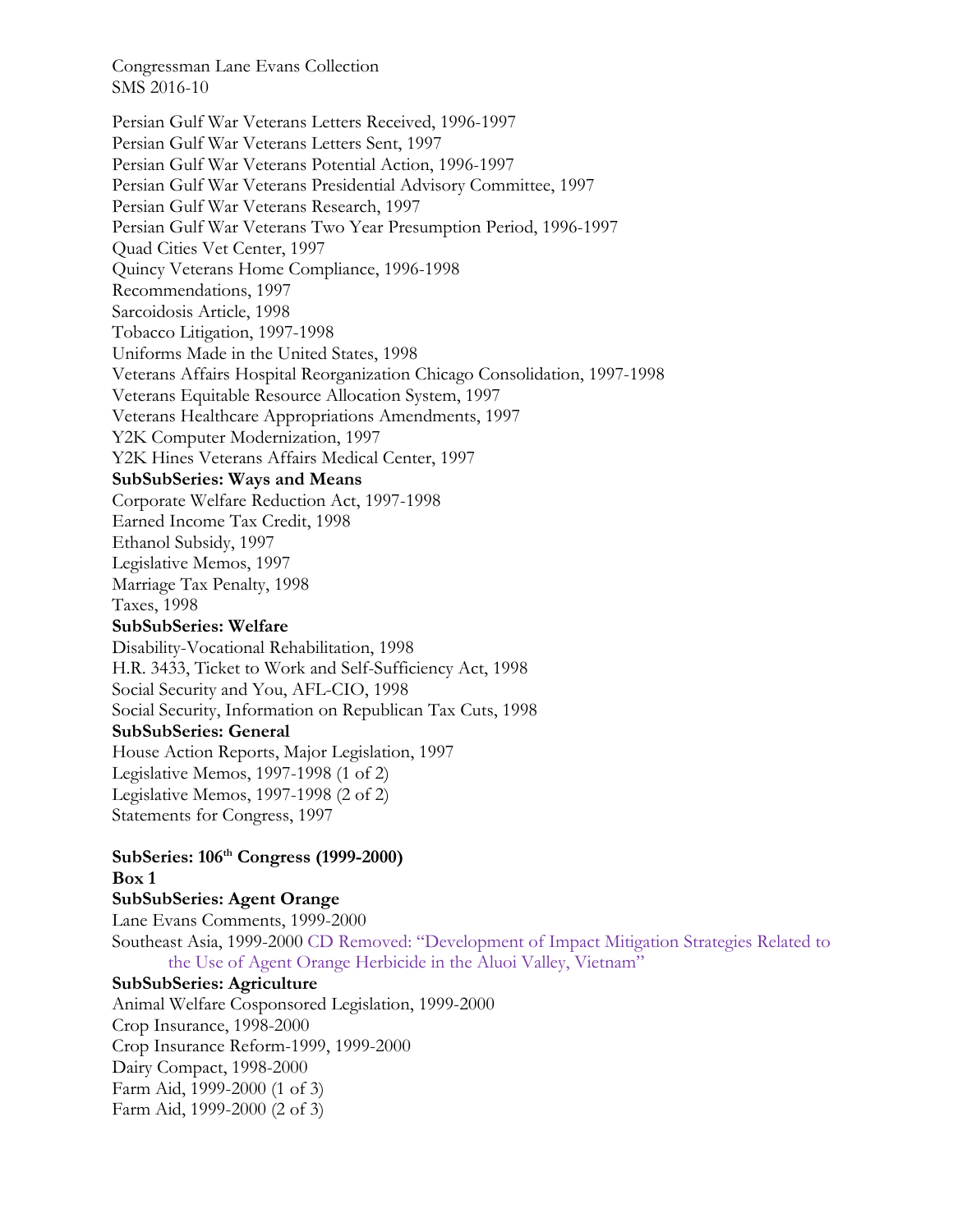Farm Aid, 1999-2000 (3 of 3) Farm Bureau, 2000 Farm Credit, 1996-1999 Farm Service Agency (FSA) Staff, 1995-1999 Food Stamps, 1998-2000 Genetically Modified Organisms (GMOs)/Biotech Food, 1996-2000 Group Positions, 1998-1999 Hemp, 2000 H.R. 1144, Food Labeling, 1999-2000 Hypoxia, 1999-2000 Illinois Agriculture Roundtable, Agenda for Illinois Agriculture, 1999 Legislation Cosponsor Requests, 1999 Livestock Management Facilities Act, 1996-2000 National Farmers Union, 1999 Natural Resources Conservation Service Packet, 2000 Organic Foods, 1998-2000 Peoria Field Hearing, 2000 Persistent Organic Pollutants (POPs), 2000 Pesticides Food Quality Protection Act, 1998-1999 Pork Checkoff, 1997-2001 Price Issues, 1998-2000 (1 of 3) Price Issues, 1998-2000 (2 of 3) Price Issues, 1998-2000 (3 of 3) **Box 2**  Total Maximum Daily Loads (TMDLs), 1998-2000 Unified Animal Feeding Operations Strategy, 1996-1999 (1 of 4) Unified Animal Feeding Operations Strategy, 1996-1999 (2 of 4) Unified Animal Feeding Operations Strategy, 1996-1999 (3 of 4) Unified Animal Feeding Operations Strategy, 1996-1999 (4 of 4) United States Department of Agriculture/National Pork Producers Council Cap., 1998-1999 Veterans' Farm Bill, 2000 **SubSubSeries: Appropriations**  Agriculture, 1999 Agriculture, 2000 Budget, 2000 Budget Information, 1999 Commerce, Justice, and State, 1999 Commerce, Justice, State (CJS), 1999-2000 Commerce, Justice, State (CJS), FY 2000, 1999 Department of Transportation Illinois Projects, 1999 Education, Labor, and Health, 2000 Energy and Environment, 2000 Energy and Water, 1999 Energy and Water, 2000 Foreign Operations, 1999 FY 2000, 1999 F.Y. 2000 Omnibus, 1999 FY 2001, 2000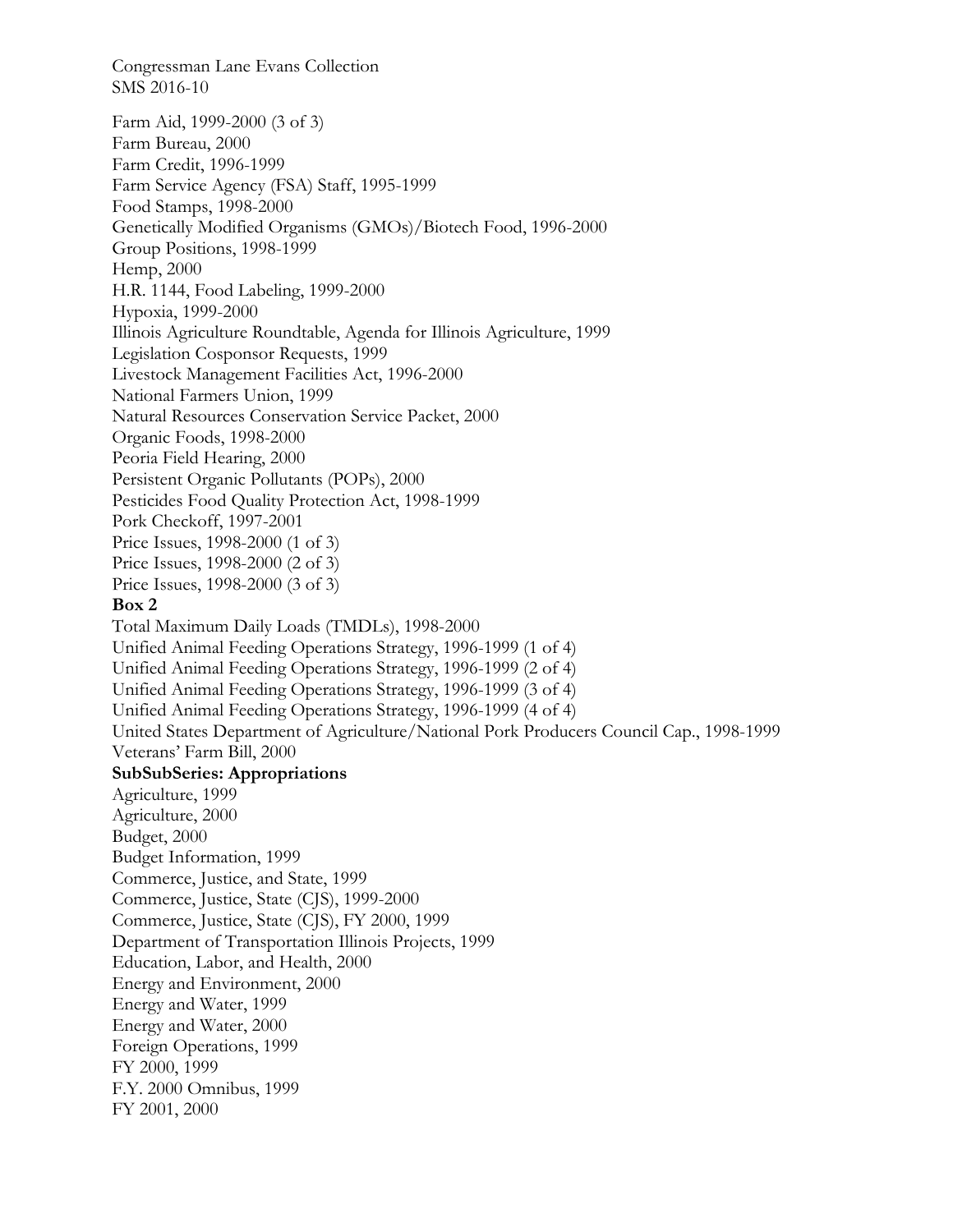F.Y. 2001 Veterans Affairs and Housing and Urban Development Request, 2000 General Legislation, 2000 Housing and Urban Development, 2000 Interior, 1999 (1 of 2) **Box 3**  Interior, 1999 (2 of 2) Interior, 2000 Labor, Health, and Human Services (HSS), 1999 Legislative Memos, 1999 National Endowment for the Arts, Funding to Illinois FY 1996-FY 2000, 2000 Project Information, 1999 State of Illinois Federal Appropriations FY 2001 Reference Guide, 2000 Supplemental, 1999 Transportation, 1999 Transportation, 2000 Veterans Affairs, Housing and Urban Development, 1999 **SubSubSeries: Armed Services**  Antiskid Biopsies Correspondence, 2000 Armored Gun System, 1999-2000 Army Material Command, 1999-2000 Arsenal, American Federation of Government Employees, 1999-2000 Blinding Laser Weapons, 1999-2000 Crusader, 2000 DD Form 214 Changes, 2000 Department of Defense Logistics Acquisitions Merger, 1999 East Timor and Special Forces Training, 1999 F.Y. 2000 Defense Authorization, Advanced Technology Lightweight Artillery System (ATLAS), 1999 F.Y. 2000 Defense Authorization, Army Workload and Performance System (AWPS), 1999 F.Y. 2000 Defense Authorization, Arsenal Bridge Ramps, 1999 F.Y. 2000 Defense Authorization, Arsenal Revitalization Legislation, 1999 F.Y. 2000 Defense Authorization, Bioassay Testing, 1999 F.Y. 2000 Defense Authorization, Civilian Personnel, 1999 F.Y. 2000 Defense Authorization, General, 1999 F.Y. 2000 Defense Authorization, Instrumented Factory for Gears (INFAC), 1999 F.Y. 2000 Defense Authorization, Iowa Army Ammunition Plant, 1999 F.Y. 2000 Defense Authorization, KC-130J, 1999-2000 F.Y. 2000 Defense Authorization, Lightweight 155mm Howitzer, 1999 F.Y. 2000 Defense Authorization, Logistics Reform Act, 1999 F.Y. 2000 Defense Authorization, M109/Bradley, 1999 F.Y. 2000 Defense Authorization, Mark Up, 1999 F.Y. 2001 Defense Authorization, Armament Retooling and Manufacturing Support Act (ARMS), 1992-2000 (1 of 2) F.Y. 2001 Defense Authorization, Armament Retooling and Manufacturing Support Act (ARMS), 1992-2000 (2 of 2) **Box 4** 

## F.Y. 2001 Defense Authorization, Armed Forces Institute of Pathology (AFIP) 1999-2000

F.Y. 2001 Defense Authorization, Costello Land Transfer, 2000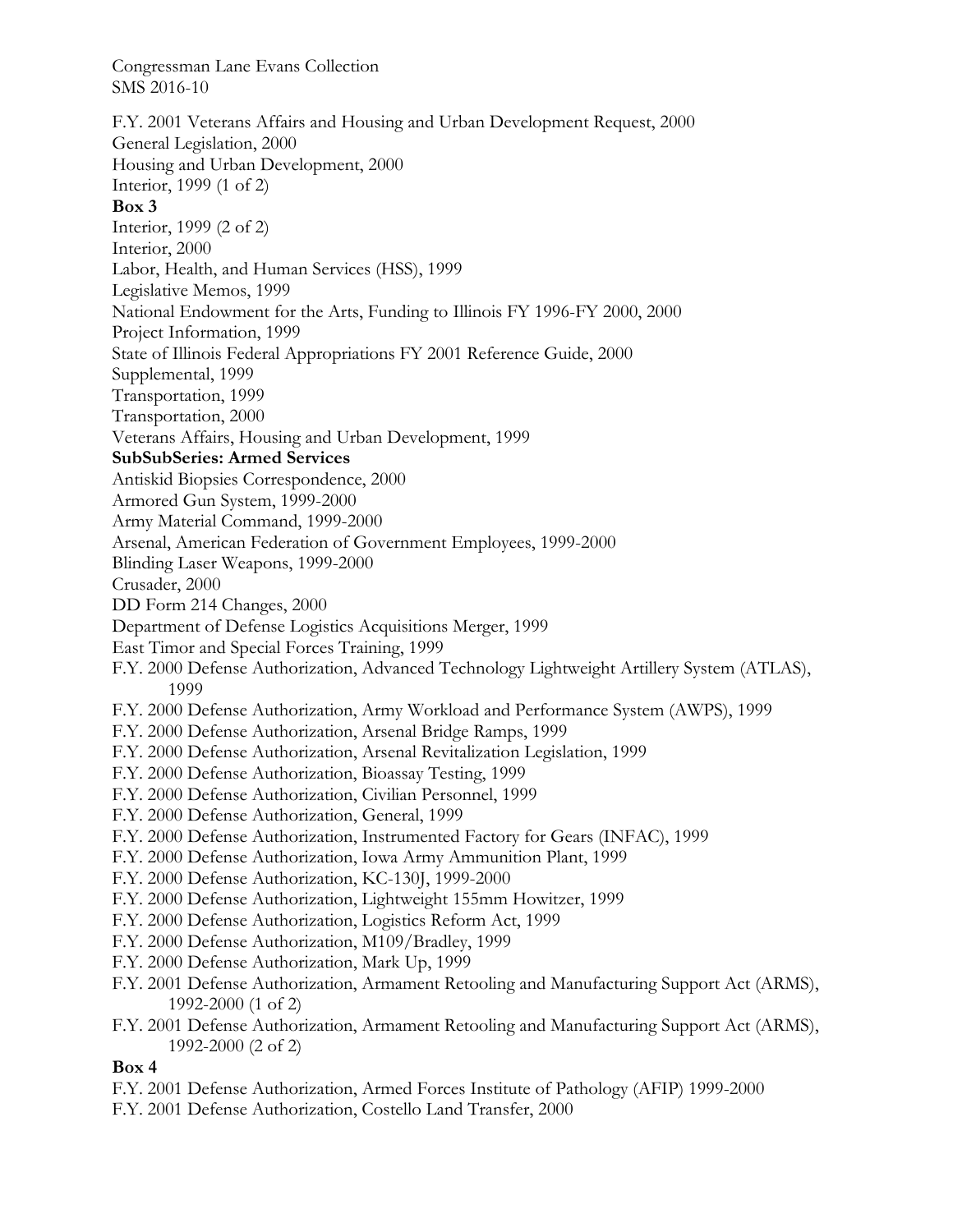F.Y. 2001 Defense Authorization, Galesburg Army Reserve Center Transfer, 1999-2000 F.Y. 2001 Defense Authorization, Iowa Army Ammunition Plant, 2000 F.Y. 2001 Defense Authorization, On Board Oxygen Generating System, 2000 F.Y. 2001 Defense Authorization, Paladin, 2000 F.Y. 2001 Defense Authorization, Rock Island Cemetery, 1997-2000 F.Y. 2001 Defense Authorization, Unutilized Plant Capacity (UPC), 1999-2000 F.Y. 2001 Defense Authorization, USMC Night Vision Goggles, 1998-2000 General Correspondence, 1999-2000 General Legislation, 1999-2000 (1 of 2) General Legislation, 1999-2000 (2 of 2) Illinois Construction Projects, 2000 Interim Fighting Vehicle, 1999-2000 Iowa Army Ammunition Plant, 1999 Joint Lightweight Howitzer Program Correspondence, 1999-2000 Landmine Ban, General Information, 1999-2000 (1 of 2) Landmine Ban, General Information, 1999-2000 (2 of 2) Landmine Bill Information, 1999 Landmines, 1999-2000 (1 of 2) Landmines, 1999-2000 (2 of 2) Landmines, Telemedicine Correspondence, 2000 Marines in Korean War, 50<sup>th</sup> Anniversary, 2000 Operations Support Command, 1999 Ordinance Rightsizing Study, 2000 Permethrin-Treated Battle Dress Uniforms, 1999 Rock Island Arsenal, A 76 Study, 1999-2000 Rock Island Arsenal, Arsenal Private Partnering Pilot Program, 1999 Rock Island Arsenal Bridge, 1999-2000 Rock Island Arsenal Bridge Ramps, 1999 Rock Island Arsenal, Civilian Personnel Operating Center, 1999 Rock Island Arsenal Clippings, 1999-2000 Rock Island Arsenal, Contract Maintenance Truck Production, 1999 Rock Island Arsenal Gun Mount Construction, 1996-1999 Rock Island Arsenal, IIT Research Institute, 1998-2000 Rock Island Arsenal, Lane Letters, 1999-2000 Rock Island Arsenal, Lightweight 155MM Howitzer Clippings, 1995-2001 Rock Island Arsenal, Lightweight 155MM Howitzer Correspondence, 1999-2001 Rock Island Arsenal, Lightweight 155MM Howitzer GAO Report, 2000-2001 Rock Island Arsenal, Lightweight 155MM Howitzer Information, 1997-1999 Rock Island Arsenal, Lightweight 155MM Howitzer Secretary Caldera Meeting, 1998-2000 **Box 5**  Rock Island Arsenal, Lightweight 155MM Howitzer Status Reports, 1995-2000 Rock Island Arsenal, Lightweight 155MM Howitzer Ward Letter, 2000 Rock Island Arsenal, Logistics Acquisition, 1999 Rock Island Arsenal, M109 Prime Vendor Support, 1999 Rock Island Arsenal, Quad City Development Group, 1999-2000 Rock Island Arsenal, Quadrennial Defense Review, 1999 Rock Island Arsenal, SIMA East, 1999 Rock Island Arsenal, Space, 1999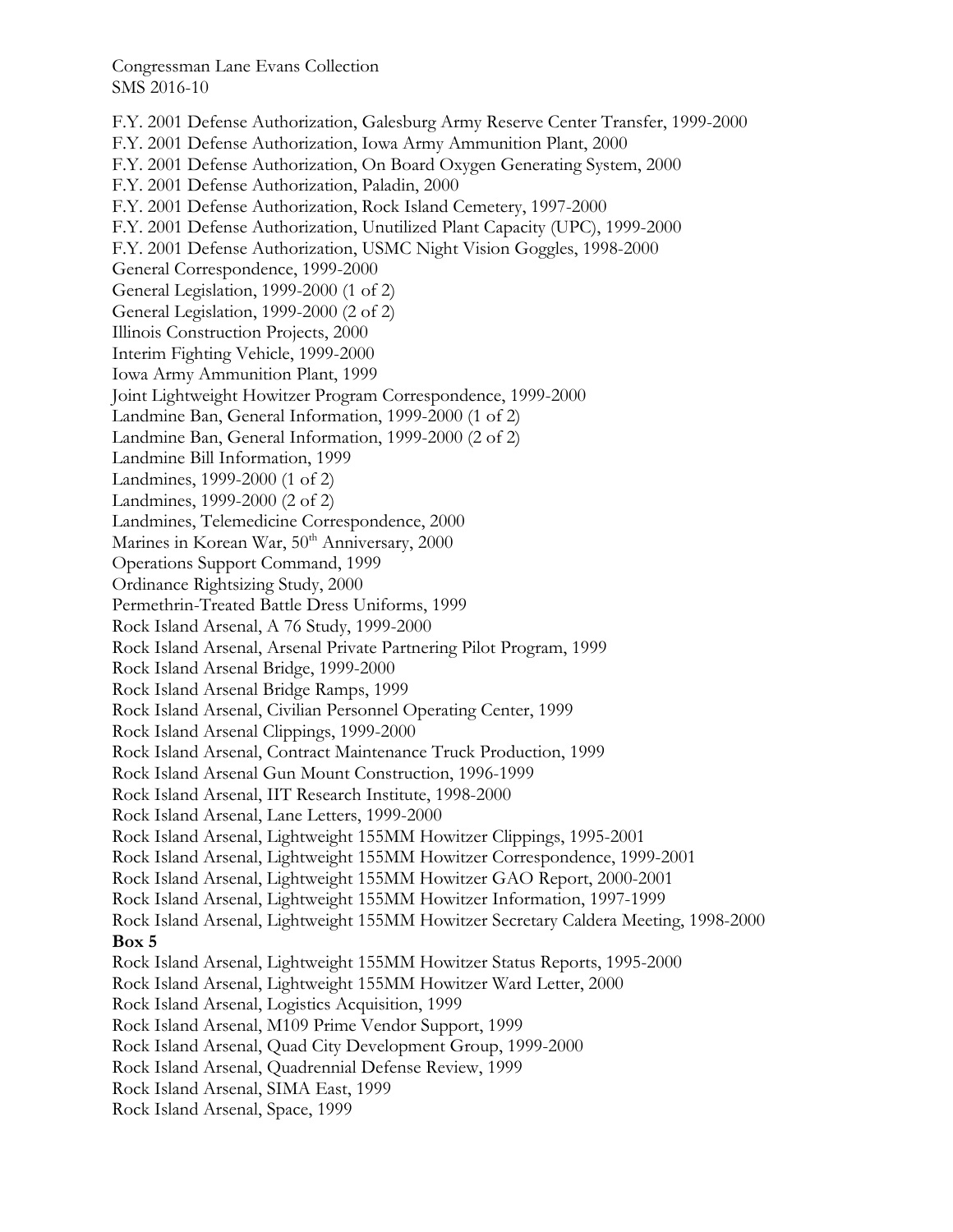Rock Island Arsenal, Speaker Hastert Visit, 1999-2000 Rock Island Arsenal, Tech Problems, 1999 Rock Island Arsenal, Tool Kit Production, 1999-2000 Rock Island Arsenal, Unutilized Plant Capacity, 1999-2001 Rock Island Arsenal, Vickers Howitzer, 1998-1999 Rock Island Arsenal Workload, 1999 Sarcoidosis, 1996-2000 (1 of 3) Sarcoidosis, 1996-2000 (2 of 3) Sarcoidosis, 1996-2000 (3 of 3) Sarcoidosis, Clinical Study, 1999-2000 (1 of 2) Sarcoidosis, Clinical Study, 1999-2000 (2 of 2) Sarcoidosis, Freedom of Information Act, 60 Minutes II, 1999-2000 Sarcoidosis, October 9, 1997 Sarcoidosis-Pneumoconiosis, 1991-2001 (1 of 4) Sarcoidosis-Pneumoconiosis, 1991-2001 (2 of 4) Sarcoidosis-Pneumoconiosis, 1991-2001 (3 of 4) Sarcoidosis-Pneumoconiosis, 1991-2001 (4 of 4) Sherry Morton Case, 1995-2000 Small Arms, 1998-1999 Unexploded Ordinance at Military Bases, 1999 Watervliet Arsenal, 1998-2000 **SubSubSeries: Banking and Financial**  Bankruptcy Reform, 1999-2000 (1 of 2) Bankruptcy Reform, 1999-2000 (2 of 2) Census, 1999-2001 Census, 106th Congress, 1999-2000 Census, Illinois,  $106<sup>th</sup> Congress, 1999-2000$ Credit Unions, 1998-2000 Disaster Insurance, 2000 **Box 6**  Financial Privacy, 1999 (1 of 2) Financial Privacy, 1999 (2 of 2) General Banking, 1999-2000 General Legislation, 1999-2000 Government Subsidized Enterprises (GSEs), Fannie Mae, Freddie Mac, 1999-2000 Liability Reform Act, 2000 Reauthorizations, 1999 World Economy Articles, 1999 **SubSubSeries: Budget**  Budget 2000, 1999-2000 Federal Budget Process, 2000 FY 2001 Budget, 2000 **SubSubSeries: Commerce**  Corporate Governance, 1999 Corporate Welfare Reduction, 1999-2000 Ford Firestone Tire Recall, 2000 General Legislation, 2000 **SubSubSeries: Education**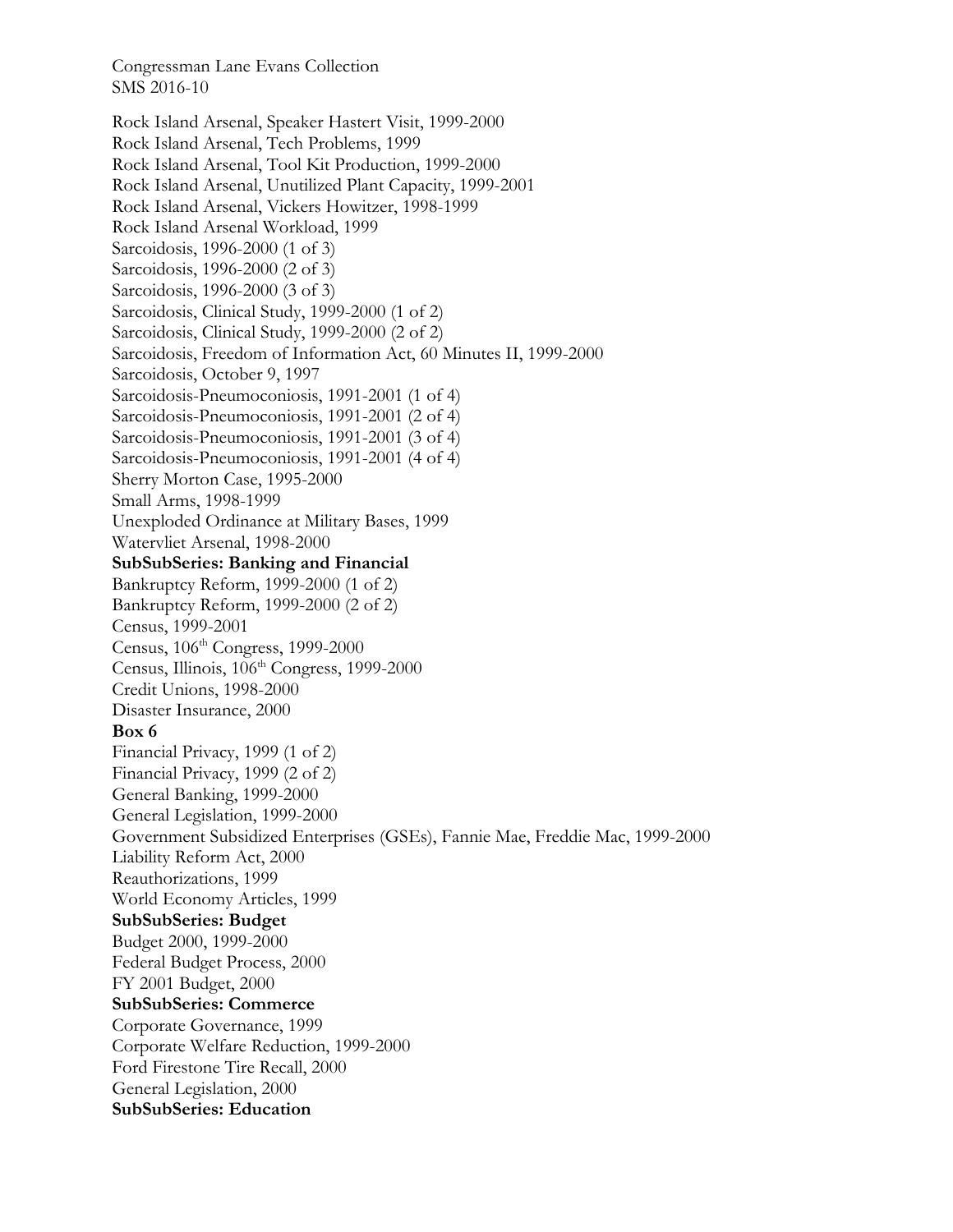Congressman Lane Evans Collection SMS 2016-10 Charter and Vouchers, 1999 Class Size Reduction, 2000 Clips, 1999-2000 Community Colleges, 2000-2005 Education Savings Accounts, 2000 Educational Flexibility Act, 1999 General, 1999-2000 Grants to IL-17, 2000 Higher Education Funding, 1999 H.R. 1995, Teacher Empowerment Act, 106<sup>th</sup> Congress, 1999 H.R. 2300, Straight A's, 1999 Language, 1999-2001 Libraries, 1999 No Child Left Behind Packet, 2000 School Construction, 1999-2000 School Safety, 1999 Schools-Public v. Private, Debate and Schools in District, 2000 Students Results Act, H.R. 2, 1999 **SubSubSeries: Energy**  Cosponsored Legislation, 1999-2000 Electricity Deregulation, 1999-2000 Ethanol Food and Fuel Presentations, 1999 Ethanol-MTBE (Methyl Tertiary Butyl Ether) and RFG (Reformulated Gasoline), 1999-2000 (1 of 3) **Box 7**  Ethanol-MTBE (Methyl Tertiary Butyl Ether) and RFG (Reformulated Gasoline), 1999-2000 (2 of 3) Ethanol-MTBE (Methyl Tertiary Butyl Ether) and RFG (Reformulated Gasoline), 1999-2000 (3 of 3) Ethanol, Promotional Packet, 1999-2000 Ethanol-RFG (Reformulated Gasoline) Press, 1999-2000 Ethanol-RFG (Reformulated Gasoline) State Action (Hearings and Testimony), 1999-2000 Ethanol-RFG (Reformulated Gasoline) Testimony, 1999 Gas Prices, 2000 General, 106<sup>th</sup> Congress, 1999 General Energy, 1999-2000 General Legislation, 1999-2000 Illinois Municipal Electric Agency Packet-H.R. 2944, Deregulation Bill, 2000 LIHEAP (Low Income Home Energy Assistance Program), 2000 Natural Gas, 2000-2001 Nuclear Waste, 1999-2000 Oil Prices, 1999-2000 Oil Reserves, 1999 Pipeline Safety, 2000 Power Marketing Administration, 1999-2000 Quad Cities Nuclear Plant, 1997-2000 (1 of 3) Quad Cities Nuclear Plant, 1997-2000 (2 of 3) Quad Cities Nuclear Plant, 1997-2000 (3 of 3)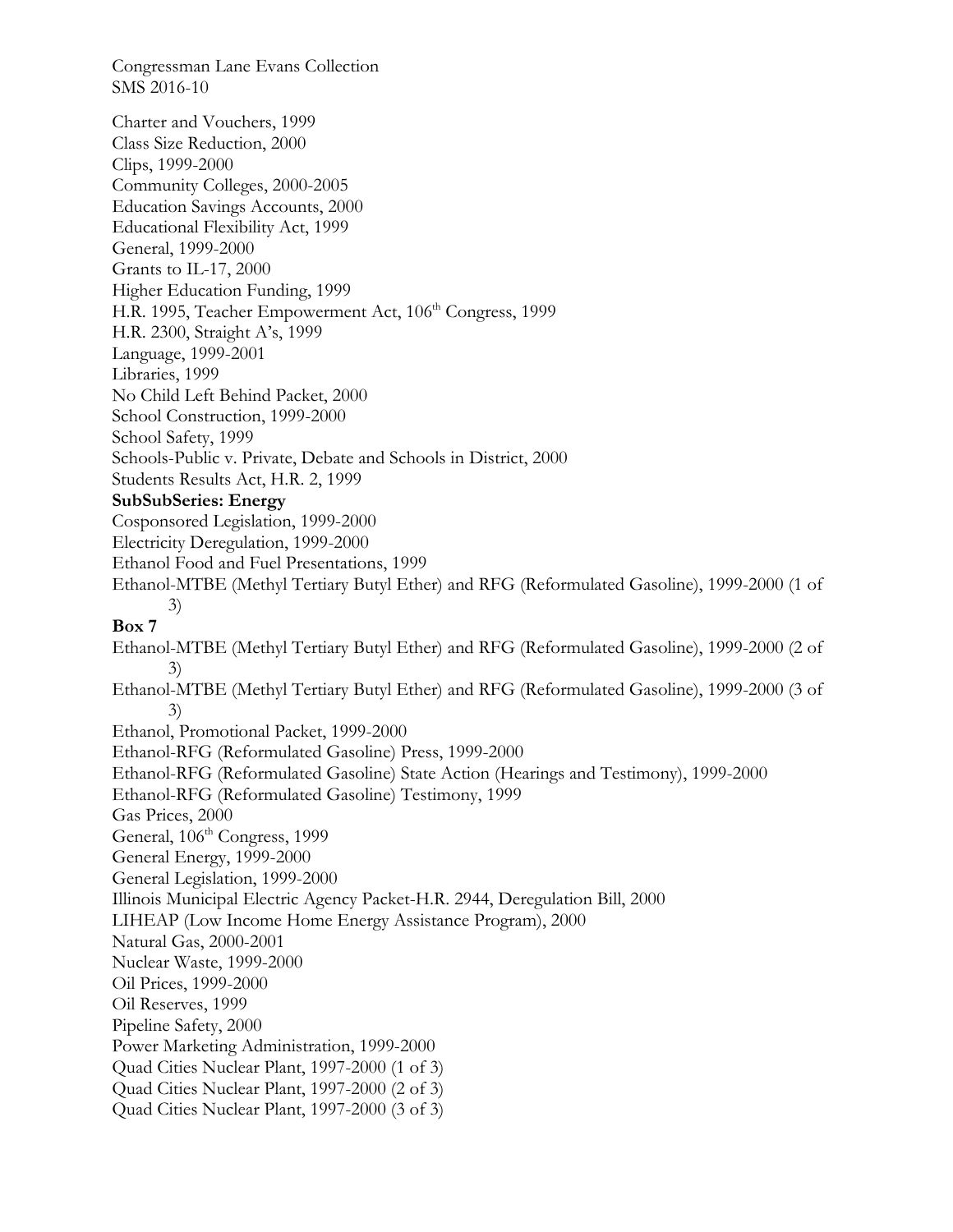Reformulated Gasoline, 2000 Utilities, 2000 **SubSubSeries: Environment**  Abandoned Barges, 1999 Army Corps of Engineers Reform, 106<sup>th</sup> Congress, 2000 (1 of 3) Army Corps of Engineers Reform,  $106<sup>th</sup> Congress, 2000$  (2 of 3) Army Corps of Engineers Reform, 106<sup>th</sup> Congress, 2000 (3 of 3) **Box 8**  Clean Air,  $106^{th}$  Congress, 1999-2000 (1 of 2) Clean Air,  $106^{th}$  Congress, 1999-2000 (2 of 2) Combined Sewer Overflow, 1999 Conservation and Reinvestment Act, Part I, 106<sup>th</sup> Congress, 2000 (1 of 2) Conservation and Reinvestment Act, Part I,  $106<sup>th</sup> Congress, 2000$  (2 of 2) Conservation and Reinvestment Act, Part II, 106<sup>th</sup> Congress, 1999-2000 Cosponsored Legislation, 1999-2000 Emiquon, 106th Congress, 1999-2000 Endangered Species, 106<sup>th</sup> Congress, 1999-2000 Endocrine Disruptor Screening Program, 2000 FEMA, 1998-1999 Forestry Issues, 1999-2000 General Information, 1999-2000 General Legislation, 1999 General (Letters, Articles, Etc.), 1999-2000 H.R. 2900, Clean Smokestacks Act, 1999-2000 Humane Scorecard, 106<sup>th</sup> Congress, 2001 Hunting Issues,  $106<sup>th</sup> Congress, 1998-1999$ Illinois River, 1997-1999 Illinois River 2020, 2000 Low Frequency Active Sonar, 2000-2001 Mark Twain Wildlife Refuge, 1999 Midwest Natural Resources Group Packet, 2000 Migratory Bird Treaty, 2000 Mill Creek/Milan Bottoms, 1999 Mining Reclamation, 1999 Mississippi General, 1998-1999 Mississippi River, 1999-2000 Mississippi River Comprehensive Plan, 1998-2000 (1 of 2) Mississippi River Comprehensive Plan, 1998-2000 (2 of 2) Mississippi River Discovery Center, 1999 Nature Conservancy-Emiquon, 2000-2002 Park Service, 1999 Prairie Rivers Resource Conservation and Development History, 2000 Property Rights Issues, 1999 Quincy Landfill, Superfund, 106<sup>th</sup> Congress, 1999-2000 (1 of 4) **Box 9**  Quincy Landfill, Superfund,  $106<sup>th</sup> Congress$ , 1999-2000 (2 of 4) Quincy Landfill, Superfund,  $106<sup>th</sup> Congress, 1999-2000 (3 of 4)$ Quincy Landfill, Superfund, 106<sup>th</sup> Congress, 1999-2000 (4 of 4)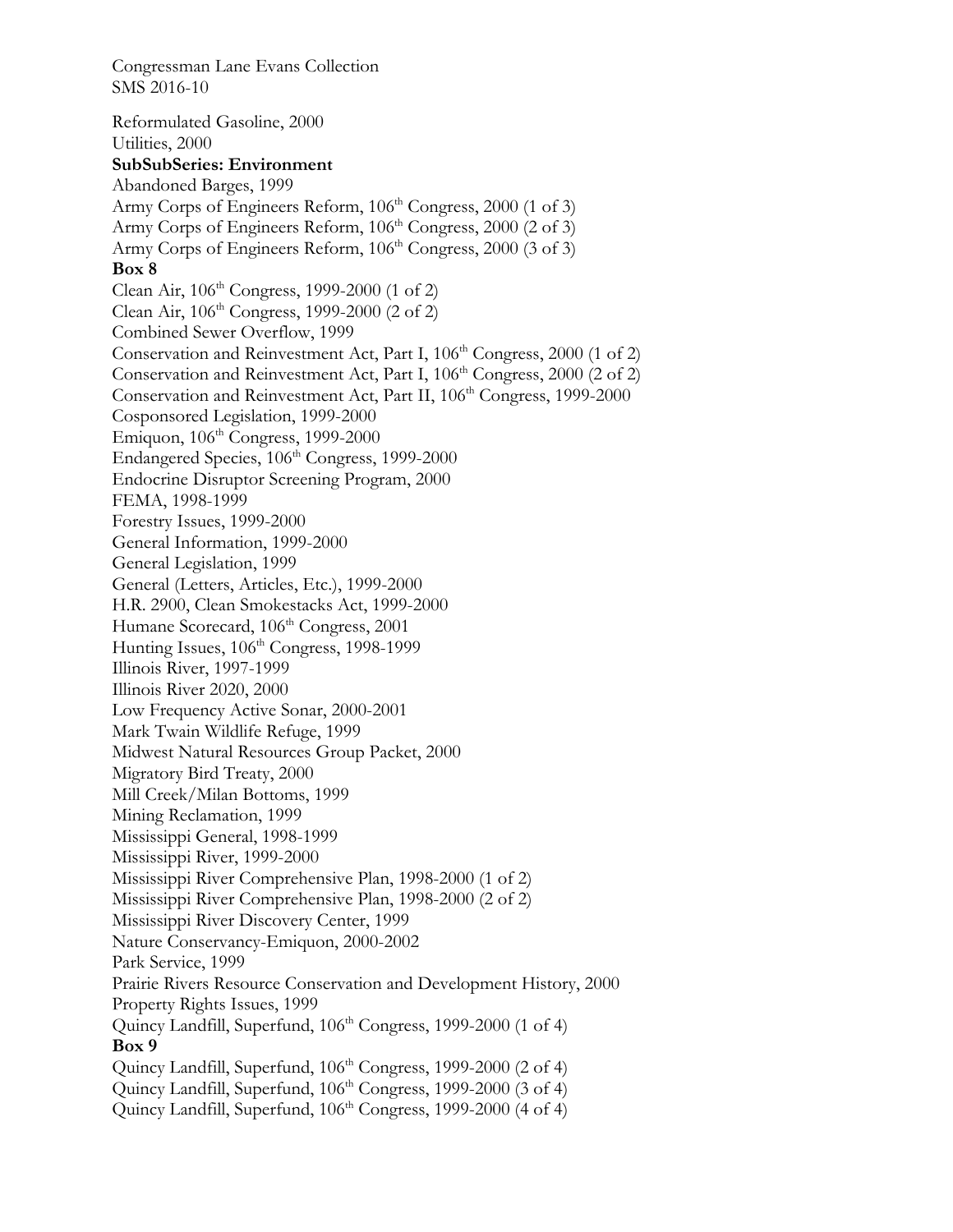Resource Conservation and Development Packet, 2000 Rural Water Rally, 1999 Sangamon River Basin, 2000 Tongass Forest, 2000 Total Maximum Daily Loads, 2000 Udall Alaska National Wildlife Refuge, 1999 Upper Mississippi Conservation Plan, 106<sup>th</sup> Congress, 1998-2000 Upper Mississippi River Basin Association (UMBRA), 1999 Warsaw Small Boat Harbor, Quincy Channel, 2000 Water Resources Development Act, 1998-1999 (1 of 3) Water Resources Development Act, 1998-1999 (2 of 3) Water Resources Development Act, 1998-1999 (3 of 3) **SubSubSeries: Foreign Affairs**  Austria, Anti-Semitism, 2000 Argentina, 1999 Azerbaijan, 2000 Cambodia, 2000 Comprehensive Test Ban Treaty, 1999 Debt Relief, 1999-2000 Democratic Republic of the Congo (DRC), 2000 East Timor, Albright Letter, 2000 East Timor, Letter-Appropriations, 1999-2000 Egypt, 1999 European Union, 1999-2000 General Legislation, 1999-2000 Germany, 1999 Holocaust Reparations, 1999 India, 2000 International Monetary Fund (IMF), 1999-2000 Iran, 2000 Ireland, 1999-2000 Kosovo, 1999-2000 Liberia, 1999 Marshall Islands, 2000-2001 Montenegro, 2000 Peru, 2000 Philippines, 2000 Poland, 1999 Russia, 2000 Salvadoran Sweatshops, 1999 School of the Americas, 2000 Sierra Leone, Conflict Diamonds, 2000 Singapore, 2000 South Africa, 2000-2001 Taiwan, 2000 Tunisia, Hannibal Club, 1998-2000 Turkey, 1999-2000 United Nations, Issues and Programs, 1999-2000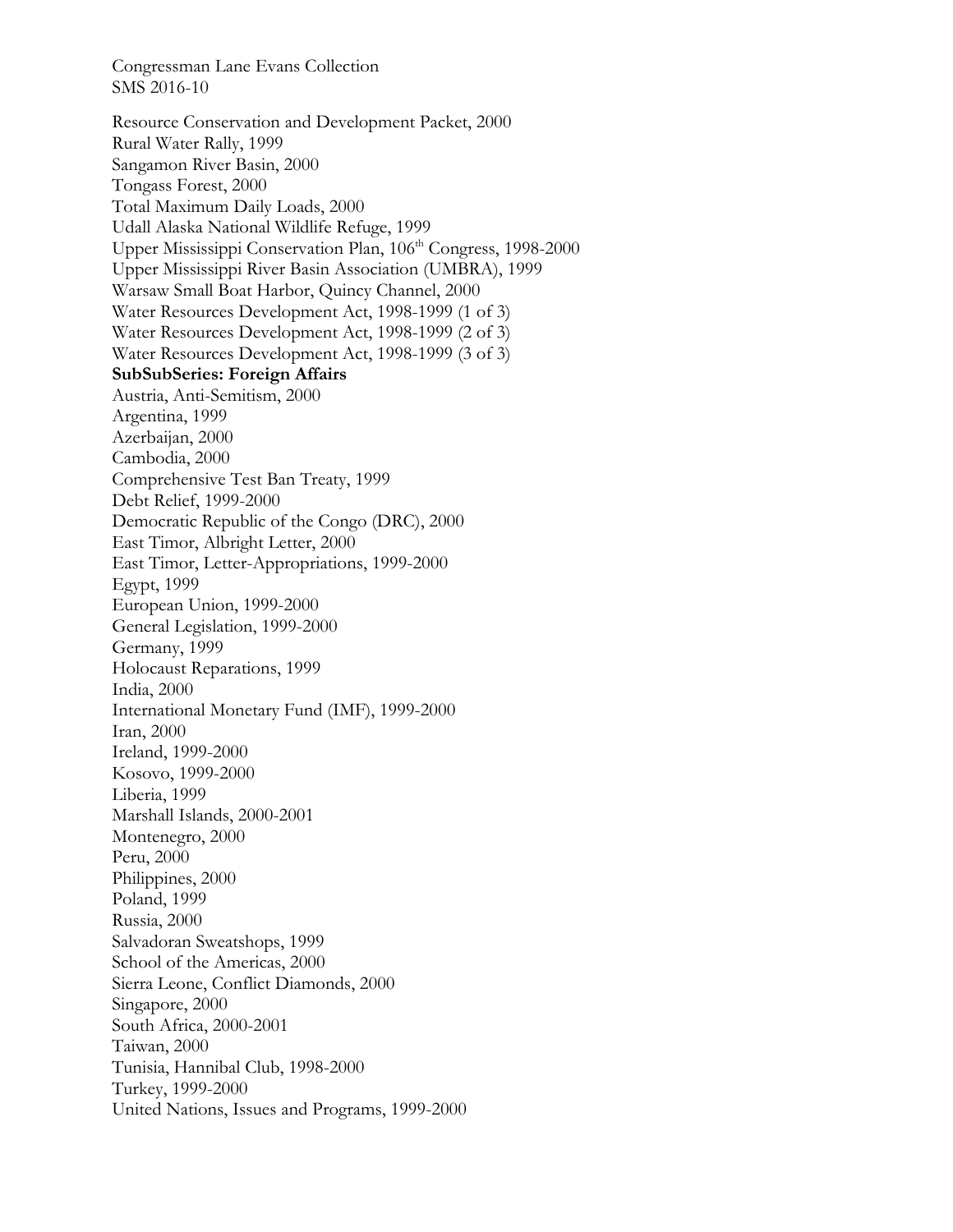Congressman Lane Evans Collection SMS 2016-10 United Nations, Reform, 2000 U.S. Agency for International Development (USAID), 1999-2000 Vietnam, 1999 World Bank, 1999 Zimbabwe, 2000 **SubSubSeries: Government Operations**  General Legislation, 1999-2000 **SubSubSeries: Health**  AIDS, Lane's Record and Information, 1999-2000 Ambulance Information, 1998-1999 Breast Cancer, 2000 Children's Health Insurance Program (CHIP), 1997-2003 Chiropractic, Dr. Hulsebus and HCFA (Health Care Financing Administration), 1999-2000 Chiropractic, Groups, 2000 Chiropractic, Medicare, 1999 Collective Bargaining, 2000 Colorectal Cancer, 2000 Contraceptive Coverage, 1999 Disabilities, Language, 2000 Dr. Kapoor, Henderson County, 106<sup>th</sup> Congress, 1999 Legislative Correspondence, 2000 Long Term Care, 1999-2002 (1 of 2) Long Term Care, 1999-2002 (2 of 2) **Box 10**  Managed Care, 106<sup>th</sup> Congress, 1998-2000 (1 of 2) Managed Care,  $106<sup>th</sup> Congress, 1998-2000 (2 of 2)$ Medicaid, Nursing Home Audit, 2000 Medicaid, School Board Health, 2000 Medicaid, Upper Payment Limits, 2000-2001 Medical Errors, 2000-2003 Medical Privacy, 1999-2000 Medical Savings Account (MSA)/Health Savings Account (HSA), 2000-2003 Medicare, Ambulance Fee Schedule, 2000-2002 Medicare, Balanced Budget Act (BBA) and Hospitals, 1999-2001 Medicare, Balanced Budget Act (BBA) Effects, 1999-2000 Medicare, Cancer, 106<sup>th</sup> Congress, 1999 Medicare, Cancer Drug Reimbursement, 2000 Medicare, Choice, 2000-2001 Medicare, Clinical Trials, 2000 Medicare, Hospital Reclassification, 2000-2002 Medicare, Nurse Anesthetists, 1999-2000 Medicare, Physician Self-Referral, 1999-2000 Medicare, Prescription Drug Events, 1999-2000 Medicare, Prescription Drugs, H.R. 664, 1999 (1 of 2) Medicare, Prescription Drugs, H.R. 664, 1999 (2 of 2) Medicare, Prescription Language, 2000-2002 Medicare, Prescription Pricing Surveys, 2000 Medicare, Prescription Purchasing, 1999 (1 of 2)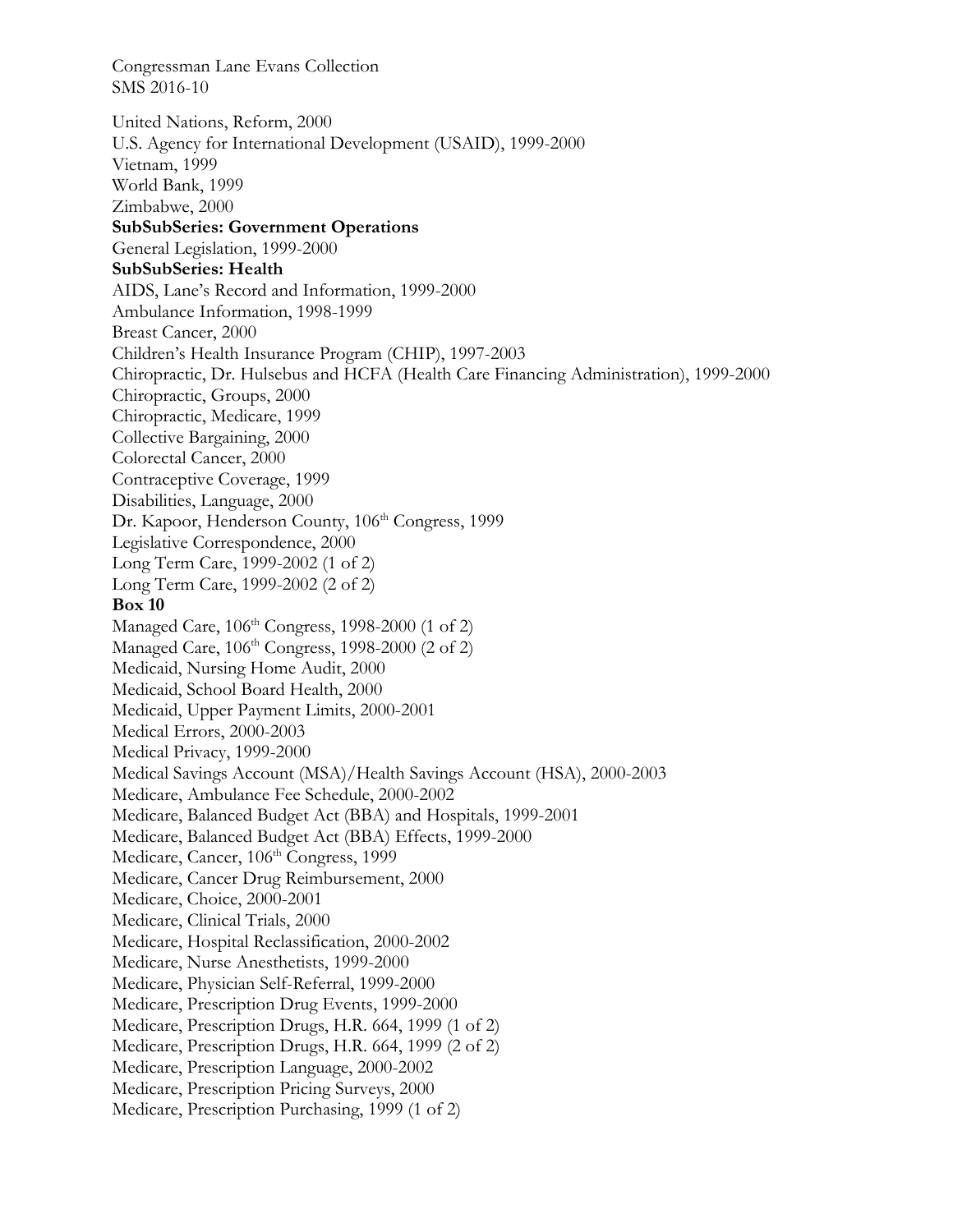Medicare, Prescription Purchasing, 1999 (2 of 2) Medicare, Prescriptions, GOP Plan, 2000 Medicare, Prospective Payment System (PPS), Hospital, 2000 Medicare Reform, 106<sup>th</sup> Congress, 1997-1999 Medicare Reform, Breaux-Thomas, 1999-2000 Medicare, Therapy Caps, 1999 Medicare, Western Illinois Home Health, 2000 Mini Medical School, 2000 Minority Health, 2000 Needlestick, 1999 Nursing Home Study, 1999-2000 Organ Transplantation, 1999-2000 Pain Relief Act, 106<sup>th</sup> Congress, 1999 Parkinson's 2000 Parkinson's Disease, Clippings, 1999 Parkinson's Disease, Conference Reports, 2000 Parkinson's Disease, Health and Human Services (HHS) Testimony, 1999-2000 Parkinson's Disease, National Institutes of Health (NIH) Parkinson's Disease Research Agenda (PDRA), 2000 Parkinson's Disease, Working Group, 1999 Patient Protection Events, 1999 Prescription Drug Imports, 2000 Prescriptions and Internet, 2000 President's Plan to Strengthen and Modernize Medicare, 1999 Research, 2000 Rural, 1999-2000 **SubSubSeries: House Administration**  Campaign Finance, 1999-2000 General Legislation, 1999 **SubSubSeries: Housing**  Consumer Mortgage Protection Act, 2000 Cosponsored Legislation, 1999-2000 **Box 11**  Elderly/Disabled Housing, 1994-1999 General, 106<sup>th</sup> Congress, 1999-2000 H.R. 595, Mortgage Assistance Act, 1999 Low Income Tax Credit, 1999 Property Rights, 2000 Public Housing, 1998-1999 San Pedro Redevelopment in Los Angeles, 1999 Section 8, Low Income Housing Tax Credit, 2000 Smart Growth, 2000 **SubSubSeries: Immigration**  General Information, 1999-2000 General Legislation, 1999 H1-B Visas, 2000 H2-C Visa Waiver Program, 2000 Secret Evidence Repeal Act, 2000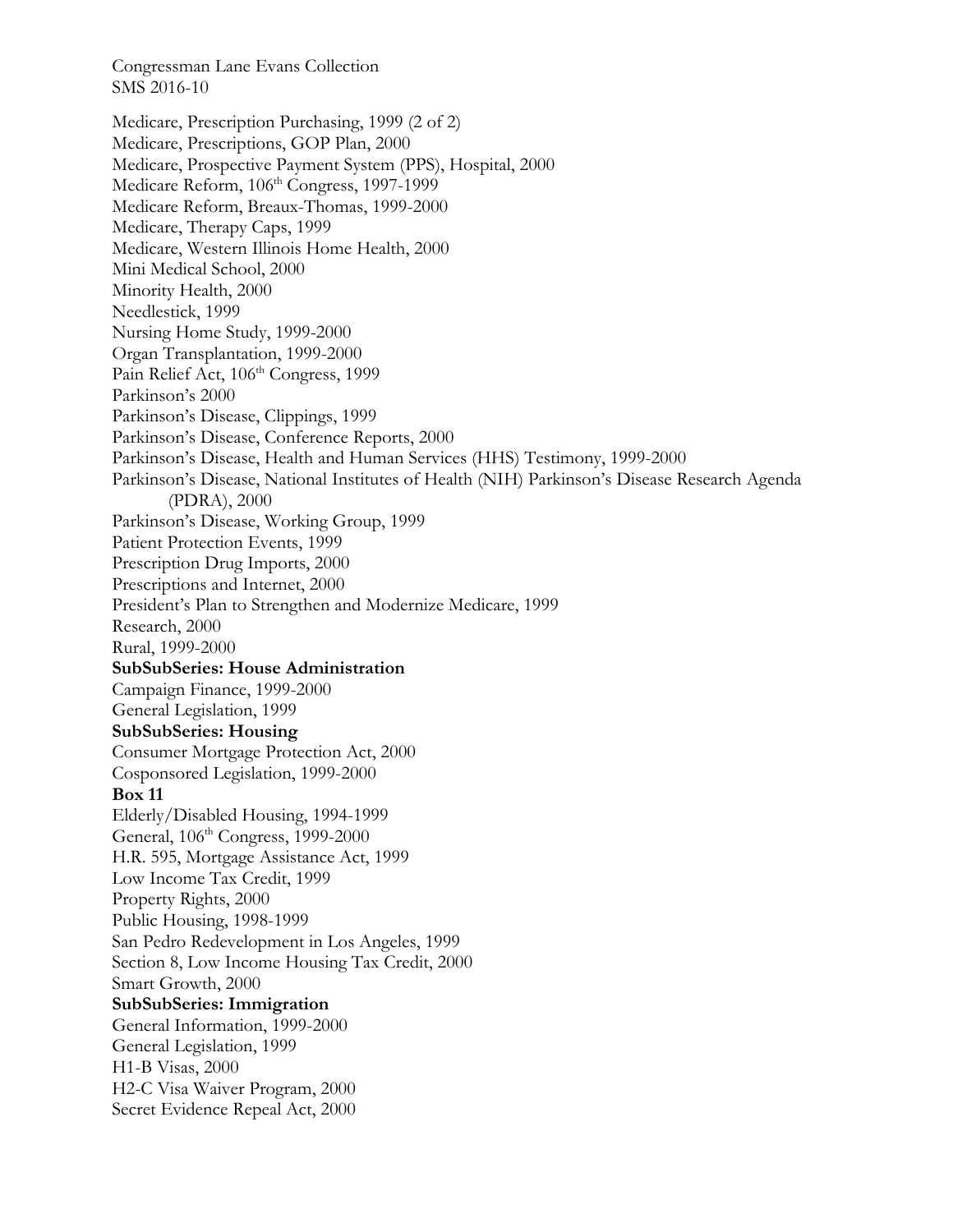## **SubSubSeries: Interior**

American Heritage Rivers Packet, 2000 Cosponsored Legislation, 1999-2000 General Legislation, 1999-2000 Illinois Resource Conservation and Development Packets, 1999 Illinois Rural Water Association Packet, 2000 Upper Mississippi River Congressional Task Force, 1999 (1 of 2) Upper Mississippi River Congressional Task Force, 1999 (2 of 2) U.S. Fish and Wildlife Service Report, August 1999 **SubSubSeries: Judiciary**  .08 Blood Alcohol Content Drunk Driving Standard, 2000 Alcohol, 21<sup>st</sup> Amendment Enforcement Act, 1999 Asbestos Litigation, 2000 Civil Asset Forfeiture, 1999 Civil Rights, Religious Liberty Protection Act, 1999 Class Action Reform, 1999 Confidentiality, 2000 Corrections, Private Prisons, 1999 Corrections, Sentencing, 2000 Courts, Cameras, 1997-1999 Courts, Judge Vehle, 1999 Crime, DNA, 2000 Crime, Lane's Record, 1993-2000 Crime, Law Enforcement, 2000 Crime, Seniors, 1999-2000 Death Penalty, 1996-2000 DNA Crime Labs, 2000 Domestic Violence, Immigrant Women, 1999-2001 Drugs, Drug Courts, 1994-1999 Drugs, Needle Exchange, 2000 Gay Rights, Defense of Marriage Act (DOMA), 1996-2000 General Legislation, 2000 Gun Control, 106<sup>th</sup> Congress, 1998-1999 Gun Control, Durbin Bills, 1999 Guns, Brady Bill, 2000 Guns, Instant Background Checks, 1999 Guns, Language, 1999-2000 Guns, Liability, 1999-2000 Juvenile Justice, Guns, 106<sup>th</sup> Congress, 1<sup>st</sup> Session, 1999 (1 of 2) Juvenile Justice, Guns,  $106<sup>th</sup> Congress, 1<sup>st</sup> Session, 1999 (2 of 2)$ Legal Services, 1996-2000 Napster, 2000 Partial Birth Abortion, 1996-2000 Prisons, 2000 Private Prisons, 1999 Product Liability, 2000 Reproductive,  $106^{\text{th}}$  Congress, 1999-2000 Reproductive Rights, 2000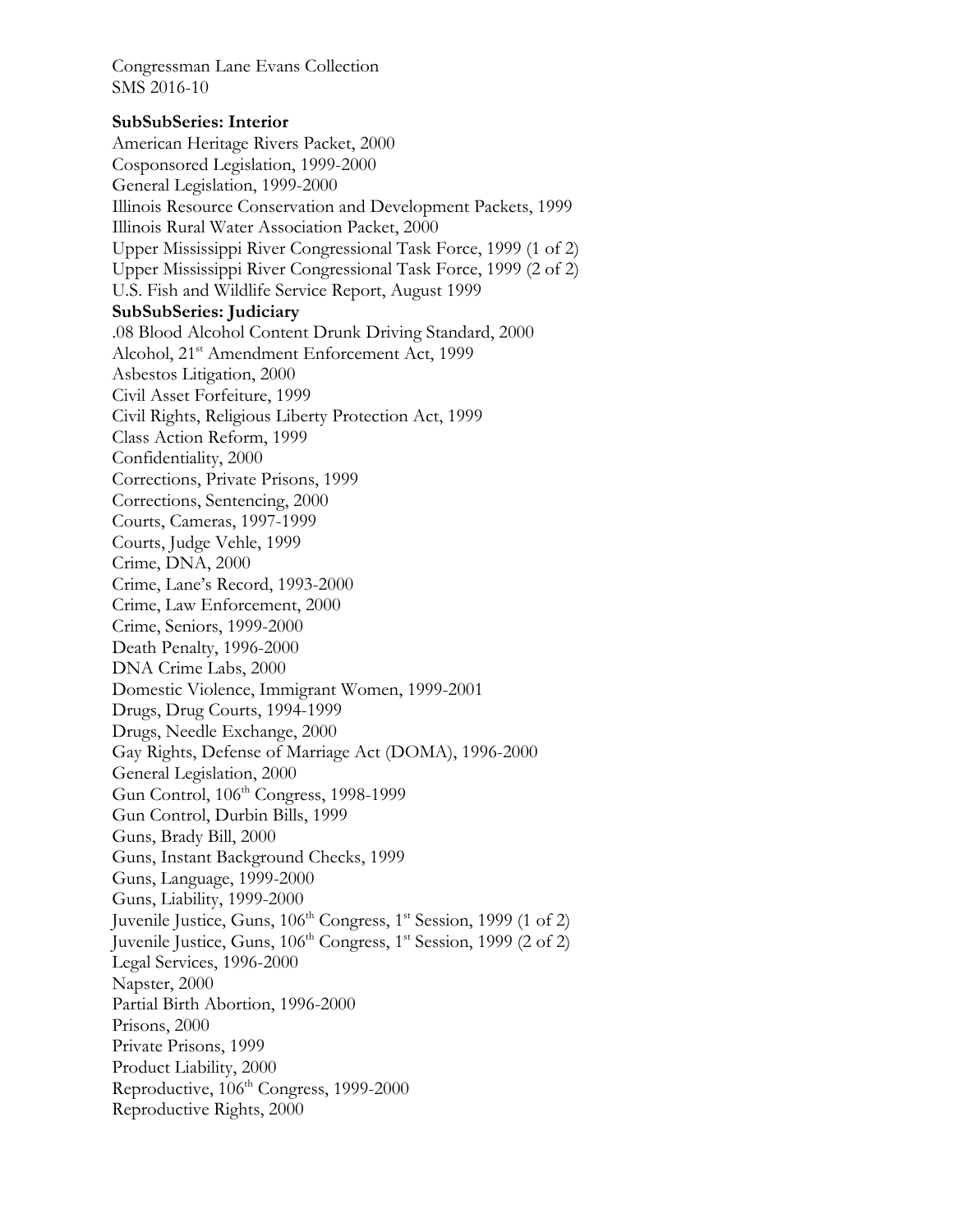Congressman Lane Evans Collection SMS 2016-10 Reproductive Rights, Fetal Tissue, 1997-2000 **Box 12**  Riverboat Gambling, 1999 State of the Workplace for Lesbian, Gay, Bisexual and Transgender Americans, 1999 Unborn Victims of Violence, 1999-2001 Youth Violence, 2000 **SubSubSeries: Labor**  Beverly Procurement Amendment, 1999 Brotherhood of Locomotive Engineers/United Transportation Union Dispute, 2000 Boilermakers, 1999-2000 Coal Workers, 2000 Equal Pay, 2000 Ergonomic Standards, 1999-2001 FAIR Act, 1999-2000 General Correspondence, 2000 General Labor, 1998-2001 General Legislation, 1999-2000 Minimum Wage, 1999-2000 National Treasury Employees Union, 1999-2000 Pensions, 1997-2000 Retirement, 1999-2000 Stock Options Plans, 2000 Summer Jobs Program, 2000 Temporary Worker Legislation, Articles, 1999-2000 (1 of 3) Temporary Worker Legislation, Articles, 1999-2000 (2 of 3) Temporary Worker Legislation, Articles, 1999-2000 (3 of 3) Temporary Worker Legislation, Background Information, 1999 Temporary Worker Legislation, Bills, 1999 Temporary Worker Legislation, Dear Colleagues, 1999-2000 United Auto Works (UAW), 2000 Worker Rights Background Information, 1999 Worker Safety Legislation, 1999-2000 **SubSubSeries: Post Office and Civil Service**  General Legislation, 1999 Postal Reform, 1999-2000 **SubSubSeries: Public Works**  Mississippi River Navigation Study, 1998-2000 (1 of 4) Mississippi River Navigation Study, 1998-2000 (2 of 4) Mississippi River Navigation Study, 1998-2000 (3 of 4) Mississippi River Navigation Study, 1998-2000 (4 of 4) Sny Island Levee, 1998-1999 U.S. Army Corps of Engineers, Project Fact Sheets and Issue Papers, Rock Island District, 2000 **SubSubSeries: Seniors**  Senior Community Service Employment Program, 1999 **SubSubSeries: Small Business**  General Legislation, 1999 **Box 13 SubSubSeries: Telecommunications**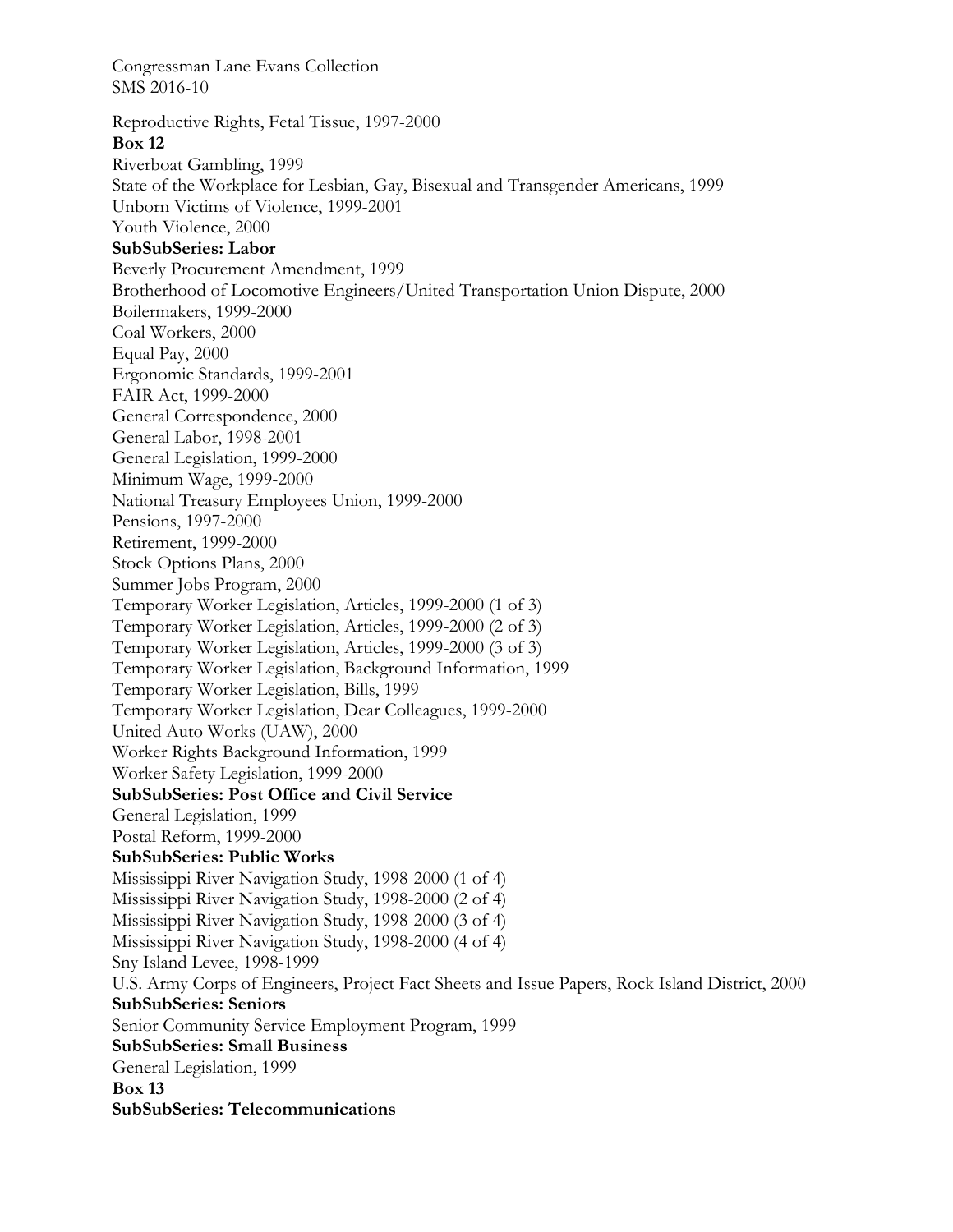Congressman Lane Evans Collection SMS 2016-10 Electronic Signature, 2000 Encryption, 2000 General, 2000 H.R. 3439, Radio Broadcasting Preservation Act, 1999 Low Income Telecommunications, 2000 Privacy, 2000 Public Broadcasting, 2000 Radio Broadcasting, 2000 Rural, 2000 Rural Broadcasting, 2000 **SubSubSeries: Trade**  Acme Steel Company, 1999 Agriculture, 1999-2000 Amendment to Steel Loan Guarantee, 1999-2000 Case Corporation Export-Import Bank Financing, 1999 China Permanent Normalized Trade Relations, 1999-2000 China Trade, 2000 China World Trade Organization, 2000 Drives, Inc. Tariff Relief, 2000 Ending U.S./Canada Softwood Lumber Agreement, 2000 Export Import Bank Financing, 1999-2000 Export Import Bank Financing of John Deere Sales, 2000 Fast Track Trade Legislation and Agriculture, 1999 Foreign Subsidies Corporation, 2000 General Correspondence, 1999-2000 General Legislation, 1999 H.R. 975, Steel Quota, 1999 Information, 1999-2000 International Monetary Fund, 1999 Jackson-Vanik Vietnam Waiver, Correspondence, 1999 Jackson-Vanik Vietnam Waiver, General, 1998-2000 Jackson-Vanik Vietnam Waiver, Information, 1998-2000 (1 of 2) Jackson-Vanik Vietnam Waiver, Information, 1998-2000 (2 of 2) Jackson-Vanik Vietnam Waiver, Push Paper, 1999 Jackson-Vanik Vietnam Waiver, Statement, 1999 Jackson-Vanik Vietnam Waiver, Trade Agreement, 2000 Jackson-Vanik Vietnam Waiver, Whip Information, 1998-1999 Massachusetts Burma Law, 1999-2000 NAFTA, 2000 Steel, 1999-2000 (1 of 2) Steel, 1999-2000 (2 of 2) Steel Dumping Legislation, 1999-2000 Steel Wire Rod Information, 1999-2000 **Box 14**  Trade Harmonization and the World Trade Organization, 1999-2000 U.S.-Japan Economic Agenda, 1999 Vietnam Bilateral Trade Agreement, Labor Rights, 1999-2000 World Trade Organization, 1999-2000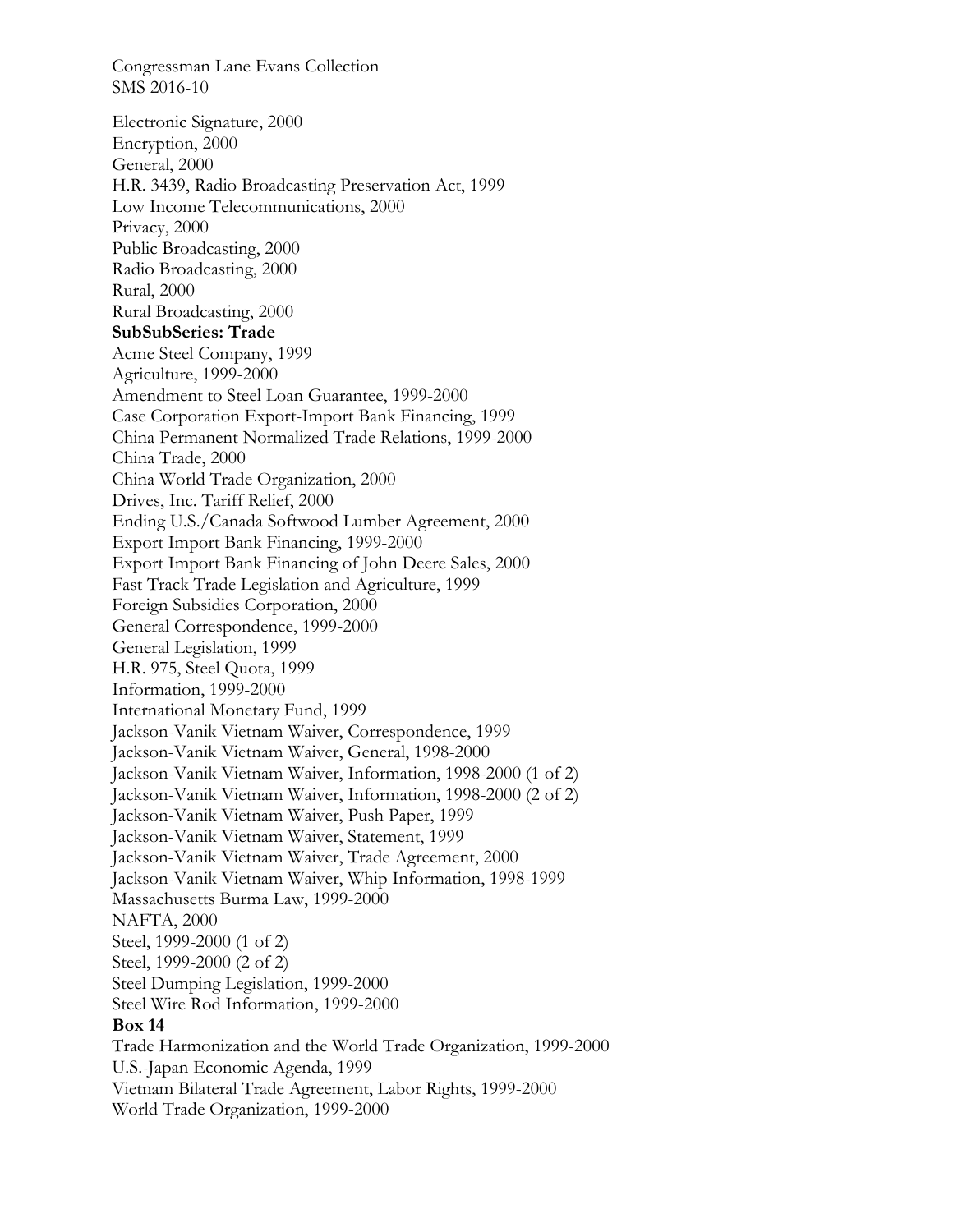## **SubSubSeries: Transportation**

Access Air, 1999-2000 Agriculture Concerns, 1999 Air Tran Airways Slot Exemptions, 2000 Airbags, 2000 Airline Passenger Bill of Rights, 1999 American Eagle Service to Quad Cities Airport, 1999 Amtrak High Speed Rail, 1999-2000 Amtrak Reauthorization, 1999-2000 Articles, 1999-2000 Auto Choice No Fault Insurance, 1999 Aviation Spending, 1999-2000 (1 of 2) Aviation Spending, 1999-2000 (2 of 2) Chicago Peotone Airport, 1999 Clinton Area Economic Development Summit Briefing Packet, 2000 Corporate Average Fuel Economy Standards, 1999-2000 Correspondence, 1999-2000 Cosponsored Legislation, 1999-2000 Environmental Impact Statement, Rule for Use of Locomotive Horns at Highway-Rail Crossings, 1999 Funding and Budget Requests, 2000 F.Y. 2000-2002 Illinois Transportation Enhancement Program, 1999 F.Y. 2000-2004 Proposed Illinois Highway Improvement Program, 1999 F.Y. 2001-2003 Illinois Transportation Enhancement Program, 2000 General Aviation, 1999-2000 General Information, 1999 Great Lakes Aviation, 1999 Illinois F.Y. 2000-2004 Proposed Airport Improvement Program, 1999 Illinois Road Builders Association, National Environmental Policy Act Comments, 2000 Illinois Transportation Project Articles and Information, 1999-2000 Illinois Transportation Projects, 1999-2000 (1 of 2) **Box 15**  Illinois Transportation Projects, 1999-2000 (2 of 2) Intermodal Surface Transportation Efficiency Act Reauthorization Conference Agreement, 1999 Job Access and Reverse Commute Program, 1999 Lincoln Highway Scenic Byway Designation, 2000 Locomotive Horns at Highway-Rail Grade Crossings, 2000 Midwest Express Airlines, 2000 Mississippi River Bridge Issues, 1999-2000 National Airport Slots Allocation, 2000 National Scenic Byways, 2000 Passenger Rail, 1999 Quad Cities Airport, 1999-2000 Quad Cities Ferryboat, 1999 Quincy Airport, 1999-2000 Railroad Hall of Fame in Galesburg, 1995-2000 (1 of 2) Railroad Hall of Fame in Galesburg, 1995-2000 (2 of 2) Railroad Mergers, 2000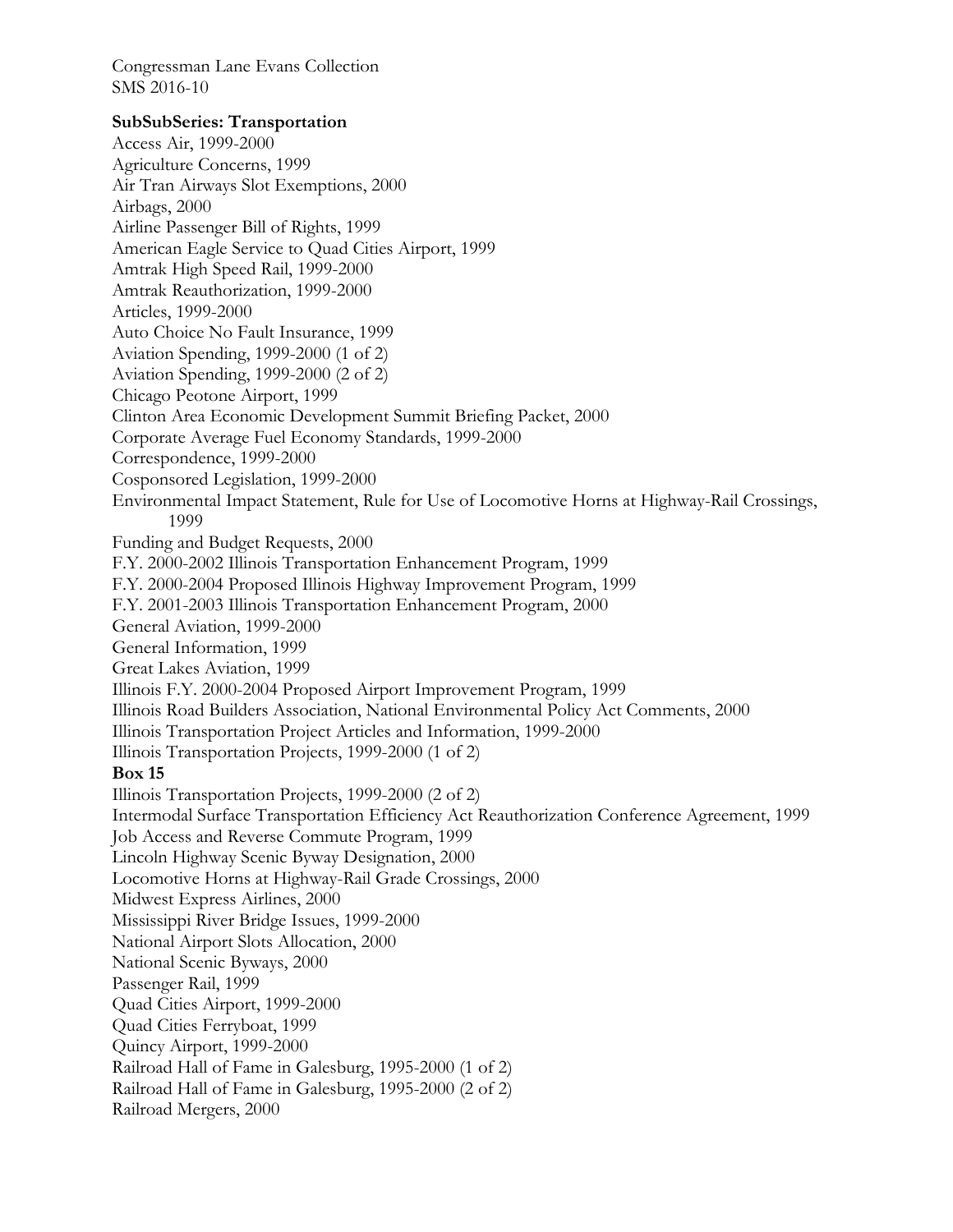Railroad Retirement System, 2000 Railroad Safety, 1999-2000 Rails to Trails Compensation Act, 1999 Seat Belts and Motorcycle Helmets, 1999 Trucking, 1999-2000 UPS Application to Provide Cargo Service to China, 1999 U.S. Highway 30, 1999-2000 West Rock River Bridge, 1999 **SubSubSeries: Veterans Affairs**  Atomic Veterans, 1999 Bosnia-Herzegovina Efforts to Create Ministry of Veterans Affairs, 1999 Bosnian Veterans Minister Correspondence, 1999-2000 Budget, 1999 Chiropractic Care Legislation, 1999 Committee Activities Report, 2000 Depleted Uranium Information, 1998-2000 Dr. Jonathan Shay Case, 1996-2000 Floppy Disk "Shay – Preventing Psychological & Moral Injury in Military Service" Removed Doggett Amendment to the American Embassy Security Act, 1999 Farm Assets Information, 2000 General Information, 1999-2000 **Box 16**  General Legislation, 1999-2000 Gulf War Sickness, 1999 Honoring Chinese-American World War Two Veterans, 1999 Iowa City Outpatient Outsourcing, 1999-2000 Letter Requesting Admiral Zumwalt be Honored at State of the Union Address, 2000 Medical Care Funding Carryover, 1999 Military Honors at Veterans Funerals, 1999 Montgomery G.I. Bill Expansion, 1999-2000 Montgomery G.I. Bill Expansion Information, 1999 (1 of 2) Montgomery G.I. Bill Expansion Information, 1999 (2 of 2) Office of Congressional Affairs Audit, 2000 Office of the Special Assistant for Gulf War Illness, 1999-2000 Quad Cities, 2000 Recommendations, 1999 Tobacco Litigation, 1999-2000 Veterans Affairs Hospital Reorganization Chicago Consolidation, 1999 Veterans Chiropractic Care, 1999-2000 Veterans Expedited Military Medals Act, 1999 Veterans Intervention, Education, and Training Network, 1999 **SubSubSeries: Ways and Means**  Corporate Welfare Reduction Act, 2000 Earned Income Tax Credit, 1999-2000 Estate Tax Repeal, 2000 General Legislation, 1999-2000 Harbor Maintenance Tax, 2000 H.R. 1293, Transportation Employee Fair Treatment Act, 1999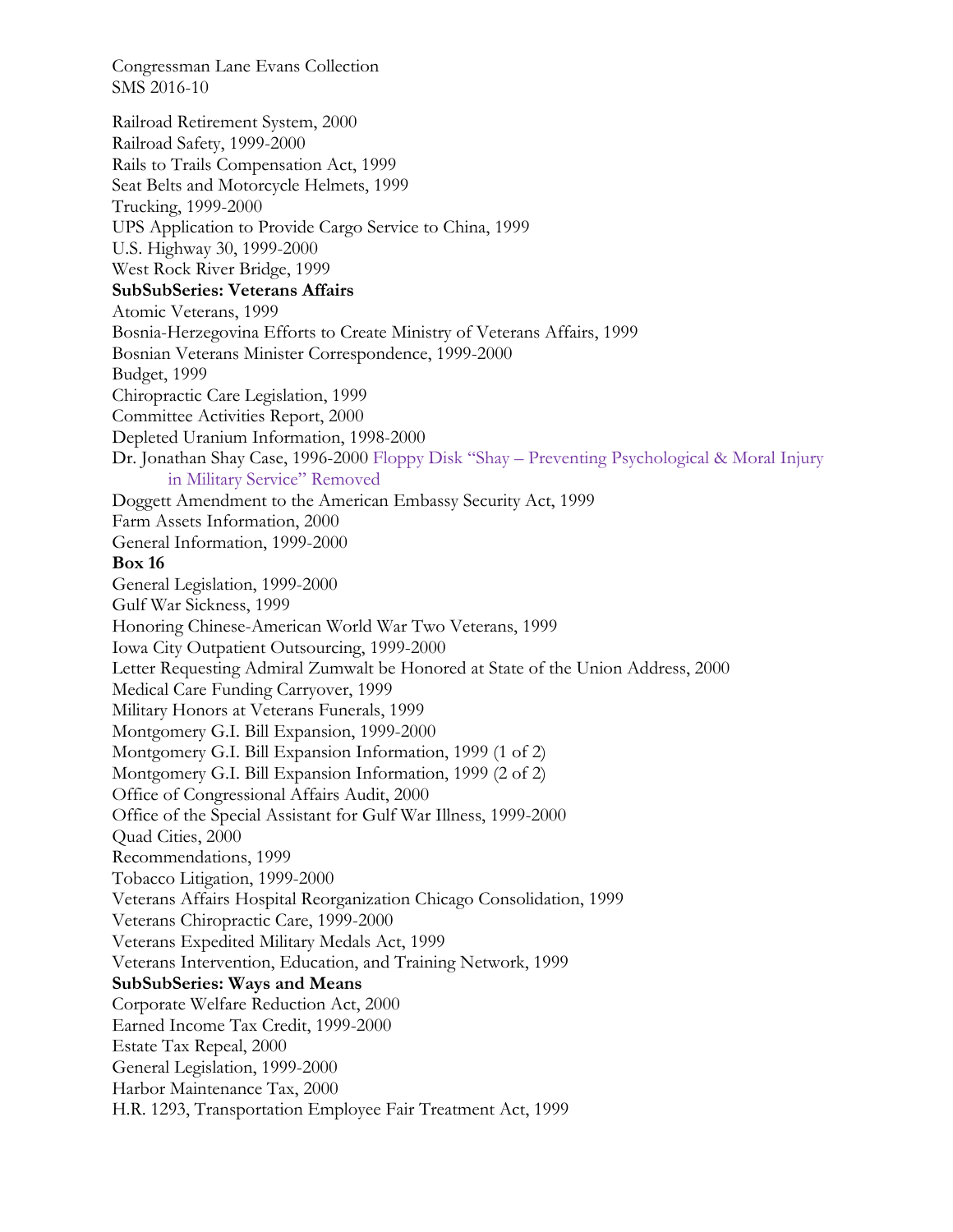H.R. 2257, Disaster Assistance Fairness Act, 1999 IRS Reform, 1999 Internet Taxation, 2000 Marriage Tax Penalty, 2000 Taxes, 1999-2000 **SubSubSeries: Welfare**  Fathers Count Act, 1999 H.R. 1259, Social Security "Lockbox" Legislation, 1999 Social Security "Raid" Ads, Full, 1999 Social Security Reform, 1999 Social Security Statistics for the Illinois 17<sup>th</sup> Congressional District, 1999 Tax Cuts, Republican Party, 1998-2000 **SubSubSeries: General**  Illinois Press Releases, 2000 Language/Facts, 2000 **Box 17**  Legislative Agenda, 1998-1999 Legislative Memos, 1999-2000 (1 of 2) Legislative Memos, 1999-2000 (2 of 2) NRECA Legislative Conference Packet, 2000 Recommendation Letters, 1998-1999 Responses to Legislative Actions Taken, 2000 **SubSeries: 107th Congress (2001-2002) Box 1 SubSubSeries: Agent Orange**  Agent Orange Materials, 2000-2002 Benefits for Korea Veterans, 2001 Lane Evans Comments, 2002 Laos and Cambodia, 2002 Research Conference, 1998-2002 Southeast Asia, 2001-2002 CD Removed, "Hanoi Conference 2-17-2002" **SubSubSeries: Agriculture** 

Agriculture General, 2001 Dairy Compacts, 2001 Farm Bill and Trade, 2000-2002 (1 of 2) Farm Bill and Trade, 2000-2002 (2 of 2) Farm Bill-General, 2001 Farm Bill-Gilchrest Amendment, 2001 Farmland Foods Development Project, 2001 Illinois Farm Bureau, National Legislative Priorities, 2002 Illinois Farm Bureau Policy Resolutions, 2002 Illinois Soil and Water Conservation District Packet, 2001 Legislative Correspondence, 2002 Meadowbrook Farm Loan, 2002 Poultry Shipments by Mail, 2001 Sugar Policy, 2001 Tyson-Smithfield, IBP merger, 2000-2001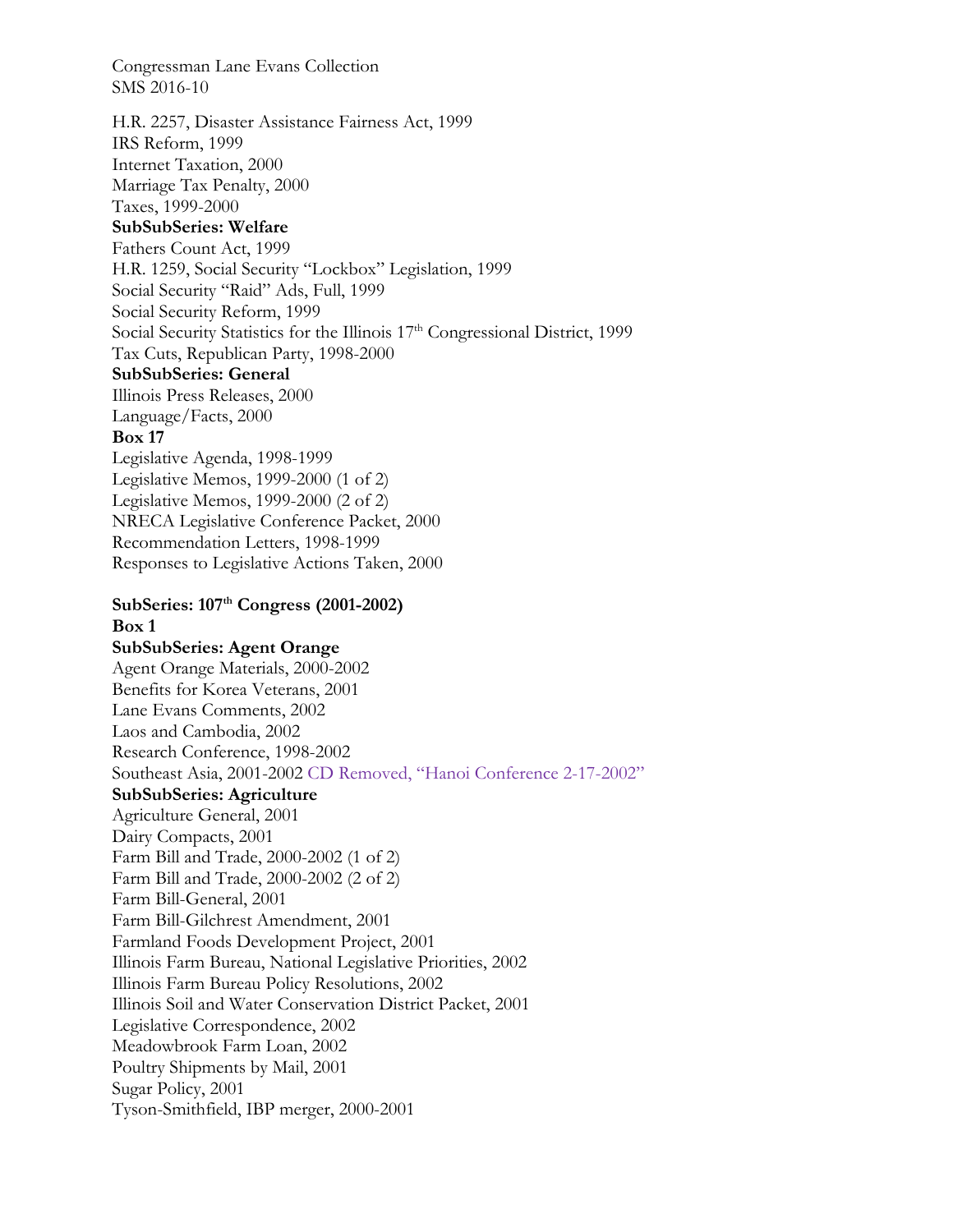USDA Rural Development Community Programs Project List, 2002 Wheat Gluten Imports, 2000-2001 **SubSubSeries: Appropriations**  Agriculture, 2001 Appropriations, Commerce, Justice, State (CJS), 2001 Constituent Correspondence, 2001 Defense, FY 02, 2002 Energy and Water, 2001-2002 Appropriations FY 03, 2002 (1 of 2) Appropriations FY 03, 2002 (2 of 2) Knox College Alumni Hall Request, FY 03, 2002 Labor, Health and Human Services (HHS), Education, FY 02, 2001 Legislative Correspondence, 2001-2002 Appropriations, Requests, FY 03, 2002 (1 of 2) Appropriations, Requests, FY 03, 2002 (2 of 2) Summary Information, 2001 Transportation, 2001 Treasury and Postal Appropriations, FY 03, 2002 Veterans Affairs, Housing and Urban Development and Related Agencies, 2001 **SubSubSeries: Armed Services**  Arsenal, American Federation of Government Employees, 2002 Crusader, 2002 Electronic Transfer of DD Form 214s, 2001 Explosive Remnants of War, 2001-2002 F.Y. 2002 Defense Authorization, AIT/RFID Program, 2001 F.Y. 2002 Defense Authorization, ALQ-135, 2000-2001 F.Y. 2002 Defense Authorization, Amendments, 2001 (1 of 3) **Box 2**  F.Y. 2002 Defense Authorization, Amendments, 2001 (2 of 3) F.Y. 2002 Defense Authorization, Amendments, 2001 (3 of 3) F.Y. 2002 Defense Authorization, Amendments, Notes, 2001 F.Y. 2002 Defense Authorization, Arsenal Bridge, 2001 F.Y. 2002 Defense Authorization, Arsenal Support Program Initiative, 2001 F.Y. 2002 Defense Authorization, D.o.D. Surplus Property, Homeless Veterans Housing, 2001 F.Y. 2002 Defense Authorization, Instrumented Factory for Gears (INFAC), 2001 F.Y. 2002 Defense Authorization, Iowa Army Ammunition Plant (IAAP), 2001 F.Y. 2002 Defense Authorization, General, 2001 Floppy Disk Removed: "FY02 Defense Max Chamovitz 639-5311" F.Y. 2002 Defense Authorization, Mark-Up, 2001 F.Y. 2002 Defense Authorization, Requests, 2001 F.Y. 2003 Defense Authorization, Aircraft Electronics Pods, 2002 F.Y. 2003 Defense Authorization, Arsenal Support Program Initiative (ASPA), 2001-2002 F.Y. 2003 Defense Authorization, Automated Data Collection at Arsenal, 2002 F.Y. 2003 Defense Authorization, Correspondence, 2001-2002 F.Y. 2003 Defense Authorization, Industrial Mobilization Capacity, 2002 F.Y. 2003 Defense Authorization, Intermec POMX and RIA-AIT, 2002 F.Y. 2003 Defense Authorization, Iowa Army Ammunition Plant, 2002 F.Y. 2003 Defense Authorization, Mark-Up, 2002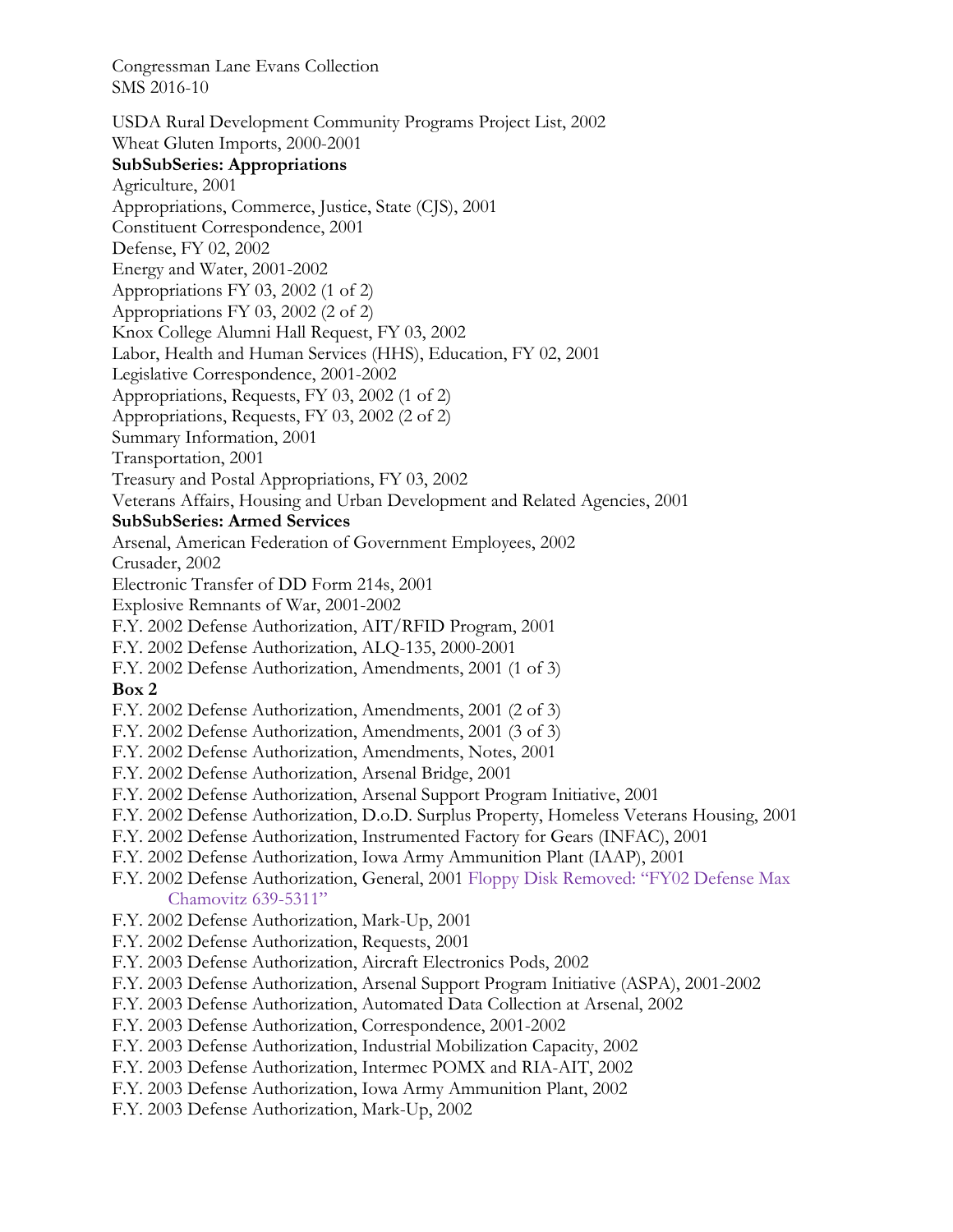F.Y. 2003 Defense Authorization, On Board Oxygen Generating System, 2002 General Information, 2001-2002 Grenade Bodies, 2001-2002 Illinois Air National Guard Friendly Fire, 2002 Interim Fighting Vehicle, 2002 Iowa Army Ammunition Plant Packet, 2002 Landmines, 2001 (1 of 2) Landmines, 2001 (2 of 2) Landmines, Antipersonnel, 2001-2002 Landmines, General Accounting Office, 2002 Marines Dragonfire Fire Support System, Brochures, 2001 Marines Dragonfire Fire Support System, Correspondence, 2001-2002 Marines Dragonfire Fire Support System, General, 2000-2001 Marines Dragonfire Fire Support System, General Information, 2001-2002 (1 of 2) Marines Dragonfire Fire Support System, General Information, 2001-2002 (2 of 2) Marines Dragonfire Fire Support System, General Information, 2001-2002 (3 of 3) Marines Dragonfire Fire Support System, Lane Memos and Letters, 2001-2002 National Center for Food Safety and Technology, 2001 Ordinance Rightsizing Study, 2001-2002 **Box 3**  RAND Corporation Report, Freedom's Arsenal, 2002 Rock Island Arsenal Bridge, 2001 Rock Island Arsenal Bridge Ramps, 2001 Rock Island Arsenal Clippings, 2001-2002 Rock Island Arsenal, General Bolton Hold, 2001 Rock Island Arsenal, Lightweight 155MM Howitzer, 2001-2002 (1 of 2) Rock Island Arsenal, Lightweight 155MM Howitzer, 2001-2002 (2 of 2) Rock Island Arsenal, Lightweight 155MM Howitzer 2002 GAO Report, 2001-2002 Rock Island Arsenal, Lightweight 155MM Howitzer General, 2000-2002 Rock Island Arsenal, Lightweight 155MM Howitzer SAC D Action, 2000-2001 Rock Island Arsenal Talking Points, 2001-2002 Single Manager for Conventional Ammunition, 2001-2002 **SubSubSeries: Banking**  Constituent Correspondence, 2002 Legislative Correspondence, 2002 National Association of Realtors Packet, 2002 **SubSubSeries: Budget**  Constituent Correspondence, 2002 FY 02 Budget 2001-2002 **SubSubSeries: Commerce**  Constituent Correspondence, 2002 Legislative Correspondence, 2001-2002 **SubSubSeries: Education**  Arts, 2001 Constituent Correspondence, 2001-2002 Counselors, 2000-2001 Democratic Caucus Report Card, 107<sup>th</sup> Congress, 2002 Elementary and Secondary Education Act (ESEA) Reauthorization, 107<sup>th</sup> Congress, 2001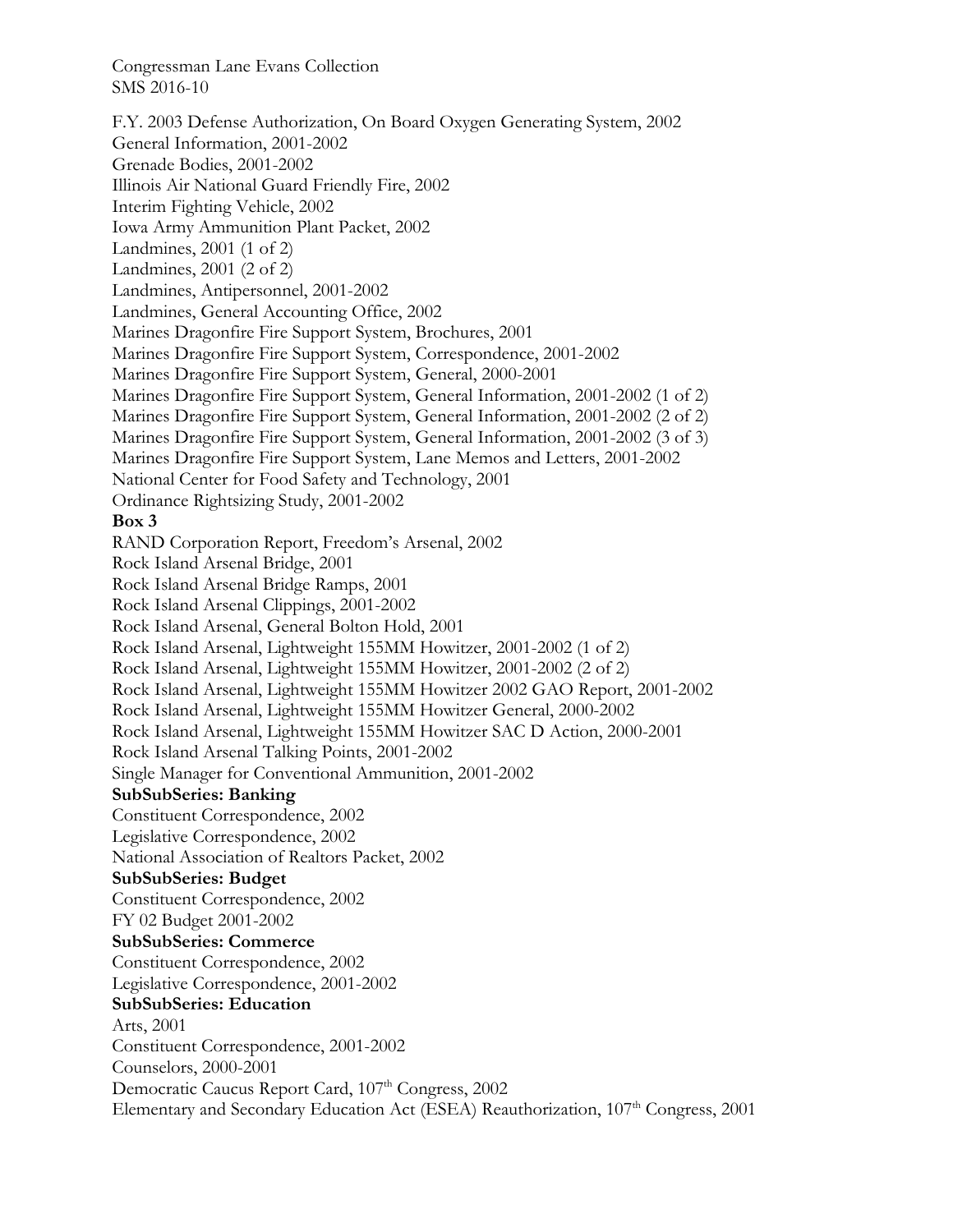H.R. 4854, Citizen Service Act, 2002 Legislative Correspondence, 2001 (Outreach) University of Illinois Extension, 2001-2003 Sex Ed, 2001-2002 Teacher's View, 2002 **SubSubSeries: Energy**  Background/Group Info, 2001-2002 Coal, 2001 Constituent Correspondence, 2002 Emission Market, 2001-2002 Energy Bill, 2001 Ethanol, 107<sup>th</sup> Congress, 2001 Ethanol and Oil Production, 2001 Ethanol, RFG (Reformulated Gasoline), and Alternative Fuels, 2001 H.R. 4-Fuels Provisions, 2001-2002 Legislative Correspondence, 2001-2002 National Energy Policy, 2001-2002 Natural Gas, 2000-2001 **Box 4**  Nuclear Energy, Nuclear Waste and Yucca Mountain, 2001-2002 (1 of 3) CD "Yucca Mountain Site Recommendation" Removed Nuclear Energy, Nuclear Waste and Yucca Mountain, 2001-2002 (2 of 3) Nuclear Energy, Nuclear Waste and Yucca Mountain, 2001-2002 (3 of 3) Pricing, 2001 **SubSubSeries: Environment**  Arctic Drilling,  $107<sup>th</sup> Congress, 2001$ Army Corps of Engineers Projects, 1999-2001 Army Corps of Engineers Reform, 107<sup>th</sup> Congress, 2002 Army Inspector General Report on Corps of Engineers, 2000-2001 Climate Change, 2000-2001 Constituent Correspondence, 2002 District Projects, 107<sup>th</sup> Congress, 2001 Flooding,  $107<sup>th</sup> Congress, 2001$ Floods,  $107<sup>th</sup> Congress, 2001$ Grants, 107<sup>th</sup> Congress, 2001 Inspector General Report on Army Corps of Engineers, 2000-2002 (1 of 2) Inspector General Report on Army Corps of Engineers, 2000-2002 (2 of 2) Legislative Correspondence, 2001-2002 Mississippi River, 2001-2002 Resources General, 107<sup>th</sup> Congress, 2001 River Issues, 107<sup>th</sup> Congress, 2001 Roadless Policy, 1999-2002 Small Business Superfund Liability, 2001 Water Resources Development Act, 2002 Yucca Mountain, 107<sup>th</sup> Congress, 2001 **SubSubSeries: Ethics**  GAO Report on Government Contracting, 2002 **SubSubSeries: Foreign Affairs**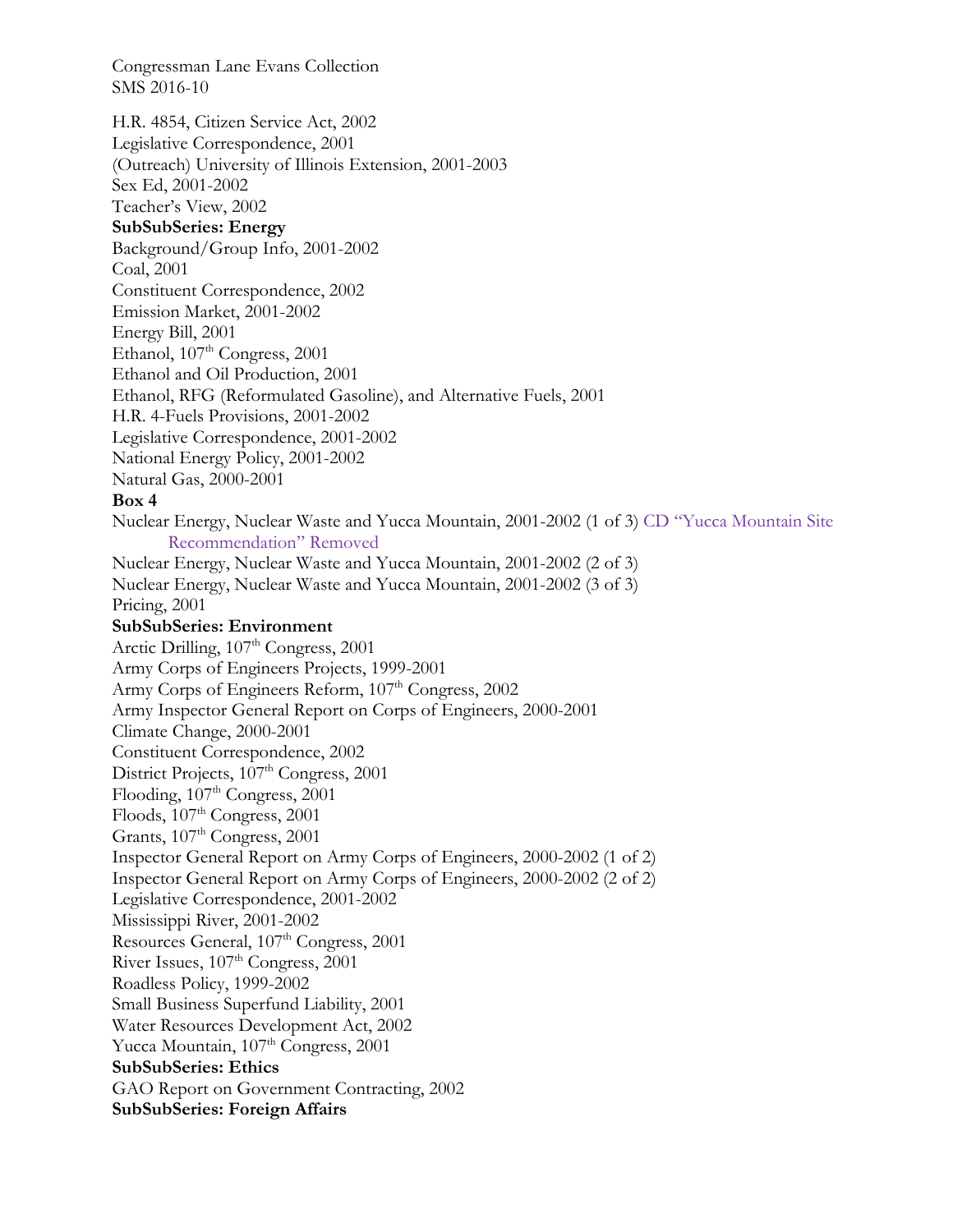Congressman Lane Evans Collection SMS 2016-10 Africa, 2001 Bills Sponsored, 2001 Bolivia, 2001-2002 Chile, 2002 China, Background Information, 2002 Colombia, Trip, 2001 Constituent Correspondence, 2001-2002 (1 of 4) Constituent Correspondence, 2001-2002 (2 of 4) Constituent Correspondence, 2001-2002 (3 of 4) Constituent Correspondence, 2001-2002 (4 of 4) Cuba, 2002 East Timor, 2001-2002 East Timor, Resolution, March 2001 El Salvador, Human Rights, 2002 Guatemala, 2002 Human Trafficking, 2001-2002 Hunger in Africa Correspondence, 2001 International Family Planning, 2002 Japan, "Comfort Women," 2001 Laos, 2002 Agent Orange Materials Legislative Correspondence, 2001 Russia, 2001 Saudi Arabia, General Information, 2002 Statement on Terrorism, September 15, 2001 Sudan, 2001-2002 **Box 5**  Vietnam, 2001-2002 Washington Office on Latin America, 2002 **SubSubSeries: Government Operations**  Bills Sponsored, 2001 Constituent Correspondence, 2001-2002 Election Day as Public Holiday Correspondence, 2001 **SubSubSeries: Health**  Autism, 2002 Bioterrorism, 2001 Bipartisan Patient Protection (BPP) Act, Language, 1999-2001 Black Lung, 2001 Children's Vaccines, 2002 Community Health Centers, 2002-2005 Constituent Correspondence, 2001-2002 Hatch-Waxman Generics and Patents, 2002 Hearing Aids, Food and Drug Administration (FDA), 2000-2001 Infertility, 2002-2003 Insurance, 2002 Legislative Correspondence, 2001-2002 Medical Privacy, 2001 Medicare, Facts, 1999-2002 Medicare, Prescription Cards, 2001-2002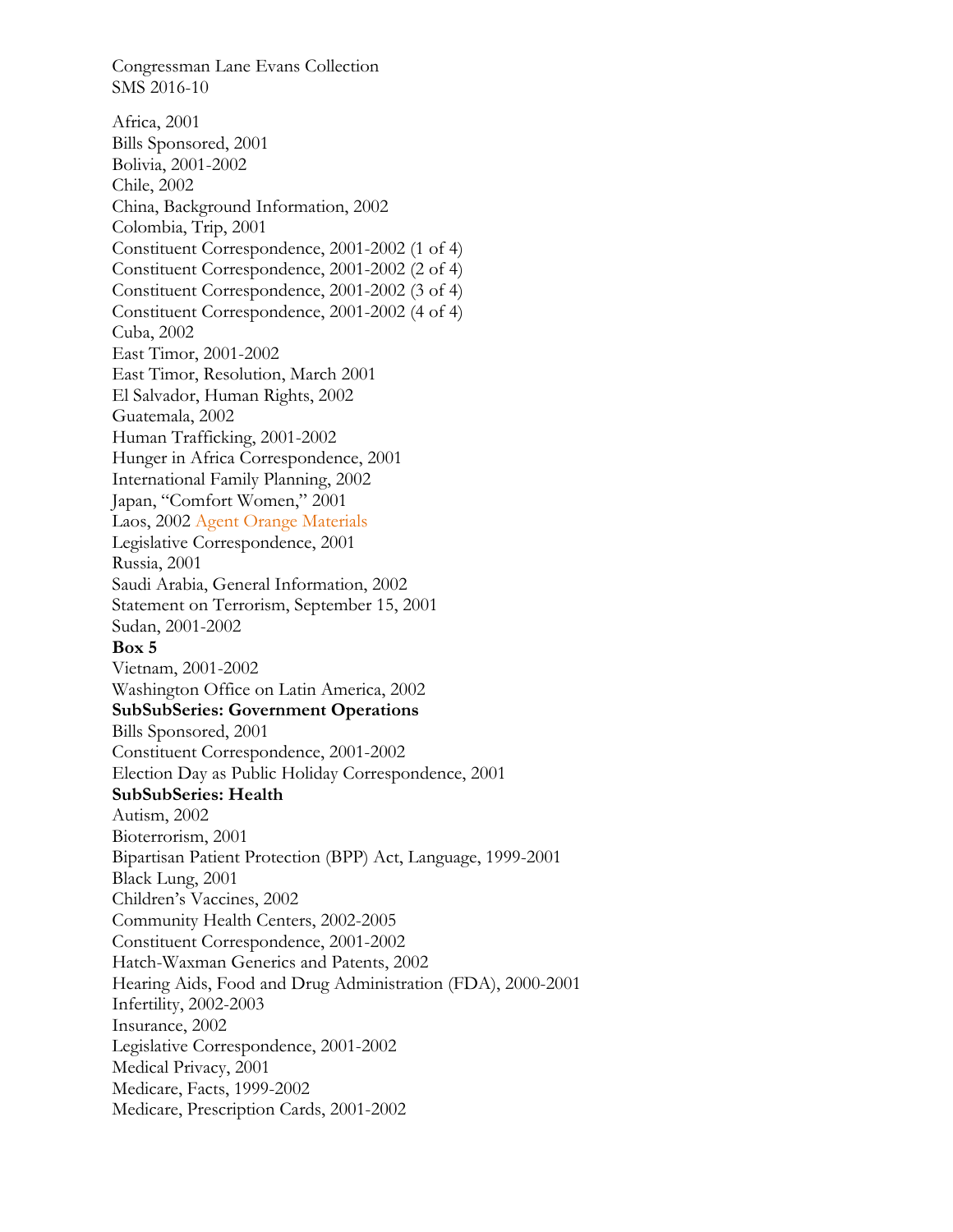Congressman Lane Evans Collection SMS 2016-10 Medicare, Prescription Drugs, 1999-2002 Medicare, Pulmonary Rehab, 2000-2002 Mental Health, Children, 2002 Multiple Sclerosis (MS) Morrison, 2000-2003 Palliative Care, 2002 Parkinson's Disease, 2001-2002 Parkinson's Disease, Clinical Pharmacology, 2001 Parkinson's Disease, Dear Colleagues Letters, 2002 Parkinson's Disease, Labor, Health and Human Services (LHHS), 2002 Parkinson's Disease, National Institutes of Health (NIH) Parkinson's Disease Research Agenda (PDRA), 2001 Parkinson's Disease, National Institutes of Health (NIH) Parkinson's Disease Research Agenda (PDRA), 2002 Parkinson's Disease, Neurotoxin Exposure Treatment Research Program (NETRP) Materials, 2001 Parkinson's Disease, Research at National Institutes of Health (NIH), 2001 Parkinson's Disease, Udall Bill, 2001 Patient's Bill of Rights, 1999-2001 (1 of 2) Patient's Bill of Rights, 1999-2001 (2 of 2) Safe Nursing, 2002-2003 Stem Cell, 1999-2002 (1 of 4) Stem Cell, 1999-2002 (2 of 4) Stem Cell, 1999-2002 (3 of 4) Stem Cell, 1999-2002 (4 of 4) Suicide, 2001 Uninsured Tax Credit, 2001 **SubSubSeries: Homeland Security**  Constituent Correspondence, 2002 General Information, 2001 Homeland Security Act Information, 2002 Legislative Correspondence, 2002 **SubSubSeries: House Administration**  Campaign Finance, 2001-2002 **SubSubSeries: Housing**  Legislative Correspondence, 2002 Real Estate Settlement Procedures Act, 2002 (1 of 3) Real Estate Settlement Procedures Act, 2002 (2 of 3) Real Estate Settlement Procedures Act, 2002 (3 of 3) **SubSubSeries: Immigration**  Constituent Correspondence, 2002 General Information, 2001 Korean-American Immigrants, 2000-2002 **Box 6 SubSubSeries: Interior**  Constituent Correspondence, 2002 Illinois Rural Water Association Packet, 2001 Legislative Correspondence, 2001-2002 Upper Mississippi River Navigation and Public Works, 2002 CD Removed-US Army Corps of Engineers Rock Island District Congressional Visits, Spring 2002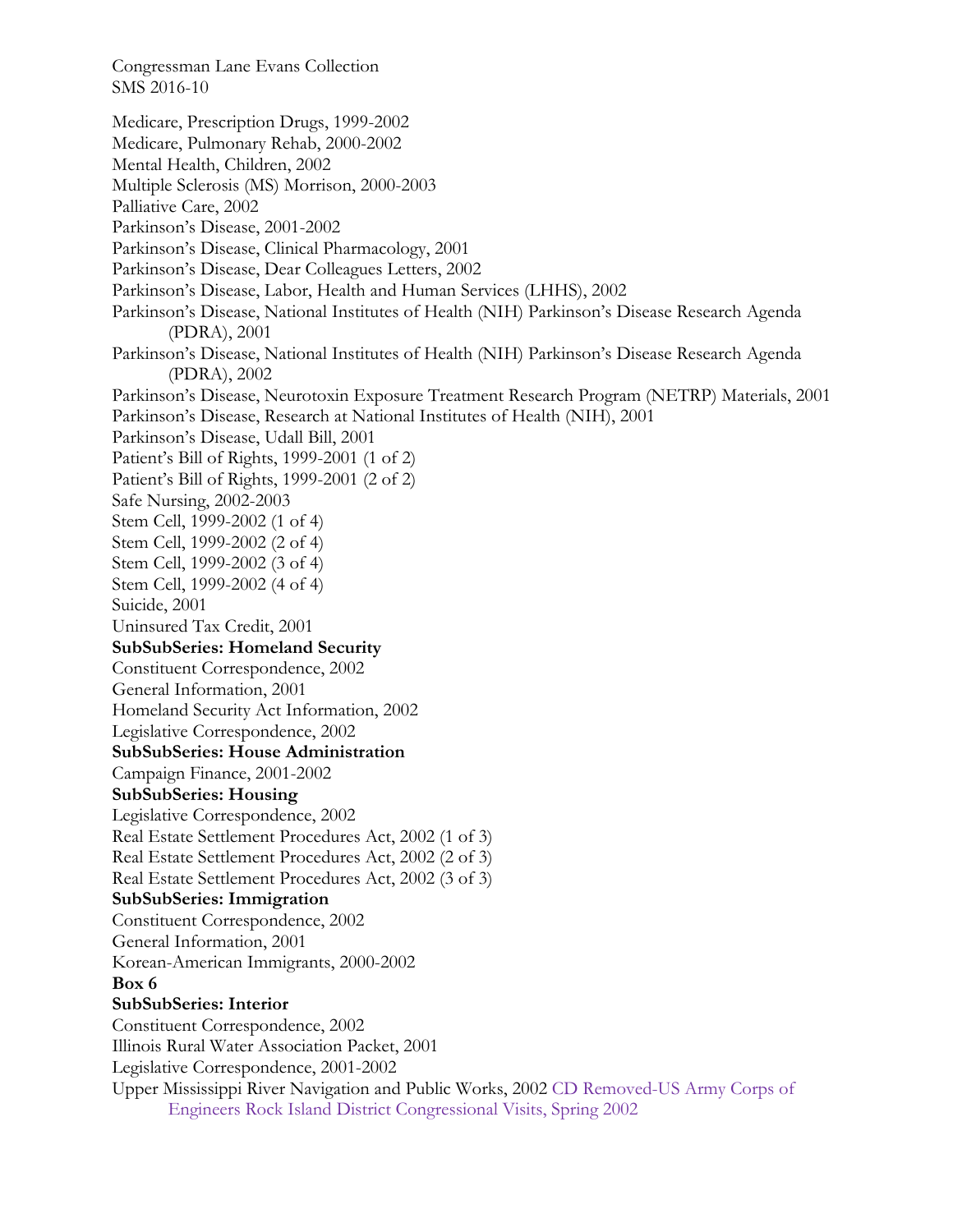## **SubSubSeries: Judiciary**

Abortion, Hyde Amendment and Durbin Amendment, 2002 Churches, 2001-2002 Constituent Correspondence, 2002 Domestic Violence (DV), Violence Against Women Act (VAWA), 2000-2002 Drugs-Enforcement and Trafficking, 2002 Election Reform, Vote Act of 2001, 2001 Faith Based Initiatives, 2001 Hate Crimes, 2001 H.R. 5387, Federal Bureau of Investigation Reform Act, 2002 Legislative Correspondence, 2001 Report on COPS Grants, 2002 Reproductive Rights Family Planning, 2001 USA Patriot Act, Congressional Quarterly House Report, 2001 **SubSubSeries: Labor**  AFL-CIO, 2000-2001 Bills Sponsored, 2001 Bush Executive Order Banning Project Labor Correspondence, 2001 Congressional Research Services Report, 1997-2001 Constituent Correspondence, 2002 Equal Pay, 2002 Legislative Correspondence, 2001-2002 Maytag Plant Closure, 2002 Minimum Wage, 2001 Northwestern Steel and Wire, Trade Adjustment Assistance, 2001 Point Blank Body Armor, 2001-2002 Steelworkers Trade Adjustment Assistance, 2001-2002 Transparency and Fairness Trade Act of 2001, 2001-2002 **SubSubSeries: Post Office**  Postal Reform, 2002 **SubSubSeries: Public Works**  Army Corps of Engineers Civil Works Construction Procurement Schedule, 2001 Iowa-Illinois Partnership for Growth Packet, 2001 Legislative Correspondence, 2002 National Corn Growers Association Packet-Water Resources Development Act, 2002 **SubSubSeries: Telecommunications**  Broadcast Spectrum Reallocation, 2001 Carl Sandburg College Wireless Network Feasibility Assessment, 2002 Constituent Correspondence, 2002 DirecTV Merger, 2002 H.R. 1542, Internet Freedom and Broadband Deployment Act, Opposing Correspondence, 2001- 2002 H.R. 1542, Internet Freedom and Broadband Deployment Act, Supporting Correspondence, 2002 Internet Taxation, 2001 Technology Infrastructure, 2001 Third Generation Broadcast Spectrum Sharing, 2001 **SubSubSeries: Trade**  Andean Trade Preferences Act, 2001-2002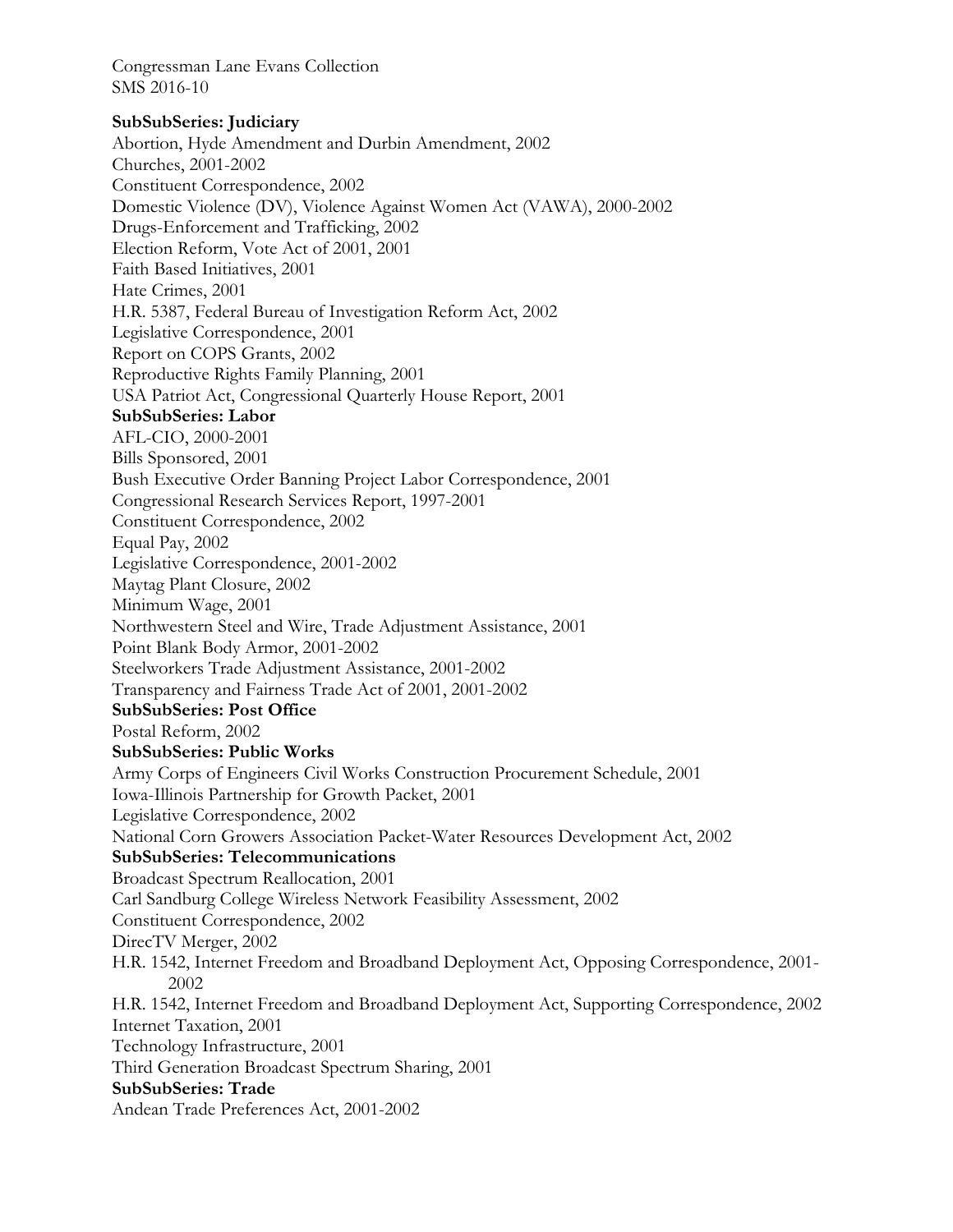Bills Sponsored, 2001-2002 Constituent Correspondence, 2001-2002 Emergency Steel Loan for Northwestern Steel and Wire, 2000-2001 Footwear Concerns, 2002 General Trade Information, 2002 Information, 2001 Jackson-Vanik Vietnam Waiver, BTA Statement, 2001 Jackson-Vanik Vietnam Waiver, General, 2001 Legislative Correspondence, 2001 NAFTA, 2001-2002 Northwestern Steel and Wire Closing, 2001 Steel, 2001 Steel Dumping Legislation, 2001-2002 **Box 7**  Steel Revitalization Act, Correspondence, 2001 Steel Revitalization Act, Municipal Proclamations, 2001 Steel Trade Information, 2001-2002 Steel Wire Rod Information, 2001-2002 Vietnam Bilateral Trade Agreement, Labor Rights, 2001 **SubSubSeries: Transportation**  ABATE of Illinois Information, 2001-2002 ABATE of Illinois, Motorcycle Emissions, 2000-2001 Aircraft Noise Mitigation, 2001 Airline Bailout, 2001 Airline Mergers, 2001 American Airlines/Trans-World Airlines Merger, 2001 Amtrak and High Speed Rail Funding, 2001-2002 Amtrak High Speed Rail, 2001 Aviation, 2001 Aviation Security, 2001 Constituent Correspondence, 2002 DHL Worldwide Express Registration Cancellation, 2001 General Information, 2001 Greater Rockford Airport Packet, 2001 Highway Funding Shortfall, 2002 Illinois Association of Snowmobile Clubs Packet, 2002 Illinois FIRST Program Proposed Highway Improvement Program, 2002 Illinois Road Builders Association Briefing Packet, 2001 Illinois Transportation Project Articles and Information, 2001 Legislative Correspondence, 2001-2002 Meigs Field Information, 2001 Motorcycle Emissions Standards, 2002-2003 Off-Highway Vehicle Technology Roadmap, 2001 O'Hare Airport Expansion, 2000-2002 O'Hare International Airport Expansion, 2001-2002 O'Hare Noise Contour Report, 2001 Orbitz, 2001 Peotone Airport, 2001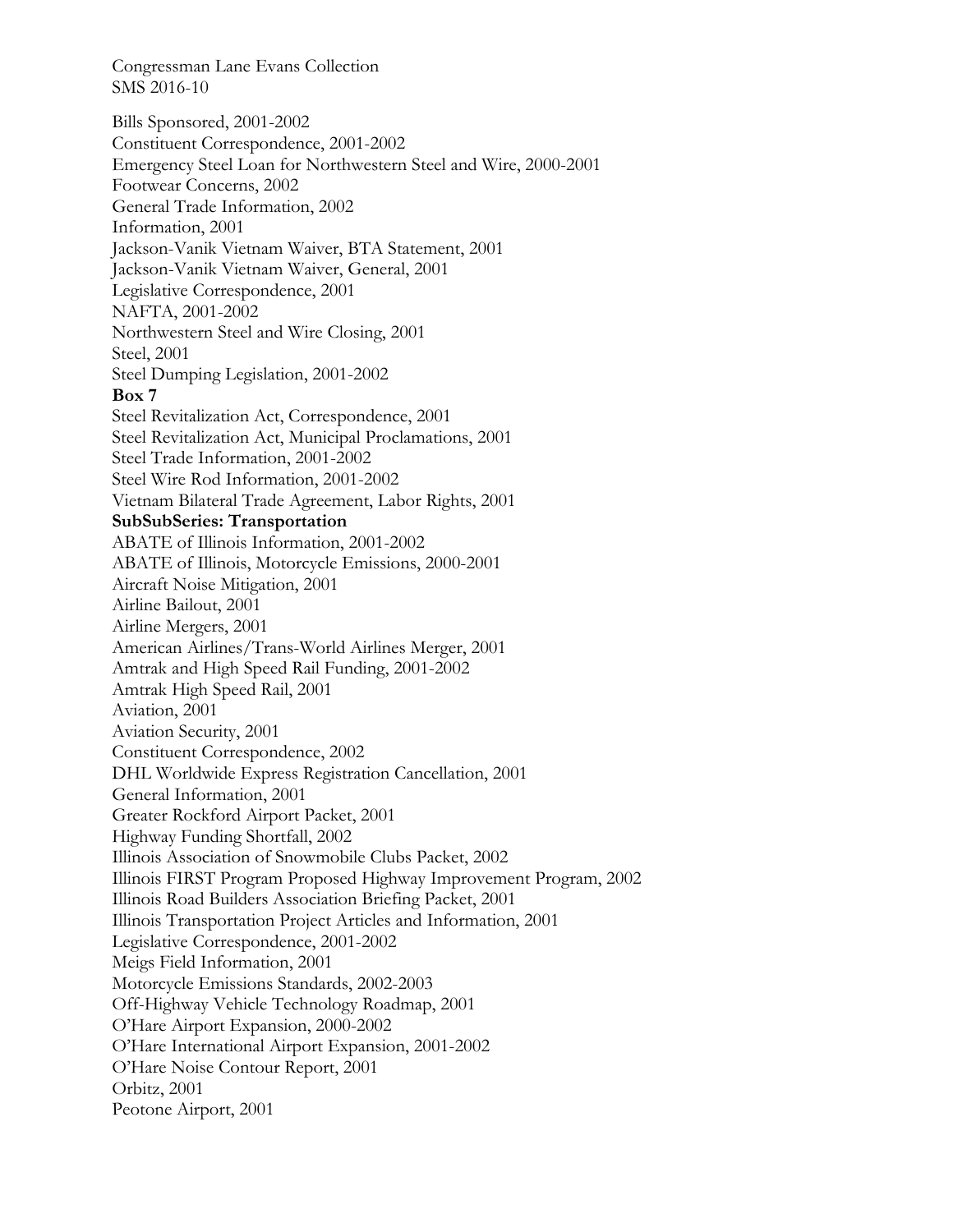Proposed Improvements for Illinois Highways FY 2002, 2001 Railroad Crossing Investigation, 2002 Railroad Hall of Fame, 2001-2002 Railroad Safety, 2001 Railroads, 2001 Road Projects, 2001 Supplemental Funding, 2001-2002 Transit, 2002 Trucking, 2001 U.S. Highway 30, 2001 U.S. Highway 30 Four Lane Expansion Packet, 2001 **SubSubSeries: Veterans Affairs**  Artistic American Veterans, 2001 Capital Asset Realignment for Enhanced Services, 2001-2002 Democratic Issues, 2002 Depleted Uranium, 2001 **Box 8**  Excess Property for Homeless Veterans Initiative, 2001 Filipino Veterans, 2002 General Correspondence, 2001 General Information, 2001-2002 H.R. 4017, Soldiers and Sailors Civil Relief Act, 2001-2002 Illinois State Summary, 2002 Louis J. Cofrancesco Case, 2000-2001 Parkinson's Disease Research Centers, 2001 Physicians Against Landmines Lease at Veterans Affairs Chicago Facility, 2002 Sarcoidosis, 1996-2002 (1 of 3) Sarcoidosis, 1996-2002 (2 of 3) Sarcoidosis, 1996-2002 (3 of 3) Sarcoidosis, Cochran, 1997-2002 (1 of 4) Sarcoidosis, Cochran, 1997-2002 (2 of 4) Sarcoidosis, Cochran, 1997-2002 (3 of 4) Sarcoidosis, Cochran, 1997-2002 (4 of 4) Soldiers and Sailors Civil Relief Equity Act, 2002 VA Claims Processing Task Force, 2001 Veterans Integrated Service Network Talking Points, 2001 VFW State of Illinois Headquarters, 2001 Weekly Meeting Reports, 2002 **SubSubSeries: Ways and Means**  Bush Tax Plan Correspondence, 2001 Constituent Correspondence, 2001-2002 Corporate Inversions, 2002 General Information, 2002 Legislative Correspondence, 2002 Marriage Tax Penalty, 2002 Taxes, 2001-2002 **SubSubSeries: Welfare**  Constituent Correspondence, 2001-2002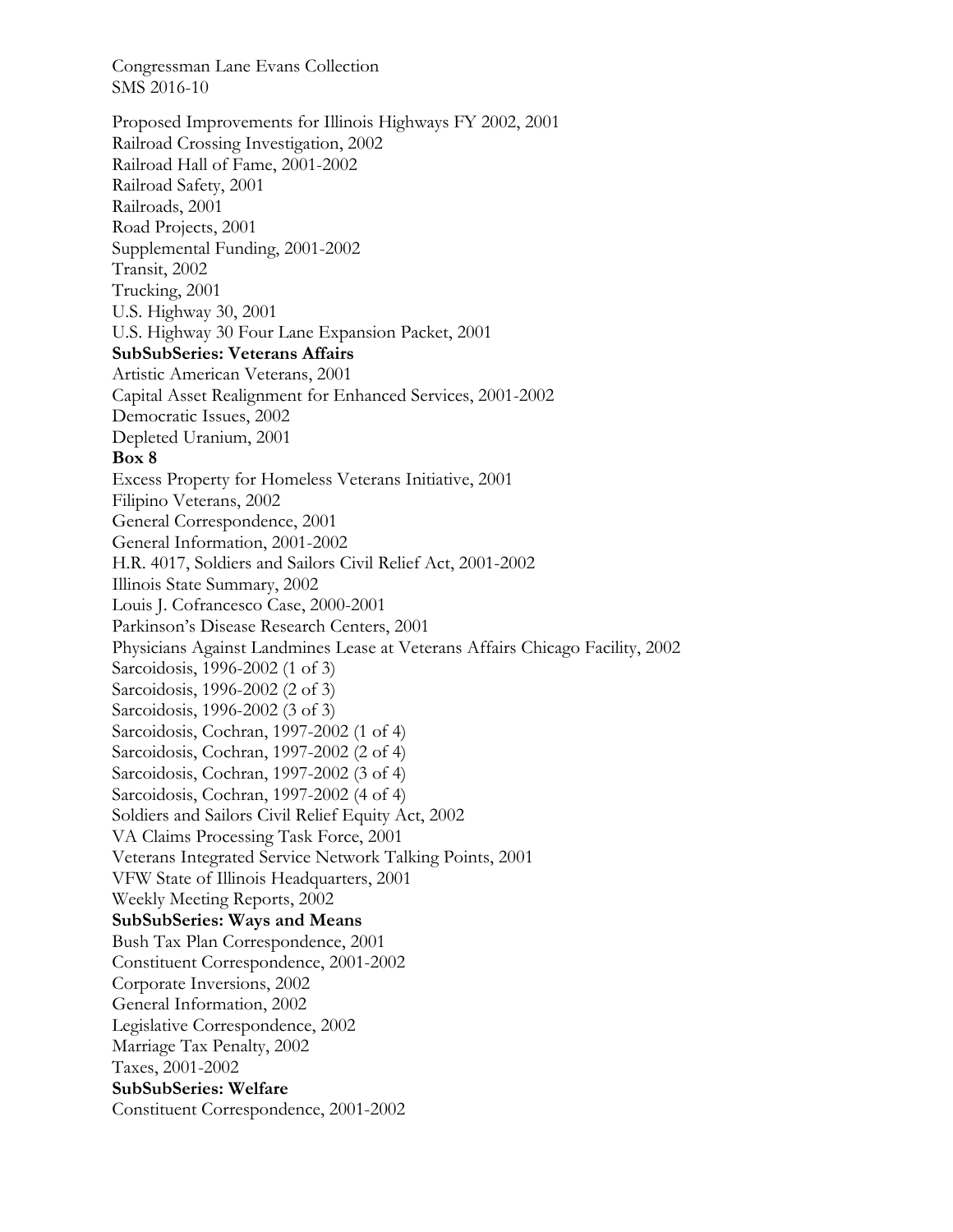Illinois Teacher Social Security Correspondence, 2001 Welfare Reauthorization, 2002 **SubSubSeries: General**  Constituent Correspondence, 2001-2002 Erika Shillabower Notepad, 2002 Evans Sponsored Legislation, 2002 Legislative Memos, 2000-2001 Letters, 2001

**SubSeries: 108th Congress (2003-2004) Box 1 SubSubSeries: Agent Orange**  Constituent Correspondence, 2003-2004 Lane Evans Comments, 2003 **SubSubSeries: Agriculture**  A New Day in Rural Illinois Packet, 2003 Animal Welfare, 2003 Beef Issues/Bovine Spongiform Encephalopathy (BSE), 2004 Conservation Programs, 2003-2004 Constituent Correspondence, 2004 Co-ops, 2003 Dairy, 2003 Disaster Assistance, 2002-2004 Farm Assistance Programs, 2003-2004 Farmland Foods, 2003 Hearing on U.S. Agriculture Reform, 2003 Illinois Organization Issues, 2003-2004 Inspection Issues, 2004 Pork Issues, 2003-2004 Rural Development, 2003 Sugar Issues, 2004 Value-Added Agricultural Resource Guide for Rural Development, 2003 **SubSubSeries: Appropriations**  Agriculture, FY 04, 2003 Agriculture, FY 05, 2004 Commerce, Justice, State, (CJS), FY 04, 2003 Commerce, Justice, State, (CJS), FY 05, 2004 Community Development Financial Institutions (CDFI) Fund, 2003 Constituent Correspondence, 2004 Defense, FY 05, 2004 District of Columbia, FY 05, 2004 Energy and Water, FY 04, 2003 Energy and Water, FY 05, 2004 FEMA, 2003 Foreign Operations, FY 05, 2004 F.Y. 2004 Appropriations Requests, 2003 (1 of 2) F.Y. 2004 Appropriations Requests, 2003 (2 of 2) F.Y. 2004 Intelligence Authorization, 2003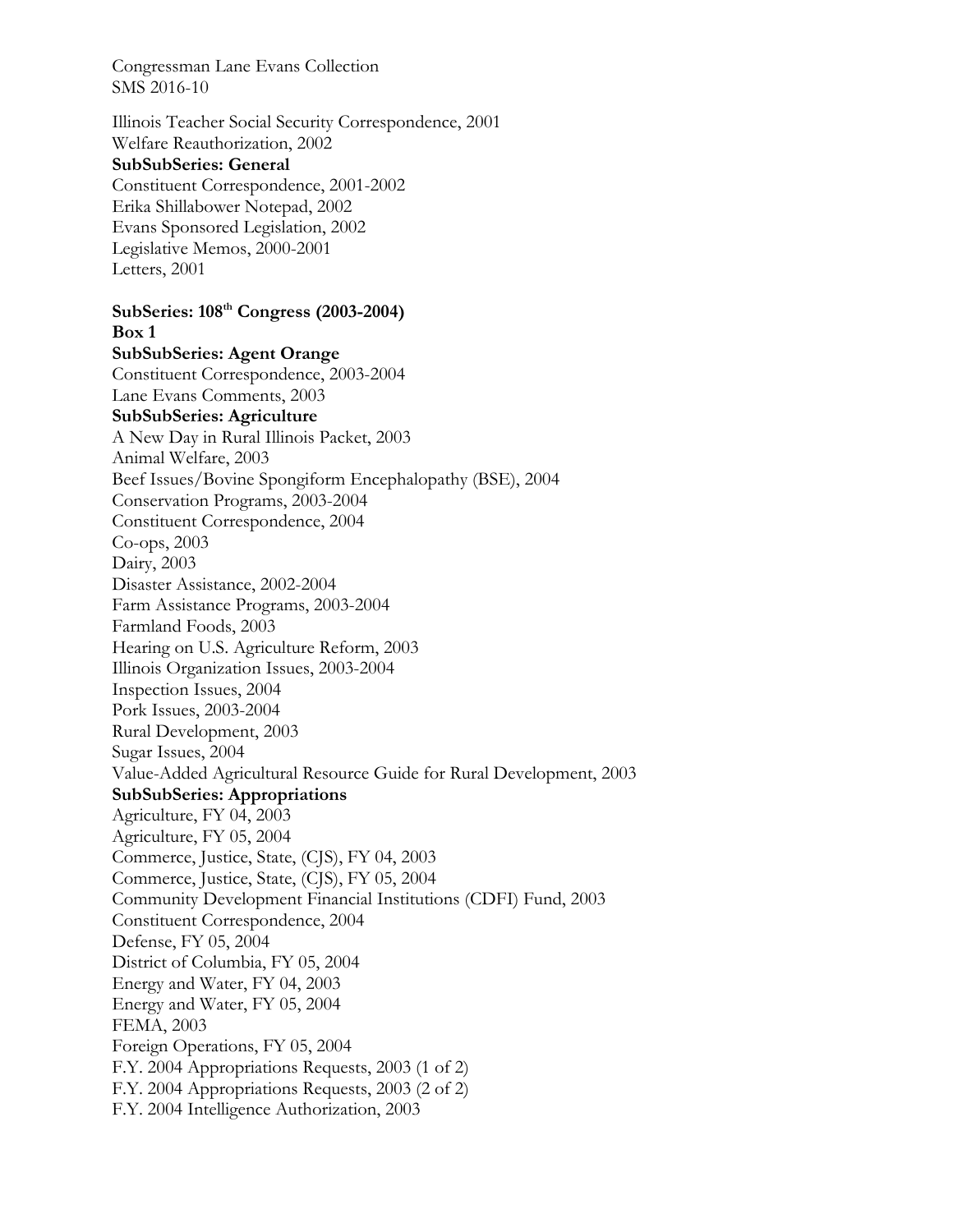Homeland Security, FY 05, 2004 Illinois and Iowa Moving Forward Packet, 2004 Interior, FY 04, 2003 Interior, FY 05, 2004 (1 of 2) Interior, FY 05, 2004 (2 of 2) Labor, Health and Human Services, FY 04, 2003 **Box 2**  Labor, Health and Human Services, FY 05, 2004 Legislative, FY 05, 2004 Military Construction Bill, 2003-2004 Omnibus Appropriations (OBRA), FY 03, 2003 Omnibus (OBRA), FY 04, 2003 Omnibus (OBRA), FY 05, 2004 Project Requests, FY 05, 2004 Transportation and Treasury, FY 04, 2003 Transportation and Treasury, FY 05, 2004 Veterans' Affairs-Housing and Urban Development. FY 04, 2003 Veterans' Affairs-Housing and Urban Development, FY 05, 2004 **SubSubSeries: Armed Services**  A-76 Outsourcing Contracts, 2003 Abu Ghraib Prisoner Abuse Hearings, 2004 Admiral Fargo Letter on Indonesian Military, 2004-2005 Air Force Academy Sexual Assault Investigation, 2003 ALE-47 Missile Protection System for Peoria-Based Chinook Helicopters, 2004 Army Aviation Aircraft Survivability Equipment, 2004 Arsenal, American Federation of Government Employees, 2003 Arsenal Support Program Initiative, 2003 BRAC, Background Information, 2003-2004 (1 of 2) BRAC, Background Information, 2003-2004 (2 of 2) Constituent Correspondence, 2003-2004 Department of Defense Personnel Issues, 2004 Diabetics Serving in the Military, 2004 Dragonfire Mobile Fire Support System, 2002-2005 Future Combat Systems, 2003 F.Y. 2004 Defense Authorization, 2003 F.Y. 2004 Defense Authorization, AIPAC Requests, 2003 F.Y. 2004 Defense Authorization, Air Force Budget Requests, 2003 F.Y. 2004 Defense Authorization, Amendments, 2003 F.Y. 2004 Defense Authorization, Appropriations and Authorization Letters, 2003 F.Y. 2004 Defense Authorization, Armament Retooling and Manufacturing Support, 2003 F.Y. 2004 Defense Authorization, Army Budget Requests, 2003 F.Y. 2004 Defense Authorization, Army Field Support Command Appropriations, 2003 F.Y. 2004 Defense Authorization, Arsenal Bridge, 2003 F.Y. 2004 Defense Authorization, ASPI/IMC Appropriations, Rock Island, 2003 F.Y. 2004 Defense Authorization, Base Realignment and Closure, Hunter/Hefley Amendment, 2003 F.Y. 2004 Defense Authorization, Calendar, 2003 F.Y. 2004 Defense Authorization, Civilian Personnel Issues, 2003 (1 of 2) F.Y. 2004 Defense Authorization, Civilian Personnel Issues, 2003 (2 of 2)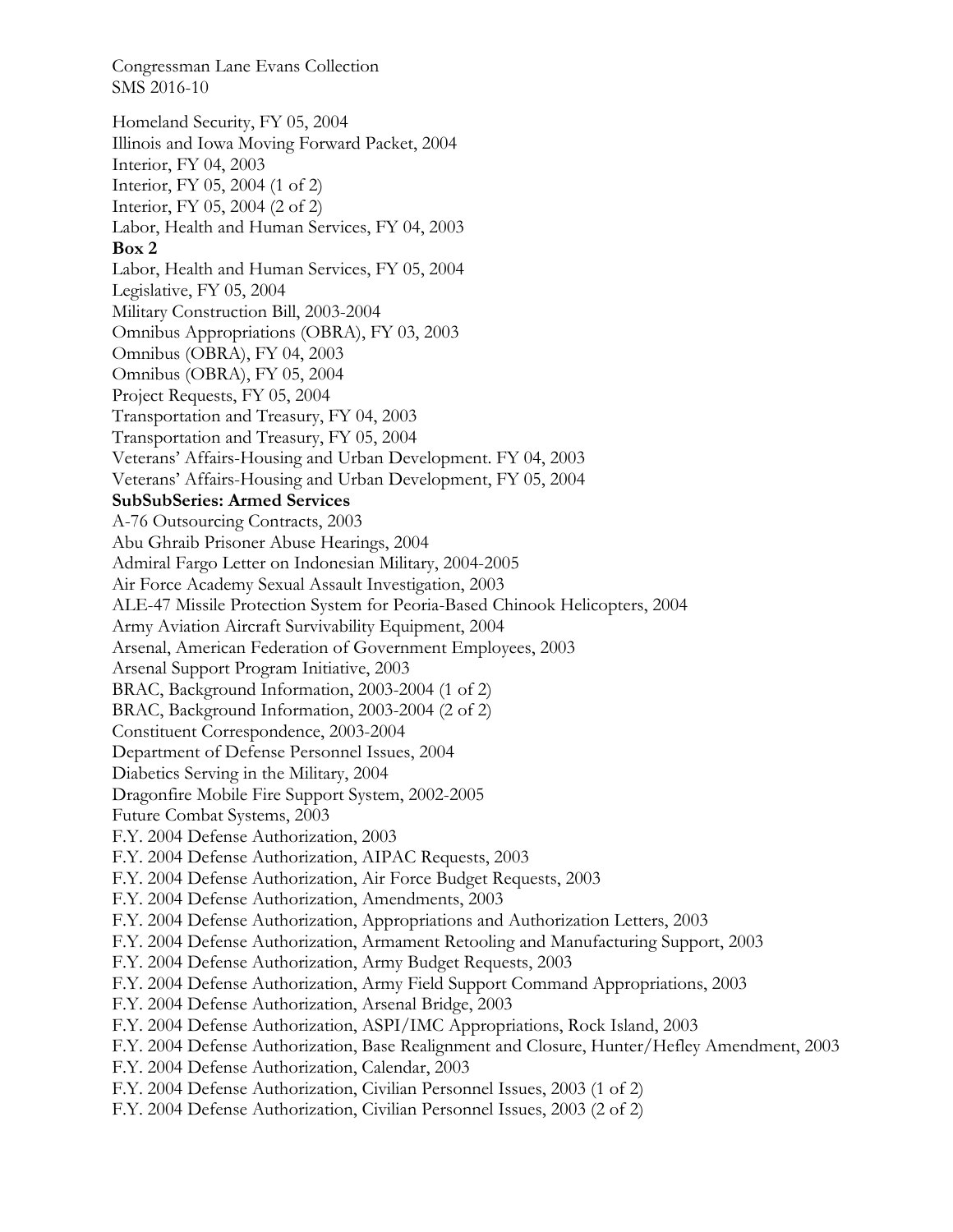F.Y. 2004 Defense Authorization, Defense Budget, 2003

F.Y. 2004 Defense Authorization, Defense Budget Requests, 2003

F.Y. 2004 Defense Authorization, Dragonfire Request, 2003

F.Y. 2004 Defense Authorization, Environment, 2003

#### **Box 3**

- F.Y. 2004 Defense Authorization, Environmental Exemption Provisions, 2003
- F.Y. 2004 Defense Authorization, Galesburg Armory Appropriations, 2003
- F.Y. 2004 Defense Authorization, General Appropriations, 2001-2003
- F.Y. 2004 Defense Authorization, H-1 Huey Modernization and V-22 Osprey, 2003
- F.Y. 2004 Defense Authorization, Intermec POMX and RIA-AIT, 2003
- F.Y. 2004 Defense Authorization, Mark-Up, 2003
- F.Y. 2004 Defense Authorization, Navy/US Marine Corps Budget Requests, 2003
- F.Y. 2004 Defense Authorization, Northrop Grumman Life Support, 2003
- F.Y. 2004 Defense Authorization, Paladin Request, 2003
- F.Y. 2004 Defense Authorization, Rock Island Arsenal Milcon Requests, 2003
- F.Y. 2004 Defense Authorization, Rolling Meadows Northrop Grumman Facility, 2003
- F.Y. 2004 Defense Authorization, Scott Air Force Base, Tanker Airlift Control Center, 2003
- F.Y. 2004 Defense Authorization, Subcommittees, 2003
- F.Y. 2004 Defense Authorization, Unfunded Mandates, 2003
- F.Y. 2005 Arsenal Support Program Initiative/Industrial Mobilization Capacity Letters, 2004
- F.Y. 2005 Defense Authorization, Appropriations, 2004
- F.Y. 2005 Defense Authorization, Army Ground Systems Integrated Lean Enterprise (AGILE), 2004
- F.Y. 2005 Defense Authorization, Arrow Weapons System, 2004
- F.Y. 2005 Defense Authorization, Arsenal Support Program Initiative Reauthorization, 2004
- F.Y. 2005 Defense Authorization, Budget Requests, 2004
- F.Y. 2005 Defense Authorization, Calendar, 2004
- F.Y. 2005 Defense Authorization, Carlton On Board Oxygen Generating System, 2004 (1 of 2)
- F.Y. 2005 Defense Authorization, Carlton On Board Oxygen Generating System, 2004 (2 of 2)
- F.Y. 2005 Defense Authorization, EPIR Technologies, 2003-2004
- F.Y. 2005 Defense Authorization, EPIR Technologies Request, 2004
- F.Y. 2005 Defense Authorization, Industrial Mobilization Capacity, 2004
- F.Y. 2005 Defense Authorization, Infrared Detector Research Authorization, 2004
- F.Y. 2005 Defense Authorization, Intermec POMX/CAS and AD-AIT, 2004
- F.Y. 2005 Defense Authorization, Iowa Army Ammunition Plant, 2004
- F.Y. 2005 Defense Authorization, Israel Arrow Requests, 2004
- F.Y. 2005 Defense Authorization, John Deere, 2004 (1 of 2)
- F.Y. 2005 Defense Authorization, John Deere, 2004 (2 of 2)
- F.Y. 2005 Defense Authorization, Midwest Logistics Center, 2004
- F.Y. 2005 Defense Authorization, Partnering Legislation, 2003-2005 (1 of 4)
- F.Y. 2005 Defense Authorization, Partnering Legislation, 2003-2005 (2 of 4)
- F.Y. 2005 Defense Authorization, Partnering Legislation, 2003-2005 (3 of 4)
- F.Y. 2005 Defense Authorization, Partnering Legislation, 2003-2005 (4 of 4)
- F.Y. 2005 Defense Authorization, Request Letters, 2004
- F.Y. 2005 Defense Authorization, Rock Island Arsenal Golf Course, 2004
- F.Y. 2005 Defense Authorization, Rock Island Arsenal Paint Shop Request, 2004
- F.Y. 2005 Defense Authorization, Rock Island Arsenal Welding, 2004
- F.Y. 2005 Defense Authorization, Rolling Meadows Northrop Grumman Facility, 2004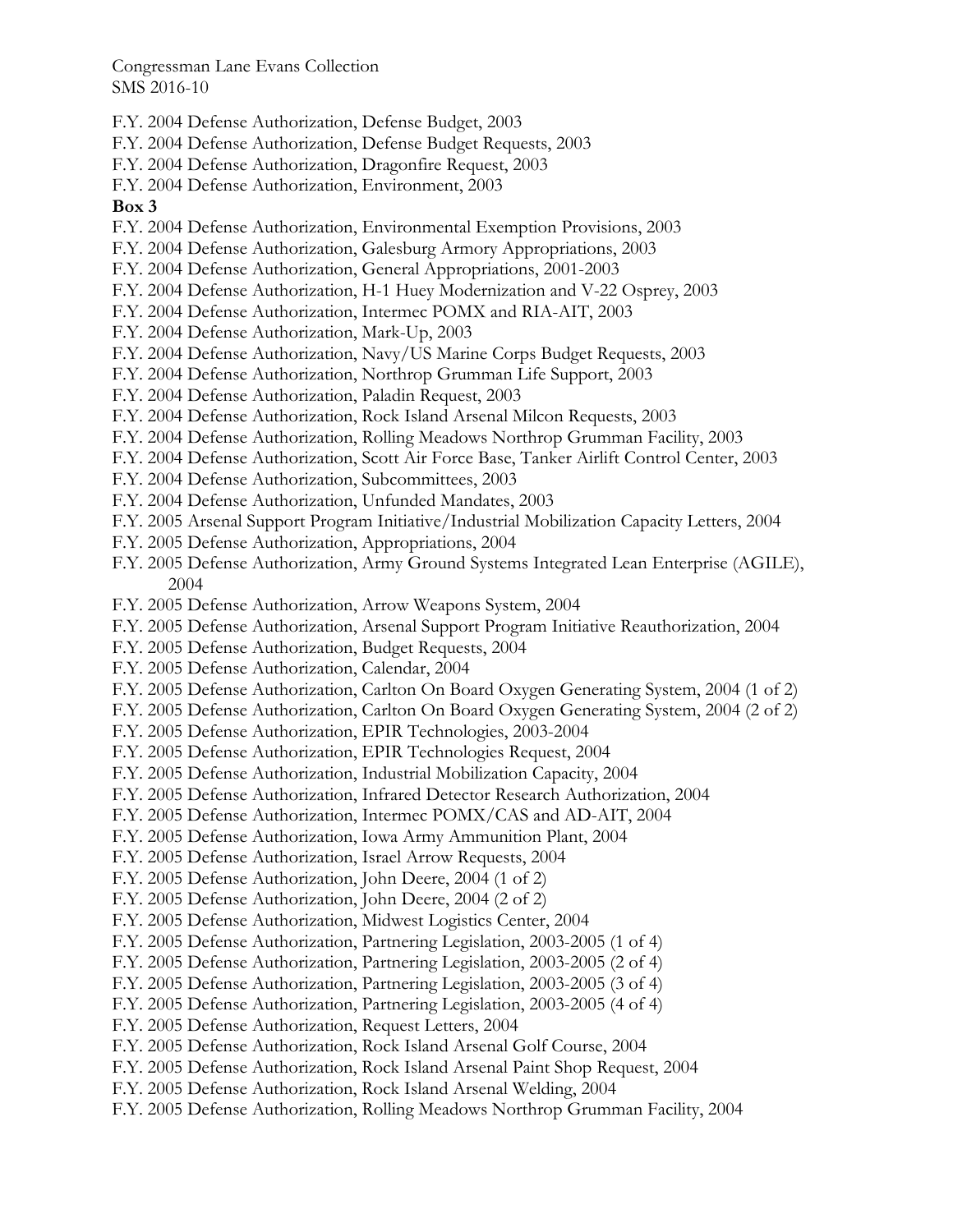F.Y. 2005 Defense Authorization, UDLP M-113 Bradley Modernization, 2004 Galva National Guard Armory Unit, 2004 GAO Report on Army Industrial Facilities and Retirement, 2003 Ground Systems Industrial Enterprise Language, 2002-2003 (1 of 2) Ground Systems Industrial Enterprise Language, 2002-2003 (2 of 2) H.R. 3474, Keep Our Promise to America's Military Retirees Act, 2003 Illinois National Guard Inactive Ready Reserve Recruiting, 2004 Indonesia GAO Investigation, 2003-2005 Indonesia Terrorism Reports, 2002-2004 Iraq War and Weapons of Mass Destruction, 2002-2003 (1 of 3) Iraq War and Weapons of Mass Destruction, 2002-2003 (2 of 3) **Box 4**  Iraq War and Weapons of Mass Destruction, 2002-2003 (3 of 3) Iraq War Casualties, 2003 Iraq War General, 2003 Kern/White Letter on Army Logistics, 2002-2003 Korean War Truce, 50<sup>th</sup> Anniversary Bugler, 2001-2003 Federal City Brass Band CDs Removed Landmines, 2002-2004 M119A2 Howitzers, 2004 Major Robert Dunlap Ship Naming, 1999-2004 Military Premium Conversion, 2003 Normalization of Relations with Indonesian Army, Rumsfeld Letter, 2004 Nuclear Non-Proliferation, 2002-2003 Nuclear Testing and New Weapons, 2002-2003 On-Site Personal Oxygen Generating System Investigation, 2002-2003 Point Blank Armored Vests, 2002-2003 Readiness Subcommittee, 2003 Rock Island Arsenal, Arsenal Act Army Regulation 700-90, 2003 Rock Island Arsenal, Arsenal Information Papers, 2003 Rock Island Arsenal, Hastert Letter, 2003 Rock Island Arsenal Packet, 2004 CDs Removed "Rock Island Arsenal" "GSIE HMMWV Door Kits" Rock Island Arsenal Success Stories, 2004 Selective Service Abolition, 2003 Servicemembers Legal Defense Network, Gays in the Military, 2003 Taguba Report on Iraqi Prisons, 2004 U.S. Forces Europe, 2003 USMC Expeditionary Fire Support System, 2004 U.S. Soldiers Body Armor Status, 2004 Vehicle Ballistic Add-On Protection, 2004 Watervliet Arsenal, Arsenal Support Program Initiative Meeting, 2004 Worldwide U.S. Military Commitments, 2003 **SubSubSeries: Banking and Financial**  Accounting, 2004 Bankruptcy Announcement, 2003 Constituent Correspondence, 2004 Credit Card Stuff, 2003-2006 Farmland Foods Pensions, n.d.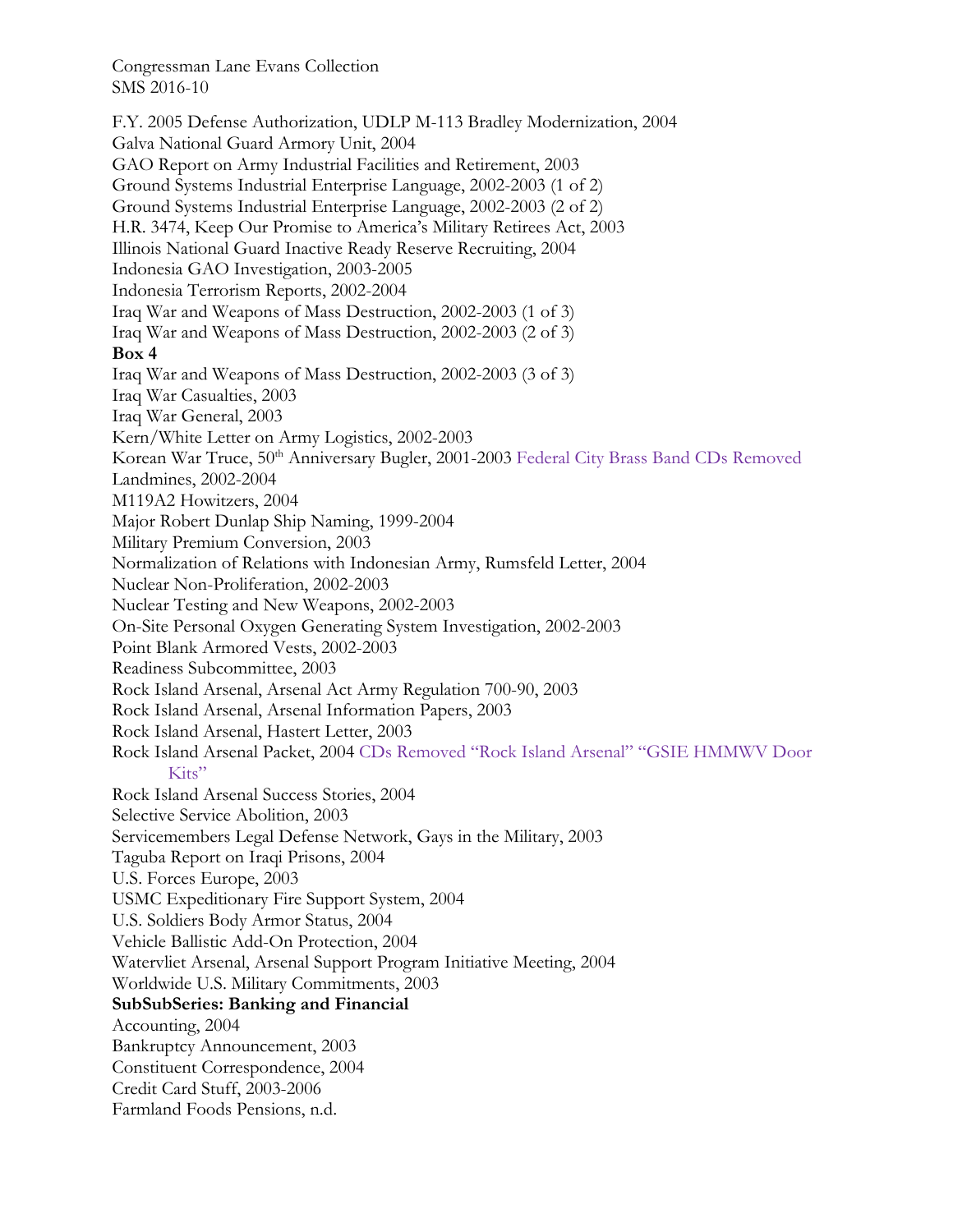Congressman Lane Evans Collection SMS 2016-10 Financial Services-General, 2003 Flood Insurance, 2003 Legislative Letters, 2003-2004 Non-Profit Lenders, 2003 Quad Cities Economic Development, 2004-2005 Shorebank, 2004 Small Business Disaster Assistance, 2004-2005 **SubSubSeries: Budget**  Constituent Correspondence, 2004 **SubSubSeries: Commerce**  Constituent Correspondence, 2004 Economic Development, 2003 **Box 5**  Legislative Letters, 2004 Manufacturing, 2003-2004 **SubSubSeries: Education**  After School Program, 2004 Arts Education, 2003 Black Hawk College Packet, 2004 Children's Issues, 2004 Constituent Correspondence, 2003-2004 Head Start Reauthorization, 108<sup>th</sup> Congress, 2003 Higher Education, 2000-2003 Higher Education Grants and Loans, 2004 Higher Education-Monetary Awards Program (MAP) Grants, 2003 IDEA Reauthorization, 2003 Legislative Correspondence, 2003 Libraries, Central Illinois, 108<sup>th</sup> Congress/1<sup>st</sup> Session, 2003 Libraries, Illinois Map Information, 108<sup>th</sup> Congress/2<sup>nd</sup> Session, 2004 National Endowment for the Arts, 2002-2004 (1 of 2) National Endowment for the Arts, 2002-2004 (2 of 2) Pell Grants for Prisoners, 2004 School, 108<sup>th</sup> Congress/2<sup>nd</sup> Session, 2003 School Health Centers, 2004 **SubSubSeries: Energy**  Ameren, 2004 Constituent Correspondence, 2003-2004 Energy Bill Materials, 2003 (1 of 3) Energy Bill Materials, 2003 (2 of 3) Energy Bill Materials, 2003 (3 of 3) Energy Bill Materials, 2003-2004 (1 of 4) Energy Bill Materials, 2003-2004 (2 of 4) Energy Bill Materials, 2003-2004 (3 of 4) Energy Bill Materials, 2003-2004 (4 of 4) Energy General, 2003-2004 Ethanol, 2003 Future Generation Initiative, 2003-2004 Gas Prices, 2004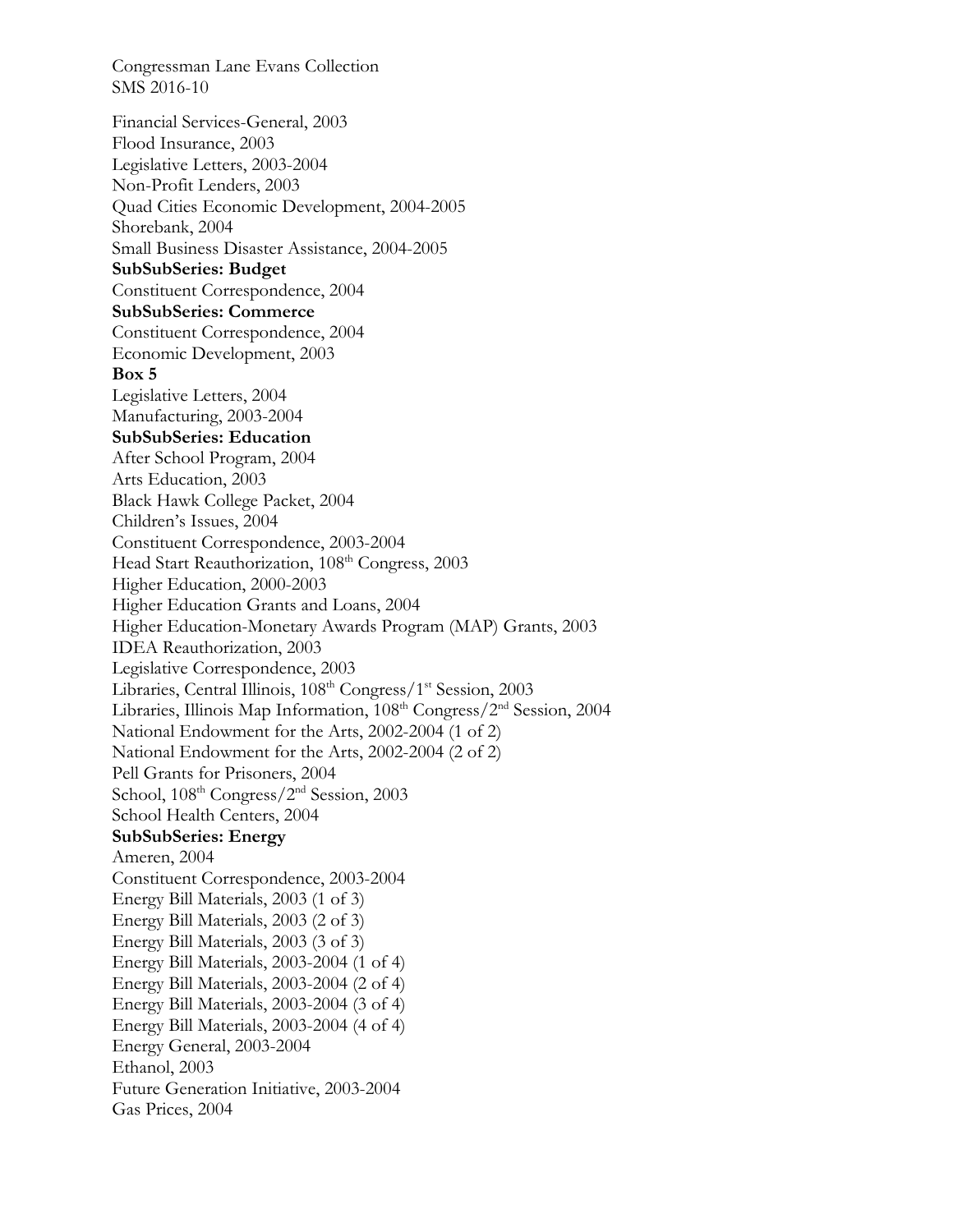Congressman Lane Evans Collection SMS 2016-10 Illinois Coal Industry Report, 2004 Illinois Municipal Power, 2003-2004 Legislative Letters, 2003-2004 LIHEAP, 2003 Nuclear Power, 2003-2004 **SubSubSeries: Environment**  Animal Protection, 108<sup>th</sup> Congress, 2004 Arctic National Wildlife Refuge, 108<sup>th</sup> Congress, 2004 Army Corps of Engineers Issues, 108<sup>th</sup> Congress, 2003-2004 Clean Air, 108th Congress, 2003-2004 Clean Water,  $108^{\text{th}}$  Congress, 2003-2004 Constituent Correspondence, 2004 **Box 6**  Forestry, 108th Congress, 2003-2004 Great Lakes, 108th Congress, 2003-2004 Illinois State Geological Survey, 1999-2003 (1 of 2) Illinois State Geological Survey, 1999-2003 (2 of 2) Mississippi River, 2003-2004 National Parks,  $108<sup>th</sup> Congress, 2003-2004$ Nature Conservancy and Emiquon, 108<sup>th</sup> Congress, 2003-2004 Navigation Study, 108<sup>th</sup> Congress, 2004 Resources-General, 108<sup>th</sup> Congress, 2004 Soil and Water Conservation Districts,  $108<sup>th</sup>$  Congress, 2003-2004 Toxic Clean Up, 108<sup>th</sup> Congress, 2004 Upper Mississippi Comprehensive Plan, 108th Congress, 2003-2004 Wetlands, 108<sup>th</sup> Congress, 2004 Yucca Mountain, 108<sup>th</sup> Congress, 2004 **SubSubSeries: Ethics**  Constituent Correspondence, 2004 General Information, 2003 **SubSubSeries: Foreign Affairs**  Afghanistan, 2003-2004 Africa Growth and Opportunity Act, 2004-2005 Anti-Semitism, 2003-2004 Armenia, Background Information, 2003-2004 Azerbaijan, 2003-2004 Bolivia, 2003-2004 Bosnia and Herzegovina, 2003-2004 Brazil, Land Reform, 2003-2004 Brazil, Trip Headed by William Jefferson and Phil English, 2003 Burma, 2003-2004 Cambodia, 2004 Child Labor, 2003-2004 China, Background Information, 2003-2004 "New Tang Dynasty Television" DVD removed Colombia, Background Information, 2003-2004 Constituent Correspondence, 2004 Cote d'Ivoire/Ivory Coast, 2004 Croatia, 2004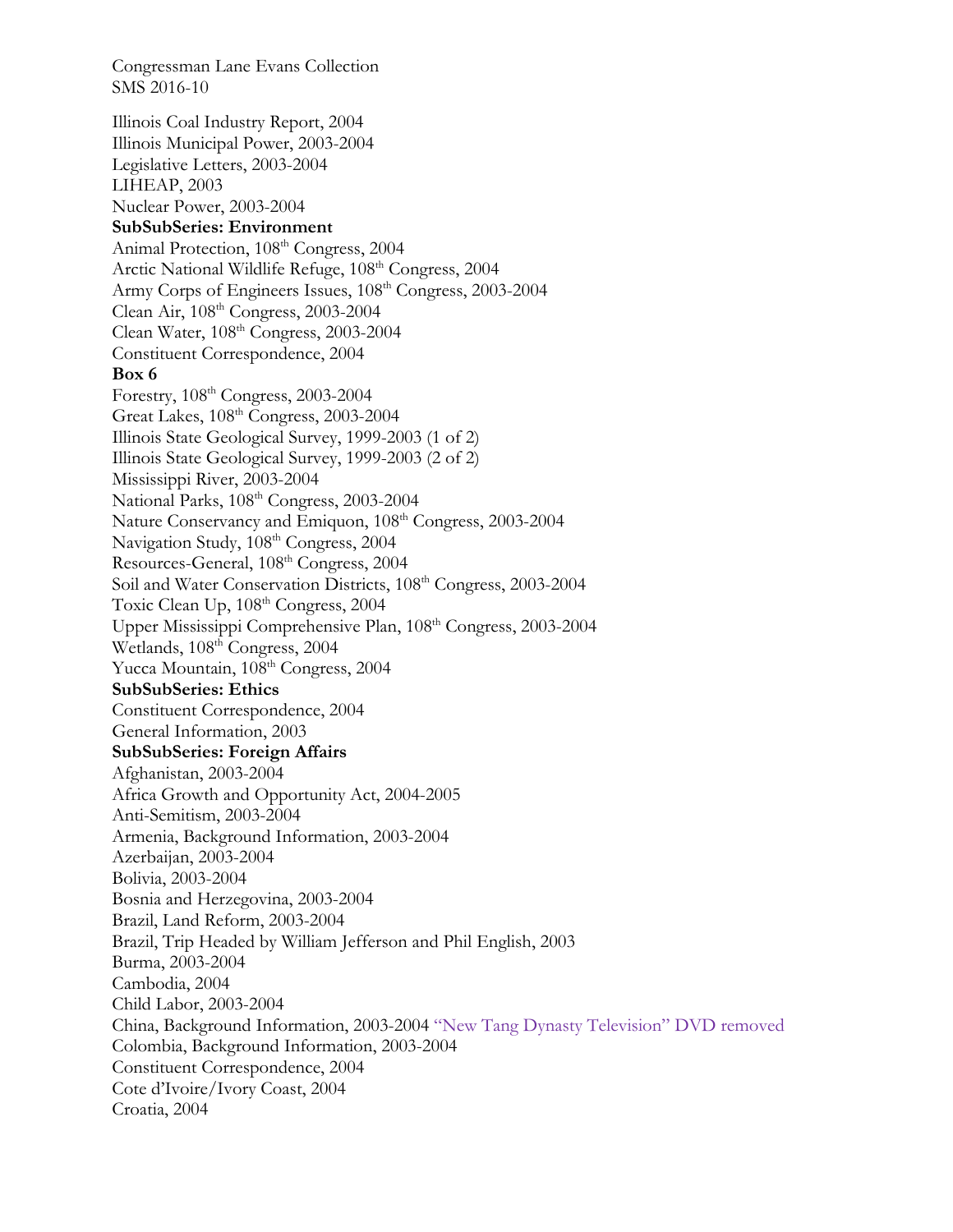Congressman Lane Evans Collection SMS 2016-10 Cuba, 2003-2004 Democratic Republic of the Congo (DRC), 2003 Democracy Building, 2003 East Timor, 2003-2004 East Timor, Knox College Program, 2004 Egypt, 2003-2004 El Salvador, Human Rights, 2004 Ethiopia, 2004 European Union, 1999-2005 Foreign Operations Appropriations for 2005, 2004 Foreign Relations Authorization Act of 2004 and 2005, 2003 Foreign Relations, General, 2003-2004 Georgia, 2004 Guatemala, 2003-2004 **Box 7**  Haiti, 2004 Human Trafficking, 2003-2004 India, 2004 Indonesia, 2004 International Development, 2004 International Family Planning, 2004 International Labor Rights Fund, 2003-2004 International Relations Meetings on Jewish Affairs, 2004 International Visitor Program, 2004 Iran, 2004 Iraq, Post-Conflict, 2003-2004 Ireland, 2004 Israel, Background Information, Issues, and Advocacy, 2003-2004 Israel, Rachel Corrie Case, 2003-2004 Japan, 2004 Kosovo, 2004 Laos, 2004 Liberia, 2003-2004 Libya, 2004 Lithuania, 2004 Mexico, Congressional Delegation, 2003 Mexico, General Information, 2003-2005 Millennium Challenge Act (MCA), 2003 Morocco, 2004 Nation Building, 2003 Nicaragua, Nobel Peace Prize Nomination, 2003 Nigeria, 2003-2004 North Korea, 2003-2004 Pakistan, 2004 Peru, 2004 Philippines, 2003-2004 Poland, 2004 Population Growth, 2003-2004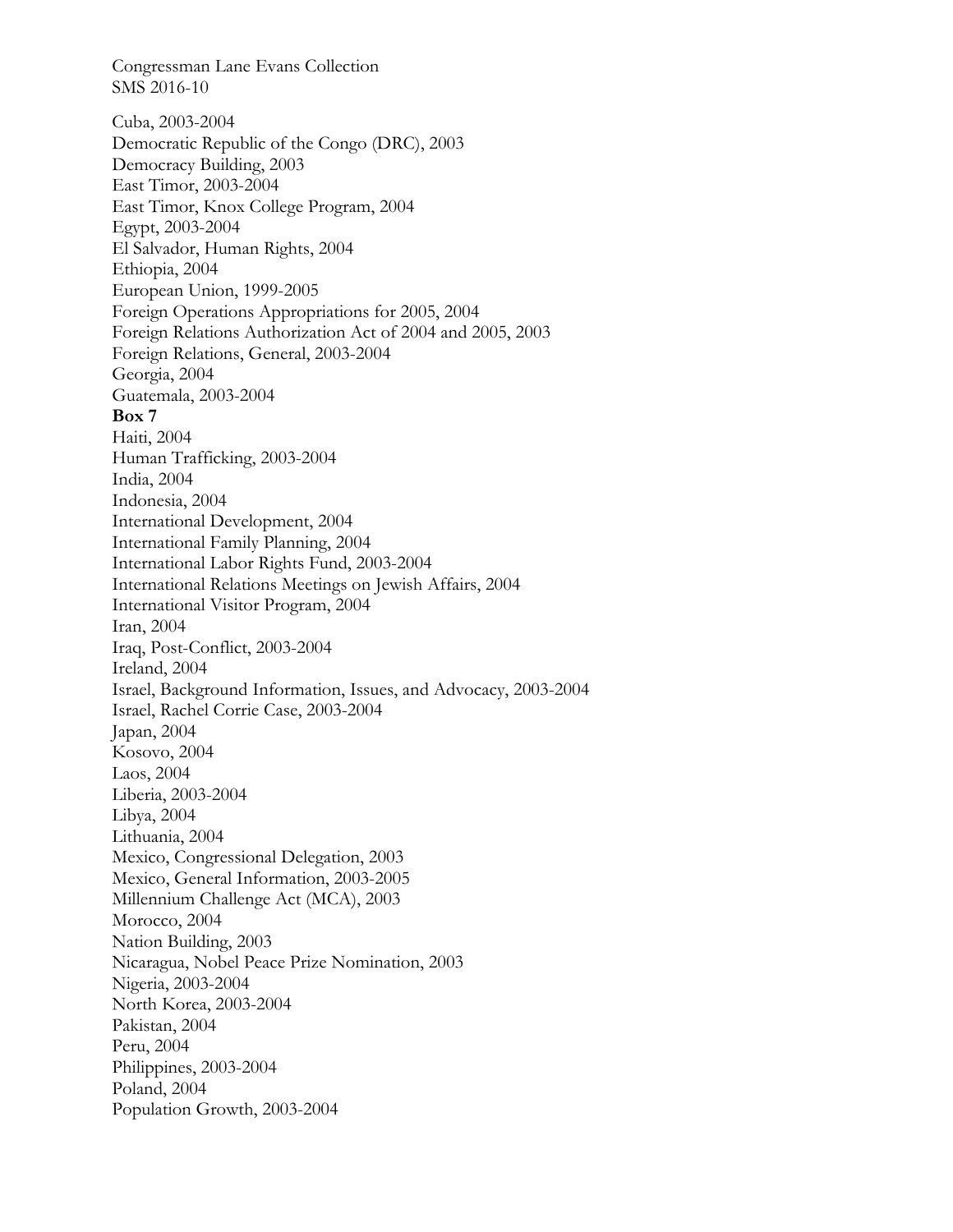Congressman Lane Evans Collection SMS 2016-10 Russia, 2003-2004 Saudi Arabia, 2003-2004 Singapore, 2004 South Korea, 2003-2004 Spain, 2004 Sudan, 2003-2004 Taiwan, 2003-2004 Thailand-Burmese Refugees, 2003 Torture, 2003-2004 Uganda, 2004 Ukraine, 2004 United Nations, Issues and Programs, 2004 United Nations Population Fund (UNFPA) and International Family Planning, 2003-2005 United Nations, Reform, 2004 U.S. Agency for International Development (USAID), 2003-2004 U.S. Commission on International Religious Freedom, 2003 Venezuela, 2004 Vietnam, 2003-2004 Vietnam, H.R. 1587, Vietnam Human Rights Act, 2003-2004 Vietnam, H.Res. 427, In Support of Vietnamese Buddhists, 2003 Vietnam, Normalization, 2003 Washington Office on Latin America, 2003-2004 Western Hemisphere Institute for Security Cooperation (WHISC), formerly the School of the Americas (SOA), 2004 World Hunger, 2004 **SubSubSeries: Government Operations**  Bipartisan Campaign Reform Act Ruling, 2003 H.Con.Res. 36, 140<sup>th</sup> Anniversary of Emancipation Proclamation, 2003 Legislative Letters, 2003-2004 **SubSubSeries: Health**  AIDS, Domestic Programs, 2003 Alzheimer's Association Information and Local Chapters, 1996-2004 Alzheimer's Facts, 2004 America's Health Care Economy Report, 2003 Amyotrophic Lateral Sclerosis (ALS) Facts, 2003 Arthritis Facts, 2003 Association Health Plans (AHP), 2003 Blood Supply, 2000-2003 Brain/Neuron Research, 2003-2004 Cancer, 2004 Constituent Correspondence, 2003-2004 (1 of 3) Constituent Correspondence, 2003-2004 (2 of 3) **Box 8**  Constituent Correspondence, 2003-2004 (3 of 3) Dear Colleague Letters, 2004 Diabetes Information, 2003 Disabilities, Information on Illinois/Iowa Center for Independent Living, 2004 Drug Reimportation, 2003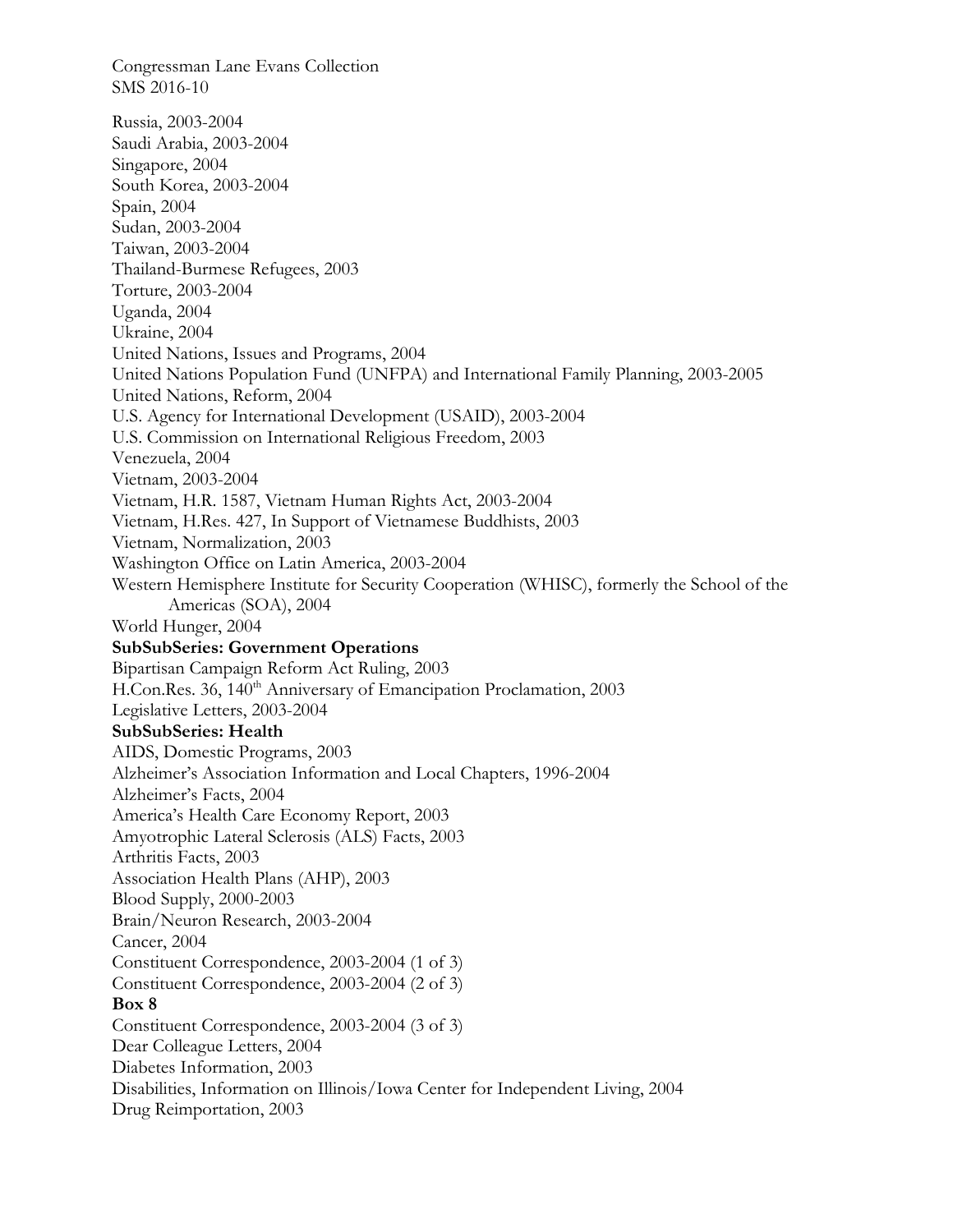Congressman Lane Evans Collection SMS 2016-10 Drug Reimportation Legislation, 2003 Dystonia Information, 2003 Fragile X, 2004 General Information, 2003 Hepatitis C Facts/Issues, 2003 High Risk Pools, 2002-2004 Homeless Health Care, 2003 Hospitals, 2003 Hospitals and Uninsured, 2003 H.R. 1886, Breast Cancer Patient Protection Act of 2003, 2003 Human Cloning, 2003 Hunger/Child Nutrition, 2003 Illinois, Facts, Long Term Care, 2004 Illinois Hospital Provider Tax, 2004 Legislative Correspondence, 2004 Letters, 2003-2004 Macoupin County Project Community Access Resources and Empowerment, 2004 Managed Care, 2003 Medicaid, Illinois Provider Tax, 2004 Medical Malpractice, 2003 Medicare, Breaux Amendment, 2003 Medicare, Competitive Bidding, 2003 Medicare, Critical Access Hospitals (CAH) and Information, 2003 Medicare, H.R. 1/S. 1, 2003 Medicare Information, 2004-2005 Medicare, Prescription Drugs, HRI, 2003 Medicare Reform, 2003 Mental Health Facts, 2003 National Health Tracking System, 2003 National Institutes of Health (NIH) Stem Cell Trip, 2004 Neurofibromatosis (NF) Facts, 2003 Nursing Homes, Fraud, Abuse, 2002-2003 Pain Management, 2003 Parkinson's Disease, National Institute of Environmental Health Sciences (NIEHS), 2003 Parkinson's Disease, Neurotoxin Exposure Treatment Research Program (NETRP), 2003 Parkinson's Disease, Stem Cells, H.R. 4682, 2004 Parkinson's Disease, Veterans Affairs (VA) Issues, 1997-2004 Parkinson's Disease Working Group, 2003-2004 Radiation Images, 2003 Retardation/Olmstead Ruling, 2003 Rural Mental Health Care, 2003 Telehealth, 2003 Uninsured, 2003-2004 Universal Health Care (HC), 2003 University of Chicago Mini Medical University Packet, 2003 **SubSubSeries: Homeland Security**  Constituent Correspondence, 2004 Department of Homeland Security, Contacts, 2004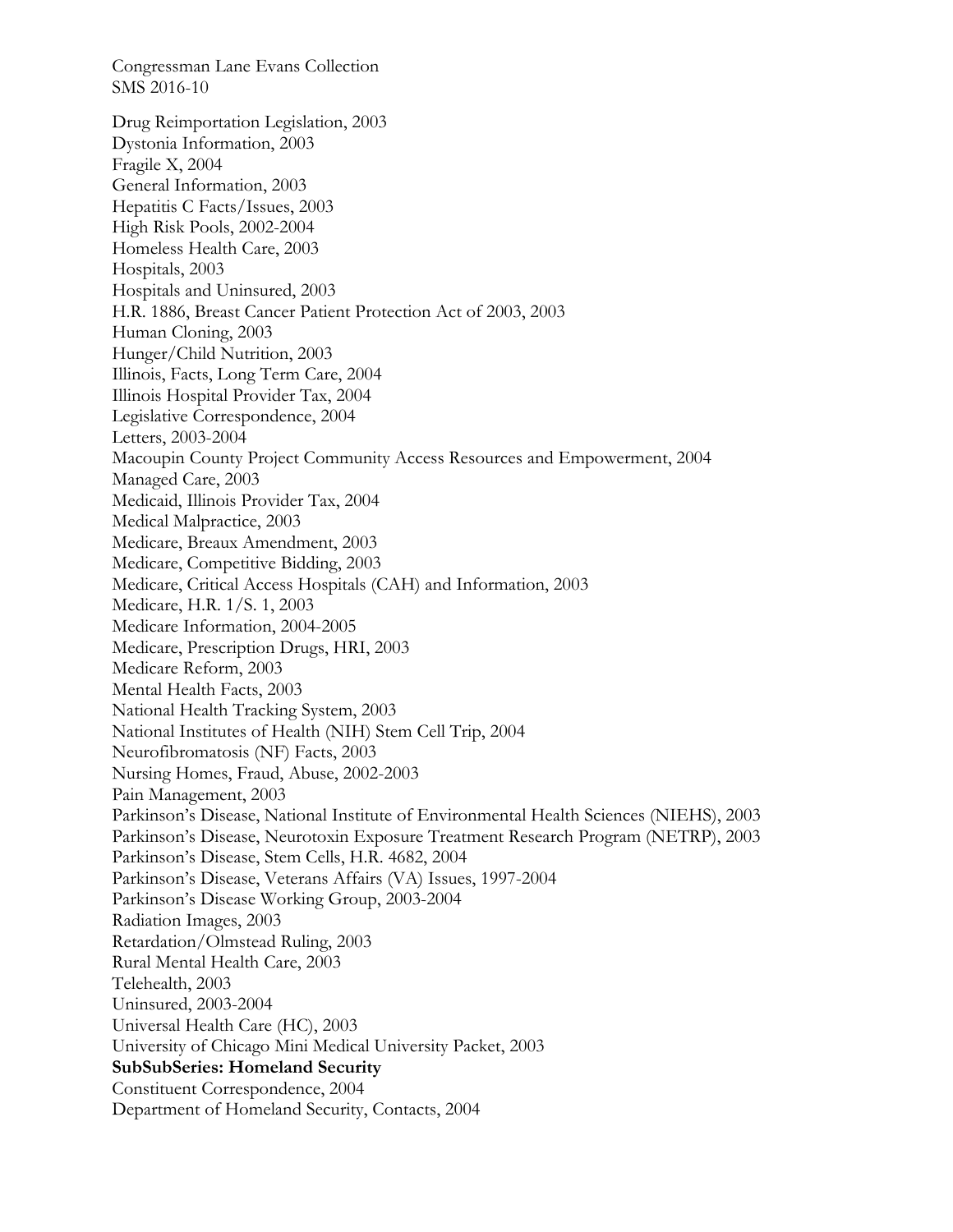Department of Homeland Security, Illinois Briefing Materials, 2003 H.R. 10, 9/11 Recommendations Implementation Act, 2003-2004 Legislative Letters, 2003-2004 Rural First Responders, 2004 Terrorism Vulnerabilities, 2004 **SubSubSeries: House Administration**  Constituent Correspondence, 2004 **SubSubSeries: Housing**  Constituent Correspondence, 2004 Realtors, 2003-2004 **SubSubSeries: Immigration**  Constituent Correspondence, 2004 H1-A, H1-B, H2-A Visas, 2003-2004 Illinois Coalition for Immigrant and Refugee Rights, 2003 Issues, 2004 Legislation, 2004 Legislative Letters, 2004 **Box 9 SubSubSeries: Interior**  Constituent Correspondence, 2004 Native Americans, 2003-2004 Southern Illinois Equine Campgrounds Funding, 2004 **SubSubSeries: Judiciary**  Campaign Finance Reform, 527 Information, 2004 Class Action Reform, 2003 Constituent Correspondence, 2004 (1 of 4) Constituent Correspondence, 2004 (2 of 4) Constituent Correspondence, 2004 (3 of 4) Constituent Correspondence, 2004 (4 of 4) Domestic Security Enhancement Act, 2003 Domestic Violence, 1996-2003 Gay Rights/Federal Marriage, 2003 Guns, Assault Weapons Ban Reauthorization, 2003 H.R. 2028, Pledge Protection Act, Correspondence, 2004 Identity Theft, 2003 Letters, 2003 Marriage Protection Act Talking Points, 2004 Medical Marijuana, 2003 Mental Health Initiative, 2003 Obesity Lawsuit, H.R. 339, 2004 Patriot Act, Offer Amendment, 2002-2003 Racial Profiling, 2004 Report on COPS Grants, 2003 Reproductive Rights, 2003 Sexual Harassment, Tax Relief, 2002-2003 Whiteside County Prison, 2003 **SubSubSeries: Labor**  Airline Workers, 108<sup>th</sup> Congress, 2003-2004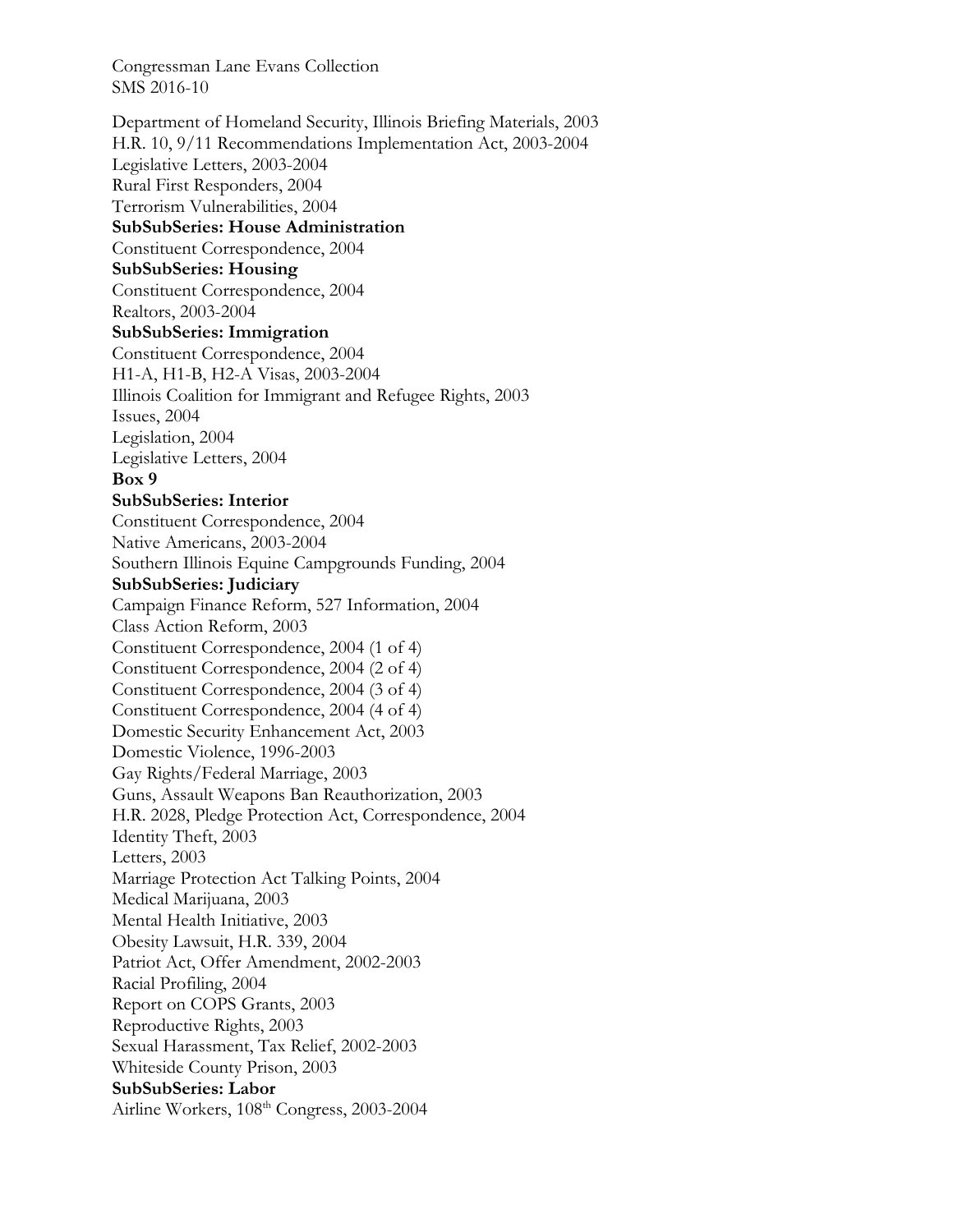American Ordinance,  $108<sup>th</sup> Congress, 2004$ Civil Operations in Post-War Environments (COPE) Project, 2003 Constituent Correspondence, 2004 Demoulin Contract, 108<sup>th</sup> Congress, 2004 Federal Contractors,  $108<sup>th</sup> Congress$ , 2002-2004 Federal Employees/Unions, 108<sup>th</sup> Congress, 2003-2004 Manufacturing Extension Program, 108<sup>th</sup> Congress, 2003-2004 Miami Free Trade of the Americas (FTAA) Protesters, 108<sup>th</sup> Congress, 2003 Minimum Wage,  $108<sup>th</sup> Congress$ , 2002-2004 Occupational Safety and Health Administration Reform, 108<sup>th</sup> Congress, 2004 Overtime Reform, Department of Labor Regulations and H.R. 1119, 108<sup>th</sup> Congress, 2002-2004 Overtime, 2004 Point Blank Body Armor Labor Dispute, 2003 Railroad Workers, 108<sup>th</sup> Congress, 2004 Unemployment,  $108<sup>th</sup> Congress, 2003-2004$  (1 of 2) Unemployment,  $108<sup>th</sup> Congress, 2003-2004$  (2 of 2) Unionization, 108<sup>th</sup> Congress, 2003-2004 **Box 10**  Unions, 108th Congress, 2003-2004 Wakenhut, 108<sup>th</sup> Congress, 2003-2004 Workforce Investment,  $108<sup>th</sup> Congress, 2003-2004$ **SubSubSeries: Post Office**  Bills, 2003 Constituent Correspondence, 2004 Naming Moline Post Office after Dave Bybee, 2002-2004 Postal Reform, 2003-2004 Postal Reform Information, 2003-2004 **SubSubSeries: Public Works**  Constituent Correspondence, 2004 Mississippi River Caucus Hearings, 2003 (1 of 2) Mississippi River Caucus Hearings, 2003 (2 of 2) Upper Mississippi Locks Project Studies, 2004 U.S. Army Corps of Engineers, Dredged Material Management Plan for Dredged Material Placement, Draft, June 2003 U.S. Army Corps of Engineers, Dredged Material Management Plan for Dredged Material Placement, Draft, September 2003 U.S. Army Corps of Engineers, Dredged Material Management Plan for Dredged Material Placement, Final, January 2004 U.S. Army Corps of Engineers, F.Y. 2005, Civil Works Budget, February 2004 U.S. Army Corps of Engineers Mississippi Valley Division St. Louis District Packet, 2003 U.S. Army Corps of Engineers Mississippi Valley Division Water Resources Development, 2003 U.S. Army Corps of Engineers Packet, 2004 U.S. Army Corps of Engineers St. Louis District Congressional Briefings, 2003 U.S. Army Corps of Engineers St. Louis District Congressional Briefings, 2004 U.S. Army Corps of Engineers, Upper Mississippi River Restructured Navigation Feasibility Study, 2003 **SubSubSeries: Science and Technology** 

Assistance to Firefighters Grants, 2003-2004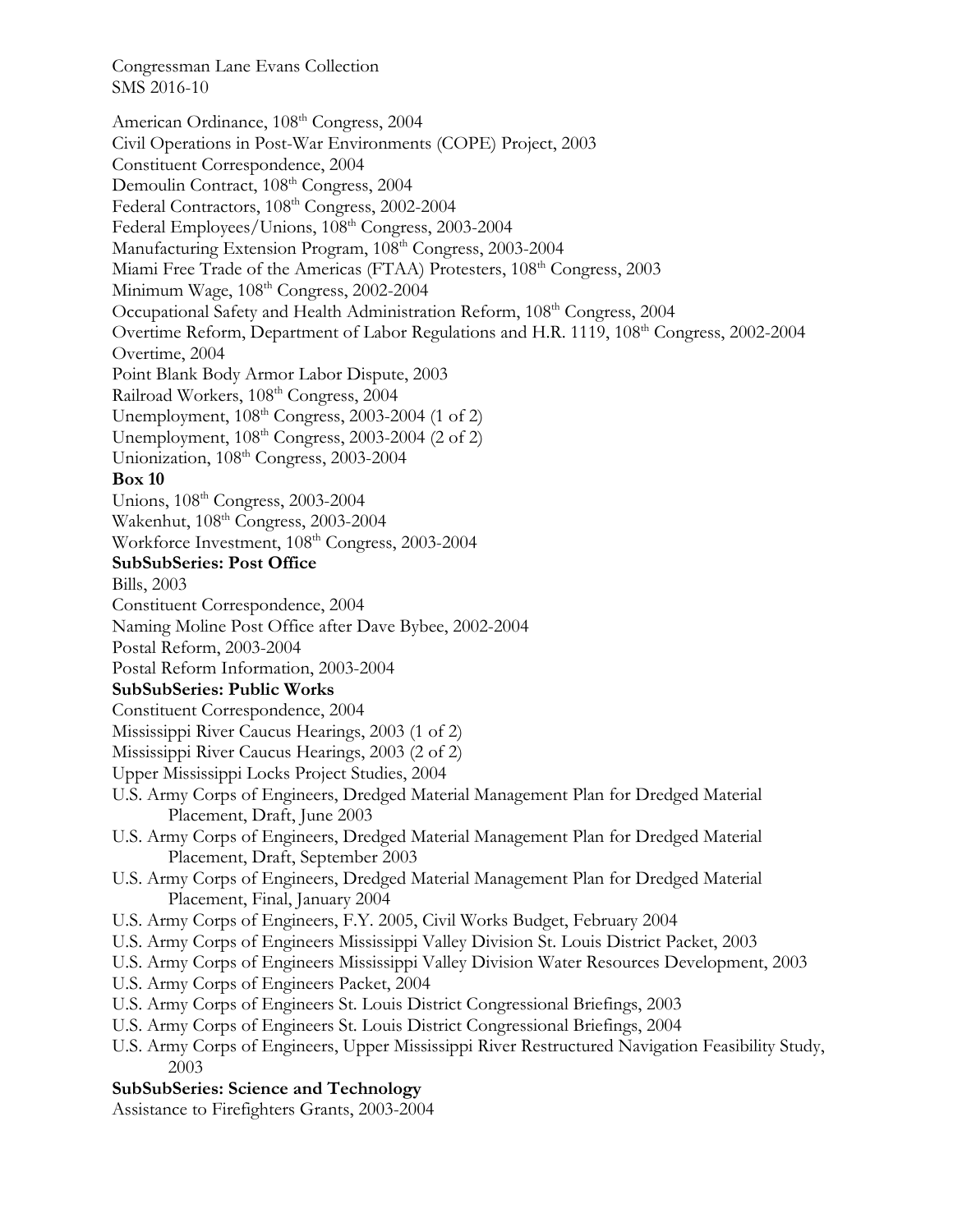Constituent Correspondence, 2004 Illinois Bioscience Initiative, 2004 **SubSubSeries: Small Business**  Constituent Correspondence, 2004 **SubSubSeries: Telecommunications**  Cellular Phones, 2004 Constituent Correspondence, 2004 General Information, 2003-2004 Legislative Letters, 2003-2004 Long Distance Telephone Service, 2003 Public Safety Radio Interference, 2004 Universal Service Fund, 2003-2004 **SubSubSeries: Trade**  Agriculture Concerns in Free Trade, 2003-2004 Amendment to Steel Loan Guarantee, 2003 Australia Free Trade Agreement, 2003-2004 **Box 11**  Chile and Singapore Free Trade Agreements, 2003 (1 of 2) Chile and Singapore Free Trade Agreements, 2003 (2 of 2) China Trade, 2003-2004 Constituent Correspondence, 2004 Contracts, 2003-2004 Free Trade Area of the Americas, 2003-2004 General Information, 2003-2004 General Trade Information, 2003-2004 Morocco Free Trade Agreement, 2004 Steel Tariffs Section 201 Relief, 2002-2005 Thailand Free Trade Agreement, 2004 Trade Adjustment Assistance, 2003-2004 Trade Liberalization and Globalization, 2003-2004 Trade Negotiations Information, 2001-2003 U.S.-Mexico Sweetener Dispute, 2002-2005 Vietnam, Shrimp, 2004 Vietnam, Trade Relations, 2003-2004 World Trade Organization, 2003-2004 **SubSubSeries: Transportation**  Airline Assistance, 2003 American Airlines/Trans-World Airlines Merger, 2003 Bicycles, 2003-2004 Burlington Northern Santa Fe Galesburg, 2003-2004 Civil Air Patrol Packet, 2003 Constituent Correspondence, 2004 Essential Air Service, 2002-2004 FAA Reauthorization, 2003 Highway 30, 2003 Highway 34, 2003-2004 Highway 67, 2003 Interstate 74, 2003-2004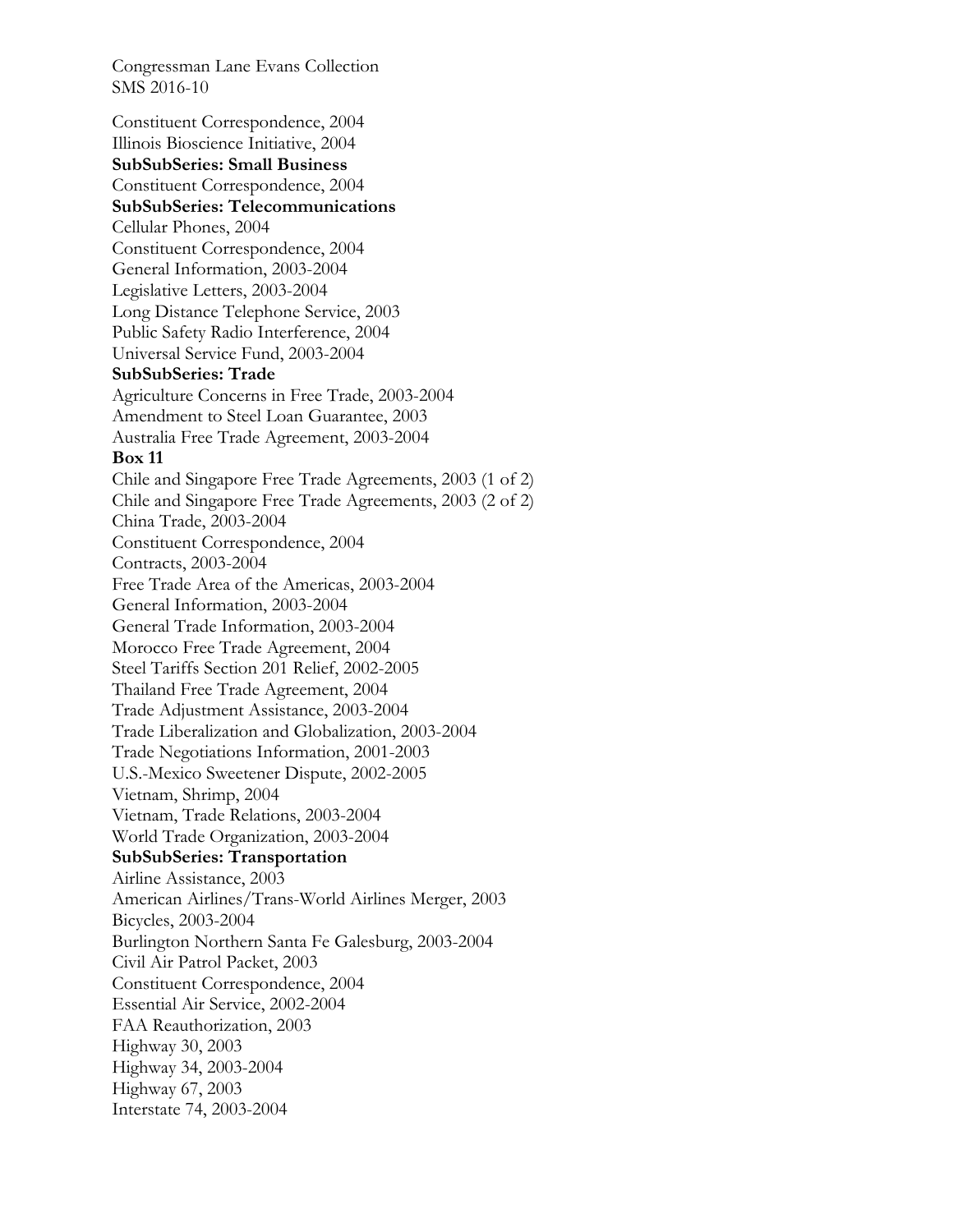Congressman Lane Evans Collection SMS 2016-10 License Plates for Illinois Veterans, 2003 Mass Transit, 2003-2004 Miscellaneous Projects, 2003-2004 Motorcycles, 2003-2004 O'Hare Airport Expansion, 2003 Railroad Hall of Fame, 2003 Railroads, 2003-2004 Springfield Projects, 2004 Transportation Equity Act Information, 2002-2004 **Box 12**  Transportation Equity Act Memos and Correspondence, 2003-2004 Transportation Equity Act Project Requests, 2003 (1 of 3) Transportation Equity Act Project Requests, 2003 (2 of 3) Transportation Equity Act Project Requests, 2003 (3 of 3) Trucking, 2003-2004 United Airlines, 2003 Whiteside County U.S. Highway 30 Packet, 2003 **SubSubSeries: Veterans Affairs**  Congressional Medal of Honor for David Rubitsky, 2003 Constituent Correspondence, 2003-2004 General, 2003 H.R. 2318, Assured Funding for Veterans Health Care Act, 2003 Letter in Support of GLBT Veterans, 2003 Veterans' Affairs Committee Agenda, 2003-2004 Veterans Service Organization Legislative Agenda Hearings, 2003 (1 of 2) Veterans Service Organization Legislative Agenda Hearings, 2003 (2 of 2) **SubSubSeries: Ways and Means**  Angels in Adoption Award, 2004 Constituent Correspondence, 2004 Foreign Sales Corporation/Extraterritorial Income Exclusion, 2004 **SubSubSeries: Welfare**  Constituent Correspondence, 2004 Social Security Reform Notes, 2003 **SubSubSeries: General**  Agency Requests, 2003-2004 Constituent Correspondence, 2004 Democratic Organizational Meeting and Committee Assignments, 2003 Legislative Agenda, 2003 **SubSeries: 109th Congress (2005-2006)** 

**Box 1 SubSubSeries: Agent Orange**  Constituent Correspondence, 2005 Legislative Letters, 2006 **SubSubSeries: Agriculture**  Animal ID, 2006 Animal Welfare, 2005-2006 Avian Flu (Domestic Concerns), 2005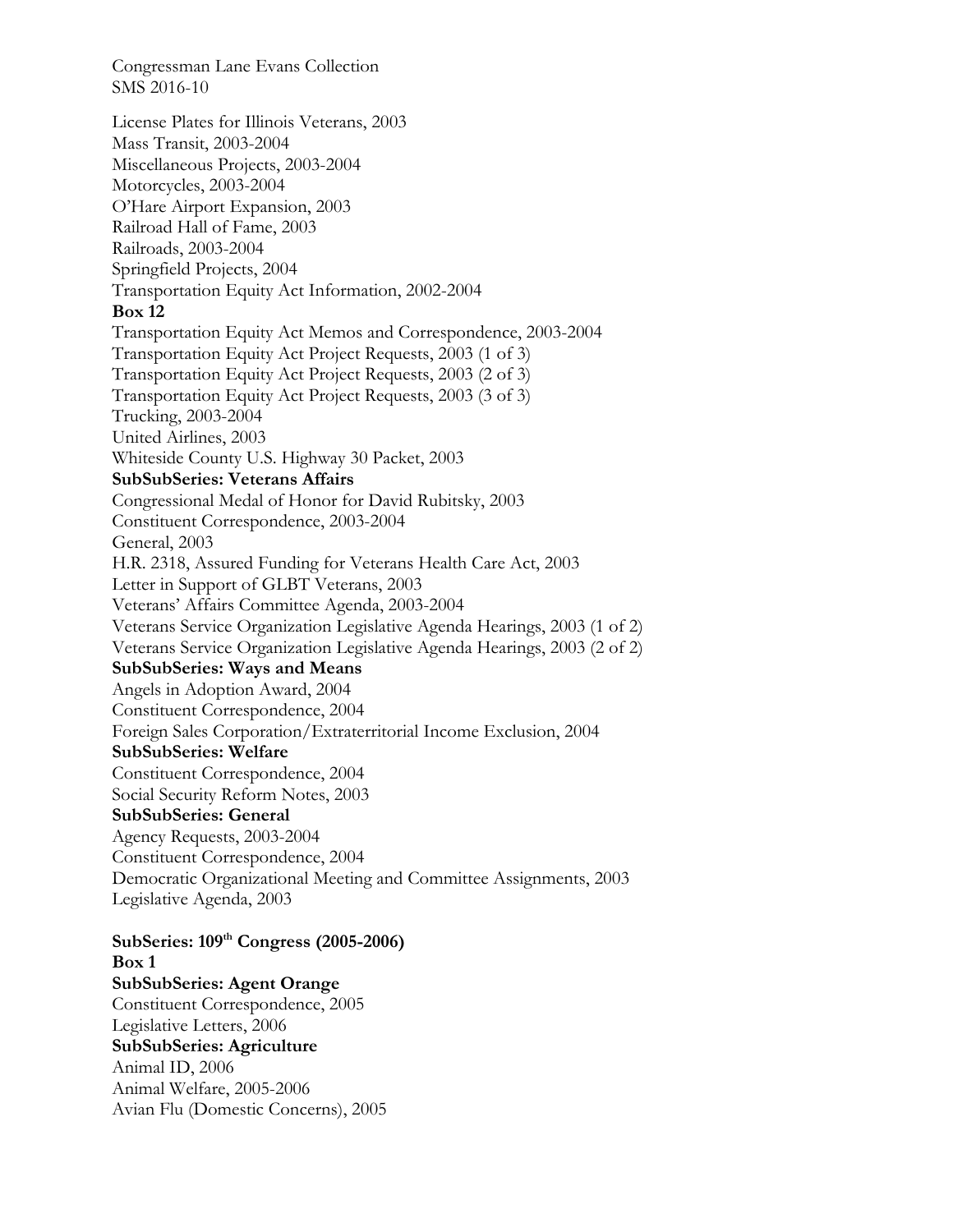Beef/Dairy, 2005 Beverage Industry, 2005-2006 Bio-Based Products, 2005 Bovine Spongiform Encephalopathy (BSE) (Mad Cow Disease), 2005 Budget, F.Y. 2007, 2006 Budget Reconciliation-Agriculture November-December, 2005 Claborn Select Meats-Food Stamps, 2005 Conservation Security Program, 2004-2006 Constituent Correspondence, 2005 Corn, 2004-2006 Country of Origin Labeling (COOL), 2005 Crop Insurance Program, 2005 Disaster Assistance, 2005 Drought, 2005 Education-4H University of Illinois Extension, 2005 Farm Bill, 2006 Farm Subsidies, 2005 General, 2005-2006 Genetically Modified Food, 2005 Grants-United States Department of Agriculture (USDA), 2005-2006 Horse Slaughter, 2005 Illinois Farm Bureau Congressional Staff, 2005 Illinois Farm Bureau Trip, August 2006 Legislative Letters, 2005-2006 Loans-United States Department of Agriculture (USDA), 2006 Meeting Notes, 2005-2006 Milk Income Loss Contract (MILC) Program, 2005 Milk Regulatory Equity Act S. 2120 3/06, 2006 Miscellaneous Commodities, 2005 National Rendering Association, 2005 National Uniformity for Food Act H.R. 4167, March 2006 Organic Farming and Foods, 2005 Pork, 2005-2006 Resource Conservation and Development, 2006 Soy, 2005 Sugar, 2005 **SubSubSeries: Appropriations**  Agriculture, FY 06, 2005 Agriculture, FY 07, 2006 Constituent Correspondence, 2005 Corporation for Public Broadcasting, 2005 Defense, FY 06, 2005 Defense, FY 07, 2006 Energy and Water, FY 06, 2005 Energy and Water, FY 07, 2006 Environment and Interior, FY 07, 2006 Foreign Operations, FY 06, 2005 Foreign Operations, FY 07, 2006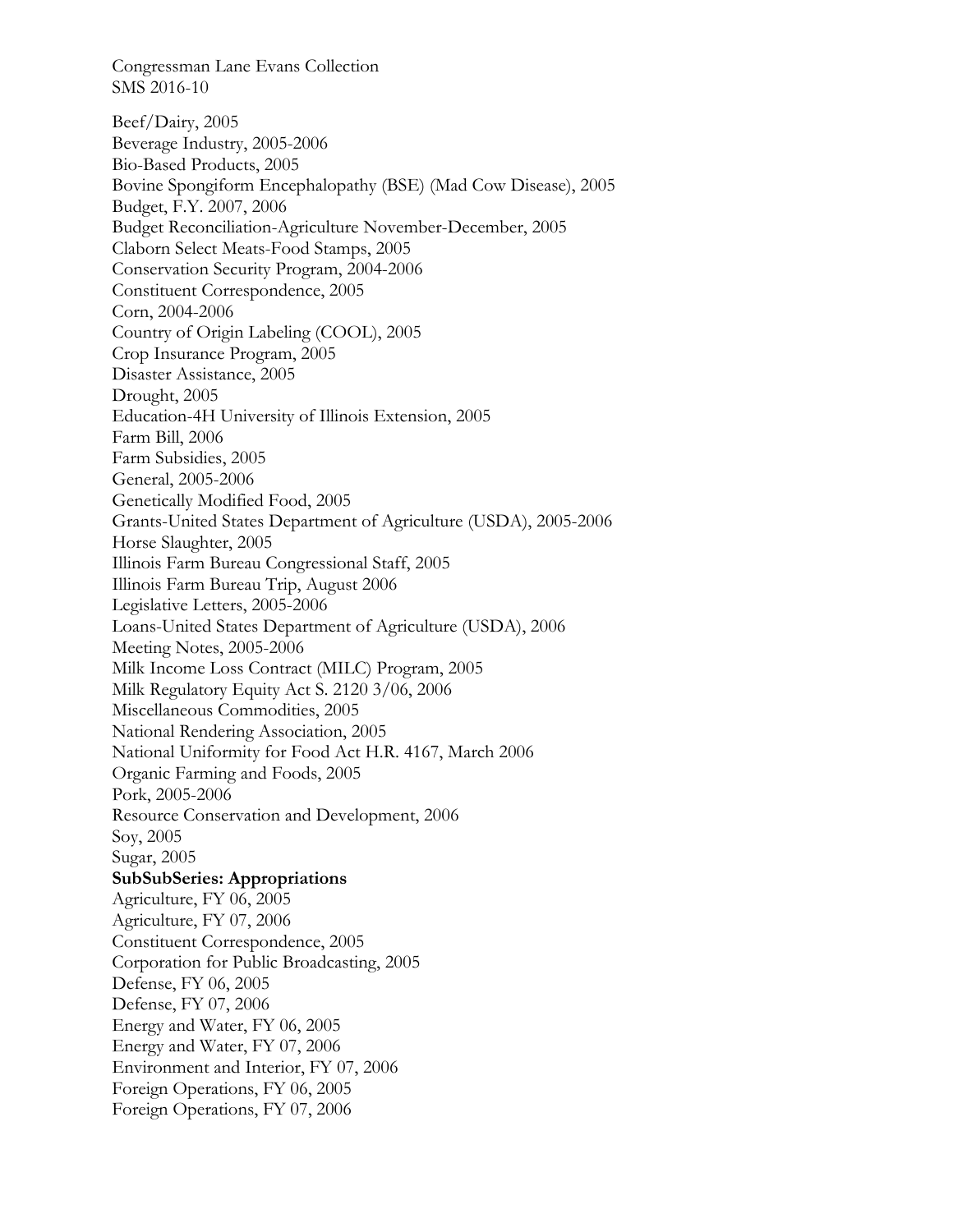Congressman Lane Evans Collection SMS 2016-10 General, FY 07, 2006 Homeland Security, FY 06, 2005 Homeland Security, FY 07, 2006 **Box 2**  Interior and Environment, FY 06, 2005 Labor, Health and Human Services (HHS) and Education, FY 06, 2005 Labor, Health and Human Services Conference Reports, 2005 Labor, Health and Human Services (HHS), FY 07, 2006 Lane Evans Request Letters FY 06, 2005 Legislative Letters, 2005-2006 Letters, 2005 Project Information FY 06, 2005 Science, State, Justice, and Commerce, FY 06, 2005 State, Justice, and Commerce (SJC), FY 07, 2006 Supplemental, FY 06, 2005 Transportation, Treasury, and H.U.D., FY 06, 2005 Transportation, Treasury, and H.U.D., FY 07, 2006 **SubSubSeries: Armed Services**  2005 BRAC Deliberation Packet, 2005 (1 of 4) 2005 BRAC Deliberation Packet, 2005 (2 of 4) 2005 BRAC Deliberation Packet, 2005 (3 of 4) 2005 BRAC Deliberation Packet, 2005 (4 of 4) American Power Source Dispute, 2005 Army Force Structure, 2006 Army Security Guard Contract with Wackenhut, 2003-2006 (1 of 2) Army Security Guard Contract with Wackenhut, 2003-2006 (2 of 2) BRAC, 1<sup>st</sup> U.S. Army Headquarters, 2005 BRAC, Civilian Personnel Operations Center, 2005 BRAC, Commission Correspondence, 2005 BRAC, Defense Finance and Accounting Service, 2005 BRAC, Industrial, 2005 BRAC, Installation Management Agency, 2005 BRAC, Press, 2005 BRAC, Reports, 2004-2005 BRAC, Rock Island Arsenal, 2005 BRAC, Rock Island Arsenal Closure Scenario, 2005 BRAC, Rock Island Arsenal Gains, 2005 BRAC, Rock Island Arsenal General, 2005 BRAC, Rock Island Arsenal Visit, 2005 (1 of 2) **Box 3**  BRAC, Rock Island Arsenal Visit, 2005 (2 of 2) BRAC, Springfield, 2005 BRAC, TACOM, 2005 Committee Defense Review, 2005 Conscientious Objectors, 2005 Constituent Correspondence, 2004-2005 Corpus Christi Army Depot Booklet, 2005 CD "Corpus Christi Army Depot" Removed Defense General, 2005-2006 (1 of 2)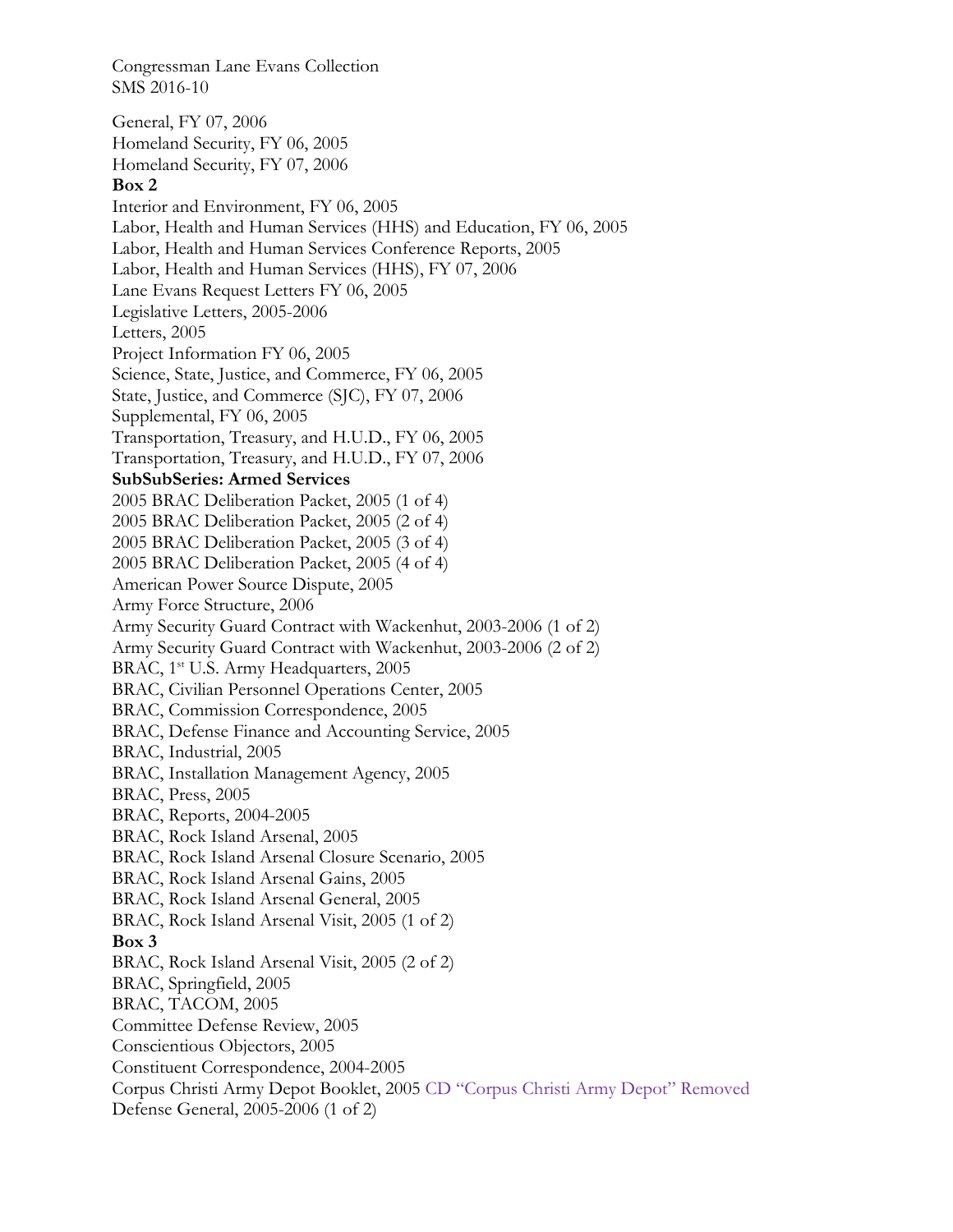Defense General, 2005-2006 (2 of 2) Defense POW/Missing Personnel Office, 2004-2005 Department of Defense Fresh Program, 2005 Department of Defense National Security Personnel System, 2004-2005 Don't Ask Don't Tell Repeal Fact Sheet, 2005 Dragonfire II, 2005 CD Removed F.Y. 2006 National Defense Authorization, 2005 Health Insurance for Civilian Workers, 2005 Iraq Strategies, 2005 Iraq War General, 2005 Legislative Correspondence, 2005 Legislative Letters, 2005-2006 Montford Point Marines Resolution, 2005 National Guard Cuts, 2006 National Guard, Large Aircraft Infrared Countermeasures System, 2005 Northern Command, 2005 Official BRAC Materials, 2004-2005 Protests at Military Funerals, 2006 Rock Island Arsenal, American Federation of Government Employees, 2005 Rock Island Arsenal, Army Material Command, 2005 Rock Island Arsenal, Army Primary Health Clinic, 2005 Rock Island Arsenal Center of Excellence, 2005 Rock Island Arsenal Garrison, 2005 Rock Island Arsenal, Life Cycle Management Commands, 2005-2006 Rock Island Arsenal, Open File, 2004-2005 Rock island Arsenal, U.S. Army Garrison Packet, 2005 Wounded Soldier Pay, 2005 **SubSubSeries: Banking and Financial**  109th Congress S. 256 Bankruptcy Overhaul, 2001-2005 Airlines Pension Issue, 2005 Committee for Economic Development, 2005 Community Development, 2003-2005 Constituent Correspondence, 2005 Credit Union Regulatory Improvements Act of 2005, 2005-2006 Credit Unions, 2005 Economic Development, 2002-2005 **Box 4**  Economy Information, 2005 Galesburg Economic Development, 2005-2006 H.R. 2830-Pension Protection, 2005 IRS, 2005 Legislative Letters, 2005-2006 Pension Reform, 2005 Pensions and Retirement, 2002-2005 Petitions Opposing Credit Union Tax, 2004-2005 Public Debt, 2004-2005 Rural Assistance, 2004-2006 Small Business, General, 2005-2006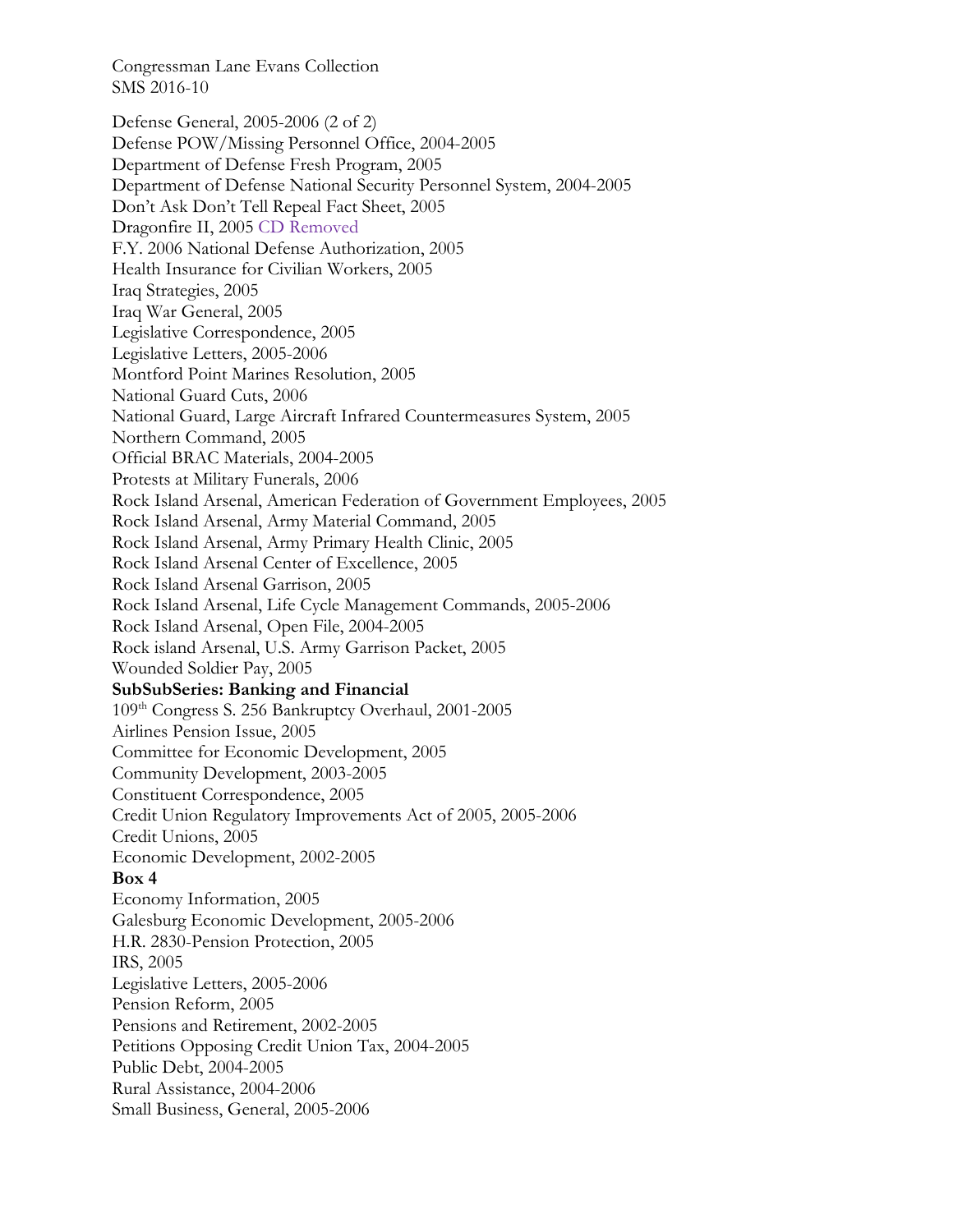Congressman Lane Evans Collection SMS 2016-10 Tax Panel Recommendations, 2005 Tax Reconciliation Bill H.R. 4297, 2005-2006 Tax Reform, 2005 Treasury, 2002-2005 United-Pensions, 2005 **SubSubSeries: Budget**  Budget 2005, 2005-2006 Budget and National Debt, 2005 Budget Stuff, 2005 Constituent Correspondence, 2005 FY 07 Budget Resolution, 2006 General, 2003-2005 Outlook, 2005 President's Budget, 2005 Reconciliation and Amendments, October 2005, 2005-2006 Workforce Investment Act (WIA) Letter to Budget Committee, 2006 **Box 5 SubSubSeries: Commerce**  Bills Sponsored, 2005 Constituent Correspondence, 2005 Legislative Letters, 2005-2006 Manufacturing, 2005-2006 **SubSubSeries: Education**  Constituent Correspondence, 2005 (1 of 2) Constituent Correspondence, 2005 (2 of 2) General, 2005 Grant Application, 2005 Grants/Awards/Scholarships, 2005 Head Start, 2006 Head Start (H.R. 2123 Reauthorization), 2005-2006 Higher Education Act and Loans, 2005-2006 Legislative Letters, 2005-2006 National Association of Secondary School Principals, 2005 No Child Left Behind-State/Federal, 2005 Reading is Fundamental, 2005-2006 Rock Island Public Schools Appropriations, 2005 Rural Education Initiative, 1999-2005 Vouchers (Katrina), 2005 Youth Programs, 2005 **SubSubSeries: Energy**  Alternative Fuels, 2005-2006 Bills Sponsored, 2005 Biofuels, 2005-2006 (1 of 2) Biofuels, 2005-2006 (2 of 2) Budget Reconciliation, November-December 2005, Energy Issues, 2005 Cape Wind, 2006 (wind power) Coal, 2005 Constituent Correspondence, 2005 (1 of 2)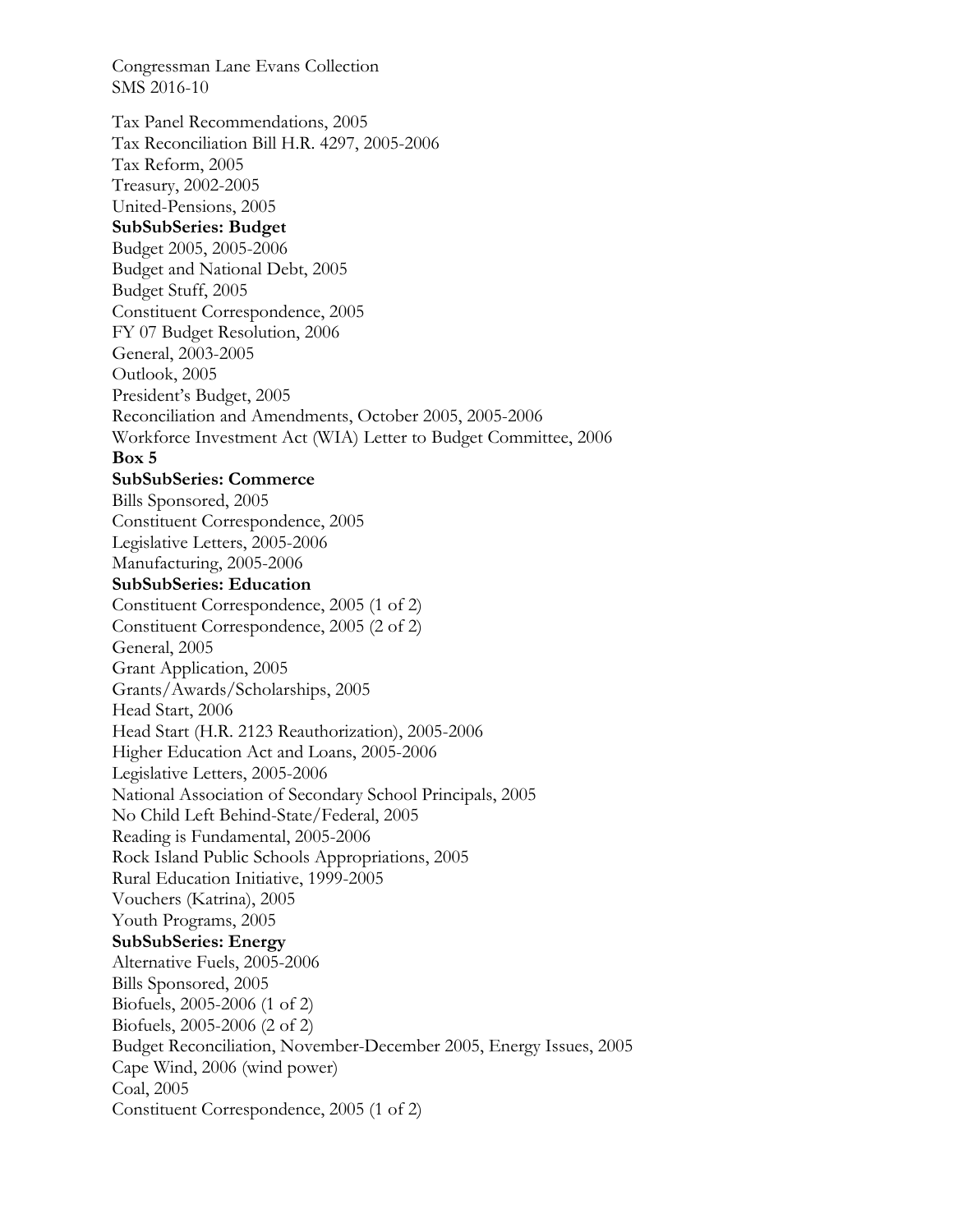Constituent Correspondence, 2005 (2 of 2) Corporate Average Fuel Economy (CAFÉ) Standards, 2005-2006 Daylight Savings, 2006 Deep Ocean Energy Resources (DOER) Act, H. R. 4761, June 2006 Diesel, 2005 Electric Cooperatives, 2005 Energy and Commerce, General, 2005-2006 Energy Bill Memo (H. R. 6), 726-05, 2005 Energy Efficiency, 2006 Energy Issues in Illinois, 2005 **Box 6**  Energy Legislation, 2005 (1 of 3) Energy Legislation, 2005 (2 of 3) Energy Legislation, 2005 (3 of 3) Energy Reform, 2005-2006 Fuel Prices, 2005-2006 FutureGen, 2006 Gasoline for America's Security Act, H. R. 3893.10-7-05, 2005 Grant-National Ethanol Vehicle Coalition, 2006 H. R. 6 Energy Bill, 2005 Legislative Letters, 2005-2006 Low Income Home Energy Assistance Program (LIHEAP), 2005-2006 MTBE Liability Briefing, 2005 Natural Gas, 2005-2006 Nuclear Energy, 2005-2006 Offshore Drilling, 2005-2006 Oil Companies and Refineries, 2005 Propane, 2005 Public Interest Research Groups (PIRG), 2005 Public Utilities, 2005 Refinery Permit Act, H. R. 5254, June 2006 Renewable Energy, 2006 Solar Energy, 2005 Wind Energy, 2005 Yucca Mountain, 2005-2006 **SubSubSeries: Environment**  Arctic National Wildlife Refuge, ANWR, 2005-2006 (1 of 2) Arctic National Wildlife Refuge, ANWR, 2005-2006 (2 of 2) Army Corps of Engineers, 2005 Army Corps of Engineers Notices, 2006 Bills Sponsored, 2005-2006 Brownfields, 2005 Budget FY 07, 2006 Budget Reconciliation, 2005 Canton International Harvester Site Cleanup, 2005 Cheetah Conservation, 2005 Clean Air, 2005 Clean Water, 2005-2006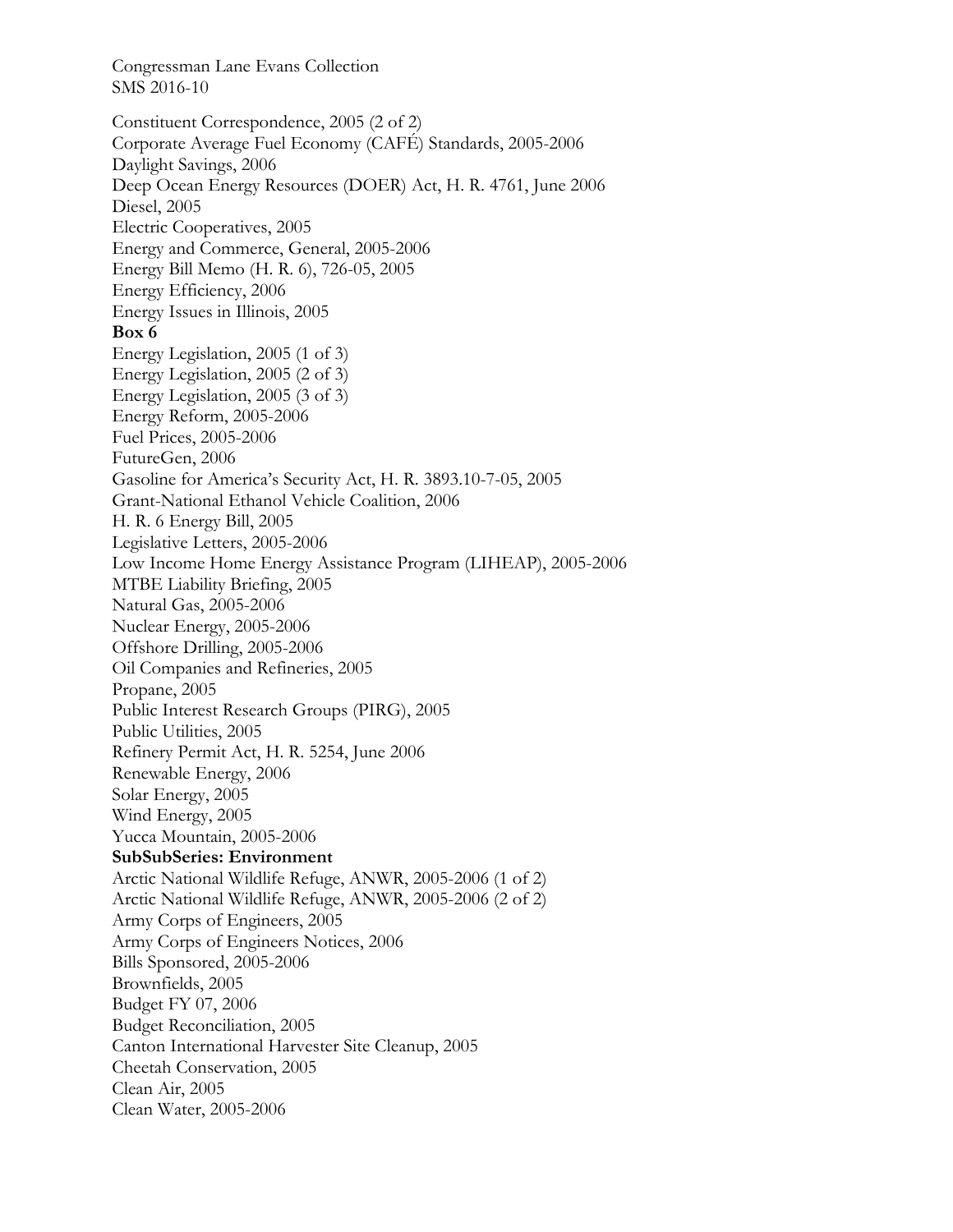Congressman Lane Evans Collection SMS 2016-10 Conservation Easement, 2005 Conservation Reserve Program, 2006 Constituent Correspondence, 2005 Emiquon, 2005 Endangered Species, 2005 Environmental Management Program (EMP), 2006 EPA Notices, 2005-2006

EPA Toxics Release Inventory, 2005-2006 Fish and Wildlife Notices, 2005-2006

Fishing Issues, 2005-2006

**Box 7** 

Forest Policy, 2005-2006 Forest Policy, H. R. 4200, May 2006 Global Warming, 2005-2006 Grants, 2005-2006 Great Lakes, 2005-2006 H. R. 5429 (ANWR) Arctic National Wildlife Refuge, May-June 2006 Illinois Rural Water Association, 2005-2006 Illinois State Geologic Mapping, 2004-2006 International Environmental Issues, 2005 Mercury, 2005 National Parks, 2005-2006 National Wildlife Refuges, 2005 Natural Disasters, 2005 Nature Conservancy, 2004-2005 Oceans Policy, 2006 Office of Surface Mining Notices, 2005 Public Lands, 2003-2006 Red Rock Wilderness, Utah, 2005-2006 Resources, General, 2005 (1 of 2) Resources, General, 2005 (2 of 2)

Sangamon River Gage, 2005-2006 Springfield, Water Systems, 2005-2006 Superfund, 2006 Threatened and Endangered Species Act, H. R. 3824, 2005 Tongass Subsidy, 2005 Wetlands, 2005 Wildlife, 2005 **SubSubSeries: Ethics**  Bills Sponsored, 2006 Bob Michel Ethics in Government Award Nomination, 2006 Briefing, 2006 Constituent Correspondence, 2005 Ethics Committee Criticism, 2006 Hearing on Rules Governing Privately Sponsored Travel, 2006

Lobbying Reform, 2006

Resources, Meetings, 2005 Salmon Recovery, 2005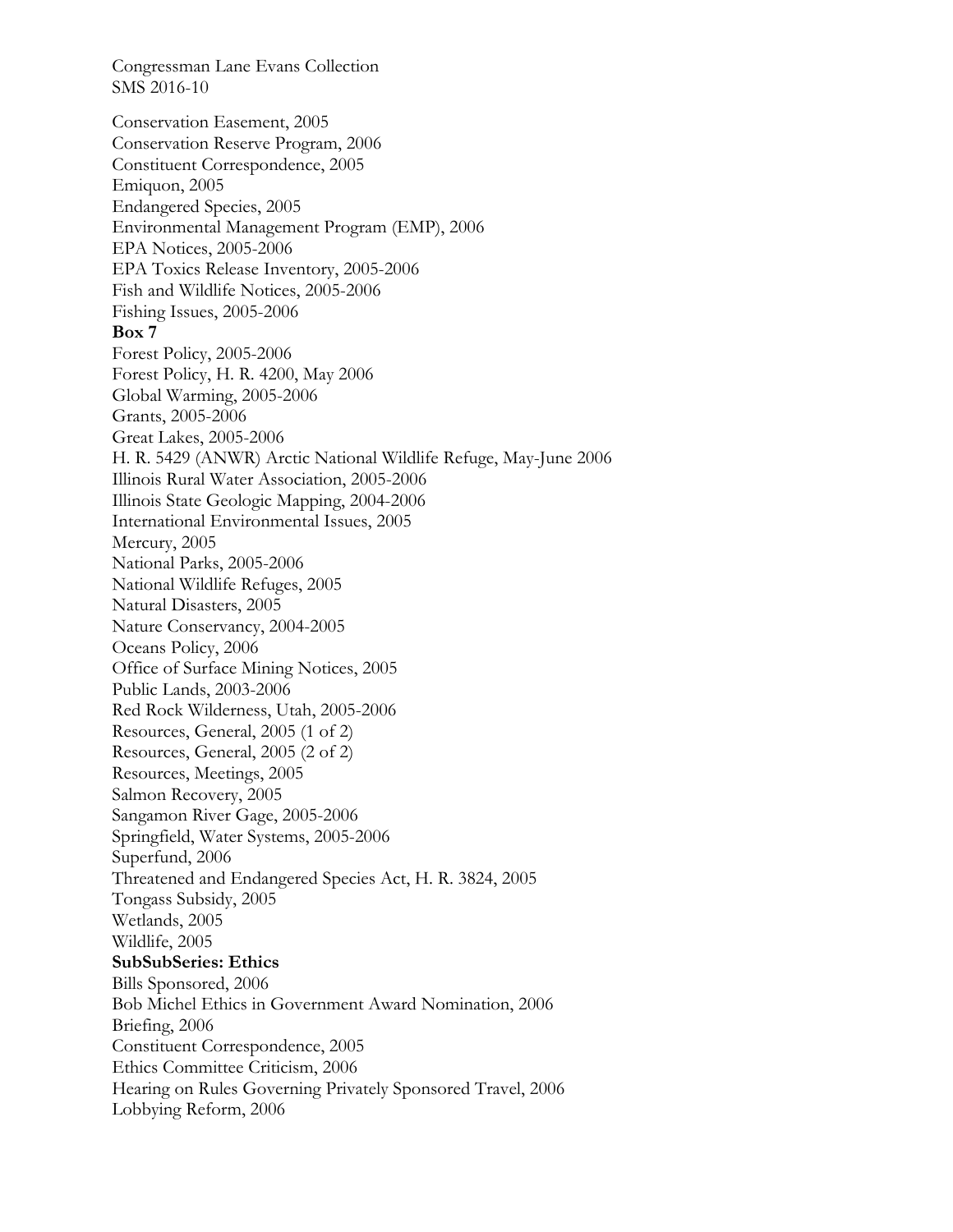### **SubSubSeries: Foreign Affairs**

Afghanistan, 2005 Africa, 2006 Africa, Role in the War on Terror, 2005 Anti-Semitism, 2005-2006 Armenia, Background Information, 2005-2006 Azerbaijan, 2005 Bolivia, 2005 Brazil, Land Reform, 2005 Burma, 2005 Canada, 2006 Child Labor, 2005 China, Avian Flu, 2005 China, Background Information, 2005-2006 CD "The Untold Story of Falun Dafa" Removed **Box 8**  Colombia, Background Information, 2005-2006 Congressional/Staff Delegation to the Republic of Korea, 2005-2006 (1 of 2) Congressional/Staff Delegation to the Republic of Korea, 2005-2006 (2 of 2) Constituent Correspondence, 2005 Cuba, 2005-2006 Cyprus, 2005 Democratic Republic of the Congo (DRC), 2005 East Timor, 2005-2006 Egypt, 2005-2006 El Salvador, 2006 Ethiopia, 2005 European Union, 2005 Foreign Operations and Drug War in Latin America, 2004-2006 (1 of 2) Foreign Operations and Drug War in Latin America, 2004-2006 (2 of 2) Foreign Relations-General, 2003-2005 Germany, 2005 Global HIV/AIDS, 2004-2005 DVD "Stepping Up: America Responds to Global AIDS" Removed Guatemala, 2005-2006 Haiti, 2005-2006 Human Trafficking, 2005-2006 India, 2005-2006 Indonesia, 2005-2006 International Family Planning, 2005-2006 International Labor Rights Fund, 2006 International Monetary Fund, 2005 Iran, 2005-2006 Iraq, Post-Conflict, 2003-2006 Ireland, 2005 Israel, Background Information, Issues, and Advocacy, 2005-2006 CD "11/10/2005 'A Clean Break or the Beirut Declaration?' Book Talk with Jim Greenfield" Removed Israel, H. R. 4681 (The Palestinian Anti-Terrorism Act), 2006 CD "HAMAS Leadership on Arab TV" Removed Japan, 2005-2006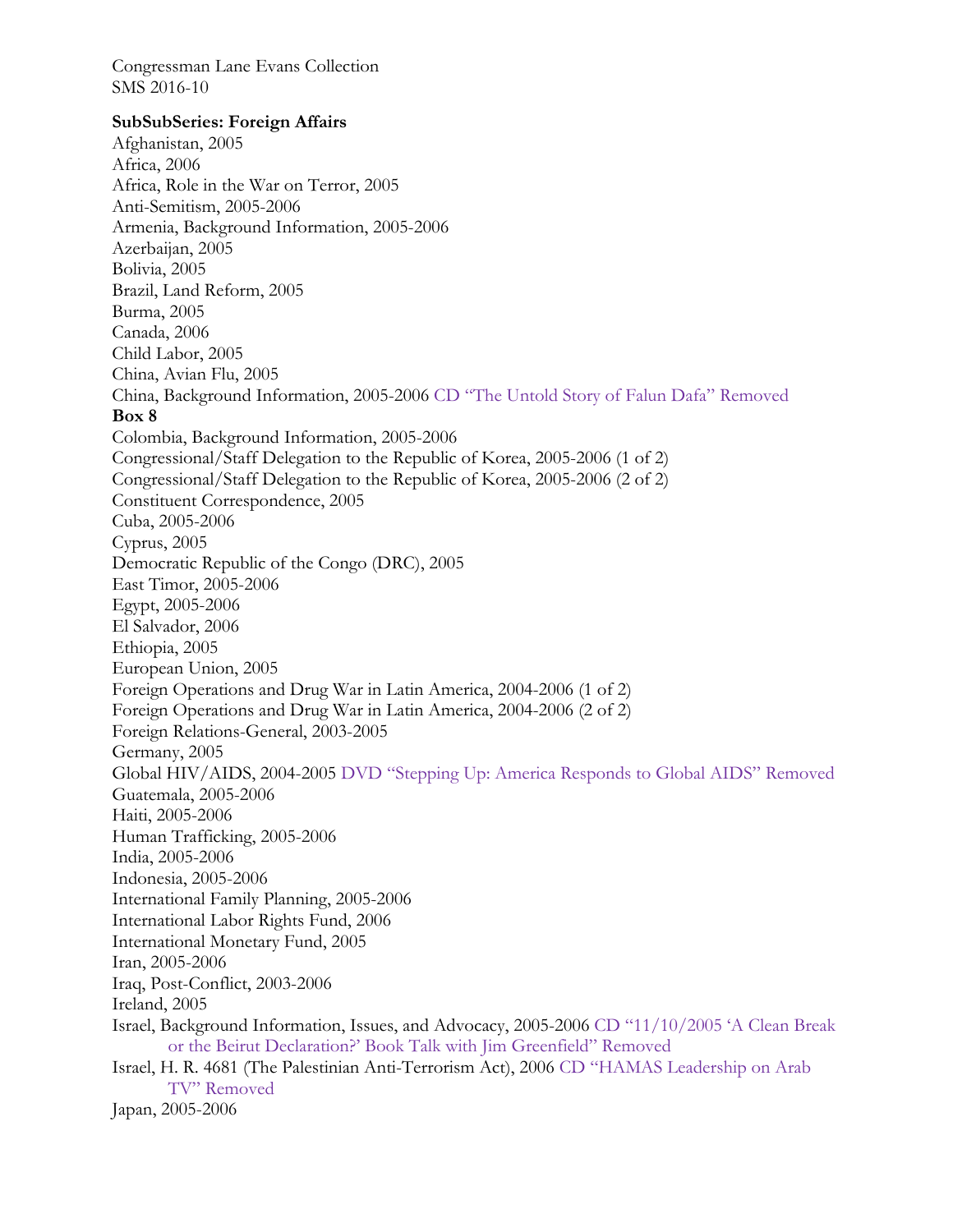Congressman Lane Evans Collection SMS 2016-10 Laos, 2006 Legislative Letters, 2005-2006 Liberia, 2005 Mexico, Free Trade Unions, 2006 Morocco, 2005-2006 Nepal, 2005-2006 Nigeria, 2005-2006 North Korea, 2005-2006 Pakistan, 2005-2006 Philippines, 2006 Playing for Peace, 2006 Population Growth, 2005 Puerto Rico, 2006 Russia, 2005-2006 Saudi Arabia, Arms Sales, 2005 Saudi Arabia, General Information, 2005 Serbia, 2005 Singapore, 2005-2006 South Korea, 2005-2006 Sri Lanka, 2005 **Box 9**  Sudan, 2005-2006 Taiwan, 2005-2006 Tsunami Relief, 2005 Turkey, 2005-2006 Uganda, 2004-2006 Ukraine, 2005-2006 United Nations, Issues and Programs, 2005-2006 United Nations, Reform, 2000-2005 U.S. Military Programs in Latin America, 2006 Venezuela, 2005-2006 Vietnam, 2005-2006 Vietnam Country of Particular Concern Designation, 2004-2005 Vietnam Letter, 2005 Virgin Islands, 2006 Washington Office on Latin America, 2005-2006 World Hunger, 2005 **SubSubSeries: Government Operations**  Bills Sponsored, 2005-2006 Constituent Correspondence, 2005 Legislative Letters, 2005 **SubSubSeries: Health**  AIDS/HIV Dear Colleagues, 2005 AIDS, Illinois Facts, 2005 Blood Disease Dear Colleagues, 2005 Bone Disease Dear Colleagues, 2004-2005 Brain Disease Dear Colleagues, 2005 Cancer Dear Colleagues, 2005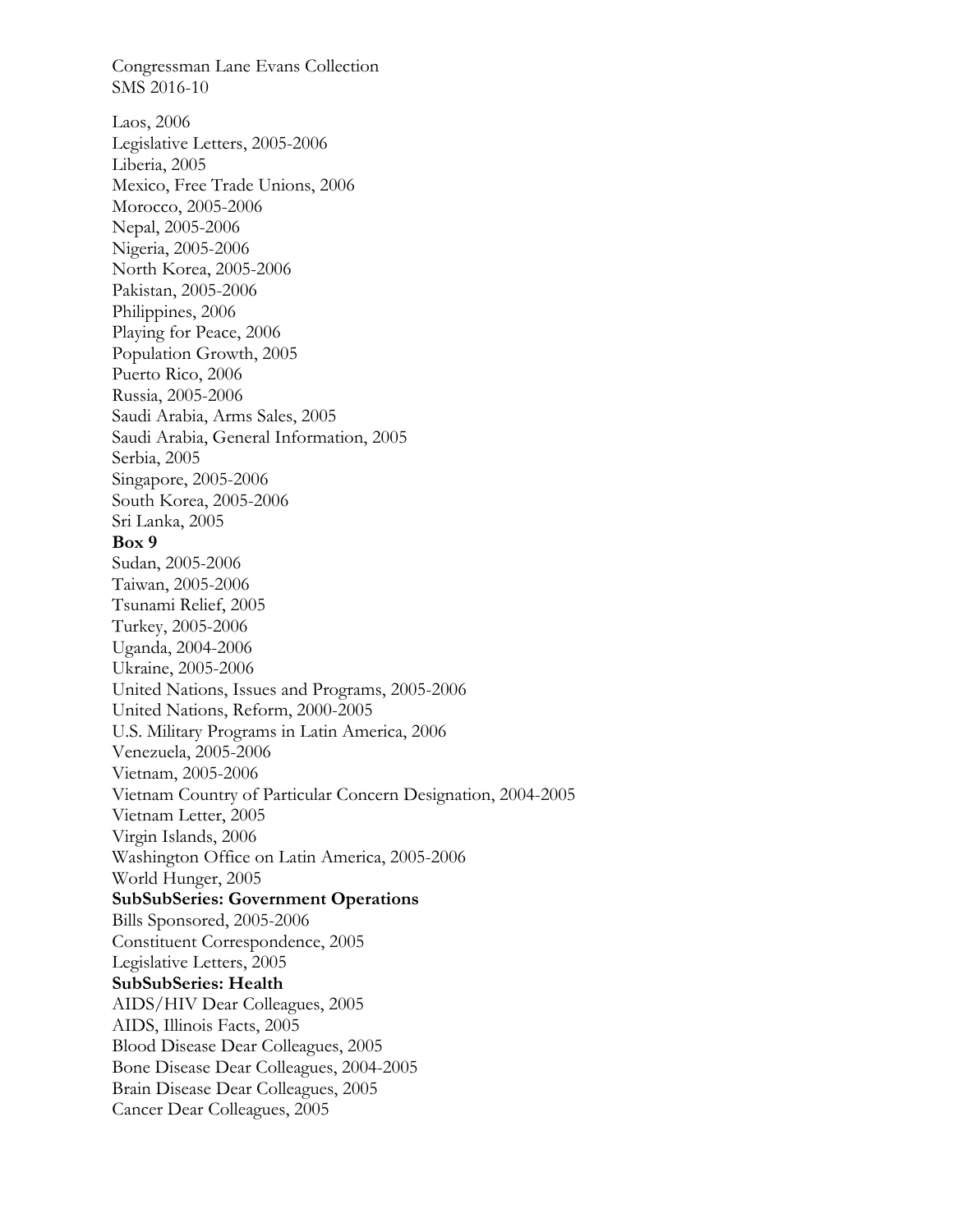Constituent Correspondence, 2004-2005 (1 of 2) Constituent Correspondence, 2004-2005 (2 of 2) Dental/Vision/Hearing Dear Colleagues, 2005 Drug Safety, 2005 Education/IT Dear Colleagues, 2005 Family Physicians, 2005 FDA Drug Safety Briefing, 2005 Fitness/Nutrition Dear Colleagues, 2005 Heart Disease Dear Colleagues, 2004-2005 Hospital Staff Dear Colleagues, 2005 H.R. 810, Stem Cells, 2005 Illinois Primary Health Care Association Packet, 2006 International Disease Dear Colleagues, 2005 Kidney Disease Dear Colleagues, 2005 Legislative Letters, 2006 Lung Disease Dear Colleagues, 2005 Mental Health Dear Colleagues, 2005 Miscellaneous Dear Colleagues, 2005 Parkinson's Disease, Stem Cells, H.R. 810, 2005 Poison Dear Colleagues, 2005 Post-Traumatic Stress Disorder Presentations, 2005 Rural Health Clinics Dear Colleagues, 2005-2006 Rural Issues, 2005 Stem Cell Research Dear Colleagues, 2005 Udall Letters, Co-Chairs, 2006 Vaccine Dear Colleagues, 2005 **SubSubSeries: Homeland Security**  Aviation Dear Colleagues, 2005 Congressional Hazards Alliance, Natural Disaster Mitigation, 2005-2006 Constituent Correspondence, 2005 Fire Dear Colleagues, 2005 **SubSubSeries: House Administration**  Bills Sponsored, 2005 Constituent Correspondence, 2004-2005 **SubSubSeries: Housing**  Community Development Block Grants, 2005 Constituent Correspondence, 2005 General, 2004-2005 DVD "Congress Building America, Habitat for Humanity International" Removed H.R. 1461 Government-Sponsored Enterprise (GSE) Finance Reform, 2005 (1 of 2) H.R. 1461 Government-Sponsored Enterprise (GSE) Finance Reform, 2005 (2 of 2) H.U.D. Grants, 2005-2006 Predatory Lending, 2002-2006 **Box 10 SubSubSeries: Immigration**  Constituent Correspondence, 2005 Dear Colleagues, 2005 H-2B Visa Question, 2005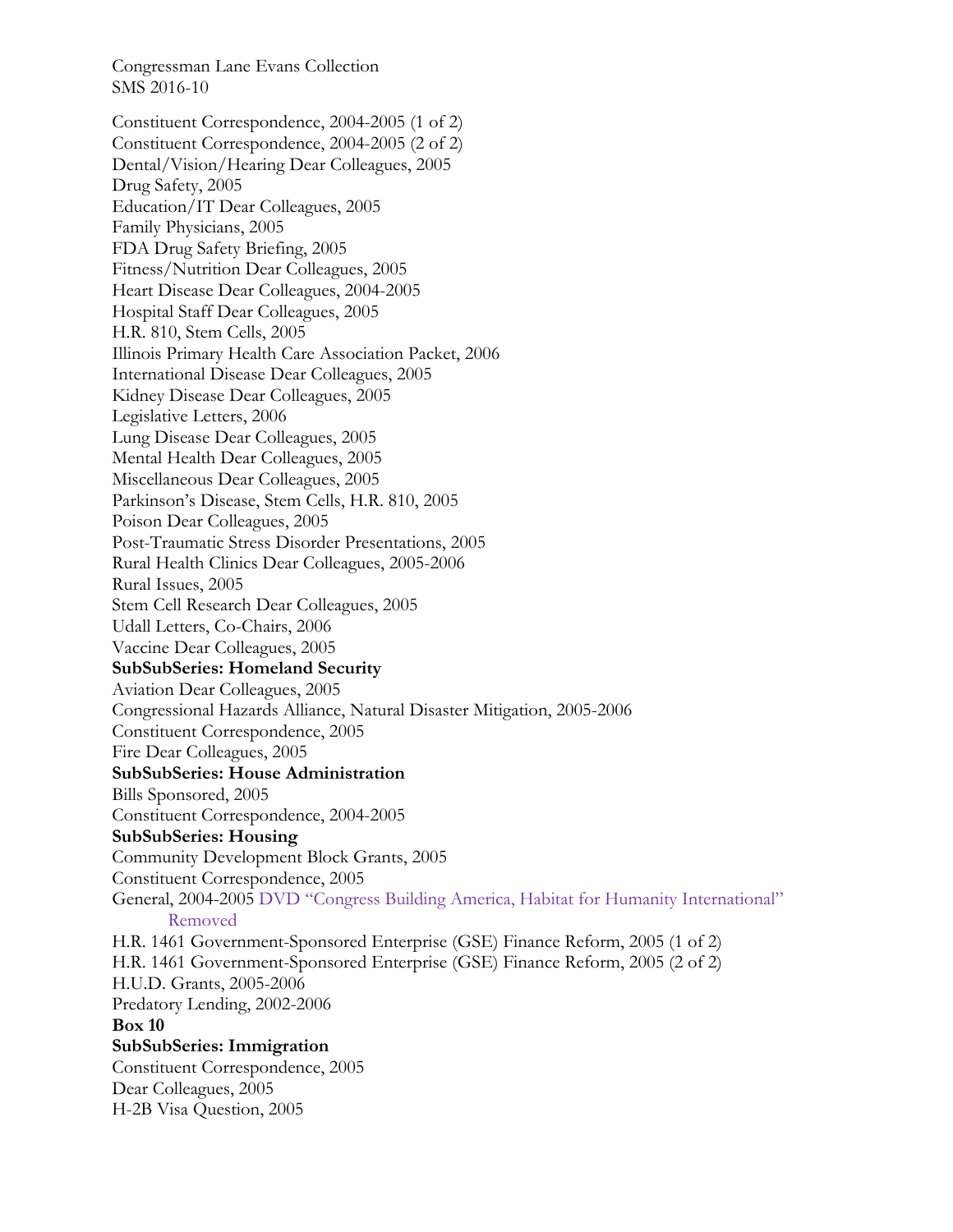H.R. 4437, Border Protection Act, 2005 **SubSubSeries: Interior**  Bills Sponsored, 2005 Constituent Correspondence, 2005 Historic Preservation, 2005-2006 Legislative Letters, 2005-2006 Mining Lands, 2005-2006 Native American Affairs, 2005-2006 **SubSubSeries: Judiciary**  Abortion and Reproduction Dear Colleagues, 2005 Campaigns and Elections Dear Colleagues, 2005 Child Abuse Dear Colleagues, 2005 Civil Rights Dear Colleagues, 2005 Constituent Correspondence, 2005 (1 of 4) Constituent Correspondence, 2005 (2 of 4) Constituent Correspondence, 2005 (3 of 4) Constituent Correspondence, 2005 (4 of 4) Constitutional Issues Dear Colleagues, 2004-2005 Domestic Violence Dear Colleagues, 2005 Drugs, Meth, 1998-2005 Federal Crimes Dear Colleagues, 2005 Gang Prevention Dear Colleagues, 2005 Legislative Letters, 2005-2006 Letters, 2005 Missing Children Dear Colleagues, 2005 Police Dear Colleagues, 2005 Safavian GAO Investigation, 2005 **SubSubSeries: Labor**  AFL-CIO, 2005 Airline Workers, 2005-2006 Apprenticeship Program, Department of Labor, 2005 Asbestos, 2005-2006 Bills Sponsored, 2005 BNSF, Elwood, Illinois, 2005 Bridgestone Firestone, 2006 Celanese Corporation, Meredosia, Illinois, 2005 Constituent Correspondence, 2005 Davis-Bacon, 2005 Education and Workforce, General, 2005-2006 Education and Workforce, Meetings, 2004-2006 Family and Medical Leave Act, 2005 Federal Workers, 2005-2006 Galesburg Butler Plant, 2005 General Motors, 2005 General Services Administration (GSA) A76 Process, 2005-2006 General Workers' Rights, 2000-2005 Honeywell-Hobbs/Honda, Springfield, Illinois, 2006 Immigration and Labor, 2005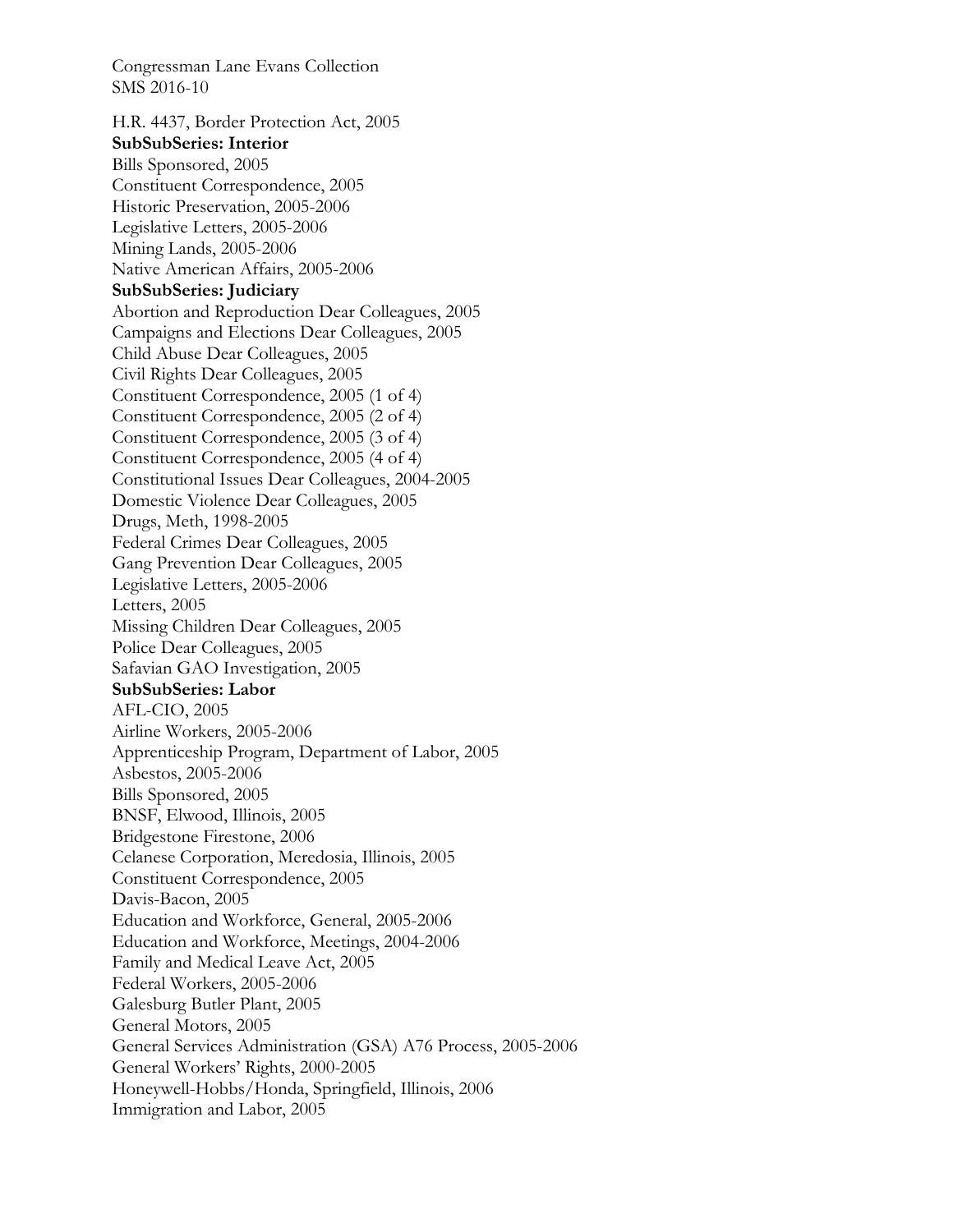Legislative Letters, 2005-2006 Manufacturing Extension Program, 2005 Migrant Workers, 2005 Minimum Wage, 2005-2006 National Air Traffic Controllers Association (NATCA) Federal Aviation Administration (FAA) Contract Negotiations, 2006 **Box 11**  National Security Personnel Systems (NSPS), Department of Defense (DoD), Department of Homeland Security (DHS), 2005-2006 NYU Graduate Students Unionization, 2005 Sterling Tyco Plant, 2005 Teamsters Strike at Sikorsky Aircraft Corporation, 2006 Union Meetings, 2005 Unionization, 2005 University of Miami Labor Strike, 2006 Verizon, 2005 Veterans Employment and Training Services (VETS), 2005 Wal-Mart, 2004-2005 Wal-Mart Canada Letter, 2005 Workforce Investment, 2004-2006 **SubSubSeries: Post Office**  Constituent Correspondence, 2005 National League of Postmasters, 2006 Postal Reform, 2005-2006 (1 of 2) Postal Reform, 2005-2006 (2 of 2) Rockford Post Office Consolidation, 2006 **SubSubSeries: Public Works**  Constituent Correspondence, 2005 Legislative Letters, 2005-2006 Locks and Dams Dear Colleagues, 2005 U.S. Army Corps of Engineers Packet, 2005 CD Removed: Rock Island District Congressional Visits Spring 2005 U.S. Army Corps of Engineers Public Notices, 2005 U.S. Army Corps of Engineers St. Louis District Congressional Briefings, 2005 U.S. Army Corps of Engineers St. Louis District Congressional Briefings, 2006 Water Resources Development Act, 2005 **SubSubSeries: Rules**  Bills Sponsored, 2005-2006 **SubSubSeries: Science and Technology**  Constituent Correspondence, 2005 Legislative Letters, 2005-2006 **SubSubSeries: Small Business**  Constituent Correspondence, 2005 Legislative Letters, 2005-2006 **SubSubSeries: Telecommunications**  Communications Opportunity, Promotion, and Enhancement (COPE) Act, 2005-2006 Constituent Correspondence, 2004-2005

General Correspondence, 2005-2006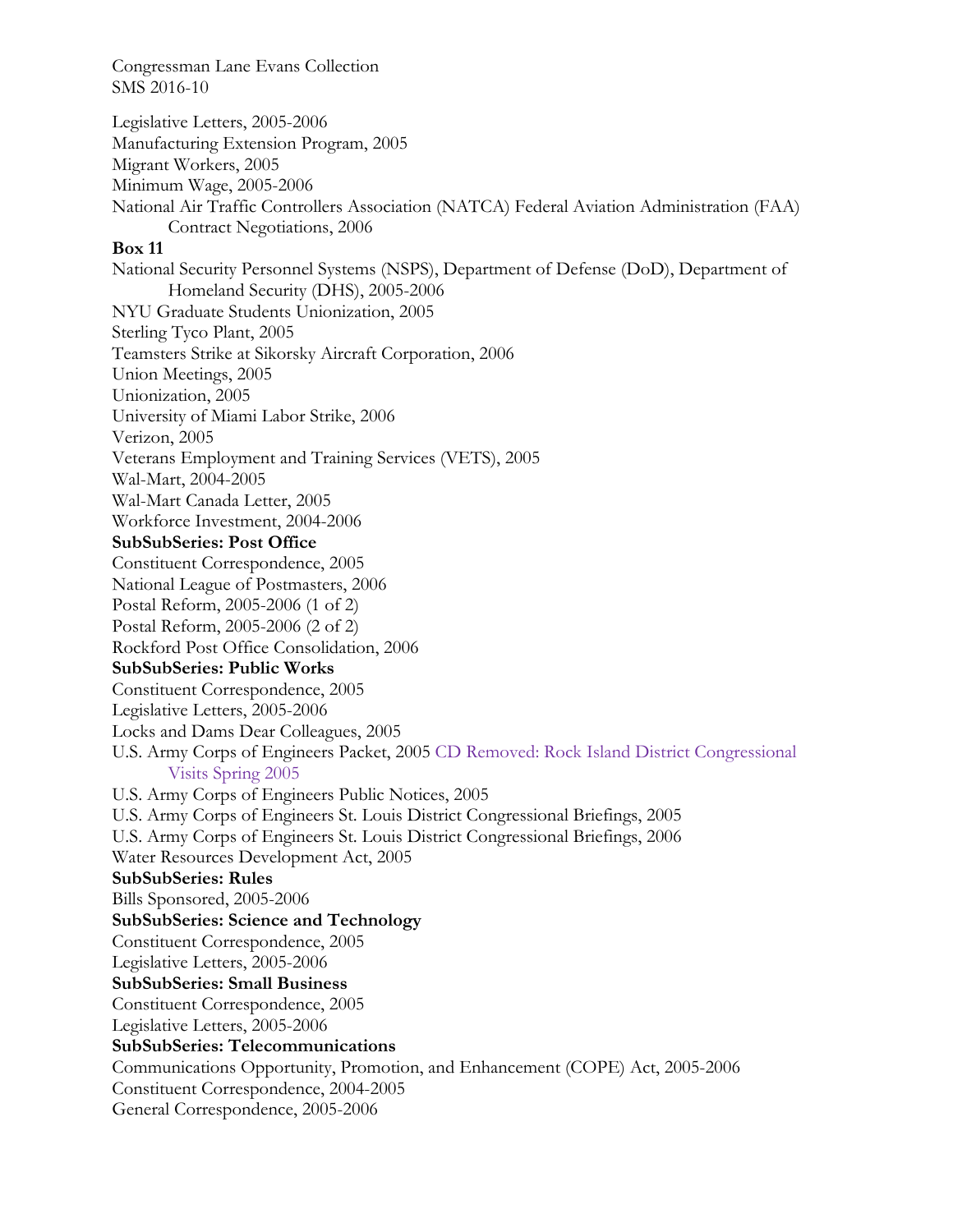Legislative Letters, 2005-2006 Microsoft and Internet, 2005 Telecommunications Reform, 2005 (1 of 2) Telecommunications Reform, 2005 (2 of 2) Television, General Information, 2005 Universal Service, 2006 Universal Service Fund, 2005 **SubSubSeries: Trade**  Airbus and European Subsidies, 2004-2005 Andean Free Trade Agreement, 2005-2006 Anti-Trust Issues, 2005 Automotive Trade, 2005 CAFTA Dear Colleagues, 2005 CAFTA Ethanol Dear Colleagues, 2005 China Trade, 2005-2006 Coffee Trade, 2005 Colombia Andean Free Trade Agreement, 2004-2005 **Box 12**  Commerce Department Trade Compliance Program, 2006 Constituent Correspondence, 2005 Fast Track Trade, 2005 General Information, 2005-2006 Intellectual Property, 2005 Legislative Letters, 2005-2006 Lumber Trade, 2005-2006 Malaysia Free Trade Agreement, 2006 NAFTA, 2005 National Association of Manufacturers, 2005-2006 South Korea Free Trade Agreement, 2006 Steel Tariffs Section 421, Pipes from China, 2005-2006 Steel Trade, 2006 Sugar Trade, 2005-2006 Thailand Free Trade Agreement, 2005-2006 Trade Adjustment Assistance, 2005-2006 Trade Meetings, 2005 Vietnam World Trade Organization, 2002-2006 World Trade Organization, 2005-2006 World Trade Organization, Hong Kong Ministerial, 2005 **SubSubSeries: Transportation**  ABATE of Illinois, 2005 Airports, 2004-2005 Amtrak, 2005 Commercial Drivers Licenses, 2005 Constituent Correspondence, 2005 Department of Transportation Grants, 2005 H.R. 3, Transportation Equity Act Legislative Profile, 2005 Illinois Public Transportation Association Packet, 2006 Legislative Letters, 2005-2006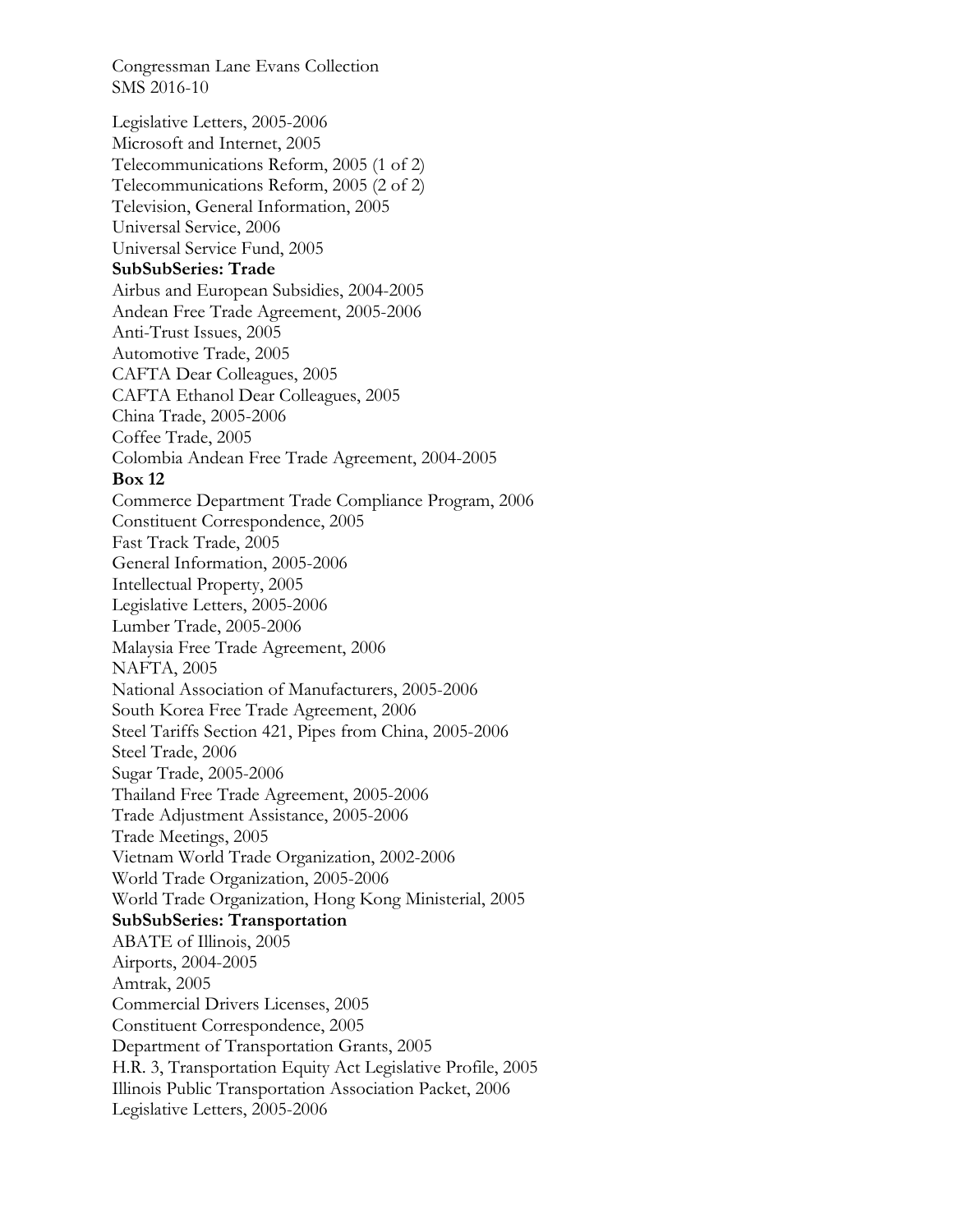SMS 2016-10 Letters, 2005 Mass Transit, 2005 Mississippi River, 2005 Railroads, 2005 Transportation and Infrastructure, General Information, 2005 Transportation Equity Act Project Requests, 2005 Transportation Security Dear Colleagues, 2005 Whiteside County Highway 30 Packets, 2005 **SubSubSeries: Veterans Affairs**  Constituent Correspondence, 2005 F.Y. 2007 Budget, 2006 General, 2006 H.R. 4061, Department of Veterans Affairs Information Technology Management Improvement Act, 2005 Legislative Correspondence, 2005 Memorials, 2005-2006 National Infantry Museum, 2005 National Veterans Business Development Corporation, 2005 **Box 13**  Navy Sarcoidosis, 2004-2005 Veterans Affairs Open File, 2005 Veterans of Foreign Wars Goals, 2005 Veterans Service Organizations Opposing Cancellation of Joint Hearings, 2005-2006 **SubSubSeries: Ways and Means**  Adoption Dear Colleagues, 2005 Bills Sponsored, 2006 Byrd Amendment, 2005 Constituent Correspondence, 2005 Legislative Letters, 2005-2006 **SubSubSeries: Welfare**  Constituent Correspondence, 2005 (1 of 4) Constituent Correspondence, 2005 (2 of 4) Constituent Correspondence, 2005 (3 of 4) Constituent Correspondence, 2005 (4 of 4) Constituent Opinion Ballots, 2005 Housing, Welfare, and Child Care Letters, 2005 Legislative Letters, 2006 Social Security, Constituent Correspondence, 2005 Social Security General 2005-2006 Welfare and Poverty Dear Colleagues, 2005 **SubSubSeries: Speeches**  Statement Honoring the Life of Sergeant Jessica Housby, 2005 **SubSubSeries: General**  Agency Responses, 2005-2006 Constituent Correspondence, 2005 Hurricane Katrina, 2005 Legislative Agenda, 2005 Letters, 2005-2006

Congressman Lane Evans Collection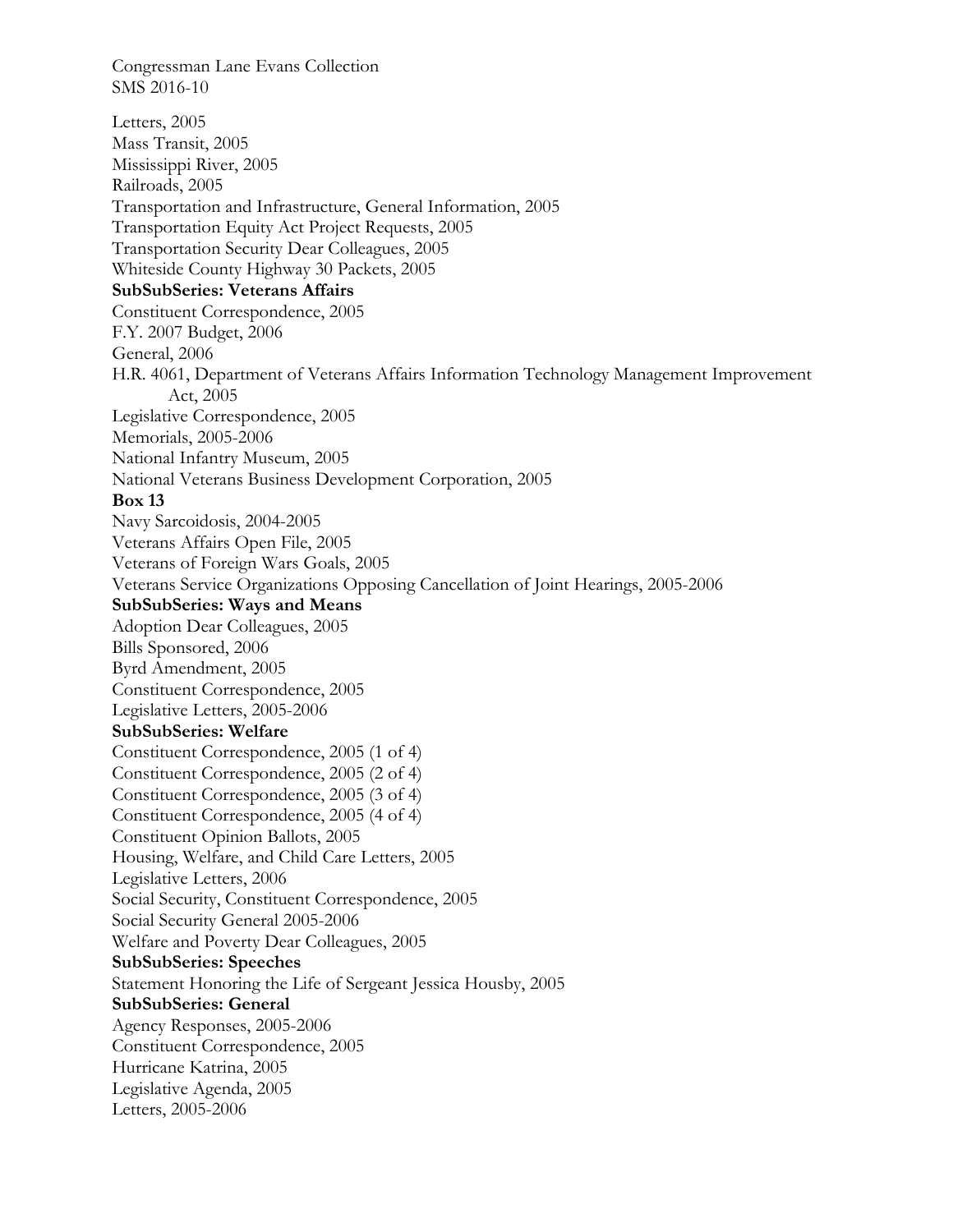Progressivism Information, 2005

## **Series: Accomplishments BOX 1**

**SubSeries: Misc. Accomplishments 98th-102nd**  98th Congress—first session Misc. Accomplishments, 1983-1984 (1-30), 1983 (31-50), 1983 (51-70), 1983 (71-90), 1983 (91-120), 1983 [1 of 2] (91-120), 1983 [2 of 2] (121-140), 1983 98<sup>th</sup> Congress—second session (141-158), 1984 (159-190), 1984 [1 of 2] (159-190), 1984 [2 of 2] (191-215), 1984 [1 of 2] (191-215), 1984 [2 of 2] (216-240), 1984 [1 of 2] (216-240), 1984 [2 of 2] (241-275), 1984 [1 of 2] (241-275), 1984 [2 of 2] (276-END), 1984 [1 of 2] (276-END), 1984 [2 of 2] **BOX 2** 99th Congress—first session Misc. Accomplishments, 1985 Misc. Accomplishments, (1-50), 1985 Misc. Accomplishments, (51-100), 1985 [1 of 2] Misc. Accomplishments, (51-100), 1985 [2 of 2] Misc. Accomplishments, (101-125), 1985 Misc. Accomplishments, (125-150, 1985 [1 of 2] Misc. Accomplishments, (125-150, 1985 [2 of 2] Misc. Accomplishments, (151-175), 1985 Misc. Accomplishments, (176-200), 1985 Misc. Accomplishments, (200-225), 1985 99<sup>th</sup> Congress—second session Misc. Accomplishments, (001-050), 1986 [1 of 3] Misc. Accomplishments, (001-050), 1986 [2 of 3] Misc. Accomplishments, (001-050), 1986 [3 of 3] Misc. Accomplishments, (051-075), 1986

Misc. Accomplishments, (076-100), 1986 [1 of 2]

Misc. Accomplishments, (076-100), 1986 [2 of 2]

Misc. Accomplishments, (101-150), 1986 [1 of 3]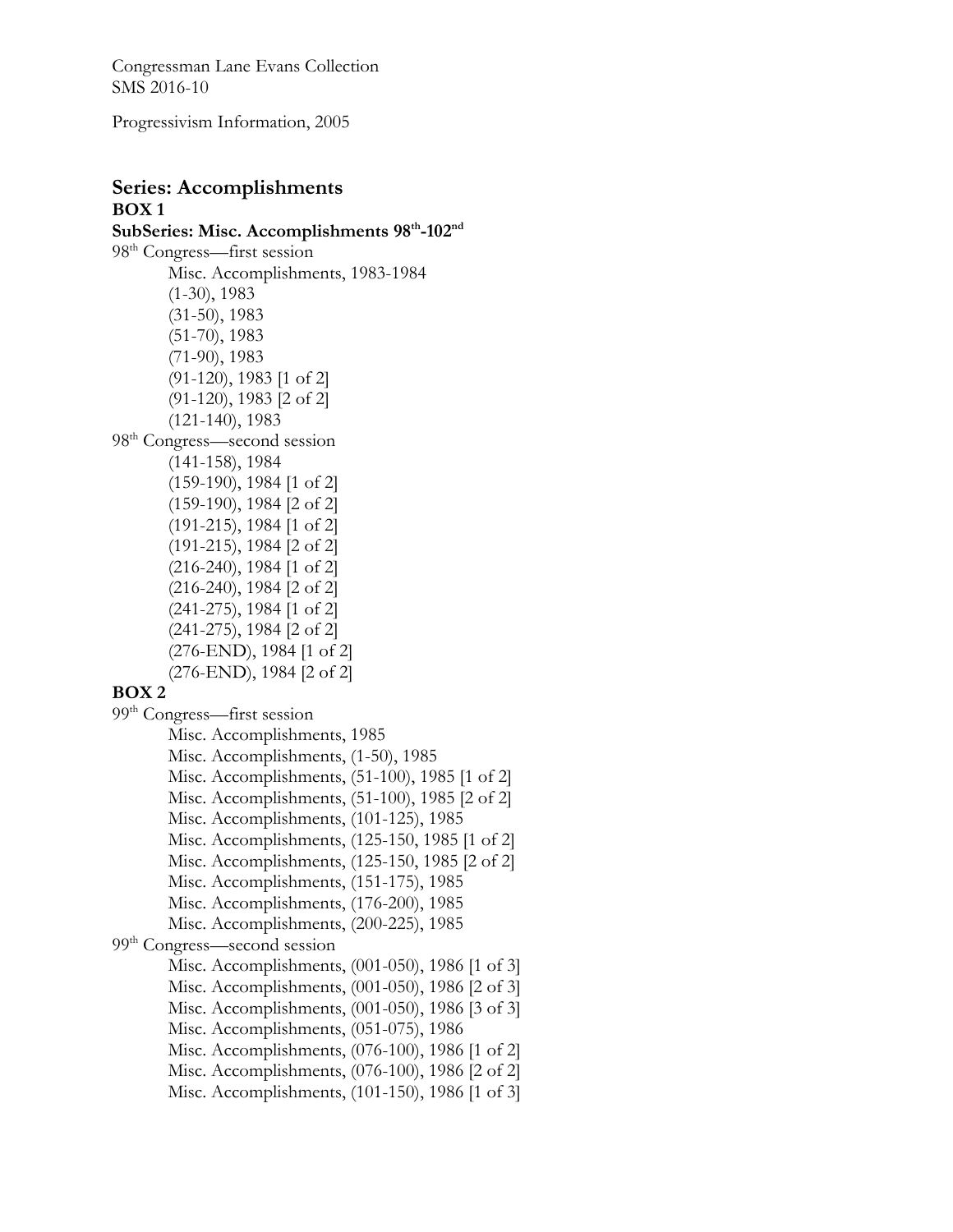Misc. Accomplishments, (101-150), 1986 [2 of 3] Misc. Accomplishments, (101-150), 1986 [3 of 3] **BOX 3**  Misc. Accomplishments, (151-200), 1986 [1 of 2] Misc. Accomplishments, (151-200), 1986 [2 of 2] Misc. Accomplishments, (201-225), 1986 Misc. Accomplishments, (226-287), 1986 [1 of 2] Misc. Accomplishments, (226-287), 1986 [2 of 2]  $100<sup>th</sup> Congress$ Letters LE co-signed, 1987-1988 [1 of 3] Letters LE co-signed, 1987-1988 [2 of 3] Letters LE co-signed, 1987-1988 [3 of 3] Agriculture, 1987-1988 Armed Services, 1987-1988 Banking, 1987-1988 Education & Labor, 1987-1988 Energy & Commerce, 1987-1988 Foreign Affairs, 1987-1988 Government Operations, 1988 Interior, 1987-1988 Judiciary, 1987-1988 Post Office & Civil Service, 1987-1988 Ways & Means, 1987 Ways & Means: Taxes, 1987-1988 Ways & Mean: Trade, 1987-1988 101<sup>st</sup> Congress Misc. Accomplishments, 1989-1990 Agriculture, 1989-1990 [1 of 2] Agriculture, 1989-1990 [2 of 2] Appropriations, 1989-1990 Armed Services, 1989-1990 Banking, 1989-1990 Budget, 1989-1990 D. C., 1989 Education & Labor, 1989-1990 Energy & Commerce, 1989-1990 [1 of 2] Energy & Commerce, 1989-1990 [2 of 2] **BOX 4**  Foreign Affairs, 1989-1990 [1 of 2] Foreign Affairs, 1989-1990 [2 of 2] Government Operations, 1989 House Administration, 1989 House Rural Healthcare Coalition, 1990 Interior, 1989-1990 Judiciary, 1989-1990 Merchant Marine & Fisheries, 1989-1990 Post Office & Civil Services, 1989-1990 Public Works & Transportation, 1989-1990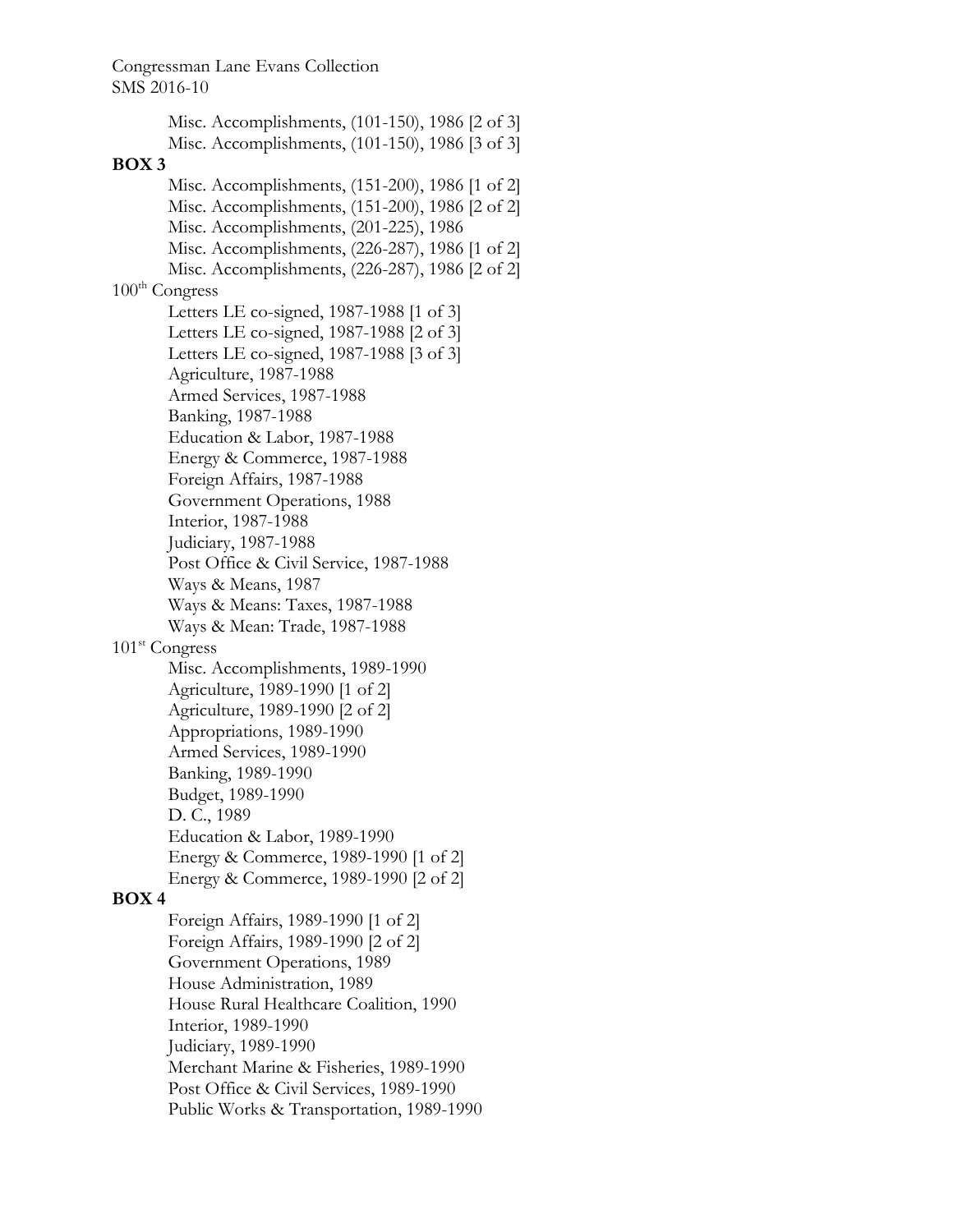Congressman Lane Evans Collection SMS 2016-10 Science, Space & Technology, 1989 Small Business, 1989 Veterans Affairs, 1989-1990 Ways & Means, 1989-1990 [1 of 2] Ways & Means, 1989-1990 [2 of 2] 102nd Congress Agriculture, 1991-1992 Appropriations, 1991-1992 [1 of 2] Appropriations, 1991-1992 [2 of 2] Armed Services, 1991-1992 Banking, 1991-1992 Children, Youth & Family, 1991-1992 Education & Labor, 1991-1992 Energy & Commerce, 1991-1992 [1 of 3] Energy & Commerce, 1991-1992 [2 of 3] Energy & Commerce, 1991-1992 [3 of 3] Foreign Affairs, 1991-1992 [1 of 3] Foreign Affairs, 1991-1992 [2 of 3] Foreign Affairs, 1991-1992 [3 of 3] Interior, 1991 Judiciary, 1991-1992 Merchant Marine & Fisheries, 1991-1992 Post Office, 1991-1992 POW/MIA/Vietnam, 1991 Public Works & Transportation, 1991-1992 **BOX 5**  Science & Technology, 1991-1992 Small Business, 1991 Veterans' Affairs, 1991-1992 Ways & Means, 1991-1992 [1 of 2] Ways & Means, 1991-1992 [2 of 2] **SubSeries: Sign-Ons: Central File, 102rd-109th** 102nd Congress Agriculture 102nd, 2nd, 1992 Invites 102nd, 2nd, 1992 103rd Congress Agriculture  $103<sup>rd</sup>$ ,  $1<sup>st</sup>$ , 1993 Agriculture 103rd, 2nd, 1994 Appropriations 103rd, 1<sup>st</sup>, 1993 Appropriations 103rd, 2nd, 1994 Armed Services 103rd, 1st, 1993 Armed Services 103rd, 2<sup>nd</sup>, 1993 Banking, Finance, and Urban Affairs 103rd, 1993-1994 Budget, 103rd, 1993-1994 Education & Workforce, 103rd, 1st, 1993 Education & Workforce, 103rd, 2nd, 1994 Energy & Commerce  $103^{\text{rd}}$ ,  $1^{\text{st}}$ , 1993 Energy & Commerce  $103<sup>rd</sup>$ ,  $2<sup>nd</sup>$ , 1994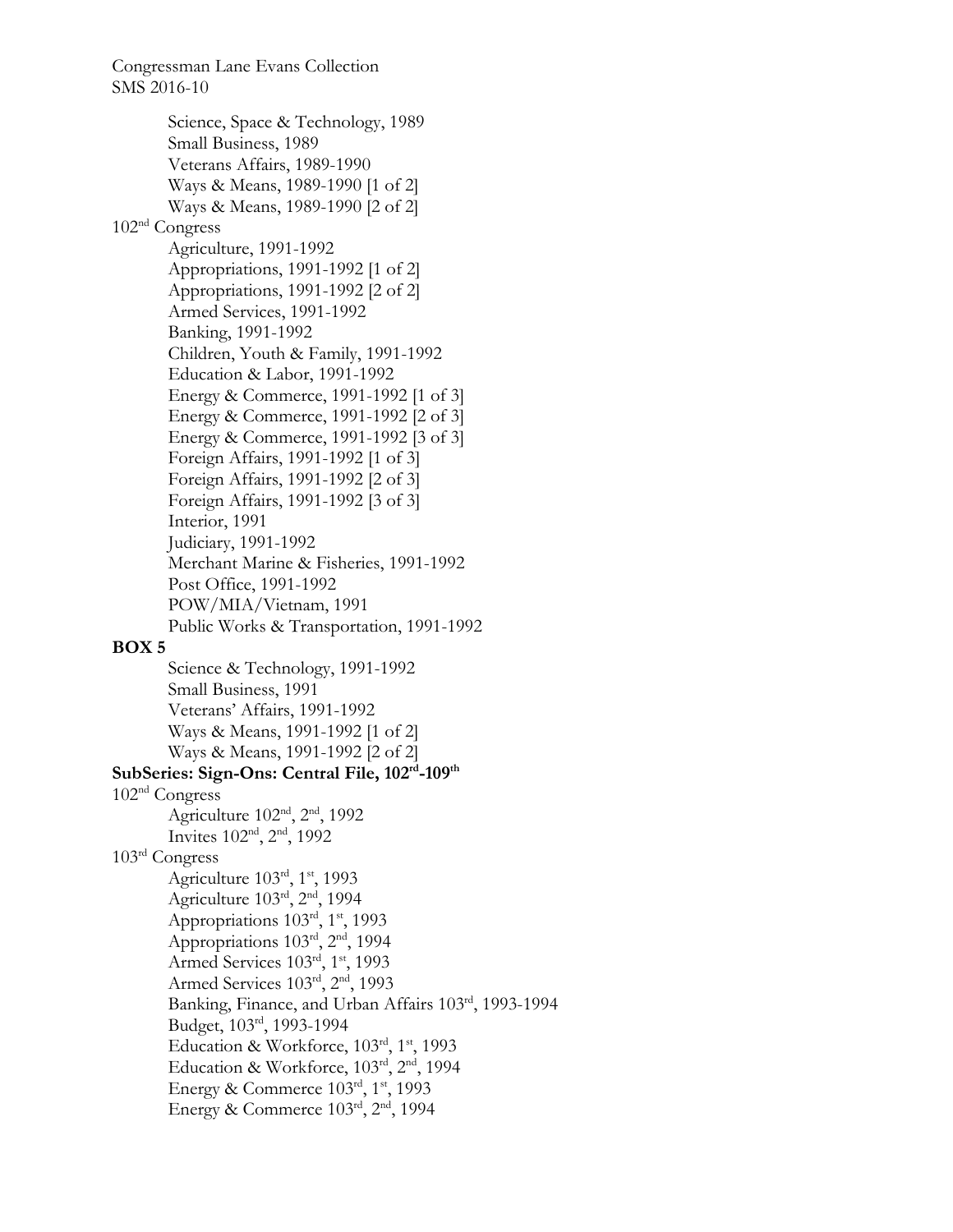Foreign Affairs 103rd, 1<sup>st</sup>, 1993 Foreign Affairs 103rd, 2nd, 1994 Government Operations, 103rd, 1993 Judiciary, 103rd, 1993-1994 Merchant Marine & Fisheries, 103rd, 1993-1994 Natural Resources,  $103<sup>rd</sup>$ ,  $1<sup>st</sup>$ , 1993 Natural Resources, 103rd, 2nd, 1994 Post Office & Civil Service 103rd, 1993-1994 Public Works & Transportation,  $103<sup>rd</sup>$ ,  $1<sup>st</sup>$ , 1993 Public Works & Transportation, 103rd, 2nd, 1994 Small Business, 103rd, 1993-1994 Ways & Means 103rd, 1st, 1993 Ways & Means 103rd, 2<sup>nd</sup>, 1994 [1 of 2] Ways & Means 103rd, 2<sup>nd</sup>, 1994 [2 of 2] 104<sup>th</sup> Congress Agriculture,  $104<sup>th</sup>$ ,  $1<sup>st</sup>$ , 1995 Agriculture, 104<sup>th</sup>, 2<sup>nd</sup>, 1996 Appropriations,  $104^{\text{th}}$ ,  $1^{\text{st}}$ , 1995 Appropriations,  $104^{\text{th}}$ ,  $2^{\text{nd}}$ , 1996 **BOX 6**  Banking & Financial Services, 104th, 1995-1996 Budget, 104<sup>th</sup>, 1<sup>st</sup>, 1995 Budget, 104<sup>th</sup>, 2<sup>nd</sup>, 1996 Commerce 104<sup>th</sup>, 1<sup>st</sup>, 1995 Commerce 104<sup>th</sup>, 2<sup>nd</sup>, 1996 Economic & Educational Opportunities,  $104<sup>th</sup>$ ,  $1<sup>st</sup>$ , 1995 Economic & Educational Opportunities, 104<sup>th</sup>, 2<sup>nd</sup>, 1996 Government Reform,  $104<sup>th</sup>$ , 1995-1996 House Administration, 104<sup>th</sup>, 1994 International Relations, 104<sup>th</sup>, 1<sup>st</sup>, 1995 International Relations, 104<sup>th</sup>, 2<sup>nd</sup>, 1996 Judiciary, 104<sup>th</sup>, 1995-1996 National Security,  $104^{\text{th}}$ ,  $1^{\text{st}}$ , 1995 National Security,  $104^{\text{th}}$ ,  $2^{\text{nd}}$ , 1996 Resources,  $104^{\text{th}}$ ,  $1^{\text{st}}$ , 1995 Resources, 104<sup>th</sup>, 2<sup>nd</sup>, 1996 Science, 104<sup>th</sup>, 1995 Small Business, 104<sup>th</sup>, 1995-1996 Transportation & Infrastructure, 104<sup>th</sup>, 1<sup>st</sup>, 1995 Transportation & Infrastructure, 104<sup>th</sup>, 2<sup>nd</sup>, 1996 Veterans Affairs, 104<sup>th</sup>, 1995 Ways & Means, 104<sup>th</sup>, 1<sup>st</sup>, 1995 Ways & Means, 104<sup>th</sup>, 2<sup>nd</sup>, 1996  $105<sup>th</sup> Congress$ Agriculture,  $105<sup>th</sup>$ ,  $1<sup>st</sup>$ , 1997 Agriculture, 105<sup>th</sup>, 2<sup>nd</sup>, 1998 Appropriations,  $105<sup>th</sup>$ ,  $1<sup>st</sup>$ , 1997 [1 of 2] Appropriations,  $105<sup>th</sup>$ ,  $1<sup>st</sup>$ , 1997 [2 of 2]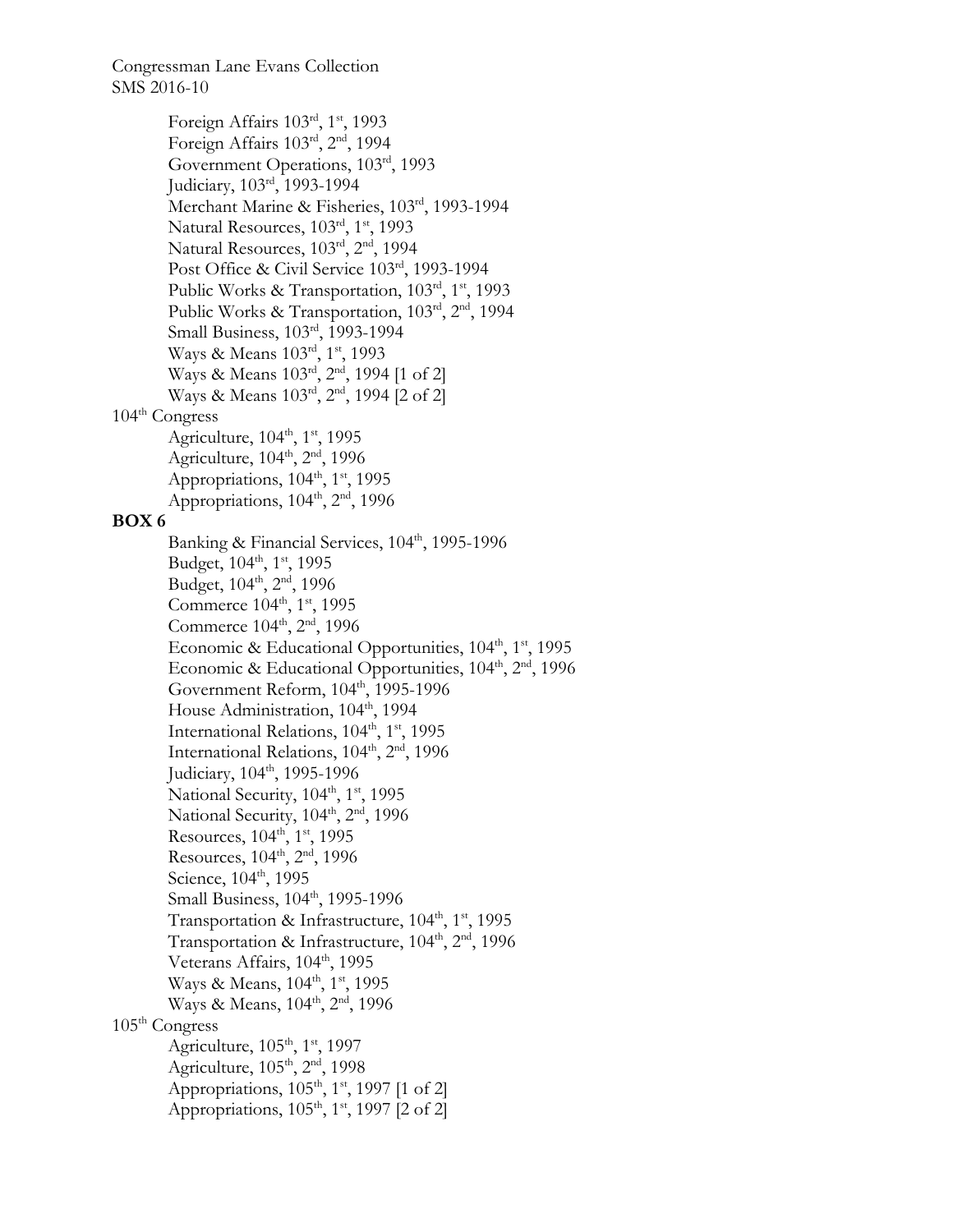> Appropriations,  $105^{\text{th}}$ ,  $2^{\text{nd}}$ , 1998 Banking and Financial Services, 105<sup>th</sup>, 1<sup>st</sup>, 1997 Banking and Financial Services, 105<sup>th</sup>, 2<sup>nd</sup>, 1998 Budget, 105<sup>th</sup>, 1997-1998 Education & Workforce, 105<sup>th</sup>, 1<sup>st</sup>, 1997 Education & Workforce, 108<sup>th</sup>, 2<sup>nd</sup>, 1998 Energy & Commerce,  $105<sup>th</sup>$ ,  $1<sup>st</sup>$ , 1997 Energy & Commerce,  $105<sup>th</sup>$ ,  $2<sup>nd</sup>$ , 1998 Government Reform,  $105<sup>th</sup>$ , 1997-1998 Interior, 105<sup>th</sup>, 1997-1998

### **BOX SEVEN**

International Relations, 105<sup>th</sup>, 1997-1998 Judiciary, 105<sup>th</sup>, 1<sup>st</sup>, 1997 Judiciary, 105<sup>th</sup>, 2<sup>nd</sup>, 1998 Misc.  $105<sup>th</sup>$ , 1997-1998 Mississippi River,  $105<sup>th</sup>$ , 1997-1998 National Security,  $105<sup>th</sup>$ ,  $1<sup>st</sup>$ , 1997 National Security,  $105<sup>th</sup>$ ,  $2<sup>nd</sup>$ , 1998 Resources,  $105<sup>th</sup>$ , 1997-1998 Science, 105<sup>th</sup>, 1997-1998 Small Business,  $105<sup>th</sup>$ , 1997-1998 Transportation,  $105<sup>th</sup>$ ,  $1<sup>st</sup>$ , 1997 Transportation,  $105<sup>th</sup>$ ,  $2<sup>nd</sup>$ , 1998 Veterans Affairs, 105<sup>th</sup>, 1997-1998 Ways & Means, 105<sup>th</sup>, 1<sup>st</sup>, 1997 [1 of 2] Ways & Means, 105<sup>th</sup>, 1<sup>st</sup>, 1997 [2 of 2] Ways & Means, 105<sup>th</sup>, 2<sup>nd</sup>, 1998 106th Congress Agriculture, 106<sup>th</sup>, 1999-2000 Appropriations,  $106^{\text{th}}$ , 1999-2000 [1 of 2] Appropriations,  $106^{\text{th}}$ , 1999-2000 [2 of 2] Armed Services, 106<sup>th</sup>, 1999-2000 Banking & Financial Services, 106<sup>th</sup>, 1999-2000 Commerce, 106<sup>th</sup>, 1999-2000 [1 of 2] Commerce, 106<sup>th</sup>, 1999-2000 [2 of 2] Economic Opportunity,  $106<sup>th</sup>$ , 1999-2000 International Relations, 106<sup>th</sup>, 1999-2000 [1 of 2] International Relations,  $106<sup>th</sup>$ , 1999-2000 [2 of 2] Judiciary, 106<sup>th</sup>, 1999-2000 Public Lands & Resources, 106<sup>th</sup>, 1999-2000 Rules, 106<sup>th</sup>, 1999-2000 Select Intelligences,  $106<sup>th</sup>$ , 1999-2000 Small Business, 106<sup>th</sup>, 1999-2000 Technology & Competitiveness, 106<sup>th</sup>, 1999-2000 Transportation & Infrastructure, 106<sup>th</sup>, 1999-2000 Veteran's Affairs, 106<sup>th</sup>, 1999-2000 Ways & Means, 106<sup>th</sup>, 2<sup>nd</sup>, 2000 Ways & Means: Responses-Agencies,  $106<sup>th</sup>$ ,  $2<sup>nd</sup>$ ,  $2000$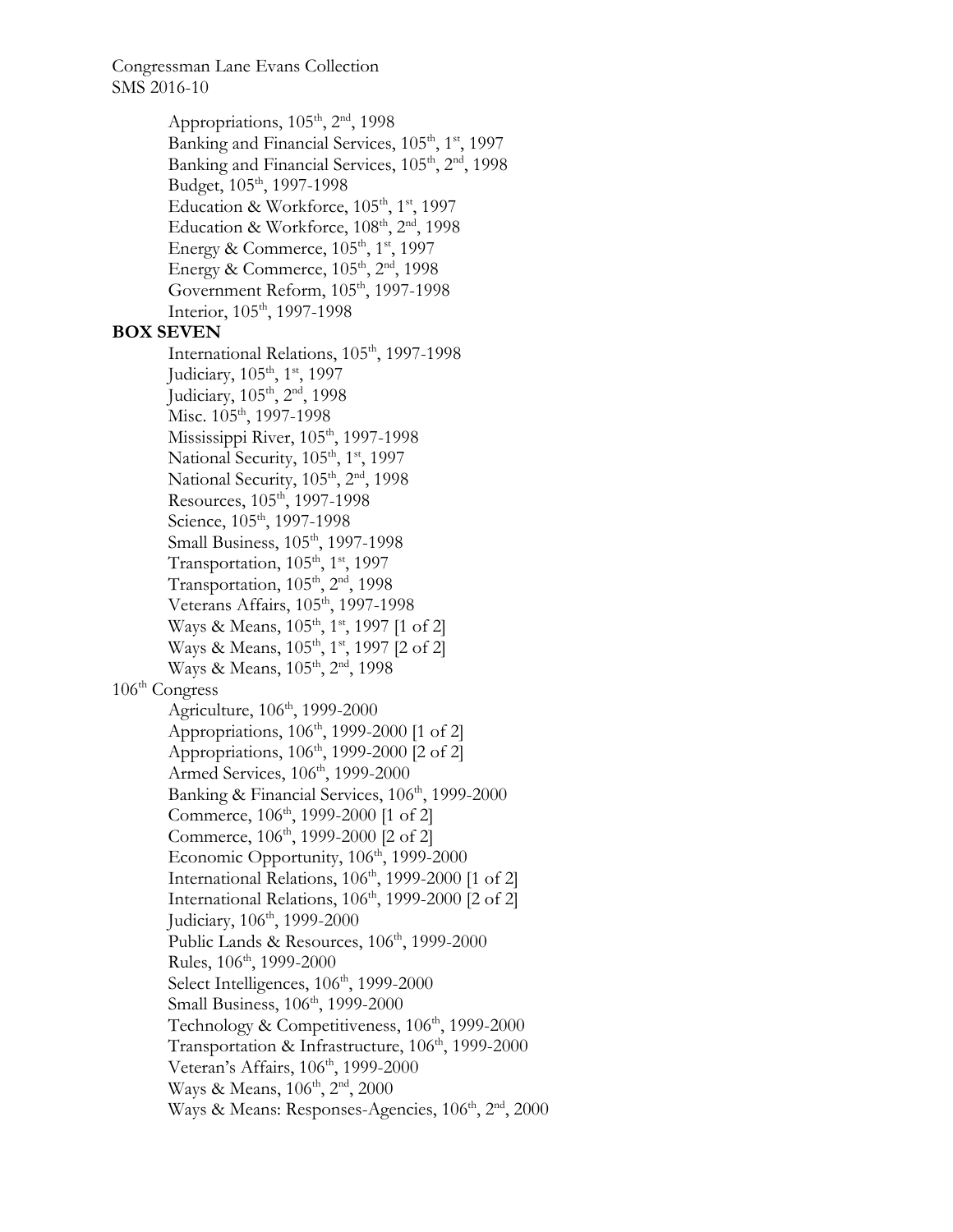$107<sup>th</sup> Congress$ Agriculture, 107<sup>th</sup>, 2001-2002 **BOX 8**  Appropriations,  $107<sup>th</sup>$ , 2001-2002 [1 of 3] Appropriations,  $107^{\text{th}}$ , 2001-2002 [2 of 3] Appropriations, 107<sup>th</sup>, 2001-2002 [3 of 3] Armed Services, 107<sup>th</sup>, 2001-2002 Budget, 107<sup>th</sup>, 2001-2002 Education & Labor,  $107<sup>th</sup>$ ,  $2001$ -2002 Energy & Commerce, 107<sup>th</sup>, 2001-2002 [1 of 2] Energy & Commerce,  $107<sup>th</sup>$ , 2001-2002 [2 of 2] Financial Services, 107<sup>th</sup>, 2001-2002 Government Reform,  $107<sup>th</sup>$ , 2001-2002 House Administration, 107<sup>th</sup>, 2002 International Relations,  $107<sup>th</sup>$ ,  $2001$ - $2002$  [1 of 2] International Relations,  $107<sup>th</sup>$ , 2001-2002 [2 of 2] Judiciary, 107<sup>th</sup>, 2001 Misc.  $107<sup>th</sup>$ , 2002 National Security, 107<sup>th</sup>, 2002 Resources,  $107<sup>th</sup>$ , 2001-2002 Science, 107<sup>th</sup>, 2001-2001 Transportation & Infrastructure, 107<sup>th</sup>, 2001-2002 Ways & Means, 107<sup>th</sup>, 2001-2002 108th Congress Agriculture, 108<sup>th</sup>, 2003-2004 Appropriations, 108<sup>th</sup>, 2003-2004 [1 of 2] Appropriations,  $108^{\text{th}}$ , 2003-2004 [2 of 2] Armed Services, 108<sup>th</sup>, 2003-2004 Budget, 108<sup>th</sup>, 2003-2004 Education & Workforce, 108<sup>th</sup>, 2003-2004 House Administration, 108<sup>th</sup> 2003-2004 International Relations,  $108<sup>th</sup>$ ,  $2003-2004$  [1 of 2] International Relations,  $108<sup>th</sup>$ , 2003-2004 [2 of 2] Judiciary, 108th, 2003-2004 Resources,  $108<sup>th</sup>$ , 2003-2004 **BOX 9**  Science, 108<sup>th</sup>, 2003-2004 Small Business,  $108^{\text{th}}$ ,  $2004$ Transportation & Infrastructure, 108<sup>th</sup>, 2003-2004 Veteran's Affairs, 108<sup>th</sup>, 2003-2004 Ways & Means, 108<sup>th</sup>, 2003-2004 109th Congress Appropriations,  $109<sup>th</sup>$ ,  $2005-2006$ SubSeries: Sign-Ons: Working Files,  $106^{\text{th}}$ -109<sup>th</sup>  $106<sup>th</sup> Congress$ Misc.,  $106^{\text{th}}$ ,  $2000$ Agriculture, 106<sup>th</sup>, 1999 Banking & Financial Services, 106<sup>th</sup>, 1999-2000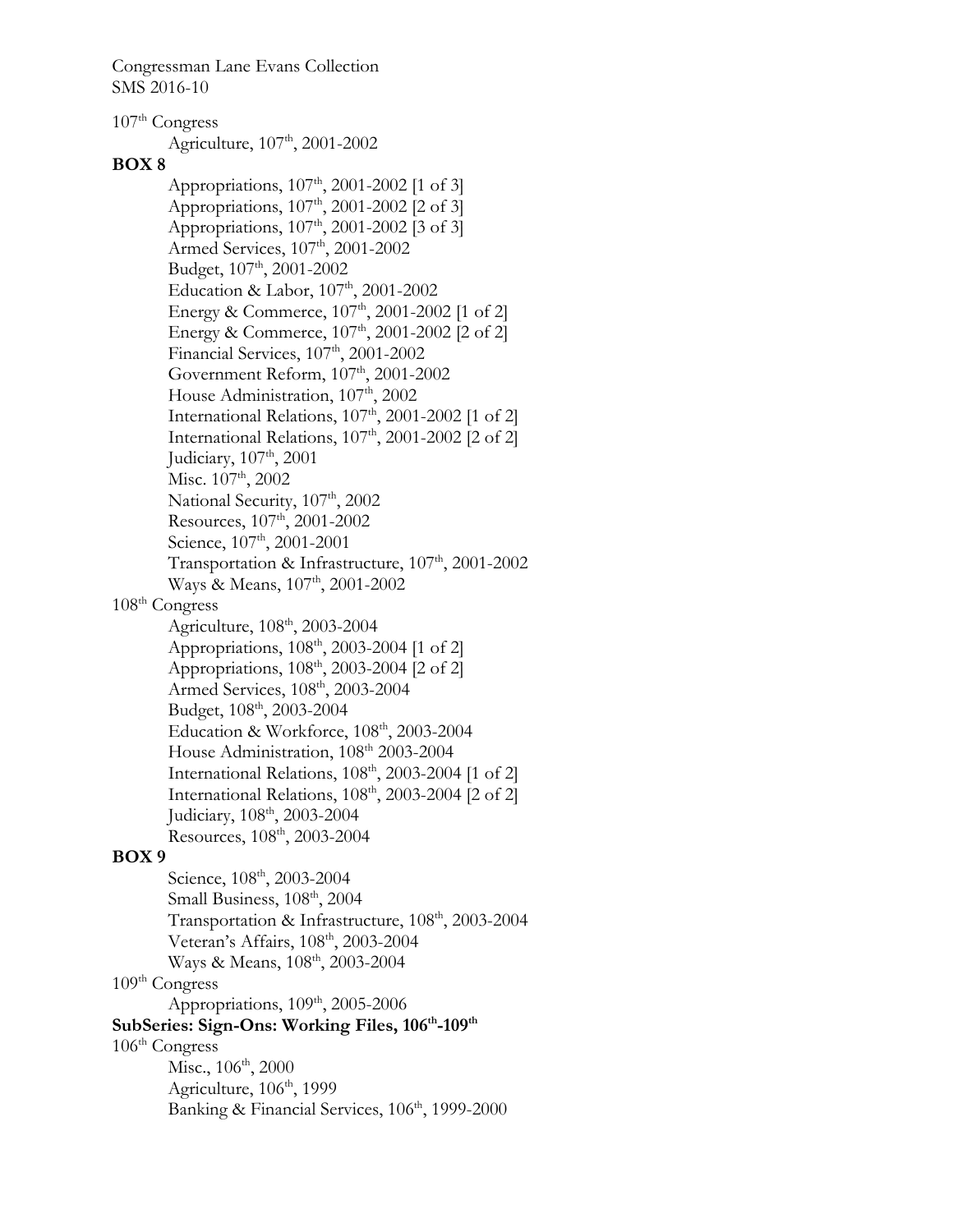Budget, 106<sup>th</sup>, 2000 Children, 106<sup>th</sup>, 2000 Education, 106<sup>th</sup>, 2000 Education & Work Force, 106<sup>th</sup>, 2000 Energy & Commerce,  $106<sup>th</sup>$ , 1999-2000 Government Reform,  $106<sup>th</sup>$ ,  $2000$ Health, 106<sup>th</sup>, 2000 International Relations, 106<sup>th</sup>, 2000 Judiciary, 106<sup>th</sup>, 1999-2000 Medicare/Medicaid, 106<sup>th</sup>, 1999-2000 Resources, 106<sup>th</sup>, 1999-2000 Small Business,  $106<sup>th</sup>$ , 2000 Transportation & Infrastructure, 106<sup>th</sup>, 1999-2000 Ways & Means, 106<sup>th</sup>, 1999-2000  $107<sup>th</sup> Congress$ Commerce, 107<sup>th</sup>, 2001-2002 Education, 107<sup>th</sup>, 2001-2002 Health, 107<sup>th</sup>, 2001-2002 Judiciary, 107<sup>th</sup>, 2001-2002 Medicare/Medicaid,  $107<sup>th</sup>$ , 2001-2002 Social Security,  $107<sup>th</sup>$ , 2001-2002  $108^{\text{th}}$  1<sup>st</sup> session Misc.  $108^{\text{th}}$ , 2003 Agriculture,  $108<sup>th</sup>$ ,  $2003$ Appropriations,  $108<sup>th</sup>$ ,  $2003$ Education, 108th, 2003 Education & Workforce,  $108<sup>th</sup>$ ,  $2003$ Energy & Commerce,  $108<sup>th</sup>$ ,  $2003$ Financial Services,  $108<sup>th</sup>$ , 2003 Health, 108<sup>th</sup>, 2003 Homeland Security,  $108<sup>th</sup>$ ,  $2003$ Housing, 108th, 2003 International Relations, 108<sup>th</sup>, 2003 Judiciary, 108<sup>th</sup>, 2003 Medicare, 108<sup>th</sup>, 2003 Parkinson's, 108<sup>th</sup>, 2003 Postal Issues,  $108<sup>th</sup>$ ,  $2003$ Resources,  $108<sup>th</sup>$ ,  $2003$ Science, Small Business, Trans & Infra, 108<sup>th</sup>, 2003 Science and Technology,  $108<sup>th</sup>$ ,  $2003$ Social Security,  $108<sup>th</sup>$ , 2003 Ways & Means, 108<sup>th</sup>, 2003  $108^{\text{th}}$   $2^{\text{nd}}$  session Misc.  $108^{\text{th}}$ , 2004 Agriculture,  $108<sup>th</sup>$ , 2004 Appropriations,  $108<sup>th</sup>$ , 2004 Education, 108<sup>th</sup>, 2004 Education & Workforce, 108<sup>th</sup>, 2004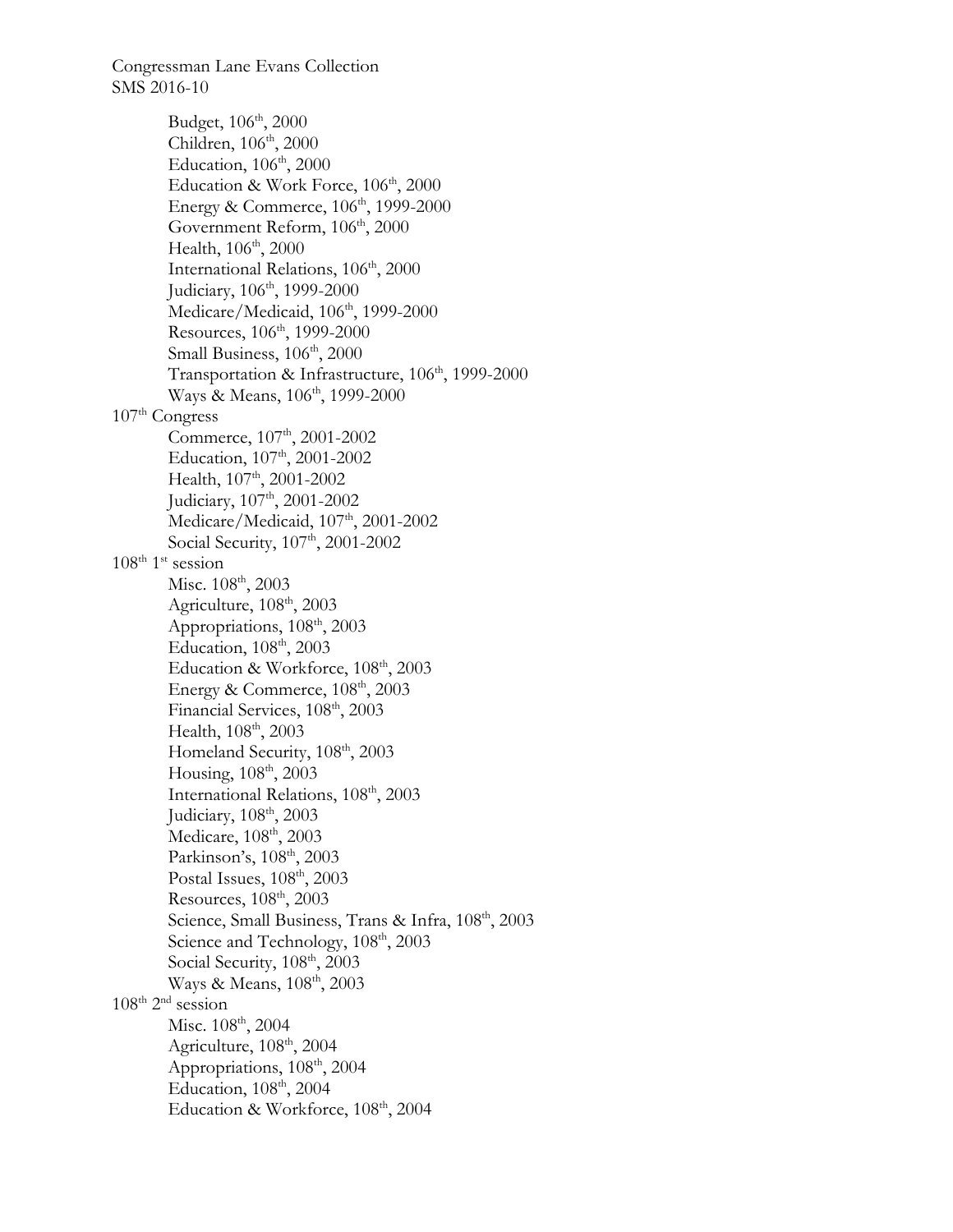Energy & Commerce,  $108<sup>th</sup>$ ,  $2004$ Financial Services,  $108<sup>th</sup>$ , 2004 Health,  $108^{\text{th}}$ ,  $2004$ Homeland Security,  $108<sup>th</sup>$ ,  $2004$ Housing, 108<sup>th</sup>, 2004 International Relations, 108<sup>th</sup>, 2004 [1 of 2] International Relations, 108<sup>th</sup>, 2004 [2 of 2] **BOX 10**  Judiciary,  $108^{\text{th}}$ ,  $2004$ Medicare, 108<sup>th</sup>, 2004 Postal Issues,  $108^{\text{th}}$ ,  $2004$ Resources, 108th, 2004 Science & Tech,  $108<sup>th</sup>$ , 2004 Small Business,  $108^{\text{th}}$ ,  $2004$ Transportation & Infrastructure, 108<sup>th</sup>, 2004 Ways & Means,  $108<sup>th</sup>$ ,  $2004$  $109<sup>th</sup> Congress 1<sup>st</sup> session$ Budget, 109<sup>th</sup>, 2005 Homeland Security, 109<sup>th</sup>, 2005 Transportation & Infrastructure, 109<sup>th</sup>, 2005 **SubSeries: Statements, Memos, Letters, Dear Colleagues, 102nd-109th**  102nd Congress 1991 [1 of 2] 1991 [2 of 2] 1992 [1 of 2] 1992 [2 of 2] 103rd Congress 1993 [1 of 2] 1993 [2 of 2] 1994  $104^{\text{th}}$  Congress 1995 [1 of 2] 1995 [2 of 2] 1996 [1 of 2] 1996 [2 of 2]  $105<sup>th</sup> Congress$ 1997 [1 of 2] 1997 [2 of 2] 1998 [1 of 2] 1998 [2 of 2]  $106<sup>th</sup> Congress$ 1999 [1 of 2] 1999 [2 of 2] 2000  $107<sup>th</sup> Congress$ 2001 [1 of 2] 2001 [2 of 2] **BOX ELEVEN**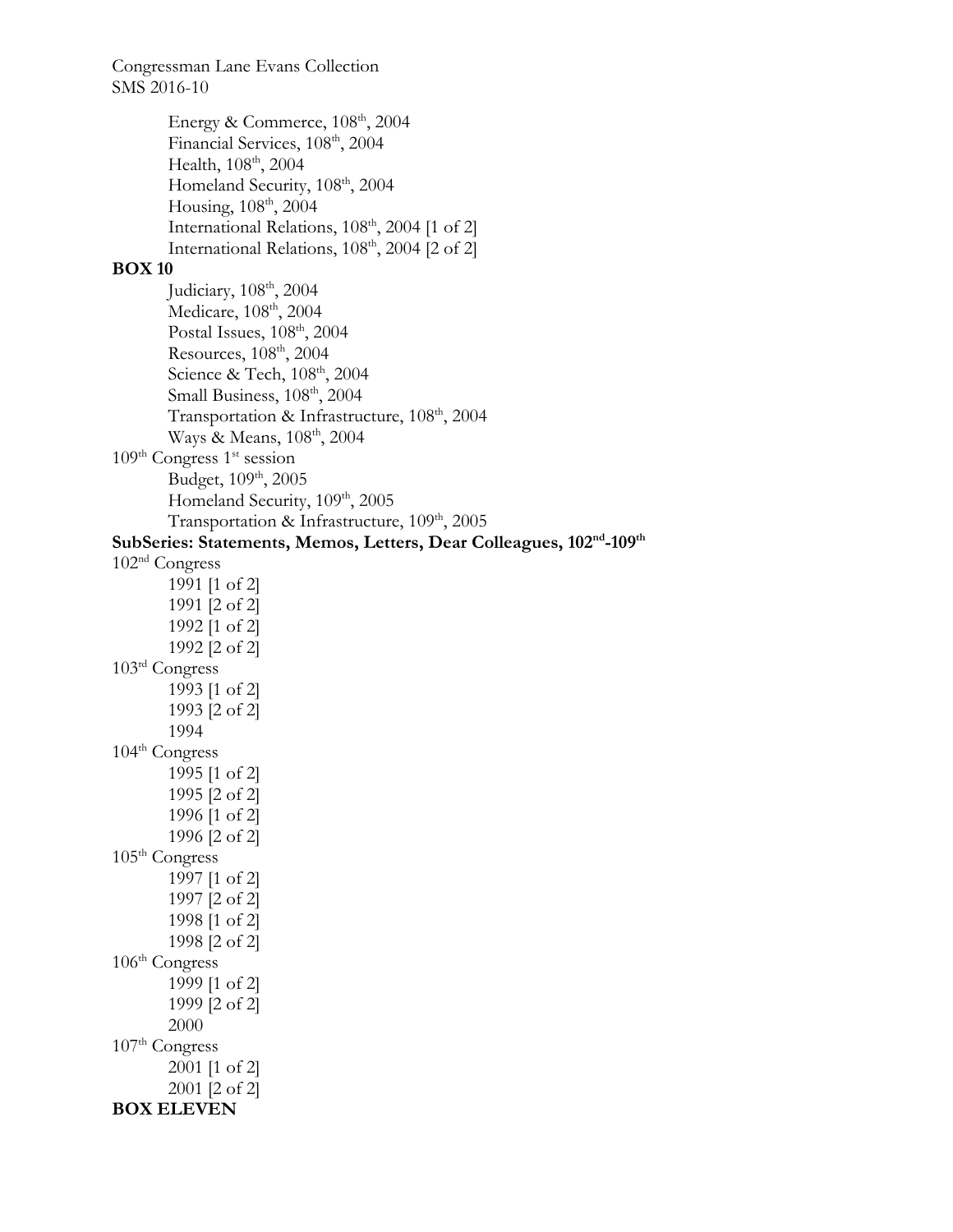Congressman Lane Evans Collection SMS 2016-10 2002 [1 of 2] 2002 [2 of 2] 108th Congress 2003 [1 of 2] 2003 [2 of 2] 2004  $109<sup>th</sup> Congress$ 2005 SubSeries: Memos,  $100^{\text{th}}$ -104<sup>th</sup>  $100<sup>th</sup> Congress$ 1987 [1 of 2] 1987 [2 of 2] 1988 [1 of 2] 1988 [2 of 2] 101<sup>st</sup> Congress 1989 1990 [1 of 2] 1990 [2 of 2] 102nd Congress 1991 1992 [1 of 2] 1992 [1 of 2] 103rd Congress Appropriations, 1993-1994 Banking, 1993-1994 Budget, 1993-1994 Education & Labor, 1993-1994 Energy & Commerce, 1993 Foreign Affairs, 1993 Government Operations, 1993 Judiciary, 1994 Small Business, 1994 Ways & Means, 1993-1994 Select Committees, 1993 104th Congress Agriculture, 1995-1996 Banking & Urban Affairs, 1995-1996 Budget, 1995-1996 Commerce, 1995-1996 Contract with America, 1995 Education & Labor, 1995-1996 Foreign Affairs, 1995 Government Reform, 1995 Judiciary, 1995 Natural Resources, 1995 Transportation, 1995-1996 Ways & Means, 1996 Legislative Memos, 1995-1996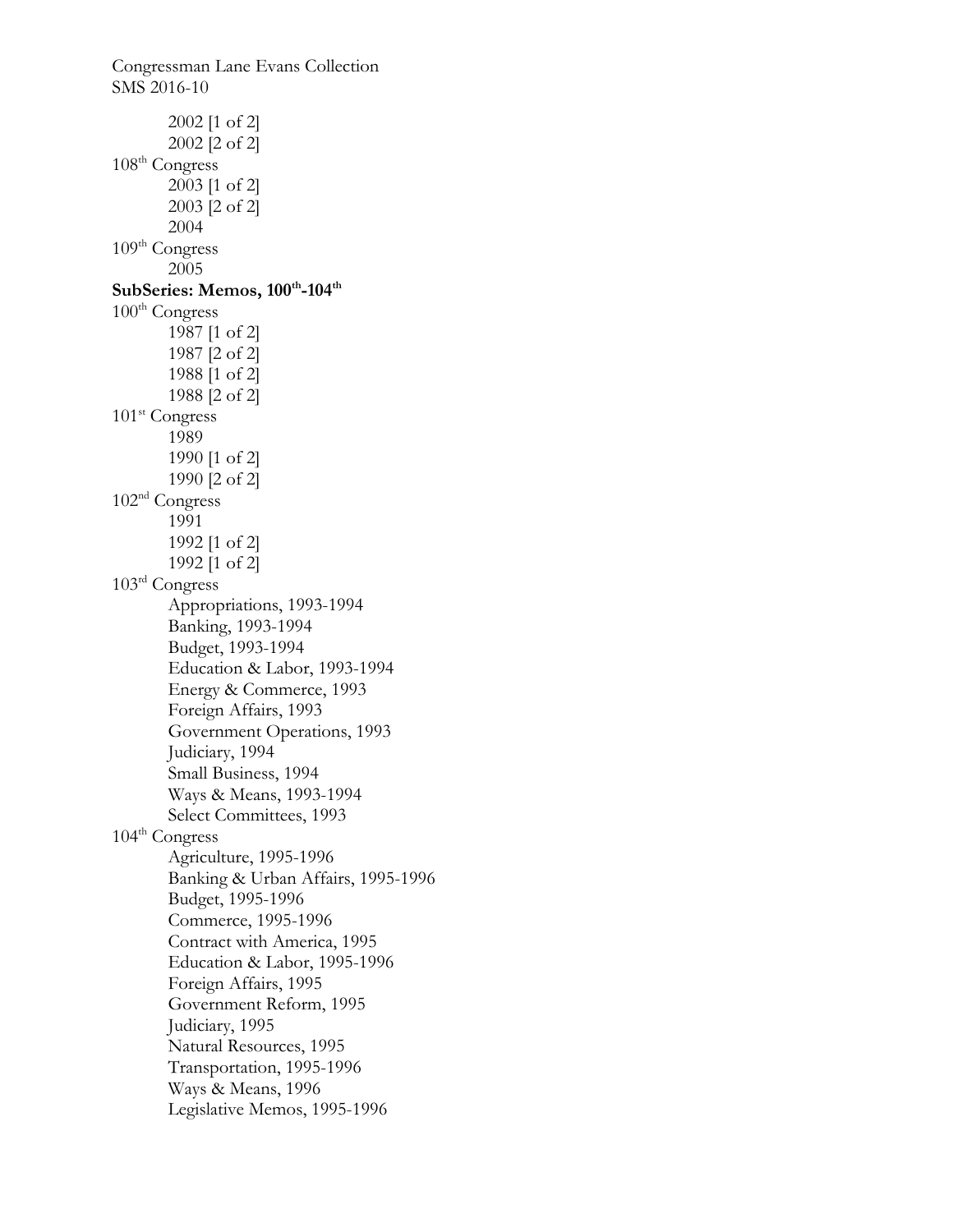# **Series: Voting Record & Summaries BOX 1**

**SubSeries: 98th Record Votes and Summaries**  Summaries, 1983 [1 of 2] Summaries, 1983 [2 of 2] Summaries, 1984 [1 of 2] Summaries, 1984 [2 of 2] Legislative Profile, Office of the Clerk, 1983-1984 Office compilation, 1983 Legislative Profile, Office of the Clerk Missed Votes Sponsorship of Legislation Miscellaneous Accomplishments Illinois Delegation Federal Assistance (PB) Ratings Major Legislation LANE-ANSUR – Hints and Abbreviation Guide Agriculture Budget Civil Rights Crime **Commemoratives** Defense Economic Development Education Employment Environment Federal Employees Finance Foreign Affairs Government Reform Health Human Rights Irish Affairs Labor Relations Nuclear Issue Public Works Small Business Senior Citizens Social Security Social Welfare Tax Reform **Utilities** Veterans Issues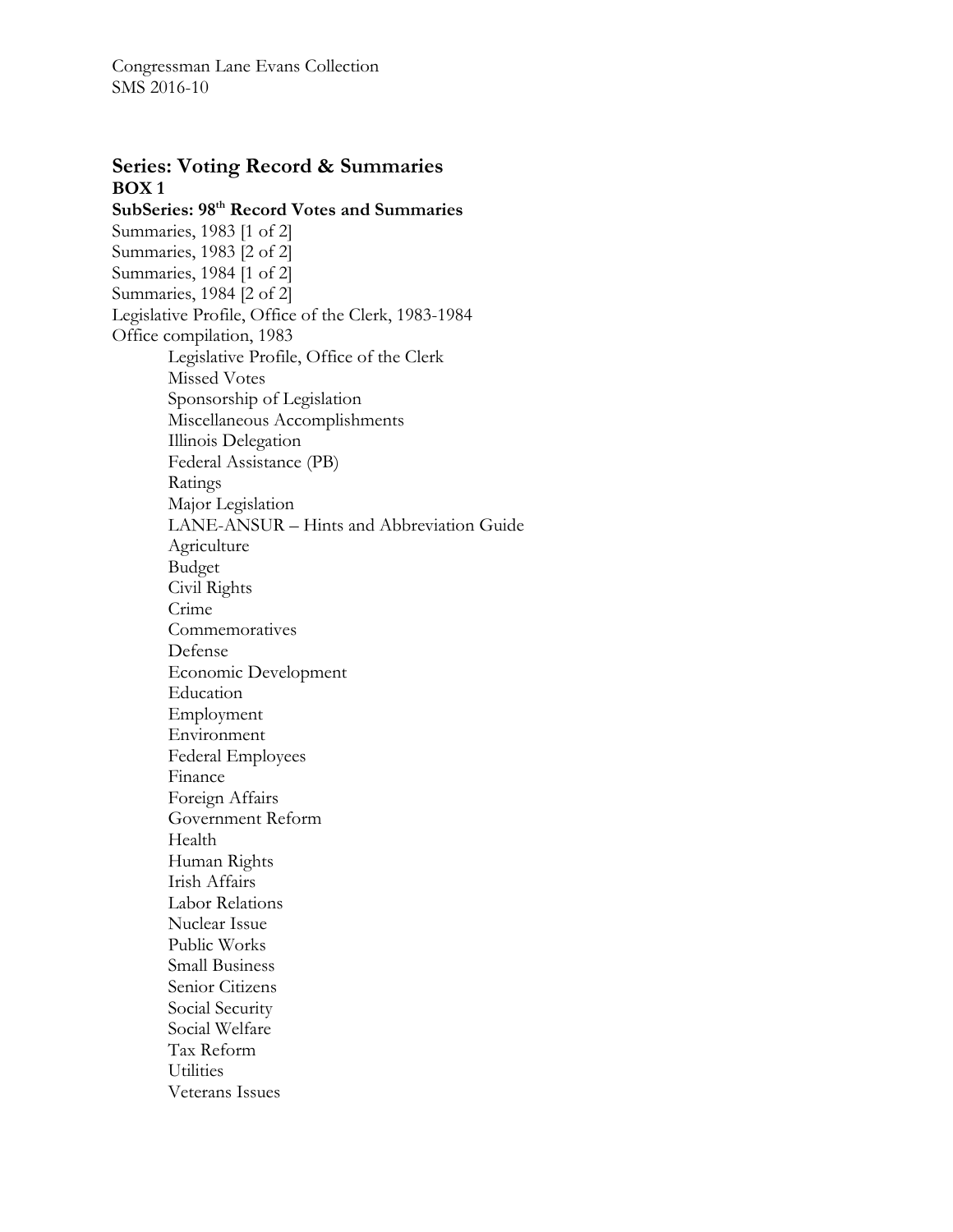SMS 2016-10 Women's Rights Miscellaneous Office compilation, 1984 Missed Votes Bills Cosponsored Miscellaneous Accomplishments Federal Assistance (PB) Illinois Delegation Ratings Agriculture Budget Civil Rights Crime **Commemoratives** Defense Economic Development Education Employment Environment Federal Employees Finance Foreign Affairs Government Reform Health Human Rights Irish Affairs Labor Relations Nuclear Issue Public Works Small Business Senior Citizens Social Security Social Welfare Tax Reform **Utilities** Veterans Issues Women's Rights Miscellaneous Member's Personal Voting Record, 98<sup>th</sup> Congress, 1983-1984 Democratic Study Group Record Votes, 1983 **BOX 2**  Democratic Study Group Record Votes, 1984 Record Votes Missed Approve Journal, 1983 SubSeries: 99<sup>th</sup> Voting Record Summaries, 1985 [1 of 2] Summaries, 1985 [2 of 2] Summaries, 1986

Congressman Lane Evans Collection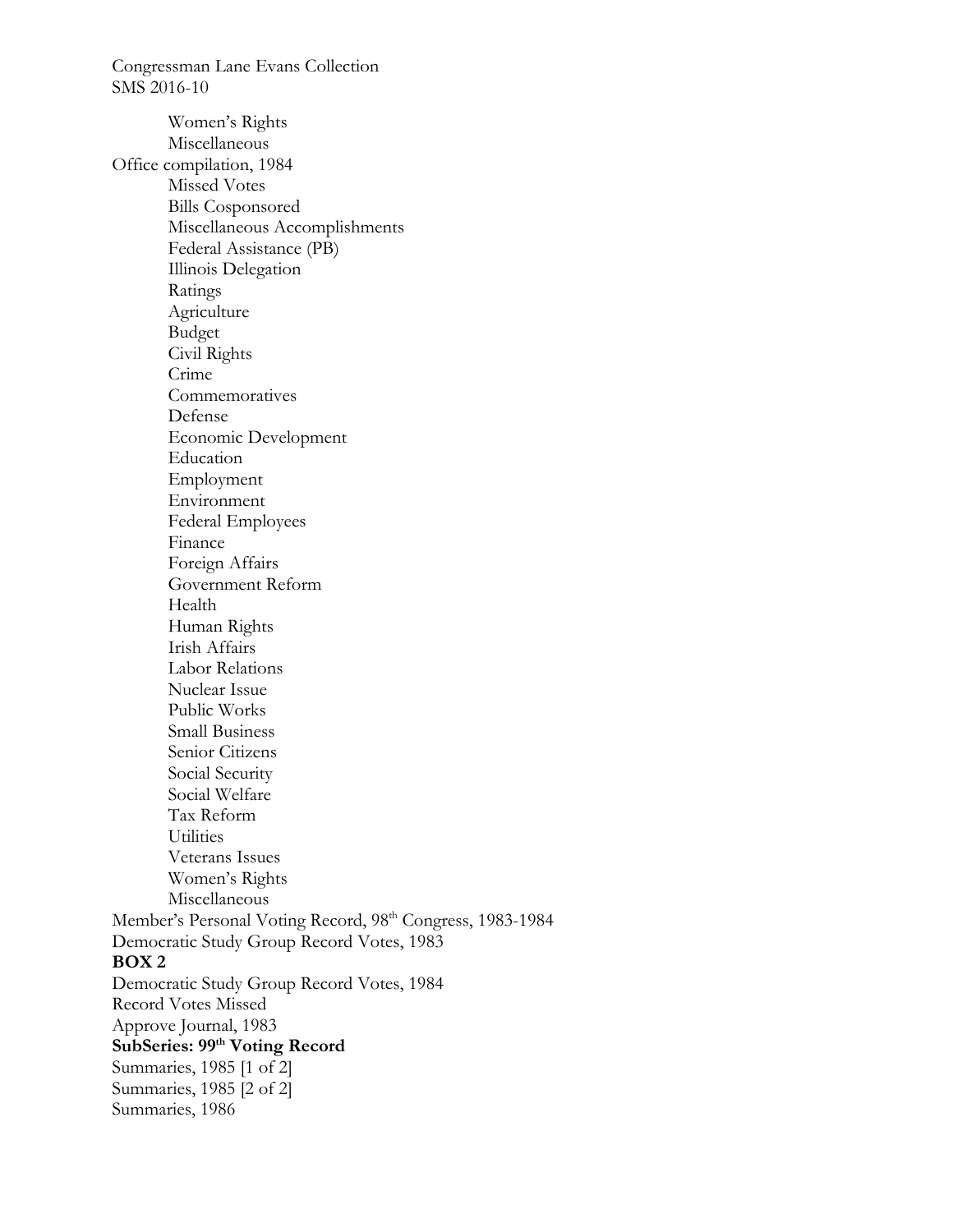Votes Miscellaneous Accomplishments Illinois Delegates Ratings File **Categories** Legislative Activity Guide,  $99<sup>th</sup> Congress - First Session, 1985$  [title – page 150] Legislative Activity Guide,  $99<sup>th</sup> Congress - First Session, 1985$  [page 151 – index] Legislative Activity Guide, 99<sup>th</sup> Congress – Second Session, 1986 [title – page 150] Legislative Activity Guide, 99<sup>th</sup> Congress – Second Session, 1986 [page 151 – index] Legislative Activity Guide, 99<sup>th</sup> Congress – Second Session, 1986 [appendix] Democratic Study Group Record Votes, 1985 **BOX 3**  Democratic Study Group Record Votes, 1986 SubSeries: 100<sup>th</sup> Voting Record Democratic Study Group Record Votes, 1987 [intro. – page 250] Democratic Study Group Record Votes, 1987 [page 251 – index] Democratic Study Group Record Votes, 1988 SubSeries: 101<sup>st</sup> Voting Record Democratic Study Group Record Votes, 1989 Democratic Study Group Record Votes, 1990 [intro. – page 274] Democratic Study Group Record Votes, 1990 [page 275 – index] **SubSeries: 102nd Voting Record**  Democratic Study Group Record Votes, 1991 Voting Records, 1991-1992 SubSeries:  $105<sup>th</sup>$  Voting Record Congressional Quarterly Voting Analyses, 1997 Voting Achievement Award, National Farmers Union, 1998 SubSeries: 107<sup>th</sup> Voting Record Congressional Quarterly Voting Participation Study, 2001-2002 **SubSeries: 108th Voting Record**  Congressional Quarterly Voting Participation Study, 2003

# **Series: Personal/Political SubSeries: Congressional Membership Organizations BOX 1**

**SubSubSeries: 98th Congress**  Arms Control and Foreign Policy Caucus, 1983-1984 Caucus Information, 1983-1984 Congressional Alcohol Fuels Caucus, 1983 Congressional Oversight Manual, 1984 [1 of 2] Congressional Oversight Manual, 1984 [2 of 2] Congressional Space Caucus, 1983 Congressional Steel Caucus, 1984 Congressional Caucus for Women's Issues, 1983-1984 [1 of 2] Congressional Caucus for Women's Issues, 1983-1984 [2 of 2] Democratic Caucus, 1982-1984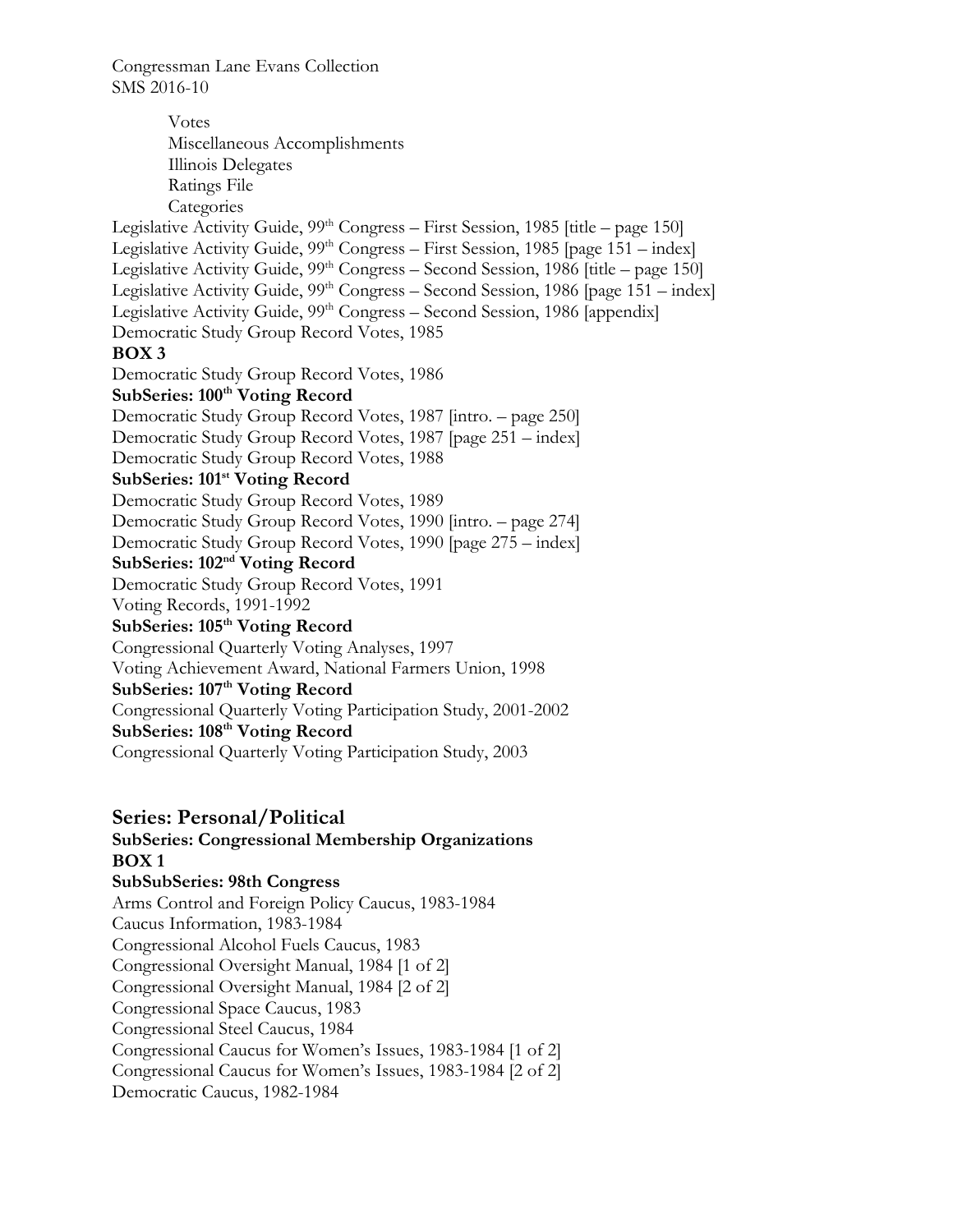Democratic Caucus, Democratic National Convention Delegates, 1984 Democratic New Members' Caucus, 1983-1984 Democratic Study Group Organizational Information, 1982-1983 Special Reports, 1983-1984 [1 of 2] Special Reports, 1983-1984 [2 of 2] Staff Bulletins, 1983 [1 of 2] Staff Bulletins, 1983 [2 of 2] Staff Bulletins, 1984 [1 of 2] Staff Bulletins, 1984 [2 of 2] Environmental and Energy Study Conference (EESC), Notices and Fact Sheets, 1983 Environmental and Energy Study Conference (EESC), Organizational Information, 1983 Environmental and Energy Study Conference (EESC), 1984 **BOX 2**  Federal Government Service Task Force, 1982-1984 [1 of 2] Federal Government Service Task Force, 1982-1984 [2 of 2] Human Rights Caucus Chicago Action for Soviet Jewry, 1984 General Information, 1982-1984 Illinois Delegation Files, 1983-1984 Illinois Delegation Nos. 1-33, 1983 [1 of 4] Illinois Delegation Nos. 1-33, 1983 [2 of 4] Illinois Delegation Nos. 1-33, 1983 [3 of 4] Illinois Delegation Nos. 1-33, 1983 [4 of 4] Illinois Delegation Minutes & Miscellaneous, 1983 Illinois Delegation Nos. 34-, 1984 Legislative Service Organizations Report, 1982 Northeast-Midwest Caucus, 1983-1984 [1 of 3] Northeast-Midwest Caucus, 1983-1984 [2 of 3] Northeast-Midwest Caucus, 1983-1984 [3 of 3] Northeast-Midwest Congressional Coalition, Breakfast for New Members, 1982 Populist Caucus Articles, 1975-1984 General Information, 1984 Press Clippings, 1983-1984 Tax Reform, 1983 Task Force on Industrial Innovation & Productivity, 1983-1984 **BOX 3 SubSubSeries: 99th Congress**  Arms Control and Foreign Policy Caucus, 1985-1986 Coal Caucus, 1985 Congressional Caucus for Women's Issues, 1985-1986 [1 of 2] Congressional Caucus for Women's Issues, 1985-1986 [2 of 2] Democratic Caucus, 1984-1985 Democratic Study Group Briefing Materials, 1985-1986 [1 of 4] Briefing Materials, 1985-1986 [2 of 4] Briefing Materials, 1985-1986 [3 of 4]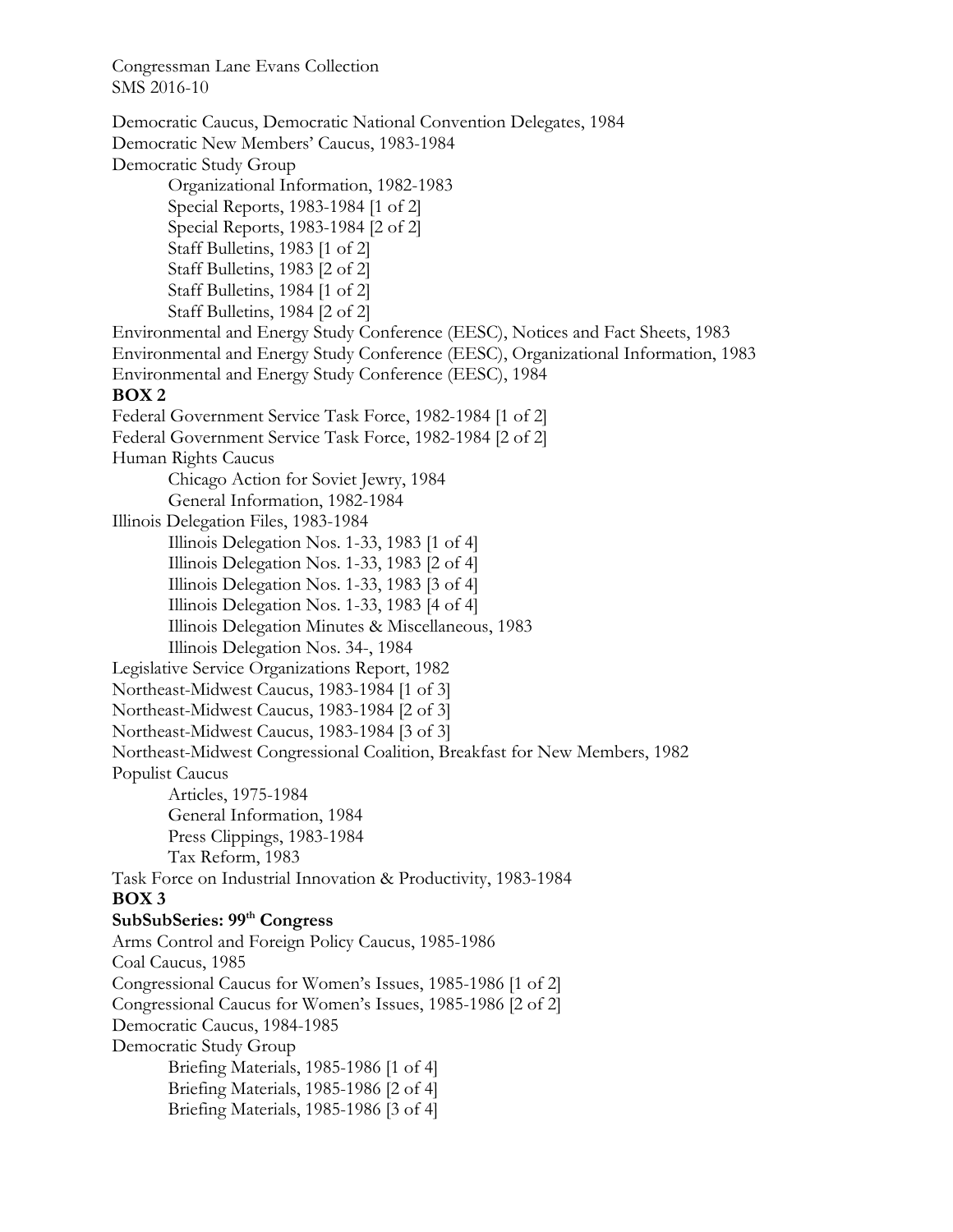Briefing Materials, 1985-1986 [4 of 4] Miscellaneous Information, 1985 Staff Bulletins, 1985 [1 of 2] Staff Bulletins, 1985 [2 of 2] Staff Bulletins, 1986 [1 of 2] Staff Bulletins, 1986 [2 of 2] Environmental and Energy Study Conference, Bulletins and Briefing, 1985-1986 [1 of 2] **BOX 4**  Environmental and Energy Study Conference, Bulletins and Briefing, 1985-1986 [2 of 2] Federal Government Service Task Force, 1984-1985 Human Rights Caucus Chicago Action for Soviet Jewry, 1985-1986 General Information, 1985-1986 Publications and News Clippings, 1985-1986 Illinois Delegation Files, 1985-86 Illinois Delegation Nos. 1-50, 1985 [1 of 2] Illinois Delegation Nos. 1-50, 1985 [2 of 2] Illinois Delegation Miscellaneous Info, 1985 [1 of 2] Illinois Delegation Miscellaneous Info, 1985 [2 of 2] Illinois Delegation 001-, 1986 Illinois Delegation Miscellaneous, 1986 Institute for Illinois, 1986 Irish Affairs Committee, 1985 New Populist Forum Agenda '86 Building Effective Policies for the Midwest Packet, 1985 Alternative State and Local Policies, 1985-1986 Campaign, '86, 1985-1986 Conference, 1986 [1 of 2] Conference, 1986 [2 of 2] Correspondence, 1985-1986 Finance and Funding, 1985 [1 of 2] Finance and Funding, 1985 [2 of 2] Fingerhut Poll, 1986 **BOX 5**  General Information, 1985-1986 [1 of 2] General Information, 1985-1986 [2 of 2] Heartland Project, 1986 Information, 1985 Issues, 1984-1986 Michael Harrington's New Directions, 1985-1986 Newsletter, 1986 Organizational Information, 1985 People and Groups Interested in Populism, 1985 Placid Harbor Meeting, 1985 Populist Vision Statement, 1985-1986 Rainbow Coalition, 1986 Resource Management Meeting, 1985 Right Wing Populists, 1985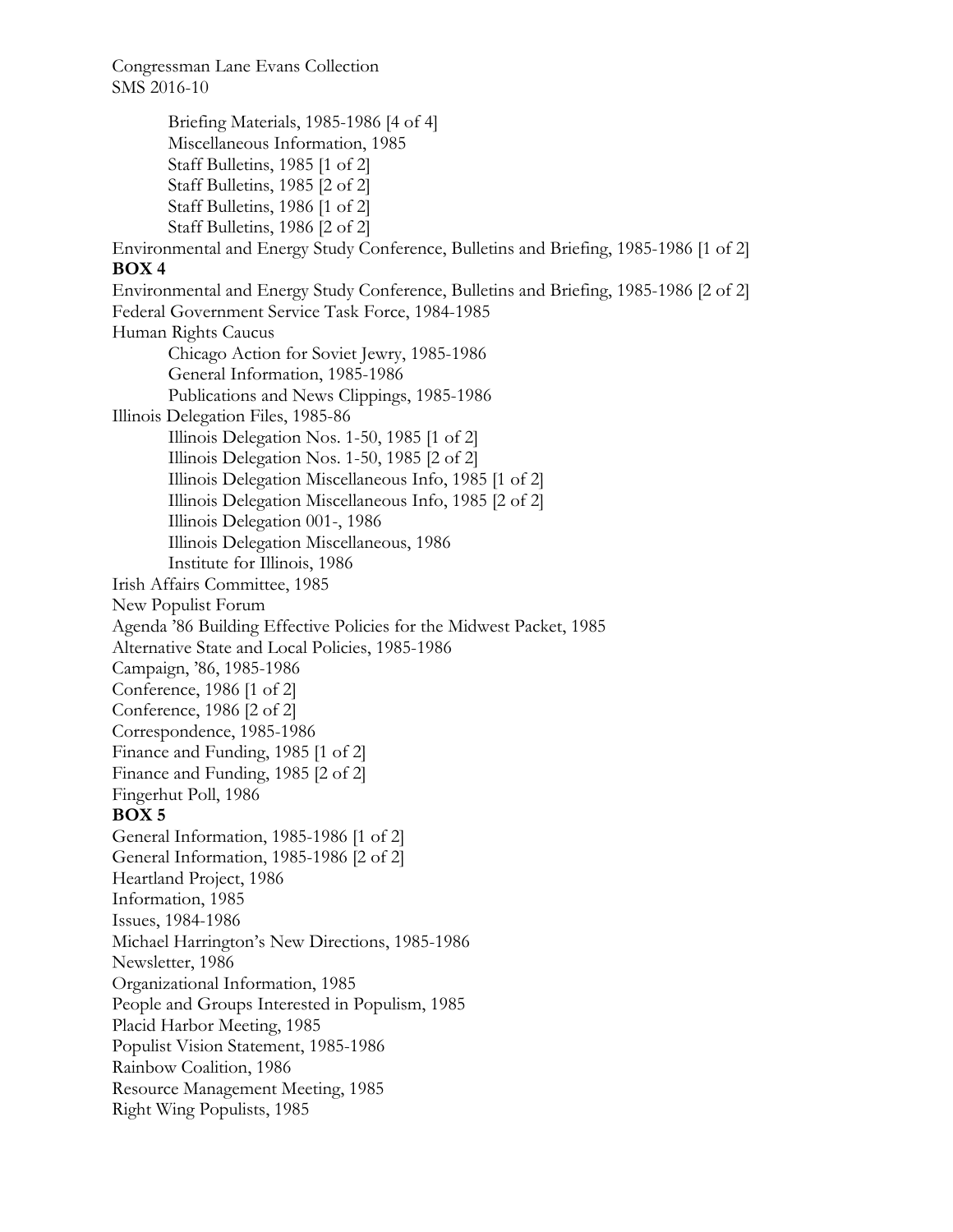Rodale, 1984-1985 Statistics and Sources, 1986 Structure and Board Meetings, 1985-1986 [1 of 2] Structure and Board Meetings, 1985-1986 [2 of 2] Northeast-Midwest Congressional Coalition, 1985-1986 Populist Caucus Bishops' Pastoral Letter on U.S. Economy, 1985-1986 Business Stuff, 1985-1986 Campaign Finance Reform, 1985 Correspondence, 1985-1986 Dear Colleague Letters, 1985-1986 Economic Agenda, 1985-1986 Economy and Jobs, 1986 [1 of 2] **BOX 6**  Economy and Jobs, 1986 [2 of 2] Employee Stock Ownership Plans, Macklin Presentation, 1985 General Information, 1985-1986 Operations Information, 1986 Organizational Memos, 1985 Press Clippings, 1985-1986 Tax Reform, 1985 Vietnam-Era Veterans in Congress, 1985-1986 Vietnam-Era Veterans in Congress, Correspondence, 1985-1986 SubSubSeries: 100<sup>th</sup> Congress Democratic Caucus, 1987 Federal Government Service Task Force, 1987-1988 Human Rights Caucus Chicago Action for Soviet Jewry, 1987 Publications and News Clippings, 1987 New Populist Forum, 1987 Populist Caucus Dear Colleague Letters, 1986-1987 Kelso Information, 1988 Operations Information, 1987-1988 Vietnam-Era Veterans in Congress, 1987-1988 **SubSubSeries: 101st Congress**  Federal Government Service Task Force, 1989-1990 Populist Caucus: Operations Information, 1989-1990 Progressive Caucus, 1990 Vietnam-Era Veterans in Congress, 1989-1990 Vietnam-Era Veterans in Congress, National Veterans Legal Services Project, 1990 **SubSubSeries: 102nd Congress**  Congressional Rural Caucus, 1991 Depot Caucus, 1991-1992 Federal Government Service Task Force, 1991-1992 Populist Caucus Dear Colleague, H.R. 1860, Tax Exempt Rural Telephone Cooperatives, 1991 Operations Information, 1991-1992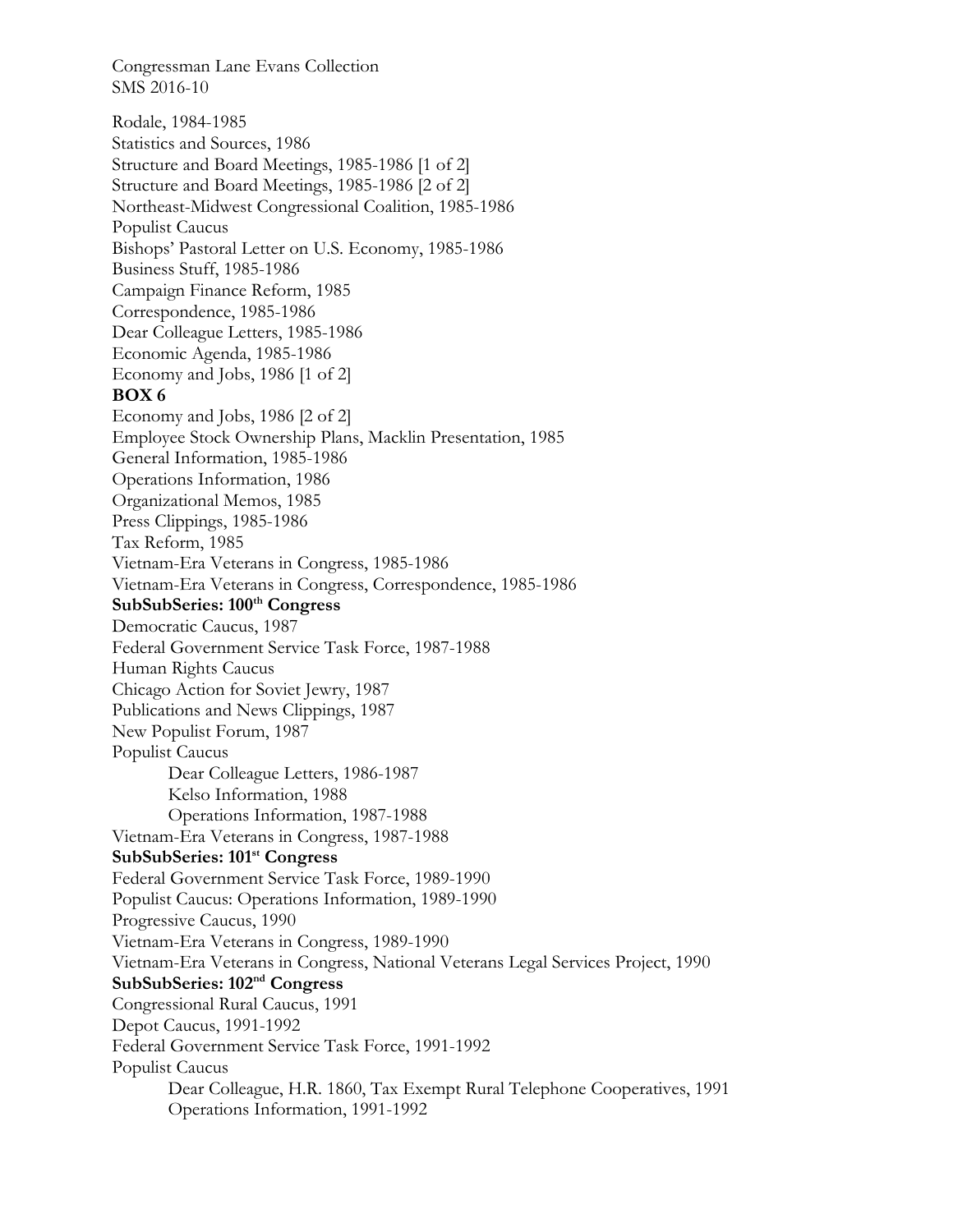Progressive Caucus, 1991-1992 Vietnam-Era Veterans in Congress, 1991-1992 Agent Orange Materials **SubSubSeries: 103rd Congress**  Congressional Rural Caucus, 1994 Depot Caucus, 1993-1994 Fair Trade Caucus, 1994 Federal Government Service Task Force, 1993 Legislative Service Organization Information, 1993-1994 Populist Caucus: Operations Information, 1993-1994 **BOX 7**  Progressive Caucus, 1993-1994 Vietnam-Era Veterans in Congress, 1993-1994 **SubSubSeries: 104th Congress**  Congressional Rural Caucus, 1995-1996 Congressional Travel and Tourism Caucus, 1995 Progressive Caucus, 1994-1996 Vietnam-Era Veterans in Congress, 1995-1996 **SubSubSeries: 105th Congress**  Congressional Alcohol Fuels Caucus, 1997 International Workers' Rights Caucus Child Labor, 1998-1999 Pakpahan Letter, 1998 Vietnam-Era Veterans in Congress, 1997-1998 **SubSubSeries: 106th Congress**  Congressional Alcohol Fuels Caucus, 1999 Vietnam-Era Veterans in Congress, 2000 SubSubSeries: 107<sup>th</sup> Congress International Workers' Rights Caucus General Information, 2001-2006 Nigeria Labor Rights Letter, 2002 **SubSubSeries: 108th Congress**  Biofuels Caucus, 2003-2004 International Workers' Rights Caucus Asodefensa Dear Colleague, 2003 Briefing: Labor Leader, Maria Clara Baquero, 2003 Central America Free Trade Agreement (CAFTA), 2003 [1 of 2] Central America Free Trade Agreement (CAFTA), 2003 [2 of 2] Chung Hee Soh Visa, 2003 Colombia – Christian Peacemaker Teams Letter, 2003 Cuba Travel, Chicago Religious Leadership Network on Latin America (CRLN) Letter, 2003 East Timor Briefing, 2003 El Salvador Health Care Strike, 2003 Muchtar Pakpahan Briefing, 2003 Oxfam Press Conference, 2003 Puma Letter, 2003 Roundtable Discussion on Free Trade Areas of the Americas (FTAA), 2003 Rubio Suarez Asylum, 2003 Violence against Colombian Unionists Briefing, 2003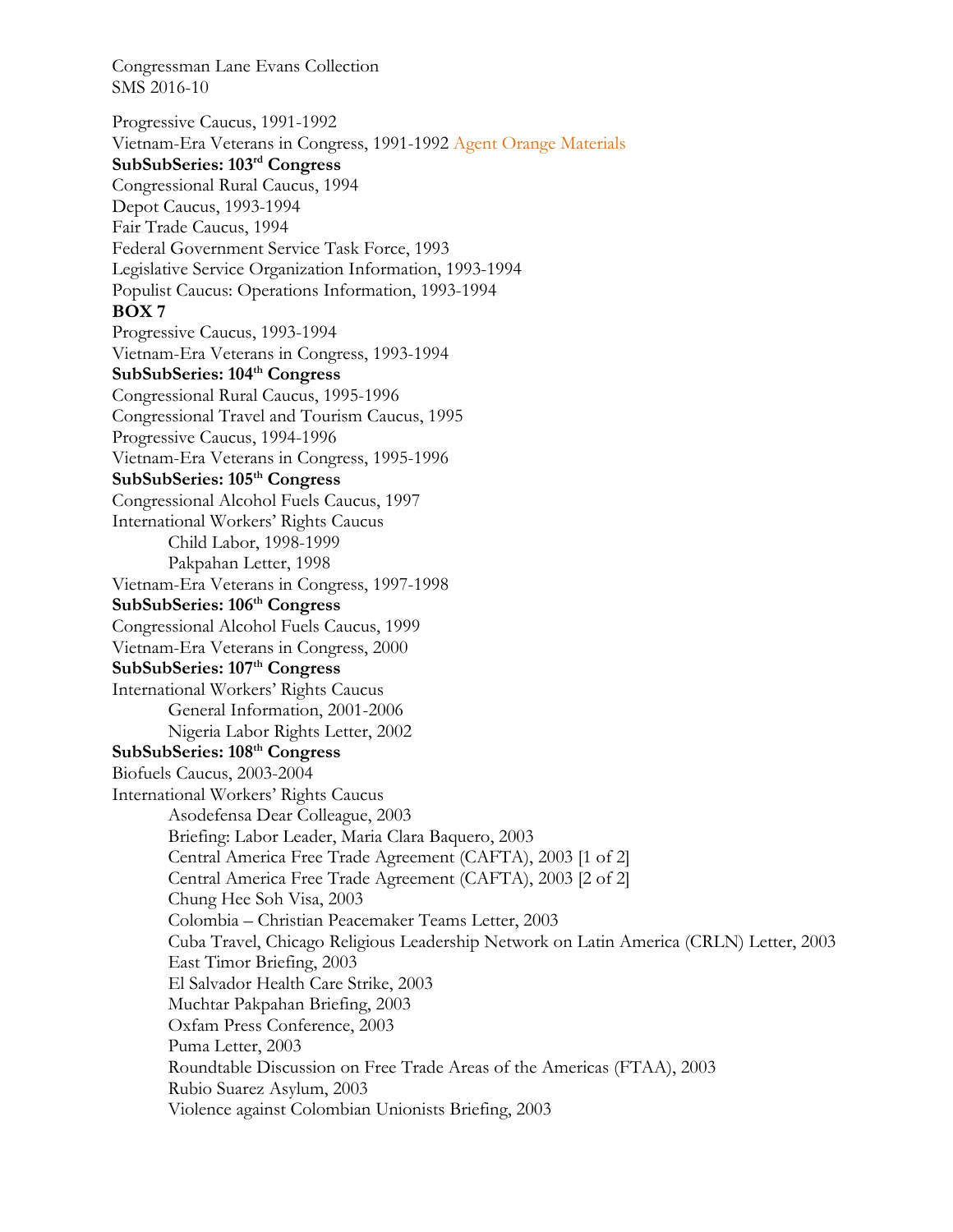Briefing with Nicaraguan Workers, 2004 Burma Briefing, 2004 Cambodia Dear Colleague, 2004 Central America Free Trade Agreement (CAFTA) Meeting, 2004 Colombia Solidarity Letter, 2004 Colombia Union Leader's Sister, 2004 Colombia Unionists Briefing, 2004 Costa Rica Labor Organization Meeting, 2004 El Salvador Health Care Workers/Central America Free Trade Agreement (CAFTA) Letter, 2004 Father Javier de Nicolo Statement, 2004 Guatemala Land Rights Briefing, 2004 Hector Sepulveda Letter, 2004 Letter for El Salvadorian Activist, 2004 Letter on Behalf of Bangladesh Workers and Activists, 2004 Millennium Challenge Act, Workers Rights, 2004 **SubSubSeries: 109th Congress**  Biofuels Caucus, 2005-2006 International Workers' Rights Caucus Andean Free Trade Agreement (AFTA) Briefing, 2005 Asocolflores Meeting, 2005 Banana Trade Briefing, 2005 Central America Free Trade Agreement (CAFTA) Briefing, 2005 Child Labor in the Cocoa Trade, 2005 Colombia Trade Union Leader – Washington Office on Latin America Meeting, 2005 Ecuadorian Worker Speaking Tour Letter, 2005 International Labor Affairs Bureau Legislation, 2005 Mexico Labor Dear Colleague, 2005 Reception for the Prime Minister of Vietnam, 2005 Trade and Intellectual Property Briefing, 2006

#### **SubSeries: Party Leadership Files BOX 1**

**SubSubSeries: 98th Congress**  State of the Union Address, 1983 State of the Union Address, 1984 Leadership Information, 1983-1984 Leadership Information Packs, 1983-1984 [1 of 2] Leadership Information Packs, 1983-1984 [2 of 2] Organizing the  $99<sup>th</sup> Congress$ , 1984-1985 [1 of 2] Organizing the  $99<sup>th</sup> Congress$ , 1984-1985 [2 of 2] **SubSubSeries: 99th Congress** Leadership Information-99<sup>th</sup> Congress, 1985 Leadership Information from House Majority Whip, 1985 Leadership Information from House Majority Whip, 1986 Organizing the  $100<sup>th</sup> Congress$ , 1985-1987 [1 of 2] Organizing the  $100<sup>th</sup> Congress$ , 1985-1987 [2 of 2]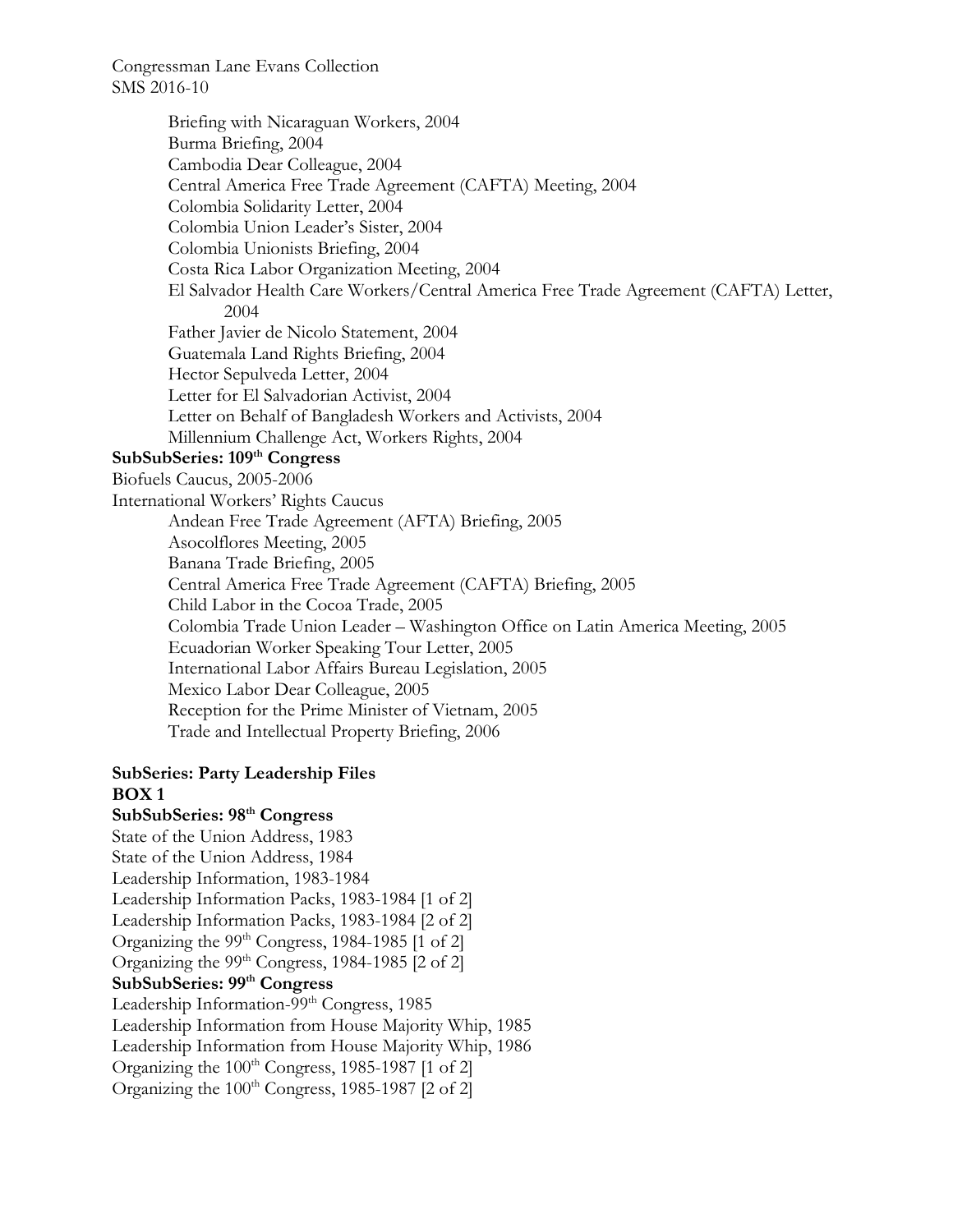# **SubSeries: General File BOX 1**

"Address Book," 2001 L. Mendel Rivers Award for Legislative Action, 1997 Lane Evans Discharge Papers LE Personal/Political, 1989-1996 LE – VFW Membership, 1996 State of Maryland vs. Jones, Vincent, 2001 Travel Receipts, 2001 VFW Congressional Award, 2000 Vets – Political, 1996-2000

# **SubSeries: Trip File BOX 1**

**SubSubSeries: 99th Congress**  Trip to Italy, 1985 Trip to Russia, 1985 Central America, 1985 Americans for Peace in the Americas [1 of 3] Americans for Peace in the Americas [2 of 3] Americans for Peace in the Americas [3 of 3] Correspondence El Salvador [1 of 2] El Salvador [2 of 2] Finance Follow Up Groups [1 of 2] Groups [2 of 2] Guatemala Honduras Itinerary Mondragon Nicaragua [1 of 2] Nicaragua [2 of 2] Nicaragua Network Press/LE Pro U.S. Policy Trip Information [1 of 2] **BOX 2**  Trip Information [2 of 2] Witness for Peace **SubSubSeries: 102nd Congress**  Southeast Asia Trip, 1991 **SubSubSeries: 103rd Congress**  CODEL Evans – Hawaii, American Samoa, Guam, 1993 American Samoa Veterans Forum Briefing Book (Copy 1) Briefing Book (Copy 2)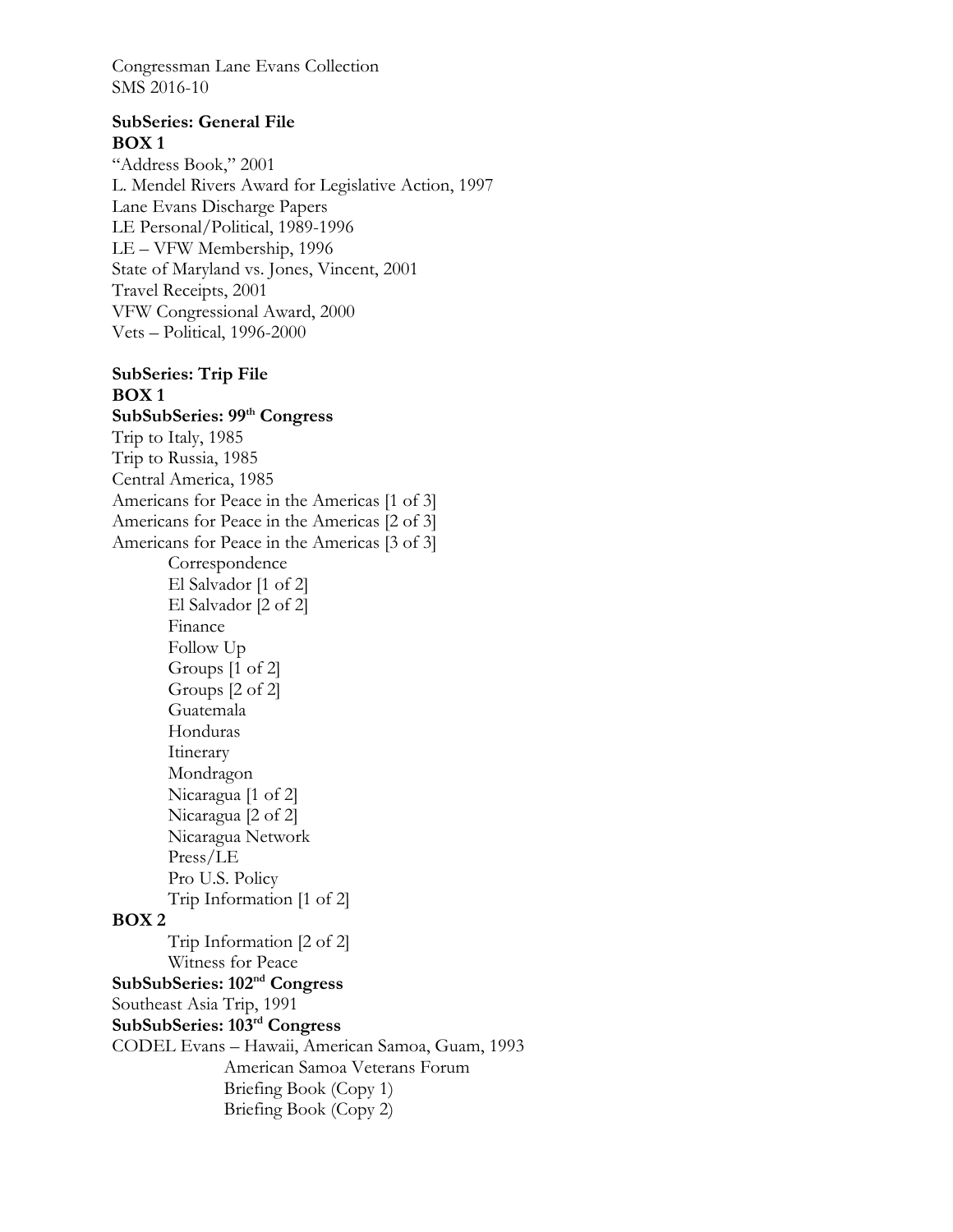Correspondence Guam Veterans Forum Maritime Prepositioning Force Schedule Trip Information United States Army Central Identification Laboratory (CIL) CODEL Kerry – Vietnam, 1993 Briefing Information [1 of 2] Briefing Information [2 of 2] Tom O'Donnell **SubSubSeries: 105th Congress**  CODEL Evans – Asian Pacific, 1997 Background Information Cambodia – Media Clips Correspondence after Visit Guam Guam – 1993 and 1997 Visits Human Rights Itinerary Korea – Landmines Miscellaneous Okinawa Passports, Authorizations, and Vaccinations Per Diem POW/MIA Tom O'Donnell's Planning Notes Trip Report Vietnam – Religious Freedom Global Ban on Landmines Conference, Ottawa, Canada, 1997 [1 of 3] Global Ban on Landmines Conference, Ottawa, Canada, 1997 [2 of 3] Global Ban on Landmines Conference, Ottawa, Canada, 1997 [3 of 3] **BOX 3 SubSubSeries: 106th Congress**  Southeast Asia Trip, 1999 Agent Orange Cambodia Human Rights Humanitarian – Landmines (Demining) Itinerary POW/MIA Vietnam **SubSubSeries: 107th Congress**  Tom O'Donnell's France Trip – Dragonfire, 2001 **SubSubSeries: 108th Congress**  CODEL – Rock Island Arsenal, 2004 Vietnam Staff Delegation, 2004 SubSubSeries: 109<sup>th</sup> Congress CODEL Issa – Iwo Jima, 2005 CD "Lane's Trip" Removed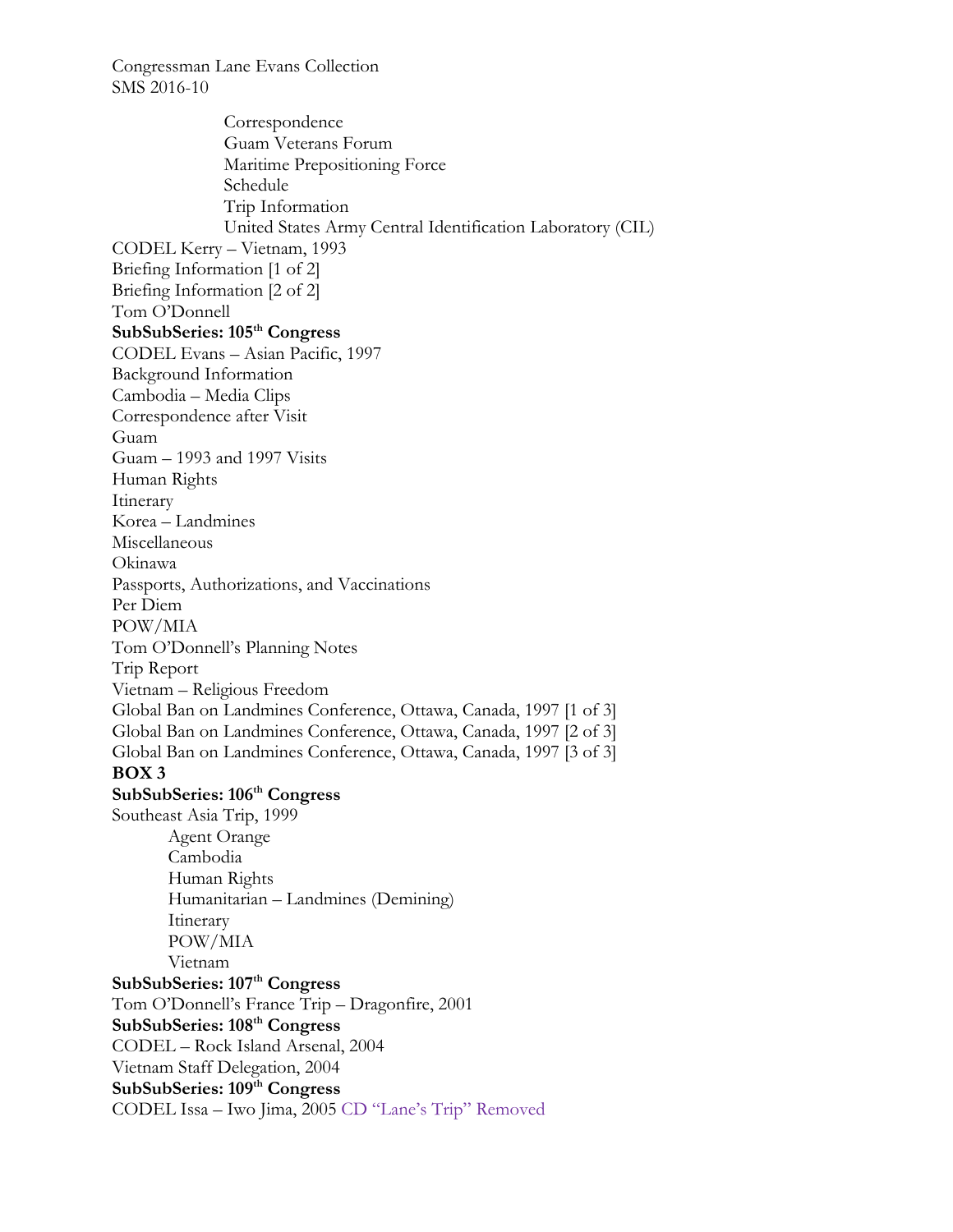#### **SubSeries: Lane Accepted Schedules BOX 1**

December 1982 January 1983 February 1-10, 1983 February 11-28, 1983 March 1-15, 1983 March 16-31, 1983 April 1-15, 1983 April 16-30, 1983 May 1-10, 1983 May 11-20, 1983 May 21-31, 1983 June 1-15, 1983 June 16-30, 1983 July 1-15, 1983 July 16-31, 1983 August 1-15, 1983 August 16-31, 1983 September 1-16, 1983 September 17-30, 1983 October 1-15, 1983 October 16-31, 1983 November 1-14, 1983 – includes Interest (topic) group codes November 15-30, 1983 December 1-31, 1983 January 1984 February 1984 **BOX 2**  March 1984 [1 of 2] March 1984 [2 of 2] April 1984 [1 of 2] April 1984 [2 of 2] May 1984 [1 of 2] May 1984 [2 of 2] June 1984 July 1984 August 1984 September 1984 December 1984 January 1985 February 1985 [1 of 2] February 1985 [2 of 2] March 1985 [1 of 2] March 1985 [2 of 2] April 1985

May 1985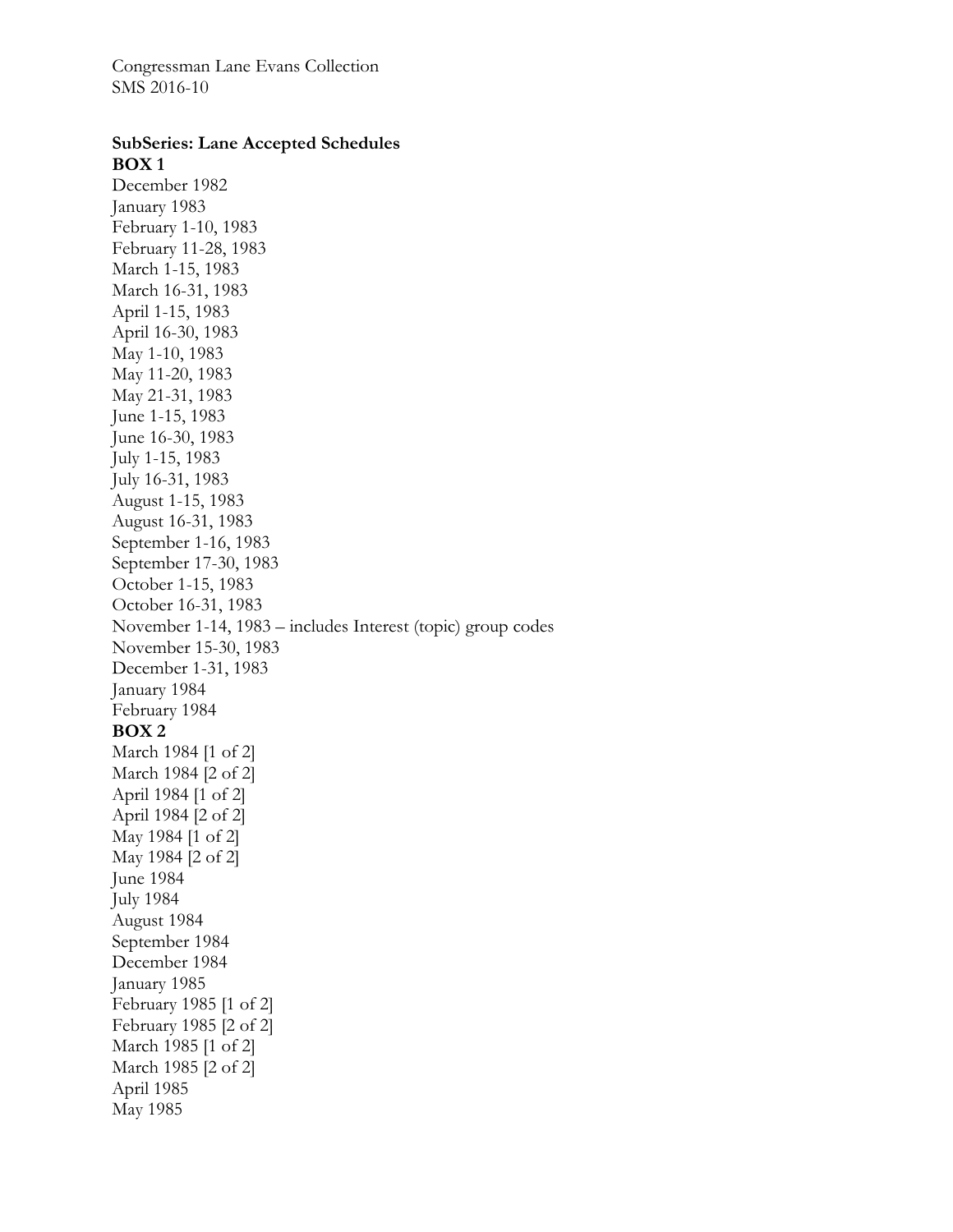Congressman Lane Evans Collection SMS 2016-10 June 1985 July 1985 August 1985 **BOX 3**  September 1985 October 1985 November 1985 December 1985 January 1986 February 1986 March 1986 April 1986 May 1986 June 1986 July 1986 August 1986 September 1986 October 1986 November 1986 December 1986 January 1987 February 1987 March 1987 [1 of2] March 1987 [2 of2] April 1987 **BOX 4**  May 1987 June 1987 [1 of 2] June 1987 [2 of 2] July 1987 August 1987 September 1987 October 1987 November 1987 December 1987 January 1988 February 1988 March 1988 April 1988 May 1988 June 1988 July 1988 August 1988 September 1988 October 1988 November 1988 December 1988 January 1989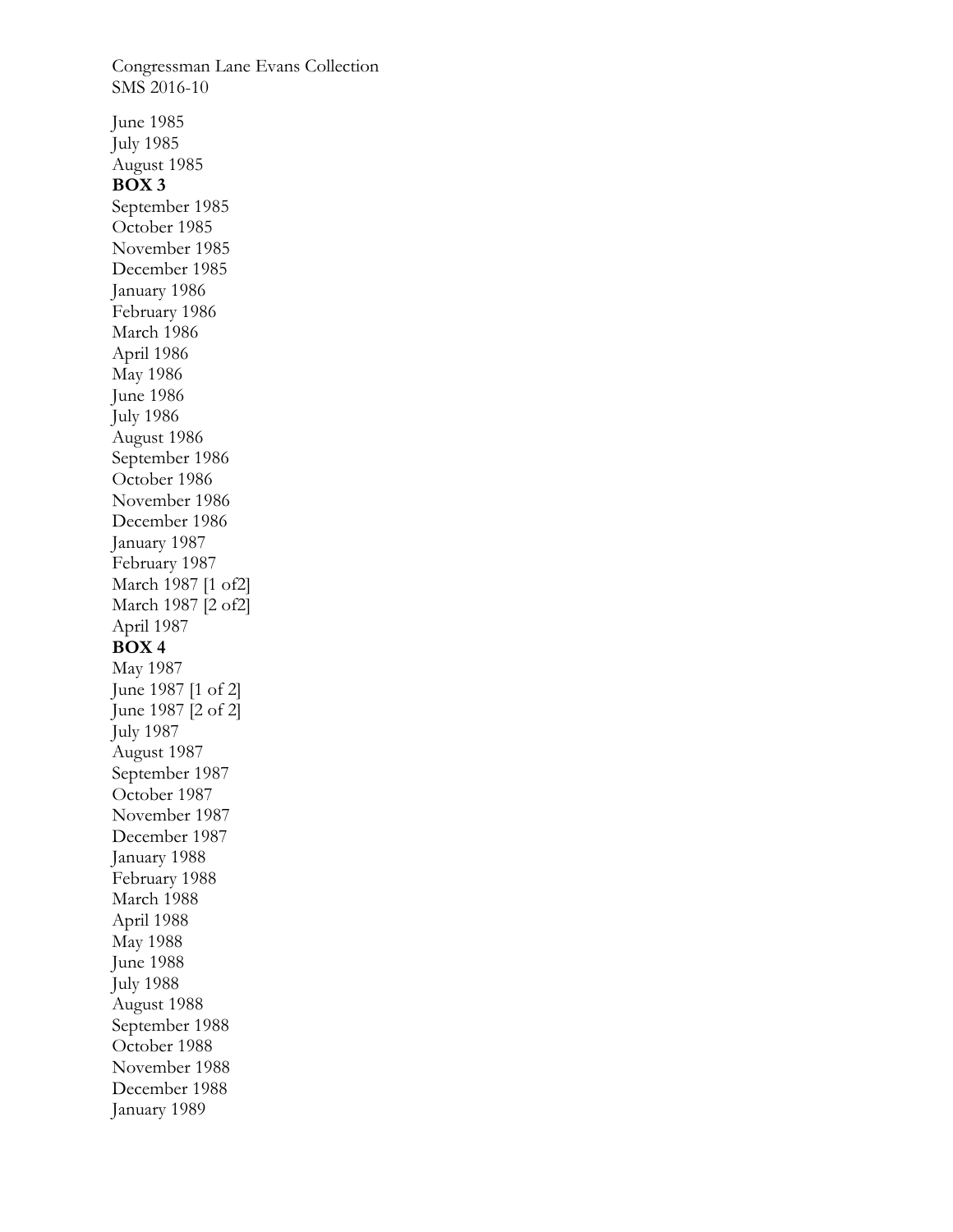Congressman Lane Evans Collection SMS 2016-10 February 1989 **BOX 5**  March 1989 [1 of 2] March 1989 [2 of 2] April 1989 May 1989 June 1989 July 1989 August 1989 September 1989 October 1989 November 1989 December 1989 January 1990 February 1990 March 1990 [1 of 2] March 1990 [2 of 2] April 1990 May 1990 [1 of 2] May 1990 [2 of 2] June 1990 **BOX 6**  July 1990 [1 of 2] July 1990 [2 of 2] August 1990 September 1990 October 1990 November 1990 December 1990 January 1993 February 1993 March 1993 April 1993 May 1993 [1 of 2] May 1993 [2 of 2] June 1993 [1 of 2] June 1993 [2 of 2] July 1993 August 1993 September 1993 October 1993 November 1993 December 1993 January 1994 February 1994 **BOX 7**  March 1994 [1 of 2] March 1994 [2 of 2]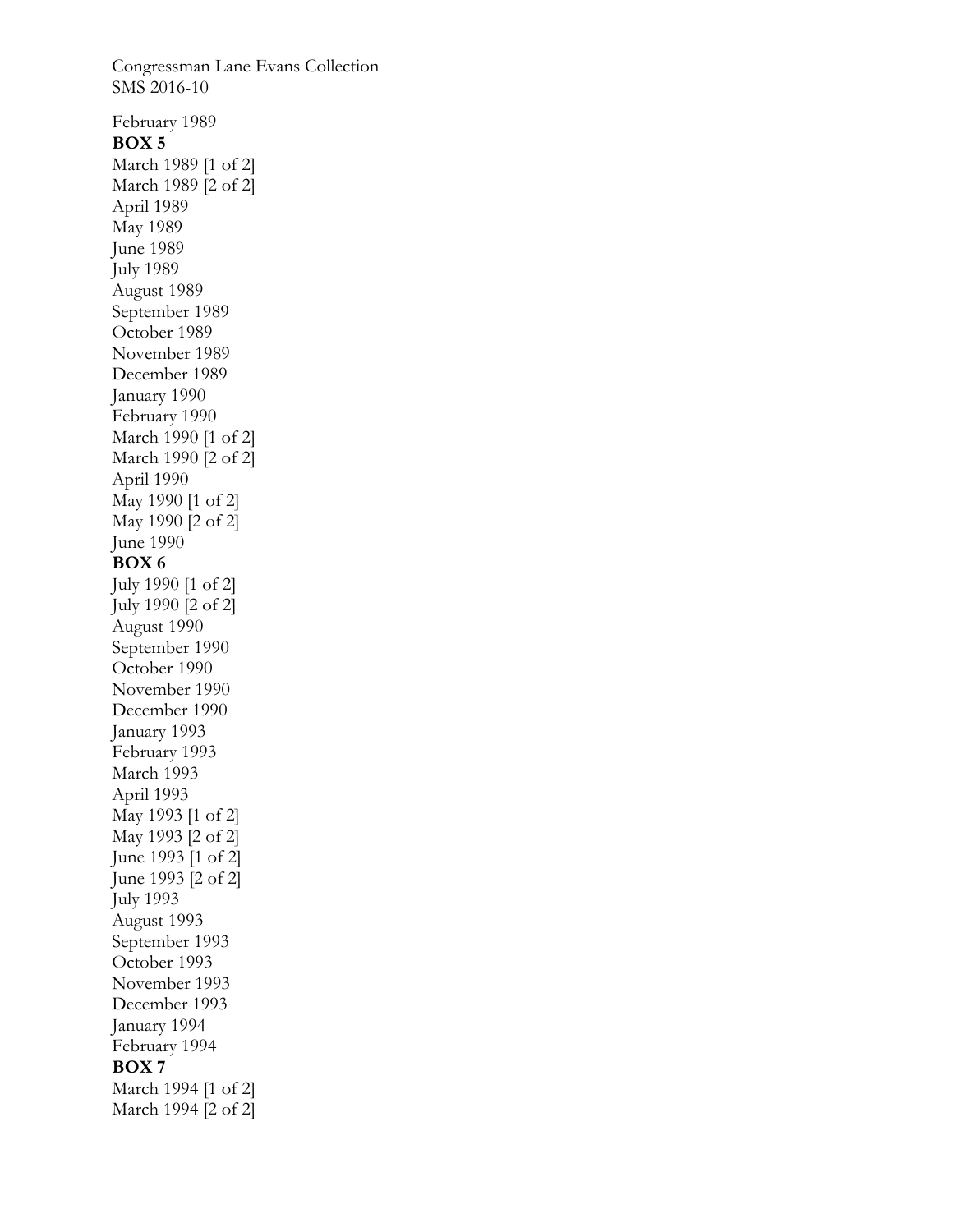Congressman Lane Evans Collection SMS 2016-10 April 1994 May 1994 June 1994 July 1994 August 1994 September 1994 October 1994 November 1994 December 1994 – includes topic codes for appointment book list January 1995 February 1995 [1 of 2] February 1995 [2 of 2] March 1995 [1 of 2] March 1995 [2 of 2] April 1995 May 1995 June 1995 July 1995 August 1995 September 1995 **BOX 8**  October 1995 November 1995 December 1995 January 1996 January – March 1997 June 1997 July 1997 August 1997 September 1997 October 1997 November 1997 December 1997 January – March 1998 January 1999 February 1999 March 1999 April 1999 May 1999 June 1999 July 1999 August 1999 September 1999 October 1999 November 1999 December 1999 January 2000 February 2000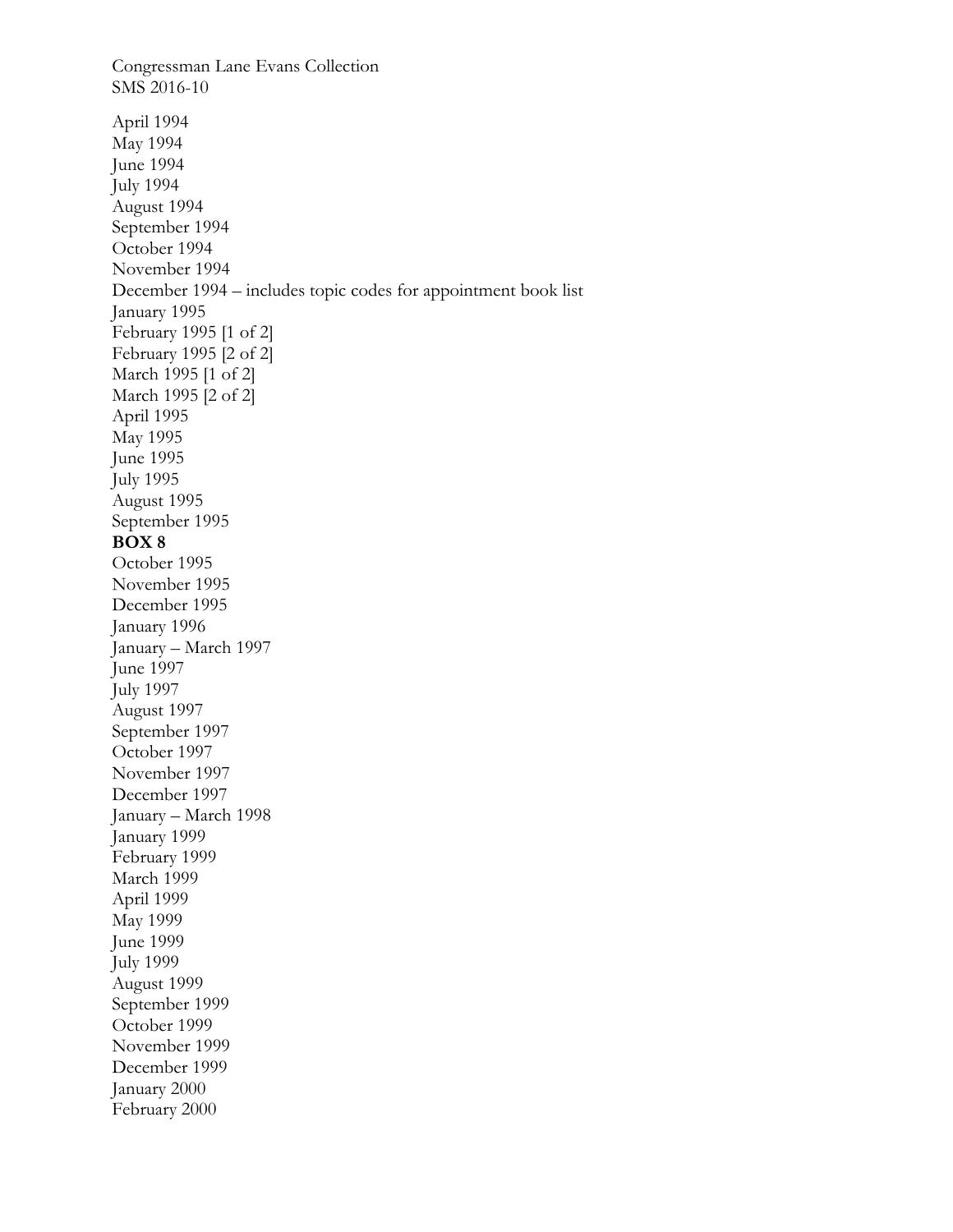Congressman Lane Evans Collection SMS 2016-10 March 2000 [1 of 2] March 2000 [2 of 2] April 2000 May 2000 June 2000 **BOX 9**  July 2000 August 2000 September 2000 October 2000 November 2000 December 2000 January 2001 February 2001 March 2001 April 2001 May 2001 June 2001 July 2001 August 2001 September 2001 October 2001 November 2001 December 2001 January 2002 February 2002 March 2002 April 2002 May 2002 June 2002 July 2002 **BOX 10**  August 2002 September 2002 October 2002 November 2002 December 2002 January 2003 February 2003 March 2003 [1 of 2] March 2003 [2 of 2] April 2003 May 2003 June 2003 July 2003 August 2003 September 2003 October 2003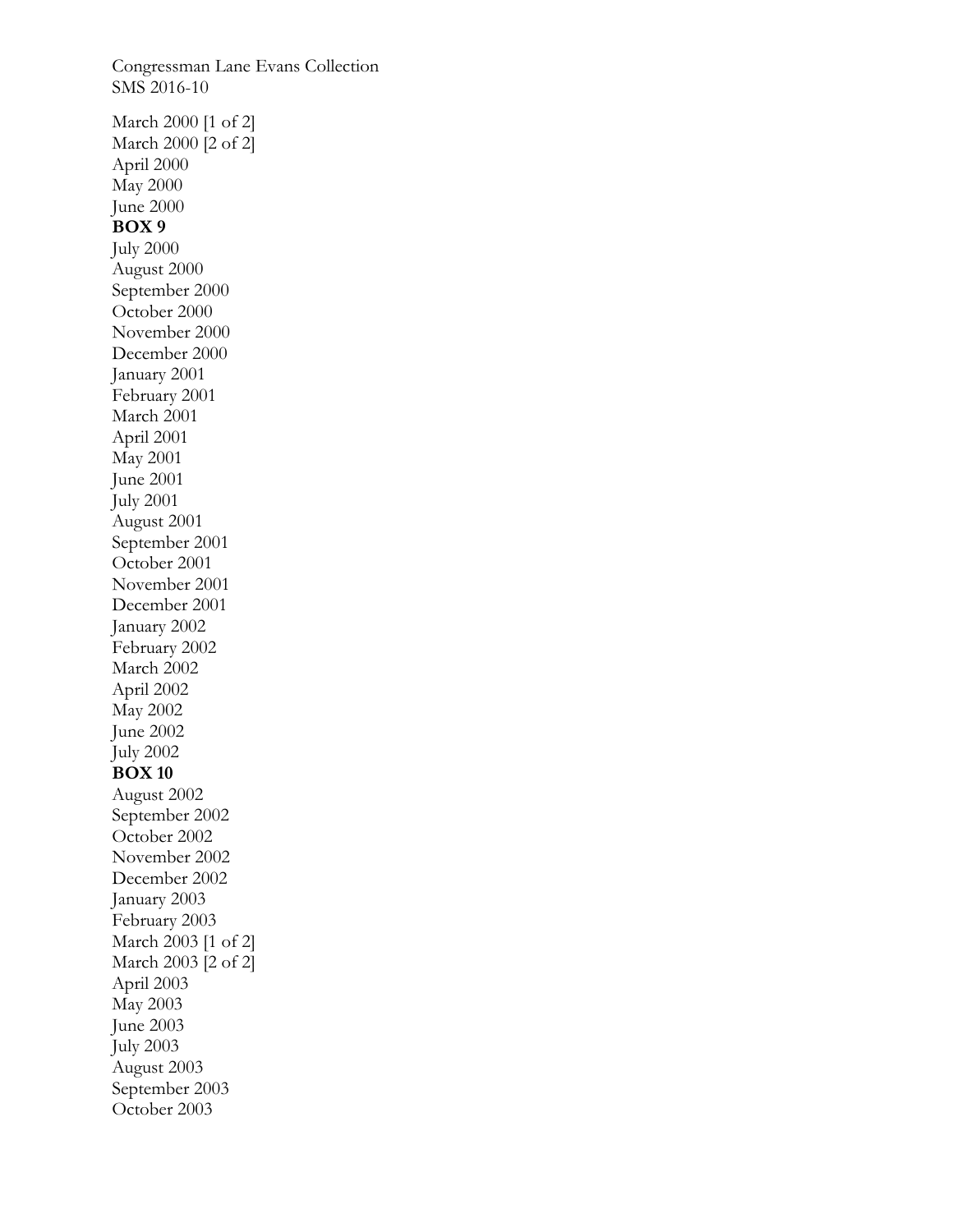Congressman Lane Evans Collection SMS 2016-10 November 2003 December 2003 January 2004 February 2004 March 2004 [1 of 2] March 2004 [2 of 2] April 2004 May 2004 June 2004 **BOX 11**  July 2004 August 2004 September 2004 October 2004 November 2004 December 2004 January 2005 February 2005 March 2005 April 2005 May 2005 June 2005 July 2005 August 2005 September 2005 October 2005 November 2005 December 2005 January 2006 February 2006 March 2006 April 2006 May 2006 June 2006 July 2006 September 2006 November 2006

\*\*Note: For 2002 and 2004, the daily schedule reports which were originally filed together for the whole year were split up between the months. Some events at the beginning or end of a given month may have fallen on the page for the previous or following month.

# **SubSeries: Tour Calendars BOX 1**

1985 1986-1987

**SubSeries: Guest Books BOX 1** – filed in same box as Tour Calendars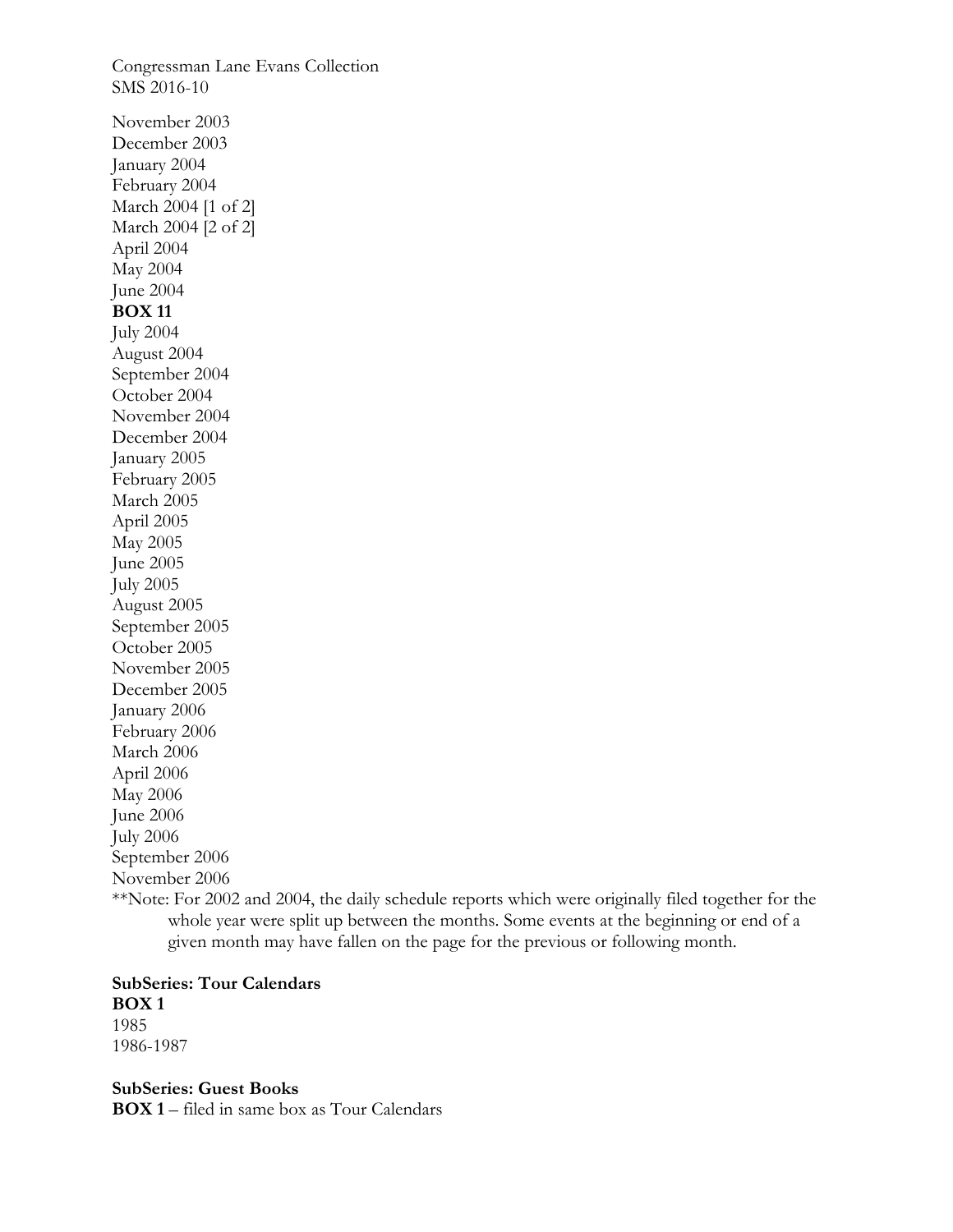Guest Book, 1984-1987

# **SubSeries: Campaign Files BOX 1**

1982 Election Briefing Book, January 1984 (1 of 3) Table of Contents Agriculture Budget Civil Rights Defense Issues Education Energy Environment Federal Employees Foreign Policy Labor Issues Political Issues Senior Citizens Small Business Social Issues Tax Reform Veterans' Issues Briefing Book on Issues, 1983-1984 (2 of 3) Table of Contents & The Evans Record Agriculture Budget Civil Rights Defense Issues Education Energy Environment Federal Employees Foreign Policy Labor Issues Political Issues Senior Citizens Small Business Social Issues Tax Reform Veterans' Issues Briefing Book on Issues, 1984 (3 of 3) Table of Contents Agriculture Budget Civil Rights Defense Issues Education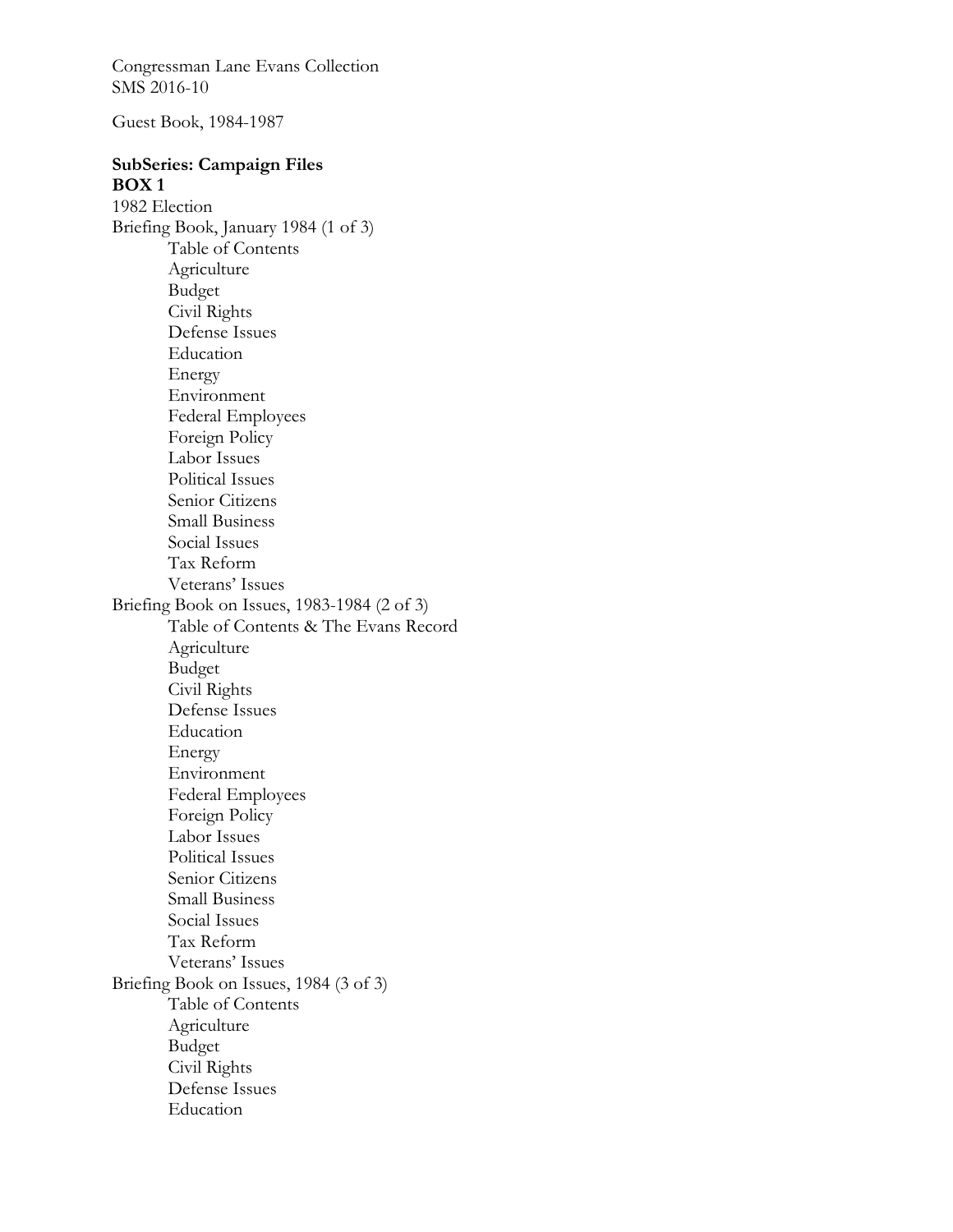Energy Environment Federal Employees Foreign Policy Labor Issues Political Issues Senior Citizens Social Issues Tax Reform Veterans' Issues Ratings,  $98<sup>th</sup> Congress, 1<sup>st</sup> Session (1-50)$ Ratings, 98<sup>th</sup> Congress, 1<sup>st</sup> Session (51-100) [1 of 2] Ratings,  $98<sup>th</sup> Congress, 1<sup>st</sup> Session (51-100) [2 of 2]$ Ratings, 98th Congress, 2nd Session (101-149) Ratings,  $98<sup>th</sup> Congress, 2<sup>nd</sup> Session (150-) [1 of 2]$ Ratings,  $98<sup>th</sup> Congress, 2<sup>nd</sup> Session (150-) [2 of 2]$ **BOX 2**  Questionnaires, 98<sup>th</sup> Congress, 1<sup>st</sup> Session (1-25) Questionnaires, 98<sup>th</sup> Congress, 2<sup>nd</sup> Session (26-50) Questionnaires,  $98<sup>th</sup> Congress, 2<sup>nd</sup> Session (51-75)$ Questionnaires, 98<sup>th</sup> Congress, 2<sup>nd</sup> Session (76-100) 1984 Election: Background Materials Cassette Tape 'Redford Endorsement Lane Evans" Removed 1984 Election: Democratic Platform and Tactics Ratings,  $99<sup>th</sup> Congress, 1<sup>st</sup> Session (1-50)$  [1 of 2] Ratings,  $99<sup>th</sup> Congress, 1<sup>st</sup> Session (1-50)$  [2 of 2] Ratings,  $99<sup>th</sup> Congress, 2<sup>nd</sup> Session (51-75)$  [1 of 2] Ratings,  $99<sup>th</sup> Congress, 2<sup>nd</sup> Session (51-75) [2 of 2]$ Ratings, 99th Congress, 2nd Session (76-100) Language for Questionnaires, 99<sup>th</sup> Congress Questionnaires, 99<sup>th</sup> Congress [1 of 2] Questionnaires, 99<sup>th</sup> Congress [2 of 2] **BOX 3**  Voting Record, 99<sup>th</sup> Congress Briefing Book 99<sup>th</sup> Index/Notes Agriculture Budget Civil Rights Defense Education Energy Environment Federal Employees Foreign Affairs Labor Political Small Business Senior Citizens & Social Security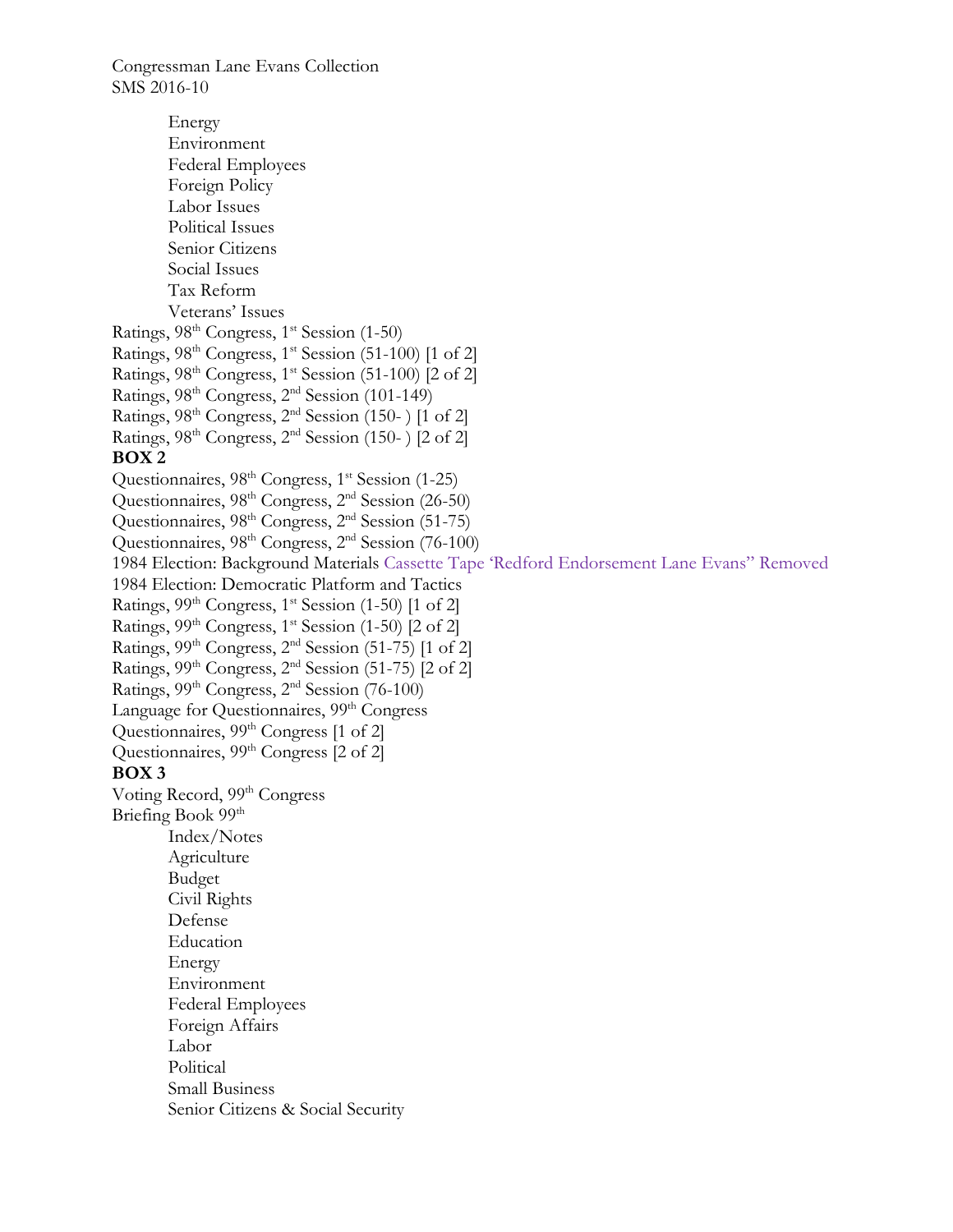Social Welfare Tax Reform Veterans 1986 Election Ratings,  $100^{th}$  Congress [1 of 3] Ratings,  $100^{\text{th}}$  Congress  $\left[2 \text{ of } 3\right]$ Ratings,  $100^{th}$  Congress [3 of 3] Questionnaires, 100<sup>th</sup> Congress [1 of 2] Questionnaires, 100<sup>th</sup> Congress [2 of 2] 1988 Election 1988 Election: Chicago 1988 Election: LE – Policy, 1987-1988 1988 Election: LE – Political, 1986-1987 1988 Election: Scrapbook 1988 Election: Simon Clips Debate Prep 1988 – Memos Index and Voting Records (A) Foreign Affairs (B) Defense (C) Environment (D) Transportation (E) Political (F) Judiciary (G) Misc. (H) Ways & Means (I) Veteran's Affairs (J) Education & Labor (K) Agriculture (L) Budget (M) Energy & Commerce (Mc) Banking & Housing (N) Science & Tech Questionnaires, 101<sup>st</sup> Congress [1 of 2] Questionnaires, 101<sup>st</sup> Congress [2 of 2] Voting Record, 101<sup>st</sup> Congress Democrats 2000, 1989 1990 Election 1990 Election: Campaign Plan **BOX 4**  Questionnaires, 1992 [1 of 3] Questionnaires, 1992 [2 of 3] Questionnaires, 1992 [3 of 3] Scorecards, 102<sup>nd</sup> Congress, 1991-1992 [1 of 2] Scorecards, 102nd Congress, 1991-1992 [2 of 2] Voting Record, 102nd Congress 1992 Election Questionnaires, 103rd Congress [1 of 2] Questionnaires, 103<sup>rd</sup> Congress [2 of 2]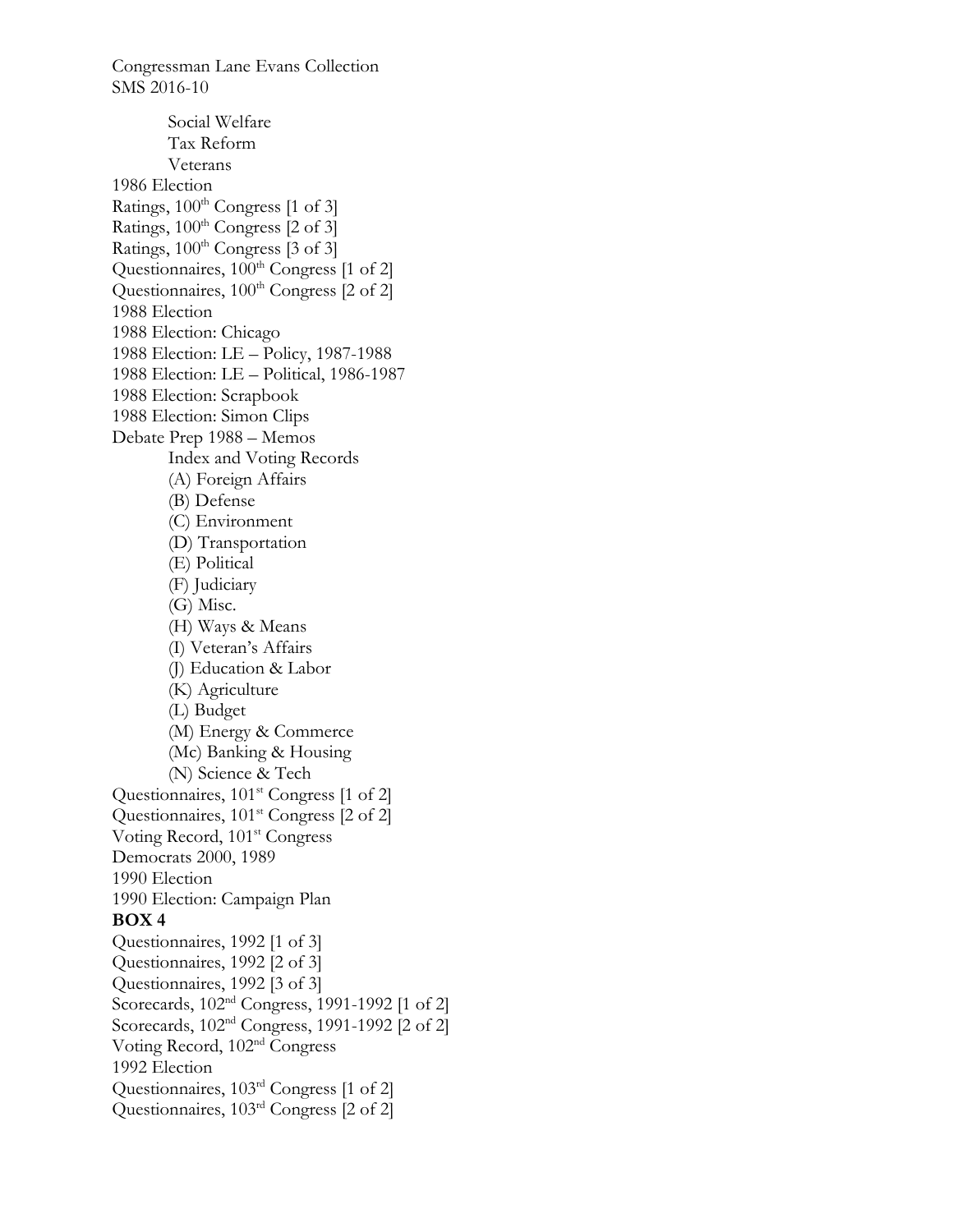Congressman Lane Evans Collection SMS 2016-10 Scorecards, 103rd Congress, 1993-1994 [1 of 2] Scorecards, 103rd Congress, 1993-1994 [2 of 2] Democratic Congressional Campaign Committee Research Book, 1996 Politics in America Interest Group Ratings Attendance DCCC Vote Analysis Agriculture & Rural Development Business Banking & Finance Choice – Family Planning & Abortion Civil Liberties Crime Children & Education The Elderly Environment Defense Foreign Affairs Government Spending Gun Control Health Care Jobs & Labor Legislative Branch Government Reform Science & Technology Cosponsorship Sponsorship Congressional Record Cites **BOX 5**  Questionnaires, 104<sup>th</sup> Congress Voting Record,  $104<sup>th</sup> Congress$ , 1995-1996 [1 of 2] Voting Record, 104<sup>th</sup> Congress, 1995-1996 [2 of 2] Miscellaneous, 1995-1996 Issue Papers, 104<sup>th</sup> Congress, 1995-1996 1996 Election 1996 Election: Contacts/Fundraising 1996 Election: Issue Papers 1996 Election: Mark Baker – Agriculture 1996 Election: Mark Baker – Amtrak 1996 Election: Mark Baker – Environment 1996 Election: Mark Baker – Press and General File 1996 Election: Senate Race – Evans & Durbin Voting Records 1996 Election: Senate Race – Miscellaneous 1996 Election: Senate Race – Press Clippings Debate Prep, Elections of 1996 and 1998 Questionnaires, 105<sup>th</sup> Congress [1 of 2] Questionnaires,  $105<sup>th</sup> Congress$  [2 of 2] Voting Record & Scorecards, 105<sup>th</sup> Congress, 1997-1998 [1 of 2]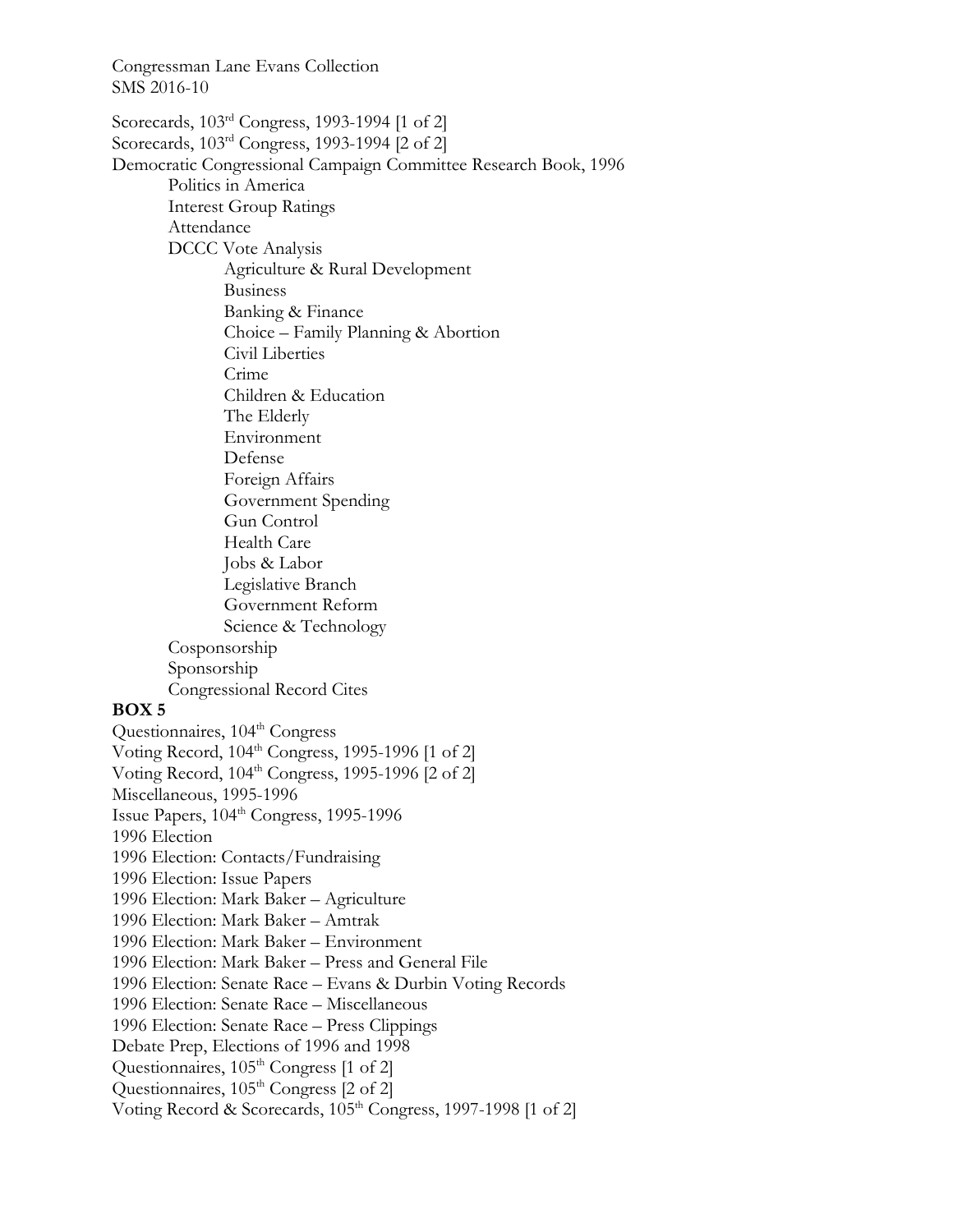# **BOX 6**

Voting Record & Scorecards, 105<sup>th</sup> Congress, 1997-1998 [2 of 2] 1998 Election: Abortion 1998 Election: Ag Debate 1998 Election: Announcement and Campaign Strategy Memos 1998 Election: Arsenal 1998 Election: Budget and Taxes FY99 1998 Election: Debate Memos 1998 Election: Economic Development for  $17<sup>th</sup>$  Congressional District 1998 Election: Education 1998 Election: Environment 1998 Election: Evans 7 (Debate) 1998 Election: Family and Medical Leave 1998 Election: Immigration and Naturalization Service (INS) 1998 Election: Internal Revenue Service (IRS) Reform 1998 Election: Issue Remarks 1998 Election: Labor 1998 Election: Landmines 1998 Election: Mark Baker – Agriculture 1998 Election: Mark Baker – Press and General File 1998 Election: Overview (Debate) 1998 Election: Questions – General 1998 Election: Social Security 1998 Election: Talking Points for Editorial Board Meetings 1998 Election: Trade, International Monetary Fund (IMF), Steel 1998 Election: Transportation 1998 Election: Veterans Questionnaires, 106<sup>th</sup> Congress, 2000 [1 of 2] Questionnaires, 106<sup>th</sup> Congress, 2000 [2 of 2] Voting Record,  $106<sup>th</sup> Congress$ , 1999-2000 [1 of 2] Voting Record,  $106<sup>th</sup> Congress$ , 1999-2000 [2 of 2] 2000 Election Questionnaires,  $107<sup>th</sup> Congress$ ,  $2001-2002$  [1 of 2] Questionnaires,  $107<sup>th</sup> Congress$ ,  $2001-2002$  [2 of 2] Voting Record,  $107<sup>th</sup> Congress, 2001-2002$ 2002 Election Questionnaires, 108<sup>th</sup> Congress, 2004 2004 Election

# **SubSeries: Campaign Audiovisual Files NO BOX NUMBER – housed on shelves in Cold Storage SubSubSeries: 1980s**

Evans Commercial: "He's There Where We Need Him." Fall 1986 Evans ad responding to opponent's claim. Lane Evans for Congress: Disappearing Jobs 1-384-P3; Zimmerman, Galanty, Fiman & Dixon 1- 384-P3 TV 30 second spot. 1 Oct 1986 Lane Evans for Congress 1-TV-30 'Actress' 2290-P4 VHS DUB Zimmerman, Galanty & Fiman 31 Oct 1984 TV 30 second spot.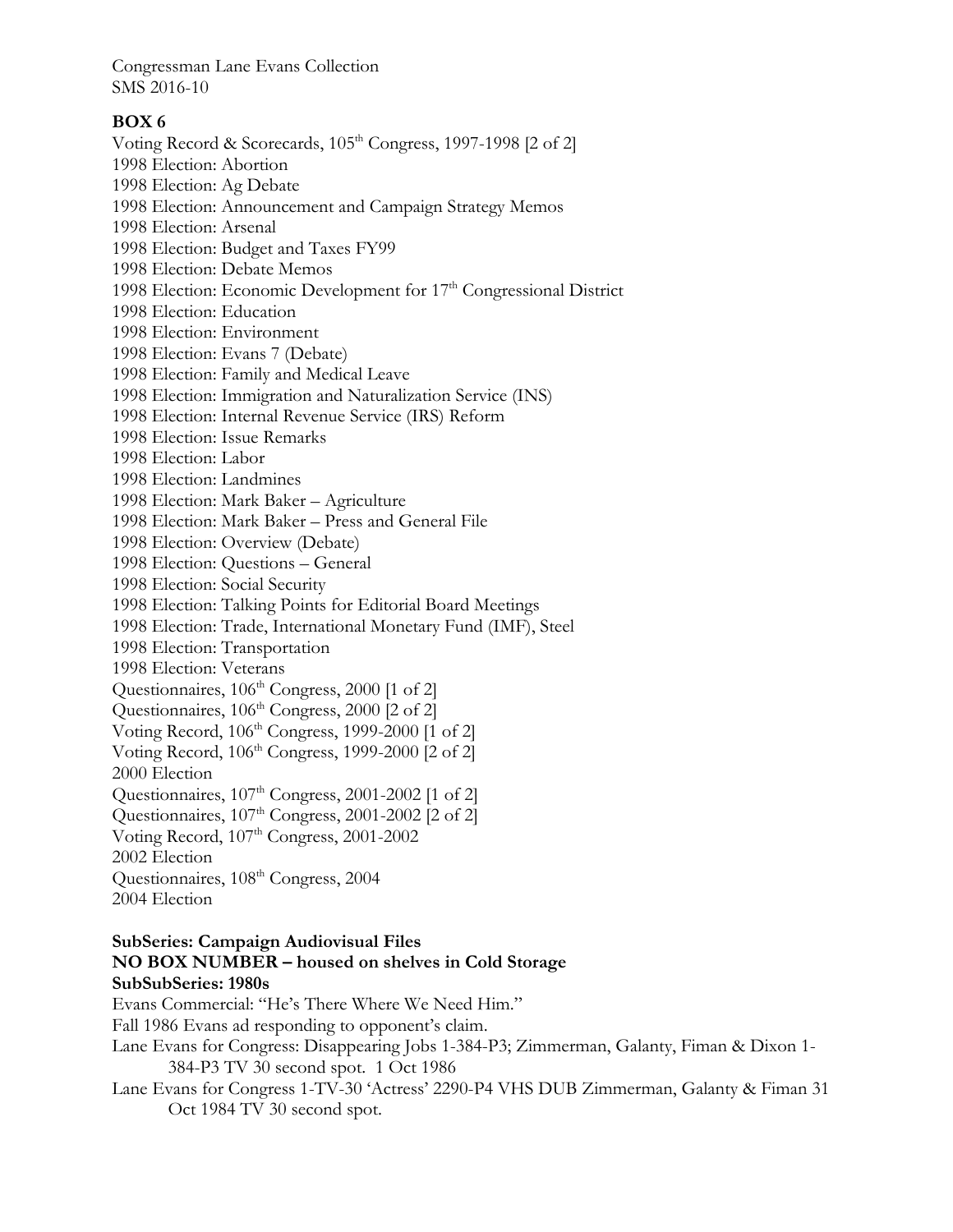Lane Evans for Congress 'McMillan II' VHS DUB Zimmerman, Galanty & Fiman TV 30 second spot 26 Oct 1984

Lane Evans for Congress Help 290-P2 Zimmerman, Galanty & Fiman TV 30 second spot 9/5/84

- Lane Evans for Congress 'Grandmother' Zimmerman, Galanty, & Fiman TV 30 second spot 20 September 1984
- Lane Evans for Congress, Zimmerman, Galanty, and Dixon, 3 spots tied VHS DUB 9 Sep 1986: 1-384-P1'Legislation IL' TV 30 second spot;

2-384-P1 'Sheriffs' TV 30 second spot;

3-384-P1 'Arriving Home' TV 60 second spot

- Lane Evans for Congress 1-384-P2 'High Noon' Zimmerman, Galanty, Fiman & Dixon VHS DUB Lane Evans for Congress 'Grandmother'; 'Railroad Station'; 'Republican'; 3 spots tied 1 Oct 1986 Lane Evans for Congress 1-384-P4 'Attack' Zimmerman, Galanty, Fiman, and Dixon 4 Sep 1984
- 1986 HCC Promo (COELHO/Kennedy) 8 minutes, 42 seconds, 27 Aug 1986, Harriman Communications Center

"Canton Industrial Corporation 30 December 1988. 12 Minutes

- McHard Channel 8 5 Dec 1989 \*check this—accurate?\* Bush S&L Press Conference; War and Peace in the Nuclear Age; Secret Intelligence; Flying in the Face of Terror; Frontline on JJ; Ethics in America
- Lane Evans for US Congress 2 30 second spots 'Weekend' and 'Legislature" [NOT VHS] Zimmerman, Salanty & Fiman
- Lane Evans for Congress 'Coming Home' Zimmerman, Galanty, Fiman & Dixon VHS NTSC Dub 60 second 24 Sep 1986

# **SubSubSeries: 1990s**

Vice Presidential Debate 13 Oct 1992; Jackie Kennedy 5-20-94 "Baker, Kemp News Coverage IL Democratic Party 21 Oct 1998, negative Baker Ad Mark Baker for Congress TV AD 'Taxes' 10 Sep 1998 Baker Liberal Lane Ad 26 Oct 1998 Democratic Senate Debate 1992 Baker Parole Ad 16 Oct 1998 KHQA-TV 7 21 Sept 1999 6PM Baker Hatch Act Calling on Congressman Evans 13 Jan 1993 KHQA Channel 7 May 18, 1998 News Coverage Dateline: Sweatshops Oct 1996 (also labeled as: Baker Town Meet, 8/23/2000 Fulton) Hatch Act/Rally 21 Sep 1999 and 22 Sep 1999 Baker Response Ad #2, 7 Oct 1998 Baker Hatch Act, Education Forum, 20 Sep 1999 Lane Evans 1998 Campaign 4 spots tied: 'Gene' LE-201; 'LaDonna' Le-202; Susie and Joe' KE-203; 'Beth' LE-204. Zimmerman & Markman Lane Evans for Congress: Medicare (#101), Assault (#102), Pay Raise (#103), and College (#104) Zimmerman & Markman Lane Evans for Congress 18 May 1998. Zimmerman & Markman Mark Baker for Congress 'AG' Ad IL Democrats, Baker negative ad c. 1996 RNC negative ad on 'tax' increases 21 Oct 1998 WGEM News 18 May 1998 1998 Republican candidates 27 Apr 1998 72 minutes Election Night 15 Mar 1994 Channel 5 Former Dr. Bayne Running for Congress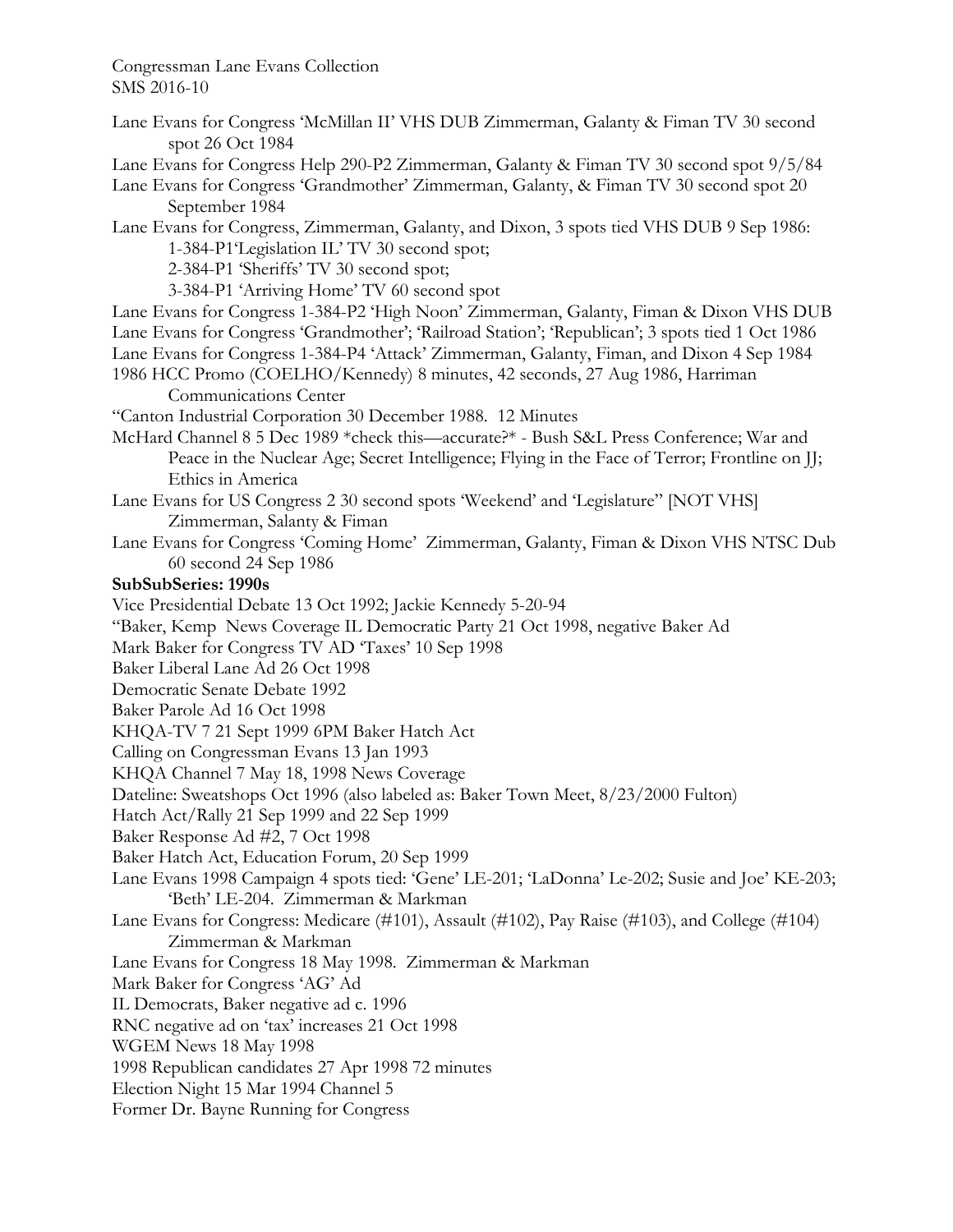Secretary Slater's Visit to Moline, IL 26 Sep 1998 Local TV coverage from WQAD Channel 8 WHBF Channel 4 National Republican Baker Ad 28 Oct 1996 RNC Baker Ad, 7 Oct 1998/ People for the American Way Mark Baker Ad 10 Sep 1998 KHQA Quincy, WGEM Quincy Voter Fraud Series 6 Apr 1999 Lane-Baker TV-6 Debate News Coverage 24 Oct 1998 10PM Zimmerman & Markman Friends of Lane Evans 14 Sep 1998 Zimmerman & Markman Lane Evans for US Congress 27 Oct 1998 Zimmerman & Markman Lane Evans for US Congress 16 Oct 1998 Standing by Us, Friends of Lane Evans Committee TV 30 second spot 24 Oct 1994 Standing by US, Friends of Lane Evans … [2 copies?!] [28 Nov 1990 Lane & Entourage in Saudi Arabia and Israel] Gephardt visit news coverage 30 Sep 1998 Baker new 'AG' ad 1 Oct 1998 VP Al Gore Education meeting Davenport 20 Oct 1998 and local press Illinois primary election news coverage 19 Mar 1996 TV6 News coverage Lane-Baker debate 24 Oct 1998 6 PM Live Baker's 'Response' Ad, 3 Oct 1998 Lane's HMO Ad Zimerman & Markman Friends of Lane Evans 'Fat Cat' LE-301 10 Sep 1998 Lane's HMO Ad 7 Sep 1998 RNC Baker Ad/ People for the American Way Ad/ Baker Response #2 Ad Zimmerman & Markman/ Lane Evans for Congress 27 Oct 1998 Lane 'Baker Bad Idea of SS' Baker Negative SS Ad Baker Hatch Act Education Forum 9/20/99 Zimmerman & Markman/ Lane Evans '98 Campaign 4 Spot tied 1) Gene LE-210; 2) LaDonna LE-202; 3) Susie & Joe LE-203; 4) Beth LE-204 [3 copies!! – and another one earlier on this list] Zimmerman & Markman Lane Evans 7 spots 10/5/98 Zimmerman & Markman Lane Evans for US Congress 10/19/98 2 :30 spots 1) Wonderlich; 2) Flannery Baker Chamber Endorsements TV4 TV6 10/6/98 QC Bridge Meeting 10/6/98 RNC Baker Ad 10/6/98 Baker-Gopac 4/27/98 C-Span **SubSubSeries: 2000s**  IL Rep Tax Ads 9/26/00 Lane HMO Ad 9/22/00 Unity Dinner 2004 TRT 14:00 Unity Dinner 2004 Decatur Interviews All Points Communications, LLC 2004 demo 10/21/00 Channel 8 6&10 News Quincy Debate 21 Oct 2000 WHBF Interview 22 Oct 2000 KHQA-TV7 7/6/00 6&10 PM Bayne Endorsement Dick Cheney Visit 8/11/00 NW Steel Press 7/28/00 Lane's Parkinson Picnic Ad 9/11/00 Sierra Club Clean Water Ad 10/3/00 Andrea Zinga WKQA 2004 Dart Evans Express 2002 Lane Parkinson's Running Ad 9/11/00/ Baker HMO Ad, IL Democratic Party 9/11/00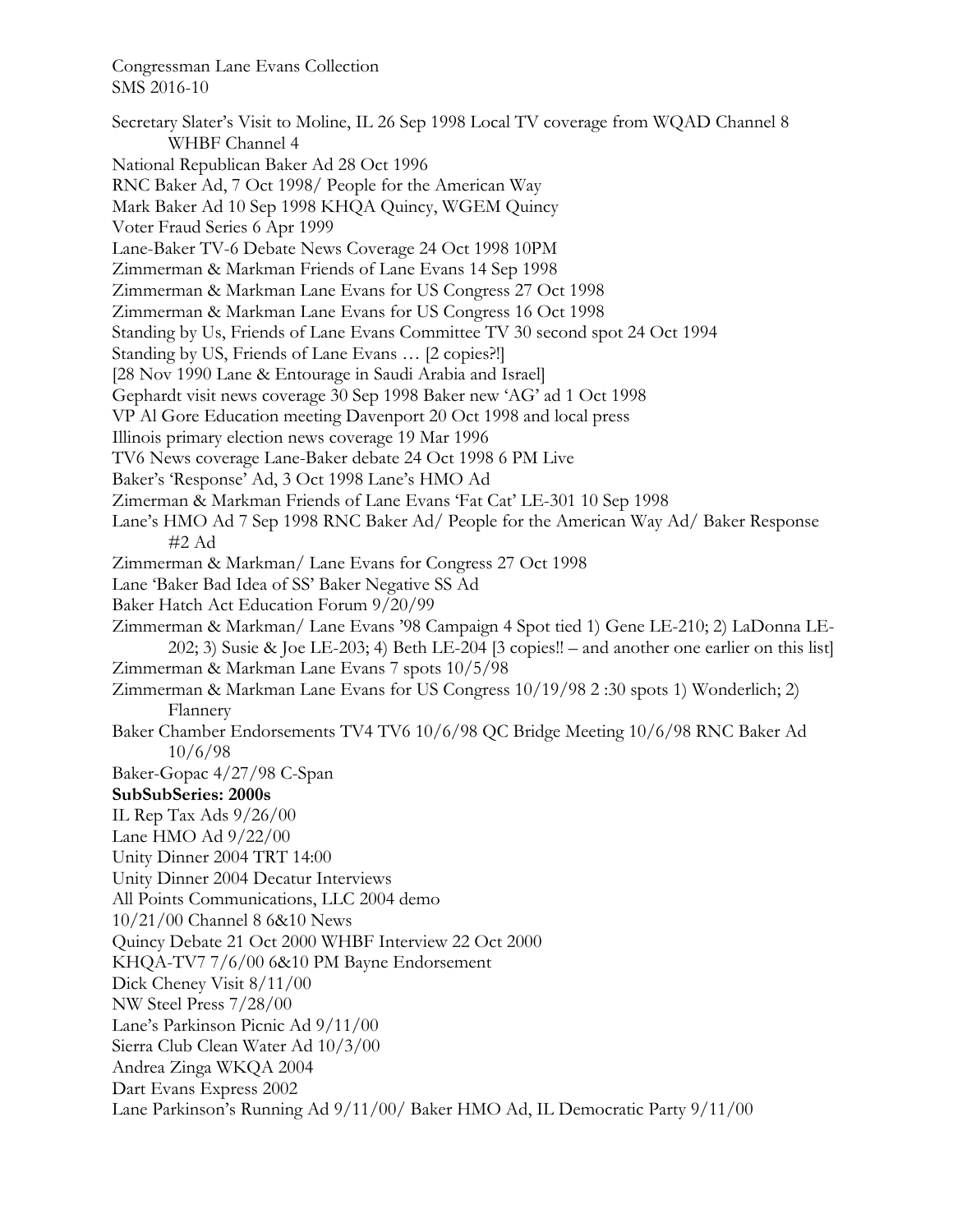4 Lane Evans Ads 2002 Baker HMO IL Demo Party, Lane Picnic Ad/ Baker Value 9/14/00 Deb Pratt neg HMO 9/29/00 IL Rep Tax Ad 11/1/00 Denny Dawson Baker Endorsement Ad 11/2/00 Baker Soc Sec Ad 10/24/00 Gore/Liberman Rally 8/20/00—Moline 2 Copies Rev Jackson Rally 10/4/00 Peoria TV Show Call-in 2/21/02 Lane/LaHood Andrea Zinga 10/24/03 Andrea Zinga & Lane 10/29/04 CNN Blair Hull, late Spring 2003 (between noon news and Days of Our Lives) Jim Nussle/Bush (PFA Fund)/DNC/Bush—Agenda for America Fall 2004 Zinga & Evans Coverage TV8 (after who wants to be a millionaire) Chamber of Commerce/Drugs Ad 10/18/00 Baker RIA Ad 8/29/00 NWSW Loan Ad 10/5/00 Campaign 2006 Commercials 1) Rep neg SS; 2) Sierra Club Comparison; 3) IL Demo Baker neg SS; 4) Lane HMO crying baby Lane's Agent Orange Ad 11/1/00 Lane's VFM Agent Orange Ad 10/31/00 Hal Bayne Endorsement Ad 10/10/00 Lane Coffee Shop Ad 10/30/00 WQAD Jim Mertens Show 10/27/04 Baker TV Ads 10/4/00 Baker Health Care Ad 10/10/00 US Chamber Drug AD/Lane Education Ad/US Chamber Drug Ad Sierra Club 'barges' IL Local news story: Evans vs Zinga, fall 03 C-Span—No Evans, VA discussion (after West Wing), C-Span debate on use of force against Iraq. Evans speaks c. 2003 **SubSubSeries: Undated**  Honorable John Gianulis, chairman, Democratic County Committee Prescription Drugs 3—Bad quality, n.d. 10/25/n.y/ Stephen Stills coverage—pro Evans HMOs Unknown **SubSubSeries: Miscellaneous**  9 Oct 2004 UD Video 2004 Music, 5 tracks. CD Unity Dinner 2005. CD Redford—Evans. Digital Audio Tape 9/26/00 Lane Evans Master Tape, 10/27/01. Digital Video Cassette Unity Dinner, 2002. Digital Video Cassette Unity Dinner, 2004. 8mm video cassette Help Keep America Free, by Lucy Carter, sung by Joe Glazer Mark Baker spots, not the full tape, post 1997 Baker spots 8/21/1998? Lane Evans on People to People, parts 1 and 2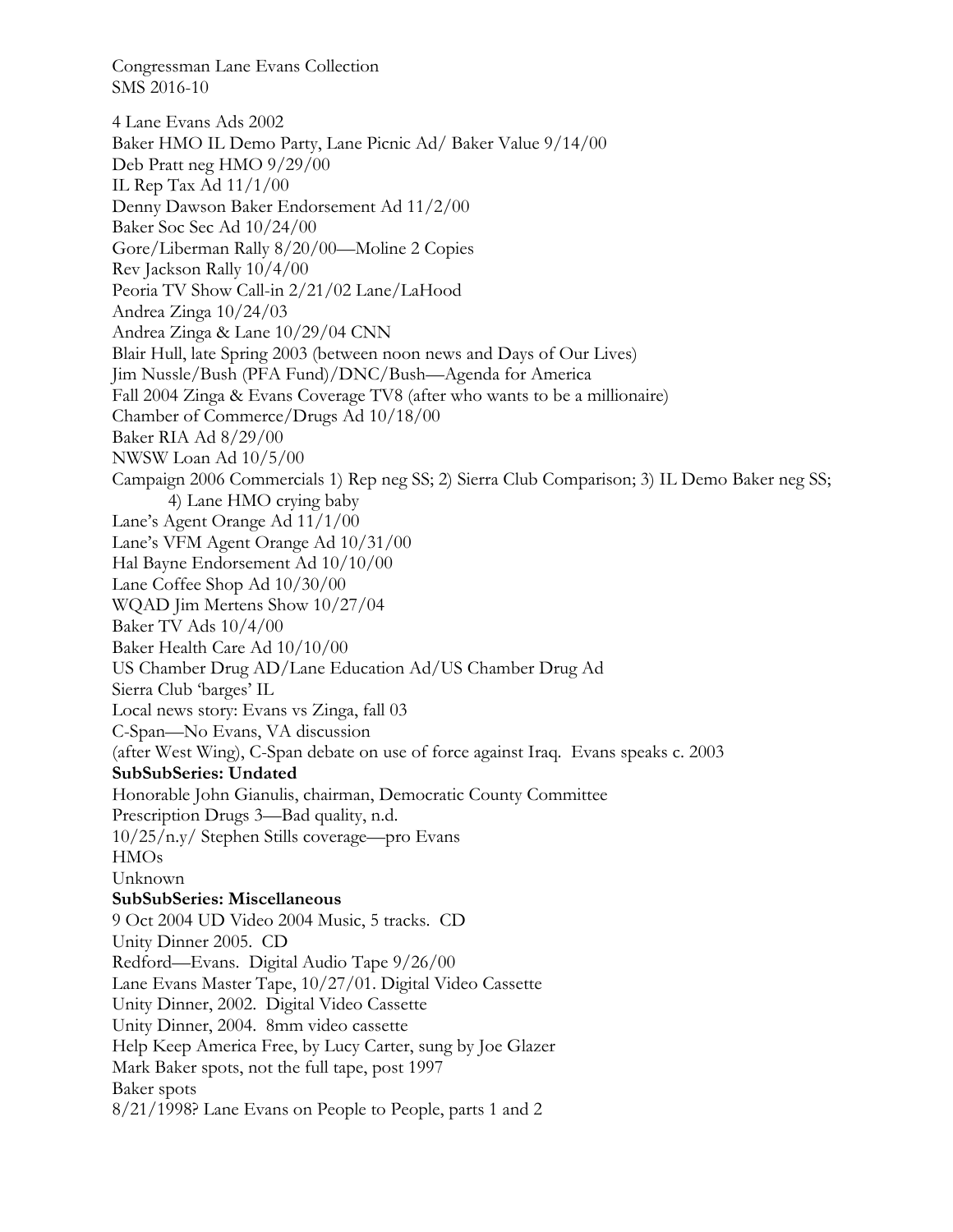**Series: Press Files BOX 1 SubSeries: Lane Evans Action Program (LEAP)**  LEAP Info, 1983 LEAP Meetings (originally in a binder) LEAP Meetings: Table of Contents and A: Memorandums, 1983 LEAP Meetings: B: Dates and Locations, 1983 LEAP Meetings: C, D, E: McDonough County, 1983 LEAP Meetings: F & G: Henderson County, 1983 LEAP Meetings: J & K: Warren County, 1983 LEAP Meetings: L& M: Bureau-LaSalle, 1983 LEAP Meetings: Mc & N: Stark County, 1983 LEAP Meetings: O & P: Peoria, 1983 LEAP Meetings: Q & R: Marshall-Putnam, 1983 LEAP Meetings: S & T: Henry, 1983 LEAP Meetings: U & V: Mercer, 1983 LEAP Meetings: W: Rock Island, 1983 LEAP Meetings: X,Y, Z: LEAP Reports, 1983 LEAP Report – Lane's notes, 1984 LEAP opening statements, 1984 LEAP Report - Background, 1984-1985 LEAP Report - Notes and Panels, 1985 LEAP Report - Misc LEAP docs – not used in report, 1985 LEAP opening statements, 1985 LEAP 1985 (1 of 2) LEAP 1985 (2 of 2) LEAP "State of the District" and other results from LEAP Meetings, 1984-1988 LEAP Notices, 1987 LEAP Report, circa 1987

# **SubSeries: Newsletters**

March, 1983 June, 1983 September, 1983 November, 1983 January, 1984 Spring, 1984 Summer, 1984 Fall, 1984 January, 1985 Spring "Tax Reform" 1985, 1984-1985 Summer, 1985 Fall, 1985 TV Postal Patron card "Calling on Congressman Evans," 1985 Spring "Trade" 1986, 1985-1986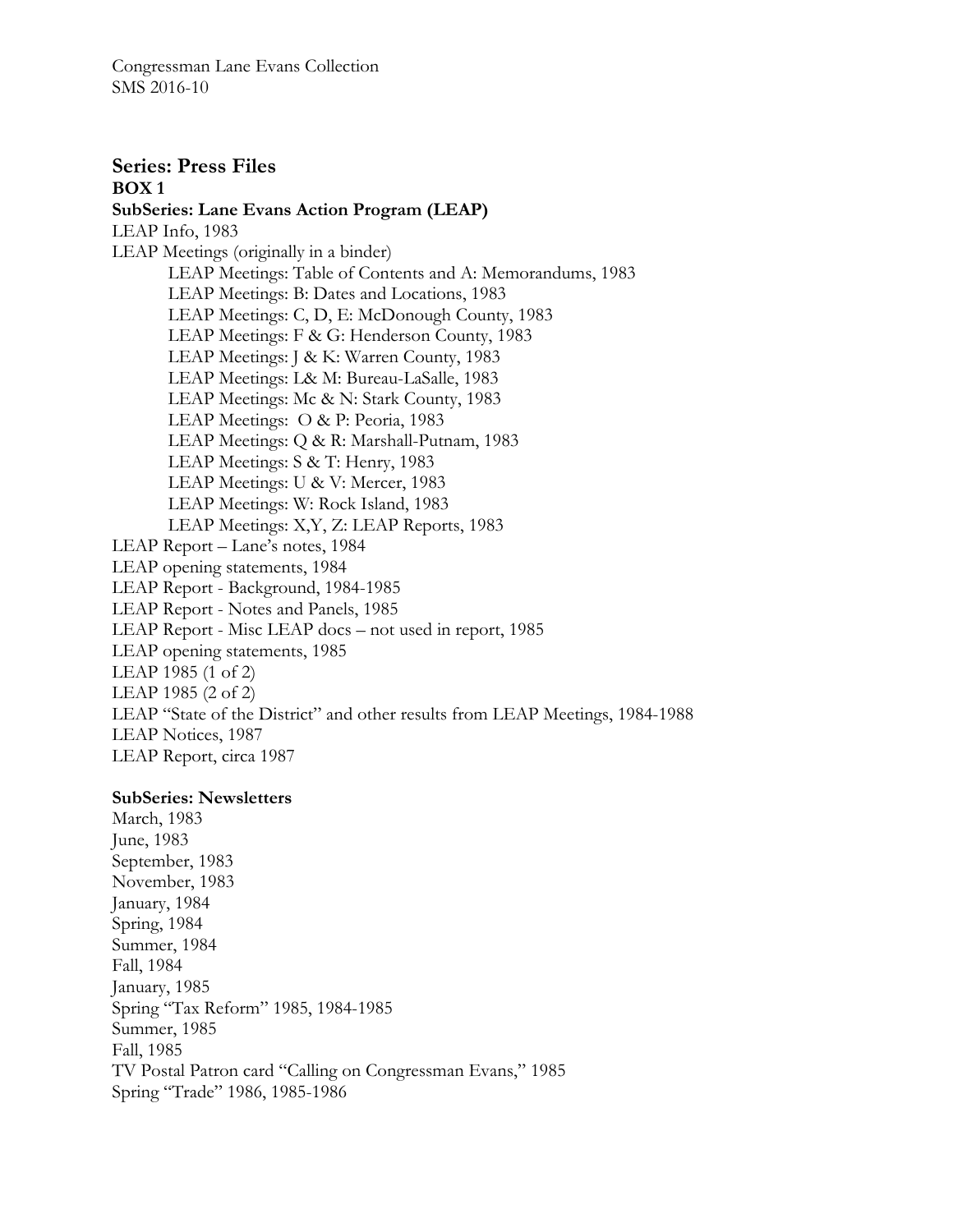Congressman Lane Evans Collection SMS 2016-10 Summer, 1986 Fall, 1986 Winter, 1986 Spring, 1987 Summer, 1987 Summer, 1988 Fall, 1988 January, 1989 – "A Guide to Congressional Services" Spring, 1989 Summer, 1989 Hearing Notice, August 1989 Hearing Notice, September 1989 Winter, 1989 Spring, 1990 Summer, 1990 Spring, 1991 Fall, 1991 January, 1992 August, 1992 September, 1994

#### **SubSeries: Press Releases SubSubSeries: 98th Congress**

Press Release Log, 1983-1987 Note: not all of the press releases listed in this log are available in this collection Evans named to Ag Committee, January, 1983 Evans named to Vet Committee, January, 1983 Speech on selection to Ag Committee, 1983 1/10/83 Evans sponsors MLK Jr. Holiday Bill, 1983 1/11/83 ST Reagan's "PIK" program, 1983 1/14/83 Henry, Mercer counties designated "Labor Surplus" areas, 1983 1/20/83 LE sponsors bill to repeal new withholding tax, 1983 1/25/83 ST response to the president's state of the union address, 1983 1/26/83 LE public invited to opening of Evans' Rock Island office, 1983 **BOX 2**  1/27/83 LE IL Farmers may have been illegally denied '81 disaster loans, 1983 1/27/83 Evans Announces Sub Committee Assignments, 1983 1/28/83 LE Announces \$1.9 million EPA Grant for Stronghurst, IL sewers, 1983 1/29/83 Evans Announces opening of Galesburg Office, 1983 2/8/83 SP Evans's opposition to decontrol of natural gas prices, 1983 2/9/83 ST: at Ag Committee hearing on Admin. Agriculture policy, 1983 2/10/83 LE: Announces regular cable TV appearances; First show Feb 12, 1983 2/10/83 LE: Sponsors bill to study Railroad Retirement System, 1983 2/10/83 LE: Evans asks prompt tax action to save PIK program, 1983 2/15/83 LE: Asks Medal of Freedom for black American (Benjamin Elijah), 1983 2/15/83 LE: Sponsors Emergency Math and Science Education Bill, 1983 2/15/83 LE: Pushes action program for disabled Americans, 1983 2/16/83 LE: Evans Sponsors bill for Youth Conservation Corps., 1983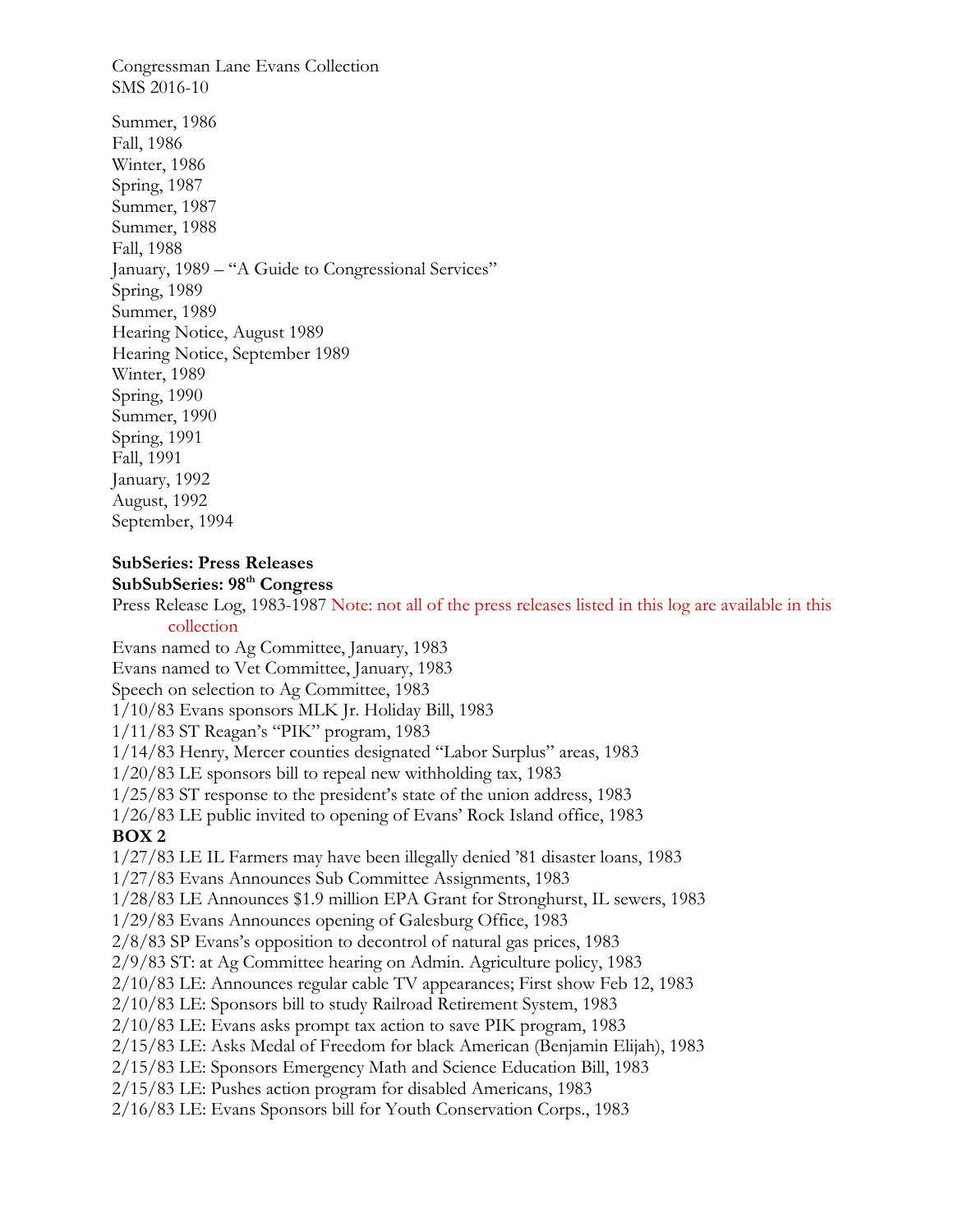2/22/83 LE: Evans asks Governor's support for John Deer road extension, 1983 2/23/83 LE: Evans joins Populist Caucus, 1983 2/25/83 LE: Evans opposes 10% withholding provision on interests and dividends, 1983 3/3/83 LE: Evans introduces Natural Gas Consumer Relief Act, 1983 3/11/83 LE: Releases audit of IL superfund program; calls for depoliticizing EPA, 1983 3/15/83 (Black) Evans opposes IMF loans to South Africa, 1983 3/15/83 Veterans: Evans sponsors bill to place VA administrator in Cabinet, 1983 3/17/83 Ag: Evans Sponsors bill on Grain Elevator Bankruptcies, 1983 3/18/83 SP: Remarks at meeting of Illinois Job Development Committee, 1983 3/18/83 Peoria: Corps of Engineers to consider study of Peoria Lake dredging, 1983 3/23/83 Reg & Labor: Evans asks release for funds for Illinois recreation projects, 1983 3/25/83 Evans announces next two broadcasts of live call-in TV shows, 1983 3/25/83 Evans bill would extend VA Vietnam veteran counseling program, 1983 3/29/83 Reg/Labor: Evans announces jobs bill grants for West Central Illinois, 1983 4/8/83 (Rock Island) Evans to appear on live call-in show this Saturday, 1983 4/8/83 Regulations: Evans announces mobile office "CongressVan," 1983 4/11/83 Regulations: Evans announces April 18 opening for Monmouth office, 1983 4/12/83 Reg.: Majority opposed to Reagan military budget; thousands respond, 1983 4/13/83 Reg/Ag: sponsors bill for stable interest rates for farmers and industry, 1983 4/13/83 Jew. : Evans details actions on behalf of Soviet Jewry, 1983 4/14/83 Regulations: Evans introduces bill to end gas pipeline monopolies, 1983 4/18/83 Regulation: "CongressVan" to visit Rock Island, Warren, Peoria, and Fulton counties, 1983 4/20/83 Reg/Vet: Evans sponsors new G.I. bill to provide educational assistance, 1983 4/21/23 Regulations: Evans invites public to April 23 Galesburg office dedication, 1983 4/21/83 ST: on H.R. 2154, Natural Gas Consumer Relief Act, 1983 4/21/83 Galesburg: Evans leads effort to halt closing of Burlington-Northern station, 1983 4/22/83 Reg/Rel.: Evans asks for information of U.S. activity in Nicaragua, 1983 4/23/83 SP: "We've Got the Fate of the Whole World in Our Hands," 1983 4/26/83 Print Caption: Evans & TV stars at Congressional Walk America, 1983 4/27/83 Macomb: Evans announces jobs bill grant to McDonough County, 1983 4/27/83 Reg: Evans battles Administration on aid for former Rock Island Railroad employees, 1983 4/27/83 ST: Response to the President's speech on U.S. aid to Central America, 1983 4/29/83 Regulations: "CongresssVan" to visit Fulton, Peoria, Knox, & Marshall Counties, 1983 5/3/83 Reg/Ag: Evans hails amendment to help businesses hurt by PIK, 1983 5/5/83 Reg/Vet: Evans Vietnam Veteran Counseling bill passes VA subcommittee, 1983 5/5/83 Regulations: Evans, Ag Committee support food program for needy Americans, 1983 5/9/83 Papers: Evans announces jobs bill grants for food and shelter assistance, 1983 5/10/83 Regulations: "Direct line to Rep. Evans" program to begin May 11, 1983 5/10/83 Reg/Vets: Veterans Committee approves Evans Vet Center bill, 1983 5/11/83 Reg: Evans sponsors bill to save leased cottage sites, 1983 5/11/83 Quad Cities: Evans announces "Education Day" schedule, 1983 5/12/83 Regulations: "Direct line to Congressman Evans" a ringing success, 1983 5/17/83 "CongressVan" to visit Putnam, Stark counties, 1983 5/17/83 Regulations: Evans sponsors reform act to limit special interests, 1983 5/23/83 Reg/Vet: Evans bill to extend Vet Center program approved by house, 1983 5/24/83 Reg: "Important Media Advisory" on May 31 Evans/ARRCOM press conference, 1983 5/26/83 Reg: Two local youths appointed to U.S. Military Academy, 1983 5/29/83 ST: Floor statement opposing funding for the MX Missile, 1983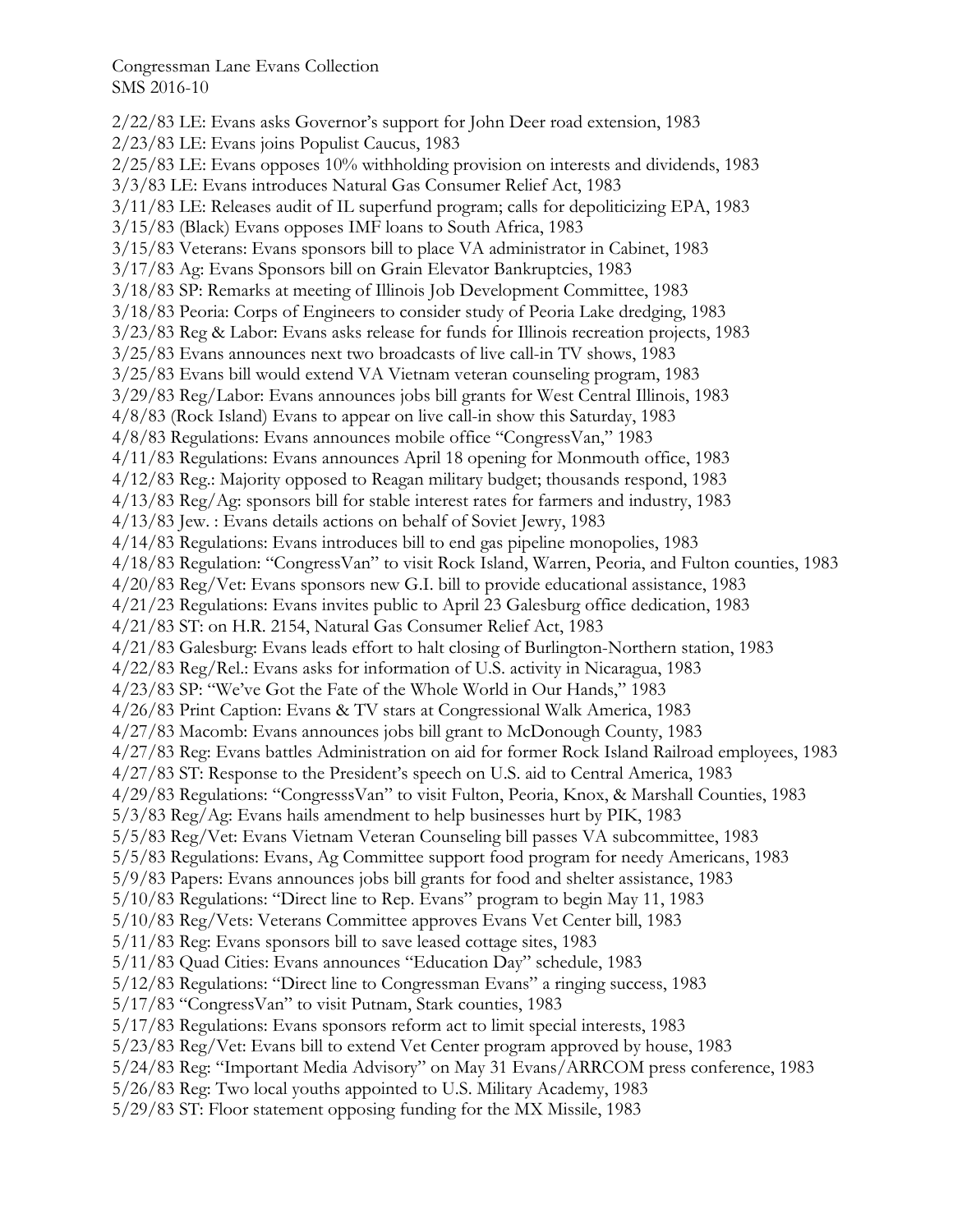5/29/83 Reg: Evans announces early June "CongressVan" schedule, 1983 5/31/83 Monmouth: Evans to host June 4 open house at Monmouth office, 1983 6/1/83 Quad Cities: Evans to appear on Moline cable TV show this Sunday, 1983 6/8/83 Reg/Ag: Evans fights soil conservation cuts, 1983 6/13/83 Reg: "CongressVan" to visit Peoria, Fulton, and Knox counties, 1983 6/15/83 Kewanee: Evans announces \$441,900 jobs bill grant for Kewanee Airport, 1983 6/16/83 Reg: Evans pushes for overhaul of U.S. Income Tax system, 1983 6/17/83 Black: Evans fights firing of U.S. Civil Rights Commissioners, 1983 6/20/83 Evans announces jobs bill grants for urban parks, 1983 6/20/83 SP: Evans sponsors bill for Federal Credit Union Week, 1983 6/21/83 McDonough County: Evans to open Congressional office in Macomb, 1983 6/21/83 Peoria: Evans to appear on Peoria cable TV show this Saturday, 1983 6/21/83 Reg/Vet: Evans pushes Education Benefits Extension for Vietnam Vets, 1983 6/28/83 Evans joins Congressional Recycling Drive, 1983 6/28/83 Black Evans sponsors bill for Sickle Cell awareness, 1983  $6/28/83$  Reg: Seventy businesses on board for July 7<sup>th</sup> Galesburg Conference, 1983 6/30/83 Washington & Chicago: Congressmen to visit Chicago Vet Center on July 8, 1983 7/1/83 Reg: Evans announces toll-free number for "Direct-Line" program, 1983 7/7/83 Speech: Introductory remarks at Business Opportunities Conference, 1983 7/7/83 Reg: Evans' "CongressVan" shifting gears, 1983 7/8/83 Argus: Evans announces contract for Milan Food Control Project, 11983 7/11/83 Reg: Evans bill means savings for CILCO Gas consumers, 1983 7/12/83 Reg: Evans amendment helps small cities remain eligible for UDAGS, 1983 7/15/83 ST: Remarks of LE at NE-MW hearing on trade and jobs—Chicago, 1983 7/18/83 ST: Rep. Evans endorsement of REP Paul Simon for U.S. Senate, 1983 7/20/83 Reg: Evans says Benefit Formula unfair to Illinois jobless, 1983 7/22/83 Reg/Ag: Evans votes for early PIK announcement for 1984, 1983 7/25/83 Black: Evans supports U.S. Medal to honor Roy Wilkins, 1983 7/25/83 Reg: Evans supports bill to enforce child support payments, 1983 7/27/83 Reg: Evans hails defense amendment targeting high unemployment areas, 1983 7/29/83 Reg: Evans asks O'Neill for quick action on Railroad Retirement Bill, 1983 8/1/83 Print: Evans and space shuttle astronauts on Hill (photo caption), 1983 8/4/83 National: Evans, others ask block to lift PIK grazing restrictions, 1983 8/5/83 Reg: Evans to observe training of local National Guard Units, 1983 8/8/83 Reg & Ag: Evans plans "working visit" to family farm, 1983 8/9/83 Reg: Evans sponsors bill to end Military Spare Parts Payments, 1983 8/11/83 Reg: Evans releases "CongressVan" Schedule for remainder of August, 1983 8/12/83 Rock Island "CongressVan" to visit senior citizen high rises August 16, 1983 8/21/83 Black: "CongressVan" to visit Rock Island county public housing August 22, 1983 8/12/83 Reg: Evans bill helps, Administration bill hurts IL Power customers, 1983 8/17/83 ST: Rep. Evan's statement on signing of FY 1984 Transportation Appropriations Bill, 1983 8/18/83 Quad Cities: Evans announces Government contract for Skills, Inc, 1983 8/24/83 National: Evans asks President to postpone Philippines trip, 1983 8/26/83 ST: by Evans on March on Washington II, 1983 8/26/83 Reg/Ag: Evans to represent Ag Chairman at September 2 meeting on Drought, 1983 8/30/83 Galesburg: Evans chooses Galesburg resident for internship, 1983 9/1/83 Reg/Ag: Sponsors bill to ensure affordable phone service, 1983 9/12/83 Media Advisory: Evans, Harkin to meet with local swine producers, 1983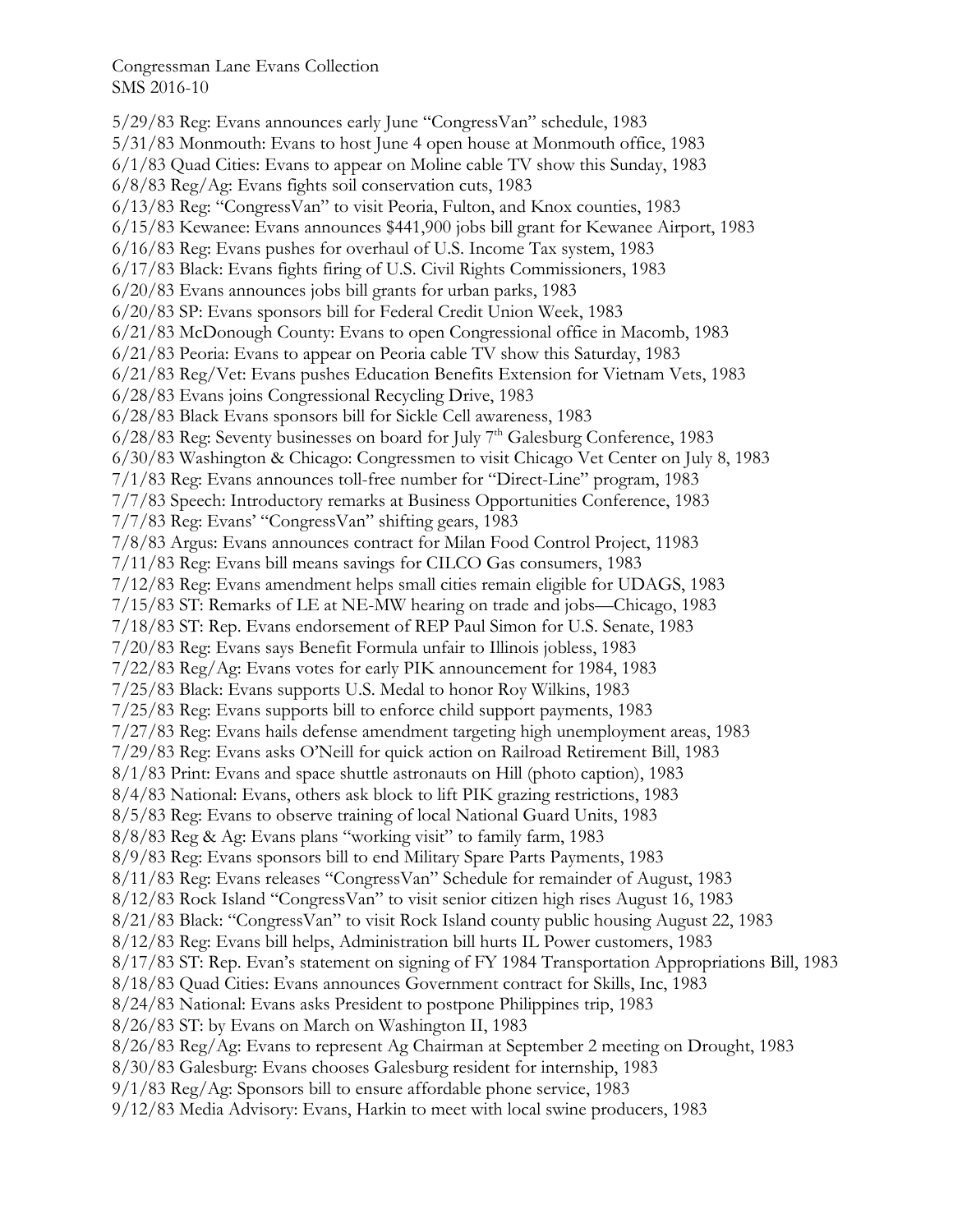9/15/83 ST: Statement opposing 1984 Defense Authorization (Nerve Gas), 1983 9/20/83 Reg: LEAP underway with Canton hearing on September 4, 1983 9/23/83 Reg: Evans asks Energy Chairman for quick action on natural gas prices, 1983 9/27/83 ST: Statement at Democratic Caucus opposing Zablocki Amendment, 1983 9/27/83 Reg: Evans introduces bill to increase nursing home alliances, 1983 9/28/83 ST: by Evans on passage of the Zablocki Resolution, 1983 9/29/83 Rock Island Co: Evans to Sponsor Business Conference in Moline November 15<sup>th</sup>, 1983 10/5/83 Macomb: Evans to hold LEAP hearing in Macomb October 9<sup>th</sup>, 1983 10/6/83 Peoria: Evans asks Heckler to block Hanna City Youth Center closing, 1983 10/7/83 Quad Cities: Evans, high schoolers on cable TV this week, 1983 10/7/83 Peoria: Evans to appear on cable TV show this Thursday, 1983 10/8/83 SP: "Reflections of a New Congressman" Illinois AP editors—Danville, 1983 10/12/83 West District: Evans to hold three more LEAP hearing this weekend, 1983 10/13/83 Reg: Evans asks Thompson to stop Disability Benefit cutoffs, 1983 10/19/83 Bureau and Stark: Evans to hold two LEAP hearings this weekend, 1983 10/19/83 Quad Cities: Evans to appear on Moline cable TV show this Saturday, 1983 10/20/83 Reg: Evans names advisory board on Military Academy nominations, 1983 10/24/83 ST: On bombing of U.S. Marines in Beirut, 1983 10/27/83 Evans supports local efforts to fight teen drug abuse, 1983 10/28/83 ST: On President's speech on Lebanon/Grenada, 1983 10/31/83 Reg: Evans to appear on national cable TV show November 3, 1983 11/1/83 Peoria: Evans LEAP hearings in Peoria, Marshall/Putnam this weekend, 1983 11/8/83 Henry & Mercer Counties: LEAP meetings in Henry, Mercer Counties this weekend, 1983 11/9/83 Rock Island: Evans Cites Black Hawk College in testimony on vocational education, 1983 11/10/83 Quad Cities: 50 registrants on board for November 15 Business Conference, 1983 11/11/83 SP: "This Nation should Never Forget" (Veterans Day Message), 1983 11/15/83 ST: By Evans at Task Force on Hunger (Peoria), 1983 11/15/83 Quad Cities: Final LEAP meeting in Moline this Saturday, 1983 11/23/83 Macomb: Evans to hold open House in Macomb November 30, 1983 11/28/83 Galesburg & Monmouth: Evans to hold open houses in Galesburg this week, 1983 11/29/83 Quad Cities: Evans to appear on Rock Island cable TV show Saturday, 1983 12/9/83 Ag: Evans asks change in rules for transporting PIK grain, 1983  $12/16/83$  Regulations: Evans announces food and shelter grants to  $17<sup>th</sup>$  District, 1983 12/19/83 Peoria: Evans to appear on Peoria cable TV this Thursday, 1983 12/30/83 Regulations: Evans to refuse Congressional pay increase, 1983 1/6/84 Quad Cities/Henry County: Top federal and state officials to attend Atkinson meeting, 1984 1/10/84 Media Advisory: Evans to release "State of District Report" January 16<sup>th</sup>, 1984  $1/13/84$  Galesburg: Evans to appear on Galesburg cable TV show January  $19<sup>th</sup>$ , 1984 1/16/84 Regulations: Evans releases "State of the District" Report, 1984 1/19/84 Regulations: 30 Congressmen to co-sponsor Evans' Lebanon Resolution, 1984 1/25/84 ST: Response to the President's State of the Union address, 1984 1/26/84 Reg/Ag: Evans urges small business, farm representation on Federal Reserve Board, 1984 2/1/84 Regulations: Evans announces judges for March 25 Art Contest, 1984 2/1/84 ST: Response to the President's proposed FY 1985 Budget, 1984 2/2/84 Regulations: Evans asks federal approval of Hydropower Plant at Port Bryan, 1984 2/8/84 Regulations: Evans blasts state for delay in emergency food distribution, 1984 2/9/84 Regulations/Vet: Evans announces Veterans Council; trip to Iowa City February 14, 1984 2/10/84 Regulations: Evans asks VA to consider GMHC for hospital site, 1984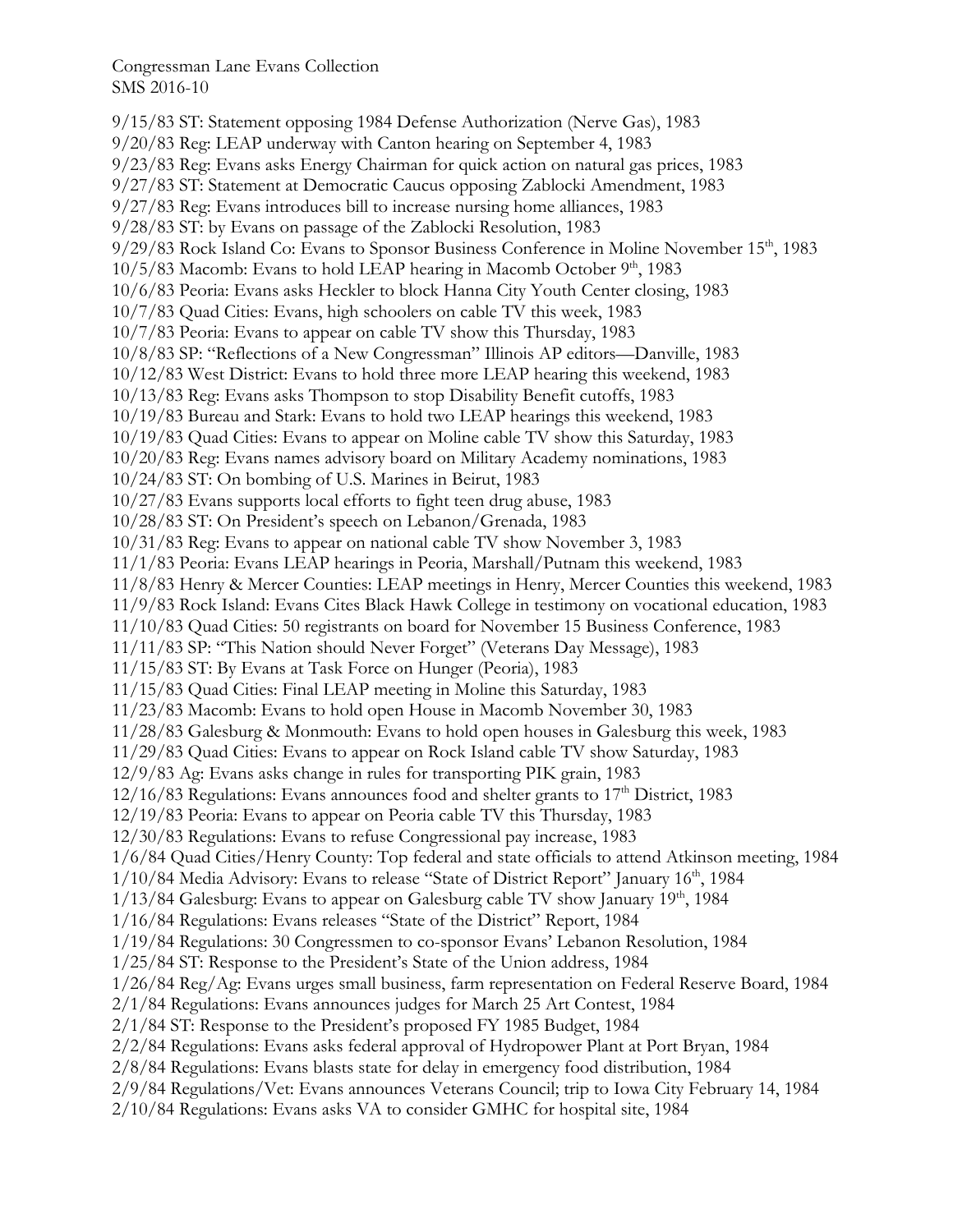2/14/84 Regulations: Evans announces Hennepin Canal Task Force; first meeting Feb 16, 1984  $2/15/84$  Quad Cities: "Calling on Congressman Evans" moves to public TV February  $20<sup>th</sup>$ , 1984 2/28/84 Quad Cities: Evans to hold office hours in Rock Island County this weekend, 1984 2/29/84 Galesburg: Evans to appear on Galesburg cable TV this Sunday, 1984 3/1/84 Ag: Evans hails passage of bill to preserve REA Loan Fund, 1984 3/5/84 Regulations: Evans joins Toxic Waste Bill aiding for sites in W. Central Illinois, 1984 3/7/84 Peoria: Evans to appear on Peoria cable TV show this Sunday, 1984 3/7/84 Evans endorses Route 51 as "Vital" to area economy, 1984 3/7/84 Regulations: Evans' Congress Van to visit ten communities during week of March 12, 1984 3/9/84 Ag: New loan application form hurts farmers, 1984 3/12/84 Regulations: Dixon/Evans press conference at Galesburg, Mental Health Center, 1984 3/13/84 Princeton/Kewanee: Evans to hold office hours March 17, 1984 3/21/84 Regulations: Evans bill would return highway money to Illinois, 1984 3/21/84 Labor: Evans supports Bankruptcy Bill protecting labor contracts, 1984 3/21/84 Reg/Ag: House passes Evans bill on Grain Elevator Bankruptcies, 1984 3/23/84 Regulations: Evans sponsors bill to prevent tax penalties for Elderly, 1984 3/26/84 Reg: Galesburg Youth Winds Congressional Art Contest, 1984 3/27/84 Canton: Evans appoints Canton Official to State Business Conference, 1984 3/27/84 Ag: Evans named to Conference Committee on important Ag bill, 1984 4/10/84 Reg/Vet: Health Care Subcom Chairman at April 17 Forum for Vets, 1984 4/16/84 "Phantom Tax" hurts local electric customers, Evans reveals, 1984 4/17/84 Reg/Evans holding press conference—"Truth in Unemployment Statistics," 1984 4/23/84 PR: Evans introduces "Truth in Unemployment Statistics" bill, 1984 4/25/84 Quad Cities: Evans call-in show on public TV this Sunday, 1984 4/27/84 Reg/Ag: Help smaller farmers, Evans tells platform committee, 1984 5/1/84 Peoria: Evans to appear on Peoria cable TV this Saturday, 1984 5/9/84 Reg/Ag: Evans joins bill to end tax discrimination against family farms, 1984 5/14/84 Evans' Medicare Seminars in Canton, Bellevue this Friday, 1984 5/15/84 Galesburg: Evans to appear on Galesburg cable TV show this Saturday, 1984 5/21/84 Print/Vet: Democrats should pledge commitment to veterans, 1984 5/22/84 Reg: Evans praises passage of Military Spare Parts Bill, 1984 5/24/84 Reg/Ag: Committee field hearing in Woodhull June 8, 1984 5/29/84 Reg: Federal funds for higher education a good investment, 1984 6/1/84 Reg/Ag: Evans releases witness list for June 8 Ag hearing in Woodhull, 1984 6/4/84 Reg: Evans announces new round of LEAP meetings for economic growth, 1984 6/5/84 Reg: Evans announces CongressVan schedule for mid-June, 1984 6/13/84 Reg: Evans, Task Force to hold public hearing on Hennepin Canal, 1984 6/11/84 Quad Cities: Special Medicare call-in show on Channel 24 this Friday, 1984 6/11/84 Five area students compete for National History Award, 1984  $6/18/84$  Reg: Evans announces CongressVan schedule through July  $6<sup>th</sup>$ , 1984 6/22/84 Princeton: Mayor Nelson, Evans to hear ideas on Hennepin Canal, 1984 6/25/84 Reg/Ag: Evans announces aid for businesses hurt by 1980 Soviet Embargo, 1984 6/26/84 Rock Island: Rock Island officials join Evans at LEAP hearing, 1984 6/27/84 Peoria: Evans to appear on Peoria cable TV show this Sunday, 1984 6/29/84 Reg: Evans Releases CongressVan schedule through July 21, 1984 7/2/84 Evan announces federal help for Seatonville Water System, 1984 7/10/84 Mayors to join Evans at hearings on local economy, 1984 7/13/84 Quad Cities: Evans call-in show on public TV this Wednesday, 1984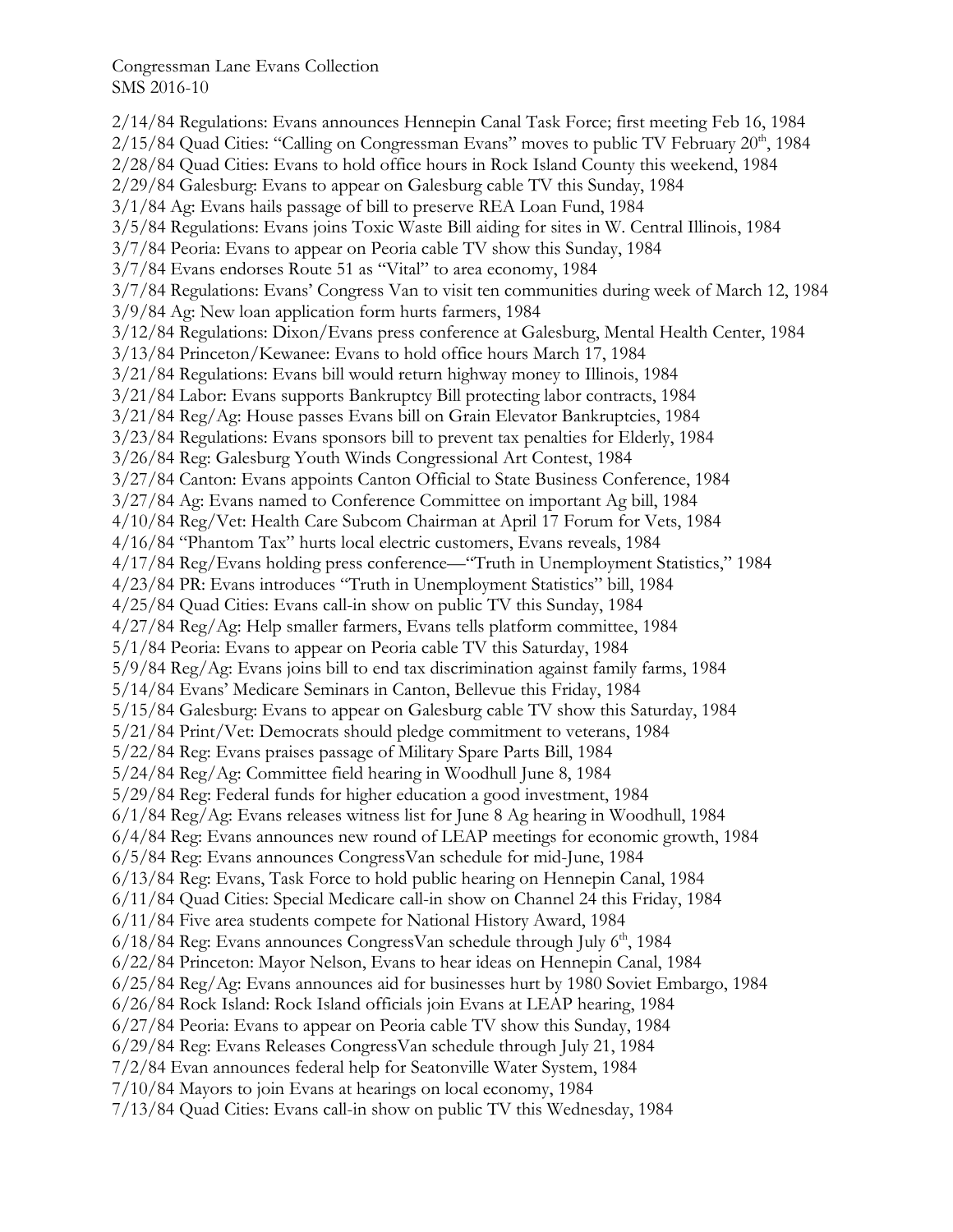7/13/84 Public officials, business leaders to testify at economic hearings, 1984 7/16/84 Reg: Evans releases CongressVan schedule through August 4, 1984 7/26/84 Reg: Evans calls for improved Emergency Medical Care for air passengers, 1984 7/26/84 Evans announces August 4 hearing on Marshall County economy, 1984 7/27/84 Reg: Evans announces CongressVan schedule through August 17, 1984 8/2/84 Reg: Evans announces August 21 Small Business Export Conference, 1984 8/7/84 Local Head Start to receive \$524,000 federal grant, 1984 8/9/84 Reg: 59 local officials to attend Federal Grants Seminar in Monmouth, 1984 8/10/84 Reg: Evans releases CongressVan schedule through August 29, 1984 8/13/84 Henry County: Evans announces August 17 hearing Henry County economy, 1984 8/16/84 Reg: Area businesses register for August 21 Export Conference, 1984 8/16/84 Peoria: Evans to appear on Peoria cable TV show this Tuesday, 1984 8/20/84 Public officials join Evans for McDonough, Stark hearings, 1984 8/23/84 Ag: Federal Crop Insurance Extended to Peoria, Stark corn growers, 1984 8/24/84 Rock Island: Evans call-in show on public TV this Wednesday, 1984 8/29/84 Reg: evans to release Hennepin canal Task Force Report, 1984 9/4/84 Reg: Task Force reports to Evans on Hennepin Canal, 1984 9/12/84 Quad Cities: Two Selected for Overseas teaching assignment, 1984 10/2/84 Reg: Evans Bill to give National Corridor status to Hennepin Canal, 1984 12/12/84 Peoria: Evans Asks Reagan to save programs helping Peoria, 1984 **SubSubSeries: 99th Congress**  1/7/85 Evans nominates 33 from area for U.S. Military Academies, 1985 1/10/85 Evans writes to IL Governor James Thompson asking for help maintaining healthcare program for Quad Cities unemployed, 1985 1/14/85 Six new FM radio channels available for West Central Illinois, 1985 1/17/85 Evanst blasts SBA restrictions on loans to PIK-Affected businesses, 1985 1/23/85 Evans new bill would repeal new IRS "company car" regulations, 1985 1/31/85 Evans assails farm credit crisis; joins in requesting meeting with Reagan, 1985 2/4/85 ST: Response to the President's FY86 Budget Bill Proposal, 1985 2/6/85 ST: Response to the President Reagan State of the Union Address, 1985 2/7/85 Reg: Evans to announce major jobs initiative in 3 press conferences, 1985 2/8/85 SP/Ag remarks to the Illinois Farmers Union State Convention, 1985 2/14/85 Reagan Cuts cost Illinois college students \$31 million in Aid, 1985 **BOX 3**  2/15/85 Press Release, Conference, & Research: Workforce Retention and Reemployment Package, 1984-1985 2/21/85 Henry soil survey available, 1985 2/22/85 Evans supports Emergency Farm Credit Bill, 1985 2/28/85 Entire Illinois delegation sponsors Hennepin Canal National Corridor Bill, 1985 3/11/85 Reg Figures exaggerate defense spending in W. Central Illinois, 1985 3/15/85 Simon/Evans announce Atomic Veterans Bill, 1985 3/21/85 Evans hails FAA proposal for better airplane emergency kits, 1985 3/26/85 Ag: Evans to attend Canadian Farm Policy Seminar, 1985 3/27/85 Evans asks new Secretary of Labor to extend jobless aid, 1985 4/2/85 Reg/Ag: Evans urges hearing on agricultural tax policy, 1985 4/3/85 Reg/Vet: Evans approves Vietnam vet job training program, 1985

4/4/85 Reg: Evans announces academy appointments for 8 local youths, 1985

4/4/85 Peoria/Quad Cities: "Calling on Evans" on TV next week, 1985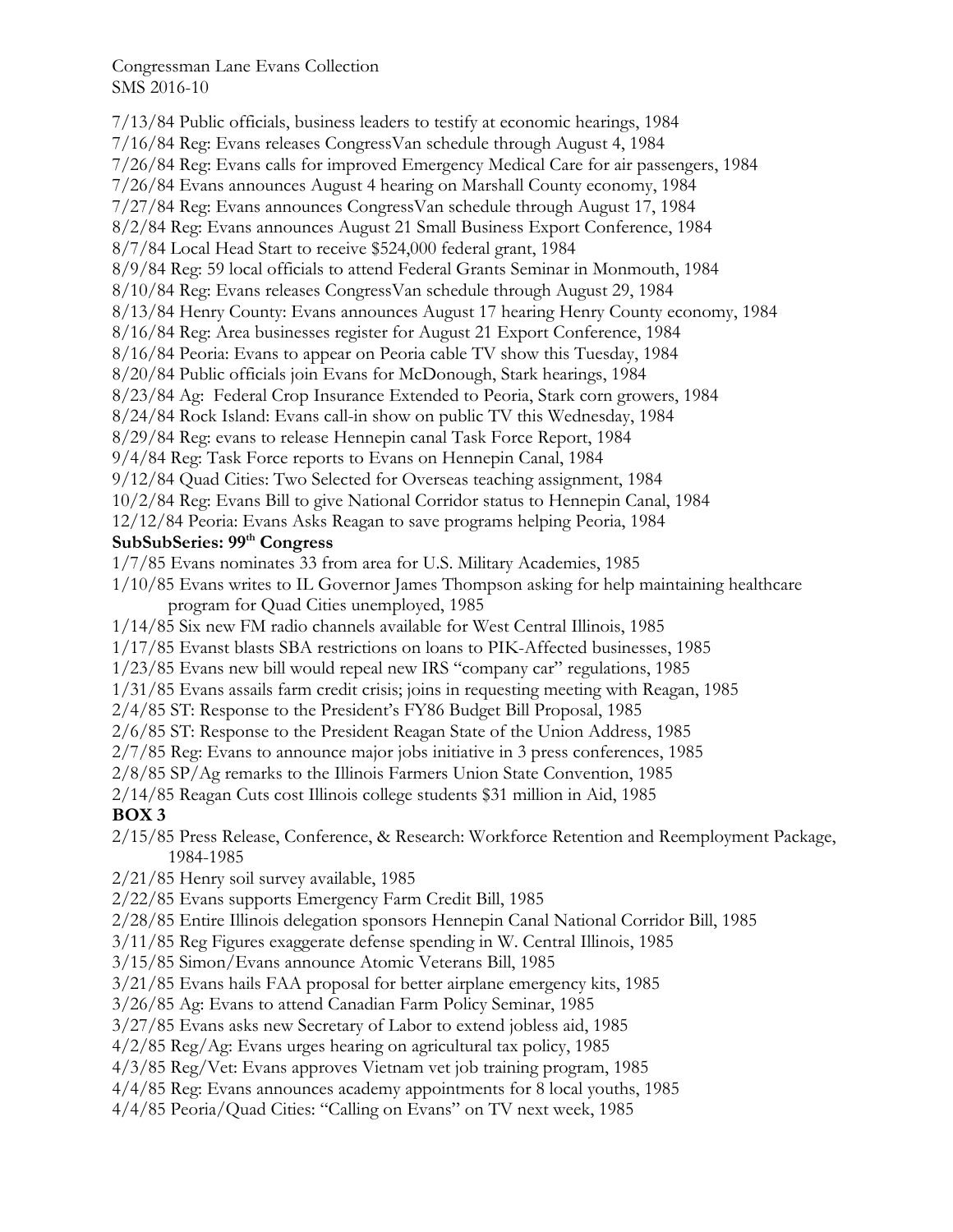4/8/85 Remarks at the Roundtable on Hunger in Peoria, 1985 4/13/85 SP remarks at the meeting of the Illinois Quad Cities Chamber of Commerce, 1985 4/15/85 Reg. Peoria youth wins the Congressional Art Contest, 1985 4/22/85 Evans backs program for self-employment for unemployed, 1985 4/23/85 Reg/Ved Evans to chair Vietnam Era Veterans in Congress, 1985 4/23/85 First "Calling on Evans" show on Macomb TV this Saturday, 1985 4/29/85 Evans to release survey on local impact of revenue sharing, 1985 5/3/85 Ending revenue sharing a "disaster" for local communities, 1985 5/6/85 "Calling on Evans" show on Galesburg TV this Saturday, 1985 5/9/85 Evans asks FmHA action on low closing rate for local loans, 1985  $6/3/85$  Evans to hold June  $10<sup>th</sup>$  seminar for Canton-area businesses, 1985 6/12/86 FmHA review shows local offices need help, 1985 6/24/85 Panel plans July 2 Galesburg hearing on Veterans' Employment, 1985 6/27/85 House Committee approves \$15 million for Hennepin Canal, 1985 7/19/85 Evans sponsors bill to speed Black Lung appeals, 1985 7/26/85 Evans calls for National War on Alzheimer's, 1985 7/30/85 Evans asks Pierce to kill Komatsu Grant, 1985 8/12/85 Evans announces college intern "Open House," 1985 9/5/85 Evans asks Thompson to move rail hearing to Quad Cities, 1985 9/9/85 Many local firms on board for September 18 Business Seminar, 1985 10/1/85 Evans picks Macomb Chamber President for White House Small Business, 1985 10/9/85 Evans announces line-up for October 15 LEAP hearing, 1985 10/11/85 Evans announces line-up for Fulton County LEAP hearing—October 19, 1985 10/21/85 Evans announces federal grant for employment of area vets, 1985 10/21/85 Evans announces federal grant for employment of area veterans, 1985 10/24/85 State/Ag: Evans proposes highway plan linking rural areas, 1985 11/4/85 Peoria: Evans to host Peoria forum on "Rambo v. Reality," 1985 11/12/85 Galesburg: Evans announces line-up for Knox County LEAP, 1985 11/13/85 Reg: Evans optimistic on Hennepin Canal funding, 1985 11/19/85 Evans to hold LEAP hearings for Warren, Bureau counties, 1985 11/22/85 Reg: "Price isn't Right" for seniors facing Medicare increase, 1985 11/23/85 SP/PR: Remarks to Vietnam Veterans of America at annual convention, 1985 12/3/85 Evans to hold LEAP hearings in Peoria, Henry, and McDonough Counties, 1985 12/4/85 Evans named Vietnam Veterans of America legislator of the year, 1985 12/9/85 Evans to seek reelection to Congress, 1985 12/16/85 Evans asks ICC to save Aledo to Alpha rail line; with follow up information, 1985-1986 12/20/85 Evans nominates 26 for military academies, 1985 12/27/85 Evans to release LEAP report on January 6, 1985 1/6/86 Federal policies threaten local economic growth 1985-1986 1/10/86 Study show that Gramm-Rudman cuts will hurt Illinois, 1986 1/23/86 Statement at press conference on continuing farm crisis, 1986 1/31/86 Evans faults the Labor Department for blocking TRA benefits, 1986 2/10/86 Local communities lose under Reagan budget, 1986 2/15/86 Evans calls new farm bill obsolete in a Springfield speech, 1986 2/20/86 Evans backs bill for independent Social Security, 1986 2/21/86 Evans, House Panel strengthen new GI bill, 1986 2/27/86 Evans introduces "Bill of Hope" for our Nation's farmers, 1986 3/18/86 Advisory: 9 Congressmen to expose Contra leadership today, 1986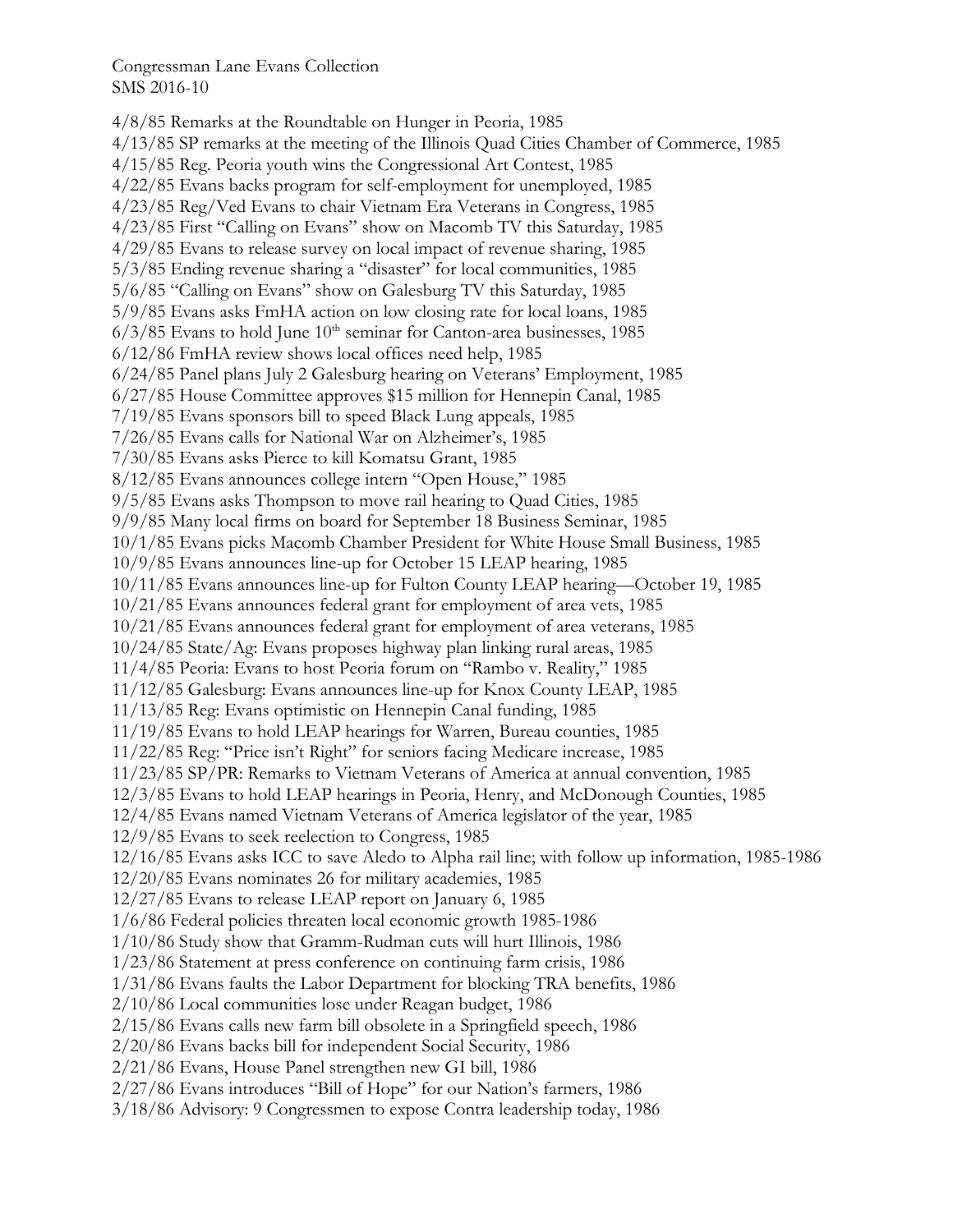3/21/86 Evans to visit Egypt, Israel over Easter break, 1986 4/11/86 Evans urges Senators to vote National Park status for Hennepin Canal, 1986 4/14/86 Art Contest for high school students this Sunday in Galesburg, 1986 4/15/86 ST: Response to military action against Libya, 1986 4/21/86 West Central Illinois procurement dollars up 82% in two years, 1986 4/22/86 Evans announces service academy appointments for ten local youths, 1986 4/25/86 Evans urges Farm Credit System to restructure farm debt, not foreclose, 1986 5/8/86 Evans appointed to task force on Vietnam War POWs and MIAs, 1986 5/9/86 SP: Welcoming remarks at a conference on new populism, 1986 5/17/86 Statement: remarks at Peoria area Peace Network March against Contras, 1986 5/19/86 Vietnam Veterans Congress to hold news conference on Judicial Review, 1986 5/20/86 Evans to hold "electronic town meeting" on May 17, 1986 5/24/86 "A Message for Memorial Day, 1986", 1986 5/29/86 Federal funds to assist local colleges, students, 1986 6/4/86 Russo, three others honored for Vietnam Veterans work, 1986 6/11/86 Study shows many central Illinois communities rank high in toxic waste generation, 1986 6/13/86 Panel to hold June 27 hearing on impact of joblessness on children and families, 1986 6/16/86 Evans asks Governor to oppose Nerve Gas trains, 1986 6/23/86 Committee on Families announces witnesses for Galesburg hearing, 1986 6/27/86 Illinois Congressman ask Army to abandon Nerve Gas shipments, 1986 7/4/86 Evans announces July 28 seminars on economic development, 1986 7/21/86 Evans announces line-up for July 28 seminars, 1986 8/1/86 Evans pushes for quick action on TV signal scrambling, 1986 8/5/86 Committee announces August 11 Galesburg hearing, 1986 8/13/86 Evans offers bill to improve export standards, 1986 9/5/86 Evans praises cooperation on Fort Armstrong Hotel grant, 1986 9/10/86 Evans announces funds for Quad City Labor-Management Council, 1986 9/23/86 Evans introduces "Save the Family Farm Act,"1986 10/10/86 Evans announces rate relief for co-op customers, 1986 12/23/86 Evans nominates 26 for U.S. service academies, 1986 SubSubSeries: 100<sup>th</sup> Congress 1/5/87 Evans to hold office hours in Kewanee and Geneseo, 1987 1/7/87 Evans to hold "Electronic town meeting" January 13, 1987 1/14/87 Speech: Before the Northwest Municipal League, 1987 1/20/87 Evans to hold staff office hours in Princeton, Spring Valley, 1987 1/27/87 Evans asks Wright for vote on pending pay increase, 1987 1/29/87 Evans to chair VA Oversight Subcommittee in new Congress, 1987 1/30/87 Evans to hold February 9 staff office hours in Elmwood, Chillicothe, & Bartonville, 1987 2/4/87 Vietnam Veterans Caucus elects officers, names agenda, 1987 2/5/87 Statement in support of the Save the Family Farm Act, 1987 2/6/87 Evans to hold office hours in Aledo, February 16, 1987 2/11/87 Federal Budget should invest in education, 1987 2/14/87 Evans blasts Reagan Farm proposals: boosts Harken Bill, 1987 2/18/87 Evans introduces comprehensive Dislocated Workers Bill, 1987 2/18/87 Statement in support of Worker Adjustment Assistance Act, 1987 2/20/87 Evans to hold staff hours in Canton, Farmington, 1987 2/26/87 Evans to hold staff office hours in Hennepin, Henry, 1987 2/26/87 Evans, Veterans panel push for permanent GI Bill, 1987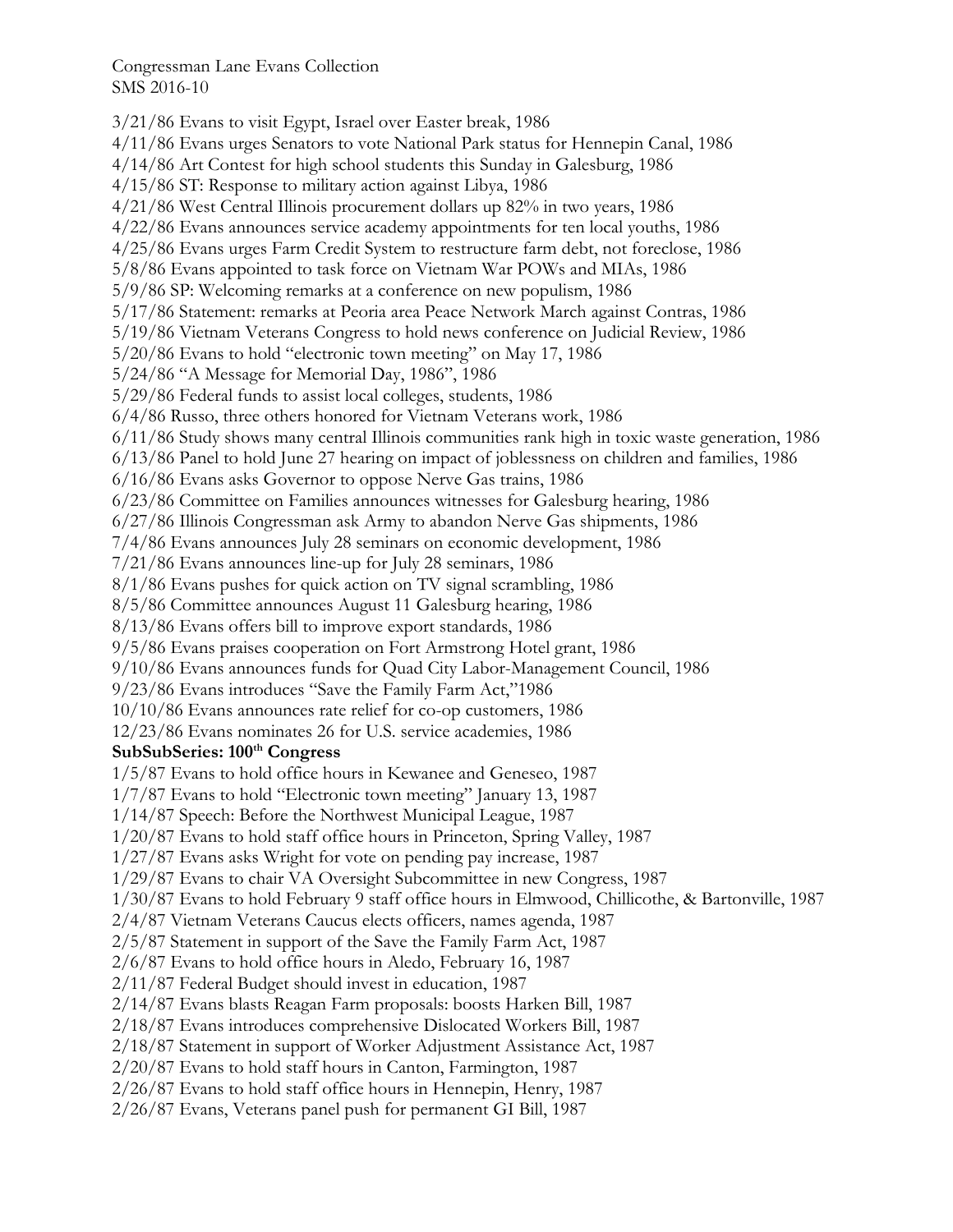- 3/19/87 Evans announces judges for April 26 Congressional Art Contest, 1987
- 3/12/87 Vietnam Veterans in Congress to hold Press Conference briefing on VA records destruction, 1987
- 3/20/87 Evans announces Small Business Advisory Council, 1987
- 3/24/87 Evans appoints new Press Secretary, 1987
- 3/25/87 Evans sponsors "Tax Payers' Bill of Rights," 1987
- 4/2/87 Evans sponsors bill to correct social security notch years problem, 1987
- 4/3/87 Evans to meet with German Leaders and U.S. Servicemen during Easter break, 1987
- 4/10/87 Evans to push for services to women veterans, 1987
- 4/13/87 Six chosen for congressional teacher scholarships, 1987
- 4/23/87 Evans, Veterans panel reject increase in home loan fee, 1987
- 4/24/87 Evans hold staff office hours in Princeton, Spring Valley, 1987
- 4/27/87 Kewanee youth wins congressional art contest, 1985-1987
- 5/8/87 Evans's Bill asks Farmers Home Administration to use sense: Write down loans, 1987
- 5/11/87 Evans to hold staff office hours in Cambridge, Galva, 1987
- 5/15/87 Evans to hold Electronic Home Meeting on May 26, 1987
- 5/30/87 Evans announces service academy appointments for eight local youths, 1987
- 6/4/87 Evans introduces bill to prevent drop in farm prices, 1987
- 6/5/87 Veterans Affairs Committee: Congressional Panel to hold June 15 hearing on job program for Vets, 1987
- 6/11/87 Evans to hold staff office hours in Elmwood, Bartonville, and Chillicothe June 22, 1987
- 6/19/87 Evans urges Thompson to Stand up for veterans: Keep Vet offices open, 1987
- 6/25/87 Evans to hold meetings with seniors across district, 1987
- 6/26/87 Evans to hold staff office hours in Farmington, Canton on July 6, 1987
- 6/29/87 VA ordered to cease closing veteran centers, 1987
- 6/30/87 House approves travel payment, healthcare, jobs bills, 1987
- 7/10/87 Evans to hold staff office hours in Aledo, Oquawka, July 20, 1987
- 7/17/87 Evans to hold staff office hours in Granville, Lacon, Bradford July 27, 1987
- 8/5/87 Congress hears from farmers who "wrote the book" on farm crisis, 1987
- 8/24/87 Evans to open LEAP hearing in Mercer, Fulton counties on building new partnerships to spur growth, 1987
- 8/27/87 Evans to hold "Electronic Town Meeting" September 2, 1987
- 10/14/87 Evans Introduces Ground-breaking Legislation to Compensate Veterans for Agent Orange Exposure, 1987
- 11/19/87 Evans Sponsors Comprehensive Child Care Bill, 1987
- 12/17/87 Evans Nominates 23 from Area for U.S. Service Academies, 1987
- Press Releases, 1988

### **SubSubSeries: 101st Congress**

- Press Releases, 1989
- Press Releases, 1990

# **SubSubSeries: 102nd Congress**

- Press Releases, 1991
- Press Releases, 1992

#### **BOX 4**

- **SubSubSeries: 103rd Congress**
- Press Releases and Statements, 1993
- Press Releases and Statements, 1994
- **SubSubSeries: 105th Congress**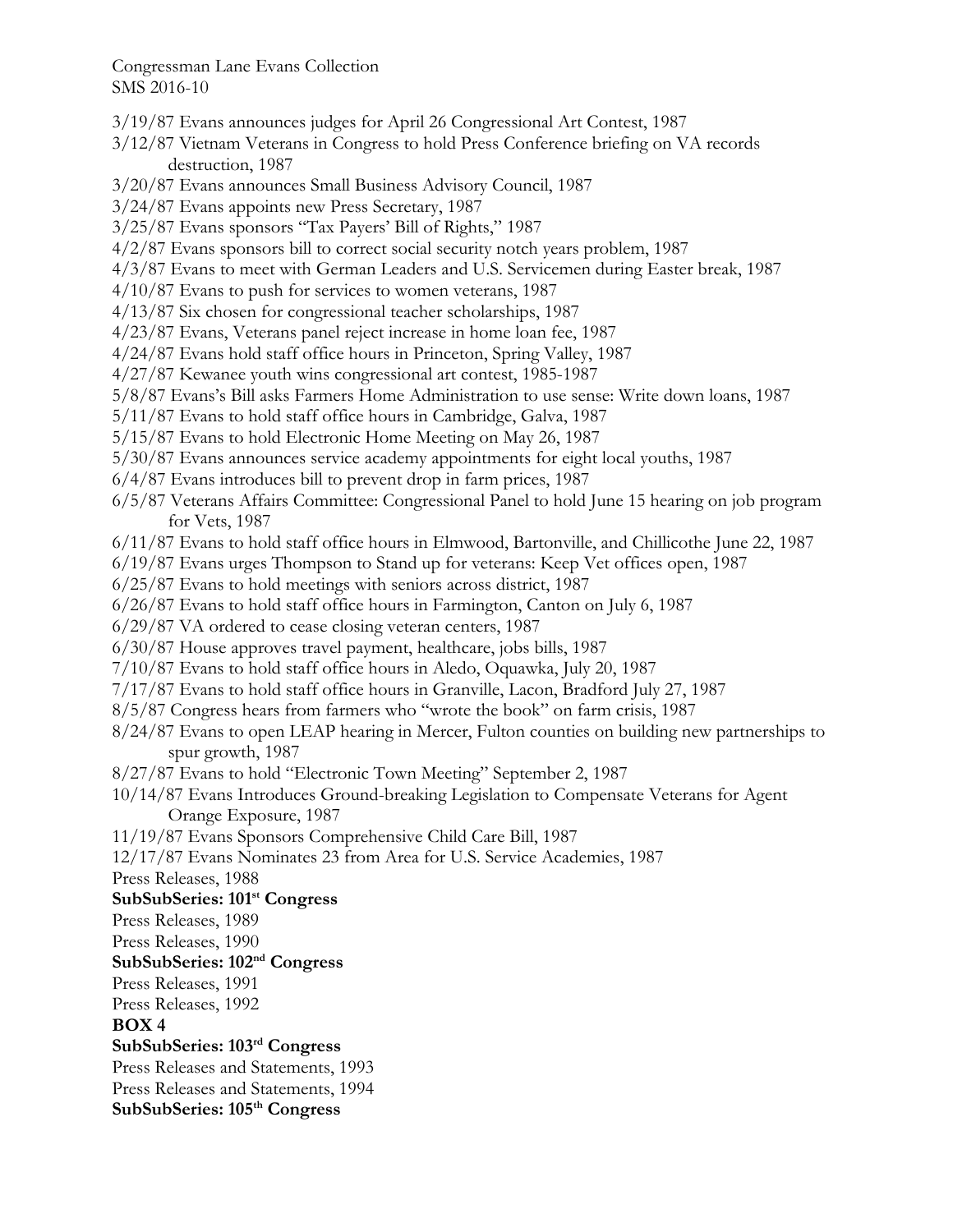6/10/1997 Evans Announces New Location for Galesburg District Office, 1997 SubSubSeries: 107<sup>th</sup> Congress 10/31/2002 Press Release: GAO Report: On Landmines in Persian Gulf War, 2002 **SubSubSeries: 107th Congress**  1/23/2004 Statement on FEC Lawsuit, 2004

# **SubSeries: Congressional Record Statements**

**SubSubSeries: 98th Congress**  Emergency Supplemental Appropriations for Jobs, 1983 Social Security Reform Package, 1983 Marcos: Hero or Fraud, 1983 Anatloy Shcharansky, 1983 Special Order on the Holocaust, 1983 Small Newspapers in America, 1983 Natural Gas, 1983 Farmers Home Administration (FmHA) Operating Loan Program, 1983 Record Correction, 1983 National Weather Service, 1983 Solidarity Sunday, 1983 Vet Center Bill, 1983 The Good News, 1983 Soil Conservation, 1983 20<sup>th</sup> Anniversary of Equal Pay Act, 1983 REARM, 1983 Education, 1983 Urban Development Action Grants (UDAG) and Small Cities, 1983 Echoes of Vietnam, 1983 Health Insurance for the Unemployed, 1983 Civil Rights Commission Reauthorization, 1983 Hispanic American View Central America, 1983 Military Involvement in Central America, 1983 National Hispanic Heritage Week, 1983 Trade Adjustment Assistance, 1983 Support for Volkmer Amendment and H.R. 1036 – Community Renewal Employment Act, 1983 Honoring General Register of the Rock Island Arsenal, 1983 Opposition to H.R. 1010 – Coal Slurry Pipeline, 1983 Lebanon Crisis, 1983 Honoring Glenn Guy of Dallas City, IL, 1983 Immigration Bill, 1983 Equal Rights Amendment, 1983 Hero Street USA, 1983 Turkish Federated State on Cyprus, 1983 Agent Orange and H.R. 1961, 1984 Black History Month, 1984 Rural Electrification Administration, 1984 Railroad Amendment Re: Preferential Hiring, 1984 Women's History Week, 1984 Vocational Education Act, 1984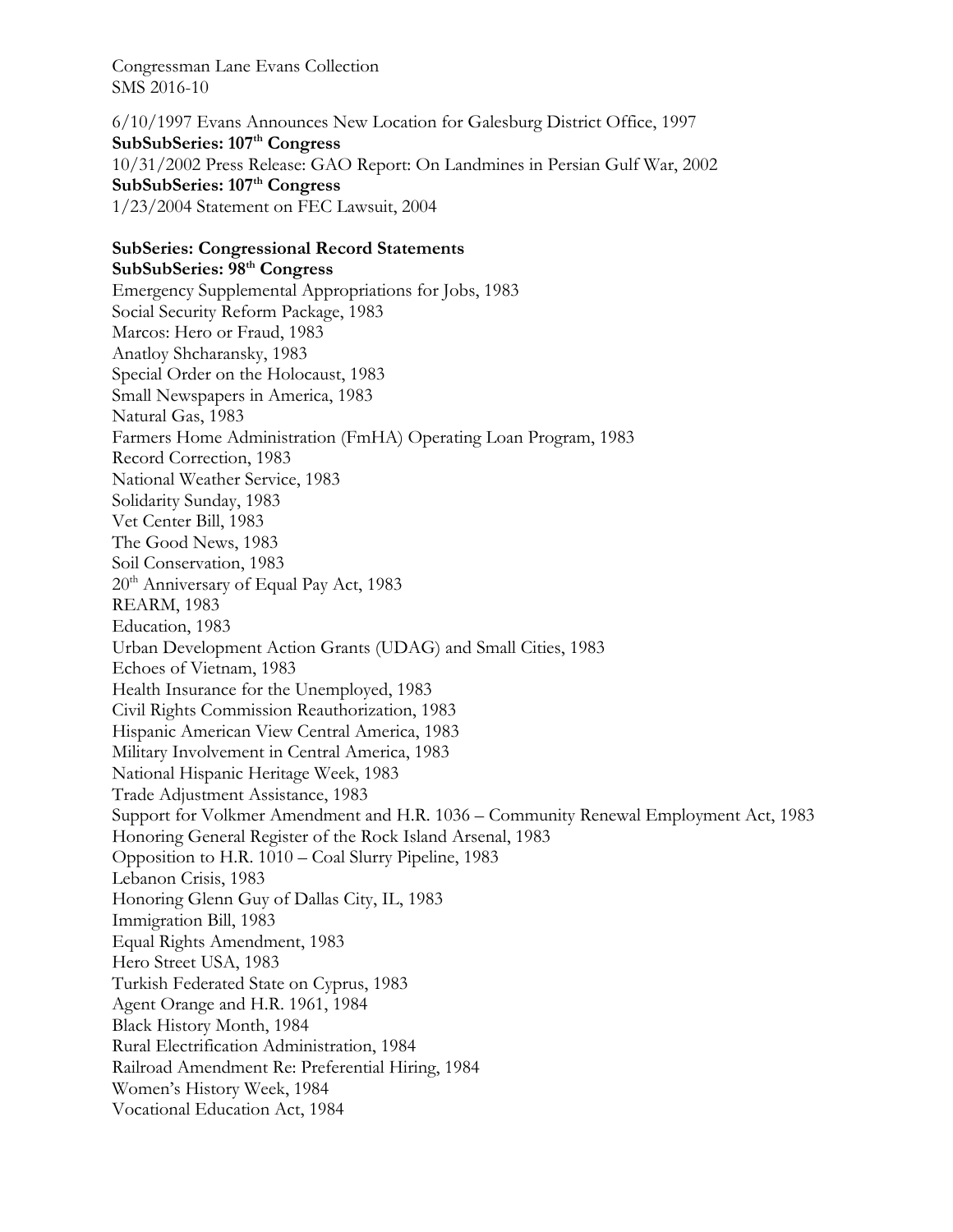Conference Committee on H.R. 4702 – Wheat Bill, 1984 Prayer in Schools, 1984 Older Americans in Knox County (OAK), 1984 Hoover Dam, 1984 Veterans' Hospitals, 1984 Teenager's Role in Upholding the Constitution, 1984 People Magazine Article on Hero St., 1984 Immigration Bill, 1984 Guestworker Program, 1984 Omission of Name from H.R. 5490, 1984 Tom Nicholson, 1984 Veterans' Center Earl Peacock, 1984 Soil Conservation, 1984 The A Team, 1984 National Women Veterans Recognition Week, 1984 Soviet Jewry, 1984 The Phantom Jobless, 1984 Supplemental Security Income (SSI) Personal Needs Allowance, 1984 **SubSubSeries: 99th Congress**  Seating of Richard McIntyre, 1985 Wrong Way to Treat Moscow, 1985 125<sup>th</sup> Anniversary of Augustana College, 1985 Comments on Families with Exceptional Children, 1985 10<sup>th</sup> Anniversary of End of Vietnam War, 1985 50<sup>th</sup> Anniversary of the Rural Electrification Administration, 1985 Opposition to Michel Amendment Providing Aid to the Contras, 1985 Core Logistics, 1985 "Should Cost" Amendment to DOD Bill, 1985 Vista Anniversary, 1985 Call to Conscience for Soviet Jewry, 1985 Targeting Amendment to Volkmer Amendment to Farm Bill, 1985 Oppose the Madigan Amendment to Farm Bill, 1985 Gramm-Rudman, 1985 Star Wars Cover Up, 1985 Farm Bill, 1985 Gramm-Rudman is Cruel Charade, 1986 Special order on Soviet Jewry, 1986 "Bill of Hope," 1986 Analyst Urges Treaty in Central America, 1986

### **SubSeries: Speeches**

2/11/83 Princeton Chamber of Commerce, 1983 5/15/83 Peoria County Democratic Women, 1983 7/5/83 Evans addresses group of businessmen, 1983 7/7/83 Introductory remarks at Small Business Opportunities Conference, 1983 7/15/83 Evans addresses North East-MidWest Coalition hearing on Trade & Jobs, 1983 7/16/83 Knights of Columbus, 1983 11/22/83 On Behalf of Evans; at the Quad Cities rally for Paul Simon for Senate, 1983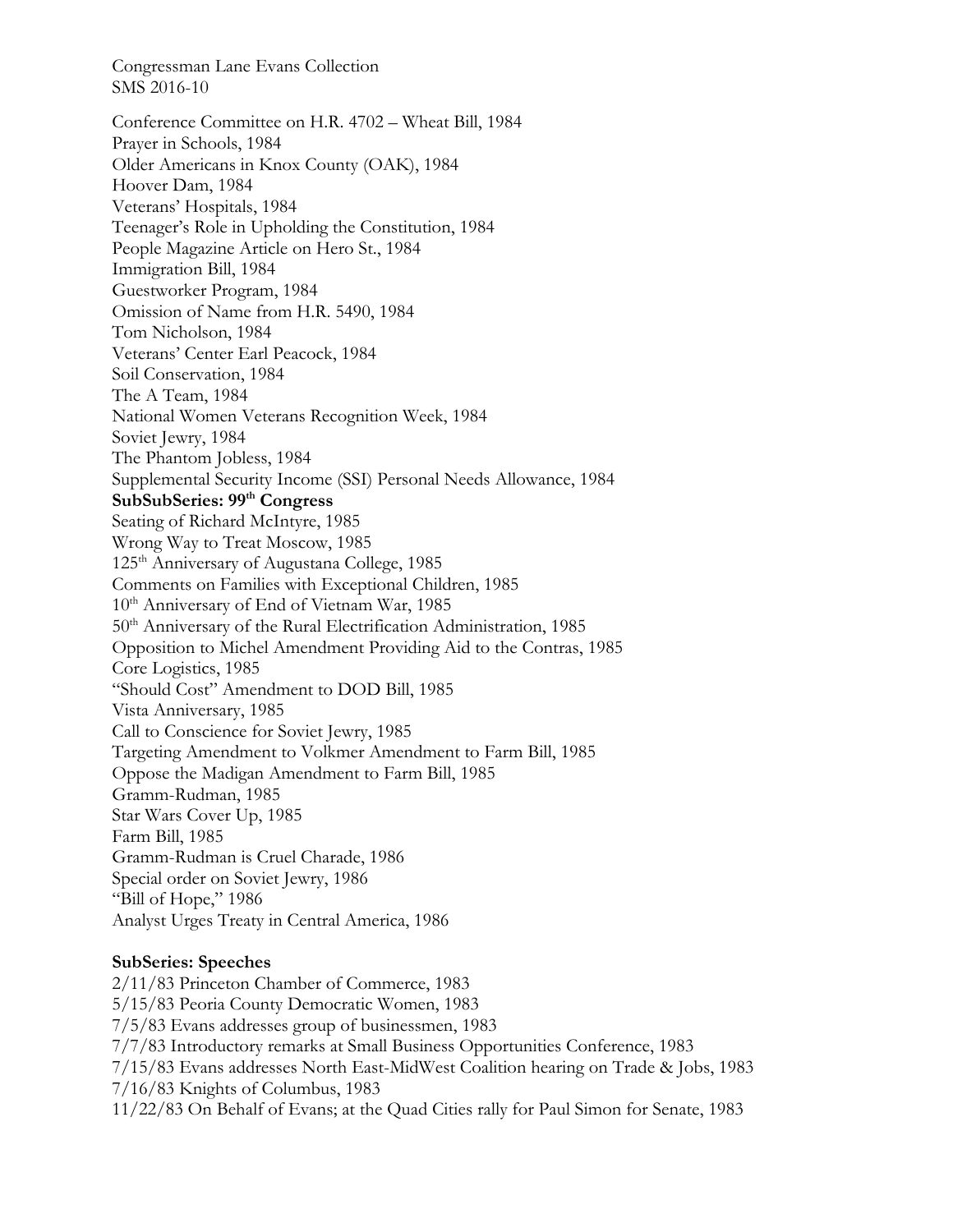12/12/83 Announcement of Candidacy for Re-Election to Congress, 1983 Address in Support of Harold Washington's Chicago Mayoral Campaign, 1983 Agriculture, 1983 Business, 1983-1985 Chamber Coalition, 1983 CLEC & Citizens Actions Movement Retreat, 1983 Commencement Address, 1983 Disabilities, 1983-1985 Dr. Martin Luther King Jr., 1983-1989 Evans Addresses House during Small Business Week (May 8-14), 1983 Immigration, 1983 Jobs & Economic Development, 1983 Labor, 1983-1984 Leap Meeting—Rock Island County, 1983 On behalf of Evans, before the Congregation of St. Joseph's Church, Rock Island, 1983 Patriotic, 1983 Political Addresses, 1983 Postal Workers/Letter Carriers, 1983 "Reflections of a New Congressman," 1983 Speeches "Current," 1983-1986 Veterans Speeches, 1983-1999 [1 of 2] Veterans Speeches, 1983-1999 [2 of 2] 1/14/84 Opening remarks at Seminar on Economic Development for West Central Illinois, 1984 2/5/84 Evans on his liberal voting record during his first year in Congress, 1984 4/28/84 Illinois Women's Press Association, 1984 6/23/84 Opening statements at Henderson County LEAP Meeting, 1984 8/21/84 Opening remarks at Small Business Export Conference, 1984 12/17/84 Testimony before Illinois State Board of Elections, 1984 Environment, 1984 August Recess "Business Speech," 1985 Illinois Public Action Council (IPAC), 1985 Political Addresses, 1985 Economics – Talking Points, 1986 Migrant Council Speech, 1986 New Populism Speech, 1986 Political Addresses, 1986 January/February 1987 Farm Speech, 1986-1987 A.C.L.U. Speech, 1987 PSA: Veterans Job Training Act, 1987 Illinois Freeze/SANE Convention Talking Points, 1988 Talking Points for Law Enforcement Day, 1988 Israel/Middle East Speeches, 1989 Election Day Speeches, 1992-1998 Monmouth College Commencement Address, 1993 Speech Material, 1994-1996

#### **BOX 5**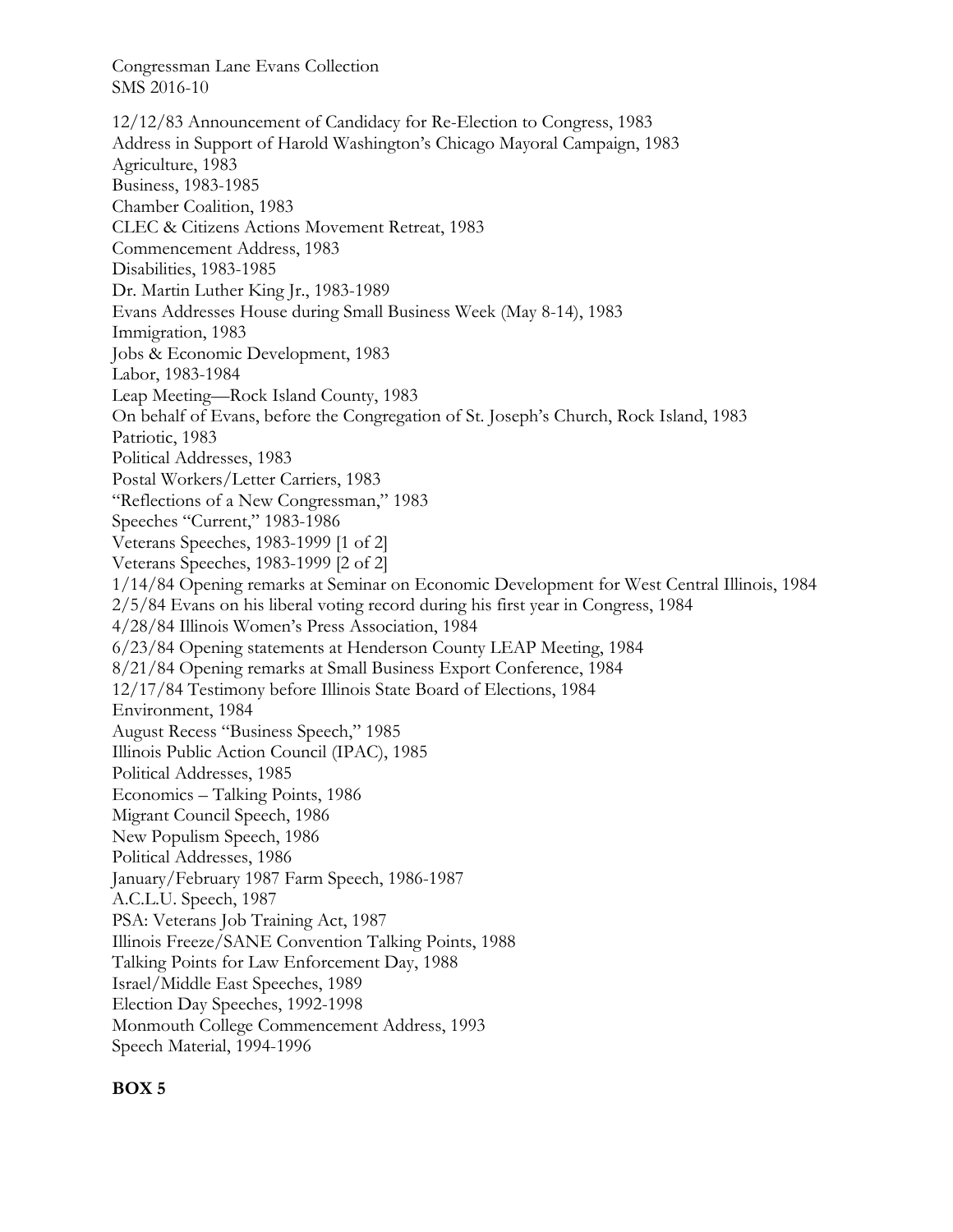### **SubSeries: Floor Statements**

Floor Address: Seconds Nomination of Jim Wright as Majority Leader, 1985 5/11/87 On Matsui Amendment, 1987 6/18/87 In support of Foglietta Trade Sanctions Bill, 1987 6/29/87 H.R. 1504, Amended, 1987 7/26/87 On actions of Department of Housing and Urban Development toward Chicago Housing Authority, 1987 9/28/87 Proposed "Gag" family planning regulations, 1987 10/6/87 On H.R. 3391—Iranian Import Ban, 1987 10/19/87 Attack on Iranian Oil Platform, 1987 10/28/87 On Sequestration, 1987 1/6/88 On H.R. 3030—Agricultural Credit Act, 1987 2/17/88 Medical Malpractice suits by armed forces personnel, 1988 3/9/88 On POW-MIA in Southeast Asia, 1988

Floor Statements, 1995

## **SubSeries: Research/Subject Files**

Defense/Foreign Policy, 1983-1984 Education, 1983-1984 Energy-Natural Gas, 1983-1984 Gephardt Gas Bill, Impact on 17th Congressional District, 1983 Jewish Issues, 1983-1984 Social Issues, 1983-1984 Abortion, 1984 Agriculture, 1984 Defense Issues/Libya Case, 1984-1987 Defense Budget, 1984-1989 Federal Employees, 1984-1985 International Harvester-Case Merger, 1984-1985 Jobs & Economic Development, 1984 LEAP II Report, 1984 Nuclear Issues, 1984-1985 Steve Vetzner's "Current" File, 1984-1990 Tiskilwa Farmers Home Administration (FmHA) Dispute, 1984-1985 Agriculture, 1985 Amtrak – Macomb Travel, 1985-1987 Catholics for Peace Forum, 1985 Charlie Clements – Central America, 1985 Civil Rights—Apartheid, 1985 Coventry Apartments, 1985 Dan Robbins – Veterans Administration, 1985 Democratic Press Secretaries, 1985 Farm Bill/Farm Credit Crisis, 1985-1986 Fiscal Year 1987 Highway Projects, 1985-1987 Harkin/Evans Populism Op-Ed Piece, 1985 IPAC – Voter registration, 1985 Jobs & Economic Development, 1985 Knox County Farmers Home Administration (FmHA), 1985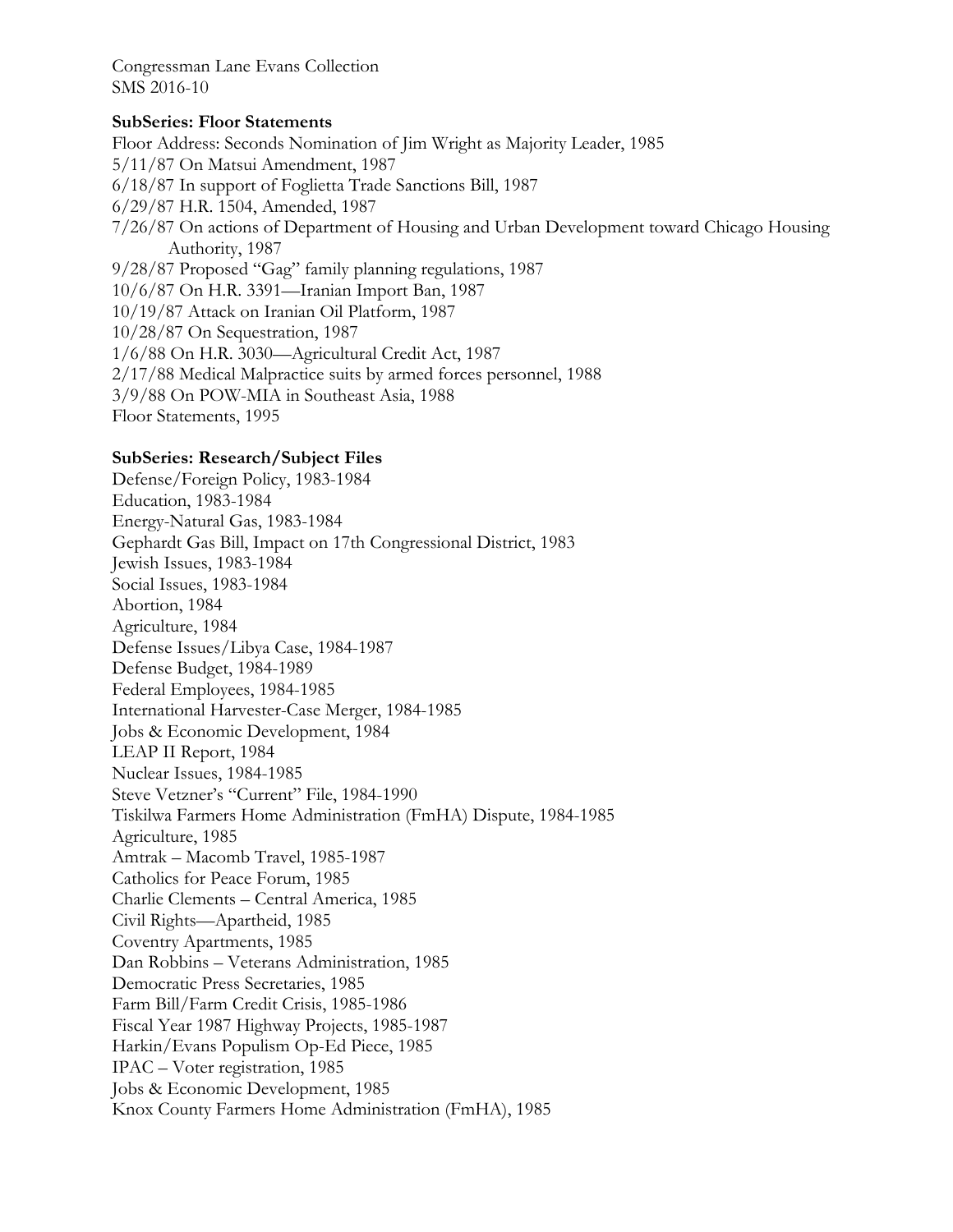Congressman Lane Evans Collection SMS 2016-10 Lamoine Lakes Study, 1985 March 1985 Flood, 1985 Saturn Corporation IPAC, 1985 Wilson Foods, Closing, 1985-1986 Agriculture, 1986-1988 **BOX 6**  Fulton County, 1986-1987 Hadassah – Hebrew University Medical Center, 1986 Homer – Canton Prison Proposal, 1986 International Harvester Case – Plant Closings, 1986-1987 LE – Articles, 1986-1990 New Populist Forum, 1986 Peoria Section 8 Housing, 1986-1987 Trade, 1986-1989 U.S. Army – Chemical Weapons Transport, 1986 Academies, 1987 Agent Orange, 1987 Arsenal Contracting Out, 1987-1988 Canton Industrial Corporation, Employee Stock Option Plan, 1987 Contra Aid, 1987 Correspondence, 1987 Displaced Workers Bill, 1987 Insurance, 1987 Jobs & Economic Development, 1987-1988 Press Usage & Contacts, 1987 Vet Clinic, 1987-1989 Academies, 1988 Competition in Contracting (CIC), 1988-1989 Ethics, 1988-1989 Flood Recovery Information, 1988-1992 Judicial Review, 1988 Soviet Union – Refusenik Releases, 1988 Star Schools, 1988 Steve Vetzner's "Reading" File, 1988-1989 Veterans' Administration Medical Services, 1988-1991 Academies, 1989 Centers for Disease Control (CDC) Study/Hearing on Agent Orange, 1989 Economic Development, 1989 Political News Clippings, 1989 Press Contacts & Media Requests, 1989-1990 Savings and Loan Bailout, 1989 Scott Air Force Base, 1989 War on Drugs, 1989 Arsenal Cuts, 1990 Arsenal Economic Issues, 1990-1991 District Projects, 1990 Earth Day, 1990 GOP Lincoln Day Dinner, 1990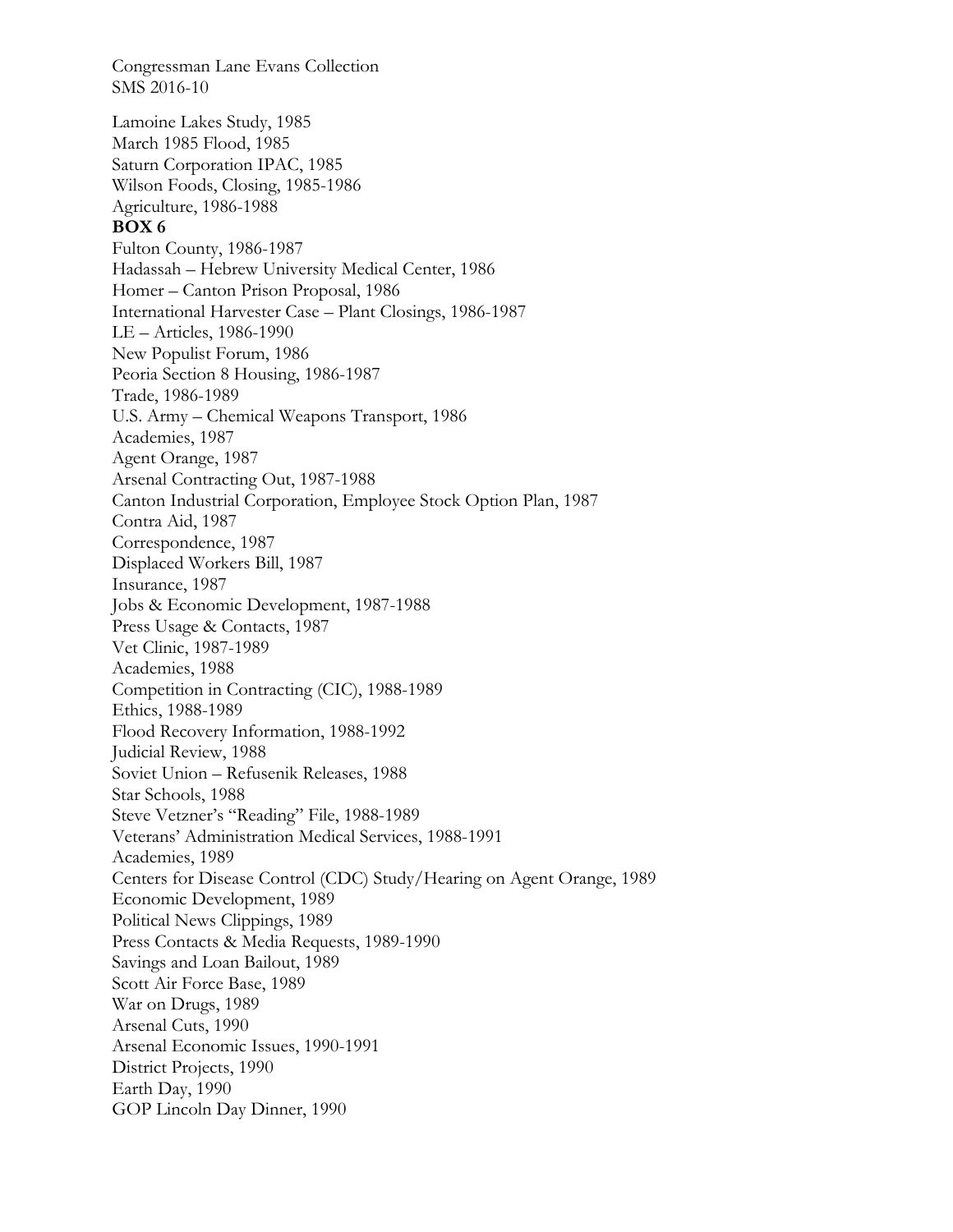Logistics Support Group (LSG), 1990 **BOX 7**  Veteran Magazine featuring Lane Evans, 1990 – copy, original in oversize box Veterans' Affairs Drug Thefts, 1990-1991 Drought Assistance, 1991 Highway Bill, 1991 Political News Clippings, 1991 POW-MIA, 1991 Steve Vetzner's General File, 1991-1992 Tax Relief, 1991 Article 99 Donations and Comps, 1992 Article 99 Itinerary, 1992 NSF Checks Scandal, 1992 Appearances, 1993-1994 POW-MIA, 1993 Quincy Veterans' Affairs Forum, 1993 Press Clips, 1994 Interview with Ed Felker, 1997 Community & Economic Development Report, 1998 Parkinson's Disease, 1998-2001 Quad City Development Group, 1999-2001 Heather French Homeless Veterans Assistance Act, 2000 Press Clippings, 2001 Press Clips, 2003-2004

### **SubSeries: Targeted Mailings**

Information on Targeted Mailings, 1984-1986

### **BOX 8**

# **SubSeries: Photographs**

Staff Photos, 1982 CongressVan Negatives and Contact Proofs, 1983 Contact Proofs of Lane with Staff, November 1983 Fort McCoy Photos, 1983 Lane and Ronald Reagan Prints and Negatives, 1983 Miscellaneous Snapshots in the  $17<sup>th</sup>$  District: LE at the Galesburg Office Open House, 1983 Miscellaneous Snapshots in the 17<sup>th</sup> District: Announcement at Spenser Towers, Rock Island, 1983 Miscellaneous Snapshots in the 17<sup>th</sup> District: Machinists Local Meeting Miscellaneous Snapshots in the 17<sup>th</sup> District: Announcement in Canton, 1983 Official Portrait – Print, Negatives, and Contact Proofs, January 1983 Photos from Sidney Williams, 1983 Various Prints, 1983-1984 Ag Committee Field Hearing – Woodhull, 1984 Miscellaneous Office Shots, 1984 Ruth Howard Testimony, 1984 Central America Trip, 1985 Photos from Jeff Jones, 1985 August 1986 Events – Prints, Negatives, and Contact Proofs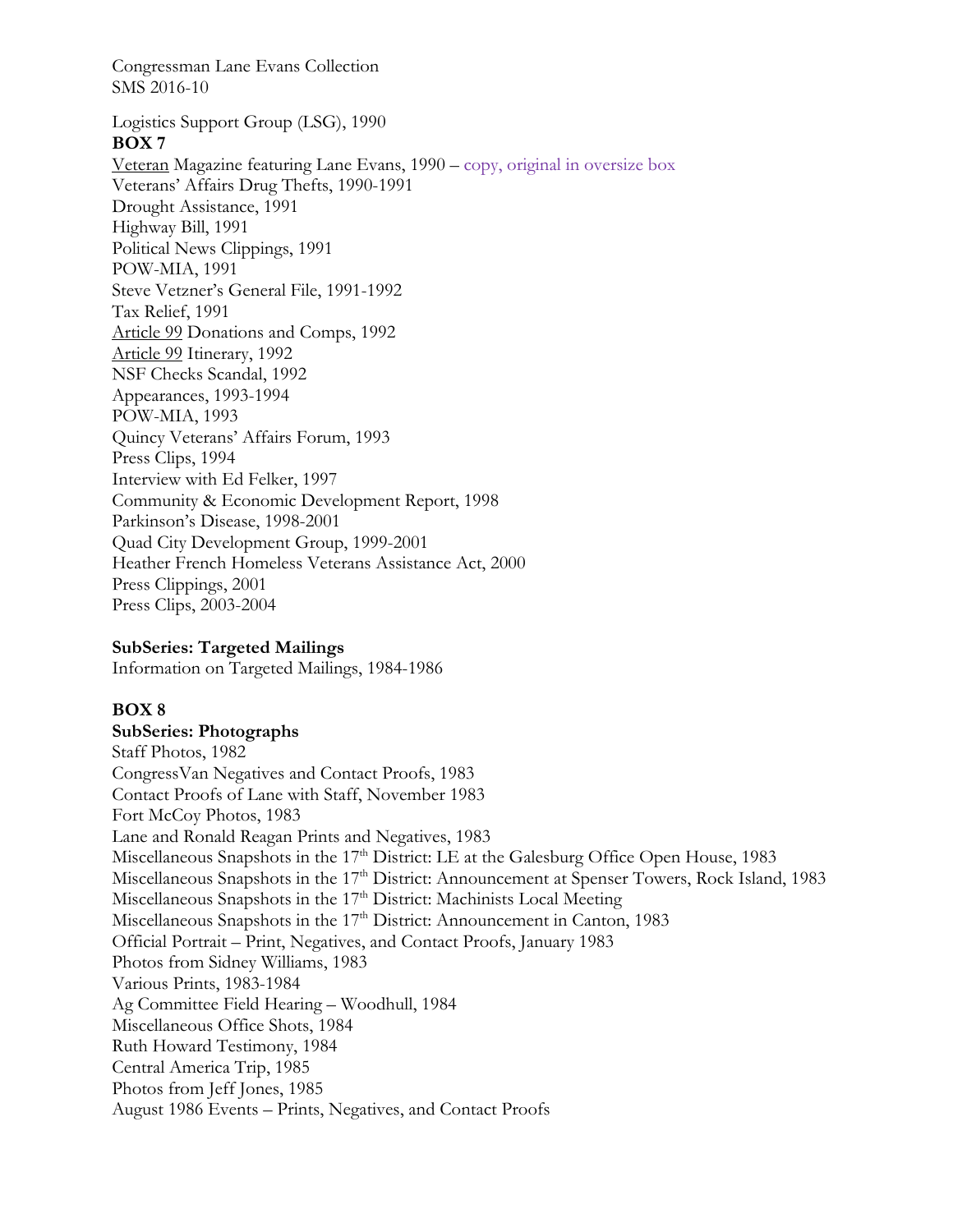Contact Proofs from Chicago Veterans Event, 1986 Jesse Jackson Photos, March 1986 Various Prints, 1986-1989 Friends of Lane Evans Committee Photos, 1988 Negatives and Contact Proofs from Campaign Event, 1988 Negatives and Contact Proofs, 1989 Newsletter Photos, 1989-1992 Ceremony for the 50<sup>th</sup> Anniversary of the Attack on Pearl Harbor, 1991 Prints and Negatives from February 1991 Prints and Negatives from May 1991 Prints, Negatives, and Contact Proofs, Fall 1991 Welcoming Home U.S. Marine Lance Corporal Tim Ahern, 1991 Newsletter Photos, 1992 Lane and Congressmen Buyer, Kennedy, Clement, and Gutierrez, circa 1993 Negatives and Contact Proofs, 1993 Negatives from July 1993 Armory Groundbreaking Ceremony, Rock Island, 1994 Contact Proofs from February 1994 Prints from March 1994 Prints and Negatives from May 1994 Prints and Negatives from September 1994 Prints from May 1996 District Meetings and Forums on Education and Seniors, 1999 Connie Stevens Photograph and Autograph, circa 2001 Campaigning, undated Committee on Veterans Affairs Minority Counsel, undated CongressVan Negatives, undated Disaster Application Center Prints and Negatives, undated Galesburg Business Opportunity Conference, undated Lane Headshot, undated Lane with Geraldine Ferraro, undated Lane with Interns, undated Lane Shaking Hands with Unidentified Man, undated LEAP Photos, undated Mark Baker Event, undated McLaughlin Graphics Logo Mock-Ups, undated Note: not photographs Morrison Photo, undated Negatives (Batch 8522), undated Negatives (Batch 51317), undated Negatives (Batch 83706), undated Negatives and Contact Proofs from Art Contest and Graduation Ceremony, undated Negatives and Contact Proofs from Greeting Factory Workers, undated Negatives from Hart Event, undated Photos from Last Newsletter, undated Prints from Congressman Bob Filner of Veterans Forum, undated Prints from "Robin" Folder, undated Prints, Negatives, and Contact Proofs from Multiple Events, undated Prints, Negatives, and Contact Proofs of Lane and Constituents/Mt. Morris, undated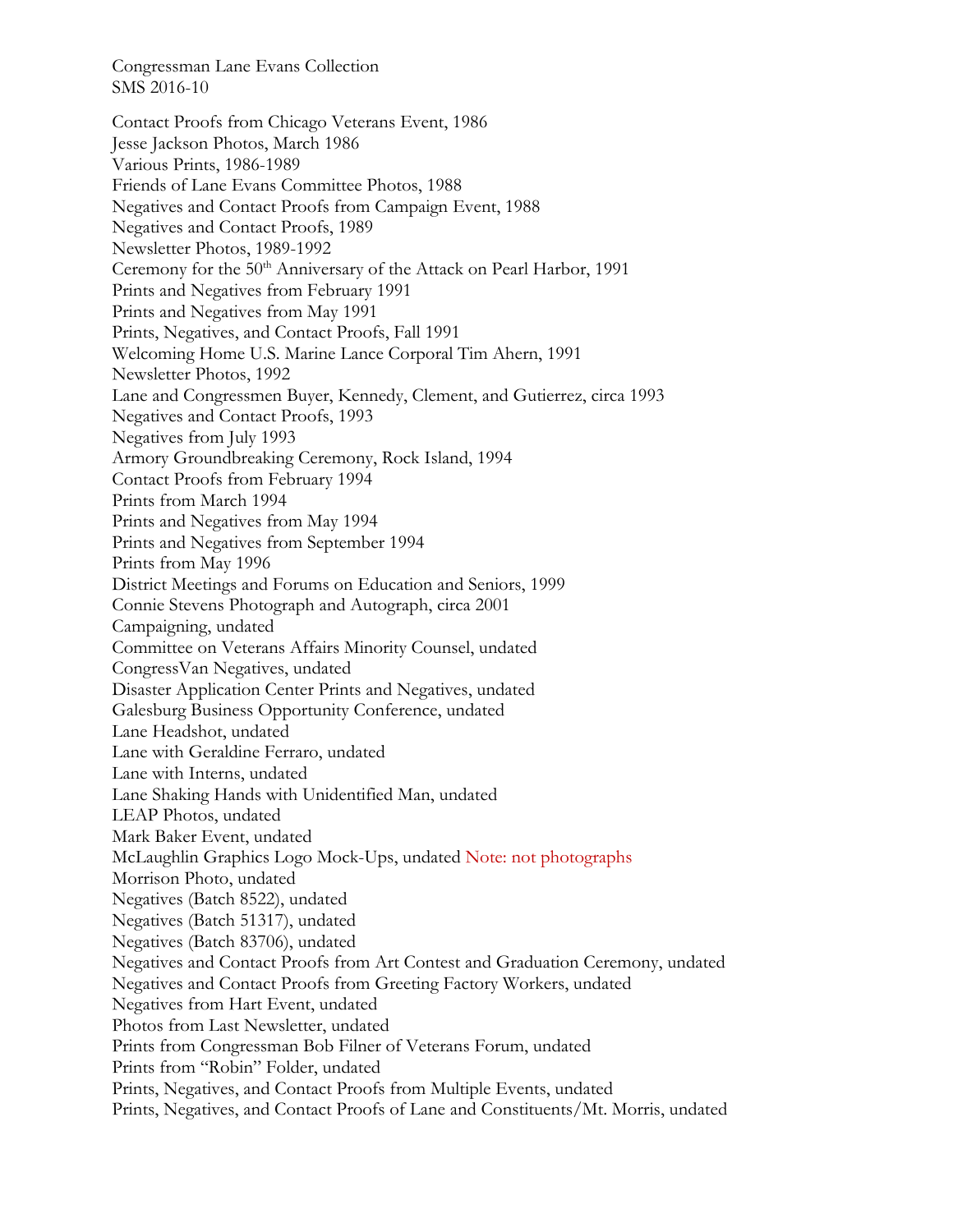### **BOX 9**

**SubSeries: Videos**  Aloita China, 107 27:39, 108 27:40 Baker Hatch News; Lane's Education Forum News 9-20-99 Calling on Congressman Evans Convocom – WQPT-24 Perspective program - 60 min. 1-16-92 Campaign Highlights Business Leaders for Sensible Priorities, 1999 Capital Report/Evans 11/11/85 (BETA) Clinton Address to Congress 2/93 CNN interview/Agent Orange 7/28/93 Floor Proceeding – VA Sex Discrimination Bill Harkin for President House Agent Orange I-80 Washington Presentation 19:30 Interstates I-80/I-280 Redesignation Video – Illinois Quad Cities Chamber of Commerce Persian Gulf: CNN/Nightline/CBS News Phillis Special Order Pro-choice, Inc. Ad Campaign Rep Evans Satellite feed 7/18/91 Rep. L. Evans 12/17/86 Open: 25 Close: 25 VTR [BC (*sic*.)] 2 Rumpole – Parts 4, 5, 6 Satellite News Interviews Tape 1 3-23-92 Senate Agent Orange, undated Unlabeled tape, Kodak Video Cassette

### **SubSeries: Audio**

"Rep. Evans :29 :27," 8 Track Tape Alzheimer's Association Mississippi Valley Chapter :30 Radio PSA – "Alzheimer's Victory Walk" 8/17/99 Black Hawk College forum 10-19-88 Friends of Lane Evans committee: "For us" (:60 Radio), "On our Side" (:30 Radio) (2 copies) Phil Hare NARFE 10/18/88 Unlabeled tape, AVX 46 Professional Cassette Unlabeled tape, AVX 46 Studio Master Cassette Unlabeled tape, AVX 60 Studio Master Cassette Unlabeled tape, Scotch 8 Track Tape

# **Series: Constituent Services BOX 1 SubSeries: Constituent Correspondence SubSubSeries: 98th Congress**  1983 General Correspondence (January) 1983 General Correspondence (February) 1983 General Correspondence (March) 1983 General Correspondence (April) 1983 General Correspondence (May) 1 of 2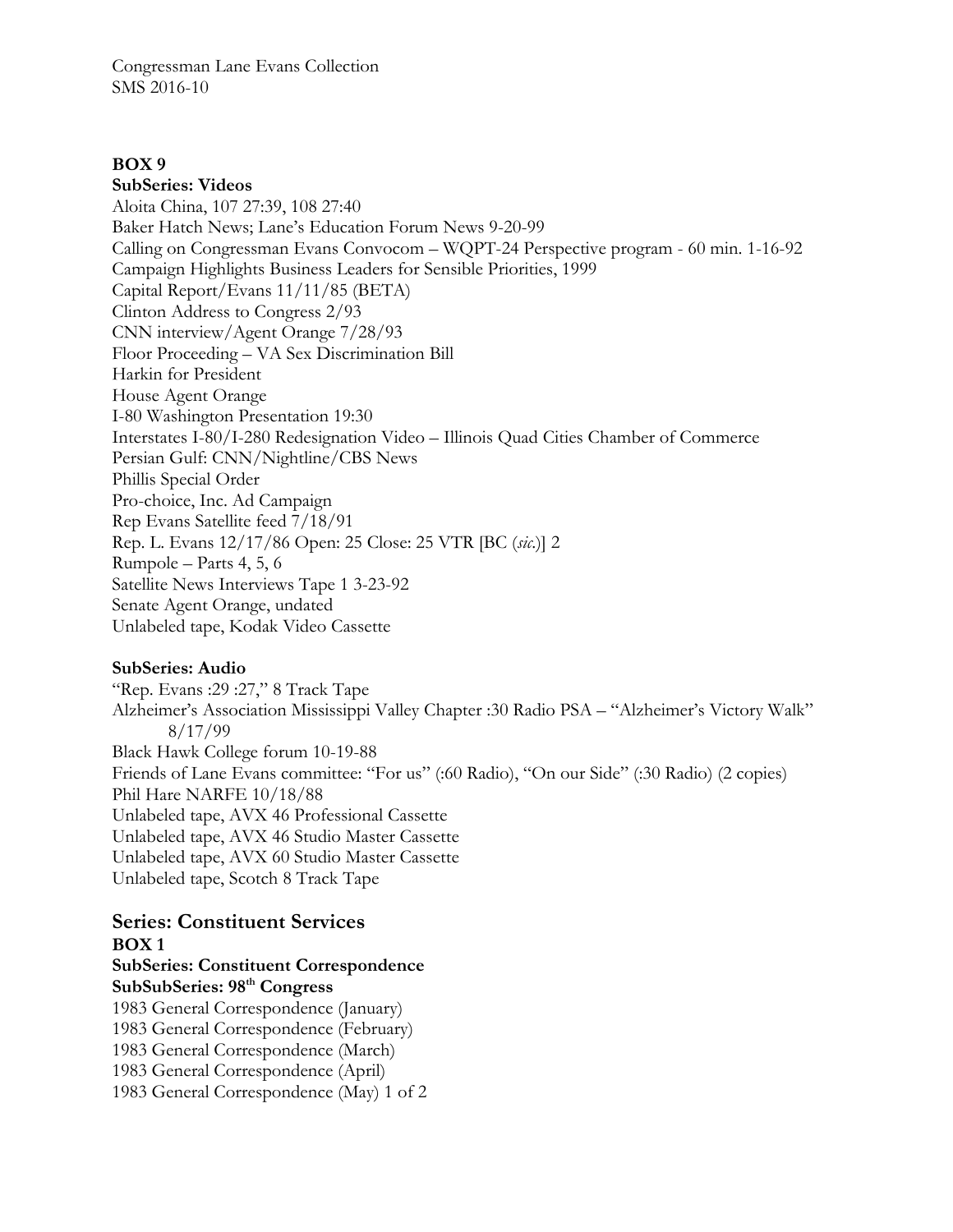1983 General Correspondence (May) 2 of 2 1983 General Correspondence (June) 1 of 2 1983 General Correspondence (June) 2 of 2 1983 General Correspondence (July) 1 of 2 1983 General Correspondence (July) 2 of 2 1983 General Correspondence (August) 1983 General Correspondence (September) 1 of 2 1983 General Correspondence (September) 2 of 2 1983 General Correspondence (October) 1983-1984 General Correspondence (November) 1983 General Correspondence (December) 1984 General Correspondence (January) 1984 General Correspondence (February) 1984 General Correspondence (March) 1984 General Correspondence (April) 1984 General Correspondence (May) 1984 General Correspondence (June) 1984 General Correspondence (July) 1984 General Correspondence (August) **BOX 2**  1984 General Correspondence (September) 1984 General Correspondence (October) 1984 General Correspondence (November) 1984 General Correspondence (December) **SubSubSeries: 99th Congress**  Misc. January, 1985 Misc. February, 1985 Misc. March, 1985 Misc. April, 1985 Misc. May, 1985 Misc. June, 1985 Misc. July, 1985 Misc. August, 1985 Misc. September, 1985 Misc. Octobers, 1985 Misc. November, 1985 Misc. December, 1985 Misc. January, 1986 Misc. February, 1986 Misc. March, 1986 Misc. April, 1986 Misc. May, 1986 Misc. June, 1986 Misc. July, 1986 Misc. August, 1986 Misc. September, 1986 Misc. October, 1986 Misc. November, 1986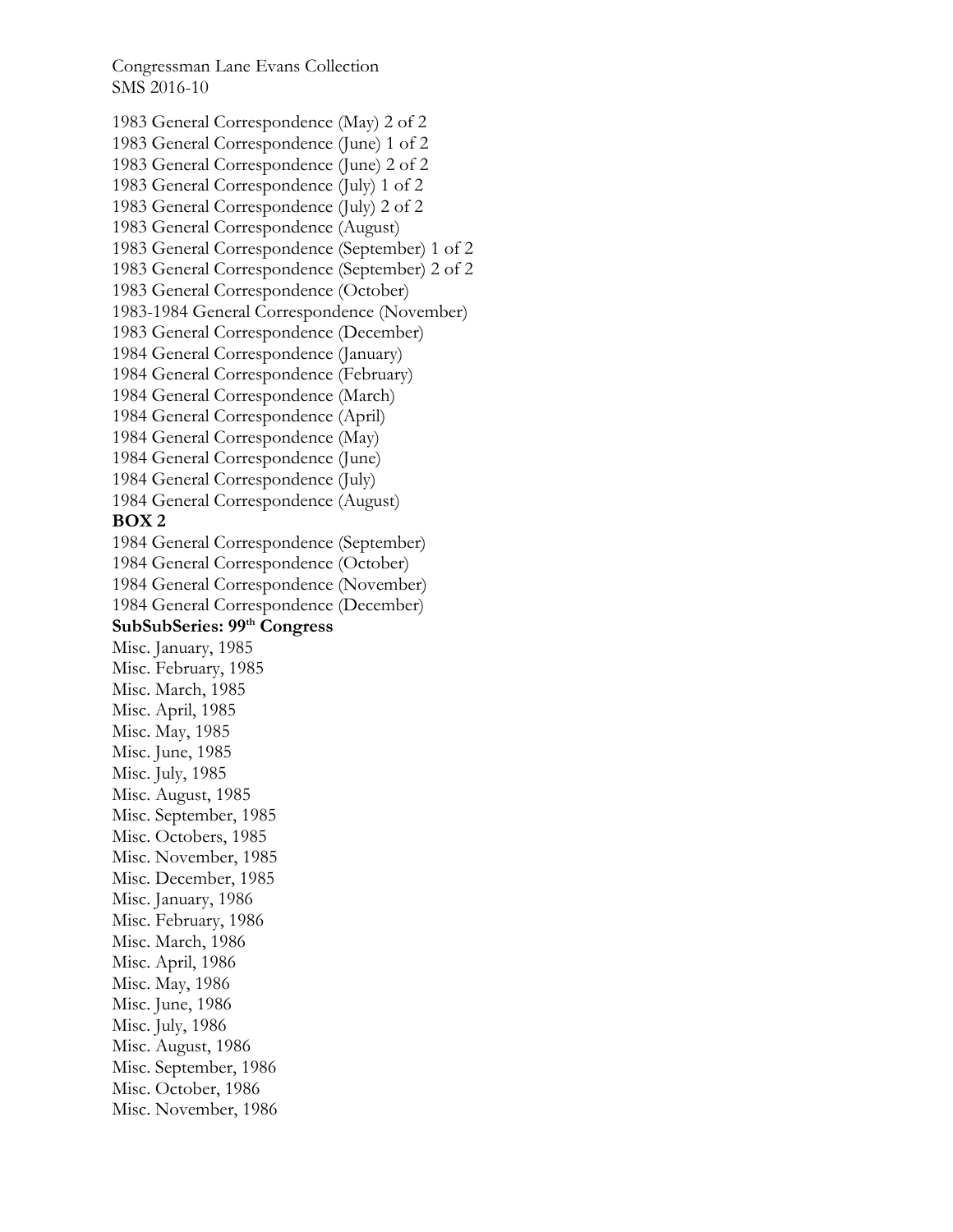Misc. December, 1986 Misc. Pen Pals, 1986 Targeted Mailing Replies, 1986

(See Legislative Files for Constituent Correspondence from  $100<sup>th</sup>$ - $102<sup>nd</sup>$  Congresses)

# **SubSubSeries: 103rd Congress**

Agriculture General Correspondence, 1993-1994 1995 Farm Bill, 1994 H.R. 4618, Bovine Growth Hormone Milk Act, 1994 MC-01-V, IC-, RC-L01-LUMBER, 1993 IC=5S, MC=01-A, RC=L01-SCS - Reorganization of USDA, 1994 Appropriations H.R. 697, Emergency Hunger and Homelessness Relief Appropriations Act, 1993 IC=5Q, MC=02-F, RC=L02-Low Income Home Energy Assistance Program (LIHEAP) Armed Services MC-03-T, IC-, RC-L03-GAY BAN, 1993 Banking, Finance, and Urban Affairs General Correspondence, 1993 Banking Letters, 1993 HUD Housing Programs, 1994 Rent to Own Legislation, 1994 MC=4-N, IC=5A, RC=L04-Refrom-Pub-Rent, 1994 Budget IC=5X, MC=05-H, RC=L05-WASTE, 1994 MC=05-R, IC=5X, RC=L05-Penny-Kasich Amendment, 1993 MC=05-J, IC=5X, RC=L05-Balanced Budget – General, 1994 Con Budget Letters, 1993 (1 of 2) Con Budget Letters, 1993 (2 of 2) Pro Budget Letters, 1993 Data Collection Bill Letters, 1994 Anti-Spending Letters, 1993 (1 of 2) Anti-Spending Letters, 1993 (2 of 2) Anti-Spending Postcards, 1993 Economic Programs & Recovery, 1992-1993 Annuity Letters, 1994 District of Columbia General Correspondence, 1993 Education and Labor General Correspondence, 1992-1994 Federal Depository Libraries – GPO, 1993 H.R. 1231, To Amend Davis-Bacon Act, 1994 H.R. 1280, Comprehensive Occupational Safety and Health Reform Act, 1994 IC=5U, MC=07-H, RC=L07-Welfare Reform, 1994 IC=none, MC=07-Q, RC=L07-Striker Replacement, 1993 Students' Letters Regarding Education, 1993 W.I.C. Funding, 1994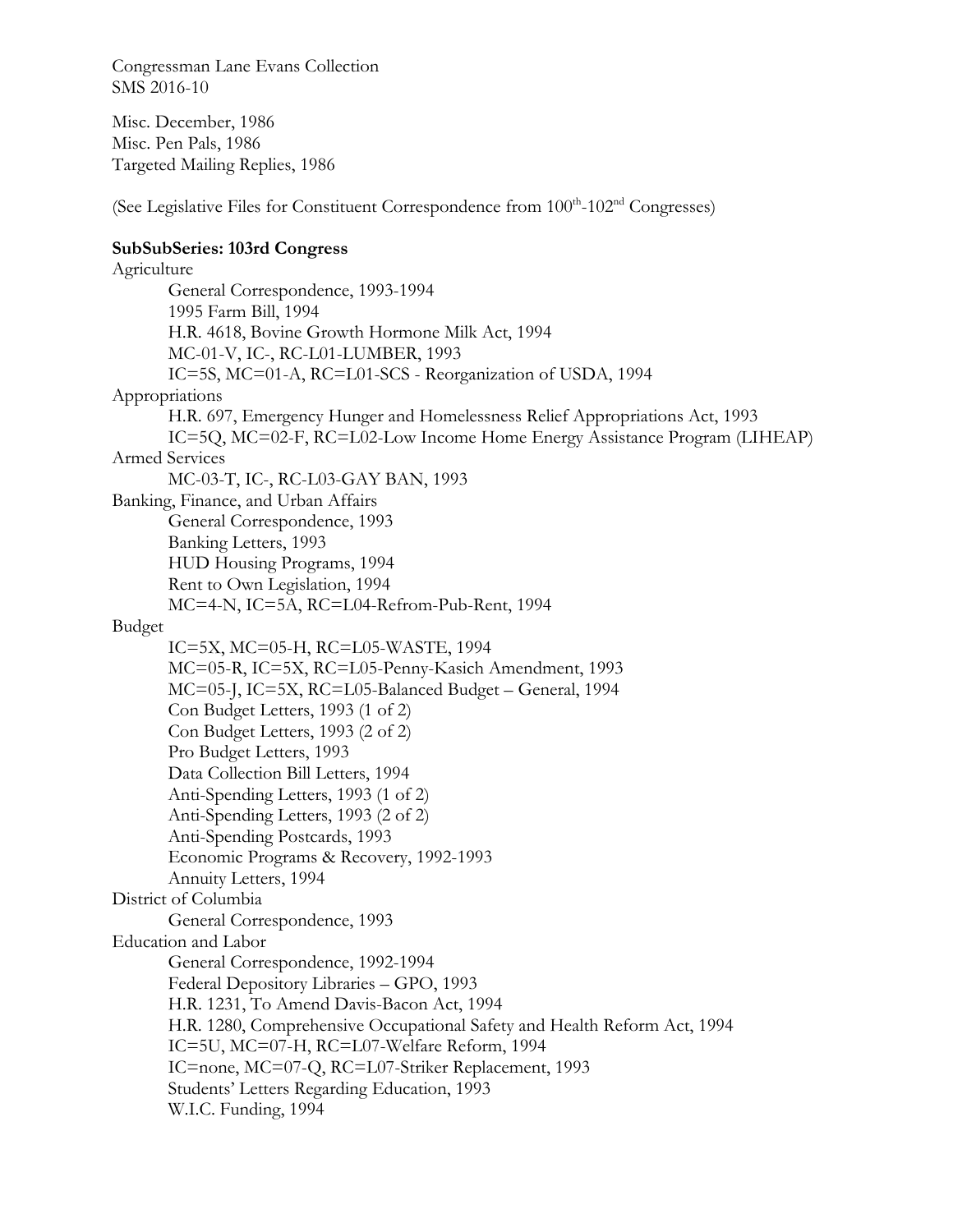Energy & Commerce Ethanol as Fuel, 1994 Fairness in Broadcasting Act, 1994 Federal Communications Commission – Radio Frequencies, 1993-1994 Federal Spending – Public Television, 1994 Health Care Reform, 1994

### **BOX 3**

H.R. 571, Recycling Information Clearinghouse Act, 1993 H.R. 1709, Dietary Supplement Health and Education Act, 1993-1994 H.R. 1910, Fairness in Product Liability Act, 1994 IC=5J, MC=08-A, RC=L08-Leghold II, 1994 IC=5K, MC=08-A, RC=L08-Spectrum, 1993 IC=5K, MC=08-N, RC=L08-Fairness in Broadcasting Act, 1993 IC=5K, MC=08-P, L08-Rates, 1993 IC=5Q, MC=08-G, RC=L08-Ethanol-II, 1993-1994 IC=5Q, MC=08-M, RC=RLS-Corn, 1993 IC=5S, MC=08-F, RC=L08-BTU Tax, 1993 IC=5V, MC=08-D, RC=RLS-Vitamins, 1993 IC=5V, MC=08-K, RC=L08-Chiropractic Care, 1993 Joliet Arsenal Citizen Planning Commission, 1994 Pro-Ethanol Letters, 1994 Superfund Reform, 1994 Telecommunications Reform, 1994 Foreign Affairs General Correspondence, 1993 Bread for the World, 1993 Haiti Invasion, 1994 MC=09-V, IC=, RC=L09-Bosnia, 1993-1994 MC=09-W, IC=, RC=L09-Somalia, 1993 Government Operations IC=5O, MC=10-B, RC=L10-Environmental Protection Agency (EPA), 1994 House Administration Campaign Finance Reform, 1993 Interior General Correspondence, 1993 Kid File, MC=12-9, RC=L12 – Kid – Tropical Kid File, MC=12-D, RC=L12 – Kid – Tropical Judiciary General Correspondence, 1993-1994 Abortion, 1993-1994 Crime Bill, 1994 Equal Employment Opportunity Commission (EEOC) – Religious Harassment, 1994 Gun Ban Laws, 1994 H.R. 1398, Pregnancy Prevention and Parenthood Act, 1993 IC=5W, MC=13-A, RC=L13-Waco, Texas Incident, 1993 IC=none, MC=13-AD, RC=L13-H.R. 25, Freedom of Choice Act (FOCA) – Con, 1993 [1 of 2]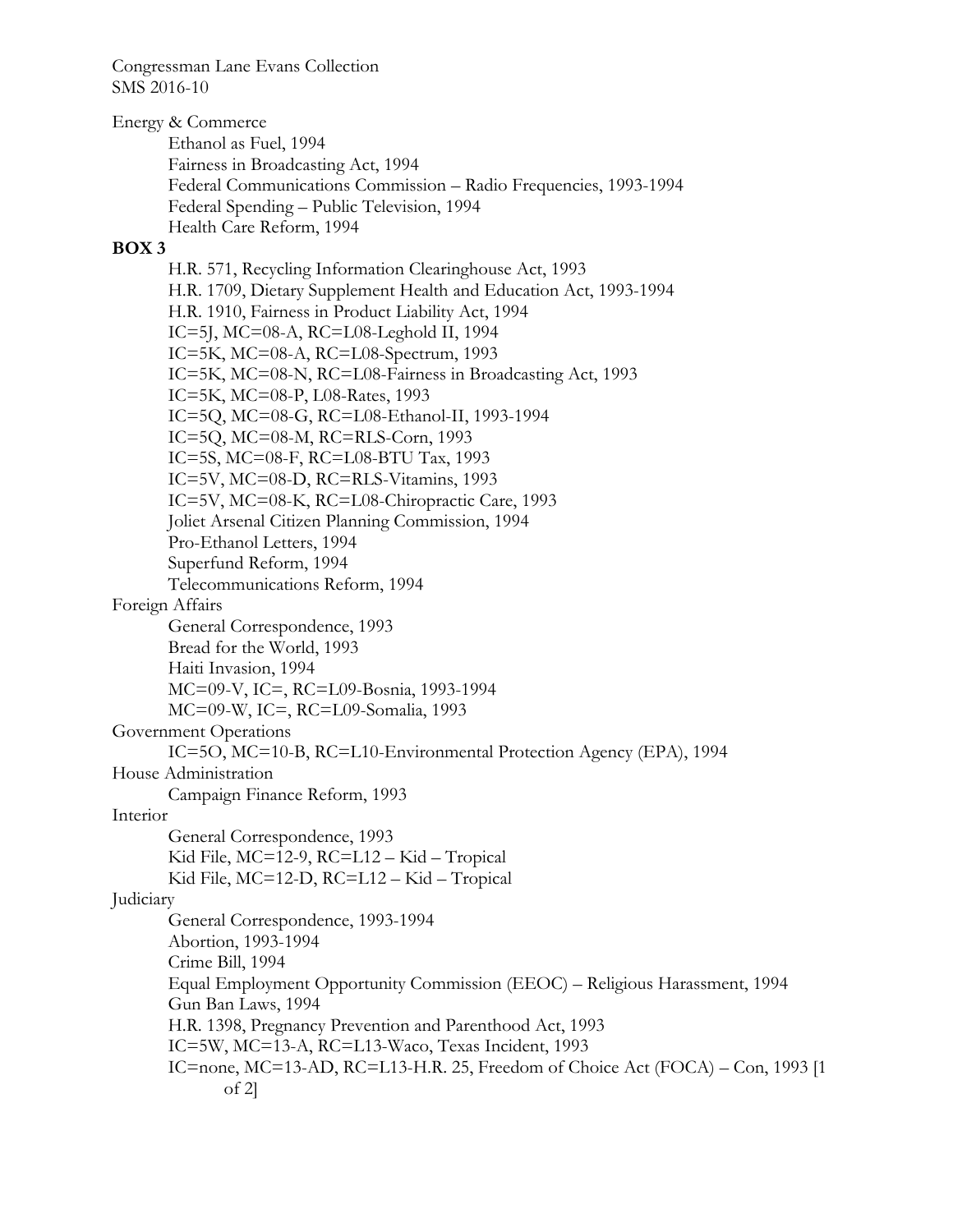IC=none, MC=13-AD, RC=L13-H.R. 25, Freedom of Choice Act (FOCA) – Con, 1993 [2 of 2] IC=none, MC=13-AG, RC=L13-Gay Rights, 1993 IC=none, MC=13-AH, RC=L13-Guns, 1993 IC=none, MC=13-AI, RC=L13-Freedom to Access Clinic Entrances (FACE) Act, 1993 IC=none, MC=13-AJ, RC=L13-H.R. 1025, Brady Bill, 1993 IC=none, MC=13-AK, RC=L13-Letters against Gun Control in General, 1994 IC=none, MC=13-AL, RC=L13-Letters on Feinstein Amendment on Assault Weapons, 1993-1994 IC=none, MC=13-H, RC=L13-English – Official Language, 1994 Immigration, 1994 McCarran-Ferguson Act, 1994 National Endowment for the Arts, 1994 Webster v. Reproductive Health, 1993 Merchant Marine & Fisheries General Correspondence, 1992-1994 Emiquon National Wildlife Refuge, 1994 IC=5O, MC=14-M, RC-L14-Emiquon National Wildlife Refuge, 1993 IC=5O, MC=14-N, RC=L14-Marine Mammal Protection Act (MMPA), 1994 Reauthorization of Endangered Species Act, 1994 Post Office and Civil Service Federal Employees, 1993 Public Works and Transportation General Correspondence, 1993-1994 Clean Water Act, 1994 Corps of Engineers Reorganization, 1993 Helmet Laws, 1993 H.R. 3087, General Aviation Revitalization Act, 1994 Peoria Lake Marina Project, 1993 Safe Drinking Water, 1994 Ways And Means General Correspondence, 1992-1993 Beer Drinkers of America, 1993 Beer Tax, 1993-1994 Cigarette Taxes, 1993-1994 Department of Social Equality, 1994 Health Care Reform, 1994 IC=5T, MC=21-AR, RC=L21-Barge Tax, 1993 IC=5T, MC=21-AW, RC=L21-Smokeless Tobacco Tax, 1994 IC=5T, MC=21-V, RC=L21-Gasoline Tax, 1994 IC=none, MC=21-AQ, RC=L21-Cost of Living Adjustments (COLAs), 1993 IC=none, MC=21-QQ, RC=L21-GATT, 1993-1994 North American Free Trade Agreement (NAFTA), 1993 Social Security Taxes, 1993-1994 Tax on Annuities, 1994 Taxes, 1993 Welfare, 1994 Miscellaneous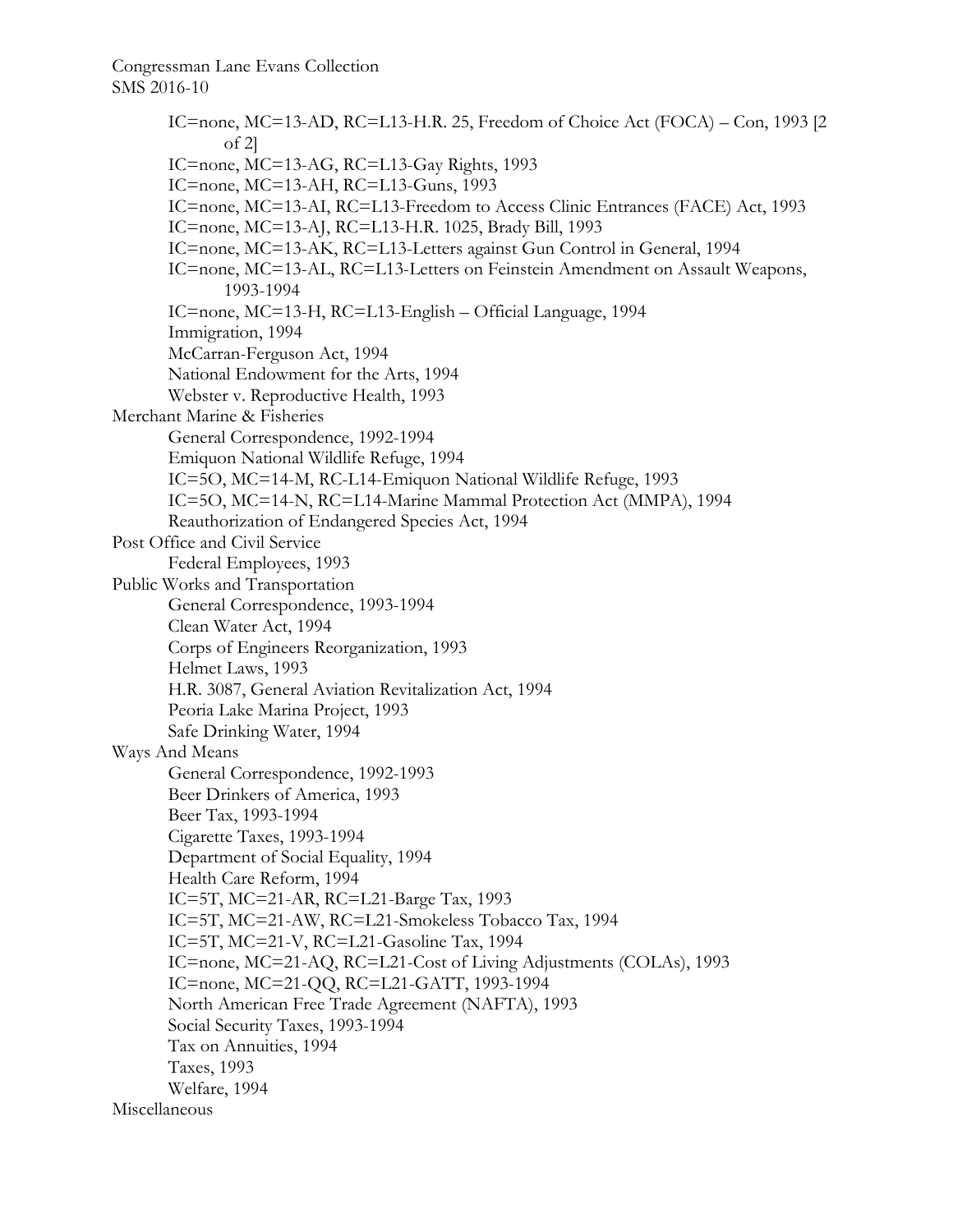1992-1994 Kid Letters, 1993-1994 Request for Sondag for Position in Clinton Administration, 1992-1993 **BOX 4 SubSubSeries: 104th Congress**  Agriculture General Correspondence, 1995 H.R. 1713, Public Rangelands Management Act, 1996 United States Department of Agriculture (USDA) Budget Cuts, 1995 Appropriations General Correspondence, 1995 Armed Services MC-03-T, RC-L03\_GAY\_BAN, Against Gays, 1995 Banking General Correspondence, 1995 H.R. 1858, Financial Institutions Regulatory Act – Baker Affiliations Provision, 1995 H.R. 2406, United States Housing Act, 1995-1996 H.R. 2520, Leach Banking Bill, 1995-1996 MC=04-AB, IC=5P, RC=L04-Mexico-Bail, 1995 Budget MC=05-J, IC=5X, RC=L05-Balanced Budget, 1995-1996 MC=05-Z, IC=5X, RC=L05-Government Waste, 1995 Education and Labor Child Hunger, 1996 Davis-Bacon Act, 1995 Economic & Education Pension, 1996 Education Cuts, 1995 Executive Order 12954/H.R. 1158, 1995 Financial Aid Cuts, 1995 IC=5P, MC=07-Y-H.R. 1231, Bacon Reform, 1995 IC=07-V, MC=07-R, RC=L07-Union Boss, 1995 Job Training System, 1995 MC=07-V, RC=L07-H.R. 1834, OSHA Reform, 1995 Minimum Wage, 1995 Pushbutton Strike Bill, 1995 Railroad Retirement System, 1995 Energy and Commerce Cigarette Regulations – Opposition, 1996 Distribution Limits of Pornography, 1995 Funding for Public Broadcasting System and National Public Radio, 1995-1996 Hazard Analysis Critical Control Points, 1995 H.R. 525, 1995 H.R. 1075, Product Liability Bill, 1995 H.R. 1514, Propane Education & Research Act, 1995 H.R. 1555, The Communications Act of 1995, 1995 H.R. 1555, "Must Carry" Bill, 1995 H.R. 3790, Electric Consumer's Power to Choose Act, 1996 IC=5K, MC=08-A, RC=L08-Corporation for Public Broadcasting (CPB), 1995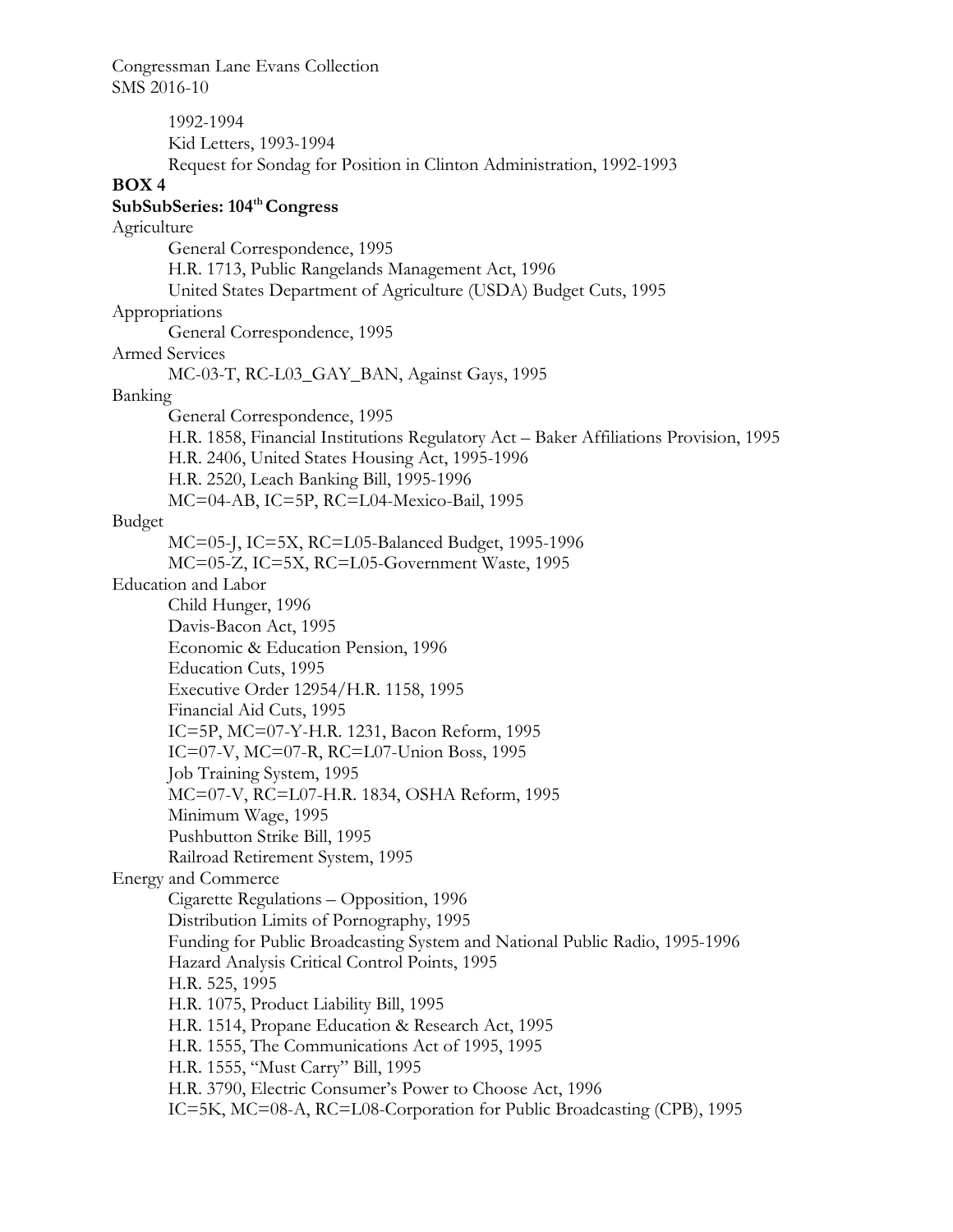L08-Power Marketing Agencies (PMA), 1995 Low-Income Home Energy Assistance Program (LIHEAP), 1995 MC=08-AF, IC=6A/4, RC=L08-Chiro-Medicare, 1995 MC=08-AP, RC=L08-Ed. Voucher, 1996 MC=18-B, IC=5K, RC=L-08-HDTV-II, 1996 Public Broadcasting Funding, 1995 Superfund Reform, 1995 Supporting Public Broadcasting Television, 1994-1995 Government Operations H.R. 210, Privatization of Postal Service, 1995 House Administration Term Limits, 1995 Interior General Correspondence, 1995-1996 Endangered Species Act, 1995 Endangered Species Act, 1996 International Relations China, 1996 MC=09-O, RC=L09-BOSNIA II, Letters Concerning Bosnia, 1995 Nigeria, 1996 Judiciary Abortion, 1996 Desecration of the American Flag, 1995 English Official Language – Pro, 1995-1996 H.R. 789, Fairness in Musical Licensing Act, 1995 H.R. 1552, False Identification Act, 1995 H.R. 1833, Partial Birth Abortion Ban Act, Pro-Choice Letters, 1996 H.R. 1833, Partial Birth Abortion Ban Act, Pro-Life Letters, 1996 H.R. 2768, Effective Death Penalty & Antiterrorism Act, 1996 Illegal Alien Crisis, 1995 MC=13-K, RC=L13-Prayer, Letters Supporting a Constitutional Amendment on School Prayer, 1995 MC=13-L, RC=L13-Immigration, 1995 MC=13-T, RC=L13-Antiprayer, Letters against a Constitutional Amendment on School Prayer, 1995 MC=13-Y, RC=L13-National Endowment for the Arts (NEA)-National Endowment for the Humanities (NEH), 1995 Post Office and Civil Service IC=6F/4, MC=15U, RC=L15-Federal Retirement, Miscellaneous, 1995 Public Works and Transportation H.Res. 172, National Railroad Hall of Fame, 1996 H.R. 842, Truth in Budgeting Act, 1995 H.R. 2539, Interstate Commerce Commission (ICC) Termination Act, 1995 IC=5I, MC=16-G, RC=L16-Transit Funding, 1995 IC=5I/3, MC=16-S, RC=L16-Amtrak, 1994-1995 IC=6D, MC=16-C, RC=L16-Clean/Safe Water, 1995-1996 L16-Helmet, 1995 Small Business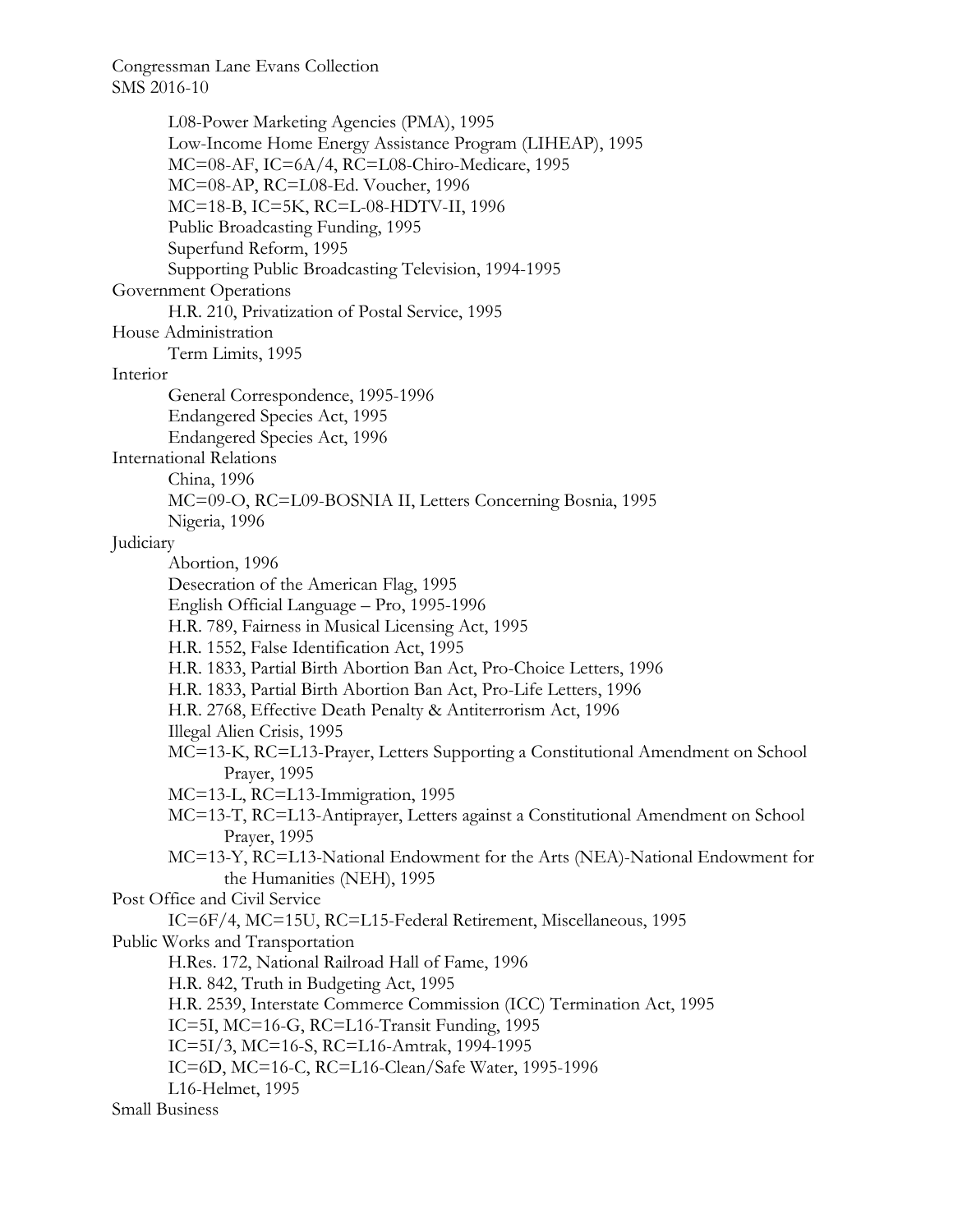General Correspondence, 1995 Veterans Affairs IC=5C, MC=20-I, RC=L20-Veterans-General, 1995 Ways and Means General Correspondence, 1995-1996 Capital Gains Tax, 1995-1996 Contract with America, 1994-1995 Ethanol Tax Incentive, 1995 H.R. 499, North American Free Trade Agreement (NAFTA) Withdrawal Act, 1995 H.R. 528, Church Retirement Benefits Simplification Act, 1995-1996 H.R. 997, Chiropractic Portion of Medicare, 1995 Illegal Fur Ban, 1996 IRAs, 1995 Medicare & Social Security, 1995-1996 Personal Responsibility Act, 1995-1996 Social Security Trust Fund, 1995-1996 Taxes, 1995-1996 Trade, 1995 Welfare, 1995 Miscellaneous IC=none, MC=22-R, RC=L22-Meetings, 1995

### **SubSubSeries: 105th Congress**

Agriculture Food Safety, 1998 Organic Food Standards, 1998 Appropriations General Correspondence, 1998 International Family Planning Funds, 1997 National Endowment for the Arts, 1997 Banking General Correspondence, 1997-1998 H.R. 10, Financial Services Act, 1997 H.R. 10, Financial Services Act, 1998 H.R. 1151, Credit Union Membership Access Act – Anti, 1997 H.R. 1151, Credit Union Membership Access Act – Anti, 1998 H.R. 1151, Credit Union Membership Access Act – Pro, 1997 H.R. 1151, Credit Union Membership Access Act – Pro, 1998 Budget Balanced Budget, 1997 Education and Labor General Correspondence, 1998 Child Hunger, 1997 Comp. Time, 1997 National Labor Relations Board (NLRB) Funding, 1997 Sweatshops, 1997 Union Boss, 1997 Energy and Commerce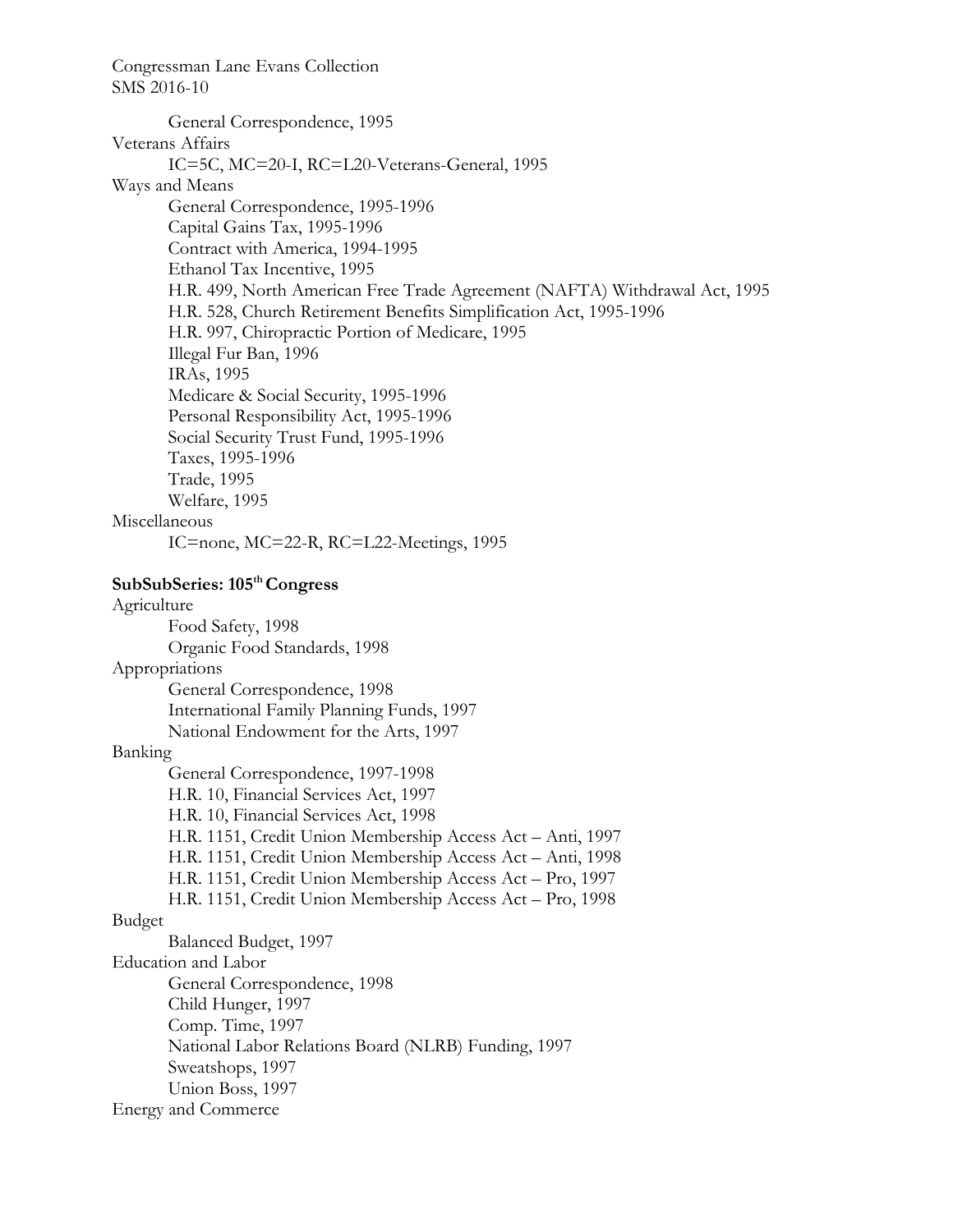Digital Public Broadcasting, 1998 Federal Trade Commission – Made in USA, 1997 H.R. 1117, Victims of Abuse Insurance Protection Act, 1997 North American Free Trade Agreement (NAFTA) and Fast Track, 1997-1998 Government Operations H.R. 1173, Public Safety Employer-Employee Cooperation Act, 1997 House Administration Campaign Finance Reform, 1997 International Relations CAMPFIRE, 1997 China, 1997-1998 Iran, 1997 Religion, 1997 School of the Americas, 1997-1999 Seeds of Hope, 1998 United Nations, 1997 Judiciary Clinton Impeachment, 1998 Clinton Impeachment – Against Impeachment, 1998 Clinton Impeachment – Anti-Clinton, 1998 H.R. 365, Civil Rights Amendments Act, 1997 H.R. 1122, Partial-Birth Abortion Ban Act, 1997-1998 Immigration, 1998 Post Office and Civil Service Auto Day, 1998 Resources American Heritage Rivers Initiative (AHRI) – Opposition, 1997 Endangered Species Act, 1997 Global Warming Treaty, 1997-1998 H.R. 2515, Forest Recovery and Protection Act, 1998 Mining Reform, 1997 Savanna, 1997 Teaming with Wildlife, 1998 Transportation and Infrastructure Amtrak Reauthorization, 1997-1998 Blood Alcohol Content .08, 1998 Ethanol, 1997-1998 H.R. 4, Truth in Budgeting Act, 1997 H.R. 1437, Intercity Passenger Rail Trust Fund Act, 1997 H.R. 2400, Transportation Equity Act for the 21<sup>st</sup> Century, 1998 Legal Driving Age, 1997 Movement of Ag Inputs, 1996-1998 Off-Road Vehicles, circa 1997 Railroad Safety Legislation, 1997 Reagan National Airport, 1998 Ways and Means General Correspondence, 1997-1998 American Federation of State, County, and Municipal Employees, 1997-1998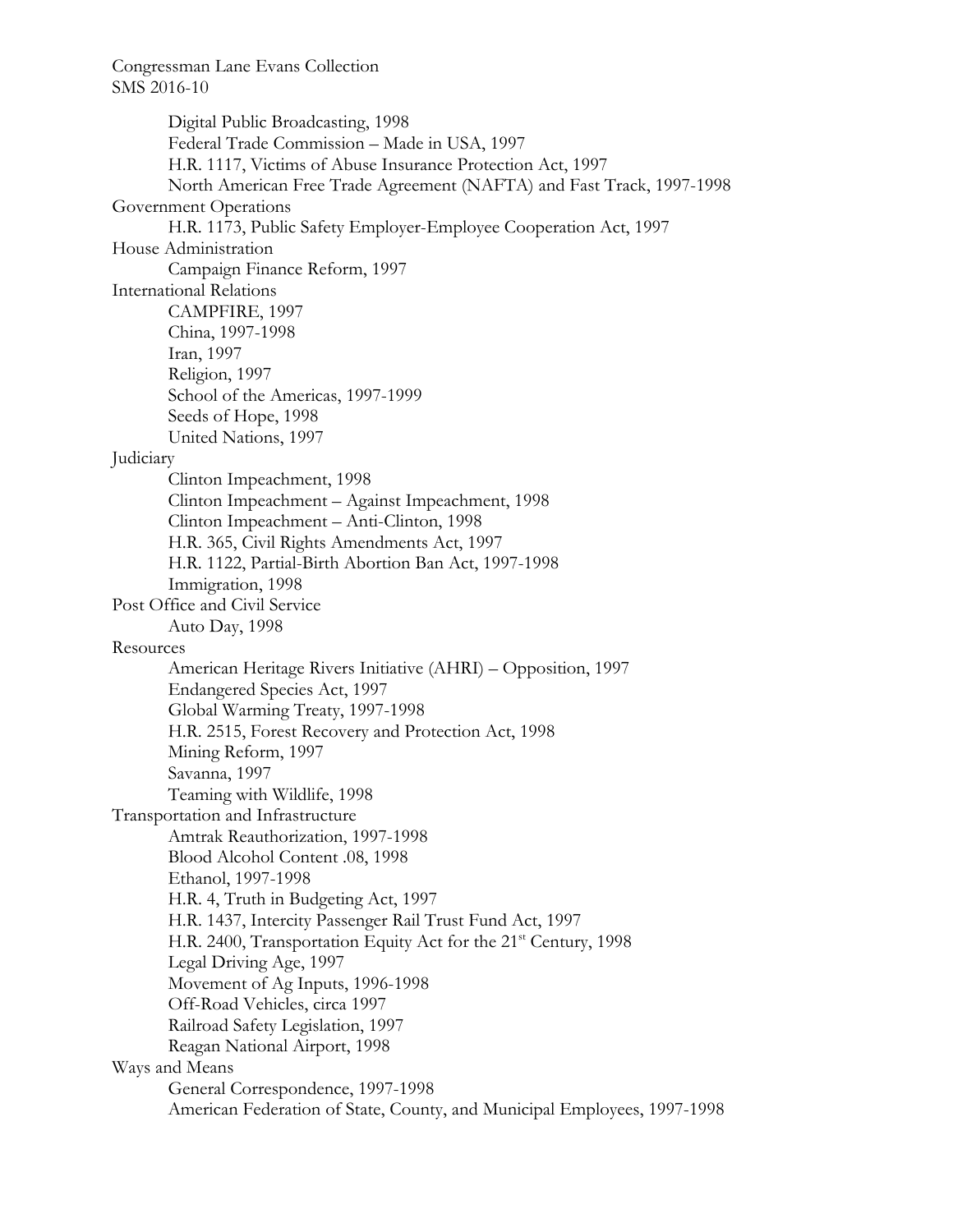> H.R. 1592, ESOP Promotion Act, 1997 H.R. 2497, Medicare Physicians Private Contracting Act, 1998 H.R. 2912, Medicare Venipuncture Fairness Act, 1997-1998 Income Tax, 1998 Life Insurance, 1998-1999 "Means Test" Medicare, 1997 Taxes, 1997 Welfare for Immigrants, 1998

# **BOX 5**

Miscellaneous

Finished Letters, 1998 Fire Service Caucus, 1998 Individual Letters, 1998 Priority: Mail Sent Out, 1998

# **SubSubSeries: 106th Congress**

Appropriations Alzheimer's, 1999 Education and Labor Minimum Wage, 1999 International Relations China, 1999 International Labor Rights Fund, 2000 Kosovo, 1999 Ways and Means H.R. 1102, Retirement Security and Savings Act, 1999 H.R. 1194, Tax Issues for Foster Care Payments, 1999 Wedding Tax, 1999

#### SubSubSeries: 107<sup>th</sup> Congress

House Rules Campaign Finance Reform, 2001 International Relations Afghanistan, 2001 Bread for the World, 2001 Foreign Relations with Israel and Palestine, 2001 Help China's Emperor, 2001 H.R. 1594, Foreign Military Training Responsibility Act, 2001 H.R. 1810, "To Repeal the Statutory Authority for the Western Hemisphere Institute for Security Operation, 2001 International Criminal Court, 2001 School of the Americas, 2002 **Judiciary** H.R. 690, The Permanent Partners Immigration Act, 2001 H.R. 1266, Secret Evidence Repeal Act, 2001 Post Office and Civil Service Post Office Reform, 2001 Ways and Means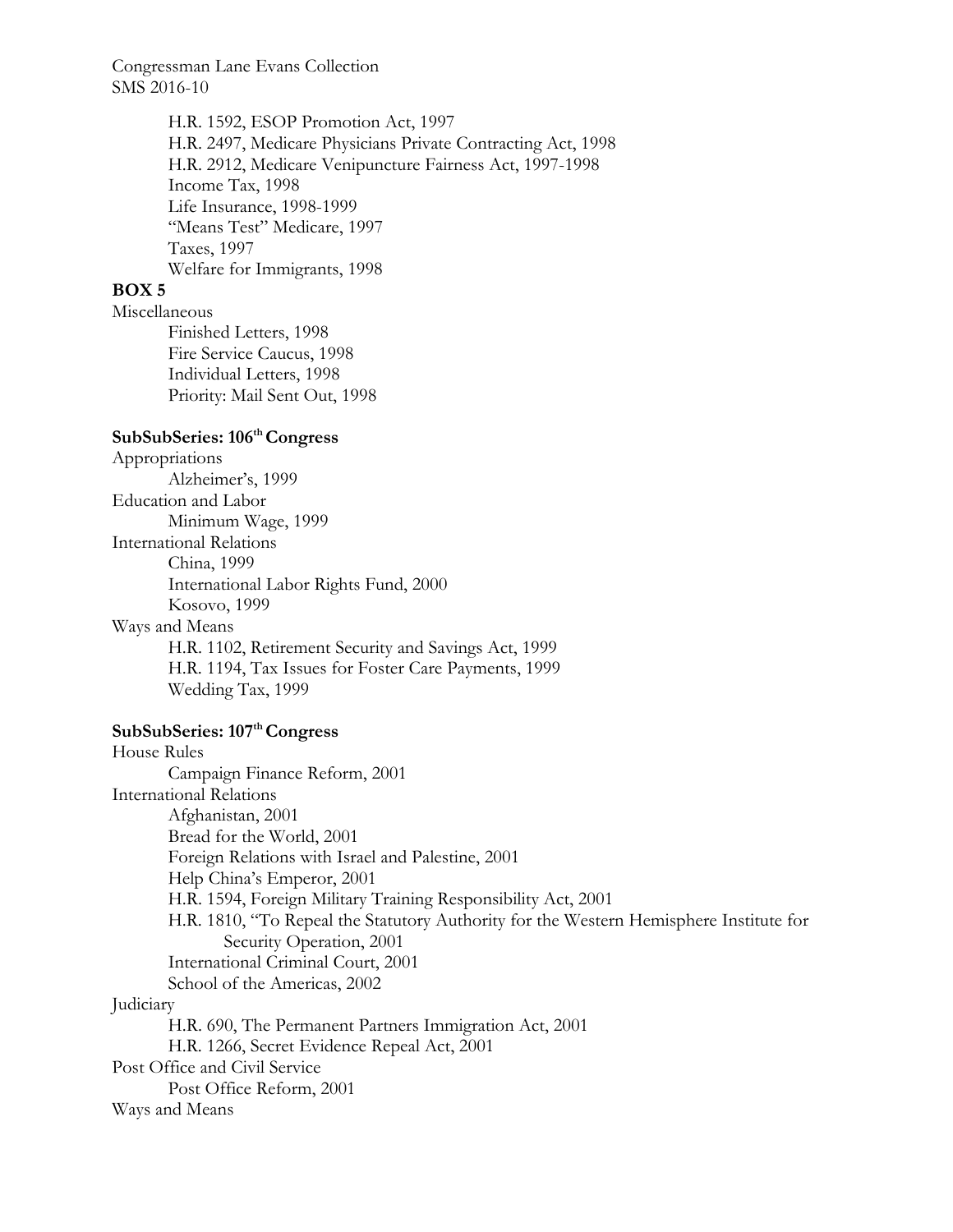> Fast Track, 1998-2001 H.R. 62, Veterans Day/Election Day, 2001 H.R. 665, Fair Minimum Wage Act, 2001 H.R. 1262, Federal Wage Workers Pay Fairness Act, 2001 H.R. 1466, Military Personnel Recruitment and Retention Enhancement Act, 2001 Small Business Legislation, 2001

# **SubSubSeries: 108th Congress**

Agriculture H.R. 857, American Horse Slaughter Prevention Act, 2003 Education and Labor Head Start Program, 2003 Overtime Pay, 2003 Interior

H.R. 2369, Roadless Area Conservation Act, 2003

## Judiciary

Gun Laws, 2003 H.J. Res. 56, Federal Marriage Amendment, 2003 Ways and Means H.R. 594, Social Security Fairness Act, 2003

### **SubSubSeries: Miscellaneous Correspondence**

April-December, 2000 January-December, 2001 January 2002 February 2002 March 2002 April 2002 May 2002 June 2002 July 2002 August 2002 September 2002 October 2002 November 2002 December 2002 January 2003 February 2003 March 2003 April 2003 May 2003 June 2003 July 2003 August 2003 September 2003 October 2003 November 2003 December 2003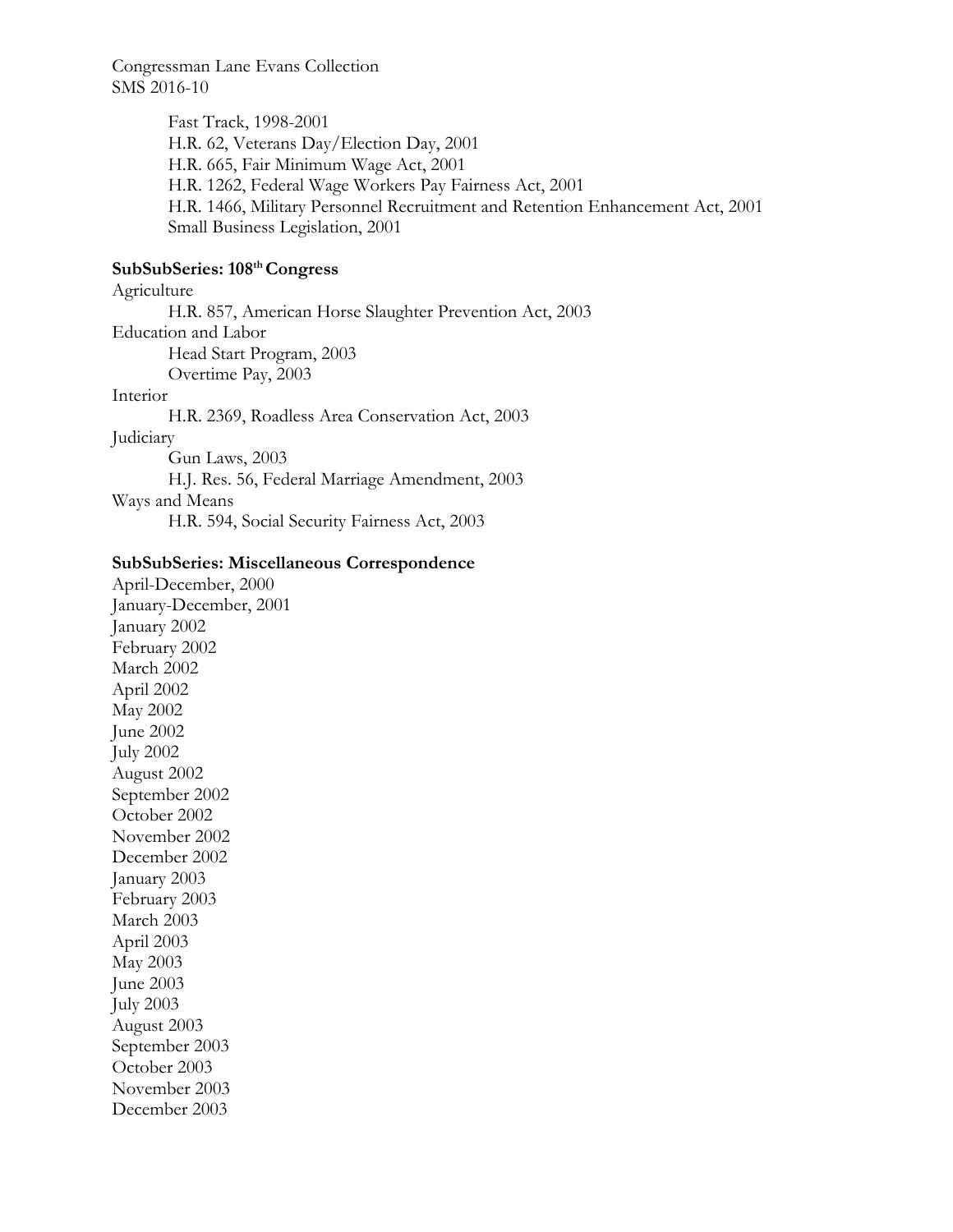January 2004 February 2004 March 2004 April 2004 May 2004 June 2004 July 2004 August 2004 September 2004

### **SubSeries: Reply Form Letters**

Obsolete Form Letters, 99th Congress, 1985-1986 Mail Code Report Agriculture (01) – Interior (12) Judiciary  $(13)$  – Ways & Means  $(21)$  Misc. (22) & General Lane Language,  $100^{th}$  Congress, 1987-1988 Index & Update Letters Agriculture (01) Appropriations (02) Armed Services (03) Banking, Finance (04) Budget (05) Education & Labor (07) **BOX 6**  Environment, Consumer Needs (08) Foreign Affairs (09) Government Operations (10) House Administration (11) Interior (12) Judiciary (13) Merchant Marine (14) Federal Employees (15)

 Transportation (16) Veterans (20) Ways & Means (21)

 Misc. (22) Obsolete Form Letters, 1987-1993

> Armed Services (03) Banking, Finance (04) Budget (05) Education & Labor (07) Energy & Commerce (08) Foreign Affairs (09) Government Operations (10) House Administration (11) Interior (12)

Judiciary (13)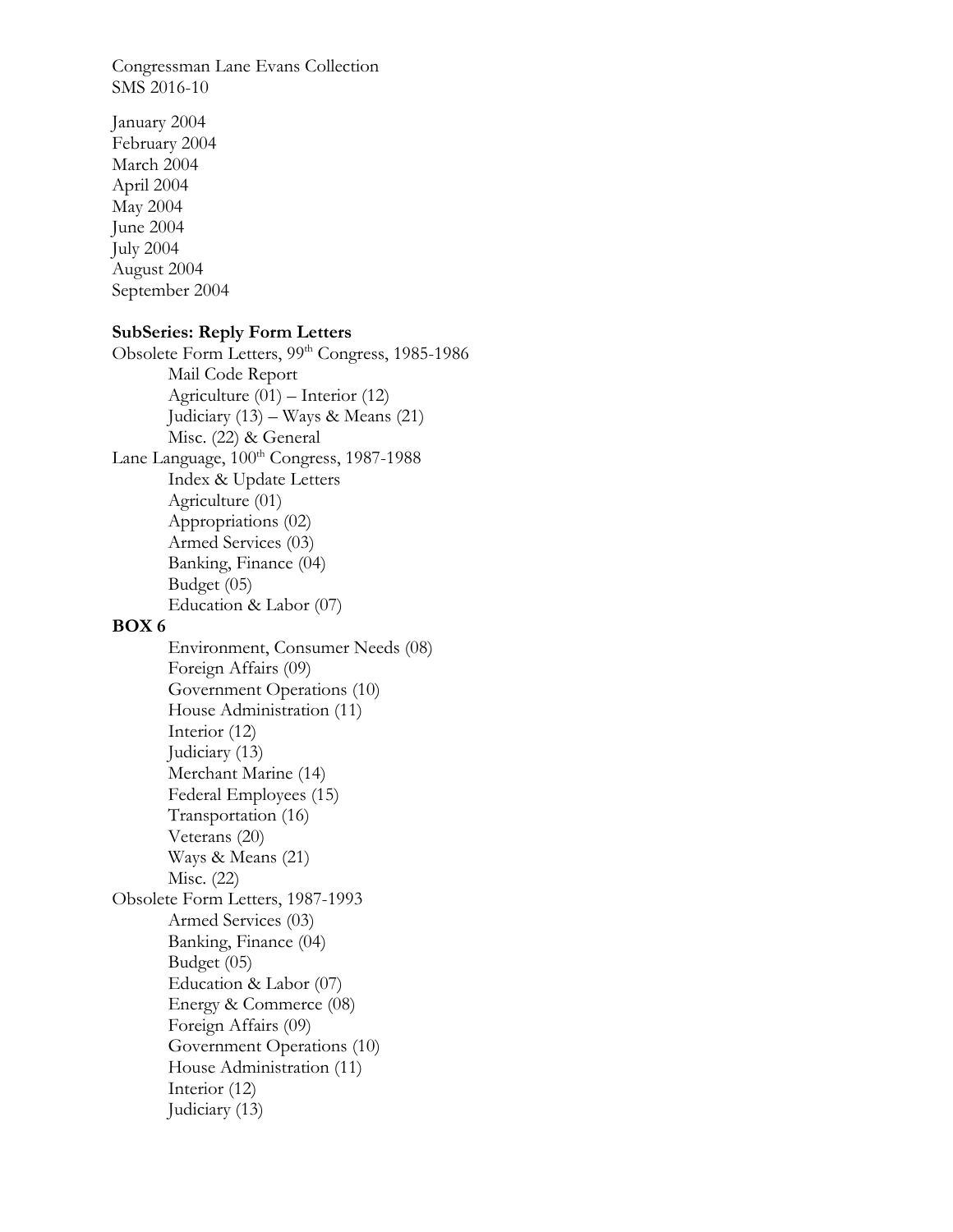Merchant Marine (14) Post Office & Civil Service (15) Transportation (16) Space & Technology (18) Veterans (20) Ways & Means (21) Misc. (22) Form Letters,  $101<sup>st</sup> Congress$ , 1989-1990 Obsolete Form Letters, 101st Congress, 1989-1990 Agriculture (01) Appropriations (02) Armed Services (03) Banking, Finance (04) Budget (05) Education & Labor (07) Energy & Commerce (08) Foreign Affairs (09) Government Operations (10) House Administration (11) Interior (12) Judiciary (13) Merchant Marine (14) Post Office (15) Transportation (16) Space & Technology (18) Veterans (20) Ways & Means (21) Misc. (22) Lane Language,  $101<sup>st</sup> Congress, 1989-1992$  Index Agriculture (01) Appropriations (02) Armed Services (03) Banking, Finance (04) Budget (05) Education & Labor (07) Energy, Commerce (08) Foreign Affairs (09) Government Operations (10) House Administration (11) Interior (12) Judiciary (13) Merchant Marines (14) Post Office (15) Transportation (16) Science, Space (18) Small Business (19) Veterans (20)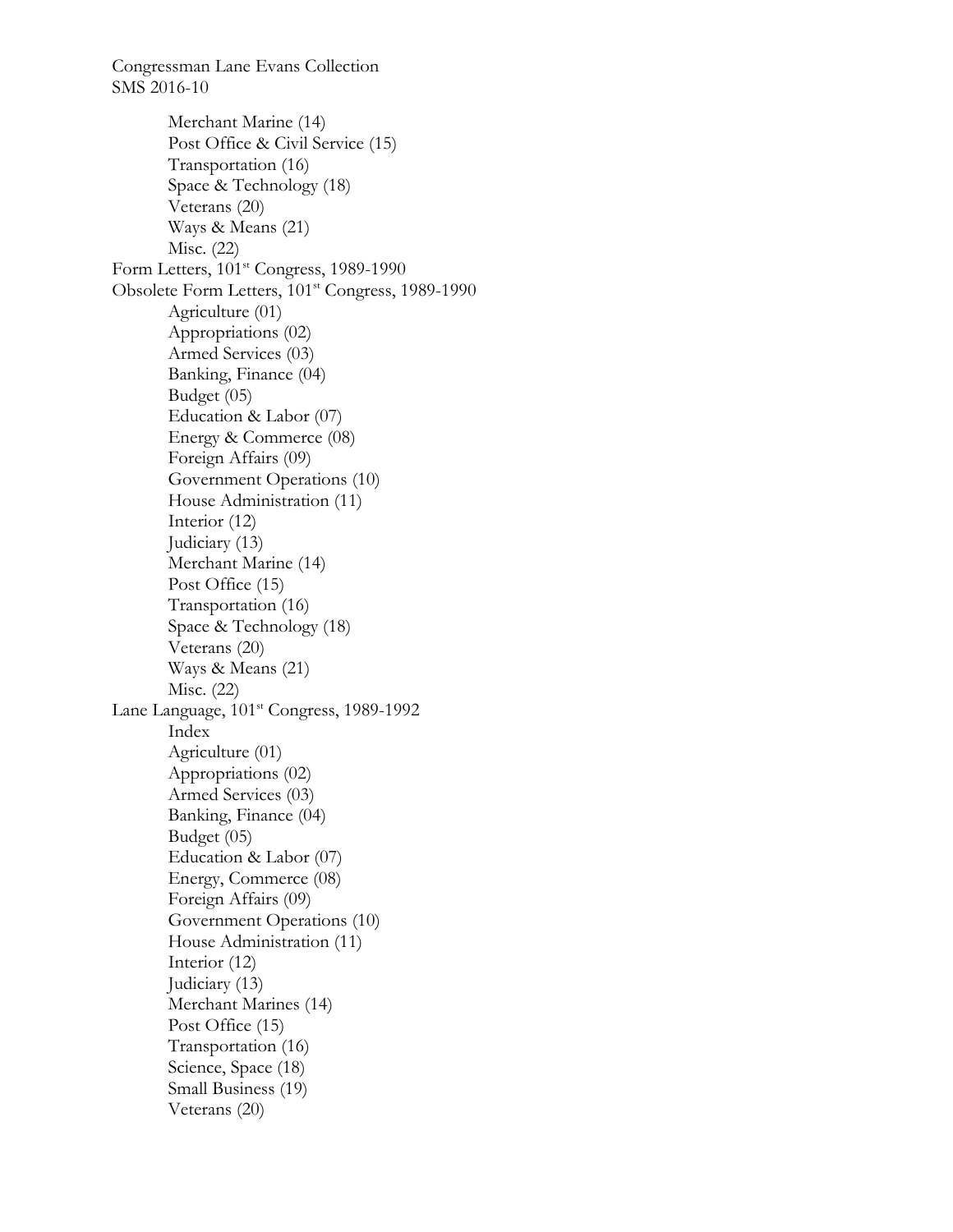Congressman Lane Evans Collection SMS 2016-10 Ways & Means (21) Misc. (22) Lane Language, 1989-1993 Agriculture (01) Appropriations (02) Armed Services (03) Banking, Finance (04) Budget (05) Education & Labor (07) Energy & Commerce (08) Foreign Affairs (09) Government Operations (10) House Administration (11) Interior (12) Judiciary (13) Merchant Marines (14) Post Office (15) Transportation (16) Veterans (20) Misc. (22) Lane Language, Roxanne's Issues Agriculture (01) Energy & Commerce (08) Interior (12) Judiciary (13) Merchant Marines (14) Transportation (16) Children, Youth Mass Mailings '93 **BOX 7**  Form Letters, 1989-1992 Form Letters, 1996 Form Letters and Memos, 1996-1998

Constituent Responses by Staff, 106<sup>th</sup> Congress, 1999-2000 Constituent Responses by Staff, 107<sup>th</sup> Congress, 2001-2002 Democratic Caucus Letter Sharing Program, 1999-2000 Form Letters, 2000-2002 Active Letter List, 2004

### **SubSeries: Statements and Constituent Work**

Abu Samra, Muhammad, Knox Professor – Visa, 2004 Armed Services – Congressional Children in the Military, 2004 Barbara Stein – TRICARE/ Health Net, 2005 Casework, 2003-2004 Casework, 2005 Congressional Statement Congratulating Todd Hamilton on Winning British Open, 2004 Congressional Statement on Costigan 50<sup>th</sup> Wedding Anniversary, 2004 Congressional Statement on Death of Corporal Evan James, 2003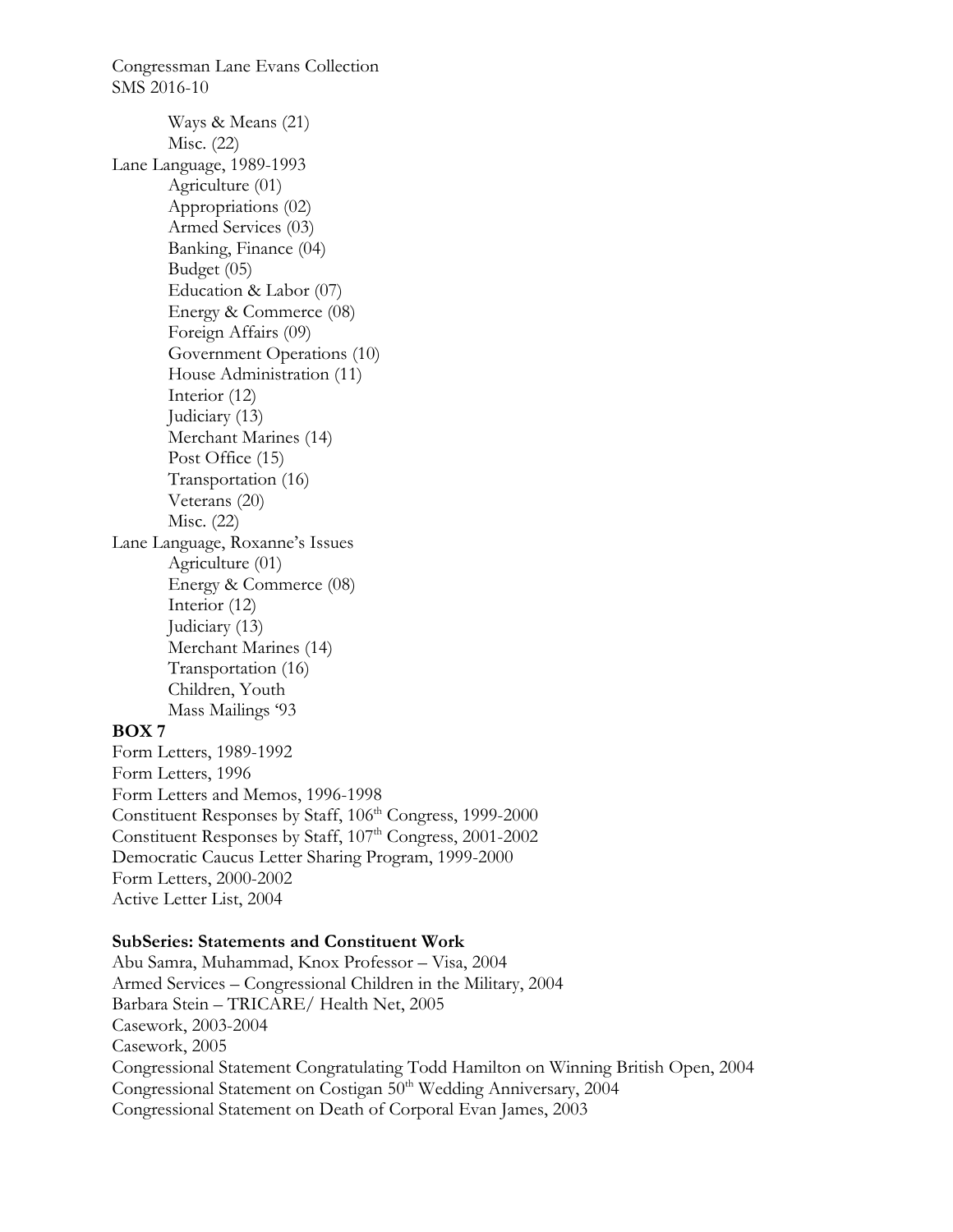Congressional Statement on Death of Lieutenant Colonel John Stein, 2003 Congressional Statement Supporting Paul Simon Federal Building, 2004 Congressional Statements Recognizing Girl Scouts, 2003 Congressional Statements Recognizing Girl Scouts, 2004 Danforth, Bob – Trucking Regulations, 2005 Gary Grzanich Retirement Recognition, 2003 Hess – NASA Launch, 2005 Information on Death of Sergeant Landis Garrison, 2004 Interview Regarding Power of Ethnic Lobbies, 2006 Op-Ed – Defense Authorization Bill, 2003 Price, Allison – Peace Corps Volunteer, 2003 Recommendation Letters, 2004 Stephanie Krenrich's Statements & Letters, 2003-2005 Website Information

# **Series: Office Administration BOX 1**

**SubSeries: General File SubSubSeries: 98th Congress**  General A, 1983 A. Philip Randolph Institute, 1983 Agriculture, Dept. of, 1983 Air Force, Dept. of the, 1983 Army, Dept. of 1983 General B, 1983 General C, 1983 Child Care, 1983 Commerce, Dept. of, 1983 Commerce, Dept. of, Rock Island Railroads, 1983 Defense, Dept. of, 1983 General E, 1983 Education, Dept. of, 1983 Energy, Dept. of, 1983 Environmental Protection Agency, 1983 Farmers Home Administration, 1983 Federal Aviation Administration, 1983 Federal Communication Commission, 1983 Federal Emergency Management Agency, 1983 Federal Trade Commission, 1983 General Services Administration, 1983 Galesburg Mental Health Center, 1983 Hanna City Youth Center, 1983 Health Care Financing Administration, Respiratory Therapy, 1983 Health & Human Services, 1983 Housing & Urban Development, 1983 General I, 1983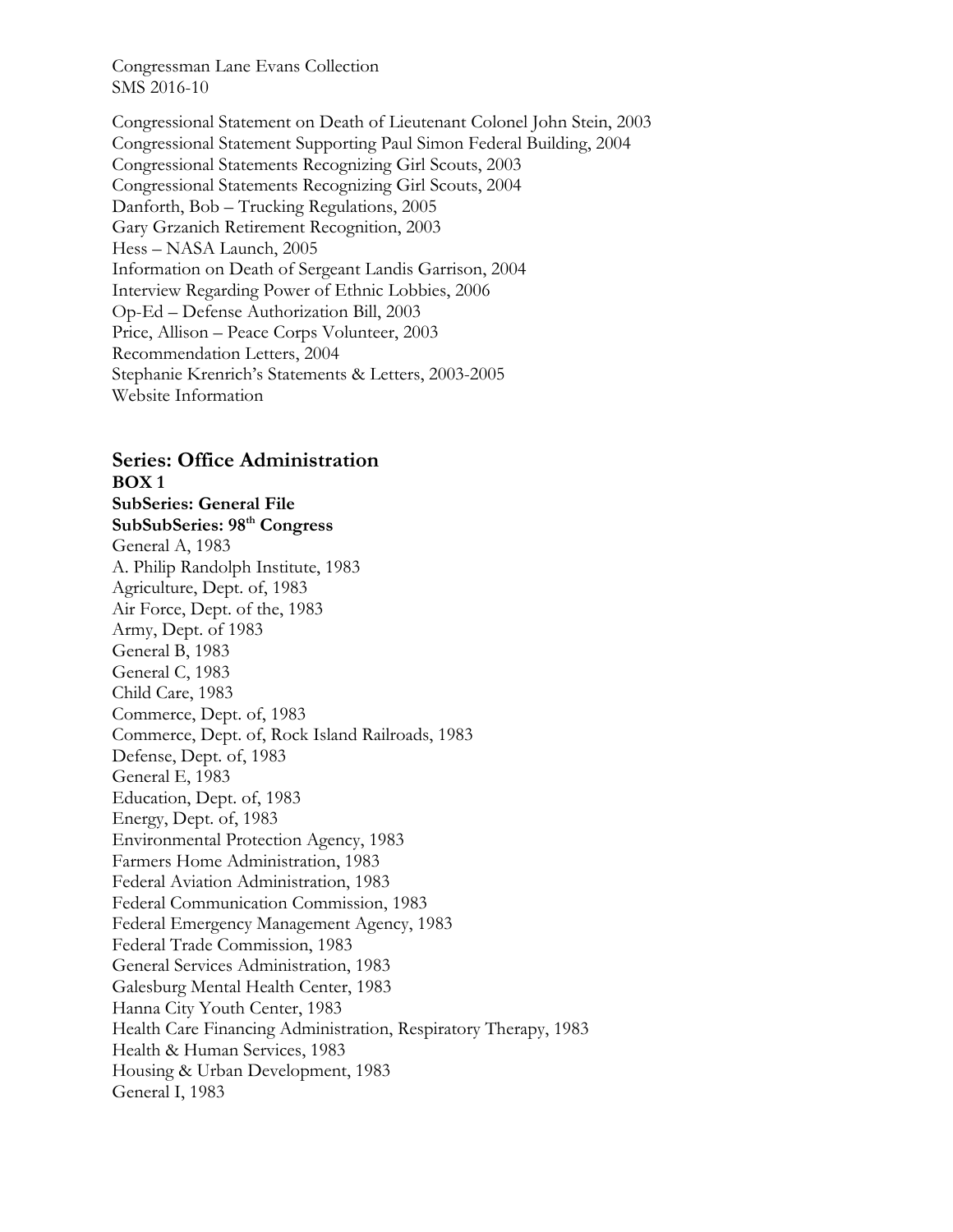Congressman Lane Evans Collection SMS 2016-10 Illinois, State of, 1983 Immigration and Naturalization Service, 1983 Interior, Dept. of, 1983 Internal Revenue Service, 1983 General J, 1983 Justice, Dept. of, 1983-1984 Cassette Tapes "Robert Adelmann, John Birch Society/Jim Fisher WOC Talk Show March 6, 1984" and "Bob Warner Talk Show, 3/14/84" Removed Judicial Fellows, 1983-1984 General L, 1983 Labor, Dept. of, 1983 Lane Evans Action Program, 1983 Legislature, IL, 1983 Library of Congress, 1983 General M, 1983 Memos/Office, 1984 General N, 1982-1983 Office of Management and Budget, 1983 General P, 1983-1984 Postal Service, 1983 Publications, 1983 Publications, Historical Agencies, 1983 Publications, Library Pack, 1983 General R, 1983 Referrals, 1983 Small Business Administration, 1983 Social Security Administration, 1983 State, Dept of, 1983 Supreme Court, 1983 General T, 1983 Transportation, Dept. of, 1983 VIP mail to Lane, 1983 Western Illinois University, 1983 General A, 1984 Department of Agriculture, 1984 Agri Business, 1984 Army, 1984 Art Contest, 1984 LE Birthday, 1984 General C, 1984 Congratulations, 1984 General D, 1984 Direct Line, 1984 Education, 1984 Elderland Housing Dispute, 1984 Employment/Internships General File, 1984 Employment Recommendation, 1983-1985 Employment – Resumes: Other States, 1984 Employment – Staff, 1982-1984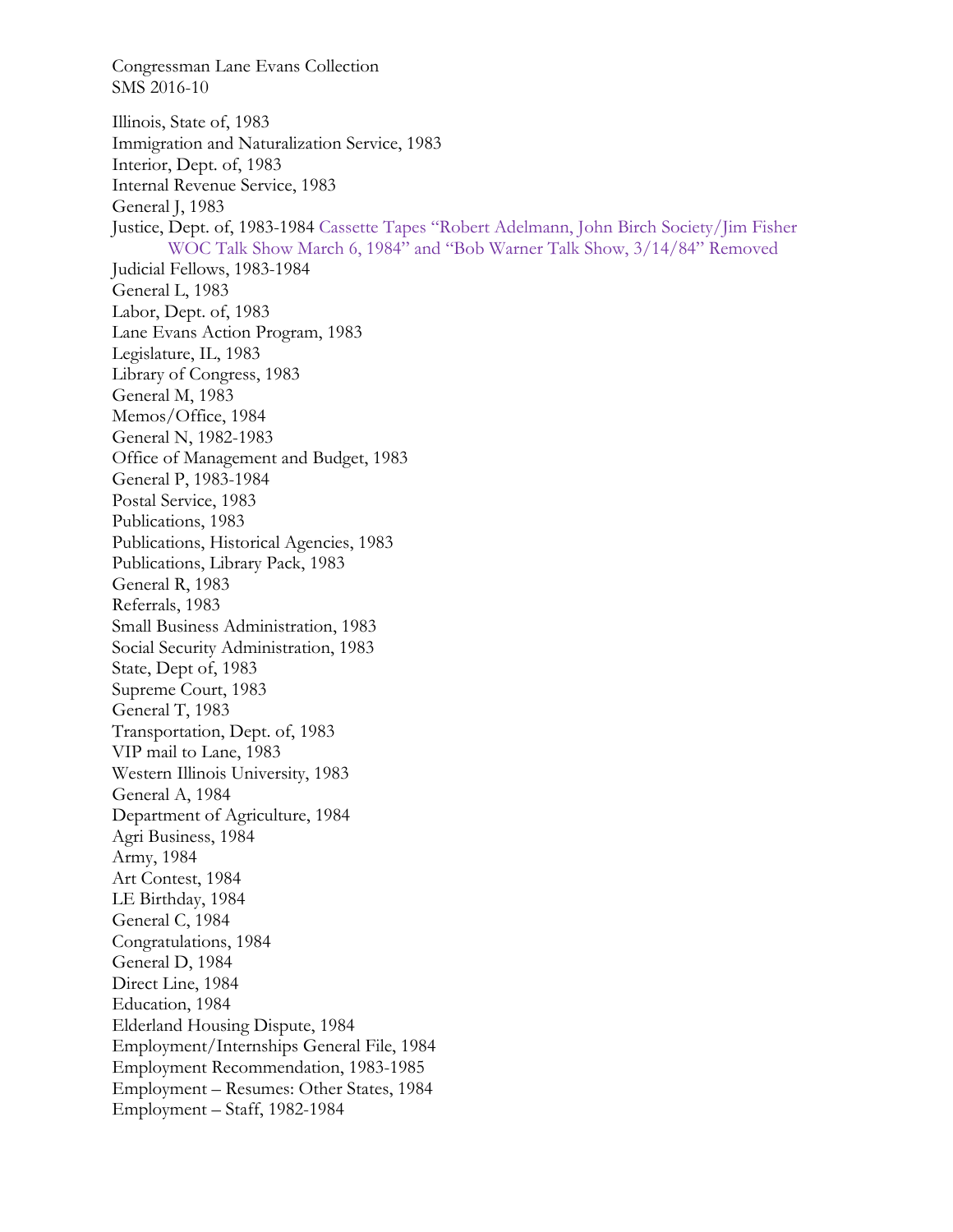Congressman Lane Evans Collection SMS 2016-10 Environmental Protection Agency (EPA), 1984 General F, 1984 General G, 1984 Government Printing Office (GPO), 1984 Health Care Financing Administration (HCFA), 1984 Health and Human Services (HHS), 1984 House of Representatives, 1984 Department of Housing and Urban Development (HUD), 1984 General I, 1984 Interstate Commerce Commission (ICC), 1984 Illinois-State, 1984 Department of Interior, 1984 Interns, 1984 Inventory, 1984 General J, 1984 Justice, 1984 **BOX 2**  Labor, 1984 LE/Autograph, 1984 Library of Congress (LOC), 1984 Mayors, 1984 Memos, 1984 National Aeronautics and Space Administration (NASA), 1984 Department of the Navy, 1984 Office of Personnel Management, 1984 Page, 1984 Photographs, 1984 Postal Service, 1984 Publications, 1984 Refer, 1984 General S, 1984 Small Business Association (SBA), 1984 Speech, 1984 State Department, 1984 Superintendent of Buildings, 1984 General T, 1984 Thank Yous, 1984 **SubSubSeries: 99th Congress**  Ag Dept. (Jan-June), 1985 Ag Dept. (July-Dec), 1985 Army Corp of Engineers, 1985 Art Contest, 1985 General B, 1985 General C, 1985 Direct-Line, 1985 Environmental Protection Agency (EPA), 1985-1986 Illinois/Environmental Protection Agency (EPA), 1985 General F, 1984-1985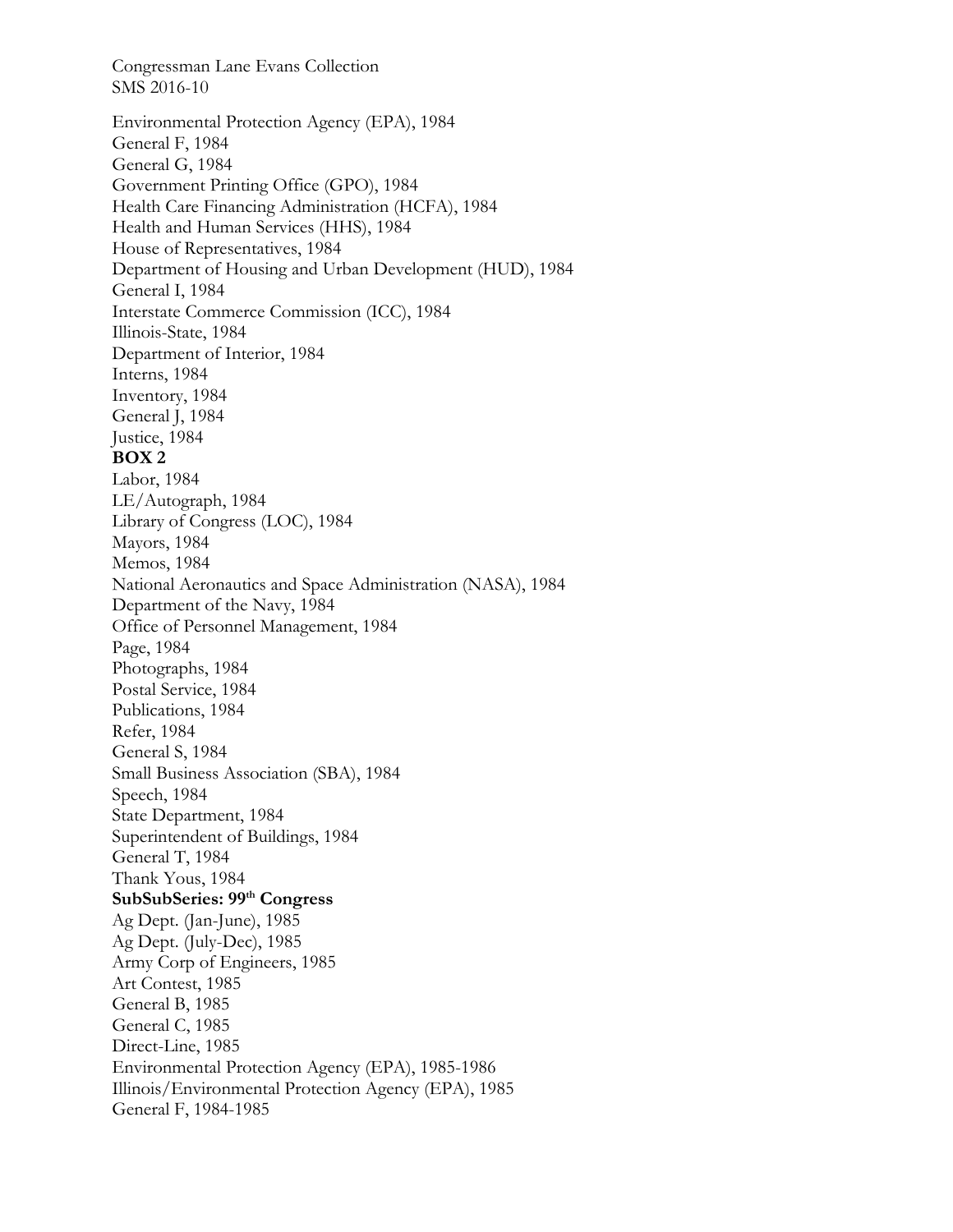Federal Aviation Administration (FAA), 1984-1986 Federal Communications Commission (FCC), 1984-1985 General G, 1985 Health Care Financing Administration (HCFA), 1985-1986 Health and Human Services (HHS), 1984-1985 House of Reps, 1985 General I, 1985 Illinois-State, 1985 Inauguration, 1985 Internal Revenue Service (IRS), 1986 Justice, 1985-1986 General K, 1985 Labor, 1985-1986 Memos/Office, 1985 Dept. of Navy, 1985-1986 General O, 1985 Office of Management and Budget (OMB), 1985 General P-R, 1985 Page, 1985 Postal Service, 1985-1986 Publications, 1985 Refer. 1985 General S, 1985 Small Business Administration (SBA), 1985-1986 State Dept, 1985-1986 Thank Yous (received), 1985 Thank Yous (sent), 1985 Department of Transportation (DoT), 1985-1986 Treasury, 1985-1986 General V, 1985 General A, 1986 General C, 1986 Commerce, 1986 "Congrats"—LE third term, 1986 Defense Dept, 1984-1986 Direct Line, 1986 General F, 1986 Federal Communications Commission (FCC), 1986 **BOX 3**  Health and Human Services (HHS), 1986 Department of Housing and Urban Development (HUD), 1984-1986 HUD/FED, 1984 Illinois-State, 1986 Immigration and Naturalization Service (INS), 1986 Interstate Commerce Commission (ICC), 1986 Interior, 1986 General M, 1986 Office Memo, 1986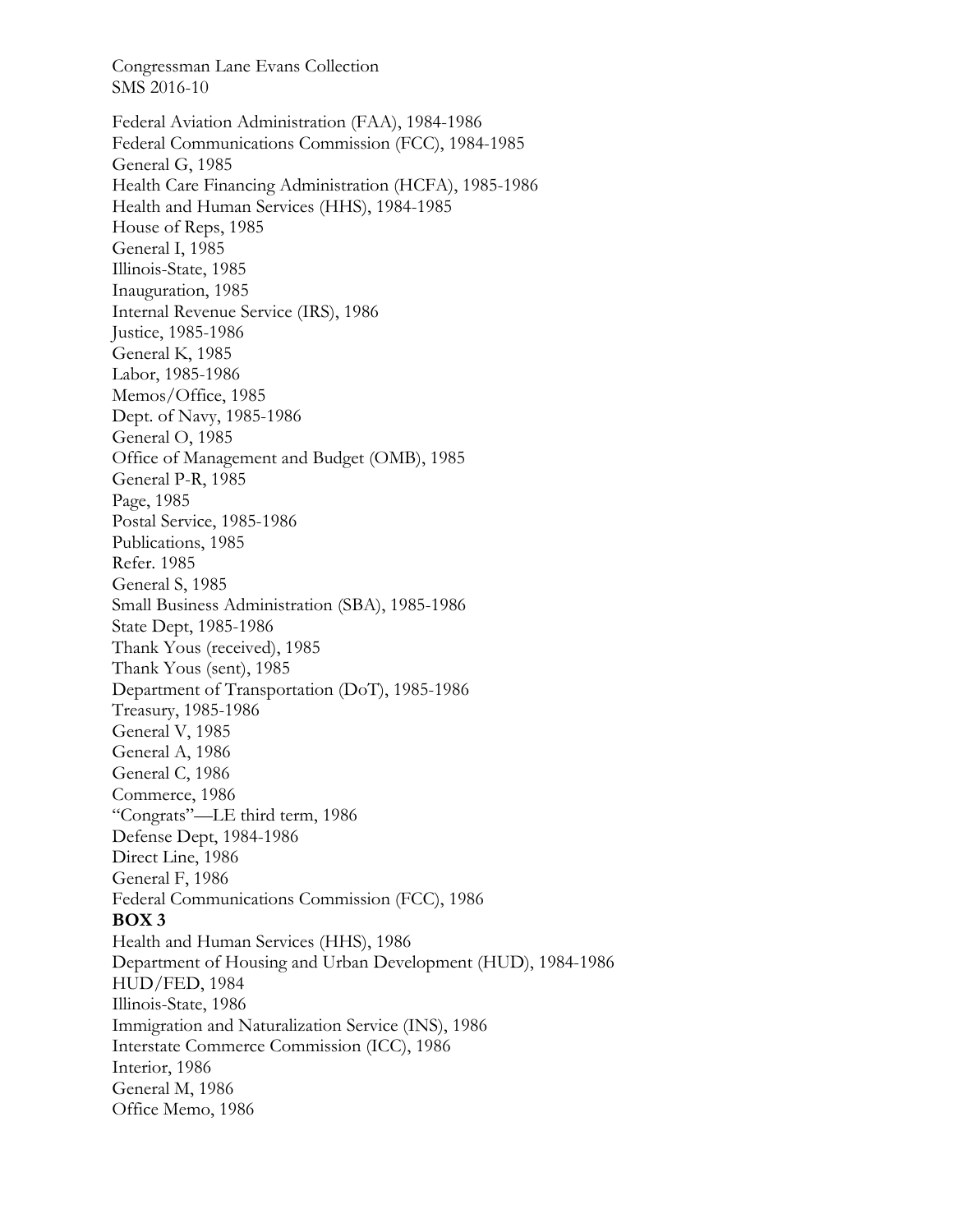Congressman Lane Evans Collection SMS 2016-10 National Park Service (NPS), 1986 General S, 1986 Thank You (Rec'd), 1986 General V, 1986 Veteran's Affairs, 1986 SubSubSeries: 100<sup>th</sup> Congress Ag Dept, 1987 Dept. of Army, 1987 Commission on the Bicentennial of the U.S. Constitution, 1987 LE Birthday, 1987 Commerce Dept, 1987 Education Dept, 1987 Environmental Protection Agency (EPA), 1987 Federal Aviation Administration (FAA), 1987 Federal Trade Commission (FTC), 1987 General I, 1987 Illinois-State, 1987 Illinois Valley Electric Cooperative (IVEC) & Rural Electrification Administration (REA), 1986- 1987 Joe Legner, 1987-1989 Justice, 1987 Labor Dept, 1987 Dept. of Navy, 1987 Postal Service, 1987 General T, 1987 Transportation, Dept of, 1987 Treasury, Dept of, 1987 Veteran's Affairs, 1987 Ag Dept. 1988-1989 General C, 1988 Federal Energy Regulatory Commission (FERC), 1988 **SubSubSeries: 102nd Congress** Agriculture General, 1991-1992 Appropriations, 1991-1992 Armed Services, 1992 Banking, 1991-1992 Budget, 1990-1992 Children, Youth, & Families, 1991-1992 Energy & Commerce, 1991-1992 Education & Labor, 1992 Foreign Affairs, 1991-1992 Government Operations, 1990-1992 Interior & Insular Affairs, 1992 General J, 1992 Judiciary, 1991-1992 Merchant Marines & Fisheries, 1991-1992 Misc., 1991-1992 Misc. – Students, 1991-1992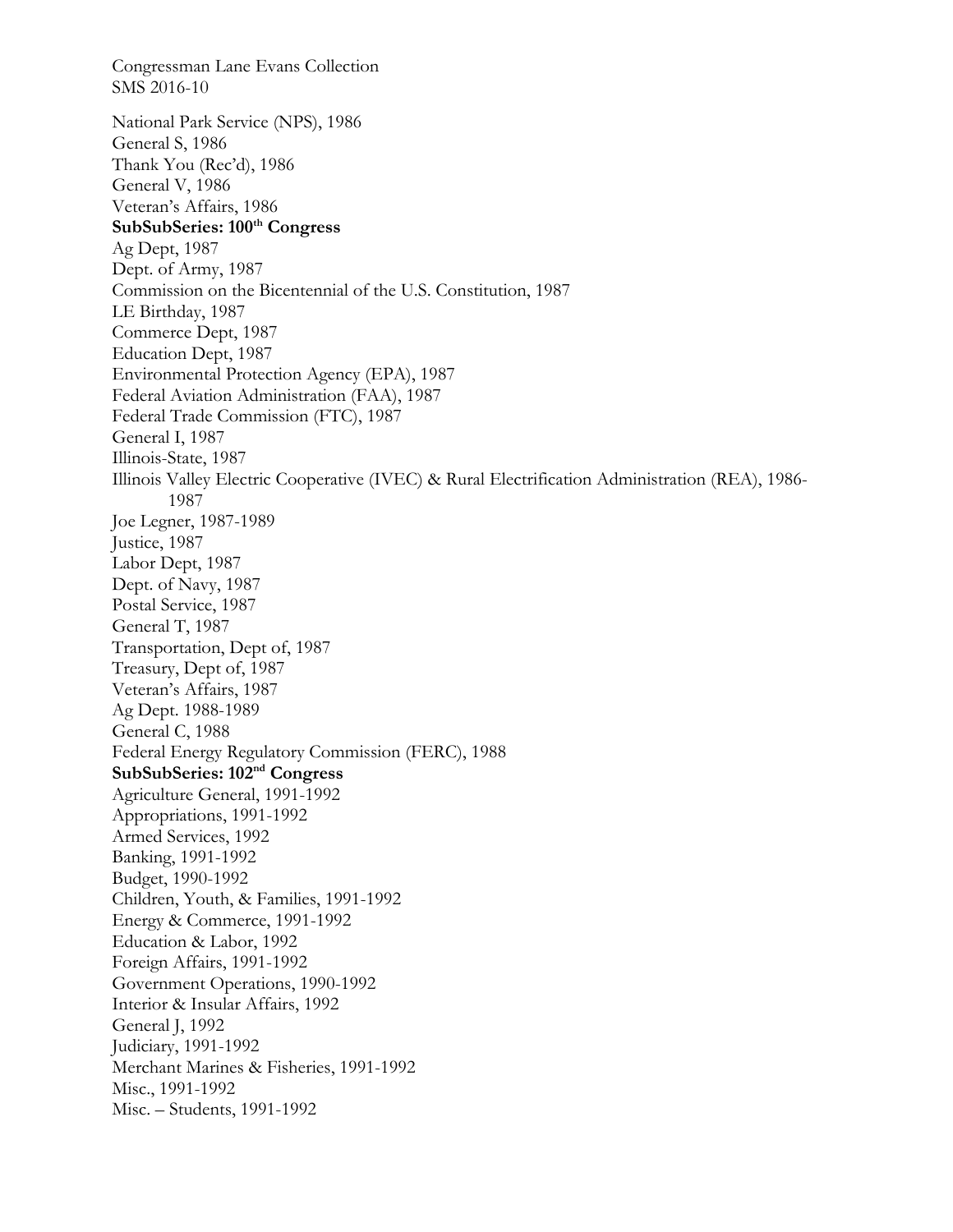Post Office & Civil Service, 1992 Public Works & Transportation, 1991-1992 Veterans' Affairs, 1992-1992 Ways & Means, 1991-1992

# **BOX 4**

# **SubSeries: Office Procedures**

Computer System Congressional District Evans Staff House Procedures Interest Code List LE Personal Rolodex Mail Code Report Official Expenses Post-9/11 Procedure Changes and Information, 2001 CD "Blue Cross Blue Shield October 21, 2001 Cathy Carrubba, MD" Removed Scheduling, 1995 Scheduling Meetings, 2005-2006

Topic Codes for Appointment Book Tour Information

### **SubSeries: Exit Memos**

Erika's Exit Memos, 2002 Exit Memo and Staff Info.

### **SubSeries: Recommendations**

Letters of Recommendation, 1992-2001 Resumes and Recommendations for Staff and Interns, 1992-2005

# **Series: Pulled Photograph File**

**BOX 1 SubSeries: Legislative Files SubSubSeries: 98th Congress**  Agriculture, General Correspondence, 1984 (1 of 2) – Photo SubSubSeries:  $100<sup>th</sup> Congress$ Agent Orange, H.R. 3486, Veterans Agent Orange Disabilities Act, 1987-1988 (2 of 2) – Photo Foreign Affairs, Soviet Jewry, Magarik File, 1987-1989 – Photo Veterans Affairs, H.R. 639, Judicial Review of Veterans Administration Decisions, 1987-1988 (1 of  $5$ ) – Photo **SubSubSeries: 102nd Congress**  Veterans Affairs, Testimony before the NCPC on the Vietnam Women's Memorial, 1992 – Photos **SubSubSeries: 103rd Congress**  Armed Services, Correspondence, 1993-1994 – Photo **SubSubSeries: 105th Congress**  Foreign Affairs, Vietnam, Background Information, 1996-1997 (1 of 2) – Photo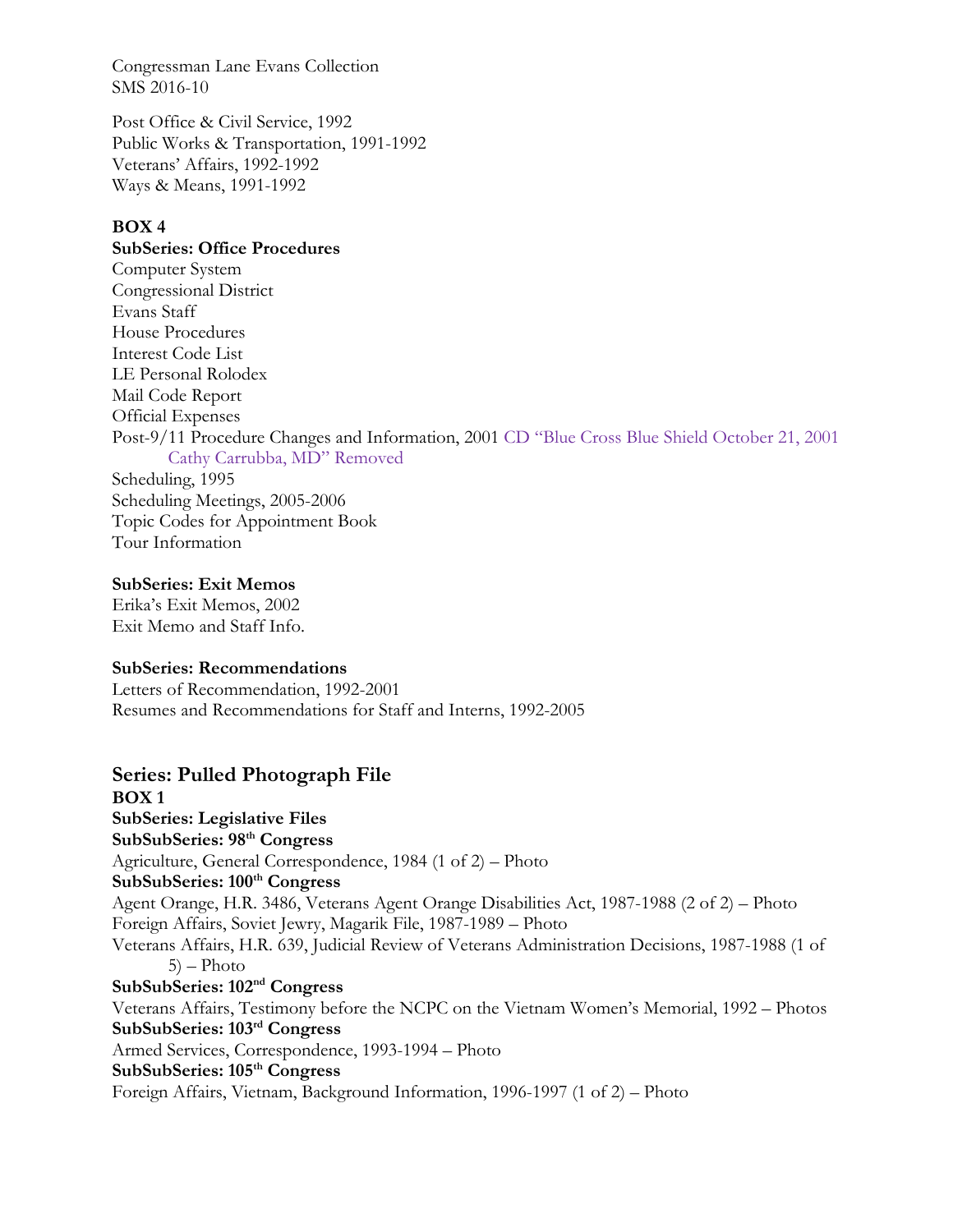# **SubSubSeries: 106th Congress**  Environment, Upper Mississippi Conservation Plan, 106<sup>th</sup> Congress, 1998-2000 – Photo SubSubSeries: 107<sup>th</sup> Congress

Armed Services, F.Y. 2002 Defense Authorization Arsenal Bridge, 2001 – Photo Energy, Ethanol, RFG (Reformulated Gasoline), and Alternate Fuels, 2001 – Photos

**SubSeries: Personal/Political SubSubSeries: General File**  Vets – Political, 1996-2000 – Photos **SubSubSeries: Trip File**   $99<sup>th</sup> Congress, Central America, 1985: Americans for Peace in the Americans [2 of 3] – Photos$ 99th Congress, Central America, 1985: Follow Up – Negatives 99th Congress, Central America, 1985: Press/LE – Photos 103rd Congress, CODEL Evans – Hawaii, American Samoa, Guam, 1993: Maritime Prepositioning Force – Photo

# **SubSeries: Press Files**

## **SubSubSeries: Newsletters**  Fall, 1991 – Photo **SubSubSeries: Research/Subject Files**

Knox County Farmers Home Administration (FmHA), 1985 – Photos Hadassah – Hebrew University Medical Center, 1986 – Photo District Projects, 1990 – Photos and Negatives

# **SubSeries: Constituent Services**

# **SubSubSeries: Constituent Correspondence**

98th Congress, 1983 General Correspondence (October) – Photo 103rd Congress, Miscellaneous, 1992-1994 – Photo 108th Congress, Education & Labor, Head Start Program, 2003-2004 – Photos

# **SubSeries: Office Administration**

**SubSubSeries: General File** 

98th Congress, Thank Yous, 1984 – Photos

# **Series: Pulled Media File**

**BOX 1 SubSeries: Legislative Files SubSubSeries: 104th Congress**  Armed Services, John Pijanowski Case, 1995-1996 – "Pijanowski, John" Floppy Disk **SubSubSeries: 105th Congress**  Agent Orange, Spina Bifida, 1996-1997 (2 of 3) – "Vietnam Veterans Association (VVA) Comments Draft" Floppy Disk **SubSubSeries: 106th Congress** 

Agent Orange, Southeast Asia, 1999-2000 – "Development of Impact Mitigation Strategies Related to the Use of Agent Orange Herbicide in the Aluoi Valley, Vietnam" CD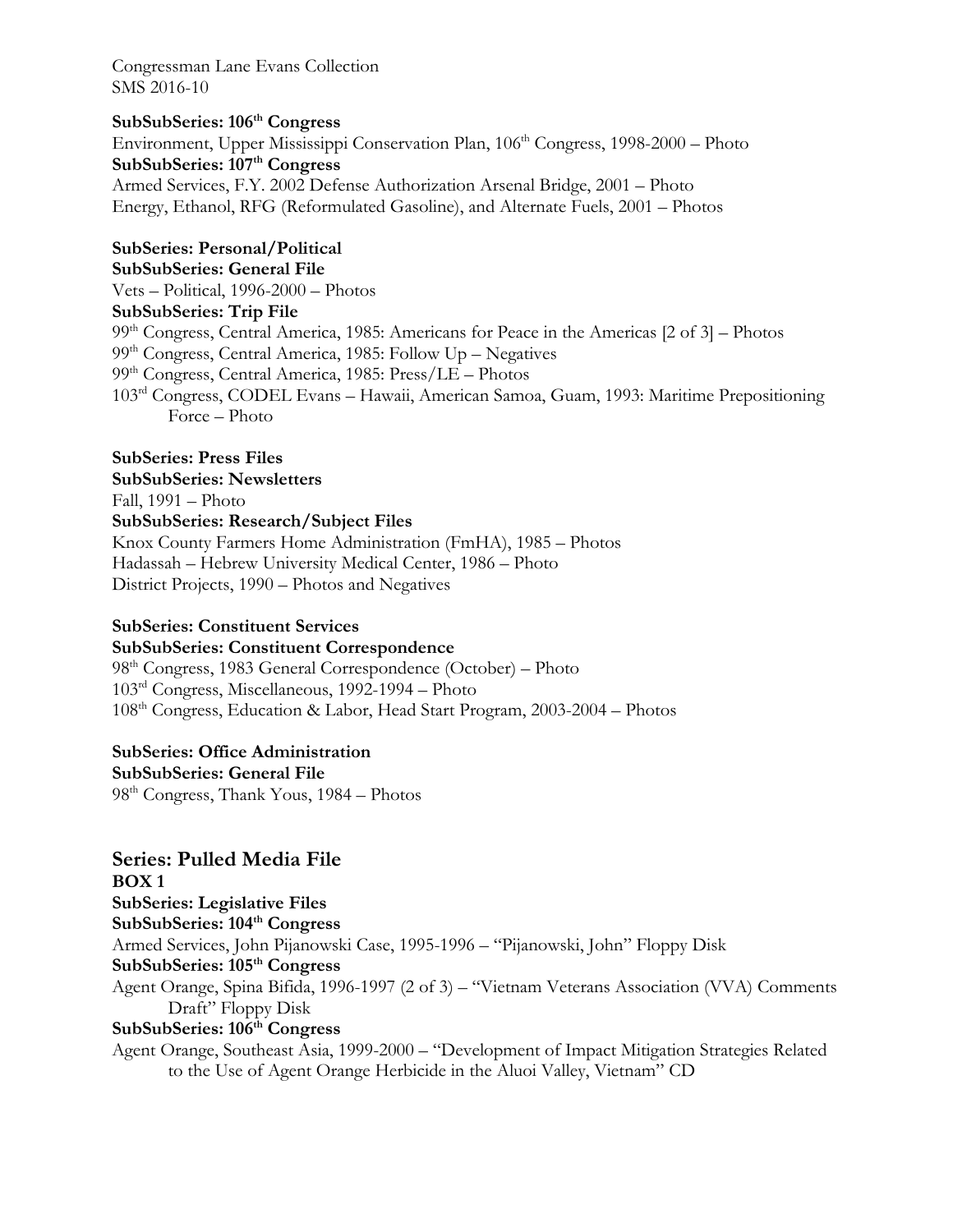Veterans Affairs, Dr. Jonathan Shay Case, 1996-2000 – "Shay – Preventing Psychological & Moral Injury in Military Service" Floppy Disk

## **SubSubSeries: 107th Congress**

- Agent Orange, Southeast Asia, 2001-2002 "Hanoi Conference 2-17-2002" CD
- Armed Services, F.Y. 2002 Defense Authorization, General, 2001 "FY02 Defense Max Chamovitz 639-5311" Floppy Disk
- Energy, Nuclear Energy, Nuclear Waste and Yucca Mountain, 2001-2002 (1 of 3) "Yucca Mountain Site Recommendation" CD
- Interior, Upper Mississippi River Navigation and Public Works, 2002 "US Army Corps of Engineers Rock Island District Congressional Visits, Spring 2002" CD

# **SubSubSeries: 108th Congress**

- Armed Services, Korean War Truce, 50<sup>th</sup> Anniversary Bugler, 2001-2003 "Federal City Brass Band" CDs
- Armed Services, Rock Island Arsenal Packet, 2004 "Rock Island Arsenal" and "GSIE HMMWV Door Kits" CDs
- Foreign Affairs, China, Background Information, 2003-2004 "New Tang Dynasty Television" DVD

# **SubSubSeries: 109th Congress**

Armed Services, Corpus Christi Army Depot Booklet, 2005 – "Corpus Christi Army Depot" CD Armed Services, Dragonfire II, 2005 – CD

- Foreign Affairs, China, Background Information, 2005-2006 "The Untold Story of Falun Dafa" CD
- Foreign Affairs, Global HIV/AIDS, 2004-2005 "Stepping Up: America Responds to Global AIDS" DVD
- Foreign Affairs, Israel, Background Information, Issues, and Advocacy, 2005-2006 "11/10/2005 'A Clean Break or the Beirut Declaration?' Book Talk with Jim Greenfield" CD
- Foreign Affairs, Israel, H. R. 4681 (The Palestinian Anti-Terrorism Act), 2006 "HAMAS Leadership on Arab TV" CD
- Housing, General, 2004-2005 "Congress Building America, Habitat for Humanity International" DVD
- Public Works, U.S. Army Corps of Engineers Packet, 2005 "Rock Island District Congressional Visits Spring 2005" CD

## **SubSeries: Personal/Political**

### **SubSubSeries: Trip File**

109th Congress, CODEL Issa – Iwo Jima, 2005 – "Lane's Trip" CD

### **SubSubSeries: Campaign Files**

1984 Election: Background Materials – "Redford Endorsement Lane Evans" Cassette

# **SubSeries: Office Administration**

### **SubSubSeries: General File**

- 98th Congress, Justice, Dept. of, 1983-1984 "Bob Warner Talk Show, 3/14/1984/Jim Fisher's WOC Talk Show" Cassette
- 98th Congress, Justice, Dept. of, 1983-1984 "Robert Adelmann John Birch Society/Jim Fisher WOC Talk Show March 6, 1984" Cassette

# **SubSubSeries: Office Procedures**

Post-9/11 Procedure Changes and Information, 2001 – "Blue Cross Blue Shield October 21, 2001 Cathy Carrubba, MD" CD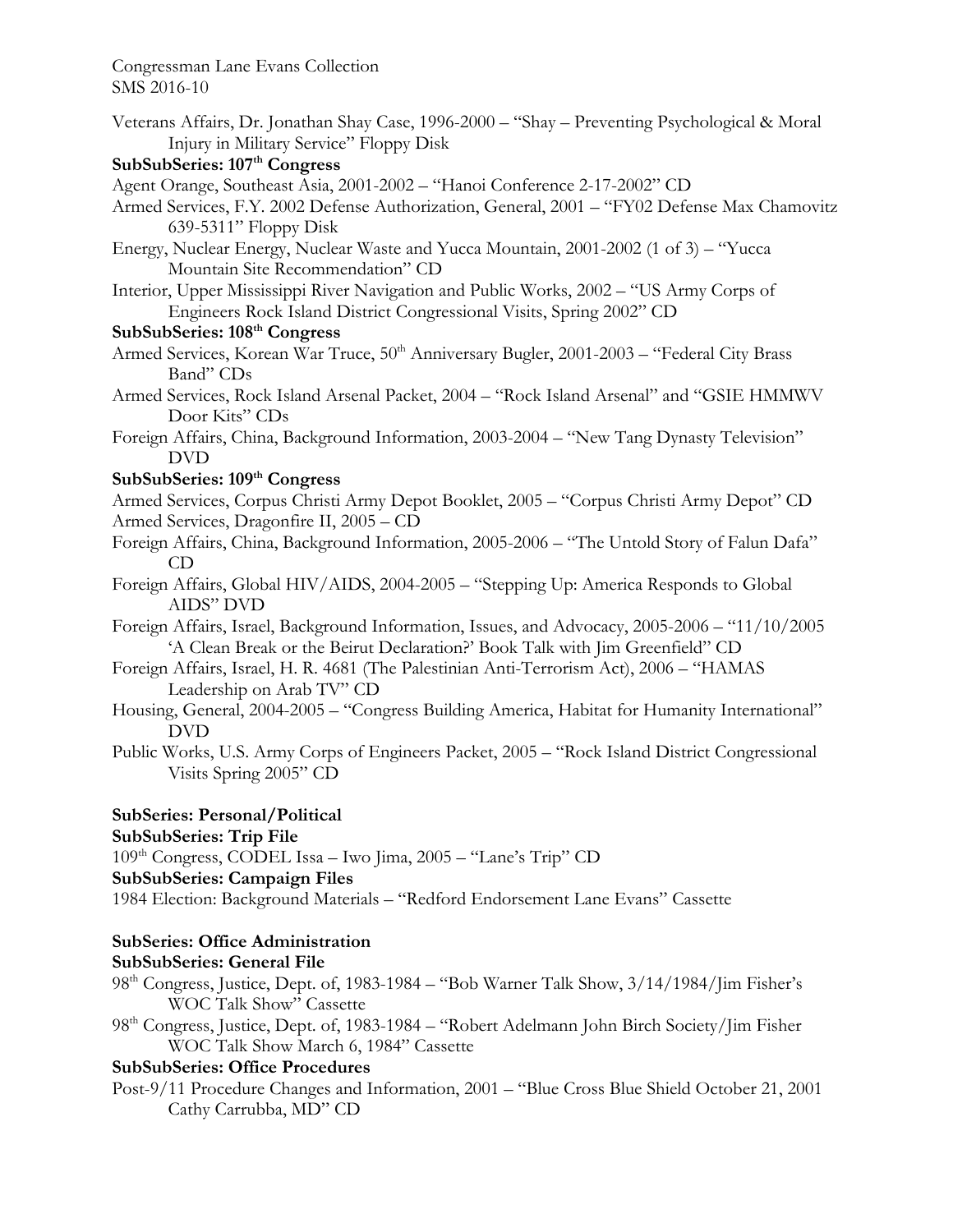### **Series: Signature File BOX 1**

**SubSeries: Legislative Files SubSubSeries: 98th Congress**  Armed Services, General Data, 1983-1984 [1 of 2] – Signature Energy, Natural Gas Background Information, 1983-1984 [1 of 2] – Signature Public Works and Transportation, General Data, 1983-1984 [1 of 2] – Signature **SubSubSeries: 99th Congress**  Foreign Affairs, Africa, 1984-1986 [2 of 2] – Signature

# **SubSeries: Accomplishments SubSubSeries: Sign-Ons: Working Files**

International Relations,  $108<sup>th</sup>$ ,  $2004$  [1 of 2] – Signature

**SubSeries: Personal/Political SubSubSeries: Congressional Membership Organizations**  99<sup>th</sup> Congress, Illinois Delegation Miscellaneous, 1986 – Signature

### **SubSeries: Personal/Political SubSubSeries: Lane Accepted Schedules**

January 1983 – Signature September 1-16, 1983 – Signature February 1984 – Signature June 1985 – Signature May 1989 – Signature March 1990 [1 of 2] – Signature February 1993 – Signature May 1993  $[1 \text{ of } 2]$  – Signature May 1993 [2 of 2] – Signature June 1993 [2 of 2] – Signature July 1993 – Signature August 1993 – Signature September 1993 – Signature October 1993 – Signature November 1993 – Signature February 1994 – Signature February 2001 – Signature July 2001 – Signature January 2002 – Signature September 2002 – Signature June 2004 – Signature March 2005 – Signature June 2005 – Signature October 2005 – Signature